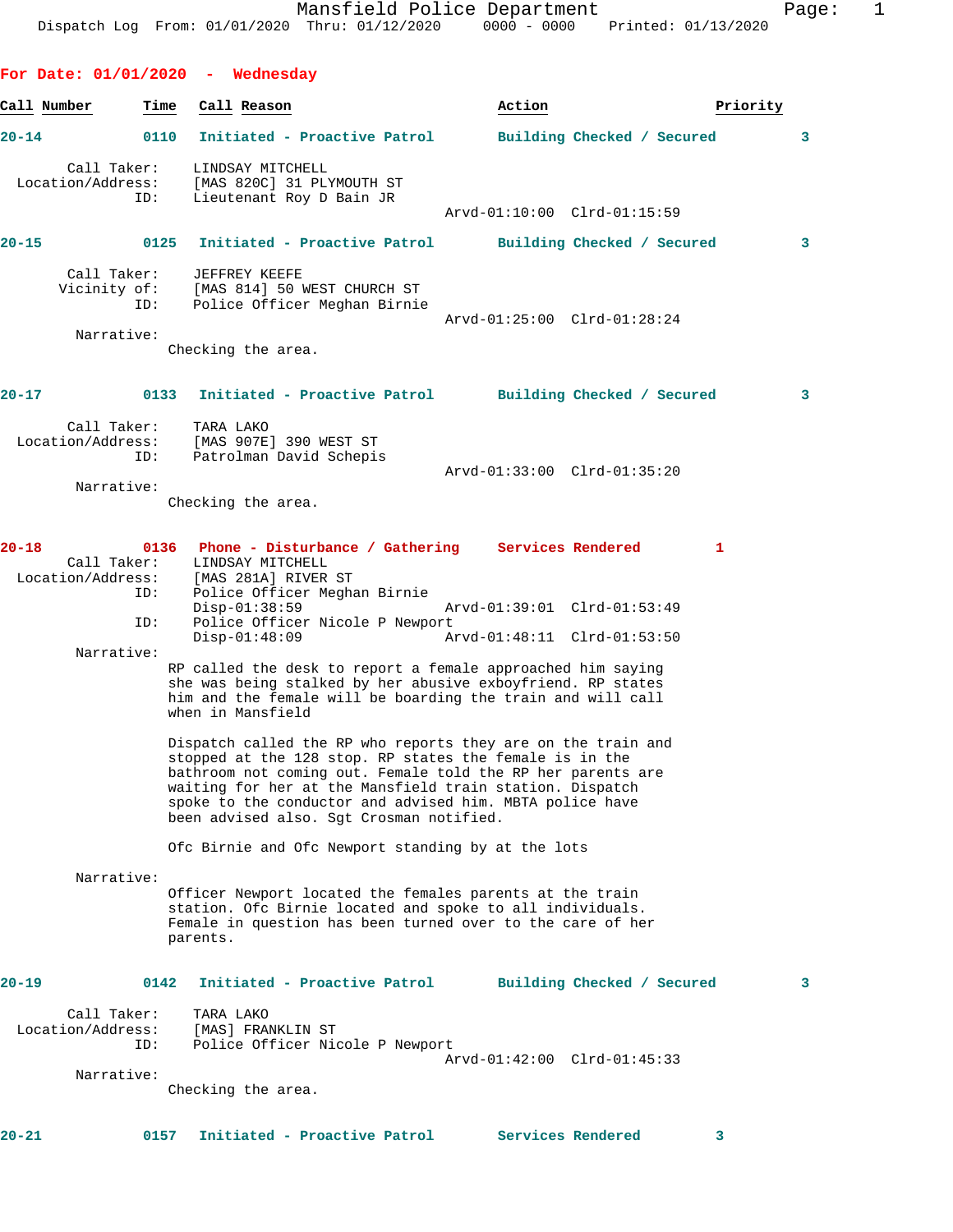Mansfield Police Department Fage: 2 Dispatch Log From: 01/01/2020 Thru: 01/12/2020 0000 - 0000 Printed: 01/13/2020 Call Taker: JEFFREY KEEFE Vicinity of: [MAS 840] 280 SCHOOL ST ID: Patrolman David Schepis Arvd-01:57:00 Clrd-02:57:45 Narrative: Checking the area. **20-22 0159 Initiated - Proactive Patrol Building Checked / Secured 3** Call Taker: JEFFREY KEEFE Vicinity of: [MAS] COPELAND DR ID: Sergeant Lawrence G Crosman Arvd-01:59:00 Clrd-02:20:18 Narrative: Checking the area. **20-23 0200 Initiated - Proactive Patrol Building Checked / Secured 3** Call Taker: JEFFREY KEEFE Vicinity of: [MAS] 4 ERICK RD @ 15 BONNEY LN ID: Police Officer Nicole P Newport Arvd-02:00:00 Clrd-02:23:48 Narrative: Checking the area. **20-25 0223 Initiated - Proactive Patrol Services Rendered 3**  Call Taker: TARA LAKO Location/Address: [MAS 900A] 242 CHAUNCY ST Apt. #1 ID: Police Officer Meghan Birnie Arvd-02:23:00 Clrd-02:29:45 Narrative: Checking the area. **20-27 0245 Initiated - Proactive Patrol Building Checked / Secured 3** Call Taker: JEFFREY KEEFE Vicinity of: [MAS 1] 50 WEST ST ID: Police Officer Meghan Birnie Arvd-02:45:00 Clrd-02:49:18 Narrative: Checking the area. **20-28 0248 Initiated - Proactive Patrol Building Checked / Secured 3** Call Taker: TARA LAKO Location/Address: [MAS 1002] 250 EAST ST ID: Police Officer Nicole P Newport Arvd-02:48:00 Clrd-02:54:20 Narrative: Checking the area. **20-29 0256 Initiated - Proactive Patrol Building Checked / Secured 3** Call Taker: JEFFREY KEEFE Vicinity of: [MAS 820C] 31 PLYMOUTH ST ID: Police Officer John R Armstrong Arvd-02:56:00 Clrd-03:02:11 ID: Lieutenant Roy D Bain JR Disp-02:57:09 Arvd-02:57:12 Clrd-03:02:11 Narrative: Checking the area. **20-30 0354 Initiated - Proactive Patrol Services Rendered 3**  Call Taker: LINDSAY MITCHELL

Location/Address: [MAS 322] 31 HAMPSHIRE ST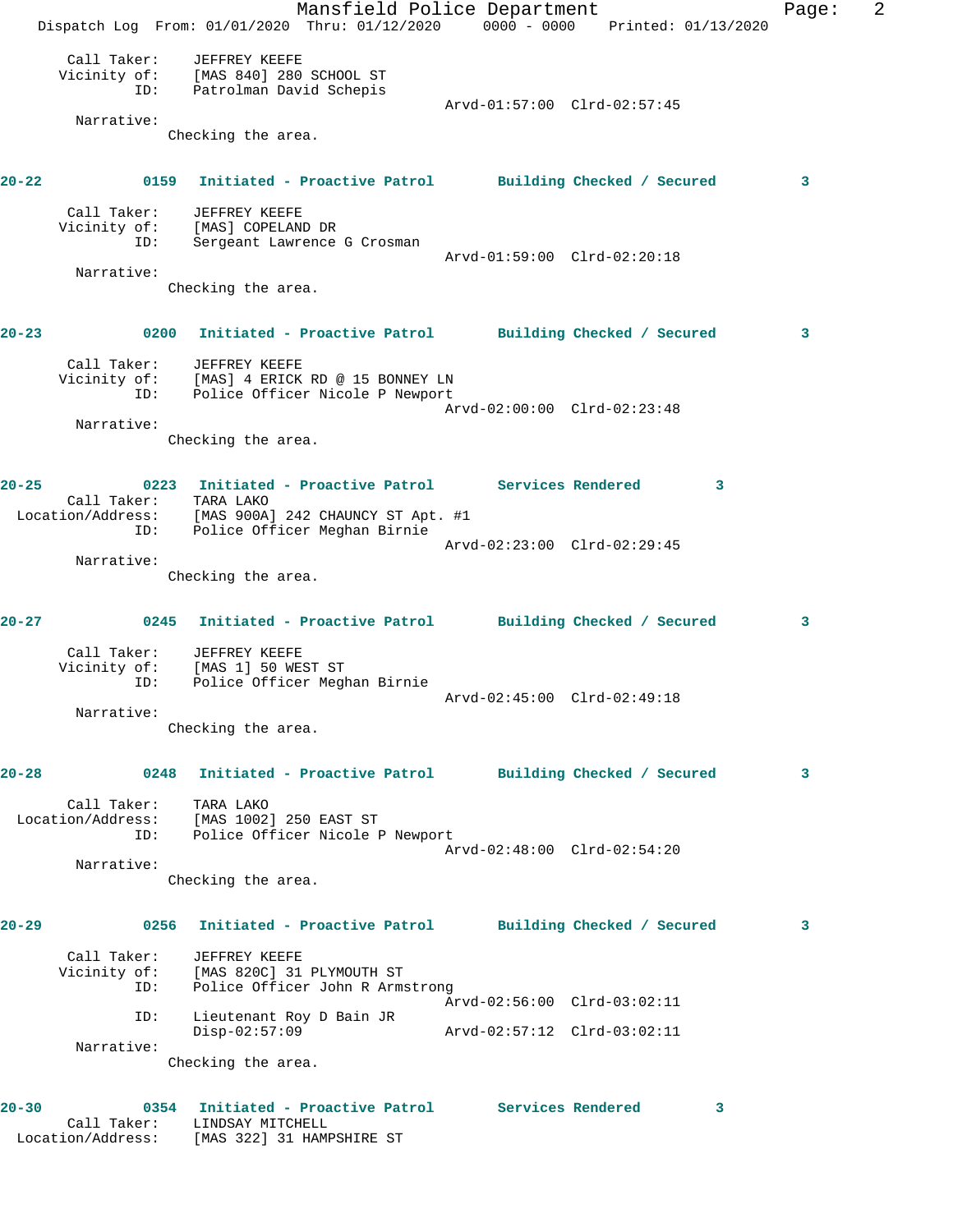|           |                                                | Mansfield Police Department<br>Dispatch Log From: 01/01/2020 Thru: 01/12/2020                                                      |                                                            | 0000 - 0000 Printed: 01/13/2020 | Page: | 3 |
|-----------|------------------------------------------------|------------------------------------------------------------------------------------------------------------------------------------|------------------------------------------------------------|---------------------------------|-------|---|
|           | ID:                                            | Patrolman David Schepis                                                                                                            | Arvd-03:54:00 Clrd-04:00:25                                |                                 |       |   |
| $20 - 31$ |                                                | 0358 Phone - Alarm - Burglar                                                                                                       |                                                            | Building Checked / Secured      | 1     |   |
|           | Call Taker:<br>Location/Address:<br>ID:<br>ID: | LINDSAY MITCHELL<br>[MAS 1011] 50 WOOD AVE<br>Police Officer Meghan Birnie<br>$Disp-04:01:05$<br>Patrolman David Schepis           | Arvd-04:02:00 Clrd-04:13:43                                |                                 |       |   |
|           | Narrative:                                     | $Disp-04:01:05$                                                                                                                    | Arvd-04:04:25 Clrd-04:13:43                                |                                 |       |   |
|           |                                                | Alarm Co reports an interior audible motion room 3115                                                                              |                                                            |                                 |       |   |
|           | Narrative:                                     | Building checks secure.                                                                                                            |                                                            |                                 |       |   |
| $20 - 32$ |                                                | 0413 Initiated - Proactive Patrol Services Rendered<br>Call Taker: JEFFREY KEEFE<br>Vicinity of: [MAS 2] 60 FORBES BLVD            |                                                            | $\mathbf{3}$                    |       |   |
|           | ID:                                            | .<br>Patrolman David Schepis                                                                                                       | Arvd-04:13:00 Clrd-04:20:27                                |                                 |       |   |
|           | Narrative:                                     | Checking the area.                                                                                                                 |                                                            |                                 |       |   |
| $20 - 33$ | 0419                                           | Initiated - Proactive Patrol Building Checked / Secured                                                                            |                                                            |                                 | 3     |   |
|           | Call Taker:<br>ID:<br>Narrative:               | JEFFREY KEEFE<br>Vicinity of: [MAS 139] 265 FRUIT ST<br>Police Officer Nicole P Newport<br>Checking the area.                      | Arvd-04:19:00 Clrd-04:21:58                                |                                 |       |   |
|           |                                                |                                                                                                                                    |                                                            |                                 |       |   |
| $20 - 34$ | Call Taker:<br>Location:<br>ID:                | 0420 Initiated - Proactive Patrol Services Rendered<br>LINDSAY MITCHELL<br>[MAS] FOXBORO HOTELS<br>Patrolman David Schepis         | Arvd-04:20:00 Clrd-04:26:35                                | 3                               |       |   |
|           |                                                |                                                                                                                                    |                                                            |                                 |       |   |
| $20 - 35$ | Call Taker:<br>ID:                             | 0427 Initiated - Motor Vehicle Stop<br>JEFFREY KEEFE<br>Vicinity of: [MAS] 231 CHAUNCY ST @ 12 GILES PL<br>Patrolman David Schepis | Verbal Warning                                             | 3                               |       |   |
|           | ID:                                            | Police Officer Meghan Birnie                                                                                                       | Arvd-04:27:00 Clrd-04:32:11                                |                                 |       |   |
|           | Vehicle:<br>Narrative:                         | $Disp-04:29:16$<br>BLK 2018 CHEV SD IMPALA Reg: PC MA 3ZM499 VIN: 2G1125S33J9148324                                                | Arvd-04:29:19 Clrd-04:32:13                                |                                 |       |   |
|           |                                                | Verbal for headlight violation.                                                                                                    |                                                            |                                 |       |   |
| $20 - 37$ | Call Taker:<br>Location/Address:<br>ID:        | 0455 Initiated - Proactive Patrol Services Rendered<br>LINDSAY MITCHELL<br>[MAS 820C] 31 PLYMOUTH ST<br>Lieutenant Roy D Bain JR   |                                                            | 3                               |       |   |
|           | ID:                                            | Police Officer John R Armstrong<br>$Disp-04:56:21$                                                                                 | Arvd-04:55:00 Clrd-05:02:14<br>Arvd-04:56:23 Clrd-04:59:54 |                                 |       |   |
| 20-40     | 0655                                           | Initiated - Proactive Patrol Building Checked / Secured                                                                            |                                                            |                                 | 3     |   |
|           | Call Taker:<br>Location/Address:<br>ID:        | NICHOLAS GOYETTE<br>[MAS 820C] 31 PLYMOUTH ST<br>Lieutenant Roy D Bain JR                                                          |                                                            |                                 |       |   |
|           | ID:                                            | Police Officer John R Armstrong                                                                                                    | Arvd-06:55:00 Clrd-07:00:49                                |                                 |       |   |
|           | Narrative:                                     | $Disp-06:55:15$                                                                                                                    | Arvd-06:55:16 Clrd-07:00:54                                |                                 |       |   |
|           |                                                |                                                                                                                                    |                                                            |                                 |       |   |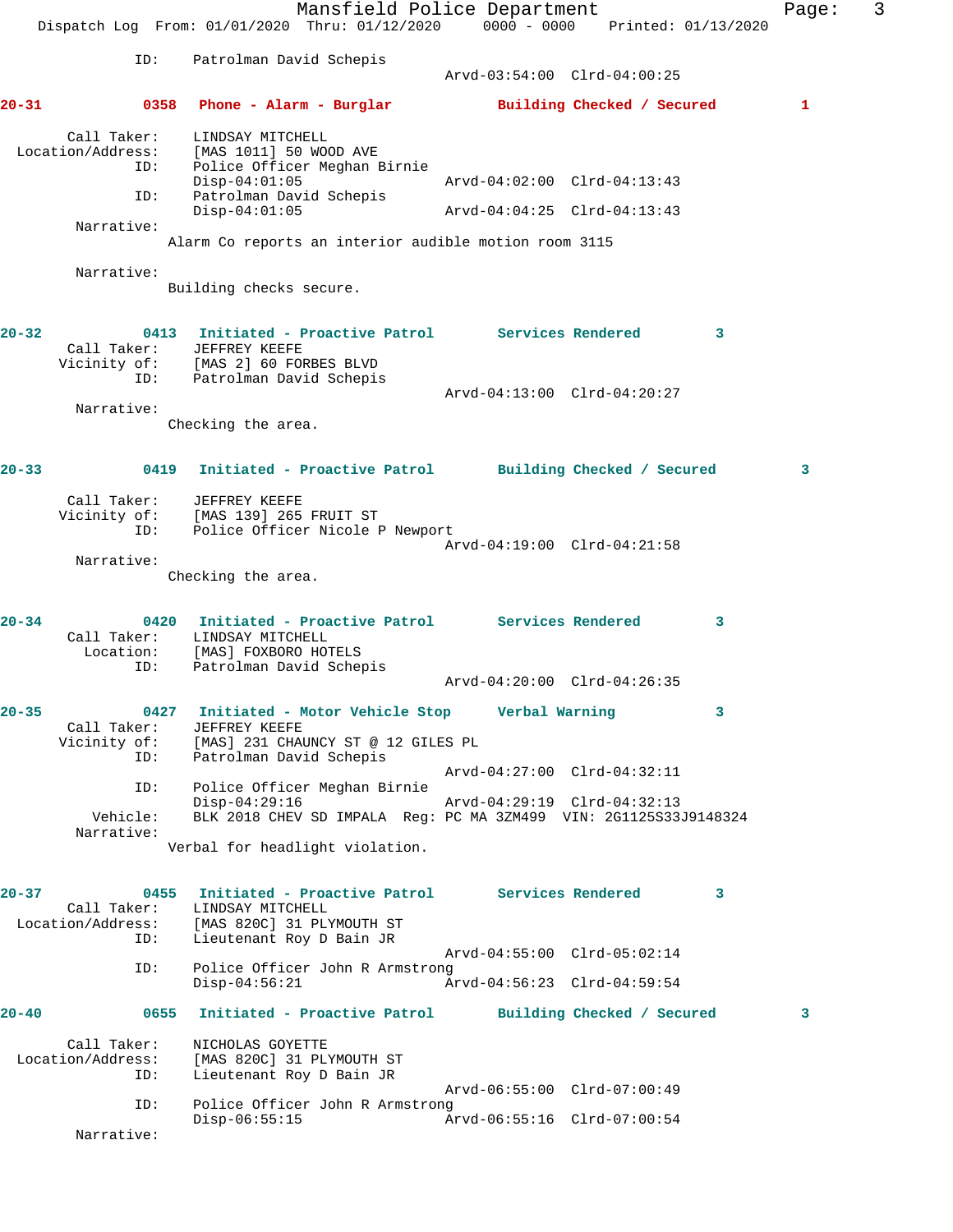Mansfield Police Department Fage: 4 Dispatch Log From: 01/01/2020 Thru: 01/12/2020 0000 - 0000 Printed: 01/13/2020 Checking the area. **20-41 0655 Phone - Assist Fire Department Services Rendered 2**  Call Taker: NICHOLAS GOYETTE Location/Address: [MAS 9] 25 COBB ST Apt. #L120 ID: Police Officer Meghan Birnie Disp-06:57:01 Arvd-06:59:58 Clrd-07:11:46 **20-42 0823 Initiated - Proactive Patrol Building Checked / Secured 3** Call Taker: NICHOLAS GOYETTE Location/Address: [MAS 820C] 31 PLYMOUTH ST ID: Police Officer Michael N Fenore Arvd-08:23:00 Clrd-08:34:07 Narrative: Checking the area. **20-43 0846 Phone - ACO Activity Referred to Other Agency 3**  Call Taker: Stephen Martell<br>Location/Address: [MAS H4946] 144 Location/Address: [MAS H4946] 144 EAST ST ID: Police Officer Joshua S Ellender Disp-08:47:17 Clrd-08:50:02 ID: Police Officer John R Armstrong Disp-08:50:24 Arvd-08:52:27 Clrd-09:17:45 Narrative: Cp reporting she caught a dog that was crossing the street and was almost hit by a vehicle. Narrative: M10 reports dog may belong to 18 Lincoln, heading to the address Narrative: M10 reports incorrect house, will take dog to shelter. Narrative: Clear, volunteers notified dog will be picked up by owners who are on the way **20-44 0849 Phone - Assist Fire Department Referred to Other Agency 2**  Call Taker: NICHOLAS GOYETTE Location/Address: [MAS H4053] 1360 EAST ST ID: Police Officer Joshua S Ellender Disp-08:50:18 Arvd-09:03:05 Clrd-09:10:19<br>ID: Sergeant Thomas R Connor Sergeant Thomas R Connor Disp-08:50:21 Clrd-09:00:08 Narrative: Assisting the FD with a fire related incident. Narrative: Caller reports pt fled in his mv into Easton. Parked at Highland Variety, Easton PD en route Narrative: M2 off at 10 Judys Lane, will attempt to make contact with someone at the residence to see if they can call the operator. Narrative: M2 reports parents contacted, they are en route to pick him up in Easton **20-45 0909 Initiated - Proactive Patrol Building Checked / Secured 3** Call Taker: NICHOLAS GOYETTE<br>Location/Address: [MAS 820C] 31 PL

ess: [MAS 820C] 31 PLYMOUTH ST<br>ID: Detective Christopher P W

Detective Christopher P Walsh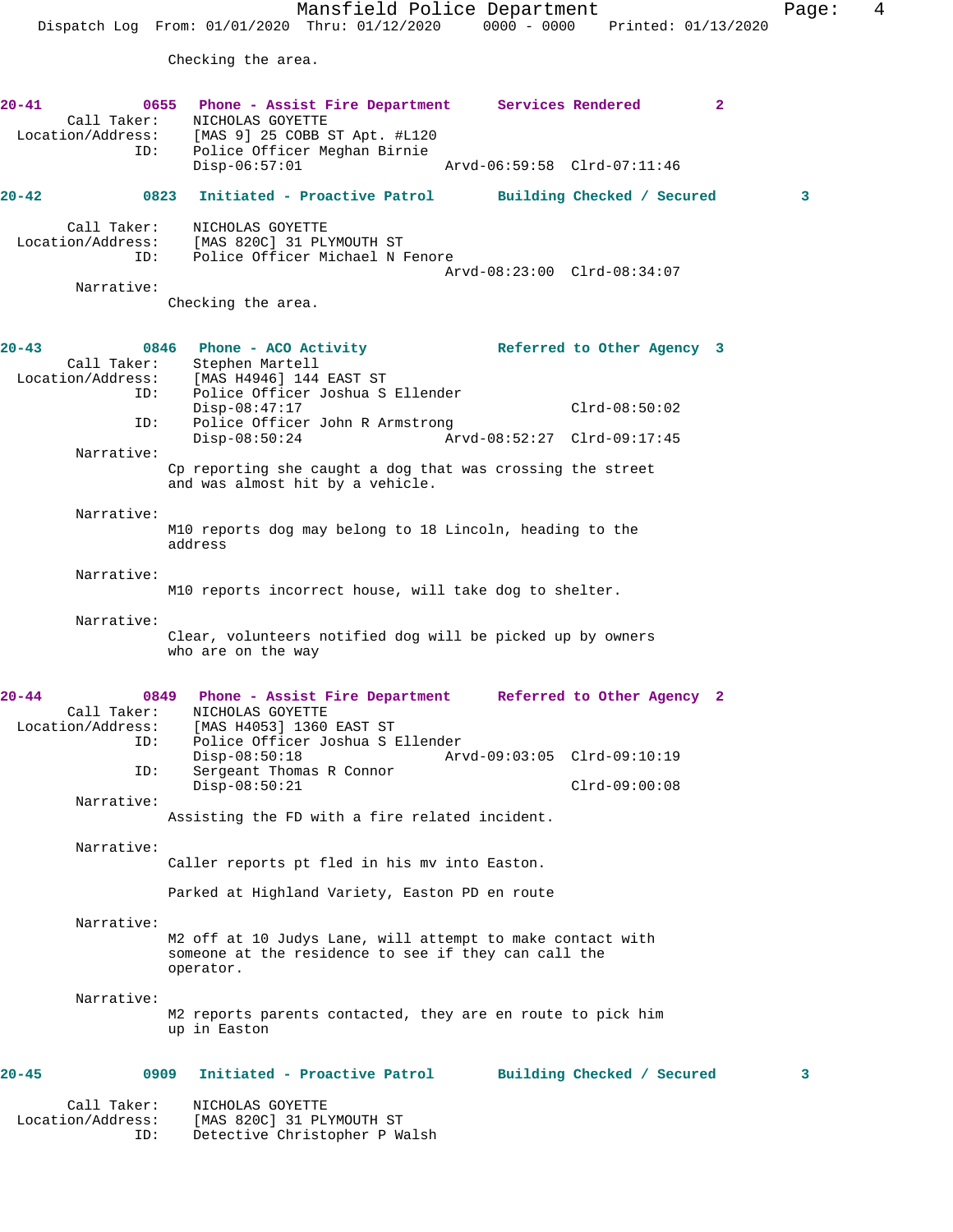Mansfield Police Department Fage: 5 Dispatch Log From: 01/01/2020 Thru: 01/12/2020 0000 - 0000 Printed: 01/13/2020 Arvd-09:09:00 Clrd-09:16:16 Narrative: Checking the area. **20-46 0918 Initiated - Proactive Patrol Building Checked / Secured 3** Call Taker: NICHOLAS GOYETTE Location/Address: [MAS 1016] 4 ERICK RD ID: Police Officer Joshua S Ellender Arvd-09:18:00 Clrd-09:25:53 Narrative: Checking the area. **20-47 0930 Phone - Alarm - Burglar False / Accidental Alarm 1**  Call Taker: NICHOLAS GOYETTE Location/Address: [MAS 120A1] 71 HAMPDEN RD Apt. #100 ID: Police Officer John R Armstrong<br>Disp-09:32:03 Ar Disp-09:32:03 Arvd-09:34:39 Clrd-09:40:56 ID: Sergeant Thomas R Connor Disp-09:32:04 Arvd-09:39:34 Clrd-09:40:57 Narrative: Zone: 55 perimiter motion, ware house office left area 2 Rep: attempting Narrative: M10 reports units clear, card to be issued **20-49 0943 Initiated - Proactive Patrol Building Checked / Secured 3** Call Taker: NICHOLAS GOYETTE Location/Address: [MAS 840] 280 SCHOOL ST ID: Police Officer John R Armstrong Arvd-09:43:00 Clrd-09:49:14 Narrative: Checking the area. **20-50 0946 Initiated - Proactive Patrol Building Checked / Secured 3** Call Taker: NICHOLAS GOYETTE Location/Address: [MAS] 660 EAST ST @ 25 FRANKLIN ST ID: Police Officer Joshua S Ellender Arvd-09:46:00 Clrd-09:48:12 Narrative: Checking the area. **20-51 1018 Phone - Assist Fire Department Referred to Other Agency 2**  Call Taker: NICHOLAS GOYETTE Location/Address: [MAS 451B] 500 EAST ST ID: Police Officer Joshua S Ellender Arvd-10:18:49 Clrd-10:23:35 Narrative: Assisting the FD with a fire related incident. Narrative: Walk in requesting medical assistance as he is having alcohol withdrawls. **20-52 1023 Initiated - Proactive Patrol Building Checked / Secured 3** Call Taker: NICHOLAS GOYETTE Location/Address: [MAS 322] 31 HAMPSHIRE ST ID: Police Officer John R Armstrong Arvd-10:23:00 Clrd-10:29:04 Narrative: Checking the area.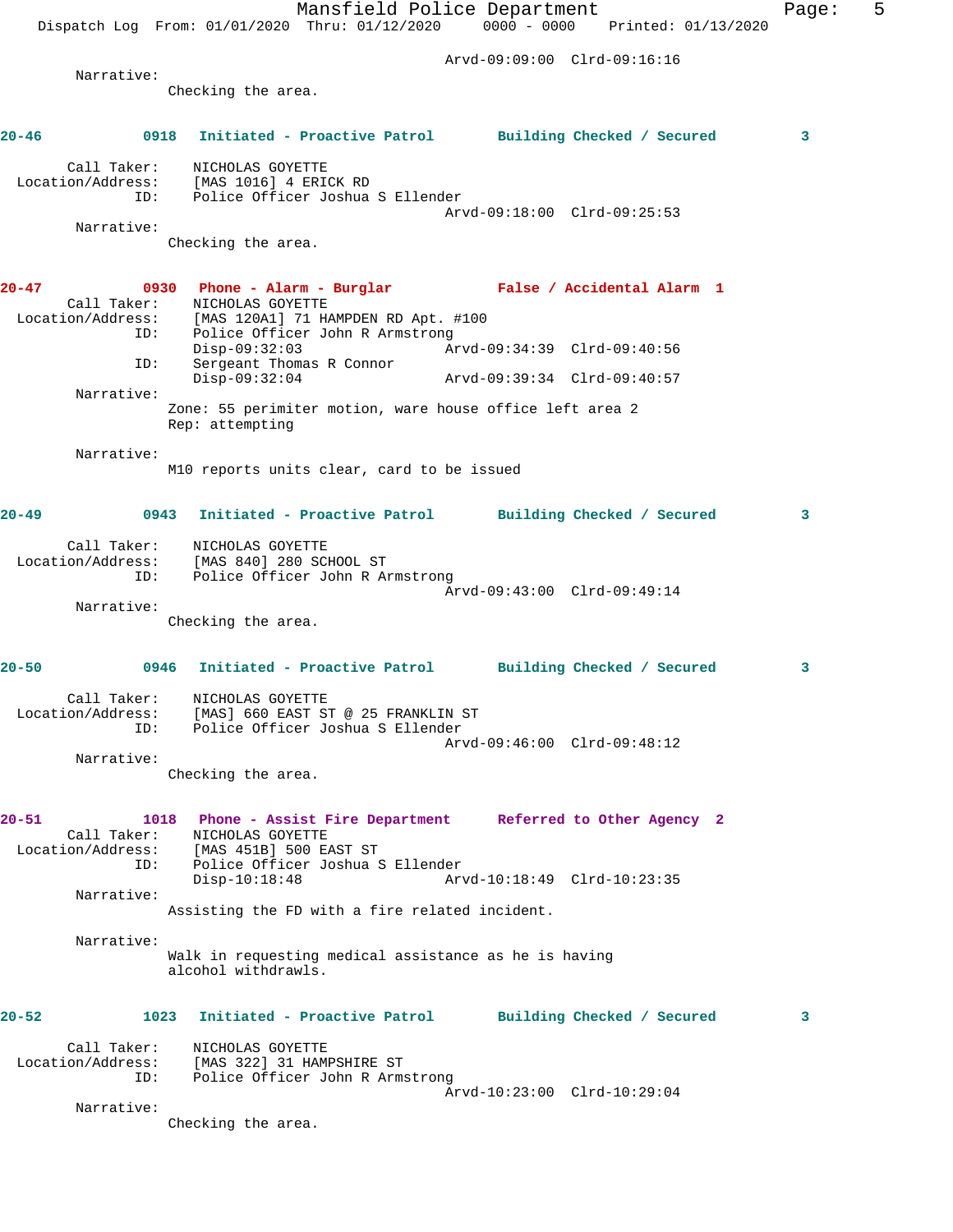|                                                | Dispatch Log From: 01/01/2020 Thru: 01/12/2020 0000 - 0000 Printed: 01/13/2020                                                                                           | Mansfield Police Department |                 | 6<br>Page:      |
|------------------------------------------------|--------------------------------------------------------------------------------------------------------------------------------------------------------------------------|-----------------------------|-----------------|-----------------|
| $20 - 53$                                      | 1030 Initiated - Proactive Patrol Building Checked / Secured                                                                                                             |                             |                 | 3               |
|                                                | Call Taker: NICHOLAS GOYETTE<br>Location/Address: [MAS 2] 60 FORBES BLVD<br>ID: Police Officer John R Armstrong                                                          | Arvd-10:30:00 Clrd-10:32:21 |                 |                 |
| Narrative:                                     |                                                                                                                                                                          |                             |                 |                 |
|                                                | Checking the area.                                                                                                                                                       |                             |                 |                 |
| $20 - 54$                                      | 1032 Initiated - Proactive Patrol Building Checked / Secured                                                                                                             |                             |                 | 3               |
|                                                | Call Taker: NICHOLAS GOYETTE<br>Location/Address: [MAS 820C] 31 PLYMOUTH ST<br>ID: Police Officer Michael N Fenore                                                       |                             |                 |                 |
|                                                |                                                                                                                                                                          | Arvd-10:32:00 Clrd-10:36:25 |                 |                 |
| Narrative:                                     | Checking the area.                                                                                                                                                       |                             |                 |                 |
| 20-57                                          | 1103 Initiated - Proactive Patrol Building Checked / Secured                                                                                                             |                             |                 | 3               |
| Call Taker:<br>ID:                             | NICHOLAS GOYETTE<br>Location/Address: [MAS 820C] 31 PLYMOUTH ST<br>Detective Christopher P Walsh                                                                         | Arvd-11:03:00 Clrd-11:11:58 |                 |                 |
| Narrative:                                     | Checking the area.                                                                                                                                                       |                             |                 |                 |
| $20 - 58$<br>ID:                               | 1114 Phone - Alarm - Burglar Mars False / Accidental Alarm 1<br>Call Taker: NICHOLAS GOYETTE<br>Location/Address: [MAS] 11 NORFOLK ST<br>Police Officer John R Armstrong |                             |                 |                 |
| ID:                                            | $Disp-11:15:55$<br>Sergeant Thomas R Connor<br>$Disp-11:15:57$                                                                                                           | Arvd-11:18:48 Clrd-11:22:26 | $Clrd-11:22:25$ |                 |
| Narrative:                                     | Zone: perimiter burglary, side office door<br>Rep: none                                                                                                                  |                             |                 |                 |
| Narrative:                                     | Clear, owner on site, accidental.                                                                                                                                        |                             |                 |                 |
| $20 - 59$<br>1132<br>2                         | Walk-In - Suspicious Actv / Persn / Veh                                                                                                                                  |                             |                 | Gone on Arrival |
| Call Taker:<br>Location/Address:<br>Narrative: | Support Staff Derek M Stark<br>[MAS 65] 30 CHAUNCY ST                                                                                                                    |                             |                 |                 |
|                                                | and wand as in the                                                                                                                                                       |                             |                 |                 |

Walk in at Mansfield Police lobby reporting suspicious activity. When pulling out of the parking lot she noticed a man take a shooting stance from across the street, RP ducked for cover and slowly drove out of the area. Suspect is white male wearing dark hoodie. RP could not get direction of travel or last location. No other calls or reports of such behavior.

## Narrative:

Ofc. Ellender checked area with negative findings.

| $20 - 61$         | 1213 | Phone - Assist Fire Department                 |                             | Referred to Other Agency 2 |  |
|-------------------|------|------------------------------------------------|-----------------------------|----------------------------|--|
| Call Taker:       |      | NICHOLAS GOYETTE                               |                             |                            |  |
| Location/Address: |      | [MAS 432] 12 BONNEY LN Apt. #8                 |                             |                            |  |
|                   | ID:  | Police Officer Joshua S Ellender               |                             |                            |  |
|                   |      | $Disp-12:14:14$                                | Arvd-12:17:05 Clrd-12:19:46 |                            |  |
| Narrative:        |      |                                                |                             |                            |  |
|                   |      | Assisting the FD with a fire related incident. |                             |                            |  |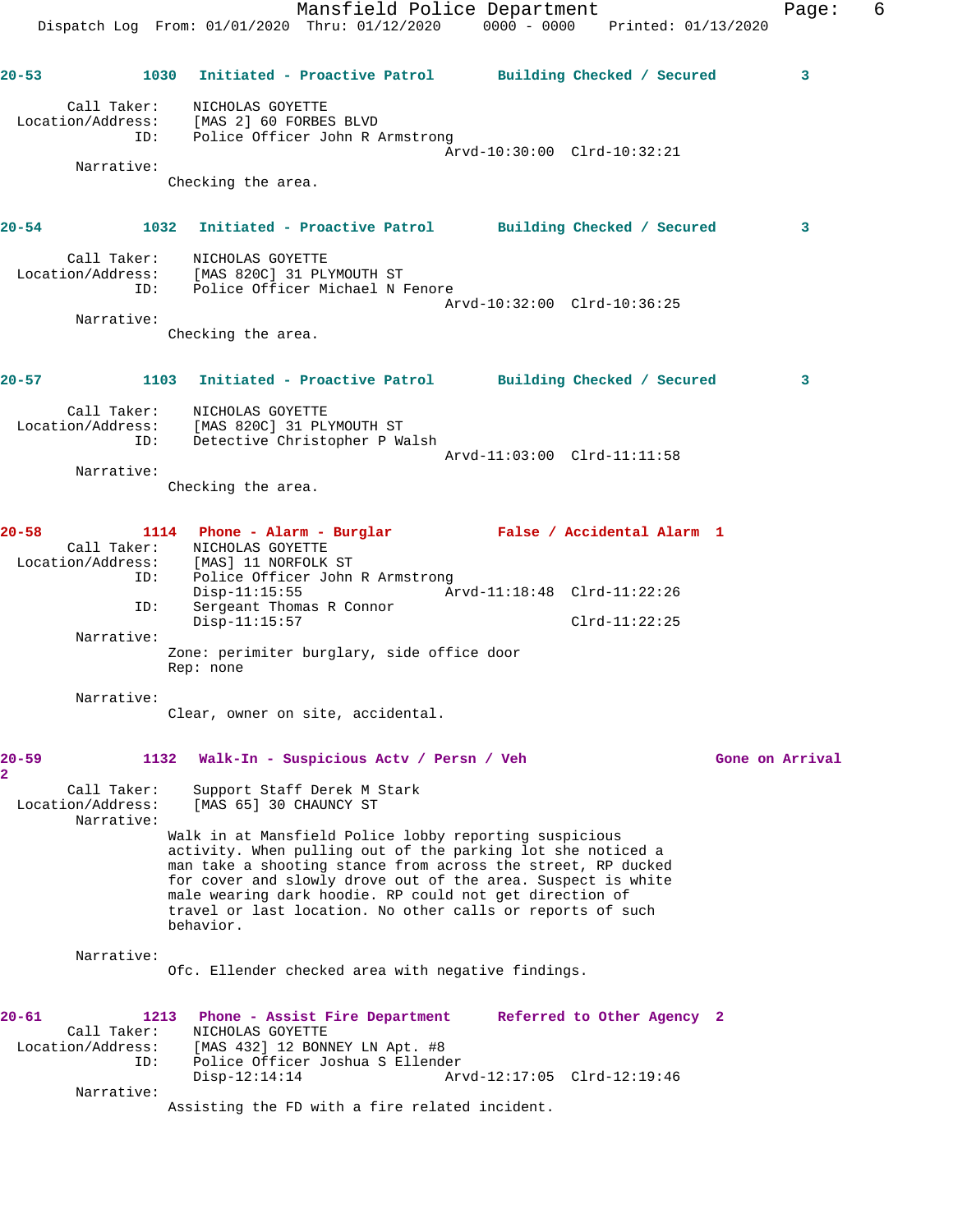Mansfield Police Department Fage: 7 Dispatch Log From: 01/01/2020 Thru: 01/12/2020 0000 - 0000 Printed: 01/13/2020 **20-62 1242 Initiated - Proactive Patrol Building Checked / Secured 3** Call Taker: NICHOLAS GOYETTE Location/Address: [MAS 820C] 31 PLYMOUTH ST ID: Police Officer Michael N Fenore Arvd-12:42:00 Clrd-13:05:05 Narrative: Checking the area. **20-63 1309 Initiated - Proactive Patrol Building Checked / Secured 3** Call Taker: NICHOLAS GOYETTE Location/Address: [MAS 820C] 31 PLYMOUTH ST ID: Detective Christopher P Walsh Arvd-13:09:00 Clrd-13:14:37 Narrative: Checking the area. **20-68 1409 Phone - Assist Fire Department Referred to Other Agency 2**  Call Taker: NICHOLAS GOYETTE Location/Address: [MAS 946L102] 631 EAST ST Apt. #L102 ID: Sergeant Thomas R Connor Disp-14:10:09 Clrd-14:15:13 Narrative: Assisting the FD with a fire related incident. Narrative: Deferred, no PD needed **20-69 1410 Walk-In - Motor Veh Acc - No Injury Accident Report 1**  Call Taker: Support Staff Derek M Stark Location/Address: [MAS 65] 30 CHAUNCY ST ID: Police Officer Joshua S Ellender Disp-14:11:35 Arvd-14:11:38 Clrd-14:54:52 Vehicle: WHI 2013 FORD VN TRANSIT Reg: CO MA S38496 VIN: NM0LS7AN1DT147925 Vehicle: White 2015 FORE WA INSTRUCT Reg: 00 PM SOUTH POTT RAHDU4AD3AU187268 Narrative: Walk in looking to speak with an officer about getting video footage from a crash that occurred last Friday in the Cumberland Farms parking lot. Narrative: Involved is reporting she has all the other parties information but still seeks video footage. Cumberland Farms staff told her to come to Mansfield Police Department for report and request. Narrative: See AC report for further Refer To Accident: 20MAS-1-AC **20-70 1448 Initiated - Proactive Patrol Building Checked / Secured 3** Call Taker: NICHOLAS GOYETTE Location/Address: [MAS 820C] 31 PLYMOUTH ST ID: Police Officer Michael N Fenore Arvd-14:48:00 Clrd-15:08:51 Narrative: Checking the area. **20-71 1456 Initiated - Follow up Investigation Services Rendered 3**  Call Taker: NICHOLAS GOYETTE Location/Address: [MAS 65] 30 CHAUNCY ST ID: Police Officer Joshua S Ellender Arvd-14:56:00 Clrd-15:02:22 Narrative: Conducting a follow up in the area to a previously reported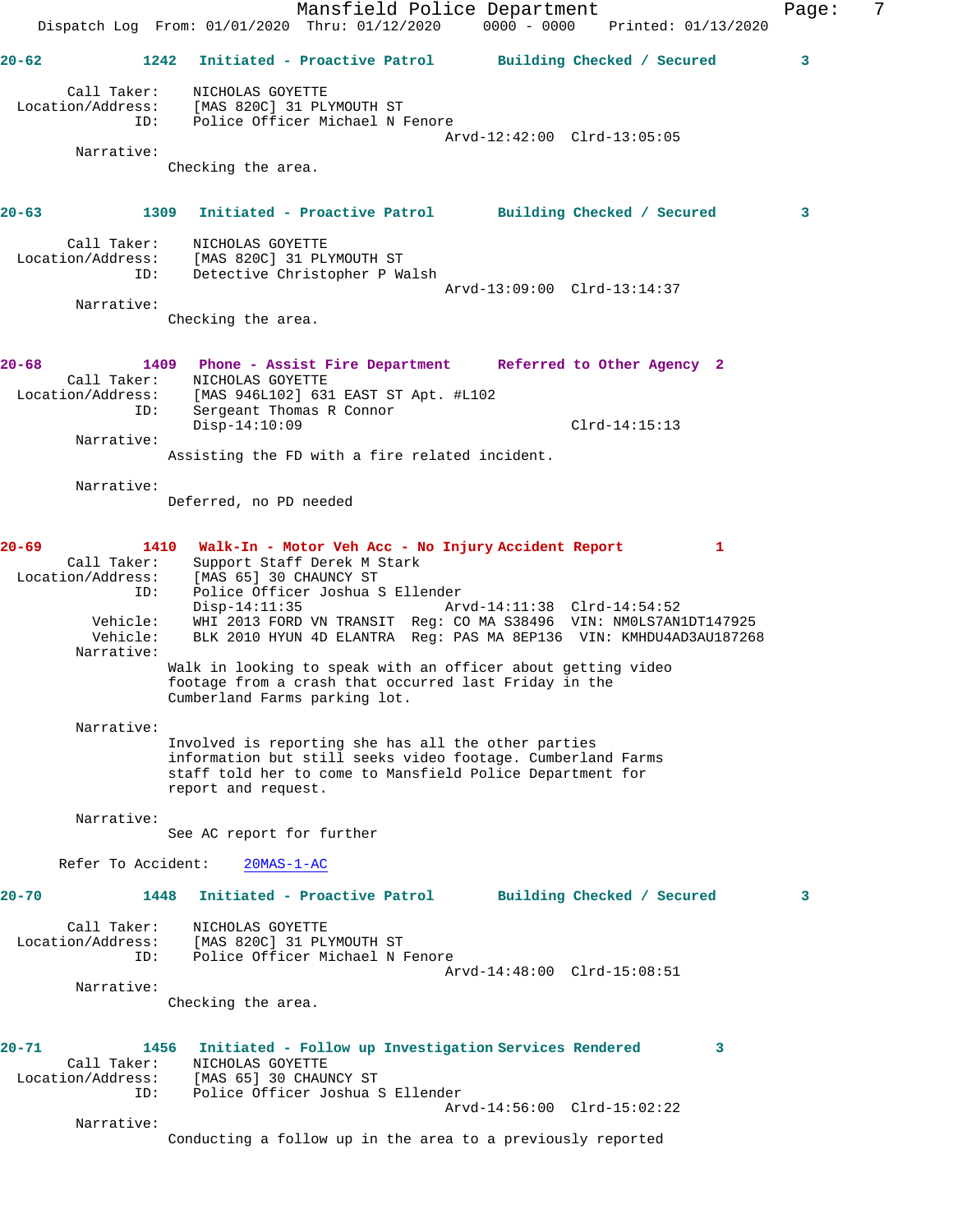Mansfield Police Department Fage: 8 Dispatch Log From: 01/01/2020 Thru: 01/12/2020 0000 - 0000 Printed: 01/13/2020 incident. **20-72 1508 Initiated - Proactive Patrol Building Checked / Secured 3** Call Taker: NICHOLAS GOYETTE Location/Address: [MAS 820C] 31 PLYMOUTH ST ID: Detective Christopher P Walsh Arvd-15:08:00 Clrd-15:14:35 Narrative: Checking the area. **20-77 1616 Phone - Assist Fire Department Referred to Other Agency 2**  Call Taker: NICHOLAS GOYETTE Location/Address: [MAS H2017] 23 FREEDOM TRL Narrative: Assisting the FD with a fire related incident. Narrative: Deferred per M1 **20-80 1729 Phone - Assist Fire Department Referred to Other Agency 2**  Call Taker: NICHOLAS GOYETTE Location/Address: [MAS H4362] 38 CORBANE DR ID: Police Officer Nicole P Newport<br>Disp-17:30:29 Ar Disp-17:30:29 Arvd-17:38:14 Clrd-17:40:58 Narrative: Assisting the FD with a fire related incident. **20-81 1736 911 - Assist Fire Department Referred to Other Agency 2**  Call Taker: DAVID SULLIVAN Location/Address: [MAS 840I120] 280 SCHOOL ST Apt. #I120 ID: Police Officer William C Trudell Disp-17:38:35 Arvd-17:45:04 Clrd-17:53:02 Narrative: Assist Fire Dept. **20-83 1759 Initiated - Proactive Patrol Building Checked / Secured 3** Call Taker: NICHOLAS GOYETTE Location/Address: [MAS 820C] 31 PLYMOUTH ST ID: Sergeant Thomas R Connor Arvd-17:59:00 Clrd-18:01:21 Narrative: Checking the area. **20-84 1759 Initiated - Proactive Patrol Building Checked / Secured 3** Call Taker: NICHOLAS GOYETTE Location/Address: [MAS 820C] 31 PLYMOUTH ST ID: Sergeant Lawrence G Crosman Arvd-17:59:00 Clrd-18:01:49 Narrative: Checking the area. **20-85 1759 Initiated - Proactive Patrol Building Checked / Secured 3** Call Taker: NICHOLAS GOYETTE Location/Address: [MAS 322] 31 HAMPSHIRE ST ID: Police Officer William C Trudell Arvd-17:59:00 Clrd-18:01:40 ID: Police Officer William C Trudell Arvd-18:01:48 Clrd-18:05:35 Narrative: Checking the area.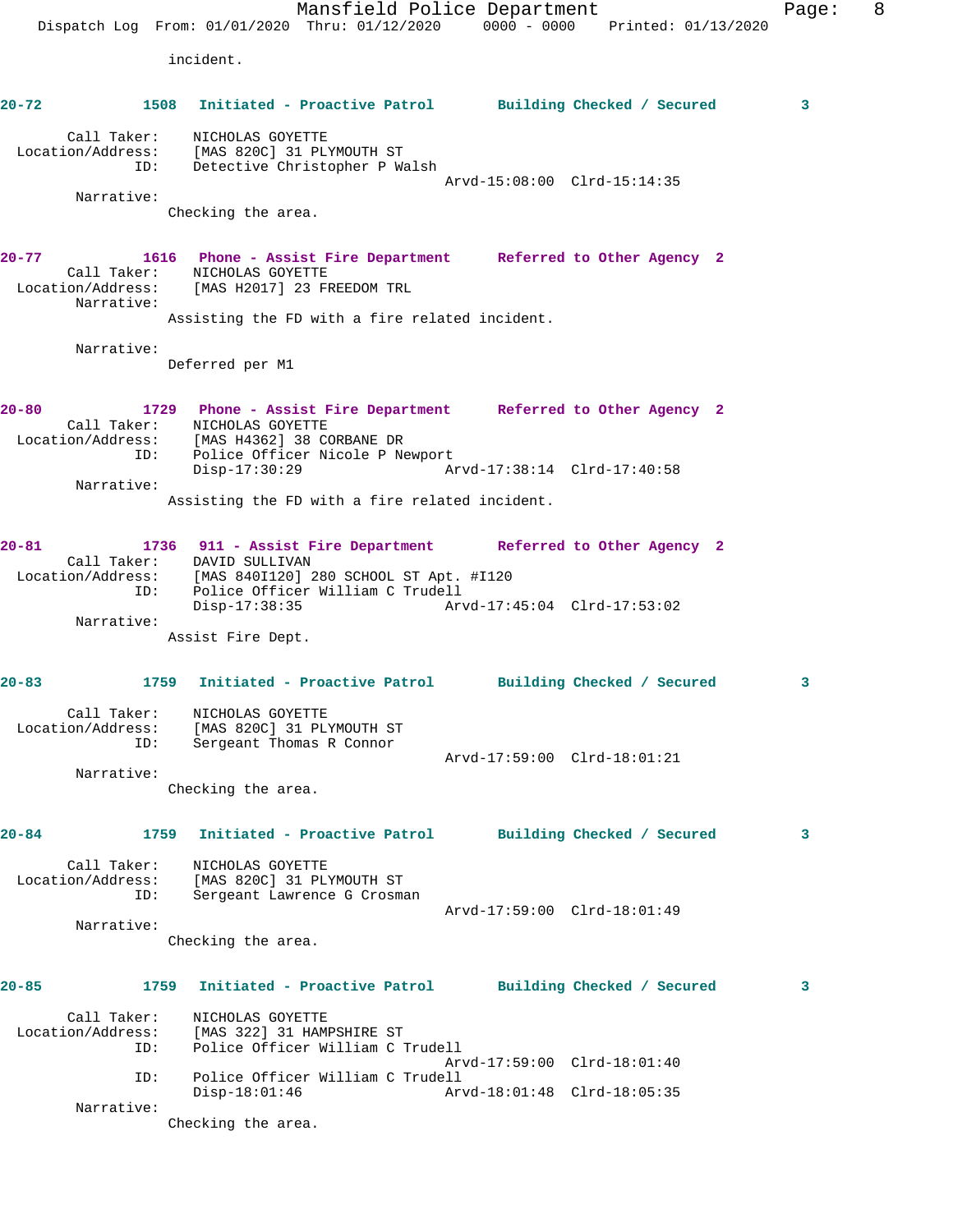|                                         |             |                                                                                     |                                                                                                                                                                                                                                                                                                                                                                                                                                                                                                                                                                         |                                                                                                                                                                                                                                                                                                                                                                                                                                   |                                                                                                                                                                                                                                                                         |                                                                                                                                                                                                                                                                                                                                                                                                                                                                            | 9                        |
|-----------------------------------------|-------------|-------------------------------------------------------------------------------------|-------------------------------------------------------------------------------------------------------------------------------------------------------------------------------------------------------------------------------------------------------------------------------------------------------------------------------------------------------------------------------------------------------------------------------------------------------------------------------------------------------------------------------------------------------------------------|-----------------------------------------------------------------------------------------------------------------------------------------------------------------------------------------------------------------------------------------------------------------------------------------------------------------------------------------------------------------------------------------------------------------------------------|-------------------------------------------------------------------------------------------------------------------------------------------------------------------------------------------------------------------------------------------------------------------------|----------------------------------------------------------------------------------------------------------------------------------------------------------------------------------------------------------------------------------------------------------------------------------------------------------------------------------------------------------------------------------------------------------------------------------------------------------------------------|--------------------------|
|                                         |             |                                                                                     |                                                                                                                                                                                                                                                                                                                                                                                                                                                                                                                                                                         |                                                                                                                                                                                                                                                                                                                                                                                                                                   |                                                                                                                                                                                                                                                                         | 3                                                                                                                                                                                                                                                                                                                                                                                                                                                                          |                          |
|                                         |             |                                                                                     |                                                                                                                                                                                                                                                                                                                                                                                                                                                                                                                                                                         |                                                                                                                                                                                                                                                                                                                                                                                                                                   |                                                                                                                                                                                                                                                                         |                                                                                                                                                                                                                                                                                                                                                                                                                                                                            |                          |
| ID:                                     |             |                                                                                     |                                                                                                                                                                                                                                                                                                                                                                                                                                                                                                                                                                         |                                                                                                                                                                                                                                                                                                                                                                                                                                   |                                                                                                                                                                                                                                                                         |                                                                                                                                                                                                                                                                                                                                                                                                                                                                            |                          |
| Narrative:                              |             |                                                                                     |                                                                                                                                                                                                                                                                                                                                                                                                                                                                                                                                                                         |                                                                                                                                                                                                                                                                                                                                                                                                                                   |                                                                                                                                                                                                                                                                         |                                                                                                                                                                                                                                                                                                                                                                                                                                                                            |                          |
|                                         |             |                                                                                     |                                                                                                                                                                                                                                                                                                                                                                                                                                                                                                                                                                         |                                                                                                                                                                                                                                                                                                                                                                                                                                   |                                                                                                                                                                                                                                                                         |                                                                                                                                                                                                                                                                                                                                                                                                                                                                            |                          |
|                                         |             |                                                                                     |                                                                                                                                                                                                                                                                                                                                                                                                                                                                                                                                                                         |                                                                                                                                                                                                                                                                                                                                                                                                                                   |                                                                                                                                                                                                                                                                         | 3                                                                                                                                                                                                                                                                                                                                                                                                                                                                          |                          |
|                                         |             |                                                                                     |                                                                                                                                                                                                                                                                                                                                                                                                                                                                                                                                                                         |                                                                                                                                                                                                                                                                                                                                                                                                                                   |                                                                                                                                                                                                                                                                         |                                                                                                                                                                                                                                                                                                                                                                                                                                                                            |                          |
| Narrative:                              |             |                                                                                     |                                                                                                                                                                                                                                                                                                                                                                                                                                                                                                                                                                         |                                                                                                                                                                                                                                                                                                                                                                                                                                   |                                                                                                                                                                                                                                                                         |                                                                                                                                                                                                                                                                                                                                                                                                                                                                            |                          |
|                                         |             |                                                                                     |                                                                                                                                                                                                                                                                                                                                                                                                                                                                                                                                                                         |                                                                                                                                                                                                                                                                                                                                                                                                                                   |                                                                                                                                                                                                                                                                         |                                                                                                                                                                                                                                                                                                                                                                                                                                                                            |                          |
|                                         |             |                                                                                     |                                                                                                                                                                                                                                                                                                                                                                                                                                                                                                                                                                         |                                                                                                                                                                                                                                                                                                                                                                                                                                   |                                                                                                                                                                                                                                                                         | 3                                                                                                                                                                                                                                                                                                                                                                                                                                                                          |                          |
|                                         |             |                                                                                     |                                                                                                                                                                                                                                                                                                                                                                                                                                                                                                                                                                         |                                                                                                                                                                                                                                                                                                                                                                                                                                   |                                                                                                                                                                                                                                                                         |                                                                                                                                                                                                                                                                                                                                                                                                                                                                            |                          |
|                                         |             |                                                                                     |                                                                                                                                                                                                                                                                                                                                                                                                                                                                                                                                                                         |                                                                                                                                                                                                                                                                                                                                                                                                                                   |                                                                                                                                                                                                                                                                         |                                                                                                                                                                                                                                                                                                                                                                                                                                                                            |                          |
| Narrative:                              |             |                                                                                     |                                                                                                                                                                                                                                                                                                                                                                                                                                                                                                                                                                         |                                                                                                                                                                                                                                                                                                                                                                                                                                   |                                                                                                                                                                                                                                                                         |                                                                                                                                                                                                                                                                                                                                                                                                                                                                            |                          |
|                                         |             |                                                                                     |                                                                                                                                                                                                                                                                                                                                                                                                                                                                                                                                                                         |                                                                                                                                                                                                                                                                                                                                                                                                                                   |                                                                                                                                                                                                                                                                         |                                                                                                                                                                                                                                                                                                                                                                                                                                                                            |                          |
|                                         |             |                                                                                     |                                                                                                                                                                                                                                                                                                                                                                                                                                                                                                                                                                         |                                                                                                                                                                                                                                                                                                                                                                                                                                   |                                                                                                                                                                                                                                                                         | 3                                                                                                                                                                                                                                                                                                                                                                                                                                                                          |                          |
| ID:                                     |             |                                                                                     |                                                                                                                                                                                                                                                                                                                                                                                                                                                                                                                                                                         |                                                                                                                                                                                                                                                                                                                                                                                                                                   |                                                                                                                                                                                                                                                                         |                                                                                                                                                                                                                                                                                                                                                                                                                                                                            |                          |
| Narrative:                              |             |                                                                                     |                                                                                                                                                                                                                                                                                                                                                                                                                                                                                                                                                                         |                                                                                                                                                                                                                                                                                                                                                                                                                                   |                                                                                                                                                                                                                                                                         |                                                                                                                                                                                                                                                                                                                                                                                                                                                                            |                          |
|                                         |             |                                                                                     |                                                                                                                                                                                                                                                                                                                                                                                                                                                                                                                                                                         |                                                                                                                                                                                                                                                                                                                                                                                                                                   |                                                                                                                                                                                                                                                                         |                                                                                                                                                                                                                                                                                                                                                                                                                                                                            |                          |
|                                         |             |                                                                                     |                                                                                                                                                                                                                                                                                                                                                                                                                                                                                                                                                                         |                                                                                                                                                                                                                                                                                                                                                                                                                                   |                                                                                                                                                                                                                                                                         | 3                                                                                                                                                                                                                                                                                                                                                                                                                                                                          |                          |
|                                         |             |                                                                                     |                                                                                                                                                                                                                                                                                                                                                                                                                                                                                                                                                                         |                                                                                                                                                                                                                                                                                                                                                                                                                                   |                                                                                                                                                                                                                                                                         |                                                                                                                                                                                                                                                                                                                                                                                                                                                                            |                          |
| ID:                                     |             |                                                                                     |                                                                                                                                                                                                                                                                                                                                                                                                                                                                                                                                                                         |                                                                                                                                                                                                                                                                                                                                                                                                                                   |                                                                                                                                                                                                                                                                         |                                                                                                                                                                                                                                                                                                                                                                                                                                                                            |                          |
|                                         |             |                                                                                     |                                                                                                                                                                                                                                                                                                                                                                                                                                                                                                                                                                         |                                                                                                                                                                                                                                                                                                                                                                                                                                   |                                                                                                                                                                                                                                                                         | 3                                                                                                                                                                                                                                                                                                                                                                                                                                                                          |                          |
|                                         |             |                                                                                     |                                                                                                                                                                                                                                                                                                                                                                                                                                                                                                                                                                         |                                                                                                                                                                                                                                                                                                                                                                                                                                   |                                                                                                                                                                                                                                                                         |                                                                                                                                                                                                                                                                                                                                                                                                                                                                            |                          |
| Location/Address:<br>ID:                |             |                                                                                     |                                                                                                                                                                                                                                                                                                                                                                                                                                                                                                                                                                         |                                                                                                                                                                                                                                                                                                                                                                                                                                   |                                                                                                                                                                                                                                                                         |                                                                                                                                                                                                                                                                                                                                                                                                                                                                            |                          |
| Narrative:                              |             |                                                                                     |                                                                                                                                                                                                                                                                                                                                                                                                                                                                                                                                                                         |                                                                                                                                                                                                                                                                                                                                                                                                                                   |                                                                                                                                                                                                                                                                         |                                                                                                                                                                                                                                                                                                                                                                                                                                                                            |                          |
|                                         |             |                                                                                     |                                                                                                                                                                                                                                                                                                                                                                                                                                                                                                                                                                         |                                                                                                                                                                                                                                                                                                                                                                                                                                   |                                                                                                                                                                                                                                                                         |                                                                                                                                                                                                                                                                                                                                                                                                                                                                            |                          |
|                                         |             |                                                                                     |                                                                                                                                                                                                                                                                                                                                                                                                                                                                                                                                                                         |                                                                                                                                                                                                                                                                                                                                                                                                                                   |                                                                                                                                                                                                                                                                         | 3                                                                                                                                                                                                                                                                                                                                                                                                                                                                          |                          |
| Call Taker:<br>Location/Address:<br>ID: | TARA LAKO   |                                                                                     |                                                                                                                                                                                                                                                                                                                                                                                                                                                                                                                                                                         |                                                                                                                                                                                                                                                                                                                                                                                                                                   |                                                                                                                                                                                                                                                                         |                                                                                                                                                                                                                                                                                                                                                                                                                                                                            |                          |
| Narrative:                              |             |                                                                                     |                                                                                                                                                                                                                                                                                                                                                                                                                                                                                                                                                                         |                                                                                                                                                                                                                                                                                                                                                                                                                                   |                                                                                                                                                                                                                                                                         |                                                                                                                                                                                                                                                                                                                                                                                                                                                                            |                          |
|                                         |             |                                                                                     |                                                                                                                                                                                                                                                                                                                                                                                                                                                                                                                                                                         |                                                                                                                                                                                                                                                                                                                                                                                                                                   |                                                                                                                                                                                                                                                                         |                                                                                                                                                                                                                                                                                                                                                                                                                                                                            |                          |
|                                         |             |                                                                                     |                                                                                                                                                                                                                                                                                                                                                                                                                                                                                                                                                                         |                                                                                                                                                                                                                                                                                                                                                                                                                                   |                                                                                                                                                                                                                                                                         |                                                                                                                                                                                                                                                                                                                                                                                                                                                                            |                          |
|                                         | Call Taker: | Call Taker:<br>ID:<br>$Disp-18:09:21$<br>Call Taker:<br>1818<br>Call Taker:<br>1903 | NICHOLAS GOYETTE<br>Location/Address: [MAS 2] 60 FORBES BLVD<br>Sergeant Lawrence G Crosman<br>Checking the area.<br>Call Taker: NICHOLAS GOYETTE<br>Location/Address: [FOX 14] 4 FISHER ST<br>Checking the area.<br>Call Taker:<br>NICHOLAS GOYETTE<br>Location/Address: [FOX 838] 2 FOXBOROUGH BLVD<br>Checking the area.<br>NICHOLAS GOYETTE<br>Location/Address: [FOX 49] 35 FOXBOROUGH BLVD<br>Checking the area.<br>LINDSAY MITCHELL<br>NICHOLAS GOYETTE<br>[FOX 137] 250 FOXBOROUGH BLVD<br>Checking the area.<br>[MAS 927] 50 PLYMOUTH ST<br>Checking the area. | Police Officer William C Trudell<br>ID: Police Officer William C Trudell<br>ID: Police Officer William C Trudell<br>Police Officer William C Trudell<br>Initiated - Proactive Patrol<br>Location/Address: [MAS] 4 ERICK RD @ 15 BONNEY LN<br>Police Officer Nicole P Newport<br>Police Officer William C Trudell<br>1855 Initiated - Proactive Patrol<br>Police Officer William C Trudell<br>Phone - 911 Hang-ups & Verifications | Mansfield Police Department<br>Arvd-18:06:00 Clrd-18:09:25<br>$Clrd-18:09:24$<br>Arvd-18:09:00 Clrd-18:12:46<br>Arvd-18:12:00 Clrd-18:16:01<br>Arvd-18:16:00 Clrd-18:19:47<br>Arvd-18:18:00 Clrd-19:38:45<br>Arvd-18:19:00 Clrd-18:22:18<br>Arvd-18:55:00 Clrd-19:02:50 | Dispatch Log From: 01/01/2020 Thru: 01/12/2020 0000 - 0000 Printed: 01/13/2020<br>1806 Initiated - Proactive Patrol Building Checked / Secured<br>1809 Initiated - Proactive Patrol Building Checked / Secured<br>1812 Initiated - Proactive Patrol Building Checked / Secured<br>1816 Initiated - Proactive Patrol Building Checked / Secured<br>Building Checked / Secured<br>1819 Initiated - Proactive Patrol Building Checked / Secured<br>Building Checked / Secured | Page:<br>Incident Report |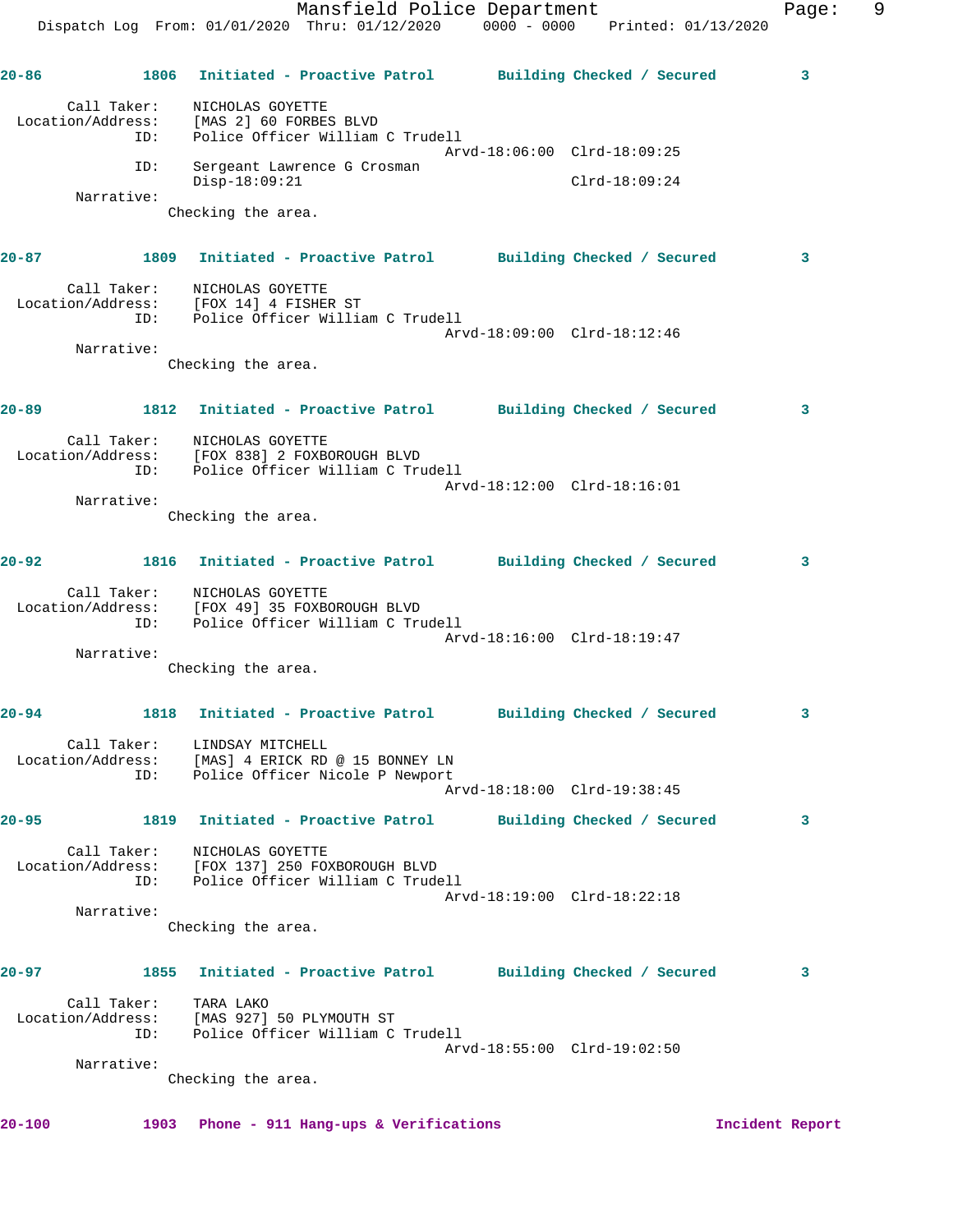Mansfield Police Department Page: 10 Dispatch Log From: 01/01/2020 Thru: 01/12/2020 0000 - 0000 Printed: 01/13/2020 **2**  Call Taker: LINDSAY MITCHELL<br>Location/Address: [MAS] 35 SPRING : [MAS] 35 SPRING ST @ 99 SOUTH MAIN ST ID: Police Officer Joshua S Ellender Disp-19:05:08 Arvd-19:08:42 Clrd-19:27:37<br>TD: Police Officer William C Trudell Police Officer William C Trudell<br>Disp-19:06:04 Arv Disp-19:06:04 Arvd-19:08:44 Clrd-19:27:38 ID: Sergeant Jeffrey G Bombard Disp-19:12:21 Enrt-19:12:21 Arvd-19:12:23 Clrd-19:27:41 Narrative: 911 hang up, on the call back spoke to a male who was refusing to give any information. Officers responding. Caller is mapping in the area of Davis/Spring. Narrative: Ofc Ellender requesting a rescue to the location. Narrative: Ofc Trudell reports the male fell and has facial lacerations and high intox. Male was possibly trying to gain access into a shed Narrative: Sgt Bombard reports they checked on a shed in the area, no entry gained. Refer To Incident: 20MAS-1-OF **20-104 1959 Initiated - Proactive Patrol Building Checked / Secured 3** Call Taker: TARA LAKO<br>Location/Address: [MAS 820C ess: [MAS 820C] 31 PLYMOUTH ST<br>ID: Sergeant Thomas R Connor Sergeant Thomas R Connor Arvd-19:59:00 Clrd-20:02:46 ID: Sergeant Lawrence G Crosman<br>Disp-20:00:21 Disp-20:00:21 Arvd-20:00:24 Clrd-20:03:59 Narrative: Sgt Connor checking the front. Sgt Crosman checking the back. **20-105 2006 Phone - Alarm - Burglar Building Checked / Secured 1** Call Taker: TARA LAKO<br>Location/Address: [MAS 840I ess: [MAS 840I120] 280 SCHOOL ST Apt. #I120<br>ID: Police Officer Nicole P Newport Police Officer Nicole P Newport Disp-20:08:36 Arvd-20:13:36 Clrd-20:28:19<br>ID: Police Officer Joshua S Ellender Police Officer Joshua S Ellender<br>Disp-20:08:42 Ar Arvd-20:13:13 Clrd-20:28:16 Narrative: Alarm company reporting general burglar alarm Narrative: Alarm company called in requesting to cancel after speaking with a keyholder. **20-110 2112 Initiated - Motor Vehicle Stop Verbal Warning 3**  Call Taker: TARA LAKO Location/Address: [MAS] 363 NORTH MAIN ST @ 54 CHAUNCY ST Police Officer Joshua S Ellender Arvd-21:12:00 Clrd-21:14:16 Vehicle: GRY 2007 GMC UT ACADIA Reg: PC MA 5CE833 VIN: 1GKEV33797J160677 Narrative: Verbal warning for speed. **20-115 2233 Initiated - Proactive Patrol Building Checked / Secured 3** Call Taker: TARA LAKO<br>Location/Address: [MAS 820C ess: [MAS 820C] 31 PLYMOUTH ST<br>ID: Sergeant Lawrence G Crosm

Sergeant Lawrence G Crosman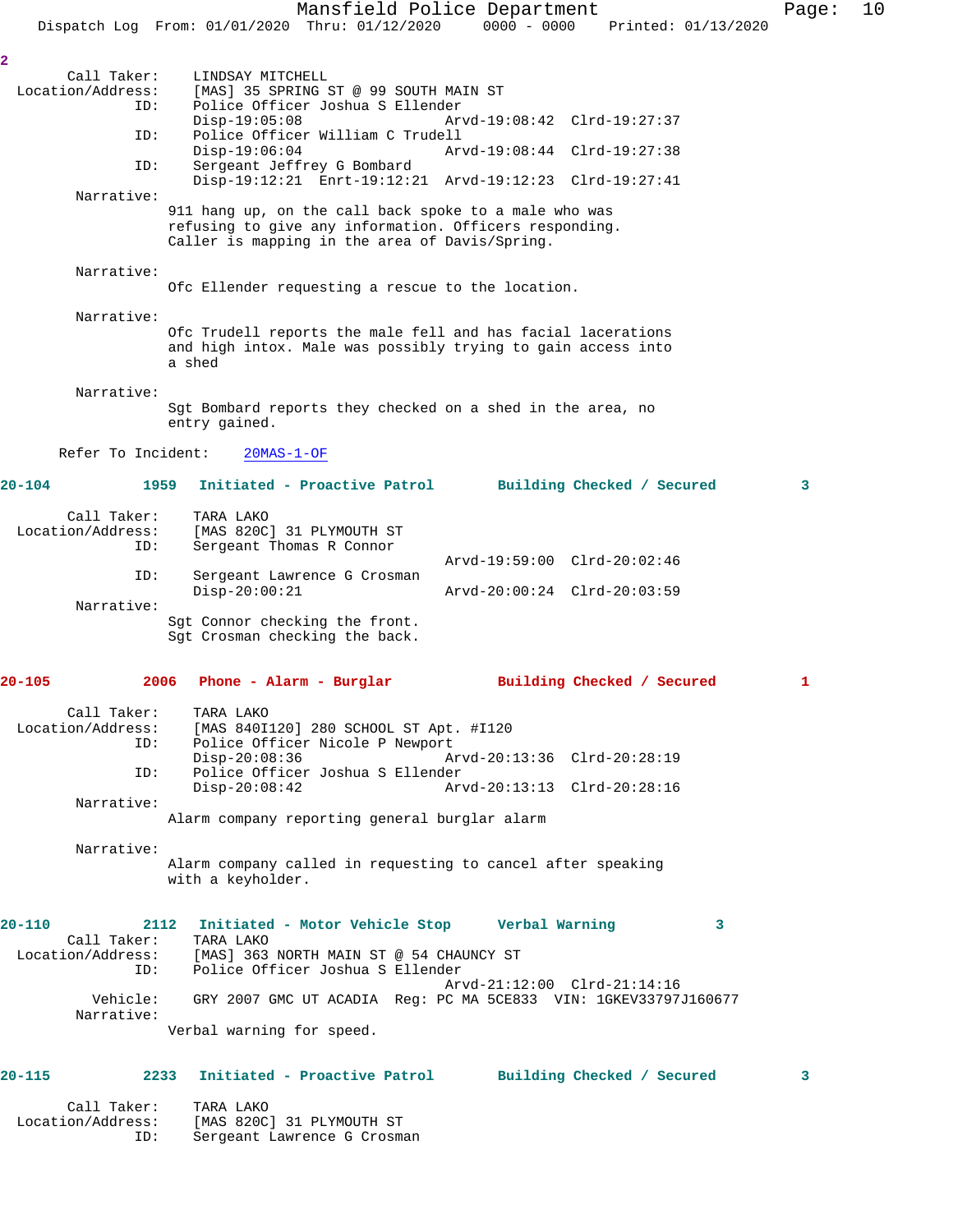|                             |                                                    | Mansfield Police Department                                      | Page: | -11 |
|-----------------------------|----------------------------------------------------|------------------------------------------------------------------|-------|-----|
|                             | Dispatch Log From: $01/01/2020$ Thru: $01/12/2020$ | $0000 - 0000$ Printed: $01/13/2020$                              |       |     |
|                             |                                                    |                                                                  |       |     |
| ID:                         |                                                    | Arvd-22:33:00 Clrd-23:03:33                                      |       |     |
|                             | Sergeant Thomas R Connor<br>$Disp-22:34:27$        | Arvd-22:34:29 Clrd-22:36:25                                      |       |     |
| Narrative:                  |                                                    |                                                                  |       |     |
|                             | Checking the area.                                 |                                                                  |       |     |
| 20-118                      |                                                    | 2300 Phone - Alarm - Burglar building Checked / Secured          | 1     |     |
|                             |                                                    |                                                                  |       |     |
| Call Taker:                 | TARA LAKO                                          |                                                                  |       |     |
| Location/Address:           | [MAS 10B] 305 FORBES BLVD                          |                                                                  |       |     |
| ID:                         | Police Officer William C Trudell                   |                                                                  |       |     |
|                             | $Disp-23:01:51$                                    | Arvd-23:04:49 Clrd-23:09:35                                      |       |     |
| ID:                         | Police Officer Joshua S Ellender                   |                                                                  |       |     |
|                             |                                                    | Disp-23:02:11 Arvd-23:04:47 Clrd-23:09:29                        |       |     |
| Vehicle:                    |                                                    | WHI 2019 HYUN UT TUCSON Req: PC MA 2LGM61 VIN: KM8J2CA48KU922587 |       |     |
| Narrative:                  |                                                    |                                                                  |       |     |
|                             | responding at this time.                           | Alarm company reporting general burglary alarm, no rep           |       |     |
| Narrative:                  |                                                    |                                                                  |       |     |
|                             | Ofc Trudell reports building checks secure.        |                                                                  |       |     |
| $20 - 121$                  | 2335 Phone - Assist Citizen - P S A                | Incident Report<br>$\mathbf{3}$                                  |       |     |
| Call Taker:<br>Vicinity of: | JEFFREY KEEFE                                      |                                                                  |       |     |
| ID:                         | Police Officer Nicole P Newport                    |                                                                  |       |     |
|                             | $Disp-23:37:16$                                    | Arvd-23:41:14 Clrd-01/02/2020 @ 02:10:59                         |       |     |

 ID: Police Officer William C Trudell Disp-23:37:21 Arvd-23:43:29 Clrd-01/02/2020 @ 00:25:03<br>ID: Police Officer Joshua S Ellender ID: Police Officer Joshua S Ellender Disp-23:41:04 Arvd-23:43:44 Clrd-01/02/2020 @ 00:25:07 Narrative:

Refer To Incident: 20MAS-2-OF

# **For Date: 01/02/2020 - Thursday**

| $20 - 125$ | 0102                                    | Initiated - Proactive Patrol                                         |                             | Building Checked / Secured | 3 |
|------------|-----------------------------------------|----------------------------------------------------------------------|-----------------------------|----------------------------|---|
|            | Call Taker:<br>Location/Address:<br>ID: | TARA LAKO<br>[MAS 1002] 250 EAST ST<br>Police Officer Donald MacLean | Arvd-01:02:00 Clrd-01:13:59 |                            |   |
|            | Narrative:                              | Checking the area.                                                   |                             |                            |   |
| $20 - 126$ | 0104                                    | Initiated - Proactive Patrol                                         |                             | Building Checked / Secured | 3 |
|            | Call Taker:                             | TARA LAKO                                                            |                             |                            |   |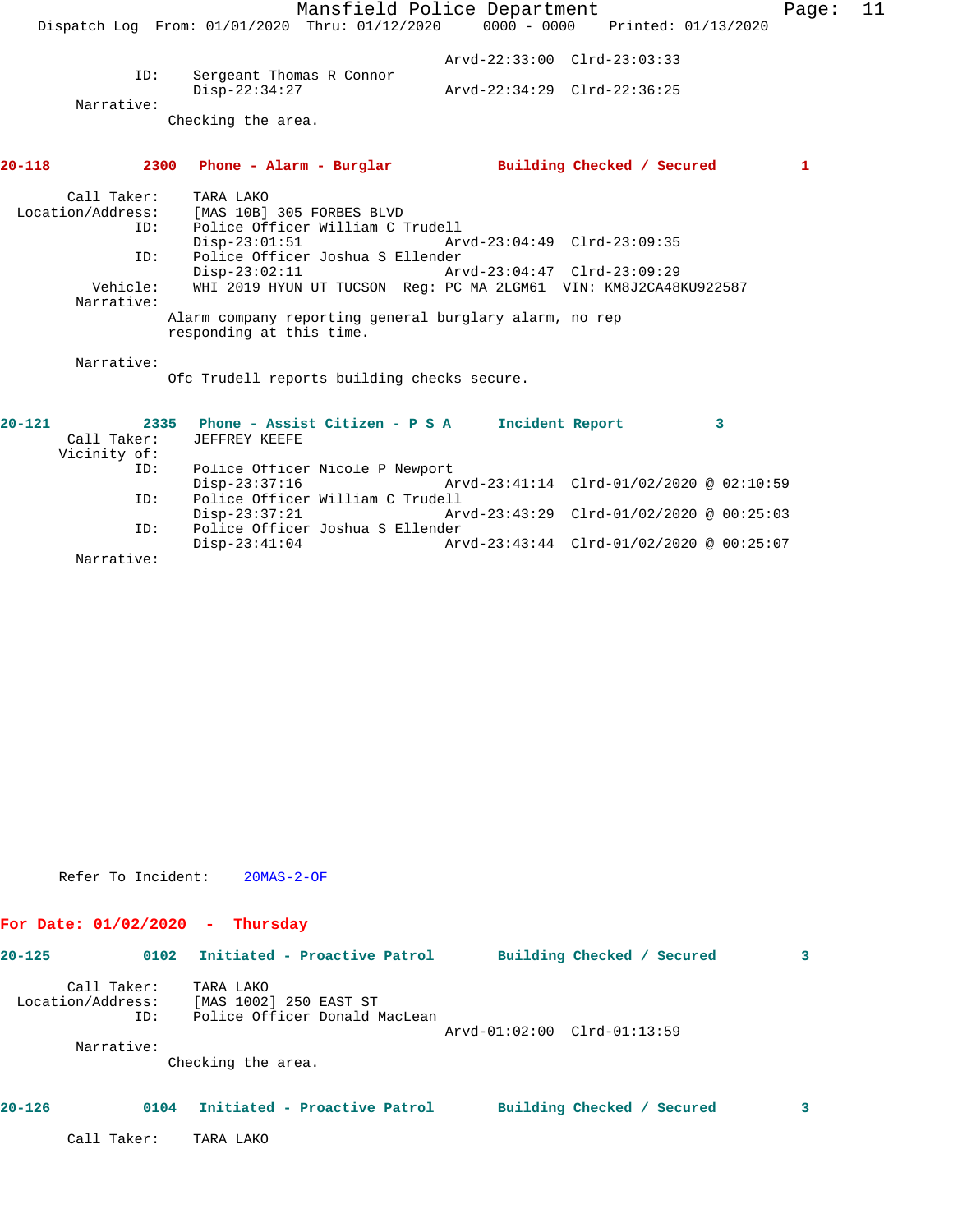|            |                              | Dispatch Log From: 01/01/2020 Thru: 01/12/2020 0000 - 0000 Printed: 01/13/2020        | Mansfield Police Department |                             |   | Page: | 12 |
|------------|------------------------------|---------------------------------------------------------------------------------------|-----------------------------|-----------------------------|---|-------|----|
|            | Location/Address:<br>ID:     | [MAS 411] 60 FORBES BLVD<br>Police Officer Michelle Bellevue                          |                             | Arvd-01:04:00 Clrd-01:08:50 |   |       |    |
|            | Narrative:                   |                                                                                       |                             |                             |   |       |    |
|            |                              | Checking the area.                                                                    |                             |                             |   |       |    |
|            |                              | 20-127 120 0104 Initiated - Proactive Patrol Building Checked / Secured               |                             |                             |   | 3     |    |
|            | Call Taker:                  | TARA LAKO<br>Location/Address: [MAS 281A] 1 CROCKER ST<br>ID: Patrolman David Schepis |                             | Arvd-01:04:00 Clrd-01:06:38 |   |       |    |
|            | Narrative:                   |                                                                                       |                             |                             |   |       |    |
|            |                              | Checking the area.                                                                    |                             |                             |   |       |    |
|            |                              | 20-130 			 0109 Initiated - Proactive Patrol 				 Building Checked / Secured          |                             |                             |   | 3     |    |
|            | Call Taker:                  | TARA LAKO                                                                             |                             |                             |   |       |    |
|            |                              | Location/Address: [MAS 226E] 125 HIGH ST Apt. #1-4<br>ID: Patrolman David Schepis     |                             |                             |   |       |    |
|            |                              |                                                                                       |                             | Arvd-01:09:00 Clrd-01:11:25 |   |       |    |
|            | Narrative:                   |                                                                                       |                             |                             |   |       |    |
|            |                              | Checking the area.                                                                    |                             |                             |   |       |    |
|            | $20 - 131$                   | 0111 Initiated - Proactive Patrol Building Checked / Secured                          |                             |                             |   | 3     |    |
|            | Call Taker: TARA LAKO<br>ID: | Location/Address: [MAS 322] 31 HAMPSHIRE ST<br>Police Officer Michelle Bellevue       |                             |                             |   |       |    |
|            | Narrative:                   |                                                                                       |                             | Arvd-01:11:00 Clrd-01:15:02 |   |       |    |
|            |                              | Checking the area.                                                                    |                             |                             |   |       |    |
| 20-136     |                              | 0125 Initiated - Proactive Patrol Building Checked / Secured                          |                             |                             |   | 3     |    |
|            | Call Taker:<br>ID:           | TARA LAKO<br>Location/Address: [MAS 992] 660 EAST ST<br>Police Officer Donald MacLean |                             |                             |   |       |    |
|            |                              |                                                                                       |                             | Arvd-01:25:00 Clrd-01:29:11 |   |       |    |
|            | Narrative:                   |                                                                                       |                             |                             |   |       |    |
|            |                              | Checking the area.                                                                    |                             |                             |   |       |    |
| $20 - 140$ | 0149<br>Call Taker:          | Phone - Disturbance / Gathering Services Rendered<br>TARA LAKO                        |                             |                             | 1 |       |    |
|            | Location/Address:            |                                                                                       |                             |                             |   |       |    |
|            | ID:                          | Police Officer Donald MacLean<br>$Disp-01:50:09$                                      |                             | Arvd-01:52:34 Clrd-01:58:30 |   |       |    |
|            | ID:                          | Patrolman David Schepis<br>$Disp-01:50:28$                                            |                             | Arvd-01:51:06 Clrd-01:58:34 |   |       |    |
|            | ID:                          | Sergeant Lawrence G Crosman                                                           |                             |                             |   |       |    |
|            | ID:                          | $Disp-01:50:42$<br>Police Officer Michelle Bellevue                                   |                             | Arvd-01:51:03 Clrd-01:58:36 |   |       |    |
|            | Narrative:                   | $Disp-01:52:26$                                                                       |                             | Arvd-01:52:29 Clrd-01:58:33 |   |       |    |
|            |                              |                                                                                       |                             |                             |   |       |    |

| $20 - 141$        |             | 0200 Initiated - Proactive Patrol<br>Services Rendered        |  |
|-------------------|-------------|---------------------------------------------------------------|--|
|                   | Call Taker: | TARA LAKO                                                     |  |
| Location/Address: |             | [MAS 411] 60 FORBES BLVD                                      |  |
|                   | TD:         | Police Officer Michelle Bellevue                              |  |
|                   |             | Arvd-02:00:00 Clrd-02:07:52                                   |  |
|                   | Vehicle:    | BLU 2018 NISS ALTIMA Req: PC MA 8SC919 VIN: 1N4AL3AP8JC105156 |  |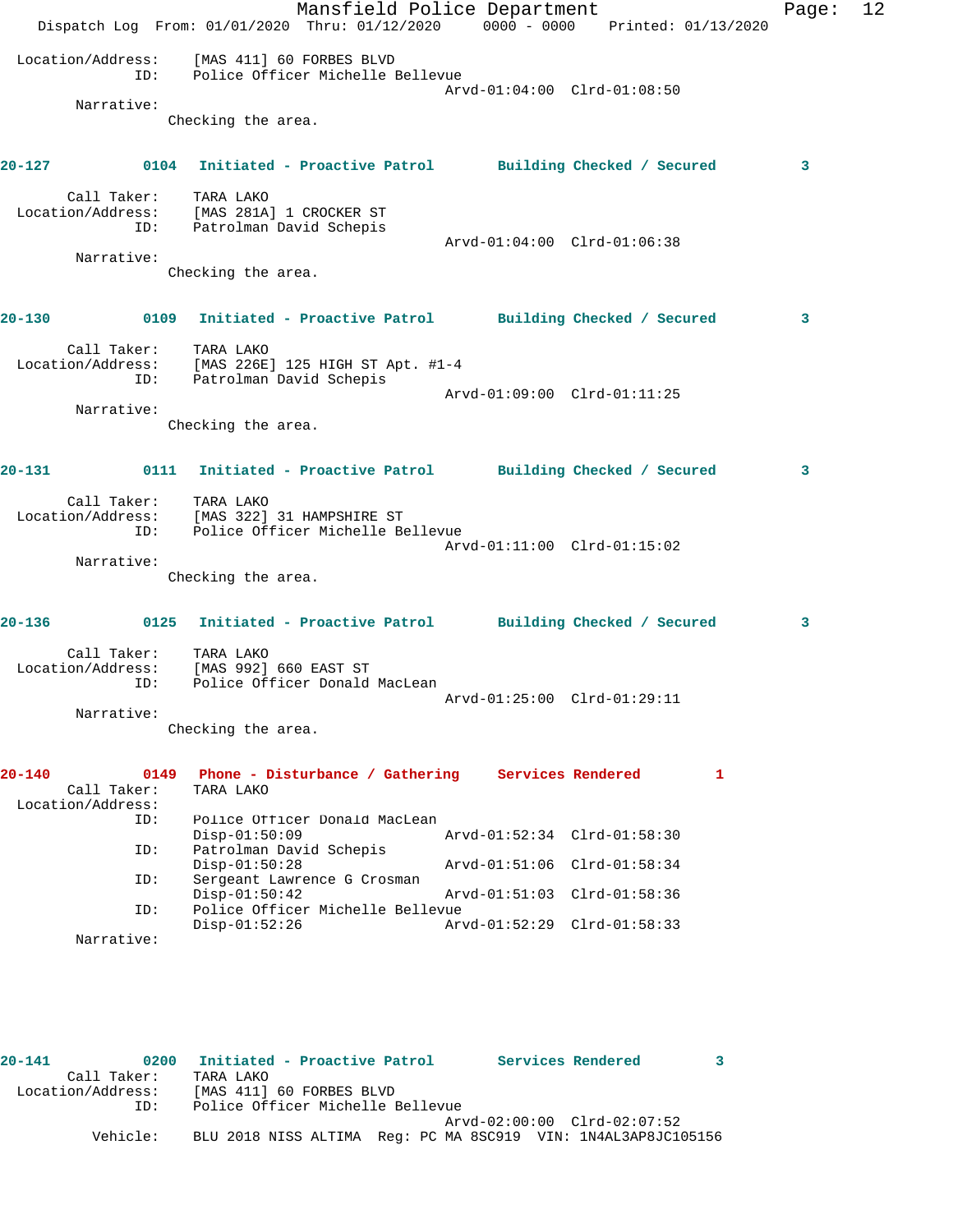Mansfield Police Department Fage: 13 Dispatch Log From: 01/01/2020 Thru: 01/12/2020 0000 - 0000 Printed: 01/13/2020 Narrative: Out with MA 8SC919, showing REVO/INSC. Narrative: Ofc Bellevue reports plates have been confiscated from the vehicle and notice left. Refer To Incident: 20MAS-3-OF **20-142 0210 Initiated - Proactive Patrol Services Rendered 3**  Call Taker: TARA LAKO Location/Address: [MAS 322] 31 HAMPSHIRE ST ress.<br>ID: Police Officer Michelle Bellevue<br>میں میں میں میں اللہ میں اللہ میں اللہ میں اللہ میں اللہ میں اللہ میں اللہ میں اللہ میں اللہ میں اللہ میں اللہ Arvd-02:10:00 Clrd-02:18:32 Vehicle: GRY 2007 VOLK JETTA Reg: PC MA 1GDV95 VIN: 3VWEG71K37M089304 Narrative: Out with MA 1GDV95, showing REVO/INSC. Narrative: Ofc Bellevue reports plates have been confiscated from the vehicle and notice left. Refer To Incident: 20MAS-3-OF **20-145 0226 Initiated - Proactive Patrol Building Checked / Secured 3** Call Taker: TARA LAKO Location/Address: [MAS] 4 ERICK RD @ 15 BONNEY LN ID: Police Officer Donald MacLean Arvd-02:26:00 Clrd-02:46:32 Narrative: Checking the area. **20-148 0306 Initiated - Proactive Patrol Building Checked / Secured 3** Call Taker: TARA LAKO Location/Address: [MAS 280] 440 FORBES BLVD ID: Police Officer Michelle Bellevue Arvd-03:06:00 Clrd-03:23:46 Narrative: Checking the area. **20-149 0319 Initiated - Parking Violations Citation / Warning Issued 3**  Call Taker: TARA LAKO Location/Address: [MAS] NORTH MAIN ST ID: Patrolman David Schepis Arvd-03:19:00 Clrd-03:49:02 Vehicle: BLK 2011 CTS Reg: PC RI 548495 VIN: 1G6DG5EY2B0115410 Vehicle: RED 2001 DODG RAM150 Reg: PC MA 8RF583 VIN: 1B7HF13Y91J274138 Vehicle: WHI 2008 ES Reg: PC RI XY207 VIN: JTHBJ46G282187385 Vehicle: RED 2000 TOYT COROLL Reg: PC MA 7JL818 VIN: 2T1BR12E2YC295536 Vehicle: WHI 2017 GMC SIERRA Reg: CO MA T96753 VIN: 1GTN1LECXHZ902170 Narrative: Ofc Schepis conducting parking enforcement. Narrative: High St - RI 548495 Narrative: Park St - MA 8RF583 Narrative: Church St - RI XY207, MA 7JL818 Narrative: Newton St - MA CO T96753 **20-150 0326 Initiated - Proactive Patrol Building Checked / Secured 3**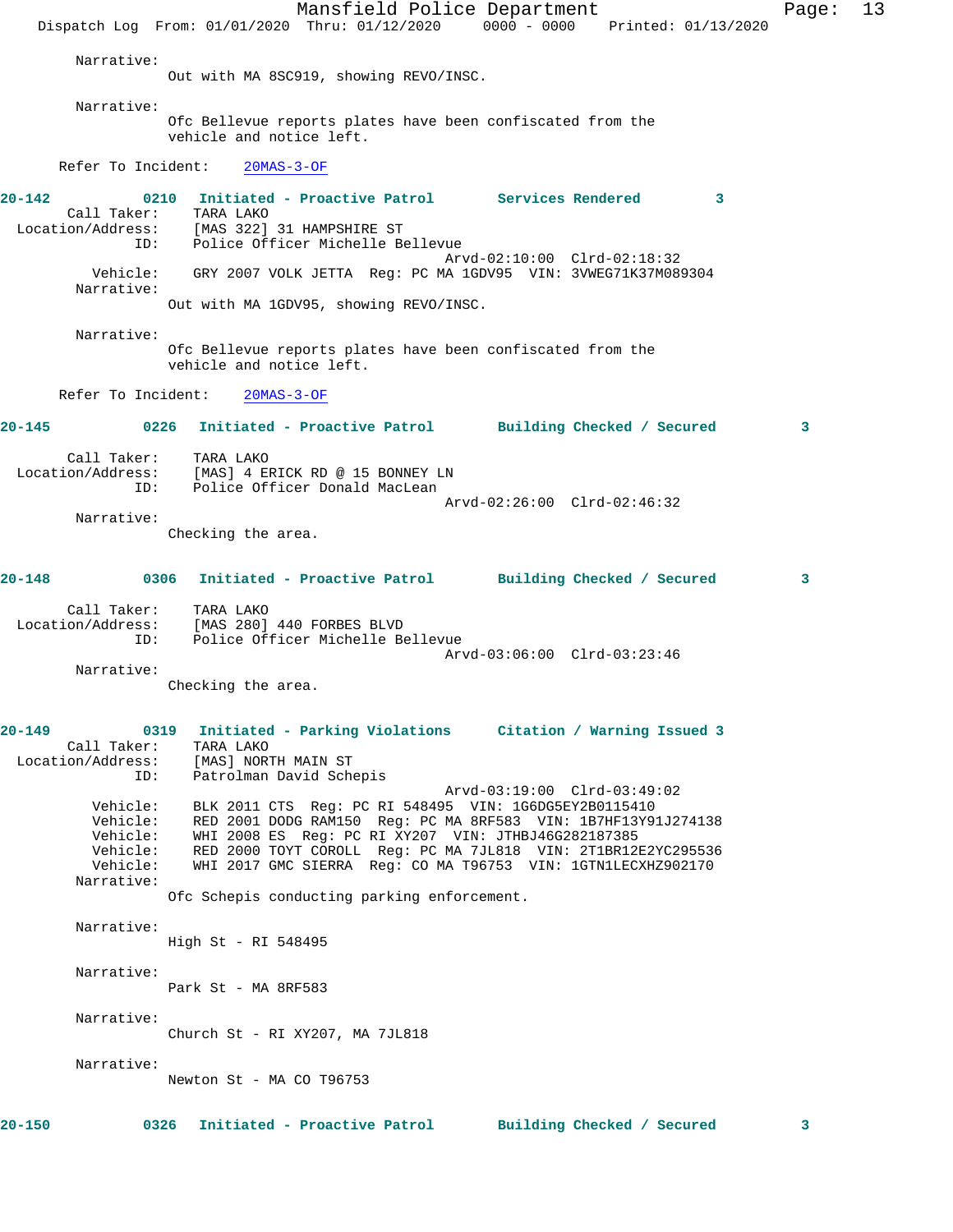Mansfield Police Department Page: 14 Dispatch Log From: 01/01/2020 Thru: 01/12/2020 0000 - 0000 Printed: 01/13/2020 Call Taker: TARA LAKO<br>Location/Address: [MAS 840] لمصدر المصدر<br>Stas: [MAS 840] 280 SCHOOL ST<br>ID: Police Officer Michelle Police Officer Michelle Bellevue Arvd-03:26:00 Clrd-03:53:05 Narrative: Checking the area. **20-153 0615 Initiated - Selective Enforcement/RADAR Verbal Warning 3**  Call Taker: TARA LAKO Location/Address: [MAS] 400 RTE 140 SB @ 272 CHAUNCY ST ID: Police Officer Michelle Bellevue Arvd-06:15:00 Clrd-06:48:50 Vehicle: GRY 2016 NISS SD ALTIMA Reg: PC MA 615XFP VIN: 1N4AL3AP0GC200223 Narrative: Selective enforcement in the area. Narrative: MV stop 615xfp. Verbal for speed. Narrative: Avg sped 52; top was 58mph **20-161 0732 911 - Suspicious Actv / Persn / Veh Services Rendered 2**  Call Taker: MATTHEW BOMES<br>Location/Address: [MAS] 434 SOU [MAS] 434 SOUTH MAIN ST ID: Police Officer Donald MacLean Disp-07:34:55 Arvd-07:43:05 Clrd-07:51:10 ID: Patrolman David Schepis Disp-07:34:58 Arvd-07:41:57 Clrd-07:50:55 Narrative: Caller found a suite case in front yard not belonging to her Narrative: Bag belongs to party that was sent to the hospital over night, pd will hold bag and make contact to party to pick up **20-162 0749 911 - Motor Veh Acc - No Injury Accident Report 1**  Call Taker: MATTHEW BOMES<br>Vicinity of: [MAS] 326 FRA [MAS] 326 FRANKLIN ST ID: Police Officer Donald MacLean Disp-07:51:32 Arvd-07:54:05 Clrd-08:07:58 Vehicle: GRY 2015 HOND UT CR-V Reg: PC MA 112GV0 VIN: 5J6RM4H38FL111785 Narrative: Deer struck party moved off to road side Narrative: M8 putting deer down Narrative: DPW enroute to pick up deer Narrative: Deer is on the property of 329 Franklin st home owner will be taking care of it Refer To Accident: 20MAS-2-AC **20-163 0754 Initiated - Traffic Cntrl / Dirctn Citation / Warning Issued 3**  Call Taker: MATTHEW BOMES<br>Vicinity of: [MAS H1748] 3 [MAS H1748] 325 CENTRAL ST ID: Police Officer David W Kinahan Arvd-07:54:00 Clrd-08:05:59<br>Vehicle: WHI 2005 TOYT COROLL Reg: PC MA 4RP342 VIN: 2T1BR32E75C4 Vehicle: WHI 2005 TOYT COROLL Reg: PC MA 4RP342 VIN: 2T1BR32E75C433708 Narrative: Falure to stop for school bus red lights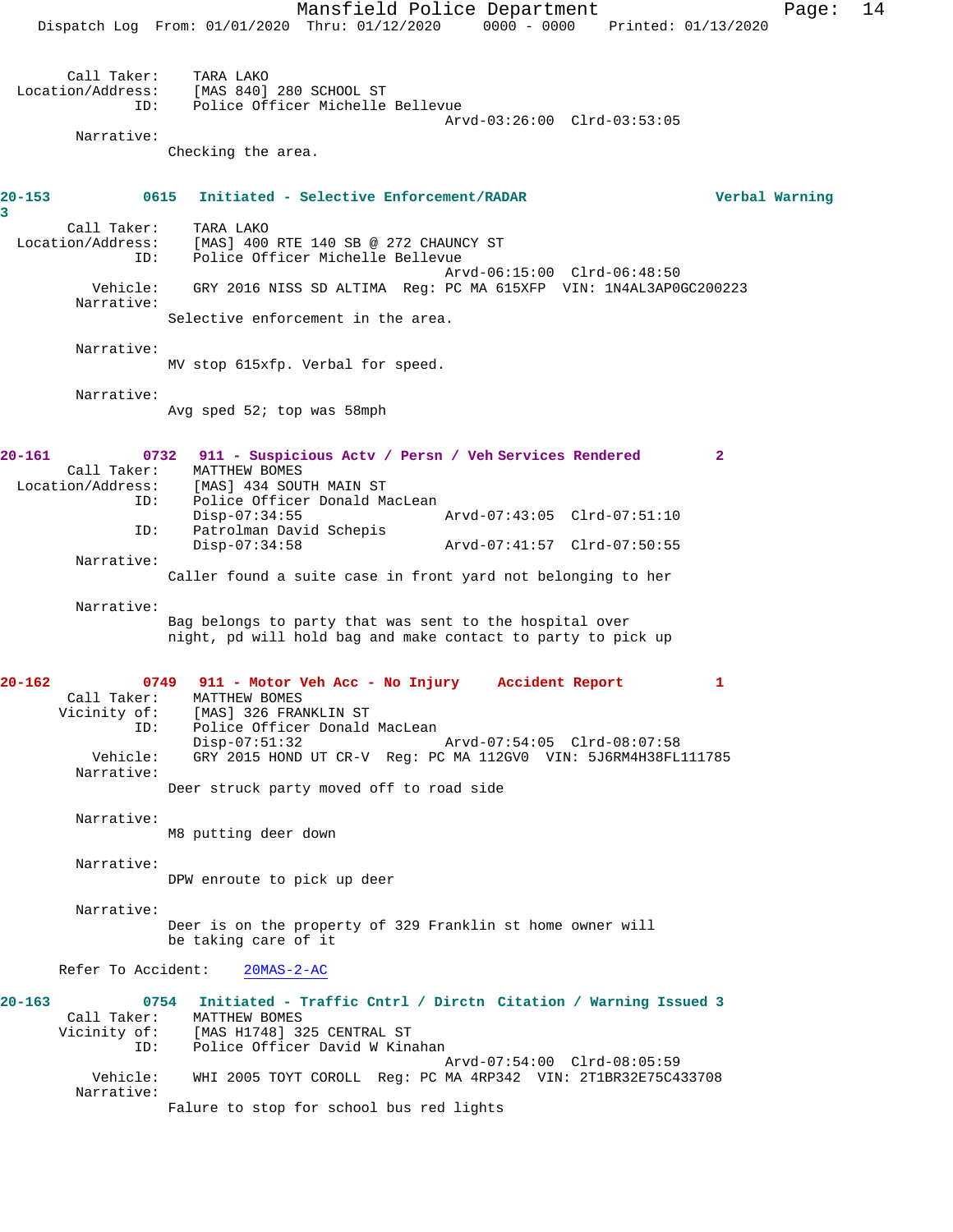|                                                | Dispatch Log From: 01/01/2020 Thru: 01/12/2020                                                                                             | Mansfield Police Department                                       | $0000 - 0000$ Printed: $01/13/2020$ |              | Page:        | 15 |
|------------------------------------------------|--------------------------------------------------------------------------------------------------------------------------------------------|-------------------------------------------------------------------|-------------------------------------|--------------|--------------|----|
| $20 - 165$<br>Call Taker:<br>Narrative:        | 0811 Phone - Assist Fire Department Services Rendered<br>MATTHEW BOMES<br>Location/Address: [MAS] 200 CHAUNCY ST<br>ID:<br>$Disp-08:13:18$ | Police Officer John R Armstrong                                   | Arvd-08:22:25 Clrd-08:23:31         | $\mathbf{2}$ |              |    |
|                                                |                                                                                                                                            | Assisting the FD with a fire related incident.                    |                                     |              |              |    |
| $20 - 170$                                     | 0840                                                                                                                                       | Walk-In - Assist Citizen - P S A Investigated - Report Taken      |                                     |              | 3            |    |
| Call Taker:<br>Location/Address:<br>Narrative: | [MAS] JUDYS LN<br>ID:<br>$Disp-08:42:05$                                                                                                   | Support Staff Matthew Todesco<br>Police Officer Matthew A Souza   | Arvd-08:42:30 Clrd-09:11:54         |              |              |    |
|                                                |                                                                                                                                            | spoke to parties involved and were advised of there options       |                                     |              |              |    |
| Refer To Field Int:                            | $20MAS - 1 - FI$                                                                                                                           |                                                                   |                                     |              |              |    |
| $20 - 184$                                     | 1030 Initiated - Building Check Building Checked / Secured                                                                                 |                                                                   |                                     |              | 3            |    |
|                                                | Call Taker: MATTHEW BOMES<br>Vicinity of: [MAS] SANDY HILL RD<br>ID:                                                                       | Police Officer Matthew A Souza                                    |                                     |              |              |    |
| Narrative:                                     |                                                                                                                                            |                                                                   | Arvd-10:30:00 Clrd-10:40:59         |              |              |    |
|                                                | Building/area checked secure.                                                                                                              |                                                                   |                                     |              |              |    |
| 20-186                                         | 1056 Initiated - Suspicious Actv / Persn / Veh                                                                                             |                                                                   |                                     | Spoken To 2  |              |    |
| Call Taker:<br>Location/Address:               | MATTHEW BOMES<br>Sergeant Brian P Thibault<br>ID:                                                                                          | [MAS] 65 CROCKER ST @ 26 PRATT ST                                 | Arvd-10:56:00 Clrd-11:11:02         |              |              |    |
| Vehicle:<br>Narrative:                         |                                                                                                                                            | BRO 2001 FORD SRWSUP Reg: PC MA 1CSH54 VIN: 1FTNX21S81EC99738     |                                     |              |              |    |
|                                                |                                                                                                                                            | vehicle with no plates in the lot                                 |                                     |              |              |    |
| Narrative:                                     |                                                                                                                                            | party will be moving the vehicle back into the yard               |                                     |              |              |    |
| Narrative:                                     |                                                                                                                                            |                                                                   |                                     |              |              |    |
|                                                | vehicle, and will be moving it                                                                                                             | spoke to a Sturgeon, Jaimie and is the owner of the               |                                     |              |              |    |
| 20-185                                         | 1058                                                                                                                                       | Initiated - Traffic / Roadway Complaint                           |                                     | Spoken To 2  |              |    |
| Call Taker:                                    | MATTHEW BOMES<br>Vicinity of: [MAS 253] 330 PRATT ST Apt. #A<br>ID:                                                                        | Police Officer Matthew A Souza                                    |                                     |              |              |    |
| Narrative:                                     |                                                                                                                                            |                                                                   | Arvd-10:58:00 Clrd-11:00:20         |              |              |    |
|                                                |                                                                                                                                            | land scaper blowing leaves in the road way                        |                                     |              |              |    |
| Narrative:                                     | and cleaning up the area                                                                                                                   | spoke to company and they are moving vehicle in the driveway      |                                     |              |              |    |
| 20-187                                         | 1109                                                                                                                                       | 911 - 911 Hang-ups & Verifications Confirmed misdial/Accdntl Call |                                     |              | $\mathbf{2}$ |    |
| Call Taker:<br>Location/Address:               | MATTHEW BOMES                                                                                                                              | [MAS 312] 130 FORBES BLVD Apt. #130                               |                                     |              |              |    |
|                                                | ID:<br>Sergeant Thomas R Connor<br>$Disp-11:12:13$                                                                                         |                                                                   | Arvd-11:16:14 Clrd-11:21:19         |              |              |    |
| Narrative:                                     |                                                                                                                                            | 911 call spoke to party refused to give further infomation        |                                     |              |              |    |
|                                                |                                                                                                                                            |                                                                   |                                     |              |              |    |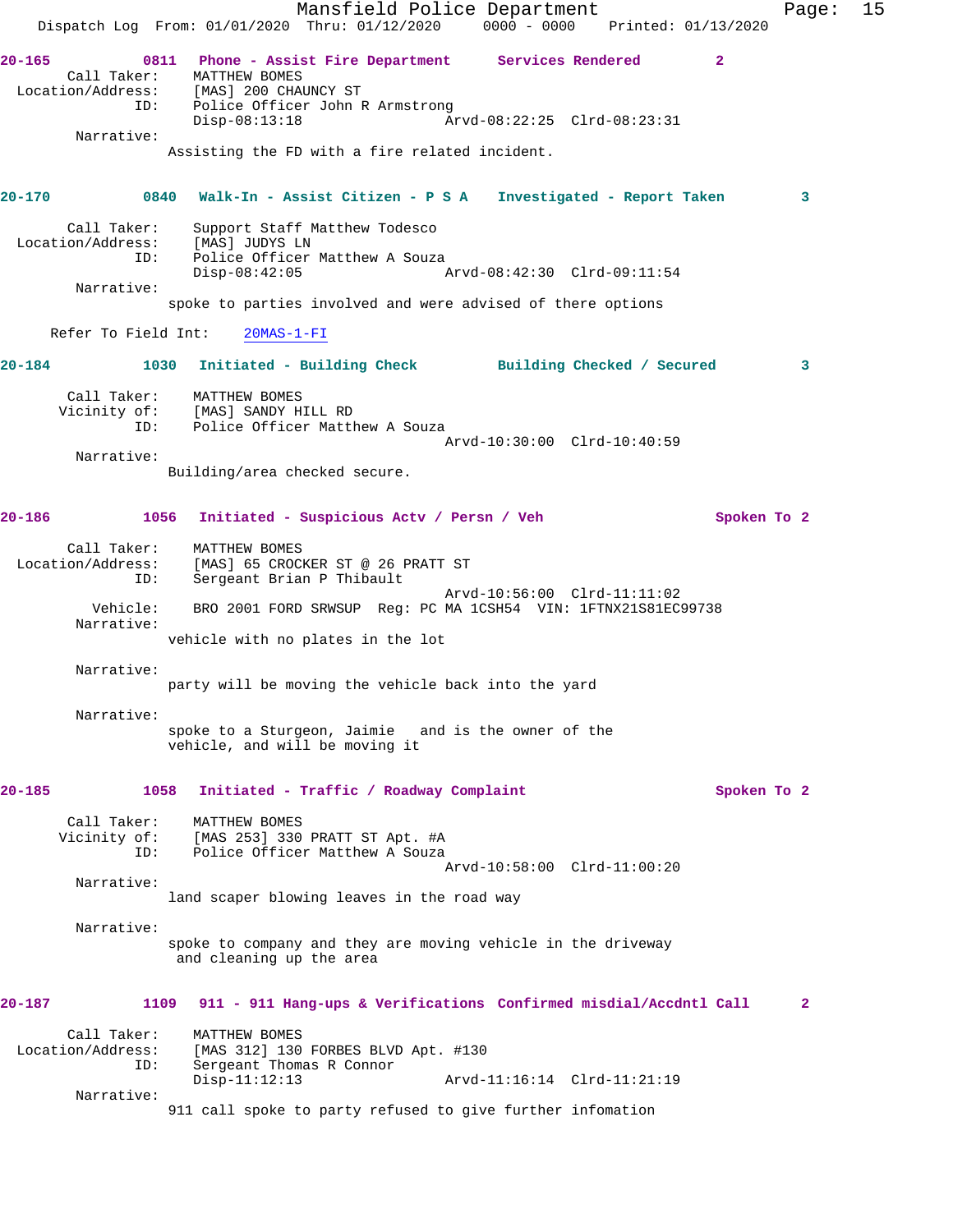Mansfield Police Department Fage: 16 Dispatch Log From: 01/01/2020 Thru: 01/12/2020 0000 - 0000 Printed: 01/13/2020 Narrative: spoke to party at location all set **20-189 1128 Initiated - Motor Vehicle Stop Citation / Warning Issued 3**  Call Taker: MATTHEW BOMES<br>Vicinity of: [FOX 100] 96 1 [FOX 100] 96 WASHINGTON ST ID: Patrolman JAMES J HEADD Arvd-11:28:00 Clrd-12:26:28<br>ID: Sergeant DAVID J FOSCALDO Sergeant DAVID J FOSCALDO Arvd-11:29:33 Clrd-11:41:15 ID: Sergeant Brian P Thibault Disp-12:30:16 Clrd-12:31:14 Vehicle: GRY 2005 TOYT CAMRY Reg: PC MA 2XR728 VIN: 4T1BE32K65U529930 BLK 2016 HOND UT CRV Reg: PC MA 675PN9 VIN: 2HKRM4H30GH637789 Narrative: citation issued **20-190 1131 Initiated - Motor Vehicle Stop Citation / Warning Issued 3**  Call Taker: MATTHEW BOMES Vicinity of: [MAS] 55 FRUIT ST @ 5 JUNIPER DR<br>ID: Police Officer Matthew A Soura Police Officer Matthew A Souza Arvd-11:31:00 Clrd-11:37:14 Vehicle: WHI 2013 HYUN ELANTR Reg: PC MA 314CF1 VIN: 5NPDH4AE7DH386534 Vehicle: Narrative: citation issued speed **20-192 1144 Initiated - Motor Vehicle Stop Verbal Warning 3**  Call Taker: MATTHEW BOMES<br>Vicinity of: [MAS] 141 CHA of: [MAS] 141 CHAUNCY ST<br>ID: Executive Lieutenant Executive Lieutenant Francis W Archer JR Arvd-11:44:00 Clrd-11:49:14<br>TD: Police Officer John R Armstrong Police Officer John R Armstrong Arvd-11:45:42 Clrd-11:46:48 Vehicle: BLK 2019 KIA FORTE Reg: PC MA 8TP516 VIN: 3KPF24AD2KE007457 Narrative: falure right of way **20-194 1207 Initiated - Motor Vehicle Stop Citation / Warning Issued 3**  Call Taker: GARIN EISELE Location/Address: [MAS] RTE 140 SB<br>ID: Police Officer Da Police Officer David W Kinahan Arvd-12:07:00 Clrd-12:12:16 Vehicle: GRY 2017 SUBA 4D SUBARU IMPREZA GRAY Reg: PAS MA 1AGA81 VIN: 4S3GKAA67H1616267 Narrative: M7 traffic Stop Ma reg 1AGA81 Narrative: M7 clear cited for speed. **20-197 1227 911 - Assist Fire Department Services Rendered 2**  Call Taker: MATTHEW BOMES<br>Location/Address: [MAS] WINTHRO ess: [MAS] WINTHROP AV<mark>E</mark><br>ID: Sergeant Thomas R ( Sergeant Thomas R Connor Disp-12:29:30 Arvd-12:33:20 Clrd-12:38:41<br>TD: Sergeant Brian P Thibault Sergeant Brian P Thibault<br>Disp-12:31:41 Arvd-12:35:43 Clrd-12:38:43 ID: Police Officer David W Kinahan Arvd-12:38:18 Clrd-12:39:42 Vehicle: GRY 2014 TOYT CAMRY Reg: PC MA 4BX964 VIN: 4T1BF1FK8EU412636 Narrative: Assisting the FD with a fire related incident. Narrative:

out in the lot looking for a grey vehicle

Narrative: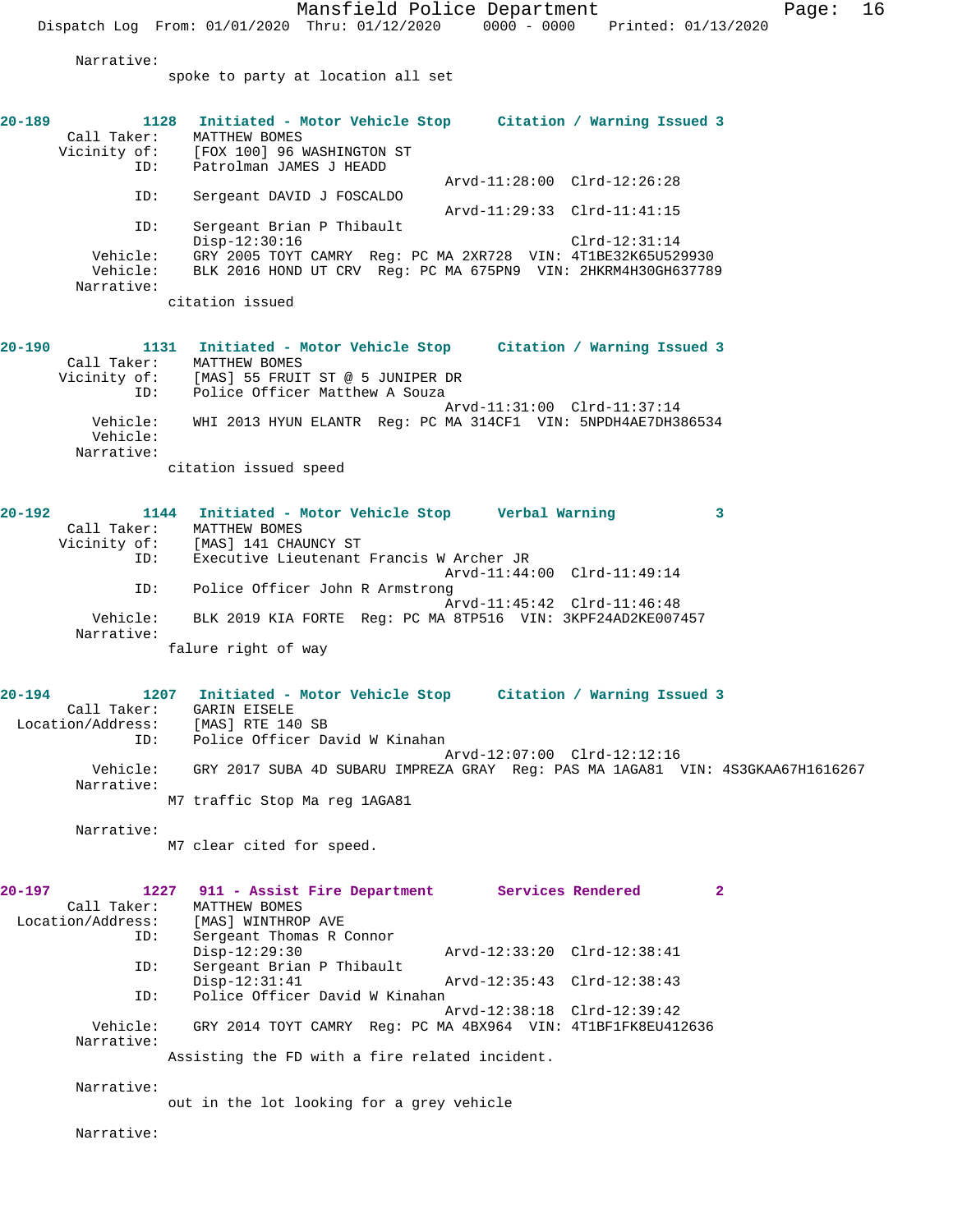Mansfield Police Department Fage: 17 Dispatch Log From: 01/01/2020 Thru: 01/12/2020 0000 - 0000 Printed: 01/13/2020 found vehicle party was sleeping **20-201 1301 Initiated - Motor Vehicle Stop Verbal Warning 3**  Call Taker: GARIN EISELE Location/Address: [MAS 199] 54 CHAUNCY ST ID: Police Officer David W Kinahan Arvd-13:01:00 Clrd-13:05:28 Vehicle: GRY 2018 PORS UT PORCHE MACAN GRAY Reg: PAS MA 9NL848 VIN: WP1AA2A55JLB06370 Narrative: M7 Traffic Stop Ma Reg 9NL848. Narrative: M7 clear verbal warning for inspection sticker. **20-202 1308 Initiated - Motor Vehicle Stop Citation / Warning Issued 3**  Call Taker: MATTHEW BOMES Vicinity of: [MAS] 119 CHAUNCY ST ID: Police Officer David W Kinahan Arvd-13:08:00 Clrd-13:27:19 Vehicle: Reg: PC MA 381H79 Vehicle: GRY 2015 CHEV MALIBU Reg: PC MA 381HW9 VIN: 1G11D5SL1FF102290 Narrative: citiation for registration **20-205 1335 Phone - Larceny - Value Unknown Investigated - Report Taken 2** Call Taker: APRIL LEHANE Location/Address: [MAS 971B] 35-41 HAMPDEN RD ID: Police Officer John R Armstrong<br>Disp-13:38:20 Am Arvd-13:46:39 Clrd-13:59:32 Narrative: gift card theft Narrative: from a couple weeks ago Refer To Incident: 20MAS-4-OF **20-207 1341 Phone - Road Hazards Services Rendered 3**  Call Taker: MATTHEW BOMES<br>Vicinity of: [MAS] 100 RTE [MAS] 100 RTE 140 NB @ 170 SCHOOL ST ID: Police Officer Matthew A Souza<br>Disp-13:43:48 Disp-13:43:48 Arvd-13:47:40 Clrd-13:48:28 ID: Police Officer David W Kinahan Arvd-13:48:22 Clrd-14:34:38 Narrative: Company setting up traffic cones with no detail Narrative: Front desk advised there is a detail coming in @1400 for that detail Narrative: M-7 TO STAND BY TILL OFFICER ON SCENE Narrative: party on his way **20-208 1355 Initiated - Disabled Motor Vehicle Services Rendered 3**  Call Taker: MATTHEW BOMES Location/Address: [MAS] RTE 495 NB @ RTE 140 NB ID: Sergeant Thomas R Connor Arvd-13:55:00 Clrd-14:14:36 Vehicle: Reg: CO MA R2998 Vehicle: WHI 2015 CHEV SILVER Reg: CO MA R29918 VIN: 1GCVKREC0FZ222582 Narrative: pickup truck dmv on the ramp out of gas, party has gone to get gas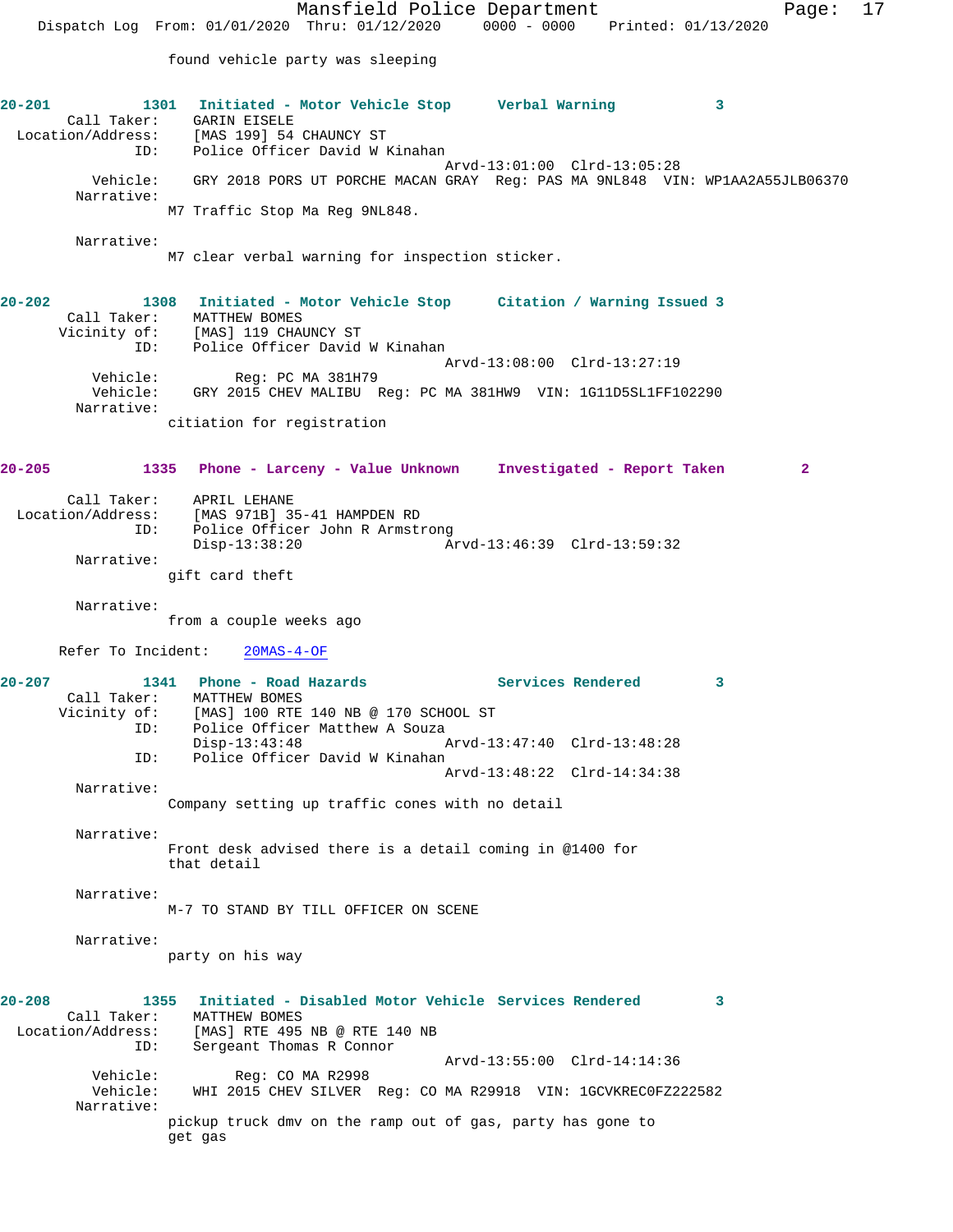Mansfield Police Department Fage: 18 Dispatch Log From: 01/01/2020 Thru: 01/12/2020 0000 - 0000 Printed: 01/13/2020 Narrative: party is back with the gas Narrative: M/V on its way. **20-213 1439 Initiated - Motor Vehicle Stop Verbal Warning 3**  Call Taker: MATTHEW BOMES<br>Vicinity of: [MAS 173] 72 J of: [MAS 173] 72 PRATT ST<br>ID: Police Officer Michae Police Officer Michael N Fenore Arvd-14:39:00 Clrd-14:42:43 Police Officer David M Sennott<br>Vehicle: BLK 2019 HOND UT CR-V Req: PC BLK 2019 HOND UT CR-V Reg: PC MA 28TZ03 VIN: 2HKRW2H84KH661404 Narrative: verbal for marked lanes **20-219 1638 Phone - Assist Law Enfrc Agncy Services Rendered 3**  Call Taker: APRIL LEHANE Location/Address: [MAS H5371] 337 ESSEX ST ID: Police Officer Joshua S Ellender Disp-16:39:44 Arvd-16:50:42 Clrd-16:54:37 Vehicle: BRO 1996 VOLV 850 Reg: PC MA 284BKW VIN: YV1LS5543T2291614 Narrative: Canton PD looking to make contact with owner of vehicle found in their town Narrative: spoke to party the vehicle is like that normaly, he will call the campus **20-220 1640 911 - Disturbance / Gathering Services Rendered 1**  Call Taker: GARIN EISELE Location/Address: [MAS 834] 261 CHAUNCY ST ID: Police Officer David J Pepicelli Disp-16:43:37 Arvd-16:51:21 Clrd-17:00:17 Narrative: Caller reporting disturbance at the drive-thru of the pharmacy. While on the phone female had left the scene. M13 responding to speak to pharmacist. Narrative: M13 spoke to pharmacist. She just wanted to make us aware of the situation. **20-224 1704 Initiated - Community Policing Services Rendered 3**  Call Taker: MATTHEW BOMES Location/Address: [MAS 1002] 250 EAST ST ID: Police Officer Joshua S Ellender Arvd-17:04:00 Clrd-17:40:55 Narrative: after school program **20-225 1710 Walk-In - Harass. Electronic Communicat Spoken To 3** Call Taker: Support Staff Amanda Crisfulla Location/Address:<br>ID: ID: Police Officer David J Pepicelli Disp-17:16:17 Arvd-17:22:38 Clrd-18:17:02 Narrative: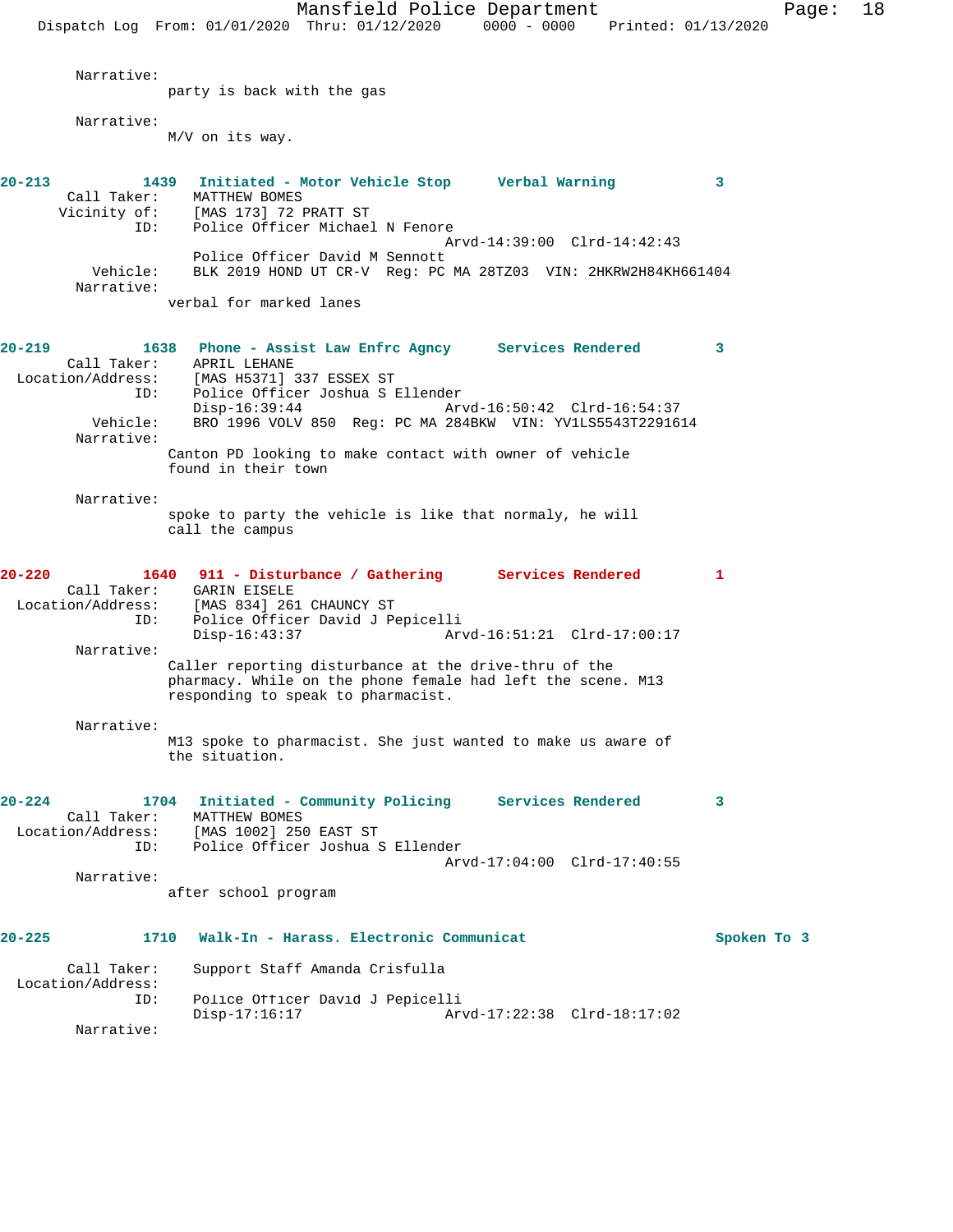| 3                      | $20 - 234$                         | 1817 Initiated - Selective Enforcement/RADAR                                                                                                                                                                                                            | Services Rendered         |
|------------------------|------------------------------------|---------------------------------------------------------------------------------------------------------------------------------------------------------------------------------------------------------------------------------------------------------|---------------------------|
|                        | Location/Address:                  | Call Taker: DAVID SULLIVAN<br>[MAS] HOPE ST                                                                                                                                                                                                             |                           |
|                        | ID:                                | Police Officer Joshua S Ellender<br>Arvd-18:17:00 Clrd-18:20:41                                                                                                                                                                                         |                           |
| $20 - 236$             | Call Taker:                        | 1819 911 - Assist Fire Department Services Rendered<br>DAVID SULLIVAN                                                                                                                                                                                   | $\mathbf{2}$              |
|                        | ID:                                | Location/Address: [MAS H2629] 119 PARK ST<br>Police Officer David J Pepicelli                                                                                                                                                                           |                           |
|                        | ID:                                | $Disp-18:19:43$<br>$Clrd-18:21:02$<br>Police Officer Joshua S Ellender<br>$Disp-18:21:09$<br>Arvd-18:23:09 Clrd-18:30:24                                                                                                                                |                           |
| $20 - 238$             |                                    | 1830 Initiated - Selective Enforcement/RADAR                                                                                                                                                                                                            | Citation / Warning Issued |
| 3                      |                                    |                                                                                                                                                                                                                                                         |                           |
|                        | Call Taker:<br>Vicinity of:<br>ID: | DAVID SULLIVAN<br>[MAS] HOPE ST<br>Police Officer Joshua S Ellender                                                                                                                                                                                     |                           |
|                        | Vehicle:                           | Arvd-18:30:00 Clrd-18:51:22<br>GRY 2020 TOYT SD COROLL Req: PC MA 8PN616 VIN: JTDEPRAE9LJ010749                                                                                                                                                         |                           |
|                        | Narrative:                         | Off with MA reg 8PN616. Citation issued for speed.                                                                                                                                                                                                      |                           |
|                        |                                    |                                                                                                                                                                                                                                                         |                           |
| $20 - 240$<br>3        |                                    | 1832 Initiated - Selective Enforcement/RADAR                                                                                                                                                                                                            | Services Rendered         |
|                        | Call Taker:<br>Vicinity of:        | DAVID SULLIVAN<br>[MAS 1019] 792 WEST ST                                                                                                                                                                                                                |                           |
|                        | ID:                                | Police Officer Danielle C Titus<br>Arvd-18:32:00 Clrd-18:59:07                                                                                                                                                                                          |                           |
|                        | Narrative:                         |                                                                                                                                                                                                                                                         |                           |
|                        |                                    | No violations AVG speed 35 max 38.                                                                                                                                                                                                                      |                           |
| 20-241<br>$\mathbf{2}$ |                                    | 1849 Phone - Suspicious Actv / Persn / Veh                                                                                                                                                                                                              | Services Rendered         |
|                        | Call Taker:                        | LINDSAY MITCHELL                                                                                                                                                                                                                                        |                           |
|                        | ID:                                | Location/Address: [MAS] 80 ELYSE RD<br>Police Officer Joshua S Ellender<br>Arvd-19:00:57 Clrd-19:07:48<br>$Disp-18:52:08$                                                                                                                               |                           |
|                        | Narrative:                         |                                                                                                                                                                                                                                                         |                           |
|                        |                                    | Rp reports a dark color Dodge ram pick up truck with public<br>safety license plates was in her driveway. Male operator was<br>banging on her door yelling "are you there". Party left in<br>his MV 5 minutes prior to the call to PD. Officer Ellender |                           |
|                        |                                    | out to speak to the RP and check the area                                                                                                                                                                                                               |                           |
|                        | Narrative:                         |                                                                                                                                                                                                                                                         |                           |
|                        |                                    | The party was a constable attempting to serve paperwork.                                                                                                                                                                                                |                           |
| $20 - 242$<br>3        | 1904                               | Initiated - Selective Enforcement/RADAR                                                                                                                                                                                                                 | Services Rendered         |
|                        | Call Taker:<br>Vicinity of:        | JEFFREY KEEFE<br>[MAS] 97 RUMFORD AVE @ 20 VILLA ST                                                                                                                                                                                                     |                           |
|                        | ID:                                | Police Officer David J Pepicelli                                                                                                                                                                                                                        |                           |
|                        | Narrative:                         | Arvd-19:04:00 Clrd-19:26:06                                                                                                                                                                                                                             |                           |
|                        |                                    | Selective enforcement in the area.                                                                                                                                                                                                                      |                           |
| $20 - 243$             |                                    | Unfounded/Unverifed<br>1906 911 - Animal Complaints                                                                                                                                                                                                     | 3                         |
|                        | Call Taker:<br>Vicinity of:        | JEFFREY KEEFE<br>[MAS] 283 WEST ST @ 11 HENRY ST                                                                                                                                                                                                        |                           |
|                        | ID:                                | Police Officer Danielle C Titus<br>Disp-19:07:43<br>Arvd-19:12:00 Clrd-19:18:45                                                                                                                                                                         |                           |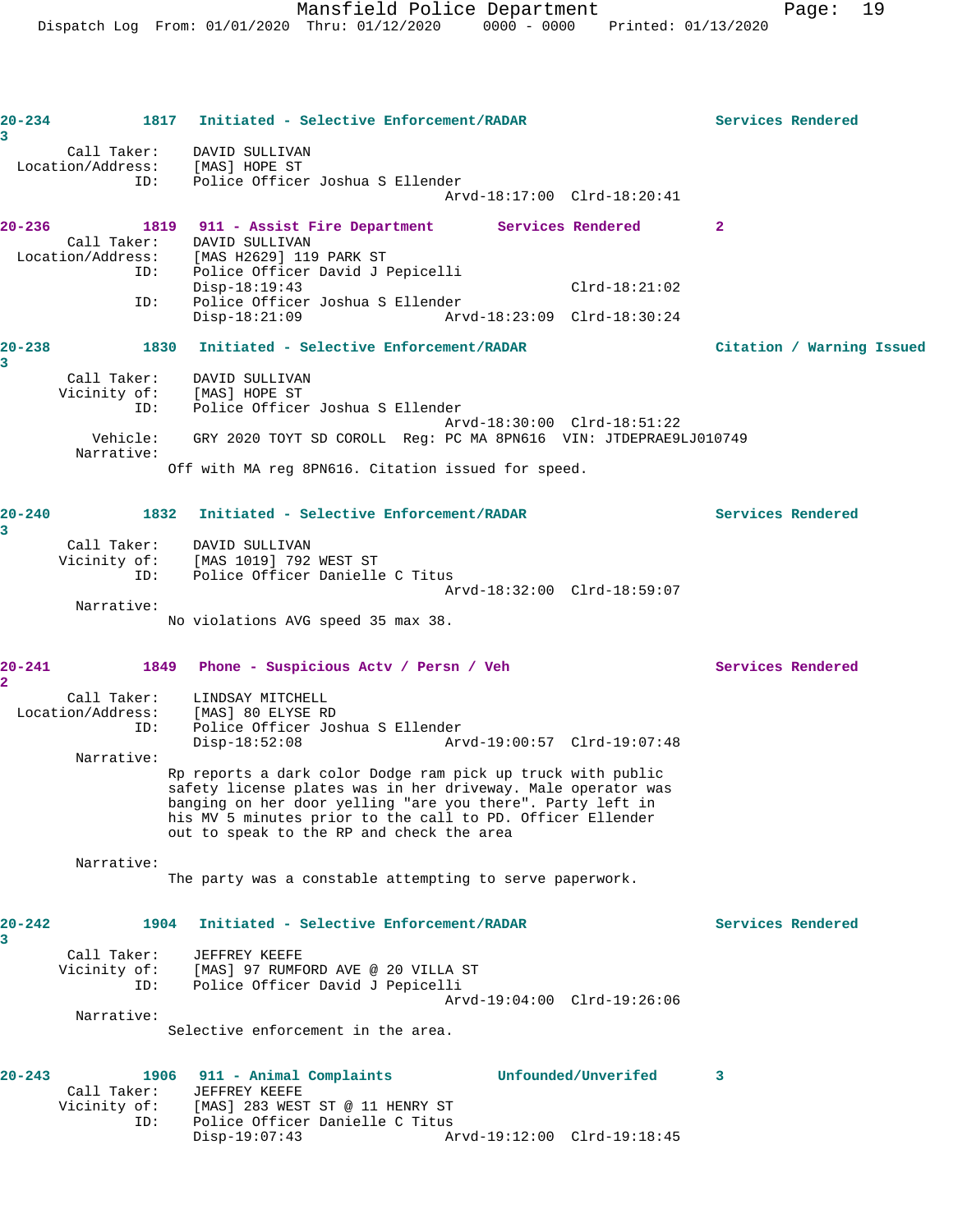Mansfield Police Department Fage: 20 Dispatch Log From: 01/01/2020 Thru: 01/12/2020 0000 - 0000 Printed: 01/13/2020 Narrative: Report of dog running down west st onto henry. Described as a tan lab no collar and no owner. Narrative: Unable to locate. **20-245 1923 911 - Assist Fire Department Services Rendered 2**  Call Taker: JEFFREY KEEFE Location/Address: [MAS] 879 WEST ST ID: Police Officer David J Pepicelli<br>Disp-19:26:21 Arv Disp-19:26:21 Arvd-19:30:33 Clrd-19:52:03 Narrative: Assisting the FD with a fire related incident. Burner pipe disconnected from wall. Narrative: The unit was turned off and oil company is en route. **20-250 2010 Phone - Alarm - Burglar Building Checked / Secured 1** Call Taker: LINDSAY MITCHELL Location/Address: [MAS 992D] 660 EAST ST Apt. #5 ID: Police Officer Danielle C Titus Disp-20:11:50 Clrd-20:12:24 ID: Police Officer Joshua S Ellender Disp-20:11:50 Arvd-20:15:05 Clrd-20:19:59 ID: Sergeant Jeffrey G Bombard Disp-20:12:29 Arvd-20:14:37 Clrd-20:19:59 Narrative: Alarm Co reports a front door motion Narrative: An alarm card was issued. NO known cause for the alarm. Narrative: Unable to reach a rep, new business owners. Alarm company left messages also **20-253 2044 Initiated - Proactive Patrol Building Checked / Secured 3** Call Taker: TARA LAKO Location/Address: [MAS 840] 280 SCHOOL ST ID: Police Officer Danielle C Titus Arvd-20:44:00 Clrd-20:49:01<br>ID: Police Officer Danielle C Titus<br>Disp-20:49:24 Arvd-20:49:27 Clrd-20:55:58 Police Officer Danielle C Titus Disp-20:49:24 Arvd-20:49:27 Clrd-20:55:58 Narrative: Checking the area. **20-256 2111 Initiated - Proactive Patrol Building Checked / Secured 3** Call Taker: JEFFREY KEEFE Vicinity of: [MAS 4] 31 HAMPSHIRE ST ID: Police Officer Danielle C Titus Arvd-21:11:00 Clrd-21:20:02 Narrative: Checking the area. **20-257 2112 Initiated - Proactive Patrol Services Rendered 3**  Call Taker: JEFFREY KEEFE Vicinity of: [MAS 417] 9 FRANCIS AVE ID: Police Officer Joshua S Ellender Arvd-21:12:00 Clrd-21:21:53 Narrative: Checking the area.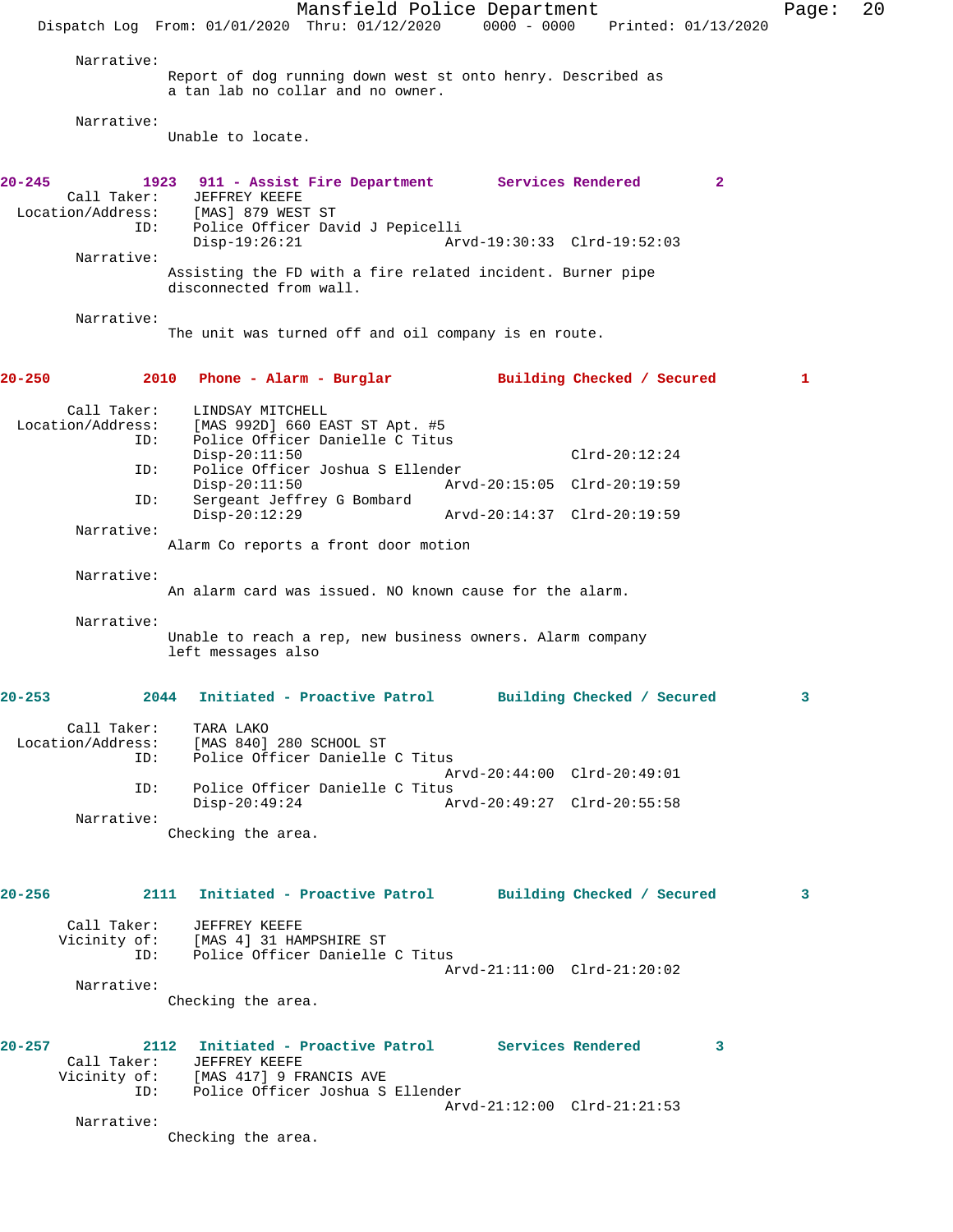Dispatch Log From: 01/01/2020 Thru: 01/12/2020 0000 - 0000 Printed: 01/13/2020 **20-258 2115 Initiated - Motor Vehicle Stop Verbal Warning 3**  Call Taker: JEFFREY KEEFE Vicinity of: [MAS] 215 NORTH MAIN ST @ 15 CHURCH ST ID: Police Officer David J Pepicelli Arvd-21:15:00 Clrd-21:18:31 Vehicle: BLU 2007 SUBA LL LEGACY Reg: PC MA 7DC529 VIN: 4S3BL616377204539 Narrative: Verbal warning for one way violation. **20-259 2129 Initiated - Proactive Patrol Building Checked / Secured 3** Call Taker: TARA LAKO Location/Address: [MAS 411] 60 FORBES BLVD ID: Police Officer Danielle C Titus Arvd-21:29:00 Clrd-21:34:45 Narrative: Checking the area. **20-260 2143 Initiated - Proactive Patrol Building Checked / Secured 3** Call Taker: JEFFREY KEEFE Vicinity of: [MAS] 25 HIGH ST ID: Police Officer David J Pepicelli Arvd-21:43:00 Clrd-22:03:53 Narrative: Checking the area. **20-261 2149 Initiated - Proactive Patrol Services Rendered 3**  Call Taker: JEFFREY KEEFE Vicinity of: [MAS] 905 SOUTH MAIN ST ID: Police Officer Danielle C Titus Arvd-21:49:00 Clrd-21:55:47 Narrative: Checking the area. **20-262 2208 Initiated - Proactive Patrol Services Rendered 3**  Call Taker: JEFFREY KEEFE Vicinity of: [MAS 1015] 30 CHAUNCY ST ID: Police Officer David J Pepicelli Arvd-22:08:00 Clrd-22:21:16 Narrative: Checking the area. **20-267 2224 Initiated - Proactive Patrol Services Rendered 3**  Call Taker: JEFFREY KEEFE Vicinity of: [MAS 907E] 390 WEST ST ID: Police Officer Danielle C Titus Arvd-22:24:00 Clrd-22:31:32 Narrative: Checking the area. **20-274 2254 Initiated - Proactive Patrol Building Checked / Secured 3** Call Taker: JEFFREY KEEFE Vicinity of: [MAS] 4 ERICK RD @ 15 BONNEY LN ID: Police Officer Joshua S Ellender Arvd-22:54:00 Clrd-23:39:42 Narrative:

Mansfield Police Department Fage: 21

Checking the area.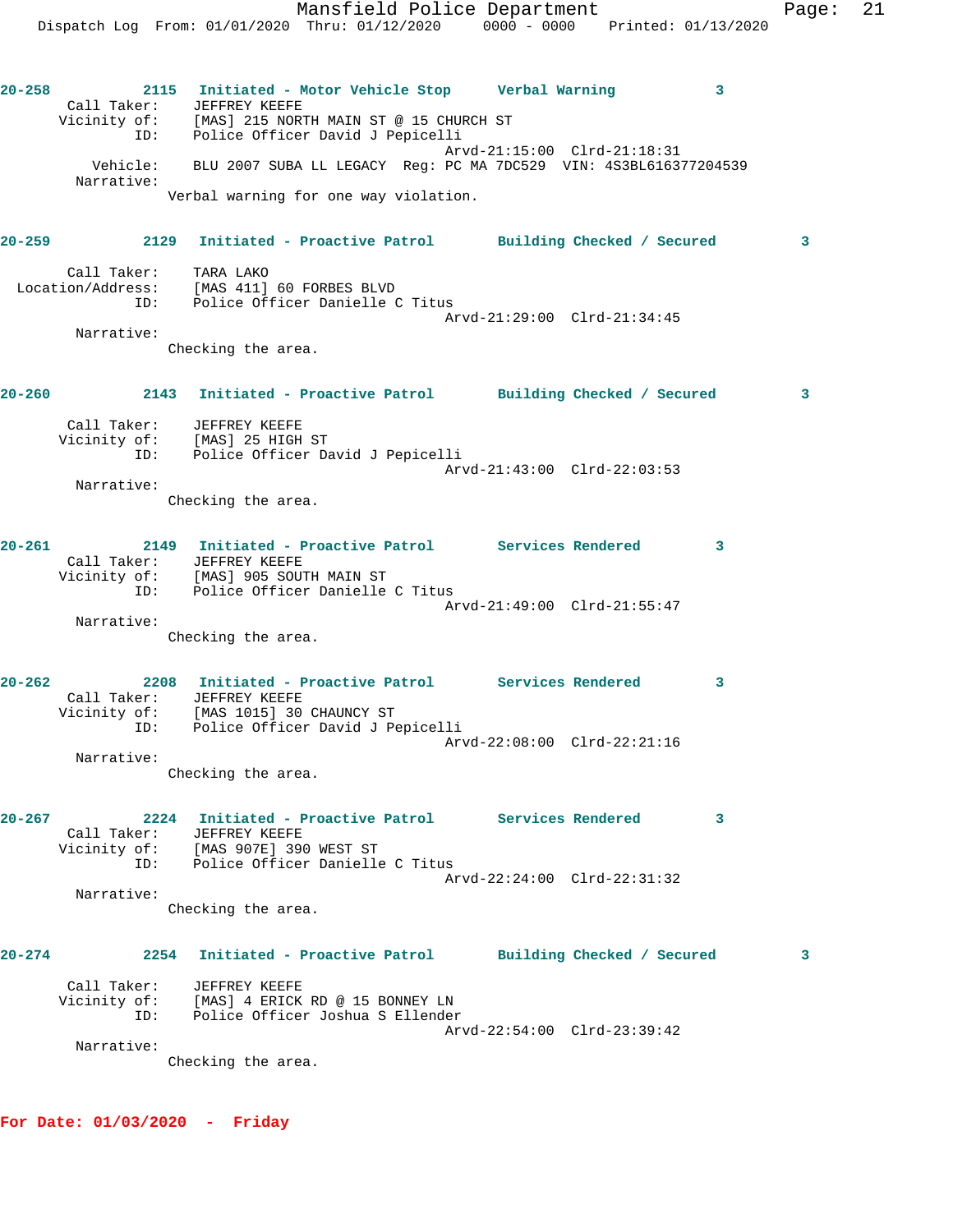Mansfield Police Department Page: 22 Dispatch Log From: 01/01/2020 Thru: 01/12/2020 0000 - 0000 Printed: 01/13/2020 **20-278 0027 Phone - Motor Veh Acc - No Injury Services Rendered 1**  Call Taker: Support Staff Derek M Stark Location/Address: [MAS] 1107 SCHOOL ST @ 229 OLD ELM ST ID: Patrolman David Schepis Disp-00:33:55 Arvd-00:40:02 Clrd-01:02:45 ID: Police Officer Meghan Birnie Disp-00:34:18 Arvd-00:40:05 Clrd-01:02:14 Narrative: Caller reporting he struck a deer on School Street in the area of Old Elm. Narrative: Unable to locate the deer or the vehicle. Narrative: Deer was found in the area of 340 Elm st. DPW was notified. **20-279 0107 Initiated - Proactive Patrol Services Rendered 3**  Call Taker: JEFFREY KEEFE Vicinity of: [MAS 1002] 250 EAST ST ID: Police Officer Michelle Bellevue Arvd-01:07:00 Clrd-01:14:29 Narrative: Checking the area. **20-284 0140 Initiated - Proactive Patrol Services Rendered 3**  Call Taker: JEFFREY KEEFE Vicinity of: [MAS 840] 280 SCHOOL ST ID: Patrolman David Schepis Arvd-01:40:00 Clrd-01:44:32 Narrative: Checking the area. **20-286 0145 Initiated - Proactive Patrol Services Rendered 3**  Call Taker: JEFFREY KEEFE Vicinity of: [MAS 1015] 30 CHAUNCY ST ID: Police Officer Meghan Birnie Arvd-01:45:00 Clrd-01:54:16 Narrative: Checking the area. **20-289 0209 Initiated - Parking Violations Citation / Warning Issued 3**  Call Taker: LINDSAY MITCHELL Location/Address: [MAS] NORTH MAIN ST ID: Police Officer Meghan Birnie Arvd-02:09:00 Clrd-02:26:59 Vehicle: BLK 2016 TOYT SD CAMRY Reg: PC MA 3MS276 VIN: 4T1BD1FK9GU193243 Vehicle: YEL 2005 VOLV SD S60 Reg: PC MA 1EC568 VIN: YV1RH592452432159 Narrative: Two citations issued MA reg 1EC568 and MA reg 3MS276. **20-290 0214 Initiated - Proactive Patrol Services Rendered 3**  Call Taker: JEFFREY KEEFE Vicinity of: [MAS 992] 660 EAST ST ID: Police Officer Michelle Bellevue Arvd-02:14:00 Clrd-02:17:51 Narrative: Checking the area. **20-291 0231 Initiated - Proactive Patrol Services Rendered 3**  Call Taker: LINDSAY MITCHELL Location/Address: [MAS 907E] 390 WEST ST ID: Patrolman David Schepis<br>ID: Patrolman David Schepis Arvd-02:31:00 Clrd-02:41:01 **20-292 0231 Initiated - Proactive Patrol Services Rendered 3**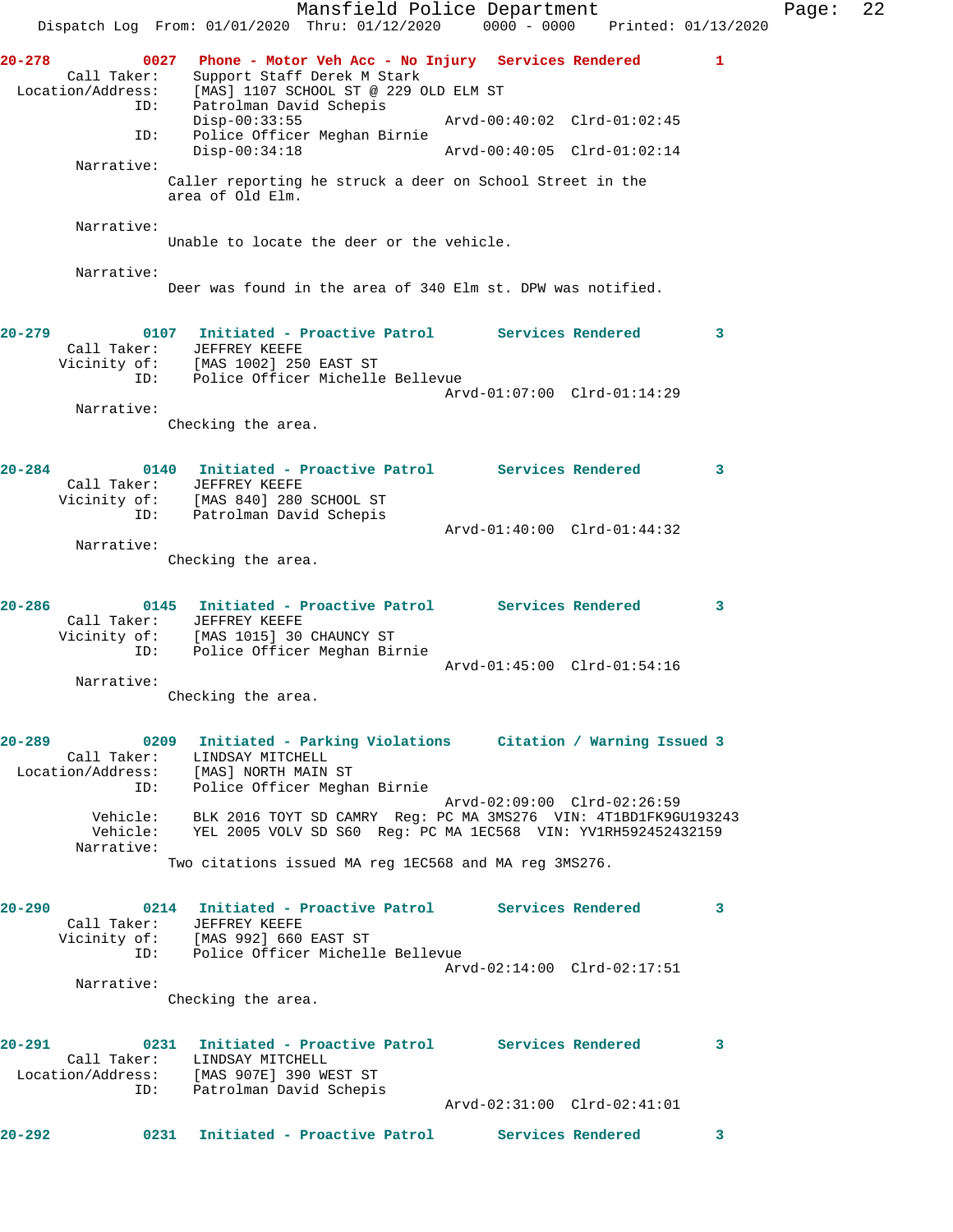Mansfield Police Department Fage: 23 Dispatch Log From: 01/01/2020 Thru: 01/12/2020 0000 - 0000 Printed: 01/13/2020 Call Taker: LINDSAY MITCHELL Location/Address: [MAS] 4 ERICK RD @ 15 BONNEY LN ID: Police Officer Michelle Bellevue Arvd-02:31:00 Clrd-02:46:54 **20-295 0301 Initiated - Proactive Patrol Services Rendered 3**  Call Taker: LINDSAY MITCHELL Location/Address: [MAS 834] 261 CHAUNCY ST ID: Sergeant Robert S Pierce Arvd-03:01:00 Clrd-03:09:37 **20-296 0311 Initiated - Proactive Patrol Services Rendered 3**  Call Taker: JEFFREY KEEFE Vicinity of: [MAS 814] 50 WEST CHURCH ST ID: Police Officer Meghan Birnie Arvd-03:11:00 Clrd-03:18:22 Narrative: Checking the area. **20-298 0357 Initiated - Proactive Patrol Services Rendered 3**  Call Taker: LINDSAY MITCHELL Location/Address: [MAS 4] 31 HAMPSHIRE ST ID: Patrolman David Schepis Arvd-03:57:00 Clrd-04:01:30 **20-299 0401 Initiated - Proactive Patrol Services Rendered 3**  Call Taker: LINDSAY MITCHELL Location/Address: [MAS 2] 60 FORBES BLVD ID: Patrolman David Schepis Arvd-04:01:00 Clrd-04:07:10 **20-303 0544 Phone - Alarm - Burglar Building Checked / Secured 1** Call Taker: JEFFREY KEEFE Vicinity of: [MAS 332] 240 EAST ST ID: Police Officer Michelle Bellevue Disp-05:45:16 Arvd-05:46:20 Clrd-05:47:30 ID: Police Officer Donald MacLean<br>Disp-05:45:19 Disp-05:45:19 Arvd-05:46:22 Clrd-05:47:52 Narrative: Entry exit zone 10 auditorium. Narrative: Assistant principal set off the alarm. **20-304 0548 Initiated - Motor Vehicle Stop Citation / Warning Issued 3**  Call Taker: JEFFREY KEEFE Vicinity of: [MAS] 777 WEST ST @ 100 HAMPSHIRE ST ID: Patrolman David Schepis Arvd-05:48:00 Clrd-05:55:40 Vehicle: BLK 2016 VOLK SD PASSAT Reg: PC MA 3TWZ70 VIN: 1VWBT7A3XGC025382 Narrative: Citation issued for speed. **20-307 0559 911 - Assist Fire Department Services Rendered 2**  Call Taker: JEFFREY KEEFE<br>Location/Address: [MAS H4327A40] [MAS H4327A403] 270 NORTH MAIN ST Apt. #403 ID: Police Officer Michelle Bellevue Disp-06:01:40 Clrd-06:01:44 ID: Police Officer Meghan Birnie Disp-06:02:04 Arvd-06:05:53 Clrd-06:15:56 Narrative: Assisting the FD with a fire related incident. Smoke alarm sounding. **20-309 0617 Initiated - Selective Enforcement/RADAR Citation / Warning Issued 3** 

Call Taker: JEFFREY KEEFE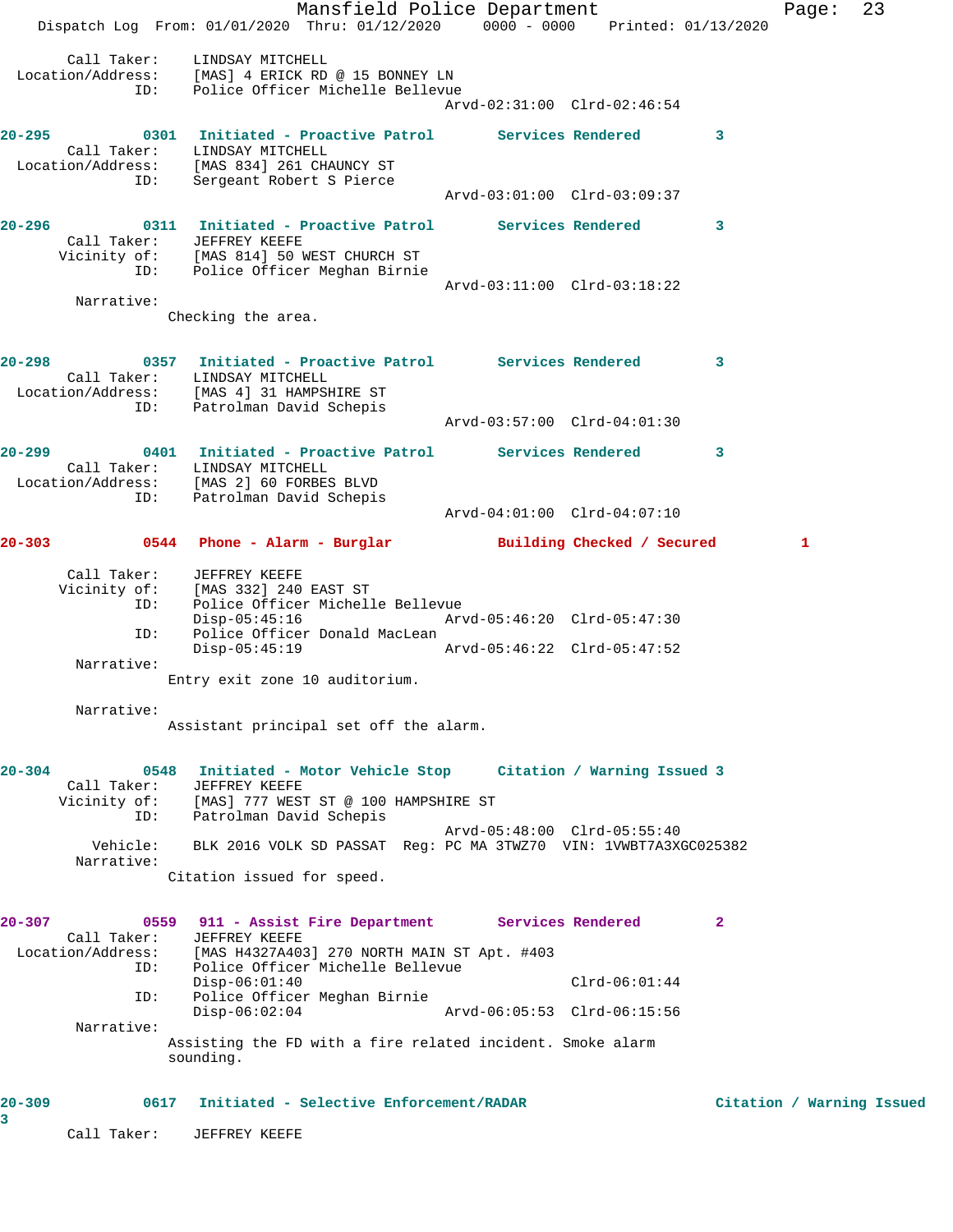Mansfield Police Department Fage: 24 Dispatch Log From: 01/01/2020 Thru: 01/12/2020 0000 - 0000 Printed: 01/13/2020 Vicinity of: [MAS] 99 COPELAND DR @ 235 CHAUNCY ST ID: Police Officer Meghan Birnie Arvd-06:17:00 Clrd-06:48:53 Vehicle: RED 2013 FORD SD FUSION Reg: PC MA 7575XT VIN: 3FA6P0HRXDR305364 Narrative: Selective enforcement in the area. **20-310 0627 911 - Assist Fire Department Referred to Other Agency 2**  Call Taker: JEFFREY KEEFE Location/Address: [MAS] 32 BIRD RD @ 3 SERENA ALLEN WAY ID: Police Officer Michelle Bellevue Disp-06:28:30 Arvd-06:30:51 Clrd-06:45:06 Narrative: Assisting the FD with a fire related incident. Nature: possible outside odor of gas. **20-315 0706 Phone - Alarm - Burglar False / Accidental Alarm 1**  Call Taker: NICHOLAS GOYETTE Location/Address: [MAS H5896] 62 NORTH ST<br>ID: Police Officer Meghan Bi Police Officer Meghan Birnie<br>Disp-07:08:12 Disp-07:08:12 Arvd-07:14:14 Clrd-07:17:51 ID: Police Officer Donald MacLean Disp-07:08:15 Clrd-07:08:41 ID: Patrolman David Schepis Disp-07:08:39 Arvd-07:14:08 Clrd-07:17:50 Vehicle: GRY 2008 JEEP UT GRCHEK Reg: PC MA 1TJC14 VIN: 1J8GR48K78C147811 Narrative: Zone: entry/exit front door Rep: none Narrative: M2 reports units clear, set off by juvenile going to school **20-316 0710 Phone - Alarm - Hold-up False / Accidental Alarm 1**  Call Taker: NICHOLAS GOYETTE Location/Address: [MAS 305] 64 COPELAND DR Police Officer Donald MacLean<br>Disp-07:11:58 Disp-07:11:58 Arvd-07:17:13 Clrd-07:19:28 ID: Sergeant Robert S Pierce Disp-07:12:00 Arvd-07:13:47 Clrd-07:19:27 Narrative: Zone: freezer hold up Narrative: Contact made with premises, Angelberth reports no issues, will meet PD out front Narrative: M8 reports speaking to the party, clear. **20-321 0806 Initiated - Motor Veh Acc - No Injury Services Rendered 1**  Call Taker: NICHOLAS GOYETTE Location/Address: [MAS] 200 CHAUNCY ST @ 234 CENTRAL ST ID: Police Officer David W Kinahan Arvd-08:06:00 Clrd-08:18:09 Vehicle: WHI 2016 NISS MAXIMA Reg: PC MA 1HMP84 VIN: 1N4AA6AP6GC446443 Vehicle: BLU 2012 TOYT COROLL Reg: PC MA 2FBN70 VIN: 2T1BU4EE0CC887666 Narrative: Out with a minor mva. Damage appears to be under, will be assisting with paper exchange. **20-322 0819 911 - Motor Veh Acc - No Injury Accident Report 1**  Call Taker: MATTHEW BOMES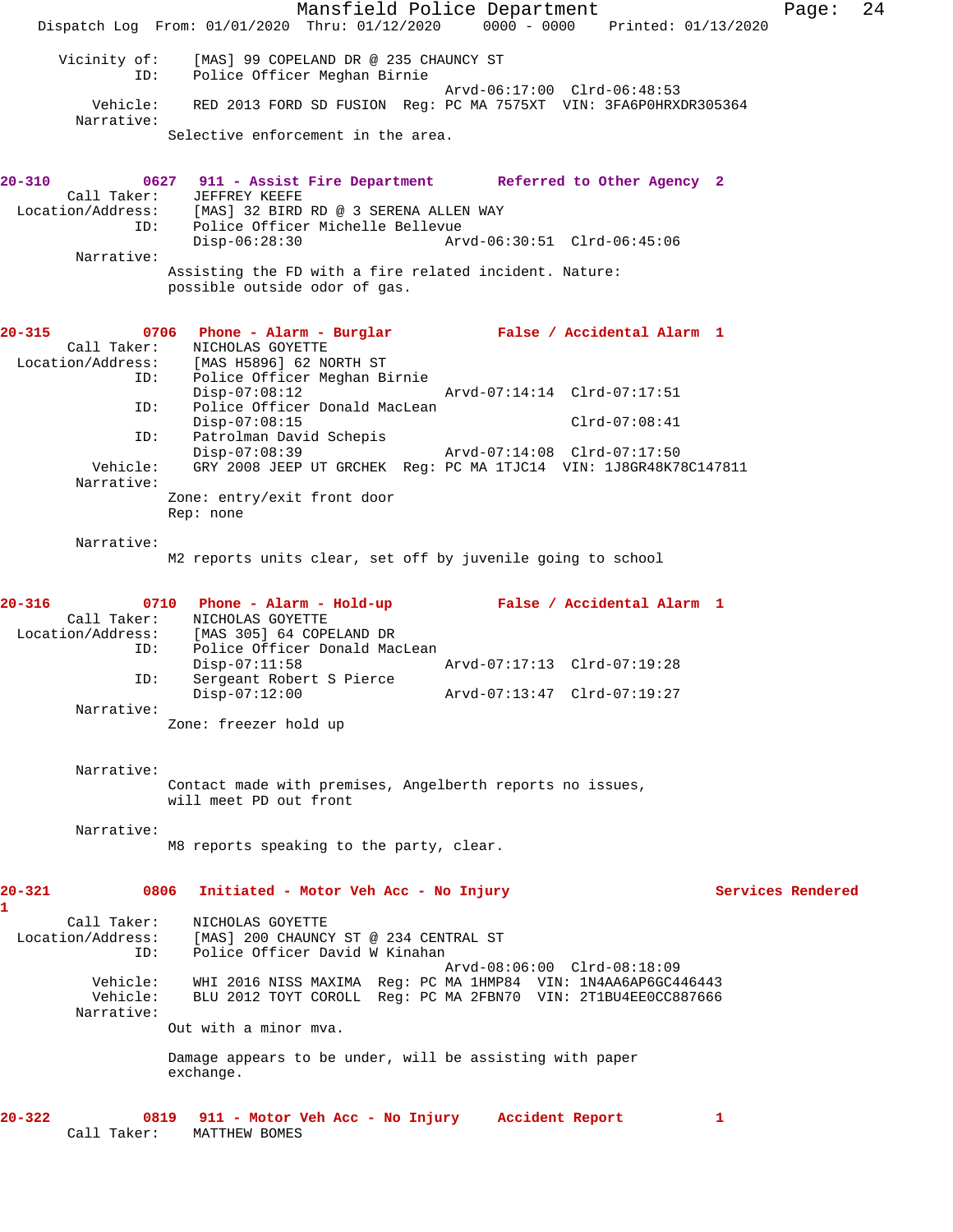Mansfield Police Department Page: 25 Dispatch Log From: 01/01/2020 Thru: 01/12/2020 0000 - 0000 Printed: 01/13/2020 Location/Address: [MAS] 946 EAST ST @ 1 MILL ST Police Officer David W Kinahan<br>Disp-08:21:05 Disp-08:21:05 Arvd-08:24:35 Clrd-09:39:22 ID: Police Officer John R Armstrong<br>Disp-08:21:09 A Disp-08:21:09 Arvd-08:24:40 Clrd-08:30:41 Vehicle: BLK 2015 GMC YUKON Reg: PC MA 54LT69 VIN: 1GKS2CKJ9FR720237 Vehicle: GRY 2020 TOYT COROLL Reg: PC MA 1LYS77 VIN: 5YFS4RCE4LP006855 Narrative: 2 car mvc with no injuries, pulled off the side of the road Narrative: M7 taking AC report, GMC showing EXPI registration. Attempting to renew online Narrative: M7 clear, RO of GMC cited for EXPI registration. No injuries. See AC report for further. Refer To Accident: 20MAS-3-AC **20-330 0907 Initiated - Proactive Patrol Building Checked / Secured 3** Call Taker: NICHOLAS GOYETTE Location/Address: [MAS] 660 EAST ST @ 25 FRANKLIN ST ID: Police Officer John R Armstrong Arvd-09:07:00 Clrd-09:10:21 Narrative: Checking the area. **20-332 0953 911 - Suspicious Actv / Persn / Veh Services Rendered 2**  Call Taker: MATTHEW BOMES Vicinity of: [MAS] BAYBROOK FARM RD<br>ID: Police Officer Matthew Police Officer Matthew A Souza<br>Disp-09:56:20  $P$  Disp-09:56:20 Arvd-09:58:00 Clrd-10:02:45 Narrative: Caller report finding a blue bag with what appears to be separate bags inside, requesting an officer to check on it Narrative: CAller also reports he will meet the responding officer at the playground Narrative: M9 clear, mostly trash, will dispose on convenience **20-333 1002 Phone - Alarm - Burglar False / Accidental Alarm 1**  Call Taker: MATTHEW BOMES<br>Location/Address: [MAS H927] 150 [MAS H927] 150 FRUIT ST ID: Police Officer Matthew A Souza<br>Disp-10:07:37 Disp-10:07:37 Arvd-10:10:33 Clrd-10:14:28<br>ID: Police Officer John R Armstrong Police Officer John R Armstrong Disp-10:13:38 Arvd-10:13:39 Clrd-10:14:27<br>Vehicle: GRY 2012 TOYT CAMRY Req: PC MA 1BNT20 VIN: 4T1BF1FK7CU03 GRY 2012 TOYT CAMRY Reg: PC MA 1BNT20 VIN: 4T1BF1FK7CU032779 Narrative: frt hallway interior motion/ spoke with home owner not on site #23365 Narrative: M9 reports units clear, appears accidental. A picture frame can be seen in the hallway swinging, possibly set off motion alarm Narrative: Alarm co reports off site home owner reporting a proper passcode for cancellation. Alarm co advised **20-345 1102 Phone - Suspicious Actv / Persn / Veh Referred to Other Agency**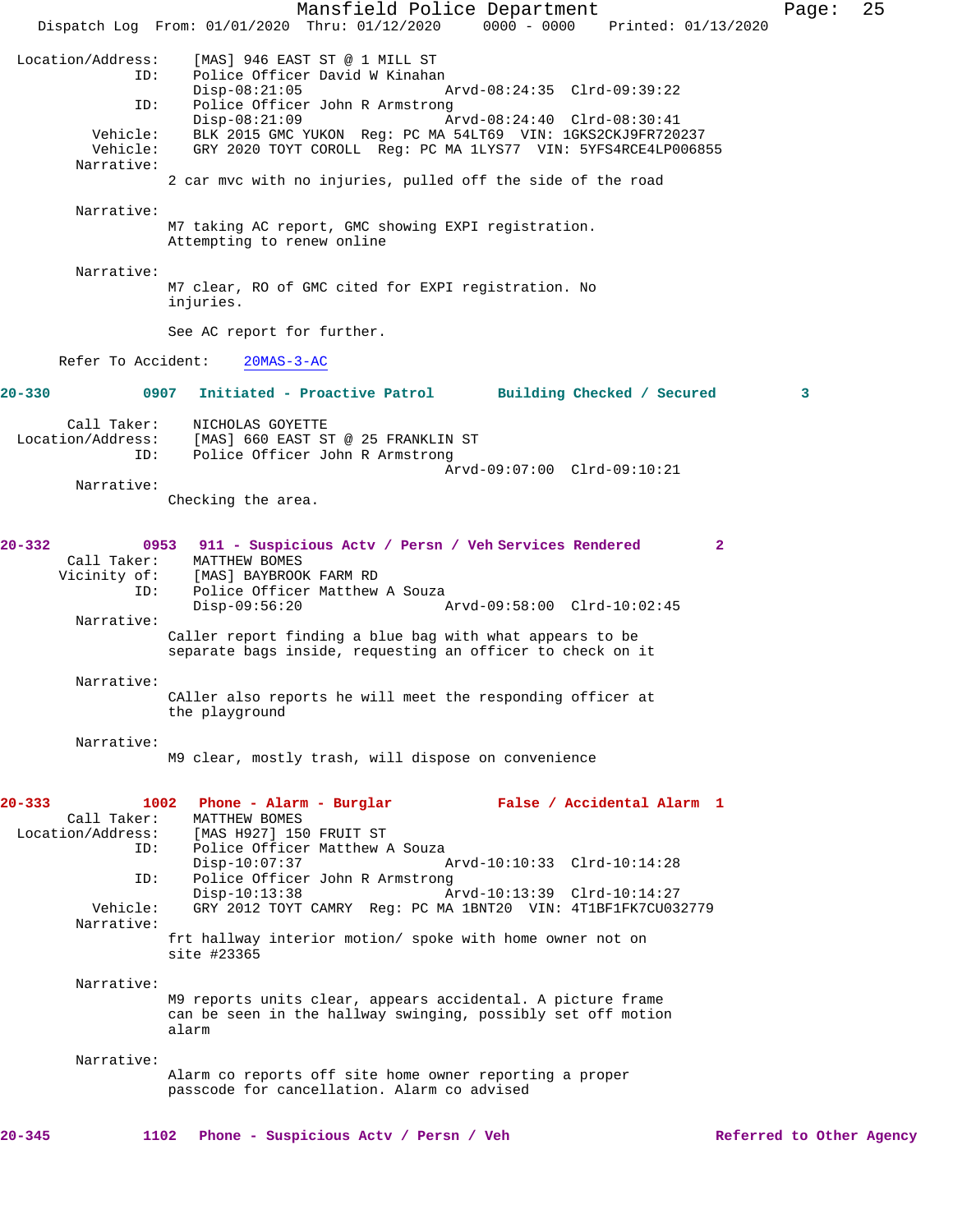#### Narrative:

**2** 

M5 reports speaking to the operator, mv trouble with a tow on the way.

# Narrative:

M5 clear, mv is a road hazard and will check back in an hour

| $20 - 348$        | 1120 911 - Suicide (attempted) 1ncident Report<br>Call Taker: MATTHEW BOMES |                                          |                                                 | $\mathbf{1}$ |
|-------------------|-----------------------------------------------------------------------------|------------------------------------------|-------------------------------------------------|--------------|
| Location/Address: |                                                                             |                                          |                                                 |              |
| ID:               | Police Officer Patrick J Pennie                                             |                                          |                                                 |              |
|                   |                                                                             |                                          | $Disp-11:23:56$ $Arvd-11:30:51$ $Clrd-13:00:27$ |              |
| ID:               | Police Officer John R Armstrong                                             |                                          |                                                 |              |
|                   |                                                                             |                                          | Disp-11:24:03 Arvd-11:29:02 Clrd-16:17:58       |              |
| ID:               | Sergeant Brian P Thibault                                                   |                                          |                                                 |              |
|                   | $Disp-11:34:59$                                                             |                                          |                                                 |              |
| ID:               | Police Officer Matthew A Souza                                              |                                          |                                                 |              |
|                   |                                                                             |                                          | $Divd-11:43:41$ $Avd-11:49:25$ $Clrd-13:46:50$  |              |
|                   | ID: Police Officer Michael T Fitzgerald                                     |                                          |                                                 |              |
|                   | $Disp-11:47:00$                                                             |                                          |                                                 |              |
| ID:               | Detective Gregory S Martell                                                 |                                          |                                                 |              |
|                   | $Disp-11:50:27$                                                             |                                          |                                                 |              |
|                   | ID: Police Officer David M Sennott                                          |                                          |                                                 |              |
|                   |                                                                             |                                          | Disp-11:53:31 Arvd-11:57:40 Clrd-13:46:58       |              |
|                   |                                                                             | Police Officer Michael N Fenore          |                                                 |              |
| ID:               |                                                                             | Executive Lieutenant Francis W Archer JR |                                                 |              |
|                   |                                                                             |                                          | Disp-11:54:11 Arvd-11:54:14 Clrd-13:00:14       |              |
| ID:               | Police Officer David W Kinahan                                              |                                          |                                                 |              |
|                   |                                                                             |                                          | Disp-12:11:34 Arvd-12:16:36 Clrd-13:01:26       |              |
| Vehicle:          |                                                                             |                                          |                                                 |              |

Narrative: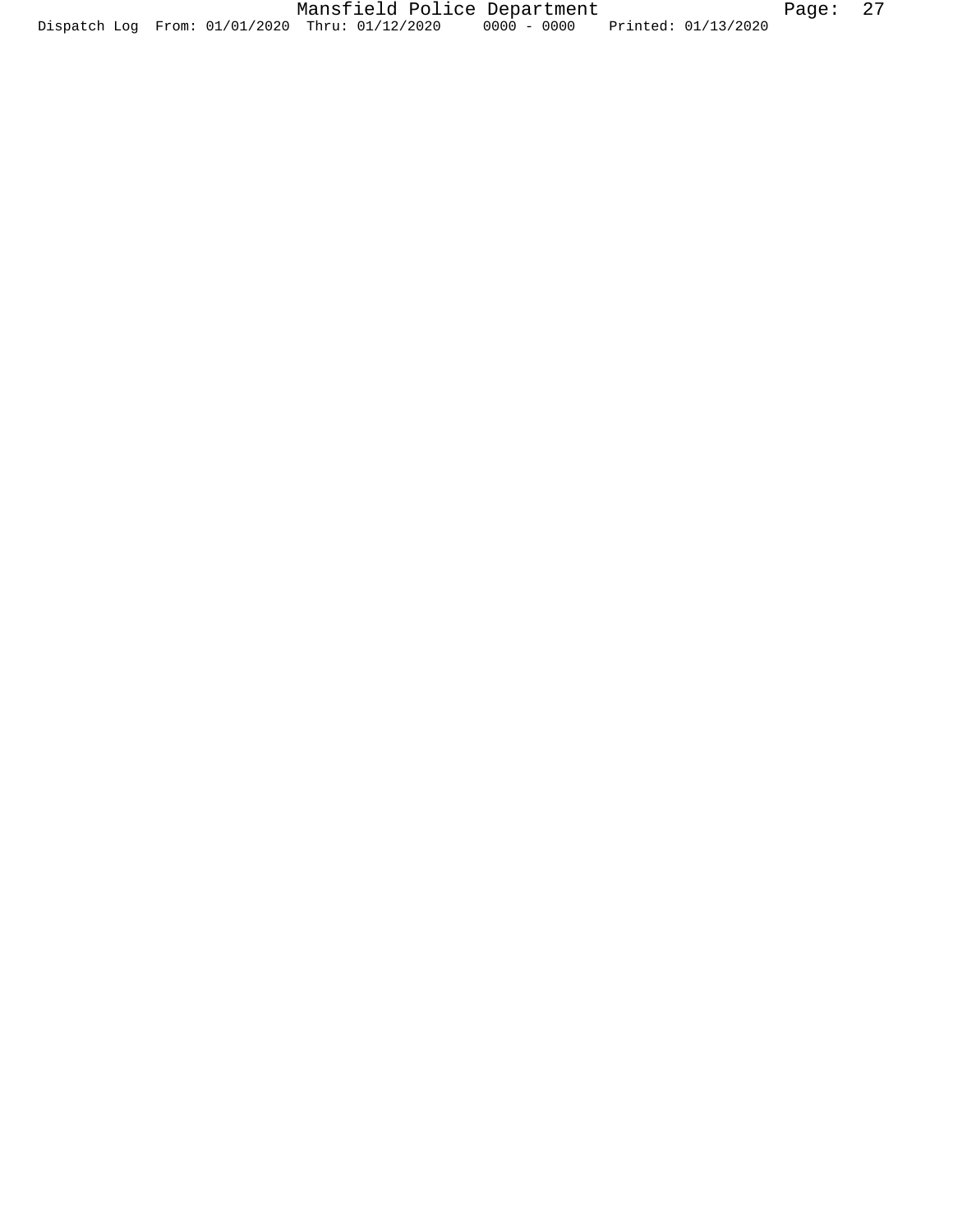## Refer To Incident: 20MAS-5-OF

**20-358 1348 Phone - School Officer Activity Not Home / No Answer 3**  Call Taker: NICHOLAS GOYETTE<br>Location/Address: [MAS] 792 WEST S [MAS] 792 WEST ST Apt. #E204 ID: Sergeant Brian P Thibault Disp-13:49:00 Arvd-14:06:12 Clrd-14:06:15 Narrative: SRO Wright requesting a WEll Being check Narrative: M1 reports no answer at the door. SRO Wright will seek to reach out to mother again **20-359 1353 911 - Suspicious Actv / Persn / Veh Referred to Other Agency 2**  MATTHEW BOMES Vicinity of: [MAS] RTE 140 NB @ SUMMER ST Narrative: 3 male parties in a vehicle smoking a joint in the vehicle Narrative: Last seen 140 south toward the highway Narrative: MSP / NPD advised **20-363 1413 Walk-In - Follow up Investigation Spoken To 3**  Call Taker: Support Staff Matthew Todesco<br>Location/Address: [MAS 451B] 500 EAST ST [MAS 451B] 500 EAST ST ID: Police Officer Patrick J Pennie Disp-14:17:43 Arvd-14:22:12 Clrd-14:34:32 Narrative: Ofc Pennie into speak with a female in regards to a past hit & run. **20-364 1424 Phone - Follow up Investigation Services Rendered 3**  Call Taker: NICHOLAS GOYETTE<br>Location/Address: [MAS 1019] 792 W. ess: [MAS 1019] 792 WEST ST Apt. #E204<br>ID: Detective Kenneth E Wright Detective Kenneth E Wright Disp-14:24:29 Arvd-14:33:40 Clrd-15:33:00 Sergeant Brian P Thibault<br>Disp-14:33:46 Disp-14:33:46 Arvd-14:33:47 Clrd-14:49:04 Narrative: 1424 Transporting 1 female student from the High School to 792 West for a follow up. S/M 83994 1433 E/M 83998 **20-366 1442 Initiated - Motor Vehicle Stop Citation / Warning Issued 3**  NICHOLAS GOYETTE Location/Address: [MAS] 314 COPELAND DR @ 298 CENTRAL ST ID: Police Officer David M Sennott Arvd-14:42:00 Clrd-14:55:45 Police Officer Michael N Fenore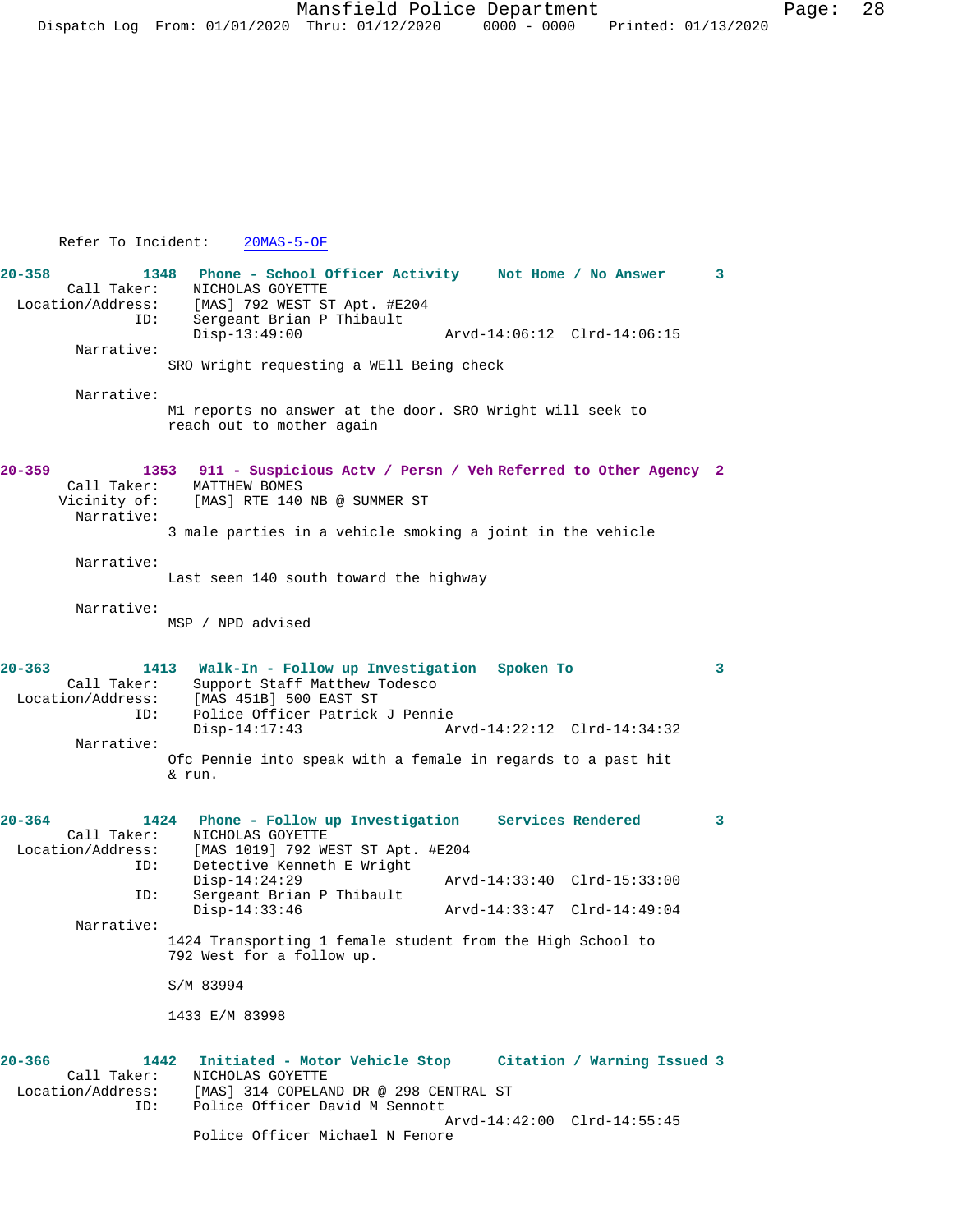Mansfield Police Department Fage: 29 Dispatch Log From: 01/01/2020 Thru: 01/12/2020 0000 - 0000 Printed: 01/13/2020 ID: Police Officer Matthew A Souza<br>Disp-14:43:59 Disp-14:43:59 <br>Vehicle: GRY 2008 FORD UT EDGE Reg: PC MA 1WTV40 VIN: 2FMDK48C88B Vehicle: GRY 2008 FORD UT EDGE Reg: PC MA 1WTV40 VIN: 2FMDK48C88BA75147 Vehicle: BLU 2003 TOYT COROLL Reg: PC MA 590HLC VIN: 2T1BR32E73C061624 Narrative: Double mv stop. Ofc. Fenore out at Copeland/Central. RO cited for failure to stop for a school bus. Ofc. Sennott out at Central by Freds Garage. Operator to be cited for failure to stop for a school bus. **20-370 1530 911 - Erratic Oper MV / Road Rage Arrest(s) Made 3**  Call Taker: MATTHEW BOMES Location/Address: [MAS] 20 COPELAND DR @ 167 WEST ST Police Officer Patrick J Pennie Disp-15:33:19 Arvd-15:39:00 Clrd-16:05:09<br>ID: Detective Kenneth E Wright Detective Kenneth E Wright<br>Disp-15:33:00 Disp-15:33:00 Arvd-15:42:40 Clrd-16:05:10<br>ID: Sergeant Brian P Thibault Sergeant Brian P Thibault<br>Disp-15:33:00 Disp-15:33:00 Arvd-15:43:12 Clrd-15:53:08 ID: Executive Lieutenant Francis W Archer JR Disp-15:46:36 Arvd-15:46:37 Clrd-15:54:54<br>Vehicle: BLU 2007 ISU I290 Reg: PC MA 8KA492 VIN: 1GGCS1995787034 BLU 2007 ISU I290 Reg: PC MA 8KA492 VIN: 1GGCS199578703408 Narrative: left on to 106 Narrative: During 911 call the erratic operator struck a white fence on School St by the Spring St cemetery and continued on. 1541 MS1 out with the mv, 495Sb prior to exit 10 Narrative: caller stated vehicle struck a fence in Mansfield by the cemetery, caller stated almost struck several vehicles in the area. Narrative: M1 reports out with the units, MSP on arrival as well Narrative: MS1 reports MSO taking subejct into custody. MPD to issue a summons. See AR report for further. Refer To Summons: 20MAS-3-AR Summons: NEWVINE, DUDLEY L JR<br>Address: 1344 BAY ST TAUNTOI 1344 BAY ST TAUNTON, MA Age: 56 Charges: RECKLESS OPERATION OF MOTOR VEHICLE MARKED LANES VIOLATION **20-372 1603 Phone - 911 Hang-ups & Verifications Confirmed misdial/Accdntl Call** 2<br>Call Taker: Call Taker: <br> NICHOLAS GOYETTE<br>
Location/Address: [MAS 417E] 11 FR ess: [MAS 417E] 11 FRANCIS AVE Apt. #09<br>ID: Police Officer Patrick J Pennie Police Officer Patrick J Pennie Disp-16:07:36 Arvd-16:12:52 Clrd-16:14:53 Police Officer Jay J Sparrow<br>ID: Police Officer Michael N Feno Police Officer Michael N Fenore<br>Disp-16:10:46 A Arvd-16:13:52 Clrd-16:14:55 Police Officer David M Sennott Narrative: Checking on a 911 hang up Narrative: Clear, confirmed accidental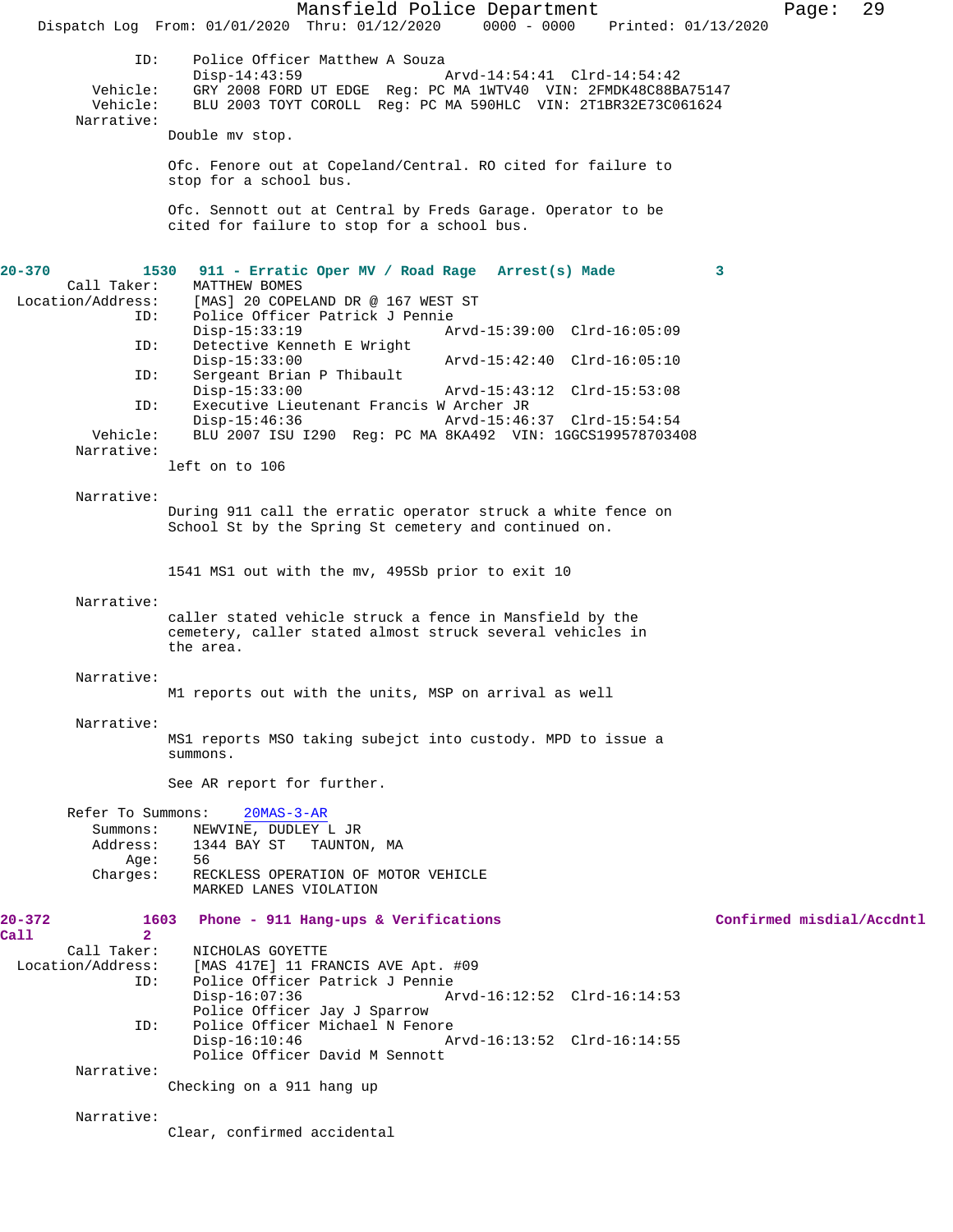| $20 - 373$ | 1603                      | 911 - Motor Veh Acc - No Injury Services Rendered            |                             |                             | $\mathbf{1}$ |
|------------|---------------------------|--------------------------------------------------------------|-----------------------------|-----------------------------|--------------|
|            | Call Taker: MATTHEW BOMES |                                                              |                             |                             |              |
|            |                           | Vicinity of: [MAS 907A] 375 WEST ST B @ 300 RTE 140 SB       |                             |                             |              |
|            | ID:                       | Police Officer Joshua S Ellender                             |                             |                             |              |
|            |                           | Disp-16:07:25 Arvd-16:12:41 Clrd-16:17:14                    |                             |                             |              |
|            | ID:                       | Police Officer David J Pepicelli                             |                             |                             |              |
|            |                           | $Disp-16:07:31$                                              | Arvd-16:12:45 Clrd-16:27:23 |                             |              |
|            | Vehicle:                  | RED 2013 VOLK JETTA Req: PC MA 91PC99 VIN: 3VWDP7AJ7DM401574 |                             |                             |              |
|            | Vehicle:                  | 2006 UXS Req: PC RI UB740 VIN: 4T1BE32K26U717507             |                             |                             |              |
| $20 - 375$ | 1620                      | Initiated - Motor Vehicle Stop Citation / Warning Issued 3   |                             |                             |              |
|            | Call Taker:               | NICHOLAS GOYETTE                                             |                             |                             |              |
|            |                           | Vicinity of: [MAS] NORTH MAIN ST                             |                             |                             |              |
|            | ID:                       | Police Officer Joshua S Ellender                             |                             |                             |              |
|            |                           |                                                              |                             | Arvd-16:20:00 Clrd-16:24:07 |              |
|            | Vehicle:                  | GRY 2018 HYUN SANTA Req: PC MA 856LK2 VIN: 5XYZWDLA6JG516148 |                             |                             |              |
|            | Narrative:                |                                                              |                             |                             |              |
|            |                           | Out with a my stop. Operator cited for marked lanes          |                             |                             |              |
|            |                           | violation at West / Union                                    |                             |                             |              |
|            |                           |                                                              |                             |                             |              |
|            | 20–379 1712               | Phone - Assist Fire Department 1ncident Report               |                             |                             | $\mathbf{2}$ |
|            | Call Taker:               | NICHOLAS GOYETTE                                             |                             |                             |              |
|            | Location/Address:         |                                                              |                             |                             |              |
|            | ID:                       | Sergeant Jeffrey G Bombard                                   |                             |                             |              |
|            |                           | $Disp-17:14:33$                                              | Arvd-17:29:27 Clrd-17:40:41 |                             |              |
|            | ID:                       | Police Officer Jay J Sparrow                                 |                             |                             |              |
|            |                           | $Disp-17:14:35$                                              | Arvd-17:15:52 Clrd-19:09:58 |                             |              |
|            | ID:                       | Police Officer Joshua S Ellender                             |                             |                             |              |
|            |                           | $Disp-17:14:38$                                              | Arvd-17:15:53 Clrd-18:40:01 |                             |              |
|            | Vehicle:                  |                                                              |                             |                             |              |
|            | Narrative:                |                                                              |                             |                             |              |

Refer To Incident: 20MAS-7-OF

| $20 - 381$<br>2   |     | 1716 Phone - Suspicious Acty / Persn / Veh                                                                                                                                 |                             | Field Interrogation |
|-------------------|-----|----------------------------------------------------------------------------------------------------------------------------------------------------------------------------|-----------------------------|---------------------|
| Call Taker:       |     | NICHOLAS GOYETTE                                                                                                                                                           |                             |                     |
| Location/Address: |     | [MAS 235A] 377 CHAUNCY ST                                                                                                                                                  |                             |                     |
|                   | ID: | Police Officer Danielle C Titus                                                                                                                                            |                             |                     |
|                   |     | Disp-17:17:55                                                                                                                                                              |                             |                     |
|                   | ID: | Police Officer David J Pepicelli                                                                                                                                           |                             |                     |
|                   |     |                                                                                                                                                                            | Arvd-17:50:00 Clrd-17:50:42 |                     |
| Narrative:        |     |                                                                                                                                                                            |                             |                     |
|                   |     | Caller reports a suspicious party. He has been in the store<br>twice in the past hour, and callers are reporting to him<br>that their stolen credit cards were used there. |                             |                     |
| Narrative:        |     | See FI report for further.                                                                                                                                                 |                             |                     |

Refer To Field Int: 20MAS-2-FI

**20-384 1752 Initiated - Suspicious Actv / Persn / Veh Spoken To 2**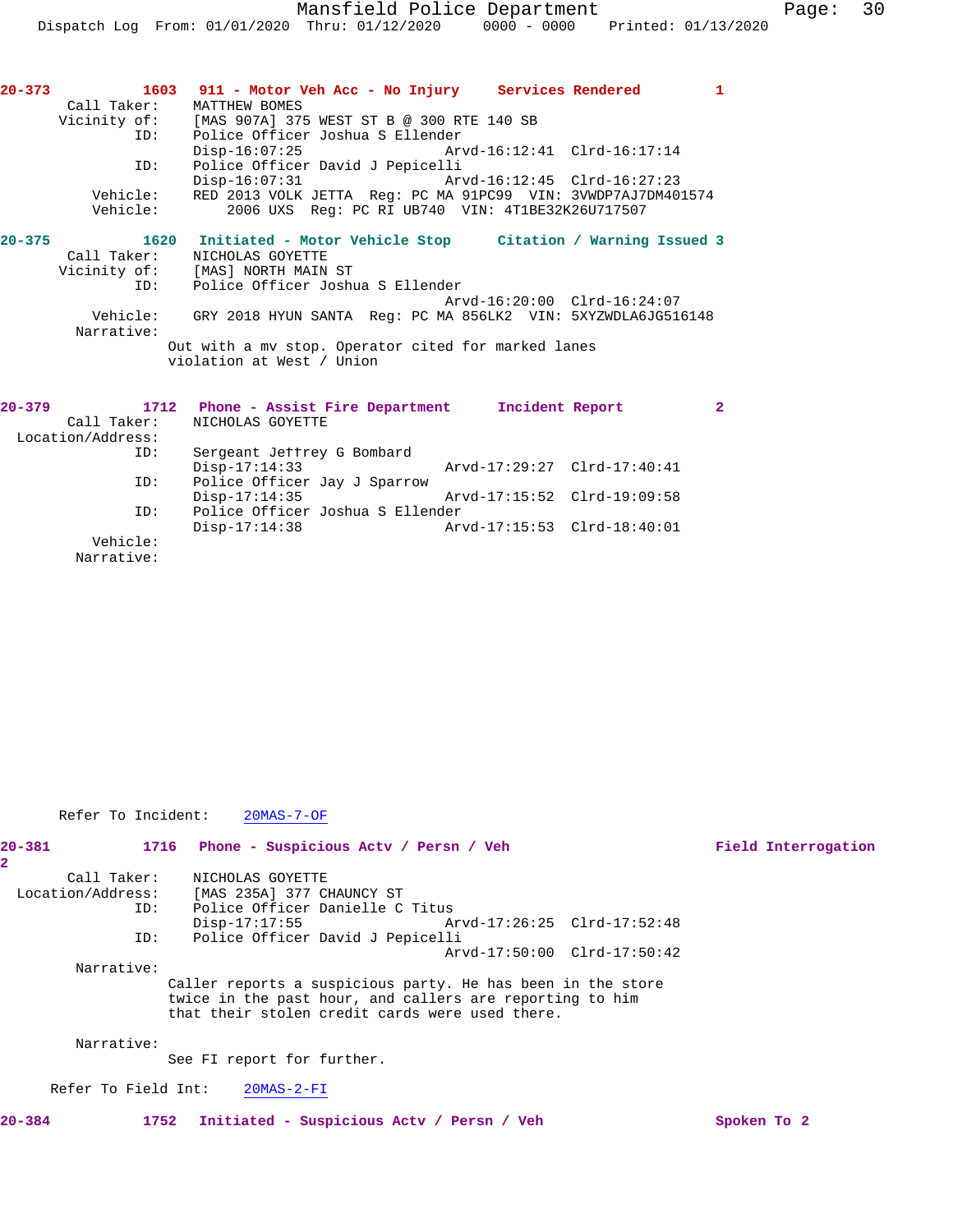Mansfield Police Department Page: 31 Dispatch Log From: 01/01/2020 Thru: 01/12/2020 0000 - 0000 Printed: 01/13/2020 Call Taker: NICHOLAS GOYETTE<br>Location/Address: [MAS 451B] 500 E. [MAS 451B] 500 EAST ST ID: Police Officer Danielle C Titus Arvd-17:52:00 Clrd-17:55:15<br>Vehicle: 2019 FORD 4D FUSION Reg: PC EBZ9704 VIN: 3FA6POLUXKR 2019 FORD 4D FUSION Reg: PC EBZ9704 VIN: 3FA6P0LUXKR263027 Narrative: Checking on a mv in the driveway of the public saftey building Narrative: Checks ok, mv issue, tow en route and not a road hazard **20-385 1810 Initiated - Traffic Grant Enforcement Citation / Warning Issued** Call Taker: NICHOLAS GOYETTE Location: [MAS] TOWN WIDE ID: Police Officer Christopher D Sorge Arvd-18:10:00 Clrd-19:55:49 Vehicle: WHI 2006 CHEV SILVER Reg: PC MA 9MP163 VIN: 1GCEC19Z56Z267580 Vehicle: BLK 2015 IMP Reg: PC RI 580191 VIN: JF1GJAC63FH005551 Vehicle: BLK 2013 HOND UT CRV Reg: PC MA 1EBN29 VIN: 2HKRM4H5XDH642320 Vehicle: BLU 2001 TOYT COROLL Reg: PC MA 8AAL30 VIN: 2T1BR12E01C505749 Vehicle: GRY 2005 TOYT CAMRY Reg: PC MA 76K440 VIN: 4T1BE30K85U507415 Vehicle: GRY 2011 MAZD UT CX9 Reg: PC MA 359KR2 VIN: JM3TB2BA9B0313129 Vehicle: RED 2019 JEEP UT WRANGLER Reg: PC MA 1PVW84 VIN: 1C4HJXDG2KW637021 Narrative: Ofc. Sorge out conducting the traffic grant Narrative: Out at Pratt / Bicentennial with MA 9MP163. RO cited for defective equipment. Narrative: Out in front of St. Marys with RI 580191. RO cited for defective equipment. Narrative: Out in front of Jimmy's Pub with an MV stop Narrative: Verbal to the R/O for speed Narrative: MV stop by Chauncy st and Bridge Narrative: Cite to the RO for defective equipment. Narrative: MV stop behind Tedeschi's Narrative: MV stop by longhorn and 140 Narrative: Citation to the Registered Owner for Speed. Narrative: Ofc responded to incident at 660 East St. Narrative: Ofc clear from enforcement; en route back to hq for report writing. Narrative: MA reg 1pvw84 - Red Light Violation. Refer To Summons: 20MAS-4-AR Summons: HACHEY, RYAN DAVID Address: 870 LANDRY AVE NORTH ATTLEBORO, MA<br>Aqe: 31  $Age:$ 

**1**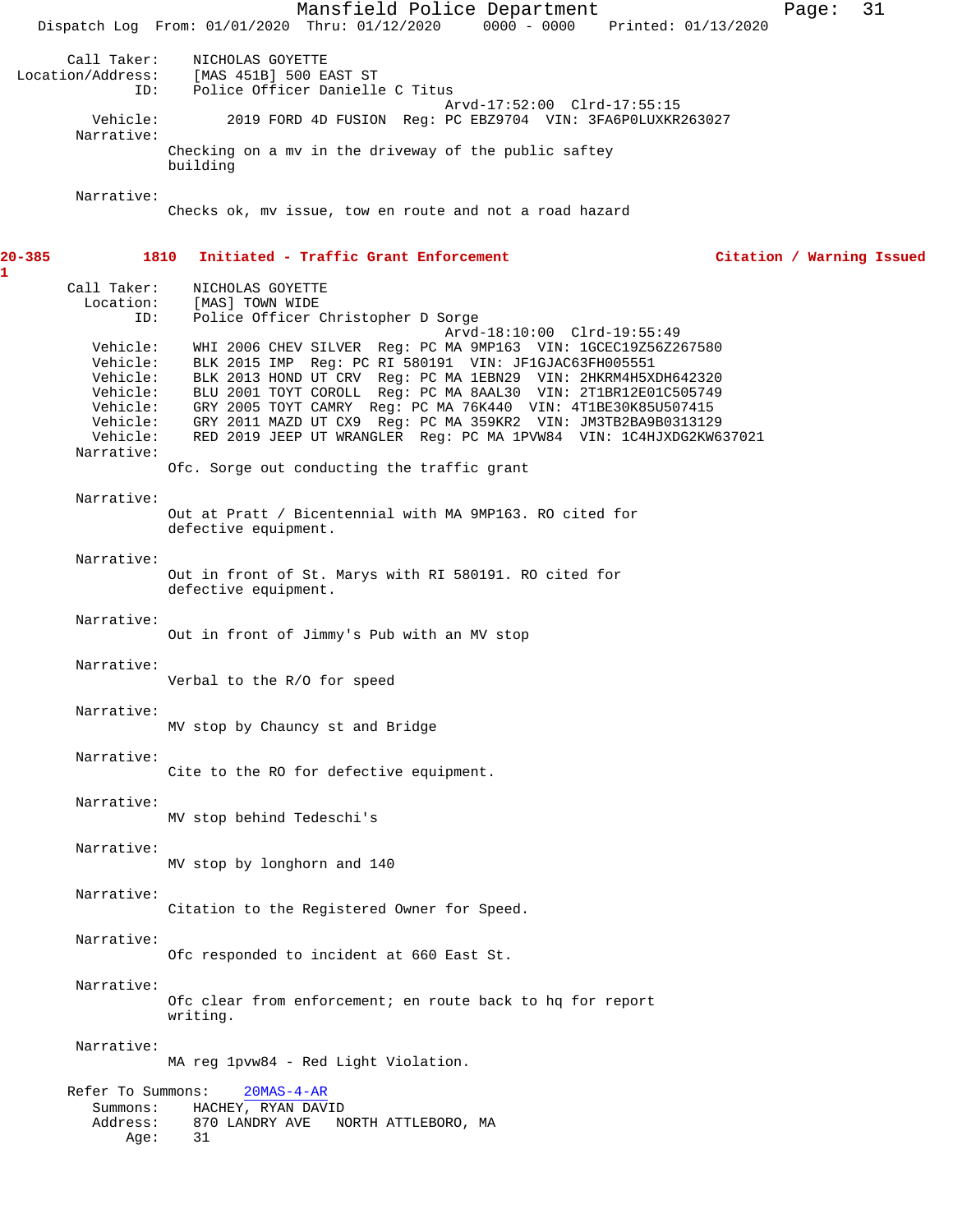Mansfield Police Department Page: 32 Dispatch Log From: 01/01/2020 Thru: 01/12/2020 0000 - 0000 Printed: 01/13/2020 Charges: OUI--DRUGS **20-386 1855 Initiated - Building Check Services Rendered 3**  Call Taker: Stephen Martell Location/Address: [MAS 840] 280 SCHOOL ST ID: Police Officer David J Pepicelli Arvd-18:55:00 Clrd-19:17:40 Narrative: Checking Mansfield Crossing. Narrative: no reported issues **20-389 1908 Initiated - Selective Enforcement/RADAR Services Rendered 3**  Call Taker: Stephen Martell Location/Address: [MAS] 1 SCHOOL ST @ 167 WEST ST ID: Police Officer Danielle C Titus Arvd-19:08:00 Clrd-19:33:39 Vehicle: WHI 2012 HOND CIVIC Reg: PC MA 5KM758 VIN: 2HGFB2F58CH586273 Narrative: Selective enforcement in the area. Narrative: Cite to the RO for not having Reg in-hand. Narrative: clear from selective, 1 cite issued **20-390 1913 Initiated - Selective Enforcement/RADAR Services Rendered 3**  Call Taker: DAVID SULLIVAN Vicinity of: [MAS] 562 MAPLE ST @ 3 JENNIFER DR ID: Police Officer Jay J Sparrow Arvd-19:13:00 Clrd-19:16:35 Narrative: no cites **20-391 1914 Phone - Harass. Electronic Communicat Spoken To 3** Call Taker: Stephen Martell Location/Address: [MAS H1886] 41 NORTH ST ID: Police Officer Jay J Sparrow<br>Disp-19:17:10 Disp-19:17:10 Arvd-19:25:41 Clrd-19:41:24 Narrative: Female CP recieveing harrassing messages from a male party in Providence, would like to speak to an officer regarding her rights. Narrative: Spoke to the CP, no report required at this time. M5 will be speaking with the male party as well. **20-394 1927 Phone - Assist Citizen - P S A Services Rendered 3**  Call Taker: Stephen Martell Location/Address: [MAS 281A] 1 CROCKER ST ID: Police Officer David J Pepicelli Disp-19:30:24 Arvd-19:35:56 Clrd-19:50:33 Narrative: female party having trouble locating her husband Narrative: M13 has located the r/p. Investigating further. Narrative: Male party was located on the crocker st side of the tracks, both parties will be reunited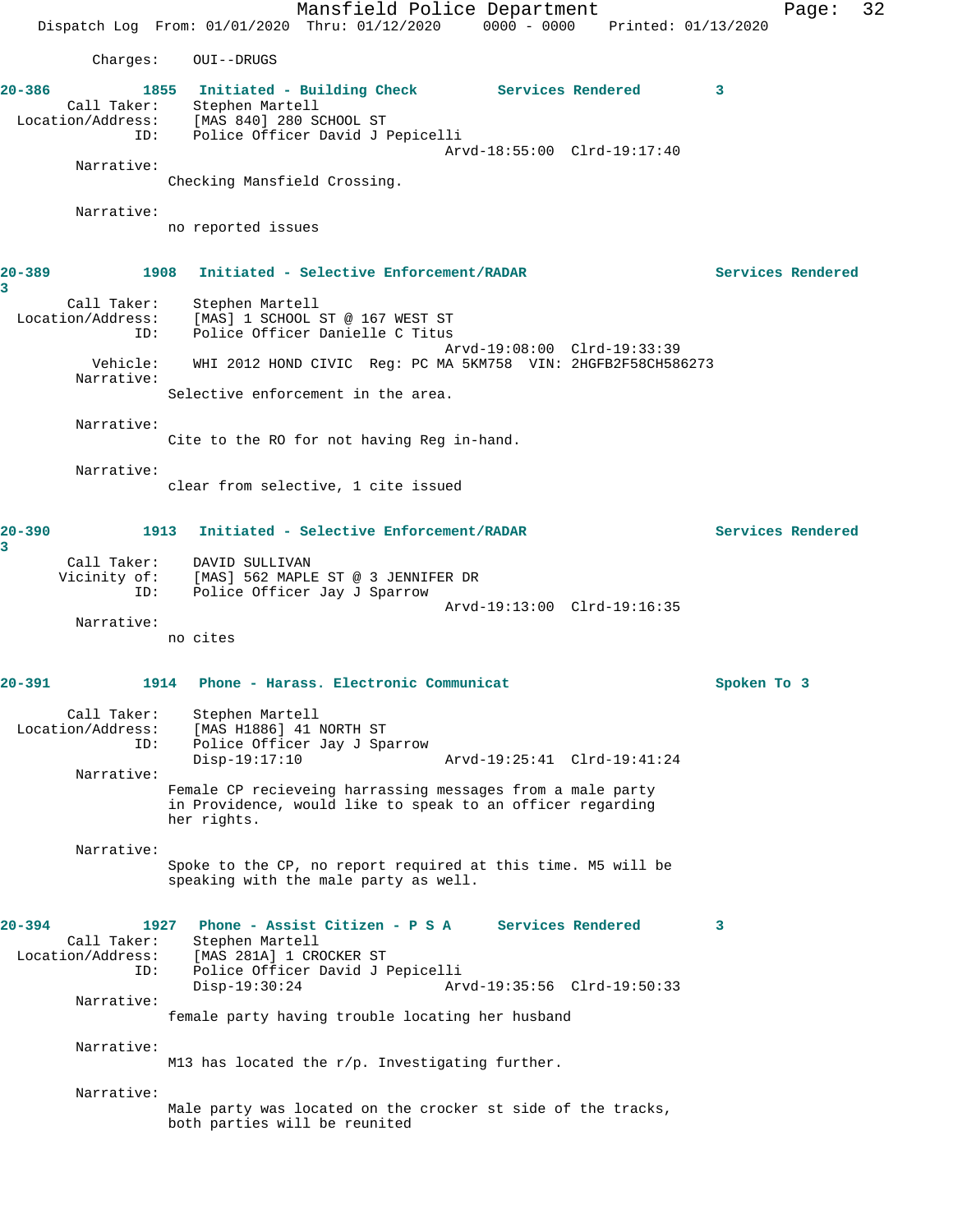Mansfield Police Department Page: 33

Dispatch Log From: 01/01/2020 Thru: 01/12/2020 0000 - 0000 Printed: 01/13/2020

Narrative:

M13 reports parties successfully reunited, no issues to report further.

**20-395 1930 Phone - Overdose Transported to Hospital 1**  Call Taker: Stephen Martell Vicinity of: [MAS 992C] 660 EAST ST Apt. #4 ID: Sergeant Jeffrey G Bombard Disp-19:33:13 Arvd-19:39:07 Clrd-19:52:12<br>TD: Police Officer Joshua S Ellender Police Officer Joshua S Ellender<br>Disp-19:36:11 Ar Disp-19:36:11 Arvd-19:36:13 Clrd-20:26:53 ID: Police Officer Christopher D Sorge Disp-19:55:58 Arvd-19:55:59 Clrd-20:09:37<br>Vehicle: BLK 2007 CIVIC Req: PC RI BD149 VIN: 1HGFA16857L027862 ehicle: BLK 2007 CIVIC Reg: PC RI BD149 VIN: 1HGFA16857L027862<br>Towed: For: Other By: Achins Garage To: Achins Garage For: Other By: Achins Garage To: Achins Garage<br>HACHEY Released To: Narrative: 911 caller reports a male party unconscious behind the wheel of the m/v. Reports that he is breathing. Unable to raise the party. Narrative: M1 reporting that the incident is an overdose. Narrative: Tow started for vehicle removal. Narrative: M1 clearing, M2 remaining on location Narrative: Assigned the OF to M10 Refer To Summons: 20MAS-4-AR Summons: HACHEY, RYAN DAVID Address: 870 LANDRY AVE NORTH ATTLEBORO, MA<br>Age: 31 Age: Charges: OUI--DRUGS **20-398 2012 Initiated - Building Check Services Rendered 3**  Call Taker: PATRICK FEENEY Location/Address: [MAS 4] 31 HAMPSHIRE ST ID: Police Officer David J Pepicelli Arvd-20:12:00 Clrd-20:38:12 Narrative: No issues reported **20-401 2025 Phone - Alarm - Burglar Building Checked / Secured 1** Call Taker: Stephen Martell Location/Address: [MAS H4012] 3 PATRIOTS WAY Police Officer Danielle C Titus<br>Disp-20:26:51 A Disp-20:26:51 Arvd-20:32:21 Clrd-20:40:50 ID: Police Officer Joshua S Ellender Disp-20:27:06 Arvd-20:31:31 Clrd-20:40:50 Narrative: Foyer motion alarm activation called in by ADT. Narrative: M12 and M2 responding. Narrative: Neighbor reporting that a family friend may have entered to get Patriots Tickets. Building was secured upon officers arrival. **20-402 2044 Phone - Noise Complaint Services Rendered 2**  Call Taker: Stephen Martell Location/Address: [MAS 1019] 792 WEST ST Apt. #C301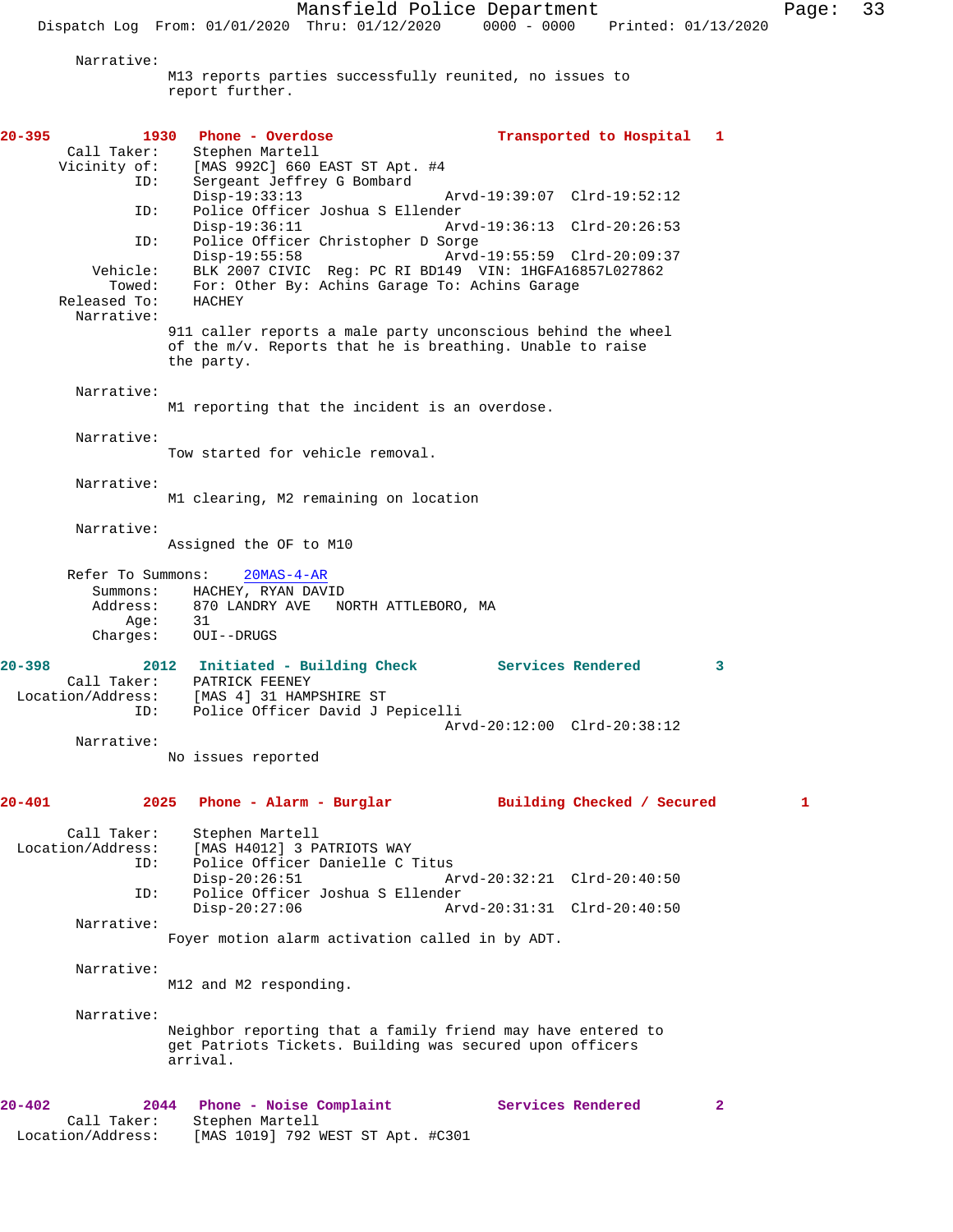Mansfield Police Department Page: 34 Dispatch Log From: 01/01/2020 Thru: 01/12/2020 0000 - 0000 Printed: 01/13/2020 ID: Police Officer Joshua S Ellender Disp-20:50:10 Clrd-20:51:33 ID: Police Officer Danielle C Titus Disp-20:50:24 Clrd-20:51:29<br>ID: Police Officer Joshua S Ellender Police Officer Joshua S Ellender Disp-21:08:04 Arvd-21:09:41 Clrd-21:24:40 ID: Police Officer Danielle C Titus Arvd-21:12:08 Clrd-21:24:40 Narrative: Cp complaining of electronic interference with his TV speakers. Narrative: party assisted, Officers helped troubleshoot the problem with the CP. Units clearing. **20-403 2049 Phone - Disturbance / Gathering Peace Restored 1**  Stephen Martell Location/Address: [MAS 240A] 189 CHAUNCY ST<br>ID: Police Officer Danielle C Police Officer Danielle C Titus<br>Disp-20:51:57 Am Disp-20:51:57 Arvd-20:52:25 Clrd-21:11:37 ID: Police Officer Joshua S Ellender Disp-20:52:02 Arvd-20:52:24 Clrd-21:07:47 ID: Police Officer Jay J Sparrow Disp-20:52:40 Arvd-20:53:02 Clrd-21:12:33<br>ID: Sergeant Jeffrey G Bombard Sergeant Jeffrey G Bombard Disp-20:52:59 Arvd-20:54:29 Clrd-21:12:38 BLK 2009 SUBA IMPREZ Reg: PC MA 5KH989 VIN: JF1GE76639G504170 Narrative: Officers reporting disturbance was verbal in nature. Parties were dispersed. Incident report taken. Refer To Incident: 20MAS-9-OF **20-404 2115 Initiated - Building Check Services Rendered 3**  Call Taker: PATRICK FEENEY Location/Address: [MAS 820C] 31 PLYMOUTH ST ID: Police Officer Michael T Fitzgerald Arvd-21:15:00 Clrd-21:16:04 Narrative: Fuel delivery. **20-406 2127 911 - Assist Citizen - P S A Gone on Arrival 3**  Call Taker: PATRICK FEENEY<br>Vicinity of: [MAS 309A] 235 [MAS 309A] 235 CHAUNCY ST ID: Police Officer Danielle C Titus Disp-21:31:18 Arvd-21:38:40 Clrd-21:39:59 ID: Police Officer Joshua S Ellender Disp-21:32:22 Arvd-21:38:51 Clrd-21:39:59 Narrative: Caller looking for assistance in locating his wallet; states it was thrown into a yard of a nearby residence. Narrative: Party was gone on arrival. Units will be clearing. **20-410 2214 Initiated - Building Check Building Checked / Secured 3** Call Taker: Stephen Martell<br>Location/Address: [MAS 1002] 250 [MAS 1002] 250 EAST ST ID: Police Officer Jay J Sparrow Arvd-22:14:00 Clrd-22:29:10 **20-413 2234 Initiated - Building Check Building Checked / Secured 3** Call Taker: Stephen Martell<br>Location/Address: [MAS 820C] 31 P ess: [MAS 820C] 31 PLYMOUTH ST<br>ID: Police Officer Michael T L Police Officer Michael T Fitzgerald Arvd-22:34:00 Clrd-22:48:08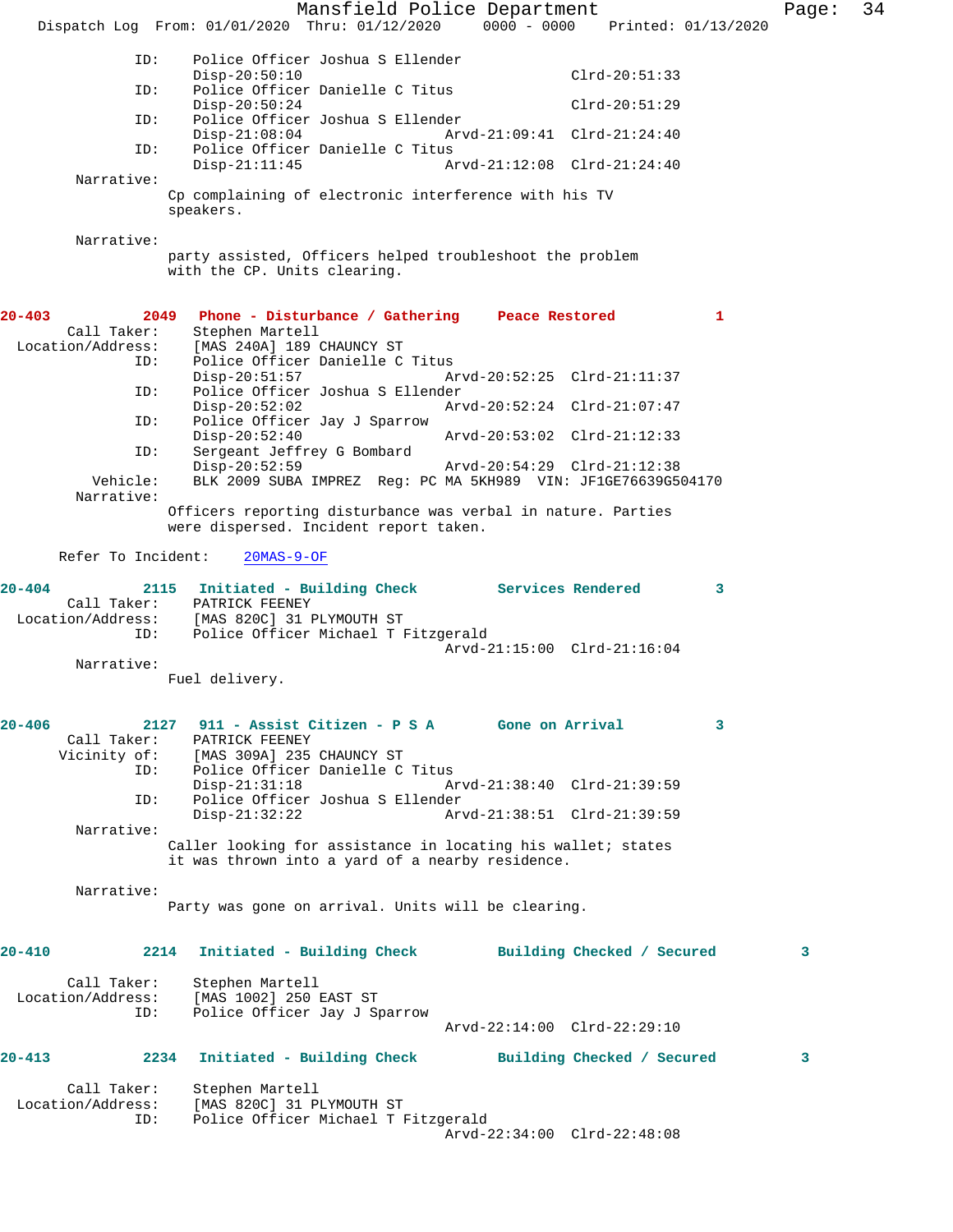Mansfield Police Department Page: 35 Dispatch Log From: 01/01/2020 Thru: 01/12/2020 0000 - 0000 Printed: 01/13/2020 Narrative: Initiating building check Narrative: Building/area checked secure. **For Date: 01/04/2020 - Saturday 20-424 0124 Initiated - Motor Vehicle Stop Verbal Warning 3**  Call Taker: Stephen Martell Location/Address: [MAS] PRATT ST Sergeant Robert S Pierce Arvd-01:24:00 Clrd-01:29:06 Vehicle: BLK 2007 TOYT PRIUS Reg: PC MA 81P480 VIN: JTDKB20U977556584 Narrative: Verbal warning issued to the RO for Erratic Op. Driving 10 MPH and swerving. Uber driver was lost and sent on his way. **20-426 0130 Initiated - Building Check Building Checked / Secured 3** Call Taker: Stephen Martell<br>ion/Address: [MAS 2] 60 FORBES BLVD Location/Address:<br>ID: Police Officer Andrew J Kelley Arvd-01:30:00 Clrd-01:38:02 Narrative: hotels check secure **20-428 0139 Initiated - Building Check Building Checked / Secured 3** Call Taker: Stephen Martell Location/Address: [MAS 281A] 1 CROCKER ST ID: Police Officer Andrew J Kelley Arvd-01:39:00 Clrd-01:41:51 Narrative: Area checked secure, no reported issues. **20-430 0144 Phone - 911 Hang-ups & Verifications Confirmed misdial/Accdntl Call 2**  Call Taker: Stephen Martell<br>Location/Address: [MAS H5281] 37 [MAS H5281] 37 EDDY ST ID: Police Officer Andrew J Kelley Disp-01:45:43 Arvd-01:48:28 Clrd-01:57:27<br>ID: Sergeant Robert S Pierce Sergeant Robert S Pierce Disp-01:48:40 Arvd-01:48:42 Clrd-01:57:27<br>ID: Police Officer Christopher D Sorge Police Officer Christopher D Sorge<br>Disp-01:49:43 Arvd Disp-01:49:43 Arvd-01:49:46 Clrd-01:57:27<br>Vehicle: RED 2019 NISS UT ROGUE Reg: PC MA 2RV932 VIN: JNIBJICR8K RED 2019 NISS UT ROGUE Reg: PC MA 2BV932 VIN: JN1BJ1CR8KW310874 Narrative: 911 hang-up verification. The initial call a child could be heard possibly saying "mama". Upon calling back twice voicemail was reached. Narrative: third call back attempted, no answer. Narrative: Confirmed accidental by resident's daughter. **20-435 0159 Initiated - Building Check Building Checked / Secured 3** Call Taker: Stephen Martell Location/Address: [MAS 840] 280 SCHOOL ST ID: Police Officer Donald MacLean Arvd-01:59:00 Clrd-02:13:36 Narrative: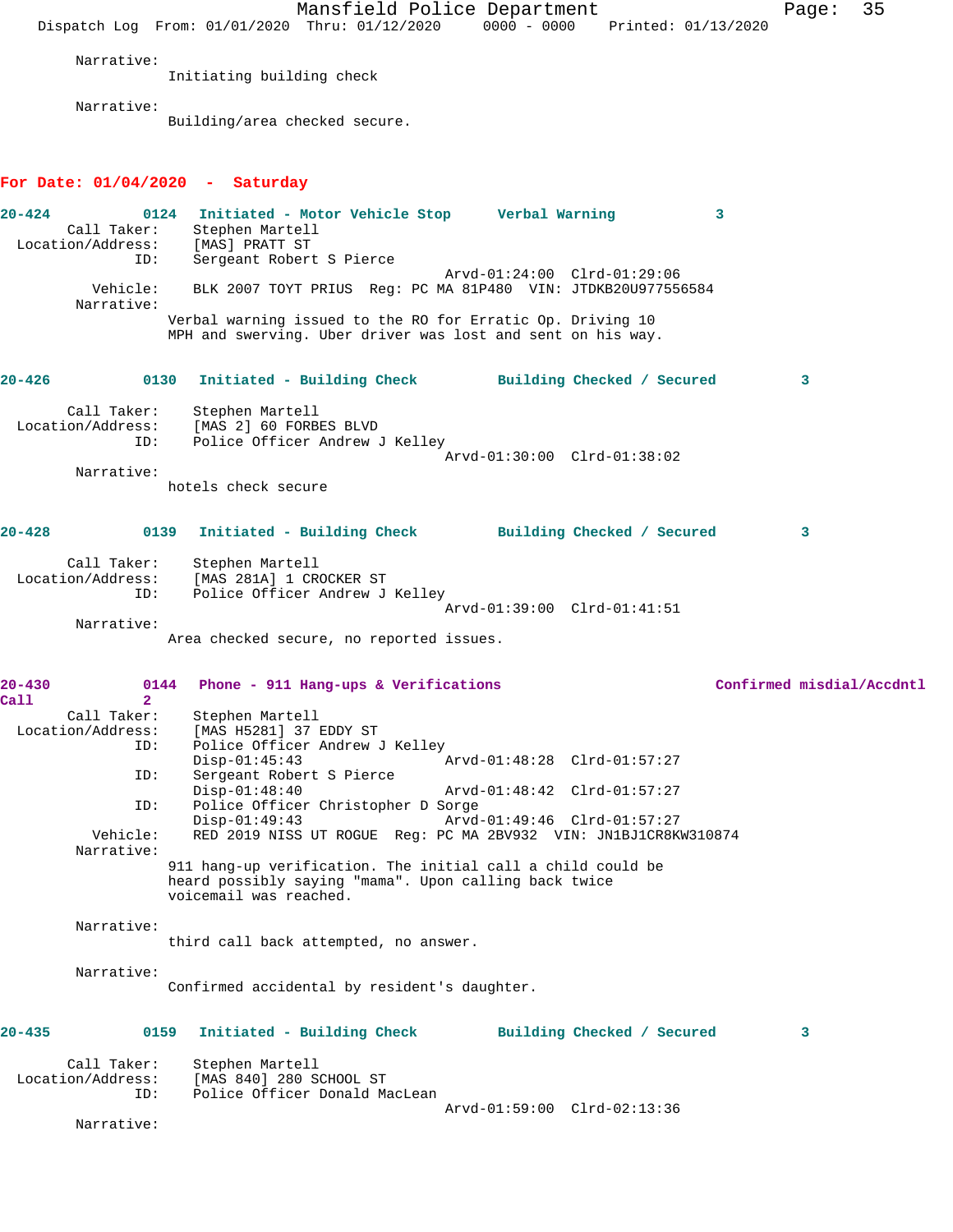Dispatch Log From: 01/01/2020 Thru: 01/12/2020 0000 - 0000 Printed: 01/13/2020 **20-440 0206 Initiated - Building Check Building Checked / Secured 3** Call Taker: Stephen Martell Location/Address: [MAS 820C] 31 PLYMOUTH ST ID: Sergeant Lawrence G Crosman Arvd-02:06:00 Clrd-02:17:54 Narrative: Building/area checked secure. **20-441 0216 Initiated - Building Check Building Checked / Secured 3** Call Taker: Stephen Martell Location/Address: [MAS 280] 440 FORBES BLVD ID: Police Officer Donald MacLean Arvd-02:16:00 Clrd-02:23:42 Narrative: Building/area checked secure. **20-443 0256 Initiated - Building Check Building Checked / Secured 3** Call Taker: Stephen Martell Location/Address: [MAS 1014] COPELAND DR ID: Police Officer Andrew J Kelley Arvd-02:56:00 Clrd-03:00:21

Mansfield Police Department Fage: 36

**20-444 0300 Initiated - Building Check Building Checked / Secured 3** Call Taker: Stephen Martell Location/Address: [MAS 900A] 242 CHAUNCY ST Apt. #1 ID: Police Officer Andrew J Kelley Arvd-03:00:00 Clrd-03:01:01 Narrative:

Building/area checked secure.

Building/area checked secure.

Narrative: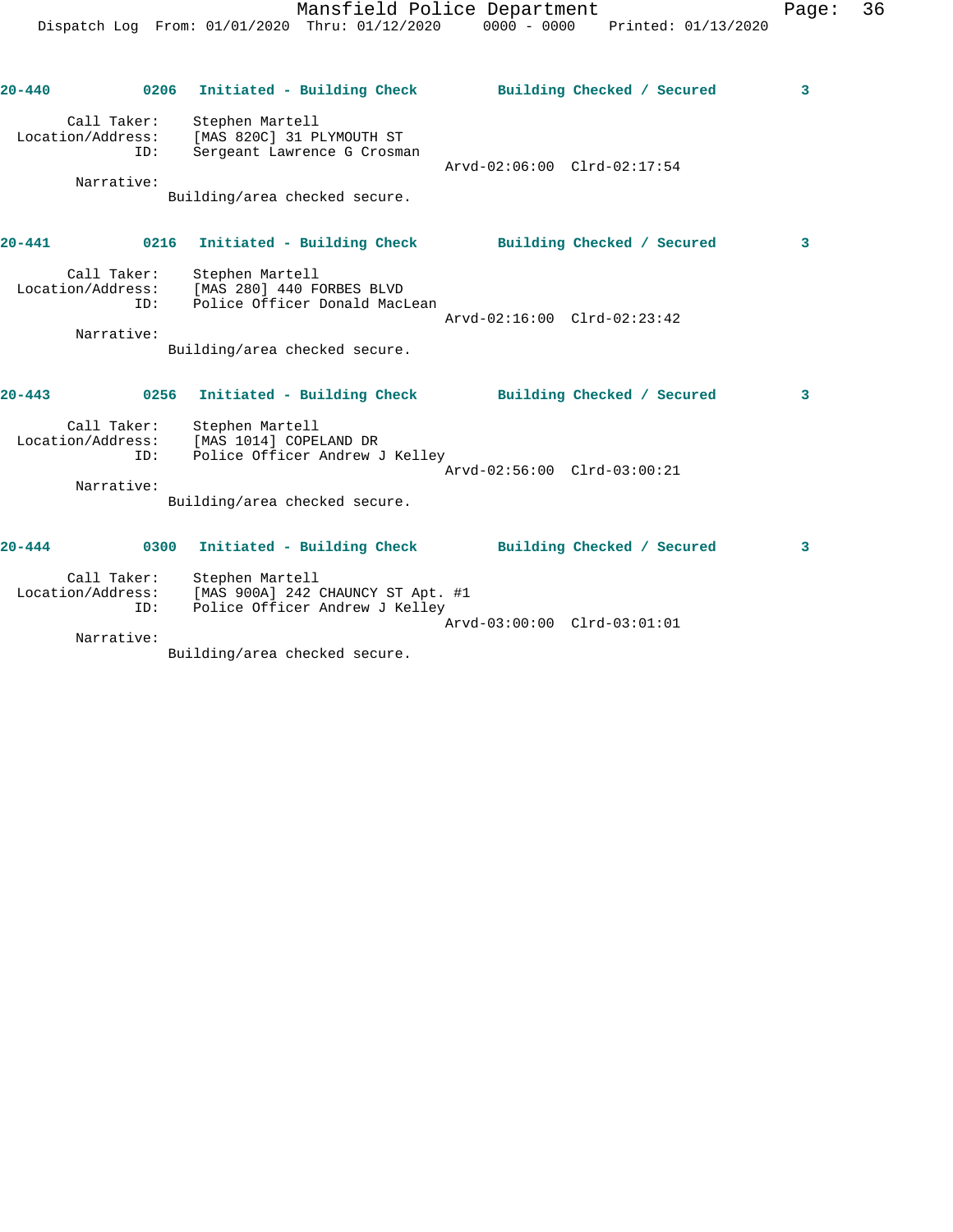| Call Taker:       | Stephen Martell                                               |   |
|-------------------|---------------------------------------------------------------|---|
|                   | Location/Address: [MAS] RTE 140 NB                            |   |
| ID:               | Police Officer Christopher D Sorge                            |   |
|                   | Arvd-03:19:00 Clrd-03:26:46                                   |   |
| ID:               | Police Officer Donald MacLean                                 |   |
|                   | $Disp-03:20:52$<br>Arvd-03:20:54 Clrd-03:26:50                |   |
| Vehicle:          | GRY 2012 HOND CIVIC Req: PC MA 949SV4 VIN: 2HGFB2F88CH503757  |   |
| Narrative:        |                                                               |   |
|                   | verbal to the RO                                              |   |
|                   |                                                               |   |
| Narrative:        |                                                               |   |
|                   | Vehicle left the area after the B&E call came over the air    |   |
|                   | from Foxboro. M12/M8 were on the MV stop.                     |   |
|                   |                                                               |   |
| $20 - 448$        | 0329 Initiated - Building Check<br>Building Checked / Secured | 3 |
|                   |                                                               |   |
| Call Taker:       | Stephen Martell                                               |   |
| Location/Address: | [MAS 907E] 390 WEST ST                                        |   |
| ID:               | Police Officer Donald MacLean                                 |   |
|                   | Arvd-03:29:00 Clrd-03:39:47                                   |   |
| Narrative:        |                                                               |   |
|                   | Building/area checked secure.                                 |   |
|                   |                                                               |   |
|                   |                                                               |   |
| $20 - 449$        | 3<br>0340 Initiated - Motor Vehicle Stop<br>Spoken To         |   |
| Call Taker:       | Stephen Martell                                               |   |

**20-447 0319 Initiated - Motor Vehicle Stop Verbal Warning 3**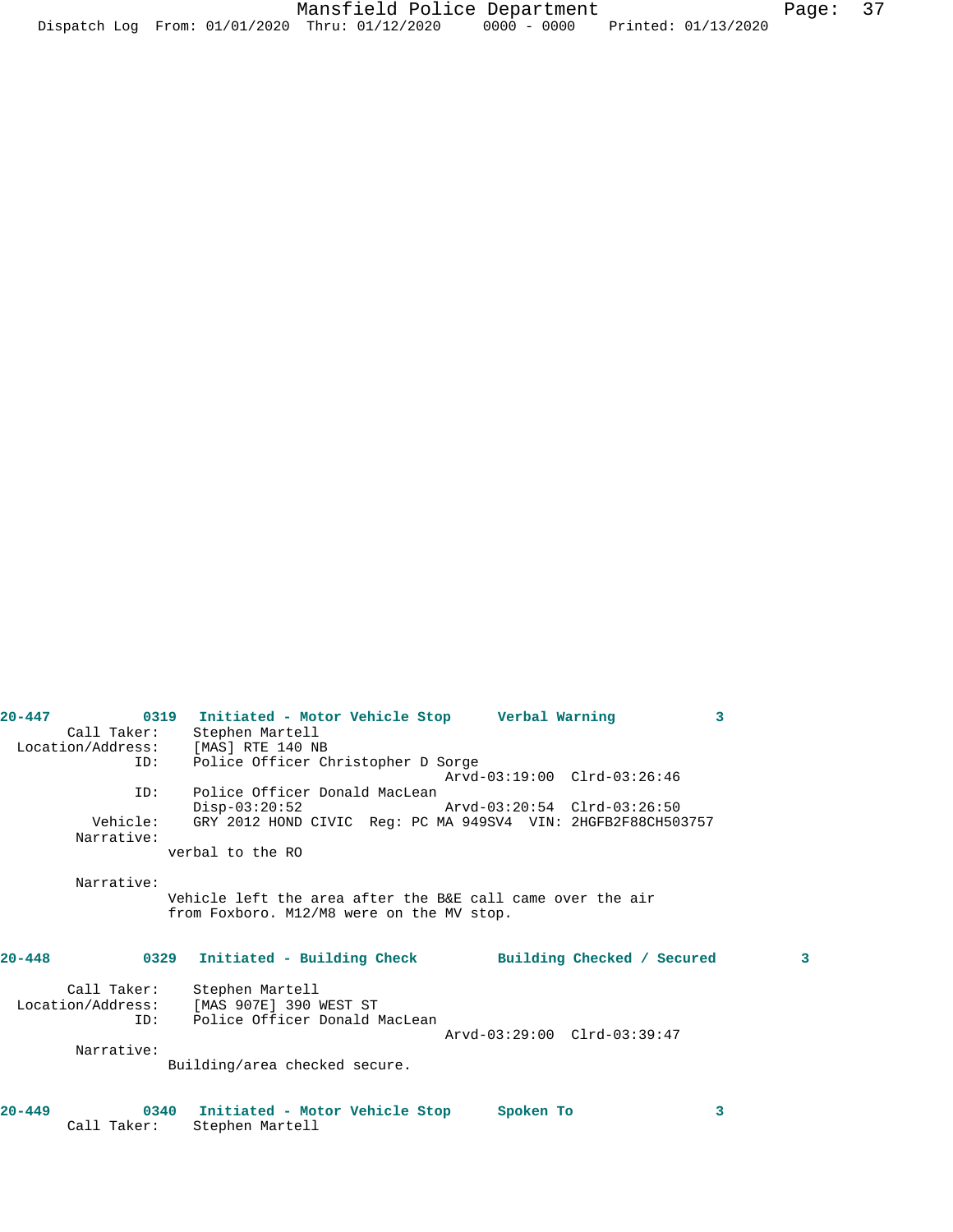Mansfield Police Department Fage: 38 Dispatch Log From: 01/01/2020 Thru: 01/12/2020 0000 - 0000 Printed: 01/13/2020 Location/Address: [MAS 2] 60 FORBES BLVD ID: Police Officer Christopher D Sorge Arvd-03:40:00 Clrd-03:45:01 ID: Police Officer Andrew J Kelley Disp-03:41:07 Clrd-03:43:06 Vehicle: GRY 2008 NISS UT ROGUE Reg: PC MA 8AN819 VIN: JN8AS58V98W402981 Narrative: Stopped MV for suspiscious activity. Vehicle released, no issue reported. Narrative: Vehicle was visiting a friend/family in the area. **20-453 0502 Initiated - Motor Vehicle Stop Arrest(s) Made 3**  Call Taker: Stephen Martell Location/Address: [MAS 1000] 229 SCHOOL ST ID: Police Officer Christopher D Sorge Arvd-05:02:00 Clrd-05:31:07 ID: Police Officer Donald MacLean Disp-05:03:43 Arvd-05:07:46 Clrd-05:31:07 Vehicle: GRY 2006 CHEV AVEO Reg: PC MA 4WY867 VIN: KL1TG66616B604801 Narrative: MV stop Narrative: Tow requested for operating on a suspended lic. Narrative: Achins Towing en route. Refer To Summons: 20MAS-5-AR Summons: BASKIN, KEITH Z<br>Address: 466 WILLIAMS ST Address: 1992.<br>466 WILLIAMS ST Apt. #1 MANSFIELD, MA Age: 50 Charges: LICENSE SUSPENDED, OP MV WITH **20-454 0602 Initiated - Building Check Building Checked / Secured 3** Call Taker: Stephen Martell Location/Address: [MAS 820C] 31 PLYMOUTH ST ID: Sergeant Lawrence G Crosman Arvd-06:02:00 Clrd-06:22:22 Narrative: initiating building check Narrative: Building/area checked secure. **20-456 0650 Initiated - Selective Enforcement/RADAR Verbal Warning 3**  Call Taker: Kieran M Ruth Vicinity of: [MAS] 861 WEST ST ID: Police Officer Donald MacLean Arvd-06:50:00 Clrd-07:13:38 Vehicle: BLK 2019 LEXS UT RX Reg: PC MA 1LTF88 VIN: 2T2BZMCA8KC206519 Narrative: Selective enforcement in the area. Narrative: MV stop, verbal **20-461 0911 Phone - Motor Vehicle Theft Incident Report 2**  Call Taker: Kieran M Ruth Location/Address: [MAS 240A] 189 CHAUNCY ST ID: Police Officer Patrick J Pennie Disp-09:13:48 Arvd-09:18:18 Clrd-10:04:01 Vehicle: 2019 CHEV VN Reg: PC AZ AJ42057 VIN: 1GCWGAFG2K1228840 Narrative: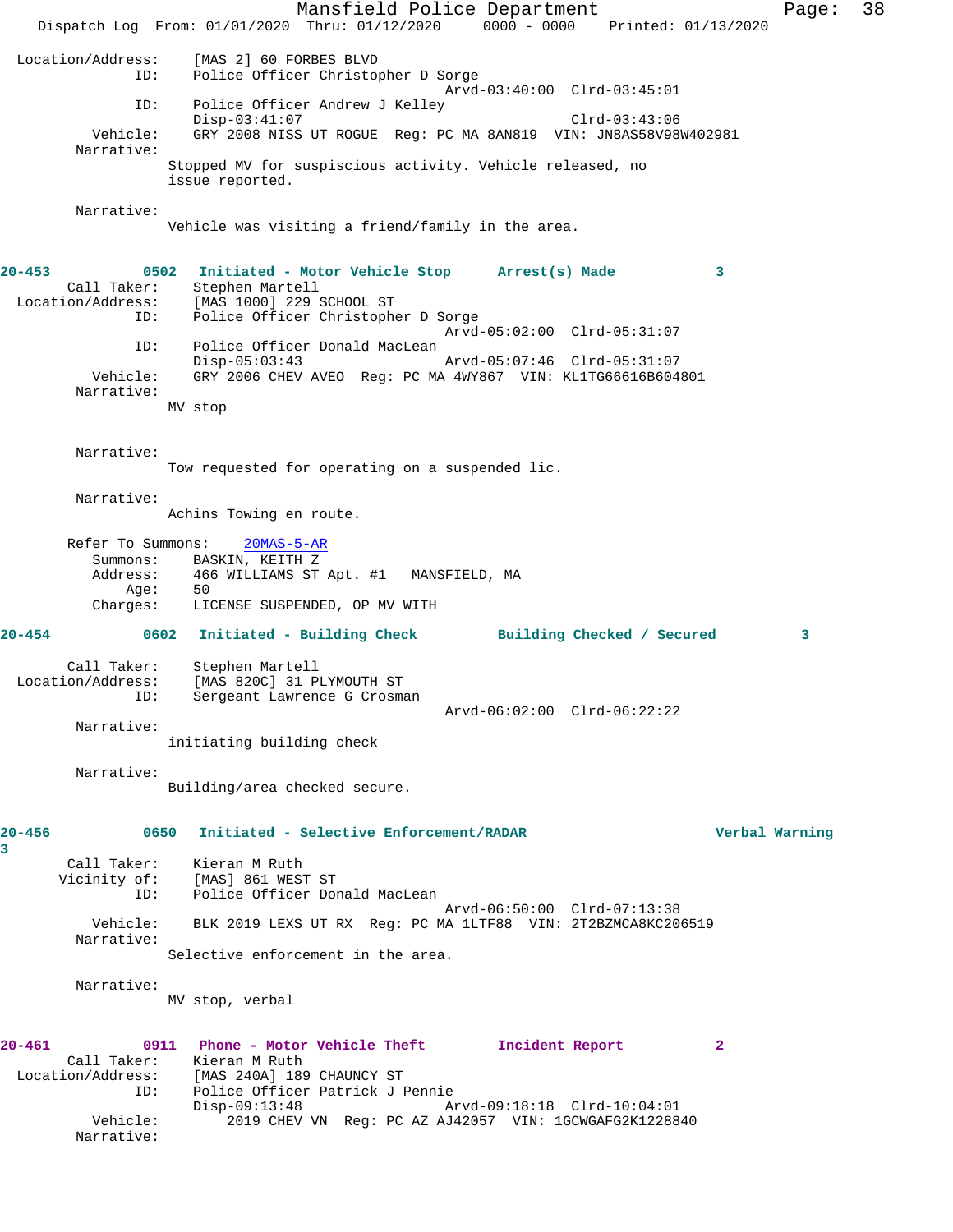Mansfield Police Department Fage: 39 Dispatch Log From: 01/01/2020 Thru: 01/12/2020 0000 - 0000 Printed: 01/13/2020 Out to take a report for a stolen U-haul van Narrative: The vehicle was rented on 12/17 and was to be returned on 12/18 Refer To Incident: 20MAS-11-OF **20-462 0920 Initiated - Proactive Patrol Building Checked / Secured 3** Call Taker: Kieran M Ruth Location/Address: [MAS 820C] 31 PLYMOUTH ST ID: Police Officer Joshua S Ellender Arvd-09:20:00 Clrd-09:41:49 Narrative: Checking the area. **20-463 0928 Phone - Assist Fire Department Services Rendered 2**  Call Taker: Kieran M Ruth Location/Address: [MAS 900E002] 242 CHAUNCY ST Apt. #5 ID: Police Officer Matthew A Souza Disp-09:29:59 Narrative: Assist MFD with a 35/F that fell out of a chair **20-464 0941 Phone - 911 Hang-ups & Verifications Confirmed misdial/Accdntl Call 2**  Call Taker: Kieran M Ruth Location/Address: [MAS] 177 WEST ST @ 18 CARPENTER AVE ID: Police Officer Matthew A Souza Disp-09:42:20 Arvd-09:46:39 Clrd-09:46:46 Narrative: Checking on a 911 hang up Narrative: Confirmed accidental **20-465 0945 Phone - Assist Fire Department Referred to Other Agency 2**  Call Taker: Kieran M Ruth Location/Address: [MAS 322] 31 HAMPSHIRE ST ID: Police Officer Matthew A Souza Disp-09:47:45 Arvd-09:59:56 Clrd-10:03:22 Narrative: Out to assist MFD with an elevator entrapment **20-467 1004 Phone - Assist Fire Department Transported to Hospital 2**  Call Taker: Kieran M Ruth Location/Address: [MAS 900E002] 242 CHAUNCY ST Apt. #5 ID: Police Officer Matthew A Souza Disp-10:04:55 Arvd-10:09:13 Clrd-10:14:48 Narrative: Out to assist MFD with a 35/F that has fainted again **20-468 1008 Initiated - Building Check Building Checked / Secured 3** Call Taker: Kieran M Ruth Location/Address: [MAS 417] 9 FRANCIS AVE ID: Police Officer Nicole M Boldrighini Arvd-10:08:00 Clrd-10:16:06 Narrative: Building/area checked secure. **20-477 1100 Initiated - Proactive Patrol Building Checked / Secured 3** Call Taker: Kieran M Ruth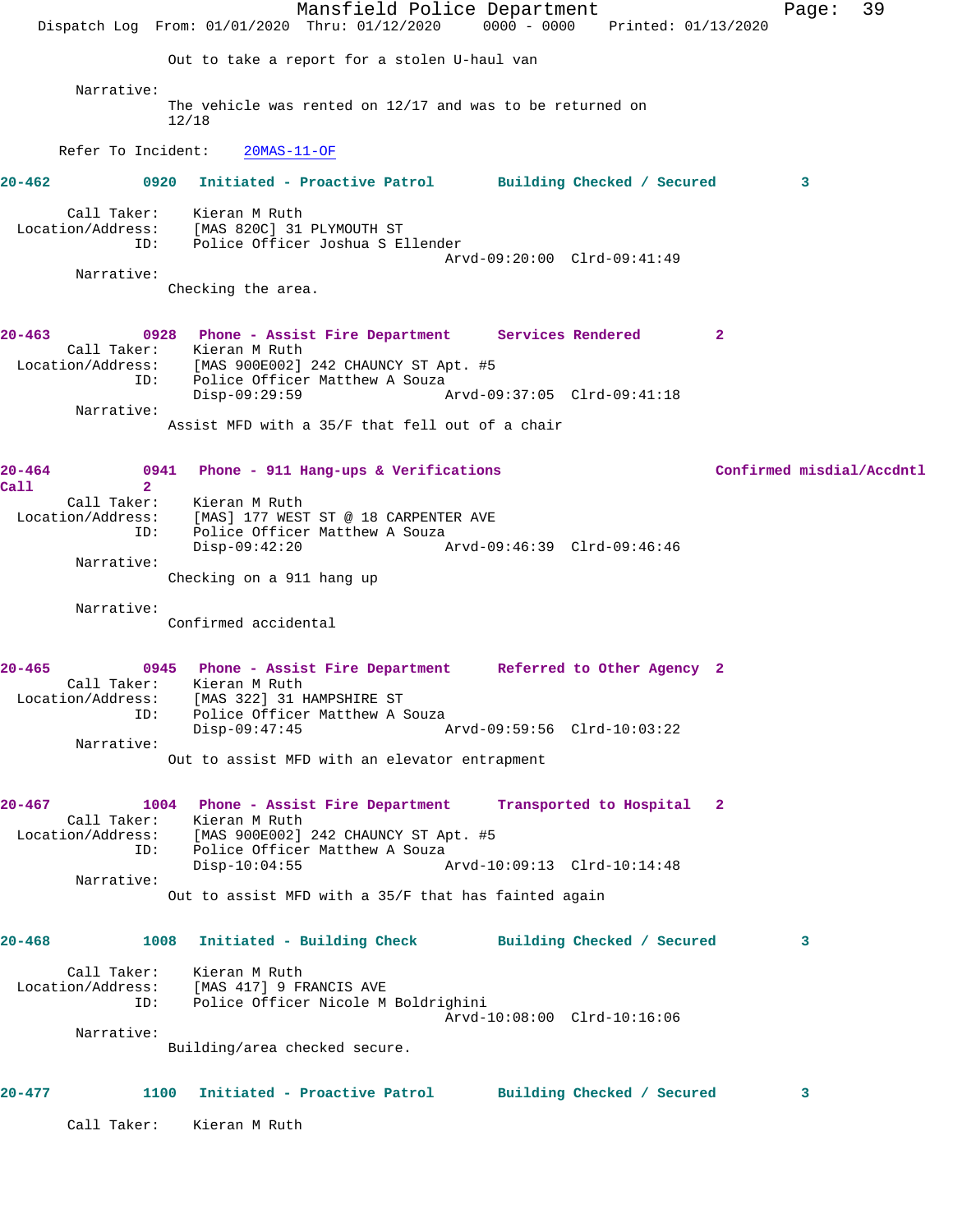Mansfield Police Department Form Page: 40 Dispatch Log From: 01/01/2020 Thru: 01/12/2020 0000 - 0000 Printed: 01/13/2020 Location/Address: [MAS] 4 ERICK RD @ 15 BONNEY LN Police Officer Nicole M Boldrighini Arvd-11:00:00 Clrd-11:08:40 Narrative: Checking the area. **20-478 1102 Phone - Road Hazards Services Rendered 3**  Call Taker: Support Staff Derek M Stark<br>Location/Address: [MAS 451B] 500 EAST ST [MAS 451B] 500 EAST ST ID: Police Officer Michael T Fitzgerald<br>Disp-11:05:15 Arvd-1 Disp-11:05:15 Arvd-11:06:26 Clrd-11:48:49 Vehicle: BLK 2019 CHEV PK SILVERADO Reg: PC MA 262GT1 Towed: For: Disabled Vehicle By: Achins Garage To: Achins Garage Narrative: Caller reporting that the disabled truck in the entrance to 500 East Street is leaking oil into a catch basin. Narrative: Achins enroute Narrative: The vehicle owner is on location Narrative: Achin's on scene **20-480 1107 Walk-In - Assist Citizen - P S A Incident Report 3**  Call Taker: Support Staff Derek M Stark Location/Address: [MAS 451B] 500 EAST ST ID: Police Officer Nicole M Boldrighini Arvd-11:16:43 Clrd-11:42:19 Narrative: Walk in reporting that she was side swiped while entering onto Rte 140 from S. Main Street. Both involved vehicles did stop and she did get the other involved parties information. Male stated that he would pay for everything in cash and now he is not returning victms calls for payment. Narrative: Report taken Refer To Incident: 20MAS-12-OF **20-479 1112 Phone - Suspicious Actv / Persn / Veh Spoken To 2** Call Taker: Kieran M Ruth<br>Vicinity of: [MAS] 51 SOUTH المحمد المسلم من المحمد ...<br>Of: [MAS] 51 SOUTHPARK LN<br>ID: Police Officer Matthew Police Officer Matthew A Souza<br>Disp-11:13:16 Disp-11:13:16 Arvd-11:16:32 Clrd-11:18:10 Vehicle: BLK 2012 VOLV S80 Reg: PAS MA MM1065 VIN: YV1902AH6C1159797 Narrative: Out to check on a black Volvo circling the neighborhood Narrative: Ofc. Souza reports the RO was finishing a phone call before going home to Lancashire **20-481 1118 Initiated - Building Check Building Checked / Secured 3** Call Taker: CARLY MORIARTY Location/Address: [MAS 820C] 31 PLYMOUTH ST ID: Police Officer Joshua S Ellender Arvd-11:18:00 Clrd-11:49:01 Narrative: Building check **20-484 1149 Initiated - Proactive Patrol Building Checked / Secured 3**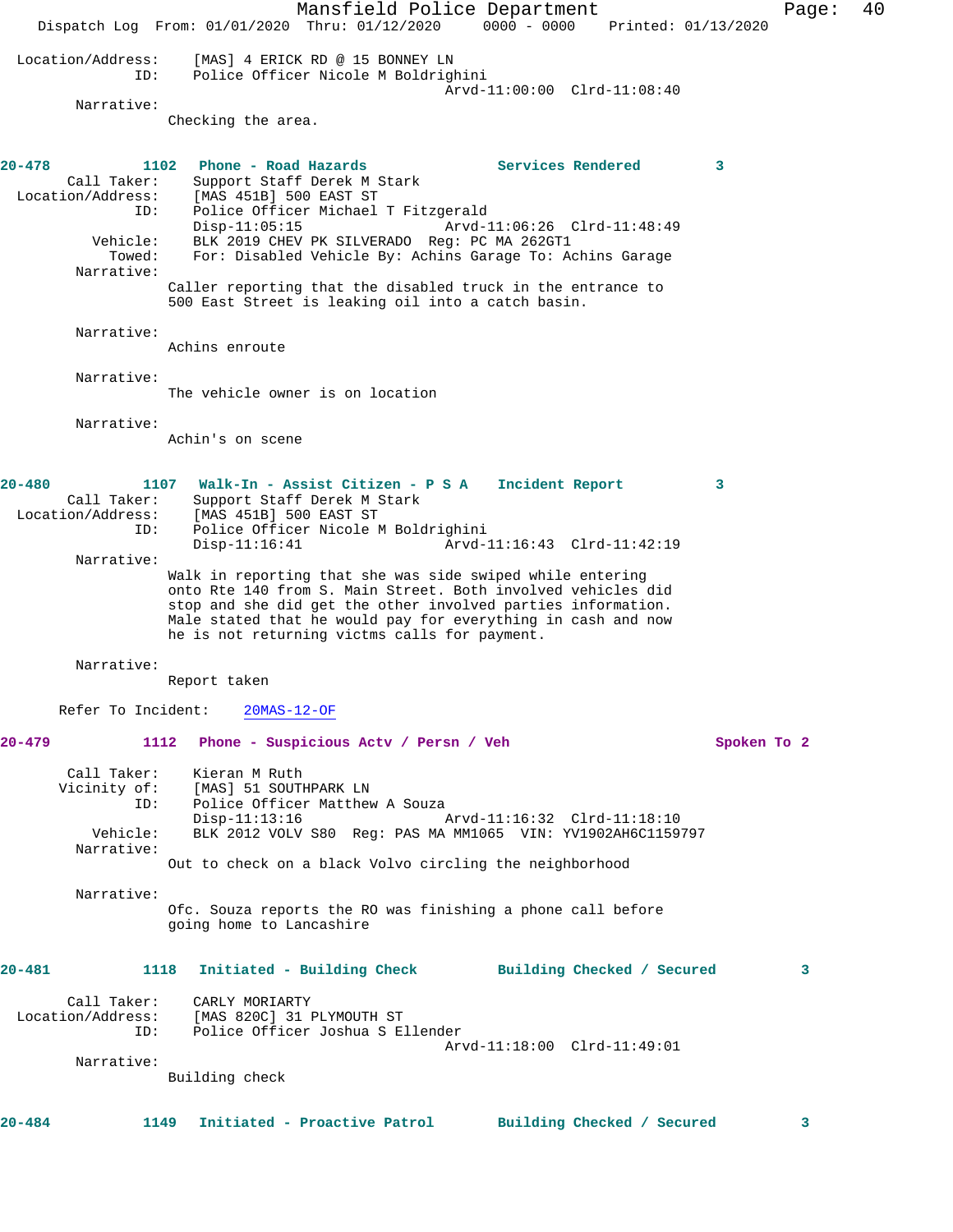|                                         |                                                                                | Mansfield Police Department           |                             |             | Page: | 41 |
|-----------------------------------------|--------------------------------------------------------------------------------|---------------------------------------|-----------------------------|-------------|-------|----|
|                                         | Dispatch Log From: 01/01/2020 Thru: 01/12/2020 0000 - 0000 Printed: 01/13/2020 |                                       |                             |             |       |    |
| Call Taker:<br>Location/Address:<br>ID: | Kieran M Ruth<br>[MAS 281A] 1 CROCKER ST<br>Police Officer Patrick J Pennie    |                                       |                             |             |       |    |
|                                         |                                                                                |                                       | Arvd-11:49:00 Clrd-11:55:52 |             |       |    |
| Narrative:                              |                                                                                |                                       |                             |             |       |    |
|                                         | Checking the area.                                                             |                                       |                             |             |       |    |
| $20 - 485$                              | 1153                                                                           | Phone - Harass, Electronic Communicat |                             | Spoken To 3 |       |    |
| Call Taker:<br>Location/Address:        | NICHOLAS GOYETTE                                                               |                                       |                             |             |       |    |
| ID:                                     | Police Officer Patrick J Pennie<br>$Disp-11:55:57$                             |                                       | Arvd-11:58:11 Clrd-12:10:34 |             |       |    |
| Narrative:                              |                                                                                |                                       |                             |             |       |    |

| 20-486<br>$\mathbf{1}$                         | 1202 Walk-In - Trespassing / Unwanted Person                                                                                                                                                                                               | Services Rendered       |
|------------------------------------------------|--------------------------------------------------------------------------------------------------------------------------------------------------------------------------------------------------------------------------------------------|-------------------------|
| Call Taker:<br>Location/Address:<br>ID:<br>ID: | Support Staff Derek M Stark<br>[MAS 22] 52 NORTH MAIN ST<br>Police Officer Nicole M Boldrighini<br>$Disp-12:06:51$<br>Arvd-12:06:55 Clrd-12:33:56<br>Police Officer Michael T Fitzgerald<br>$Disp-12:21:31$<br>Arvd-12:25:45 Clrd-12:33:54 |                         |
| Narrative:                                     | Walk in requesting to speak with officer about a trespass<br>issued ongoing at the Baptist Chruch. Appears to be homeless<br>people camped out back.                                                                                       |                         |
| Narrative:                                     | Ofc. Boldrighini en route to check if the camp is still set<br>up                                                                                                                                                                          |                         |
| Narrative:                                     | Ofc. Boldrighini reporting the male party was spoken to and<br>advised to pack his belongings up and leave the area. Cp was<br>also advised on how to obtain a letter of disinvite                                                         |                         |
| Narrative:                                     | Also checking on a trailer that parks on the property,<br>MA/C84396                                                                                                                                                                        |                         |
| $20 - 496$                                     | 1350 Initiated - Proactive Patrol Building Checked / Secured                                                                                                                                                                               | $\overline{\mathbf{3}}$ |
| Call Taker:<br>Location/Address:<br>ID:        | NICHOLAS GOYETTE<br>[MAS 820C] 31 PLYMOUTH ST<br>Police Officer Joshua S Ellender<br>Arvd-13:50:00 Clrd-14:04:01                                                                                                                           |                         |
| Narrative:                                     | Checking the area.                                                                                                                                                                                                                         |                         |
| $20 - 502$                                     | Initiated - Proactive Patrol Building Checked / Secured<br>1537                                                                                                                                                                            | 3                       |
| Call Taker:<br>Location/Address:<br>ID:        | Kieran M Ruth<br>[MAS 820C] 31 PLYMOUTH ST<br>Police Officer Joshua S Ellender<br>Arvd-15:37:00 Clrd-15:52:06                                                                                                                              |                         |
| Narrative:                                     | Checking the area.                                                                                                                                                                                                                         |                         |
| 20–504                                         | 1649 Phone - Assist Fire Department Mo Transport                                                                                                                                                                                           | 2                       |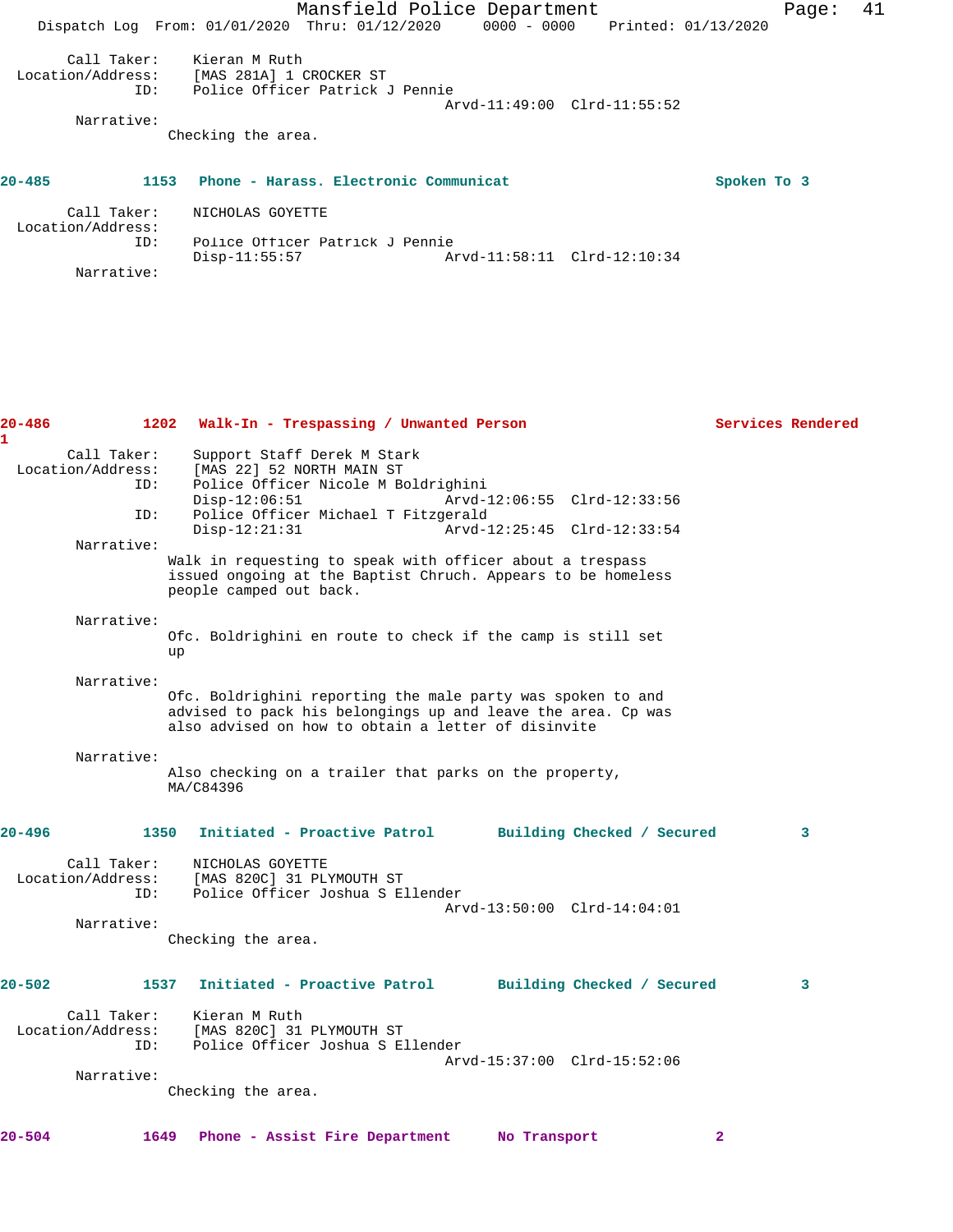Mansfield Police Department Page: 42 Dispatch Log From: 01/01/2020 Thru: 01/12/2020 0000 - 0000 Printed: 01/13/2020 Call Taker: Kieran M Ruth<br>Location/Address: [MAS H6602] 15 ess: [MAS H6602] 158 YORK RD<br>ID: Police Officer Christop] Police Officer Christopher D Sorge<br>Disp-16:50:26 Arvd Disp-16:50:26 Arvd-17:00:06 Clrd-17:19:36 Narrative: Assist MFD with a 2 day old baby looking blue **20-507 1723 Initiated - Proactive Patrol Building Checked / Secured 3** Call Taker: Kieran M Ruth Location/Address: [MAS 820C] 31 PLYMOUTH ST ID: Police Officer Patrick J Pennie Arvd-17:23:00 Clrd-17:30:46 Narrative: Checking the area. **20-508 1733 Initiated - Disabled Motor Vehicle Vehicle Towed 3**  Call Taker: Kieran M Ruth Location/Address: [MAS 1017] SCHOOL ST<br>TD: Police Officer Christ Police Officer Christopher D Sorge Arvd-17:33:00 Clrd-18:11:11 ID: Police Officer Jay J Sparrow Disp-17:42:16 Arvd-17:47:04 Clrd-18:11:11 Vehicle: RED 2004 AUDI A4 Reg: PC MA 7SV976 VIN: WAULT68EX4A158172<br>Vehicle: BLK 2005 AUDI SW ALLROAD VIN: WA1YD64BX5N003255 BLK 2005 AUDI SW ALLROAD VIN: WA1YD64BX5N003255 Narrative: Reported DMV in the area. Narrative: M12 reports the plates on this mv are attatched. VIN query reveals the actual mv. **20-509 1752 Phone - Suspicious Actv / Persn / Veh Vehicle Towed 2**  Call Taker: Kieran M Ruth Location/Address: [MAS] HAWTHORNE CT ID: Sergeant Jeffrey G Bombard<br>Disp-17:53:23 Disp-17:53:23 Arvd-17:56:11 Clrd-18:06:07 Vehicle: 1998 BUIC 4D CENTURY Reg: PC NC 5467ES VIN: 2G4WS52MXW1548632 **20-510 1759 Phone - 911 Hang-ups & Verifications Confirmed misdial/Accdntl Call 2**  Call Taker: NICHOLAS GOYETTE<br>Location/Address: [MAS 435] 15 BONI ess: [MAS 435] 15 BONNEY LN Apt. #35<br>ID: Sergeant Jeffrey G Bombard Sergeant Jeffrey G Bombard<br>Disp-18:08:16 Arvd-18:13:13 Clrd-18:32:52 ID: Police Officer David J Pepicelli Arvd-18:13:13 Clrd-18:32:52 Narrative: Checking on a 911 hang up Narrative: Confirmed accidental **20-514 1830 911 - Assist Citizen - P S A Investigated - No Report 3**  Call Taker: PATRICK FEENEY<br>Location/Address: [MAS 304B] 1 M [MAS 304B] 1 MANSFIELD AVE Apt. #B202 ID: Police Officer Christopher D Sorge Disp-18:33:42 Clrd-18:34:59 ID: Police Officer Jay J Sparrow Disp-18:34:54 Arvd-18:37:07 Clrd-18:52:17 Narrative: 911 caller reporting a possible probate court order violation regarding her ex and his current girlfriend and her son. Narrative: M5 spoke to the r/p. Advised will call and speak to her ex.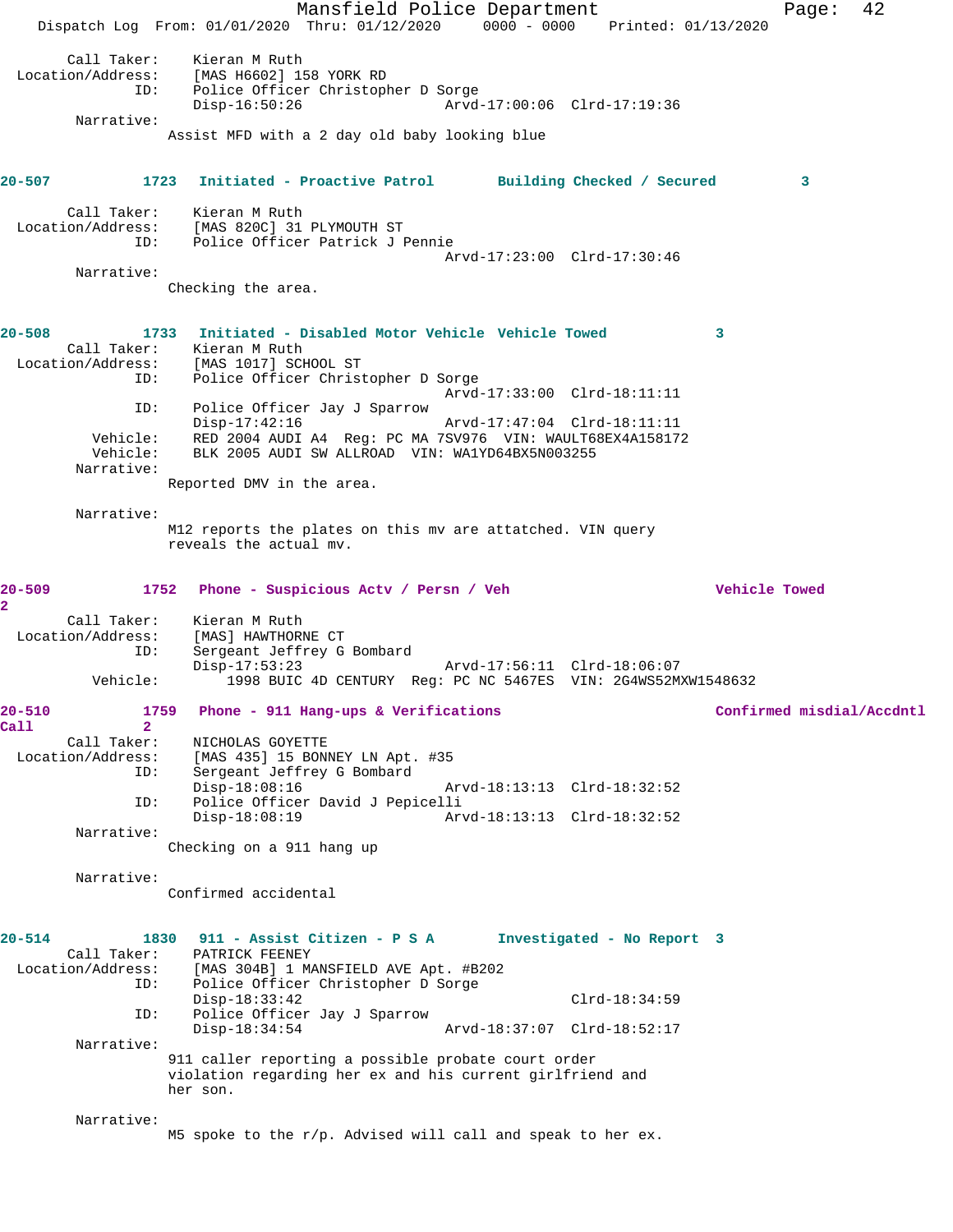Narrative:

Caller reports that there was a group observed drinking in the lot. States is been an ongoing issue. Units checked the area; spoke to involved parties. They were playing football and were taking the gathering inside.

## **20-517 1858 911 - Motor Veh Acc - No Injury Investigated - Report Taken 1**

| Call Taker:       | PATRICK FEENEY                                                |
|-------------------|---------------------------------------------------------------|
| Location/Address: | [MAS] 100 RTE 140 SB @ 280 SCHOOL ST                          |
| ID:               | Police Officer Christopher D Sorge                            |
|                   | Arvd-19:00:28 Clrd-19:27:34<br>$Disp-18:58:47$                |
| ID:               | Police Officer David J Pepicelli                              |
|                   | $Disp-18:58:50$<br>Arvd-19:02:13 Clrd-19:02:17                |
| Vehicle:          | WHI 2010 FORD EXPLOR Req: PC MA 4176TM VIN: 1FMEU7EE6AUA73581 |
| Vehicle:          | GRY 2019 TOYT CAMRY Req: PC MA 4TC285 VIN: 4T1B11HK1KU752881  |
| Narrative:        |                                                               |

911 caller reports 2 car crash no injuries.

Narrative:

All information exchanged, report to follow.

Refer To Accident: 20MAS-4-AC

| $20 - 519$        | 1904 911 - Assist Fire Department |                                                        | Services Rendered           |  |
|-------------------|-----------------------------------|--------------------------------------------------------|-----------------------------|--|
| Call Taker:       | JEFFREY KEEFE                     |                                                        |                             |  |
| Location/Address: | [MAS] 879 WEST ST                 |                                                        |                             |  |
| ID:               | Police Officer David J Pepicelli  |                                                        |                             |  |
|                   | $Disp-19:06:10$                   |                                                        | Arvd-19:10:58 Clrd-19:23:10 |  |
| Narrative:        |                                   |                                                        |                             |  |
|                   | residential lockout.              | Assisting the FD with a fire related incident. Nature: |                             |  |

Narrative:

FD Had to breach the door. Forced Entry.

## **20-521 1917 911 - 911 Hang-ups & Verifications Investigated - No Report 2**  PATRICK FEENEY Location/Address: [MAS 422] 15 PARK ST Apt. #309 ID: Police Officer Jay J Sparrow Disp-19:20:37 Arvd-19:24:07 Clrd-19:32:03 Narrative: Abandoned 911 call; call back made and spoke to resident. He

states it was accidental.

Narrative:

Accidental with new phone.

| $20 - 522$ | 1938         | 911 - Motor Veh Acc - Hit & Run<br>Arrest(s) Made             |  |
|------------|--------------|---------------------------------------------------------------|--|
|            | Call Taker:  | PATRICK FEENEY                                                |  |
|            | Vicinity of: | [MAS 840A] 280 SCHOOL ST Apt. #A                              |  |
|            | ID:          | Police Officer Christopher D Sorge                            |  |
|            |              | $Disp-19:39:33$<br>Arvd-19:42:43 Clrd-20:07:50                |  |
|            | ID:          | Police Officer David J Pepicelli                              |  |
|            |              | Arvd-19:42:46 Clrd-19:58:30<br>$Disp-19:39:39$                |  |
|            | ID:          | Police Officer Jay J Sparrow                                  |  |
|            |              | Arvd-19:49:22 Clrd-20:51:50<br>$Disp-19:49:20$                |  |
|            | ID:          | Police Officer David J Pepicelli                              |  |
|            |              | Arvd-20:13:03 Clrd-20:34:23<br>$Disp-20:13:00$                |  |
|            | Vehicle:     | RED 2008 CHEV K2500H Req: PC MA 5KN249 VIN: 1GCHK24K98E119202 |  |
|            |              |                                                               |  |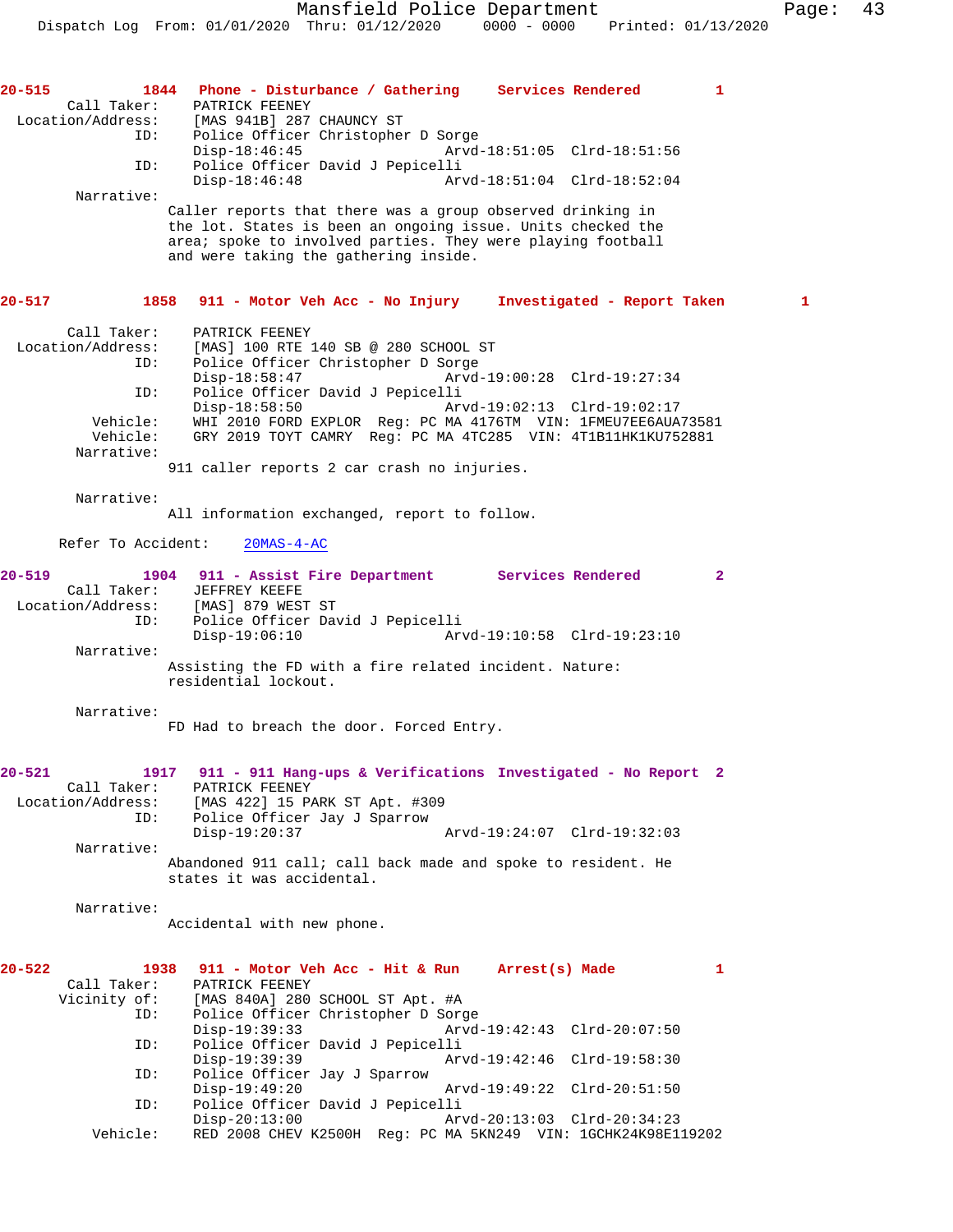Mansfield Police Department Form Page: 44 Dispatch Log From: 01/01/2020 Thru: 01/12/2020 0000 - 0000 Printed: 01/13/2020 Towed: For: Accident By: Achins Garage To: Achins Garage Vehicle: WHI 2018 HOND UT PILOT Reg: PC MA 648PZ2 VIN: 5FNYF6H05JB046239 BLK 2005 CHEV TAHOE Reg: PC MA 5JA944 VIN: 1GNEK13T55R220921 Narrative: 911 caller reports m/v hit and run; susmv described as a red Chevy p/u. Narrative: Red pickup truck with heavy front end damage sighted at the extra mart on south main st Narrative: Norton PD requested for assistance at the xtra-mart location Narrative: Susp vehicle located in the Extra Mart South Main St. M1 req Norton PD mutual aid to locate that vehicle. Narrative: Had a tree leaning over roadway. Appears hazard. MDPW N otified responding. M5 M12 on scene Extra Mart Norton cancelled. Narrative: Units request a tow for the suspect veicle Extra Mart. Narrative: M12 1 in custody. Extra Mart Scene. Narrative: M12 transporting 1 male in custody to the station. Narrative: M13 reports DPW removed the tree. Refer To Accident: 20MAS-5-AC Refer To Arrest: 20MAS-6-AR Arrest: RICE, JAMES AUSTIN<br>Address: 58 FREEMAN ST NOI 58 FREEMAN ST NORTON, MA<br>23 Age: Charges: OUI-LIQUOR OR .08% LEAVE SCENE OF PROPERTY DAMAGE NEGLIGENT OPERATION OF MOTOR VEHICLE **20-524 1946 Phone - 911 Hang-ups & Verifications Unfounded/Unverifed** Call Taker: Stephen Martell Location/Address: [MAS 255] 377 CHAUNCY ST Narrative: stated no emergency, picking a friend up at stop n shop. Narrative: M1 due to call volume unable to respond. **20-526 1952 Phone - Suspicious Actv / Persn / Veh Unfounded/Unverifed** Call Taker: Stephen Martell Location/Address: [MAS 840] 280 SCHOOL ST Police Officer David J Pepicelli<br>Disp-19:59:25 Art Disp-19:59:25 Arvd-20:00:16 Clrd-20:12:30 Narrative: Male party pulling on car doors in the parking lots. Vehicle described as a black ford explorer, vehicle currently reported gone from the area. **20-528 2003 911 - Assist Fire Department Unfounded/Unverifed 2**  Call Taker: PATRICK FEENEY<br>Location/Address: [MAS 418D] 27 1 [MAS 418D] 27 FRANCIS AVE Narrative:

**2** 

**2**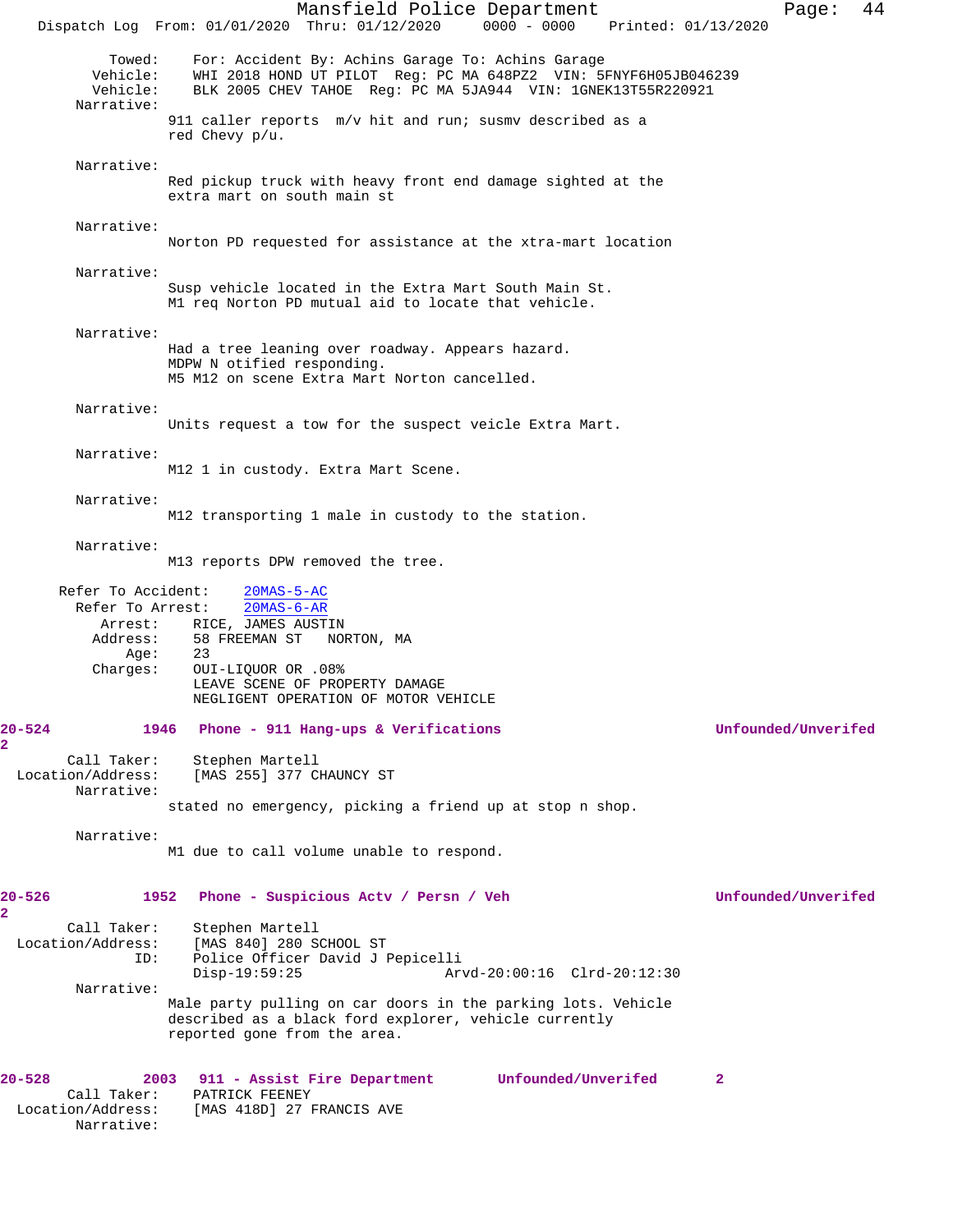Mansfield Police Department Page: 45 Dispatch Log From: 01/01/2020 Thru: 01/12/2020 0000 - 0000 Printed: 01/13/2020 Assit Fire Dept with an Alarm Sounding. Per M1 unable to respond at this time due to call volume. **20-529 2008 911 - Suspicious Actv / Persn / Veh Investigated - No Report 2**  Call Taker: PATRICK FEENEY<br>Location/Address: [MAS H3800] 14 [MAS H3800] 14 CONCETTA DR ID: Patrolman MICHAEL D ALBERTS Disp-20:18:42 Arvd-20:20:33 Clrd-20:29:41 ID: Patrolman RYAN P MCGRATH Disp-20:18:48 Arvd-20:22:38 Clrd-20:29:44 Narrative: Caller reports a suspicous w/m party came to the door claiming to have something belonging to the resident, was banging on the door. Narrative: Party left the area in an older model sedan with RI plates. Narrative: M1 requests mutual aid from Foxboro PD Units responding. Narrative: C26 reports likely a door to door salesman. No issues found. Resident advises to lock her doors. **20-531 2023 Initiated - Building Check Building Checked / Secured 3** Call Taker: PATRICK FEENEY Location/Address: [MAS 820C] 31 PLYMOUTH ST ID: Police Officer Patrick J Pennie Arvd-20:23:00 Clrd-20:23:27 Narrative: Completed check at 1945 hrs. **20-532 2034 911 - Assist Fire Department Services Rendered 2**  Call Taker: DAVID SULLIVAN<br>Location/Address: [MAS H3399] 175 [MAS H3399] 175 BALCOM ST ID: Police Officer David J Pepicelli Disp-20:35:46 Arvd-20:36:42 Clrd-21:22:38 Narrative: Smoke in the home. **20-537 2154 Initiated - Building Check Services Rendered 3**  Call Taker: DAVID SULLIVAN<br>Location/Address: [MAS 820C] 31 1 [MAS 820C] 31 PLYMOUTH ST ID: Police Officer Patrick J Pennie Arvd-21:54:00 Clrd-22:01:10 Narrative: Building Check **20-538 2205 Initiated - Building Check Building Checked / Secured 3** Call Taker: DAVID SULLIVAN Location/Address: [MAS 987A] 125 HIGH ST Apt. #1-4<br>ID: Police Officer Jay J Sparrow Police Officer Jay J Sparrow Arvd-22:05:00 Clrd-22:50:11 **20-539 2224 Walk-In - Assist Citizen - P S A Spoken To 3**  Call Taker: Support Staff Derek M Stark Location/Address: [MAS 451B] 500 EAST ST Police Officer Christopher D Sorge<br>Disp-22:26:43 Arvd- Disp-22:26:43 Arvd-22:26:46 Clrd-22:26:48 Narrative: Ofc. Sorge out speaking with the involved parties about the Audi that was left on School Street earlier. They have been advised.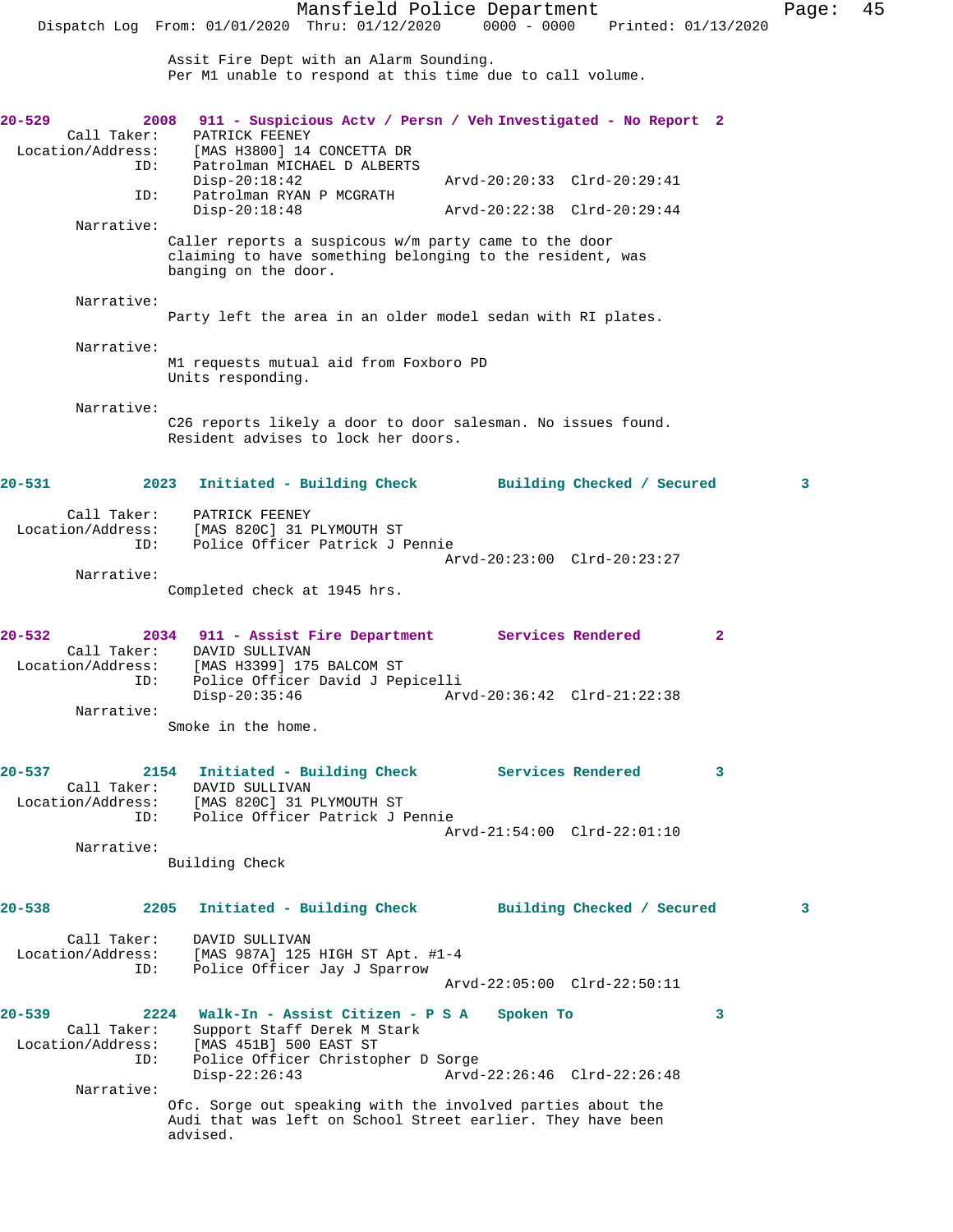| $20 - 541$<br>$\overline{\mathbf{2}}$ | 2247                                            | Phone - Suspicious Acty / Persn / Veh                                                                                                                  | Investigated - No Report |
|---------------------------------------|-------------------------------------------------|--------------------------------------------------------------------------------------------------------------------------------------------------------|--------------------------|
|                                       | Call Taker:<br>Location/Address:<br>ID:         | Stephen Martell<br>[MAS 834] 261 CHAUNCY ST<br>Police Officer David J Pepicelli<br>$Disp-22:49:57$<br>$Clrd-22:51:31$                                  |                          |
|                                       | ID:                                             | Police Officer Jay J Sparrow<br>$Disp-22:51:27$<br>Arvd-22:52:48 Clrd-22:57:55                                                                         |                          |
|                                       | Narrative:                                      | CP reporting that his boss was behaving suspiciously and<br>made him unconfortable. Would like to speak to an officer<br>regarding what he had seen.   |                          |
|                                       | Narrative:                                      | No issues on scene.                                                                                                                                    |                          |
|                                       |                                                 | For Date: $01/05/2020$ - Sunday                                                                                                                        |                          |
| $20 - 543$                            | 0009                                            | Initiated - Building Check Building Checked / Secured                                                                                                  | 3                        |
|                                       | Call Taker:<br>Location/Address:<br>ID:         | PATRICK FEENEY<br>[MAS 820C] 31 PLYMOUTH ST<br>Officer Raymond E Maigret                                                                               |                          |
|                                       |                                                 | Arvd-00:09:00 Clrd-00:21:23                                                                                                                            |                          |
| $20 - 545$                            | Call Taker:<br>Location/Address:                | 0023 911 - Suspicious Actv / Persn / Veh Spoken To<br>DAVID SULLIVAN<br>[MAS 992G] 660 EAST ST Apt. #8                                                 | $\mathbf{2}$             |
|                                       | ID:<br>ID:                                      | Police Officer Michelle Bellevue<br>$Disp-00:25:38$<br>Arvd-00:30:31 Clrd-00:31:39<br>Police Officer Andrew J Kelley                                   |                          |
|                                       | Narrative:                                      | $Disp-00:25:48$<br>Arvd-00:28:30 Clrd-00:31:39                                                                                                         |                          |
|                                       |                                                 | R/p stated party appeared to be sleeping on the bench by the<br>pizza place. Drove by earlier party was sitting on the<br>bench. NOw appears sleeping. |                          |
|                                       | Narrative:                                      | Party was sleeping on the bench to get out of the rain.                                                                                                |                          |
| $20 - 547$                            | 0044<br>Call Taker:<br>Location/Address:<br>ID: | Initiated - Building Check<br>Services Rendered<br>DAVID SULLIVAN<br>[MAS] FORBES BLVD<br>Police Officer Andrew J Kelley                               | 3                        |
|                                       | Narrative:                                      | Arvd-00:44:00 Clrd-00:52:30<br>Checking the hotels.                                                                                                    |                          |
| 20-548                                |                                                 | 0045 Initiated - Building Check Services Rendered<br>Call Taker: DAVID SULLIVAN                                                                        | 3                        |
|                                       | ID:                                             | Location/Address: [MAS 1002] 250 EAST ST<br>Police Officer Michelle Bellevue<br>Arvd-00:45:00 Clrd-01:05:33                                            |                          |
| $20 - 549$                            | Call Taker:                                     | 0051 Initiated - Building Check Services Rendered<br>DAVID SULLIVAN                                                                                    | 3                        |
|                                       | Location/Address:<br>ID:                        | [MAS 2] 60 FORBES BLVD<br>Police Officer Christopher D Sorge<br>Arvd-00:51:00 Clrd-00:56:00                                                            |                          |
|                                       | ID:                                             | Police Officer Christopher D Sorge<br>$Disp-00:58:37$<br>Arvd-00:58:47 Clrd-01:00:54                                                                   |                          |
| $20 - 550$                            |                                                 | 0056 Initiated - Suspicious Actv / Persn / Veh                                                                                                         | Spoken To 2              |
|                                       | Call Taker:<br>Location/Address:                | DAVID SULLIVAN<br>[MAS 834] 261 CHAUNCY ST                                                                                                             |                          |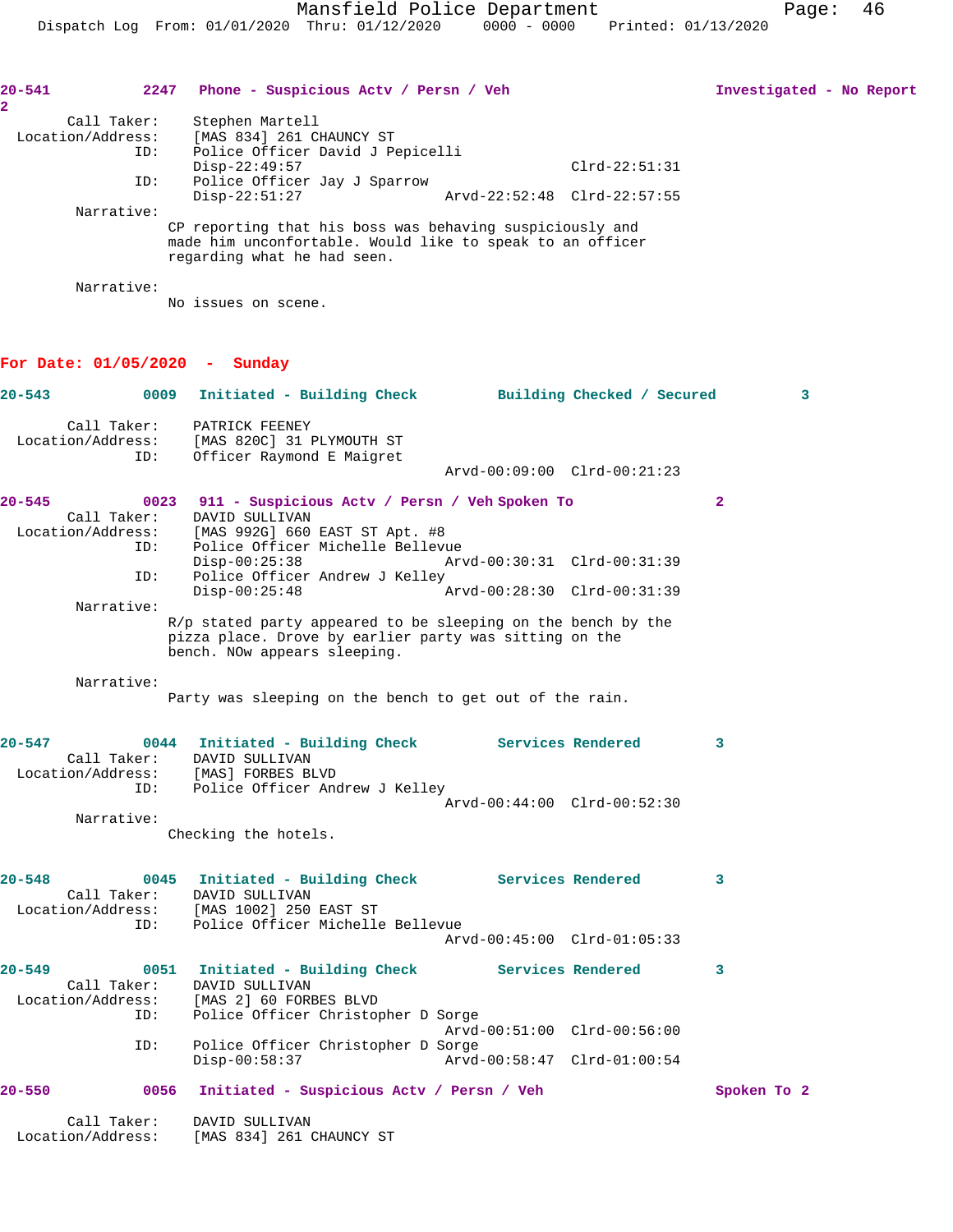Mansfield Police Department Page: 47 Dispatch Log From: 01/01/2020 Thru: 01/12/2020 0000 - 0000 Printed: 01/13/2020 ID: Police Officer Christopher D Sorge Arvd-00:56:00 Clrd-00:58:37 Vehicle: BLK 2016 AUDI A4 Reg: PC MA 8XD571 VIN: WAUBFAFL6GN018429 Narrative: Susp Vehicle in the lot MA reg 8XD571. Occupants spoken to no problems found. **20-551 0101 Initiated - Building Check Services Rendered 3**  Call Taker: DAVID SULLIVAN Location/Address: [MAS 4] 31 HAMPSHIRE ST ID: Police Officer Christopher D Sorge Arvd-01:01:00 Clrd-01:05:17 **20-556 0110 Initiated - Motor Vehicle Stop Citation / Warning Issued 3**  Call Taker: DAVID SULLIVAN Vicinity of: [MAS] 464 SCHOOL ST @ 10 PLYMOUTH ST ID: Police Officer Christopher D Sorge Arvd-01:10:00 Clrd-01:13:30 Vehicle: GRY 2012 TOYT UT HIGHLA Reg: PAS MA CI59TT VIN: 5TDBK3EH0CS093915 **20-559 0120 Initiated - Motor Vehicle Stop Arrest(s) Made 3**  Call Taker: Stephen Martell Location/Address: [MAS] PRATT ST ID: Police Officer Andrew J Kelley Arvd-01:20:00 Clrd-02:10:29 ID: Police Officer Christopher D Sorge Disp-01:26:06 Arvd-01:26:09 Clrd-01:48:19 Vehicle: WHI 2019 JEEP UT RENEGADE Reg: PC MA 1LWS48 VIN: ZACNJBAB2KPK81274 Towed: For: OUI Related By: Central Street Garage To: Central Street Garage Narrative: MV stop initiated Narrative: M10 has 1 in custody for OUI. Narrative: M10 Central St responding. Narrative: M10 has 1 in custody. Transporting 1 to the station. Narrative: M12 Central has the vehicle. Refer To Arrest: 20MAS-7-AR Arrest: GOODWIN, CHRISTOPHER<br>Address: 18 PUTNAM RD Apt. #8 18 PUTNAM RD Apt. #8 FOXBOROUGH, MA Age: 24 Charges: OUI-LIQUOR OR .08% NEGLIGENT OPERATION OF MOTOR VEHICLE LIGHTS VIOLATION, MV **20-560 0120 Initiated - Motor Vehicle Stop Spoken To 3**  Call Taker: DAVID SULLIVAN Vicinity of: [MAS] 4 JOHN ST @ 373 CENTRAL ST ID: Police Officer Christopher D Sorge Arvd-01:20:00 Clrd-01:25:54 Vehicle: TAN 2019 CADI SD XTS Reg: PC RI GM284 VIN: 2G61M5S3XK9126908 Narrative: Traffic Stop. **20-563 0139 Initiated - Building Check Services Rendered 3**  Call Taker: Stephen Martell Location/Address: [MAS 1016] 4 ERICK RD @ BONNEY LN ID: Police Officer Michelle Bellevue Arvd-01:39:00 Clrd-01:44:49 Narrative: Building/area checks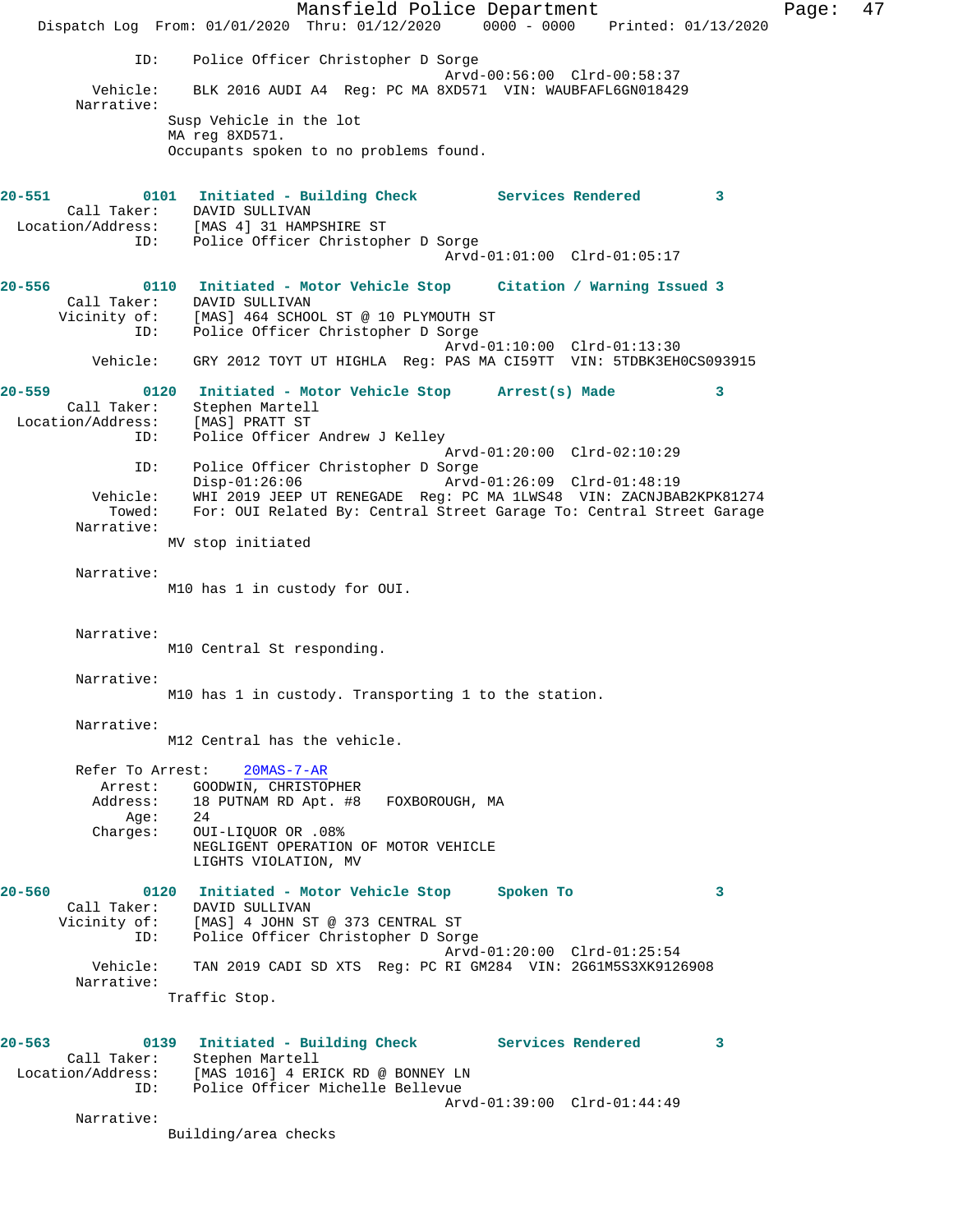**20-567 0203 Initiated - Building Check Services Rendered 3**  Call Taker: DAVID SULLIVAN Location/Address: [MAS 820C] 31 PLYMOUTH ST ID: Officer Raymond E Maigret Arvd-02:03:00 Clrd-02:16:52 **20-568 0213 911 - Well Being Check Investigated - No Report 3**  Call Taker: PATRICK FEENEY Location/Address: [MAS 240A] 189 CHAUNCY ST ID: Police Officer Michelle Bellevue<br>Disp-02:15:08 Arv Disp-02:15:08 Arvd-02:15:24 Clrd-02:15:37 ID: Police Officer Michelle Bellevue Disp-02:15:42 Arvd-02:16:37 Clrd-02:19:52<br>ID: Police Officer Christopher D Sorge Police Officer Christopher D Sorge Disp-02:15:46 Clrd-02:16:24 ID: Sergeant Robert S Pierce Disp-02:16:13 Arvd-02:18:23 Clrd-02:20:02 Narrative: 911 caller reports a female party highly intox. Standing out by the roadway now. Narrative: M3 reports the female in question has left the scene via Uber. Fire Advised. **20-569 0257 Initiated - Building Check Services Rendered 3**  Call Taker: DAVID SULLIVAN Location/Address: [MAS 840] 280 SCHOOL ST ID: Sergeant Robert S Pierce Arvd-02:57:00 Clrd-03:05:33 **20-576 0401 Initiated - Building Check Services Rendered 3**  Call Taker: DAVID SULLIVAN Location/Address: [MAS 820C] 31 PLYMOUTH ST ID: Officer Raymond E Maigret Arvd-04:01:00 Clrd-04:11:24 **20-578 0504 911 - 911 Hang-ups & Verifications Services Rendered 2**  Call Taker: DAVID SULLIVAN Location/Address: [MAS H2617] 16 RIVERWOOD DR ID: Police Officer Christopher D Sorge<br>Disp-05:06:12 Arvd-05:14:57 Clrd-05:16:38 Disp-05:06:12<br>ID: Police Officer Andrew J Kell<br>Disp-05:11:21 Police Officer Andrew J Kelley Disp-05:11:21 Arvd-05:14:54 Clrd-05:16:34 Narrative: COnfirmed accidental. **20-580 0558 Initiated - Selective Enforcement/RADAR Services Rendered 3**  Call Taker: DAVID SULLIVAN Location/Address: [MAS] 99 COPELAND DR @ 235 CHAUNCY ST ID: Police Officer Andrew J Kelley Arvd-05:58:00 Clrd-06:36:15 **20-581 0614 Initiated - Selective Enforcement/RADAR Services Rendered 3**  Call Taker: DAVID SULLIVAN Vicinity of: [MAS 1019] 792 WEST ST ID: Police Officer Christopher D Sorge Arvd-06:14:00 Clrd-06:39:06 Vehicle: BLU 1999 CHEV UT SUBURB Reg: PC MA 2MR210 VIN: 3GNFK16R6XG165001 Narrative: 305 Forbes Blvd 2MR210. **20-582 0628 Initiated - Building Check Services Rendered 3**  Call Taker: DAVID SULLIVAN

Location/Address: [MAS 820C] 31 PLYMOUTH ST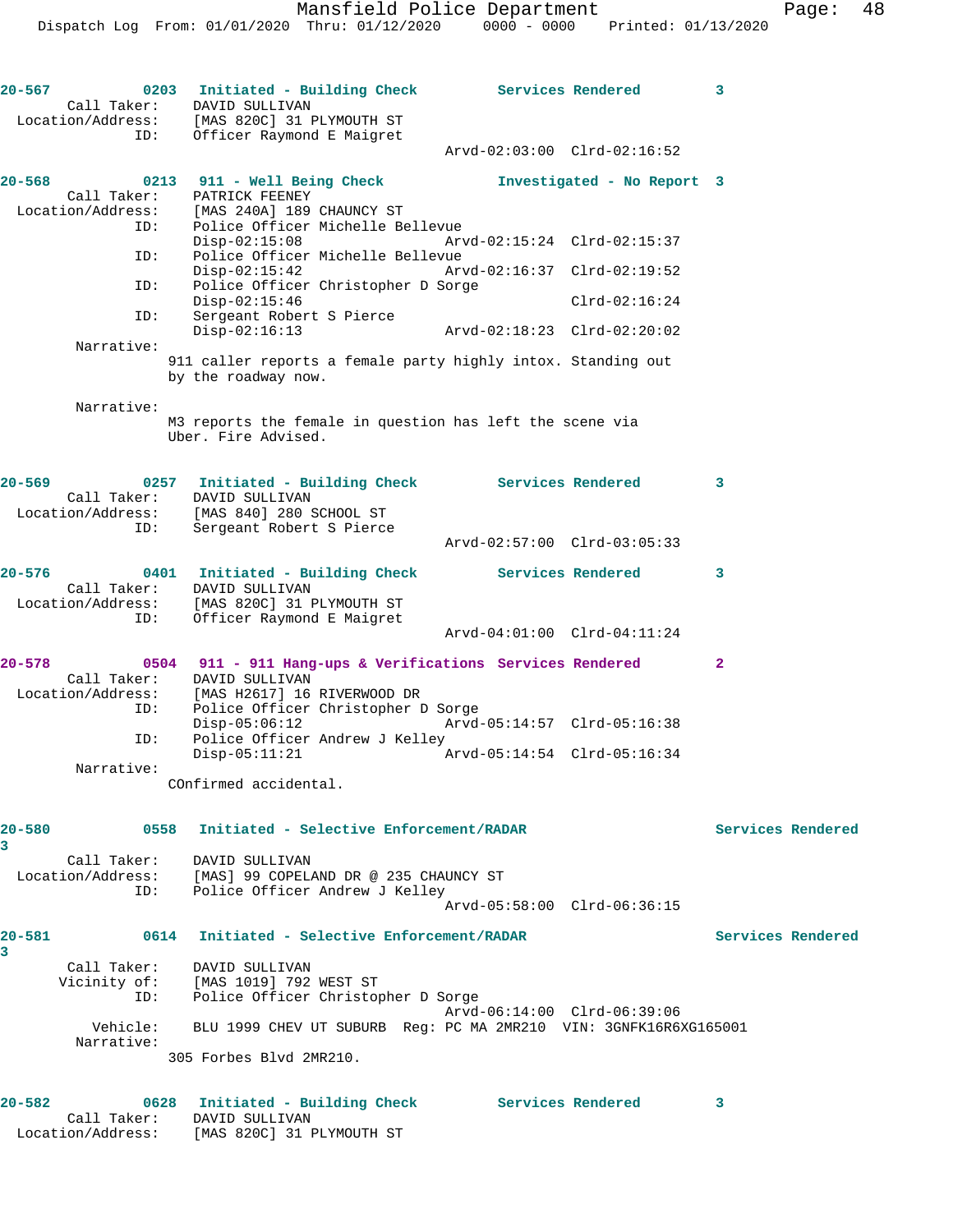Mansfield Police Department Page: 49 Dispatch Log From: 01/01/2020 Thru: 01/12/2020 0000 - 0000 Printed: 01/13/2020 ID: Officer Raymond E Maigret Arvd-06:28:00 Clrd-06:43:10 **20-587 0723 Phone - Assist Citizen - P S A Spoken To 3**  Call Taker: NICHOLAS GOYETTE Location/Address: ID: Police Officer Andrew J Kelley  $Disp-07:23:26$  Narrative: **20-597 0904 Phone - Well Being Check Services Rendered 3**  Call Taker: NICHOLAS GOYETTE Location/Address: [MAS H277] 77 UNION ST Apt. #A ID: Police Officer Michael T Fitzgerald Disp-09:05:40 Arvd-09:10:30 Clrd-09:13:15 ID: Police Officer Nicole M Boldrighini Disp-09:05:48 Arvd-09:10:31 Clrd-09:13:16 Vehicle: BLK 2004 VOLV S60 Reg: PC MA 84EY25 VIN: YV1RH59H842385415 Narrative: Officers responding for a Well Being check. Caller reports she has not heard from her friend since last night and it is very unusual. She states the involved has a history of falls and ambulatory issues due to leg pain Narrative: M15 reports the involved parties mv is in the driveway. RP called back to report hearing from her friend, she is satisfied. Units clear. **20-600 0916 Initiated - Proactive Patrol Building Checked / Secured 3** Call Taker: NICHOLAS GOYETTE Location/Address: [MAS 820C] 31 PLYMOUTH ST ID: Police Officer Joshua S Ellender Arvd-09:16:00 Clrd-09:26:47 Narrative: Checking the area. **20-608 1000 Initiated - Proactive Patrol Building Checked / Secured 3** Call Taker: NICHOLAS GOYETTE Location/Address: [MAS 1002] 250 EAST ST ID: Police Officer Andrew J Kelley Arvd-10:00:00 Clrd-10:10:27 Narrative: Checking the area. **20-610 1008 Initiated - Proactive Patrol Building Checked / Secured 3** Call Taker: NICHOLAS GOYETTE Location/Address: [MAS 281A] 1 CROCKER ST ID: Police Officer Michael T Fitzgerald Arvd-10:08:00 Clrd-10:08:52 Narrative: Checking the area. **20-611 1029 Initiated - Proactive Patrol Building Checked / Secured 3**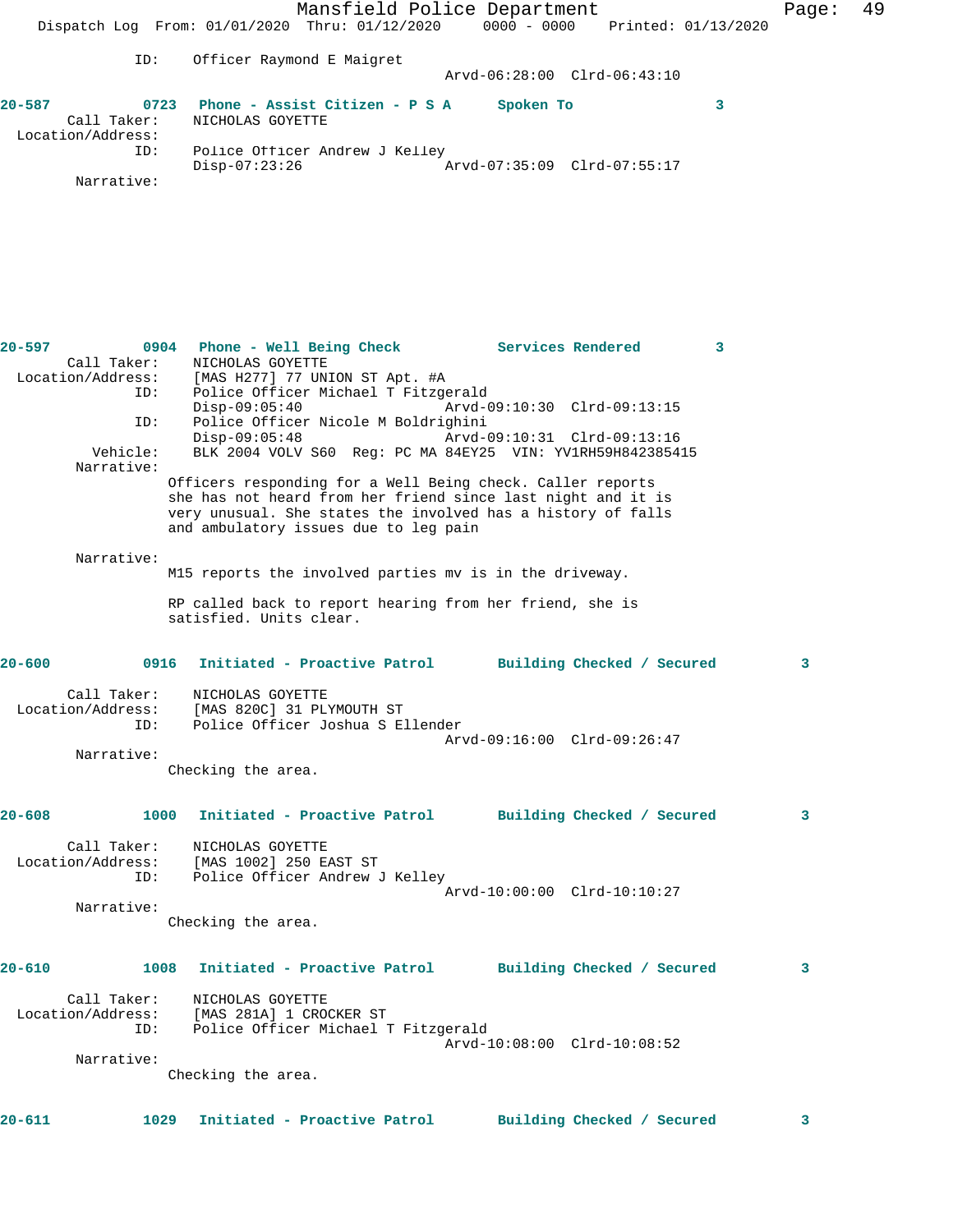Mansfield Police Department Fage: 50 Dispatch Log From: 01/01/2020 Thru: 01/12/2020 0000 - 0000 Printed: 01/13/2020 Call Taker: NICHOLAS GOYETTE Location/Address: [MAS 840] 280 SCHOOL ST ID: Police Officer Nicole M Boldrighini Arvd-10:29:00 Clrd-10:45:08 Narrative: Checking the area. **20-612 1049 Phone - Assist Fire Department Referred to Other Agency 2**  Call Taker: NICHOLAS GOYETTE Location/Address: [MAS H717] 520 ELM ST ID: Police Officer Nicole M Boldrighini Disp-10:49:30 Arvd-10:56:46 Clrd-10:58:55 Narrative: Assisting the FD with a fire related incident. Nature: 82yof fell in the driveway, back in her wheelchair now Narrative: Clear, pt. refusal **20-613 1054 Initiated - Selective Enforcement/RADAR Citation / Warning Issued 3**  Call Taker: NICHOLAS GOYETTE Location/Address: [MAS] 562 MAPLE ST @ 3 JENNIFER DR ID: Police Officer Andrew J Kelley Arvd-10:54:00 Clrd-11:07:46 Vehicle: BLK 2009 NISS ALTIMA Reg: PC MA 8NM217 VIN: 1N4AL21EX9N484752 Narrative: Selective enforcement in the area. Narrative: Out with a mv stop. Operator cited. **20-615 1112 Initiated - Proactive Patrol Building Checked / Secured 3** Call Taker: NICHOLAS GOYETTE Location/Address: [MAS 820C] 31 PLYMOUTH ST ID: Police Officer Joshua S Ellender Arvd-11:12:00 Clrd-11:35:15 Narrative: Checking the area. **20-620 1123 Walk-In - Larceny under \$1200 Spoken To 2**  Call Taker: Officer Brendan Fayles Location/Address: [MAS 451B] 500 EAST ST<br>ID: Police Officer Nicole M<br>Disp-11:26:33 Police Officer Nicole M Boldrighini Disp-11:26:33 Arvd-11:32:56 Clrd-12:15:18 Narrative: Walk in looking to speak with an Officer regarding stolen air pods. Narrative: Daughter lost Airpods at 5 Below, last pinged on December 30th @ 360 East St. Ofc. Boldrighini to follow up at address. Narrative: M14 heading to 360 East St, where the phone last pinged on the 30th Narrative: M14 reports nobody at the home knows anything about the missing property, clear. Narrative: RP called M14 to report finding the property in her room. **20-627 1159 Walk-In - Identity Theft Incident Report 1**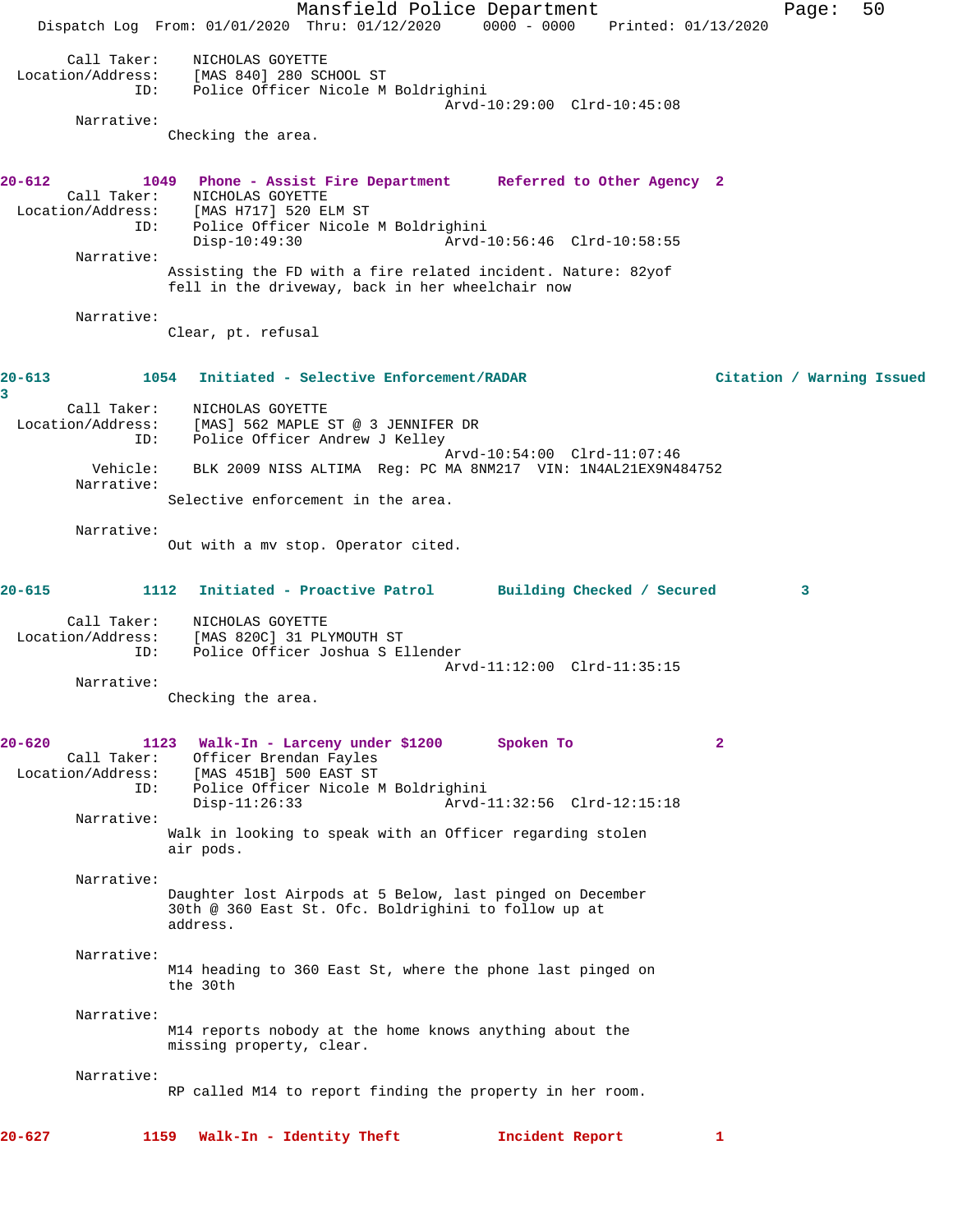Mansfield Police Department Fage: 51 Dispatch Log From: 01/01/2020 Thru: 01/12/2020 0000 - 0000 Printed: 01/13/2020 Call Taker: Officer Brendan Fayles Location/Address: [MAS 451B] 500 EAST ST ID: Police Officer Michael T Fitzgerald Disp-12:02:08 Arvd-12:03:51 Clrd-12:17:54 Narrative: Party in station looking to report possible theft of his identity Narrative: See OF report for further Refer To Incident: 20MAS-14-OF **20-631 1224 Initiated - Proactive Patrol Building Checked / Secured 3** Call Taker: NICHOLAS GOYETTE Location/Address: [MAS 907E] 390 WEST ST ID: Police Officer Nicole M Boldrighini Arvd-12:24:00 Clrd-12:34:46 Narrative: Checking the area. **20-633 1246 Initiated - Selective Enforcement/RADAR Citation / Warning Issued 3**  Call Taker: NICHOLAS GOYETTE Location/Address: [MAS] COPELAND DR ID: Police Officer Michael T Fitzgerald Arvd-12:46:00 Clrd-13:07:32 Vehicle: GRY 2019 TOYT SIENNA Reg: PC MA 5SMG70 VIN: 5TDJZ3DCXKS221069 Narrative: Selective enforcement in the area. Narrative: Out with a mv stop. Operator cited for speed. **20-635 1305 Initiated - Proactive Patrol Building Checked / Secured 3** Call Taker: NICHOLAS GOYETTE Location/Address: [MAS 895] 175 FRUIT ST ID: Police Officer Andrew J Kelley Arvd-13:05:00 Clrd-13:08:26 Narrative: Checking the area. **20-636 1306 Initiated - Proactive Patrol Building Checked / Secured 3** Call Taker: NICHOLAS GOYETTE Location/Address: [MAS 820C] 31 PLYMOUTH ST ID: Police Officer Joshua S Ellender Arvd-13:06:00 Clrd-13:22:43 Narrative: Checking the area. **20-638 1308 Walk-In - Assist Citizen - P S A Spoken To 3**  Call Taker: Officer Brendan Fayles Location/Address: [MAS 451B] 500 EAST ST ID: Officer Brendan Fayles Disp-13:24:39 Clrd-13:24:44 Narrative: Walk in reporting a past assault. Narrative: Party is late for work will return later. **20-637 1309 Phone - Alarm - Burglar False / Accidental Alarm 1**  Call Taker: NICHOLAS GOYETTE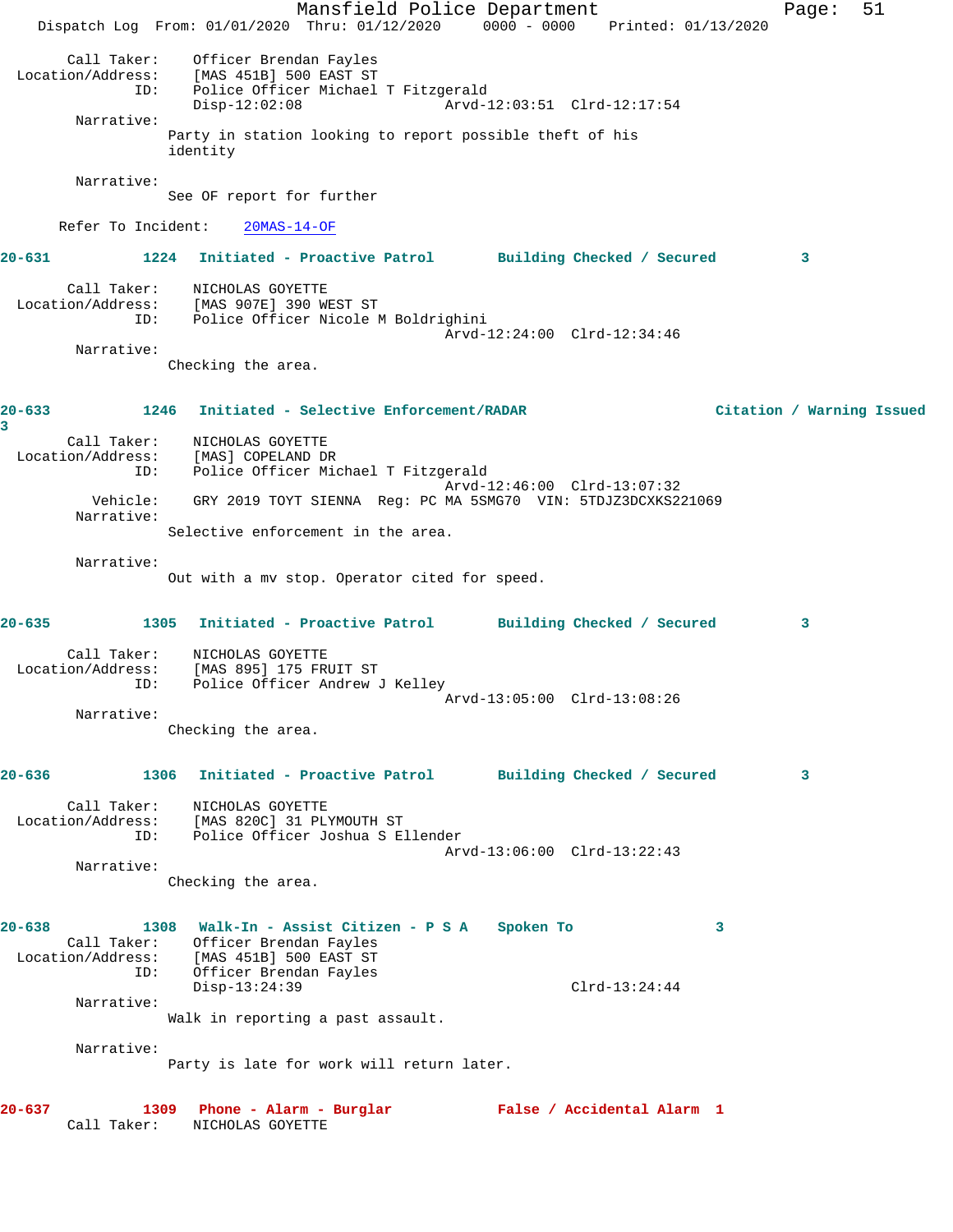Mansfield Police Department Page: 52 Dispatch Log From: 01/01/2020 Thru: 01/12/2020 0000 - 0000 Printed: 01/13/2020 Location/Address: [MAS MAS2] 457 SCHOOL ST Police Officer Nicole M Boldrighini<br>Disp-13:10:40 Arvd-1 Disp-13:10:40 Arvd-13:12:39 Clrd-13:27:26 ID: Police Officer Michael T Fitzgerald Disp-13:10:50 Arvd-13:14:37 Clrd-13:27:27 Narrative: Zone: old building doors and windows Rep: pending Narrative: 1317 M14 reports an open door in the rear Narrative: M14 reports search was negative, back door able to be secured. **20-639 1341 Initiated - Proactive Patrol Building Checked / Secured 3** Call Taker: NICHOLAS GOYETTE Location/Address: [MAS 934] RUMFORD AVE Police Officer Michael T Fitzgerald Arvd-13:41:00 Clrd-13:43:58 Narrative: Checking the area. **20-640 1354 Initiated - Motor Vehicle Stop M/V Plates Seized 3**  Call Taker: NICHOLAS GOYETTE Location/Address: [MAS] EAST ST ID: Police Officer Andrew J Kelley Arvd-13:54:00 Clrd-14:14:31 Vehicle: WHI 2006 KIA UT SORENT Reg: PC MA 61L470 VIN: KNDJD733865625085 Narrative: Out with a mv stop, reg showing REVO/INSC Narrative: M10 reports RO lives at 17 Fulton Pl, escorting back to the address and will issue a citation. Narrative: M10 reports mv secured at 17 Fulton pl, plates were seized. RO cited for uninsured mv and operating after revocation Narrative: See AR report for further Refer To Summons: 20MAS-8-AR Summons: ALBRITTON, KENNETH F<br>Address: 17 FULTON PL Apt. #16 17 FULTON PL Apt. #16 MANSFIELD, MA Age: 56 Charges: UNINSURED MOTOR VEHICLE REGISTRATION SUSPENDED, OP MV WITH **20-646 1449 Phone - Road Hazards Referred to Other Agency 3**  NICHOLAS GOYETTE Location/Address: [MAS U11] CHAUNCY ST<br>ID: Police Officer Michae Police Officer Michael T Fitzgerald<br>Disp-14:50:37 Arvd-1 Arvd-14:55:04 Clrd-15:25:35 ID: Sergeant Thomas R Connor Disp-14:55:00 Arvd-14:55:02 Clrd-15:34:33 Narrative: CAller reports abnormal flooding at the underpass Narrative: M1 requesting DPW Narrative: DPW responding Narrative: DPW on scene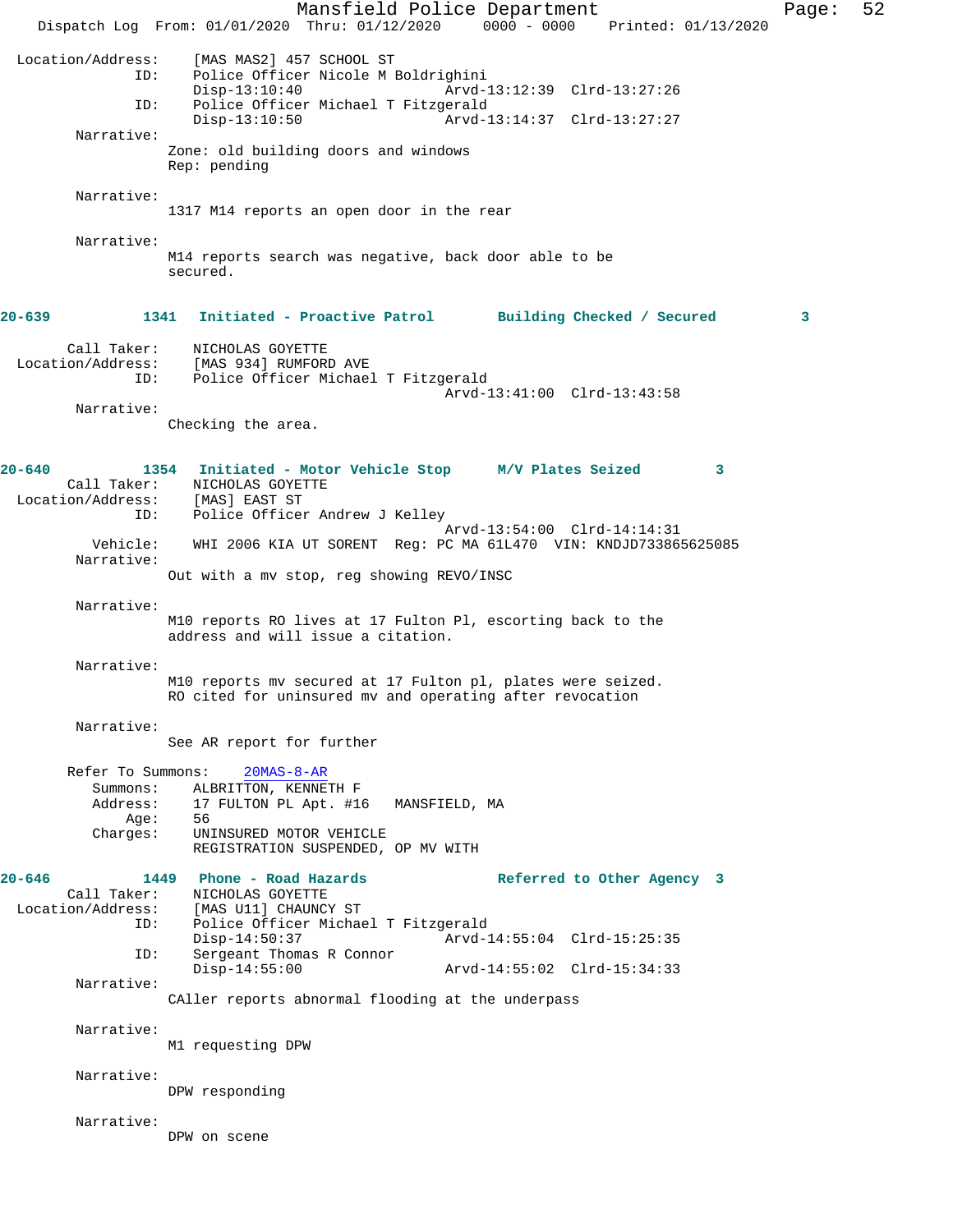Arvd-15:20:00 Clrd-15:55:52

| Refer To Arrest:<br>$20MAS-9-AR$                                            |                    |                                                                                                                                                                                                                      |                                                                                                                                                                                                                                                                                                              |
|-----------------------------------------------------------------------------|--------------------|----------------------------------------------------------------------------------------------------------------------------------------------------------------------------------------------------------------------|--------------------------------------------------------------------------------------------------------------------------------------------------------------------------------------------------------------------------------------------------------------------------------------------------------------|
| 34                                                                          |                    |                                                                                                                                                                                                                      |                                                                                                                                                                                                                                                                                                              |
| 1532                                                                        |                    |                                                                                                                                                                                                                      | 3                                                                                                                                                                                                                                                                                                            |
| Call Taker: NICHOLAS GOYETTE<br>Location/Address: [MAS 820C] 31 PLYMOUTH ST |                    |                                                                                                                                                                                                                      |                                                                                                                                                                                                                                                                                                              |
|                                                                             |                    |                                                                                                                                                                                                                      |                                                                                                                                                                                                                                                                                                              |
|                                                                             |                    |                                                                                                                                                                                                                      |                                                                                                                                                                                                                                                                                                              |
|                                                                             |                    |                                                                                                                                                                                                                      |                                                                                                                                                                                                                                                                                                              |
|                                                                             |                    |                                                                                                                                                                                                                      | 3                                                                                                                                                                                                                                                                                                            |
| Call Taker:<br>Support Staff Derek M Stark                                  |                    |                                                                                                                                                                                                                      |                                                                                                                                                                                                                                                                                                              |
| Location/Address: [MAS 992] 660 EAST ST                                     |                    |                                                                                                                                                                                                                      |                                                                                                                                                                                                                                                                                                              |
|                                                                             |                    |                                                                                                                                                                                                                      |                                                                                                                                                                                                                                                                                                              |
| $Disp-16:28:43$                                                             |                    |                                                                                                                                                                                                                      |                                                                                                                                                                                                                                                                                                              |
|                                                                             |                    |                                                                                                                                                                                                                      |                                                                                                                                                                                                                                                                                                              |
|                                                                             |                    |                                                                                                                                                                                                                      |                                                                                                                                                                                                                                                                                                              |
|                                                                             |                    |                                                                                                                                                                                                                      |                                                                                                                                                                                                                                                                                                              |
| $Disp-16:51:36$                                                             |                    | $Clrd-16:51:55$                                                                                                                                                                                                      |                                                                                                                                                                                                                                                                                                              |
|                                                                             |                    |                                                                                                                                                                                                                      |                                                                                                                                                                                                                                                                                                              |
|                                                                             |                    |                                                                                                                                                                                                                      |                                                                                                                                                                                                                                                                                                              |
|                                                                             |                    |                                                                                                                                                                                                                      |                                                                                                                                                                                                                                                                                                              |
|                                                                             | Checking the area. | A&B ON FAMILY / HOUSEHOLD MEMBER<br>Police Officer Joshua S Ellender<br>1625 Walk-In - Well Being Check<br>Police Officer Nicole P Newport<br>Police Officer Nicole M Boldrighini<br>Police Officer Danielle C Titus | Initiated - Proactive Patrol Building Checked / Secured<br>Arvd-15:32:00 Clrd-15:32:43<br>Spoken To<br>Arvd-16:35:16 Clrd-16:55:26<br>Disp-16:28:45 Arvd-16:33:52 Clrd-16:55:27<br>Walk in (off-duty firefighter) reporting high intox male who<br>is out front passed out by a bench. Older white male with |

beard by a bicycle.

Narrative: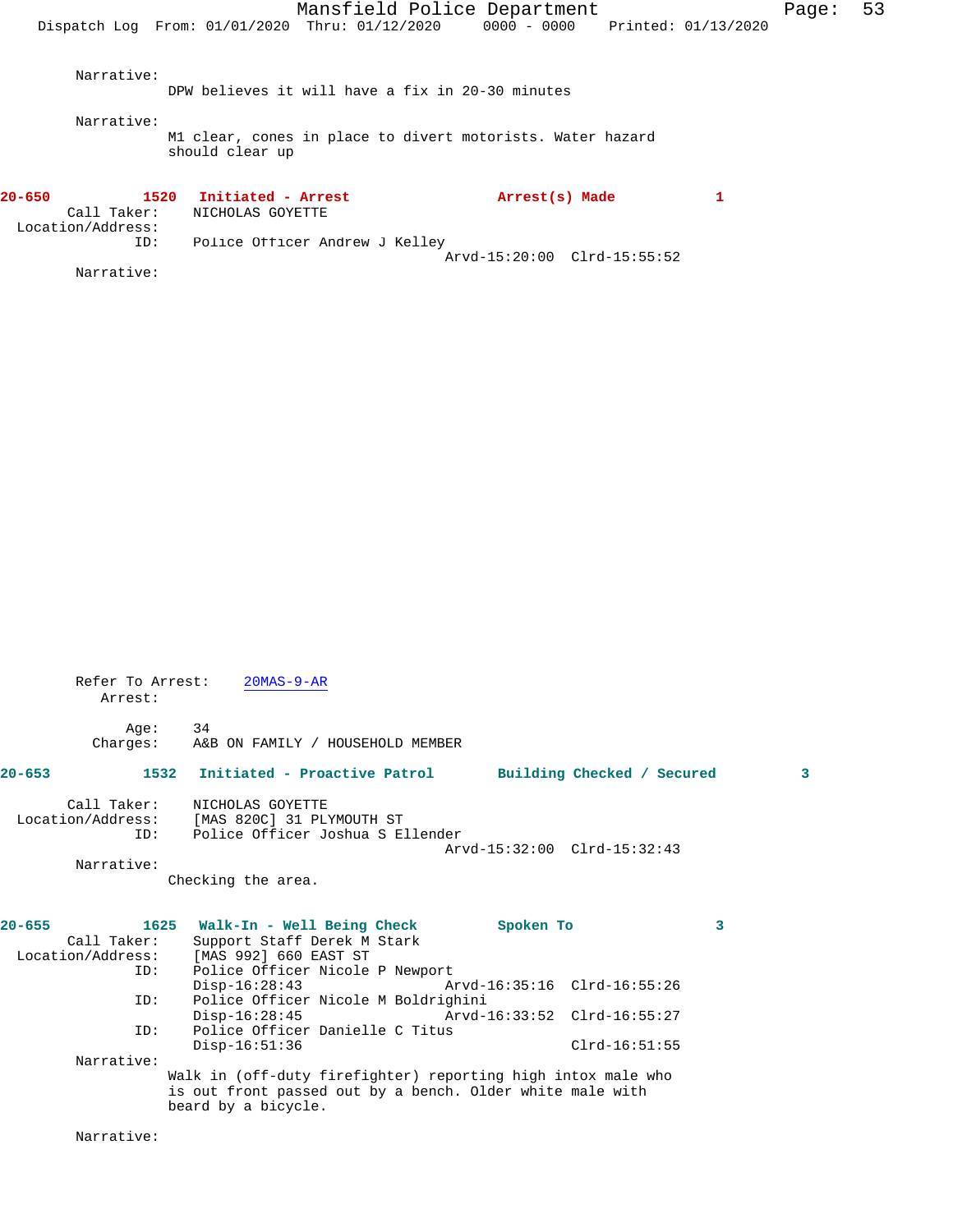Mansfield Police Department Page: 54 Dispatch Log From: 01/01/2020 Thru: 01/12/2020 0000 - 0000 Printed: 01/13/2020 M14 reports identifying the party Narrative: M14 reports units clear, involved checks ok **20-656 1631 911 - 911 Hang-ups & Verifications Confirmed misdial/Accdntl Call 2** Call Taker: PATRICK FEENEY<br>Location/Address: [MAS H2459] 430 ess: [MAS H2459] 430 FRUIT ST<br>ID: Police Officer Danielle ( Police Officer Danielle C Titus<br>Disp-16:33:16 A Disp-16:33:16 Arvd-16:43:25 Clrd-16:47:47 Vehicle: BLU 2019 TOYT UT HIGHLANDER Reg: PC MA 457B60 VIN: 5TDJGRFH0KS077713 Narrative: Abandoned 911 call; call back made and spoke to phone owner, he states it was accidental from the side button on the Iphone, no emergency. **20-657 1651 Phone - Assist Fire Department Referred to Other Agency 2**  Call Taker: NICHOLAS GOYETTE<br>Location/Address: [MAS 932] 12 PRA ess: [MAS 932] 12 PRATT ST Apt. #105<br>ID: Police Officer Danielle C Titus Police Officer Danielle C Titus<br>Disp-16:52:24 A Disp-16:52:24 Arvd-16:56:32 Clrd-17:06:34 Narrative: Assisting the FD with a fire related incident. Nature: residential lockout **20-659 1725 Phone - Well Being Check Services Rendered 3**  Call Taker: NICHOLAS GOYETTE<br>Location/Address: [MAS H6404] 263 I ess: [MAS H6404] 263 WARE ST<br>ID: Police Officer Nicole P Police Officer Nicole P Newport Disp-17:29:53 Arvd-17:31:28 Clrd-18:05:43 ID: Police Officer Nicole M Boldrighini Disp-17:29:55 Arvd-17:31:30 Clrd-18:10:54<br>TD: Police Officer William C Trudell Police Officer William C Trudell<br>Disp-17:29:56 Ar Disp-17:29:56 Arvd-17:39:14 Clrd-18:42:08 ID: Police Officer Nicole P Newport<br>Disp-18:11:05 A: Disp-18:11:05 Arvd-18:11:06 Clrd-18:21:29<br>Vehicle: BLK 2003 CADI DEVILL Req: PAR MA 65139 VIN: 1G6KF57913U1 BLK 2003 CADI DEVILL Reg: PAR MA 65139 VIN: 1G6KF57913U177293 Narrative: Caller requesting a Well Being Check, states his elderly neighbor with health issues wont answer the phone and did not answer the door when he attempted to deliver food Narrative: M14 reports seeing the involved inside, she is moving around, attempting to get her attention. Narrative: M4 requesting MFD Narrative: M14 requesting ACO, probable 51A to be filed. Involved to be transported Narrative: M14 reports ACO Collins has the dog. M14 heading into the station to file a 51A. Narrative: FD is all set, unit will be clear Narrative: Ofc. Newport reporting that Lisa from Bristol Elder Services has been notified on incident. Refer To Incident: 20MAS-16-OF **20-663 1802 Initiated - Building Check Building Checked / Secured 3**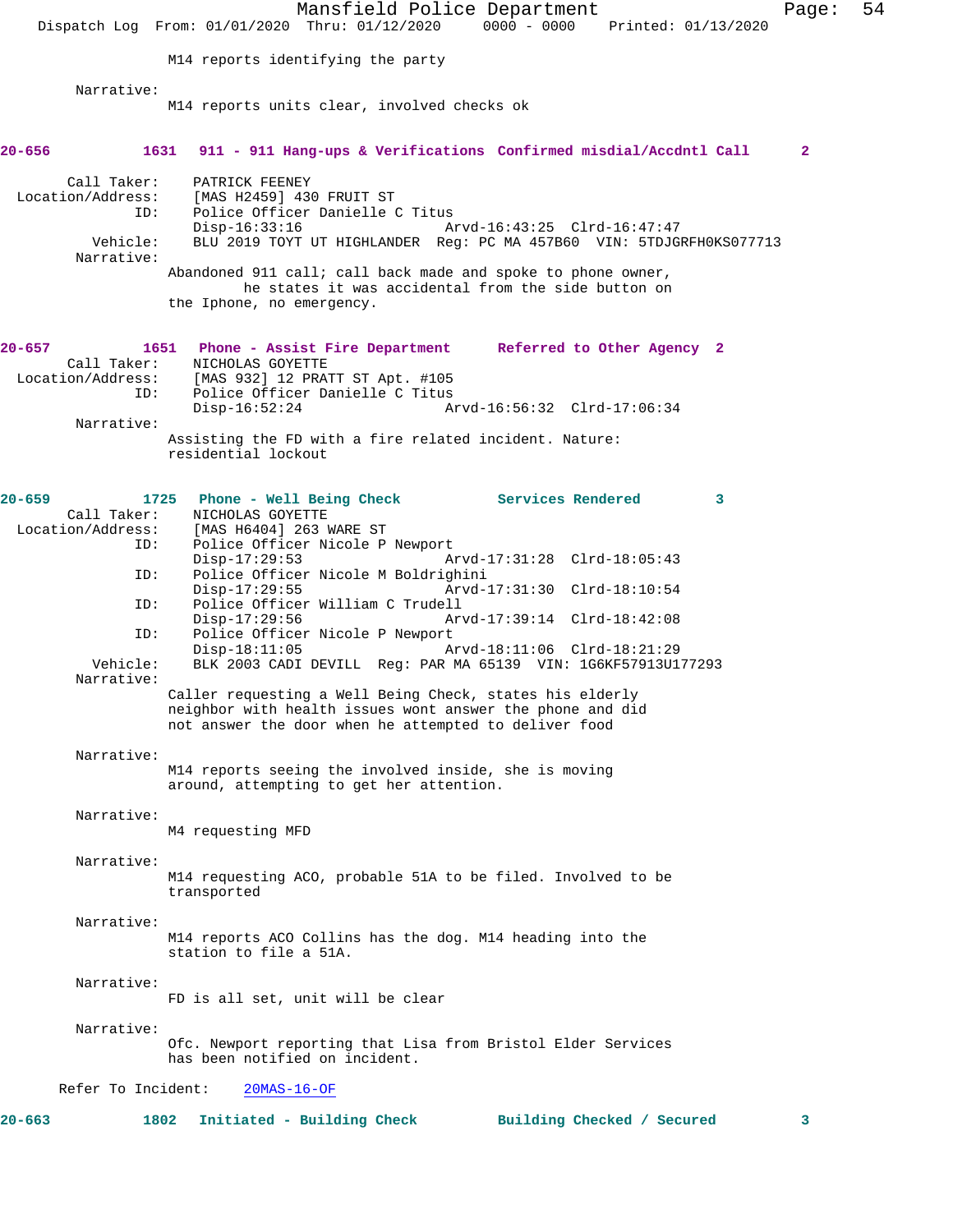Mansfield Police Department Page: 55 Dispatch Log From: 01/01/2020 Thru: 01/12/2020 0000 - 0000 Printed: 01/13/2020 Call Taker: PATRICK FEENEY<br>Location/Address: [MAS 820C] 31 1 ess: [MAS 820C] 31 PLYMOUTH ST<br>ID: Police Officer Christophe: Police Officer Christopher D Sorge Arvd-18:02:00 Clrd-18:07:18 Narrative: Employees on scene at the bldg. **20-664 1805 Phone - Motor Veh Acc - No Injury Citation / Warning Issued 1**  Call Taker: NICHOLAS GOYETTE<br>Location/Address: [MAS] 100 FORBES [MAS] 100 FORBES BLVD @ 377 CHAUNCY ST ID: Police Officer Danielle C Titus<br>Disp-18:06:03 A Disp-18:06:03 Arvd-18:08:30 Clrd-18:43:40 ID: Police Officer Nicole P Newport Disp-18:06:08 Clrd-18:10:52 ID: Police Officer Nicole M Boldrighini Disp-18:11:15 Arvd-18:11:17 Clrd-18:33:57<br>Vehicle: BLK 2011 ALT Reg: PC RI 858671 VIN: 1N4AL2APXBN480112 BLK 2011 ALT Reg: PC RI 858671 VIN: 1N4AL2APXBN480112 Towed: For: Accident By: Central Street Garage To: Central Street Garage Released To: AVILA On: 01/09/2020 @ 1520 released To: AVILA On: 01/09/2020 @ 1520<br>Vehicle: RED 2015 HOND UT CRV Reg: I Vehicle: RED 2015 HOND UT CRV Reg: PC MA 7SS599 VIN: 5J6RM4H37FL068461 Towed: For: Accident By: Central Street Garage To: Central Street Garage Released To: BOUCHARD On: 01/06/2020 @ 1337 Narrative: Officers responding with MFD for a reported 2 car mva with airbag deployment Narrative: M12 reports mv fluids, requesting a tow Narrative: M12 reports a tow for two will be needed Narrative: M4 reports both tows on scene Narrative: M4 reporting Central St has both mvs Narrative: M12 reports standing by with one of the operators, her mother is getting off RTE 495 momentarily to pick her up. Narrative: Citation issued for failure to use care and caution. Refer To Accident: 20MAS-6-AC 20-668 1834 Phone - Assist Fire Department Transported to Hospital Call Taker: NICHOLAS GOYETTE Call Taker: <br>
NICHOLAS GOYETTE<br>
Location/Address: [MAS] 1 OLD COLOI [MAS] 1 OLD COLONY WAY Apt. #116 ID: Police Officer Nicole M Boldrighini Disp-18:34:19 Clrd-18:54:30 Narrative: Assisting the FD with a fire related incident. Nature: female pt feeling sick Narrative: FD with a transport to hospital, Units clear **20-670 1850 Initiated - Selective Enforcement/RADAR Services Rendered 3**  Call Taker: Stephen Martell<br>Location/Address: [MAS H9922] 600 [MAS H9922] 600 WEST ST ID: Police Officer Danielle C Titus Arvd-18:50:00 Clrd-19:21:19 Narrative: Selective enforcement in the area. Narrative: No violations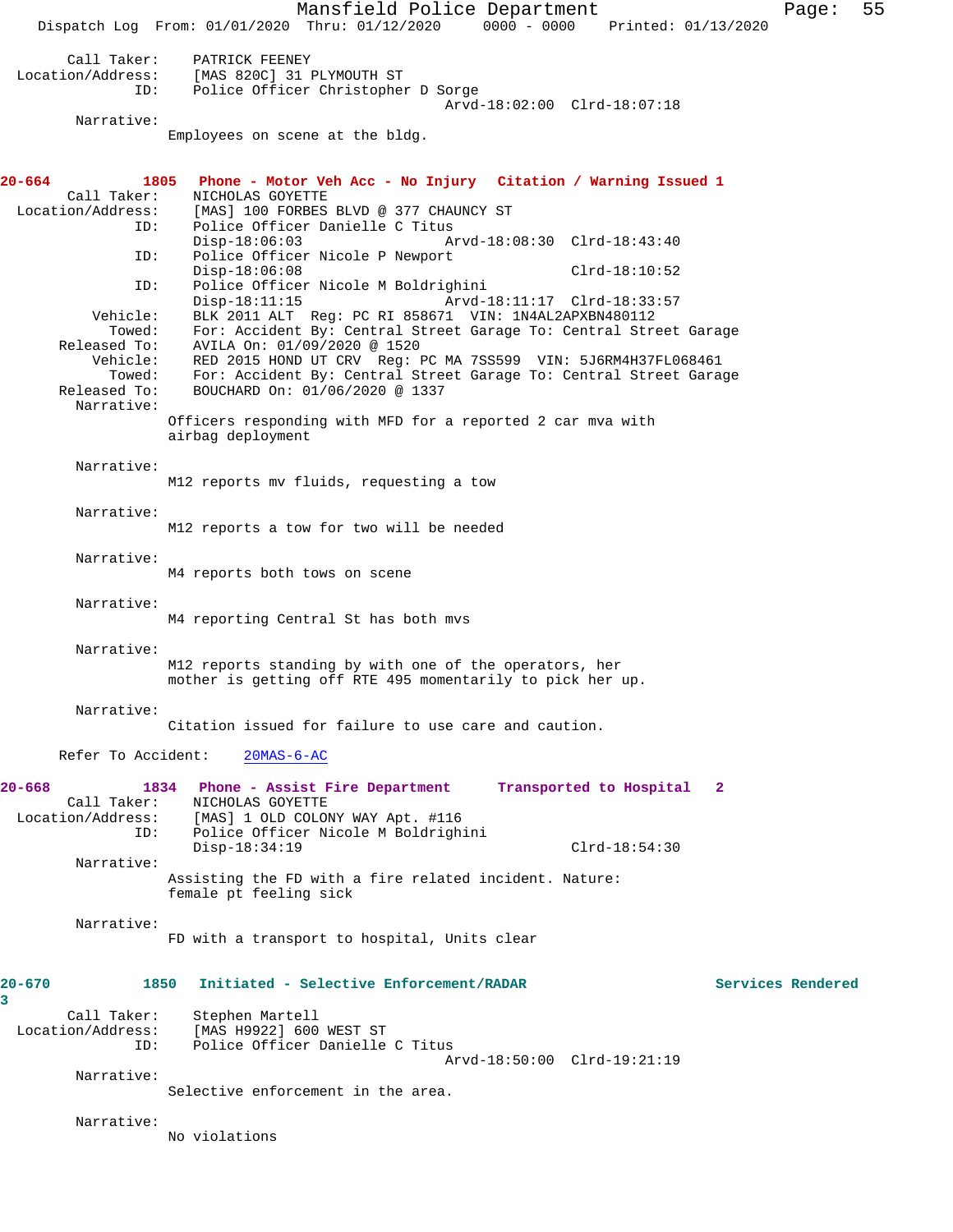**20-672 2007 Initiated - Selective Enforcement/RADAR Services Rendered 3**  Call Taker: Stephen Martell Location/Address: [MAS] 99 COPELAND DR @ 235 CHAUNCY ST ID: Police Officer Nicole M Boldrighini Arvd-20:07:00 Clrd-20:28:38 **20-673 2008 Initiated - Building Check Building Checked / Secured 3** Call Taker: Stephen Martell Location/Address: [MAS 840] 280 SCHOOL ST ID: Police Officer Danielle C Titus Arvd-20:08:00 Clrd-20:18:50 Narrative: Buiding checked secure **20-676 2026 911 - 911 Hang-ups & Verifications Confirmed misdial/Accdntl Call 2** Call Taker: PATRICK FEENEY Location/Address: [MAS H3191] 109 SOUTH MAIN ST Apt. #3 ID: Police Officer Nicole M Boldrighini Disp-20:28:51 Arvd-20:33:38 Clrd-20:43:14 Narrative: Abandoned 911 call from  $\qquad \qquad ;$  call back made and spoke with She states no emergency, accidental from the Apple watch. Narrative: confirmed accidental **20-679 2050 Initiated - Building Check Building Checked / Secured 3** Call Taker: Stephen Martell Location/Address: [MAS 281A] 1 CROCKER ST ID: Police Officer Nicole M Boldrighini Arvd-20:50:00 Clrd-20:53:36 **20-680 2054 Initiated - Building Check Building Checked / Secured 3** Call Taker: Stephen Martell Location/Address: [MAS 4] 31 HAMPSHIRE ST ID: Police Officer Danielle C Titus Arvd-20:54:00 Clrd-21:02:56 Narrative: Building/area checked secure. **20-681 2103 Initiated - Building Check Building Checked / Secured 3** Call Taker: Stephen Martell Location/Address: [MAS 2] 60 FORBES BLVD ID: Police Officer Danielle C Titus Arvd-21:03:00 Clrd-21:09:16 Narrative: Building/area checked secure. **20-682 2116 Walk-In - Assault - No Weapon Investigated - Report Taken 2** Call Taker: Support Staff Derek M Stark Location/Address: [MAS 436] 17 WEST ST ESS. [MAS 450] I/ WEST SI<br>ID: Police Officer Nicole M Boldrighini<br>Disp-21:18:43 Arvd-2 Disp-21:18:43 Arvd-21:25:20 Clrd-21:46:35 Narrative: Walk in looking to speak with an officer about a past assault that occurred at an AA meeting.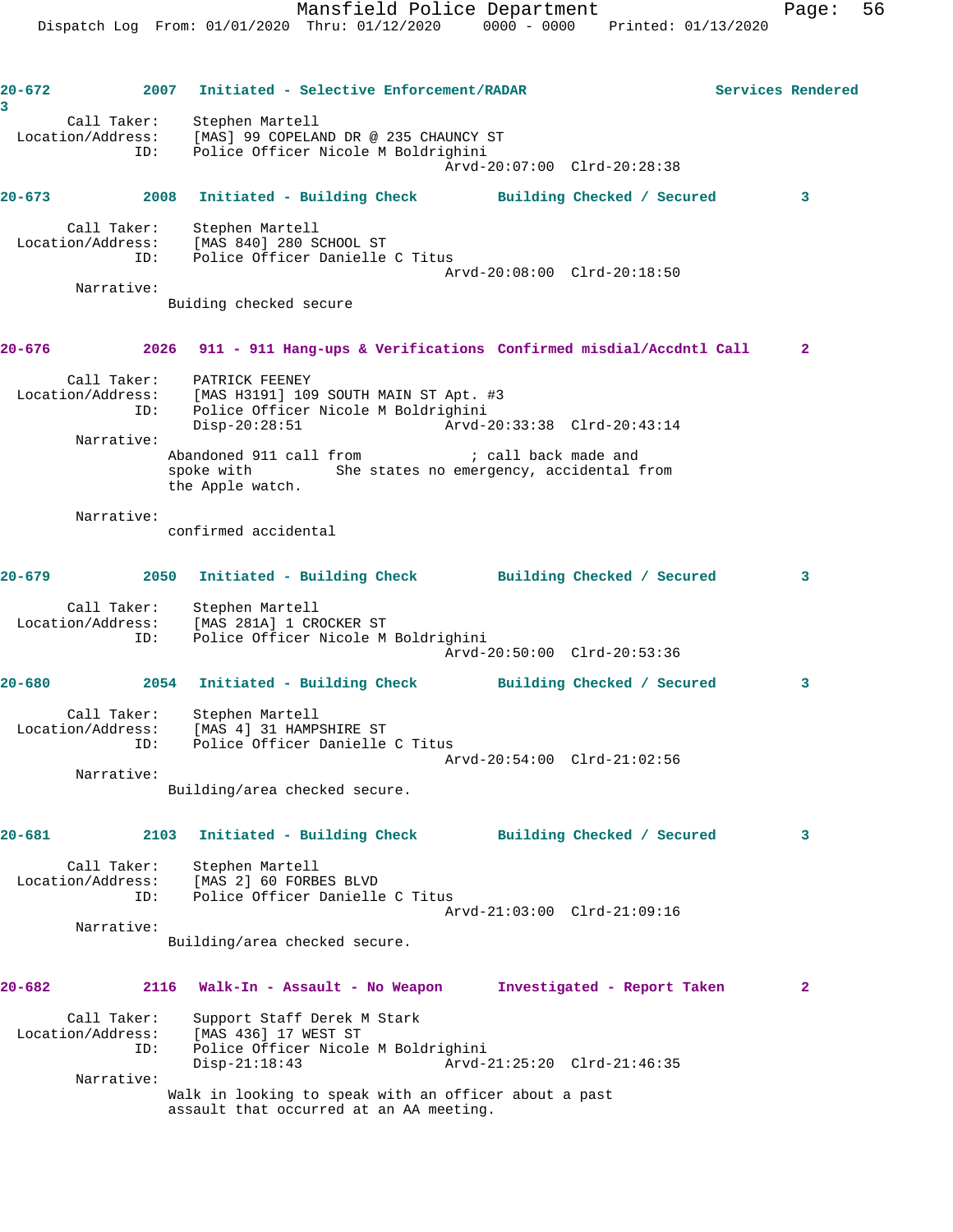Mansfield Police Department Fage: 57 Dispatch Log From: 01/01/2020 Thru: 01/12/2020 0000 - 0000 Printed: 01/13/2020 Refer To Incident: 20MAS-17-OF 2133 Phone - Alarm - Burglar **Services Rendered** 1 Call Taker: Stephen Martell Location/Address: [MAS 10B] 305 FORBES BLVD ID: Police Officer William C Trudell Disp-21:36:46 Arvd-21:40:48 Clrd-21:45:50 **20-685 2136 Phone - Erratic Oper MV / Road Rage Unfounded/Unverifed 3**  Call Taker: DAVID SULLIVAN Location/Address: [MAS] EAST ST ID: Police Officer Danielle C Titus<br>Disp-21:38:10 Ar Disp-21:38:10 Arvd-21:43:01 Clrd-21:45:23 ID: Police Officer Nicole P Newport Disp-21:38:15 Arvd-21:42:59 Clrd-21:45:36 Vehicle: BLK 2006 AUDI AS4 Reg: PC MA 76D610 VIN: WAUKD78P16A132899 Narrative: erratic operator - high rate of speed. Narrative: R/p following Vehicle East St to Park to Willis to Court now no longer behind it. Narrative: Units in area checking. **20-686 2152 Initiated - Building Check Building Checked / Secured 3** Call Taker: Stephen Martell Location/Address: [MAS] SANDY HILL RD ID: Police Officer Nicole P Newport Arvd-21:52:00 Clrd-21:55:44 Narrative: Building/area checked secure. **20-687 2159 Initiated - Building Check Services Rendered 3**  Call Taker: DAVID SULLIVAN Location/Address: [MAS 992] 660 EAST ST ID: Police Officer Nicole P Newport Arvd-21:59:00 Clrd-22:00:58 **For Date: 01/06/2020 - Monday 20-691 0126 Initiated - Building Check Building Checked / Secured 3** Call Taker: Stephen Martell Location/Address: [MAS 281A] 1 CROCKER ST ID: Patrolman David Schepis Arvd-01:26:00 Clrd-01:28:37 Narrative: Building/area checked secure. **20-692 0129 Initiated - Building Check Building Checked / Secured 3** Call Taker: Stephen Martell Location/Address: [MAS 170] 255 HOPE ST ID: Police Officer Christopher D Sorge Arvd-01:29:00 Clrd-01:37:20 Narrative: Building/area checked secure.

## **20-693 0131 Initiated - Proactive Patrol Building Checked / Secured 3**

 Call Taker: Stephen Martell Location/Address: [MAS 281A] 1 CROCKER ST ID: Patrolman David Schepis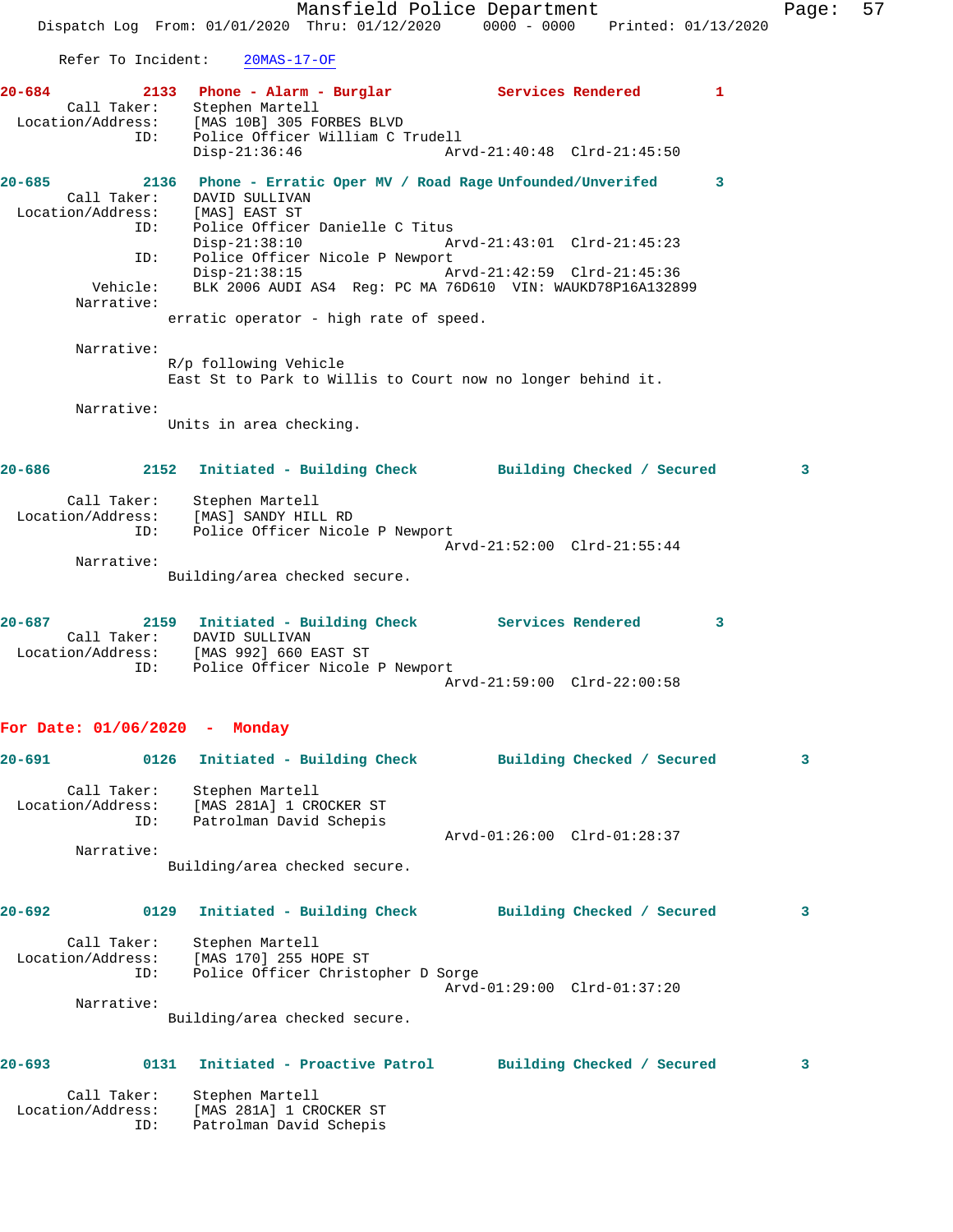|        |                                         |                                                                                           | Mansfield Police Department<br>Dispatch Log From: 01/01/2020 Thru: 01/12/2020 0000 - 0000 Printed: 01/13/2020 |                             |  | Page: | 58 |
|--------|-----------------------------------------|-------------------------------------------------------------------------------------------|---------------------------------------------------------------------------------------------------------------|-----------------------------|--|-------|----|
|        |                                         |                                                                                           |                                                                                                               | Arvd-01:31:00 Clrd-01:32:33 |  |       |    |
|        | Narrative:                              |                                                                                           |                                                                                                               |                             |  |       |    |
|        |                                         | Checking the area.                                                                        |                                                                                                               |                             |  |       |    |
| 20-694 |                                         |                                                                                           | 0136 Initiated - Building Check Building Checked / Secured                                                    |                             |  | 3     |    |
|        | Call Taker:<br>Location/Address:<br>ID: | Stephen Martell<br>[MAS 173] 72 PRATT ST                                                  | Police Officer Meghan Birnie                                                                                  |                             |  |       |    |
|        | Narrative:                              |                                                                                           |                                                                                                               | Arvd-01:36:00 Clrd-01:39:12 |  |       |    |
|        |                                         | Building/area checked secure.                                                             |                                                                                                               |                             |  |       |    |
| 20-696 |                                         |                                                                                           | 0140 Initiated - Building Check Building Checked / Secured                                                    |                             |  | 3     |    |
|        | Location/Address:<br>ID:                | Call Taker: Stephen Martell<br>ion/Address: [MAS 139] 265 FRUIT ST                        | Police Officer Andrew J Kelley                                                                                |                             |  |       |    |
|        |                                         |                                                                                           |                                                                                                               | Arvd-01:40:00 Clrd-01:53:13 |  |       |    |
|        | Narrative:                              | Building/area checked secure.                                                             |                                                                                                               |                             |  |       |    |
| 20-701 |                                         |                                                                                           | 0151 Initiated - Building Check Building Checked / Secured                                                    |                             |  | 3     |    |
|        | Call Taker:<br>ID:                      | Stephen Martell<br>Location/Address: [MAS 907E] 390 WEST ST                               | Police Officer Meghan Birnie                                                                                  | Arvd-01:51:00 Clrd-01:59:13 |  |       |    |
| 20-707 | 0158                                    |                                                                                           | Initiated - Proactive Patrol Building Checked / Secured                                                       |                             |  | 3     |    |
|        | Call Taker:<br>Location/Address:<br>ID: | Stephen Martell<br>[MAS 1002] 250 EAST ST                                                 | Police Officer Christopher D Sorge                                                                            | Arvd-01:58:00 Clrd-02:20:22 |  |       |    |
|        | Narrative:                              |                                                                                           |                                                                                                               |                             |  |       |    |
|        |                                         | Checking the area.                                                                        |                                                                                                               |                             |  |       |    |
| 20-710 |                                         |                                                                                           | 0201 Initiated - Proactive Patrol Building Checked / Secured                                                  |                             |  |       |    |
|        |                                         | Call Taker: Stephen Martell<br>Location/Address: [MAS 170] 255 HOPE ST                    | ID: Police Officer Andrew J Kelley                                                                            |                             |  |       |    |
|        | Narrative:                              |                                                                                           |                                                                                                               | Arvd-02:01:00 Clrd-02:03:14 |  |       |    |
|        |                                         | Checking the area.                                                                        |                                                                                                               |                             |  |       |    |
| 20-712 |                                         |                                                                                           | 0236 Initiated - Proactive Patrol Building Checked / Secured                                                  |                             |  | 3     |    |
|        | Call Taker:<br>Location/Address:<br>ID: | Stephen Martell<br>[MAS 840] 280 SCHOOL ST                                                | Police Officer Meghan Birnie                                                                                  |                             |  |       |    |
|        |                                         |                                                                                           |                                                                                                               | Arvd-02:36:00 Clrd-02:51:30 |  |       |    |
|        | Narrative:                              | area checked secure                                                                       |                                                                                                               |                             |  |       |    |
| 20-713 | 0240                                    |                                                                                           | Initiated - Proactive Patrol Building Checked / Secured                                                       |                             |  | 3     |    |
|        | Call Taker:<br>ID:                      | Stephen Martell<br>Location/Address: [MAS 834] 261 CHAUNCY ST<br>Sergeant Robert S Pierce |                                                                                                               |                             |  |       |    |
|        | Narrative:                              | no reported issues                                                                        |                                                                                                               | Arvd-02:40:00 Clrd-02:45:39 |  |       |    |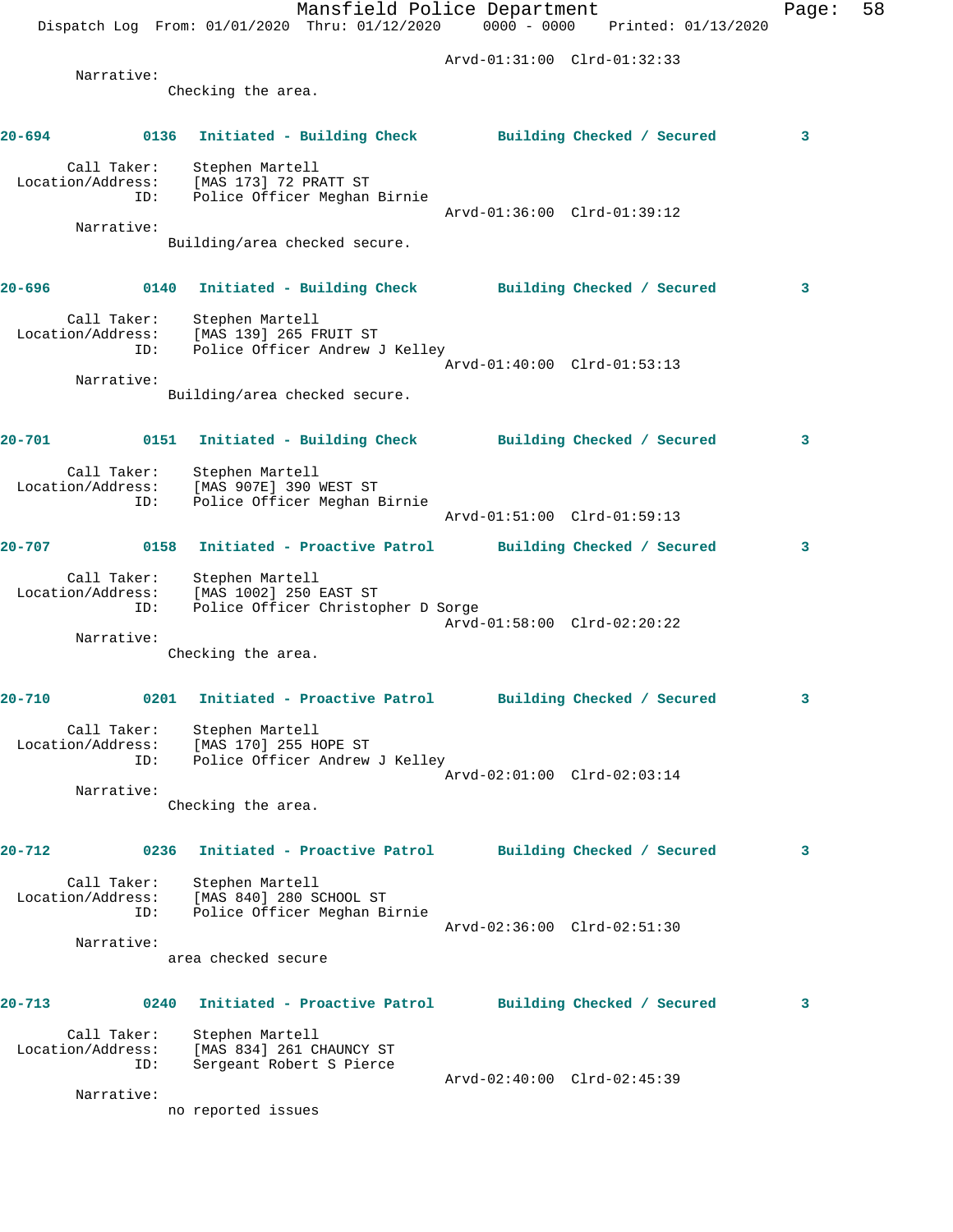**20-714 0240 Initiated - Proactive Patrol Building Checked / Secured 3** Call Taker: Stephen Martell Location/Address: [MAS 4] 31 HAMPSHIRE ST ID: Police Officer Andrew J Kelley Arvd-02:40:00 Clrd-03:08:54 Narrative: Checking the hotels Narrative: area checked secure **20-715 0241 Initiated - Proactive Patrol Building Checked / Secured 3** Call Taker: Stephen Martell Location/Address: [MAS 992] 660 EAST ST ID: Police Officer Christopher D Sorge Arvd-02:41:00 Clrd-02:46:23 Narrative: area checked secure **20-716 0248 Initiated - Motor Vehicle Stop Verbal Warning 3**  Call Taker: Stephen Martell Location/Address: [MAS 65] 30 CHAUNCY ST ID: Police Officer Christopher D Sorge Arvd-02:48:00 Clrd-02:50:12 Vehicle: GRY 2013 NISS ALTIMA Reg: PC MA 7BC268 VIN: 1N4AL3AP7DC160332 Narrative: verbal to the RO for failure to inspect **20-717 0300 Initiated - Parking Violations Citation / Warning Issued 3**  Call Taker: DAVID SULLIVAN Location/Address: [MAS] PARK ST ID: Patrolman David Schepis Arvd-03:00:00 Clrd-03:03:58 Vehicle: GRY 2011 SUBA LEGACY Reg: PC MA 4NH589 VIN: 4S3BMBA63B3232072 Narrative: Parking tag issued. **20-718 0304 Initiated - Parking Violations Citation / Warning Issued 3**  Call Taker: DAVID SULLIVAN Location/Address: [MAS] NORTH MAIN ST ess. Inne, Northern<br>ID: Patrolman David Schepis Arvd-03:04:00 Clrd-03:05:44 Vehicle: RED 2019 KIA OPTIMA Reg: PC MA 1MTG97 VIN: 5XXGT4L30KG352290 **20-719 0306 Initiated - Parking Violations Citation / Warning Issued 3**  Call Taker: DAVID SULLIVAN Location/Address: [MAS] WEST CHURCH ST ID: Patrolman David Schepis Arvd-03:06:00 Clrd-03:08:24 Vehicle: WHI 2015 HOND UT CRV Reg: PC MA 2HF786 VIN: 5J6RM4H79FL103794 **20-720 0307 Initiated - Motor Vehicle Stop Verbal Warning 3**  Call Taker: Stephen Martell Location/Address: [MAS] COUNTY ST ID: Police Officer Christopher D Sorge Arvd-03:07:00 Clrd-03:15:11 Vehicle: WHI 2011 CHEV TRAVER Reg: PC MA 7SSJ20 VIN: 1GNKVGED0BJ178154 Narrative: Verbal to the RO for defective equipment

**20-721 0335 Initiated - Building Check Building Checked / Secured 3**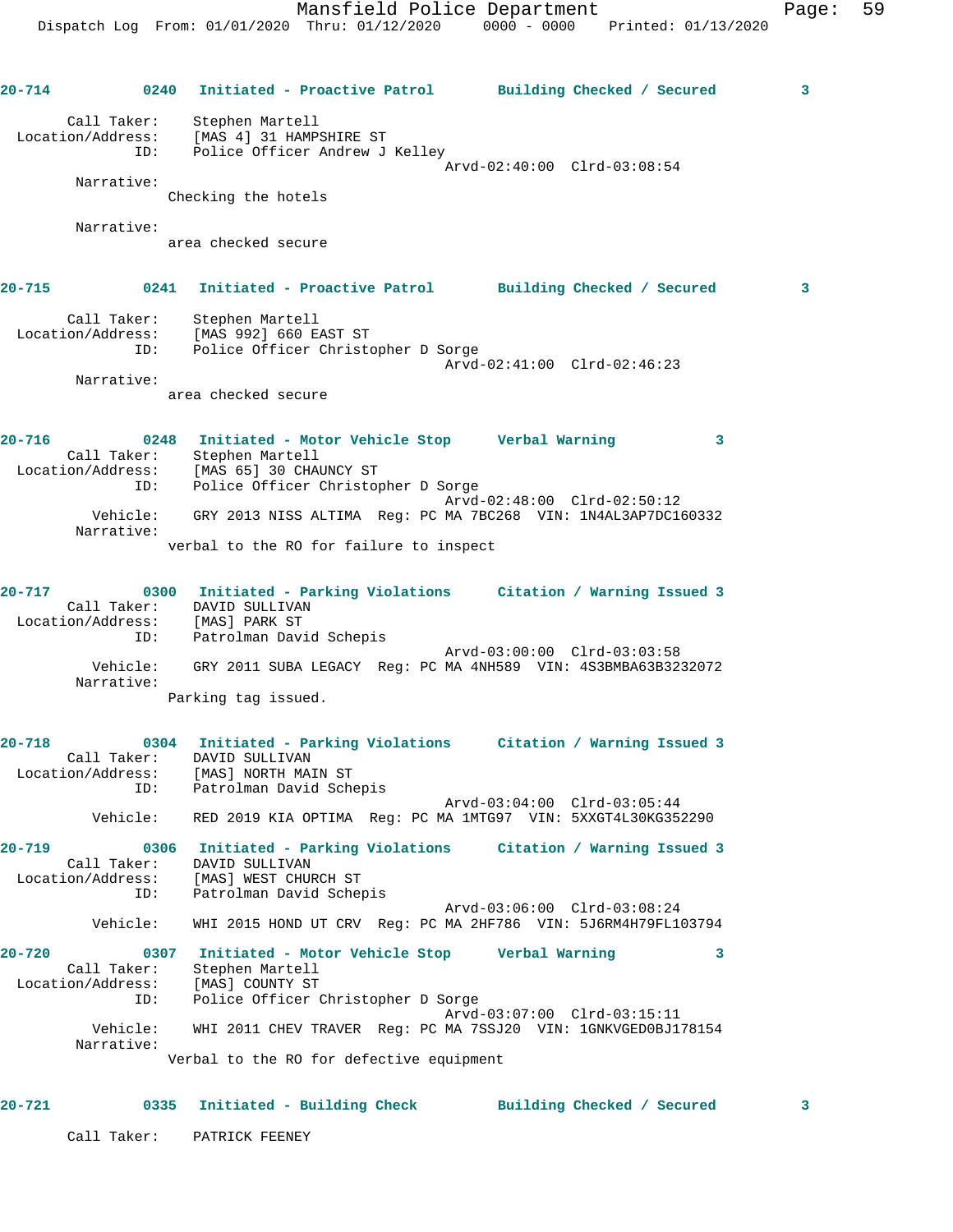Mansfield Police Department Fage: 60 Dispatch Log From: 01/01/2020 Thru: 01/12/2020 0000 - 0000 Printed: 01/13/2020 Location/Address: [MAS 281A] 1 CROCKER ST ID: Police Officer Andrew J Kelley Arvd-03:35:00 Clrd-03:48:36 Narrative: area checked secure, no issues **20-725 0620 Initiated - Traffic Enforcement / Activity Citation / Warning Issued 2**  Call Taker: Stephen Martell<br>Location/Address: [MAS] NORTH MAI [MAS] NORTH MAIN ST ID: Patrolman David Schepis Arvd-06:20:00 Clrd-07:01:12 Vehicle: GRY 2018 HOND UT CR-V Reg: PC MA 42AM26 VIN: 7FARW2H52JE073511 Vehicle: BLK 2017 NISS UT ROGUE Reg: PC MA 7PK998 VIN: KNMAT2MV9HP504336 Narrative: MV stop by North Main and House of Pizza. Narrative: MV stop, cited for speed **20-728 0703 Initiated - Motor Vehicle Stop Citation / Warning Issued 3**  Call Taker: Kieran M Ruth Location/Address: [MAS] OAKLAND ST ID: Sergeant Robert S Pierce Arvd-07:03:00 Clrd-07:10:32 ID: Police Officer Andrew J Kelley<br>Disp-07:10:21 A Disp-07:10:21 Arvd-07:10:24 Clrd-07:20:16 Vehicle: WHI 2015 NISS ALTIMA Reg: PC MA 2BAE71 VIN: 1N4AL3AP8FC587635 Narrative: MV stop Narrative: Cited for speed **20-732 0740 911 - 911 Hang-ups & Verifications Unfounded/Unverifed 2**  Call Taker: CARLY MORIARTY Location/Address: [MAS 281A] 1 CROCKER ST ID: Patrolman David Schepis Disp-07:41:22 Arvd-07:45:38 Clrd-07:51:37 Narrative: M2 out to confirm an accidental 911 by party waiting for the 0745 train Narrative: The train had already boarded, no issues **20-734 0822 Phone - Assist Fire Department Transported to Hospital 2**  Call Taker: Kieran M Ruth Location/Address: [MAS 431] 14 BONNEY LN Apt. #14 Police Officer John R Armstrong Disp-08:23:44 Clrd-08:25:37 ID: Police Officer Nicole M Boldrighini Disp-08:25:34 Arvd-08:30:29 Clrd-08:34:43 Narrative: Out to assist MFD with a 46/F with bronchitis **20-742 0940 Initiated - Selective Enforcement/RADAR Citation / Warning Issued 3**  Call Taker: Kieran M Ruth Vicinity of: [MAS] 792 WEST ST ID: Police Officer Andrew J Kelley Arvd-09:40:00 Clrd-10:10:43 Vehicle: GRY 2015 LEXS ES350 Reg: PC MA 7VE368 VIN: JTHBK1GG5F2192166 Narrative: Selective enforcement in the area. Narrative: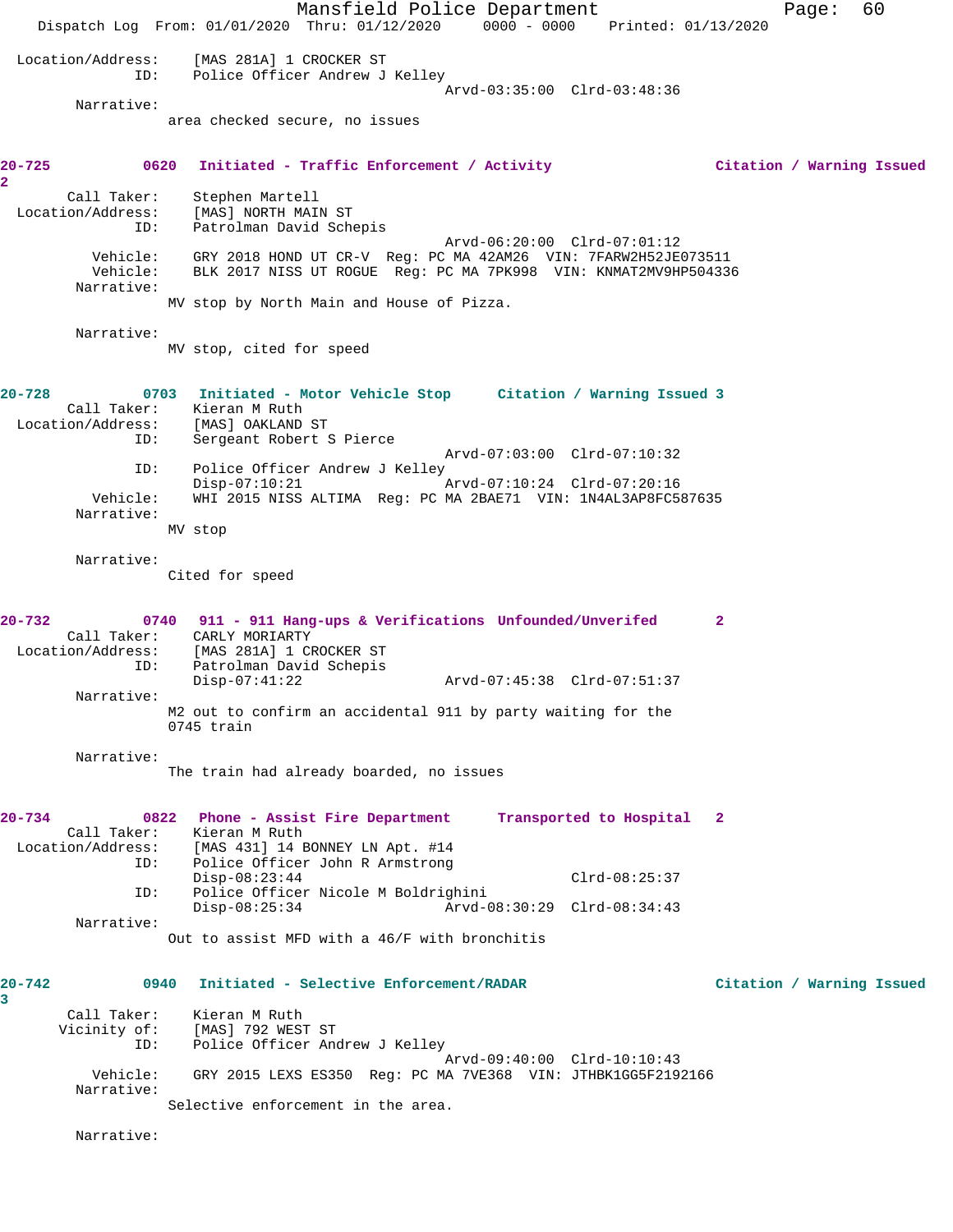Mansfield Police Department Fage: 61 Dispatch Log From: 01/01/2020 Thru: 01/12/2020 0000 - 0000 Printed: 01/13/2020 MV stop, showing expired, cited **20-747 1029 Initiated - Proactive Patrol Building Checked / Secured 3** Call Taker: Kieran M Ruth Location/Address: [MAS 847] RIVER ST ID: Police Officer John R Armstrong Arvd-10:29:00 Clrd-10:36:35 Narrative: Checking the area. **20-750 1104 Initiated - Proactive Patrol Building Checked / Secured 3** Call Taker: Kieran M Ruth Location/Address: [MAS 170] 255 HOPE ST ID: Police Officer Nicole M Boldrighini Arvd-11:04:00 Clrd-12:20:41 Narrative: Checking the area. **20-755 1121 Initiated - Motor Vehicle Stop Citation / Warning Issued 3**  Call Taker: Kieran M Ruth Vicinity of: [MAS] 280 SCHOOL ST ID: Police Officer Andrew J Kelley Arvd-11:21:00 Clrd-11:25:48 Vehicle: GRN 2005 MAZD MPV Reg: PC MA 1EDZ11 VIN: JM3LW28J150535308 Narrative: MV stop Narrative: Cited **20-757 1125 Initiated - Proactive Patrol Building Checked / Secured 3** Call Taker: Kieran M Ruth Location/Address: [MAS 840] 280 SCHOOL ST ID: Police Officer Andrew J Kelley Arvd-11:25:00 Clrd-11:30:29 Narrative: Checking the area. **20-758 1133 Initiated - Motor Vehicle Stop Citation / Warning Issued 3**  Call Taker: Kieran M Ruth Location/Address: [MAS 16] 46 CHAUNCY ST ID: Police Officer Andrew J Kelley Arvd-11:33:00 Clrd-11:38:50 Vehicle: GRY 2012 AUDI A3 Reg: PC MA 8GT939 VIN: WAUMFAFM3CA066666 Narrative: MV stop Narrative: Cited **20-761 1142 Initiated - Motor Vehicle Stop Citation / Warning Issued 3**  Call Taker: Kieran M Ruth Vicinity of: [MAS] 379 FRANKLIN ST ID: Police Officer David W Kinahan Arvd-11:42:00 Clrd-11:55:04 Vehicle: RED 2013 CHEV SILVER Reg: CO MA K49260 VIN: 1GB3KZCG1DF177555 Narrative: MV stop Narrative: Cited for speed and marked lanes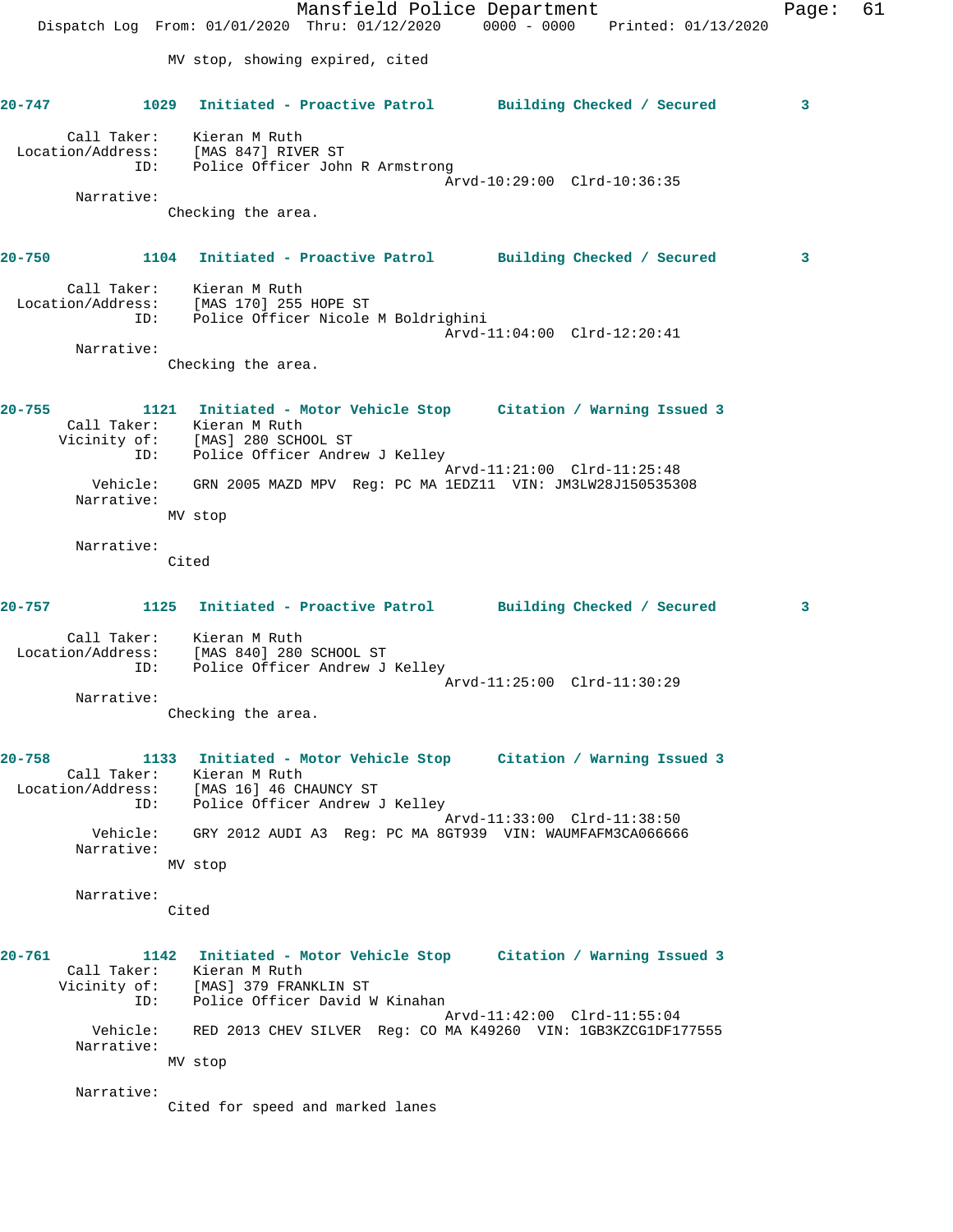Mansfield Police Department Page: 62 Dispatch Log From: 01/01/2020 Thru: 01/12/2020 0000 - 0000 Printed: 01/13/2020 **20-763 1154 Initiated - Building Check Building Checked / Secured 3** Call Taker: CARLY MORIARTY Location/Address: [MAS 2] 60 FORBES BLVD ID: Police Officer Andrew J Kelley Arvd-11:54:00 Clrd-11:58:58 Narrative: Check of the hotel **20-764 1203 Initiated - Suspicious Actv / Persn / Veh Spoken To 2** Call Taker: CARLY MORIARTY Location/Address: [MAS 2] 60 FORBES BLVD ID: Police Officer Andrew J Kelley Arvd-12:03:00 Clrd-12:05:33 Vehicle: GRY 2019 KIA LL SPORTAGE Reg: PC MA 1KEK15 Narrative: Ptl. Kelley checking on a mv in the lot that is running with a dog inside, dog appears to be fine but no operator, Ptl. Kelley will be checking the area Narrative: Ptl. Kelley reporting a male operator who went back up to his room, front desk staff advised **20-765 1205 Initiated - Suspicious Actv / Persn / Veh Spoken To 2** Call Taker: Kieran M Ruth Location/Address: [MAS] 1 CROCKER ST ID: Police Officer John R Armstrong Arvd-12:05:00 Clrd-12:09:35 Narrative: Out checking on a male party possibly public drinking Narrative: Ptl. Armstrong reporting the party checks okay, just sitting in the area for a few minutes **20-766 1207 Initiated - Motor Vehicle Stop Verbal Warning 3**  Call Taker: Kieran M Ruth Vicinity of: [MAS] 300 RTE 140 SB @ 375 WEST ST ID: Police Officer Andrew J Kelley Arvd-12:07:00 Clrd-12:13:06 Vehicle: 2019 AUDI TK Reg: PC MD 7DG8561 VIN: WA1BVAF18KD019420 Narrative: MV stop Narrative: Verbal **20-769 1220 Initiated - Selective Enforcement/RADAR Citation / Warning Issued 3**  Call Taker: Kieran M Ruth Location/Address: [MAS 1002] 250 EAST ST ID: Police Officer Nicole M Boldrighini Arvd-12:20:00 Clrd-13:01:20 Vehicle: GRY 2007 CHEV AVEO Reg: PC MA 9LR489 VIN: KL1TD66657B738446 Vehicle: WHI 2002 DODG DAKOTA Reg: PC MA 524BA9 VIN: 1B7HG48N32S515460 Narrative: Selective enforcement in the area. Narrative: MV stop, cited for speed Narrative: MV stop,cited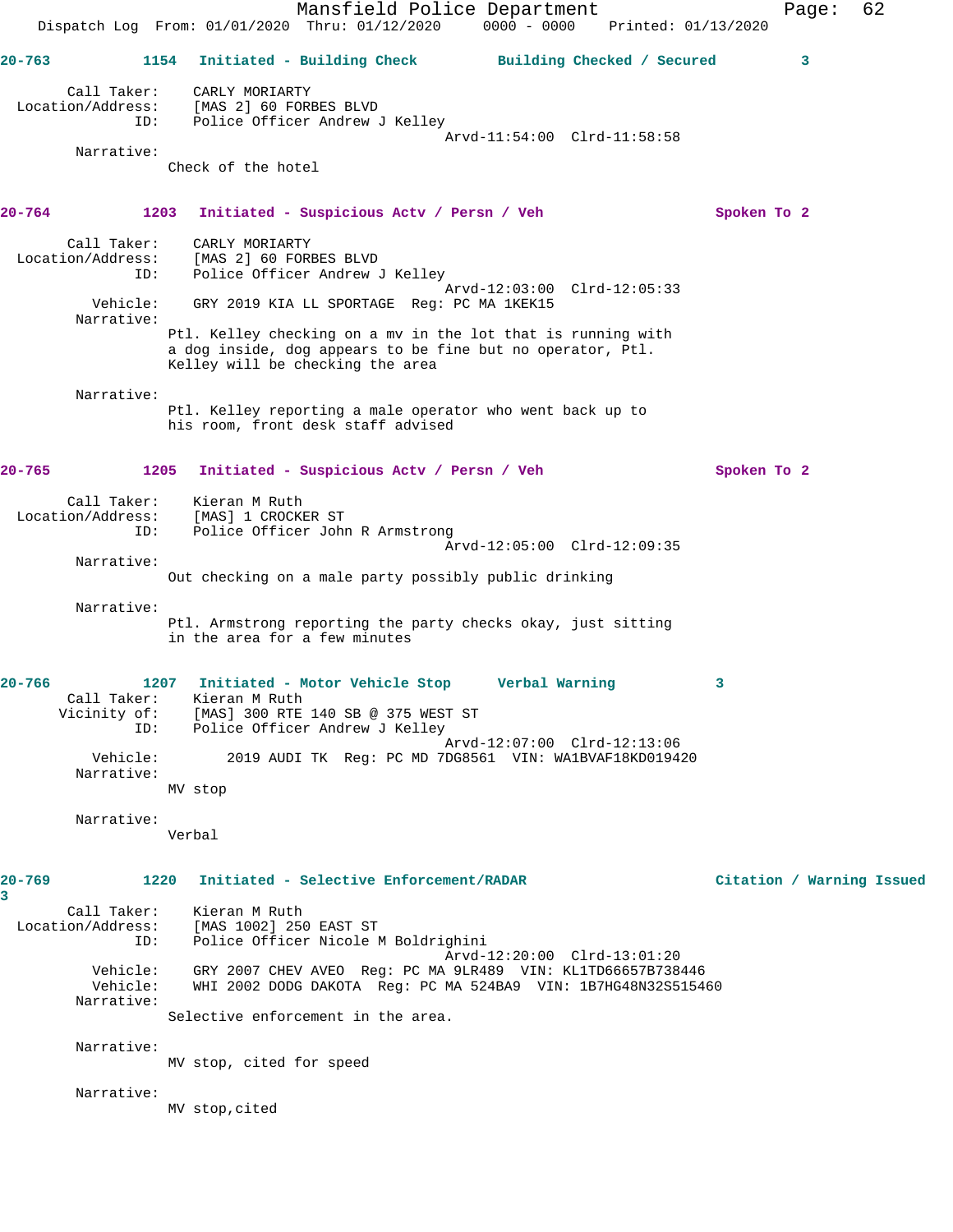Mansfield Police Department Fage: 63 Dispatch Log From: 01/01/2020 Thru: 01/12/2020 0000 - 0000 Printed: 01/13/2020 **20-774 1230 Walk-In - Suspicious Actv / Persn / Veh Peace Restored 2**  Call Taker: Support Staff Matthew Todesco<br>Location/Address: [MAS 281A] 1 CROCKER ST [MAS 281A] 1 CROCKER ST Narrative: RP reports a male and his son drinking in the area, Ofc Armstrong is responding. Ofc Armstrong reports he moved along Squire. **20-779 1321 Phone - Suspicious Actv / Persn / Veh Spoken To 2** Call Taker: Kieran M Ruth Location/Address: [MAS 430A] 20 ERICK RD Apt. #23 ID: Police Officer Nicole M Boldrighini Disp-13:21:38 Arvd-13:27:24 Clrd-13:45:18<br>ID: Police Officer John R Armstrong Police Officer John R Armstrong Disp-13:22:29 Arvd-13:27:28 Clrd-13:46:32 Vehicle: GRY 2000 ECD Reg: CO RI 74286 VIN: 1FBNE31LXYHA70088 Narrative: Out for the report of a party knocking on the door and trying the handle. He stated he was there for a leak, the management company states there is no such issue in the building Narrative: The party is working on a leak in apartment 6 and was knocking on doors because the leak is from upstairs **20-781 1326 Phone - Well Being Check Spoken To 3**  Call Taker: NICHOLAS GOYETTE Location/Address: [MAS 907A] 390 WEST ST Apt. #B Sergeant Thomas R Connor<br>Disp-13:29:51 Disp-13:29:51 Arvd-13:36:32 Clrd-13:47:28<br>ID: Police Officer David W Kinahan Police Officer David W Kinahan Disp-13:29:57 Arvd-13:36:40 Clrd-13:47:23 ID: Police Officer Andrew J Kelley<br>Disp-13:31:26 Disp-13:31:26 <br>Vehicle: BLU 2001 JEEP LL CHEROK SPORT Req: PC MA 3GR119 VIN: 1J41 Vehicle: BLU 2001 JEEP LL CHEROK SPORT Reg: PC MA 3GR119 VIN: 1J4FF48S51L548284 Narrative: Staff reports a Jeep Cherokee parked in the employee lot for the past 5 days. Appears to be one occupant, no plate given. Unk on on status of occupant, staff at service desk will escort responders Narrative: M1 reporting they were able to wake the party up that was asleep in the vehicle, party works the overnight shift at Home Depot, no issue. M1 will notify the service desk at Shaws **20-782 1328 Walk-In - Assist Citizen - P S A Services Rendered 3**  Call Taker: Support Staff Matthew Todesco Location/Address: [MAS 451B] 500 EAST ST ID: Police Officer Andrew J Kelley<br>Disp-13:36:26 Disp-13:36:26 Arvd-13:36:28 Clrd-13:54:43 Narrative: RP into the station to request assistance because he is homeless. **20-785 1402 Initiated - Proactive Patrol Building Checked / Secured 3** Call Taker: Kieran M Ruth Location/Address: [MAS 281A] 1 CROCKER ST ID: Police Officer John R Armstrong Arvd-14:02:00 Clrd-14:06:15 Narrative: Checking the area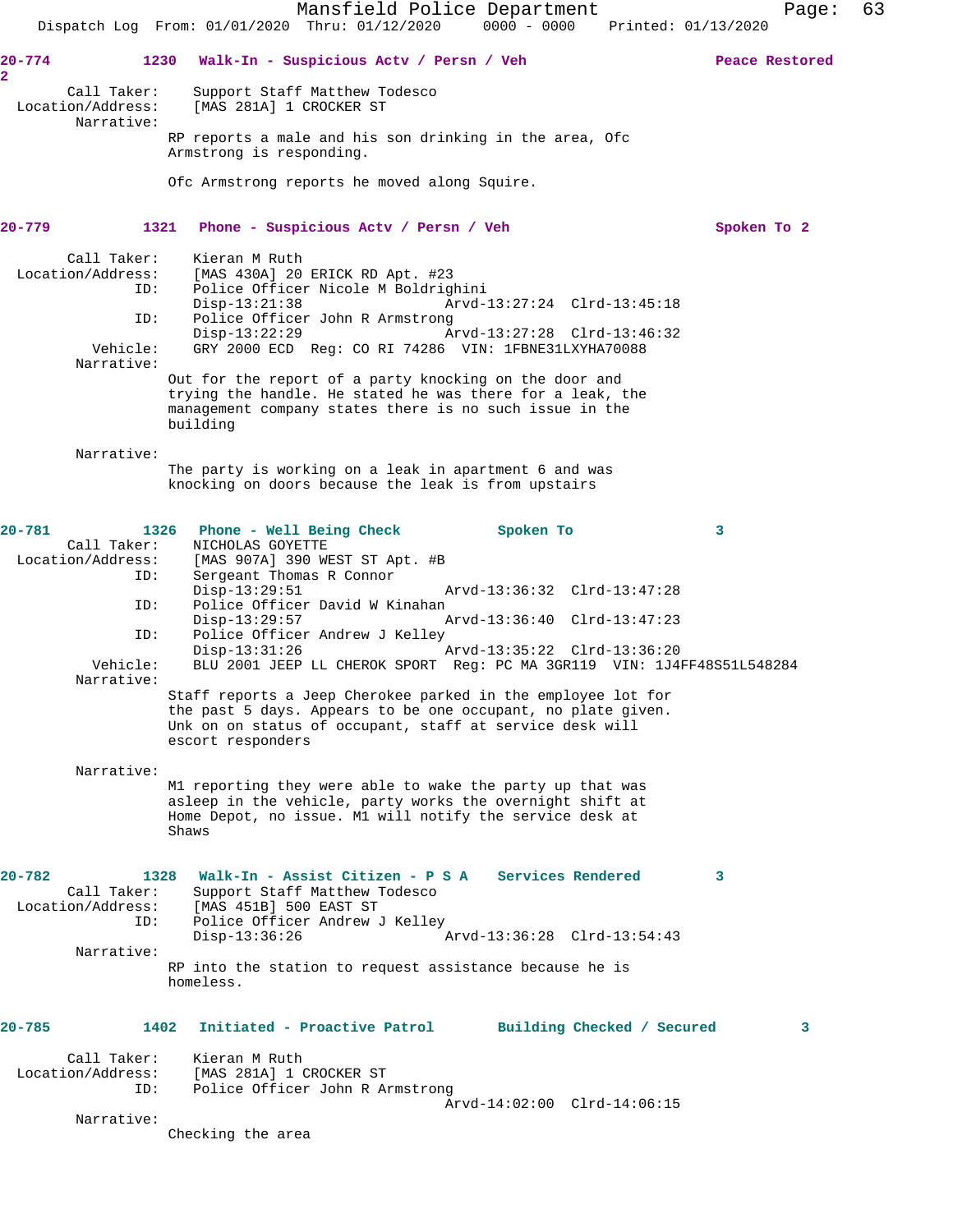**20-786 1406 Initiated - Motor Vehicle Stop Citation / Warning Issued 3**  Call Taker: CARLY MORIARTY Location/Address: [MAS] 518 WARE ST @ 5 RUSTIC DR ID: Police Officer Nicole M Boldrighini Arvd-14:06:00 Clrd-14:09:21 Vehicle: WHI 2016 INFI LL QX70 82215 Reg: PC MA 7522MW VIN: JN8CS1MWXGM750749 **20-787 1415 Initiated - Motor Vehicle Stop Citation / Warning Issued 3**  Call Taker: Kieran M Ruth Location/Address: [MAS] 475 WARE ST @ 4 GLORIA DR ID: Police Officer Nicole M Boldrighini Arvd-14:15:00 Clrd-14:19:31 Vehicle: GRY 2002 TOYT CAMRY Reg: PC MA 1JAX45 VIN: 4T1BE32K82U540455 Narrative: MV stop Narrative: Cited for speed **20-795 1541 Initiated - Assist Citizen - P S A Services Rendered 3**  Call Taker: Support Staff Matthew Todesco Location/Address: [MAS 451B] 500 EAST ST ID: Police Officer Nicole M Boldrighini Arvd-15:41:00 Clrd-16:29:54 Narrative: Ofc Boldrighini will be transporting one to a shelter in Brockton. Narrative: Sm 44656 at 1547 Narrative: Em 44668 at 1617 **20-797 1544 Phone - Assist Fire Department Referred to Other Agency 2**  Call Taker: Kieran M Ruth<br>Location/Address: [MAS 825Q] 25  $[MAS 825Q] 25 COBB ST Apt. #E$  ID: Police Officer John R Armstrong Disp-15:45:44 Clrd-15:52:20 ID: Police Officer Joshua S Ellender Disp-15:52:13 Arvd-15:54:14 Clrd-15:54:45 Narrative: Assist MFD with a master box **20-798 1548 Phone - 911 Hang-ups & Verifications Confirmed misdial/Accdntl Call 2**  Call Taker: Kieran M Ruth Location/Address: [MAS 840I180] 280 SCHOOL ST Apt. #I180 Police Officer David W Kinahan Disp-15:49:58 Arvd-15:56:31 Clrd-15:57:17 Narrative: Checking on a 911 hang up **20-801 1618 Initiated - Motor Vehicle Stop Verbal Warning 3**  Call Taker: Kieran M Ruth Location/Address: [MAS] 28 SCHOOL ST @ 67 CORAL ST<br>ID: Police Officer David M Sennott Police Officer David M Sennott Arvd-16:18:00 Clrd-16:25:02 Police Officer Michael N Fenore<br>Vehicle: BLU 2004 ACUR UT MDX Reg: PAR 1 BLU 2004 ACUR UT MDX Reg: PAR MA 155H VIN: 2HNYD18604H524086 Narrative: MV stop Narrative: Verbal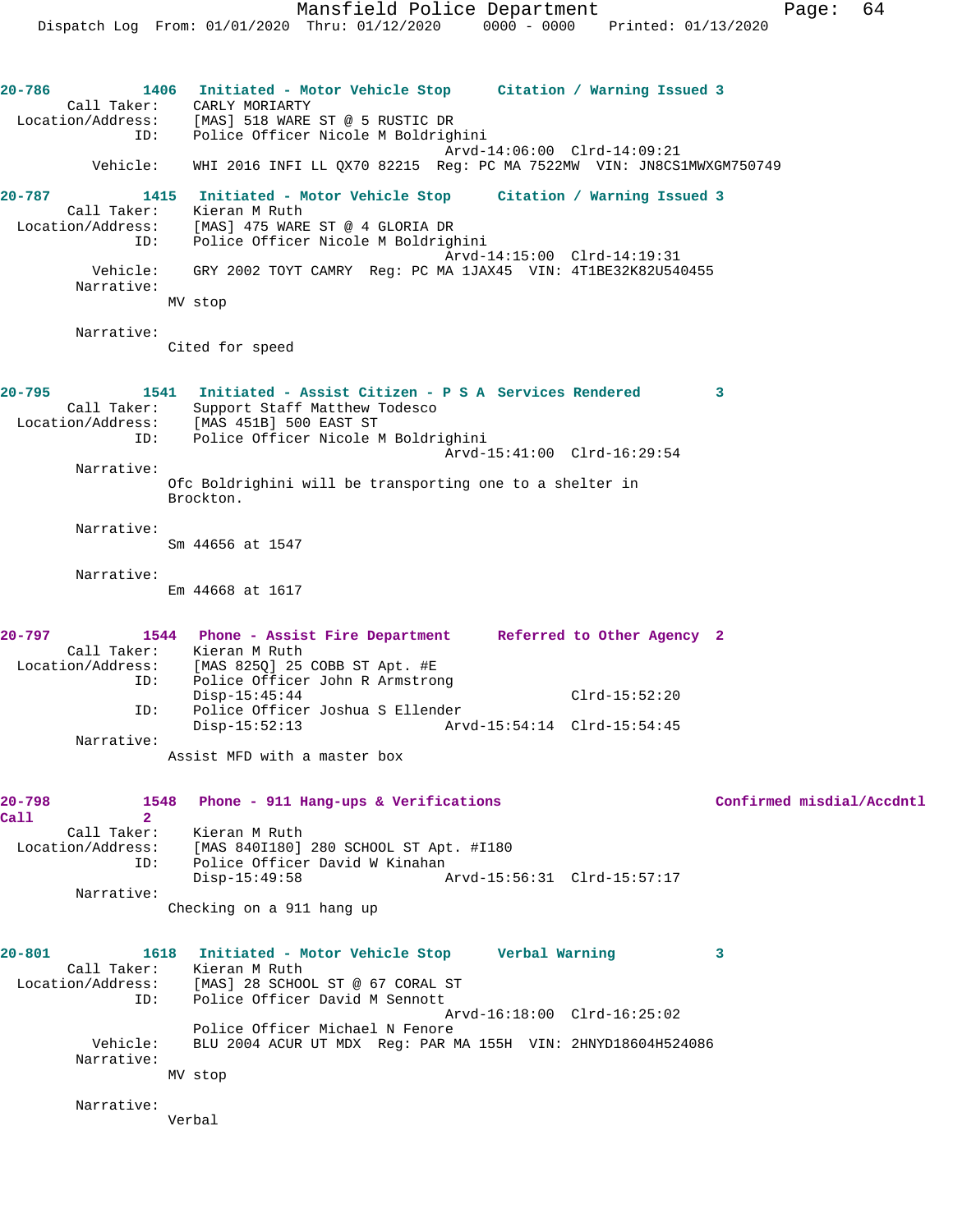|                                                                                        | Mansfield Police Department                                                                                                                                                                                                                                                                                                                                                                                                 | 65<br>Page:               |
|----------------------------------------------------------------------------------------|-----------------------------------------------------------------------------------------------------------------------------------------------------------------------------------------------------------------------------------------------------------------------------------------------------------------------------------------------------------------------------------------------------------------------------|---------------------------|
|                                                                                        | 0000 - 0000 Printed: 01/13/2020<br>Dispatch Log From: 01/01/2020 Thru: 01/12/2020                                                                                                                                                                                                                                                                                                                                           |                           |
| $20 - 803$<br>Call Taker:<br>Location/Address:<br>ID:<br>ID:<br>Vehicle:<br>Narrative: | 1632<br>911 - Suspicious Actv / Persn / Veh Gone on Arrival<br>MATTHEW BOMES<br>[MAS 981] 165 SPRING ST<br>Police Officer Nicole P Newport<br>$Disp-16:34:59$<br>$Clrd-16:38:21$<br>Police Officer Joshua S Ellender<br>$Disp-16:38:16$<br>Arvd-16:42:15 Clrd-16:45:22<br>WHI 2013 CHEV AVALAN Reg: PAS MA NE61KV VIN: 3GNTKGE76DG287357<br>Caller reports a white truck speeding through following a<br>dog or training it | $\mathbf{2}$              |
| Narrative:                                                                             | Ofc. Ellender reports the vehicle was leaving upon arrival,<br>no dog seen                                                                                                                                                                                                                                                                                                                                                  |                           |
| 20-804                                                                                 | 1641<br>Phone - Suspicious Acty / Persn / Veh                                                                                                                                                                                                                                                                                                                                                                               | Spoken To 2               |
| Call Taker:<br>Location/Address:<br>ID:<br>ID:<br>Narrative:                           | Kieran M Ruth<br>[MAS H1886] 41 NORTH ST<br>Police Officer William C Trudell<br>$Disp-16:41:55$<br>Arvd-16:54:03 Clrd-17:00:41<br>Police Officer Nicole P Newport<br>$Disp-16:43:17$<br>Arvd-16:54:02 Clrd-17:00:41<br>Out for the report a male party called her stating he was<br>there with a food delivery and she did not order any food                                                                               |                           |
| Narrative:                                                                             | The number is untraceble and beleived to be a prank.                                                                                                                                                                                                                                                                                                                                                                        |                           |
| $20 - 807$<br>Call Taker:<br>Location/Address:<br>ID:<br>Narrative:                    | 1645<br>Initiated - Follow up Investigation Investigated - No Report 3<br>Kieran M Ruth<br>[MAS 840B] 280 SCHOOL ST Apt. #B<br>Police Officer Joshua S Ellender<br>Arvd-16:45:00 Clrd-17:02:29<br>Conducting a follow up in the area to a previously reported<br>incident.                                                                                                                                                  |                           |
| $20 - 810$                                                                             | 1702 Initiated - Selective Enforcement/RADAR                                                                                                                                                                                                                                                                                                                                                                                | Citation / Warning Issued |
| 3<br>Call Taker:<br>Vicinity of:<br>ID:<br>Narrative:                                  | Kieran M Ruth<br>[MAS] 792 WEST ST<br>Police Officer Joshua S Ellender<br>Arvd-17:02:00 Clrd-17:37:36<br>Vehicle: WHI 2018 BUIC LL ENCORE Reg: PC RI CHWOWA<br>Vehicle: GRY 2014 HYUN SONATA Reg: PC MA 2MK182 VIN: 5NPEB4AC7EH929273<br>Vehicle: GRY 2016 JEEP GRANDC Reg: PC MA 2561NS VIN: 1C4RJFAG5GC499194<br>Selective enforcement in the area.                                                                       |                           |
| $20 - 811$<br>ID:<br>ID:<br>Vehicle:                                                   | 1703 Initiated - Motor Vehicle Stop Verbal Warning<br>Call Taker: Kieran M Ruth<br>Location/Address: [MAS] 1100 EAST ST @ 3 SHANNON LN<br>Police Officer William C Trudell<br>Arvd-17:03:00 Clrd-17:08:24<br>Police Officer Nicole P Newport<br>Disp-17:04:36<br>Arvd-17:04:38 Clrd-17:08:24<br>BLK 2013 VOLK PASSAT Req: PC MA 452TD8 VIN: 1VWCP7A35DC089544                                                               | 3                         |
| Narrative:<br>Narrative:                                                               | MV stop                                                                                                                                                                                                                                                                                                                                                                                                                     |                           |
|                                                                                        | verbal                                                                                                                                                                                                                                                                                                                                                                                                                      |                           |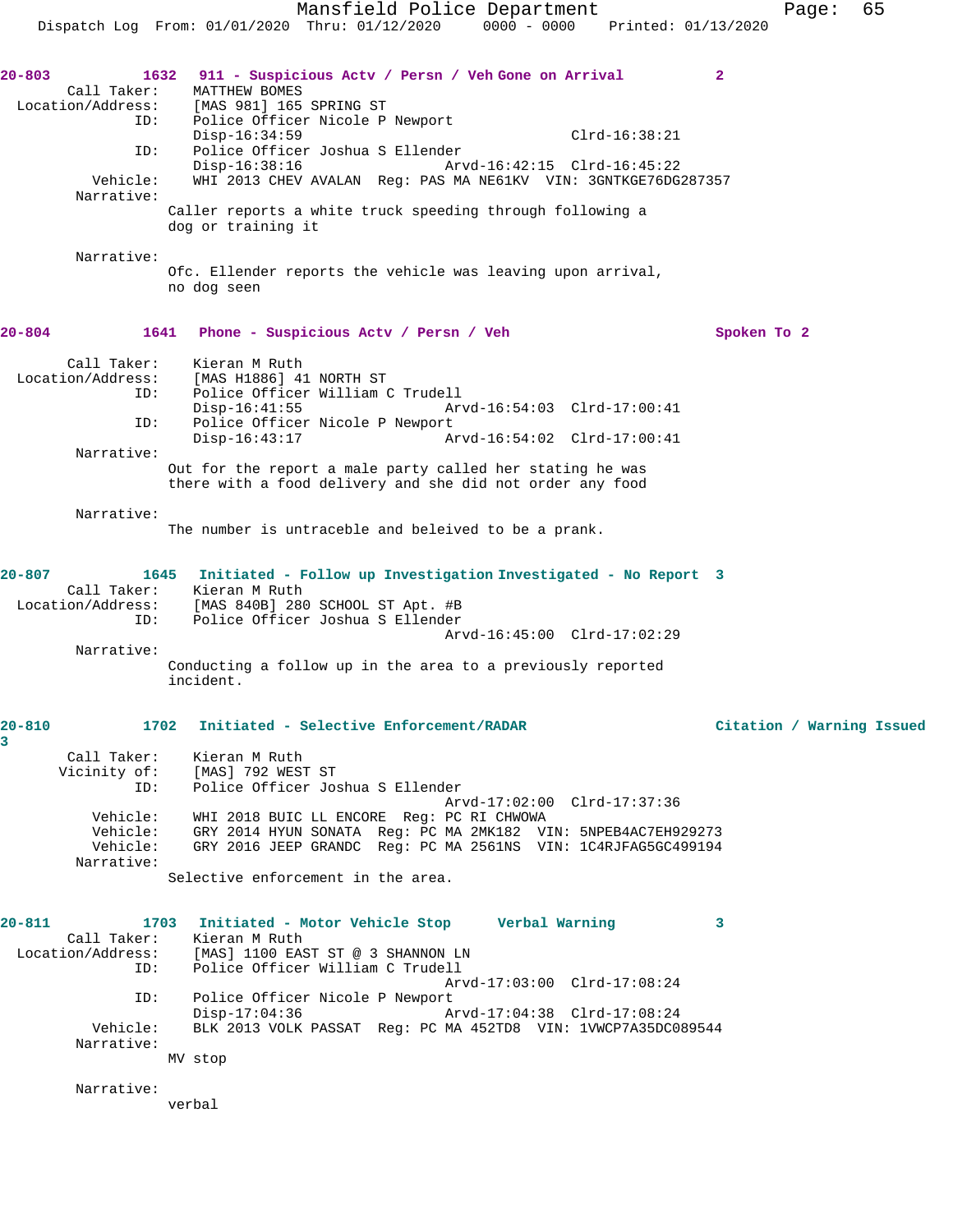|                                                       | Dispatch Log From: 01/01/2020 Thru: 01/12/2020                                                                                                                  | Mansfield Police Department                                       | $0000 - 0000$               |                         | Printed: 01/13/2020 | Page:        | 66 |
|-------------------------------------------------------|-----------------------------------------------------------------------------------------------------------------------------------------------------------------|-------------------------------------------------------------------|-----------------------------|-------------------------|---------------------|--------------|----|
| $20 - 816$<br>Call Taker:<br>Location/Address:<br>ID: | 1741<br>Kieran M Ruth<br>[MAS H974] 50 OLD NORTH TRL<br>Police Officer William C Trudell                                                                        | Initiated - Follow up Investigation Investigated - No Report 3    | Arvd-17:41:00 Clrd-18:29:11 |                         |                     |              |    |
| Narrative:                                            | Conducting a follow up in the area to a previously reported<br>incident.                                                                                        |                                                                   |                             |                         |                     |              |    |
| $20 - 819$<br>Call Taker:<br>Location/Address:<br>ID: | 1755 Phone - Animal Complaints Services Rendered<br>Kieran M Ruth<br>[MAS] 245 OAKLAND ST @ 1 FRANCIS AVE<br>Police Officer Nicole P Newport<br>$Disp-17:56:48$ |                                                                   | Arvd-18:01:10 Clrd-18:24:20 |                         | 3                   |              |    |
| Narrative:                                            | Lost dog found                                                                                                                                                  |                                                                   |                             |                         |                     |              |    |
| Narrative:                                            | Ofc. Newport has possession of the dog and will check a few<br>houses.                                                                                          |                                                                   |                             |                         |                     |              |    |
| Narrative:                                            | M14 reports that houses checked negative; bringing the dog<br>the shelter.                                                                                      |                                                                   |                             |                         |                     |              |    |
| Narrative:                                            | Front desk reports that the owner is at the station looking<br>for the dog; referred to the shelter.                                                            |                                                                   |                             |                         |                     |              |    |
| $20 - 825$                                            | 1823                                                                                                                                                            | 911 - 911 Hang-ups & Verifications Confirmed misdial/Accdntl Call |                             |                         |                     | $\mathbf{2}$ |    |
| Call Taker:<br>Vicinity of:<br>ID:<br>ID:             | MATTHEW BOMES<br>[MAS H3138] 65 STEARNS AVE<br>Police Officer Jay J Sparrow<br>$Disp-18:29:03$<br>Police Officer William C Trudell                              |                                                                   |                             | $Clrd-18:31:59$         |                     |              |    |
| Narrative:                                            | $Disp-18:29:20$                                                                                                                                                 |                                                                   | Arvd-18:31:07 Clrd-18:31:59 |                         |                     |              |    |
| Narrative:                                            | 911 accidental call, dialed while in his pocket                                                                                                                 |                                                                   |                             |                         |                     |              |    |
|                                                       | Confirmed accidental                                                                                                                                            |                                                                   |                             |                         |                     |              |    |
| $20 - 827$                                            | 1841                                                                                                                                                            | Initiated - Proactive Patrol                                      | Building Checked / Secured  |                         |                     | 3            |    |
| Call Taker:<br>Location/Address:<br>ID:               | Kieran M Ruth<br>[MAS 840] 280 SCHOOL ST<br>Police Officer Joshua S Ellender                                                                                    |                                                                   | Arvd-18:41:00 Clrd-19:00:30 |                         |                     |              |    |
| $20 - 828$<br>Call Taker:<br>Location/Address:        | 1850<br>PATRICK FEENEY                                                                                                                                          | Phone - Well Being Check                                          |                             | Transported to Hospital | 3                   |              |    |
| ID:                                                   | Patrolman KELLY COLVIN<br>$Disp-18:53:26$                                                                                                                       |                                                                   |                             | $Clrd-18:57:00$         |                     |              |    |
| ID:<br>ID:                                            | Police Officer Joshua S Ellender<br>$Disp-19:00:53$<br>Police Officer Nicole P Newport                                                                          |                                                                   | Arvd-19:04:20 Clrd-19:23:37 |                         |                     |              |    |
| ID:                                                   | $Disp-19:01:01$<br>Patrolman MICHAEL D ALBERTS                                                                                                                  |                                                                   |                             | $Clrd-19:04:34$         |                     |              |    |
| ID:                                                   | $Disp-19:02:06$<br>Sergeant KENNETH FITZGERALD JR                                                                                                               |                                                                   | Arvd-19:04:30 Clrd-19:32:12 |                         |                     |              |    |
| ID:                                                   | Patrolman MATTHEW J DIMARTINO                                                                                                                                   |                                                                   | Arvd-19:11:56 Clrd-19:17:25 |                         |                     |              |    |
|                                                       | $Disp-19:18:16$                                                                                                                                                 |                                                                   | Arvd-19:20:15 Clrd-19:32:12 |                         |                     |              |    |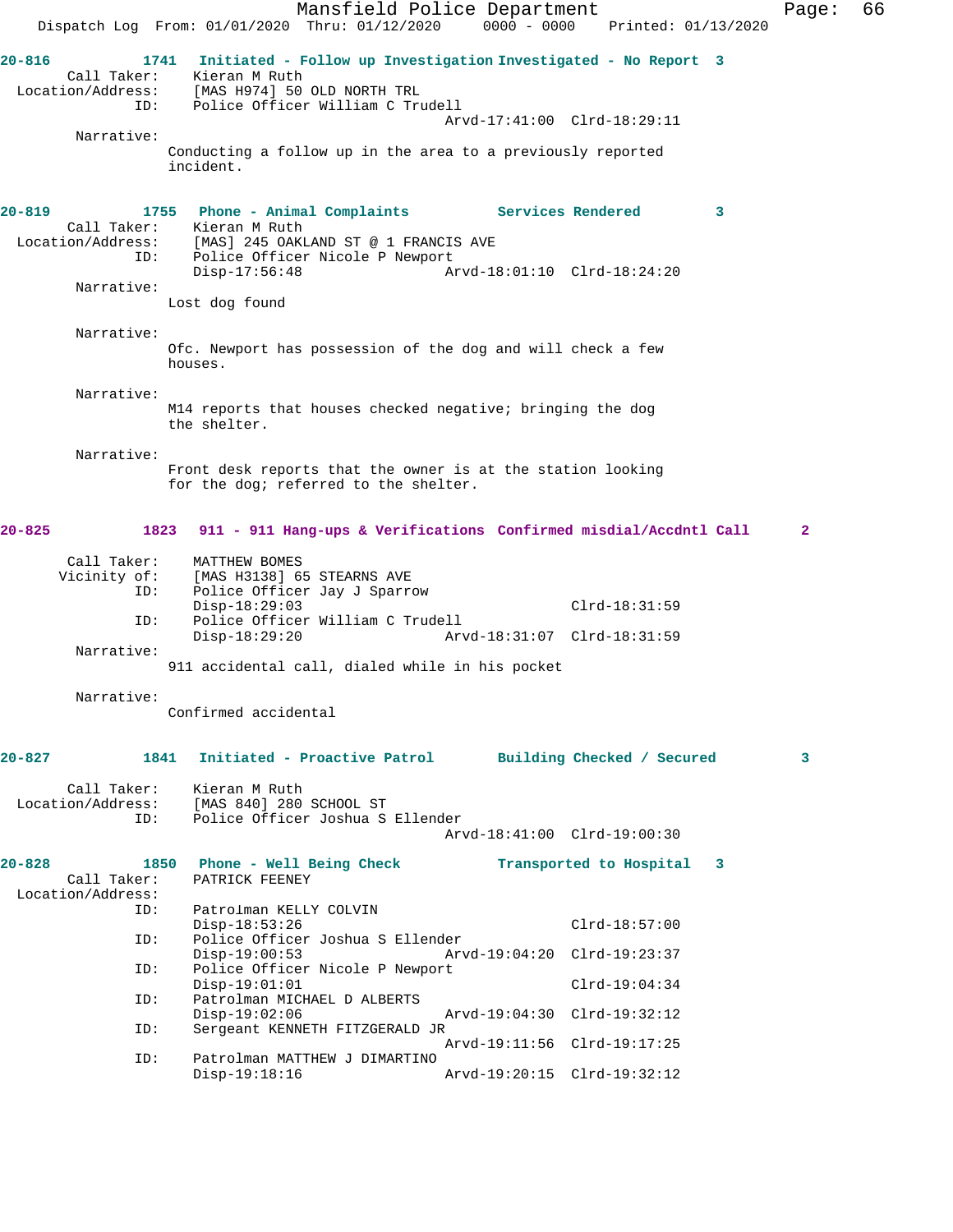Call Taker: PATRICK FEENEY Location/Address: [MAS 840K] 280 SCHOOL ST Apt. #K ID: Police Officer Jay J Sparrow Disp-19:03:33 Arvd-19:09:04 Clrd-19:16:59 Narrative: Fire alarm activation at the bldg. Narrative: FD clearing **20-832 1912 Initiated - Proactive Patrol Building Checked / Secured 3** Call Taker: Stephen Martell Location/Address: [MAS 834] 261 CHAUNCY ST ID: Police Officer Nicole P Newport Arvd-19:12:00 Clrd-19:38:20 Narrative: no reported issues **20-836 2049 Initiated - Proactive Patrol Building Checked / Secured 3** Call Taker: Stephen Martell Location/Address: [MAS 4] 31 HAMPSHIRE ST ID: Police Officer Joshua S Ellender Arvd-20:49:00 Clrd-20:53:55 **20-837 2054 Initiated - Building Check Building Checked / Secured 3** Call Taker: PATRICK FEENEY Location/Address: [MAS 2] 60 FORBES BLVD ID: Police Officer Joshua S Ellender Arvd-20:54:00 Clrd-21:00:01 Narrative: Building/area checked secure. **20-849 2245 Initiated - Proactive Patrol Building Checked / Secured 3** Call Taker: Stephen Martell Location/Address: [MAS 2] 60 FORBES BLVD ID: Police Officer William C Trudell Arvd-22:45:00 Clrd-22:48:00 Narrative: checked secure **20-850 2248 Initiated - Proactive Patrol Building Checked / Secured 3**

**20-830 1902 Other - Assist Fire Department False / Accidental Alarm 2**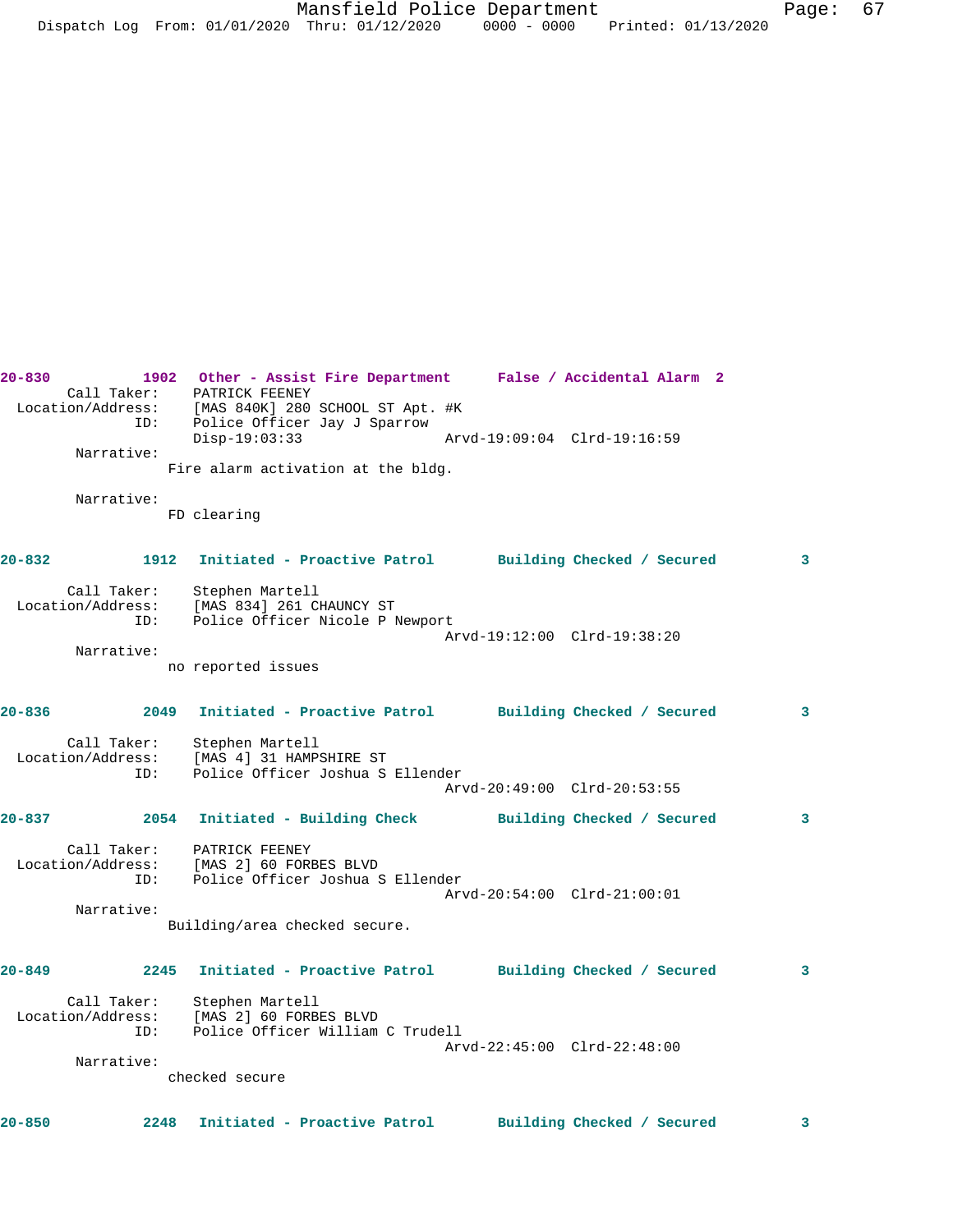|            |                                         | Dispatch Log From: 01/01/2020 Thru: 01/12/2020 0000 - 0000 Printed: 01/13/2020                                                           | Mansfield Police Department |                             |  | Page: | 68 |
|------------|-----------------------------------------|------------------------------------------------------------------------------------------------------------------------------------------|-----------------------------|-----------------------------|--|-------|----|
|            | Call Taker:<br>ID:                      | Stephen Martell<br>Location/Address: [FOX 49] 35 FOXBOROUGH BLVD<br>ID: Police Officer William C Tru<br>Police Officer William C Trudell |                             | Arvd-22:48:00 Clrd-22:50:57 |  |       |    |
|            |                                         | 20-851 2251 Initiated - Building Check Building Checked / Secured                                                                        |                             |                             |  | 3     |    |
|            | Call Taker:<br>ID:                      | Stephen Martell<br>Location/Address: [FOX 838] 2 FOXBOROUGH BLVD<br>Police Officer William C Trudell                                     |                             | Arvd-22:51:00 Clrd-22:56:10 |  |       |    |
|            | Narrative:                              | Building/area checked secure.                                                                                                            |                             |                             |  |       |    |
| $20 - 852$ |                                         | 2256 Initiated - Proactive Patrol Building Checked / Secured                                                                             |                             |                             |  | 3     |    |
|            | ID:                                     | Call Taker: Stephen Martell<br>Location: [MAS] RESIDENCE INN<br>Police Officer William C Trudell                                         |                             |                             |  |       |    |
|            | Narrative:                              |                                                                                                                                          |                             | Arvd-22:56:00 Clrd-23:00:35 |  |       |    |
|            |                                         | Checking the area.                                                                                                                       |                             |                             |  |       |    |
| $20 - 853$ |                                         | 2258 Initiated - Proactive Patrol Building Checked / Secured                                                                             |                             |                             |  | 3     |    |
|            | Call Taker:<br>Location/Address:<br>ID: | Stephen Martell<br>[MAS 1015] 30 CHAUNCY ST<br>Police Officer Nicole P Newport                                                           |                             |                             |  |       |    |
|            | Narrative:                              |                                                                                                                                          |                             | Arvd-22:58:00 Clrd-23:07:23 |  |       |    |
|            |                                         | Checking the area.                                                                                                                       |                             |                             |  |       |    |
| 20-854     |                                         | 2301 Initiated - Proactive Patrol Building Checked / Secured                                                                             |                             |                             |  | 3     |    |
|            | ID:                                     | Call Taker: Stephen Martell<br>Location/Address: [MAS 4] 31 HAMPSHIRE ST<br>Police Officer William C Trudell                             |                             |                             |  |       |    |
|            | Narrative:                              |                                                                                                                                          |                             | Arvd-23:01:00 Clrd-23:07:42 |  |       |    |
|            |                                         | Checking the area.                                                                                                                       |                             |                             |  |       |    |
| $20 - 855$ |                                         | 2310 Initiated - Proactive Patrol Building Checked / Secured                                                                             |                             |                             |  | 3     |    |
|            | ID:                                     | Call Taker: Stephen Martell<br>Location/Address: [MAS 1] 50 WEST ST<br>Police Officer Nicole P Newport                                   |                             |                             |  |       |    |
|            | Narrative:                              |                                                                                                                                          |                             | Arvd-23:10:00 Clrd-23:20:35 |  |       |    |
|            |                                         | clearing, no issues                                                                                                                      |                             |                             |  |       |    |
|            | For Date: $01/07/2020$ - Tuesday        |                                                                                                                                          |                             |                             |  |       |    |
|            |                                         | 20-864 		 0124 Initiated - Proactive Patrol 		 Building Checked / Secured                                                                |                             |                             |  | 3     |    |
|            | Call Taker:<br>ID:                      | Stephen Martell<br>Location/Address: [MAS 840] 280 SCHOOL ST<br>Patrolman David Schepis                                                  |                             |                             |  |       |    |
|            | Narrative:                              |                                                                                                                                          |                             | Arvd-01:24:00 Clrd-01:41:41 |  |       |    |
|            |                                         | Checking the area.                                                                                                                       |                             |                             |  |       |    |
| $20 - 865$ |                                         | 0128 Initiated - Proactive Patrol Building Checked / Secured                                                                             |                             |                             |  | 3     |    |
|            | Call Taker:                             | Stephen Martell                                                                                                                          |                             |                             |  |       |    |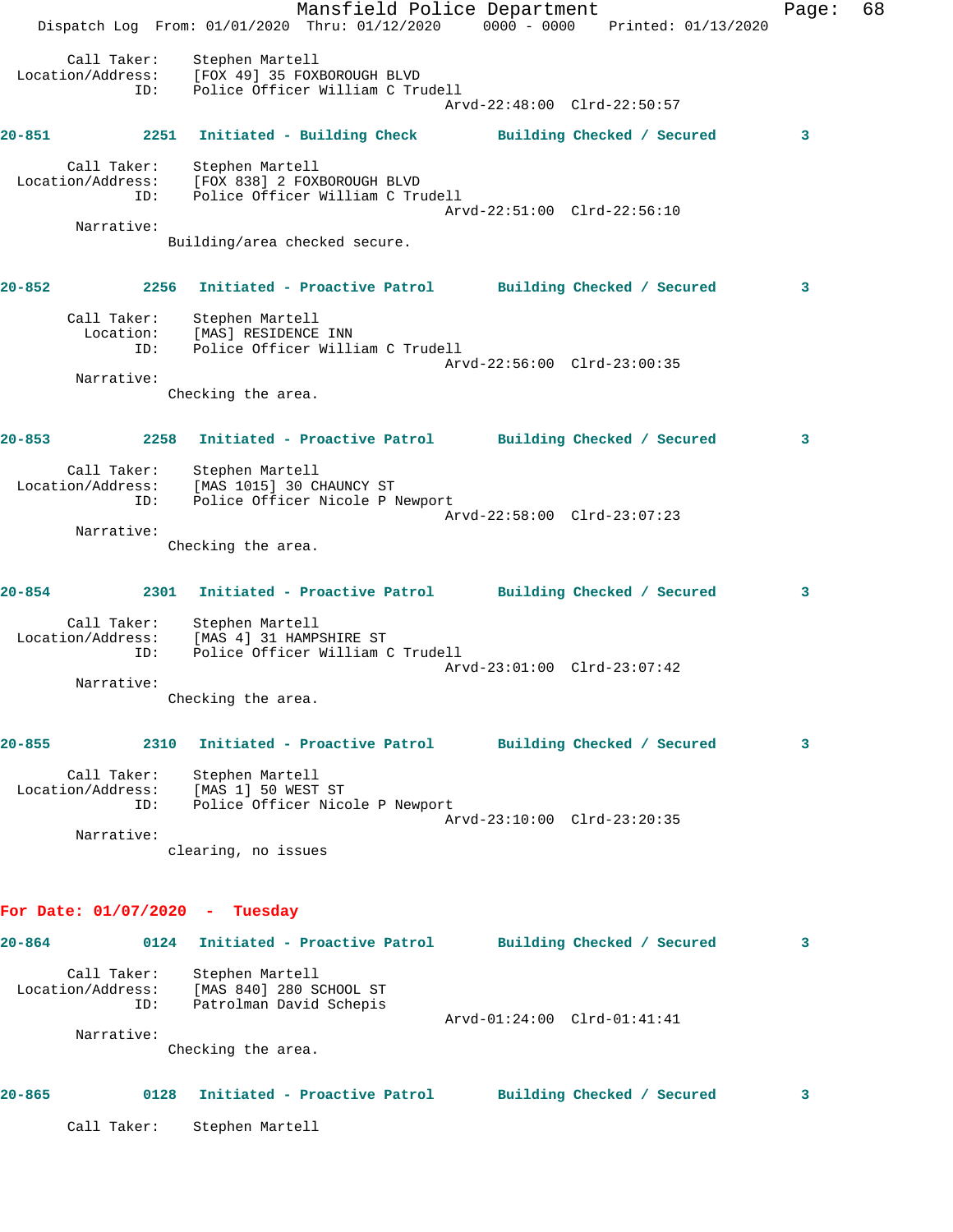Mansfield Police Department Fage: 69 Dispatch Log From: 01/01/2020 Thru: 01/12/2020 0000 - 0000 Printed: 01/13/2020 Location/Address: [MAS 1002] 250 EAST ST ID: Police Officer Donald MacLean Arvd-01:28:00 Clrd-01:39:42 Narrative: Checking the area. **20-866 0130 Initiated - Proactive Patrol Building Checked / Secured 3** Call Taker: Stephen Martell Location: [MAS] HOTELS ID: Police Officer Andrew J Kelley Arvd-01:30:00 Clrd-02:16:32 Narrative: Checking the area hotels. Narrative: area secure **20-867 0140 Initiated - Proactive Patrol Building Checked / Secured 3** Call Taker: Stephen Martell Location/Address: [MAS 992] 660 EAST ST ID: Police Officer Meghan Birnie Arvd-01:40:00 Clrd-01:43:33 Narrative: Checking the area. **20-872 0158 Initiated - Proactive Patrol Building Checked / Secured 3** Call Taker: Stephen Martell Location/Address: [MAS 281A] 1 CROCKER ST ID: Police Officer Meghan Birnie Arvd-01:58:00 Clrd-02:01:34 Narrative: Checking the area. **20-873 0223 Initiated - Proactive Patrol Building Checked / Secured 3** Call Taker: Stephen Martell Location/Address: [MAS 1018] 600 EAST ST ID: Police Officer Andrew J Kelley Arvd-02:23:00 Clrd-02:29:02 Narrative: Area checked secure. **20-874 0230 Initiated - Proactive Patrol Building Checked / Secured 3** Call Taker: Stephen Martell Location/Address: [MAS 907E] 390 WEST ST ID: Patrolman David Schepis Arvd-02:30:00 Clrd-02:32:18 **20-875 0233 Initiated - Proactive Patrol Building Checked / Secured 3** Call Taker: Stephen Martell Location/Address: [MAS 840] 280 SCHOOL ST ID: Police Officer Christopher D Sorge Arvd-02:33:00 Clrd-02:36:45 Narrative: area secure **20-876 0237 Initiated - Proactive Patrol Building Checked / Secured 3** Call Taker: Stephen Martell Location/Address: [MAS 2] 60 FORBES BLVD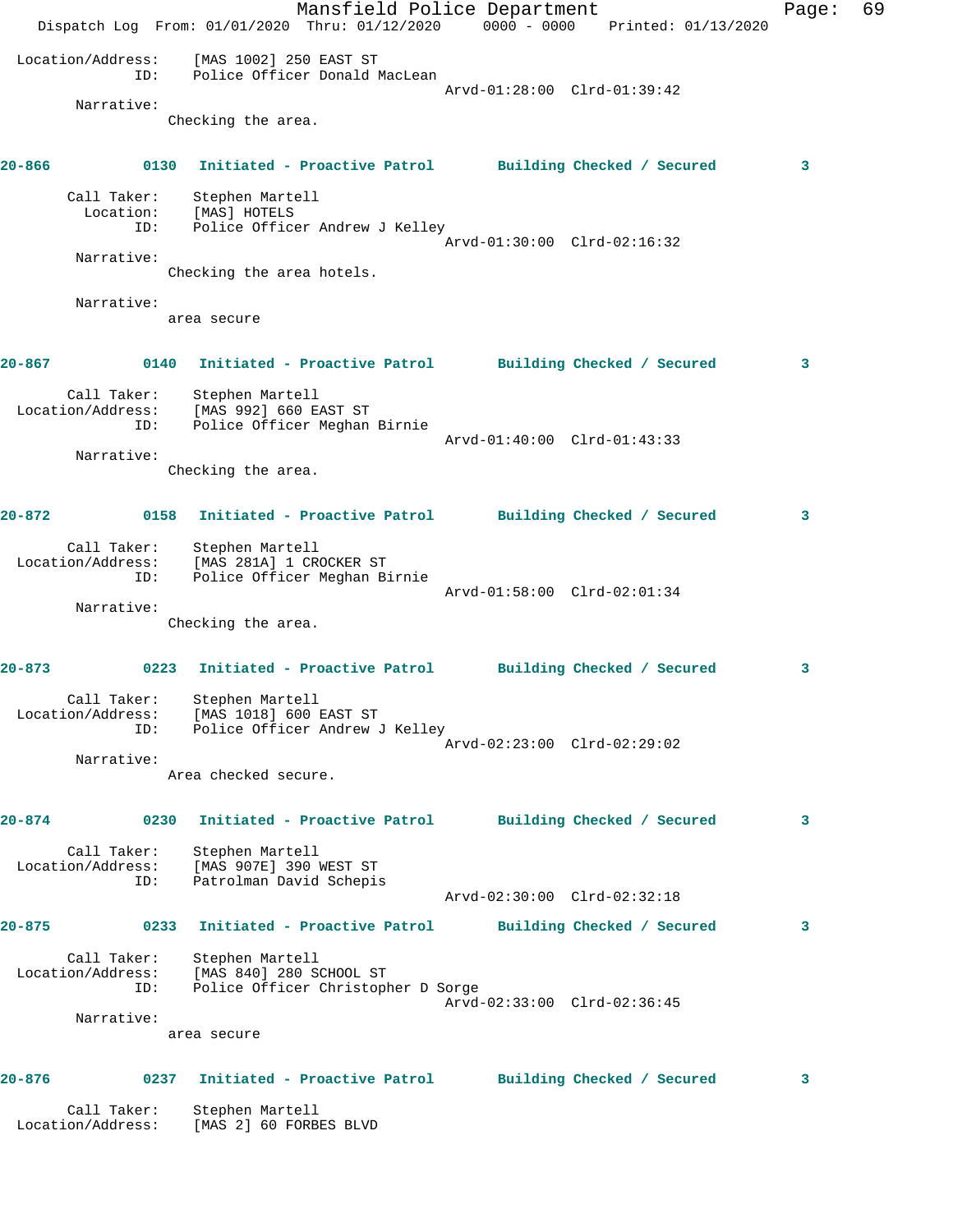Mansfield Police Department Page: 70 Dispatch Log From: 01/01/2020 Thru: 01/12/2020 0000 - 0000 Printed: 01/13/2020 ID: Police Officer Christopher D Sorge Arvd-02:37:00 Clrd-02:44:07 ID: Patrolman David Schepis Disp-02:41:51 Arvd-02:42:20 Clrd-02:44:07 Vehicle: GRY 2010 JEEP UT GRAND Reg: PC MA 88X550 VIN: 1J4PR4GK6AC127316 Narrative: Checking on 1 mv parked behind the bldg that is running. Narrative: M12 reports all checks ok, 2 parties were sleeping in the m/v and check ok. **20-878 0238 Initiated - Parking Violations Citation / Warning Issued 3**  Call Taker: Stephen Martell Location/Address: [MAS] PARK ST ID: Police Officer Meghan Birnie Arvd-02:38:00 Clrd-02:46:57 Vehicle: BLU 2002 TOYT CAMRY Reg: PC MA 6LK275 VIN: 4T1BE32K62U618621 Narrative: Overnight parking violation **20-879 0242 Initiated - Motor Vehicle Stop Citation / Warning Issued 3**  Call Taker: Stephen Martell Location/Address: [MAS] 141 PRATT ST @ 255 HOPE ST ID: Police Officer Andrew J Kelley Arvd-02:42:00 Clrd-02:49:26 ID: Police Officer Donald MacLean Disp-02:43:25 Arvd-02:44:58 Clrd-02:49:26 Vehicle: BLU 2009 CHEV AVEO Reg: PC MA 3TLR20 VIN: KL1TD66E69B311111 Narrative: Citation issued. for Defective equipment. **20-880 0247 Initiated - Parking Violations Citation / Warning Issued 3**  Call Taker: Stephen Martell Location/Address: [MAS] ROCK ST ID: Police Officer Meghan Birnie Arvd-02:47:00 Clrd-02:49:12 Vehicle: GRY 2005 TOYT UT RAV4 Reg: PC MA 9EF191 VIN: JTEHD20V650046370 Narrative: Overnight parking violation **20-881 0252 Initiated - Parking Violations Citation / Warning Issued 3**  Call Taker: Stephen Martell Location/Address: [MAS] PLEASANT ST ID: Police Officer Meghan Birnie Arvd-02:52:00 Clrd-02:53:13 Vehicle: BLK 2018 VOLK TIGUAN Reg: PC MA 8AYY50 VIN: 3VV0B7AX4JM084497 Narrative: Overnight Parking Violation. **20-882 0307 Initiated - Proactive Patrol Building Checked / Secured 3** Call Taker: Police Officer Andrew J Kelley Location/Address: [MAS 982] 111 HOPE ST ID: Police Officer Andrew J Kelley Arvd-03:08:31 Clrd-03:15:30 Narrative: Checking the area. **20-883 0315 Initiated - Proactive Patrol Building Checked / Secured 3** Call Taker: Stephen Martell Location/Address: [MAS 814] 50 WEST CHURCH ST ID: Police Officer Meghan Birnie Arvd-03:15:00 Clrd-03:19:39 Narrative: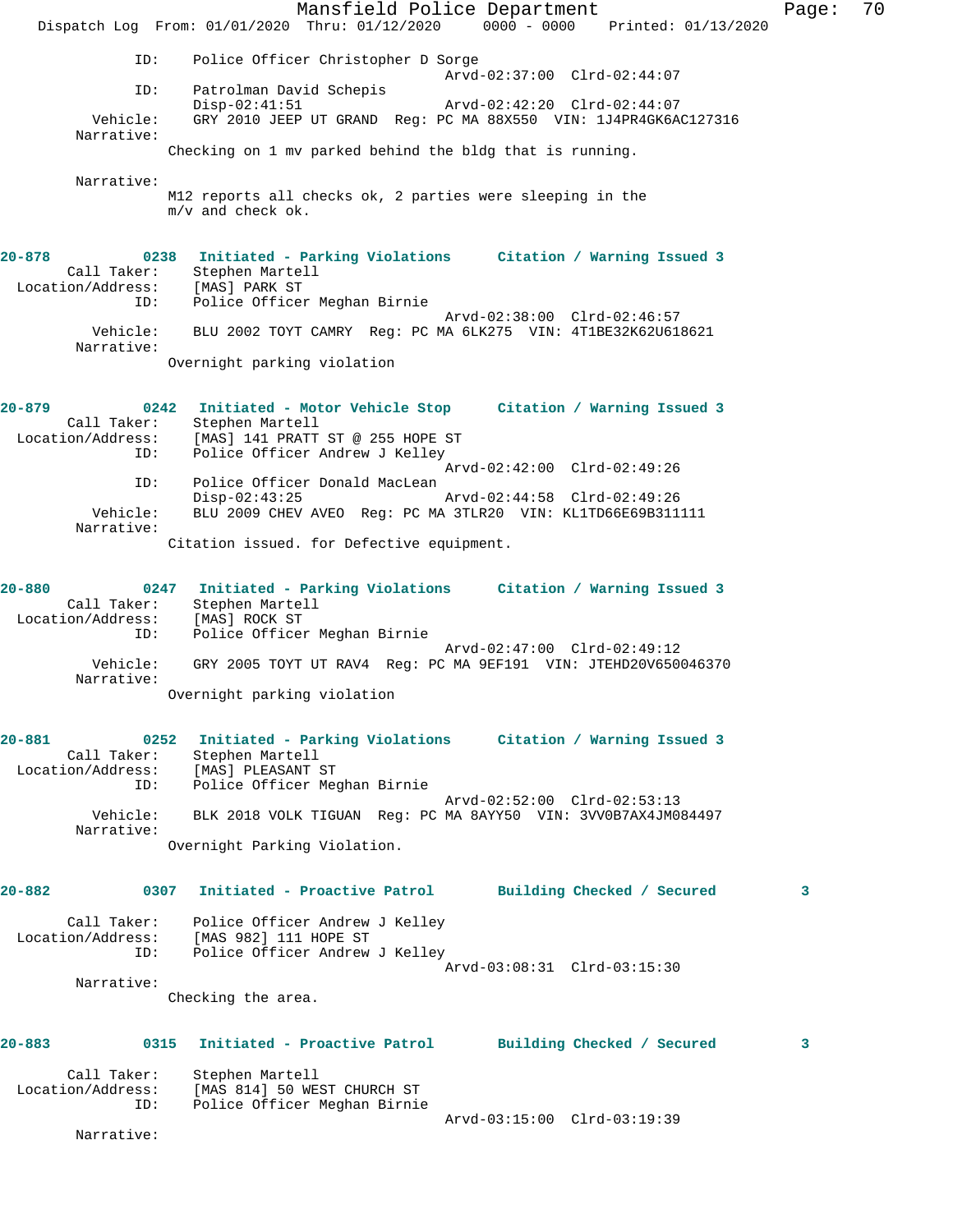Mansfield Police Department Page: 71 Dispatch Log From: 01/01/2020 Thru: 01/12/2020 0000 - 0000 Printed: 01/13/2020 area checked secure **20-884 0330 Initiated - Proactive Patrol Building Checked / Secured 3** Call Taker: Stephen Martell Location/Address: [MAS 992] 660 EAST ST ID: Police Officer Andrew J Kelley Arvd-03:30:00 Clrd-03:32:39 Narrative: area checked secure **20-889 0638 Initiated - Selective Enforcement/RADAR Citation / Warning Issued 3**  Call Taker: DAVID SULLIVAN Location/Address: [MAS] 245 OAKLAND ST @ 1 FRANCIS AVE ID: Police Officer Donald MacLean Arvd-06:38:00 Clrd-07:04:32 Vehicle: GRY 2018 BMW 330 Reg: PC MA 7TV586 VIN: WBA8D9G52JNU69489 Narrative: Selective enforcement in the area. Narrative: citation issued for speed **20-892 0708 Phone - Alarm - Burglar Building Checked / Secured 1** Call Taker: APRIL LEHANE Location/Address: [MAS H5896] 62 NORTH ST ID: Police Officer Andrew J Kelley Disp-07:09:31 Arvd-07:14:55 Clrd-07:17:40 ID: Police Officer Donald MacLean Disp-07:09:35 Arvd-07:14:53 Clrd-07:17:40 Vehicle: GRY 2008 JEEP UT GRCHEK Reg: PC MA 1TJC14 VIN: 1J8GR48K78C147811 Narrative: entry exit front door No contact with key holder Narrative: clear- residence checks secured **20-893 0709 Initiated - Motor Vehicle Stop Verbal Warning 3**  Call Taker: NICHOLAS GOYETTE Location/Address: [MAS] 126 NORTH MAIN ST @ 10 VILLA ST ID: Police Officer Meghan Birnie Arvd-07:09:00 Clrd-07:11:59 Vehicle: BLK 2018 MINCOO Reg: PC MA 49HJ09 VIN: WMWXP5C59J2H29392 Narrative: Out with a mv stop Narrative: verbal warning for speed **20-897 0806 Phone - Alarm - Burglar False / Accidental Alarm 1**  Call Taker: APRIL LEHANE Location/Address: [MAS H4460] 61 TRACY CIR ID: Police Officer Joshua S Ellender Disp-08:07:35 Arvd-08:15:13 Clrd-08:17:12<br>TD: Police Officer Michael T Fitzgerald Police Officer Michael T Fitzgerald Disp-08:07:37 Clrd-08:07:51 ID: Police Officer John R Armstrong Disp-08:07:55 Arvd-08:15:16 Clrd-08:17:12 Narrative: basement motion unable to reach keyholder Narrative: Alarm company spoke with the resident who stated it was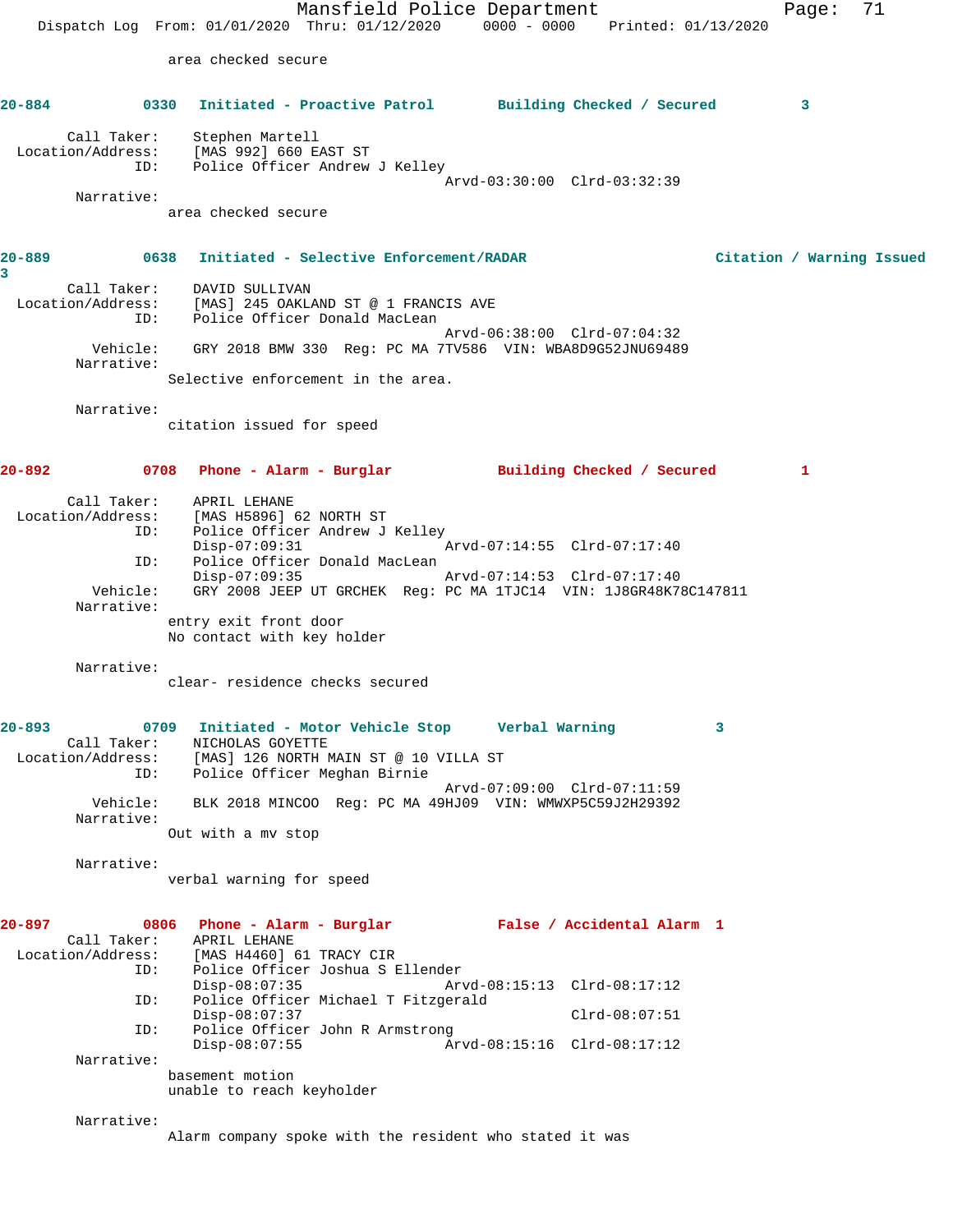|                                                                      | Mansfield Police Department<br>0000 - 0000 Printed: 01/13/2020<br>Dispatch Log From: 01/01/2020 Thru: 01/12/2020                                                                        | 72<br>Page:               |
|----------------------------------------------------------------------|-----------------------------------------------------------------------------------------------------------------------------------------------------------------------------------------|---------------------------|
|                                                                      | accidental                                                                                                                                                                              |                           |
| Narrative:                                                           |                                                                                                                                                                                         |                           |
|                                                                      | clear- confirmed accidental                                                                                                                                                             |                           |
| 20-899                                                               | 0837 Initiated - Investigations 1ncident Report<br>3<br>Call Taker: APRIL LEHANE<br>Location/Address: [MAS 330] 250 EAST ST<br>ID: Detective Kenneth E Wright                           |                           |
| Refer To Incident:                                                   | Arvd-08:37:00 Clrd-08:38:48<br>$20MAS-18-OF$                                                                                                                                            |                           |
| $20 - 901$<br>ID:                                                    | 0841 Initiated - Motor Vehicle Stop Citation / Warning Issued 3<br>Call Taker: APRIL LEHANE<br>Location/Address: [MAS H3741] PRATT ST @ CHILSON AVE<br>Police Officer Joshua S Ellender |                           |
| Narrative:                                                           | Arvd-08:41:00 Clrd-08:48:53<br>Vehicle: GRY 2019 TOYT SIENNA Req: PC MA 5SMG70 VIN: 5TDJZ3DCXKS221069<br>citation issued for crosswalk violation                                        |                           |
| $20 - 907$<br>ID:                                                    | 0935 Initiated - Motor Vehicle Stop Citation / Warning Issued 3<br>Call Taker: APRIL LEHANE<br>Vicinity of: [MAS 1000] 229 SCHOOL ST<br>Police Officer David W Kinahan                  |                           |
| Vehicle:<br>Narrative:                                               | Arvd-09:35:00 Clrd-09:47:36<br>WHI 2003 FORD RANGER Reg: PC MA 9LJ843 VIN: 1FTZR15E43PB82305<br>citation issued for improperly registered MV                                            |                           |
|                                                                      |                                                                                                                                                                                         |                           |
| 20-909<br>3                                                          | 0946<br>Initiated - Selective Enforcement/RADAR<br>Call Taker: APRIL LEHANE                                                                                                             | Citation / Warning Issued |
| Location/Address:<br>ID:                                             | [MAS] COPELAND DR<br>Police Officer Michael T Fitzgerald<br>Arvd-09:46:00 Clrd-10:22:19<br>Vehicle: GRY 2017 TOYT COROLL Reg: PC MA 7FW428 VIN: 2T1BURHEXHC943712                       |                           |
| Vehicle:<br>Narrative:                                               | BRO 2007 TOYT PRIUS Reg: PC MA 6HM632 VIN: JTDKB20U577654804<br>Selective enforcement in the area.                                                                                      |                           |
| Narrative:                                                           | citation issued for speed                                                                                                                                                               |                           |
| Narrative:                                                           | 6HM632- citation issued for speed and no license in<br>possesion                                                                                                                        |                           |
| 20-914                                                               | Initiated - Proactive Patrol Building Checked / Secured<br>1007                                                                                                                         | 3                         |
| ID:                                                                  | Call Taker: APRIL LEHANE<br>Location/Address: [MAS 840] 280 SCHOOL ST<br>Police Officer John R Armstrong<br>Arvd-10:07:00 Clrd-10:13:08                                                 |                           |
| Narrative:                                                           | Checking the area.                                                                                                                                                                      |                           |
| 20-921<br>$\overline{2}$<br>Call<br>Call Taker:<br>Location/Address: | 1104<br>Phone - 911 Hang-ups & Verifications<br>APRIL LEHANE<br>[MAS 407B] 90 NORFOLK ST                                                                                                | Confirmed misdial/Accdntl |
| ID:                                                                  | Police Officer John R Armstrong<br>$Disp-11:04:58$<br>Arvd-11:07:40 Clrd-11:08:55                                                                                                       |                           |
| Narrative:                                                           | Checking on a 911 hang up                                                                                                                                                               |                           |
| Narrative:                                                           |                                                                                                                                                                                         |                           |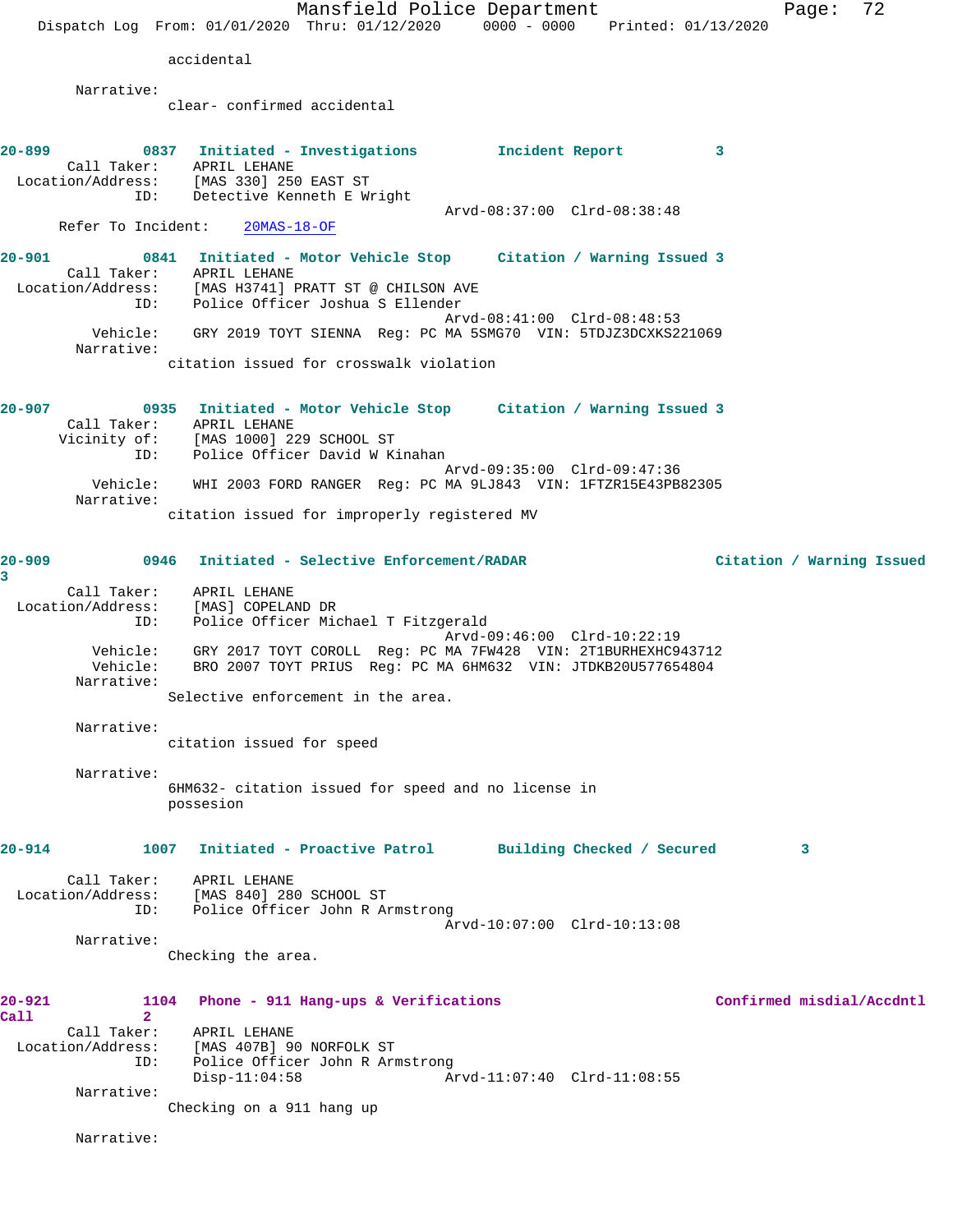confirmed accidental 911 by apple watch

| 20-923                    | 1116 Phone - Disturbance / Gathering<br>Spoken To                                                           | 1                         |
|---------------------------|-------------------------------------------------------------------------------------------------------------|---------------------------|
| Call Taker:               | APRIL LEHANE<br>Location/Address: [MAS] 318 ELM ST @ 315 ELM TER                                            |                           |
| ID:                       | Police Officer John R Armstrong                                                                             |                           |
|                           | Arvd-11:18:33 Clrd-11:24:08<br>$Disp-11:16:40$                                                              |                           |
| Vehicle:<br>Narrative:    | GRY 2010 SUBA OUTBAC Req: PC MA 5825HE VIN: 4S4BRBAC1A3312312                                               |                           |
|                           | Detail Officer Martin requesting an officer to his location                                                 |                           |
|                           | for a person upset with the traffic                                                                         |                           |
| Narrative:                |                                                                                                             |                           |
|                           | Ofc Armstrong spoke with the male in question. He was upset                                                 |                           |
|                           | with the way traffic was due to the detail. He was advised                                                  |                           |
|                           | if he wanted to make a complaint he can go to the station to<br>speak with the sergeant                     |                           |
|                           |                                                                                                             |                           |
| Narrative:                |                                                                                                             |                           |
|                           | Sgt Connor checked the set up of the detail. Everything is<br>set up as common practice. Photos were taken. |                           |
|                           |                                                                                                             |                           |
| 20-924                    | 1120 Walk-In - Identity Theft<br>Incident Report                                                            | 1                         |
| Call Taker:               | Support Staff Matthew Todesco                                                                               |                           |
|                           | Location/Address: [MAS H1361A] 80 PRATT ST Apt. #2<br>ID: Police Officer Michael T Fitzger                  |                           |
| ID:                       | Police Officer Michael T Fitzgerald<br>Arvd-11:27:01 Clrd-11:51:05<br>$Disp-11:23:23$                       |                           |
| Narrative:                |                                                                                                             |                           |
|                           | RP into the station to report someone has used his credit                                                   |                           |
|                           | card, Ofc Fitzgerald into speak with the RP.                                                                |                           |
| Refer To Incident:        | $20MAS-19-OF$                                                                                               |                           |
|                           |                                                                                                             |                           |
| $20 - 926$<br>Call Taker: | 1140 Initiated - Motor Vehicle Stop Verbal Warning<br>APRIL LEHANE                                          | 3                         |
| Location/Address:         | [MAS 1002] 250 EAST ST                                                                                      |                           |
| ID:                       | Sergeant Thomas R Connor<br>Arvd-11:40:00 Clrd-11:43:30                                                     |                           |
| Vehicle:                  | BLK 2005 TOYT CAMRY Reg: PC MA 4WS542 VIN: 4T1BE32K35U073613                                                |                           |
| Narrative:                |                                                                                                             |                           |
|                           | verbal warning for speed                                                                                    |                           |
|                           |                                                                                                             |                           |
| 20-927<br>3               | 1156 Initiated - Selective Enforcement/RADAR                                                                | Citation / Warning Issued |
| Call Taker:               | APRIL LEHANE                                                                                                |                           |
| Location/Address:         | [MAS 1002] 250 EAST ST                                                                                      |                           |
| ID:                       | Police Officer Joshua S Ellender<br>Arvd-11:56:00 Clrd-12:28:38                                             |                           |
| Vehicle:                  | WHI 2017 FORD TK F150 Req: CO RI 76113 VIN: 1FTEW1EP7HKD84665                                               |                           |
| Vehicle:<br>Vehicle:      | 2019 CHEV PK Reg: PAS AZ AJ85712<br>BLU 2016 TOYT AVALON Req: PC MA 656GK3 VIN: 4T1BK1EB8GU209794           |                           |
| Vehicle:                  | GRY 2014 TOYT CAMRY Req: PC MA 6KP571 VIN: 4T1BF1FK0EU359933                                                |                           |
| Narrative:                |                                                                                                             |                           |
|                           | Selective enforcement in the area.                                                                          |                           |
| Narrative:                |                                                                                                             |                           |
|                           | citation for speed                                                                                          |                           |
| Narrative:                |                                                                                                             |                           |
|                           | UHaul- citation issued for speed                                                                            |                           |
|                           |                                                                                                             |                           |
| Narrative:                | Avalon- citation for speed                                                                                  |                           |
|                           |                                                                                                             |                           |
| Narrative:                |                                                                                                             |                           |
|                           | Camry- citation for speed                                                                                   |                           |
|                           |                                                                                                             |                           |
| 20-929<br>1209            | 911 - 911 Hang-ups & Verifications Confirmed misdial/Accdntl Call                                           | $\mathbf{2}$              |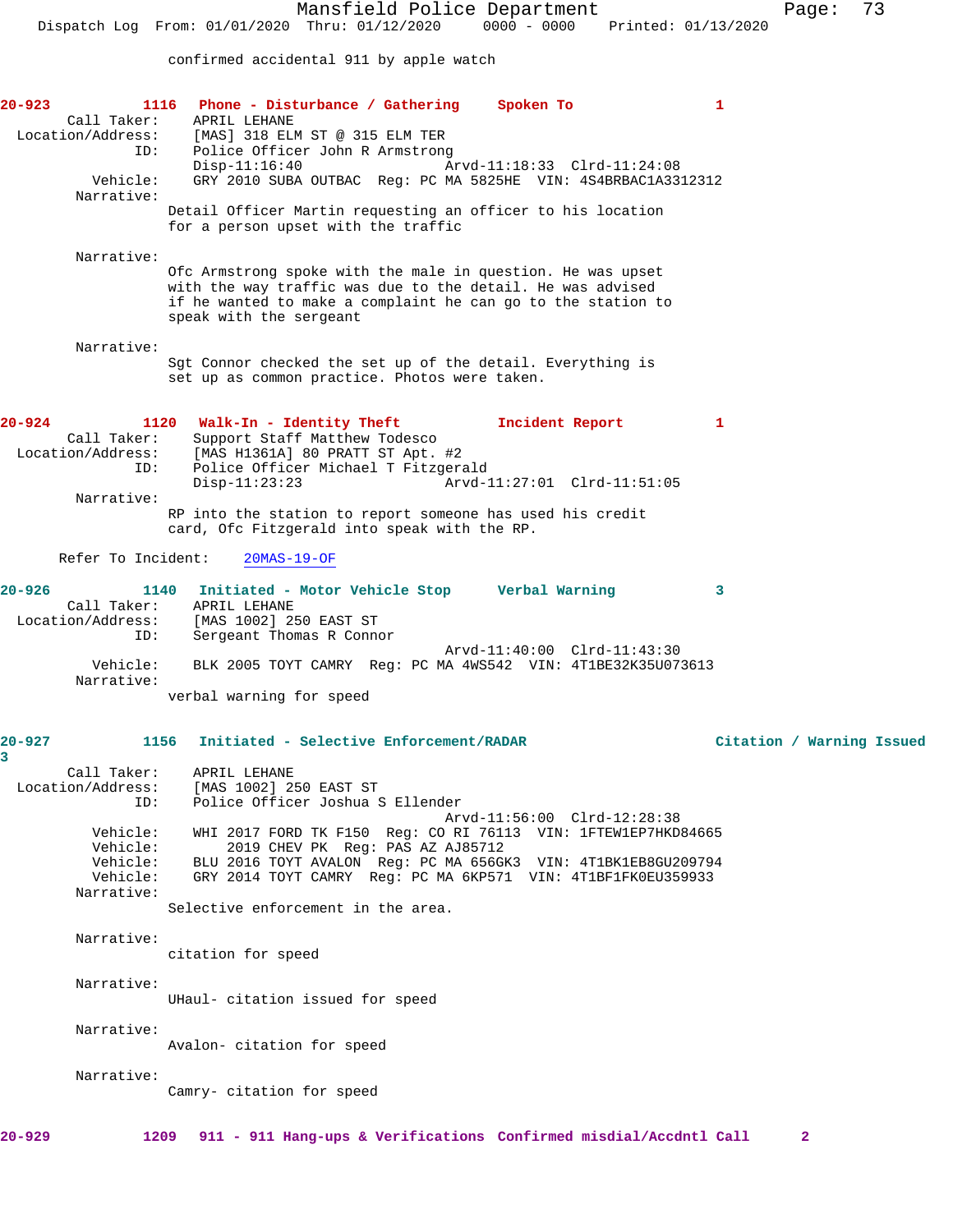Mansfield Police Department Page: 74 Dispatch Log From: 01/01/2020 Thru: 01/12/2020 0000 - 0000 Printed: 01/13/2020 Call Taker: MATTHEW BOMES Location/Address: [MAS 907] 390 WEST ST Apt. #A ID: Police Officer John R Armstrong Disp-12:11:43 Arvd-12:15:19 Clrd-12:23:13 Narrative: 911 call abandon line no answer Narrative: spoke with michelle at the service desk no problems **20-936 1343 Initiated - Motor Vehicle Stop Citation / Warning Issued 3**  Call Taker: APRIL LEHANE Location/Address: [MAS] EAST ST ID: Police Officer Joshua S Ellender Arvd-13:43:00 Clrd-13:46:42 Vehicle: GRY 2019 CHEV SILVER Reg: PC MA 1JPD87 VIN: 1GCRYDED5KZ281648 Narrative: citation issued for speed **20-937 1344 Initiated - Motor Vehicle Stop Verbal Warning 3**  Call Taker: APRIL LEHANE Location/Address: [MAS H1748] 325 CENTRAL ST ID: Police Officer David W Kinahan Arvd-13:44:00 Clrd-13:49:18 Vehicle: GRY 2010 HOND UT PILOT Reg: PC MA 9764VK VIN: 5FNYF4H55AB037508 Narrative: verbal warning for speed **20-939 1349 Initiated - Selective Enforcement/RADAR Citation / Warning Issued 3**  Call Taker: APRIL LEHANE Vicinity of: [MAS H1748] 325 CENTRAL ST ID: Police Officer David W Kinahan Arvd-13:49:00 Clrd-14:43:40 Vehicle: BRO 2000 TOYT COROLL Reg: PC MA 8GX749 VIN: 2T1BR12E5YC370410 Narrative: Selective enforcement in the area. Narrative: Citation issued to the operator **20-942 1411 911 - 911 Hang-ups & Verifications Confirmed misdial/Accdntl Call 2** Call Taker: GARIN EISELE Location/Address: [MAS 848] 560 WEST ST ID: Police Officer John R Armstrong<br>Disp-14:13:33 Ar Disp-14:13:33 Arvd-14:17:19 Clrd-14:20:28 Narrative: 911 open line then disconnected. On call back VM stated last name Macontosh. M10 responding. **20-944 1451 Initiated - Motor Vehicle Stop Verbal Warning 3**  Call Taker: APRIL LEHANE Location/Address: [MAS] 79 NORTH MAIN ST @ 14 COURT ST ID: Police Officer David W Kinahan Arvd-14:51:00 Clrd-14:56:01 Vehicle: BLK 2017 2500 Reg: CO MA T28463 VIN: 3C6MR5AJXHG600910 Narrative: verbal for red light **20-949 1529 Initiated - Motor Vehicle Stop Verbal Warning 3**  Call Taker: APRIL LEHANE Location/Address: [MAS 966] 99 MAPLE ST ID: Police Officer David W Kinahan Arvd-15:29:00 Clrd-15:31:58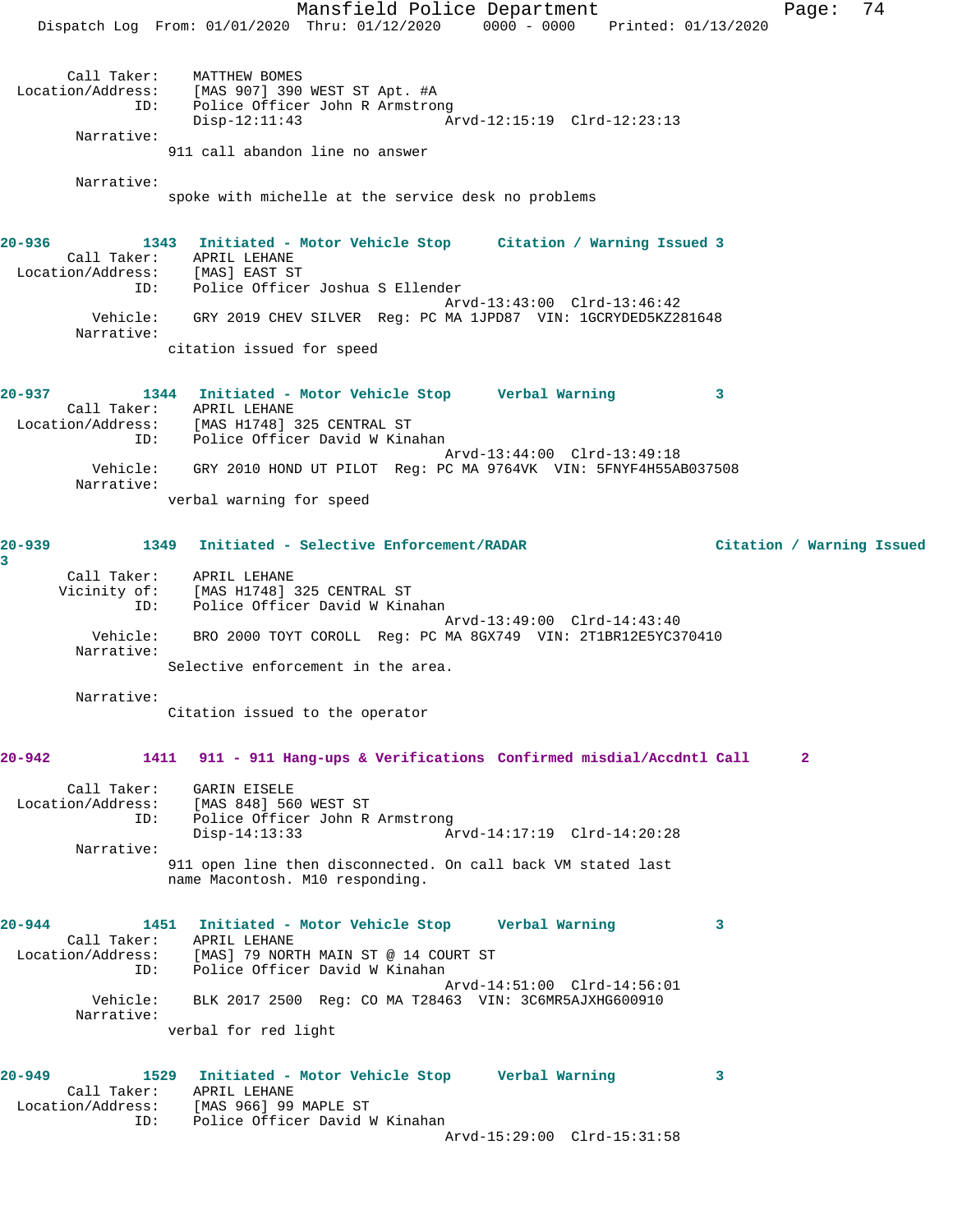Mansfield Police Department Fage: 75 Dispatch Log From: 01/01/2020 Thru: 01/12/2020 0000 - 0000 Printed: 01/13/2020 Vehicle: BLK 2017 AUDI UT Q7 Reg: PC MA 8HR681 VIN: WA1LAAF73HD037711 Narrative: M7 Traffic stop. Verbal warning for speed. **20-953 1610 Walk-In - Follow up Investigation Spoken To 3**  Call Taker: Support Staff Katherine Gillis Location/Address: [MAS 451B] 500 EAST ST Narrative: **20-963 1746 Phone - Assist Fire Department Unfounded/Unverifed 2**  Call Taker: LINDSAY MITCHELL Location/Address: [MAS 840F180A] 280 SCHOOL ST Apt. #F180 ID: Police Officer William C Trudell Arvd-17:51:54 Clrd-18:02:01 Narrative: Assisting the FD with a fire related incident. Nature: Unknown odor inside the store Narrative: PD reports clear, odor was unfounded **20-972 1816 Phone - Erratic Oper MV / Road Rage Arrest(s) Made 3**  Call Taker: APRIL LEHANE<br>.on/Address: [MAS] CHAUNCY ST Location/Address: ID: Police Officer William C Trudell Disp-18:17:43 Arvd-18:21:07 Clrd-18:57:56<br>ID: Police Officer Joshua S Ellender Police Officer Joshua S Ellender<br>Disp-18:18:37 Ar Disp-18:18:37 Arvd-18:18:43 Clrd-19:31:28 Vehicle: RED 2005 DODG PK DAKOTA Reg: PC MA 32V160 VIN: 1D7HW48N05S294378 Towed: For: OUI Related By: Central Street Garage To: Central Street Garage Released To: ROCKETT On: 01/08/2020 @ 1311 Vehicle: GRY 2017 JEEP WRANGL Reg: PC MA 996ZC3 VIN: 1C4BJWDG7HL565484 Narrative: reports of a vehicle traveling at a very low speed from Plainville into town. Caller reports vehicle is now all over the road crossing the lines. Vehicle is now stopped in front of the Red Roof Narrative: Ofc Ellender requesting a medical eval. MFD responding Narrative: One female party in custody, OUI. Central is en route. Narrative: 1854 Ofc Ellender transporting female back to station, SM 19194 Narrative: Ofc Trudell reports Central St has the vehicle. Narrative: Ofc Ellender reports prisoner released. Refer To Arrest: 20MAS-10-AR Arrest: ROCKETT, TINA MARIE<br>Address: 2 QUIN ST N ATTLE 2 QUIN ST N ATTLEBOROUGH, MA<br>48 Age:<br>:Charges OUI-LIQUOR OR .08% NEGLIGENT OPERATION OF MOTOR VEHICLE ALCOHOL IN MV, POSSESS OPEN CONTAINER OF **20-977 1841 Phone - Disabled Motor Vehicle Spoken To 3**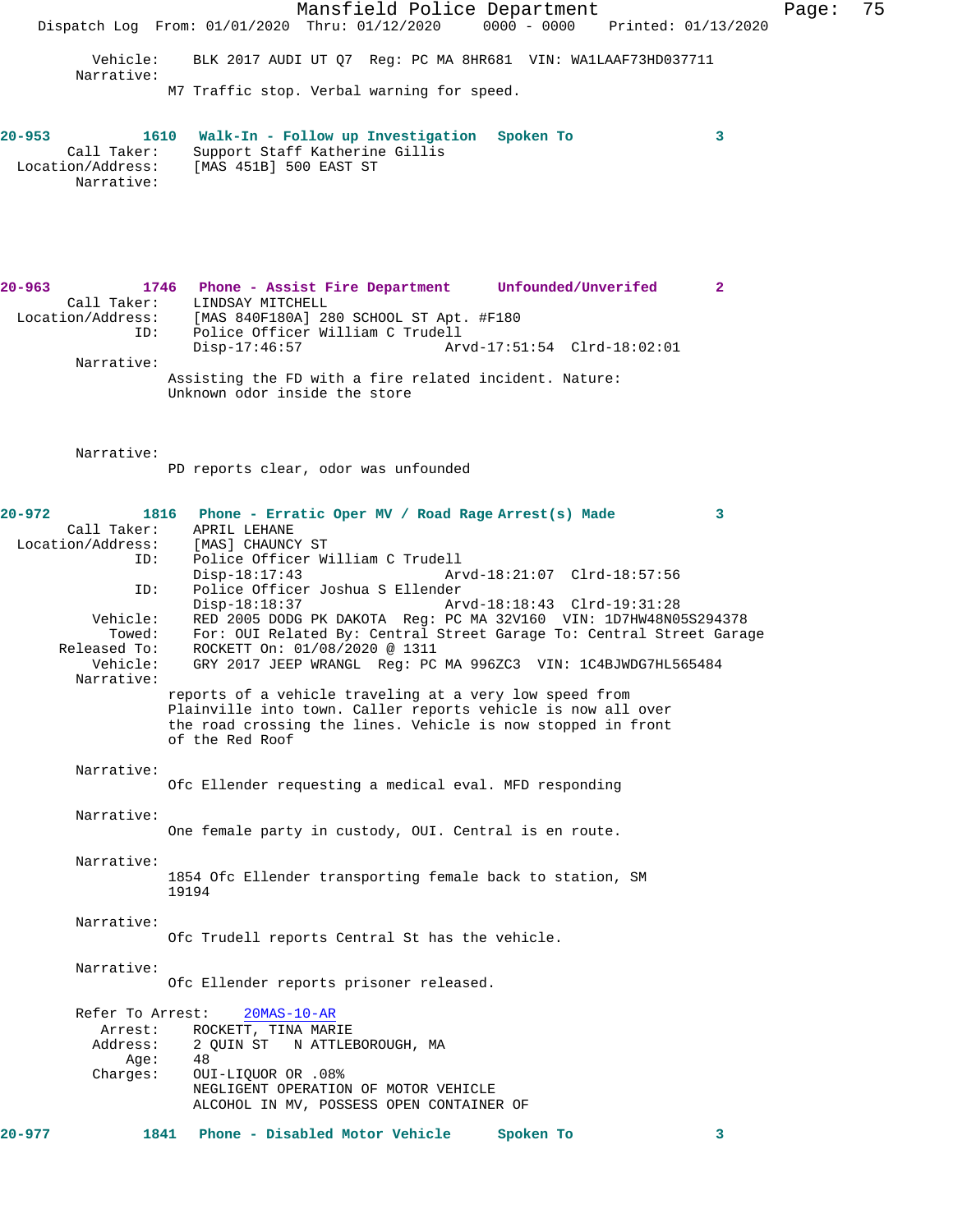Mansfield Police Department Page: 76 Dispatch Log From: 01/01/2020 Thru: 01/12/2020 0000 - 0000 Printed: 01/13/2020 Call Taker: APRIL LEHANE<br>on/Address: [MAS] HOPE ST Location/Address:<br>ID: Police Officer David J Pepicelli Disp-18:42:01 Arvd-18:48:19 Clrd-18:49:54<br>Vehicle: BLK 2003 CHEV UT TAHK15 Reg: PC MA 16DN01 VIN: 1GNEK13T0 BLK 2003 CHEV UT TAHK15 Reg: PC MA 16DN01 VIN: 1GNEK13T03J201656 Towed: For: Private Tow By: Other Tow Co. To: Other Location Narrative: check on vehicle with hazard lights on and has been there over an hour Narrative: Vehicle is disabled the tie rod let go. Operator has a AAA on the way. Vehicle is not a road hazard. **20-978 1856 Phone - Assist Fire Department Referred to Other Agency 2**  Call Taker: TARA LAKO Location/Address: [MAS 789] 20 COPELAND DR Apt. #2 ID: Police Officer David J Pepicelli Disp-18:58:24 Clrd-18:58:42 Narrative: Out to assist MFD with a CO detector sounding, no ill effects. Narrative: Per Sgt Bombard, MFD to handle. **20-979 1859 Phone - Assist Non-Govrnmnt Agency Referred to Other Agency 3**  Call Taker: LINDSAY MITCHELL<br>Location/Address: [MAS 907] 390 WE [MAS 907] 390 WEST ST Apt. #A ID: Police Officer David J Pepicelli Disp-19:01:12 Arvd-19:13:04 Clrd-19:33:11 Narrative: Out to assist with a possible water main break. Water dept was notified and will be responding Narrative: Ofc Pepicelli reports management has been advised. Water Dept is en route, lines have been shut off to the building until they can locate the source. **20-981 1933 911 - 911 Hang-ups & Verifications Confirmed misdial/Accdntl Call 2** Call Taker: JEFFREY KEEFE<br>Vicinity of: [MAS] 26 NORTI of: [MAS] 26 NORTH MAIN ST<br>ID: Police Officer David J Police Officer David J Pepicelli<br>Disp-19:35:07 Ar Disp-19:35:07 Arvd-19:38:52 Clrd-19:46:46 Narrative: Checking on a 911 hang up Narrative: Spoke with a female party that confirmed that it was an accidental dial. They stated they were viewing an apartment. Narrative: Ofc Pepicelli confirmed accidental. **20-983 2010 Initiated - Motor Vehicle Stop Verbal Warning 3**  Call Taker: TARA LAKO<br>Location/Address: [MAS] 35 ; [MAS] 35 SCHOOL ST @ 12 DAY AVE ID: Police Officer David J Pepicelli Arvd-20:10:00 Clrd-20:13:21<br>Vehicle: WHI 2016 DIS Reg: PC RI OR142 VIN: SALCP2BG4GH619056 WHI 2016 DIS Reg: PC RI QR142 VIN: SALCP2BG4GH619056 Narrative: Verbal warning, operator is driving a lease vehicle and did not know where the lights were. **20-984 2021 Phone - Burglary ( B & E ) Incident Report 2**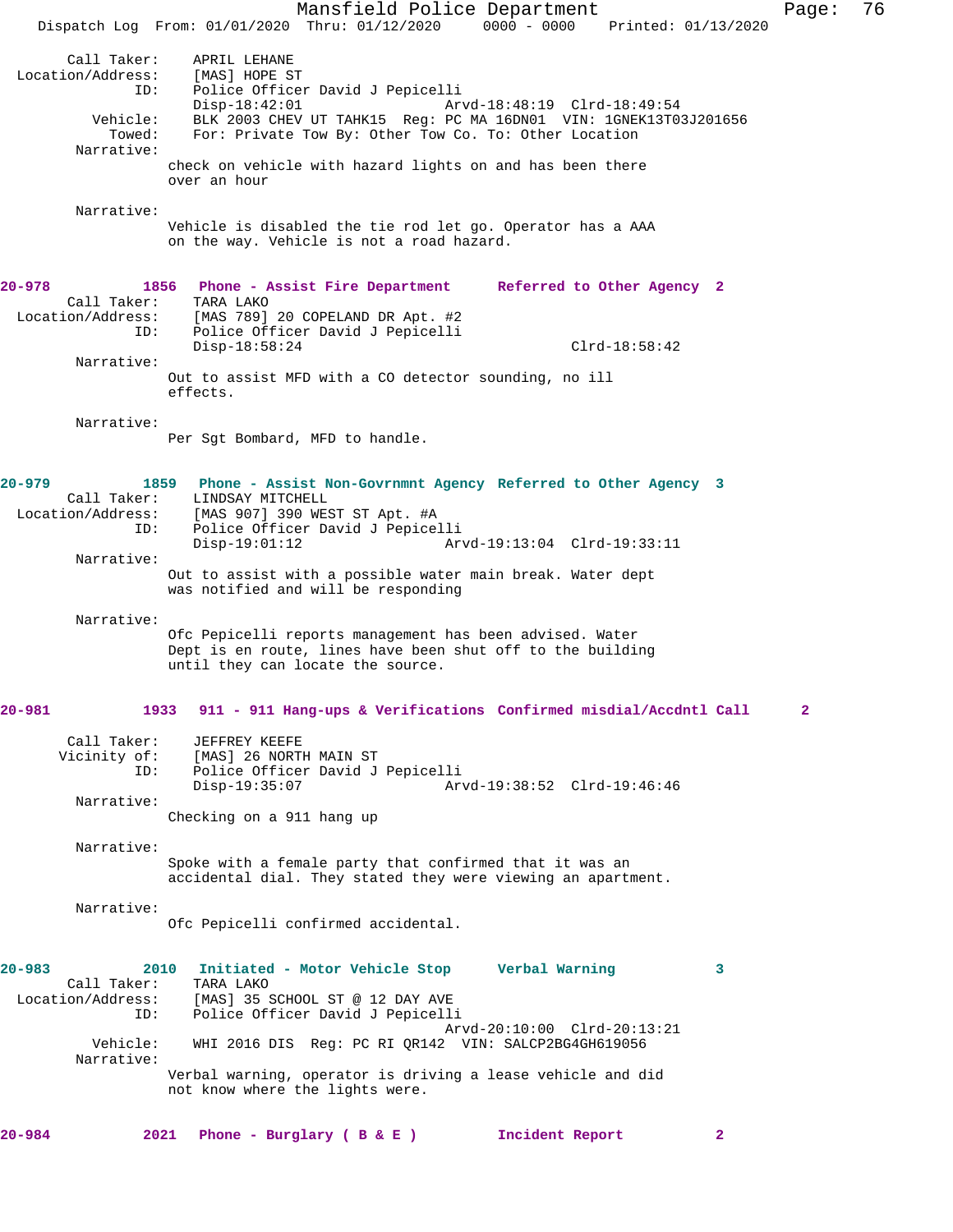Mansfield Police Department Fage: 77 Dispatch Log From: 01/01/2020 Thru: 01/12/2020 0000 - 0000 Printed: 01/13/2020 Call Taker: TARA LAKO<br>Location/Address: [MAS H120] ess: [MAS H120] 294 HOPE ST<br>ID: Police Officer Nicole I Police Officer Nicole P Newport Disp-20:22:36 Arvd-20:31:37 Clrd-20:54:33<br>Vehicle: GRY 2014 TOYT CAMRY Reg: PC MA 541KB8 VIN: 4T1BF1FK3EU41 GRY 2014 TOYT CAMRY Reg: PC MA 541KB8 VIN: 4T1BF1FK3EU411457 Narrative: RP reports his girlfriend's vehicle was broken into about a half hour ago, they have footage of a person dressed in black on their Nest camera. Narrative: Ofc Newport reports the footage shows a taller male in a black hoody wearing blue jeans and black sneakers. RP will be sending the video footage to Ofc Newport. See report for further. Refer To Incident: 20MAS-20-OF **20-987 2140 Initiated - Proactive Patrol Services Rendered 3**  Call Taker: TARA LAKO Location/Address: [MAS] FRANKLIN ST<br>TD: Police Officer Day Police Officer David J Pepicelli Arvd-21:40:00 Clrd-22:00:50 Narrative: Checking the area. **20-988 2155 Phone - Noise Complaint Spoken To 2**  Call Taker: LINDSAY MITCHELL Vicinity of: [MAS] 11 WINTHROP AVE ID: Police Officer Nicole P Newport Disp-21:57:52 Arvd-22:07:16 Clrd-22:10:12 Narrative: Rp reports a truck thats idling for over an hour, parked in the lot across from her residence. Narrative: Ofc Newport reports speaking with the truck driver who could not find an address and parked along the road to walk and locate the address. After finding the correct location, the driver parked and the truck is shut off for the night, driver has been advised of the complaint. **20-990 2201 Phone - Noise Complaint Spoken To 2**  Call Taker: TARA LAKO<br>Location/Address: [MAS H3308 ess: [MAS H3308] 88 OTIS ST<br>ID: Police Officer David J Police Officer David J Pepicelli Disp-22:03:04 Arvd-22:09:10 Clrd-22:15:23 ID: Police Officer William C Trudell Disp-22:03:08 Arvd-22:12:41 Clrd-22:15:24 Narrative: RP reports her neighbor is up on his roof doing work with his entire yard/house illuminated. Narrative: Male involved was advised of the complaint and of several other complaints in the past. Male will be shutting it down for the night. **20-992 2225 Phone - Assist Citizen - P S A Spoken To 3**  Call Taker: LINDSAY MITCHELL Location/Address: [MAS] 11 WINTHROP AVE Narrative: RP requesting to speak to an Officer, unsatisfied with the results of the previous call (20-988) Narrative: Ofc Newport spoke to the RP via phone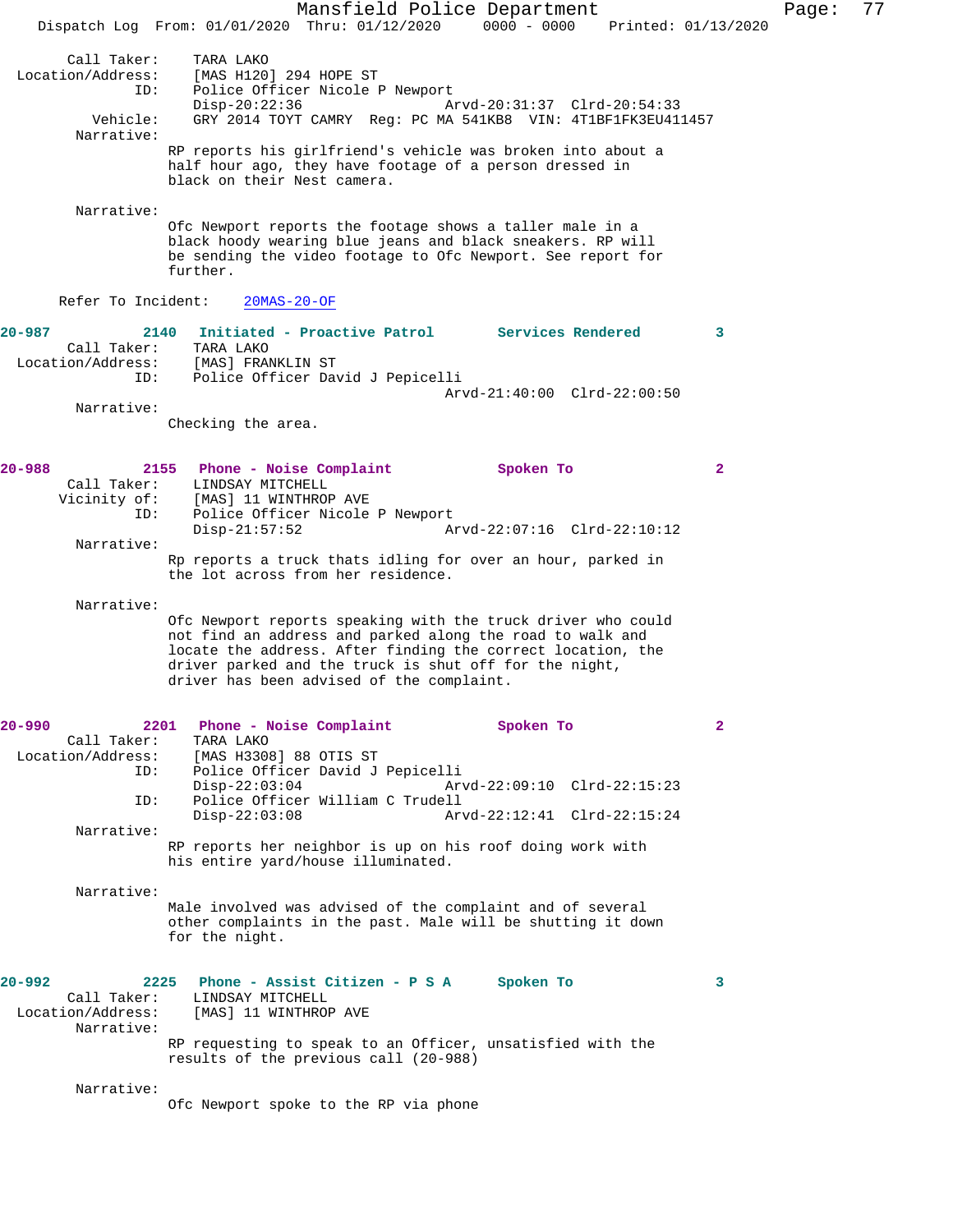**20-1005 0103 Initiated - Proactive Patrol Building Checked / Secured 3** Call Taker: TARA LAKO Location/Address: [MAS 1002] 250 EAST ST ID: Police Officer Michelle Bellevue Arvd-01:03:00 Clrd-01:09:19 Narrative: Checking the area. **20-1007 0109 Initiated - Proactive Patrol Building Checked / Secured 3** Call Taker: TARA LAKO Location/Address: [MAS 65] 30 CHAUNCY ST ID: Patrolman David Schepis Arvd-01:09:00 Clrd-01:15:20 Narrative: Checking the area. **20-1009 0115 Initiated - Proactive Patrol Building Checked / Secured 3** Call Taker: TARA LAKO Location/Address: [MAS 802B] 428 ELM ST ID: Police Officer Meghan Birnie Arvd-01:15:00 Clrd-01:16:53 Narrative: Checking the area. **20-1011 0117 Initiated - Proactive Patrol Building Checked / Secured 3** Call Taker: TARA LAKO Location/Address: [MAS 281A] 1 CROCKER ST ress: المستحدث تعسر العامة<br>ID: Patrolman David Schepis Arvd-01:17:00 Clrd-01:18:31 Narrative: Checking the area. **20-1013 0120 Initiated - Proactive Patrol Building Checked / Secured 3** Call Taker: TARA LAKO Location/Address: [MAS] WINTHROP AVE ID: Patrolman David Schepis Arvd-01:20:00 Clrd-01:28:01 Narrative: Checking the area. **20-1014 0124 Initiated - Proactive Patrol Building Checked / Secured 3** Call Taker: TARA LAKO Location/Address: [MAS 907E] 390 WEST ST ID: Police Officer Meghan Birnie Arvd-01:24:00 Clrd-01:33:47 Narrative: Checking the area. **20-1015 0131 Initiated - Proactive Patrol Building Checked / Secured 3** Call Taker: TARA LAKO Location/Address: [MAS 834] 261 CHAUNCY ST ID: Police Officer Donald MacLean Arvd-01:31:00 Clrd-01:42:08 Narrative:

Checking the area.

**For Date: 01/08/2020 - Wednesday**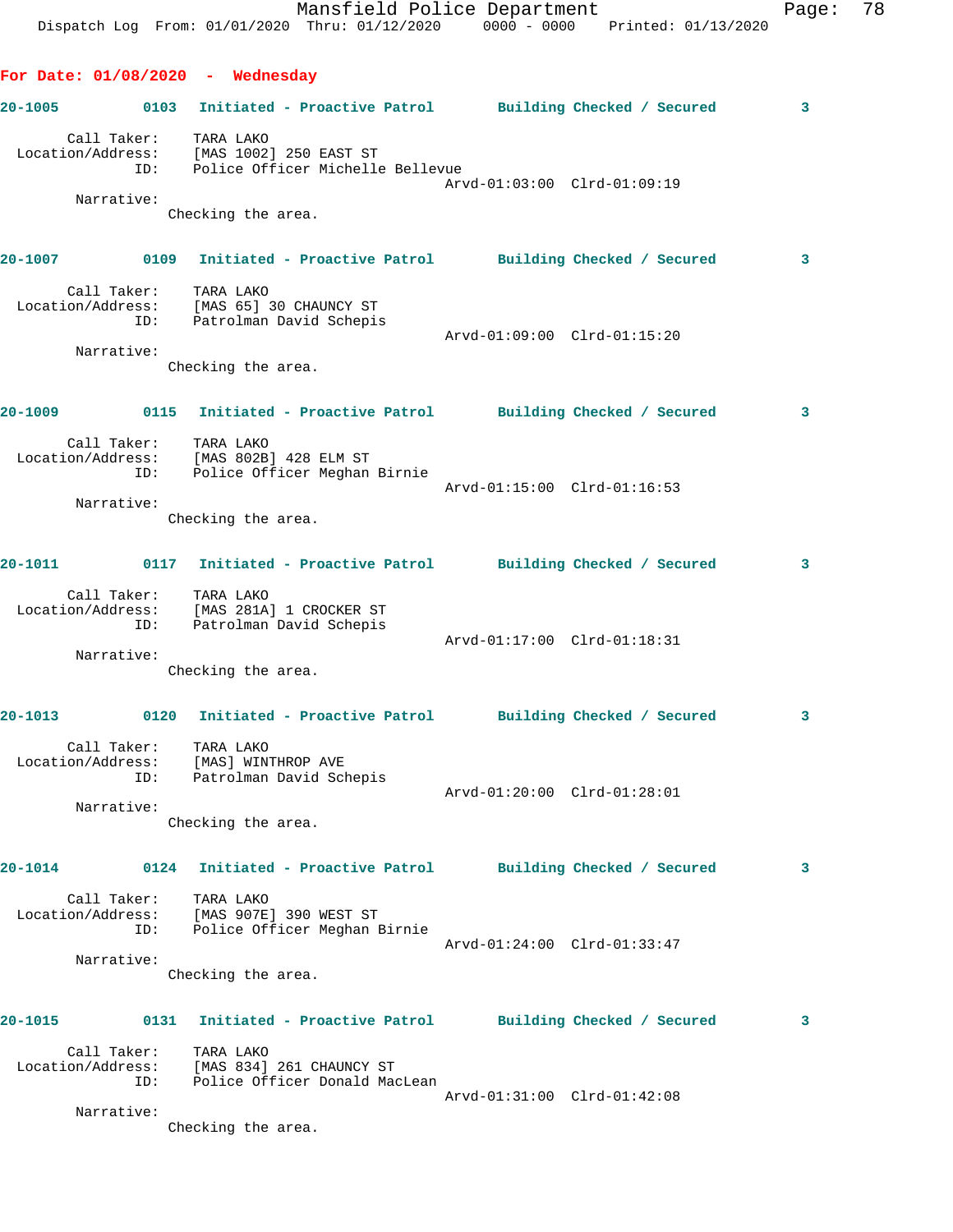**20-1019 0225 Initiated - Proactive Patrol Services Rendered 3** 

 Call Taker: LINDSAY MITCHELL Location/Address: [MAS 2] 60 FORBES BLVD ID: Police Officer Meghan Birnie Arvd-02:25:00 Clrd-02:45:07 Narrative: Checked the hotels **20-1020 0254 Initiated - Proactive Patrol Building Checked / Secured 3** Call Taker: TARA LAKO Location/Address: [MAS 840] 280 SCHOOL ST ID: Police Officer Meghan Birnie Arvd-02:54:00 Clrd-03:09:53 Narrative: Checking the area. **20-1021 0300 Initiated - Parking Violations Citation / Warning Issued 3**  Call Taker: TARA LAKO Location/Address: [MAS] NORTH MAIN ST ID: Patrolman David Schepis Arvd-03:00:00 Clrd-03:14:09 Vehicle: BLK 2018 JEEP GRANDC Reg: PC MA 7BSE60 VIN: 1C4RJFAG6JC323326 Narrative: Ofc Schepis conducting parking enforcement. Narrative: Pleasant St - MA 7BSE60 **20-1022 0306 Initiated - Proactive Patrol Services Rendered 3**  Call Taker: TARA LAKO Location/Address: [MAS] 4 ERICK RD @ 15 BONNEY LN ID: Police Officer Michelle Bellevue Arvd-03:06:00 Clrd-03:34:56 Narrative: Checking the area. **20-1023 0336 Initiated - Proactive Patrol Building Checked / Secured 3** Call Taker: TARA LAKO Location/Address: [MAS 992] 660 EAST ST ID: Police Officer Michelle Bellevue Arvd-03:36:00 Clrd-03:41:56 Narrative: Checking the area. **20-1026 0611 Initiated - Selective Enforcement/RADAR Services Rendered 3**  Call Taker: TARA LAKO Location/Address: [MAS] GROVE ST ID: Police Officer Meghan Birnie Arvd-06:11:00 Clrd-06:41:56 Narrative: Selective enforcement in the area. **20-1028 0652 Phone - Alarm - Burglar False / Accidental Alarm 1**  Call Taker: APRIL LEHANE Location/Address: [MAS 179D] 11 NORFOLK ST ID: Police Officer Meghan Birnie Disp-06:53:44 Arvd-06:56:43 Clrd-07:03:45 ID: Patrolman David Schepis Disp-06:53:47 Arvd-06:59:03 Clrd-07:03:46 Narrative:

panic alarm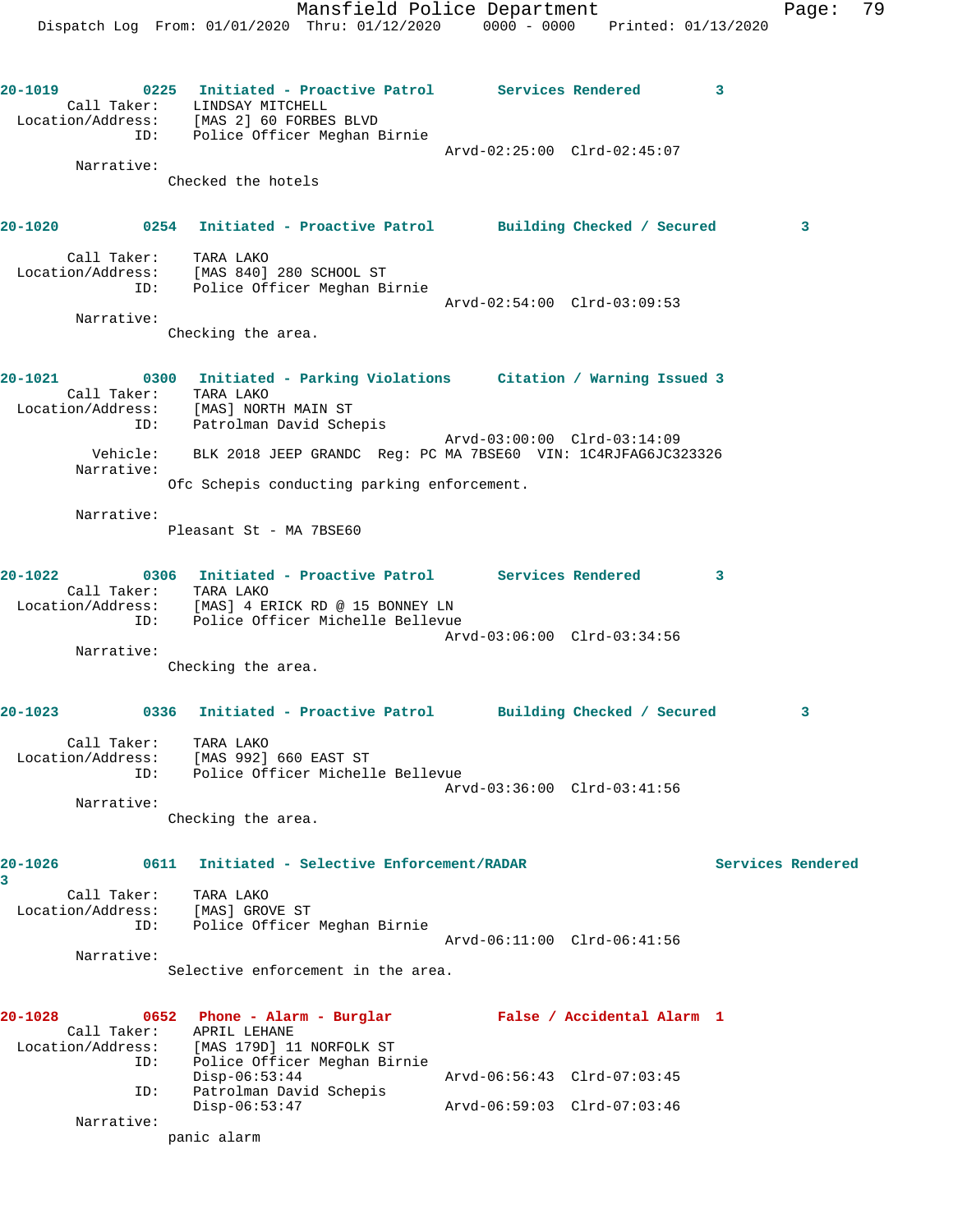Mansfield Police Department Fage: 80

Dispatch Log From: 01/01/2020 Thru: 01/12/2020 0000 - 0000 Printed: 01/13/2020

ref#11783

Narrative:

M4 reports accidental, employee confirmed

| 20-1030<br>Call Taker: | 0728 Phone - Assist Fire Department Referred to Other Agency 2<br>NICHOLAS GOYETTE |                             |                 |              |
|------------------------|------------------------------------------------------------------------------------|-----------------------------|-----------------|--------------|
| Location/Address:      | [MAS H5442] 66 FRUIT ST                                                            |                             |                 |              |
| ID:                    | Police Officer Michelle Bellevue                                                   |                             |                 |              |
|                        | $Disp-07:28:41$                                                                    | Arvd-07:34:32 Clrd-07:42:52 |                 |              |
| ID:                    | Police Officer Meghan Birnie                                                       |                             |                 |              |
|                        | $Disp-07:28:43$                                                                    |                             | $Clrd-07:30:35$ |              |
| ID:                    | Patrolman David Schepis                                                            |                             |                 |              |
|                        | $Disp-07:30:32$                                                                    | Arvd-07:35:37 Clrd-07:41:00 |                 |              |
| Narrative:             |                                                                                    |                             |                 |              |
|                        | Assisting the FD with a fire related incident. Nature: CO                          |                             |                 |              |
|                        | alarm activation                                                                   |                             |                 |              |
|                        |                                                                                    |                             |                 |              |
|                        |                                                                                    |                             |                 |              |
| 20-1031                | Phone - Assist Fire Department Services Rendered<br>0737                           |                             |                 | $\mathbf{2}$ |
| Call Taker:            | NICHOLAS GOYETTE                                                                   |                             |                 |              |
| Location/Address:      | [MAS 312] 130 FORBES BLVD                                                          |                             |                 |              |
|                        |                                                                                    |                             |                 |              |
| ID:                    | Police Officer Meghan Birnie                                                       |                             |                 |              |
|                        | $Disp-07:38:32$                                                                    | Arvd-07:46:36 Clrd-08:27:30 |                 |              |
| ID:                    | Patrolman David Schepis                                                            |                             |                 |              |
|                        | $Disp-07:44:17$                                                                    | Arvd-07:46:35 Clrd-08:15:20 |                 |              |
| ID:                    | Police Officer David W Kinahan                                                     |                             |                 |              |
|                        | $Disp-07:44:00$                                                                    | Arvd-07:46:31 Clrd-07:51:04 |                 |              |
| ID:                    | Police Officer Donald MacLean                                                      |                             |                 |              |
|                        | $Disp-07:48:56$                                                                    |                             | $Clrd-07:52:06$ |              |
| ID:                    | Deputy Chief Michael Ellsworth                                                     |                             |                 |              |
|                        | $Disp-07:52:00$                                                                    | Arvd-07:52:20 Clrd-08:15:16 |                 |              |
| ID:                    | Police Officer Patrick J Pennie                                                    |                             |                 |              |
|                        | $Disp-08:27:28$                                                                    | Arvd-08:27:29 Clrd-08:35:30 |                 |              |
| Narrative:             |                                                                                    |                             |                 |              |
|                        |                                                                                    |                             |                 |              |
|                        |                                                                                    |                             |                 |              |
|                        | Assisting the FD with a fire related incident. Nature:                             |                             |                 |              |
|                        | Master Box alarm activation, Commercial fire alarm                                 |                             |                 |              |
| Narrative:             |                                                                                    |                             |                 |              |
|                        |                                                                                    |                             |                 |              |
|                        | Fire is clearing up officers to clear                                              |                             |                 |              |
|                        |                                                                                    |                             |                 |              |
| 20-1032                | 0750                                                                               |                             |                 | $\mathbf{1}$ |
|                        | Phone - Motor Veh Acc - No Injury Accident Report                                  |                             |                 |              |
| Call Taker:            | NICHOLAS GOYETTE<br>[MAS H5766] 476 MAPLE ST                                       |                             |                 |              |
| Location/Address:      |                                                                                    |                             |                 |              |
| ID:                    | Police Officer Michelle Bellevue                                                   |                             |                 |              |
|                        | $Disp-07:50:54$                                                                    | Arvd-07:57:45 Clrd-07:57:45 |                 |              |
| ID:                    | Police Officer David W Kinahan                                                     |                             |                 |              |
|                        | $Disp-07:51:00$                                                                    | Arvd-07:59:39 Clrd-08:17:42 |                 |              |
| ID:                    | Police Officer Donald MacLean                                                      |                             |                 |              |
|                        | $Disp-07:52:09$                                                                    |                             | $Clrd-08:20:09$ |              |
| ID:                    | Police Officer Michelle Bellevue                                                   |                             |                 |              |
|                        | $Disp-07:57:50$                                                                    | Arvd-07:57:52               | $Clrd-07:59:42$ |              |
| ID:                    | Deputy Chief Michael Ellsworth                                                     |                             |                 |              |
|                        | $Disp-07:52:39$                                                                    | Arvd-07:52:41 Clrd-07:52:43 |                 |              |
| ID:                    | Police Officer John R Armstrong                                                    |                             |                 |              |
|                        | $Disp-08:14:27$                                                                    |                             | $Clrd-08:14:58$ |              |
| Vehicle:               | Reg: DX MA 5514                                                                    |                             |                 |              |
| Vehicle:               | GRY 2009 FORD E140 Reg: SB MA 101183 VIN: 1FMNE11W69DA75125                        |                             |                 |              |
| Narrative:             |                                                                                    |                             |                 |              |
|                        | Caller reports two car mva, mv and school bus, no injuries.                        |                             |                 |              |
|                        |                                                                                    |                             |                 |              |
| Narrative:             |                                                                                    |                             |                 |              |
|                        | Report taken both vehicles under way own power                                     |                             |                 |              |

Refer To Accident: 20MAS-7-AC

**20-1033 0810 911 - Suspicious Actv / Persn / Veh Investigated - No Report 2**  Call Taker: MATTHEW BOMES Location/Address: [MAS 281A] 1 CROCKER ST ID: Police Officer Patrick J Pennie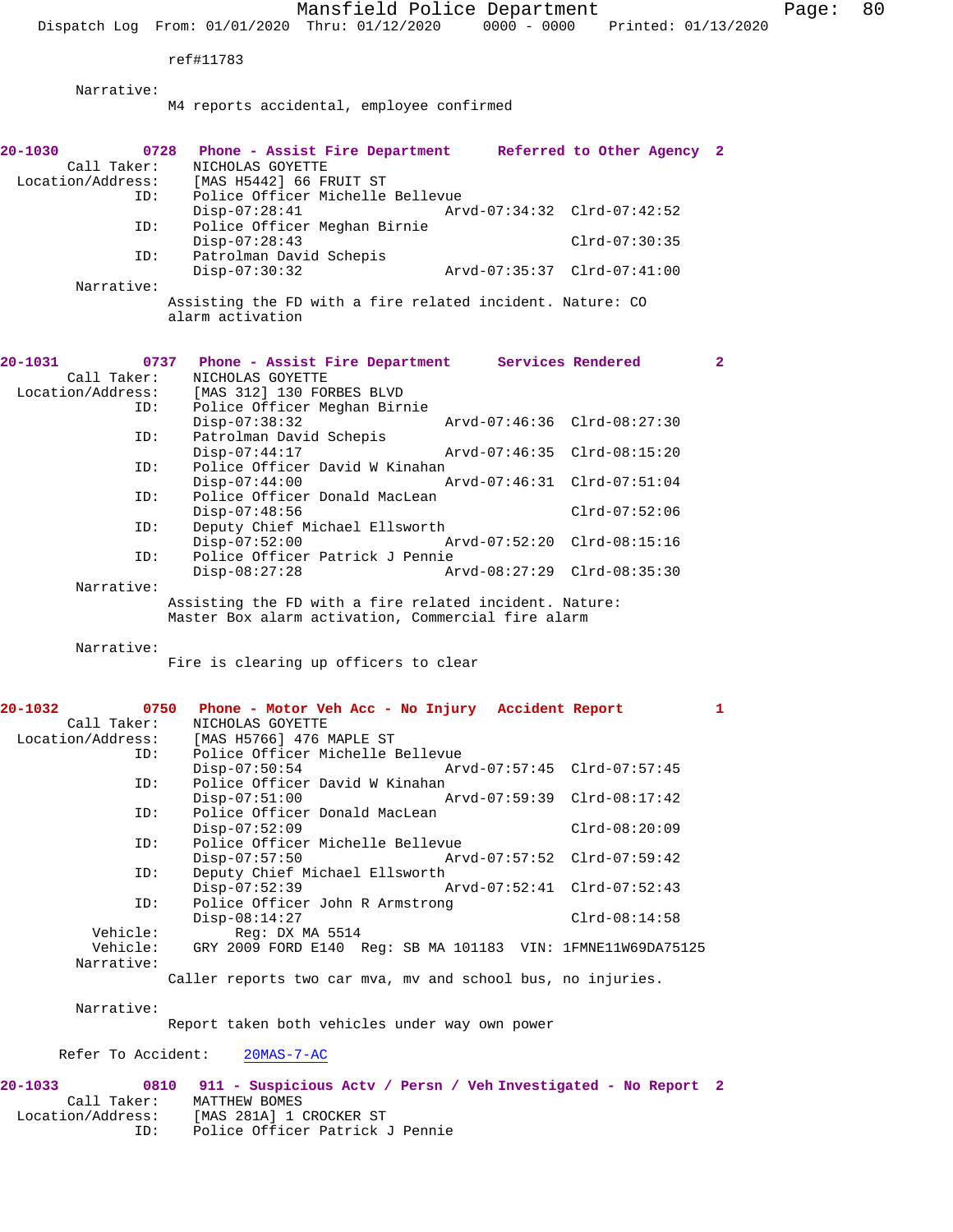Mansfield Police Department Page: 81 Dispatch Log From: 01/01/2020 Thru: 01/12/2020 0000 - 0000 Printed: 01/13/2020 Disp-08:14:25 Clrd-08:18:55<br>TD: Police Officer John R Armstrong Police Officer John R Armstrong<br>Disp-08:15:12 Ar Disp-08:15:12 Arvd-08:15:37 Clrd-08:18:55 Narrative: Blk female camo pants, carring a white TJMax bag sitting in the Gazebo Narrative: Female not from the area and was lost could not figure out how to get to the other side of the tracks, has an Uber comming to bring her to work **20-1034 0814 Phone - Assist Fire Department Transported to Hospital 2**  Call Taker: NICHOLAS GOYETTE Location/Address: [MAS H6099] 54 POTASH RD ess: [MAS H6099] 54 POTASH RD<br>ID: Police Officer David W Kinahan<br>Disp-08:17:00 A Disp-08:17:00 Arvd-08:20:19 Clrd-08:34:48 Narrative: Assisting the FD with a fire related incident. Nature: pt with altered level of consciousness Narrative: Transport 1 to Sturdy **20-1039 0841 Phone - Assist Fire Department Transported to Hospital 2**  Call Taker: <br>
MICHOLAS GOYETTE<br>
Location/Address: [MAS H5715] 40 L [MAS H5715] 40 LAWNDALE RD ID: Police Officer Matthew A Souza<br>Disp-08:41:56 Disp-08:41:56 Arvd-08:48:41 Clrd-08:55:57 ID: Sergeant Thomas R Connor Disp-08:49:35 Clrd-08:50:51 Narrative: Assisting the FD with a fire related incident. Nature: Callers wife is incoherent, poss. altered mental status Narrative: Second car do to past history at this location Narrative: Transported to hospital **20-1043 0934 Initiated - Traffic Enforcement / Activity Verbal Warning 2**  Call Taker: MATTHEW BOMES Vicinity of: [MAS 1002] 250 EAST ST ID: Police Officer Matthew A Souza Arvd-09:34:00 Clrd-10:10:13 Vehicle: BLK 2015 TOYT UT 4RUNNE Reg: PC MA 7ZR849 VIN: JTEBU5JR0F5206577 Vehicle: BRO 2014 HOND LL CRV SPOR Reg: PC NH 3934208 VIN: 2HKRM4H36EH653704 Narrative: Radar in school zone Narrative: MA reg 7zr849 verbal for speed **20-1046 1010 Phone - Motor Veh Acc - No Injury Accident Report 1**  Call Taker: APRIL LEHANE Vicinity of: [MAS] 89 FORBES BLVD<br>ID: Police Officer David Police Officer David W Kinahan<br>Disp-10:12:54 Disp-10:12:54 Arvd-10:17:14 Clrd-10:49:58 ID: Police Officer Patrick J Pennie Disp-10:12:59 Arvd-10:17:01 Clrd-10:17:17 Vehicle: BLK 2018 COROLLA Reg: PC RI WD352 VIN: 2T1BURHE9JC076177 Vehicle: BLU 2018 FORD TRANSI Reg: CO MA T67165 VIN: 1FTYR2CM8JKA53571 Narrative: report of a two car MVA no injuries Narrative: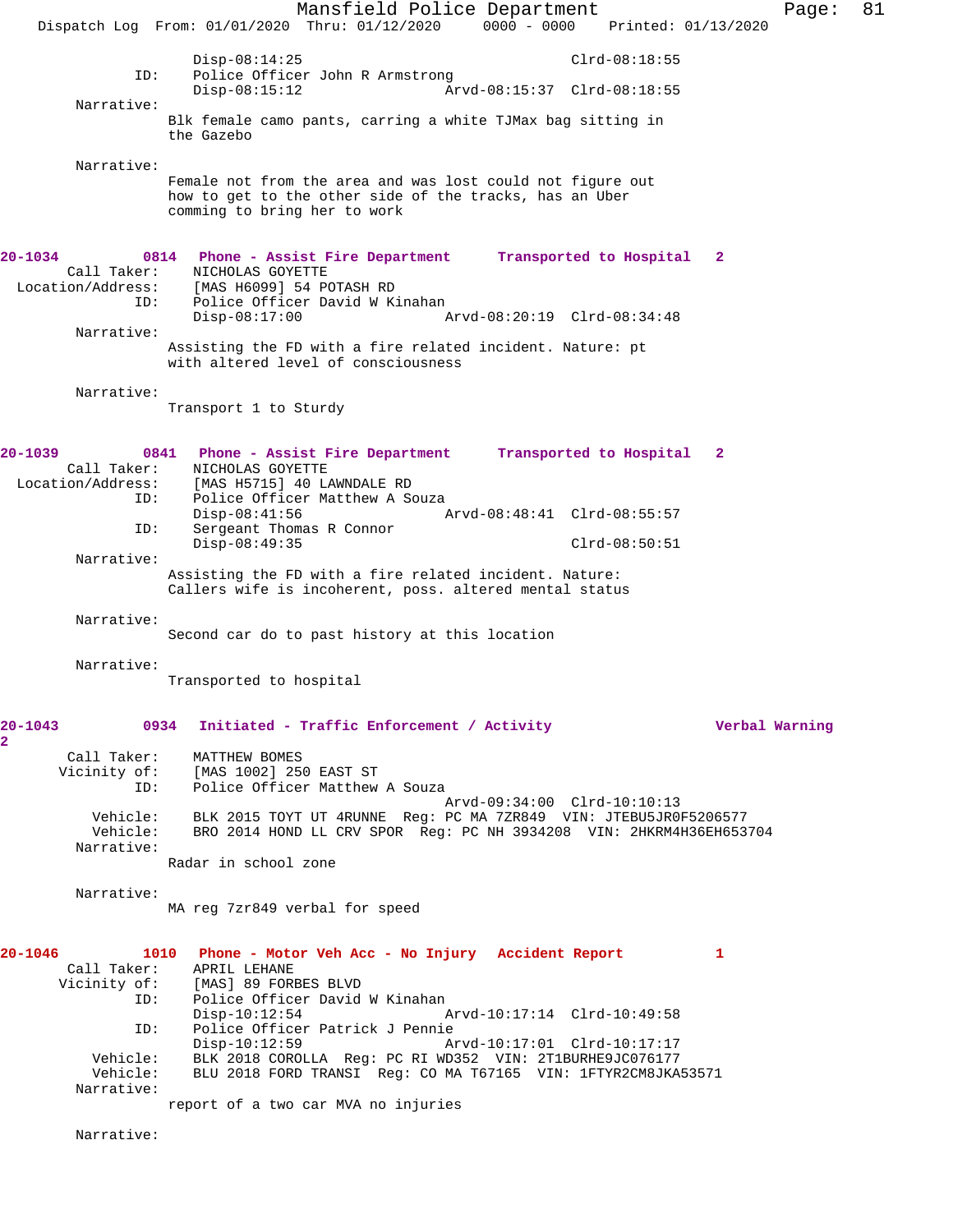Mansfield Police Department Page: 82 Dispatch Log From: 01/01/2020 Thru: 01/12/2020 0000 - 0000 Printed: 01/13/2020 Vehicles pulled off the side of the road Narrative: See AC report for further. Refer To Accident: 20MAS-8-AC **20-1052 1038 Initiated - Selective Enforcement/RADAR Arrest(s) Made 3**  Call Taker: MATTHEW BOMES<br>Vicinity of: [MAS] 43 NORTH of: [MAS] 43 NORTH MAIN ST @ 13 PARK ST<br>TD: Police Officer John R Armstrong Police Officer John R Armstrong Arvd-10:38:00 Clrd-11:19:19 ID: Police Officer Matthew A Souza Arvd-11:00:56 Clrd-11:48:58 Vehicle: GRY 2018 NISS ARMADA Reg: PC MA 768NV3 VIN: JN8AY2NE4J9732372 Vehicle: BRO 2001 TOYT SEQUOI Reg: PC MA 6XW742 VIN: 5TDBT48A71S045276 Narrative: Ma reg 768NG3 cited for speed Narrative: R/O has 2 warrents, has called her boy friend to pick up child in the car, and farther to pickup her vehicle Narrative: family has the vehicle, transporting 1 female to station Narrative: transporting to the station milage 85878 @ 1119 ending at the station 85880 @ 1124 Narrative: See AR report for further. Refer To Arrest: 20MAS-11-AR Arrest: GARRIGAN, KATIE FRANCES<br>Address: 16 CEDAR ST FOXBOROUGH 16 CEDAR ST FOXBOROUGH, MA<br>37 Age: Charges: UNLICENSED OPERATION OF MV SPEEDING RATE OF SPEED EXCEEDING POSTED LIMIT Warrant arrest Warrant arrest **20-1053 1046 911 - 911 Hang-ups & Verifications Confirmed misdial/Accdntl Call 2** Call Taker: MATTHEW BOMES Location/Address: [MAS 840F130] 280 SCHOOL ST Apt. #F130 ID: Police Officer Patrick J Pennie Disp-10:48:15 Arvd-10:52:15 Clrd-10:54:39 Narrative: 911 hang up spoke to a Daniel stated no idea who called Narrative: Spoke to party all set **20-1055 1056 Initiated - Motor Vehicle Stop Verbal Warning 3**  Call Taker: MATTHEW BOMES Location/Address: [MAS] SOUTH MAIN ST ID: Police Officer David W Kinahan Arvd-10:56:00 Clrd-11:06:31<br>Vehicle: WHI 2017 FORD F250 Req: CO MA T29255 VIN: 1FTBF2B67HEE23 Vehicle: WHI 2017 FORD F250 Reg: CO MA T29255 VIN: 1FTBF2B67HEE23211 Narrative: Obstructed plate verbal warning **20-1058 1117 Phone - ACO Activity Incident Report 3**  Call Taker: APRIL LEHANE<br>: Location/Address: [MAS H3230] Location/Address: [MAS H3230] 231 WILLIAMS ST ID: Police Officer Patrick J Pennie Disp-11:20:05 Arvd-11:31:18 Clrd-11:43:27 ID: animal control Jeffrey S Collins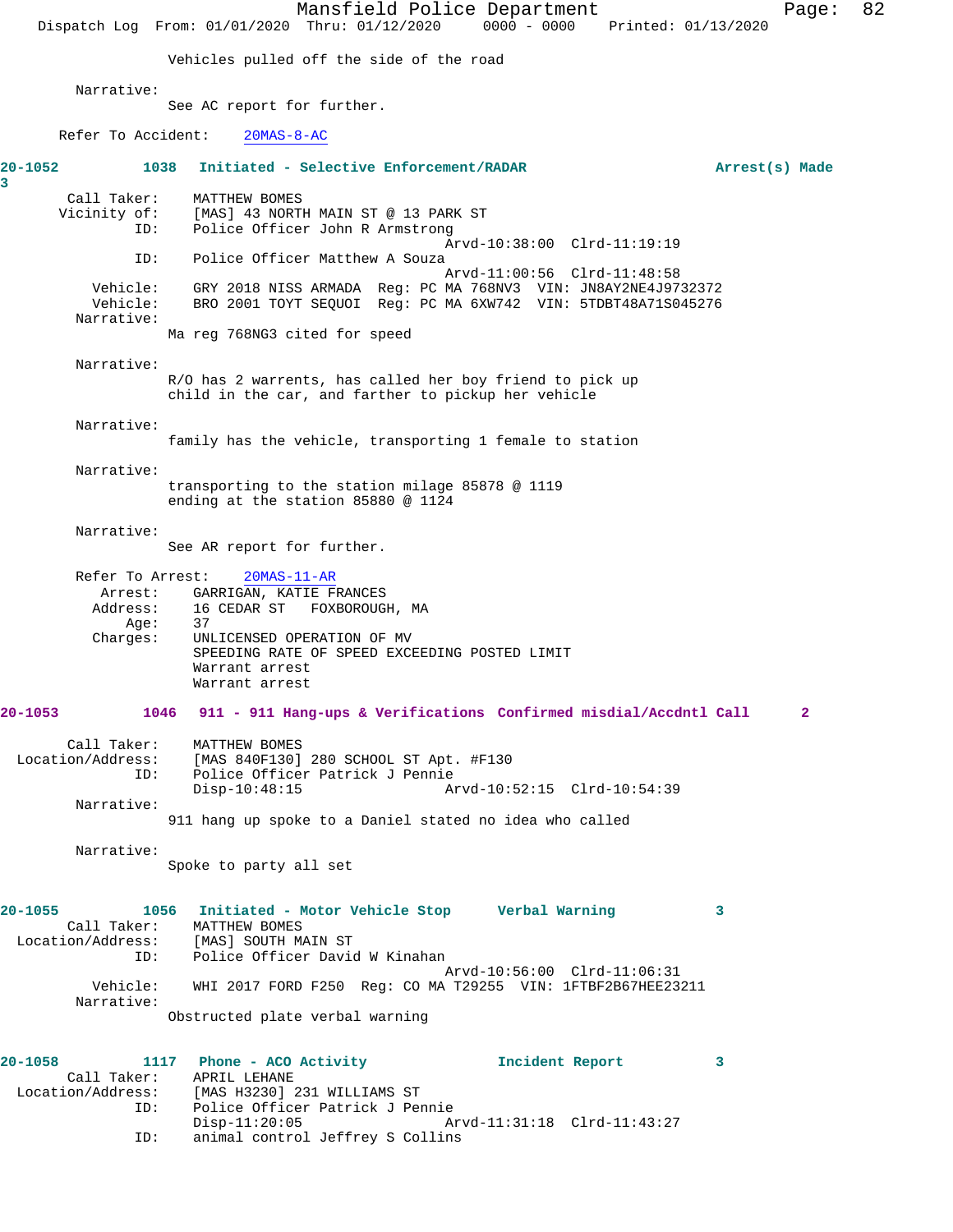Mansfield Police Department Page: 83 Dispatch Log From: 01/01/2020 Thru: 01/12/2020 0000 - 0000 Printed: 01/13/2020 Disp-11:20:19 Arvd-11:31:20 Clrd-11:43:28 Narrative: rp is reporting there are 2 dogs in her yard attacking her chickens Narrative: M5 reports M5/ACO1 clear. Both dogs are in the custody of ACO1 and will be enroute to 2 Trowbridge. ACO1 has the chicken as well. See OF report for further. Narrative: ACO1 reports dogs returned. Two involved parties will speak with each other about moving forward. Refer To Incident: 20MAS-22-OF **20-1061 1142 Phone - Larceny under \$1200 Investigated - Report Taken 2** Call Taker: GARIN EISELE Location/Address: [MAS 849A110A] 287 SCHOOL ST Apt. #A110<br>ID: Police Officer Patrick J Pennie Police Officer Patrick J Pennie<br>Disp-11:45:34 A Arvd-11:50:50 Clrd-12:24:57 Narrative: Manager requesting officer to come by for a phone that was stolen on sunday. Narrative: M5 reports phone is worth \$959.99 and was stolen on Sunday. Narrative: M5 reporting male party possibly in his 30's and wheelchair. Refer To Incident: 20MAS-23-OF **20-1065 1223 Phone - Suspicious Actv / Persn / Veh Spoken To 2** Call Taker: APRIL LEHANE Location/Address: [MAS H978] 41 OLD NORTH TRL ID: Sergeant Thomas R Connor Disp-12:26:02 Arvd-12:34:21 Clrd-12:49:50 Narrative: rp is reporting a grey sedan with a loud exhaust and Optima written on side was just parked in front of her home for a while. Operator knocked on her door as well Narrative: M1 reports clear, RP is satisfied. A video shows the company mv parked in front of her house doing some kind of maintainence related work for an extended period of time, which prompted the call. Clear Narrative: M1 reports later confirming the activity outside the home was a scheduled delivery for that residence. **20-1066 1224 Phone - Drug Law Violations Services Rendered 1**  Call Taker: Support Staff Philip D Seaward<br>Location/Address: [MAS 139] 265 FRUIT ST Location/Address: [MAS 139] 265 FRUIT ST ID: Police Officer Patrick J Pennie Arvd-12:41:52 Clrd-12:52:36 Narrative: RP called to report a cleaning woman located drug paraphenalia in the bathroom at the main building of the airport. Officer to respond. Narrative: M5 reports clear, paraphernalia located in womens bathroom included a lighter and tin foil. No visible drugs but items were potentially used.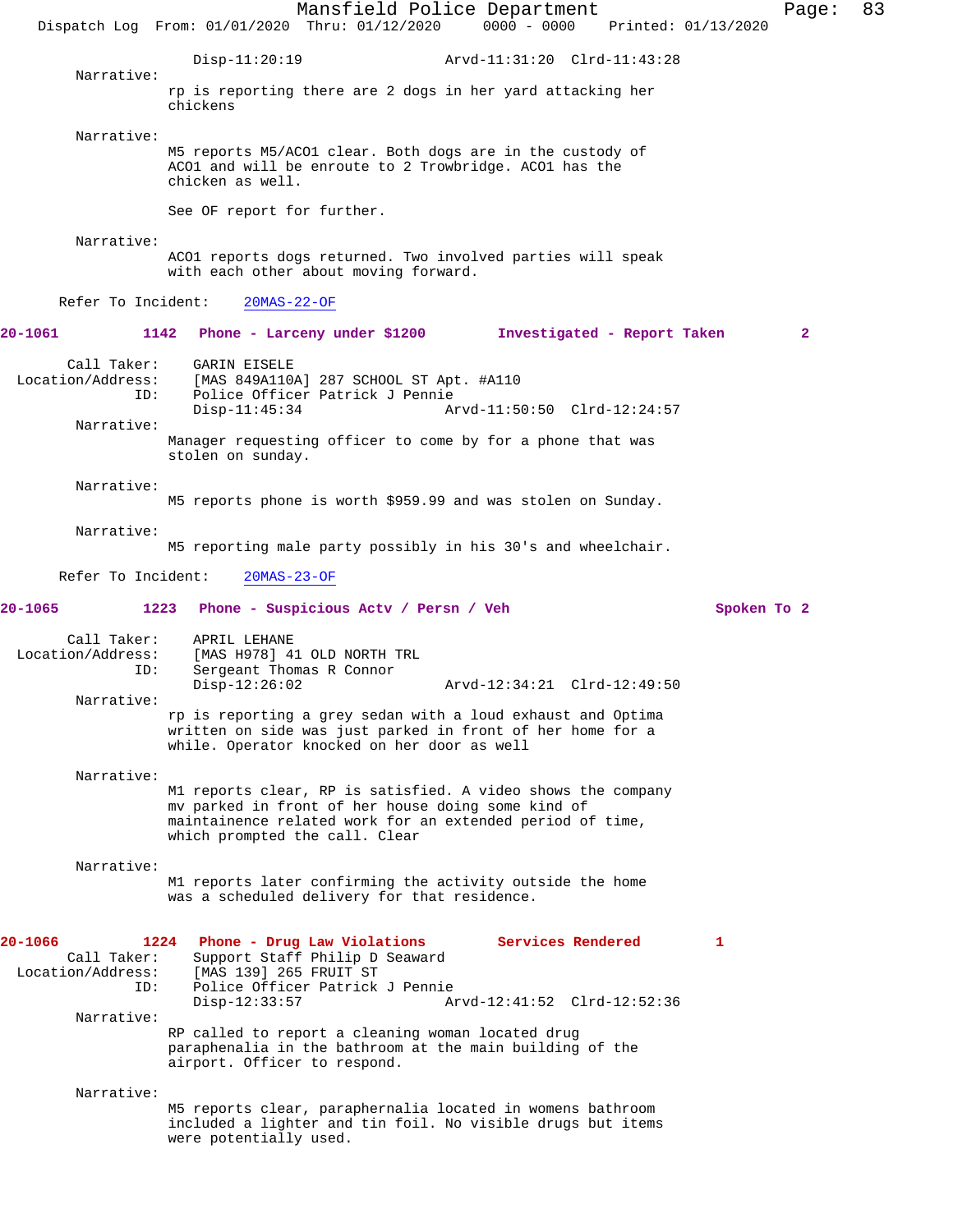| 20-1067<br>Call Taker:<br>Location/Address: | 1227 Initiated - Motor Vehicle Stop Citation / Warning Issued 3<br>GARIN EISELE<br>[MAS H3741] 100 PRATT ST                                                                                                       |                     |
|---------------------------------------------|-------------------------------------------------------------------------------------------------------------------------------------------------------------------------------------------------------------------|---------------------|
| ID:                                         | Police Officer David W Kinahan                                                                                                                                                                                    |                     |
| ID:                                         | Arvd-12:27:00 Clrd-12:58:08<br>Executive Lieutenant Francis W Archer JR                                                                                                                                           |                     |
|                                             | $Disp-12:31:21$<br>Arvd-12:31:23 Clrd-12:31:24                                                                                                                                                                    |                     |
| Vehicle:<br>Narrative:                      | GRY 2018 BMW 4D BMW 540XI SEDAN GRAY Reg: PAS MA 9PMN90                                                                                                                                                           |                     |
|                                             | Out with a my stop. RO cited, given in hand to operator.                                                                                                                                                          |                     |
| 20-1069<br>$\overline{\mathbf{2}}$          | 1303 Phone - Suspicious Acty / Persn / Veh                                                                                                                                                                        | Unfounded/Unverifed |
| Call Taker:                                 | NICHOLAS GOYETTE                                                                                                                                                                                                  |                     |
| Location/Address:<br>ID:                    | [MAS] 400 MAPLE ST @ 48 JOANNA DR<br>Police Officer Matthew A Souza                                                                                                                                               |                     |
|                                             | Disp-13:07:32<br>Arvd-13:10:42 Clrd-13:14:04                                                                                                                                                                      |                     |
| Vehicle:<br>Narrative:                      | BLK 2006 FUS Req: PC RI 958019 VIN: 3FAFP07Z66R188239                                                                                                                                                             |                     |
|                                             | Caller reports a suspicious my parked in the area for an<br>extended period of time. Caller states it looked out of<br>place and sped away when the callers wife took a look at the<br>operator while passing by. |                     |
| Narrative:                                  |                                                                                                                                                                                                                   |                     |
|                                             | M9 reports clear, area checks negative. Caller concerned due<br>to that area experiencing a house break in the last few<br>years and wanted the plate documented.                                                 |                     |
| 20-1071                                     | 1327 Initiated - Suspicious Actv / Persn / Veh                                                                                                                                                                    | Spoken To 2         |
| Call Taker:<br>Location/Address:<br>ID:     | NICHOLAS GOYETTE<br>[MAS] 363 NORTH MAIN ST @ 54 CHAUNCY ST<br>Police Officer Matthew A Souza<br>Arvd-13:27:00 Clrd-13:30:16                                                                                      |                     |
| Vehicle:<br>Narrative:                      | BLK 2016 HOND CRV Req: PC VT GSM717 VIN: 5J6RM4H45GL113438                                                                                                                                                        |                     |
|                                             | M9 reports ACO2 had an interaction with the attatched party<br>for parking in a space not authorized in the area. Party was<br>upset and argumentative, M9 adivsed him of the parking<br>enforcement.             |                     |
| 20-1073<br>3                                | 1349 Initiated - Selective Enforcement/RADAR                                                                                                                                                                      | Services Rendered   |
| Call Taker:<br>Location/Address:            | NICHOLAS GOYETTE<br>[MAS 1002] 250 EAST ST                                                                                                                                                                        |                     |
| ID:                                         | Police Officer Matthew A Souza<br>Arvd-13:49:00 Clrd-13:58:03                                                                                                                                                     |                     |
| Narrative:                                  | Out for the buses                                                                                                                                                                                                 |                     |
|                                             |                                                                                                                                                                                                                   |                     |
| 20-1075<br>Call Taker:                      | 1402 Phone - Alarm - Burglar Malse / Accidental Alarm 1<br>NICHOLAS GOYETTE<br>Location/Address: [MAS H1166] 1148 EAST ST                                                                                         |                     |
| ID:                                         | Police Officer Matthew A Souza<br>$Disp-14:03:31$<br>Arvd-14:06:12 Clrd-14:14:14                                                                                                                                  |                     |
| ID:                                         | Police Officer John R Armstrong<br>$Disp-14:03:34$<br>$Clrd-14:06:15$                                                                                                                                             |                     |
| Narrative:                                  |                                                                                                                                                                                                                   |                     |
|                                             | Zone: front door<br>Rep: pending                                                                                                                                                                                  |                     |
| Narrative:                                  |                                                                                                                                                                                                                   |                     |
|                                             | Clear, accidental by homeowner                                                                                                                                                                                    |                     |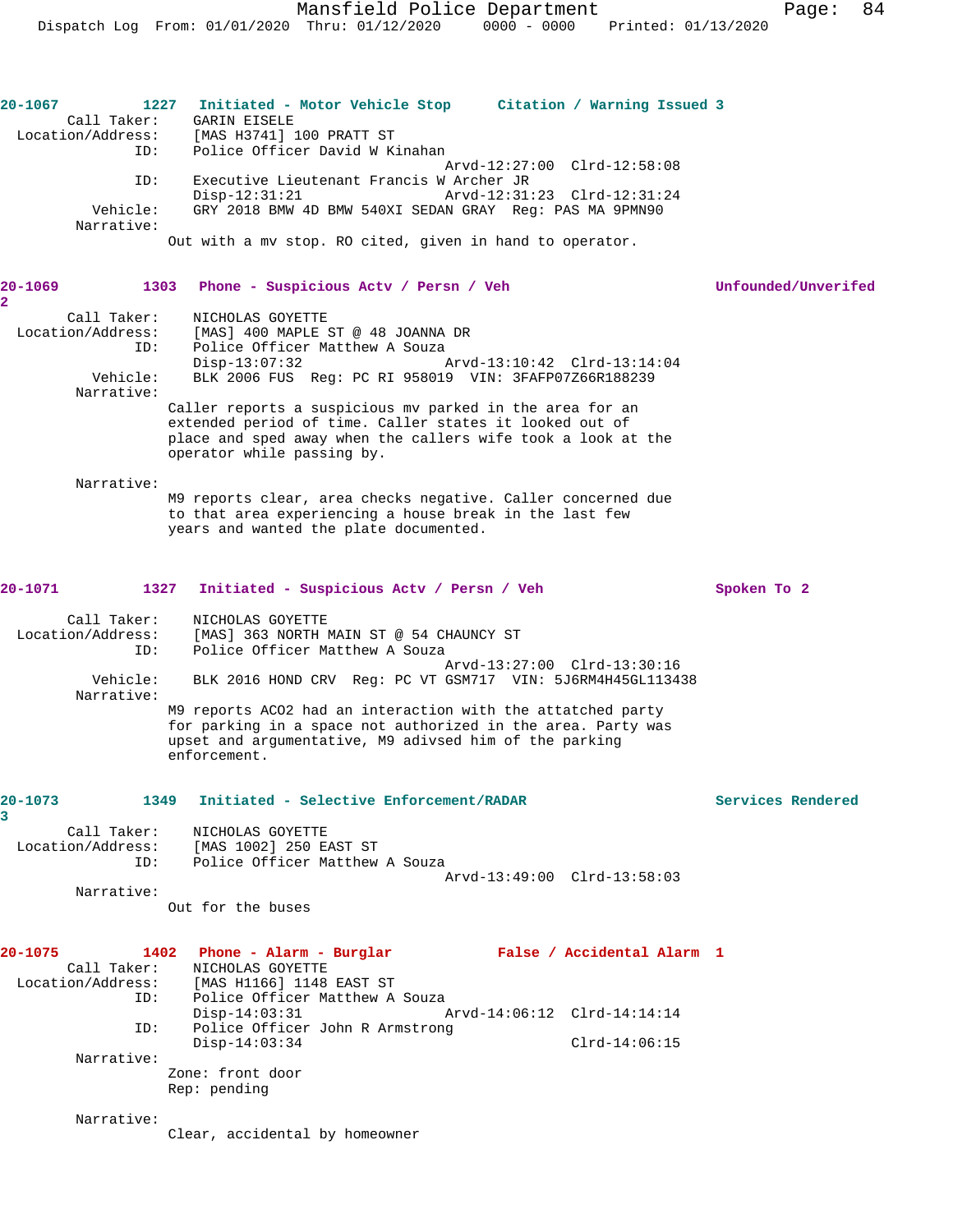| 20-1078<br>$\overline{\mathbf{2}}$ |                                         | 1412 Phone - Suspicious Actv / Persn / Veh                                                                                                           | Services Rendered         |
|------------------------------------|-----------------------------------------|------------------------------------------------------------------------------------------------------------------------------------------------------|---------------------------|
|                                    | Call Taker:<br>Location/Address:<br>ID: | NICHOLAS GOYETTE<br>[MAS] 220 SOUTH MAIN ST @ 5 ASPEN ST<br>Sergeant Thomas R Connor                                                                 |                           |
|                                    | ID:                                     | $Disp-14:13:16$<br>Arvd-14:17:03 Clrd-14:29:29<br>Police Officer Patrick J Pennie                                                                    |                           |
|                                    |                                         | Arvd-14:17:04 Clrd-14:29:27<br>$Disp-14:13:24$                                                                                                       |                           |
|                                    | Narrative:                              | C2 received a direct report of solicitors or other<br>suspicious parties in the area. M1/M5 en route to check                                        |                           |
|                                    | Narrative:                              | M1 reports units clear, verizon solicitors in the area.<br>Spoken to and all checks ok                                                               |                           |
| 20-1079<br>3                       |                                         | 1414 Initiated - Selective Enforcement/RADAR                                                                                                         | Citation / Warning Issued |
|                                    | ID:                                     | Call Taker: NICHOLAS GOYETTE<br>Location/Address: [MAS] 0 AUTUMN LN @ 86 EASTMAN ST<br>Police Officer Matthew A Souza<br>Arvd-14:14:00 Clrd-15:11:40 |                           |
|                                    | Vehicle:<br>Narrative:                  | WHI 2006 JEEP UT COMMAN Reg: PC MA 6XX819 VIN: 1J8HG48KX6C208964                                                                                     |                           |
|                                    |                                         | Selective enforcement in the area.                                                                                                                   |                           |
| 20-1085<br>Call                    | 1540<br>$\overline{2}$                  | Phone - 911 Hang-ups & Verifications                                                                                                                 | Confirmed misdial/Accdntl |
|                                    |                                         | Call Taker: APRIL LEHANE                                                                                                                             |                           |
|                                    | ID:                                     | Location/Address: [FOX] 13 TURNER RD<br>Patrolman MEGAN E ALLEN                                                                                      |                           |
|                                    |                                         | $Clrd-15:48:35$<br>$Disp-15:42:21$                                                                                                                   |                           |
|                                    | ID:                                     | Patrolman RYAN P MCGRATH<br>$Disp-15:46:27$                                                                                                          |                           |
|                                    | ID:                                     | Police Officer Joshua S Ellender<br>$Disp-15:47:00$<br>$Clrd-15:48:44$                                                                               |                           |
|                                    | Narrative:                              |                                                                                                                                                      |                           |
|                                    |                                         | Checking on a 911 accidental call. Male was playing with his<br>phone                                                                                |                           |
| 20-1086                            |                                         | 1543 Phone - Alarm - Burglar<br>False / Accidental Alarm 1                                                                                           |                           |
|                                    |                                         | Call Taker: NICHOLAS GOYETTE<br>Location/Address: [MAS] 496 FRUIT ST                                                                                 |                           |
|                                    | ID:                                     | Police Officer Matthew A Souza<br>$Disp-15:44:44$<br>$Clrd-15:50:34$                                                                                 |                           |
|                                    | ID:                                     | Police Officer John R Armstrong<br>$Disp-15:44:47$<br>$Clrd-15:45:24$                                                                                |                           |
|                                    | ID:                                     | Police Officer Joshua S Ellender<br>$Disp-15:45:00$<br>Arvd-15:49:17 Clrd-15:51:48                                                                   |                           |
|                                    | Narrative:                              |                                                                                                                                                      |                           |
|                                    |                                         | Zone: Side Door<br>Homeowner: negative                                                                                                               |                           |
|                                    | Narrative:                              |                                                                                                                                                      |                           |
|                                    |                                         | Alarm company spoke with homeowner confirmed accidental                                                                                              |                           |
| 20-1090<br>$\overline{\mathbf{2}}$ |                                         | 1638 Phone - Suspicious Acty / Persn / Veh                                                                                                           | Services Rendered         |
|                                    | Call Taker:<br>Location/Address:        | NICHOLAS GOYETTE<br>[MAS 255] 377 CHAUNCY ST                                                                                                         |                           |
|                                    | ID:                                     | Police Officer Nicole P Newport                                                                                                                      |                           |
|                                    | Vehicle:                                | $Disp-16:42:33$<br>Arvd-16:58:24 Clrd-17:05:33<br>GRY 2002 FORD ECOVAN Reg: CO MA V34799 VIN: 1FTSE34L22HA63587                                      |                           |
|                                    | Narrative:                              | Staff reports a van that has been there for about 3 weeks,                                                                                           |                           |
|                                    |                                         | requesting an officer to check on it                                                                                                                 |                           |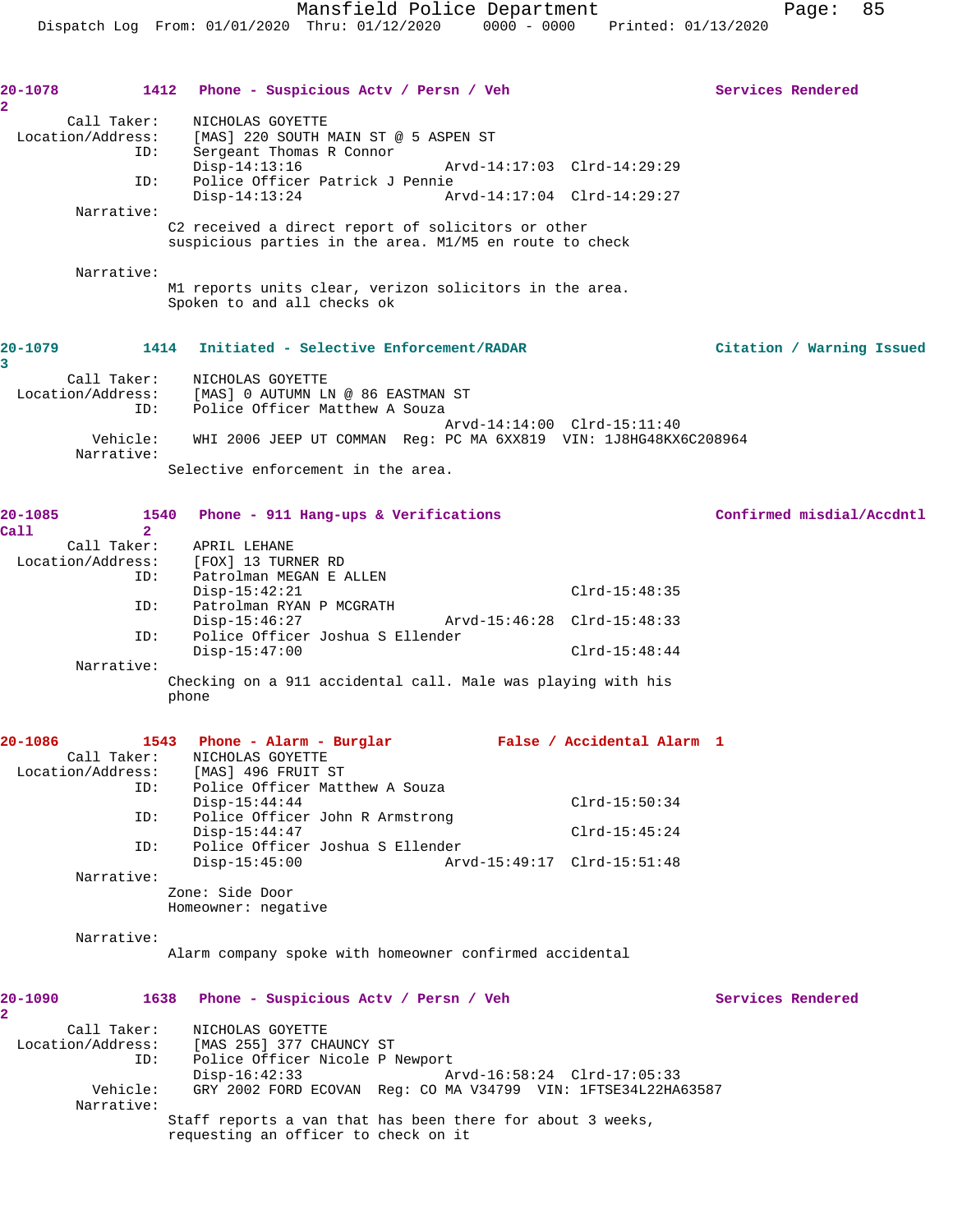Mansfield Police Department Fage: 86 Dispatch Log From: 01/01/2020 Thru: 01/12/2020 0000 - 0000 Printed: 01/13/2020 Narrative: M14 clear, Stop & Shop advised of tow procedure. Malden PD attempting to contact business to get company to call SEMRECC to get mv removed or Stop & Shop may tow. **20-1091 1640 Radio - Motor Vehicle Stop Verbal Warning 3**  Call Taker: GARIN EISELE Location/Address: [MAS] 173 CHAUNCY ST @ 12 PERKINS AVE ISS: المصدر المصدر الوطنية<br>ID: Police Officer David W Kinahan<br>Disp-16:42:16 Disp-16:42:16 Arvd-16:44:19 Clrd-16:44:22 Vehicle: GRY 2017 TOYT 4D TOYOTA RAV 4 Reg: PAS MA 5XF626 Narrative: Out with a mv stop. Verbal for failure to stop for a police officer **20-1101 1805 Radio - Follow up Investigation Services Rendered 3**  Call Taker: NICHOLAS GOYETTE Location/Address: [MAS 960] 792 WEST ST Apt. #G211 ID: Police Officer Nicole P Newport Disp-18:05:32 Arvd-18:10:03 Clrd-19:00:11 Narrative: Conducting a follow up in the area to a previously reported incident, attempt to see if a harrassment order has been served. Ofc Newport will be in touch with the court prosecutor **20-1103 1819 Initiated - Selective Enforcement/RADAR Services Rendered 3**  Call Taker: NICHOLAS GOYETTE Vicinity of: [MAS] 100 BIRD RD ID: Police Officer Joshua S Ellender Arvd-18:19:00 Clrd-19:02:13 Narrative: Selective enforcement in the area. **20-1104 1822 Initiated - Selective Enforcement/RADAR Services Rendered 3**  Call Taker: NICHOLAS GOYETTE Location/Address: [MAS] NORTH MAIN ST ID: Police Officer David J Pepicelli Arvd-18:22:00 Clrd-19:30:41 Narrative: Selective enforcement in the area for traffic and crosswalks Narrative: No crosswalk violations TS 29 MS 23. **20-1110 1906 Initiated - Community Policing Services Rendered 3**  Call Taker: JEFFREY KEEFE Vicinity of: [MAS 12] 250 EAST ST ID: Police Officer Joshua S Ellender Arvd-19:06:00 Clrd-19:27:32 Narrative: Community policing. **20-1113 1931 Initiated - Motor Vehicle Stop Citation / Warning Issued 3**  Call Taker: JEFFREY KEEFE<br>Vicinity of: [MAS] 133 OAKI Vicinity of: [MAS] 133 OAKLAND ST @ 15 SWETT ST ID: Police Officer Joshua S Ellender Arvd-19:31:00 Clrd-19:35:46 Vehicle: Vehicle: GRY 2013 FORD SD FUSION Reg: PC MA 3RG294 VIN: 3FA6P0HR7DR331601 Narrative: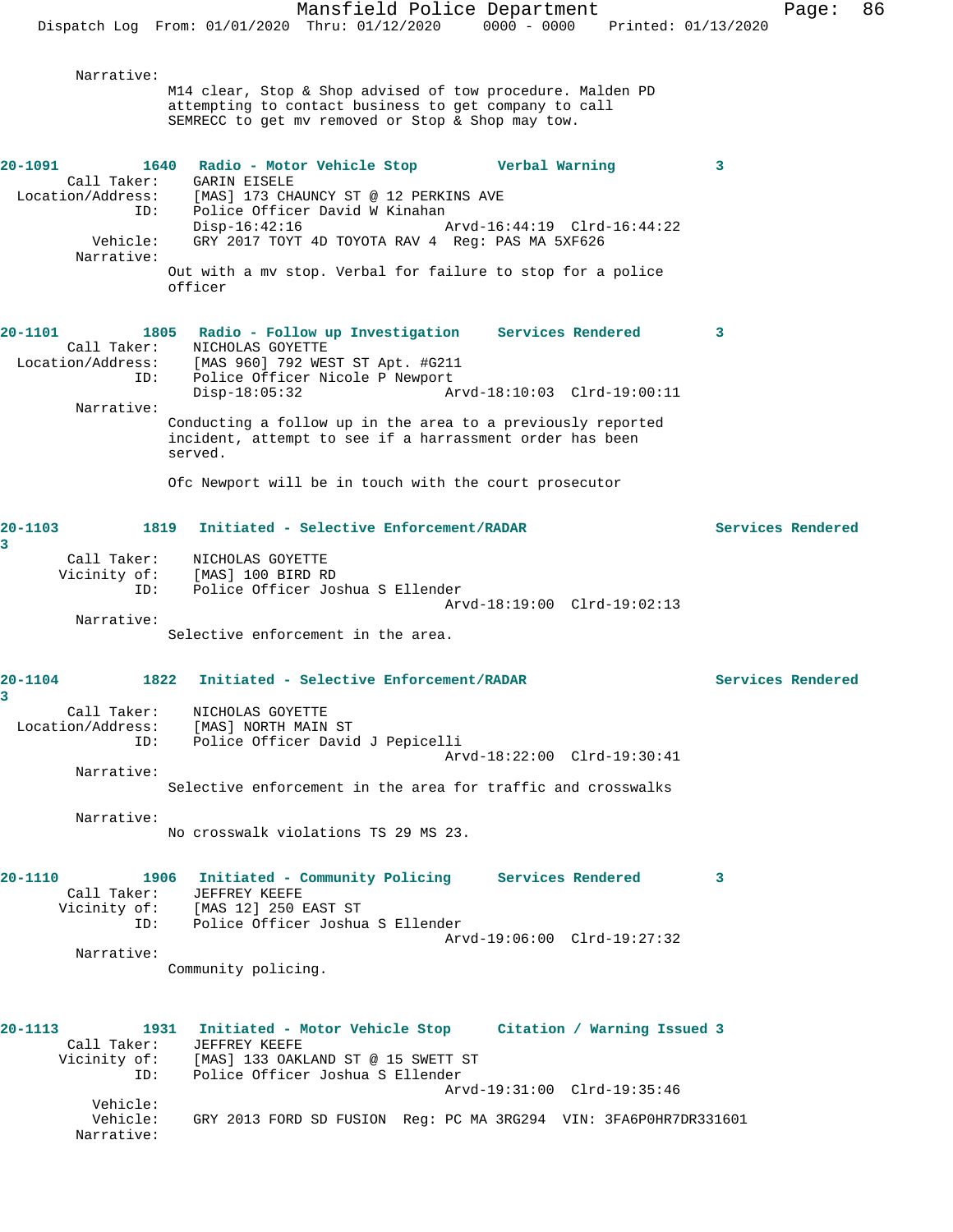Dispatch Log From: 01/01/2020 Thru: 01/12/2020 0000 - 0000 Printed: 01/13/2020

Citation issued for speed and inspection sticker.

| $20 - 1114$<br>$\overline{\mathbf{2}}$          | 1936 Phone - 911 Hang-ups & Verifications                                                                                                                                                                                                                                                                                                                                                                                                         | Unfounded/Unverifed |
|-------------------------------------------------|---------------------------------------------------------------------------------------------------------------------------------------------------------------------------------------------------------------------------------------------------------------------------------------------------------------------------------------------------------------------------------------------------------------------------------------------------|---------------------|
| Call Taker:<br>Location/Address:<br>ID:         | LINDSAY MITCHELL<br>[MAS] 575 WEST ST<br>Police Officer David J Pepicelli                                                                                                                                                                                                                                                                                                                                                                         |                     |
| ID:                                             | $Disp-19:38:27$<br>Arvd-19:43:19 Clrd-19:48:54<br>Police Officer Nicole P Newport                                                                                                                                                                                                                                                                                                                                                                 |                     |
| Vehicle:<br>Narrative:                          | Disp-19:38:27<br>Arvd-19:38:41 Clrd-19:48:54<br>WHI 2019 DODG PK 1500CL Reg: PC MA 9LL138 VIN: 1C6RR7FG6KS534905                                                                                                                                                                                                                                                                                                                                  |                     |
|                                                 | VOIP system 911 operator received an open line disconnect.<br>No answer on call back. PD enroute to check the area                                                                                                                                                                                                                                                                                                                                |                     |
| Narrative:                                      | Spoke to a male party that works for samsonite that checks<br>okay.                                                                                                                                                                                                                                                                                                                                                                               |                     |
| Narrative:                                      |                                                                                                                                                                                                                                                                                                                                                                                                                                                   |                     |
|                                                 | Nothing Found no companies by that name. M14 spoke with<br>multiple cleaning staff all with no issues.                                                                                                                                                                                                                                                                                                                                            |                     |
| $20 - 1115$                                     | 1944 Initiated - Motor Vehicle Stop Verbal Warning<br>Call Taker: JEFFREY KEEFE                                                                                                                                                                                                                                                                                                                                                                   | 3                   |
| ID:                                             | Vicinity of: [MAS] 2 WARE ST @ 300 EAST ST<br>Police Officer Joshua S Ellender<br>Arvd-19:44:00 Clrd-19:45:52                                                                                                                                                                                                                                                                                                                                     |                     |
| Vehicle:<br>Narrative:                          | GRY 2018 BUIC LL ENCLAV Req: PC MA 2SK158 VIN: 5GAEVAKW1JJ246924                                                                                                                                                                                                                                                                                                                                                                                  |                     |
|                                                 | Verbal for speed.                                                                                                                                                                                                                                                                                                                                                                                                                                 |                     |
| $20 - 1118$<br>Call Taker:<br>Location/Address: | 1956 Initiated - Proactive Patrol Services Rendered<br>LINDSAY MITCHELL<br>[MAS] 4 ERICK RD @ 15 BONNEY LN                                                                                                                                                                                                                                                                                                                                        | 3                   |
| ID:                                             | Police Officer Joshua S Ellender<br>Arvd-19:56:00 Clrd-20:05:18                                                                                                                                                                                                                                                                                                                                                                                   |                     |
| $20 - 1121$<br>Call Taker:                      | 2002 Initiated - Proactive Patrol Services Rendered<br>LINDSAY MITCHELL                                                                                                                                                                                                                                                                                                                                                                           | 3                   |
| ID:                                             | Location/Address: [MAS 840] 280 SCHOOL ST<br>Police Officer Nicole P Newport<br>Arvd-20:02:00 Clrd-20:13:19                                                                                                                                                                                                                                                                                                                                       |                     |
| 20-1124                                         | 2012 Phone - Suspicious Actv / Persn / Veh                                                                                                                                                                                                                                                                                                                                                                                                        | Unfounded/Unverifed |
| Call Taker:<br>Location/Address:<br>ID:         | TARA LAKO<br>[MAS H1466] 199 WILLOW ST<br>Police Officer Nicole P Newport                                                                                                                                                                                                                                                                                                                                                                         |                     |
| Narrative:                                      | $Disp-20:16:07$<br>Arvd-20:21:34 Clrd-20:31:24                                                                                                                                                                                                                                                                                                                                                                                                    |                     |
|                                                 | RP requesting a check of the area. His wife had called and<br>stated 45 minutes ago two men with flashlights came to the<br>door knocking and asking if anyone was there. The wife<br>stated she shut the lights off and set the alarm and went<br>upstairs to put the kids to bed. Wife reported she saw the<br>males going back up the driveway, unknown if they left on<br>foot from the area or in a vehicle, no description of the<br>males. |                     |
| Narrative:                                      | Nothing found.                                                                                                                                                                                                                                                                                                                                                                                                                                    |                     |
|                                                 |                                                                                                                                                                                                                                                                                                                                                                                                                                                   |                     |
| 20-1125<br>Call Taker:<br>Vicinity of:<br>ID:   | <b>Services Rendered</b><br>2019<br>911 - Assist Fire Department<br>JEFFREY KEEFE<br>[MAS H1783] 1110 EAST ST<br>Police Officer Joshua S Ellender<br>$Disp-20:21:18$<br>Arvd-20:28:46 Clrd-20:32:33                                                                                                                                                                                                                                               | $\mathbf{2}$        |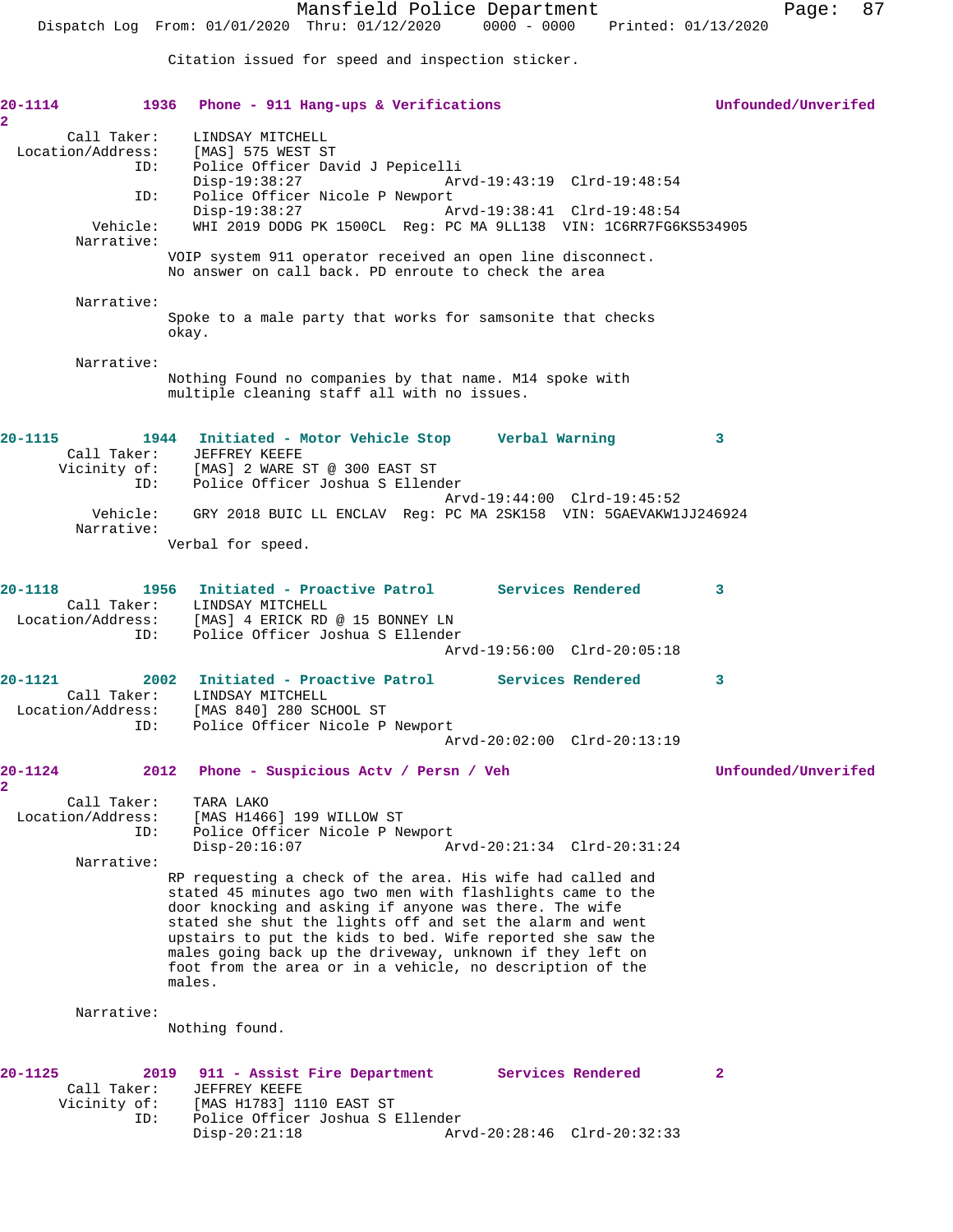Mansfield Police Department Page: 88 Dispatch Log From: 01/01/2020 Thru: 01/12/2020 0000 - 0000 Printed: 01/13/2020 Narrative: Assisting the FD with a fire related incident. Nature: CO detector sounding. **20-1126 2040 Initiated - Disabled Motor Vehicle Services Rendered 3**  Call Taker: JEFFREY KEEFE Vicinity of: [MAS 871] 789 EAST ST ID: Police Officer Joshua S Ellender Arvd-20:40:00 Clrd-21:36:57 Vehicle: RED 2004 FORD PK F250 Reg: PC MA 3DL163 VIN: 1FTNX21P14EA80698 Towed: For: Private Tow By: Central Street Garage To: Central Street Garage Narrative: Reported DMV in the area. Narrative: Central st was requested to the scene for a private tow. **20-1128 2112 Initiated - Proactive Patrol Building Checked / Secured 3** Call Taker: LINDSAY MITCHELL Location/Address: [MAS 226E] 125 HIGH ST Apt. #1-4 ID: Police Officer David J Pepicelli Arvd-21:12:00 Clrd-21:20:14 **20-1129 2135 911 - HAZARDOUS CONDITION - Other Services Rendered 2**  Call Taker: JEFFREY KEEFE Vicinity of: [MAS] FRANKLIN ST ID: Police Officer Joshua S Ellender Disp-21:37:09 Arvd-21:43:57 Clrd-21:44:21 Narrative: Cp reporting a Christmas Tree in the roadway in the area of the Town line southbound on Franklin st.

Narrative:

Tree was moved to the side of the road.

## **For Date: 01/09/2020 - Thursday**

| $20 - 1133$ | Location/Address: [MAS] 6 CASA DR |          | 0025 Phone - Noise Complaint<br>Call Taker: LINDSAY MITCHELL                             | Spoken To                                                   |                            | $\overline{2}$ |   |
|-------------|-----------------------------------|----------|------------------------------------------------------------------------------------------|-------------------------------------------------------------|----------------------------|----------------|---|
|             |                                   |          | ID: Police Officer Donald MacLean<br>$Disp-00:28:56$                                     | Arvd-00:34:26 Clrd-00:38:01                                 |                            |                |   |
|             | ID:                               |          | Patrolman David Schepis<br>$Disp-00:28:56$                                               | Arvd-00:34:28 Clrd-00:38:01                                 |                            |                |   |
|             | Narrative:                        |          |                                                                                          |                                                             |                            |                |   |
|             |                                   | the yard |                                                                                          | Anonymous neighbor reports resident is out cutting wood in  |                            |                |   |
|             | Narrative:                        |          |                                                                                          | Party was splitting wood for his fire place. He was advised |                            |                |   |
|             |                                   |          | to go in for the evening.                                                                |                                                             |                            |                |   |
| 20-1134     |                                   |          | 0050 Initiated - Proactive Patrol                                                        |                                                             | Building Checked / Secured |                | 3 |
|             | Call Taker:<br>ID:                |          | JEFFREY KEEFE<br>Vicinity of: [MAS 1002] 250 EAST ST<br>Police Officer Michelle Bellevue |                                                             |                            |                |   |
|             |                                   |          |                                                                                          | Arvd-00:50:00 Clrd-01:02:06                                 |                            |                |   |
| $20 - 1136$ |                                   | 0139     | Initiated - Proactive Patrol                                                             |                                                             | Building Checked / Secured |                | 3 |
|             | Call Taker:<br>ID:                |          | JEFFREY KEEFE<br>Vicinity of: [MAS 907E] 390 WEST ST<br>Patrolman David Schepis          |                                                             |                            |                |   |
|             |                                   |          |                                                                                          | Arvd-01:39:00 Clrd-01:44:31                                 |                            |                |   |

Narrative: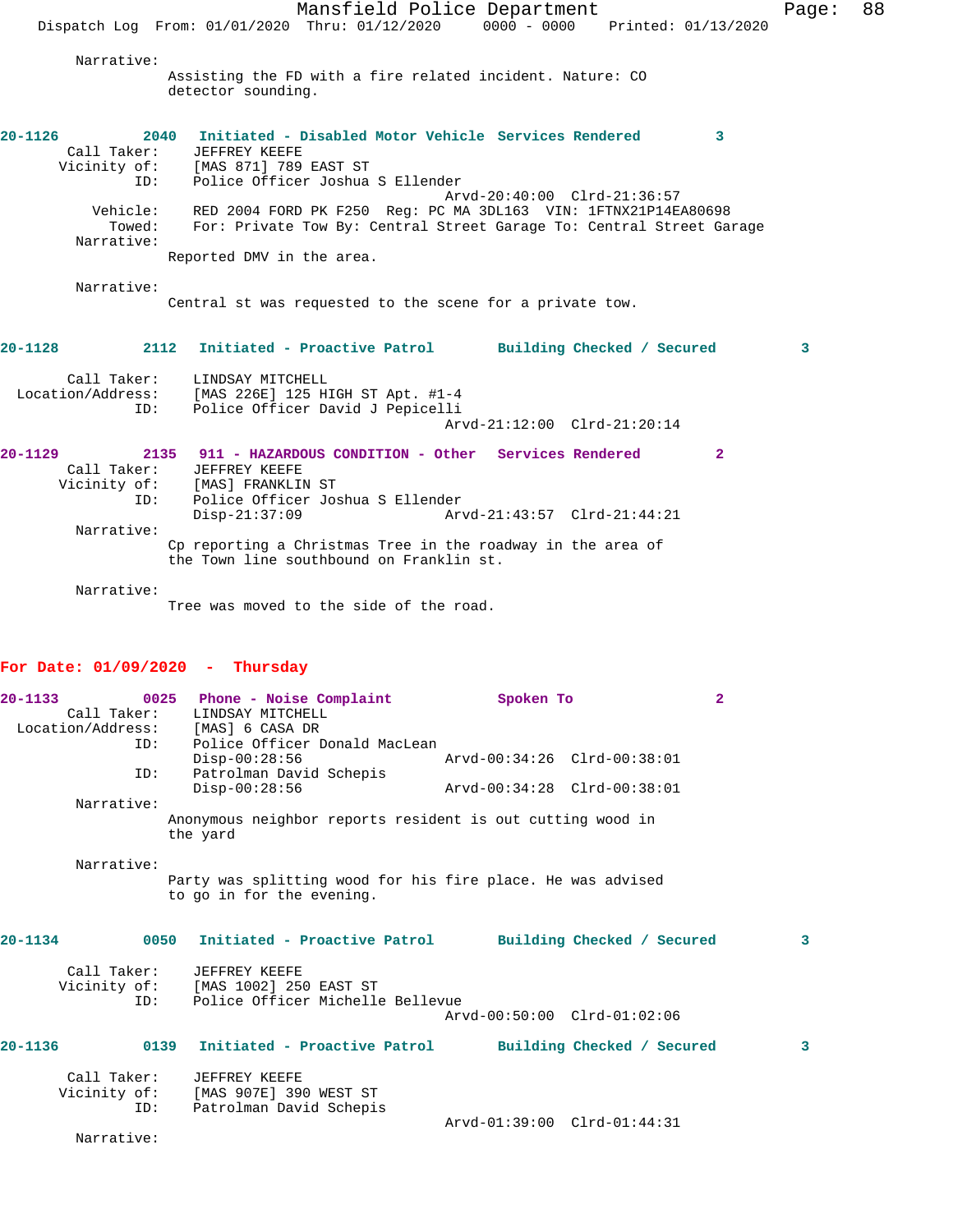Mansfield Police Department Fage: 89 Dispatch Log From: 01/01/2020 Thru: 01/12/2020 0000 - 0000 Printed: 01/13/2020 Checking the area. **20-1140 0145 Initiated - Proactive Patrol Building Checked / Secured 3** Call Taker: JEFFREY KEEFE Vicinity of: [MAS 900A] 242 CHAUNCY ST Apt. #1 ID: Police Officer Meghan Birnie Arvd-01:45:00 Clrd-01:50:33 Narrative: Checking the area. **20-1141 0156 Initiated - Proactive Patrol Building Checked / Secured 3** Call Taker: JEFFREY KEEFE Vicinity of: [MAS 281A] 1 CROCKER ST ID: Police Officer Meghan Birnie Arvd-01:56:00 Clrd-02:05:18 Narrative: Checking the area. **20-1142 0208 Initiated - Proactive Patrol Services Rendered 3**  Call Taker: JEFFREY KEEFE Vicinity of: [MAS 417] 9 FRANCIS AVE ID: Police Officer Donald MacLean Arvd-02:08:00 Clrd-02:16:30 Narrative: Checking the area. **20-1143 0227 Initiated - Parking Violations Services Rendered 3**  Call Taker: JEFFREY KEEFE Location: [MAS] CENTER OF TOWN ID: Police Officer Meghan Birnie Arvd-02:27:00 Clrd-02:42:02 Narrative: Parking enforcement. Narrative: No violations. **20-1144 0258 Initiated - Proactive Patrol Services Rendered 3**  Call Taker: JEFFREY KEEFE Vicinity of: [MAS 992] 660 EAST ST ID: Police Officer Michelle Bellevue Arvd-02:58:00 Clrd-03:01:41 Narrative: Checking the area. **20-1145 0302 Initiated - Proactive Patrol Services Rendered 3**  Call Taker: JEFFREY KEEFE Vicinity of: [MAS 840] 280 SCHOOL ST ID: Sergeant Robert S Pierce Arvd-03:02:00 Clrd-03:12:47 Narrative: Checking the area. **20-1146 0305 Initiated - Proactive Patrol Services Rendered 3**  Call Taker: JEFFREY KEEFE Vicinity of: [MAS] 4 ERICK RD @ 15 BONNEY LN ID: Police Officer Michelle Bellevue Arvd-03:05:00 Clrd-03:14:42 Narrative: Checking the area.

**20-1150 0614 Initiated - Selective Enforcement/RADAR Citation / Warning Issued**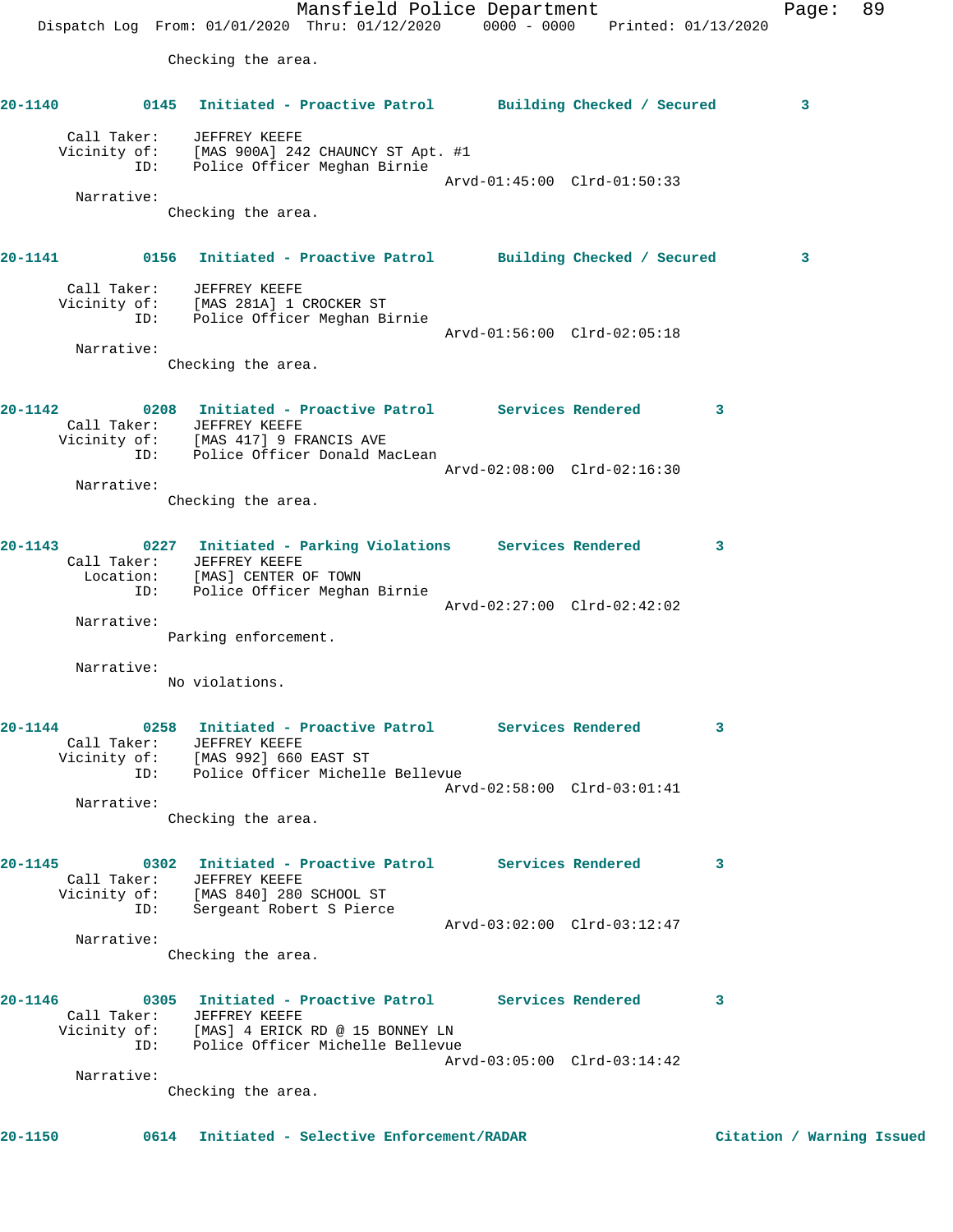Mansfield Police Department Page: 90 Dispatch Log From: 01/01/2020 Thru: 01/12/2020 0000 - 0000 Printed: 01/13/2020 **3**  Call Taker: JEFFREY KEEFE Vicinity of: [MAS] RESERVOIR ST ID: Sergeant Robert S Pierce Arvd-06:14:00 Clrd-06:39:02 Vehicle: GRY 2012 NISS SD ALTIMA Reg: PC MA 8VC964 VIN: 1N4AL2APXCN428335 Narrative: Selective enforcement in the area. Narrative: Off by the 495 overpass with MA reg 8VC964. Citation issued. **20-1151 0615 Initiated - Selective Enforcement/RADAR Services Rendered** Call Taker: JEFFREY KEEFE<br>Vicinity of: [MAS] ELM ST Vicinity of:<br>ID: Patrolman David Schepis Arvd-06:15:00 Clrd-06:40:28 Narrative: Selective enforcement in the area. Narrative: Selective enforcement in the area. **20-1161 0732 Walk-In - Assist Citizen - P S A Services Rendered 3**  Call Taker: Support Staff Derek M Stark<br>Location/Address: [MAS 451B] 500 EAST ST ess: [MAS 451B] 500 EAST ST<br>ID: Police Officer Meghan E Police Officer Meghan Birnie Disp-07:43:11 Arvd-07:43:14 Clrd-07:43:19 Narrative: Walk in looking to speak with officer about luggage that was found and turned in. Narrative: Sgt. Pierce and Ofc. Birnie assiting party Narrative: Property was returned to involved. **20-1162 0750 Phone - Disturbance / Gathering Standby 1**  Call Taker: APRIL LEHANE<br>Location/Address: [MAS] 54 CHA ess: [MAS] 54 CHAUNCY ST @ 363 NORTH MAIN ST<br>ID: Executive Lieutenant Francis W Archer JJ Executive Lieutenant Francis W Archer JR<br>Disp-07:51:07 Arvd-07:52 Disp-07:51:07 Arvd-07:52:22 Clrd-09:39:08 ID: Detective Gregory S Martell Disp-07:51:29 Arvd-07:51:33 Clrd-09:39:08 ID: Deputy Chief Michael Ellsworth Disp-07:52:18 Arvd-07:52:25 Clrd-09:39:08 ID: Patrolman David Schepis Arvd-07:53:47 Clrd-09:34:22 ID: Police Officer Donald MacLean Arvd-07:53:51 Clrd-09:34:28 ID: Police Officer Patrick J Pennie Disp-07:58:14 Arvd-07:58:18 Clrd-09:39:08<br>ID: Police Officer Nicole M Boldrighini Police Officer Nicole M Boldrighini Arvd-08:03:16 Clrd-09:39:08 ID: Police Officer Matthew A Souza Arvd-08:03:21 Clrd-09:39:08<br>Vehicle: GRY 2011 SUBA UT FOREST Reg: PC MA 1GGL46 VIN: JE2SHARC6 GRY 2011 SUBA UT FOREST Reg: PC MA 1GGL46 VIN: JF2SHABC6BH749566 Vehicle: BLU 2015 SUBA UT FOREST Reg: PC MA 4JB795 VIN: JF2SJABCXFH444727 Vehicle: WHI 2019 MITS UT OUTLAN Reg: PC MA 9ZX233 VIN: JA4AZ3A31KZ036311<br>Vehicle: 2008 NISS SW ROGUE Reg: PC DJT8556 VIN: JN8AS58V08W102536 Vehicle: 2008 NISS SW ROGUE Reg: PC DJT8556 VIN: JN8AS58V08W102536 Vehicle: 2012 UT Reg: PC RC8H7J VIN: 5J6RM4H78CL080679 Vehicle: RED 2012 TOYT COROLL Reg: PC MA 2339ZX VIN: 2T1BU4EE1CC915605 Vehicle: BLK 2020 NISS 4D ROGUE Reg: PC ME 5412XQ VIN: KNMAT2MV9LP508671 Vehicle: Reg: PC QC EAQ5308 Narrative: SGT Connor reports a group of protesters in the road way

blocking traffic after getting off the train

**3**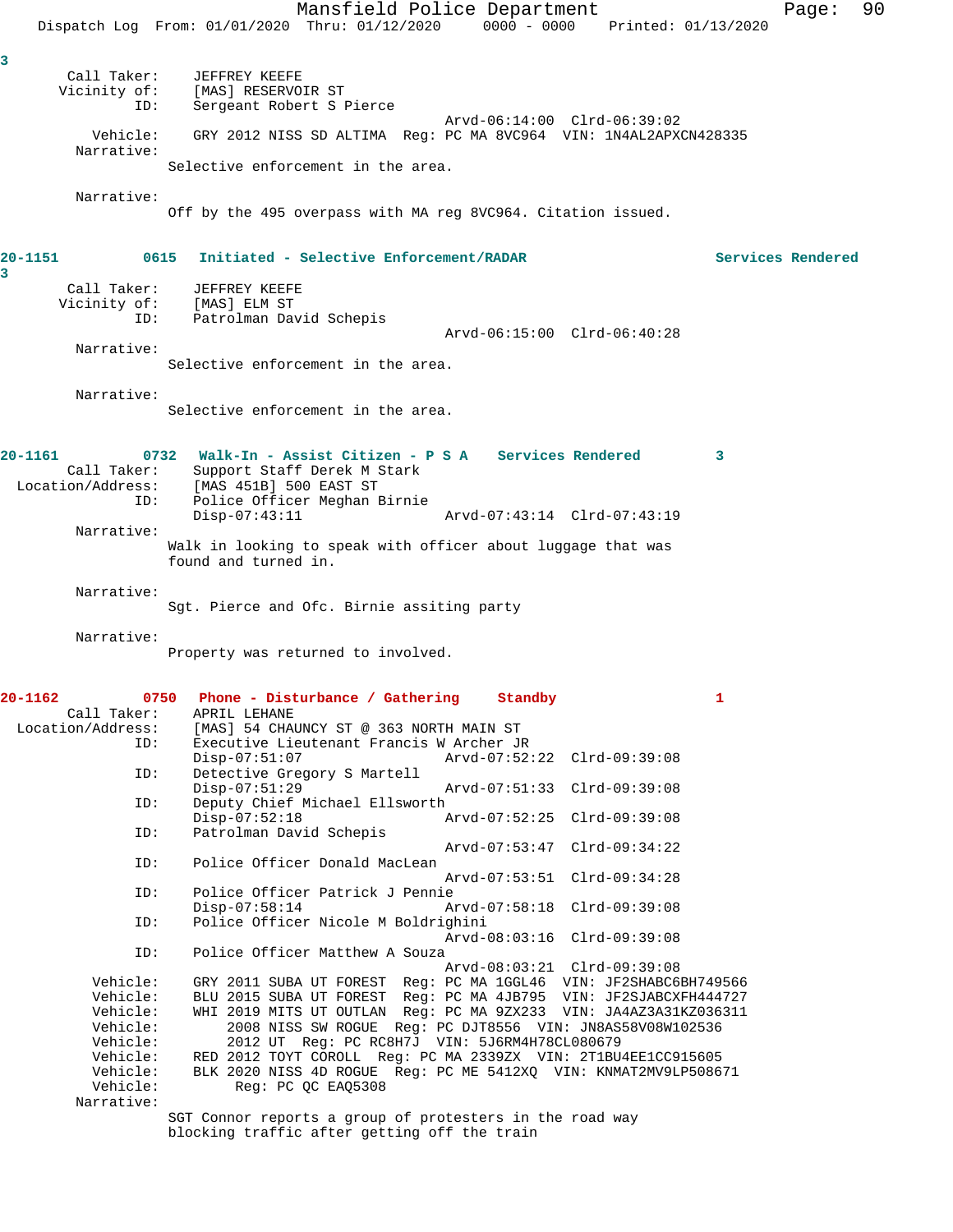Narrative: . Narrative: C-2 reports protesters for ICE blocking the road way Narrative: C-2 reports Fire command on scene, extended time on scene, holding all units, appears to be a face book started protest. Narrative: Per C-1 notify MBTA, Amtrack police Narrative: c-2 group appears to be in the area do to the high voter count. Rumor of group moving on to the tracks no actions yet Amtrack reports 1 more train coming through, then an all stop per Amtrack Narrative: MBTA k9 officers on scene Narrative: MC-2 reporting the protest has moved into the train station, not allowing people to the counter. Narrative: MC-2 train will continue at low speed, MBTA pd on scene. Narrative: M2 reporting people starting to leave, the trains are being walked in by hand. Narrative: C-2 reports people dispersing from the area 0921 trains returning to normal speeds Narrative: Mansfield units clearing and MBTA has units to remain on scene Mansfield units to monitor intersections **20-1172 0928 Radio - Assist Fire Department Transported to Hospital 2**  Call Taker: MATTHEW BOMES Location/Address: [MAS 1015] 30 CHAUNCY ST ID: Detective Gregory S Martell Disp-09:28:01 Arvd-09:28:02 Clrd-09:37:01 ID: Detective Kenneth E Wright<br>Disp-09:28:01 Disp-09:28:01 Arvd-09:28:01 Clrd-09:37:02 Narrative: Assisting the FD with a fire related incident. Nature: pd requesting MFD for a party that has fallen Narrative: 0937 MFD transport to Good Sam **20-1173 1000 Initiated - Motor Vehicle Stop Verbal Warning 3**  Call Taker: MATTHEW BOMES<br>Vicinity of: [FOX] 113 OAK [FOX] 113 OAK ST

ID: Patrolman KURT L POLLISTER

ID: Police Officer Patrick J Pennie

Arvd-10:00:00 Clrd-10:10:19

Disp-10:01:00 Clrd-10:02:32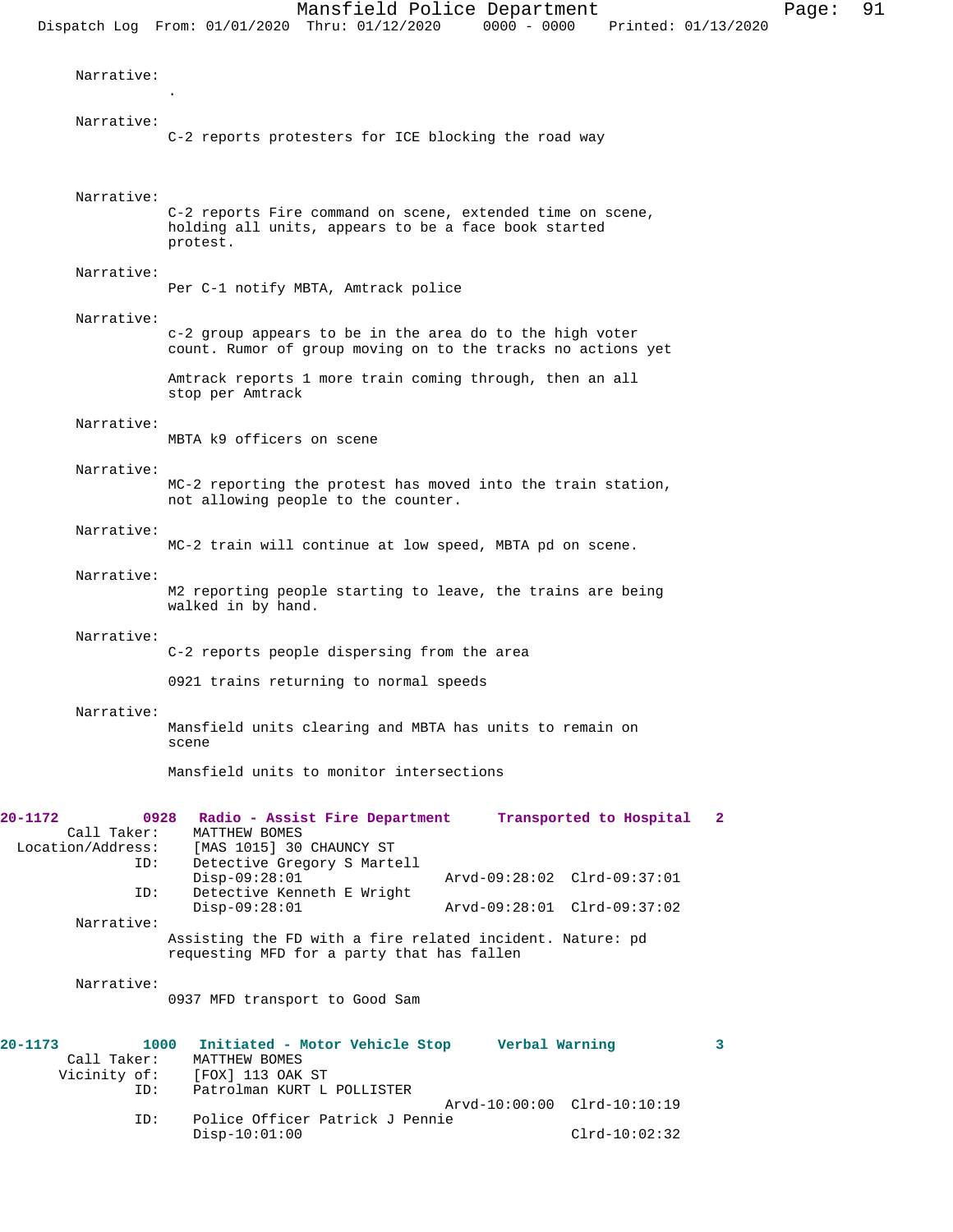Mansfield Police Department Fage: 92 Dispatch Log From: 01/01/2020 Thru: 01/12/2020 0000 - 0000 Printed: 01/13/2020 Vehicle: BLK 2008 CHEV UT SUBURB Reg: PC MA 318SB3 VIN: 3GNFK163X8G267012 Narrative: clear with a verbal for speed **20-1177 1027 Initiated - Selective Enforcement/RADAR Citation / Warning Issued 3**  Call Taker: MATTHEW BOMES<br>Vicinity of: [MAS] 200 COPI of: [MAS] 200 COPELAND DR<br>TD: Police Officer Nicole Police Officer Nicole M Boldrighini Arvd-10:27:00 Clrd-10:41:55 Vehicle: GRY 2018 FORD FOCUS Reg: CO MA T98012 VIN: 1FADP3E23JL290930 Narrative: Selective enforcement in the area. Narrative: out with a motor vehicle stop for speed citation issued Narrative: M-14 cleared for a call **20-1179 1029 Phone - 911 Hang-ups & Verifications Confirmed misdial/Accdntl Call 2**  Call Taker: APRIL LEHANE Location/Address: [MAS H4538] 265 NORTH MAIN ST Apt. #7 ID: Police Officer Matthew A Souza Disp-10:32:07 Arvd-10:37:43 Clrd-10:48:10 Narrative: Checking on a 911 accidental call. Caller was trying to find number to get date and time Narrative: spoke with party confermed **20-1181 1039 Phone - Lost / Found Property Services Rendered 3**  Call Taker: APRIL LEHANE Location/Address: [MAS 422] 15 PARK ST Apt. #106 ess: [MAS 422] 15 PARK ST Apt. #106<br>ID: Police Officer Nicole M Boldrighini Disp-10:42:00 Arvd-10:44:38 Clrd-10:52:52 ID: Police Officer John R Armstrong<br>Disp-10:42:44 Am Arvd-10:44:50 Clrd-10:52:52 Narrative: Mansfield Housing Authority requesting police for a firearm that was found in a vacant home. Narrative: clear with the item **20-1186 1115 Initiated - Building Check Citation / Warning Issued 3**  Call Taker: MATTHEW BOMES Location: [MAS 281a] MBTA ID: Police Officer Nicole M Boldrighini Arvd-11:15:00 Clrd-11:26:54 Narrative: Building/area checked secure. **20-1187 1117 Phone - Parking Violations Citation / Warning Issued 3**  Call Taker: APRIL LEHANE<br>Location/Address: [MAS H1071] [MAS H1071] 42 SOUTH MAIN ST ID: Animal Control Steven Simonds Disp-11:18:29 Arvd-11:24:32 Clrd-11:27:48 Vehicle: BLU 2007 FORD LGTCON Reg: PC MA 8EH964 VIN: 1FTPW14V57FB65803 Narrative: rp reporting a blue pick up truck parked in front of his driveway Narrative: ACO-2 reports the caller was able to get out of the drive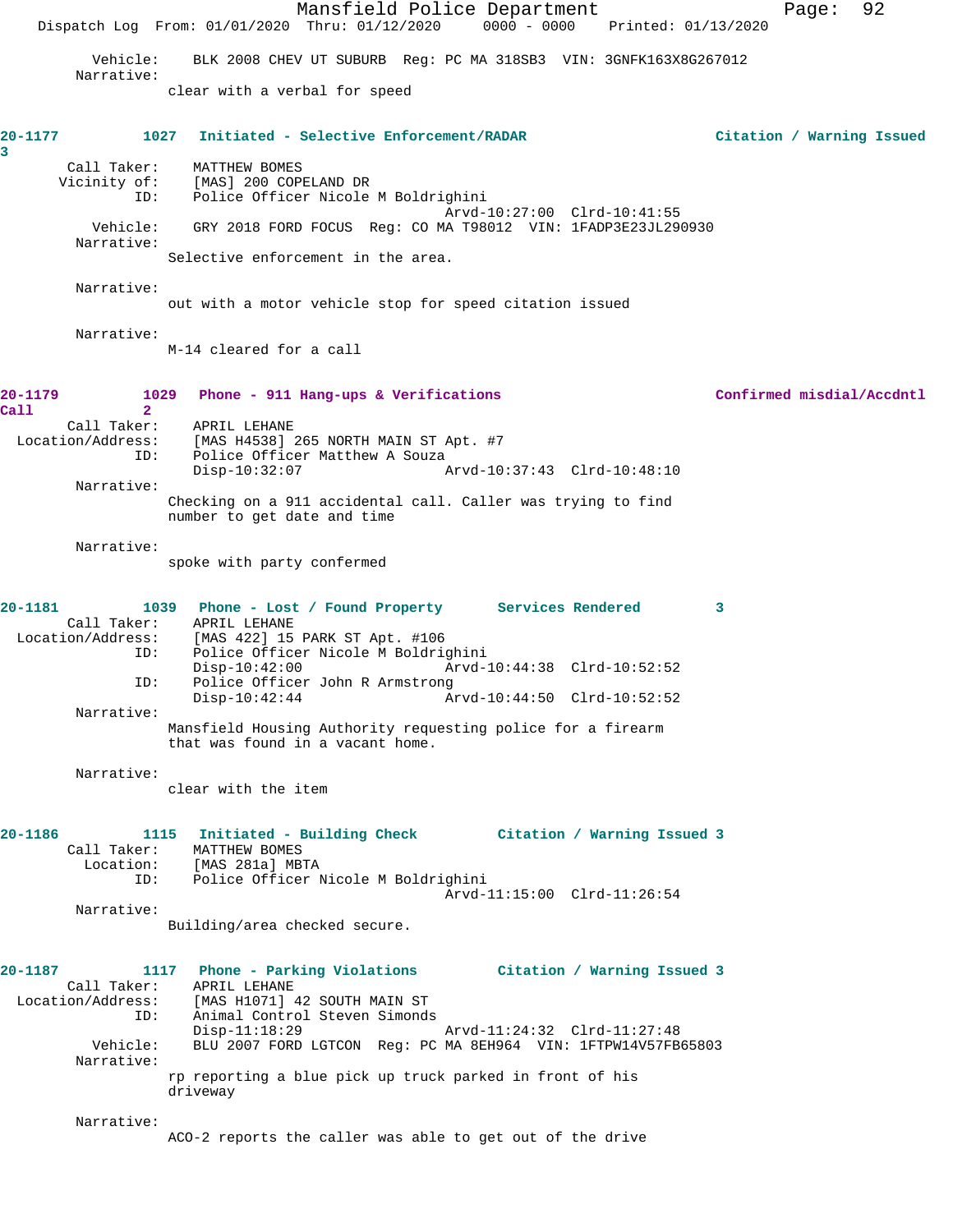way going over the curb

| 20-1188<br>Call Taker:<br>Location/Address: | 1124 Phone - Assist Fire Department Referred to Other Agency 2<br>MATTHEW BOMES<br>[MAS H1253] 226 WILLOW ST                       |
|---------------------------------------------|------------------------------------------------------------------------------------------------------------------------------------|
| ID:<br>ID:                                  | Police Officer Patrick J Pennie<br>$Disp-11:25:55$<br>Arvd-11:29:40 Clrd-11:44:44<br>Police Officer Nicole M Boldrighini           |
| Narrative:                                  | Arvd-11:29:48 Clrd-11:44:44                                                                                                        |
|                                             | Assisting the FD with a fire related incident. Nature: fire<br>in the over caller                                                  |
| Narrative:                                  | cleared with fire                                                                                                                  |
| $20 - 1193$                                 | 1217 Radio - Motor Veh Acc - No Injury Accident Report<br>1                                                                        |
| Call Taker:<br>Vicinity of:                 | MATTHEW BOMES<br>[MAS 907] 390 WEST ST Apt. #A                                                                                     |
| ID:                                         | Police Officer David W Kinahan                                                                                                     |
| ID:                                         | $Disp-12:18:25$<br>Arvd-12:18:46 Clrd-12:51:33<br>Police Officer Patrick J Pennie                                                  |
|                                             | Arvd-12:18:40 Clrd-12:46:21                                                                                                        |
| Vehicle:<br>Towed:                          | GRN 2014 TOYT COROLL Req: PC MA 1EP714 VIN: 5YFBURHE1EP121473<br>For: Accident By: Central Street Garage To: Owner's Residence     |
| Released To:                                | HOARE On: 01/10/2020 @ 1348                                                                                                        |
| Vehicle:<br>Towed:                          | BLK 2010 HYUN GENESI Req: PC MA 8WP524 VIN: KMHGC4DE7AU094208<br>For: Accident By: Central Street Garage To: Central Street Garage |
| Released To:<br>Narrative:                  | MACKINNON On: 01/10/2020 @ 1211                                                                                                    |
|                                             | M-7 got a report of a 2 car MVC in the area of home depot                                                                          |
| Narrative:                                  |                                                                                                                                    |
|                                             | Central towing notified                                                                                                            |
| Narrative:                                  | 1 vehicle was towed by private tow, Central took the other.                                                                        |
| Refer To Accident:                          | $20MAS-9-AC$                                                                                                                       |
| $20 - 1197$                                 | 1255 Radio - Assist Fire Department Referred to Other Agency 2                                                                     |
| Call Taker:<br>Location/Address:<br>ID:     | MATTHEW BOMES<br>[MAS 424] 149 OAKLAND ST Apt. #A1<br>Police Officer Matthew A Souza                                               |
| Narrative:                                  | $Disp-12:56:14$<br>Arvd-12:58:15 Clrd-13:01:46                                                                                     |
|                                             | Assisting the FD with a fire related incident. Nature:                                                                             |
| Narrative:                                  |                                                                                                                                    |
|                                             | electrical contractor on site                                                                                                      |
| Narrative:                                  | contractor working on system                                                                                                       |
| Narrative:                                  | units cleared                                                                                                                      |
| $20 - 1200$                                 | 911 - 911 Hang-ups & Verifications Confirmed misdial/Accdntl Call<br>1348<br>2                                                     |
| Call Taker:<br>Location/Address:<br>ID:     | MATTHEW BOMES<br>[MAS 990D] 77 WEST ST<br>Police Officer Matthew A Souza                                                           |
| ID:                                         | $Disp-13:52:10$<br>Arvd-13:54:14 Clrd-13:55:41<br>Police Officer William C Trudell                                                 |
| Narrative:                                  | $Disp-13:52:23$<br>Arvd-13:54:14 Clrd-13:55:41                                                                                     |
|                                             | Checking on a 911 hang up                                                                                                          |
|                                             |                                                                                                                                    |

Narrative: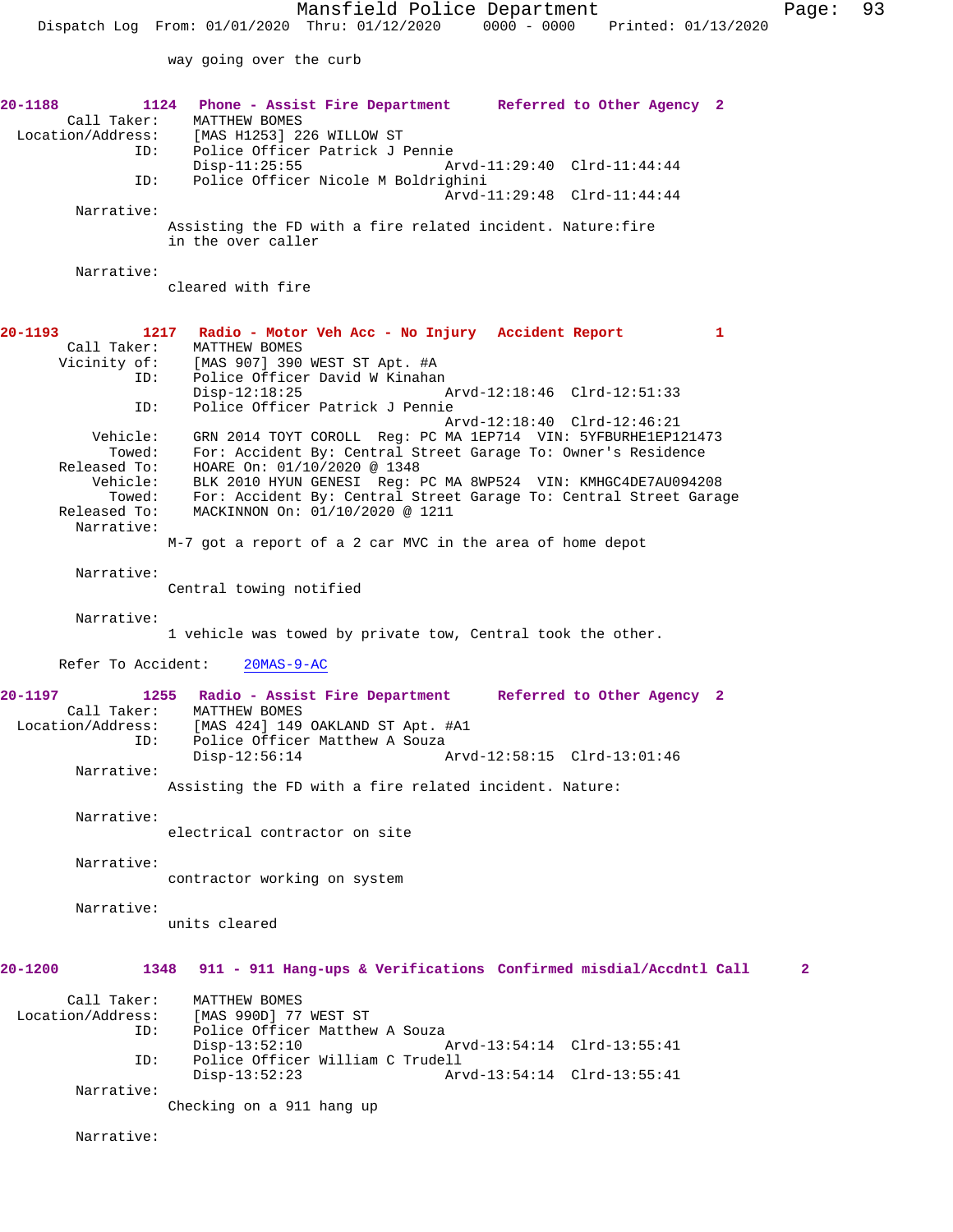verified accidental

| $20 - 1206$ |              | 1444 Initiated - Motor Vehicle Stop        |                                          |  | Verbal Warning                                               |  |
|-------------|--------------|--------------------------------------------|------------------------------------------|--|--------------------------------------------------------------|--|
|             | Call Taker:  | MATTHEW BOMES                              |                                          |  |                                                              |  |
|             | Vicinity of: |                                            | [MAS] 1 OLD COLONY WAY @ 214 RUMFORD AVE |  |                                                              |  |
|             | ID:          |                                            | Police Officer David W Kinahan           |  |                                                              |  |
|             |              |                                            |                                          |  | Arvd-14:44:00 Clrd-14:48:19                                  |  |
|             | Vehicle:     |                                            |                                          |  | GRN 2010 TOYT CAMRY Req: PC MA 3422NJ VIN: 4T4BF3EKXAR070801 |  |
|             | Narrative:   |                                            |                                          |  |                                                              |  |
|             |              | verbal to operator for red light violation |                                          |  |                                                              |  |

**20-1208 1502 Initiated - Motor Vehicle Stop Citation / Warning Issued 3**  Call Taker: NICHOLAS GOYETTE Location/Address: [MAS H9864] 201 COPELAND DR ID: Police Officer David W Kinahan Arvd-15:02:00 Clrd-15:09:49 Vehicle: GRY 2019 HOND CIVIC Reg: PC MA 26YJ90 VIN: 2HGFC4B88KH304947 Narrative: Out with a mv stop. RO cited for speed.

**20-1209 1513 Initiated - Motor Vehicle Stop Citation / Warning Issued 3**  Call Taker: NICHOLAS GOYETTE Location/Address: [MAS H671] 45 HOPE ST ID: Police Officer Nicole M Boldrighini Arvd-15:13:00 Clrd-15:18:20 Vehicle: WHI 2009 VOLK PASSAT Reg: PC MA 1ZAJ41 VIN: WVWJK73C39E049464 Narrative: Out with mv stop. Operator cited for speed, advised operator of RO's OLN EXP Status.

| $20 - 1210$ |                          | 1556<br>Phone - Larceny under \$1200 Services Rendered<br>$\overline{2}$ |  |
|-------------|--------------------------|--------------------------------------------------------------------------|--|
|             | Call Taker:              | NICHOLAS GOYETTE                                                         |  |
|             | Location/Address:<br>ID: | [MAS 840K] 280 SCHOOL ST Apt. #K<br>Police Officer David J Pepicelli     |  |
|             |                          | $Disp-15:58:03$                                                          |  |
|             | ID:                      | Police Officer Danielle C Titus                                          |  |
|             |                          | $Disp-15:58:16$<br>Arvd-16:04:36 Clrd-16:16:53                           |  |
|             | ID:                      | Executive Lieutenant Francis W Archer JR                                 |  |
|             |                          | $Disp-15:58:00$<br>Arvd-16:00:49 Clrd-16:13:34                           |  |
|             | Vehicle:                 | BLK 2011 TOYT CAMRY Req: PAS MA US547M VIN: 4T1BF3EK5BU149045            |  |
|             | Vehicle:<br>Narrative:   | GRY 2005 MAZD 6 Req: PC MA 9XF514 VIN: 1YVHP80D855M59944                 |  |
|             |                          | Loss Prevention reports a w/m wearing a gray hoodie and                  |  |
|             |                          | jeans walking around the store using a device to remove                  |  |
|             |                          | security tags from items.                                                |  |
|             |                          |                                                                          |  |
|             | Narrative:               |                                                                          |  |
|             |                          | ML1 out at Petco side of adjacent building                               |  |
|             |                          |                                                                          |  |
|             | Narrative:               | ML1 behind a mv, possibly involved.                                      |  |
|             |                          |                                                                          |  |
|             |                          | M12 reports Loss Prevention states the involved left 11m. LP             |  |
|             |                          | did not call back to report it.                                          |  |
|             |                          |                                                                          |  |
|             |                          | Involved left in another mv, comes back out of Chelsea.                  |  |
|             | Narrative:               |                                                                          |  |
|             |                          | M13 reports units clear, LP will write report and furnish                |  |
|             |                          | copies of video to MPD. M13 will attempt to ID operator.                 |  |
|             |                          |                                                                          |  |
|             | Refer To Summons:        | $20MAS-12-AR$                                                            |  |
|             |                          | Summons: MAGUIRE, ROBERT                                                 |  |
|             | Address:                 | 24 YEAMANS ST REVERS, MA                                                 |  |
|             | Age:                     | 41                                                                       |  |

Charges: SHOPLIFTING BY CONCEALING MDSE, 3RD OFF.

**20-1214 1632 Phone - Well Being Check Services Rendered 3**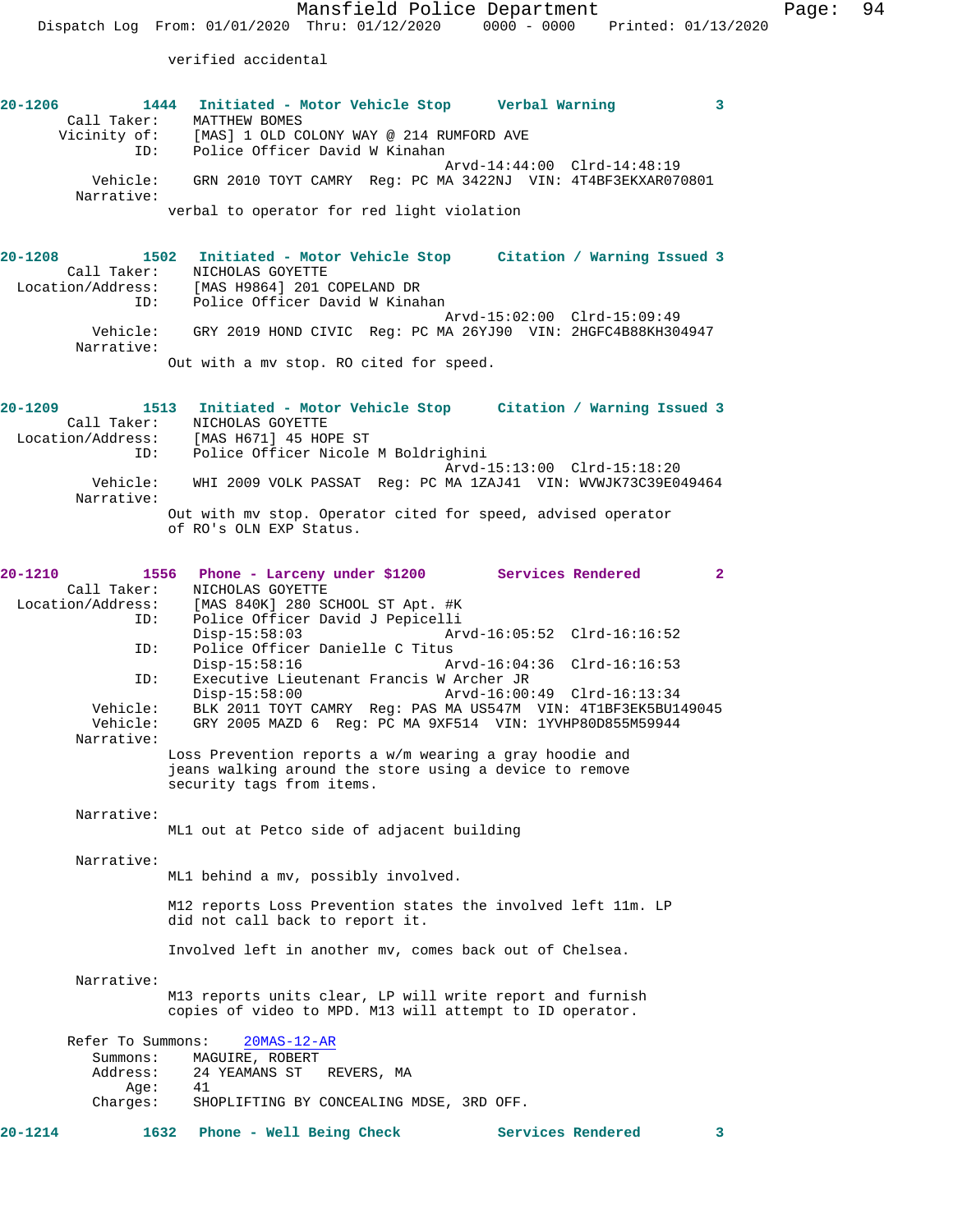Mansfield Police Department Fage: 95 Dispatch Log From: 01/01/2020 Thru: 01/12/2020 0000 - 0000 Printed: 01/13/2020 Call Taker: NICHOLAS GOYETTE<br>Location/Address: [MAS H1502] 17 E [MAS H1502] 17 ERICK RD Apt. #25A ID: Police Officer Jay J Sparrow Disp-16:33:43 Arvd-16:38:32 Clrd-16:43:07<br>ID: Sergeant Lawrence G Crosman Sergeant Lawrence G Crosman<br>Disp-16:33:46 Disp-16:33:46 Arvd-16:39:43 Clrd-16:43:06<br>Vehicle: BLU 2009 CHEV AVEO Req: PC MA 3TLR20 VIN: KL1TD66E69B311 BLU 2009 CHEV AVEO Reg: PC MA 3TLR20 VIN: KL1TD66E69B311111 Narrative: Bristol Elder Services reporting involved missed Meals on Wheels delivery, requesting a safety check due to this and poss. alcohol abuse known to them. Narrative: M5 reports units clear, involved states he must have slept through the delivery. BES to be advised. **20-1218 1713 Phone - Alarm - Burglar False / Accidental Alarm 1**  Call Taker: APRIL LEHANE Location/Address: [MAS H5741] 10 LEWIS RD Police Officer Jay J Sparrow<br>Disp-17:15:21 Disp-17:15:21 Arvd-17:20:53 Clrd-17:27:11<br>ID: Sergeant Lawrence G Crosman Sergeant Lawrence G Crosman<br>Disp-17:15:23 Disp-17:15:23 Arvd-17:20:54 Clrd-17:27:10 Narrative: entry /exit garage door unable to reach keyholder Narrative: M5 reports units clear, accidental by the homeowner **20-1228 1814 Initiated - Follow up Investigation Services Rendered 3**  Call Taker: APRIL LEHANE Location/Address: [MAS 840K] 280 SCHOOL ST Apt. #K ID: Police Officer David J Pepicelli Arvd-18:14:00 Clrd-19:06:42 Narrative: Conducting a follow up in the area to a previously reported incident. **20-1229 1840 Initiated - Selective Enforcement/RADAR Services Rendered 3**  Call Taker: NICHOLAS GOYETTE Location/Address: [MAS] 1 SCHOOL ST @ 167 WEST ST ID: Police Officer Danielle C Titus Arvd-18:40:00 Clrd-19:12:12 Narrative: Selective enforcement in the area. Narrative: Ofc Titus reports no violations. **20-1230 1841 Initiated - Selective Enforcement/RADAR Services Rendered 3**  Call Taker: NICHOLAS GOYETTE Location/Address: [MAS] 562 MAPLE ST @ 3 JENNIFER DR<br>ID: Police Officer Jay J Sparrow Police Officer Jay J Sparrow Arvd-18:41:00 Clrd-19:06:05 Narrative: Selective enforcement in the area. **20-1232 1951 911 - Erratic Oper MV / Road Rage Unfounded/Unverifed 3**  Call Taker: JEFFREY KEEFE Vicinity of: [MAS H5275] 79 RUMFORD AVE ID: Sergeant Lawrence G Crosman Disp-19:51:00 Arvd-19:57:58 Clrd-20:08:46 Narrative: Cp reported a white sports coup draving erratically in the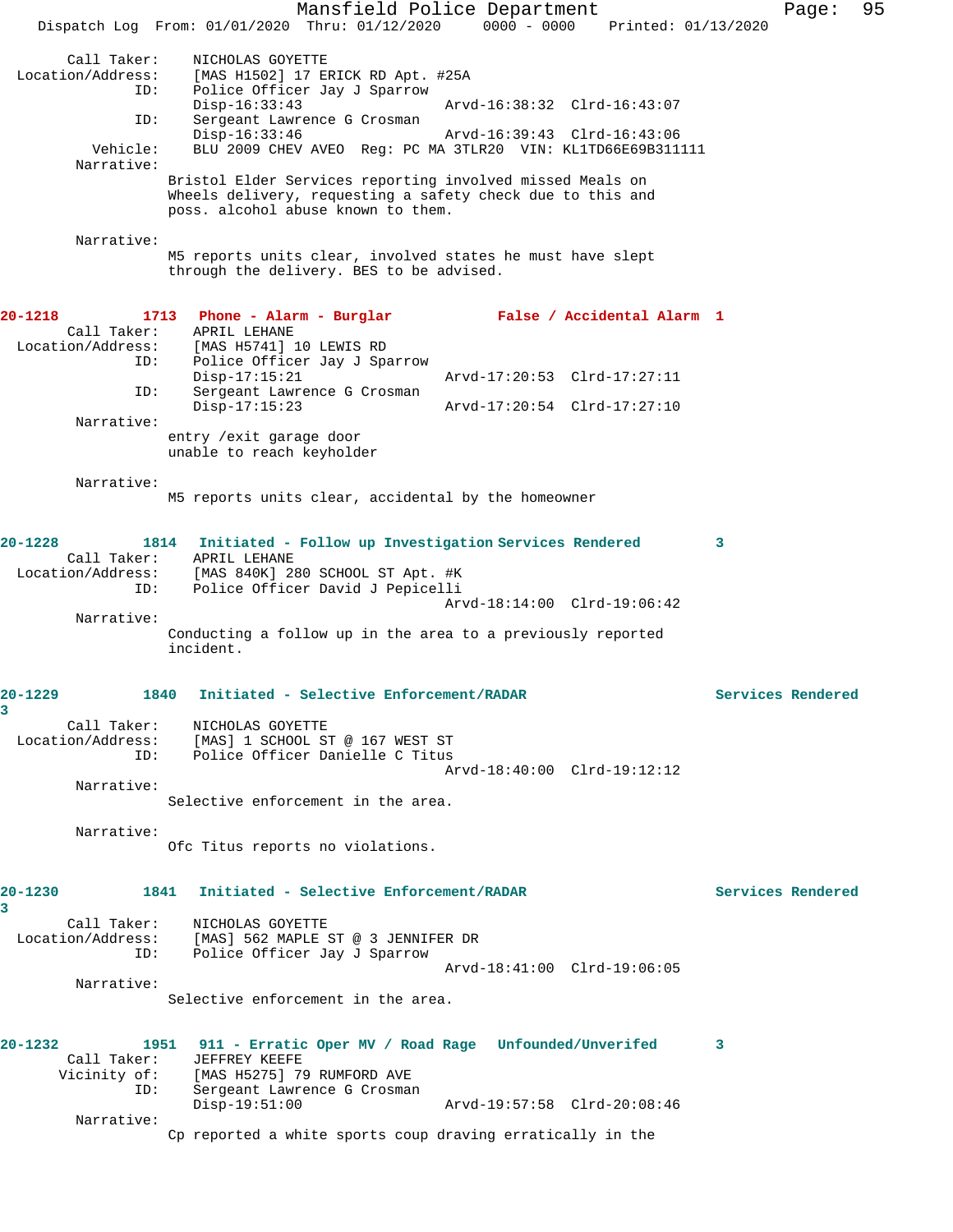Mansfield Police Department Page: 96 Dispatch Log From: 01/01/2020 Thru: 01/12/2020 0000 - 0000 Printed: 01/13/2020 area of rumford ave. Cp reported the vehicle operating at a high rate of speed. Narrative: Sgt Crosman checked the area and parked on the side of the roadway. No vehicle matching the description came through the area. **20-1233 2019 Initiated - Proactive Patrol Services Rendered 3**  Call Taker:<br>:Location/Address  $[MAS 226E] 125 HIGH ST Apt. #1-4$  ID: Police Officer Danielle C Titus Arvd-20:19:00 Clrd-20:22:26 Narrative: Checking the area. **20-1234 2022 Phone - Suspicious Actv / Persn / Veh Building Checked / Secured 2**  Call Taker: JEFFREY KEEFE<br>Vicinity of: [MAS] OLD COL of: [MAS] OLD COLONY WAY<br>ID: Police Officer Danie! Police Officer Danielle C Titus Disp-20:23:31 Arvd-20:23:39 Clrd-20:32:02<br>ID: Sergeant Lawrence G Crosman Sergeant Lawrence G Crosman Disp-20:23:35 Arvd-20:24:00 Clrd-20:32:00 Narrative: Cp reported two people walking around inside of the construction zone over by the porta johns. Narrative: Ofc Titus reports checking the area, noone around. Units will be clear. **20-1236 2029 Phone - Assist Citizen - P S A Services Rendered 3**  LINDSAY MITCHELL Location/Address: [MAS 304B] 1 MANSFIELD AVE Apt. #B202 Narrative: Apartment building out of heat, building is running on the generator for power. MELD paged Narrative: Spoke to MELD they will handle **20-1237 2038 Walk-In - Assault - No Weapon Incident Report 2**  Call Taker: Support Staff Amanda Crisfulla<br>Location/Address: [MAS 960A] 792 WEST ST Apt. #A ess: [MAS 960A] 792 WEST ST Apt. #A<br>ID: Sergeant Lawrence G Crosman Sergeant Lawrence G Crosman<br>Disp-20:41:21 Disp-20:41:21 Arvd-20:50:37 Clrd-21:58:06 Narrative: rp in lobby requesting police assistance in a possible assault and requesting info regarding an emergency RO Refer To Arrest:  $\frac{20\text{MAS}-13-\text{AR}}{20\text{MAS}-24-\text{OF}}$ Refer To Incident: **20-1241 2132 Initiated - Proactive Patrol Services Rendered 3**  Call Taker: TARA LAKO Location/Address: [MAS] RIVER ST<br>ID: Police Officer Police Officer Danielle C Titus Arvd-21:32:00 Clrd-21:44:20 Vehicle: RED 2012 HOND UT PILOT Reg: PC MA 5JT176 VIN: 5FNYF4H76CB080632 Narrative: Checking the area. Narrative: Ofc Titus checking on a vehicle by the private gate. Ofc Titus reports they were dropping someone off and then looking for directions.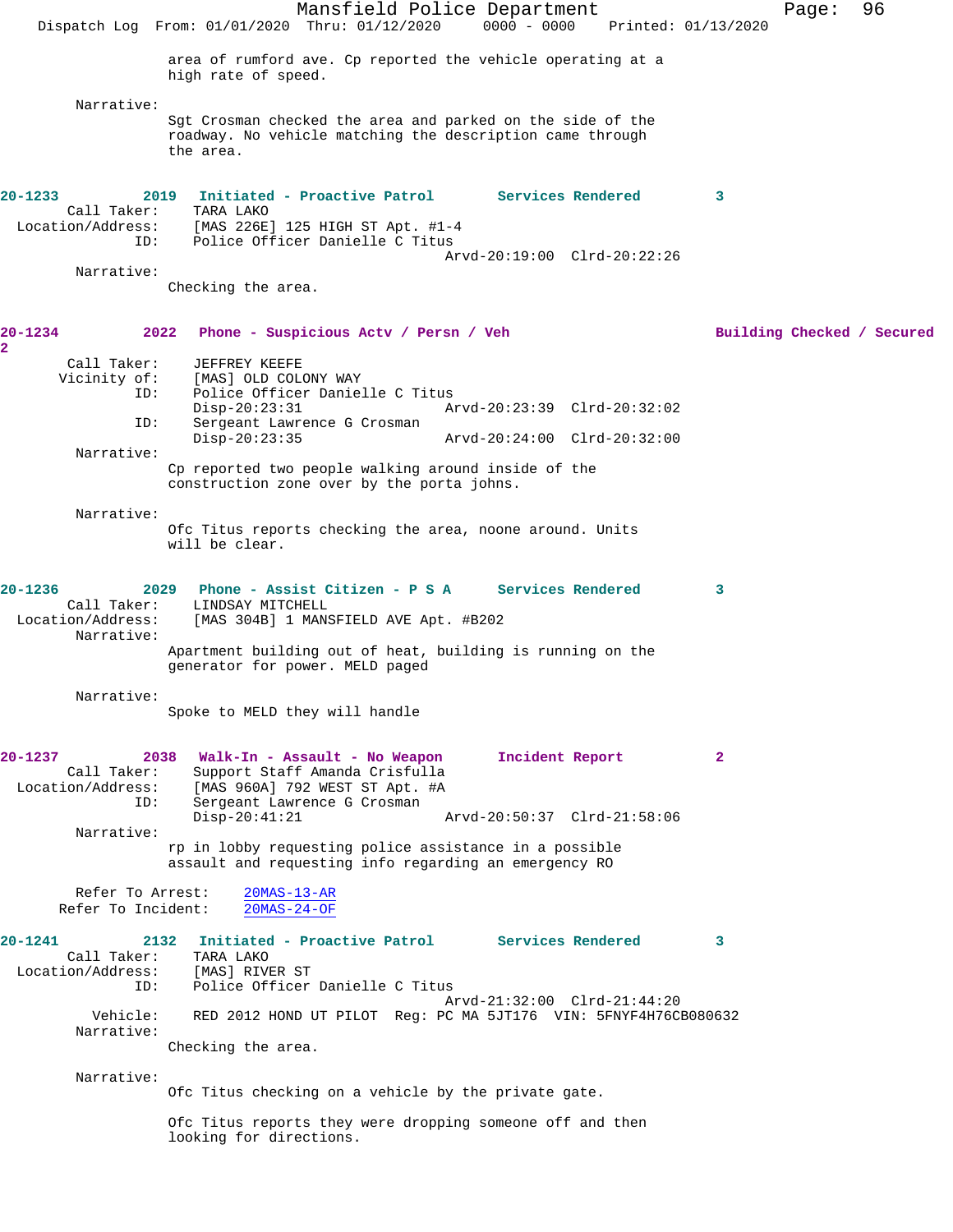| $20 - 1243$                                                 | 2155 Walk-In - Suspicious Actv / Persn / Veh                                                                                                                                            |                                                                                                 | Field Interrogation |
|-------------------------------------------------------------|-----------------------------------------------------------------------------------------------------------------------------------------------------------------------------------------|-------------------------------------------------------------------------------------------------|---------------------|
| $\overline{\mathbf{2}}$<br>Call Taker:<br>Location/Address: | Support Staff Amanda Crisfulla<br>[MAS] 167 WINTER ST                                                                                                                                   |                                                                                                 |                     |
| ID:                                                         | Police Officer Jay J Sparrow<br>$Disp-21:58:04$                                                                                                                                         | Arvd-22:02:00 Clrd-22:19:19                                                                     |                     |
| Narrative:                                                  | rp in lobby reporting he saw footprints in his backyard and<br>looked at camera footage and saw a man walking around his<br>back porch this morning and would like to speak with an ofc |                                                                                                 |                     |
| Refer To Field Int:                                         | $20MAS-3-FI$                                                                                                                                                                            |                                                                                                 |                     |
| $20 - 1244$                                                 | 2201                                                                                                                                                                                    | Initiated - Proactive Patrol Building Checked / Secured                                         | 3                   |
| Call Taker:                                                 | TARA LAKO<br>Location/Address: [MAS 65] 30 CHAUNCY ST<br>Police Officer Danielle C Titus<br>ID:                                                                                         |                                                                                                 |                     |
| Narrative:                                                  | Checking the area.                                                                                                                                                                      | Arvd-22:01:00 Clrd-22:05:29                                                                     |                     |
| $20 - 1245$                                                 | 2219 Phone - Suspicious Actv / Persn / Veh                                                                                                                                              |                                                                                                 | Spoken To 2         |
| Call Taker:<br>ID:                                          | JEFFREY KEEFE<br>Vicinity of: [MAS H620] 31 PILGRIM RD<br>Sergeant Lawrence G Crosman<br>$Disp-22:21:06$                                                                                | Arvd-22:25:47 Clrd-22:28:02                                                                     |                     |
| ID:                                                         | Police Officer Jay J Sparrow<br>$Disp-22:21:13$                                                                                                                                         | Arvd-22:25:49 Clrd-22:28:02                                                                     |                     |
| Narrative:                                                  | Cp reporting multiple male parties that are walking around<br>an abandoned house.                                                                                                       |                                                                                                 |                     |
| Narrative:                                                  | Both parties were from a property management company.                                                                                                                                   |                                                                                                 |                     |
| For Date: $01/10/2020$ - Friday                             |                                                                                                                                                                                         |                                                                                                 |                     |
| 20-1249                                                     | 0034 Phone - Alarm - Burglar                                                                                                                                                            | Building Checked / Secured                                                                      | 1                   |
| Call Taker:<br>Location/Address:<br>ID:<br>ID:              | LINDSAY MITCHELL<br>[MAS 10B] 305 FORBES BLVD<br>Police Officer Danielle C Titus<br>$Disp-00:35:50$<br>Police Officer Michelle Bellevue                                                 | Arvd-00:41:34 Clrd-00:44:23                                                                     |                     |
| Vehicle:<br>Narrative:                                      | $Disp-00:35:50$                                                                                                                                                                         | Arvd-00:42:13 Clrd-00:44:22<br>WHI 2019 HYUN UT TUCSON Req: PC MA 2LGM61 VIN: KM8J2CA48KU922587 |                     |
|                                                             | Alarm co reports a warehouse entry door                                                                                                                                                 |                                                                                                 |                     |
| Narrative:                                                  | Building checked secure, card issued                                                                                                                                                    |                                                                                                 |                     |
| 20-1250                                                     | 0112 Initiated - Proactive Patrol Building Checked / Secured                                                                                                                            |                                                                                                 | 3                   |
| Call Taker:                                                 | TARA LAKO<br>Location/Address: [MAS] 4 ERICK RD @ 15 BONNEY LN<br>ID: Police Officer Andrew J Kelley                                                                                    | Arvd-01:12:00 Clrd-01:15:15                                                                     |                     |
| Narrative:                                                  | Checking the area.                                                                                                                                                                      |                                                                                                 |                     |
|                                                             |                                                                                                                                                                                         |                                                                                                 |                     |
| 20-1254                                                     | 0124 Initiated - Proactive Patrol Building Checked / Secured                                                                                                                            |                                                                                                 | 3                   |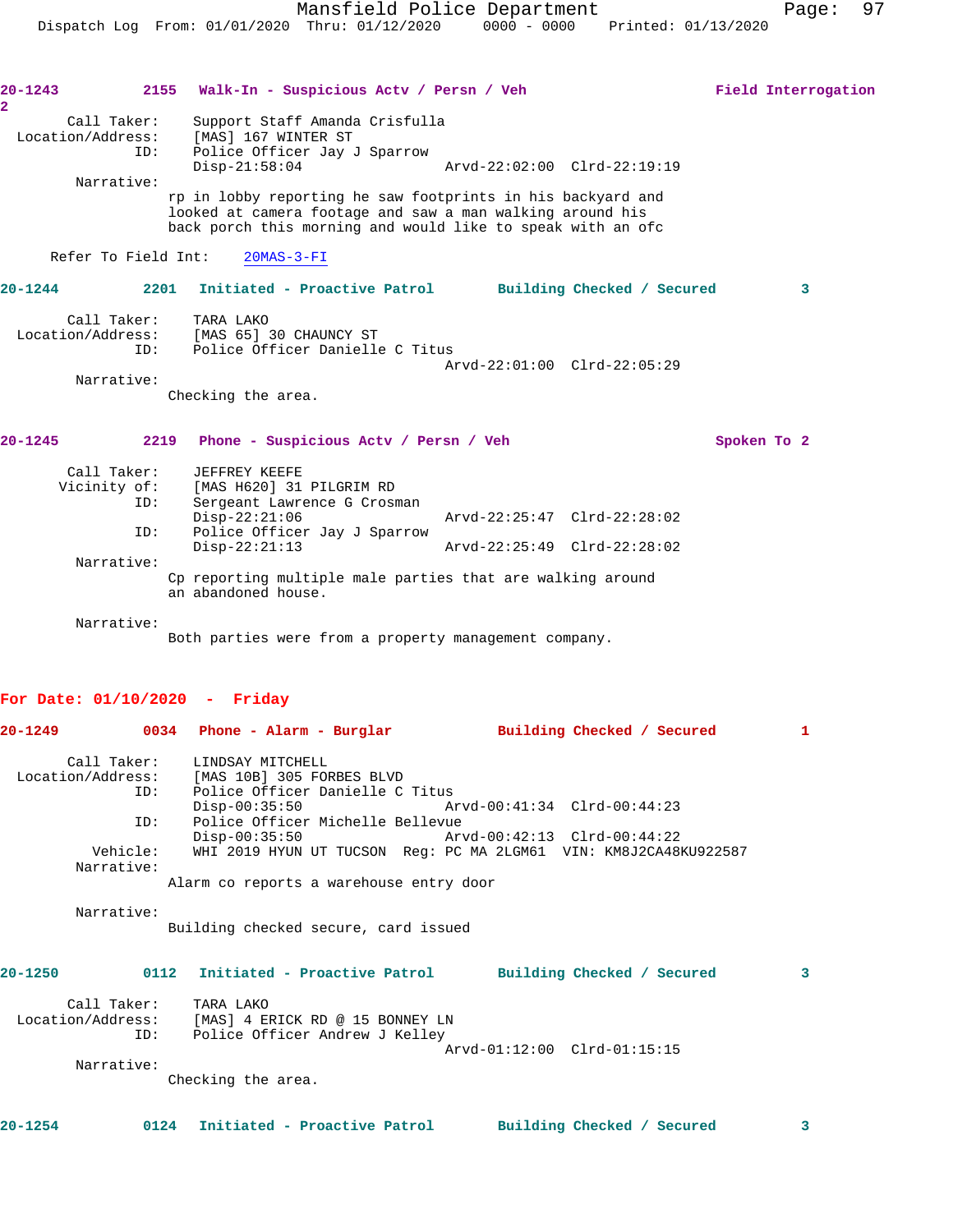|         |                       | Dispatch Log From: 01/01/2020 Thru: 01/12/2020 0000 - 0000 Printed: 01/13/2020                                                                                            | Mansfield Police Department |                             |   | Page: | 98 |
|---------|-----------------------|---------------------------------------------------------------------------------------------------------------------------------------------------------------------------|-----------------------------|-----------------------------|---|-------|----|
|         |                       | Call Taker: TARA LAKO<br>Location/Address: [MAS 65] 30 CHAUNCY ST<br>ID: Police Officer Michelle Bellevue                                                                 |                             | Arvd-01:24:00 Clrd-01:34:28 |   |       |    |
|         | Narrative:            | Checking the area.                                                                                                                                                        |                             |                             |   |       |    |
|         |                       | 20-1255 6129 Initiated - Proactive Patrol Building Checked / Secured                                                                                                      |                             |                             |   | 3     |    |
|         | Call Taker: TARA LAKO | Location/Address: [MAS] FRANCIS AVE<br>ID: Police Officer Andrew J Kelley                                                                                                 |                             |                             |   |       |    |
|         |                       |                                                                                                                                                                           |                             | Arvd-01:29:00 Clrd-01:41:52 |   |       |    |
|         | Narrative:            | Checking the area.                                                                                                                                                        |                             |                             |   |       |    |
|         |                       | 20-1257 0134 Initiated - Proactive Patrol Services Rendered<br>Call Taker: TARA LAKO<br>Location/Address: [MAS 281A] 1 CROCKER ST<br>ID: Police Officer Michelle Bellevue |                             |                             | 3 |       |    |
|         |                       |                                                                                                                                                                           |                             | Arvd-01:34:00 Clrd-01:36:51 |   |       |    |
|         | Narrative:            | Checking the area.                                                                                                                                                        |                             |                             |   |       |    |
|         |                       | 20-1263 0210 Initiated - Proactive Patrol Building Checked / Secured                                                                                                      |                             |                             |   | 3     |    |
|         | Call Taker:<br>ID:    | TARA LAKO<br>Location/Address: [MAS 840] 280 SCHOOL ST<br>Sergeant Robert S Pierce                                                                                        |                             |                             |   |       |    |
|         | Narrative:            |                                                                                                                                                                           |                             | Arvd-02:10:00 Clrd-02:21:05 |   |       |    |
|         |                       | Checking the area.                                                                                                                                                        |                             |                             |   |       |    |
|         | Call Taker:           | 20-1264 0211 Initiated - Proactive Patrol Building Checked / Secured                                                                                                      |                             |                             |   | 3     |    |
|         | Location/Address:     | TARA LAKO<br>[MAS 322] 31 HAMPSHIRE ST<br>ID: Police Officer Andrew J Kelley                                                                                              |                             |                             |   |       |    |
|         | Narrative:            |                                                                                                                                                                           |                             | Arvd-02:11:00 Clrd-02:33:37 |   |       |    |
|         |                       | Checking the hotels.                                                                                                                                                      |                             |                             |   |       |    |
| 20-1265 | Call Taker:           | 0218 Initiated - Proactive Patrol Building Checked / Secured<br>TARA LAKO                                                                                                 |                             |                             |   | 3     |    |
|         | ID:                   | Location/Address: [MAS 894] 905 SOUTH MAIN ST Apt. #C<br>Police Officer Danielle C Titus                                                                                  |                             | Arvd-02:18:00 Clrd-02:23:47 |   |       |    |
|         | Narrative:            | Checking the area.                                                                                                                                                        |                             |                             |   |       |    |
| 20-1266 | Call Taker: TARA LAKO | 0221 Initiated - Parking Violations Services Rendered<br>Location/Address: [MAS] NORTH MAIN ST                                                                            |                             |                             | 3 |       |    |
|         | ID:                   | Police Officer Michelle Bellevue                                                                                                                                          |                             | Arvd-02:21:00 Clrd-02:23:05 |   |       |    |
|         | Narrative:            | Ofc Bellevue reports no violations.                                                                                                                                       |                             |                             |   |       |    |
| 20-1268 |                       | 0238 Initiated - Proactive Patrol Building Checked / Secured                                                                                                              |                             |                             |   | 3     |    |
|         | Call Taker:<br>ID:    | TARA LAKO<br>Location/Address: [MAS 982] 111 HOPE ST<br>Police Officer Andrew J Kelley                                                                                    |                             |                             |   |       |    |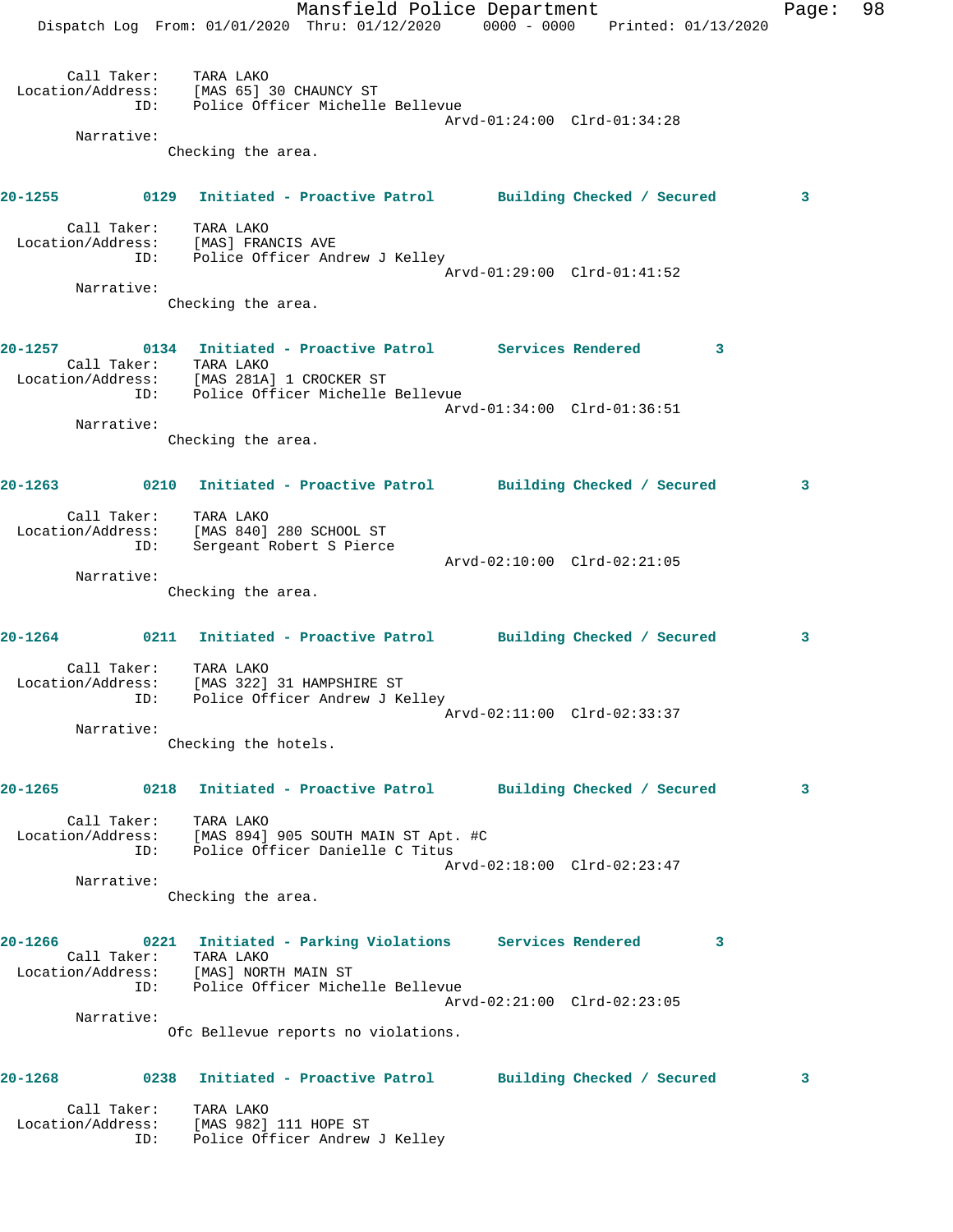Mansfield Police Department Fage: 99 Dispatch Log From: 01/01/2020 Thru: 01/12/2020 0000 - 0000 Printed: 01/13/2020 Arvd-02:38:00 Clrd-02:38:00 ID: Police Officer Andrew J Kelley Disp-02:46:20 Arvd-02:46:28 Clrd-02:46:30 Narrative: Checking the area. **20-1269 0238 Initiated - Proactive Patrol Building Checked / Secured 3** Call Taker: TARA LAKO Location/Address: [MAS 170] 255 HOPE ST ID: Police Officer Andrew J Kelley Arvd-02:38:00 Clrd-02:46:20 Narrative: Checking the area. **20-1271 0301 Initiated - Proactive Patrol Building Checked / Secured 3** Call Taker: TARA LAKO Location/Address: [MAS 907E] 390 WEST ST ID: Police Officer Danielle C Titus Arvd-03:01:00 Clrd-03:11:38 Narrative: Checking the area. **20-1272 0311 Initiated - Proactive Patrol Services Rendered 3**  Call Taker: TARA LAKO Location/Address: [MAS 253] 330 PRATT ST Apt. #A ID: Police Officer Andrew J Kelley Arvd-03:11:00 Clrd-03:25:47 Narrative: Checking the area. **20-1273 0436 Initiated - Proactive Patrol Services Rendered 3**  Call Taker: LINDSAY MITCHELL Location/Address: [MAS 840] 280 SCHOOL ST ID: Police Officer Danielle C Titus Arvd-04:36:00 Clrd-04:46:35 **20-1275 0522 911 - Suspicious Actv / Persn / Veh Incident Report 2**  Call Taker: JEFFREY KEEFE Vicinity of: [MAS H3168] 19 NOREEN RD ID: Police Officer Michelle Bellevue Disp-05:28:05 Arvd-05:33:19 Clrd-06:51:26<br>ID: Police Officer Andrew J Kelley Police Officer Andrew J Kelley<br>Disp-05:28:13<br> $P$  Disp-05:28:13 Arvd-05:29:15 Clrd-07:15:50 ID: Sergeant Robert S Pierce Disp-06:01:40 Arvd-06:01:43 Clrd-07:15:50 ID: Detective Gregory S Martell Disp-06:06:54 Arvd-06:22:17 Clrd-07:15:50 Narrative: Cp reports finding a small gift wrapped package on her steps. Cp reports according to video footage the package was left around 0016. Narrative: Det Martell is en route to the scene. Narrative: Report taken, units clearing. Refer To Incident: 20MAS-25-OF 20-1280 0757 Initiated - Traffic Enforcement / Activity **Services Rendered 2**  Call Taker: Stephen Martell Location/Address: [MAS H1748] 325 CENTRAL ST ID: Police Officer David W Kinahan Arvd-07:57:00 Clrd-08:04:32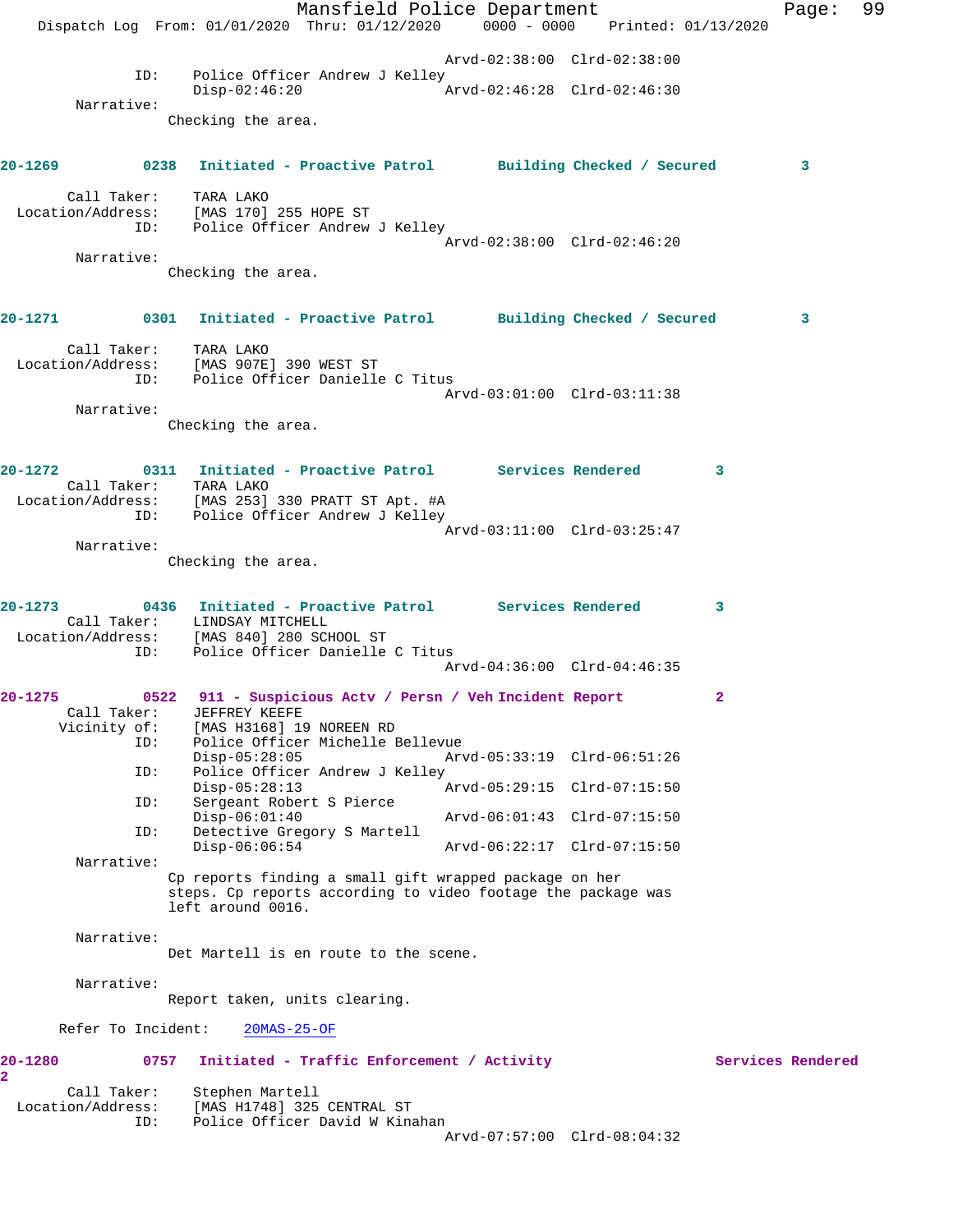Mansfield Police Department Page: 100 Dispatch Log From:  $01/01/2020$  Thru:  $01/12/2020$  0000 - 0000 Printed:  $01/13/2020$  Narrative: Clear, no violations. **20-1285 0926 Initiated - Selective Enforcement/RADAR Services Rendered 3**  Call Taker: Stephen Martell Location/Address: [MAS] 792 WEST ST ID: Police Officer Matthew A Souza Arvd-09:26:00 Clrd-10:04:51 Narrative: clear from the area. 20-1286 **0932** Initiated - Traffic Enforcement / Activity **Services Rendered 2**  Call Taker: Stephen Martell Location/Address: [MAS] 99 COPELAND DR @ 235 CHAUNCY ST ID: Police Officer Patrick J Pennie Arvd-09:32:00 Clrd-09:41:28 Narrative: No violations **20-1288 0949 Initiated - Follow up Investigation Services Rendered 3**  Call Taker: Stephen Martell Location/Address: [MAS] LEWIS RD ID: Police Officer Nicole M Boldrighini Arvd-09:49:00 Clrd-10:04:24 Narrative: clear from this location **20-1292 1028 Initiated - Motor Vehicle Stop Verbal Warning 3**  Call Taker: GARIN EISELE Location/Address: [MAS 907] 390 WEST ST Apt. #A ID: Police Officer Patrick J Pennie Arvd-10:28:00 Clrd-10:34:05 Vehicle: BLU 2006 TOYT UT TOYOTA HIGHLANDER Reg: PC MA 59948 VIN: JTEEP21A260148014 Narrative: M5 clear verbal warning for red light violation. **20-1294 1037 Initiated - Community Policing Services Rendered 3**  Call Taker: GARIN EISELE Location/Address: [MAS 330] 250 EAST ST ID: Sergeant Thomas R Connor Arvd-10:37:00 Clrd-11:28:13 Narrative: M1 conducted a walk thru of all schools. **20-1295 1037 Initiated - Building Check Services Rendered 3**  Call Taker: GARIN EISELE Location/Address: [MAS 840] 280 SCHOOL ST ID: Police Officer Matthew A Souza Arvd-10:37:00 Clrd-10:49:55 ID: Police Officer Matthew A Souza<br>Disp-10:51:13 Ar Arvd-10:59:21 Clrd-11:18:43 **20-1298 1047 911 - 911 Hang-ups & Verifications Services Rendered 2**  Call Taker: GARIN EISELE<br>Location/Address: [MAS 840F130] [MAS 840F130] 280 SCHOOL ST Apt. #F130 ID: Police Officer Matthew A Souza<br>Disp-10:49:55 Disp-10:49:55 Arvd-10:51:08 Clrd-10:51:13 Narrative: 911 hangup on call back verified that it was accidental by cleaning company. M9 responding to confirm. **20-1297 1048 Initiated - Proactive Patrol Services Rendered 3**  Call Taker: DAVID SULLIVAN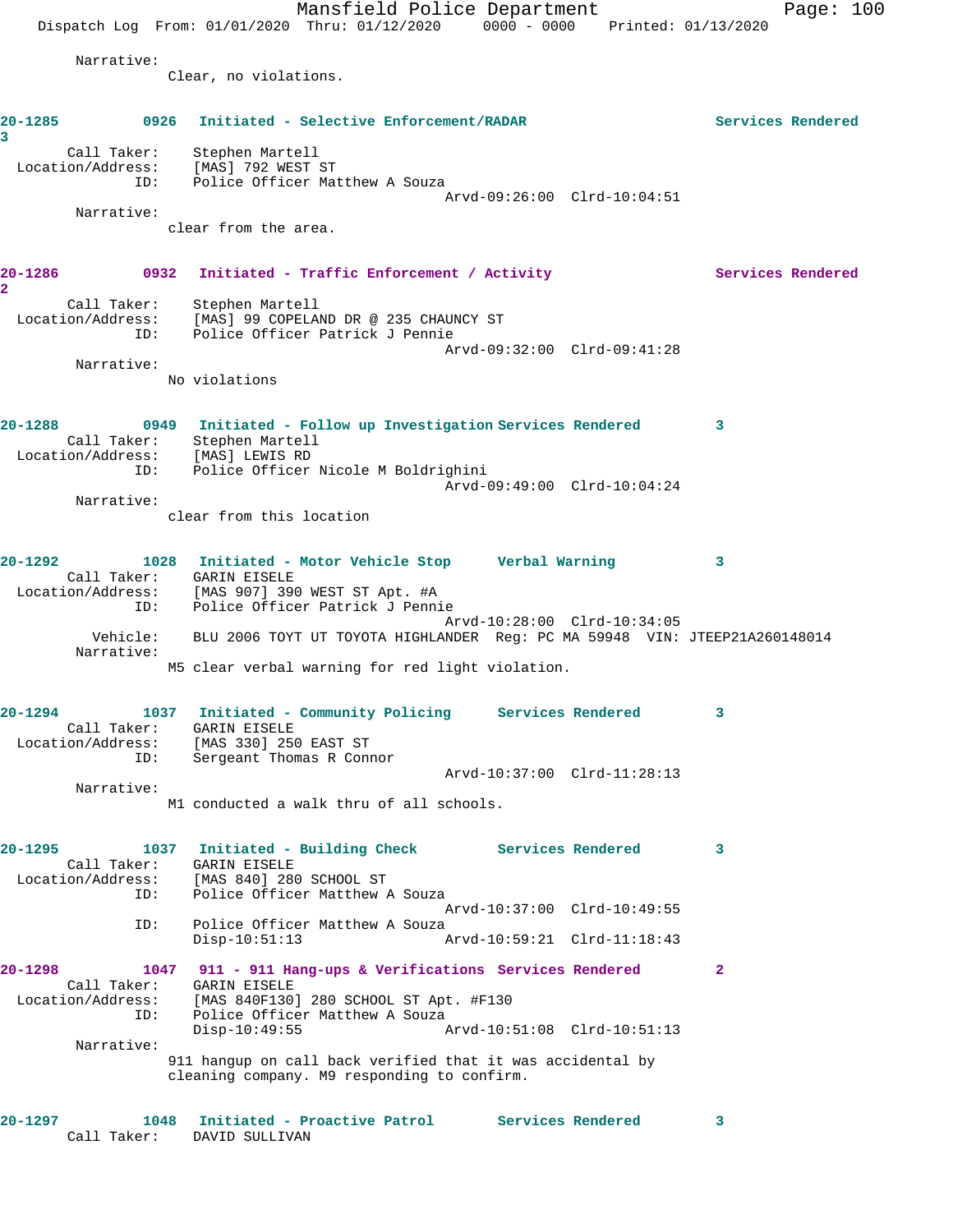Mansfield Police Department Page: 101 Dispatch Log From: 01/01/2020 Thru: 01/12/2020 0000 - 0000 Printed: 01/13/2020 Location/Address: [MAS 281A] 1 CROCKER ST ID: Police Officer Michael T Fitzgerald Arvd-10:48:00 Clrd-10:54:19 Narrative: Foot Patrol in the area. Narrative: K9 deployed for foot patrol and check of MBTA Train Station and North Common area. **20-1299 1103 Initiated - Selective Enforcement/RADAR Citation / Warning Issued 3**  Call Taker: DAVID SULLIVAN Vicinity of: [MAS 1002] 250 EAST ST ID: Police Officer Nicole M Boldrighini Arvd-11:03:00 Clrd-11:35:32 Vehicle: BRO 2005 FORD UT EXPLOR Reg: PC MA 3NF322 VIN: 1FMDU74WX5UA26498 Vehicle: WHI 2018 MAZD CX-5 Reg: PC MA 1EHZ71 VIN: JM3KFBDM3J0301418 Narrative: Out with MA 3NF322. Narrative: Out with 1EHZ71. **20-1306 1211 Initiated - Motor Vehicle Stop Spoken To 3**  Call Taker: DAVID SULLIVAN Vicinity of: [MAS H9864] 201 COPELAND DR ID: Police Officer David W Kinahan Arvd-12:11:00 Clrd-12:13:58 Vehicle: BLK 2017 JEEP GRANDC Reg: PC MA 4GA412 VIN: 1C4RJFBG8HC802033 Narrative: Traffic Stop. **20-1307 1215 Initiated - Motor Vehicle Stop Spoken To 3**  Call Taker: DAVID SULLIVAN Vicinity of: [MAS 1002] 250 EAST ST ID: Sergeant Thomas R Connor Arvd-12:15:00 Clrd-12:17:53 Vehicle: GRY 2019 HOND RIDGEL Reg: PC MA 857YRT VIN: 5FPYK3F7XKB022330 Narrative: Traffic Stop. Narrative: Verbal for speed. **20-1308 1231 Initiated - Motor Vehicle Stop Citation / Warning Issued 3**  Call Taker: DAVID SULLIVAN Vicinity of: [MAS] 210 TREMONT ST @ 1 LANCELOT LN ID: Police Officer David W Kinahan Arvd-12:31:00 Clrd-12:41:26 Vehicle: GRY 2011 TOYT CAMRY Reg: PC MA 7FH553 VIN: 4T1BF3EK0BU211807 Narrative: Traffic Stop. **20-1310 1240 Initiated - Building Check Services Rendered 3**  Call Taker: DAVID SULLIVAN Location/Address: [MAS 332] 240 EAST ST ID: Police Officer Nicole M Boldrighini Arvd-12:40:00 Clrd-12:55:58 **20-1312 1243 Initiated - Selective Enforcement/RADAR Services Rendered 3**  Call Taker: DAVID SULLIVAN Vicinity of: [MAS 982] 111 HOPE ST ID: Police Officer Patrick J Pennie Arvd-12:43:00 Clrd-12:50:19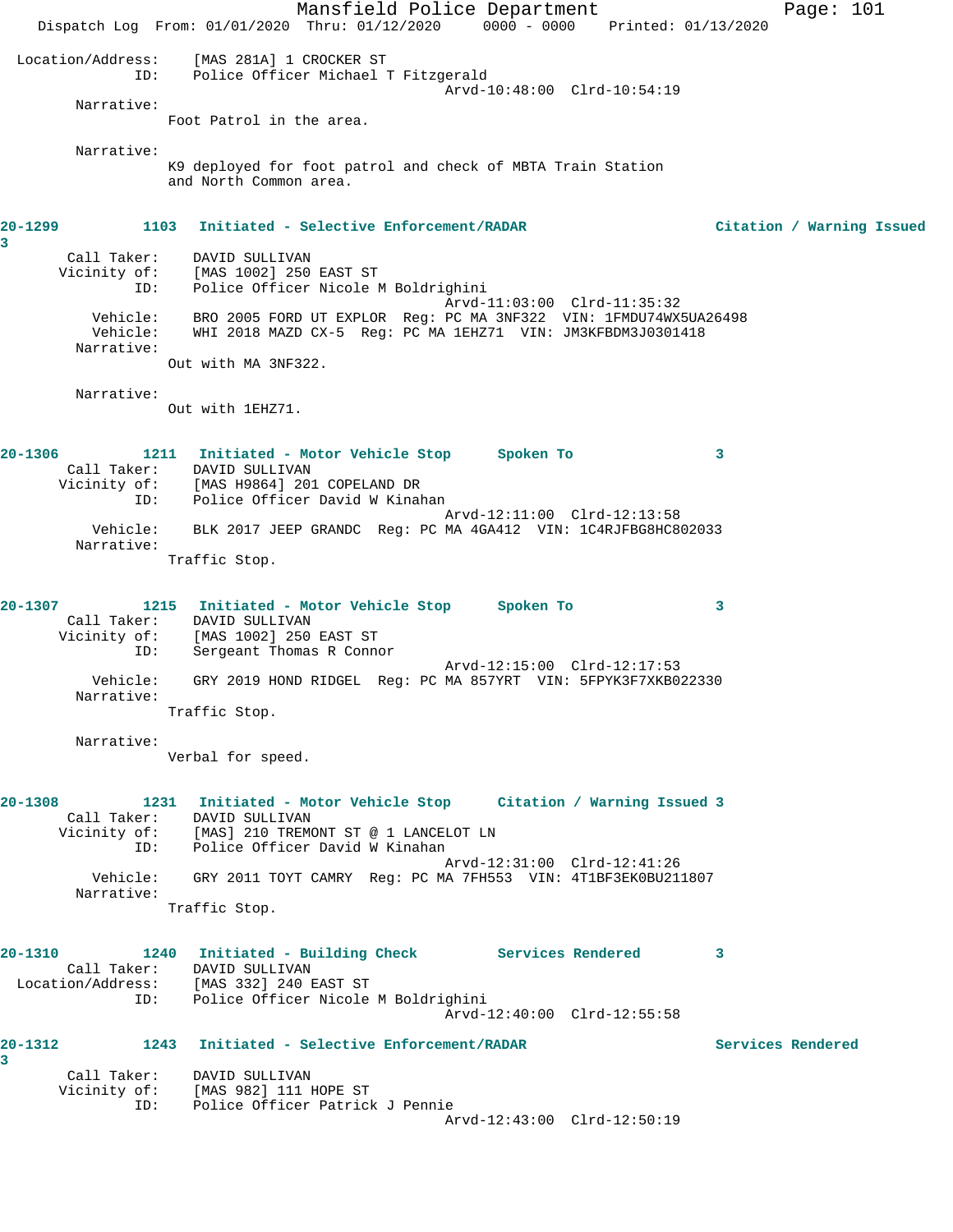|                  | Mansfield Police Department<br>Dispatch Log From: 01/01/2020 Thru: 01/12/2020 0000 - 0000 Printed: 01/13/2020 | Page: $102$               |
|------------------|---------------------------------------------------------------------------------------------------------------|---------------------------|
|                  |                                                                                                               |                           |
| $20 - 1313$<br>3 | Initiated - Speed Trailer/Signs Deployed<br>1245                                                              | Services Rendered         |
| Call Taker:      | Police Officer David W Kinahan                                                                                |                           |
| ID:              | Location/Address: [MAS 960A] 792 WEST ST Apt. #A<br>Police Officer David W Kinahan                            |                           |
|                  | Arvd-12:47:43 Clrd-12:53:27                                                                                   |                           |
| Narrative:       |                                                                                                               |                           |
|                  | Officer Kinahsn out to change batteries in Speed Signs.                                                       |                           |
| 20-1315          | 1248 911 - Assist Fire Department Services Rendered                                                           | $\mathbf{2}$              |
|                  | Call Taker: DAVID SULLIVAN                                                                                    |                           |
|                  | Location/Address: [MAS 959A] 68 SPRING ST Apt. #104<br>ID: Police Officer Matthew A Souza                     |                           |
|                  | $Disp-12:49:45$<br>$Clrd-12:50:39$                                                                            |                           |
| ID:              | Police Officer Patrick J Pennie                                                                               |                           |
| Narrative:       | Disp-12:50:33                                                                                                 |                           |
|                  | Assist Fire - Female Ill - DIzzy.                                                                             |                           |
|                  |                                                                                                               |                           |
| 20-1316          | 1257 Initiated - Selective Enforcement/RADAR                                                                  | Services Rendered         |
| 3                |                                                                                                               |                           |
|                  | Call Taker: DAVID SULLIVAN<br>Vicinity of: [MAS 80A] 200 GILBERT ST                                           |                           |
| ID:              | Police Officer Matthew A Souza                                                                                |                           |
|                  | Arvd-12:57:00 Clrd-13:23:55                                                                                   |                           |
| Narrative:       |                                                                                                               |                           |
|                  | Selective Enforcement                                                                                         |                           |
|                  |                                                                                                               |                           |
| 20-1317          | 1259 911 - Suspicious Actv / Persn / Veh Investigated - No Report 2<br>Call Taker: MATTHEW BOMES              |                           |
|                  | Location/Address: [MAS 81] 30 CHAUNCY ST                                                                      |                           |
| ID:              | Police Officer Nicole M Boldrighini                                                                           |                           |
| Narrative:       | Arvd-13:07:35 Clrd-13:18:28<br>$Disp-13:03:02$                                                                |                           |
|                  | party trying to pass a bad bill last night, they have a                                                       |                           |
|                  | photo of the party. caller is Wayne at the counter                                                            |                           |
| Narrative:       |                                                                                                               |                           |
|                  | Susp Bill was returned to customer.                                                                           |                           |
|                  | Customer paid with debit card succesfully.                                                                    |                           |
|                  |                                                                                                               |                           |
| $20 - 1322$      | 1404 Initiated - Traffic Cntrl / Dirctn Services Rendered<br>Call Taker: DAVID SULLIVAN                       | 3                         |
|                  | Location/Address: [MAS 12] 250 EAST ST                                                                        |                           |
|                  | ID: Sergeant Thomas R Connor                                                                                  |                           |
| Narrative:       | Arvd-14:04:00 Clrd-14:21:39                                                                                   |                           |
|                  | Assist at the crosswalk.                                                                                      |                           |
|                  |                                                                                                               |                           |
| $20 - 1323$      | 1413 Initiated - Traffic Enforcement / Activity                                                               | Citation / Warning Issued |
| $\overline{2}$   | Call Taker: DAVID SULLIVAN                                                                                    |                           |
|                  | Vicinity of: [MAS] 325 CENTRAL ST                                                                             |                           |
|                  | ID: Police Officer David W Kinahan                                                                            |                           |
|                  | Arvd-14:13:00 Clrd-14:59:40                                                                                   |                           |
| Narrative:       | Vehicle: WHI 2014 TOYT SD COROLL Req: PC MA 1RM561 VIN: 2T1BURHE1EC135860                                     |                           |
|                  | Off with 1RM561 at School and Bliss. Citation for inspection                                                  |                           |
|                  | sticker.                                                                                                      |                           |
|                  |                                                                                                               |                           |
| $20 - 1324$      | 1418 Initiated - Motor Vehicle Stop Citation / Warning Issued 3                                               |                           |
|                  | Call Taker: DAVID SULLIVAN<br>Location/Address: [MAS] 173 CHAUNCY ST @ 12 PERKINS AVE                         |                           |
| ID:              | Police Officer Patrick J Pennie                                                                               |                           |
|                  | Arvd-14:18:00 Clrd-14:23:08                                                                                   |                           |
| ID:              | Police Officer Michael T Fitzgerald                                                                           |                           |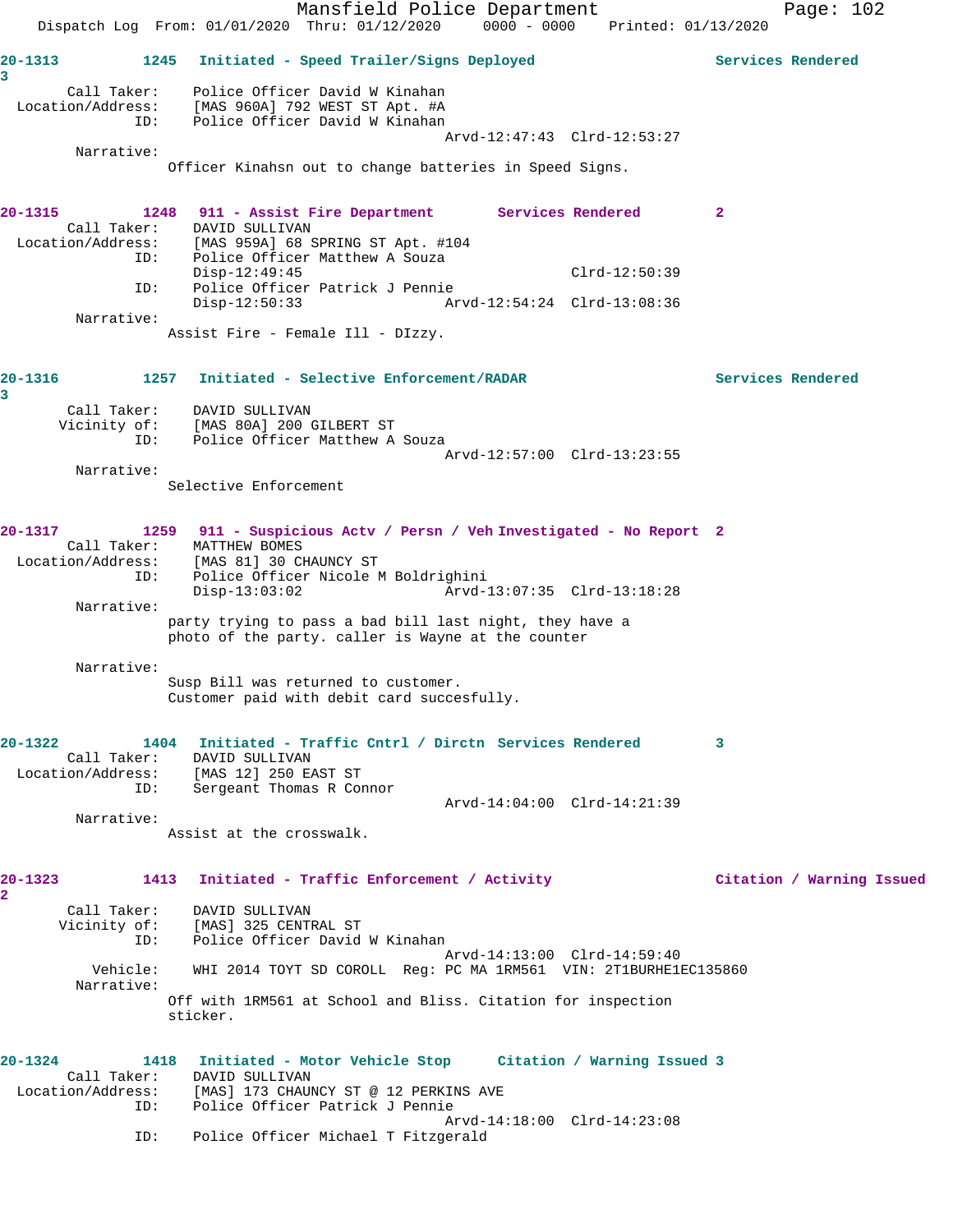|                                  |  |                                                                                                                                                                                       | Page: $103$                                                                                                                                                                                                                                                                             |
|----------------------------------|--|---------------------------------------------------------------------------------------------------------------------------------------------------------------------------------------|-----------------------------------------------------------------------------------------------------------------------------------------------------------------------------------------------------------------------------------------------------------------------------------------|
|                                  |  |                                                                                                                                                                                       |                                                                                                                                                                                                                                                                                         |
| $Disp-14:23:00$                  |  |                                                                                                                                                                                       |                                                                                                                                                                                                                                                                                         |
| Vehicle:                         |  |                                                                                                                                                                                       |                                                                                                                                                                                                                                                                                         |
|                                  |  |                                                                                                                                                                                       |                                                                                                                                                                                                                                                                                         |
|                                  |  |                                                                                                                                                                                       |                                                                                                                                                                                                                                                                                         |
|                                  |  |                                                                                                                                                                                       |                                                                                                                                                                                                                                                                                         |
|                                  |  |                                                                                                                                                                                       |                                                                                                                                                                                                                                                                                         |
|                                  |  |                                                                                                                                                                                       |                                                                                                                                                                                                                                                                                         |
| Police Officer David J Pepicelli |  |                                                                                                                                                                                       |                                                                                                                                                                                                                                                                                         |
| Disp-16:54:46                    |  |                                                                                                                                                                                       |                                                                                                                                                                                                                                                                                         |
|                                  |  |                                                                                                                                                                                       |                                                                                                                                                                                                                                                                                         |
| $Disp-16:54:51$                  |  |                                                                                                                                                                                       |                                                                                                                                                                                                                                                                                         |
|                                  |  |                                                                                                                                                                                       |                                                                                                                                                                                                                                                                                         |
| $Disp-17:01:00$                  |  |                                                                                                                                                                                       |                                                                                                                                                                                                                                                                                         |
|                                  |  |                                                                                                                                                                                       |                                                                                                                                                                                                                                                                                         |
|                                  |  | 1627 Phone - Assist Law Enfrc Agncy<br>Support Staff Derek M Stark<br>Sergeant Jeffrey G Bombard<br>$Disp-16:34:52$<br>Police Officer William C Trudell<br>Sergeant Jeffrey G Bombard | Mansfield Police Department<br>Dispatch Log From: 01/01/2020 Thru: 01/12/2020 0000 - 0000 Printed: 01/13/2020<br>Arvd-14:23:05 Clrd-14:25:57<br>WHI 2009 TOYT CAMRY Req: PC MA 5100VE VIN: 4T1BE46K59U805441<br>Spoken To<br>Arvd-16:34:54 Clrd-16:54:54<br>Arvd-17:10:10 Clrd-17:30:02 |

Refer To Incident: 20MAS-27-OF

| $20 - 1334$       | 1658 911 - Assist Fire Department | Transported to Hospital 2   |
|-------------------|-----------------------------------|-----------------------------|
| Call Taker:       | ROBERT BOLGER                     |                             |
| Location/Address: | [MAS] 2 CAROL RD                  |                             |
| ID:               | Police Officer Jay J Sparrow      |                             |
|                   | $Disp-17:00:44$                   | Arvd-17:10:50 Clrd-17:17:35 |
| Narrative:        |                                   |                             |
|                   | Assist MFD with a M/E.            |                             |

| 20-1338     | Call Taker:                          | 1715 Phone - Road Hazards<br>Support Staff Derek M Stark                                      |                                                                           | Services Rendered           | 3 |
|-------------|--------------------------------------|-----------------------------------------------------------------------------------------------|---------------------------------------------------------------------------|-----------------------------|---|
|             |                                      | Location/Address: [MAS] 1298 EAST ST @ 6 ECHO HILLS DR<br>ID: Police Officer Danielle C Titus |                                                                           |                             |   |
|             |                                      | $Disp-17:18:05$                                                                               |                                                                           |                             |   |
| Narrative:  |                                      |                                                                                               |                                                                           |                             |   |
|             |                                      | enroute to check the area.                                                                    | Caller reporting some glass in the roadway, Ofc. Titus is                 |                             |   |
| Narrative:  |                                      |                                                                                               |                                                                           |                             |   |
|             |                                      | e-mail left for DPW to check area.                                                            | Ofc Titus stated most of the glass removed by off duty FF,                |                             |   |
| Narrative:  |                                      | the area and maybe related to the glass.                                                      | Ofc. Titus reporting that a red pickup was seen driving in                |                             |   |
|             |                                      |                                                                                               |                                                                           |                             |   |
| $20 - 1341$ | Call Taker: ROBERT BOLGER            |                                                                                               | 1740 Initiated - Motor Vehicle Stop Spoken To                             |                             | 3 |
|             | Location/Address: [MAS] 88 SCHOOL ST |                                                                                               |                                                                           |                             |   |
|             |                                      | ID: Police Officer William C Trudell                                                          |                                                                           |                             |   |
|             |                                      |                                                                                               |                                                                           | Arvd-17:40:00 Clrd-17:43:27 |   |
| Narrative:  |                                      |                                                                                               | Vehicle: BRO 2016 HOND LL ODYSSE Req: PC MA 4TA795 VIN: 5FNRL5H6XGB110389 |                             |   |

Verbal for no lights.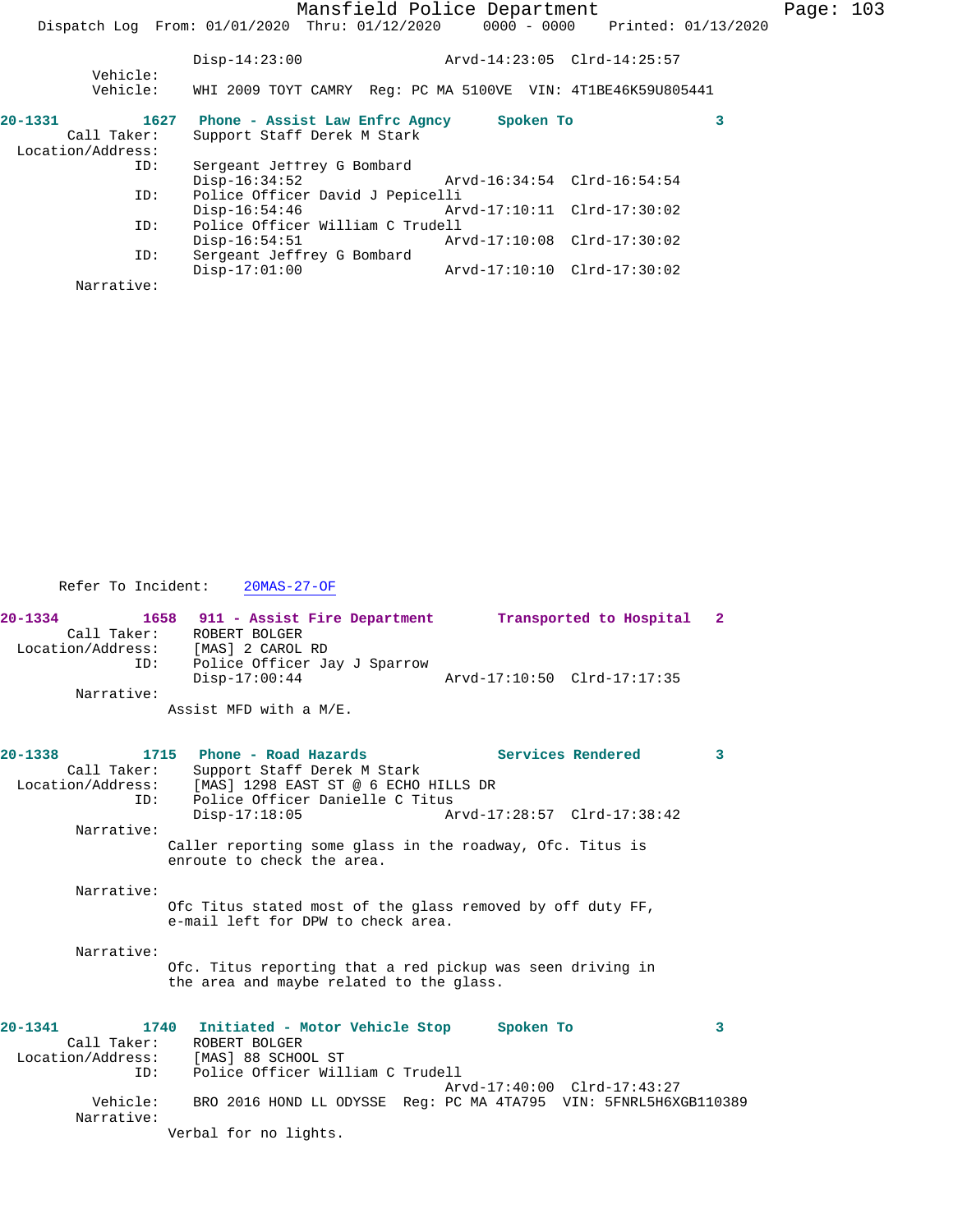**20-1343 1749 Initiated - Proactive Patrol Services Rendered 3**  Call Taker: LINDSAY MITCHELL Location/Address: [MAS] NOREEN RD ID: Police Officer Danielle C Titus Arvd-17:49:00 Clrd-17:58:07 **20-1345 1806 Initiated - Disabled Motor Vehicle Services Rendered 3**  Call Taker: ROBERT BOLGER Location/Address: [MAS] 946 EAST ST @ 1 MILL ST ID: Police Officer Danielle C Titus Arvd-18:06:00 Clrd-18:13:10 ID: Police Officer David J Pepicelli Disp-18:07:48 Arvd-18:13:07 Clrd-18:13:10 Vehicle: GRY 2006 CHEV UPLAND Reg: PC MA 2MB697 VIN: 1GNDV33L76D199566 Narrative: Vehicle moved off to the side of the road. **20-1347 1812 911 - Assist Fire Department Transported to Hospital 2**  Call Taker: ROBERT BOLGER Location/Address: [MAS] 19 KNIGHT WAY ID: Police Officer David J Pepicelli Disp-18:14:43 Clrd-18:31:24 Narrative: Assisting the FD with a fire related incident. Nature: Diabetic issue **20-1349 1819 Initiated - Community Policing Services Rendered 3**  Call Taker: ROBERT BOLGER Location/Address: [MAS 1002] 250 EAST ST ID: Police Officer Danielle C Titus Arvd-18:19:00 Clrd-18:32:00 Narrative: Community policing. **20-1350 1820 Initiated - Traffic Enforcement / Activity Services Rendered 2**  Call Taker: ROBERT BOLGER Location/Address: [MAS] RUMFORD AVE ID: Police Officer Jay J Sparrow Arvd-18:20:00 Clrd-18:29:51 **20-1352 1826 911 - Assist Fire Department Transported to Hospital 2**  Call Taker: ROBERT BOLGER Location/Address: [MAS 39] 154 COPELAND DR ID: Police Officer William C Trudell Disp-18:27:26 Clrd-18:31:54 ID: Police Officer Jay J Sparrow Disp-18:30:34 Arvd-18:30:43 Clrd-18:41:02 ID: Police Officer William C Trudell Disp-18:33:11 Arvd-18:33:16 Clrd-18:41:02 Vehicle: BLU 2006 HOND SD CIVIC Reg: PC RI ZD557 VIN: 2HGFA16896H512095 Narrative: Assist FFD with a M/E Narrative: Transported, vehicle left in the parking lot. **20-1353 1831 Phone - Disturbance / Gathering Investigated - Report Taken 1** Call Taker: LINDSAY MITCHELL

| Location/Address: |                                 |                             |  |
|-------------------|---------------------------------|-----------------------------|--|
| ID:               | Police Officer Danielle C Titus |                             |  |
|                   | Disp-18:32:12                   | Arvd-18:38:34 Clrd-19:23:03 |  |
| ID:               | Sergeant Jeffrey G Bombard      |                             |  |
|                   | Disp-18:32:12                   | Arvd-18:38:34 Clrd-19:06:20 |  |
| Narrative:        |                                 |                             |  |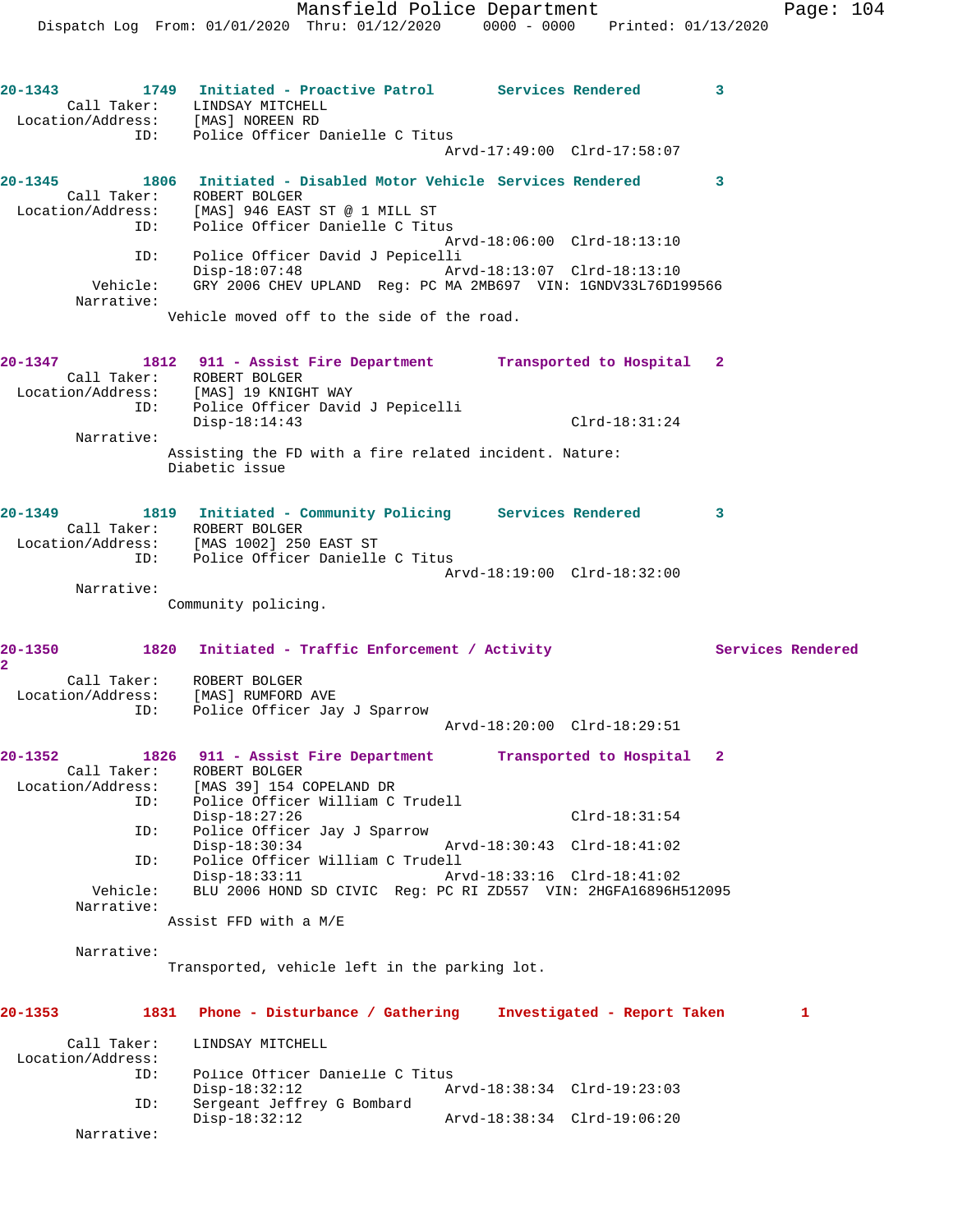Refer To Summons: 20MAS-14-AR Summons:

Age: 21<br>Charges: STP STRANGULATION OR SUFFOCATION A&B

**20-1355 1858 Phone - Disturbance / Gathering Investigated - Report Taken 1** Call Taker: LINDSAY MITCHELL Location/Address:<br>ID: Police Officer William C Trudell<br>Disp-18:59:13 Ar Disp-18:59:13 Arvd-19:03:28 Clrd-19:31:33<br>ID: Police Officer Jay J Sparrow Police Officer Jay J Sparrow<br>Disp-18:59:13 Disp-18:59:13 <br>
Detective Kenneth E Wright<br>
Detective Kenneth E Wright Detective Kenneth E Wright<br>Disp-18:58:00 Disp-18:58:00 Arvd-19:20:19 Clrd-19:31:33<br>ID: Police Officer David J Pepicelli Police Officer David J Pepicelli<br>Disp-18:58:00 Arv Disp-18:58:00 Arvd-19:04:04 Clrd-19:31:33<br>ID: Sergeant Jeffrey G Bombard Sergeant Jeffrey G Bombard<br>Disp-19:06:36 Disp-19:06:36 Arvd-19:06:40 Clrd-19:31:33 Narrative:

| Refer To Incident:                | $20MAS-28-OF$                                                                                                                                                         |                     |
|-----------------------------------|-----------------------------------------------------------------------------------------------------------------------------------------------------------------------|---------------------|
| 20-1356<br>$\overline{a}$         | 1904 Phone - Suspicious Acty / Persn / Veh                                                                                                                            | Unfounded/Unverifed |
| Call Taker:<br>ID:                | LINDSAY MITCHELL<br>Location/Address: [MAS] 150 RUMFORD AVE<br>Police Officer David W Kinahan<br>$Disp-19:08:51$<br>Arvd-19:10:32 Clrd-19:19:35                       |                     |
| Narrative:                        | Suspicious male hanging around the large parking lot entry<br>way, standing by the doorway. Description: light color<br>hoodie, short hair, dark skin.                |                     |
| Narrative:                        | Norton PD responding on mutual aid with Ofc Kinahan per<br>request of Sqt Bombard                                                                                     |                     |
| Narrative:                        | Checked the area unfounded. Norton PD canceled enroute                                                                                                                |                     |
| $20 - 1364$<br>Call Taker:<br>ID: | 2040 Initiated - Escort / Transport Services Rendered<br>LINDSAY MITCHELL<br>Location: [MAS] STURDY<br>Police Officer Danielle C Titus<br>Arvd-20:40:00 Clrd-21:27:17 | 3                   |
| Narrative:                        | Ofc Titus transporting male to Sturdy on a section 12                                                                                                                 |                     |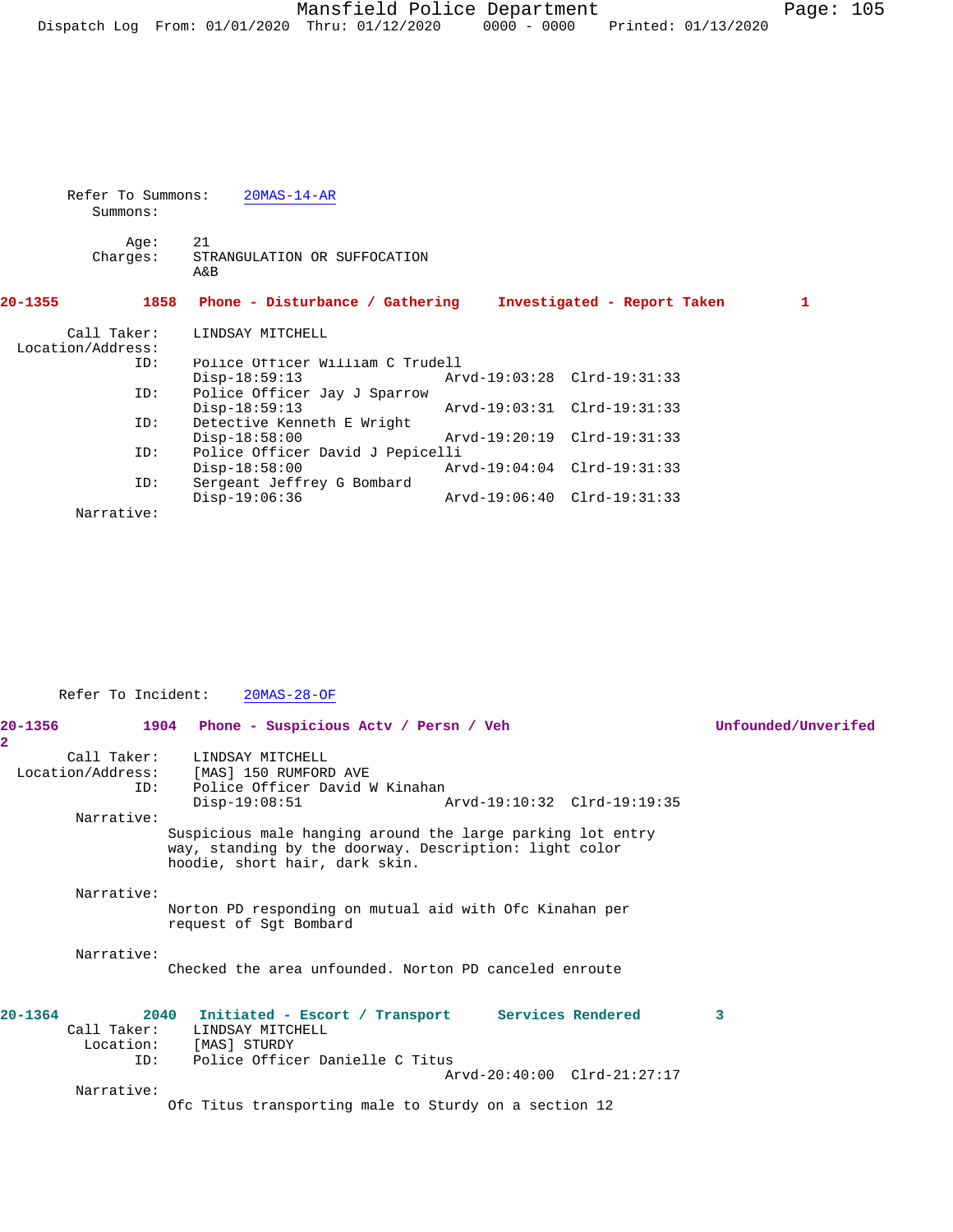Mansfield Police Department Page: 106 Dispatch Log From: 01/01/2020 Thru: 01/12/2020 0000 - 0000 Printed: 01/13/2020 **20-1368 2139 Phone - Motor Veh Acc - No Injury Accident Report 1**  Call Taker: LINDSAY MITCHELL<br>Location/Address: [MAS] 255 HOPE ST [MAS] 255 HOPE ST @ 141 PRATT ST ID: Police Officer Danielle C Titus Disp-21:40:07 Arvd-21:43:13 Clrd-21:50:14<br>TD: Police Officer Jav J Sparrow Police Officer Jay J Sparrow<br>Disp-21:40:07 Disp-21:40:07 Arvd-21:43:16 Clrd-22:10:27 ID: Police Officer David J Pepicelli Disp-21:40:26 Arvd-21:50:59 Clrd-22:10:27 Vehicle: GRY 2019 CHEV LL TRAX Reg: PC MA 2LBP51 VIN: 3GNCJNSB9KL256687 Towed: For: Accident By: Central Street Garage To: Central Street Garage Vehicle: BRO 2004 NISS UT PATHFI Reg: PC MA 2ES331 VIN: JN8DR09Y04W903918 Narrative: 2 car MVA unknown injuries Narrative: Second caller reports head/back pain. Fire dept enroute Narrative: Tow requested, Central St notified Narrative: Citation issued for following to close. Refer To Accident: 20MAS-10-AC **20-1369 2235 Phone - Well Being Check Confirmed misdial/Accdntl Call 3** Call Taker: LINDSAY MITCHELL Location/Address: [MAS] 37 EAST ST Apt. #9 ID: Police Officer Danielle C Titus Disp-22:38:26 Clrd-22:50:06<br>ID: Police Officer Jay J Sparrow Police Officer Jay J Sparrow<br>Disp-22:38:26 Arvd-22:41:43 Clrd-22:50:06 ID: Police Officer David J Pepicelli Disp-22:40:09 Arvd-22:40:45 Clrd-22:50:06 Narrative: Received 2 hang up calls on the e 7digit line, no answer on call back. Second call listed a name as V Astuccio. Mansfield units out in attempt to make contact with party Narrative: Dispatch spoke to the caller, reports her son dialed accidentally. PD to confirm **20-1371 2315 Phone - Suspicious Actv / Persn / Veh Unfounded/Unverifed 2**  Call Taker: JEFFREY KEEFE<br>Vicinity of: [MAS 160] 80 1 [MAS 160] 80 NORTH MAIN ST ID: Police Officer Jay J Sparrow Disp-23:17:45 Arvd-23:22:42 Clrd-23:32:48 Narrative: Cp reported walking in the area of Mansfield Bank was concerned about the earlier incident in Foxborough and thought the party matched a similar description. **For Date: 01/11/2020 - Saturday 20-1388 0107 Initiated - Motor Vehicle Stop Citation / Warning Issued 3**  Call Taker: JEFFREY KEEFE Vicinity of: [MAS 293] CHILSON AVE ID: Police Officer Andrew J Kelley Arvd-01:07:00 Clrd-01:11:16 ID: Police Officer Patrick J Pennie Disp-01:08:50 Arvd-01:08:52 Clrd-01:11:16

 Vehicle: BLK 2010 NISS SD MAXIMA Reg: PC MA 99D670 VIN: 1N4AA5AP9AC835806 Narrative:

Citation issued for failure to use headlights.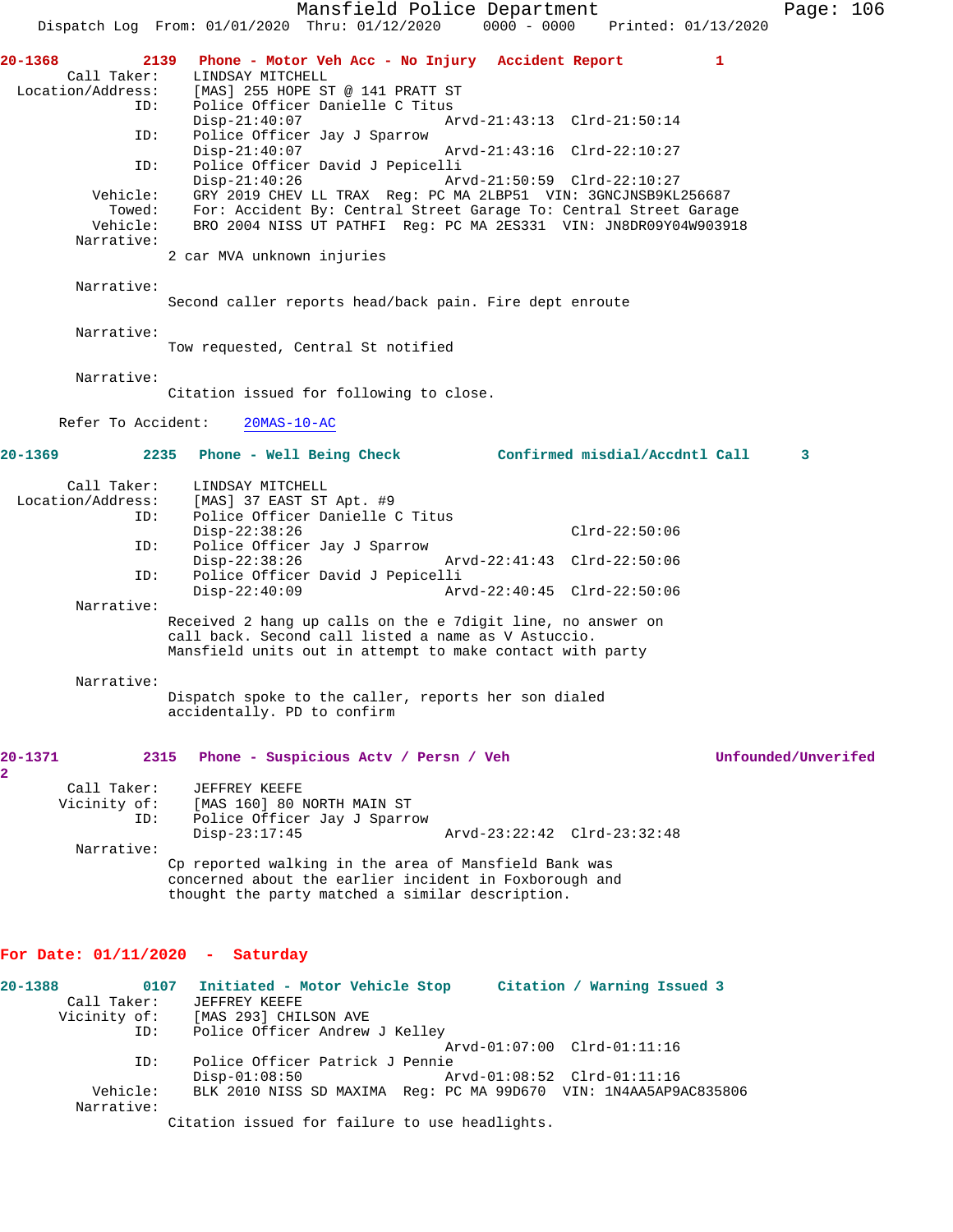**20-1389 0110 Initiated - Proactive Patrol Services Rendered 3** 

 Call Taker: JEFFREY KEEFE Vicinity of: [MAS] NOREEN RD

ID: Police Officer Michelle Bellevue

 Arvd-01:10:00 Clrd-01:25:20 Narrative: Checking the area. **20-1391 0114 Initiated - Proactive Patrol Building Checked / Secured 3** Call Taker: JEFFREY KEEFE Location/Address: [MAS 1015] 30 CHAUNCY ST ID: Police Officer Andrew J Kelley Arvd-01:14:00 Clrd-01:24:54 Narrative: Checking the area. **20-1392 0131 Initiated - Proactive Patrol Services Rendered 3**  Call Taker: JEFFREY KEEFE Vicinity of: [MAS] 4 ERICK RD @ 15 BONNEY LN ID: Police Officer Michelle Bellevue Arvd-01:31:00 Clrd-01:39:01 Narrative: Checking the area. **20-1393 0132 Initiated - Proactive Patrol Field Interrogation 3**  Call Taker: JEFFREY KEEFE Location: [MAS] HOTEL CHECK ID: Police Officer Andrew J Kelley Arvd-01:32:00 Clrd-02:32:46 Narrative: Checking the area. Refer To Field Int: 20MAS-4-FI **20-1395 0138 Initiated - Proactive Patrol Services Rendered 3**  Call Taker: JEFFREY KEEFE Vicinity of: [MAS 840] 280 SCHOOL ST ID: Police Officer Patrick J Pennie Arvd-01:38:00 Clrd-01:44:56 Narrative: Checking the area. **20-1397 0144 Initiated - Proactive Patrol Services Rendered 3**  Call Taker: JEFFREY KEEFE Vicinity of: [MAS 1002] 250 EAST ST ID: Police Officer Michelle Bellevue Arvd-01:44:00 Clrd-01:53:20 Narrative: Checking the area. **20-1400 0152 Initiated - Proactive Patrol Services Rendered 3**  Call Taker: JEFFREY KEEFE Vicinity of: [MAS] 905 SOUTH MAIN ST ID: Police Officer Patrick J Pennie Arvd-01:52:00 Clrd-01:56:44 Narrative: Checking the area. **20-1402 0230 Initiated - Proactive Patrol Building Checked / Secured 3** Call Taker: JEFFREY KEEFE Vicinity of: [MAS 834] 261 CHAUNCY ST ID: Sergeant Robert S Pierce Arvd-02:30:00 Clrd-02:39:06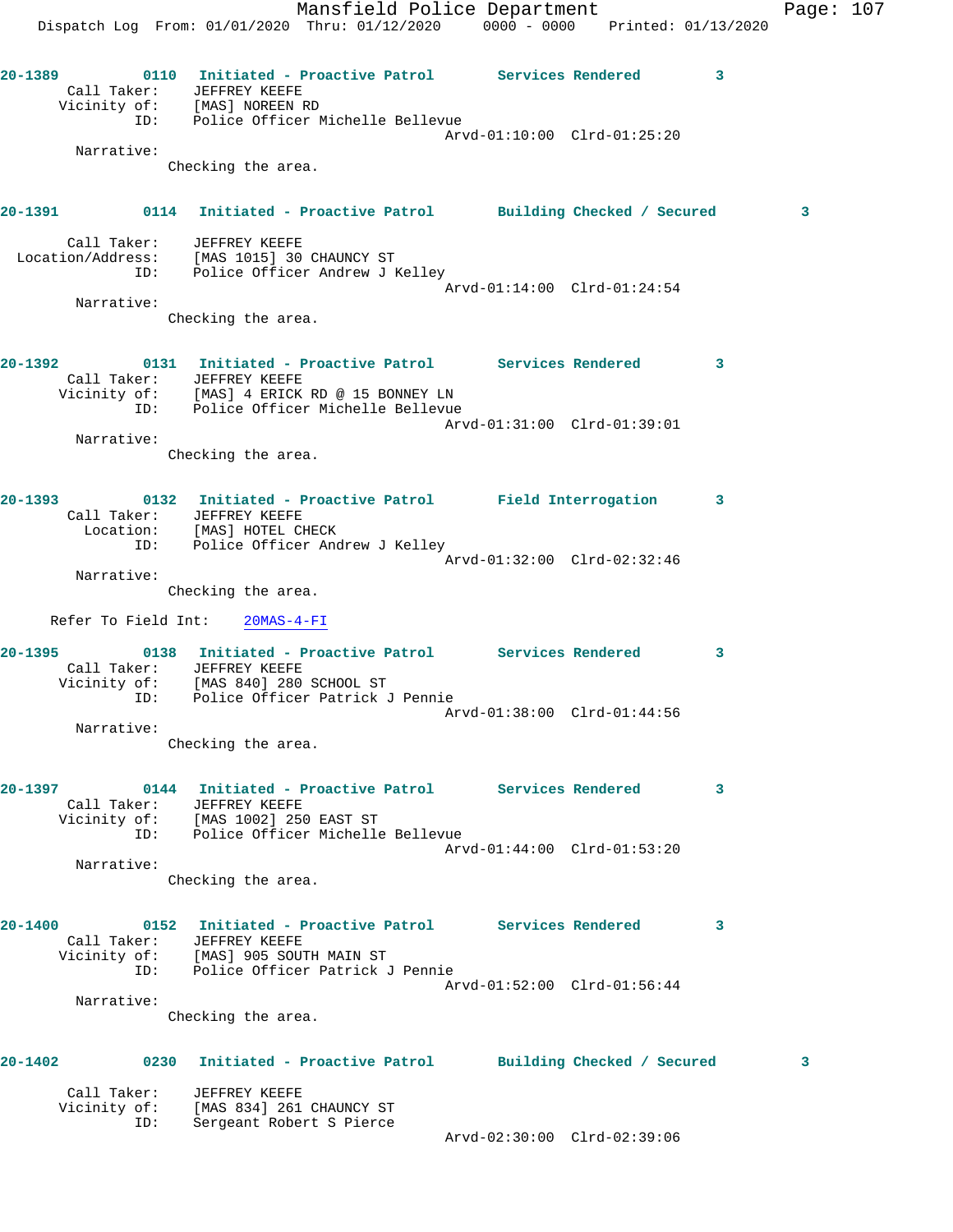Mansfield Police Department Page: 108

Dispatch Log From: 01/01/2020 Thru: 01/12/2020 0000 - 0000 Printed: 01/13/2020

Narrative:

Checking the area.

| $20 - 1403$ | Call Taker:<br>Location/Address:<br>ID: | 0241 911 - Animal Complaints<br>JEFFREY KEEFE<br>[MAS H5029] 64 BALCOM ST                                                                           |                             | Services Rendered | 3 |
|-------------|-----------------------------------------|-----------------------------------------------------------------------------------------------------------------------------------------------------|-----------------------------|-------------------|---|
|             | ID:                                     | Police Officer Patrick J Pennie<br>$Disp-02:44:42$<br>Police Officer Andrew J Kelley                                                                | Arvd-02:51:21 Clrd-03:03:19 |                   |   |
|             | Narrative:                              | $Disp-02:54:51$                                                                                                                                     | Arvd-02:58:47 Clrd-03:03:19 |                   |   |
|             |                                         | Cp reported their dog was actively seizing and they needed<br>assistance getting the dog in their vehicle in order to<br>bring it to a Walpole Vet. |                             |                   |   |
| $20 - 1404$ | Call Taker:                             | 0307 Initiated - Proactive Patrol Services Rendered<br>JEFFREY KEEFE                                                                                |                             |                   | 3 |
|             | ID:                                     | Vicinity of: [MAS 907E] 390 WEST ST<br>Police Officer Patrick J Pennie                                                                              |                             |                   |   |
|             |                                         |                                                                                                                                                     | Arvd-03:07:00 Clrd-03:19:42 |                   |   |
|             | Narrative:                              | Checking the area.                                                                                                                                  |                             |                   |   |
|             |                                         |                                                                                                                                                     |                             |                   |   |
| 20-1405     |                                         | 0307 Initiated - Proactive Patrol Building Checked / Secured                                                                                        |                             |                   | 3 |
|             | Call Taker:                             | JEFFREY KEEFE                                                                                                                                       |                             |                   |   |
|             | Vicinity of:<br>ID:                     | [MAS] COPELAND DR<br>Police Officer Andrew J Kelley                                                                                                 |                             |                   |   |
|             |                                         |                                                                                                                                                     | Arvd-03:07:00 Clrd-03:20:33 |                   |   |
|             | Narrative:                              |                                                                                                                                                     |                             |                   |   |
|             |                                         | Checking the area.                                                                                                                                  |                             |                   |   |
| 20-1406     |                                         | 0309 Initiated - Proactive Patrol Building Checked / Secured                                                                                        |                             |                   | 3 |
|             | Call Taker:<br>Vicinity of:<br>ID:      | JEFFREY KEEFE<br>[MAS 820C] 31 PLYMOUTH ST<br>Police Officer Joshua S Ellender                                                                      |                             |                   |   |
|             | Narrative:                              |                                                                                                                                                     | Arvd-03:09:00 Clrd-03:20:10 |                   |   |
|             |                                         | Checking the area.                                                                                                                                  |                             |                   |   |
| 20-1407     | Call Taker:                             | 0517 Initiated - Proactive Patrol Services Rendered<br>JEFFREY KEEFE                                                                                |                             |                   | 3 |
|             | Vicinity of:<br>ID:                     | [MAS 820C] 31 PLYMOUTH ST<br>Police Officer Joshua S Ellender                                                                                       |                             |                   |   |
|             |                                         |                                                                                                                                                     | Arvd-05:17:00 Clrd-05:31:22 |                   |   |
|             | Narrative:                              | Checking the area.                                                                                                                                  |                             |                   |   |
| 20-1413     |                                         | 0657 Initiated - Proactive Patrol Building Checked / Secured                                                                                        |                             |                   | 3 |
|             | ID:                                     | Call Taker: NICHOLAS GOYETTE<br>Location/Address: [MAS 820C] 31 PLYMOUTH ST<br>Police Officer Joshua S Ellender                                     |                             |                   |   |
|             |                                         |                                                                                                                                                     | Arvd-06:57:00 Clrd-07:15:31 |                   |   |
|             | Narrative:                              | Checking the area.                                                                                                                                  |                             |                   |   |
| 20-1420     |                                         | 0823 Phone - Alarm - Burglar Mark False / Accidental Alarm 1                                                                                        |                             |                   |   |
|             | Call Taker:                             | NICHOLAS GOYETTE                                                                                                                                    |                             |                   |   |
|             | ID:                                     | Location/Address: [MAS H615] 12 KELI LN<br>Police Officer Joshua S Ellender<br>$Disp-08:24:59$                                                      | Arvd-08:35:29 Clrd-08:37:57 |                   |   |
|             | Narrative:                              |                                                                                                                                                     |                             |                   |   |
|             |                                         | Zone: garage entry                                                                                                                                  |                             |                   |   |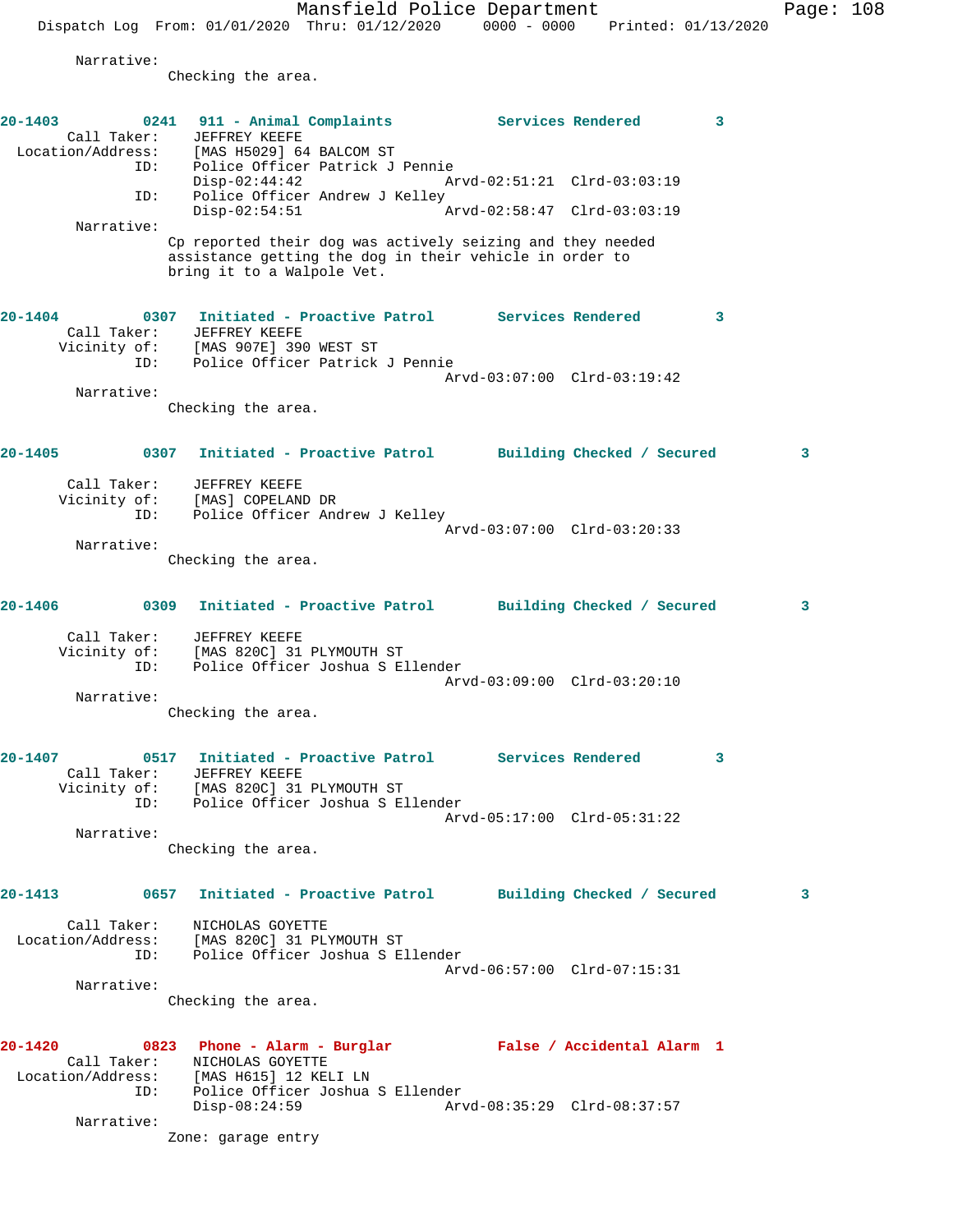Mansfield Police Department Page: 109 Dispatch Log From: 01/01/2020 Thru: 01/12/2020 0000 - 0000 Printed: 01/13/2020 Homeowner: on site, incorrect password Narrative: 1 unit response per M1 Narrative: Clear, confirmed accidental. **20-1427 0917 Phone - Animal Complaints Referred to Other Agency 3**  Call Taker: Kieran M Ruth Location/Address: [MAS] 314 COPELAND DR @ 298 CENTRAL ST ID: Police Officer Gregg S Kennedy<br>Disp-09:19:40 Disp-09:19:40 Arvd-09:24:14 Clrd-09:26:49 Narrative: Out for the report of a deceased cat in the roadway Narrative: Clear, cat off to breakdown lane. Owner on site, will be removing it, mv is not a hazard either. **20-1431 0931 Initiated - Proactive Patrol Building Checked / Secured 3** Call Taker: NICHOLAS GOYETTE Location/Address: [MAS 820C] 31 PLYMOUTH ST ID: Police Officer David W Kinahan Arvd-09:31:00 Clrd-09:40:53 Narrative: Checking the area. Narrative: Ofc. Kinahan reporting the building is being worked on today in case an alarm comes in **20-1436 1015 Walk-In - Assist Citizen - P S A Services Rendered 3**  Call Taker: Officer Brendan Fayles Location/Address: [MAS 451B] 500 EAST ST ID: Police Officer Joshua S Ellender Disp-10:20:15 Arvd-10:26:46 Clrd-10:26:47 Narrative: Walk in requesting a vin check. Narrative: Clear, VIN verified **20-1438 1028 Initiated - Assist Non-Govrnmnt Agency Assisted Party 3**  Call Taker: NICHOLAS GOYETTE Vicinity of: [MAS H3492] 510 SOUTH MAIN ST ID: Police Officer Gregg S Kennedy Arvd-10:28:00 Clrd-10:31:24 Narrative: Out with a tow truck, will be assisting with hand traffic **20-1439 1035 Initiated - Proactive Patrol Building Checked / Secured 3** Call Taker: NICHOLAS GOYETTE Location/Address: [MAS 840] 280 SCHOOL ST ID: Sergeant Thomas R Connor Arvd-10:35:00 Clrd-10:39:34 Narrative: Checking the area. **20-1440 1048 Phone - Property Offenses - non specfc Incident Report 2**  Call Taker: NICHOLAS GOYETTE Location/Address: [MAS H5700] 36 LANCASHIRE DR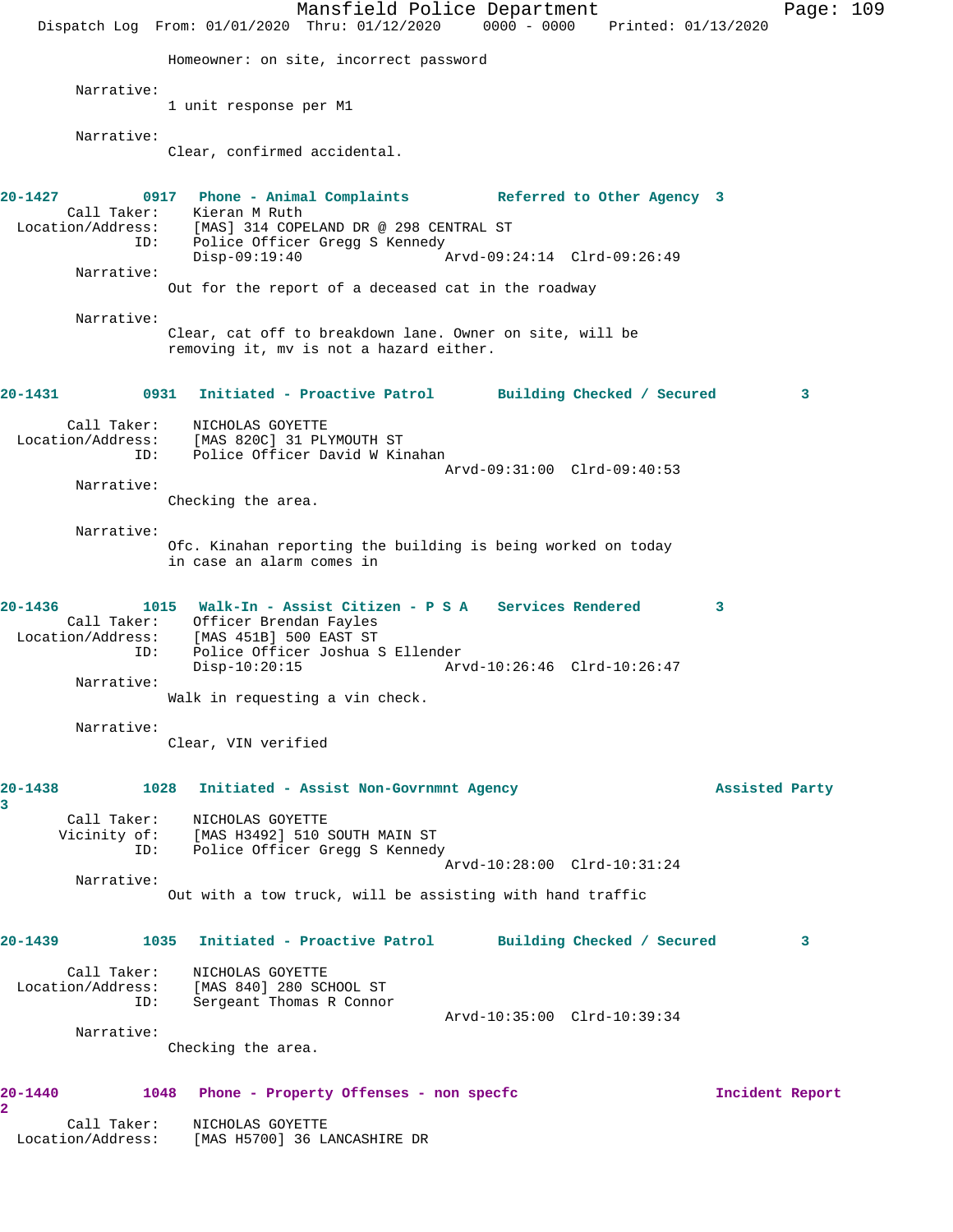|                                             | Mansfield Police Department                                                                                                                                 | Page: $110$               |
|---------------------------------------------|-------------------------------------------------------------------------------------------------------------------------------------------------------------|---------------------------|
|                                             | $0000 - 0000$<br>Dispatch Log From: 01/01/2020 Thru: 01/12/2020                                                                                             | Printed: 01/13/2020       |
| ID:                                         | Police Officer Nicole M Boldrighini<br>$Disp-10:48:47$<br>Arvd-11:05:57 Clrd-11:17:24                                                                       |                           |
| Narrative:                                  | Caller reports between the hours of 12am-7am someone is<br>throwing the metal flags posted in his yard for a Digsafe<br>out into the road and general area. |                           |
| Narrative:                                  | M14 reports clear with the party advised of his options. See<br>OF report for further.                                                                      |                           |
| Refer To Incident:                          | $20MAS-29-OF$                                                                                                                                               |                           |
| 20-1443                                     | Initiated - Proactive Patrol Building Checked / Secured<br>1059                                                                                             | 3                         |
| Call Taker:<br>Location/Address:<br>ID:     | CARLY MORIARTY<br>[MAS] 4 ERICK RD @ 15 BONNEY LN<br>Police Officer Joshua S Ellender                                                                       |                           |
| Narrative:                                  | Arvd-10:59:00 Clrd-11:08:24<br>Check of Erick and Bonney                                                                                                    |                           |
| 20-1447<br>Call<br>$\overline{2}$           | 1119<br>Phone - 911 Hang-ups & Verifications                                                                                                                | Confirmed misdial/Accdntl |
| Call Taker:<br>Location/Address:<br>ID:     | NICHOLAS GOYETTE<br>[MAS H2910] 150 BALCOM ST<br>Police Officer Nicole M Boldrighini                                                                        |                           |
| Narrative:                                  | $Disp-11:20:52$<br>Arvd-11:25:21 Clrd-11:27:43<br>Checking on a 911 hang up                                                                                 |                           |
| Narrative:                                  | Clear, confirmed accidental                                                                                                                                 |                           |
| 20-1449<br>Call Taker:<br>Location/Address: | 1130 Phone - Assist Law Enfrc Agncy Cancelled Enroute<br>NICHOLAS GOYETTE                                                                                   | 3                         |
| ID:<br>Narrative:                           | Police Officer Nicole M Boldrighini<br>Disp-11:30:32                                                                                                        | $Clrd-11:30:34$           |
|                                             |                                                                                                                                                             |                           |
|                                             |                                                                                                                                                             |                           |
| 20-1453                                     | Initiated - Proactive Patrol<br>1145<br>Building Checked / Secured                                                                                          | 3                         |
| Call Taker:<br>Location/Address:<br>ID:     | NICHOLAS GOYETTE<br>[MAS 907E] 390 WEST ST<br>Police Officer Nicole M Boldrighini<br>Arvd-11:45:00 Clrd-11:53:19                                            |                           |
| Narrative:                                  |                                                                                                                                                             |                           |
|                                             | Checking the area.                                                                                                                                          |                           |
| 20-1455                                     | 1151<br>Initiated - Proactive Patrol<br>Building Checked / Secured                                                                                          | 3                         |
| Call Taker:<br>Location/Address:<br>ID:     | NICHOLAS GOYETTE<br>[MAS 820C] 31 PLYMOUTH ST<br>Police Officer David W Kinahan                                                                             |                           |

Arvd-11:51:00 Clrd-12:17:37

Narrative:

Checking the area.

**20-1456 1200 Walk-In - Identity Theft Incident Report 1**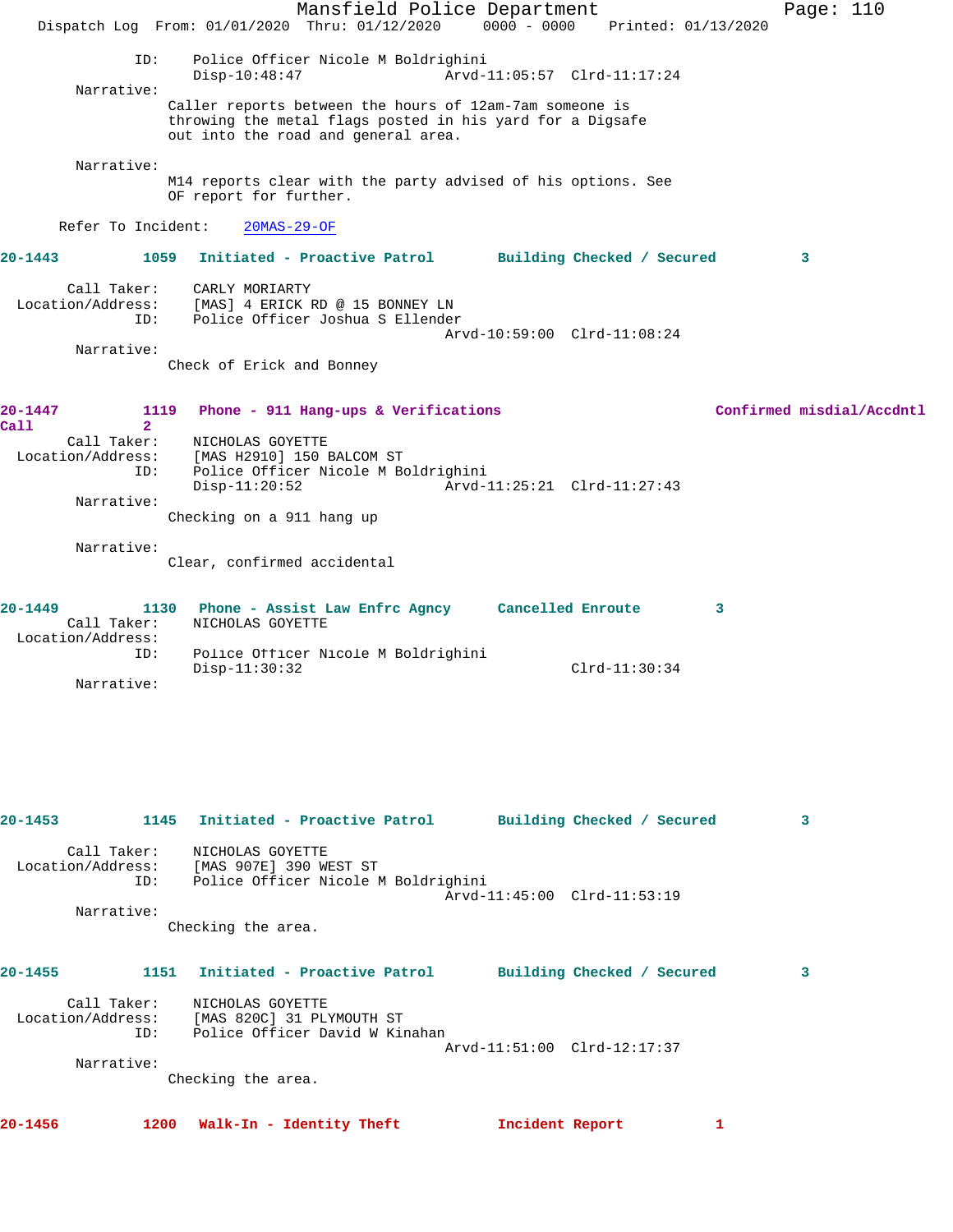Mansfield Police Department Page: 111 Dispatch Log From: 01/01/2020 Thru: 01/12/2020 0000 - 0000 Printed: 01/13/2020 Call Taker: Officer Brendan Fayles Location/Address: [MAS 451B] 500 EAST ST ID: Police Officer Nicole M Boldrighini Disp-12:03:06 Arvd-12:17:21 Clrd-13:03:05 Narrative: RP would like to speak with an officer regarding the theft of his identity. Narrative: See OF report for further Refer To Incident: 20MAS-30-OF **20-1458 1233 Initiated - Motor Vehicle Stop Citation / Warning Issued 3**  Call Taker: NICHOLAS GOYETTE Location/Address: [MAS] 606 NORTH MAIN ST @ 15 KING ST ID: Police Officer Joshua S Ellender Arvd-12:33:00 Clrd-12:37:08 Vehicle: WHI 2017 LINC UT MKC Reg: PC MA 6HV265 VIN: 5LMCJ3D93HUL67945 Narrative: Out with a mv stop. RO cited for speed at Oakland @ Charles **20-1459 1250 Initiated - Proactive Patrol Building Checked / Secured 3** Call Taker: Kieran M Ruth Location/Address: [MAS 987A] 125 HIGH ST Apt. #1-4 ID: Police Officer Gregg S Kennedy Arvd-12:50:00 Clrd-13:03:00 Narrative: Checking the area. **20-1460 1307 911 - Road Hazards Services Rendered 3**  Call Taker: CARLY MORIARTY<br>Location/Address: [MAS 411] 60 FO ess: [MAS 411] 60 FORBES BLVD<br>ID: Police Officer Nicole M E Police Officer Nicole M Boldrighini<br>Disp-13:08:18 Arvd-1 Disp-13:08:18 Arvd-13:16:39 Clrd-13:17:23 ID: Police Officer Nicole M Boldrighini Disp-13:19:50 Arvd-13:19:53 Clrd-13:28:19<br>TD: Sergeant Thomas R Connor Sergeant Thomas R Connor<br>Disp-13:19:55 Disp-13:19:55 Arvd-13:25:47 Clrd-13:28:17 Narrative: Cp reporting a tree came down and is blocking one lane of travel Narrative: M14 reports DPW will need to be notified, cones put up, but is still a hazard that will need to be removed. Narrative: M14 reports units clear, cones put up and DPW to handle on arrival. **20-1462 1314 Phone - Road Hazards Services Rendered 3**  Call Taker: NICHOLAS GOYETTE Location/Address: [MAS H4662] 207 MILL ST ID: Police Officer Joshua S Ellender Disp-13:15:19 Arvd-13:18:18 Clrd-13:18:19 Narrative: Caller reports a tree has fallen accross the roadway, backing up traffic Narrative: M2 reports the tree was removed, roadway clear. **20-1463 1317 Phone - Road Hazards Referred to Other Agency 3**  Call Taker: NICHOLAS GOYETTE Location/Address: [MAS] BIRD RD ID: Police Officer Gregg S Kennedy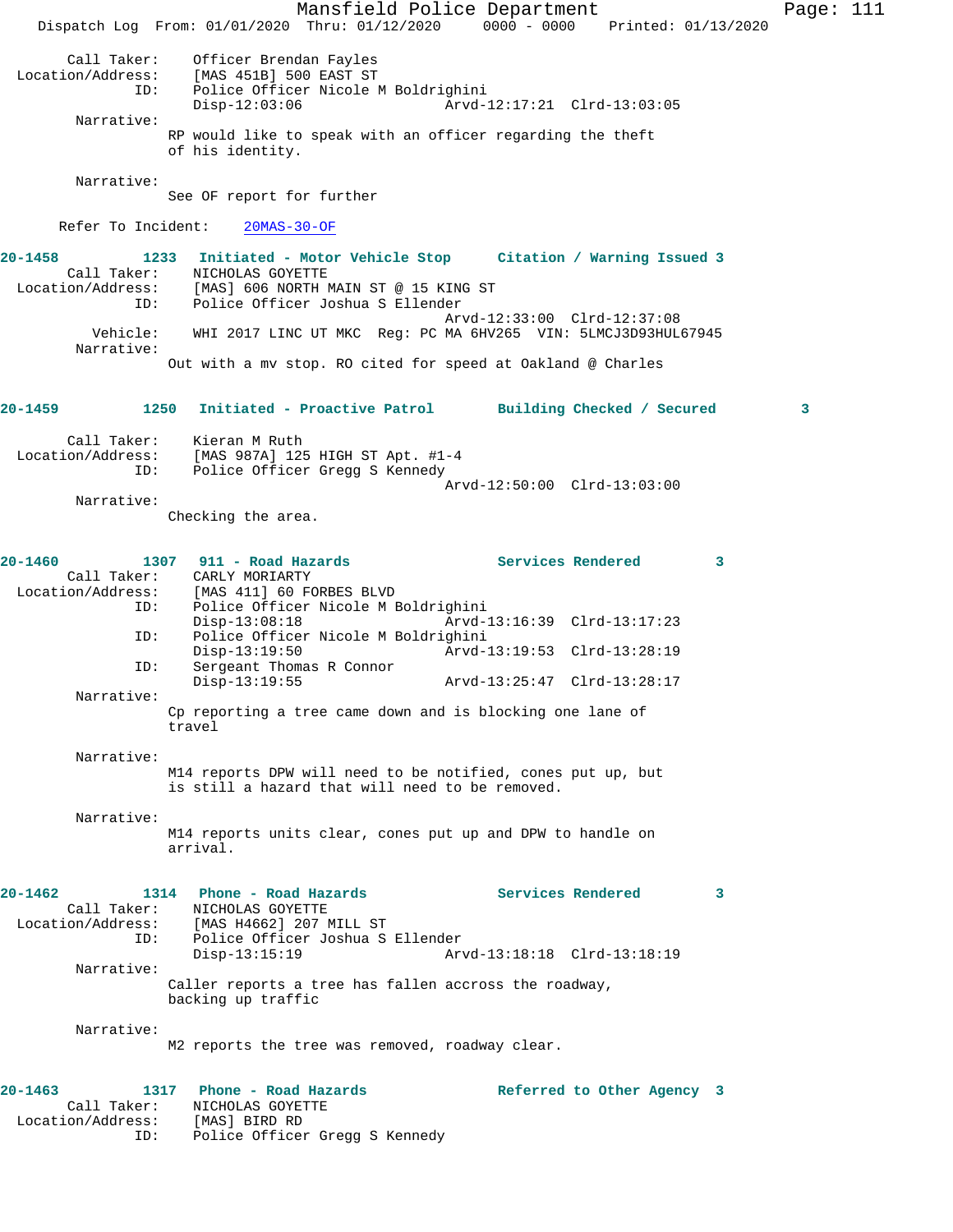Mansfield Police Department Page: 112 Dispatch Log From: 01/01/2020 Thru: 01/12/2020 0000 - 0000 Printed: 01/13/2020 Disp-13:18:06 Arvd-13:23:23 Clrd-13:29:47<br>ID: Police Officer Joshua S Ellender ID: Police Officer Joshua S Ellender Arvd-13:29:46 Clrd-15:46:53 Narrative: Caller reports a tree down on wires Narrative: M8 out in the area for traffic. MELD paged. Narrative: M2 reports MELD back on scene after retrieving advanced equipment **20-1466 1331 Initiated - Proactive Patrol Building Checked / Secured 3** Call Taker: NICHOLAS GOYETTE Location/Address: [MAS 840] 280 SCHOOL ST ID: Police Officer Nicole M Boldrighini Arvd-13:31:00 Clrd-13:52:45 Narrative: Checking the area. **20-1467 1339 Walk-In - Threats - Harm Others Incident Report 2**  Call Taker: Officer Brendan Fayles Location/Address: [MAS 451B] 500 EAST ST ID: Police Officer Gregg S Kennedy<br>Disp-13:42:19 Disp-13:42:19 Arvd-13:46:08 Clrd-14:20:48 Narrative: Walk in looking to speak with an officer regarding threats Narrative: See OF report for further Refer To Incident: 20MAS-31-OF **20-1469 1418 Phone - HAZARDOUS CONDITION - Other Referred to Other Agency 2**  Call Taker: NICHOLAS GOYETTE Vicinity of: [MAS 449] 50 CROCKER ST ID: Police Officer Gregg S Kennedy Disp-14:21:03 Arvd-14:22:49 Clrd-14:31:01 Narrative: Caller reports trash bags wrapped around wires Narrative: M8 confirms the report, MELD paged. **20-1471 1430 Initiated - Proactive Patrol Building Checked / Secured 3** Call Taker: NICHOLAS GOYETTE Location/Address: [MAS 820C] 31 PLYMOUTH ST ID: Police Officer David W Kinahan Arvd-14:30:00 Clrd-14:45:55 Narrative: Checking the area. **20-1472 1433 911 - Assist Fire Department Referred to Other Agency 2**  Call Taker: CARLY MORIARTY Location/Address: [MAS] 479 NORTH MAIN ST Apt. #1<br>ID: Police Officer Gregg S Kennedy Police Officer Gregg S Kennedy<br>Disp-14:35:29 P Disp-14:35:29 Arvd-14:47:19 Clrd-14:51:41 Narrative: Co detector sounding Narrative: Assisting the FD with a fire related incident. Nature: CO detector sounding, caller reports feeling dizzy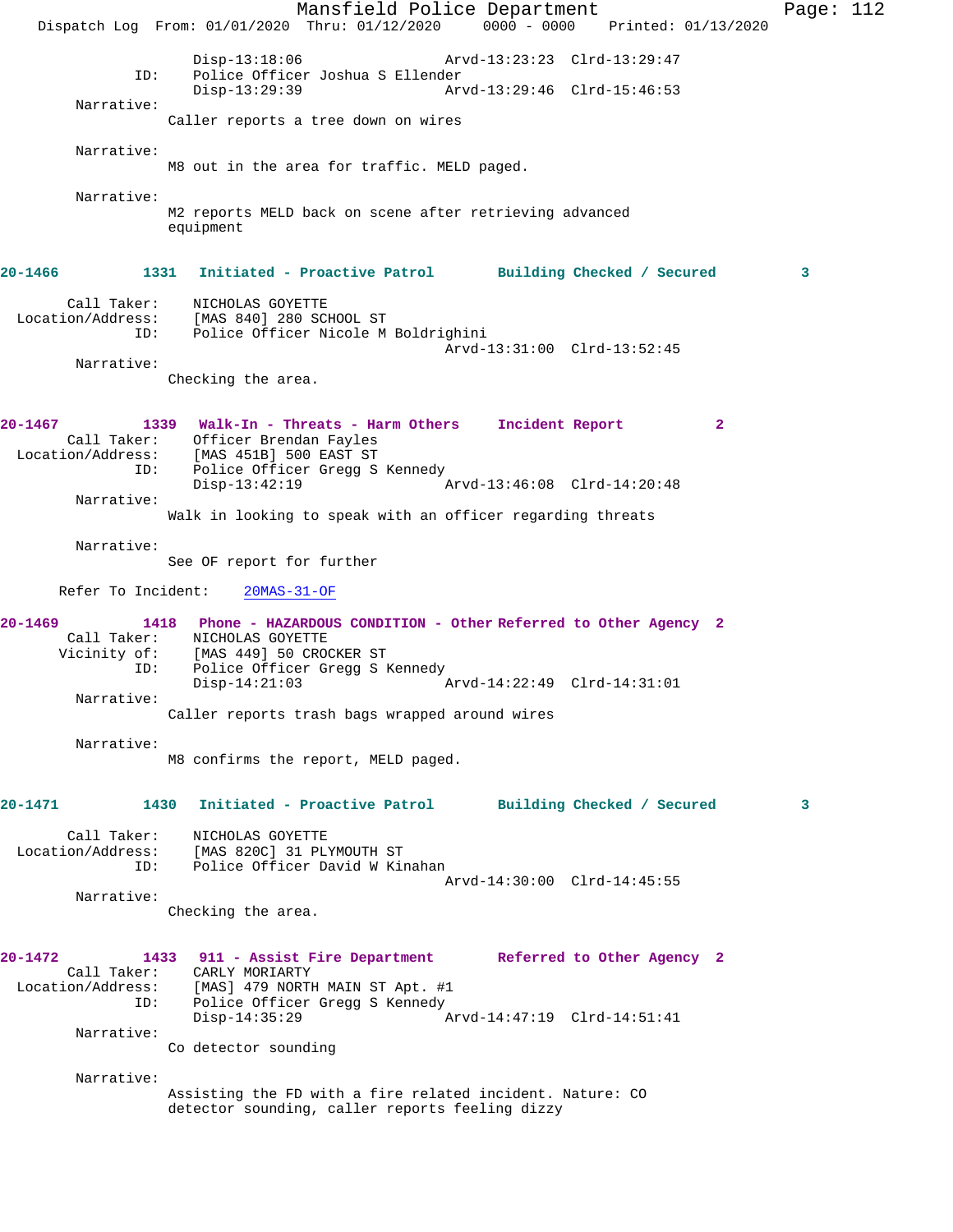Mansfield Police Department Page: 113 Dispatch Log From: 01/01/2020 Thru: 01/12/2020 0000 - 0000 Printed: 01/13/2020 **20-1474 1454 Phone - Erratic Oper MV / Road Rage Referred to Other Agency 3**  Call Taker: NICHOLAS GOYETTE Location/Address: [MAS] COPELAND DR ID: Police Officer Gregg S Kennedy Disp-14:55:15 Clrd-15:00:48 Narrative: CAller reports a dark colored mv, possible pick up truck "pulling" a red minivan on Forbes going into Foxboro by Jaek and Joes. Caller states they pulled over by Jake and Joes and the male got out and yelled at the female who appears to be in the drivers seat on the minivan. M8 to check Mansfield area, Foxboro units out checking Foxboro area Narrative: Clear, FPD located the involved at the 99 **20-1493 1753 Initiated - Proactive Patrol Building Checked / Secured 3** Call Taker: NICHOLAS GOYETTE Location/Address: [MAS 840] 280 SCHOOL ST ID: Police Officer Jay J Sparrow Arvd-17:53:00 Clrd-18:05:00 Narrative: Checking the area. **20-1494 1754 Phone - Motor Veh Acc - Hit & Run Spoken To 1**  Call Taker: Support Staff Derek M Stark Location/Address: [MAS] 54 CHAUNCY ST @ 363 NORTH MAIN ST ID: Detective Gregory S Martell Disp-17:58:23 Arvd-18:01:47 Clrd-18:10:09 Vehicle: GRY 2000 TOYT 4D AVALON Reg: PAS MA 1BAV87 VIN: 4T1BF28BXYU044645 Narrative: Walk in would like to report a past hit & run that occurred at Rte 106 and North Main about 30mins ago. Suspect vehicle backed into victims car and fled the area, only a partial plate on "95R" Narrative: Det. Martell spoke with party, vehicle has very minor damage. RP did not want to go forward with report. **20-1495 1758 Initiated - Proactive Patrol Building Checked / Secured 3** Call Taker: NICHOLAS GOYETTE Location/Address: [MAS 820C] 31 PLYMOUTH ST ID: Detective Christopher P Walsh Arvd-17:58:00 Clrd-18:07:17 Narrative: Checking the area. **20-1497 1826 Initiated - Selective Enforcement/RADAR Services Rendered 3**  Call Taker: NICHOLAS GOYETTE Vicinity of: [MAS] 792 WEST ST Police Officer Jay J Sparrow Arvd-18:26:00 Clrd-18:56:19 Narrative: Selective enforcement in the area. Narrative: No citations, unit clear 20-1499 **1847** Initiated - Traffic Enforcement / Activity **Services Rendered**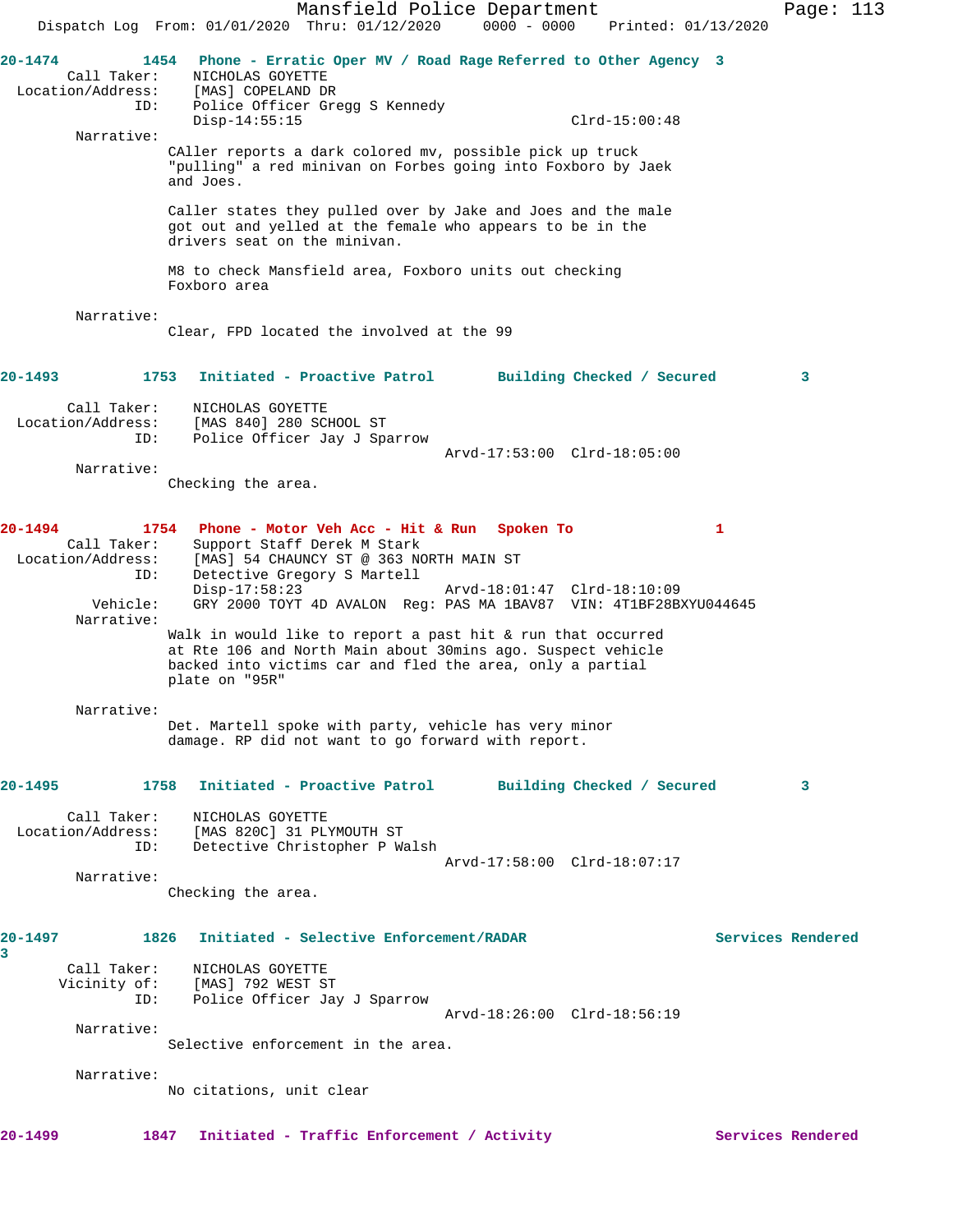Mansfield Police Department Page: 114 Dispatch Log From: 01/01/2020 Thru: 01/12/2020 0000 - 0000 Printed: 01/13/2020 **2**  Call Taker: PATRICK FEENEY Location/Address: [MAS] 30 HOPE ST @ 176 PARK ST ID: Police Officer Danielle C Titus Arvd-18:47:00 Clrd-19:16:51 Narrative: Officer out on traffic enforcement in the area. Narrative: No violations observed. **20-1505 1921 Initiated - Selective Enforcement/RADAR Citation / Warning Issued 3**  Call Taker: Stephen Martell Location/Address: [MAS] 3 JENNIFER DR @ 562 MAPLE ST ID: Police Officer Nicole P Newport Arvd-19:21:00 Clrd-19:41:13 Vehicle: BLK 2016 JEEP WRANGL Reg: PC MA 4YRH90 VIN: 1C4BJWEGXGL294966 Narrative: MV stop @ 1934 Narrative: 1 citation issued **20-1512 2001 Initiated - Building Check Building Checked / Secured 3** Call Taker: Stephen Martell Location/Address: [MAS 820C] 31 PLYMOUTH ST ID: Detective Christopher P Walsh Arvd-20:01:00 Clrd-20:19:47 Narrative: Building/area checked secure. **20-1514 2023 Initiated - Proactive Patrol Building Checked / Secured 3** Call Taker: Stephen Martell Location/Address: [MAS 840] 280 SCHOOL ST ID: Police Officer Danielle C Titus Arvd-20:23:00 Clrd-20:33:40 **20-1516 2051 Initiated - Proactive Patrol Building Checked / Secured 3** Call Taker: Stephen Martell Location/Address: [MAS 281A] 1 CROCKER ST ID: Police Officer Danielle C Titus Arvd-20:51:00 Clrd-21:01:43 Narrative: Clear, no reported issues. **20-1518 2123 Initiated - Motor Vehicle Stop Citation / Warning Issued 3**  Call Taker: Stephen Martell Location/Address: [MAS 1017] RTE 140 SB ID: Detective Gregory S Martell Arvd-21:23:00 Clrd-21:30:49 Vehicle: BLK 2014 HOND CIVIC Reg: PC MA 9ZS391 VIN: 2HGFG3B58EH501965 Narrative: Citation issued to the RO **20-1519 2139 Initiated - Building Check Building Checked / Secured 3** Call Taker: Stephen Martell Location/Address: [MAS 4] 31 HAMPSHIRE ST ID: Police Officer Jay J Sparrow Arvd-21:39:00 Clrd-21:48:27 Narrative: area checked secure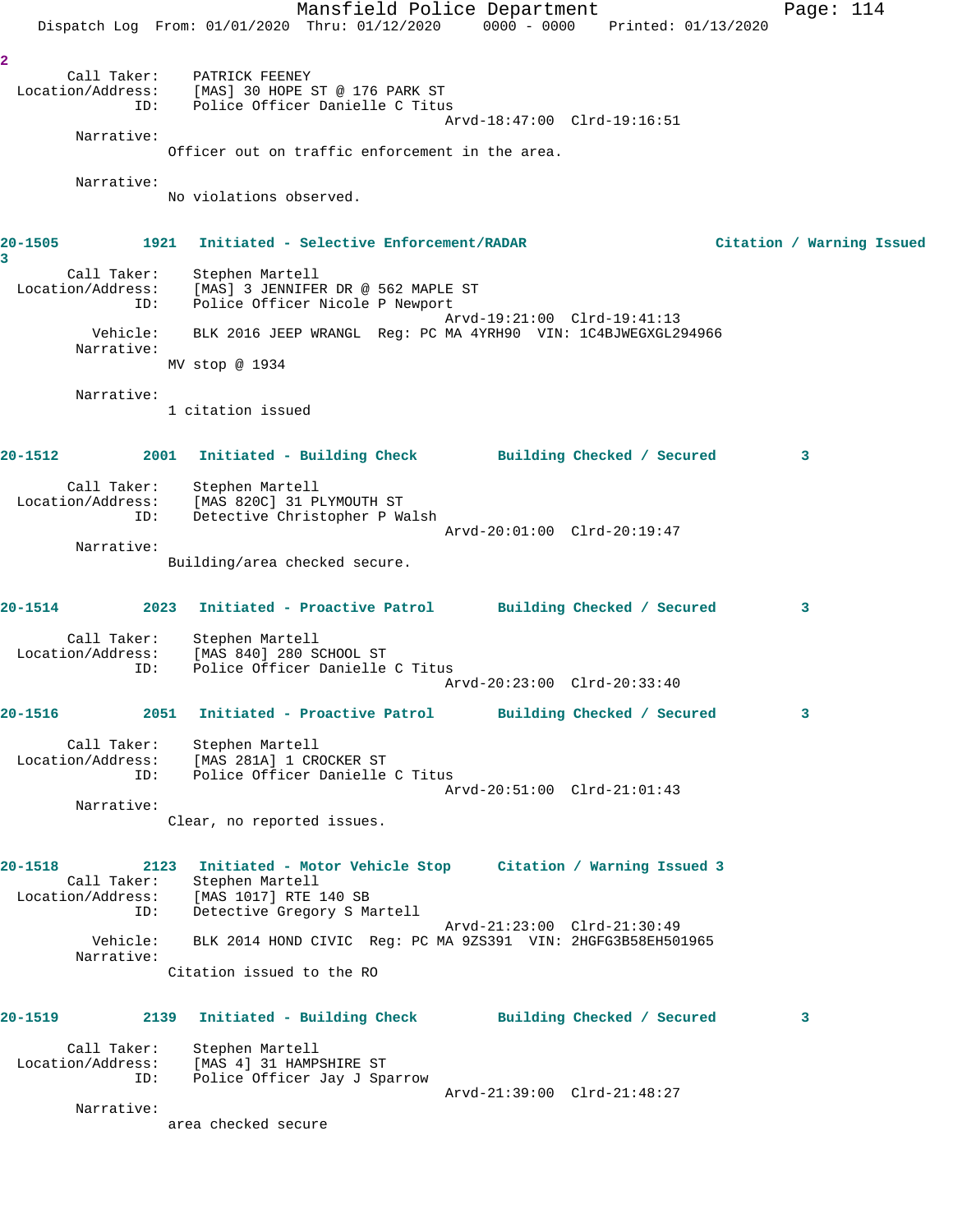Mansfield Police Department Fage: 115 Dispatch Log From: 01/01/2020 Thru: 01/12/2020 0000 - 0000 Printed: 01/13/2020 **20-1520 2142 Initiated - Proactive Patrol Building Checked / Secured 3** Call Taker: Stephen Martell Location/Address: [MAS] 4 ERICK RD @ 15 BONNEY LN ID: Police Officer Nicole P Newport Arvd-21:42:00 Clrd-22:01:11 **20-1521 2156 Initiated - Building Check Building Checked / Secured 3** Call Taker: Stephen Martell Location/Address: [MAS 417] 9 FRANCIS AVE ID: Police Officer Danielle C Titus Arvd-21:56:00 Clrd-22:41:42 Vehicle: GRY 2013 HYUN ELANTR Reg: PC MA 84YA93 VIN: KMHD35LE5DU025922 Narrative: Tow on scene. Narrative: M12 off with a DMV, flat tire @ 2205 Narrative: Tow Contacted at 2216, en route to Francis Ave. Operator unable to get tire changed out. Narrative: Tire was changed, Unit continues with checks. Narrative: Building/area checked secure. **20-1523 2205 Initiated - Building Check Building Checked / Secured 3** Call Taker: Stephen Martell Location/Address: [MAS] SANDY HILL RD ID: Police Officer Nicole P Newport Arvd-22:05:00 Clrd-22:11:00 Narrative: Building/area checked secure. **20-1524 2211 Initiated - Building Check Building Checked / Secured 3** Call Taker: Stephen Martell Location/Address: [MAS 907E] 390 WEST ST ID: Police Officer Jay J Sparrow Arvd-22:11:00 Clrd-22:19:38 Narrative: Building/area checked secure.

**20-1525 2217 Initiated - Building Check Building Checked / Secured 3** Call Taker: Stephen Martell Location/Address: [MAS 820C] 31 PLYMOUTH ST ID: Detective Christopher P Walsh Arvd-22:17:00 Clrd-22:47:58 Narrative: Building/area checked secure.

| $20 - 1528$       | 2226 | Initiated - Building Check      |                             | Services Rendered |  |
|-------------------|------|---------------------------------|-----------------------------|-------------------|--|
| Call Taker:       |      | Stephen Martell                 |                             |                   |  |
| Location/Address: |      | [MAS] NOREEN RD                 |                             |                   |  |
| ID:               |      | Police Officer Nicole P Newport |                             |                   |  |
|                   |      |                                 | Arvd-22:26:00 Clrd-22:33:17 |                   |  |
| Narrative:        |      |                                 |                             |                   |  |
|                   |      | Building/area checked secure.   |                             |                   |  |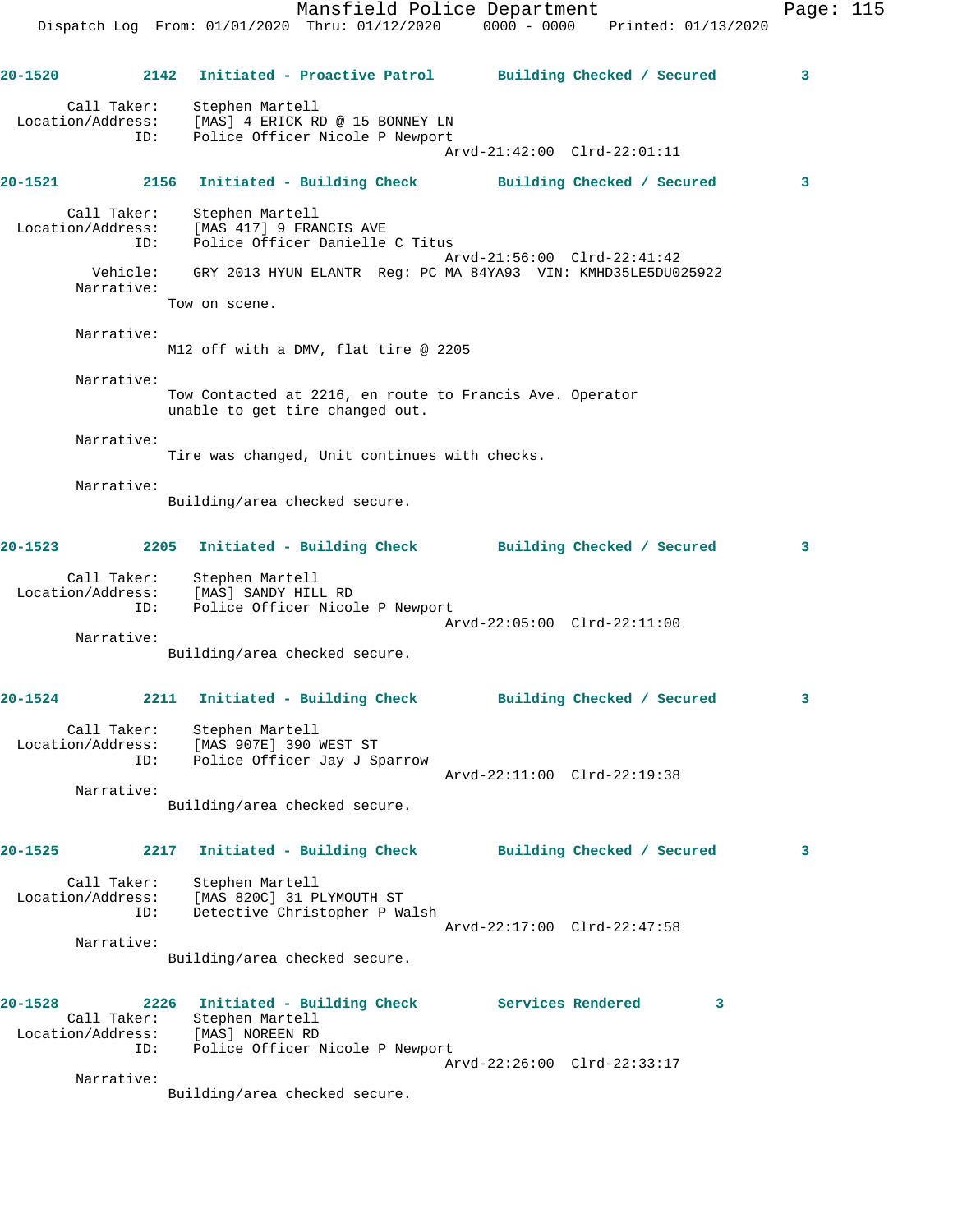|  | Dispatch Log From: 01/01/2020 Thru: 01/12/2020 | $0000 - 0000$ Printed: $01/13/2020$ |
|--|------------------------------------------------|-------------------------------------|
|  |                                                |                                     |

| $20 - 1534$       | 2333        | Initiated - Building Check                   | Building Checked / Secured |  |
|-------------------|-------------|----------------------------------------------|----------------------------|--|
| Location/Address: | Call Taker: | Stephen Martell<br>[MAS 820C] 31 PLYMOUTH ST |                            |  |
|                   | ID:         | Detective Christopher P Walsh                |                            |  |

 Arvd-23:33:00 Clrd-23:40:07 Narrative:

Building/area checked secure.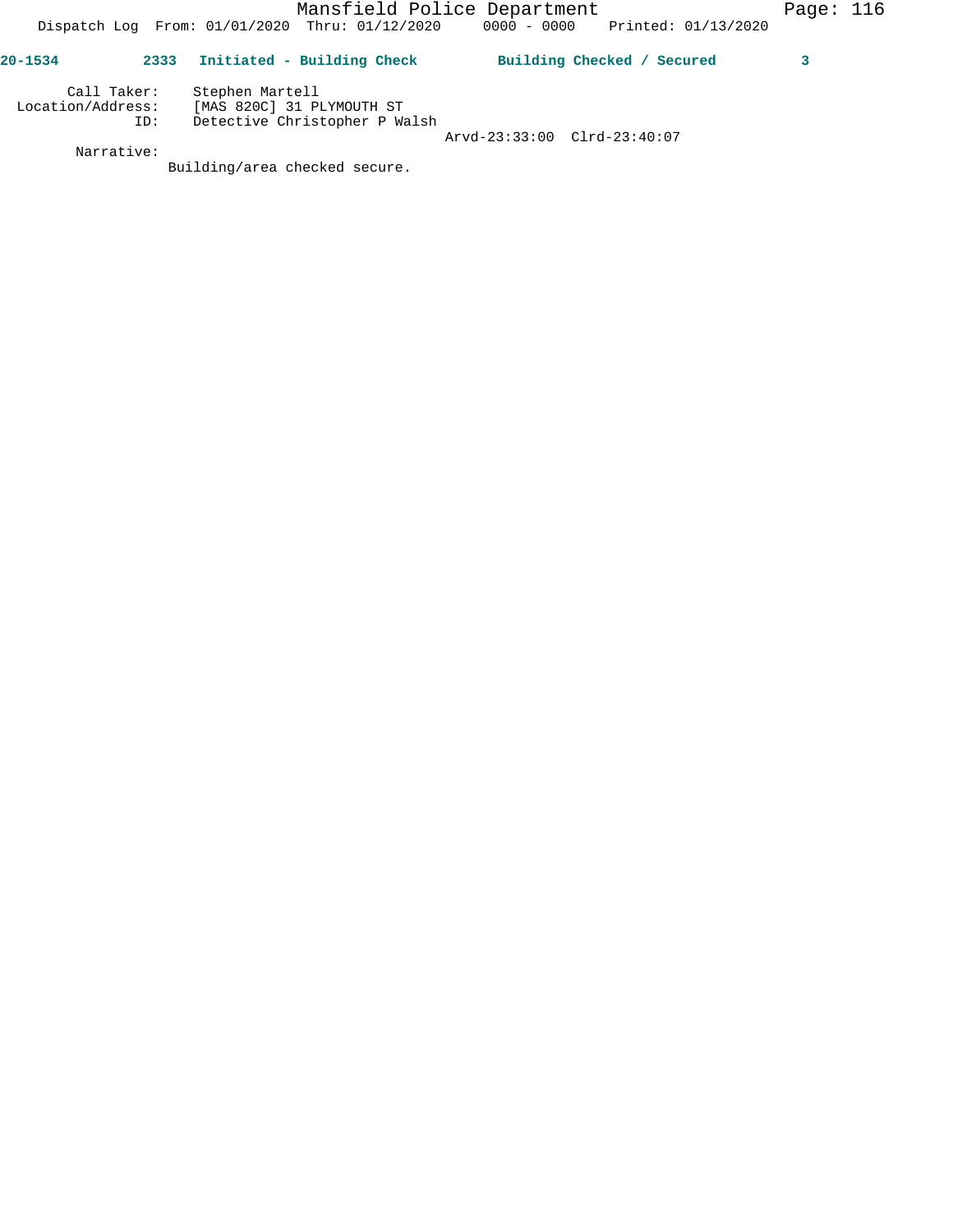Call Number **Time** Call Reason **Action Action Priority** 

**For Date: 01/13/2020 - Monday**

**20-1688 0058 Initiated - Building Check Services Rendered 3**  Call Taker: DAVID SULLIVAN Location/Address: [MAS 1015] 30 CHAUNCY ST ID: Police Officer Patrick J Pennie Arvd-00:58:00 Clrd-01:06:08 **20-1689 0102 Initiated - Building Check Services Rendered 3**  Call Taker: DAVID SULLIVAN Location/Address: [MAS] NOREEN RD ID: Police Officer Andrew J Kelley Arvd-01:02:00 Clrd-01:05:56 **20-1690 0109 Initiated - Building Check Services Rendered 3**  Call Taker: DAVID SULLIVAN Vicinity of: [MAS] 4 ERICK RD @ 15 BONNEY LN ID: Police Officer Andrew J Kelley Arvd-01:09:00 Clrd-01:11:58 **20-1691 0110 Initiated - Building Check Services Rendered 3**  Call Taker: DAVID SULLIVAN Location/Address: [MAS 814] 50 WEST CHURCH ST ID: Police Officer Patrick J Pennie Arvd-01:10:00 Clrd-01:22:28 **20-1692 0112 Initiated - Building Check Building Checked / Secured 3** Call Taker: DAVID SULLIVAN Location/Address: [MAS 992] 660 EAST ST ID: Police Officer Andrew J Kelley Arvd-01:12:00 Clrd-01:39:19 **20-1696 0212 Initiated - Parking Violations Services Rendered 3**  Call Taker: PATRICK FEENEY Location/Address: [MAS] NORTH MAIN ST ID: Police Officer Patrick J Pennie Arvd-02:12:00 Clrd-02:16:11 Vehicle: GRY 2005 NISS 4D Reg: PC FL DPDQ07 VIN: 1N4BA41E05C863688 Vehicle: Reg: PC VT 347A518 Narrative: 2 parking violations. **20-1697 0213 Initiated - Building Check Services Rendered 3**  Call Taker: DAVID SULLIVAN Location/Address: [MAS 1018] 600 EAST ST ID: The Season Control of the Mark Control of The Test of The Test of The Test of The Test of The Test of Test Arvd-02:13:00 Clrd-02:20:56 **20-1698 0223 Initiated - Building Check Services Rendered 3**  Call Taker: DAVID SULLIVAN Location/Address: [MAS 907E] 390 WEST ST ID: Patrolman David Schepis Arvd-02:23:00 Clrd-02:38:06 **20-1699 0227 Initiated - Building Check Services Rendered 3**  Call Taker: DAVID SULLIVAN Location/Address: [MAS 2] 60 FORBES BLVD ID: Police Officer Andrew J Kelley Arvd-02:27:00 Clrd-02:59:17 **20-1700 0234 Initiated - Building Check Services Rendered 3**  Call Taker: DAVID SULLIVAN Vicinity of: [MAS] COPELAND DR ID: Police Officer Patrick J Pennie Arvd-02:34:00 Clrd-02:40:55

**20-1701 0535 Phone - 911 Hang-ups & Verifications Services Rendered**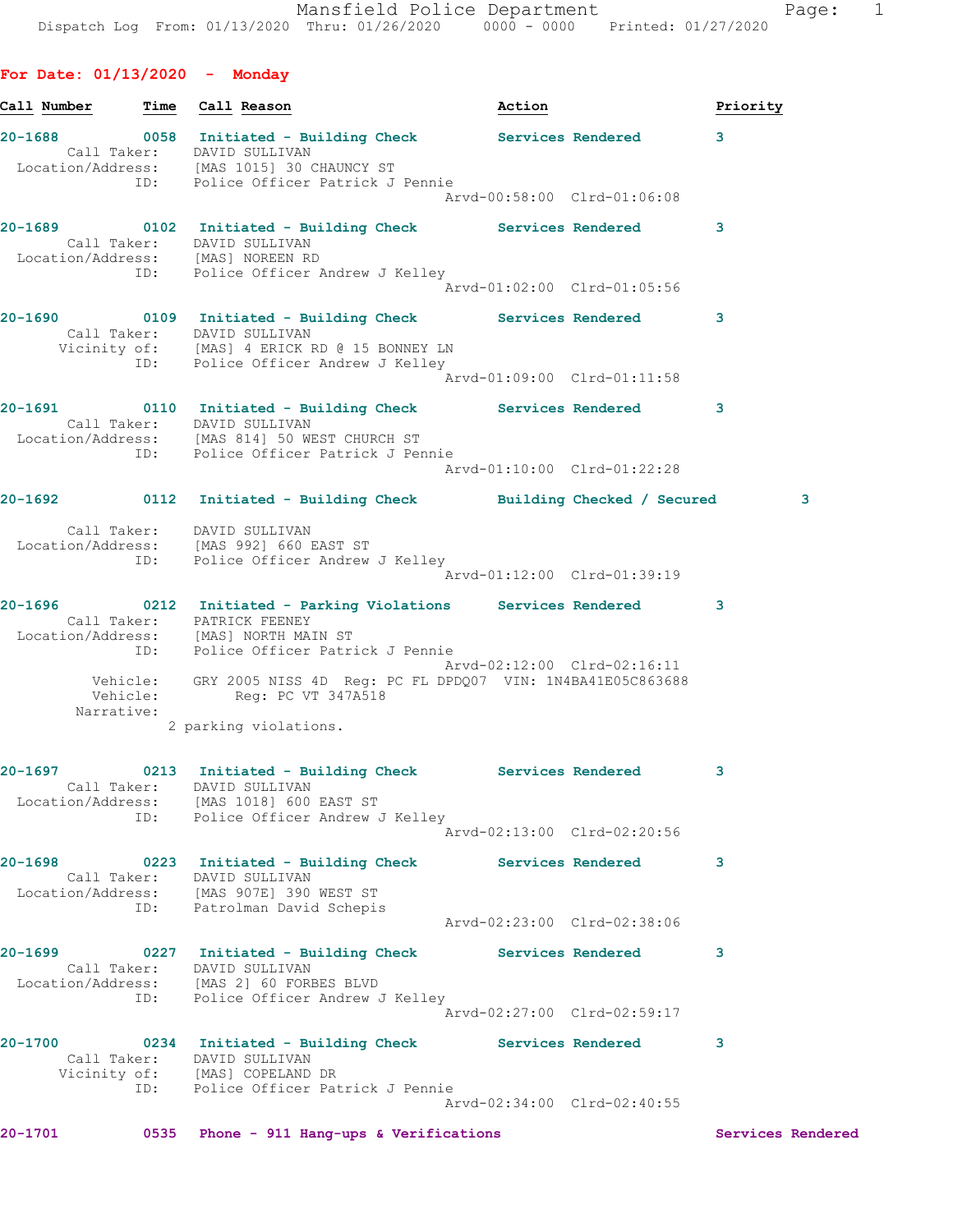Mansfield Police Department Fage: 2 Dispatch Log From: 01/13/2020 Thru: 01/26/2020 0000 - 0000 Printed: 01/27/2020 **2**  Call Taker: Stephen Martell Location/Address: [MAS 907] 390 WEST ST Apt. #A ID: Patrolman David Schepis Disp-05:36:51 Arvd-05:37:04 Clrd-05:39:10 Narrative: Confirmed accidental. **20-1719 0936 Initiated - Community Policing Services Rendered 3**  Call Taker: NICHOLAS GOYETTE Location/Address: [MAS 332] 240 EAST ST ID: Police Officer Gregg S Kennedy Arvd-09:36:00 Clrd-09:45:43 Narrative: Out for a walk through **20-1724 0950 Initiated - Motor Vehicle Stop Citation / Warning Issued 3**  Call Taker: NICHOLAS GOYETTE Location/Address: [MAS 1002] 250 EAST ST ID: Police Officer Michael T Fitzgerald Arvd-09:50:00 Clrd-09:52:44 Vehicle: BLK 2019 KIA UT NIRO Reg: PC MA 1BM621 VIN: KNDCE3LC2K5216248 Narrative: Out with a mv stop. RO cited for speed. **20-1725 0953 Initiated - Selective Enforcement/RADAR Citation / Warning Issued 3**  Call Taker: NICHOLAS GOYETTE Location/Address: [MAS] 126 NORTH MAIN ST @ 10 VILLA ST ID: Police Officer Matthew A Souza Arvd-09:53:00 Clrd-10:27:13 Vehicle: BLK 2018 ESCAPE Reg: PC RI NU575 VIN: 1FMCU9GD0JUC38337 Narrative: Selective enforcement in the area. Narrative: Out with a mv stop, 174 N. Main. Operator cited. **20-1726 0956 Phone - Assist Fire Department Referred to Other Agency 2**  Call Taker: NICHOLAS GOYETTE Location/Address: [MAS H5051] 23 BELLVIEW DR ID: Police Officer John R Armstrong<br>Disp-09:57:32 Arvd-10:01:53 Clrd-10:12:24 Disp-09:57:32 Narrative: Assisting the FD with a fire related incident. Nature: lift assist **20-1727 1001 Phone - Animal Complaints Gone on Arrival 3**  Call Taker: NICHOLAS GOYETTE Location/Address: [MAS] 24 JUNIPER DR @ 64 HALL ST ID: animal control Jeffrey S Collins Disp-10:03:30 Arvd-10:11:27 Clrd-10:12:29 Narrative: Caller reports a fox running down the road, drooling and urinating on someones house. Narrative: ACO1 checked the area and side streets, nothing showing. 20-1728 1009 Phone - Court Activity **Not Home / No Answer** 3 Call Taker: NICHOLAS GOYETTE Location/Address: [MAS H1277] 54 SOUTH MAIN ST ID: Police Officer Michael T Fitzgerald Disp-10:09:18 Arvd-10:11:09 Clrd-10:15:43 Vehicle: GRY 2013 HOND ACCORD Reg: PC MA 6485BX VIN: 1HGCR2F85DA204919 Vehicle: GRY 2008 HOND PILOT Reg: PC MA 7NR354 VIN: 5FNYF182X8B057378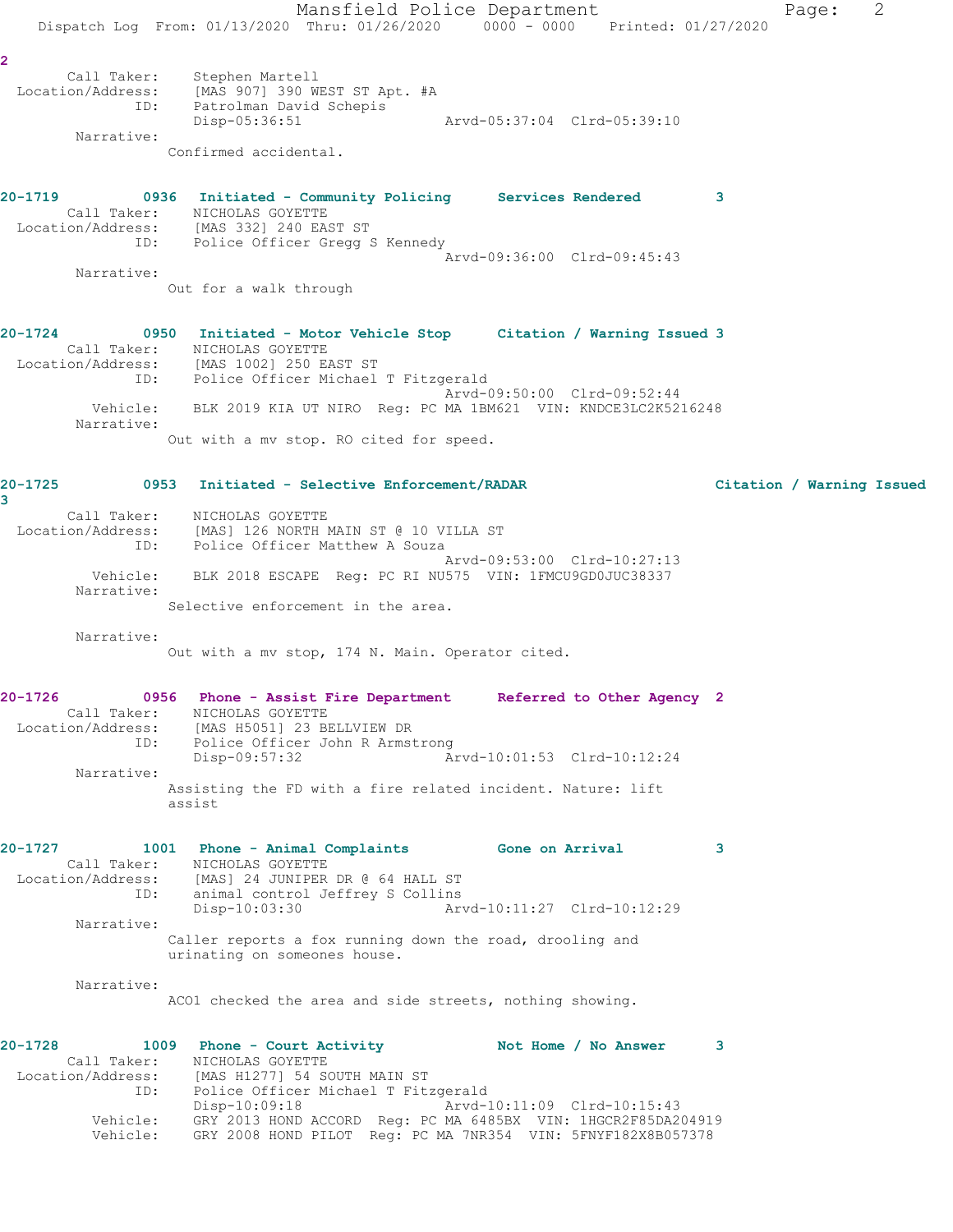Mansfield Police Department Fage: 3 Dispatch Log From: 01/13/2020 Thru: 01/26/2020 0000 - 0000 Printed: 01/27/2020 Narrative: Out to serve court paperwork Narrative: Clear, no answer **20-1730 1018 Initiated - Proactive Patrol Building Checked / Secured 3** Call Taker: CARLY MORIARTY Location/Address: [MAS 840] 280 SCHOOL ST ID: Police Officer John R Armstrong Arvd-10:18:00 Clrd-10:28:08 Narrative: Checking the area. **20-1736 1044 Initiated - Motor Vehicle Stop Citation / Warning Issued 3**  Call Taker: NICHOLAS GOYETTE Vicinity of: [MAS H5779] 900 MAPLE ST ID: Police Officer Michael T Fitzgerald Arvd-10:44:00 Clrd-10:46:28 Vehicle: GRY 2011 HOND UT CRV Reg: PC MA 963KY2 VIN: JHLRE4H72BC035189 Narrative: Out with a mv stop. RO cited for speed and number plate violation. **20-1738 1052 Initiated - Follow up Investigation Services Rendered 3**  Call Taker: NICHOLAS GOYETTE Location/Address: [MAS 451B] 500 EAST ST ID: Police Officer Michael T Fitzgerald Arvd-10:52:00 Clrd-11:56:36 Narrative: Conducting a follow up in the area to a previously reported incident. **20-1739 1055 Initiated - Selective Enforcement/RADAR Citation / Warning Issued 3**  Call Taker: NICHOLAS GOYETTE Location/Address: [MAS 1002] 250 EAST ST ID: Police Officer Gregg S Kennedy Arvd-10:55:00 Clrd-11:32:34 Vehicle: GRN 2015 SUBA FOREST Reg: PC MA 833XJ1 VIN: JF2SJADC0FH520033 Vehicle: RED 2013 SUBA UT OUTBAC Reg: PC MA 347GG6 VIN: 4S4BRBCC5D3284435 Narrative: Selective enforcement in the area. Narrative: Out with a mv stop, in front of MHS. Verbal for speed to the RO. Narrative: Out with a mv stop, in front of MHS. RO cited for speed. **20-1744 1134 Initiated - Proactive Patrol Building Checked / Secured 3** Call Taker: CARLY MORIARTY Location/Address: [MAS 907E] 390 WEST ST ID: Police Officer John R Armstrong Arvd-11:34:00 Clrd-11:37:45 Narrative: Checking the area. **20-1747 1154 Phone - Suspicious Actv / Persn / Veh Services Rendered 2**  Call Taker: Kieran M Ruth Location/Address: [MAS H1925] 449 BIRD RD ID: Police Officer Michael T Fitzgerald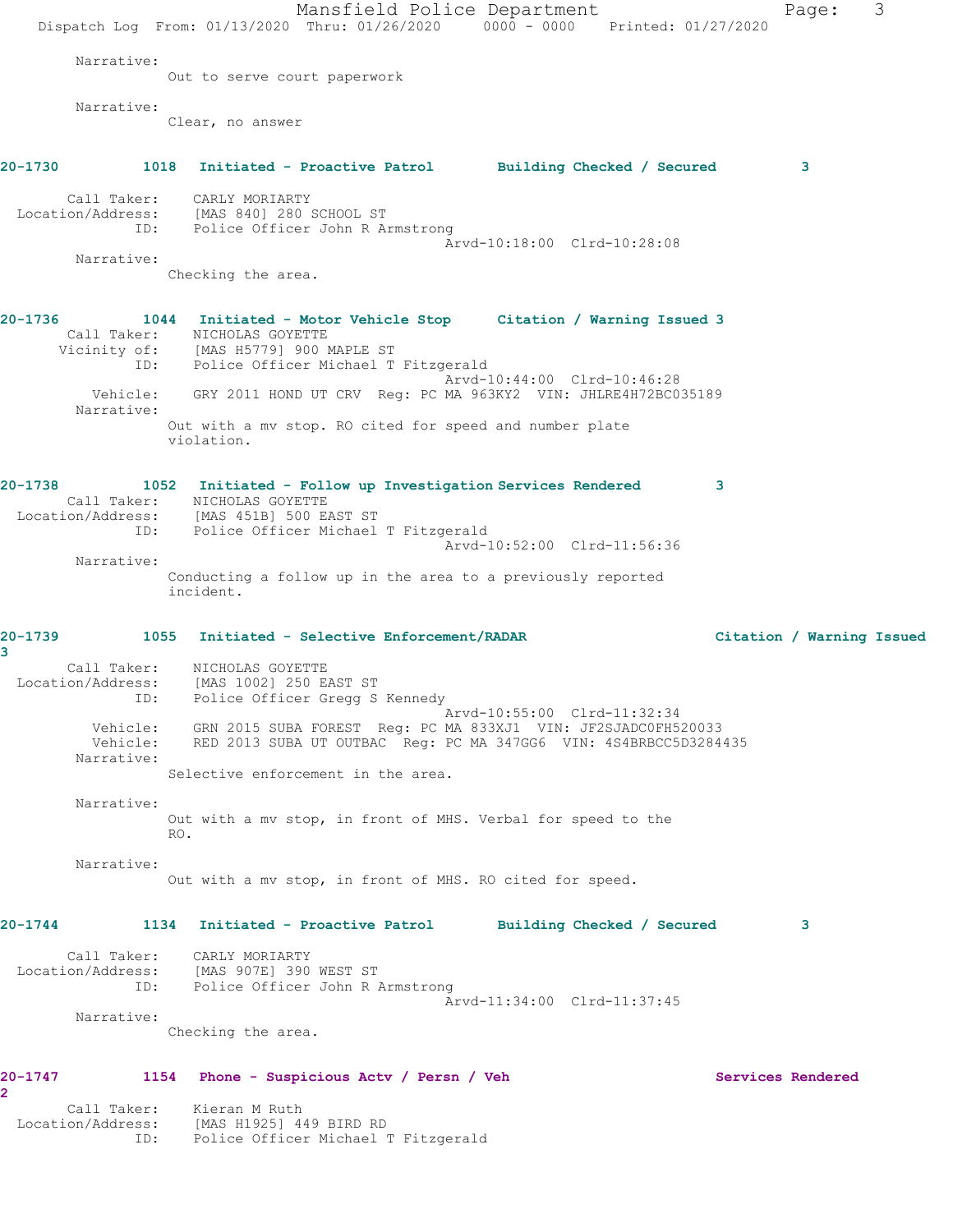Mansfield Police Department Fage: 4 Dispatch Log From: 01/13/2020 Thru: 01/26/2020 0000 - 0000 Printed: 01/27/2020 Disp-11:56:43 Arvd-12:03:37 Clrd-12:03:39 ID: Police Officer Michael T Fitzgerald Arvd-12:03:52 Clrd-12:14:38 Narrative: Out for the report of a camp site on the edge of the property Narrative: M15 reports clear. Campsite is believed to belong to the attatched individual and not on property, homeowner is familiar with him and is okay for now. M15 will advise to move along if the involved is encountered. **20-1751 1252 Initiated - Motor Vehicle Stop Citation / Warning Issued 3**  Call Taker: NICHOLAS GOYETTE Vicinity of: [MAS 966] 99 MAPLE ST ID: Police Officer Gregg S Kennedy Arvd-12:52:00 Clrd-12:57:17 Vehicle: GRY 2009 TOYT CAMRY Reg: PC MA 4CL728 VIN: 4T4BE46K99R110160 Narrative: Out with a mv stop. RO cited for speed.

**20-1758 1330 Initiated - Court Activity Not Home / No Answer 3**  Call Taker: NICHOLAS GOYETTE Location/Address: ID: Police Officer Michael T Fitzgerald Arvd-13:30:00 Clrd-13:34:58

**20-1759 1335 Initiated - Court Activity Not Home / No Answer 3**  Call Taker: NICHOLAS GOYETTE Location/Address: ID: Police Officer Michael T Fitzgerald Arvd-13:35:00 Clrd-13:38:49

**20-1761 1352 Initiated - Motor Vehicle Stop Citation / Warning Issued 3**  Call Taker: NICHOLAS GOYETTE Location/Address: [MAS] 200 CHAUNCY ST @ 234 CENTRAL ST ID: Police Officer David W Kinahan Arvd-13:52:00 Clrd-13:57:54 Vehicle: BLK 2004 HYUN SONATA Reg: PC MA 8GB939 VIN: KMHWF35H14A066996 Narrative: Out with a mv stop. RO cited for red light violation

| $20 - 1764$                      | 1435 | Initiated - Traffic Enforcement / Activity                   | Services Rendered |  |
|----------------------------------|------|--------------------------------------------------------------|-------------------|--|
|                                  |      |                                                              |                   |  |
| Call Taker:<br>Location/Address: |      | Police Officer David W Kinahan<br>[MAS H1748] 325 CENTRAL ST |                   |  |
|                                  | ID:  | Police Officer David W Kinahan                               |                   |  |
|                                  |      | Arvd-14:37:04 Clrd-14:40:25                                  |                   |  |
| Narrative:                       |      |                                                              |                   |  |
|                                  |      | Officer Kinahan out monitoring the Bus Stop                  |                   |  |
|                                  |      |                                                              |                   |  |

Narrative:

No Violations.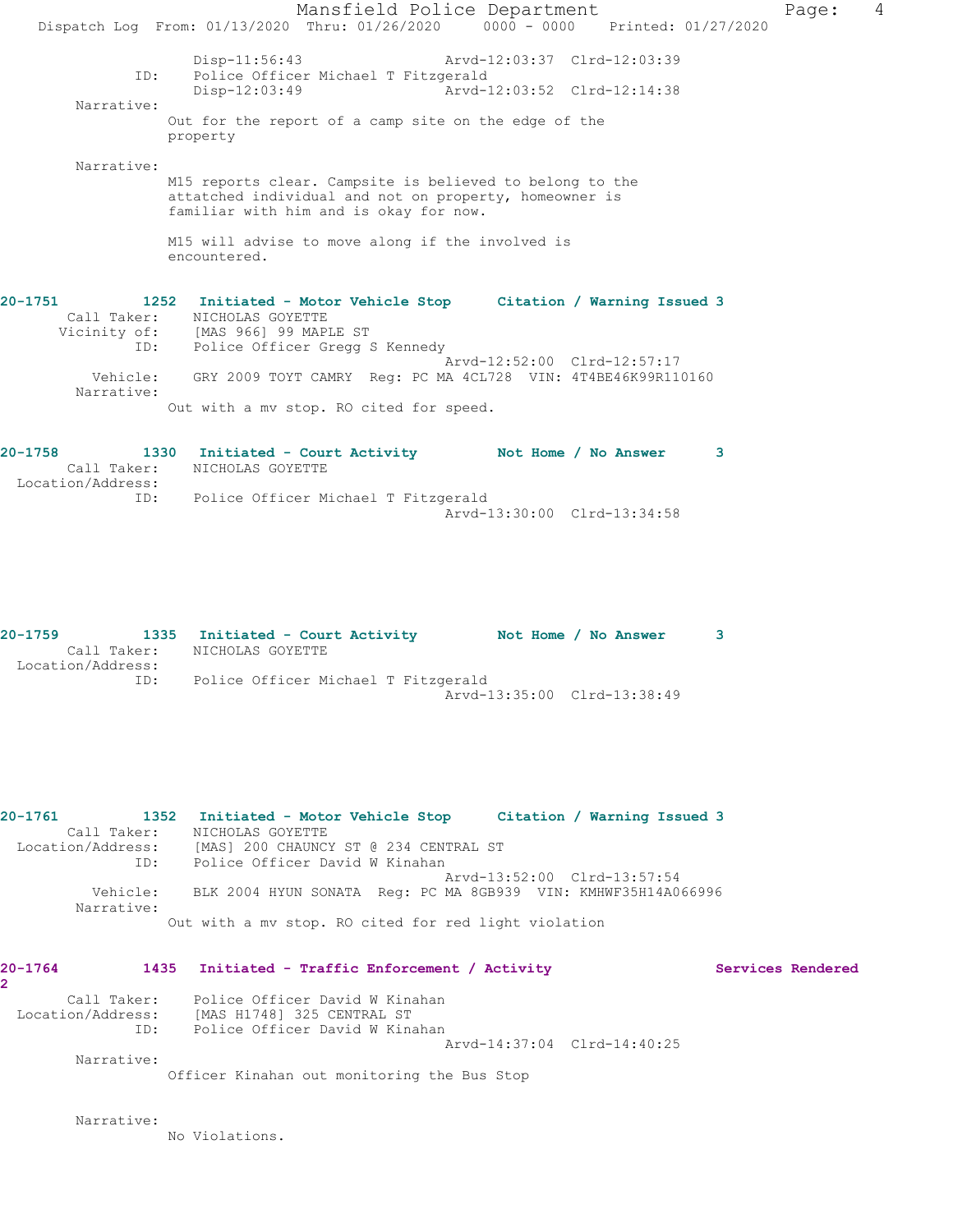| $20 - 1766$  |                          | 1517 Initiated - Proactive Patrol Building Checked / Secured                                                                 |                             |                             | 3                         |
|--------------|--------------------------|------------------------------------------------------------------------------------------------------------------------------|-----------------------------|-----------------------------|---------------------------|
|              | Call Taker:              | NICHOLAS GOYETTE<br>Location/Address: [MAS 417] 9 FRANCIS AVE                                                                |                             |                             |                           |
|              |                          | ID: Police Officer Gregg S Kennedy                                                                                           |                             | Arvd-15:17:00 Clrd-15:33:14 |                           |
|              | Narrative:               |                                                                                                                              |                             |                             |                           |
|              |                          | Checking the area.                                                                                                           |                             |                             |                           |
| $20 - 1768$  |                          | 1530 Walk-In - Follow up Investigation Spoken To                                                                             |                             |                             | 3                         |
|              |                          | Call Taker: Support Staff Matthew Todesco<br>Location/Address: [MAS H291] 244 WEST ST<br>ID: Police Officer John R Armstrong |                             |                             |                           |
|              |                          | Disp-15:30:56                                                                                                                | Arvd-15:38:11 Clrd-15:45:29 |                             |                           |
|              | Narrative:               | Conducting a follow up in the area to a previously reported<br>incident.                                                     |                             |                             |                           |
|              | Narrative:               |                                                                                                                              |                             |                             |                           |
|              |                          | Clear, spoke to the individual                                                                                               |                             |                             |                           |
| 20-1770      |                          | 1559 Phone - Assist Citizen - P S A Services Rendered                                                                        |                             |                             | 3                         |
|              |                          | Call Taker: NICHOLAS GOYETTE<br>Location/Address: [MAS 988] 499 EAST ST                                                      |                             |                             |                           |
|              |                          | ID: Police Officer David J Pepicelli<br>$Disp-16:01:01$                                                                      |                             | $Clrd-16:01:32$             |                           |
|              | ID:                      | Police Officer David W Kinahan                                                                                               |                             |                             |                           |
|              | ID:                      | $Disp-16:01:27$<br>Police Officer Michael T Fitzgerald                                                                       |                             | Clrd-16:03:21               |                           |
|              | Narrative:               | $Disp-16:01:08$                                                                                                              | Arvd-16:01:12 Clrd-16:04:12 |                             |                           |
|              |                          | Caller reports someone closed and locked the gate while she<br>was inside                                                    |                             |                             |                           |
|              | Narrative:               |                                                                                                                              |                             |                             |                           |
|              |                          | M15 clear, services rendered and she is out.                                                                                 |                             |                             |                           |
| 20-1772      |                          | 1618 Phone - HAZARDOUS CONDITION - Other Services Rendered                                                                   |                             |                             | $\mathbf{2}$              |
|              |                          | Call Taker: NICHOLAS GOYETTE<br>Location/Address: [MAS 888A] 15 BERKSHIRE RD                                                 |                             |                             |                           |
|              | ID:                      | Police Officer Nicole P Newport<br>Disp-16:21:46                                                                             | Arvd-16:33:32 Clrd-16:45:44 |                             |                           |
|              | Narrative:               |                                                                                                                              |                             |                             |                           |
|              |                          | CAller reports power loss to 15 Berkshire after a<br>transformer may have blown                                              |                             |                             |                           |
|              | Narrative:               |                                                                                                                              |                             |                             |                           |
|              |                          | M4 reports that MFD is off in a parking lot; no traffic<br>issues.                                                           |                             |                             |                           |
| 20-1774<br>3 | 1631                     | Initiated - Selective Enforcement/RADAR                                                                                      |                             |                             | Citation / Warning Issued |
|              | Call Taker:              | NICHOLAS GOYETTE                                                                                                             |                             |                             |                           |
|              | Location/Address:<br>ID: | [MAS] 363 NORTH MAIN ST @ 54 CHAUNCY ST<br>Police Officer Joshua S Ellender                                                  |                             |                             |                           |
|              | Vehicle:                 | GRY 2004 BMW 530 Reg: PC MA 4NZ425 VIN: WBANA73534B060316                                                                    | Arvd-16:31:00 Clrd-17:10:45 |                             |                           |
|              | Narrative:               | Selective enforcement in the area.                                                                                           |                             |                             |                           |
|              | Narrative:               |                                                                                                                              |                             |                             |                           |
|              |                          | Out with a mv stop. Citation issued                                                                                          |                             |                             |                           |
|              |                          |                                                                                                                              |                             |                             |                           |
| 20-1777      | 1638                     | Initiated - Motor Vehicle Stop                                                                                               | Verbal Warning              |                             | 3                         |

Call Taker: NICHOLAS GOYETTE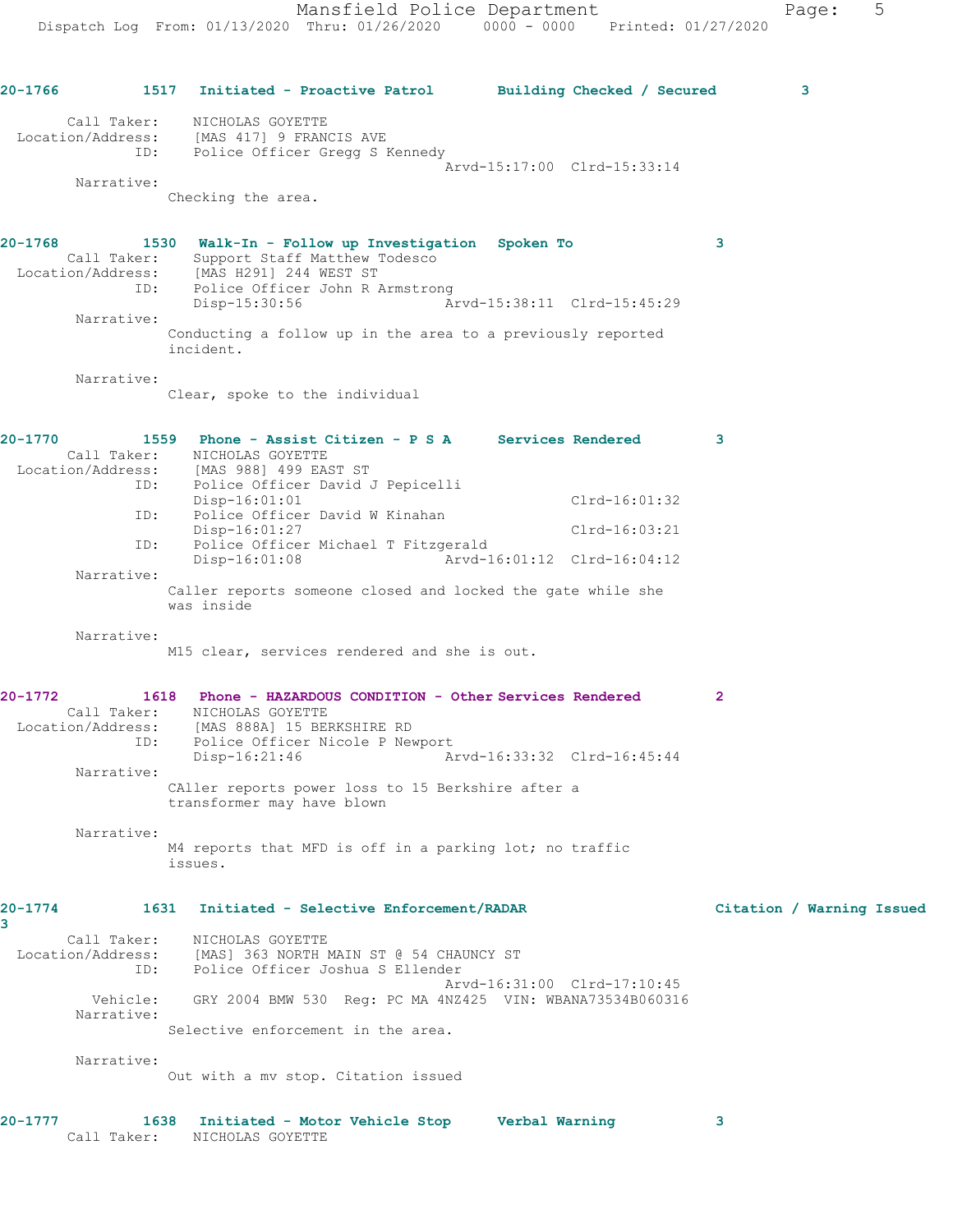Mansfield Police Department Fage: 6 Dispatch Log From: 01/13/2020 Thru: 01/26/2020 0000 - 0000 Printed: 01/27/2020 Location/Address: [MAS] 99 COPELAND DR @ 235 CHAUNCY ST ID: Police Officer Andrew J Kelley Arvd-16:38:00 Clrd-16:43:15 Vehicle: BLK 2016 TOYT UT HIGHLN Reg: PC MA 85LZ64 VIN: 5TDJKRFH5GS277279 Narrative: Out with a mv stop. Verbal to the RO for marked lanes coming off of Highland st **20-1780 1715 Initiated - Community Policing Services Rendered 3**  Call Taker: NICHOLAS GOYETTE Location/Address: [MAS 333] 245 EAST ST ID: Police Officer David J Pepicelli Arvd-17:15:00 Clrd-17:31:27 Narrative: Out for the champs **20-1782 1722 Phone - Assist Fire Department Services Rendered 2**  Call Taker: NICHOLAS GOYETTE Location/Address: [MAS H4509] 107 WALNUT ST ID: Police Officer Nicole P Newport Disp-17:23:14 Arvd-17:26:27 Clrd-17:35:44 Narrative: Assisting the FD with a fire related incident. Nature: illegal burn Narrative: MFD handled the incident; partes putting out the fire pit. **20-1784 1731 Initiated - Community Policing Services Rendered 3**  Call Taker: NICHOLAS GOYETTE Location/Address: [MAS 331] 255 EAST ST ID: Police Officer David J Pepicelli Arvd-17:31:00 Clrd-17:52:48 Narrative: Out for the champs **20-1787 1736 Initiated - Traffic Enforcement / Activity Services Rendered 2**  Call Taker: PATRICK FEENEY Location/Address: [MAS] WEST ST ID: Police Officer Nicole P Newport Arvd-17:36:00 Clrd-17:52:31 Narrative: No violations observed. **20-1791 1746 Walk-In - Assault - No Weapon Investigated - Report Taken 2** Call Taker: Support Staff Katherine Gillis Location/Address: [MAS 240A] 905 SOUTH MAIN ST Apt. #B ID: Police Officer Nicole P Newport Disp-17:52:52 Arvd-18:23:51 Clrd-18:47:04 Narrative: RP into the lobby to report past assault that took place behind the mobil gas station. RP would like to speak with an officer. Narrative: clear of the station Refer To Incident: 20MAS-35-OF **20-1790 1750 911 - 911 Hang-ups & Verifications Confirmed misdial/Accdntl Call 2** Call Taker: PATRICK FEENEY<br>Location/Address: [MAS H2200] 25<br>ID: Police Officer [MAS H2200] 25 LINDEN ST Police Officer Joshua S Ellender<br>Disp-17:53:00 Art Arvd-17:56:11 Clrd-17:56:12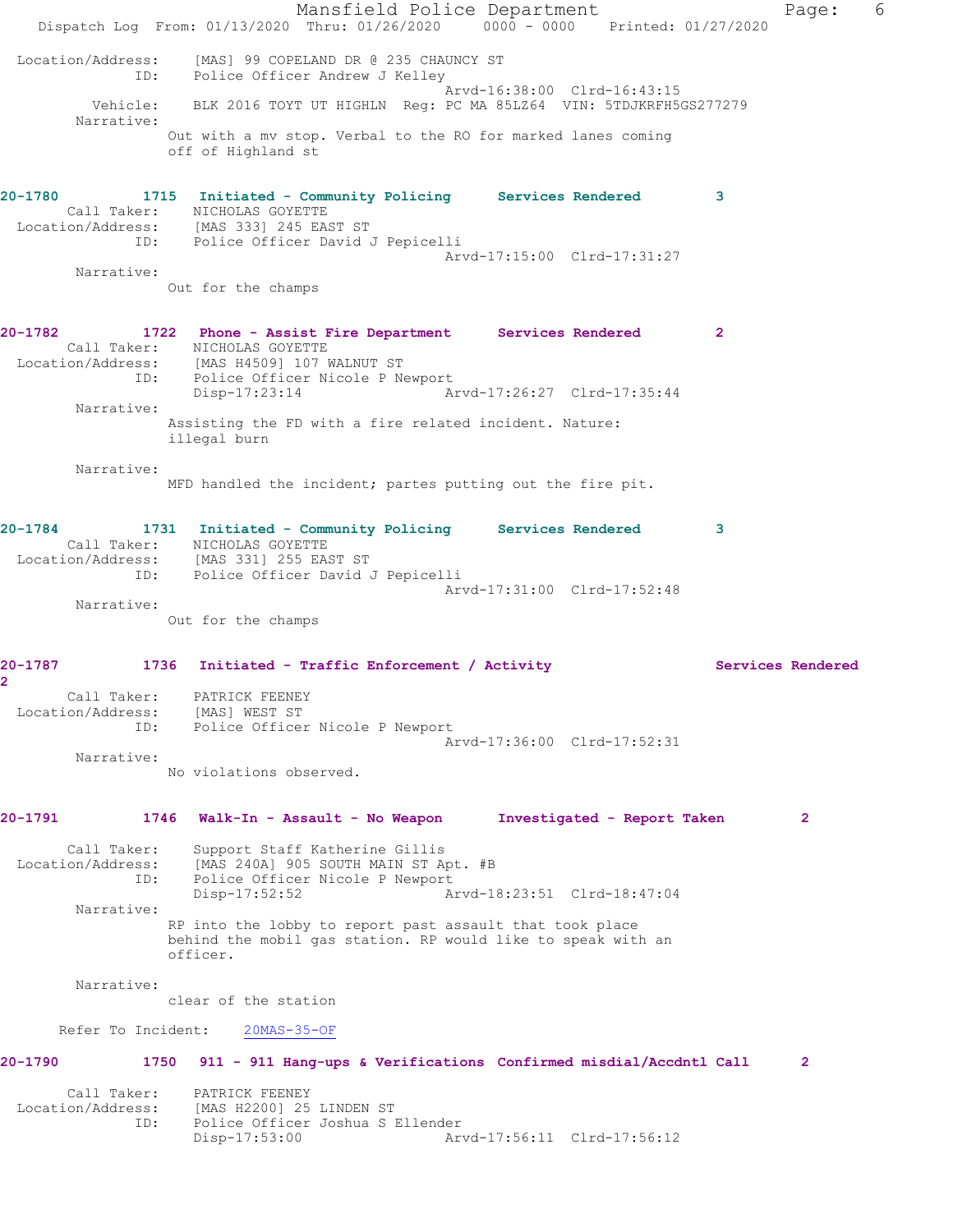Mansfield Police Department Fage: 7 Dispatch Log From: 01/13/2020 Thru: 01/26/2020 0000 - 0000 Printed: 01/27/2020 Narrative: 911 open line from the residence; no repsonse to TTY or SCP. Reached a resident on call back; states it was his grand daughter playing with the phone. Narrative: M2 en route **20-1798 1854 Initiated - Building Check Building Checked / Secured 3** Call Taker: Stephen Martell Location/Address: [MAS] SANDY HILL RD ID: Police Officer David J Pepicelli Arvd-18:54:00 Clrd-18:57:55 Narrative: Building/area checked secure. **20-1800 1904 Initiated - Building Check Building Checked / Secured 3** Call Taker: Stephen Martell Location/Address: [MAS] WOODLAND WAY ID: Police Officer David J Pepicelli Arvd-19:04:00 Clrd-19:08:05 **20-1802 1908 Initiated - Building Check Building Checked / Secured 3** Call Taker: PATRICK FEENEY Location/Address: [MAS 840] 280 SCHOOL ST ID: Police Officer Nicole P Newport Arvd-19:08:00 Clrd-19:28:46 Narrative: Building/area checked secure. **20-1804 1926 Walk-In - Follow up Investigation Spoken To 3**  Call Taker: Support Staff Katherine Gillis Location/Address: [MAS 451B] 500 EAST ST Narrative: RP into the lobby to follow up on his LTC. Ofc. Fenore spoke with party and was advised. **20-1803 1927 Initiated - Traffic Enforcement / Activity Services Rendered 2**  Call Taker: Stephen Martell Location/Address: [MAS] BIRD RD ID: Police Officer David J Pepicelli Arvd-19:27:00 Clrd-19:56:55 Narrative: cleared no violations **20-1808 1957 Phone - Animal Complaints Gone on Arrival 3**  Call Taker: Support Staff Katherine Gillis Location/Address: [MAS 871] 789 EAST ST ID: Police Officer Joshua S Ellender Disp-20:29:28 Arvd-20:33:48 Clrd-20:51:07 Narrative: RP called and left a voice mail for animal control saying a deer hit her car and ran towards flint farms. She drove home, does not need any assistance just wants an officer to check on the deer. Narrative: Deer was GOA. **20-1813 2218 Phone - Alarm - Burglar False / Accidental Alarm 1**  Call Taker: Stephen Martell Location/Address: [MAS 82] 45 CHAUNCY ST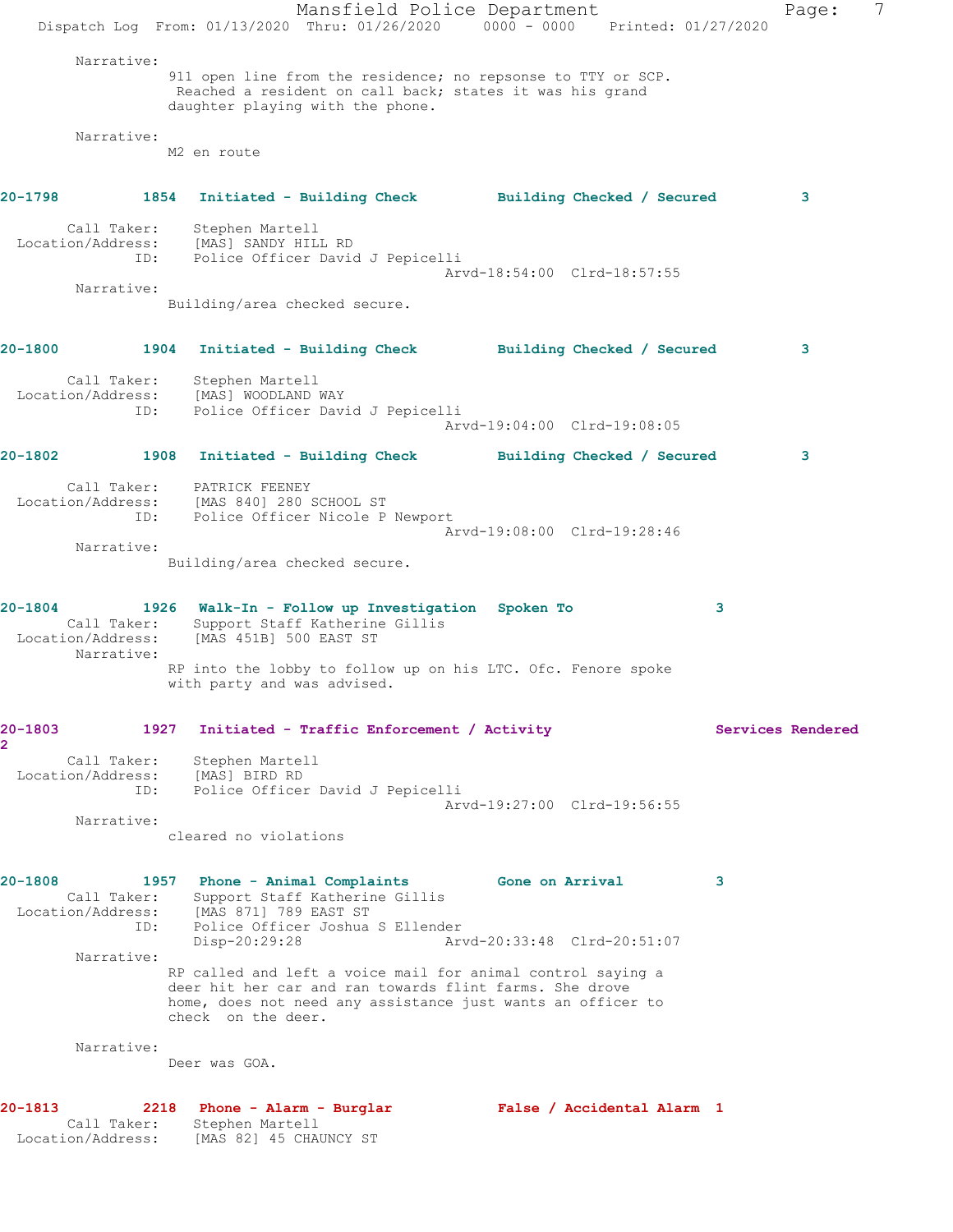Mansfield Police Department Fage: 8 Dispatch Log From: 01/13/2020 Thru: 01/26/2020 0000 - 0000 Printed: 01/27/2020 ID: Police Officer Michael N Fenore Disp-22:20:00 Clrd-22:22:30 ID: Police Officer Joshua S Ellender Disp-22:20:06 Arvd-22:21:01 Clrd-22:22:54 Narrative: Comm burglary alarm ext counter motion recieved twice Narrative: M2 reports building is secure. **20-1814 2323 Phone - Suspicious Actv / Persn / Veh Services Rendered 2**  Call Taker: Stephen Martell Location/Address: [MAS 244A] 4 SOUTH MAIN ST ID: Police Officer Joshua S Ellender Disp-23:26:24 Arvd-23:30:34 Clrd-23:33:25 ID: Police Officer David J Pepicelli Disp-23:27:08 Arvd-23:30:36 Clrd-23:33:25 Narrative: CP reporting a vehicle with the car alarm activated for about 20 minutes. Narrative: Units reporting alarm was activated due to operators attempting to jump start the vehicle. No further issues. **20-1816 2332 Initiated - Building Check Building Checked / Secured 3** Call Taker: PATRICK FEENEY Location/Address: [MAS 2] 60 FORBES BLVD ID: Police Officer Nicole P Newport Arvd-23:32:00 Clrd-23:34:29 Narrative: Building/area checked secure. **20-1817 2335 Initiated - Building Check Building Checked / Secured 3** Call Taker: Stephen Martell Location/Address: [MAS 4] 31 HAMPSHIRE ST ID: Police Officer Nicole P Newport Arvd-23:35:00 Clrd-23:42:20 **For Date: 01/14/2020 - Tuesday 20-1819 0032 Initiated - Proactive Patrol Building Checked / Secured 3** Call Taker: Stephen Martell Location/Address: [MAS 2] 60 FORBES BLVD ID: Police Officer Andrew J Kelley Arvd-00:32:00 Clrd-01:03:45 Narrative: Checking area hotels. **20-1820 0035 Initiated - Building Check Building Checked / Secured 3** Call Taker: PATRICK FEENEY Location/Address: [MAS 1002] 250 EAST ST ID: Police Officer Michelle Bellevue Arvd-00:35:00 Clrd-00:45:55 Narrative: Building/area checked secure. **20-1821 0036 Initiated - Proactive Patrol Building Checked / Secured 3**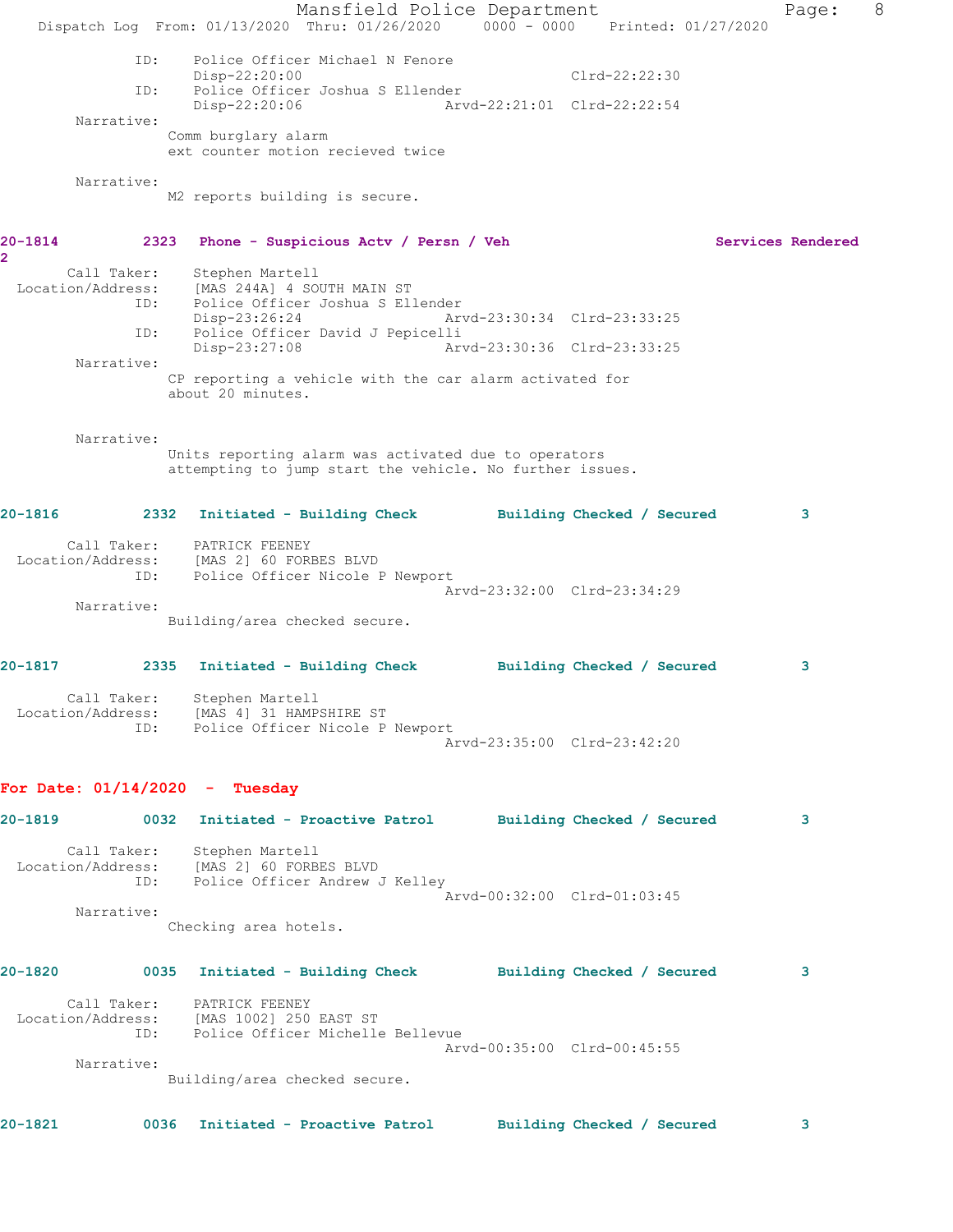Mansfield Police Department Fage: 9 Dispatch Log From: 01/13/2020 Thru: 01/26/2020 0000 - 0000 Printed: 01/27/2020 Call Taker: Stephen Martell Location/Address: [MAS 281A] 1 CROCKER ST ID: Patrolman David Schepis Arvd-00:36:00 Clrd-00:37:38 **20-1823 0102 Phone - 911 Hang-ups & Verifications Confirmed misdial/Accdntl Call 2**  Call Taker: Stephen Martell Location/Address: [MAS 123] 774 NORFOLK ST ID: Police Officer Andrew J Kelley Disp-01:04:08 Arvd-01:08:28 Clrd-01:08:43 ID: Patrolman David Schepis Disp-01:04:20 Arvd-01:06:21 Clrd-01:08:43 Narrative: 911 hang up from a cell phone, no answer on 2 call backs. Narrative: caller called back, stated no emergency. Will meet officers at side door by the entrance. Narrative: Confirmed accidental. Both units will be clear. **20-1825 0108 Initiated - Proactive Patrol Building Checked / Secured 3** Call Taker: Stephen Martell Location/Address: [MAS] 4 ERICK RD @ 15 BONNEY LN ID: Police Officer Michelle Bellevue Arvd-01:08:00 Clrd-01:21:38 Narrative: area checks secure **20-1829 0122 Initiated - Proactive Patrol Building Checked / Secured 3** Call Taker: Stephen Martell Location/Address: [MAS 992] 660 EAST ST ID: Police Officer Michelle Bellevue Arvd-01:22:00 Clrd-01:23:43 Narrative: area checks secure **20-1830 0128 Initiated - Proactive Patrol Building Checked / Secured 3** Call Taker: Stephen Martell Location/Address: [MAS 907E] 390 WEST ST ID: Police Officer Andrew J Kelley Arvd-01:28:00 Clrd-01:45:04 Narrative: area checked secure **20-1831 0131 Initiated - Proactive Patrol Building Checked / Secured 3** Call Taker: Stephen Martell Location/Address: [MAS 281A] 1 CROCKER ST ID: Patrolman David Schepis Arvd-01:31:00 Clrd-01:37:00 Narrative: area checked secure **20-1833 0205 Phone - Motor Veh Acc - No Injury Vehicle Towed 1**  Call Taker: Stephen Martell Vicinity of: [MAS H1507] 248 BRANCH ST ID: Patrolman David Schepis<br>Disp-02:06:14 Disp-02:06:14 Arvd-02:11:27 Clrd-03:13:34

Arvd-02:09:46 Clrd-03:13:34

ID: Police Officer Michelle Bellevue<br>Disp-02:06:24 Arv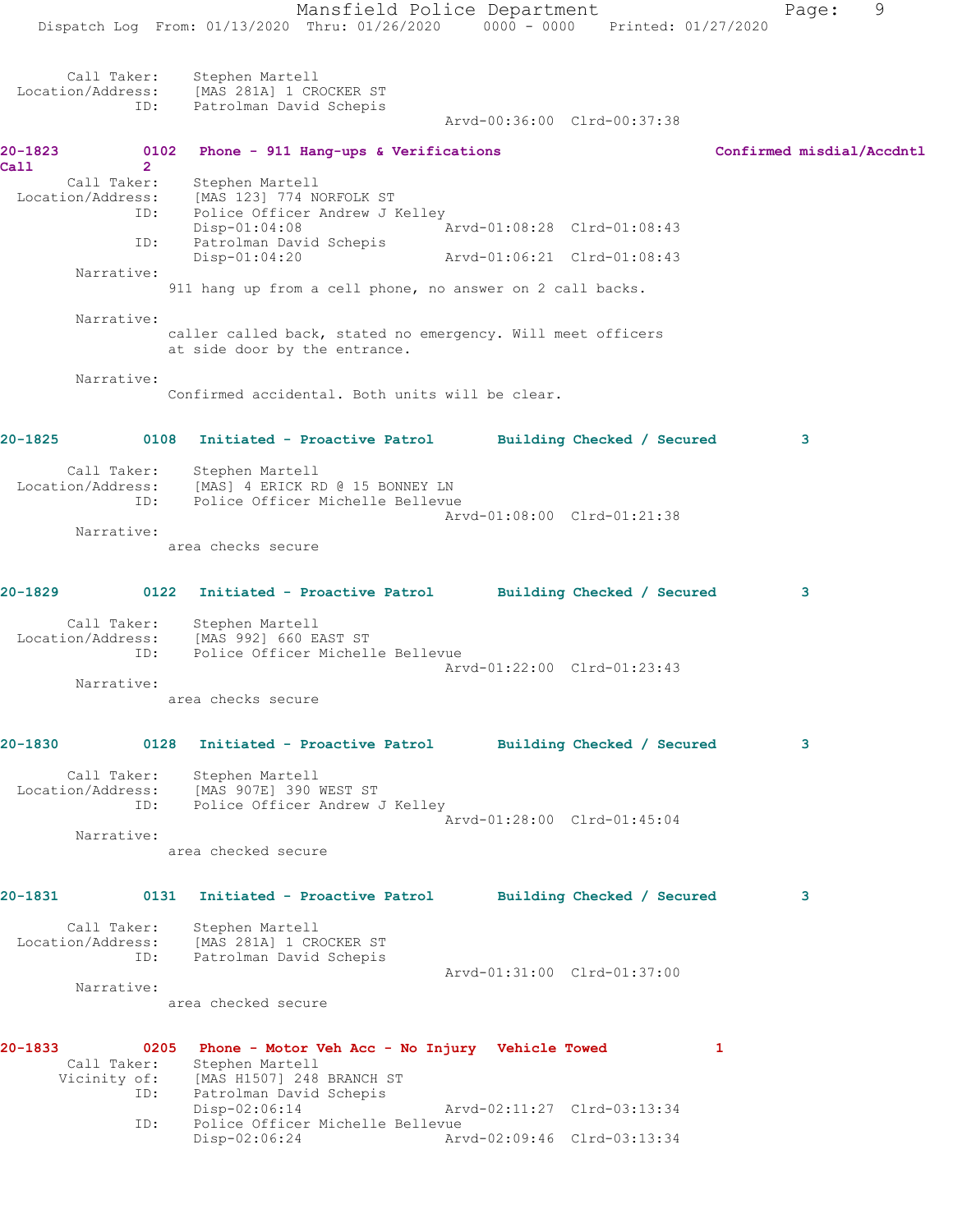Mansfield Police Department Page: 10 Dispatch Log From: 01/13/2020 Thru: 01/26/2020 0000 - 0000 Printed: 01/27/2020 ID: Sergeant Lawrence G Crosman<br>Disp-02:43:46 Disp-02:43:46 Arvd-02:44:27 Clrd-03:13:34 ID: Patrolman David Schepis Disp-02:06:14 Enrt-02:06:14 Arvd-02:11:27 Clrd-03:13:34 Vehicle: GRY 2005 INFI G35 Reg: PC MA 7FS844 VIN: JNKCV51F25M309367 Towed: For: Accident By: Achins Garage To: Achins Garage Released To: RIVARD On: 01/14/2020 @ 1400 Narrative: car vs pole When asked Operator stated was not injured at all. Narrative: MELD and Achins notified. Narrative: Units on scene requesting a tow truck for 1 Narrative: Units on scene requesting MELD to respond for a fractured Pole Narrative: Request for FD eval of the oper, airbags deployed in m/v. FD will be transporting the operator to Sturdy for further evaluation. Narrative: Achins on site. Narrative: M1 reports m/v removed; MELD is responding approx 30 min ETA. All units clear. Refer To Accident: 20MAS-11-AC **20-1835 0316 Initiated - Proactive Patrol Building Checked / Secured 3** Call Taker: Stephen Martell Location/Address: [MAS 840] 280 SCHOOL ST ID: Police Officer Andrew J Kelley Arvd-03:16:00 Clrd-03:37:41 Narrative: area checked secure **20-1836 0339 Initiated - Parking Violations Citation / Warning Issued 3**  Call Taker: DAVID SULLIVAN Location/Address: [MAS] PARK ST ID: Patrolman David Schepis Arvd-03:39:00 Clrd-03:39:57 Narrative: Parking Tag Ma CO T33209 **20-1838 0340 Initiated - Parking Violations Citation / Warning Issued 3**  Call Taker: DAVID SULLIVAN Vicinity of: [MAS] LINDEN ST<br>ID: Patrolman David Patrolman David Schepis Arvd-03:40:00 Clrd-03:40:58 Narrative: 5KT159 Parking Tag issued. **20-1839 0341 Initiated - Parking Violations Services Rendered 3**  Call Taker: DAVID SULLIVAN Vicinity of: [MAS] COLUMBUS AVE ID: Patrolman David Schepis Arvd-03:41:00 Clrd-03:44:33 Narrative: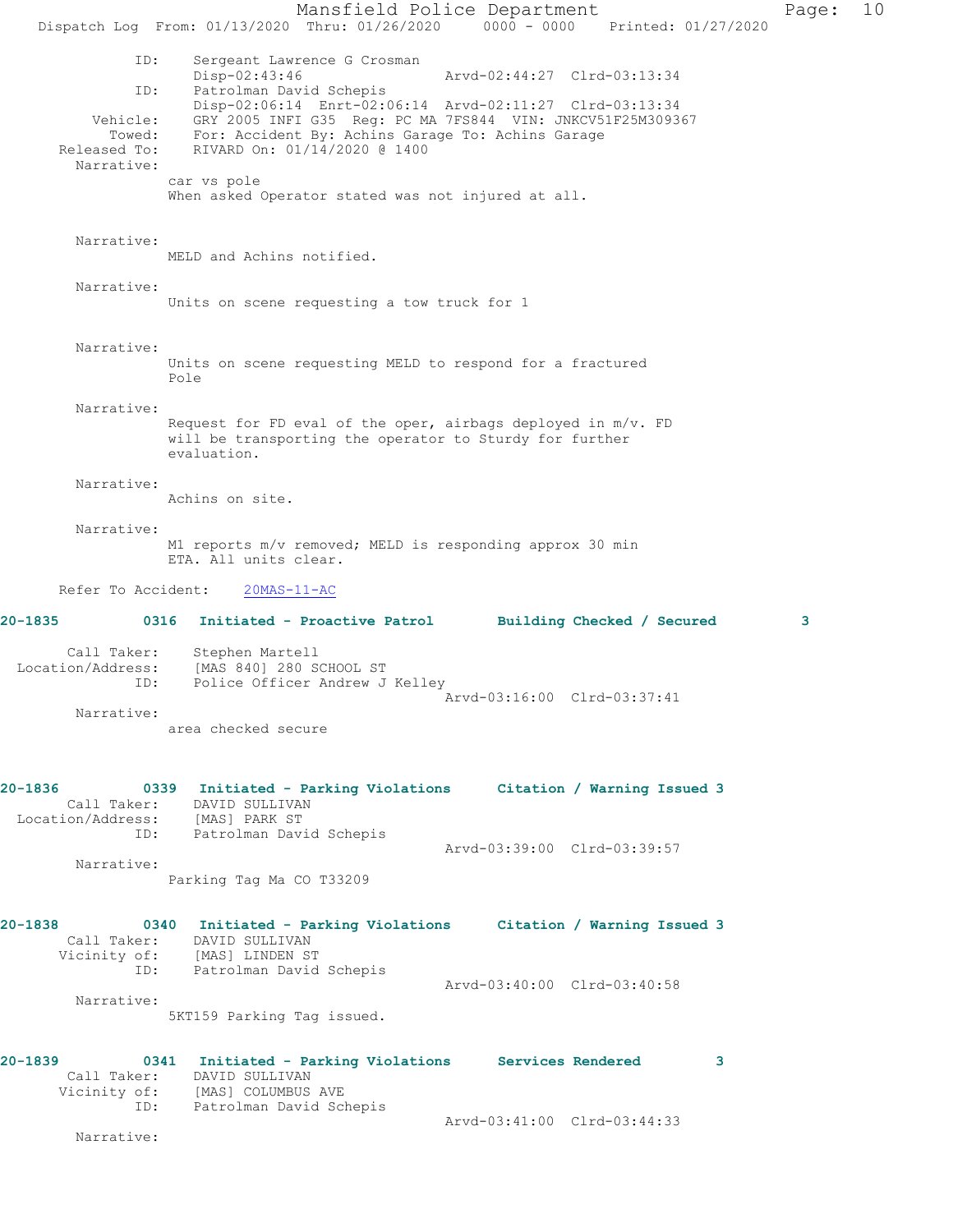Mansfield Police Department Page: 11 Dispatch Log From: 01/13/2020 Thru: 01/26/2020 0000 - 0000 Printed: 01/27/2020 1EC568 Parking Tag Issued. **20-1840 0344 Radio - Parking Violations Citation / Warning Issued 3**  Call Taker: DAVID SULLIVAN Location/Address: [MAS] PLEASANT ST Narrative: Parking Tag Issued 4AR451. **20-1841 0345 911 - 911 Hang-ups & Verifications Confirmed misdial/Accdntl Call 2** Call Taker: PATRICK FEENEY Location/Address: [MAS H3806] 25 COLUMBUS AVE ID: Police Officer Andrew J Kelley<br>Disp-03:47:14  $Nrvd-03:50:47$  Clrd-03:50:52 ID: Police Officer Andrew J Kelley<br>Disp-03:51:42 A:  $\bar{P}_{\text{Arvd}-03:51:43}$  Clrd-03:53:15 Narrative: Confirmed accidental Narrative: 911 hangup; call back made and spoke to the resident. She states it was accidental. **20-1843 0602 Initiated - Traffic Enforcement / Activity Citation / Warning Issued 2**  Call Taker: Stephen Martell Location/Address: [MAS] NORTH MAIN ST ID: Patrolman David Schepis Arvd-06:02:00 Clrd-06:53:50 ID: Police Officer Andrew J Kelley<br>Arvd-06:51:00 Clrd-06:52:39 Arvd-06:51:00 Clrd-06:52:39 Vehicle: BLK 2018 GMC ACADIA Reg: PC MA 2NM971 VIN: 1GKKNULS6JZ128131 Vehicle: WHI 2013 FORD F150 Reg: PC MA 2MA280 VIN: 1FTFW1ET4DFA97434 Vehicle: BRO 2013 BUIC ENCORE Reg: PC MA 269RZ7 VIN: KL4CJASB2DB207086 Vehicle: BRO 2013 BUIC LL ENCORE Reg: PC MA 269RZ7 VIN: KL4CJASB2DB207086 Narrative: Officer out on traffic enforcement in the area Narrative: MV stop N. Main by Jimmy's Pub Narrative: MV stop by 250 N. Main Narrative: MV stop on S. Main **20-1844 0609 Initiated - Building Check Building Checked / Secured 3** Call Taker: Stephen Martell Location/Address: [MAS] WOODLAND WAY ID: Police Officer Michelle Bellevue Arvd-06:09:00 Clrd-06:14:30 Narrative: Building/area check Narrative: Checked secure **20-1850 0712 911 - Erratic Oper MV / Road Rage Citation / Warning Issued 3**  Call Taker: CARLY MORIARTY Location/Address: [MAS] OAK ST ID: Police Officer Andrew J Kelley Disp-07:13:31 Arvd-07:13:34 Clrd-07:23:16 Vehicle: GRY 2008 TOYT COROLL Reg: PC MA 2436WK VIN: 2T1BR32E48C931711 Narrative: Caller reports a mv trying to run him off the road.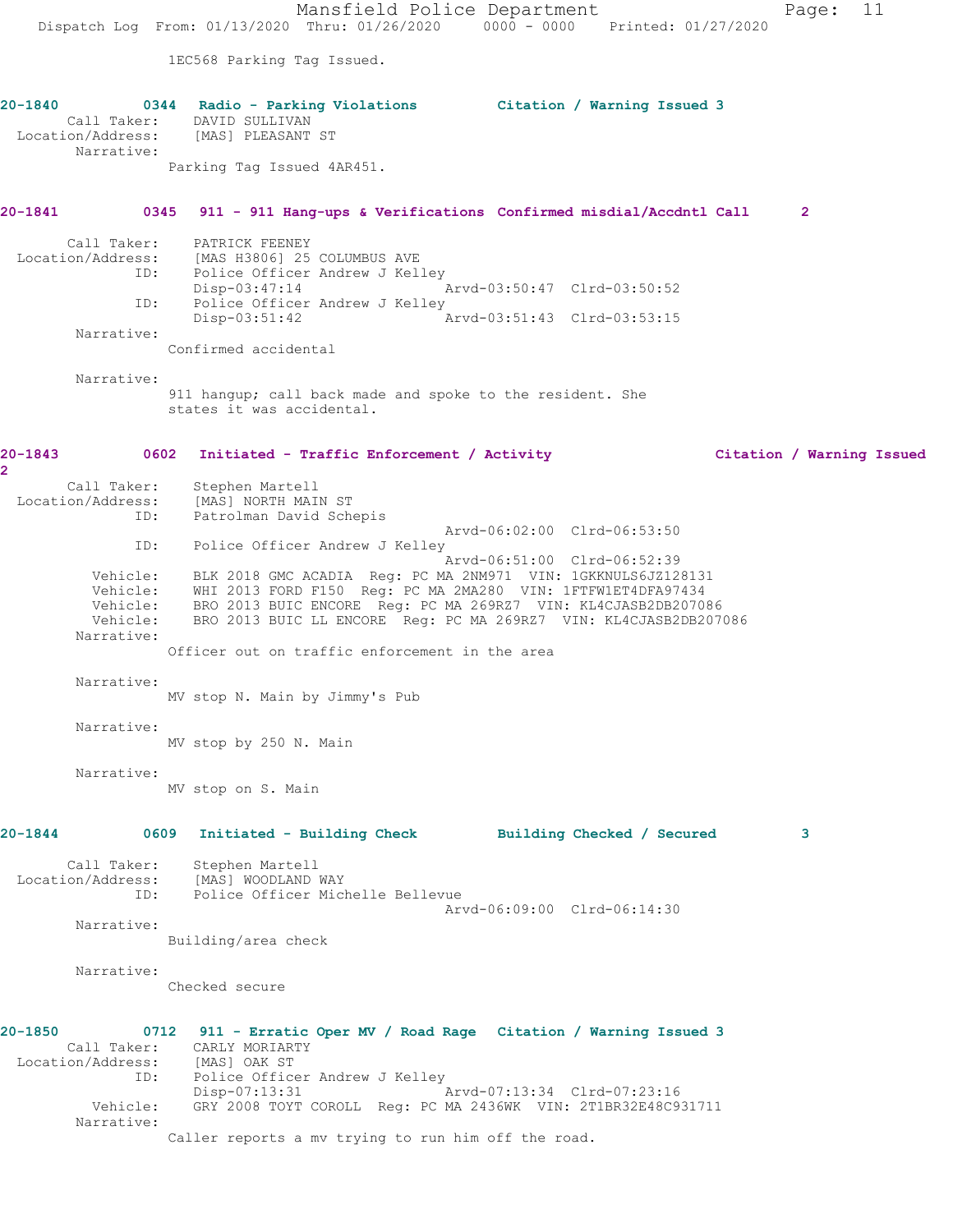Mansfield Police Department Page: 12 Dispatch Log From: 01/13/2020 Thru: 01/26/2020 0000 - 0000 Printed: 01/27/2020 Caller states he was turning form Top Fite Dr in norton onto Oak, when the offending mv was traveling at about 70mph. According to RP he must have "cut him off" due to the other operators speed, and the mv crossed double lines and was operating aggressively. Narrative: Cited for speed **20-1852 0744 Radio - Motor Vehicle Stop Verbal Warning 3**  Call Taker: Kieran M Ruth Location/Address: [MAS 1002] 250 EAST ST ID: Support Staff Derek M Stark Disp-07:45:00 Arvd-07:45:44 Clrd-07:47:08 Vehicle: GRY 2016 VOLV XC60 Reg: PC MA 79BE46 VIN: YV4612RK5G2783643 Narrative: MV stop Narrative: Verbal **20-1854 0753 Phone - Alarm - Burglar False / Accidental Alarm 1**  Call Taker: NICHOLAS GOYETTE Location/Address: [MAS] 800 SOUTH MAIN ST<br>ID: Police Officer Patrick J Police Officer Patrick J Pennie<br>Disp-07:55:22 Ar Disp-07:55:22 Arvd-08:04:00 Clrd-08:07:22 ID: Police Officer Gregg S Kennedy Disp-07:55:28 Arvd-08:03:57 Clrd-08:07:22 Narrative: Zone: Rear Door Rep: pending Narrative: Confirmed accidental **20-1856 0814 Phone - B&E (Motor Vehicle) Incident Report 1**  Call Taker: Kieran M Ruth Location/Address: [MAS H4876] 55 FOWLER ST ID: Police Officer Gregg S Kennedy<br>Disp-08:17:30 Disp-08:17:30 Arvd-08:38:28 Clrd-08:49:34 Narrative: Out for the report of a vehicle break in over night Refer To Incident: 20MAS-36-OF **20-1866 0852 Initiated - Motor Vehicle Stop Citation / Warning Issued 3**  Call Taker: Kieran M Ruth Location/Address: [MAS] 99 COPELAND DR @ 235 CHAUNCY ST ID: Police Officer Gregg S Kennedy Arvd-08:52:00 Clrd-09:11:09 Vehicle: BLK 2014 NISS ALTIMA Reg: PC MA 3CW399 VIN: 1N4AL3AP4EC289730 Narrative: MV stop Narrative: Cited for speed and renwed the reg onlone **20-1867 0913 Walk-In - Identity Theft Incident Report 1**  Call Taker: Support Staff Matthew Todesco Location/Address: [MAS 849A110A] 287 SCHOOL ST Apt. #A110 ID: Police Officer Gregg S Kennedy<br>Disp-09:16:47 Disp-09:16:47 Arvd-09:20:42 Clrd-10:09:07 Narrative: RP reports she was at the At&T store yesterday having her phone worked on. She states that someone took her SIM card and now all of her accounts have been compromised, Ofc Kennedy into speak with the RP.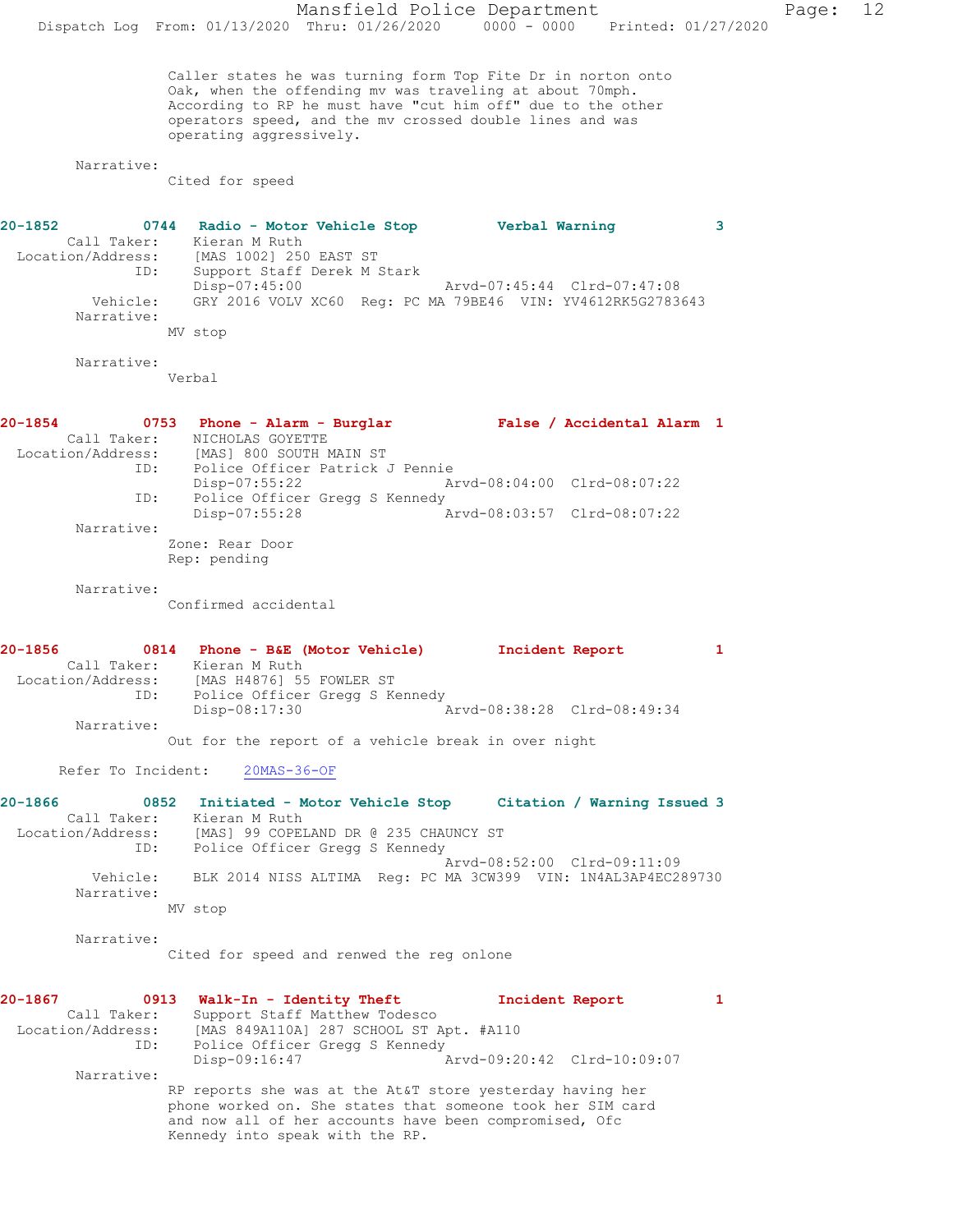Mansfield Police Department Page: 13 Dispatch Log From: 01/13/2020 Thru: 01/26/2020 0000 - 0000 Printed: 01/27/2020 Refer To Incident: 20MAS-37-OF **20-1868 0915 911 - 911 Hang-ups & Verifications Confirmed misdial/Accdntl Call 2** Call Taker: CARLY MORIARTY Location/Address: [MAS 165] 91 CHAUNCY ST ous.<br>ID: Police Officer John R Armstrong<br>Disp-09:18:37 Ar Disp-09:18:37 Arvd-09:20:09 Clrd-09:21:49 Narrative: Accidental 911 from employee working on a vehicle at the dealership Narrative: Confirmed accidental 20-1886 1123 Phone - Suspicious Actv / Persn / Veh Gone on Arrival **2**  Call Taker: NICHOLAS GOYETTE Location/Address: [MAS] 14 GREEN ACRES DR ID: Police Officer Matthew A Souza Disp-11:26:08 Arvd-11:32:45 Clrd-11:36:17<br>ID: Police Officer Gregg S Kennedy Police Officer Gregg S Kennedy Disp-11:26:12 Clrd-11:32:51 Narrative: Caller reports a black chevy suv parked between 14 and 10 Green acres, been there for about 25 minutes. Caller states she has never seen it before. Narrative: Ofc. Souza reports the vehicle has left the area **20-1887 1138 Walk-In - Assist Citizen - P S A Spoken To 3**  Call Taker: Support Staff Matthew Todesco Location/Address: [MAS 451B] 500 EAST ST ID: Police Officer Matthew A Souza<br>Disp-11:39:39 Disp-11:39:39 Arvd-11:54:37 Clrd-11:55:19 Narrative: RP into the station to speak with an officer in regards to a custody issue, Ofc Souza into speak with the RP. Narrative: Ofc Souza reporting he spoke with male party who was requesting that he be able to see his son, party was advised that there is no active probate order on file at this time. While speaking with the male party, the mother of the child called and agreed to let the father see the child in her presence. Narrative: Log note sent to Roll call regarding response to residence where the female is staying **20-1895 1233 Initiated - Selective Enforcement/RADAR Citation / Warning Issued 3**  Call Taker: Kieran M Ruth Vicinity of: [MAS] 792 WEST ST ID: Police Officer Patrick J Pennie Arvd-12:33:00 Clrd-13:02:36 Vehicle: WHI 2019 FORD TRANSIT CONNECT Reg: CO MA V54598 VIN: NM0LS7E29K1401437 Narrative: Selective enforcement in the area. Narrative: MV stop, cited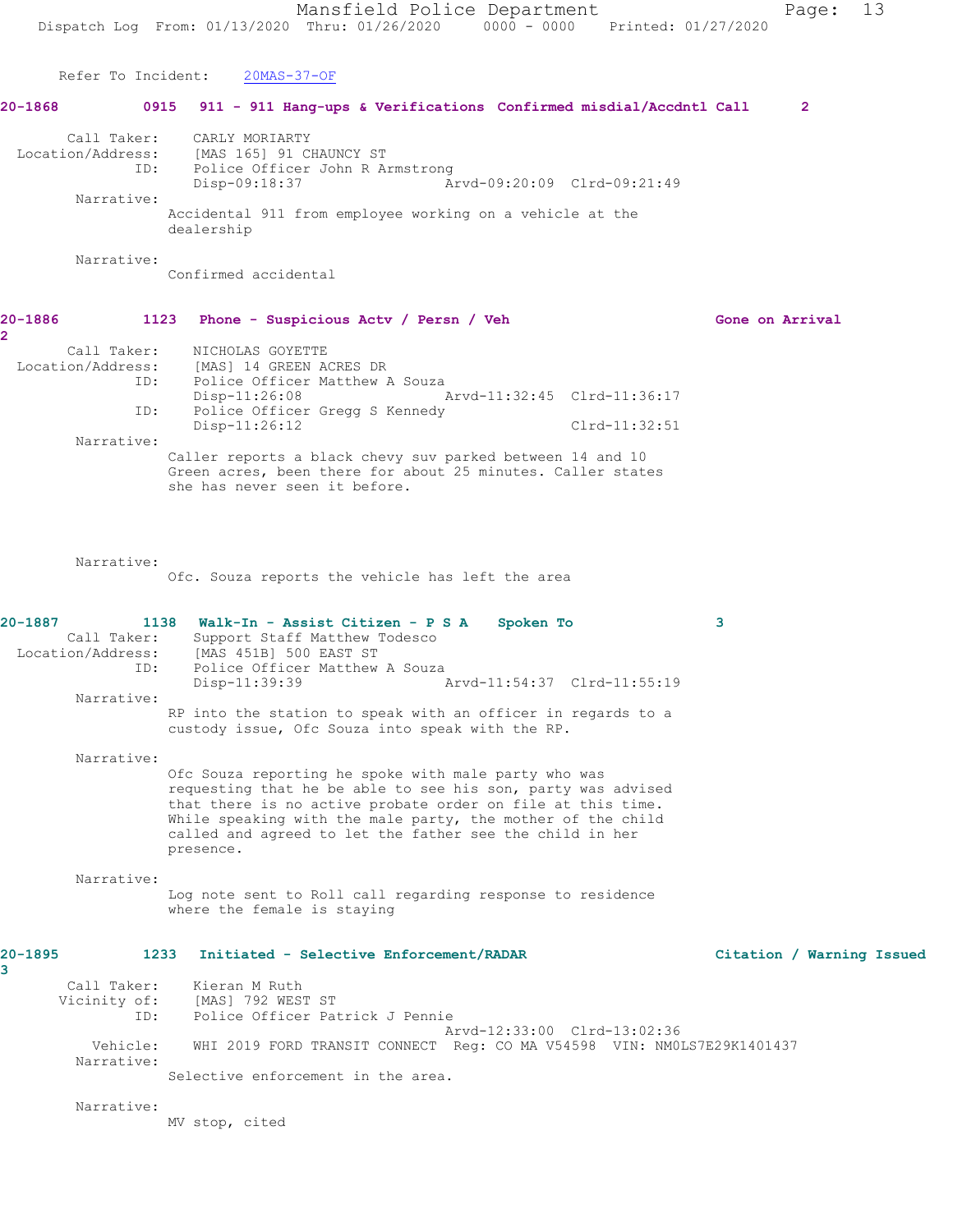**20-1904 1312 Walk-In - Animal Complaints Spoken To 3**  Call Taker: Support Staff Philip D Seaward Location/Address: [MAS] KEMP FARM WAY ID: animal control Jeffrey S Collins Disp-13:14:08 Arvd-13:33:21 Clrd-15:25:25 Narrative: RP walked into the station to turn in a lost dog he found running on East St. by Kemp Farm Way. ACO Collins resp. **20-1906 1319 Phone - Assist Non-Govrnmnt Agency Vehicle Towed 3**  Call Taker: CARLY MORIARTY Location/Address: [MAS] 17 ERICK RD Vehicle: GRY 2001 VOLK 4D JETTAG Reg: PC MA 22TR42 VIN: 3VWSP29M01M054948 Narrative: Central street garage towing a vehicle as a trespass tow **20-1907 1322 Phone - Assist Fire Department Referred to Other Agency 2**  Call Taker: Kieran M Ruth<br>Location/Address: [MAS] 23 SHORI Location/Address: [MAS] 23 SHORT ST @ 631 WARE ST ID: Police Officer Patrick J Pennie Disp-13:27:51 Arvd-13:28:04 Clrd-14:38:20 ID: Police Officer David W Kinahan Disp-13:32:58 Arvd-13:35:41 Clrd-15:00:09 ID: Police Officer Matthew A Souza<br>Disp-14:05:32 Disp-14:05:32 Arvd-14:15:29 Clrd-14:40:00 ID: Police Officer Gregg S Kennedy<br>Disp-14:07:50 Arvd-14:19:18 Clrd-14:46:42 ID: Police Officer John R Armstrong Disp-14:15:42 Arvd-14:15:45 Clrd-15:00:00 Narrative: Assist MFD with a hydraulic leak Narrative: M7 en route to assist in shutting down the street Narrative: Front desk notifying the bus company that Short Street is closed Narrative: DEP on scene with a clean up crew **20-1911 1341 911 - Assist Fire Department Services Rendered 2**  Call Taker: CARLY MORIARTY Location/Address: [MAS 2] 60 FORBES BLVD ID: Police Officer Matthew A Souza Disp-13:45:11 Arvd-13:48:25 Clrd-14:05:24<br>TD: Police Officer Gregg S Kennedy Police Officer Gregg S Kennedy<br>Disp-13:45:18 Disp-13:45:18 Arvd-13:49:28 Clrd-14:07:37 Narrative: Out to assist MFD with an intoxicated female **20-1917 1442 Initiated - Proactive Patrol Building Checked / Secured 3**

 Narrative: Checked secure

Police Officer Matthew A Souza

Call Taker: Kieran M Ruth<br>ion/Address: [MAS] SANDY HILL RD

Checking the area.

Location/Address:<br>
ID:

Narrative:

**20-1920 1508 911 - Motor Veh Acc - w/Injury Accident Report 1**  Call Taker: CARLY MORIARTY

Arvd-14:42:00 Clrd-14:44:37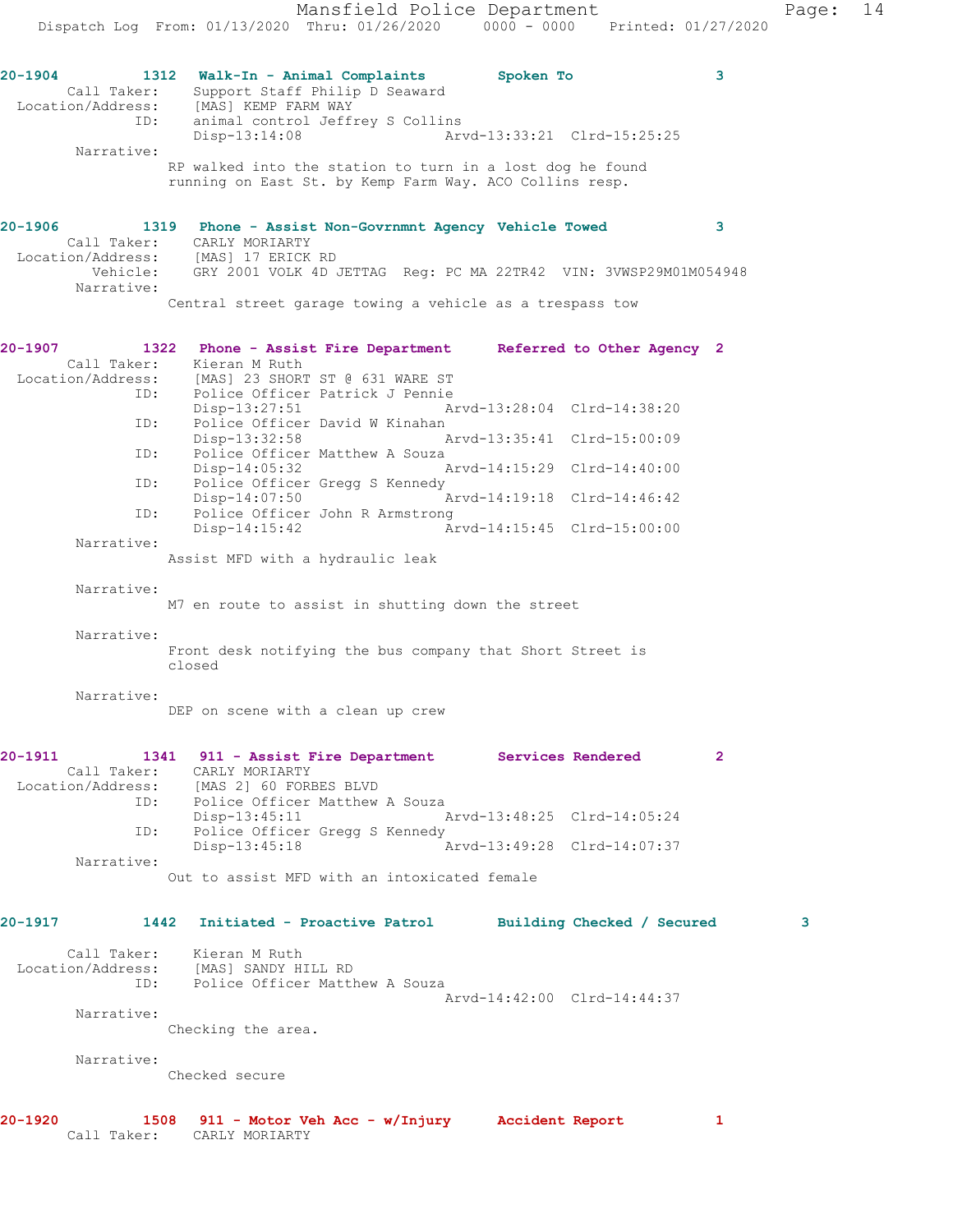Mansfield Police Department Page: 15 Dispatch Log From: 01/13/2020 Thru: 01/26/2020 0000 - 0000 Printed: 01/27/2020 Location/Address: [MAS 941B] 287 CHAUNCY ST Apt. #C Police Officer Gregg S Kennedy<br>Disp-15:10:42 Arvd-15:14:16 Clrd-15:49:15 ID: Police Officer David W Kinahan<br>Disp-15:10:54 / Disp-15:10:54 Arvd-15:20:41 Clrd-15:49:38 Vehicle: GRY 2001 HOND ODYSSE Reg: PC MA 12TP47 VIN: 2HKRL18681H510792 Vehicle: GRY 2007 HYUN AZERA Reg: PC MA 6WW446 VIN: KMHFC46F87A147722 Refer To Accident: 20MAS-12-AC **20-1940 1721 Phone - Alarm - Burglar False / Accidental Alarm 1**  Call Taker: NICHOLAS GOYETTE Location/Address: [MAS H1971] 69 KERRY DR Narrative: Alarm company reporting a general panic alarm Narrative: Alarm company canceled prior to dispatch, homeowner called and reported accidental. **20-1942 1734 Initiated - Selective Enforcement/RADAR Citation / Warning Issued 3**  Call Taker: NICHOLAS GOYETTE<br>.on/Address: [MAS] RUMFORD AVE Location/Address:<br>ID: Sergeant Thomas R Connor Arvd-17:34:00 Clrd-17:47:37<br>TD: Sergeant Thomas R Connor Sergeant Thomas R Connor<br>Disp-17:57:11 Disp-17:57:11 Arvd-17:57:34 Clrd-18:14:11 Vehicle: WHI 2013 MERZ C Reg: PAS MA NE74WV VIN: WDDGJ7HBXDG090366 Narrative: Selective enforcement in the area. Narrative: Investigating a white Mercedes on Runford Ave Narrative: The party was spoken to about excessive speed and Sgt. Connor believes is issue is taken care of. **20-1945 1742 Phone - Erratic Oper MV / Road Rage Gone on Arrival 3**  Call Taker: NICHOLAS GOYETTE Location/Address: [MAS 202] 16 OLD COLONY WAY<br>ID: Sergeant Thomas R Connor Sergeant Thomas R Connor<br>Disp-17:47:37 Disp-17:47:37 Arvd-17:47:41 Clrd-17:57:11 ID: Police Officer Nicole P Newport Disp-17:47:49 Arvd-17:50:12 Clrd-17:56:42 Narrative: Caller reports what appears to be a drunk driver. Male party about 5'5', heavy set wearing all grey. Stumbled out of Catman and walked into a pole before leaving in a large white work van, left the area and went onto Rumford, unk direction after that. All units advised. Narrative: The area checked negative for the vehicle **20-1946 1748 Phone - Larceny - Value Unknown Incident Report 2**  Call Taker: NICHOLAS GOYETTE Location/Address: [MAS 81] 30 CHAUNCY ST Police Officer Patrick J Pennie<br>Disp-17:51:51 Am Disp-17:51:51 Arvd-17:57:32 Clrd-18:06:11 Narrative: Caller reports a past larceny, about 3-5 bottles of liquor was stolen by a female party a few days ago Narrative: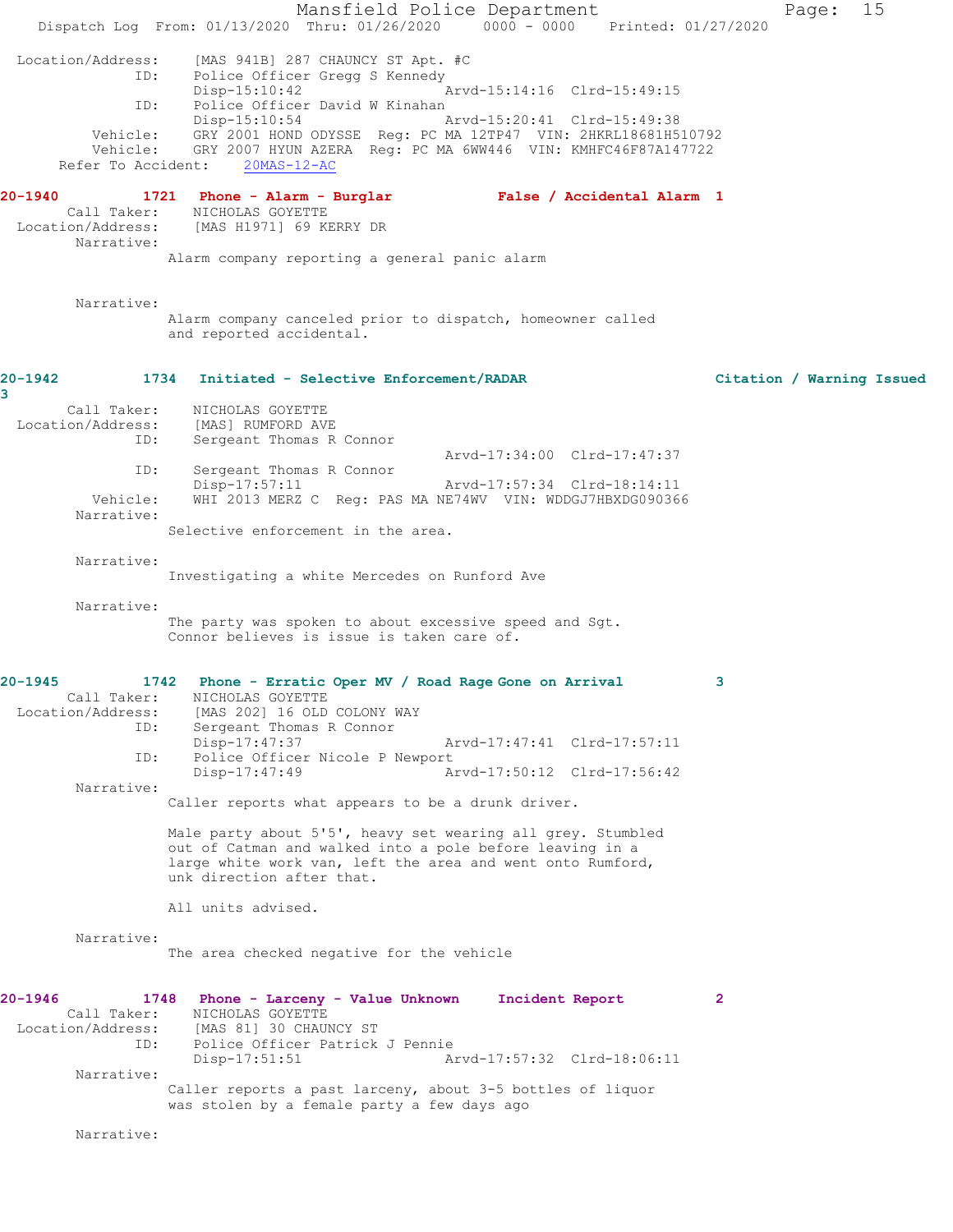|                                  | Mansfield Police Department                                                                                     |                             |                 | 16<br>Page:               |
|----------------------------------|-----------------------------------------------------------------------------------------------------------------|-----------------------------|-----------------|---------------------------|
|                                  | Dispatch Log From: 01/13/2020 Thru: 01/26/2020 0000 - 0000 Printed: 01/27/2020                                  |                             |                 |                           |
|                                  | Report taken                                                                                                    |                             |                 |                           |
| Refer To Summons:                | $20MAS - 27 - AR$                                                                                               |                             |                 |                           |
|                                  | Summons: BENSON, PATRICK D                                                                                      |                             |                 |                           |
| Age:                             | Address: 144 KENRICK ST Apt. #15 BRIGHTON, MA<br>29                                                             |                             |                 |                           |
| Charges:                         | LARCENY UNDER \$1200 c266 \$30(1)<br>Refer To Incident: 20MAS-39-OF                                             |                             |                 |                           |
|                                  |                                                                                                                 |                             |                 |                           |
| 3                                | 20-1947 1814 Initiated - Selective Enforcement/RADAR                                                            |                             |                 | Citation / Warning Issued |
| Location/Address: [MAS] GROVE ST | Call Taker: Kieran M Ruth                                                                                       |                             |                 |                           |
| ID:                              | Police Officer Nicole P Newport                                                                                 |                             |                 |                           |
| Vehicle:                         | WHI 2012 MERZ C300 Reg: PC MA 9EL741 VIN: WDDGF8BB5CF862082                                                     | Arvd-18:14:00 Clrd-19:12:17 |                 |                           |
| Narrative:                       |                                                                                                                 |                             |                 |                           |
|                                  | Selective enforcement in the area.                                                                              |                             |                 |                           |
| Narrative:                       | Off with MA Req 9EL741.                                                                                         |                             |                 |                           |
|                                  | 20-1952 1917 Initiated - Building Check Services Rendered 3                                                     |                             |                 |                           |
|                                  | Call Taker: DAVID SULLIVAN<br>Location/Address: [MAS 907E] 390 WEST ST                                          |                             |                 |                           |
|                                  | ID: Police Officer Nicole P Newport                                                                             |                             |                 |                           |
|                                  |                                                                                                                 | Arvd-19:17:00 Clrd-19:26:06 |                 |                           |
|                                  | 20-1955 1931 Initiated - Building Check Services Rendered                                                       |                             |                 | 3                         |
|                                  | Call Taker: DAVID SULLIVAN<br>Location/Address: [MAS 417] 9 FRANCIS AVE                                         |                             |                 |                           |
| ID:                              | Sergeant Thomas R Connor                                                                                        |                             |                 |                           |
|                                  |                                                                                                                 | Arvd-19:31:00 Clrd-19:42:31 |                 |                           |
|                                  | 20-1956               1938   Initiated - Disabled Motor Vehicle Services Rendered<br>Call Taker: DAVID SULLIVAN |                             |                 | 3                         |
|                                  | Vicinity of: [MAS 451B] 500 EAST ST                                                                             |                             |                 |                           |
| ID:                              | Sergeant Jeffrey G Bombard                                                                                      | Arvd-19:38:00 Clrd-19:46:41 |                 |                           |
| ID:                              | Sergeant Thomas R Connor<br>Disp-19:42:41                                                                       | Arvd-19:42:45 Clrd-19:46:45 |                 |                           |
| Vehicle:                         | WHI 2013 NISS ALTIMA Reg: PC MA 397YZ3 VIN: 1N4AL3AP2DC198728                                                   |                             |                 |                           |
| Narrative:                       | Susp Vehicle near the Stration.                                                                                 |                             |                 |                           |
|                                  |                                                                                                                 |                             |                 |                           |
| 20-1958                          | 1949 Radio - Disabled Motor Vehicle Services Rendered                                                           |                             |                 | 3                         |
|                                  | Call Taker: DAVID SULLIVAN<br>Vicinity of: [MAS 451B] 500 EAST ST                                               |                             |                 |                           |
|                                  | ID: Detective Kenneth E Wright                                                                                  | Arvd-19:53:46 Clrd-20:07:40 |                 |                           |
| Narrative:                       | Disp-19:53:41                                                                                                   |                             |                 |                           |
|                                  | DMV area of the Station.                                                                                        |                             |                 |                           |
| 20-1959                          | 2018 Phone - Alarm - Burglar Montestigated - No Report 1                                                        |                             |                 |                           |
|                                  | Call Taker: DAVID SULLIVAN                                                                                      |                             |                 |                           |
|                                  | Location/Address: [MAS 960] 792 WEST ST<br>ID: Police Officer Nicole P Newport                                  |                             |                 |                           |
| ID:                              | Disp-20:20:18<br>Sergeant Thomas R Connor                                                                       |                             | $Clrd-20:27:27$ |                           |
| Narrative:                       | Disp-20:20:24                                                                                                   | Arvd-20:25:47 Clrd-20:28:02 |                 |                           |
|                                  | Office Motion Detector.                                                                                         |                             |                 |                           |
|                                  | No response from cal list.                                                                                      |                             |                 |                           |
| Narrative:                       |                                                                                                                 |                             |                 |                           |
|                                  | Appeared secure.                                                                                                |                             |                 |                           |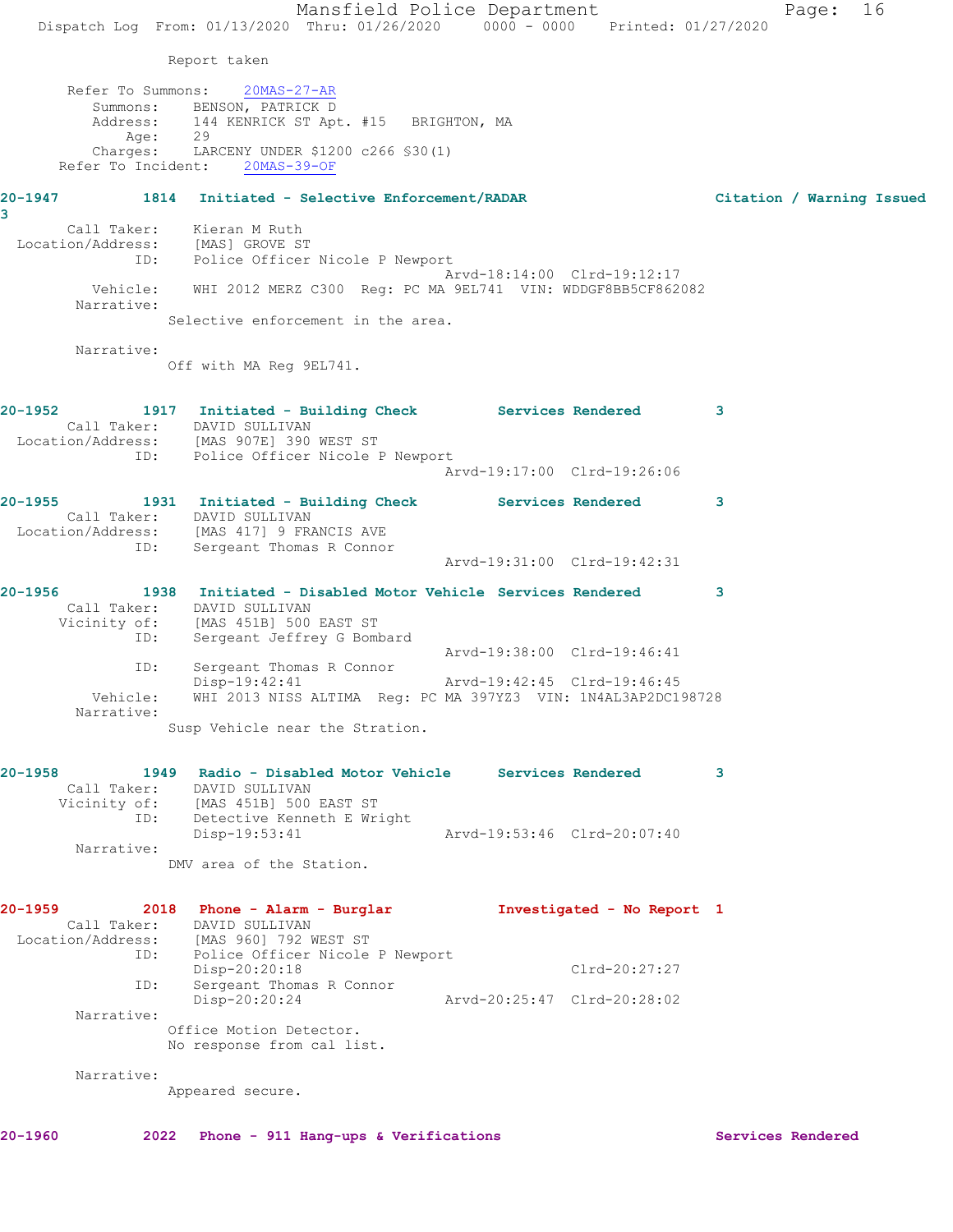Mansfield Police Department Page: 17 Dispatch Log From: 01/13/2020 Thru: 01/26/2020 0000 - 0000 Printed: 01/27/2020 **2**  Call Taker: Stephen Martell Location/Address: [MAS 55] 51 FRANCIS AVE ID: Police Officer Patrick J Pennie Disp-20:25:42 Arvd-20:28:27 Clrd-20:30:05 Narrative: Checking on a 911 hang up Narrative: Confirmed accidental **20-1965 2049 Initiated - Motor Vehicle Stop Verbal Warning 3**  Call Taker: PATRICK FEENEY Location/Address: [MAS] CHAUNCY ST ID: Sergeant Thomas R Connor Arvd-20:49:00 Clrd-20:50:38 Vehicle: GRY 2016 MERZ E63W4S Reg: PAR MA Y3366 VIN: WDDHF7GB5GB247407 **20-1966 2057 Phone - Alarm - Burglar Investigated - No Report 1**  Call Taker: DAVID SULLIVAN Location/Address: [MAS 960] 792 WEST ST ID: Sergeant Thomas R Connor Disp-20:59:11 Arvd-21:05:59 Clrd-21:10:01 Narrative: ref 1660208011 Office Motion Detector

Narrative:

Appeared Secure.

## **For Date: 01/15/2020 - Wednesday**

| $20 - 1973$<br>$\overline{2}$ |                    | 0112 911 - Juvenile Offenses / Investigtn                                                                                                                       |                             |                            | Investigated - Report Taken |  |
|-------------------------------|--------------------|-----------------------------------------------------------------------------------------------------------------------------------------------------------------|-----------------------------|----------------------------|-----------------------------|--|
|                               | Call Taker:<br>ID: | DAVID SULLIVAN<br>Location/Address: [MAS] 750 NORTH MAIN ST<br>Police Officer Donald MacLean<br>$Disp-01:15:03$                                                 | Arvd-01:23:55 Clrd-01:45:23 |                            |                             |  |
|                               | ID:                | Patrolman David Schepis<br>Disp-01:15:05                                                                                                                        | Arvd-01:23:52 Clrd-01:45:20 |                            |                             |  |
|                               | Narrative:         | R/p states 17yo daughter<br>Female fled the home without permission.                                                                                            |                             |                            |                             |  |
|                               | Narrative:         | Juv Female located at 25 Highland.<br>Contact made and will be transporting back home.                                                                          |                             |                            |                             |  |
|                               | Narrative:         | M5 transporting back to house starting 30530.                                                                                                                   |                             |                            |                             |  |
|                               | Narrative:         | M5 ending 30531.                                                                                                                                                |                             |                            |                             |  |
|                               |                    | Refer To Incident: 20MAS-40-OF                                                                                                                                  |                             |                            |                             |  |
| $20 - 1974$                   | ID:                | 0138 Initiated - Building Check Services Rendered<br>Call Taker: DAVID SULLIVAN<br>Location/Address: [MAS 1002] 250 EAST ST<br>Police Officer Michelle Bellevue | Aryd-01:38:00 Clrd-01:51:21 |                            | 3                           |  |
| $20 - 1977$                   | Call Taker:<br>ID: | 0149 Initiated - Building Check<br>DAVID SULLIVAN<br>Location/Address: [MAS 907E] 390 WEST ST<br>Patrolman David Schepis                                        |                             | <b>Services Rendered</b>   | 3                           |  |
|                               |                    |                                                                                                                                                                 | Arvd-01:49:00 Clrd-01:51:57 |                            |                             |  |
| 20-1978                       | 0155               | Initiated - Building Check                                                                                                                                      |                             | Building Checked / Secured | 3                           |  |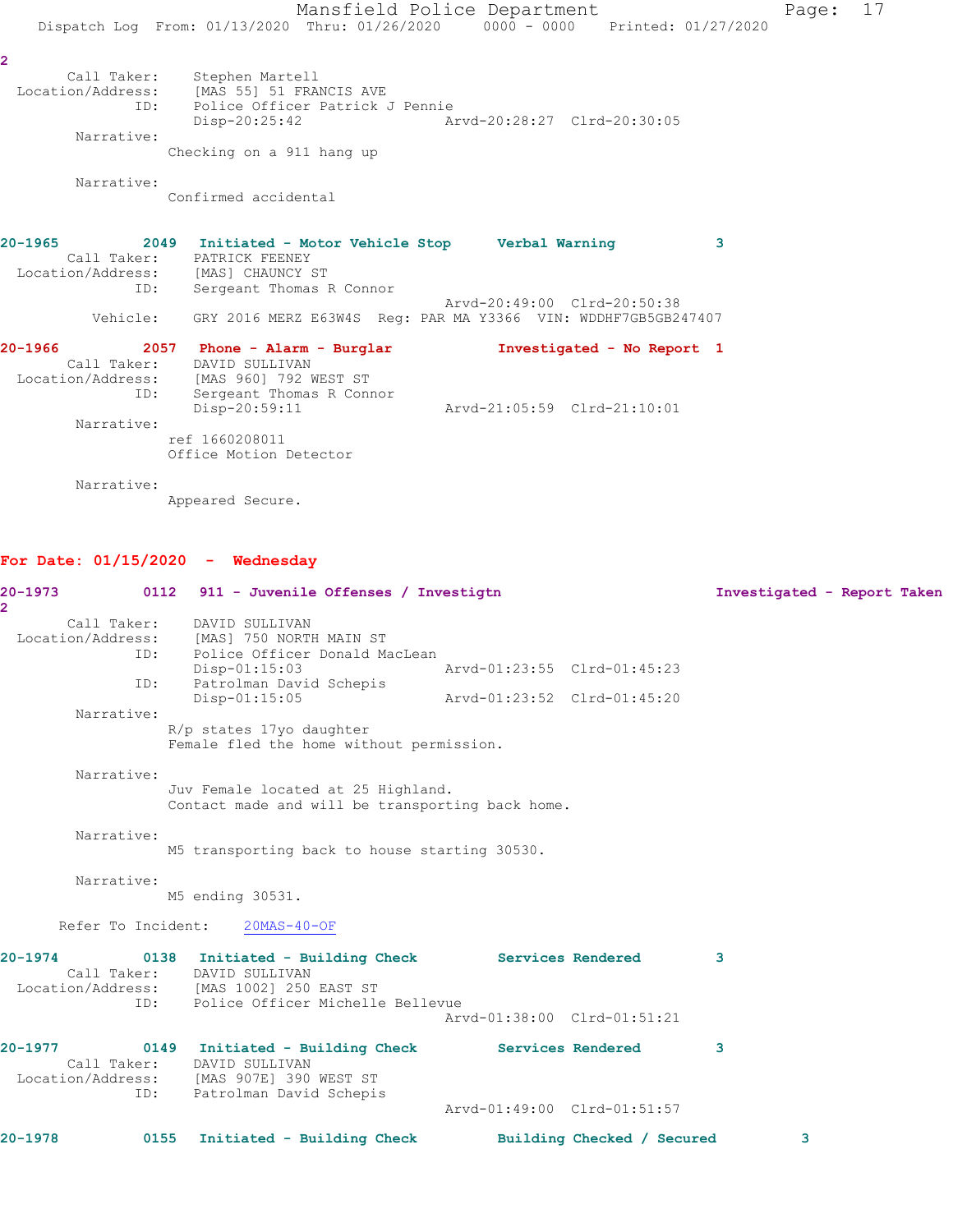Mansfield Police Department Page: 18 Dispatch Log From: 01/13/2020 Thru: 01/26/2020 0000 - 0000 Printed: 01/27/2020 Call Taker: PATRICK FEENEY Location/Address: [MAS 1015] 30 CHAUNCY ST ID: Police Officer Donald MacLean Arvd-01:55:00 Clrd-02:05:31 **20-1980 0206 911 - Disturbance / Gathering Services Rendered 1**  Call Taker: DAVID SULLIVAN Location/Address: [MAS 1019] 792 WEST ST Apt. #C206 ID: Patrolman David Schepis Disp-02:09:50 Arvd-02:12:25 Clrd-02:30:57 ID: Police Officer Donald MacLean<br>Disp-02:09:52 Arvd-02:12:27 Clrd-02:30:57 Narrative: Group gathered on property outside r/p window. Appear to be drinking. Narrative: Units spoke with the RP; no parties were observed outside, simply empty beer cans scattered about the area. **20-1981 0231 Initiated - Building Check Building Checked / Secured 3** Call Taker: DAVID SULLIVAN Location/Address: [MAS 840] 280 SCHOOL ST ID: Patrolman David Schepis Arvd-02:31:00 Clrd-02:35:37 Narrative: Building/area checked secure. **20-1982 0232 Phone - Alarm - Burglar Investigated - No Report 1**  Call Taker: Stephen Martell Location/Address: [MAS 170] 255 HOPE ST ID: Police Officer Michelle Bellevue Disp-02:35:00 Arvd-02:36:27 Clrd-02:43:43 ID: Patrolman David Schepis Disp-02:35:52 Arvd-02:38:46 Clrd-02:43:40 Narrative: Rear door/meeting hall motion alarm Rep responding ETA 15min Narrative: Exterior appeared secure. **20-1983 0233 911 - Follow up Investigation Services Rendered 3**  Call Taker: DAVID SULLIVAN Location/Address: [MAS 960C] 792 WEST ST Apt. #C206 ID: Patrolman David Schepis Disp-02:56:32 Arvd-03:02:48 Clrd-03:14:38 ID: Police Officer Donald MacLean<br>Disp-02:57:25 Arvd-03:04:14 Clrd-03:14:43 Narrative: R/p request to speak with officer again. **20-1984 0235 Initiated - Suspicious Actv / Persn / Veh Dispersed Gathering 2**  Call Taker: DAVID SULLIVAN Location/Address: [MAS 292A] 88 CHILSON AVE ID: Police Officer Donald MacLean Arvd-02:35:00 Clrd-02:50:01 ID: Patrolman David Schepis Disp-02:44:33 Arvd-02:44:39 Clrd-02:50:05 Narrative: Suspicous Vehicle. Narrative: Parties advised not to gather at this location in future.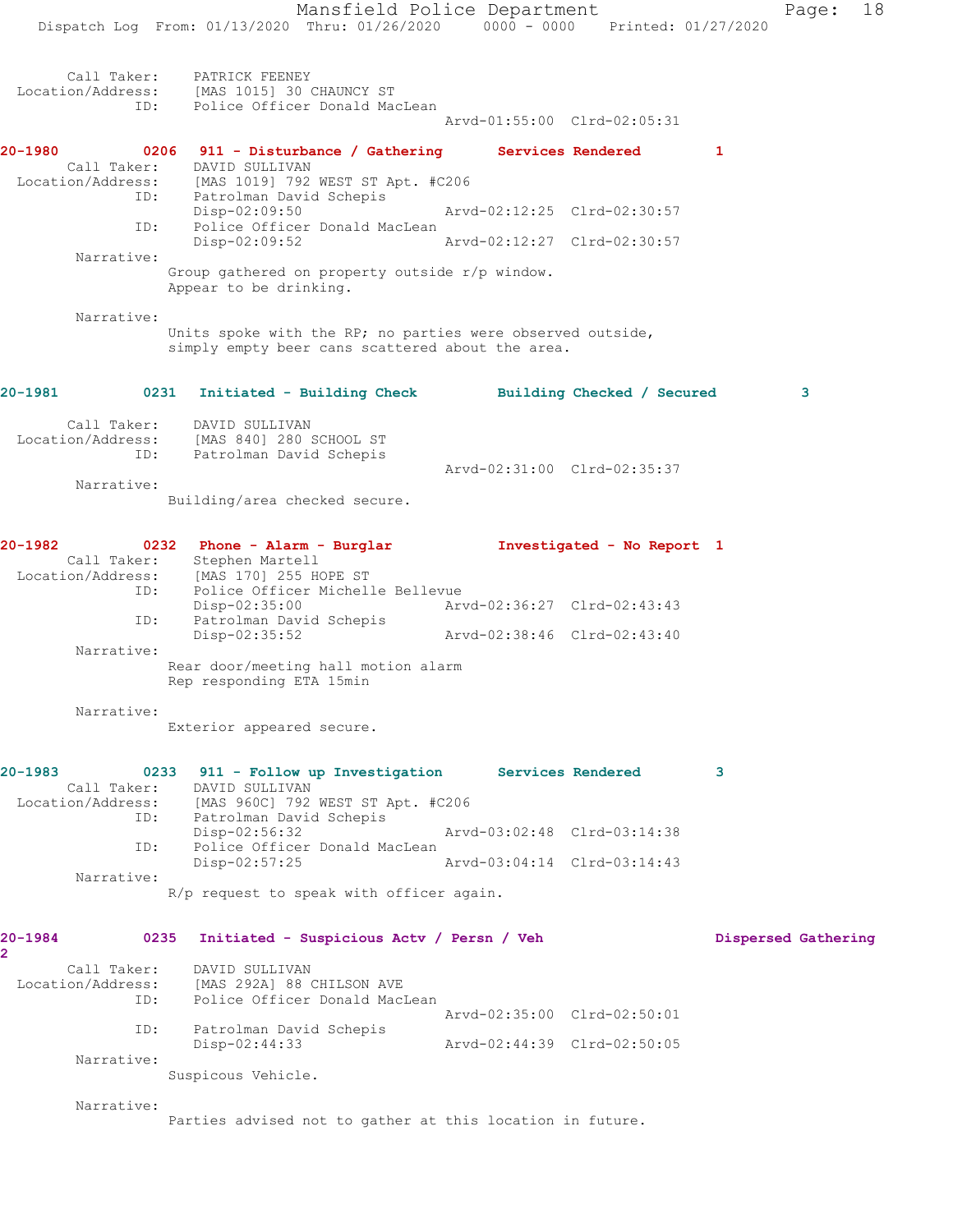Mansfield Police Department Fage: 19 Dispatch Log From: 01/13/2020 Thru: 01/26/2020 0000 - 0000 Printed: 01/27/2020 **20-1988 0304 Initiated - Building Check Services Rendered 3**  Call Taker: DAVID SULLIVAN Location/Address: [MAS] 4 ERICK RD @ 15 BONNEY LN ID: Police Officer Michelle Bellevue Arvd-03:04:00 Clrd-03:09:17 **20-1993 0627 911 - 911 Hang-ups & Verifications Confirmed misdial/Accdntl Call 2** Call Taker: DAVID SULLIVAN Location/Address: [MAS H4885] 967 MAPLE ST ID: Police Officer Michelle Bellevue Disp-06:29:14 Arvd-06:38:16 Clrd-06:40:20 Narrative: 911 Accidental. Narrative: Property Owner stated that correct address should be 3 Lewis Rd. Narrative: Confirmed accidental **20-2026 1002 Initiated - Motor Vehicle Stop Citation / Warning Issued 3**  Call Taker: APRIL LEHANE Vicinity of: [MAS] 792 WEST ST ID: Police Officer Patrick J Pennie Arvd-10:02:00 Clrd-10:06:37 Vehicle: GRY 2014 NISS SENTRA Reg: PC MA 11NN49 VIN: 3N1AB7AP4EY227954 Narrative: citation issued for speed **20-2027 1012 Initiated - Selective Enforcement/RADAR Verbal Warning 3**  Call Taker: APRIL LEHANE Vicinity of: [MAS] 200 COPELAND DR ID: Police Officer Matthew A Souza Arvd-10:12:00 Clrd-11:12:46 Vehicle: GRY 2007 TOYT YARIS Reg: PC MA 7VP677 VIN: JTDJT923975036712 Narrative: Selective enforcement in the area. Narrative: MA 7VP677 citation for speed **20-2039 1146 Initiated - Motor Vehicle Stop Citation / Warning Issued 3**  Call Taker: APRIL LEHANE Location/Address: [MAS 1002] 250 EAST ST ID: Police Officer Michael T Fitzgerald Arvd-11:46:00 Clrd-11:52:53 Vehicle: GRY 2015 HOND PILOT Reg: PC MA 371NF0 VIN: 5FNYF4H24FB075549 Narrative: citation issued for defective equipment and inspection sticker **20-2046 1242 Phone - Suspicious Actv / Persn / Veh Gone on Arrival 2**  Call Taker: MATTHEW BOMES Vicinity of: [MAS] 400 MAPLE ST @ 48 JOANNA DR ID: Police Officer Matthew A Souza Disp-12:44:54 Arvd-12:46:47 Clrd-12:49:01 Vehicle: BLK 2006 FUS Reg: PC RI 958019 VIN: 3FAFP07Z66R188239 Narrative: old beat up veicle in the area

Narrative: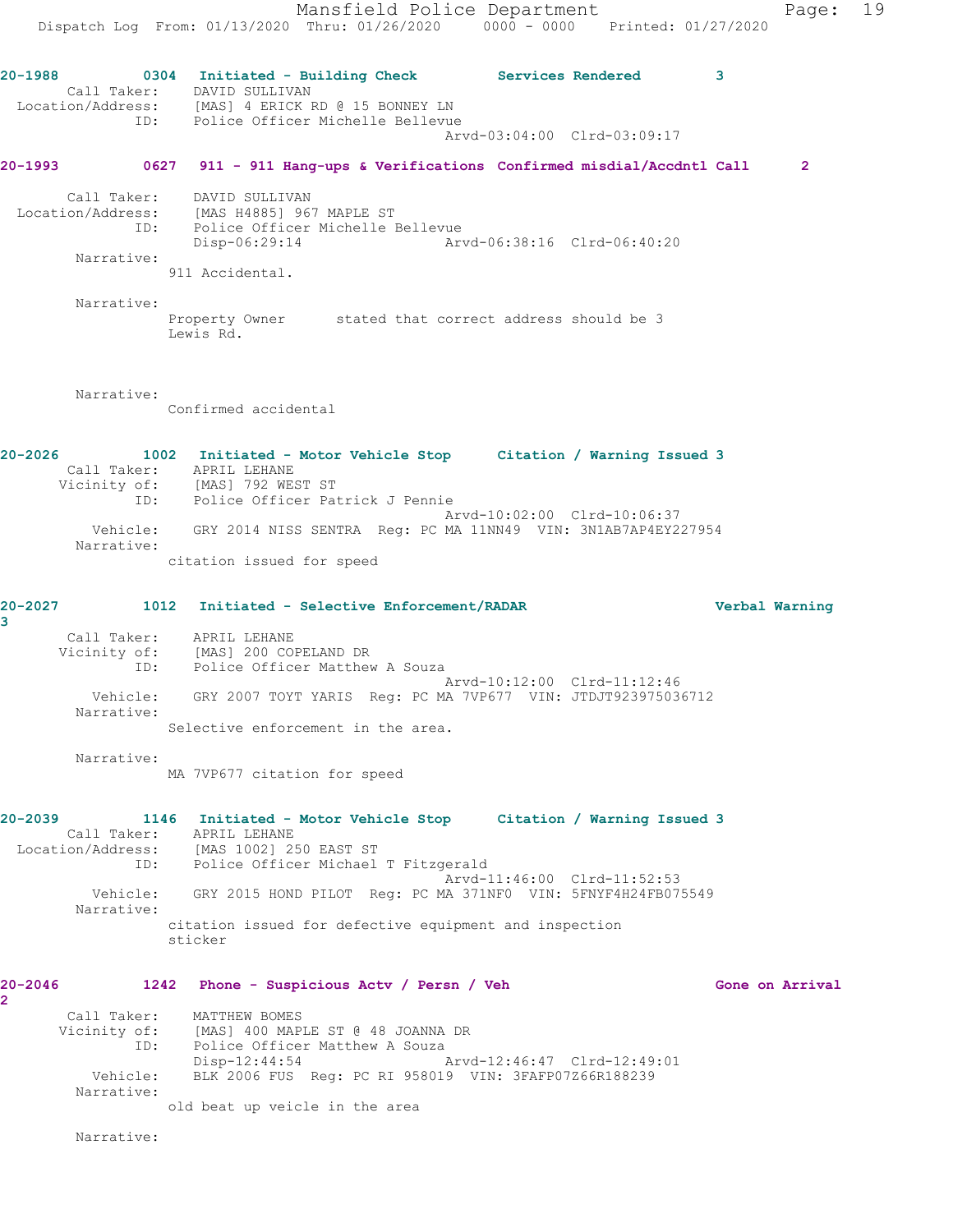Mansfield Police Department Page: 20 Dispatch Log From: 01/13/2020 Thru: 01/26/2020 0000 - 0000 Printed: 01/27/2020 with a male party sitting in it Narrative: Ofc Souza reporting the vehicle has left the area. He will be staying in the area to observe Narrative: Ofc Souza was flagged down by the RP and given the license plate. Ofc Souza will be checking the area businesses to see if it may be an employee on break as this occurs at same time every day **20-2047 1253 Walk-In - Suspicious Actv / Persn / Veh Services Rendered** Call Taker: Support Staff Matthew Todesco Location/Address: [MAS] SPRING ST<br>ID: Police Officer 1 Police Officer Matthew A Souza<br>Disp-12:56:07 Disp-12:56:07 Arvd-13:07:38 Clrd-13:22:45 Narrative: RP into the station to report her neighbor relieves himself outside almost daily, Ofc Souza is responding to speak with the RP. Narrative: Clearing the station enroute to the RP's location **20-2051 1326 Initiated - Suspicious Actv / Persn / Veh Spoken To 2** Call Taker: MATTHEW BOMES Location/Address: [MAS H6247] 69 SPRING ST ID: Police Officer Matthew A Souza Arvd-13:26:00 Clrd-13:40:24 Narrative: looking for a male party that keeps urinating in the back yard, and the neighbor on the 3rd floor can see him Narrative: Ofc Souza spoke with the male in question. He was advised of the complaint. He stated he was locked out earlier and admitted urinating today. **20-2061 1438 Initiated - Motor Veh Acc - w/Injury Accident Report 1**  Call Taker: APRIL LEHANE<br>ion/Address: [MAS] 50 WEST ST Location/Address: ID: Detective Gregory S Martell Arvd-14:38:00 Clrd-14:54:38<br>TD: Sergeant Brian P Thibault Sergeant Brian P Thibault<br>Disp-14:39:50 Arvd-14:40:14 Clrd-14:54:38 ID: Police Officer David W Kinahan<br>Disp-14:39:54 Disp-14:39:54 Arvd-14:48:03 Clrd-14:54:38 Vehicle: GRN 2010 TOYT CAMRY Reg: PC MA 6EX630 VIN: 4T4BF3EK2AR067200 Venicie. GAN 2010 1011 Chans Angle 1- 1-<br>Towed: For: Accident By: Achins Garage To: Achins Garage<br>Released To: CASSIDY On: 01/17/2020 @ 1506 CASSIDY On: 01/17/2020 @ 1506 Narrative: Det Martell out with a single vehicle MVA. Requesting MFD and tow Narrative: Achins en route Narrative: Achins on scene Narrative: MFD transported operator Refer To Accident: 20MAS-13-AC

**2**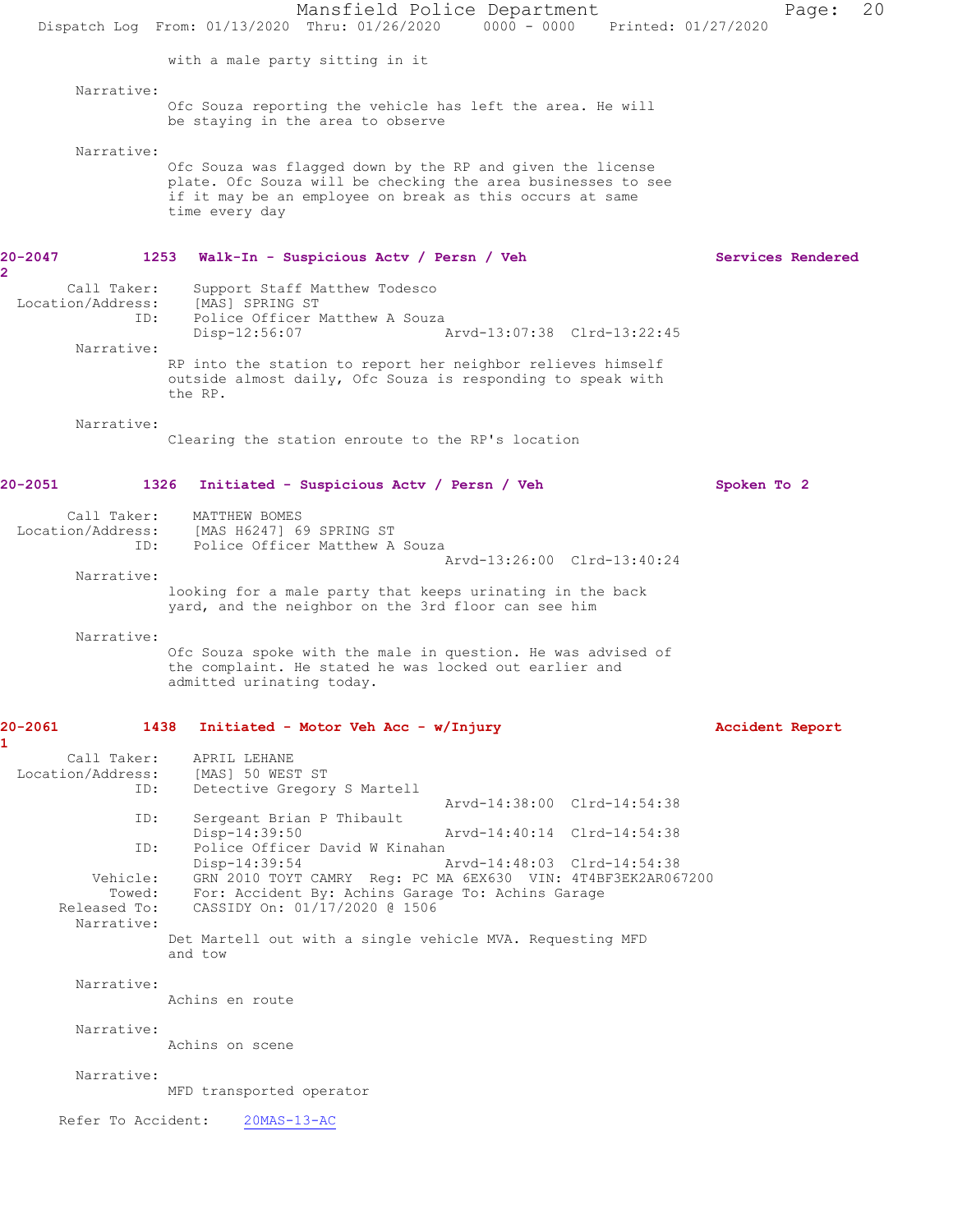Mansfield Police Department Page: 21 Dispatch Log From: 01/13/2020 Thru: 01/26/2020 0000 - 0000 Printed: 01/27/2020 **20-2064 1513 Initiated - Assist Fire Department Referred to Other Agency 2**  Call Taker: APRIL LEHANE Location/Address: [MAS 12] 250 EAST ST ID: Police Officer Michael T Fitzgerald Arvd-15:13:00 Clrd-15:22:35 Narrative: Assisting the FD with a fire related incident. Nature:outside odor of gas Narrative: MFD to handle Columbia Gas en route **20-2066 1544 Walk-In - Assault - Weapon Used Incident Report 2**  Call Taker: Support Staff Amanda Crisfulla Location: [MAS] JORDAN JACKSON ELEMENTARY SCHOOL<br>ID: Police Officer Michael T Fitzgerald ID: Police Officer Michael T Fitzgerald  $Nrvd-15:46:55 \text{ Clrd}-16:08:22$  Narrative: RP reporting another student at school assaulted her son with a knife and putting her hands on him Narrative: Ofc Fitzgerarld advised the SROs of the situation. The school is aware as well. Mother of student has a meeting with the school tomorrow Refer To Incident: 20MAS-41-OF **20-2070 1656 911 - Suspicious Actv / Persn / Veh Services Rendered 2**  Call Taker: MATTHEW BOMES Vicinity of: [MAS H4021] 940 WEST ST ID: Police Officer David J Pepicelli Disp-16:59:36 Arvd-17:05:54 Clrd-17:43:13 ID: Police Officer Michael T Fitzgerald Disp-16:59:41 Clrd-17:03:23<br>TD: Police Officer Nicole P Newport Police Officer Nicole P Newport<br>Disp-17:03:31 A Disp-17:03:31 Arvd-17:05:17 Clrd-17:21:50 ID: Sergeant Jeffrey G Bombard Disp-17:07:49 Enrt-17:07:49 Arvd-17:10:55 Clrd-17:19:58 Narrative: male party stumbling in the road way Black beard and Black hair black pants and a white shirt uner tan jacket, purple hat Narrative: Rp reports party is in and out of traffic Narrative: Ofc Pepicelli standing by with the male. Mother is on the way to pick him up. He is not intoxicated **20-2072 1724 Initiated - Motor Vehicle Stop Citation / Warning Issued 3**  Call Taker: APRIL LEHANE Location/Address: [MAS] 777 WEST ST @ 100 HAMPSHIRE ST ID: Police Officer Nicole P Newport Arvd-17:24:00 Clrd-17:30:27 Vehicle: GRY 2014 MERZ CLA Reg: PC MA 8MV383 VIN: WDDSJ4GB1EN127960 Narrative: citation issued for speed **20-2078 1814 Initiated - Selective Enforcement/RADAR Services Rendered 3**  Call Taker: APRIL LEHANE Location/Address: [MAS] 97 RUMFORD AVE @ 20 VILLA ST ID: Police Officer Nicole P Newport Arvd-18:14:00 Clrd-18:56:18 Narrative: Selective enforcement in the area.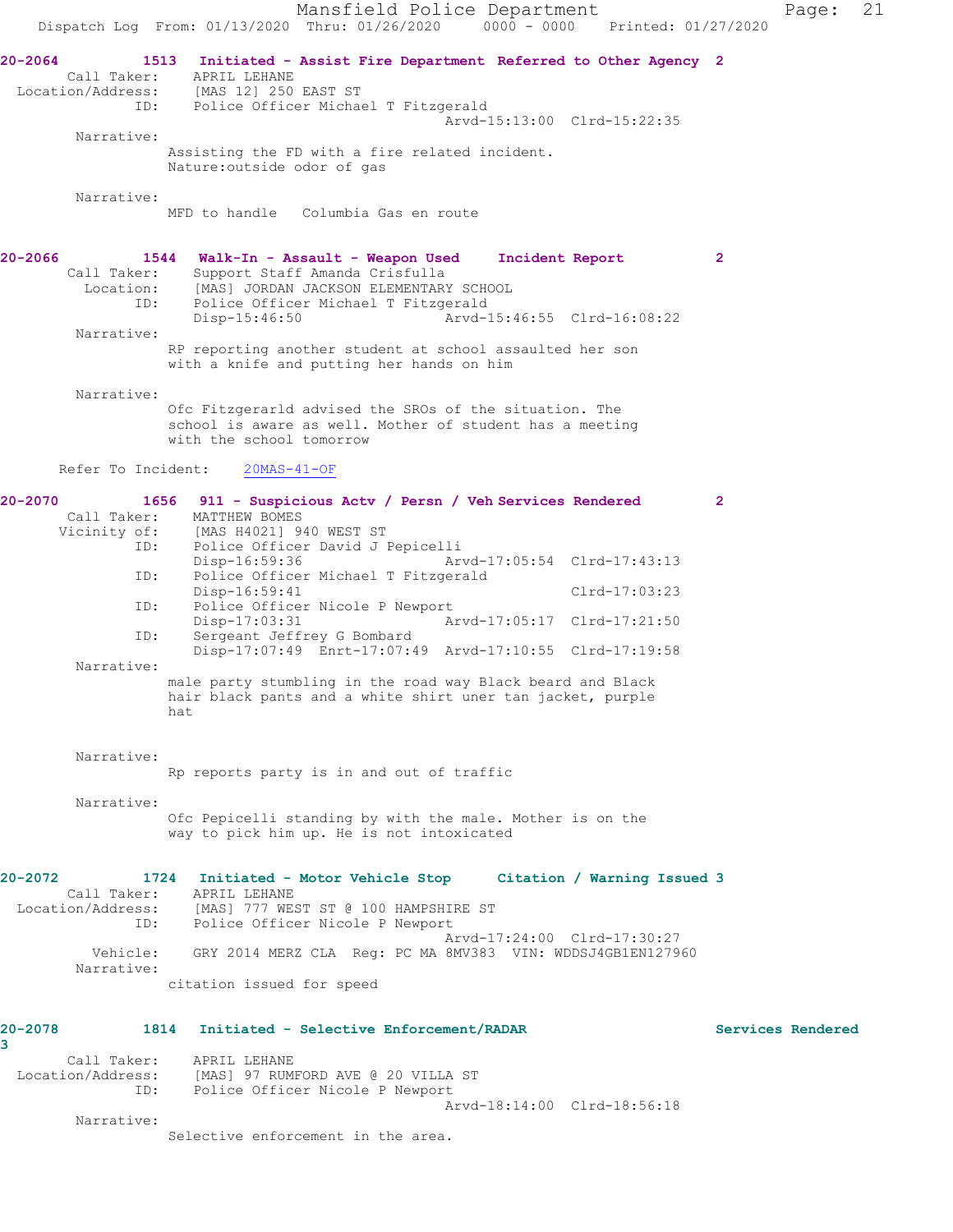Mansfield Police Department Page: 22 Dispatch Log From: 01/13/2020 Thru: 01/26/2020 0000 - 0000 Printed: 01/27/2020 **20-2079 1815 Initiated - Proactive Patrol Services Rendered 3**  Call Taker: APRIL LEHANE Location/Address: [MAS 840] 280 SCHOOL ST ID: Police Officer David J Pepicelli Arvd-18:15:00 Clrd-18:51:19 Narrative: Checking the area. **20-2080 1821 Initiated - Selective Enforcement/RADAR Citation / Warning Issued 3**  Call Taker: APRIL LEHANE Location/Address: [MAS] 562 MAPLE ST @ 3 JENNIFER DR ID: Police Officer Jay J Sparrow Arvd-18:21:00 Clrd-18:46:13 Vehicle: GRY 2017 AUDI A6 Reg: PC MA 58TZ94 VIN: WAUG8AFC5HN015393 Narrative:

Selective enforcement in the area.

Narrative:

citation issued

| $20 - 2082$<br>ID:<br>ID:<br>Narrative: | 1856 Phone - Well Being Check<br>Call Taker: NICHOLAS GOYETTE<br>Location/Address: [MAS 922C] 15 RESERVOIR ST Apt. #45<br>Police Officer David J Pepicelli<br>$Disp-19:02:25$<br>Police Officer David M Sennott<br>Disp-19:05:29<br>Police Officer Michael N Fenore<br>CAller requesting a well being check on her friend of many       | Spoken To<br>Arvd-19:05:43 Clrd-19:08:43<br>Clrd-19:08:19 | 3                 |
|-----------------------------------------|-----------------------------------------------------------------------------------------------------------------------------------------------------------------------------------------------------------------------------------------------------------------------------------------------------------------------------------------|-----------------------------------------------------------|-------------------|
|                                         | years. She states she spoke with the involved about 1-2<br>hours ago and she made gurgling sounds, which may be related<br>to an ongoing health issue. She has not been able to reach<br>her again.<br>Dispatch made contact with the involved, reports no issues<br>and will meet the Officer at the door. EMS offered and<br>declined |                                                           |                   |
| Narrative:                              | Ofc Pepicelli reports the female is fine and will be calling<br>her friend now.                                                                                                                                                                                                                                                         |                                                           |                   |
|                                         |                                                                                                                                                                                                                                                                                                                                         |                                                           |                   |
| 20-2088                                 | 2014 Initiated - Selective Enforcement/RADAR                                                                                                                                                                                                                                                                                            |                                                           | Services Rendered |
| 3<br>Call Taker:                        | TARA LAKO<br>Location/Address: [MAS] 792 WEST ST<br>ID: Police Officer David J Pepicelli                                                                                                                                                                                                                                                | Arvd-20:14:00 Clrd-20:37:21                               |                   |
| Narrative:                              | Selective enforcement in the area.                                                                                                                                                                                                                                                                                                      |                                                           |                   |
| Narrative:                              | Ofc Pepicelli reports top speed 41mph, average speed 32mph.                                                                                                                                                                                                                                                                             |                                                           |                   |

Narrative: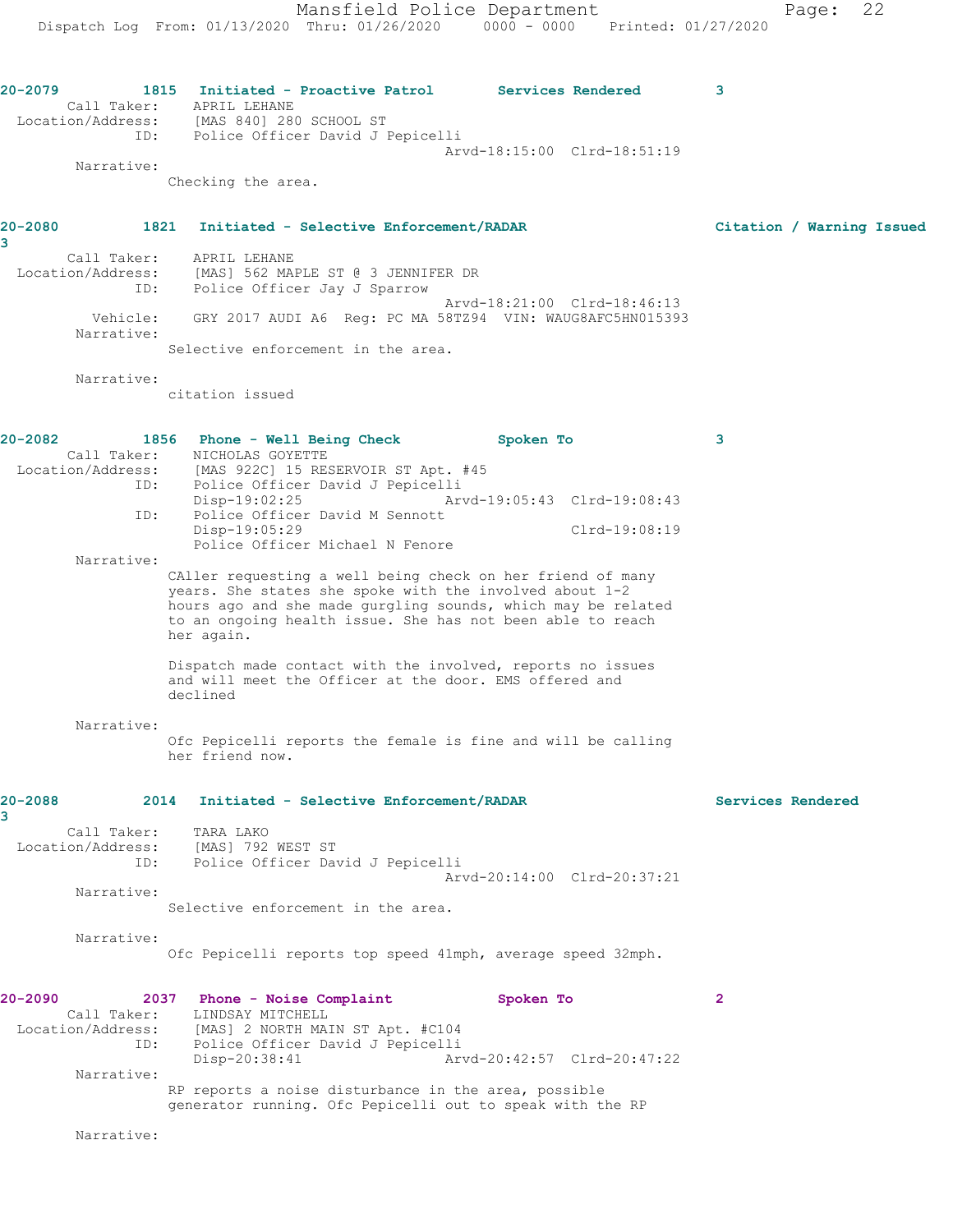Ofc Pepicelli reports speaking with the RP who had called the company doing work in the area during office hours. RP was told by the company they were painting and needed to have the heat remain on and the reason for the generator. Dispatch attempted to call the number listed on the sign and was able to leave a voicemail advising of the ongoing noise complaint due to the generator.

| 20-2098     | 2239              | Phone - Disturbance / Gathering                                                                                            | Spoken To |                             | 1 |
|-------------|-------------------|----------------------------------------------------------------------------------------------------------------------------|-----------|-----------------------------|---|
|             | Call Taker:       | LINDSAY MITCHELL                                                                                                           |           |                             |   |
|             | Location/Address: | [MAS] 50 HIGHLAND AVE                                                                                                      |           |                             |   |
|             | ID:               | Police Officer Jay J Sparrow<br>$Disp-22:41:02$                                                                            |           | Arvd-22:46:22 Clrd-22:58:08 |   |
|             | ID:               | Police Officer David J Pepicelli                                                                                           |           |                             |   |
|             |                   | Disp-22:41:02                                                                                                              |           | Arvd-22:46:00 Clrd-22:58:10 |   |
|             | ID:               | Sergeant Jeffrey G Bombard                                                                                                 |           |                             |   |
|             |                   | Disp-22:42:23 Enrt-22:42:23 Arvd-22:46:24 Clrd-22:58:12                                                                    |           |                             |   |
|             | Narrative:        |                                                                                                                            |           |                             |   |
|             |                   | Rp was on the phone with her friend, female yelled who are                                                                 |           |                             |   |
|             |                   | you talking to in the back ground. RP heard the male yelling<br>stop it and some ruffling of the phone, then the line went |           |                             |   |
|             |                   | dead. RP called back and female yelled stop calling here.                                                                  |           |                             |   |
|             |                   |                                                                                                                            |           |                             |   |
|             | Narrative:        |                                                                                                                            |           |                             |   |
|             |                   | Ofc Pepicelli reports speaking with the RP, and the male as                                                                |           |                             |   |
|             |                   | well as the female staying with him. Male denies being<br>assaulted and does not want any police assistance.               |           |                             |   |
|             |                   |                                                                                                                            |           |                             |   |
|             |                   |                                                                                                                            |           |                             |   |
| $20 - 2100$ | 2315              | 911 - 911 Hang-ups & Verifications Confirmed misdial/Accdntl Call                                                          |           |                             | 2 |
|             | Call Taker:       | TARA LAKO                                                                                                                  |           |                             |   |
|             | Location/Address: | [MAS 828] 2 MORSE CT                                                                                                       |           |                             |   |
|             | ID:               | Police Officer David J Pepicelli                                                                                           |           |                             |   |
|             |                   | Disp-23:16:54                                                                                                              |           | $Clrd-23:17:11$             |   |
|             | ID:               | Police Officer Jay J Sparrow<br>Disp-23:17:15                                                                              |           | Arvd-23:22:30 Clrd-23:25:31 |   |
|             | Narrative:        |                                                                                                                            |           |                             |   |
|             |                   | Out to confirm an accidental 911.                                                                                          |           |                             |   |
|             | Narrative:        |                                                                                                                            |           |                             |   |
|             |                   | Ofc Sparrow confirms accidental.                                                                                           |           |                             |   |
|             |                   |                                                                                                                            |           |                             |   |
| $20 - 2101$ |                   | 2327 Initiated - Proactive Patrol                                                                                          |           | <b>Services Rendered</b>    | 3 |
|             | Call Taker:       | TARA LAKO                                                                                                                  |           |                             |   |
|             | Location/Address: | [MAS 1002] 250 EAST ST                                                                                                     |           |                             |   |
|             | ID:               | Police Officer Jay J Sparrow                                                                                               |           |                             |   |
|             |                   |                                                                                                                            |           | Arvd-23:27:00 Clrd-23:34:14 |   |
|             | Narrative:        | Checking the area.                                                                                                         |           |                             |   |
|             |                   |                                                                                                                            |           |                             |   |
| 20-2102     | 2337              | Initiated - Proactive Patrol                                                                                               |           | Building Checked / Secured  | 3 |
|             | Call Taker:       | TARA LAKO                                                                                                                  |           |                             |   |
|             | Location/Address: | [MAS] NOREEN RD                                                                                                            |           |                             |   |
|             | ID:               | Police Officer Jay J Sparrow                                                                                               |           |                             |   |
|             |                   |                                                                                                                            |           | Arvd-23:37:00 Clrd-23:41:14 |   |
|             | Narrative:        |                                                                                                                            |           |                             |   |
|             |                   | Checking the area.                                                                                                         |           |                             |   |
|             | Narrative:        |                                                                                                                            |           |                             |   |
|             |                   | Ofc Sparrow reports he is clear, quiet in the area.                                                                        |           |                             |   |
|             |                   |                                                                                                                            |           |                             |   |
|             |                   |                                                                                                                            |           |                             |   |
|             |                   |                                                                                                                            |           |                             |   |

| 20-2106 |  | 0056 Initiated - Proactive Patrol | Building Checked / Secured<br>. |  |
|---------|--|-----------------------------------|---------------------------------|--|
|         |  |                                   |                                 |  |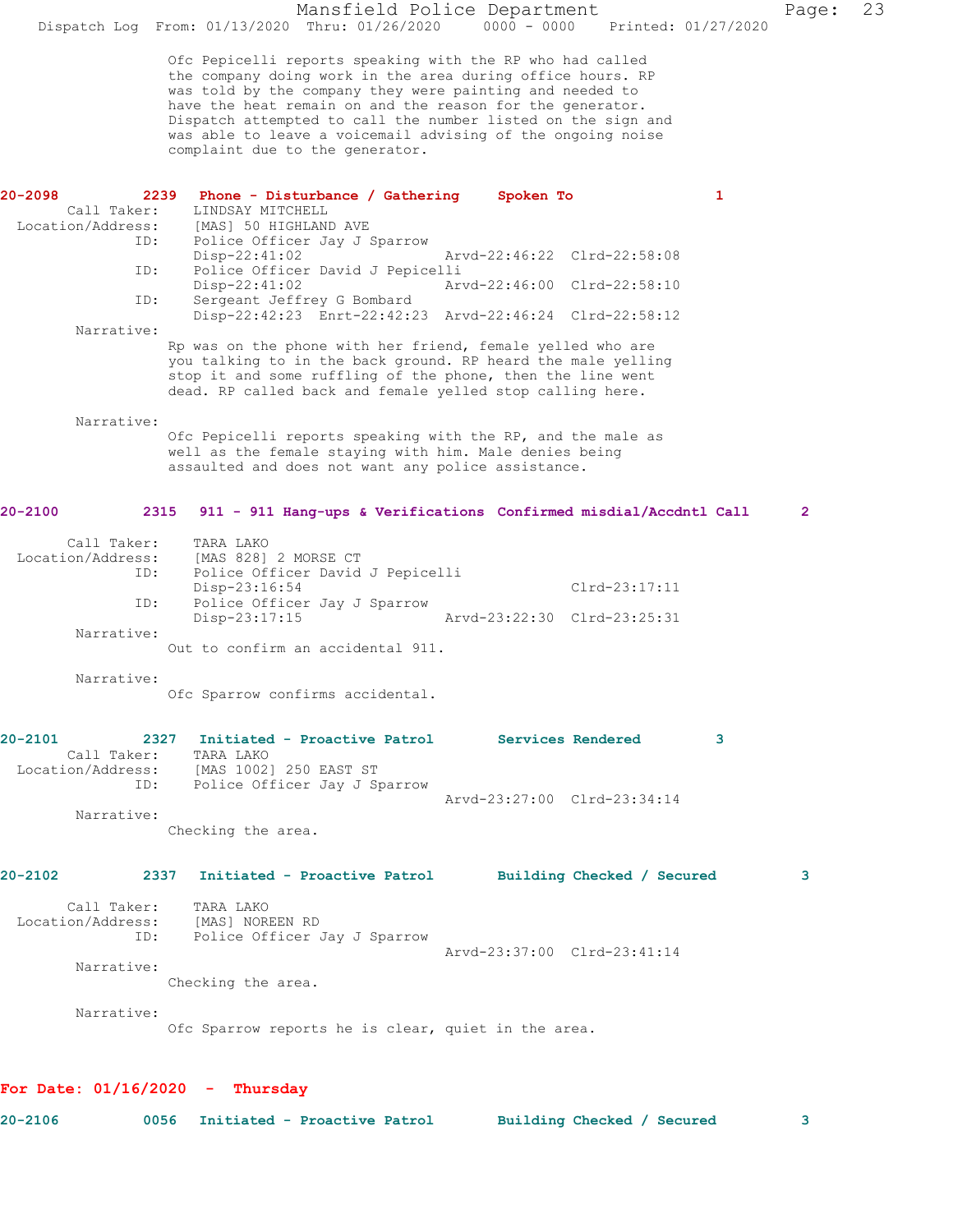|                                             | Mansfield Police Department                                                                                                            | Page: | 24 |
|---------------------------------------------|----------------------------------------------------------------------------------------------------------------------------------------|-------|----|
|                                             | Dispatch Log From: 01/13/2020 Thru: 01/26/2020 0000 - 0000 Printed: 01/27/2020                                                         |       |    |
| Call Taker: TARA LAKO<br>Narrative:         | Location/Address: [MAS 281A] 1 CROCKER ST<br>ID: Police Officer Michelle Bellevue<br>Arvd-00:56:00 Clrd-01:25:05<br>Checking the area. |       |    |
| 20-2113                                     | 0131 Initiated - Proactive Patrol<br>Building Checked / Secured                                                                        | 3     |    |
| Call Taker: TARA LAKO<br>ID:                | Location/Address: [MAS 840] 280 SCHOOL ST<br>Police Officer Donald MacLean<br>Arvd-01:31:00 Clrd-01:43:33                              |       |    |
| Narrative:                                  |                                                                                                                                        |       |    |
|                                             | Checking the area.                                                                                                                     |       |    |
| 20-2115<br>Call Taker:<br>Location/Address: | 0137 Phone - Assist Law Enfrc Agncy<br>Incident Report<br>NICHOLAS GOYETTE                                                             | 3     |    |
| ID:                                         | Police Officer Michelle Bellevue                                                                                                       |       |    |

Disp-01:41:58 Arvd-01:44:33 Clrd-02:03:43

Refer To Incident:  $20MAS-43-OF$ 

Narrative:

| $20 - 2119$       |                    | 0156 Initiated - Proactive Patrol                                       |                             | Building Checked / Secured | 3 |
|-------------------|--------------------|-------------------------------------------------------------------------|-----------------------------|----------------------------|---|
| Location/Address: | Call Taker:<br>ID: | TARA LAKO<br>[MAS 280] 440 FORBES BLVD<br>Police Officer Donald MacLean |                             |                            |   |
|                   | Narrative:         |                                                                         | Arvd-01:56:00 Clrd-02:03:48 |                            |   |
|                   |                    | Checking the area.                                                      |                             |                            |   |
| 20-2122           | 0210               | Initiated - Proactive Patrol                                            |                             | Building Checked / Secured | 3 |
|                   | Call Taker:        | TARA LAKO                                                               |                             |                            |   |
| Location/Address: |                    | [MAS 907E] 390 WEST ST                                                  |                             |                            |   |
|                   | ID:                | Police Officer Donald MacLean                                           |                             |                            |   |
|                   |                    |                                                                         | Arvd-02:10:00 Clrd-02:27:39 |                            |   |
|                   | Narrative:         |                                                                         |                             |                            |   |
|                   |                    | Checking the area.                                                      |                             |                            |   |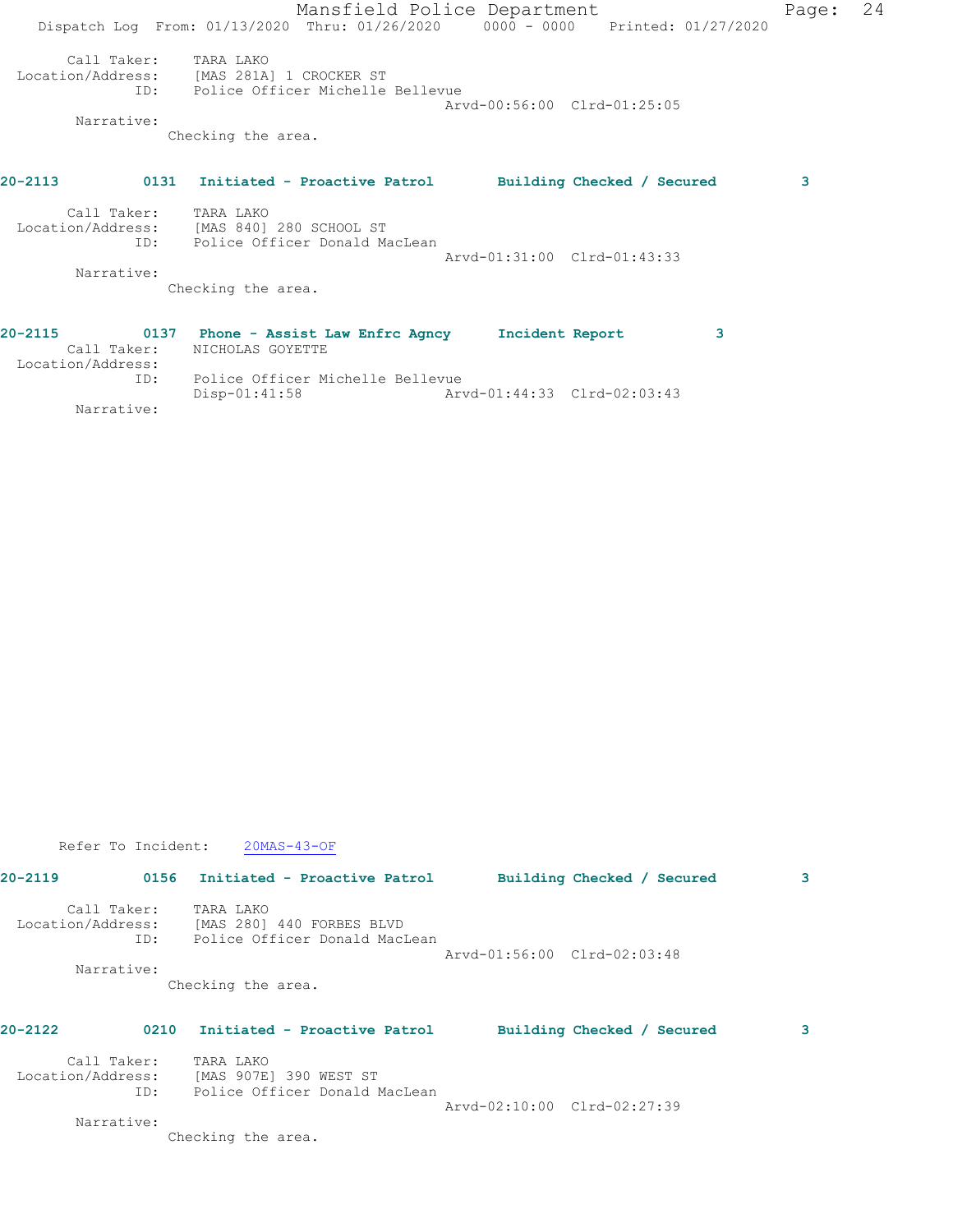**20-2123 0307 Initiated - Parking Violations Services Rendered 3**  Call Taker: TARA LAKO Location/Address: [MAS] NORTH MAIN ST ID: Police Officer Michelle Bellevue Arvd-03:07:00 Clrd-03:07:57 Narrative: Ofc Bellevue reports no violations. **20-2124 0409 Initiated - Proactive Patrol Building Checked / Secured 3** Call Taker: TARA LAKO Location/Address: [MAS 4] 31 HAMPSHIRE ST ID: Police Officer Andrew J Kelley Arvd-04:09:00 Clrd-05:42:22 Narrative: Ofc Kelley checking the hotels. **20-2125 0539 Phone - Noise Complaint Services Rendered 2**  Call Taker: NICHOLAS GOYETTE Location/Address: [MAS H291] 244 WEST ST ID: Police Officer Michelle Bellevue Disp-05:41:45 Arvd-05:46:39 Clrd-05:54:12 Narrative: Caller reports an ongoing issue with his neighbor, he leaves his truck idling and running, producing noise at a high volume Narrative: Ofc Bellevue reports the truck was not running upon arrival, appears to be a neighbor dispute. **20-2127 0644 Initiated - Traffic Cntrl / Dirctn Citation / Warning Issued 3**  Call Taker: MATTHEW BOMES Vicinity of: [MAS] 363 NORTH MAIN ST @ 54 CHAUNCY ST ID: Police Officer Michelle Bellevue Arvd-06:44:00 Clrd-07:16:50 Vehicle: WHI 2018 LEXS SEDAN Reg: PC MA 64C VIN: JTHC81D27J5032762 Narrative: Citation for red light Narrative: 1 citation issued **20-2130 0802 Initiated - Traffic Cntrl / Dirctn Services Rendered 3**  Call Taker: Patrolman CHARLES P GALLAGHER Location/Address: [FOX] 140 MAIN ST ID: Officer Brendan Fayles Arvd-08:02:00 Clrd-16:35:13 Narrative: Detail for Lewis Tree meets at stop and shop **20-2135 0858 Phone - Assist Law Enfrc Agncy Services Rendered 3**  Call Taker: GARIN EISELE Location/Address: [MAS H5376] 7 FAIRFIELD PARK ID: Police Officer Patrick J Pennie Disp-09:01:29 Arvd-09:06:44 Clrd-09:08:30 Narrative: Norton Police requesting officer to go by home and relay message to contact Norton Police. Narrative: Spoke to party and she will be contacting Norton PD

**20-2138 0957 Initiated - Community Policing Services Rendered 3**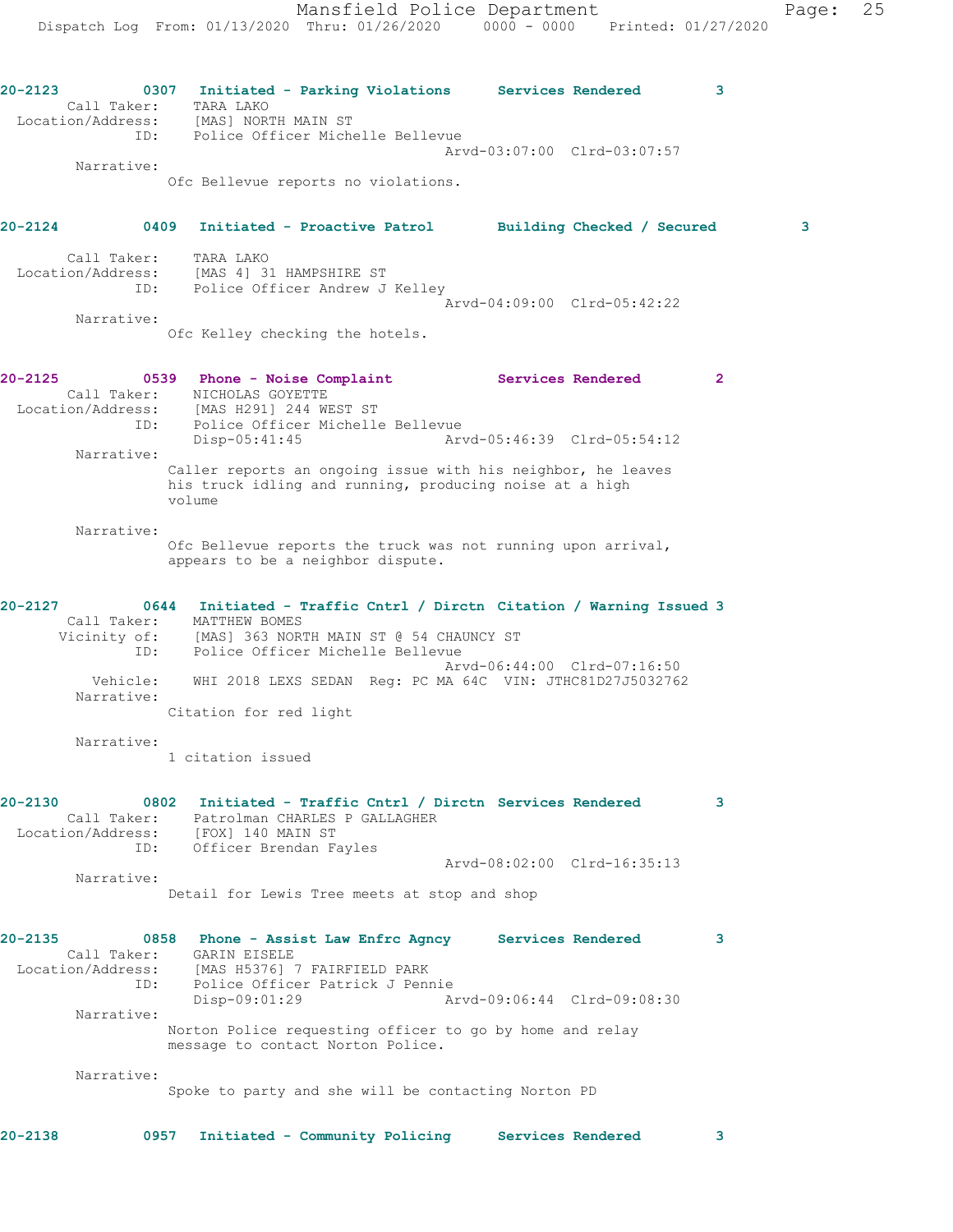Mansfield Police Department Page: 26 Dispatch Log From: 01/13/2020 Thru: 01/26/2020 0000 - 0000 Printed: 01/27/2020 Call Taker: MATTHEW BOMES Location/Address: [MAS 862A] 1108 SCHOOL ST ID: Police Officer Matthew A Souza Arvd-09:57:00 Clrd-10:15:26 Narrative: community policing **20-2145 1014 Initiated - Motor Vehicle Stop Citation / Warning Issued 3**  Call Taker: MATTHEW BOMES Vicinity of: [MAS] 43 NORTH MAIN ST @ 13 PARK ST ID: Police Officer Patrick J Pennie Arvd-10:14:00 Clrd-10:20:30 Vehicle: BRO 2008 HOND ODYSSE Reg: PC MA 398KZ4 VIN: 5FNRL38448B412765 Narrative: Citation for speed **20-2147 1023 Initiated - Motor Vehicle Stop Citation / Warning Issued 3**  Call Taker: MATTHEW BOMES Vicinity of: [MAS] EAST ST ID: Police Officer Michael T Fitzgerald Arvd-10:23:00 Clrd-10:26:49 Vehicle: GRY 2008 INFI G35 Reg: PC MA 3KYV30 VIN: JNKBV61F18M253086 Narrative: citation for speed **20-2148 1027 Phone - Alarm - Burglar False / Accidental Alarm 1**  Call Taker: APRIL LEHANE Location/Address: [MAS H2808] 19 STILLBROOK LN ID: Police Officer Michael T Fitzgerald Disp-10:29:38 Arvd-10:35:23 Clrd-10:38:09<br>ID: Police Officer Patrick J Pennie Police Officer Patrick J Pennie Disp-10:29:46 Arvd-10:35:23 Clrd-10:38:09 ID: Sergeant Thomas R Connor Disp-10:31:12 Arvd-10:35:23 Clrd-10:38:09 ID: Police Officer Matthew A Souza<br>Disp-10:31:28 F Disp-10:31:28 Arvd-10:35:23 Clrd-10:36:08 Vehicle: RED 2010 TOYT CAMRY Reg: PC MA 8ST977 VIN: 4T4BF3EKXAR003972 Narrative: zone: entry/ exit keyholder: unable Narrative: Alarm company reportedly saw video clip of 2 people inside the home. Still unable to reach keyholder. Narrative: Vehicle in the driveway belonging to location Narrative: Alarm set off by the home owner on location **20-2149 1036 Phone - 911 Hang-ups & Verifications Confirmed misdial/Accdntl Call 2**  Call Taker: APRIL LEHANE Location/Address: [MAS 1011] 50 WOOD AVE<br>ID: Police Officer Matthew Police Officer Matthew A Souza<br>Disp-10:37:26 P Arvd-10:42:03 Clrd-10:44:12 Narrative: Checking on a 911 accidental from elevator Narrative: Spoke with caller dialed by accident **20-2150 1051 Initiated - Motor Vehicle Stop Citation / Warning Issued 3**  Call Taker: MATTHEW BOMES

 Vicinity of: [FOX] 58 COCASSET ST @ 40 PLEASANT ST ID: Deputy Chief Michael Ellsworth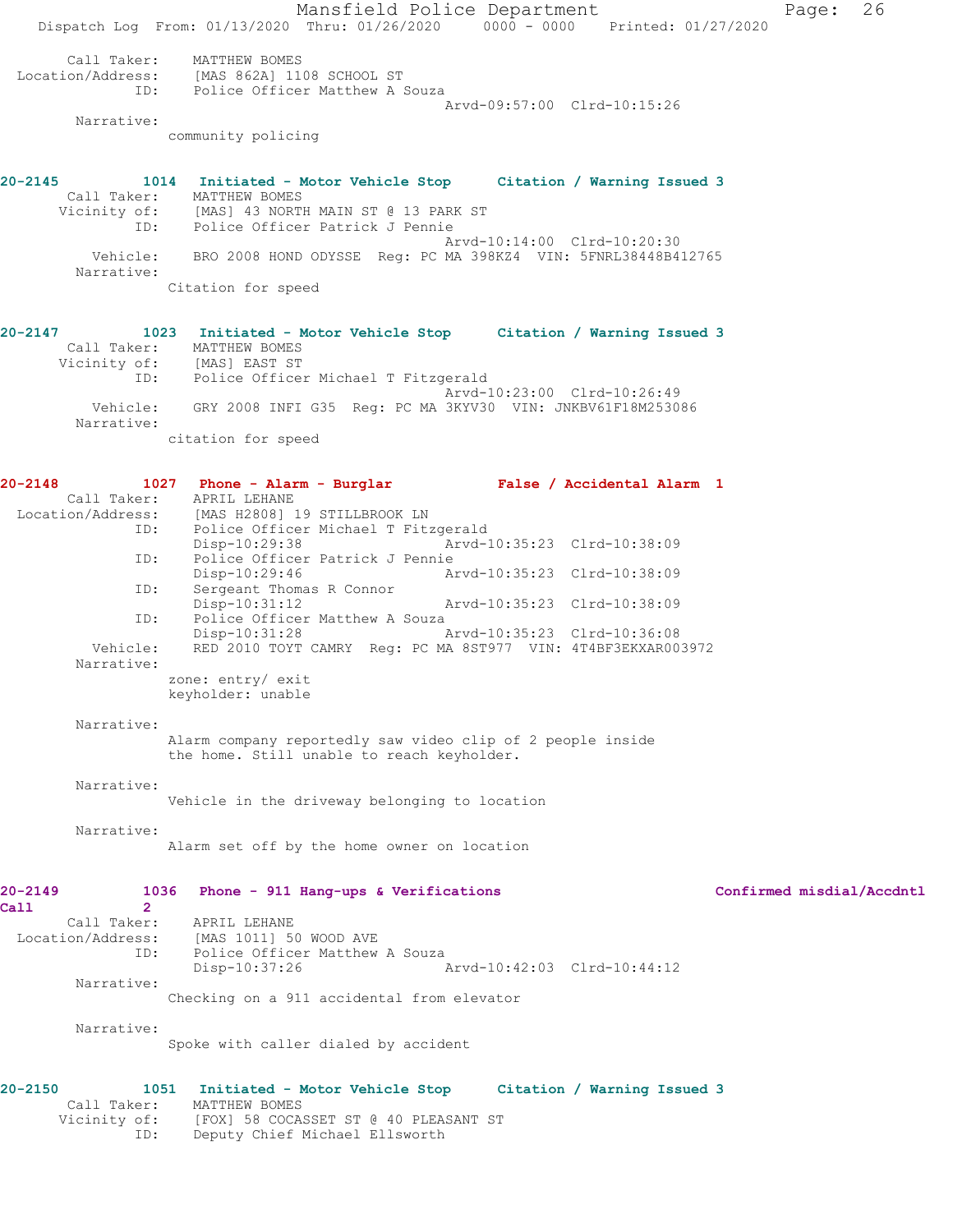Mansfield Police Department Page: 27 Dispatch Log From: 01/13/2020 Thru: 01/26/2020 0000 - 0000 Printed: 01/27/2020 Arvd-10:51:00 Clrd-11:02:46 Vehicle: BRO 2001 FORD UT ESCAPE Reg: PC MA 7FJ283 VIN: 1FMYU01141KB80180 Narrative: MC2 attempted to stop vehicle in Mansfield, vehicle finally stopped in Foxborough Narrative: citation for speed and marked lanes **20-2158 1136 Walk-In - Identity Theft Investigated - Report Taken 1** Call Taker: Support Staff Matthew Todesco Location/Address: [MAS 304B] 1 MANSFIELD AVE Apt. #B203 ID: Police Officer Patrick J Pennie Arvd-11:41:15 Clrd-12:01:38 Narrative: RP into the lobby to report someone has stolen money from her account on line. Ofc Penne into speak with the RP. Narrative: Report taken Refer To Incident: 20MAS-44-OF **20-2164 1239 Phone - Alarm - Burglar False / Accidental Alarm 1**  Call Taker: MATTHEW BOMES Location/Address: [MAS H9965] 51 YORK RD ID: Police Officer Matthew A Souza Disp-12:41:33 Arvd-12:45:28 Clrd-12:46:10 ID: Police Officer Patrick J Pennie Disp-12:41:37 Clrd-12:42:53 Narrative: Entry exit motion #28370D Narrative: Alarm company called back and stated they spoke with the key holder and it was the dog walker who set off the alarm. Narrative: Spoke with the dog walker and she stated she set off the alarm **20-2166 1303 Radio - Traffic / Roadway Complaint Unfounded/Unverifed 2**  Call Taker: MATTHEW BOMES Vicinity of: [MAS 4A] 365 NORTH MAIN ST ID: Police Officer Patrick J Pennie Disp-13:08:12 Arvd-13:10:33 Clrd-13:10:39 Narrative: Caller stated a tractor trailer unit parked on the side walk Narrative: checked area unfounded at this time **20-2169 1311 Initiated - School Officer Activity Services Rendered 3**  Call Taker: MATTHEW BOMES Location/Address: [MAS 332] 240 EAST ST ID: Sergeant Thomas R Connor Arvd-13:11:00 Clrd-13:57:22 Narrative: Standing by while activity is going on doors will be open **20-2171 1324 Initiated - Traffic Enforcement / Activity Citation / Warning Issued 2**  Call Taker: MATTHEW BOMES Vicinity of: [MAS 1002] 250 EAST ST ID: Police Officer Michael T Fitzgerald Arvd-13:24:00 Clrd-13:58:24 Vehicle: GRY 2010 NISS PATHFI Reg: PC MA 643SH9 VIN: 5N1AR1NB8AC629477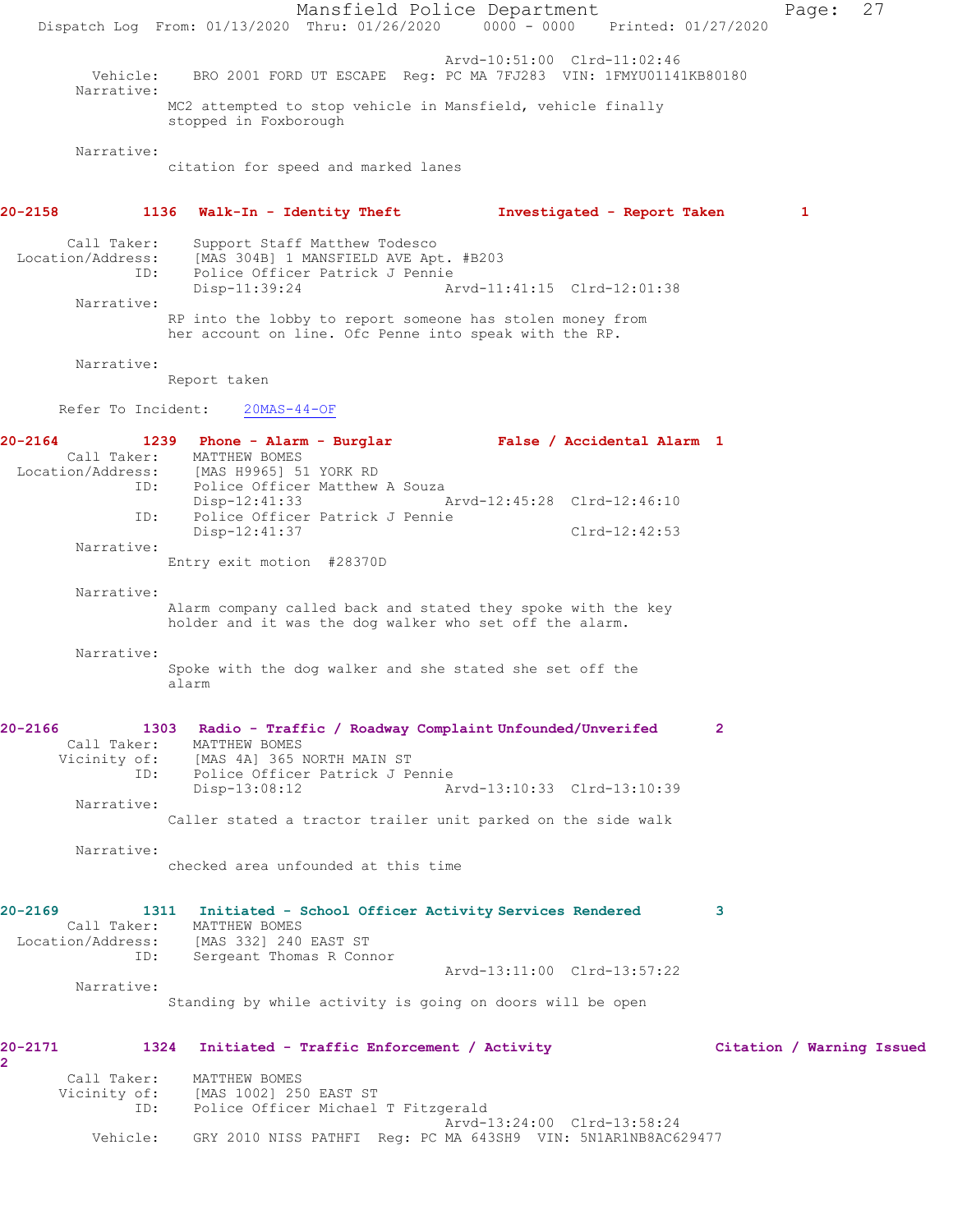| $20 - 2178$<br>1413 | Walk-In - Assist Citizen - P S A<br>Spoken To |  |
|---------------------|-----------------------------------------------|--|
| Call Taker:         | Support Staff Matthew Todesco                 |  |
| Location/Address:   |                                               |  |
| ID:                 | Police Officer Michael T Fitzgerald           |  |
|                     | Disp-14:15:10<br>Arvd-14:19:19 Clrd-15:55:53  |  |
| Narrative:          |                                               |  |

Refer To Incident: 20MAS-48-OF

**20-2182 1636 Radio - Motor Veh Acc - No Injury Accident Report 1**  Call Taker: MATTHEW BOMES Vicinity of: [MAS 165] 91 CHAUNCY ST Vicinity of: [MAS 165] 91 CHAUNCY ST<br>ID: Police Officer Jay J Sparrow<br>Pisn-16:37:48<br>Arvd-16:45:27 Clrd-17:08:44<br>Arvd-16:45:27 Clrd-17:08:44 Disp-16:37:48 Arvd-16:45:27 Clrd-17:08:44 Vehicle: GRY 2016 FORD TRANSIT Reg: PC MA 106195 VIN: 1FDZX2XM0GKA68428 Vehicle: BLU 2008 CHRY TOWN Reg: PC MA 347VB1 VIN: 2A8HR44H98R630352 Narrative: Called in by radio of a MVC no injuries in the area of the jeep dealer Narrative:

Minor damage

Narrative:

vehicles left under own power

Refer To Accident: 20MAS-14-AC

**2** 

**20-2185 1713 Initiated - Traffic Grant Enforcement Arrest(s) Made**

| Call Taker:<br>Location/Address: [MAS] 50 WEST ST | APRIL LEHANE                                                         |  |  |  |
|---------------------------------------------------|----------------------------------------------------------------------|--|--|--|
| ID:                                               | Detective Gregory S Martell                                          |  |  |  |
|                                                   | Arvd-17:13:00 Clrd-20:19:43                                          |  |  |  |
| ID:                                               | Detective Gregory S Martell                                          |  |  |  |
|                                                   | Disp-20:19:51<br>Arvd-20:19:56 Clrd-21:13:06                         |  |  |  |
| ID:                                               |                                                                      |  |  |  |
|                                                   | Police Officer Christopher D Sorge                                   |  |  |  |
|                                                   | Disp-20:48:47 Arvd-20:48:50 Clrd-21:13:39                            |  |  |  |
| Vehicle:                                          | GRY 2013 HOND ACCORD Req: PC MA 59CN39 VIN: 1HGCR2F53DA134424        |  |  |  |
| Vehicle:                                          | PLE 2015 CADI UT SRX Req: PAS MA MM12 VIN: 3GYFNEE32FS613115         |  |  |  |
|                                                   | Vehicle: BLK 2015 FORD EDGE Req: PC MA 19WZ94 VIN: 2FMTK4AP0FBB40689 |  |  |  |
| Vehicle:                                          | BRO 2013 HOND UT PILOT Req: PC MA 179XWN VIN: 5FNYF4H53DB005127      |  |  |  |
| Vehicle:                                          | GRY 2016 FORD EXPLOR Req: PC MA 4FFJ30 VIN: 1FM5K8D82GGA30354        |  |  |  |
| Vehicle:                                          | GRY 2004 HOND CIVIC Req: PC MA 1KVP47 VIN: 2HGES16564H546782         |  |  |  |
| Vehicle:                                          | WHI 2011 CHEV UT TRAVER Req: PC MA 59CA76 VIN: 1GNKVLED6BJ399573     |  |  |  |
| Vehicle:                                          | BLK 2019 FORD UT EXPLOR Req: PC MA 153TS3 VIN: 1FM5K8GT6KGA01741     |  |  |  |
| Vehicle:                                          | GRY 2009 VOLV SD S60 Req: PC MA 413GX1 VIN: YV1RH592892738321        |  |  |  |
| Vehicle:                                          | GRY 2005 VOLV UT XC90 Req: PC MA 91E660 VIN: YV1CZ592X51168390       |  |  |  |
| Vehicle:                                          | BLK 2006 TOYT UT SEQUOI Req: PC MA 89SX71 VIN: 5TDBT44A06S261807     |  |  |  |
| Towed:                                            | For: Unregistered/Uninsured By: Achins Garage To: Achins Garage      |  |  |  |
| Narrative:                                        |                                                                      |  |  |  |

Det Martell out on OUI Traffic Grant

 Narrative: N.main st with Ma. reg 59cn39 verbal to the R/O for inspection sticker

Narrative: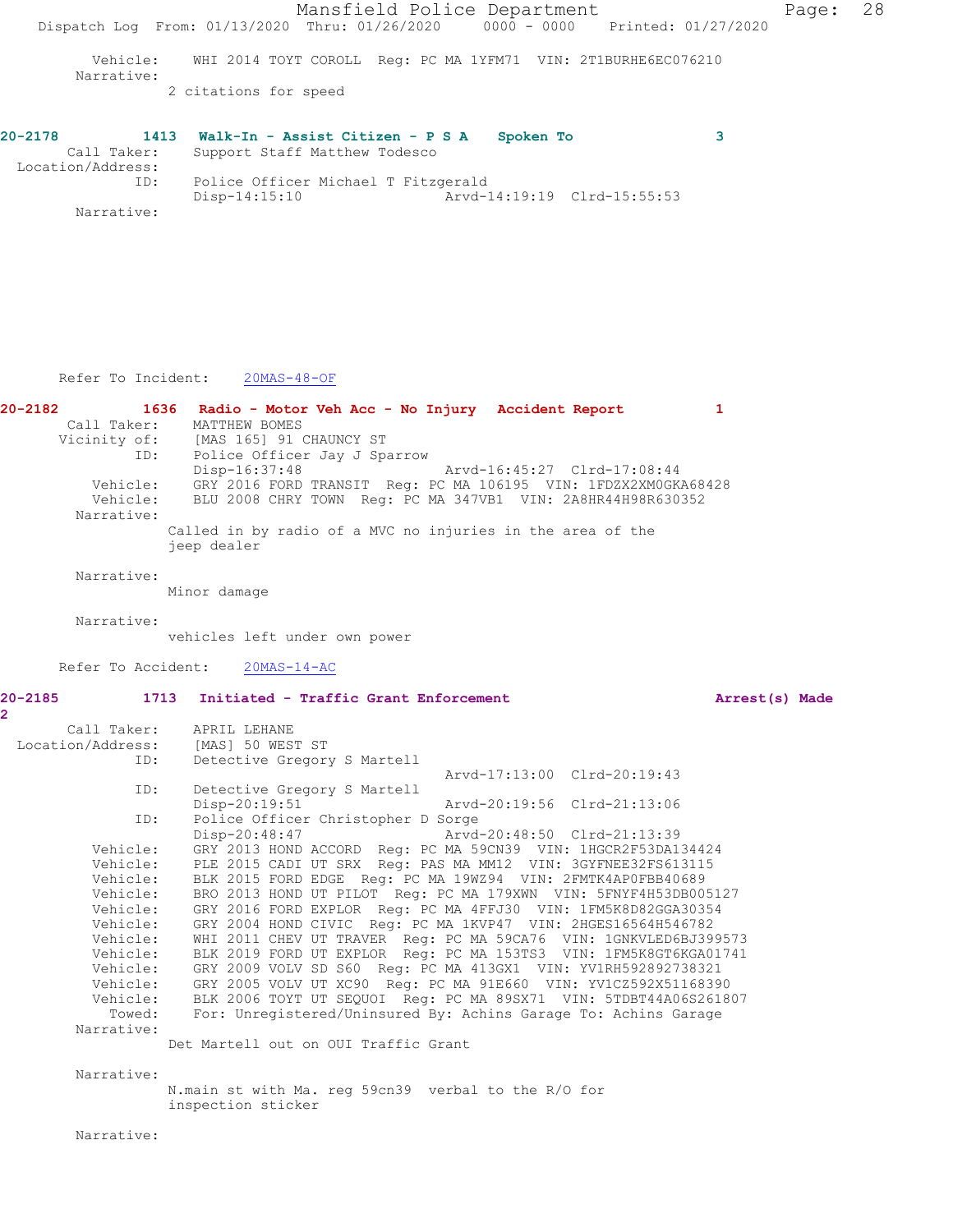Mansfield Police Department Page: 29 Dispatch Log From: 01/13/2020 Thru: 01/26/2020 0000 - 0000 Printed: 01/27/2020 Thomas at old colony with MA reg MM12- citation issued for marked lanes violation Narrative: Thomas/Old Colony- MA 19WZ94 citation issued for failure to yield Narrative: School/west MA 179XWN citation issued marked lanes Narrative: 140s/495 MA 4FFJ30 citaion to the R/O for inspection. Given in hand to operator Narrative: Out with MA 1KVP47, 800 South Main- citation issued for marked lanes and failure to signal Narrative: Det. Martell is off on Copeland at Giles with MA reg 59CA76. Verbal to the R/O failure to inspect. Narrative: Det. Martell is off on Chauncy by Central with Ma Reg. 153TS3. Citation issued for red light violation. Narrative: Det Martell is off with MA Reg 413GX1 Citation issued for red light violation. Narrative: Out with MA 91E660, Rte 140SB/495. Cited for failure to inspect to the owner. Given in hand to the operator Narrative: Out with MA 89SX71, Stearns/Bonney. Registration:revoked for insurance. 2046 Tow requested, Achins notified. Citation issued to the owner, given in hand to the operator Refer To Summons: 20MAS-20-AR Summons: BERARDI, KATHRYN A Address: 6 LILAC LN N EASTON, MA Age:<br>:Charges UNINSURED MOTOR VEHICLE REGISTRATION SUSPENDED, OP MV WITH **20-2189 1723 911 - 911 Hang-ups & Verifications Confirmed misdial/Accdntl Call 2** Call Taker: GARIN EISELE<br>Location/Address: [MAS 12] 250 [MAS 12] 250 EAST ST ID: Police Officer Danielle C Titus Disp-17:25:52 Arvd-17:27:24 Clrd-17:31:51 Narrative: 911 Hang-up, on call back no answer M12 will be responding. Call came from the Library. **20-2194 1746 Initiated - Building Check Building Checked / Secured 3** Call Taker: MATTHEW BOMES<br>Vicinity of: [MAS 331] 255 [MAS 331] 255 EAST ST ID: Police Officer Danielle C Titus Arvd-17:46:00 Clrd-17:56:01 Narrative: Building/area checked secure. **20-2199 1829 Initiated - Traffic Enforcement / Activity Services Rendered** Call Taker: MATTHEW BOMES<br>Vicinity of: [MAS] 1 SCHOO [MAS] 1 SCHOOL ST @ 167 WEST ST

**2**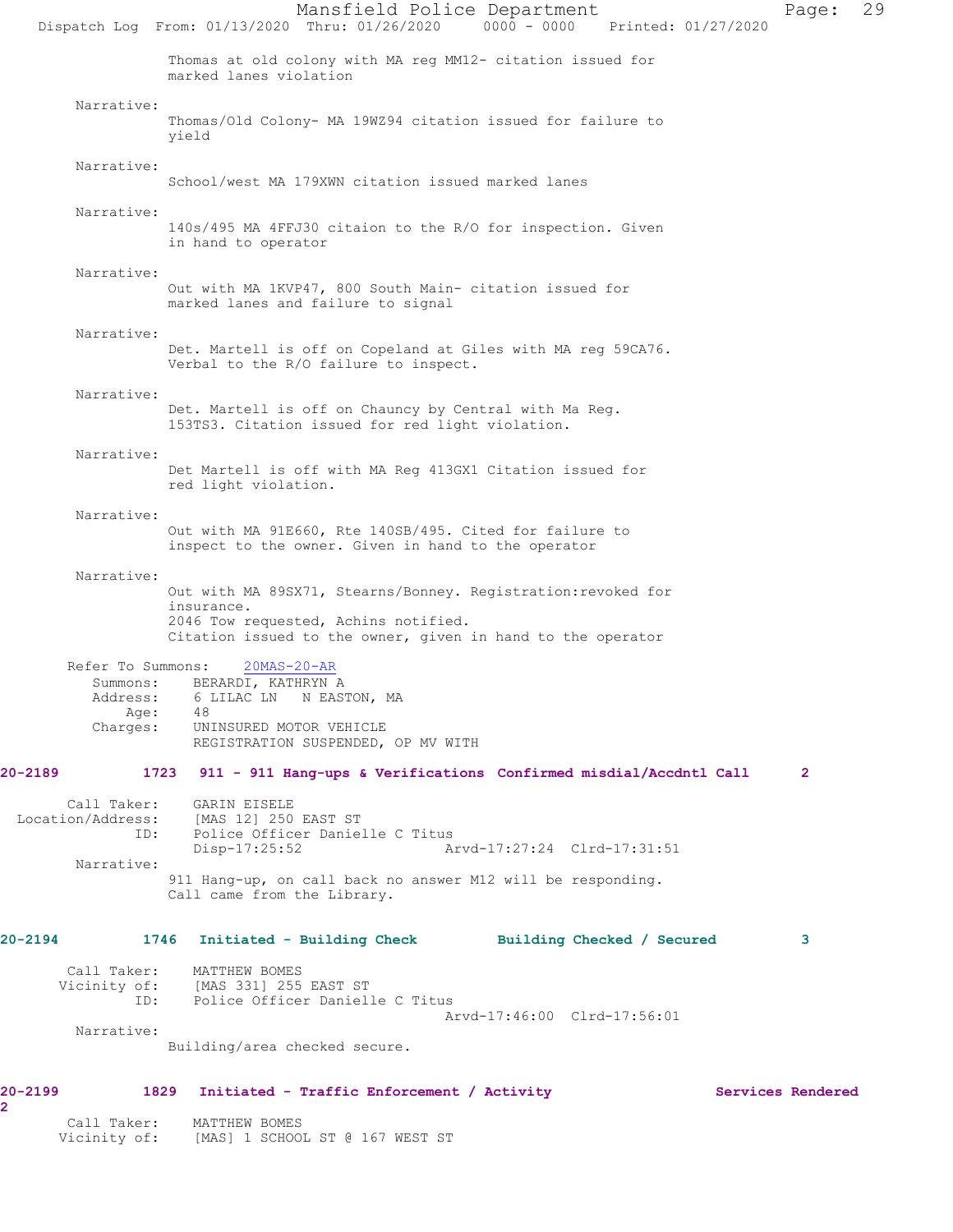Mansfield Police Department Page: 30 Dispatch Log From: 01/13/2020 Thru: 01/26/2020 0000 - 0000 Printed: 01/27/2020 ID: Police Officer Jay J Sparrow Arvd-18:29:00 Clrd-19:52:19 Narrative: Officer out on traffic enforcement in the area **20-2202 1914 Initiated - Community Policing Services Rendered 3**  Call Taker: JEFFREY KEEFE Vicinity of: [MAS 332] 240 EAST ST ID: Police Officer Danielle C Titus Arvd-19:14:00 Clrd-19:24:17 Narrative: Community policing at the Middle School. **20-2206 1957 Phone - Alarm - Burglar Building Checked / Secured 1** Call Taker: LINDSAY MITCHELL Location/Address: [MAS] 83 SOUTH ST ID: Police Officer Jay J Sparrow Disp-19:59:08 Arvd-20:03:49 Clrd-20:06:04 ID: Police Officer Christopher D Sorge Disp-19:59:32 Clrd-20:06:04 Narrative: Alarm co reports a back door center tamper Narrative: Confirmed Accidental by homeowner. **20-2208 2008 Initiated - Proactive Patrol Services Rendered 3**  Call Taker: JEFFREY KEEFE Vicinity of: [MAS 2] 60 FORBES BLVD ID: Police Officer Christopher D Sorge Arvd-20:08:00 Clrd-20:16:04 Narrative: Checking the area. **20-2209 2009 Initiated - Selective Enforcement/RADAR Services Rendered 3**  Call Taker: TARA LAKO Location/Address: [MAS] HOPE ST ID: Police Officer Danielle C Titus Arvd-20:09:00 Clrd-20:41:41 Narrative: Selective enforcement in the area. Narrative: No violations AVG Speed 35 Max 37. **20-2211 2015 Phone - Erratic Oper MV / Road Rage Unfounded/Unverifed 3**  Call Taker: Support Staff Derek M Stark Location/Address: [MAS] CROCKER ST<br>ID: Police Officer Ch Police Officer Christopher D Sorge Disp-20:17:25 Arvd-20:19:27 Clrd-20:19:49 ID: Detective Gregory S Martell<br>Disp-20:19:43 Disp-20:19:43 Arvd-20:19:48 Clrd-20:19:51<br>Vehicle: GRY 2006 BUIC 4D LACROSS Req: PAS MA 76N220 VIN: 2G4WD58 GRY 2006 BUIC 4D LACROSS Reg: PAS MA 76N220 VIN: 2G4WD582461247855 Narrative: Caller reporting wrongway driver on Crocker Street, MA-76N220 is car involved. Narrative: Officers checked the area, unfounded **20-2212 2030 Initiated - Proactive Patrol Services Rendered 3**  Call Taker: LINDSAY MITCHELL Location/Address: [MAS] 30 CHAUNCY ST ID: Police Officer Christopher D Sorge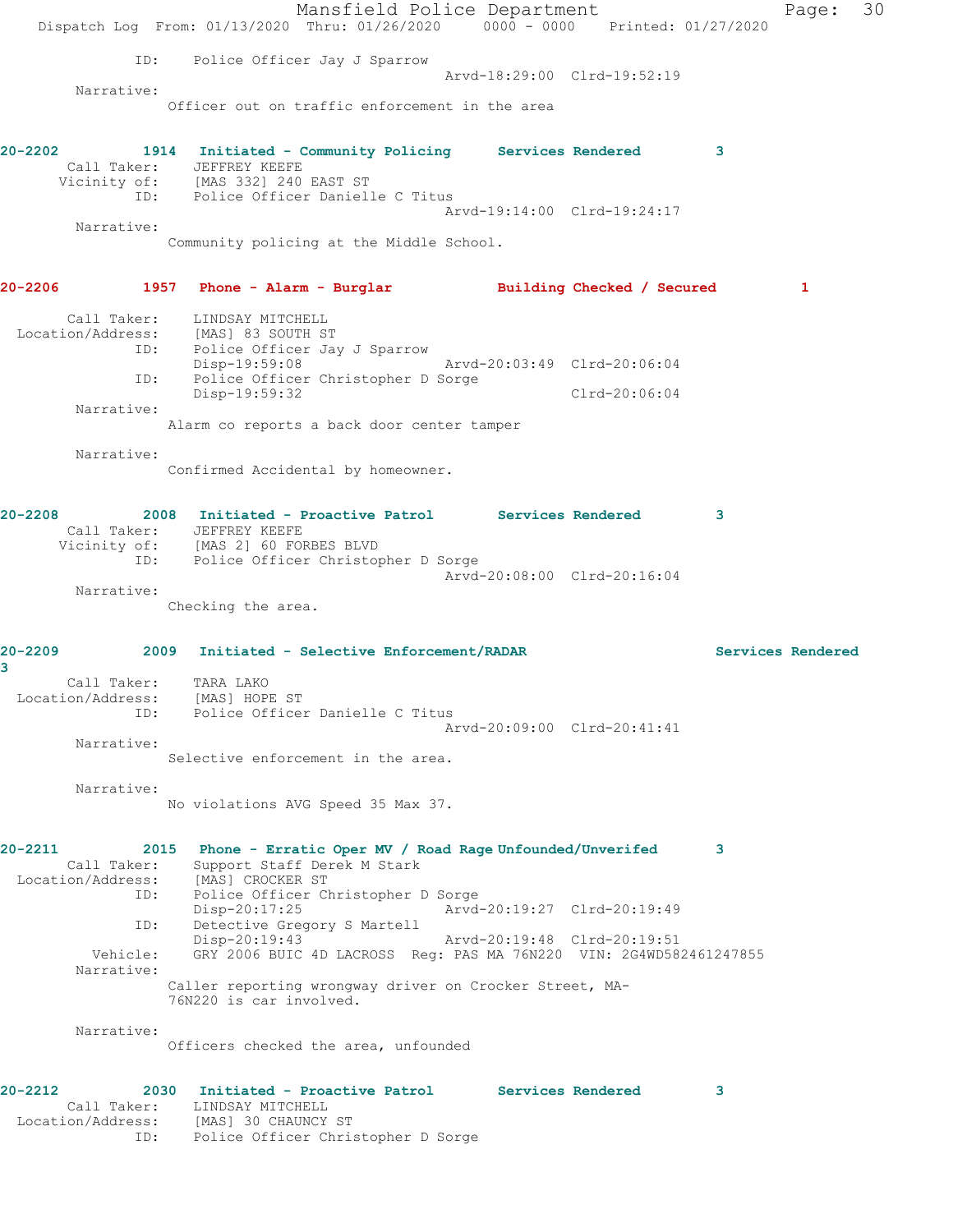Mansfield Police Department Page: 31 Dispatch Log From: 01/13/2020 Thru: 01/26/2020 0000 - 0000 Printed: 01/27/2020 Arvd-20:30:00 Clrd-20:35:34 **20-2215 2050 Initiated - Proactive Patrol Services Rendered 3**  Call Taker: LINDSAY MITCHELL Location/Address: [MAS] 4 ERICK RD @ 15 BONNEY LN ID: Police Officer Danielle C Titus Arvd-20:50:00 Clrd-21:23:38 **20-2218 2123 Initiated - Proactive Patrol Building Checked / Secured 3** Call Taker: JEFFREY KEEFE Location/Address: [MAS 417] 9 FRANCIS AVE ID: Police Officer Danielle C Titus Arvd-21:23:00 Clrd-21:31:26 Narrative: Checking the area. **20-2219 2126 Phone - Suspicious Actv / Persn / Veh Spoken To 2** Call Taker: JEFFREY KEEFE Location/Address: [MAS H1727] 144 YORK RD ID: Police Officer Christopher D Sorge Disp-21:27:57 Arvd-21:38:28 Clrd-21:42:05 ID: Police Officer Jay J Sparrow Disp-21:28:00 Arvd-21:37:38 Clrd-21:42:02 Narrative: Cp reported susp activity. Two males were dropped off at the residence by a large dark SUV. Parties are unknown to the CP. Narrative: Spoke to parties renting the house. All clear. **20-2220 2135 Walk-In - Motor Veh Acc - Hit & Run Services Rendered 1**  Call Taker: Support Staff Derek M Stark Location/Address: [MAS 840] 280 SCHOOL ST ID: Police Officer William C Trudell Disp-21:43:10 Arvd-21:55:50 Clrd-22:25:06 Vehicle: BLU 2008 HOND CIVIC Reg: PC MA 8GL279 VIN: 2HGFG11618H550038 Vehicle: WHI 2013 TOYT UT RAV4 Reg: PAS MA 1BWS13 VIN: 2T3DFREV0DW086761 Narrative: Walk in reporting that earlier in the night he was rearended entering Mansfield Crossing. Other vehicle involved fled but he was able to capture incident on dash-cam. Narrative: See report for further. **20-2221 2156 Initiated - Proactive Patrol Services Rendered 3**  Call Taker: JEFFREY KEEFE Location/Address: [MAS 840] 280 SCHOOL ST ID: Police Officer Christopher D Sorge Arvd-21:56:00 Clrd-22:09:08 Narrative: Checking the area. **20-2224 2211 Phone - Assist Fire Department Services Rendered 2**  Call Taker: LINDSAY MITCHELL Location/Address: [MAS] 15 JUDYS LN ID: Police Officer Christopher D Sorge<br>Disp-22:13:07 Arvd- Disp-22:13:07 Arvd-22:16:44 Clrd-22:22:17 Narrative: Assisting the FD with a fire related incident. Nature: CO detector, no ill effects **20-2234 2359 Phone - Suspicious Actv / Persn / Veh Protective Custody**

**2**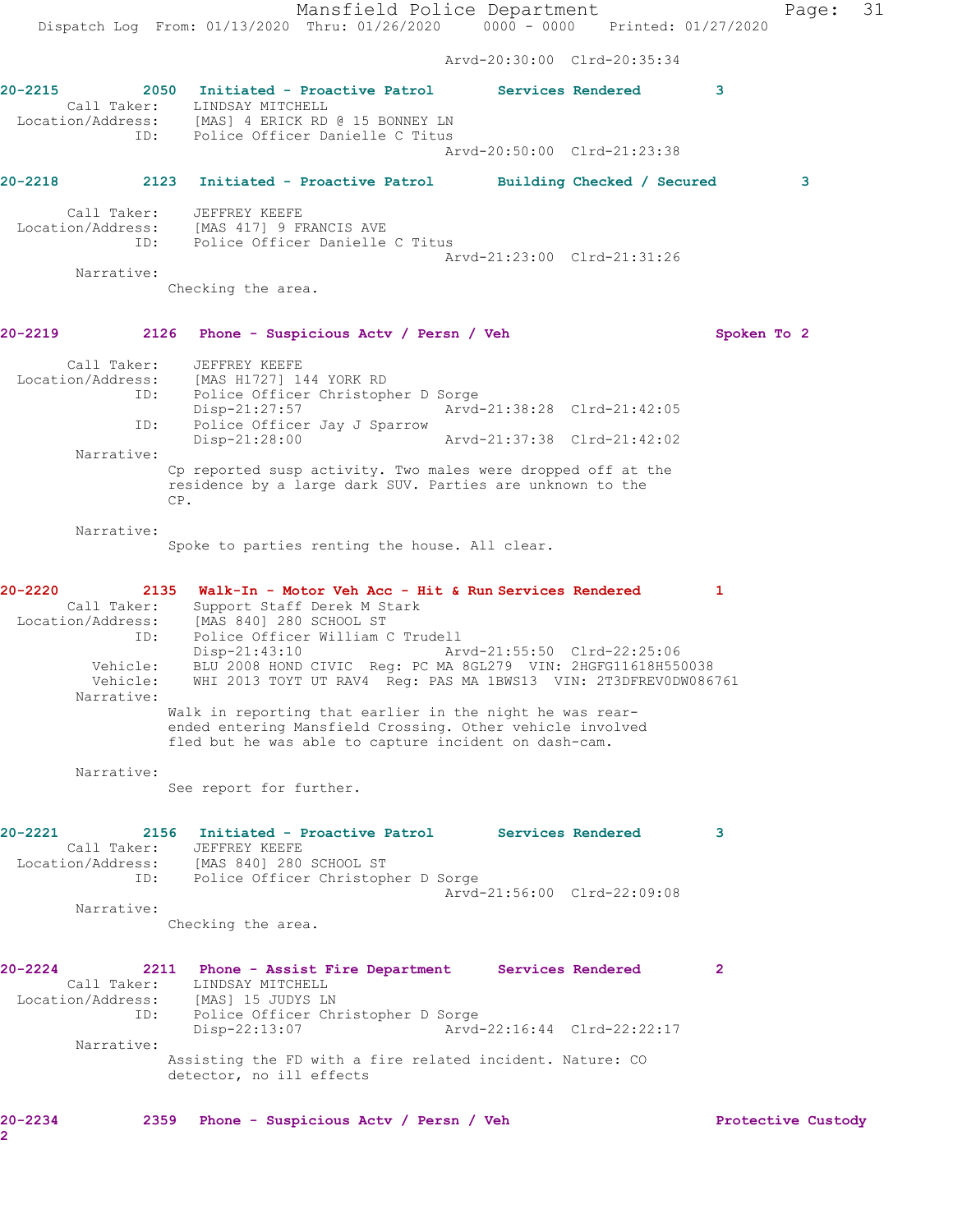Mansfield Police Department Page: 32 Dispatch Log From: 01/13/2020 Thru: 01/26/2020 0000 - 0000 Printed: 01/27/2020 Call Taker: LINDSAY MITCHELL Location/Address: [MAS] RIVER ST<br>ID: Police Officer Police Officer Michelle Bellevue<br>Disp-00:02:06 Ar Disp-00:02:06 Arvd-00:04:06 Clrd-01/17/2020 @ 00:10:33<br>ID: Police Officer Andrew J Kelley Police Officer Andrew J Kelley<br>Disp-00:03:51 Disp-00:03:51 Arvd-00:04:08 Clrd-01/17/2020 @ 00:14:39<br>ID: Police Officer Christopher D Sorge Police Officer Christopher D Sorge<br>Disp-00:03:56 Arvd Disp-00:03:56 Arvd-00:04:11 Clrd-01/17/2020 @ 00:13:25<br>ID: Sergeant Robert S Pierce Sergeant Robert S Pierce<br>Disp-00:04:03 Arvd-00:04:13 Clrd-01/17/2020 @ 00:10:34 Narrative: RP reports a male yelling he wants to go home and appears unsteady on his feet. Description: white male, gray Carhartt jacket. Narrative: Male party in custody, PC Narrative: Ofc Sorge transporting the male Narrative: Male party is released to his wife. Refer To P/C: 20MAS-21-AR P/C: Age: Age: 32<br>Charges: PROTECTIVE CUSTODY

## **For Date: 01/17/2020 - Friday**

| 20-2236             | 0058 Initiated - Proactive Patrol<br>Call Taker: LINDSAY MITCHELL<br>Location/Address: [MAS] EAST ST<br>Police Officer Michelle Bellevue<br>ID: |                             | Services Rendered          | 3            |
|---------------------|-------------------------------------------------------------------------------------------------------------------------------------------------|-----------------------------|----------------------------|--------------|
|                     |                                                                                                                                                 | Arvd-00:58:00 Clrd-01:08:38 |                            |              |
| $20 - 2244$         | 0137 Initiated - Proactive Patrol Services Rendered<br>Call Taker: LINDSAY MITCHELL<br>Location/Address: [MAS] 30 CHAUNCY ST                    |                             |                            | 3            |
|                     | ID: Police Officer Andrew J Kelley                                                                                                              | Arvd-01:37:00 Clrd-01:40:11 |                            |              |
| $20 - 2248$<br>0145 | Initiated - Proactive Patrol Building Checked / Secured                                                                                         |                             |                            | 3            |
| Call Taker:         | JEFFREY KEEFE<br>Vicinity of: [MAS] COPELAND DR<br>ID: Police Officer Andrew J Kelley                                                           | Arvd-01:45:00 Clrd-01:46:50 |                            |              |
| Narrative:          | Checking the area.                                                                                                                              |                             |                            |              |
| 20-2249             | 0145 Phone - Alarm - Burglar                                                                                                                    |                             | Building Checked / Secured | $\mathbf{1}$ |
| Call Taker:         | TARA LAKO<br>Location/Address: [MAS 10B] 305 FORBES BLVD<br>Police Officer Christopher D Sorge<br>ID:                                           |                             |                            |              |
|                     | $Disp-01:46:47$                                                                                                                                 | Arvd-01:51:36 Clrd-01:53:27 |                            |              |
| ID:                 | Police Officer Andrew J Kelley<br>$Disp-01:47:15$                                                                                               | Arvd-01:50:20 Clrd-01:53:23 |                            |              |
| Narrative:          | General burglar alarm, no rep at this time.                                                                                                     |                             |                            |              |
| Narrative:          | Alarm company called back requesting cancelation due to the<br>keyholder stating it was a faulty alarm.                                         |                             |                            |              |
| $20 - 2255$         | 0202<br>Initiated - Proactive Patrol                                                                                                            |                             | Services Rendered          | 3            |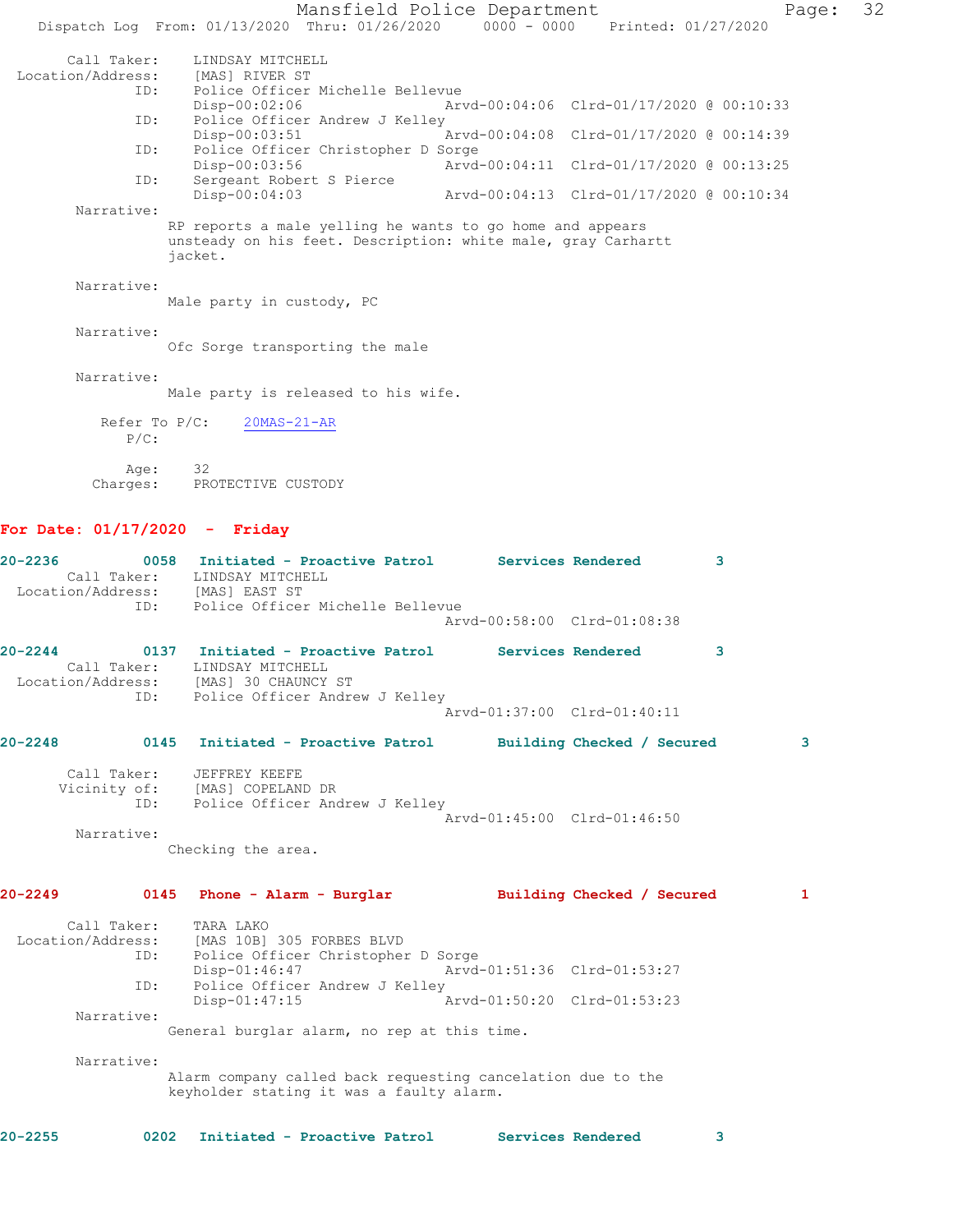Mansfield Police Department Page: 33 Dispatch Log From: 01/13/2020 Thru: 01/26/2020 0000 - 0000 Printed: 01/27/2020 Call Taker: JEFFREY KEEFE Vicinity of: [MAS] 4 ERICK RD @ 15 BONNEY LN ID: Police Officer Michelle Bellevue Arvd-02:02:00 Clrd-02:15:28 Narrative: Checking the area. **20-2257 0208 Initiated - Proactive Patrol Services Rendered 3**  Call Taker: JEFFREY KEEFE Vicinity of: [MAS 322] 31 HAMPSHIRE ST ID: Police Officer Andrew J Kelley Arvd-02:08:00 Clrd-02:36:56 Narrative: Checking the area. **20-2263 0231 Initiated - Proactive Patrol Services Rendered 3**  Call Taker: JEFFREY KEEFE Vicinity of: [MAS 992] 660 EAST ST ID: Police Officer Michelle Bellevue Arvd-02:31:00 Clrd-02:40:51 Narrative: Checking the area. **20-2264 0235 Initiated - Proactive Patrol Services Rendered 3**  Call Taker: JEFFREY KEEFE Vicinity of: [MAS] 905 SOUTH MAIN ST ID: Police Officer Christopher D Sorge Arvd-02:35:00 Clrd-02:41:22 Narrative: Checking the area. **20-2265 0240 Initiated - Proactive Patrol Services Rendered 3**  Call Taker: JEFFREY KEEFE Vicinity of: [MAS 170] 255 HOPE ST ID: Police Officer Andrew J Kelley Arvd-02:40:00 Clrd-02:42:26 Narrative: Checking the area. **20-2266 0241 Initiated - Motor Vehicle Stop Spoken To 3**  Call Taker: JEFFREY KEEFE Vicinity of: [MAS] 200 COPELAND DR ID: Police Officer Christopher D Sorge Arvd-02:41:00 Clrd-02:51:12 Vehicle: GRY 2014 HYUN UT SANTFE Reg: PC MA 8BH669 VIN: 5XYZUDLB2EG186335 Narrative: Operator is holding an active Brazilian licence. **20-2267 0252 Initiated - Proactive Patrol Services Rendered 3**  Call Taker: JEFFREY KEEFE Vicinity of: [MAS 281A] 1 CROCKER ST ID: Police Officer Andrew J Kelley Arvd-02:52:00 Clrd-02:54:54 Narrative: Checking the area. **20-2268 0255 Initiated - Parking Violations Services Rendered 3**  Call Taker: JEFFREY KEEFE Location: [MAS] DOWN TOWN ID: Police Officer Andrew J Kelley Arvd-02:55:00 Clrd-02:59:17 Narrative: Downtown parking enforcement. Narrative: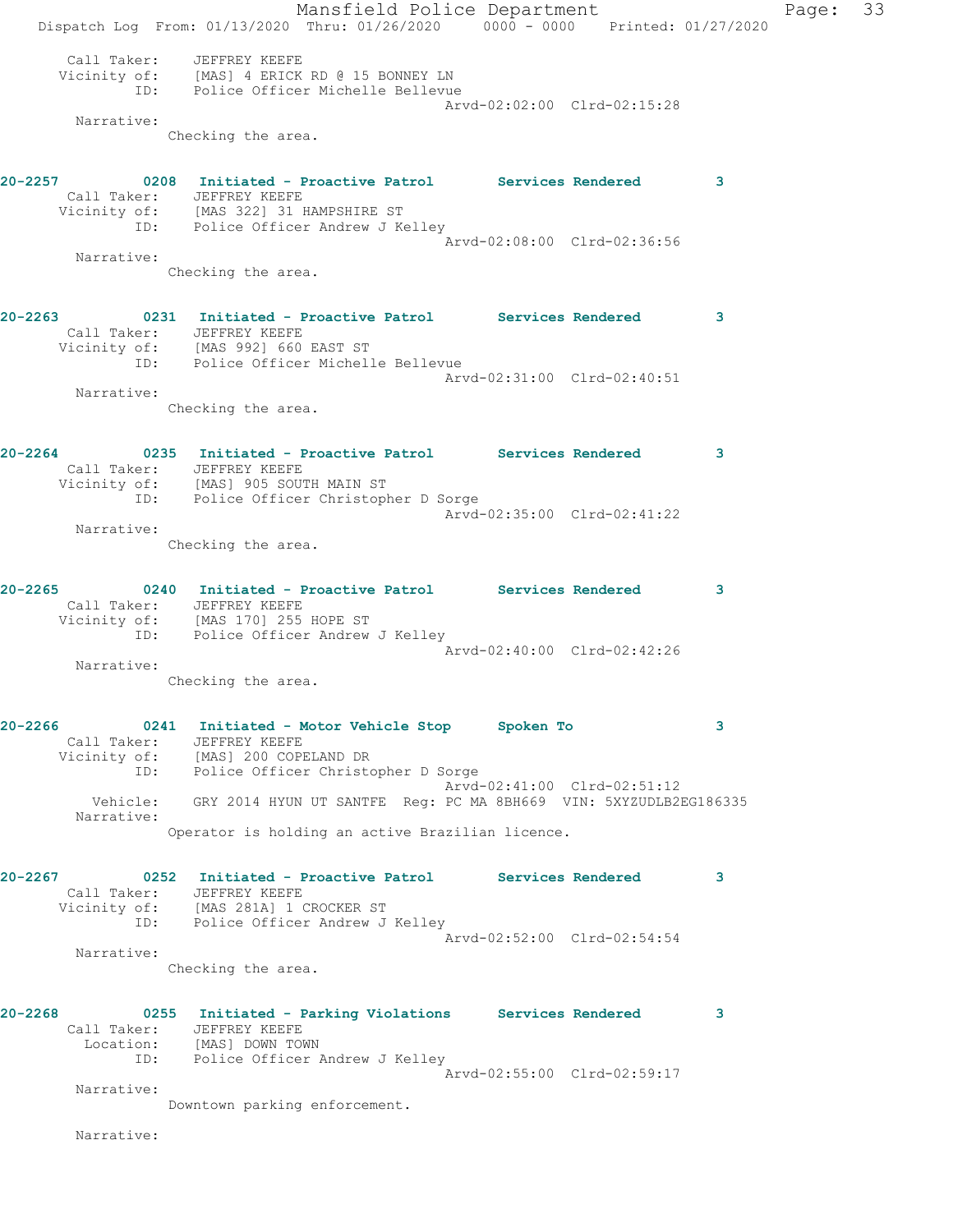No violations.

| 20-2269      | 0303 Initiated - Proactive Patrol Services Rendered<br>Call Taker: JEFFREY KEEFE<br>Vicinity of: [MAS 2] 60 FORBES BLVD<br>ID: Police Officer Christopher D Sorge |                             |               | 3               |
|--------------|-------------------------------------------------------------------------------------------------------------------------------------------------------------------|-----------------------------|---------------|-----------------|
|              |                                                                                                                                                                   | Arvd-03:03:00 Clrd-03:15:49 |               |                 |
| Narrative:   |                                                                                                                                                                   |                             |               |                 |
|              | Checking the area.                                                                                                                                                |                             |               |                 |
|              | 20-2270   0316   Initiated - Proactive Patrol   Services Rendered                                                                                                 |                             |               | 3               |
|              | Call Taker: JEFFREY KEEFE<br>Vicinity of: [MAS 4] 31 HAMPSHIRE ST                                                                                                 |                             |               |                 |
|              | ID: Police Officer Christopher D Sorge                                                                                                                            | Arvd-03:16:00 Clrd-03:22:11 |               |                 |
| Narrative:   |                                                                                                                                                                   |                             |               |                 |
|              | Checking the area.                                                                                                                                                |                             |               |                 |
| 20-2271      | 0327 Initiated - Motor Vehicle Stop Citation / Warning Issued 3<br>Call Taker: JEFFREY KEEFE                                                                      |                             |               |                 |
|              | Vicinity of: [MAS 8] 377 CHAUNCY ST<br>ID: Police Officer Andrew J Kelley                                                                                         |                             |               |                 |
|              |                                                                                                                                                                   |                             |               |                 |
| Narrative:   | Vehicle: BRO 2000 HOND SD ACCORD Reg: PC MA 7GP618 VIN: 1HGCG6657YA063845                                                                                         | Arvd-03:27:00 Clrd-03:33:35 |               |                 |
|              | Citation issued to the owner. Given in hand to the operator<br>for defective.                                                                                     |                             |               |                 |
| 20-2278      | 0723 Phone - Alarm - Burglar Mars False / Accidental Alarm 1                                                                                                      |                             |               |                 |
|              | Call Taker: APRIL LEHANE<br>Location/Address: [MAS 406B] 260 FORBES BLVD<br>ID: Police Officer Andrew J Kelley                                                    |                             |               |                 |
|              | Disp-07:24:44 Arvd-07:28:17 Clrd-07:29:34<br>ID: Police Officer Christopher D Sorge                                                                               |                             |               |                 |
| Narrative:   | Disp-07:24:48                                                                                                                                                     |                             | Clrd-07:29:34 |                 |
|              | zone: lobby motion, front door<br>keyholder not reached                                                                                                           |                             |               |                 |
| Narrative:   |                                                                                                                                                                   |                             |               |                 |
|              | Ofc Kelley reprots they are open for business. New employee<br>had trouble with the code                                                                          |                             |               |                 |
| 20-2284      | 0835 Initiated - Community Policing Services Rendered<br>Call Taker: APRIL LEHANE                                                                                 |                             |               | 3               |
|              | Location/Address: [MAS 333] 245 EAST ST                                                                                                                           |                             |               |                 |
|              | ID: Police Officer Patrick J Pennie                                                                                                                               |                             |               |                 |
| Narrative:   |                                                                                                                                                                   | Arvd-08:35:00 Clrd-08:50:57 |               |                 |
|              | out for CHAMPS                                                                                                                                                    |                             |               |                 |
| 20-2288<br>3 | 0848 Initiated - Erratic Oper MV / Road Rage                                                                                                                      |                             |               | Gone on Arrival |
|              | Call Taker: APRIL LEHANE                                                                                                                                          |                             |               |                 |
|              | Location/Address: [MAS] RTE 140 SB<br>ID: Police Officer Michael T Fitzgerald                                                                                     | Arvd-08:48:00 Clrd-08:54:47 |               |                 |
| Narrative:   |                                                                                                                                                                   |                             |               |                 |
|              | report of a light teal Toyota lost a hubcap and looked like                                                                                                       |                             |               |                 |

tire was going to fall off

Narrative:

Area checked nothing found.

**20-2295 1007 Initiated - Selective Enforcement/RADAR Verbal Warning**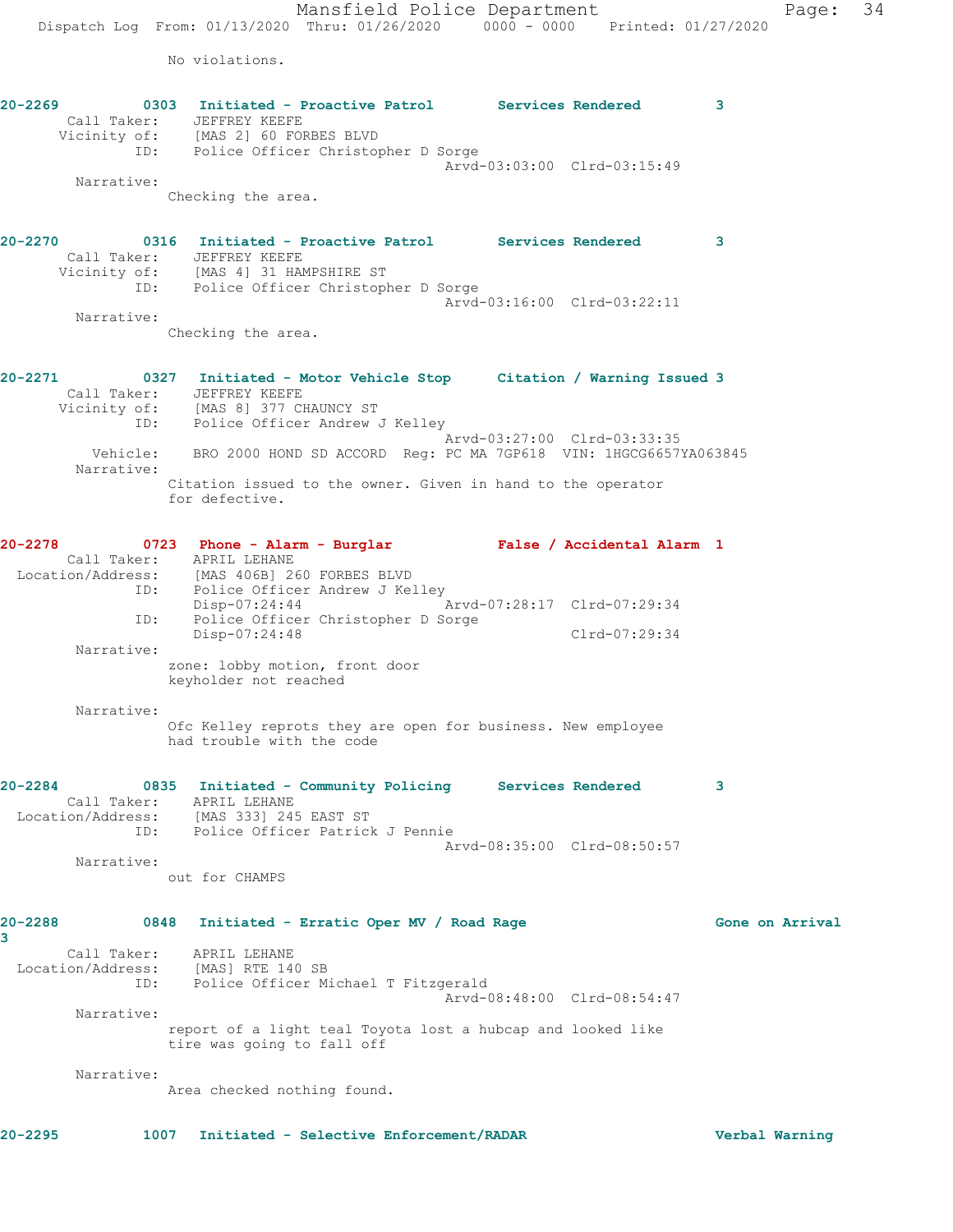Mansfield Police Department Fage: 35 Dispatch Log From: 01/13/2020 Thru: 01/26/2020 0000 - 0000 Printed: 01/27/2020 **3**  Call Taker: APRIL LEHANE Vicinity of: [MAS] WEST ST ID: Police Officer Michael T Fitzgerald Arvd-10:07:00 Clrd-10:26:33 Vehicle: BLK 2012 TOYT 4D CAMRY Reg: PC NY EUZ1626 VIN: 4T1BF1FK4CU125582 Narrative: Selective enforcement in the area. Narrative: NY - verbal warning for speed **20-2298 1025 Phone - 911 Hang-ups & Verifications Confirmed misdial/Accdntl Call 2**  Call Taker: APRIL LEHANE Location/Address: [MAS] 393 NORTH MAIN ST ID: Police Officer Patrick J Pennie Disp-10:26:28 Clrd-10:26:57 ID: Police Officer Michael T Fitzgerald Disp-10:26:53 Arvd-10:31:41 Clrd-10:35:43 Narrative: elevator tech hit button by accident Narrative: clear- unable to gain access to building. Ofc Fitzgerald can see the elevator. Tech did not wait for his arrival **20-2303 1112 Initiated - Proactive Patrol Building Checked / Secured 3** Call Taker: APRIL LEHANE Location/Address: [MAS 840] 280 SCHOOL ST ID: Police Officer Michael T Fitzgerald Arvd-11:12:00 Clrd-11:28:42 Narrative: Checking the area. **20-2316 1345 Initiated - Community Policing Services Rendered 3**  Call Taker: APRIL LEHANE Location/Address: [MAS 1002] 250 EAST ST ID: Police Officer Patrick J Pennie Arvd-13:45:00 Clrd-14:00:38 Narrative: out for the buses **20-2321 1445 Initiated - Motor Vehicle Stop Citation / Warning Issued 3**  Call Taker: APRIL LEHANE Location/Address: [MAS] 173 CHAUNCY ST @ 12 PERKINS AVE ID: Police Officer Michael T Fitzgerald Arvd-14:45:00 Clrd-14:52:50 Vehicle: WHI 2012 FORD F150 Reg: PC MA 3BN385 VIN: 1FTFW1R60CFA73361 Narrative: citation issued for speed **20-2327 1554 Initiated - Traffic Grant Enforcement Arrest(s) Made 1**  Call Taker: APRIL LEHANE<br>cion/Address: [MAS] 50 WEST ST: Location/Address:<br>ID: Detective Gregory S Martell Arvd-15:54:00 Clrd-17:27:50 ID: Police Officer Michael T Fitzgerald Disp-16:01:27 Arvd-16:01:42 Clrd-16:10:20 ID: Patrolman KELLY COLVIN<br>Disp-17:20:05 Disp-17:20:05 Clrd-17:24:35 ID: Detective Gregory S Martell Disp-19:19:58 Arvd-19:20:01 Clrd-19:24:36 Vehicle: WHI 2012 SENTRA Reg: PC RI HD448 VIN: 3N1AB6AP9CL657225 Vehicle: GRN 2010 SUBA UT FOREST Reg: PAV MA PEI980 VIN: JF2SH6CC1AH754975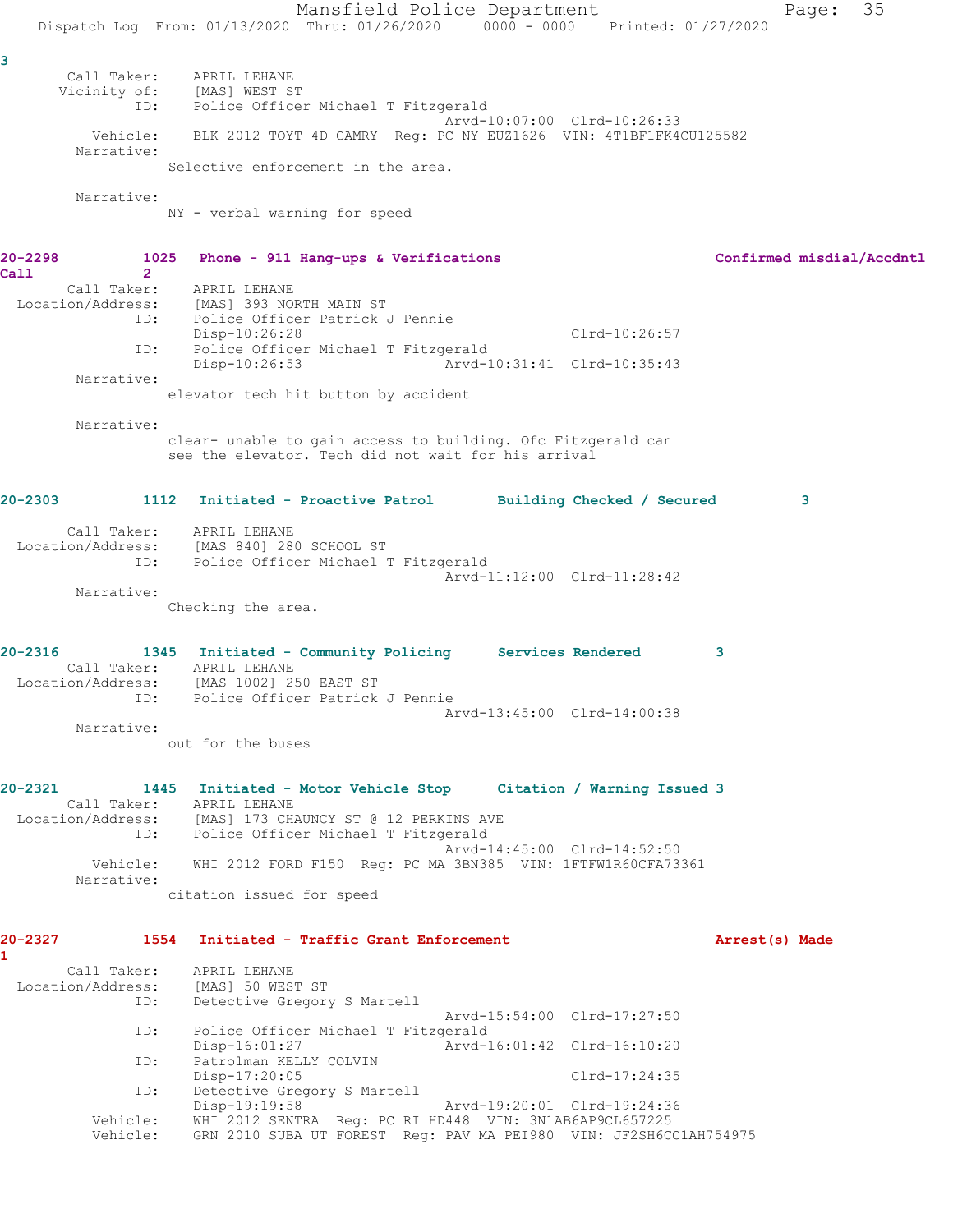Mansfield Police Department Page: 36 Dispatch Log From: 01/13/2020 Thru: 01/26/2020 0000 - 0000 Printed: 01/27/2020 Narrative: Det Martell out on OUI traffic grant Narrative: 1605- out with RI HD448 passenger has active WMS passenger in custody for warrant and issued citation 628196AA for no seat belt operator issued citation for red light violation 1630- Clerk Pini set bail at \$250 + \$40 Narrative: Out with MA PEI980 in 30 Chauncy parking lot, citation issued for red light violation. Refer To Arrest: 20MAS-22-AR Arrest: LOPEZ, JOSHUA R Address: 30 PRATT ST Apt. #2 MANSFIELD, MA<br>Age: 22 Age:<br>:Charges Warrant arrest SEAT BELT, FAIL WEAR **20-2328 1625 911 - Motor Veh Acc - No Injury Accident Report 1**  Call Taker: MATTHEW BOMES<br>Location/Address: [MAS] 14 COUR [MAS] 14 COURT ST @ 79 NORTH MAIN ST ID: Police Officer Nicole P Newport<br>Disp-16:27:18 A: Disp-16:27:18 Arvd-16:34:14 Clrd-17:04:15 Vehicle: RED 2004 HYUN ELANTR Reg: PC MA 9984MV VIN: KMHDN46D74U873484 Vehicle: WHI 2017 NISS NV200 Reg: CO MA T46836 VIN: 3N6CM0KN9HK696367 Narrative: 2 car MVC no injuries pulled into the lot next to the bank Narrative: operator of Hyundia was issued citation failure to yield Refer To Accident: 20MAS-15-AC **20-2329 1626 Phone - Identity Theft Incident Report 1**  Call Taker: Support Staff Derek M Stark<br>Location/Address: [MAS 422] 15 PARK ST Apt. #10 [MAS 422] 15 PARK ST Apt. #108 ID: Police Officer Danielle C Titus<br>Disp-16:32:46 A: Disp-16:32:46 Arvd-16:40:26 Clrd-17:20:40 Narrative: Caller reporting she is the victim of the social security phone scam. She is reporting that she took about \$3000-\$4000 dollars out of her accounts to purchase Best Buy gift cards. Wasnt until her 3rd time there staff alerted her to the scam. Narrative: Ofc Titus reports the victim is unsure if her SS# was given out as well. An identity theft packet was given. Her sister will be coming over to assist her as well Refer To Incident: 20MAS-49-OF **20-2330 1642 Phone - Traffic / Roadway Complaint Gone on Arrival 2**  Call Taker: MATTHEW BOMES<br>Location/Address: [MAS 907] 390 [MAS 907] 390 WEST ST Apt. #A ID: Police Officer Jay J Sparrow<br>Disp-16:44:30 Arvd-16:55:49 Clrd-16:58:56 Narrative: vehicle parked on the side walk Narrative: clear- no vehicles located **20-2341 1738 Initiated - Motor Vehicle Stop Citation / Warning Issued 3**  Call Taker: LINDSAY MITCHELL Location/Address: [MAS] 119 PARK ST @ 4 WILLIS ST ID: Police Officer Christopher D Sorge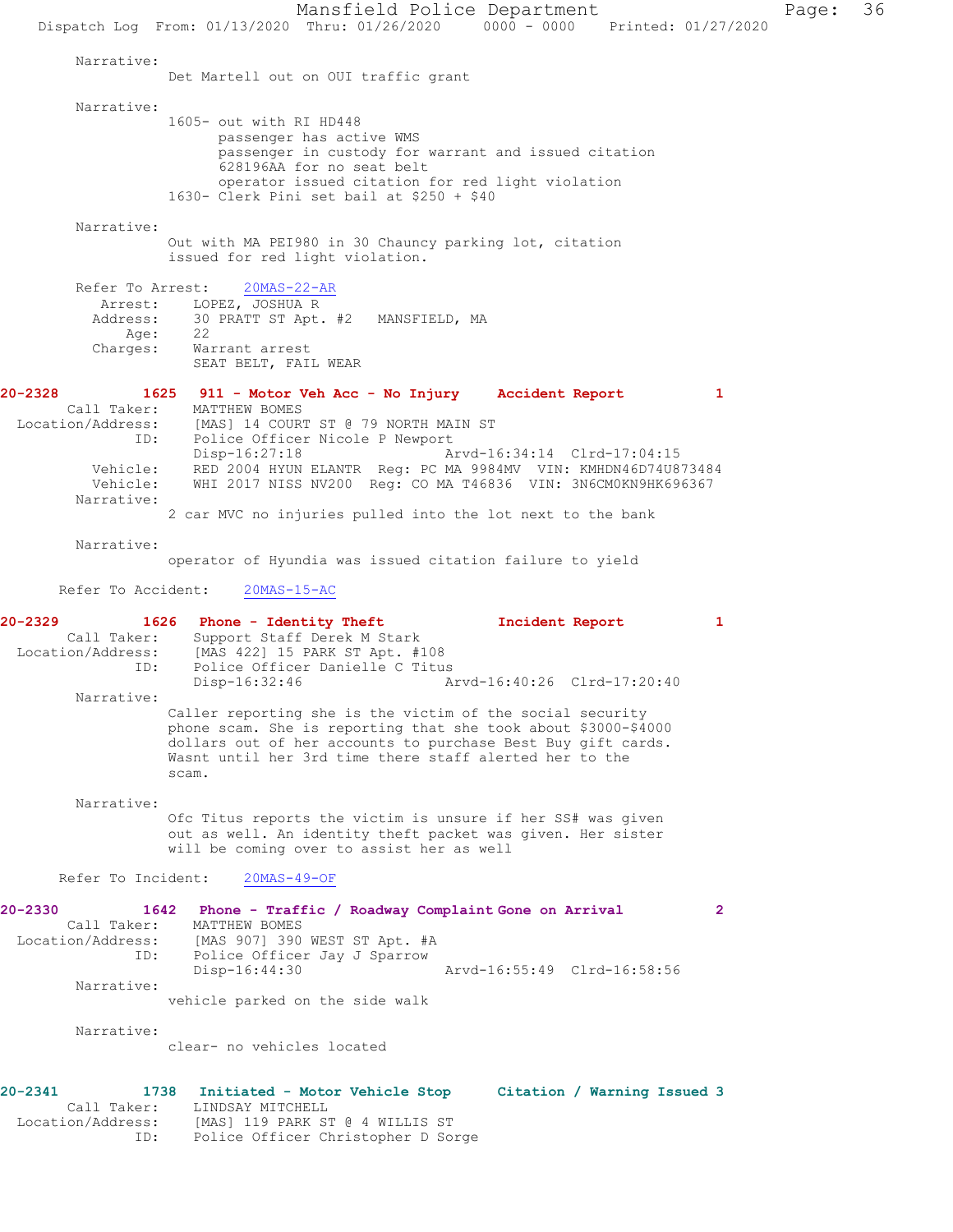Mansfield Police Department Page: 37 Dispatch Log From: 01/13/2020 Thru: 01/26/2020 0000 - 0000 Printed: 01/27/2020 Arvd-17:38:00 Clrd-17:48:15 Vehicle: WHI 2013 MERZ C Reg: PAS MA NE74WV VIN: WDDGJ7HBXDG090366 Narrative: operator was issued citation for speeding and no license in possession **20-2345 1819 Initiated - Proactive Patrol Building Checked / Secured 3** Call Taker: APRIL LEHANE Location/Address: [MAS 170] 255 HOPE ST ID: Police Officer Christopher D Sorge Arvd-18:19:00 Clrd-18:19:17 Narrative: Checking the area. **20-2346 1823 Walk-In - Harass. Electronic Communicat Incident Report 3**  Call Taker: Support Staff Derek M Stark Location/Address: ID: Police Officer Christopher D Sorge<br>Disp-18:27:24 Arvd Disp-18:27:24 Arvd-18:33:54 Clrd-19:42:47 Narrative: Refer To Incident: 20MAS-50-OF **20-2350 1848 Phone - Assist Fire Department Referred to Other Agency 2**  Call Taker: TARA LAKO Location/Address: [MAS] 150 RUMFORD AVE ID: Police Officer Danielle C Titus<br>Disp-18:49:30 A Disp-18:49:30 Arvd-18:58:33 Clrd-19:08:45 Narrative: Assisting the FD with a fire related incident. Nature: Masterbox activation **20-2352 1953 Initiated - Proactive Patrol Building Checked / Secured 3** Call Taker: TARA LAKO Location/Address: [MAS 65] 30 CHAUNCY ST ID: Police Officer Danielle C Titus Arvd-19:53:00 Clrd-19:57:41 Narrative: Checking the area. **20-2354 2023 Phone - Assist Law Enfrc Agncy Services Rendered 3**  Call Taker: JEFFREY KEEFE Vicinity of: [MAS H5429] 474 FRANKLIN ST ID: Police Officer Christopher D Sorge<br>Disp-20:27:24 Arvd- Disp-20:27:24 Arvd-20:39:13 Clrd-20:39:18 Vehicle: WHI 2003 HYUN SD SONATA Reg: PC MA 131831 VIN: KMHWF35H73A750921 Narrative: Norton PD is looking to located an elderly female party that left the hospital in Needham at 1300 hrs and has not returned. Narrative: M13 will be checking a preveous address on Franklin St. Narrative: Ofc Sorge reports checking with the residence, no one at home. Also spoke with neighbors who have not seen her today. **20-2356 2040 Initiated - Proactive Patrol Services Rendered 3**  Call Taker: TARA LAKO Location/Address: [MAS 411] 60 FORBES BLVD ID: Police Officer William C Trudell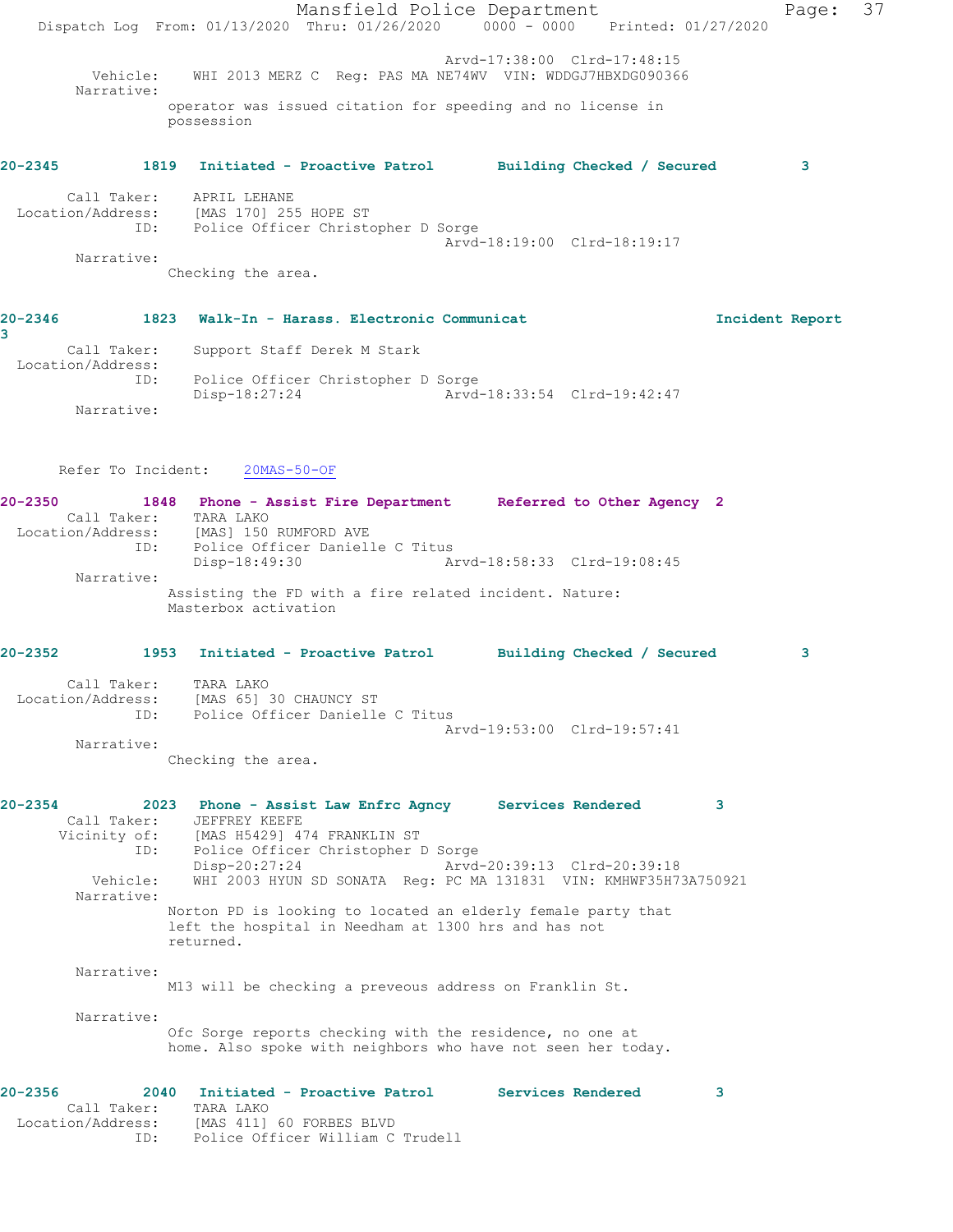Arvd-20:40:00 Clrd-20:43:40

Narrative:

Checking the area.

|              |                          | 2044 Initiated - Proactive Patrol Services Rendered<br>Call Taker: JEFFREY KEEFE<br>Vicinity of: [MAS] RTE 140 NB<br>ID: Police Officer William C Trudell     |  |                             | 3 |
|--------------|--------------------------|---------------------------------------------------------------------------------------------------------------------------------------------------------------|--|-----------------------------|---|
|              | Vehicle:                 | WHI 2003 HYUN SD SONATA Req: PC MA 131831 VIN: KMHWF35H73A750921                                                                                              |  | Arvd-20:44:00 Clrd-20:54:42 |   |
|              | Narrative:               | Checking the area.                                                                                                                                            |  |                             |   |
|              |                          |                                                                                                                                                               |  |                             |   |
|              | Narrative:               | Checked the Comfort Inn and checked the Hampton Inn.                                                                                                          |  |                             |   |
|              | Narrative:               | Checked the Hampton Inn                                                                                                                                       |  |                             |   |
|              |                          | Ofc Trudell located the vehicle from a preveous BOLO out of<br>Norton PD. Vehicle stopped Rte 140NB just over the Foxboro<br>town line. Foxboro unit enroute. |  |                             |   |
|              |                          | Operator checks okay. Norton PD was notified. Foxboro unit<br>canceled enroute                                                                                |  |                             |   |
| 20-2359      |                          | 2058 Initiated - Proactive Patrol Services Rendered<br>Call Taker: LINDSAY MITCHELL<br>Location: [MAS] HAMPTON INN                                            |  |                             | 3 |
|              |                          | ID: Police Officer William C Trudell                                                                                                                          |  | Arvd-20:58:00 Clrd-21:08:48 |   |
|              | Narrative:               | Out checking the hotels                                                                                                                                       |  |                             |   |
| 20-2360      |                          | 2108 Initiated - Proactive Patrol Building Checked / Secured                                                                                                  |  |                             | 3 |
|              | Call Taker:              | TARA LAKO<br>Location: [MAS] COURTYARD<br>ID: Police Officer William C Trudell                                                                                |  |                             |   |
|              | Narrative:               |                                                                                                                                                               |  | Arvd-21:08:00 Clrd-21:14:36 |   |
|              |                          | Checking the area.                                                                                                                                            |  |                             |   |
| 20-2361      | Call Taker:<br>Location: | 2114 Initiated - Proactive Patrol Services Rendered<br>TARA LAKO<br>[MAS] RESIDENCE INN<br>ID: Police Officer William C Trudell                               |  |                             | 3 |
|              | Narrative:               |                                                                                                                                                               |  | Arvd-21:14:00 Clrd-21:23:33 |   |
|              |                          | Checking the area.                                                                                                                                            |  |                             |   |
| 20-2366 2014 |                          | 2206 Initiated - Proactive Patrol Building Checked / Secured                                                                                                  |  |                             | 3 |
|              | Call Taker:              | TARA LAKO<br>Location/Address: [MAS 927] 50 PLYMOUTH ST<br>ID: Police Officer William C Trudell                                                               |  | Arvd-22:06:00 Clrd-22:15:16 |   |
|              | Narrative:               |                                                                                                                                                               |  |                             |   |
|              |                          | Checking the area.                                                                                                                                            |  |                             |   |
| 20-2368      |                          | 2227 Initiated - Proactive Patrol Building Checked / Secured                                                                                                  |  |                             | 3 |
|              | Call Taker:              | TARA LAKO                                                                                                                                                     |  |                             |   |
|              |                          | Location/Address: [MAS 820C] 31 PLYMOUTH ST<br>ID: Police Officer Michael T Fitzgerald                                                                        |  |                             |   |
|              |                          |                                                                                                                                                               |  | Arvd-22:27:00 Clrd-22:41:52 |   |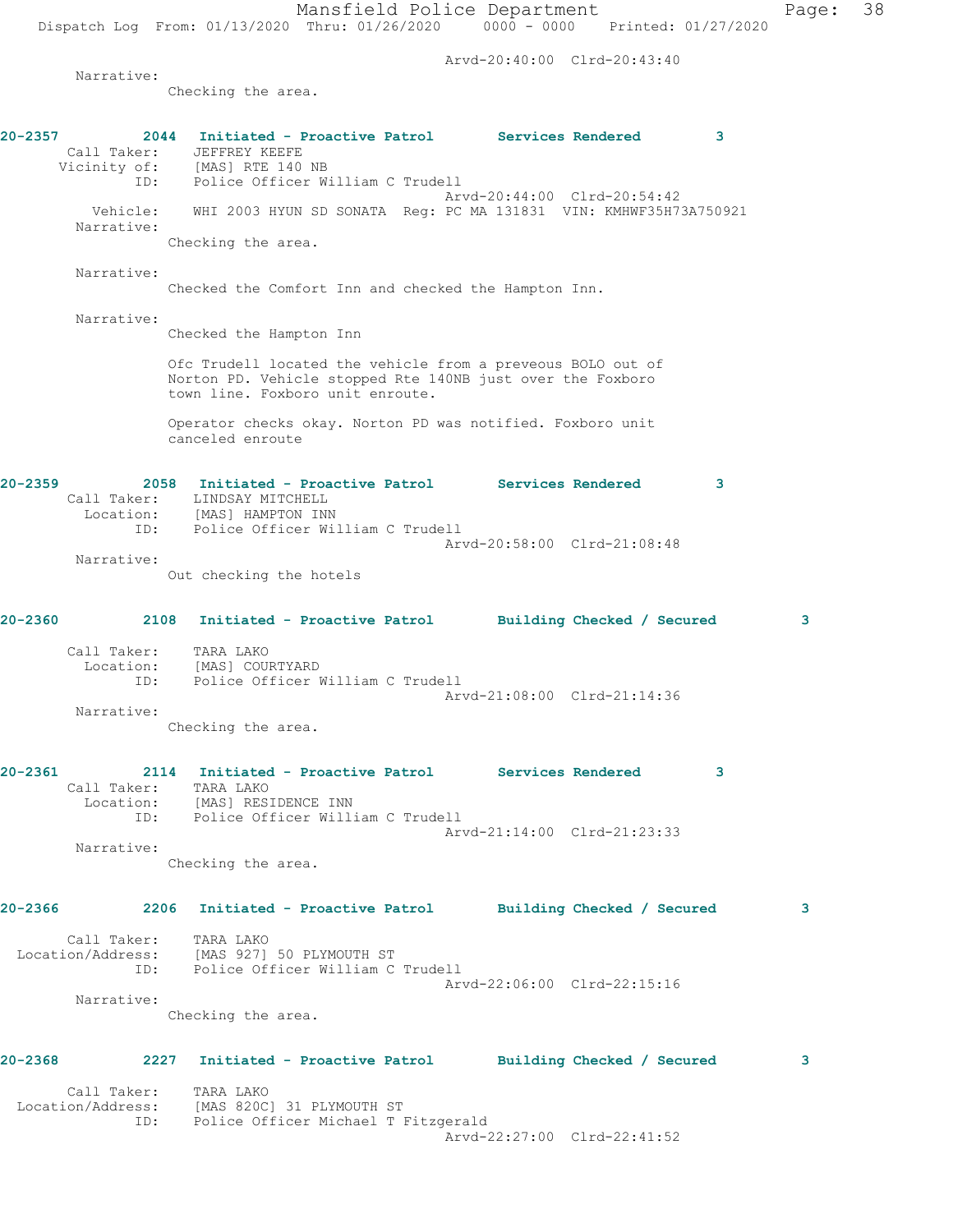Mansfield Police Department Page: 39 Dispatch Log From: 01/13/2020 Thru: 01/26/2020 0000 - 0000 Printed: 01/27/2020

Narrative:

Checking the area.

| $20 - 2370$            | 2305 |           |  | Initiated - Motor Vehicle Stop       |  |  | Citation / Warning Issued 3                                  |  |  |
|------------------------|------|-----------|--|--------------------------------------|--|--|--------------------------------------------------------------|--|--|
| Call Taker:            |      | TARA LAKO |  |                                      |  |  |                                                              |  |  |
| Location/Address:      |      |           |  | [MAS] 91 CHAUNCY ST @ 6 HIGHLAND AVE |  |  |                                                              |  |  |
|                        | ID:  |           |  | Police Officer Christopher D Sorge   |  |  |                                                              |  |  |
|                        |      |           |  |                                      |  |  | Arvd-23:05:00 Clrd-23:09:53                                  |  |  |
| Vehicle:<br>Narrative: |      |           |  |                                      |  |  | BLK 2003 HOND CIVIC Req: PC MA 636MN4 VIN: 2HGES26783H525860 |  |  |
|                        |      |           |  | Citation issued for speed.           |  |  |                                                              |  |  |

| $20 - 2372$       |             |           | 2320 Initiated - Motor Vehicle Stop  |  |                                                       | Verbal Warning                                                |  |
|-------------------|-------------|-----------|--------------------------------------|--|-------------------------------------------------------|---------------------------------------------------------------|--|
|                   | Call Taker: | TARA LAKO |                                      |  |                                                       |                                                               |  |
| Location/Address: |             |           | [MAS] 30 CHAUNCY ST                  |  |                                                       |                                                               |  |
|                   | ID:         |           | Police Officer Christopher D Sorge   |  |                                                       |                                                               |  |
|                   |             |           |                                      |  |                                                       | Arvd-23:20:00 Clrd-23:30:10                                   |  |
|                   | Vehicle:    |           |                                      |  |                                                       | GRY 2007 MERZ C280W4 Req: PC MA 213LB2 VIN: WDBRF92H67F916992 |  |
|                   | Narrative:  |           |                                      |  |                                                       |                                                               |  |
|                   |             |           |                                      |  |                                                       | Ofc Sorge reports verbal warning for defective equipment.     |  |
|                   |             |           |                                      |  |                                                       | Operator was also given warning for JOL violation, with 5     |  |
|                   |             |           |                                      |  | occupants in the vehicle. One of the occupants is now |                                                               |  |
|                   |             |           |                                      |  |                                                       | driving the vehicle home and father/RO of the vehicle was     |  |
|                   |             |           | called and advised of the situation. |  |                                                       |                                                               |  |

| $20 - 2374$<br>Call<br>$\mathcal{P}$ | 2337 Phone - 911 Hang-ups & Verifications                                                                                                          | Confirmed misdial/Accdntl |
|--------------------------------------|----------------------------------------------------------------------------------------------------------------------------------------------------|---------------------------|
|                                      | Call Taker: LINDSAY MITCHELL                                                                                                                       |                           |
| Location/Address:                    | [MAS 4] 31 HAMPSHIRE ST Apt. #158                                                                                                                  |                           |
| ID:                                  | Police Officer Danielle C Titus                                                                                                                    |                           |
|                                      | Disp-23:37:50                                                                                                                                      |                           |
| ID:                                  | Police Officer William C Trudell                                                                                                                   |                           |
|                                      | Disp-23:37:50                                                                                                                                      |                           |
| Narrative:                           |                                                                                                                                                    |                           |
|                                      | 911 hang up, upon call back female gave the name of "T"                                                                                            |                           |
|                                      | states she is in room 158 then hung up. Officers responding.                                                                                       |                           |
|                                      | Dispatch spoke to the front desk at the Holiday Inn.<br>Employee states no report of disturbances and there is no<br>one on file renting room 158. |                           |
|                                      | Ofc Trudell spoke to the front desk. There is no room 158.<br>Officers conducting a walk through.                                                  |                           |
| Narrative:                           | Officers located the female in room 185. Confirmed<br>accidental                                                                                   |                           |

## **For Date: 01/18/2020 - Saturday**

**20-2376 0010 Radio - Assist Citizen - P S A Services Rendered 3**  Call Taker: TARA LAKO Location/Address: [MAS] 2 NORTH MAIN ST @ 15 WEST ST Narrative: Ofc Newport reports the lights at the intersection are flashing, requesting MELD to be notified. Dispatch paged MELD.

| 20-2391           | 0106       | Phone - Noise Complaint            | Spoken To                   |  |
|-------------------|------------|------------------------------------|-----------------------------|--|
| Call Taker:       |            | TARA LAKO                          |                             |  |
| Location/Address: |            | [MAS H3838] 106 UNION ST           |                             |  |
|                   | ID:        | Patrolman David Schepis            |                             |  |
|                   |            | $Disp-01:08:10$                    | Arvd-01:13:12 Clrd-01:20:24 |  |
|                   | ID:        | Police Officer Christopher D Sorge |                             |  |
|                   |            | $Disp-01:08:14$                    | Arvd-01:10:50 Clrd-01:20:26 |  |
|                   | Narrative: |                                    |                             |  |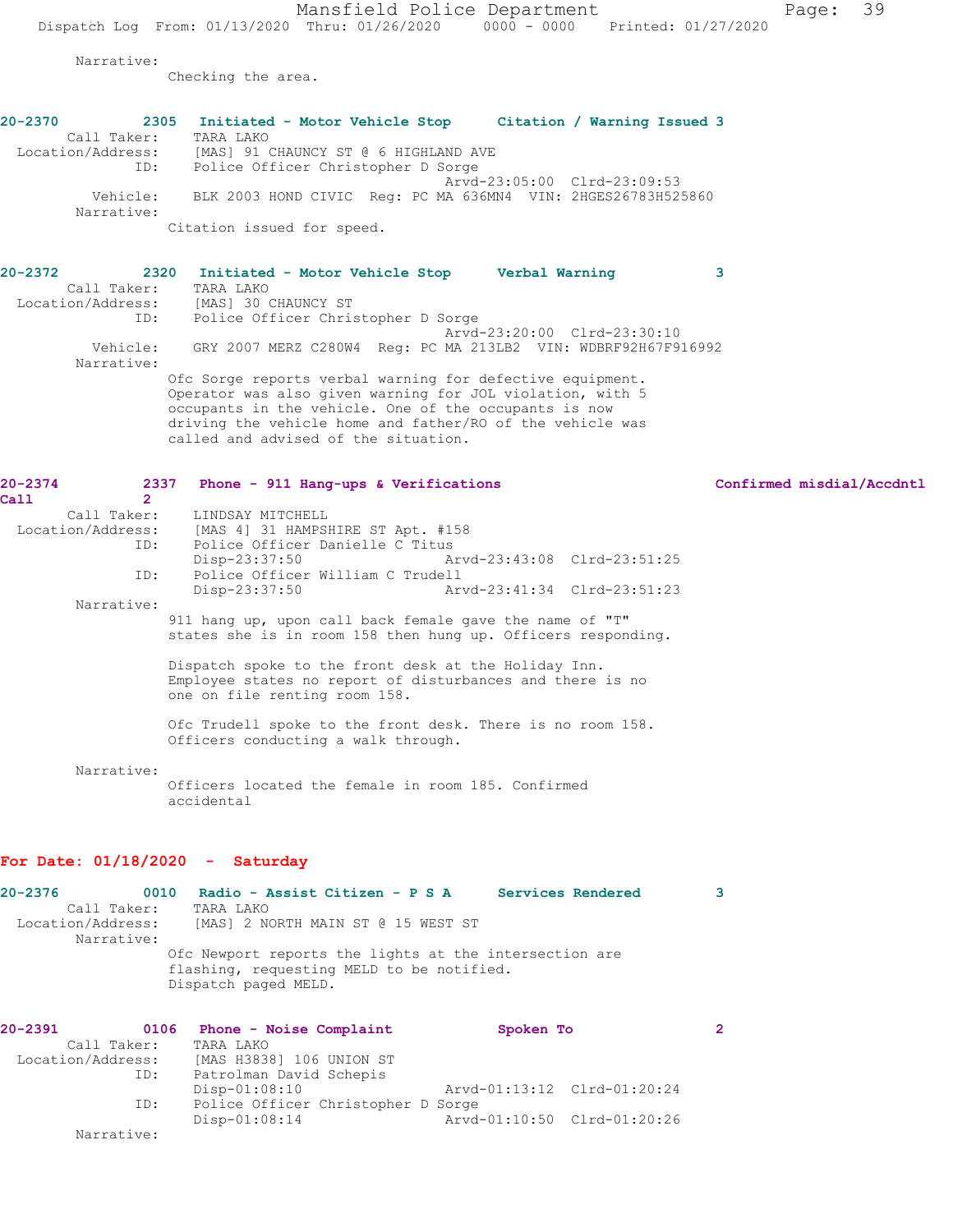Mansfield Police Department Page: 40 Dispatch Log From: 01/13/2020 Thru: 01/26/2020 0000 - 0000 Printed: 01/27/2020 RP reports loud music coming from the residence for the past two hours. Narrative: Ofc Sorge reports loud music has been turned down, persons advised. **20-2397 0138 Initiated - Proactive Patrol Services Rendered 3**  Call Taker: TARA LAKO Location/Address: [MAS 1002] 250 EAST ST ID: Police Officer Christopher D Sorge Arvd-01:38:00 Clrd-01:49:19 Narrative: Checking the area. **20-2399 0153 Initiated - Motor Vehicle Stop Summons 3**  Call Taker: TARA LAKO<br>ion/Address: [MAS] 500 EAST ST Location/Address: ID: Police Officer Christopher D Sorge Arvd-01:53:00 Clrd-02:04:35 ID: Police Officer Nicole P Newport<br>Disp-01:58:38 A: Arvd-01:58:41 Clrd-02:04:33 Vehicle: GRY 2008 CHEV IMPALA Reg: PC MA 5JM832 VIN: 2G1WT58K181216257 Narrative: Ofc Sorge reports the RO has two licensed operators coming from Bonney Lane to take the vehicle. Narrative: Ofc Sorge issued citation for operating on a suspended license. Units clear, vehicle was picked up by a licensed operator. Refer To Summons: 20MAS-25-AR Summons: STUCKEY, JOHN ANDERSON Address: 44 JOYCE TER WHITMAN, MA Age: 28 Charges: LICENSE SUSPENDED, OP MV WITH **20-2402 0214 Initiated - Proactive Patrol Building Checked / Secured 3** Call Taker: TARA LAKO Location/Address: [MAS 820C] 31 PLYMOUTH ST ID: Police Officer John R Armstrong Arvd-02:14:00 Clrd-02:24:27 Narrative: Checking the area. **20-2403 0221 Initiated - Proactive Patrol Building Checked / Secured 3** Call Taker: TARA LAKO Location/Address: [MAS 281A] 1 CROCKER ST ID: Patrolman David Schepis Arvd-02:21:00 Clrd-02:28:27 Narrative: Checking the area. **20-2404 0328 Initiated - Parking Violations Citation / Warning Issued 3**  Call Taker: TARA LAKO Location/Address: [MAS] NORTH MAIN ST ID: Patrolman David Schepis Arvd-03:28:00 Clrd-03:53:04 Vehicle: WHI 2012 FORD FOCUS Reg: PC MA 8RV683 VIN: 1FAHP3F23CL247823 Vehicle: GRN 2006 FORD TAURUS Reg: PC MA 9XG389 VIN: 1FAFP53U06A211953 Vehicle: BLK 2006 CHEV SILVER Reg: PC MA 6DN443 VIN: 1GCHK29U26E149617 Vehicle: RED 2003 FORD LGTCON Reg: PC MA 3EC128 VIN: 1FTRX18W33NA29534 Narrative:

Ofc Schepis conducting parking enforcement.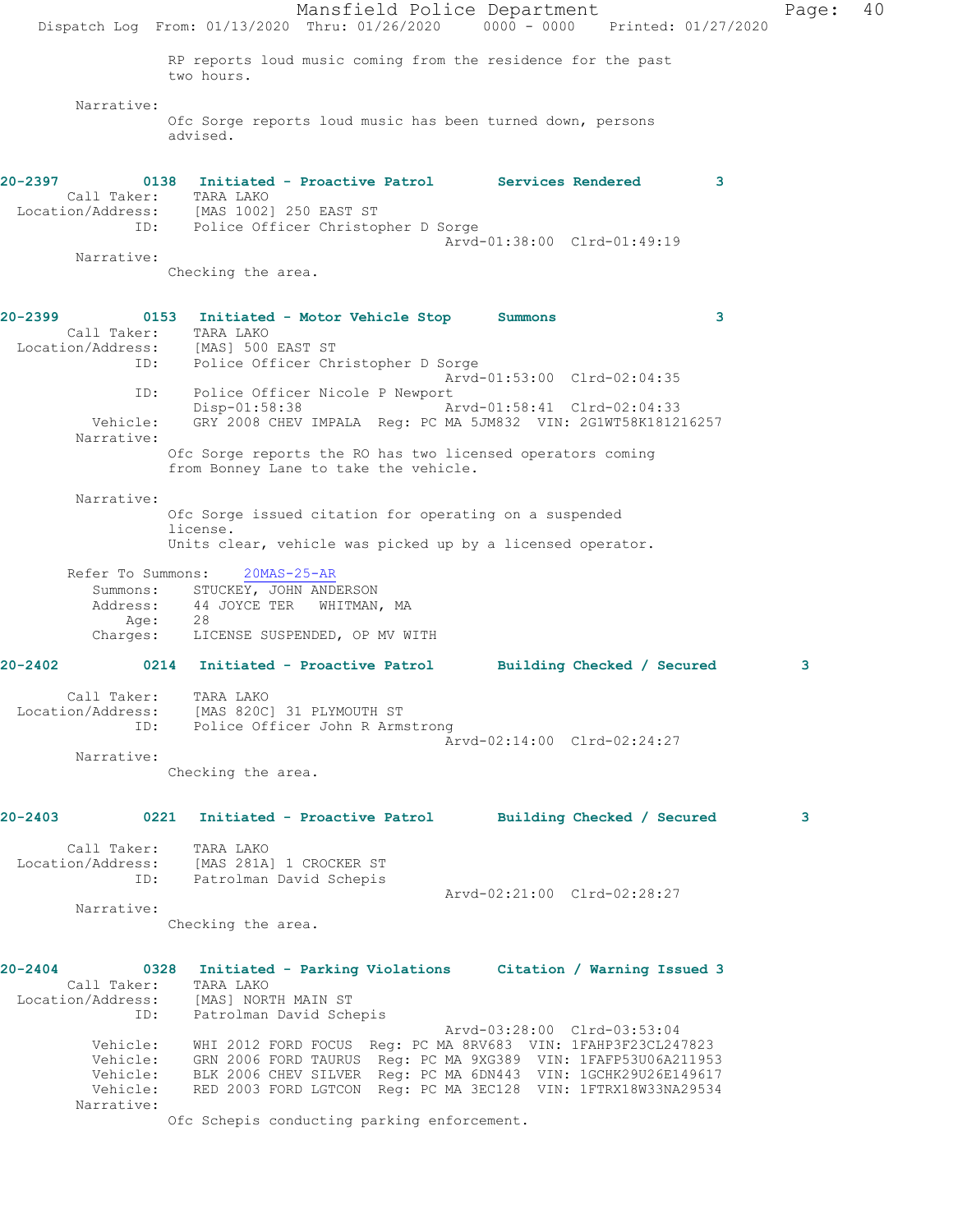Mansfield Police Department Page: 41 Dispatch Log From: 01/13/2020 Thru: 01/26/2020 0000 - 0000 Printed: 01/27/2020 Narrative: 183 East St - MA 8RV683, MA 9XG389, MA 6DN443, MA 3EC128 **20-2406 0358 Initiated - Proactive Patrol Building Checked / Secured 3** Call Taker: TARA LAKO Location: [MAS] HOTELS ID: Police Officer Andrew J Kelley Arvd-03:58:00 Clrd-04:24:17 Narrative: Checking the area. **20-2407 0423 Initiated - Proactive Patrol Building Checked / Secured 3** Call Taker: TARA LAKO Location/Address: [MAS 820C] 31 PLYMOUTH ST ID: Police Officer John R Armstrong Arvd-04:23:00 Clrd-04:31:58 Narrative: Checking the area. **20-2408 0427 Initiated - Proactive Patrol Building Checked / Secured 3** Call Taker: LINDSAY MITCHELL Location/Address: [MAS 834] 261 CHAUNCY ST ID: Police Officer Nicole P Newport Arvd-04:27:00 Clrd-04:35:53 **20-2409 0431 Phone - Suspicious Actv / Persn / Veh Services Rendered 2**  Call Taker: LINDSAY MITCHELL Location/Address: [MAS] 95 UNION ST<br>ID: Police Officer And Police Officer Andrew J Kelley<br>Disp-04:32:00 A Disp-04:32:00 <br>ID: Patrolman David Schepis <br>Disposition David Schepis Disp vitchers<br>Patrolman David Schepis<br>Disp-04:32:00 Disp-04:32:00 Arvd-04:32:04 Clrd-04:42:31 Vehicle: WHI 2018 FORD F250 Reg: PC MA 2TXB11 VIN: 1FT7W2BTXJEC80921 Narrative: Officers responding for a report a white truck idling on the side of the roadway, unsure if its occupied Narrative: Ofc Schepis reports a male sitting in the front of the vehicle. Narrative: Ofc Schepis reports this is one of the males involved in the noise complaint earlier. He will be going inside to go to bed. **20-2415 0638 Initiated - Selective Enforcement/RADAR Citation / Warning Issued 3**  Call Taker: TARA LAKO Vicinity of: [MAS] NORTH MAIN ST ID: Patrolman David Schepis Arvd-06:38:00 Clrd-07:05:17 Vehicle: GRY 2011 INFI 4D G37X Reg: PC MA 3PZ649 VIN: JN1CV6AR1BM355773<br>Vehicle: RED 2018 GMC UT TERRAI Reg: PC MA 3HX714 VIN: 3GKALTEV1JL289321 Vehicle: RED 2018 GMC UT TERRAI Reg: PC MA 3HX714 VIN: 3GKALTEV1JL289321 Narrative: Selective enforcement in the area. Narrative: Ma reg 3pz649 Verbal to the R/O for Speed Narrative: Ma reg 3he714 Linden st MV stop operator citated for speed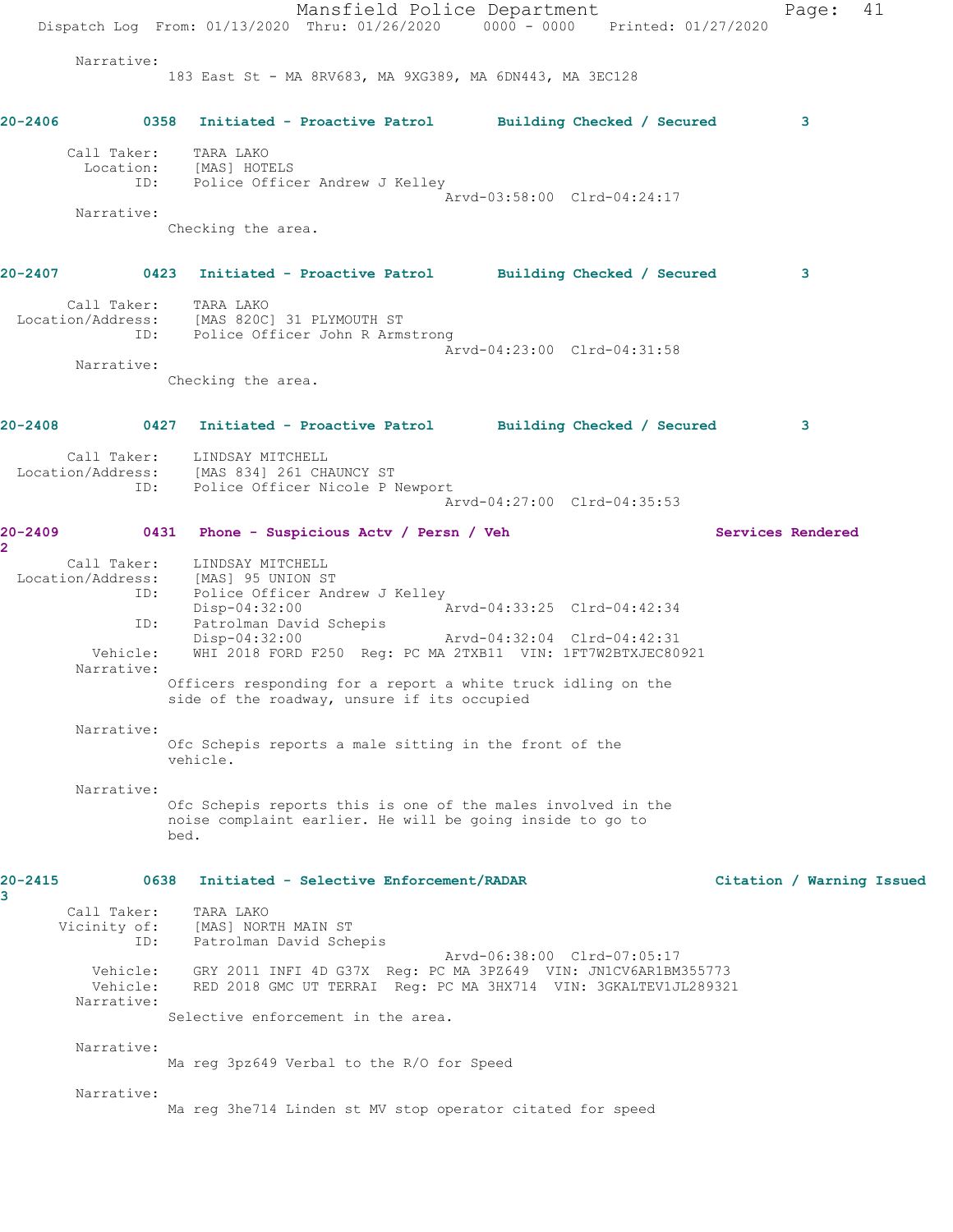Mansfield Police Department Page: 42 Dispatch Log From: 01/13/2020 Thru: 01/26/2020 0000 - 0000 Printed: 01/27/2020 **20-2416 0650 Initiated - Building Check Building Checked / Secured 3** Call Taker: MATTHEW BOMES Vicinity of: [MAS 820C] 31 PLYMOUTH ST ID: Police Officer John R Armstrong Arvd-06:50:00 Clrd-06:59:59 Narrative: Building/area checked secure. **20-2417 0710 Phone - 911 Hang-ups & Verifications Confirmed misdial/Accdntl Call** 2<br>Call Taker: APRIL LEHANE Location/Address: [MAS H261] 656 SOUTH MAIN ST ID: Patrolman David Schepis Disp-07:11:21 Arvd-07:17:31 Clrd-07:18:29 Narrative: Checking on a 911 hang up. Spoke with homeowner. Stated his phone dialed accidently Narrative: spoke to home owner all is well, hity side button and phone dialed by accident **20-2431 0950 Initiated - Motor Vehicle Stop Citation / Warning Issued 3**  Call Taker: MATTHEW BOMES Vicinity of: [MAS] 10 RESERVOIR ST @ 800 SOUTH MAIN ST ID: Police Officer Andrew J Kelley Arvd-09:50:00 Clrd-09:56:47 Vehicle: GRY 2018 JEEP GRANDC Reg: CO MA T81476 VIN: 1C4RJFAG9JC401730 Narrative: citation for speed **20-2432 0959 Initiated - Motor Vehicle Stop Citation / Warning Issued 3**  Call Taker: MATTHEW BOMES Vicinity of: [MAS] 100 RTE 140 NB @ 170 SCHOOL ST ID: Police Officer Andrew J Kelley Arvd-09:59:00 Clrd-10:06:05 Vehicle: GRY 2015 OPTIMA Reg: PC RI KD364 VIN: 5XXGN4A73FG448713 Narrative: citation for speed **20-2434 1013 Initiated - Building Check Building Checked / Secured 3** Call Taker: MATTHEW BOMES Location/Address: [MAS 820C] 31 PLYMOUTH ST ID: Police Officer Michael N Fenore Arvd-10:13:00 Clrd-10:24:20 Narrative: Building/area checked secure. **20-2436 1019 Initiated - Motor Vehicle Stop Citation / Warning Issued 3**  Call Taker: MATTHEW BOMES Vicinity of: [MAS] 1610 WEST ST @ 11 LANCASHIRE DR ID: Police Officer Andrew J Kelley Arvd-10:19:00 Clrd-10:24:28 Vehicle: BLK 2016 JEEP CHEROK Reg: PC MA 8LT678 VIN: 1C4PJMCB0GW197176 Narrative: citation for speed **20-2437 1021 Initiated - Building Check Building Checked / Secured 3** Call Taker: MATTHEW BOMES Vicinity of: [MAS] WOODLAND WAY ID: Police Officer Patrick J Pennie Arvd-10:21:00 Clrd-10:24:04

Narrative: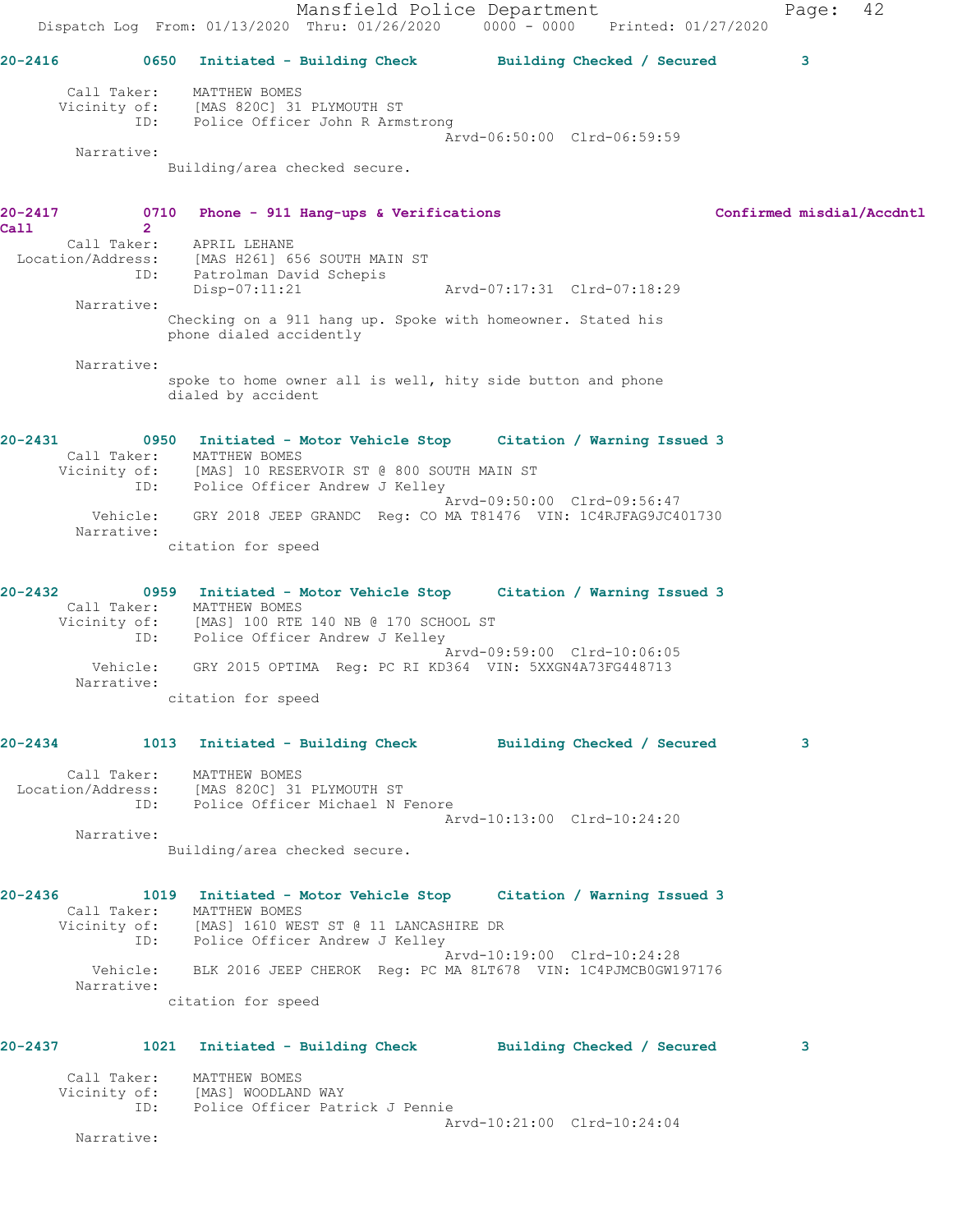Mansfield Police Department Page: 43 Dispatch Log From: 01/13/2020 Thru: 01/26/2020 0000 - 0000 Printed: 01/27/2020 Building/area checked secure. **20-2439 1032 Initiated - Motor Vehicle Stop Verbal Warning 3**  Call Taker: MATTHEW BOMES Vicinity of: [MAS] PRATT ST ID: Sergeant Thomas R Connor Arvd-10:32:00 Clrd-10:40:01 Vehicle: BLU 2014 NISS SENTRA Reg: PC MA 9RPC80 VIN: 3N1AB7AP5EY328047 Narrative: verbal for speed **20-2440 1034 Walk-In - Suspicious Actv / Persn / Veh Investigated - Report Taken 2**  Call Taker: Support Staff Amanda Crisfulla Location/Address: [MAS] 15 HALL ST ID: Police Officer Patrick J Pennie Disp-10:41:18 Arvd-10:44:02 Clrd-10:56:40 Narrative: rp in lobby requesting to speak with an ofc regarding suspicious behavior on his street Refer To Field Int: 20MAS-6-FI **20-2441 1034 Initiated - Motor Vehicle Stop Verbal Warning 3**  Call Taker: MATTHEW BOMES Vicinity of: [MAS] 395 SOUTH MAIN ST @ 396 WILLOW ST ID: Police Officer John R Armstrong Arvd-10:34:00 Clrd-10:39:15 ID: Police Officer Patrick J Pennie Arvd-10:39:46 Clrd-10:39:48 Vehicle: BLK 2011 NISS SENTA Reg: PC MA 49PK74 VIN: 3N1AB6AP9BL608542 Narrative: citation for cross walk violation **20-2449 1113 Phone - 911 Hang-ups & Verifications Confirmed misdial/Accdntl Call 2**  Call Taker: APRIL LEHANE Location/Address: [MAS 840I120] 280 SCHOOL ST Apt. #I120 Police Officer Andrew J Kelley Disp-11:14:07 Clrd-11:14:45 ID: Police Officer John R Armstrong<br>Disp-11:14:40 Ar Arvd-11:16:39 Clrd-11:18:34 ID: Police Officer Andrew J Kelley Disp-11:18:28 Arvd-11:18:31 Clrd-11:20:47 Narrative: Checking on a 911 accidental. Male in Jeep Cherokee Tan hit button bu accident Narrative: spoke to party all set **20-2451 1114 Walk-In - Follow up Investigation Spoken To 3**  Call Taker: Support Staff Amanda Crisfulla Location/Address: [MAS 957A104] 163 RUMFORD AVE Apt. #104 ID: Police Officer John R Armstrong Disp-11:19:06 Arvd-11:23:40 Clrd-11:39:13 Narrative: party in lobby requesting to follow up on an incident that happened yesterday Narrative: information provided regarding yesterdays incident will be forwarded to ofc sorge **20-2452 1123 Initiated - Proactive Patrol Building Checked / Secured 3** Call Taker: Police Officer Andrew J Kelley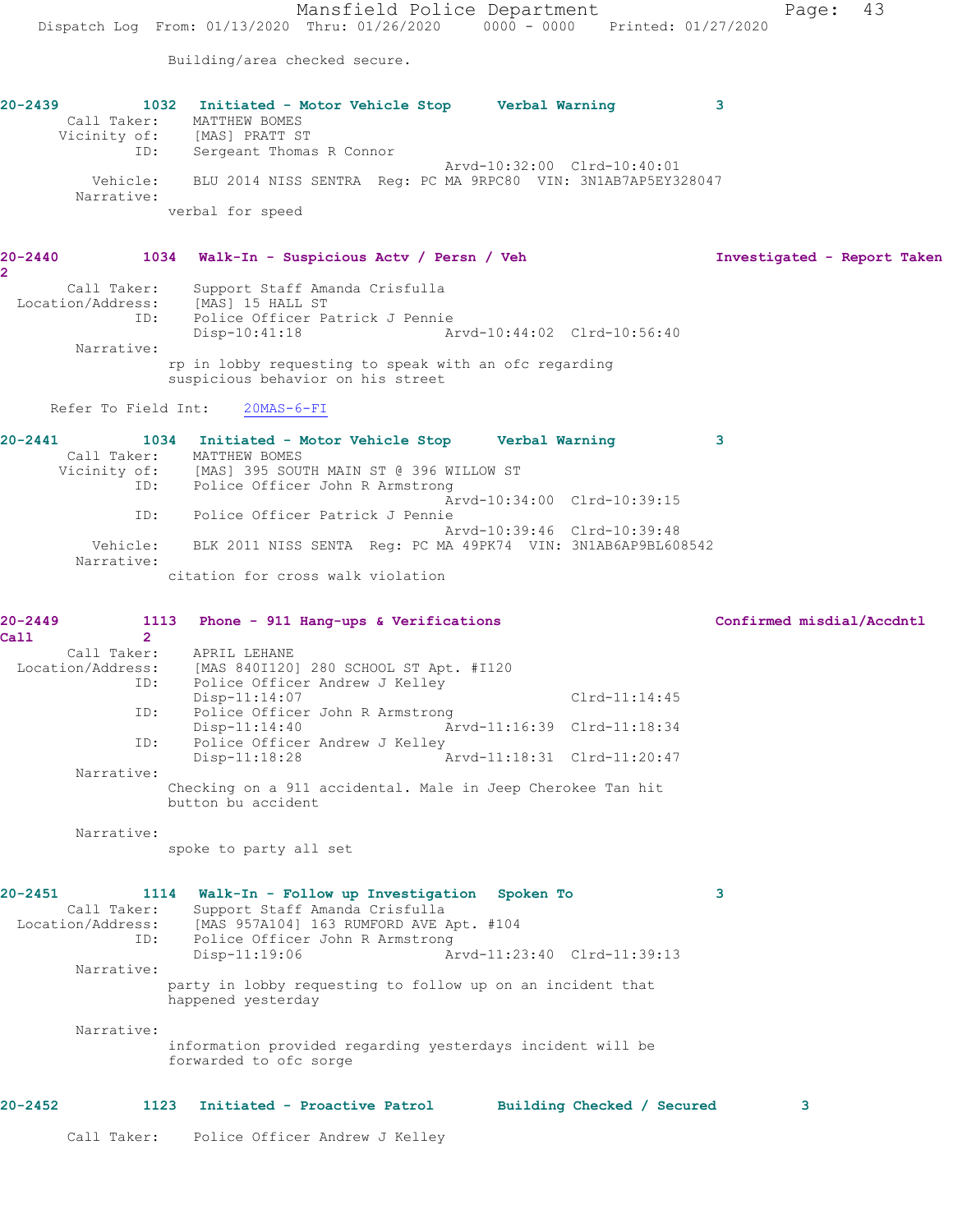Mansfield Police Department Fage: 44 Dispatch Log From: 01/13/2020 Thru: 01/26/2020 0000 - 0000 Printed: 01/27/2020 Location/Address: [MAS 840] 280 SCHOOL ST ID: Police Officer Andrew J Kelley Disp-11:34:00 Arvd-11:34:02 Clrd-12:00:00 Narrative: Checking the area. **20-2455 1137 Phone - 911 Hang-ups & Verifications Confirmed misdial/Accdntl Call 2**  Call Taker: APRIL LEHANE Location/Address: [MAS 401A] 360 FORBES BLVD ID: Police Officer Andrew J Kelley Disp-11:39:34 Arvd-11:42:32 Clrd-11:46:06 Narrative: Checking on a 911 open line Narrative: phone is going right to voice mail unable to make contact Narrative: Spoke to management on site did a walk through and all clear **20-2456 1146 Phone - Suspicious Actv / Persn / Veh Unfounded/Unverifed 2**  Call Taker: GARIN EISELE Location/Address: [MAS 428A] 19 ERICK RD Apt. #17 ID: Police Officer Patrick J Pennie Arvd-11:52:58 Clrd-11:58:35 ID: Police Officer John R Armstrong Arvd-11:53:20 Clrd-11:58:35 Narrative: Black male going up and down hallway banging on doors stating he was from verizon. Knocked on same doors multiple times. Male party will be hold an ipad. Narrative: Checked the area no vehicle and nobody around **20-2458 1231 Initiated - Proactive Patrol Building Checked / Secured 3** Call Taker: APRIL LEHANE Location/Address: [MAS 820C] 31 PLYMOUTH ST ID: Police Officer Michael N Fenore Arvd-12:31:00 Clrd-12:41:42 Narrative: Checking the area. Narrative: check secure **20-2460 1322 Phone - Alarm - Burglar False / Accidental Alarm 1**  Call Taker: APRIL LEHANE Location/Address: [MAS 840D110A] 280 SCHOOL ST Apt. #D110 ID: Sergeant Thomas R Connor Disp-13:23:45 Clrd-13:24:25 ID: Police Officer John R Armstrong Disp-13:23:53 Arvd-13:26:41 Clrd-13:28:21 ID: Police Officer Andrew J Kelley Disp-13:24:22 Clrd-13:28:21 Narrative: hold up alarm pod 2 Narrative: Employee, reports a small child hit the button by accident. No emergency Narrative: spoke to party in store all set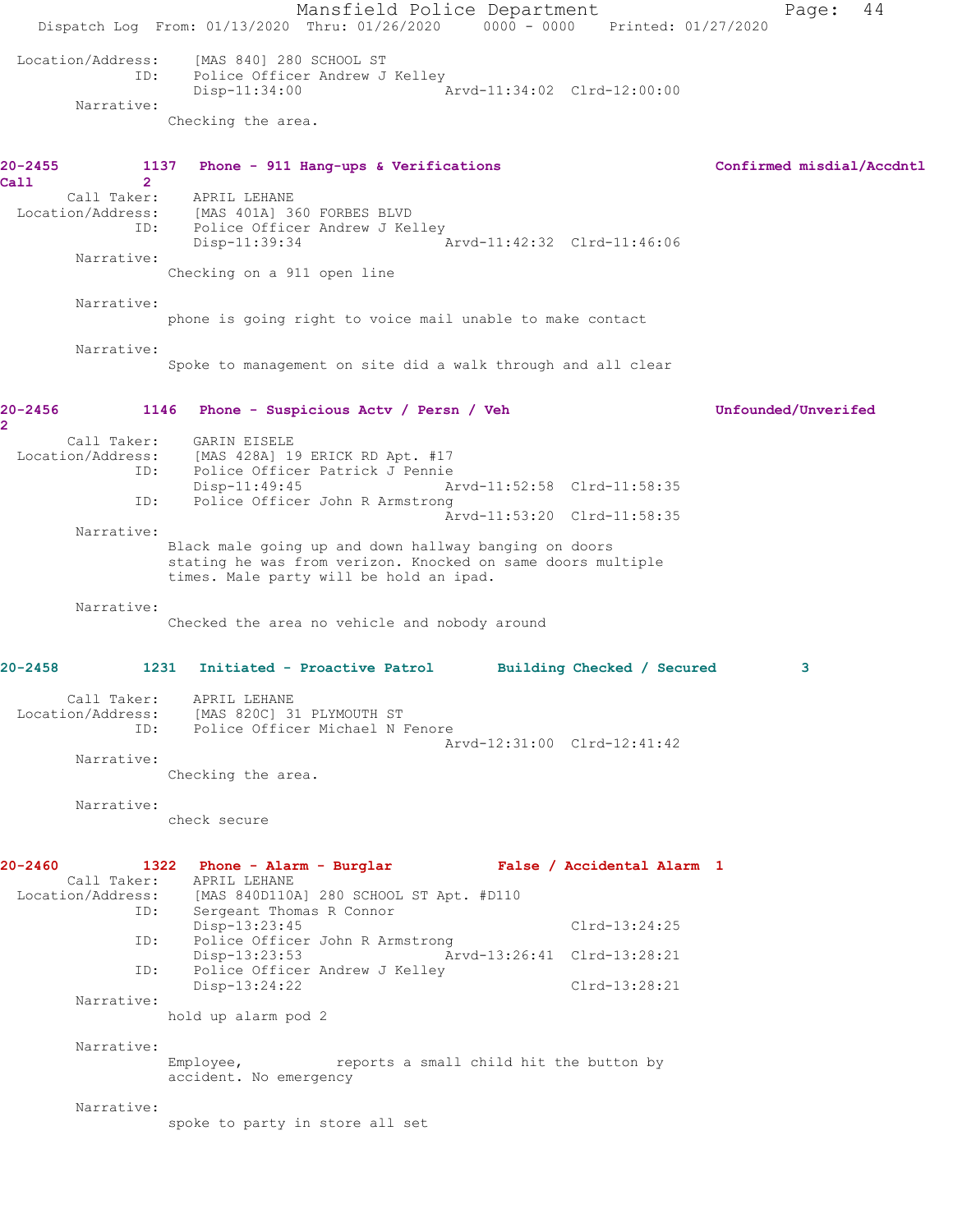Mansfield Police Department Fage: 45 Dispatch Log From: 01/13/2020 Thru: 01/26/2020 0000 - 0000 Printed: 01/27/2020 **20-2463 1348 Phone - Parking Violations Services Rendered 3**  Call Taker: APRIL LEHANE Location/Address:<br>ID: [MAS] 21 EAST ST<br>Police Officer John R Armstrong Disp-13:52:11 Arvd-13:55:12 Clrd-14:14:34 ID: Police Officer Andrew J Kelley Arvd-13:55:32 Clrd-14:01:47 Narrative: rp is reporting that there is a person parked in his designated spot. Narrative: spoke to vehicle operator and they stated that is a visitor parking spot, caller will check in with building manager **20-2464 1415 Initiated - Building Check Building Checked / Secured 3** Call Taker: MATTHEW BOMES Location/Address: [MAS 820C] 31 PLYMOUTH ST ID: Police Officer Michael N Fenore Arvd-14:15:00 Clrd-15:10:10 Narrative: Building/area checked secure. **20-2466 1429 Initiated - Traffic Enforcement / Activity Citation / Warning Issued 2**  Call Taker: MATTHEW BOMES Vicinity of: [MAS] HOPE ST ID: Police Officer Patrick J Pennie Arvd-14:29:00 Clrd-15:09:45 Vehicle: BLU 2005 DODG CARAVA Reg: PC MA 9LC235 VIN: 1D4GP25R75B326972 Narrative: Officer out on traffic enforcement in the area Narrative: 1 citation issued top speed 45mph **20-2467 1544 Phone - Alarm - Burglar Building Checked / Secured 1** Call Taker: MATTHEW BOMES Location/Address: [MAS 11] 200 COPELAND DR ID: Police Officer Andrew J Kelley Disp-15:47:16 Clrd-15:54:44 ID: Police Officer John R Armstrong Disp-15:47:19 Clrd-15:54:44 ID: Police Officer Patrick J Pennie Disp-15:47:59 Arvd-15:51:44 Clrd-15:54:44 Narrative: front entry motion, key hold unavailable Narrative: Exterior check secure **20-2476 1716 Initiated - Building Check Building Checked / Secured 3** Call Taker: MATTHEW BOMES Location/Address: [MAS 820C] 31 PLYMOUTH ST ID: Police Officer Michael T Fitzgerald Arvd-17:16:00 Clrd-17:27:43 Narrative: Building/area checked secure. Narrative: building secure

**20-2479 1747 Initiated - Building Check Building Checked / Secured 3**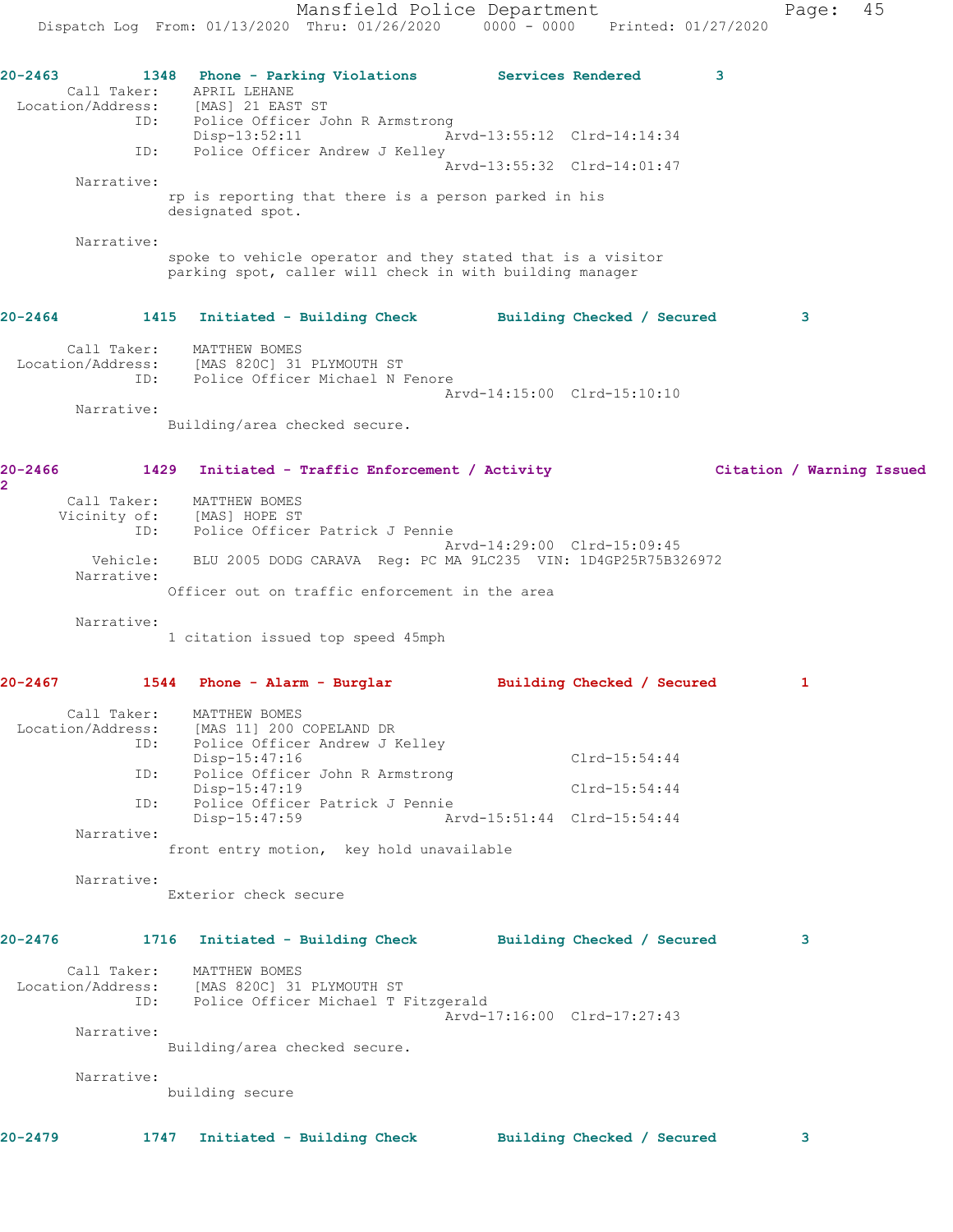Mansfield Police Department Page: 46 Dispatch Log From: 01/13/2020 Thru: 01/26/2020 0000 - 0000 Printed: 01/27/2020 Call Taker: MATTHEW BOMES Location/Address: [MAS 2] 60 FORBES BLVD ID: Police Officer Christopher D Sorge Arvd-17:47:00 Clrd-17:53:05 Narrative: Building/area checked secure. **20-2481 1753 Initiated - Building Check Building Checked / Secured 3** Call Taker: MATTHEW BOMES Location/Address: [MAS 322] 31 HAMPSHIRE ST ID: Police Officer Christopher D Sorge Arvd-17:53:00 Clrd-18:02:03 Narrative: Building/area checked secure. Narrative: checks secure **20-2483 1759 Initiated - Selective Enforcement/RADAR Services Rendered 3**  Call Taker: LINDSAY MITCHELL Location/Address: [MAS] 562 MAPLE ST @ 3 JENNIFER DR ID: Police Officer William C Trudell Arvd-17:59:00 Clrd-18:44:07 Narrative: No violations High speed 42 avg. 31 **20-2484 1822 Initiated - Building Check Services Rendered 3**  Call Taker: MATTHEW BOMES Vicinity of: [MAS] 30 CHAUNCY ST ID: Police Officer Nicole P Newport Arvd-18:22:00 Clrd-18:43:12 Narrative: Building/area checked secure. **20-2485 1854 Initiated - Proactive Patrol Services Rendered 3**  Call Taker: JEFFREY KEEFE Vicinity of: [MAS 840] 280 SCHOOL ST ID: Police Officer Christopher D Sorge Arvd-18:54:00 Clrd-18:59:59 Narrative: Checking the area. **20-2486 1858 Radio - Assist Fire Department Services Rendered 2**  Call Taker: JEFFREY KEEFE Vicinity of: [MAS 417F] 15 FRANCIS AVE Apt. #3 ID: Police Officer Christopher D Sorge<br>Disp-19:00:17 Arvd- Disp-19:00:17 Arvd-19:04:15 Clrd-19:07:41 Narrative: Assisting the FD with a fire related incident. Nature: Water emergency. **20-2487 1945 Initiated - Proactive Patrol Services Rendered 3**  Call Taker: JEFFREY KEEFE Location/Address: [MAS 820C] 31 PLYMOUTH ST ID: Police Officer Michael T Fitzgerald Arvd-19:45:00 Clrd-19:52:24 Narrative: Checking the area. **20-2491 2010 Radio - Assist Non-Govrnmnt Agency Gone on Arrival 3**  Call Taker: JEFFREY KEEFE

Vicinity of: [MAS] 500 EAST ST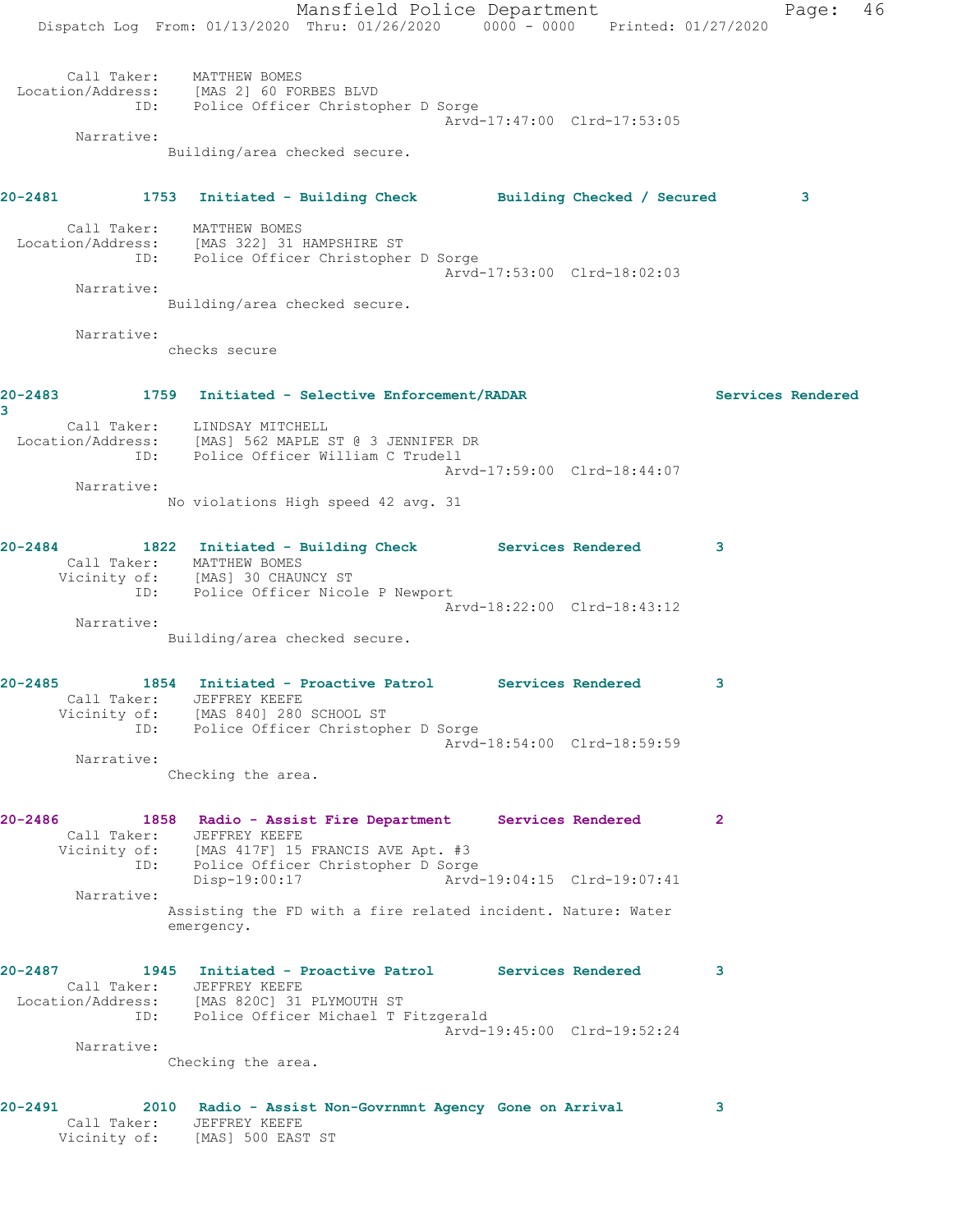Mansfield Police Department Page: 47 Dispatch Log From: 01/13/2020 Thru: 01/26/2020 0000 - 0000 Printed: 01/27/2020 ID: Police Officer Christopher D Sorge<br>Disp-20:15:11 Mrvd-20:15:13 Clrd-20:22:21 Disp-20:15:11 Arvd-20:15:13 Clrd-20:22:21 Vehicle: ONG 2006 INTL TK 7400 Reg: MVN MA M73871 VIN: 1HTWDAAR46J287947 Narrative: Foxborough DPW reported, via radio, hit and run involving a town vehicle. Operator was behind the MV in Mansfield when the initial radio transmission came thourgh. Mansfield unit responding. Operator states the MV crossed into Easton. Easton PD was notified. Narrative: Easton PD reported seeing the vehicle on Highland st in Easton fleeing at a high rate of speed. Easton PD did not pursue the vehicle due to weather conditions. **20-2494 2045 Phone - Motor Veh Acc - No Injury Spoken To 1**  Call Taker: LINDSAY MITCHELL<br>Location/Address: [MAS] 255 HOPE ST ess: [MAS] 255 HOPE ST @ 141 PRATT ST<br>ID: Police Officer William C Trudell Police Officer William C Trudell<br>Disp-20:50:59 Ar Disp-20:50:59 Arvd-20:51:05 Clrd-21:43:28<br>ID: Police Officer Jay J Sparrow Police Officer Jay J Sparrow<br>Disp-21:18:01 Disp-21:18:01 Arvd-21:18:04 Clrd-21:43:31 Narrative: Street lights out Hope/Pratt, several residents out of power. Light dept notified Narrative: M10 in the area stated the outage was contained to several homes. Narrative: Mansfield light dept. and DPW have been made aware of the issue and will be responding to the scene. Narrative: A portion of pole 20 was damaged and the fuse was shorted on pole 20. Narrative: Light dept on scene. Narrative: Power is back on. **20-2496 2136 Initiated - Proactive Patrol Services Rendered 3**  Call Taker: JEFFREY KEEFE Vicinity of: [MAS 820C] 31 PLYMOUTH ST ID: Police Officer Michael T Fitzgerald Arvd-21:36:00 Clrd-21:49:37 Narrative: Checking the area. **20-2504 2254 Initiated - Follow up Investigation Spoken To 3**  Call Taker: JEFFREY KEEFE<br>Vicinity of: [MAS] OLD COL [MAS] OLD COLONY WAY ID: Police Officer Nicole P Newport Arvd-22:54:00 Clrd-23:04:26 Vehicle: BLU 2012 LL COOPER Reg: PC MA 1GT249 VIN: WMWSU3C50CT540440 Narrative: Conducting a follow up in the area to gather information on a private security company. Narrative: The R/O of the vehicle will be in the area thru monday working for Hunter Security. He was directed to call PD with anything SUSP. **20-2505 2315 Initiated - Proactive Patrol Services Rendered 3**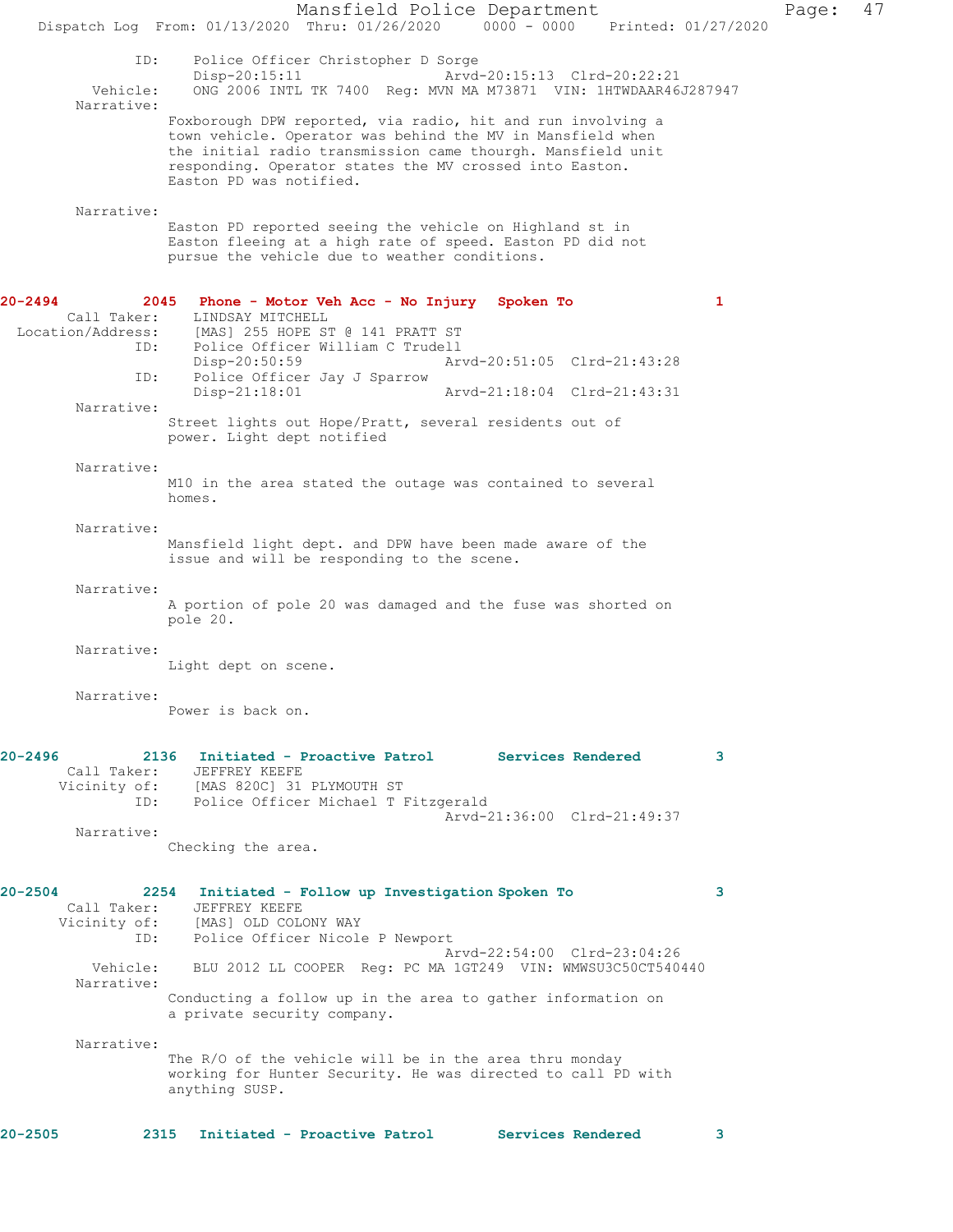Mansfield Police Department Fage: 48 Dispatch Log From: 01/13/2020 Thru: 01/26/2020 0000 - 0000 Printed: 01/27/2020 Call Taker: JEFFREY KEEFE Vicinity of: [MAS 820C] 31 PLYMOUTH ST ID: Police Officer Michael T Fitzgerald Arvd-23:15:00 Clrd-23:23:18 Narrative: Checking the area. **20-2507 2345 Initiated - Motor Vehicle Stop Verbal Warning 3**  Call Taker: LINDSAY MITCHELL Location/Address: [MAS] 75 PRATT ST @ 33 NEWTON ST ID: Police Officer Nicole P Newport Arvd-23:45:00 Clrd-23:46:59 Vehicle: GRY 2020 PALISADE Reg: PC RI BF651 VIN: KM8R2DHE0LU045554

## **For Date: 01/19/2020 - Sunday**

Verbal for no lights

Narrative:

| $20 - 2509$<br>Call Taker: | 0004 Radio - Motor Veh Acc - No Injury Accident Report<br>JEFFREY KEEFE                                                | $\mathbf{1}$ |
|----------------------------|------------------------------------------------------------------------------------------------------------------------|--------------|
| Vicinity of:<br>ID:        | [MAS 240A] 189 CHAUNCY ST<br>Police Officer Donald MacLean                                                             |              |
| ID:                        | $Disp-00:05:15$<br>Arvd-00:10:56 Clrd-00:21:22<br>Police Officer Meghan Birnie                                         |              |
|                            | Disp-00:05:21<br>Arvd-00:09:16 Clrd-00:21:22                                                                           |              |
| Narrative:                 | DPW reported a 2 vehicle MVA in the area of the Mobil gas<br>station. Vehicle vs Town plow.                            |              |
| Narrative:                 | DPW reports involved vehicle left the scene traveling down<br>Central toward Foxboro. Foxboro unit enroute to the area |              |
| Narrative:                 | Minor damage to the town vehicle.                                                                                      |              |
| Narrative:                 | nothing showing in the surrounding areas.                                                                              |              |
|                            | Refer To Incident: 20MAS-56-OF                                                                                         |              |
| $20 - 2528$                | 0144<br>Phone - Motor Veh Acc - Hit & Run Accident Report                                                              | $\mathbf{1}$ |
| Call Taker:                | LINDSAY MITCHELL                                                                                                       |              |
| Location/Address:<br>ID:   | [MAS 4] 31 HAMPSHIRE ST                                                                                                |              |
|                            | Police Officer Christopher D Sorge<br>$Disp-01:46:21$<br>Arvd-01:53:20 Clrd-02:45:23                                   |              |
| ID:                        | Police Officer Meghan Birnie                                                                                           |              |
|                            | Disp-01:46:21<br>Arvd-01:51:51 Clrd-02:42:08                                                                           |              |
| ID:                        | Police Officer Donald MacLean                                                                                          |              |
|                            | Disp-01:54:19<br>Arvd-01:54:22 Clrd-02:16:30                                                                           |              |
| ID:                        | Police Officer Donald MacLean                                                                                          |              |
|                            | Disp-02:16:42<br>Arvd-02:16:44 Clrd-02:43:17                                                                           |              |
| Vehicle:                   | RED 2018 NISS LL ROGUE Reg: PC MA 8HA169 VIN: 5N1AT2MV0JC840014                                                        |              |
| Vehicle:                   | WHI 2020 CHEV LL TAHOE Reg: PC NH JOSCON VIN: 1GNSKCKJ7LR190722                                                        |              |
| Vehicle:                   | Req: PAS NJ DDC2                                                                                                       |              |
| Narrative:                 |                                                                                                                        |              |
|                            | RP reports seeing a vehicle strike another parked vehicle                                                              |              |
|                            | and push it into another and then took off. Officers                                                                   |              |
|                            | checking the area. Suspect vehicle described as a red small                                                            |              |
|                            | suv with right rear damage                                                                                             |              |
| Narrative:                 |                                                                                                                        |              |
|                            | RP called back to report the vehicle has returned and is                                                               |              |
|                            | parked on the left side of the building. Operator exited the                                                           |              |
|                            | MV and is walking toward the side door. Officers on location                                                           |              |
|                            | speaking with the individual                                                                                           |              |
| Narrative:                 |                                                                                                                        |              |

Ofc. Sorge spoke to the operator of the involved vehicle.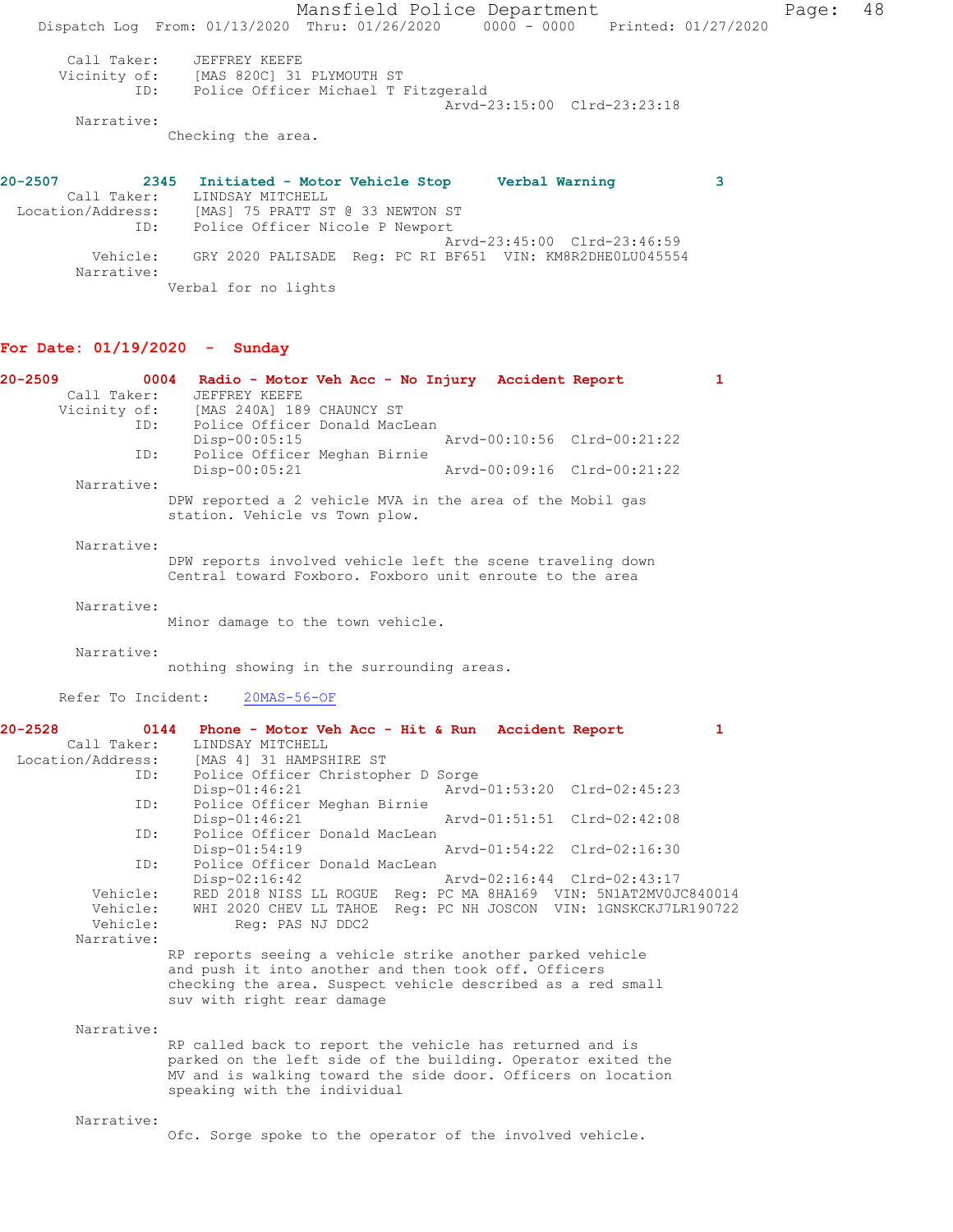Mansfield Police Department Page: 49 Dispatch Log From: 01/13/2020 Thru: 01/26/2020 0000 - 0000 Printed: 01/27/2020 SFST's were adminstered and operator passed. She couldn't reach any family members staying in the hotel, so she contacted her mother to come pick her up. Narrative: Information to contact the Police Department was left on the two other involved vehicles. See accident report for further. Refer To Accident: 20MAS-17-AC **20-2530 0211 Phone - Alarm - Burglar False / Accidental Alarm 1**  Call Taker: LINDSAY MITCHELL<br>Location/Address: [MAS 25A] 355 NOF [MAS 25A] 355 NORTH MAIN ST ID: Patrolman David Schepis<br>Disp-02:12:56 Disp-02:12:56 Arvd-02:14:38 Clrd-02:17:03 ID: Police Officer Donald MacLean Disp-02:16:35 Clrd-02:16:39 Narrative: Officers responding for an alarm coming from the ATM, communication fail Narrative: Ofc Shepis checked the area, nothing appears to be tampered with. **20-2531 0212 Initiated - Proactive Patrol Services Rendered 3**  Call Taker: JEFFREY KEEFE Vicinity of: [MAS 820C] 31 PLYMOUTH ST ID: Police Officer John R Armstrong Arvd-02:12:00 Clrd-02:24:05 Narrative: Checking the area. **20-2532 0217 Walk-In - Assist Citizen - P S A Spoken To 3**  Call Taker: Officer Brendan Fayles Location/Address: [MAS 451B] 500 EAST ST ID: Patrolman David Schepis Disp-02:21:57 Clrd-02:22:34 Narrative: Walk in with questions regading a plow contract dispute. Narrative: Party will return in the morning with paperwork **20-2533 0254 Radio - Suspicious Actv / Persn / Veh Cancelled Enroute 2**  Call Taker: JEFFREY KEEFE Location: [MAS 281A] MBTA TRAIN STATION RIVER ST ID: Patrolman David Schepis Disp-02:55:32 Clrd-02:57:27<br>ID: Police Officer Donald MacLean Police Officer Donald MacLean Disp-02:55:36 Clrd-02:57:30 Narrative: DPW located a vehicle in the River St train lot that is running and snow covered. Narrative: A party had used a remote start from a distance. No issues on scene. **20-2534 0426 Initiated - Proactive Patrol Services Rendered 3**  Call Taker: JEFFREY KEEFE Vicinity of: [MAS 820C] 31 PLYMOUTH ST ID: Police Officer John R Armstrong Arvd-04:26:00 Clrd-04:36:31 Narrative: Checking the area.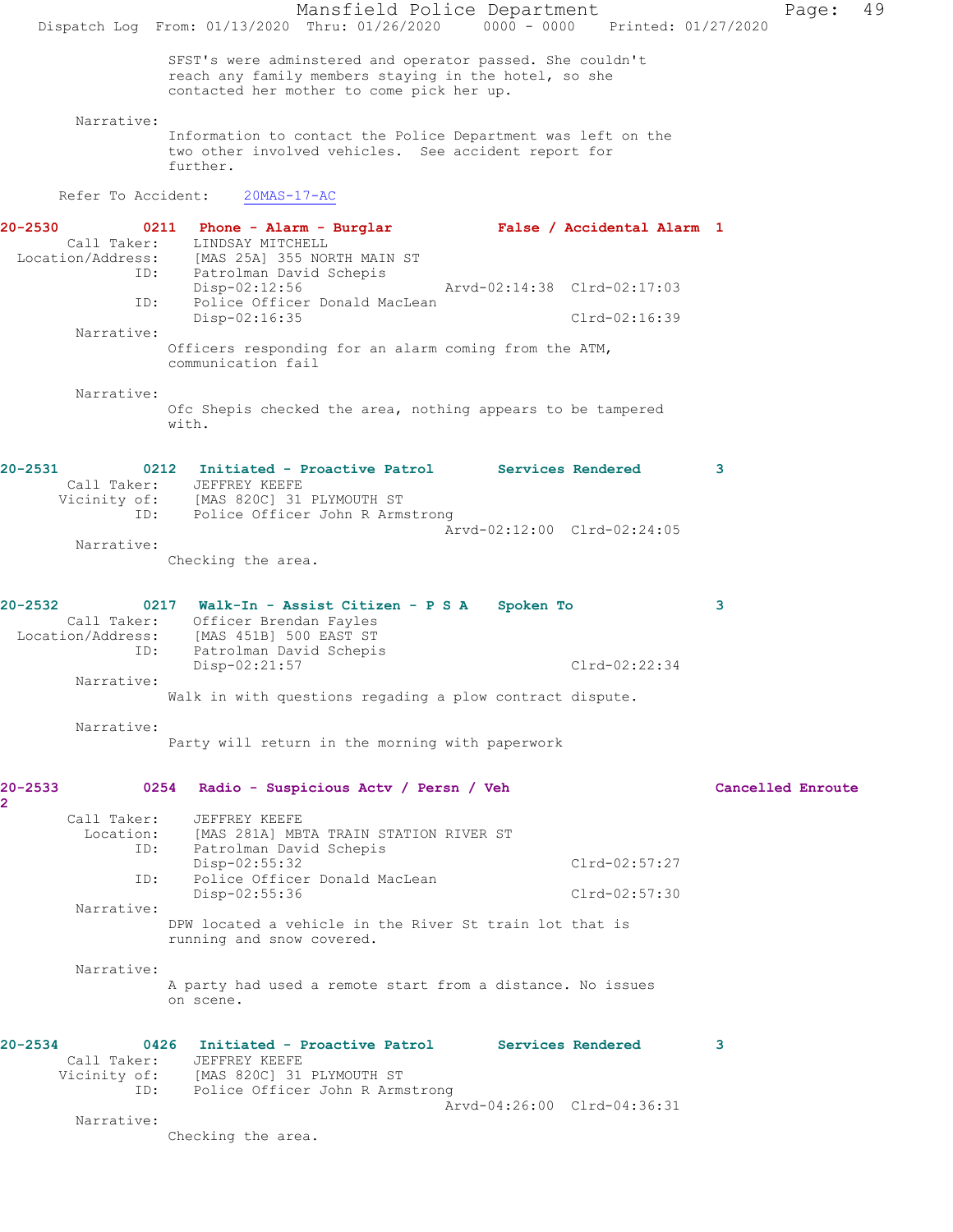| 20-2537                          |     | 0541 Walk-In - Identity Theft                                                      | Incident Report             | 1 |                   |
|----------------------------------|-----|------------------------------------------------------------------------------------|-----------------------------|---|-------------------|
|                                  |     | Call Taker: Officer Brendan Fayles                                                 |                             |   |                   |
|                                  |     | Location/Address: [MAS 451B] 500 EAST ST<br>ID: Patrolman David Schepis            |                             |   |                   |
|                                  |     |                                                                                    | Arvd-05:47:53 Clrd-06:00:42 |   |                   |
| Narrative:                       |     | Disp-05:45:21                                                                      |                             |   |                   |
|                                  |     | Walk in would like to report his identitiy was stolen                              |                             |   |                   |
|                                  |     |                                                                                    |                             |   |                   |
| Narrative:                       |     | See report.                                                                        |                             |   |                   |
|                                  |     |                                                                                    |                             |   |                   |
|                                  |     | Refer To Incident: 20MAS-52-OF                                                     |                             |   |                   |
| 20-2541                          |     | 0645 Initiated - Proactive Patrol Building Checked / Secured                       |                             |   | 3                 |
|                                  |     | Call Taker: APRIL LEHANE                                                           |                             |   |                   |
|                                  |     | Location/Address: [MAS 820C] 31 PLYMOUTH ST<br>ID: Police Officer John R Armstrong |                             |   |                   |
|                                  |     |                                                                                    |                             |   |                   |
| Narrative:                       |     |                                                                                    | Arvd-06:45:00 Clrd-06:58:46 |   |                   |
|                                  |     | Checking the area.                                                                 |                             |   |                   |
|                                  |     |                                                                                    |                             |   |                   |
| 20-2543                          |     | 0740 Phone - Alarm - Burglar Confirmed misdial/Accdntl Call                        |                             |   | 1                 |
|                                  |     |                                                                                    |                             |   |                   |
|                                  |     | Call Taker: APRIL LEHANE<br>Location/Address: [MAS 332] 240 EAST ST                |                             |   |                   |
|                                  | ID: | Police Officer Meghan Birnie                                                       |                             |   |                   |
|                                  |     | Disp-07:41:25                                                                      | Arvd-07:45:25 Clrd-07:47:08 |   |                   |
|                                  | ID: | Police Officer Christopher D Sorge                                                 |                             |   |                   |
| Narrative:                       |     | Disp-07:41:27                                                                      | Arvd-07:45:25 Clrd-07:47:10 |   |                   |
|                                  |     | zone: entry exit auditorium rear door                                              |                             |   |                   |
|                                  |     | keyholder not reached                                                              |                             |   |                   |
|                                  |     |                                                                                    |                             |   |                   |
| 20-2545                          |     | 0813 Walk-In - Assist Citizen - P S A Spoken To                                    |                             | 3 |                   |
|                                  |     | Call Taker: Officer Brendan Fayles                                                 |                             |   |                   |
|                                  |     | Location/Address: [MAS 451B] 500 EAST ST                                           |                             |   |                   |
|                                  | ID: | Sergeant Brian P Thibault                                                          |                             |   |                   |
| Narrative:                       |     | Disp-08:18:43                                                                      | Arvd-08:19:40 Clrd-08:28:15 |   |                   |
|                                  |     | Party in lobby looking to speak to Sgt. Thibault                                   |                             |   |                   |
|                                  |     |                                                                                    |                             |   |                   |
| Narrative:                       |     |                                                                                    |                             |   |                   |
|                                  |     | Clear party had questions regarding an LTC application                             |                             |   |                   |
| 20-2554                          |     | 0947 Initiated - Motor Vehicle Stop Citation / Warning Issued 3                    |                             |   |                   |
|                                  |     | Call Taker: Kieran M Ruth                                                          |                             |   |                   |
|                                  |     | Location/Address: [MAS] RTE 140 SB                                                 |                             |   |                   |
|                                  | ID: | Detective Gregory S Martell                                                        |                             |   |                   |
|                                  |     | Officer Neil Nicholson                                                             | Arvd-09:47:00 Clrd-09:54:07 |   |                   |
| Vehicle:                         |     | GRY 2016 DODG UT DURANG Req: PC MA 296EB1 VIN: 1C4RDJDG7GC460144                   |                             |   |                   |
| Narrative:                       |     |                                                                                    |                             |   |                   |
|                                  |     | MV stop                                                                            |                             |   |                   |
| Narrative:                       |     |                                                                                    |                             |   |                   |
|                                  |     | Cited for speed and failure to inspect                                             |                             |   |                   |
|                                  |     |                                                                                    |                             |   |                   |
| 20-2555                          |     | 0954 Initiated - Selective Enforcement/RADAR                                       |                             |   | Services Rendered |
| 3                                |     |                                                                                    |                             |   |                   |
| Call Taker:<br>Location/Address: |     | Kieran M Ruth<br>[MAS] RTE 140 SB                                                  |                             |   |                   |
|                                  | ID: | Detective Gregory S Martell                                                        |                             |   |                   |
|                                  |     |                                                                                    | Arvd-09:54:00 Clrd-10:15:46 |   |                   |
|                                  |     | Officer Neil Nicholson                                                             |                             |   |                   |
|                                  | ID: | Detective Gregory S Martell                                                        |                             |   |                   |
|                                  |     |                                                                                    |                             |   |                   |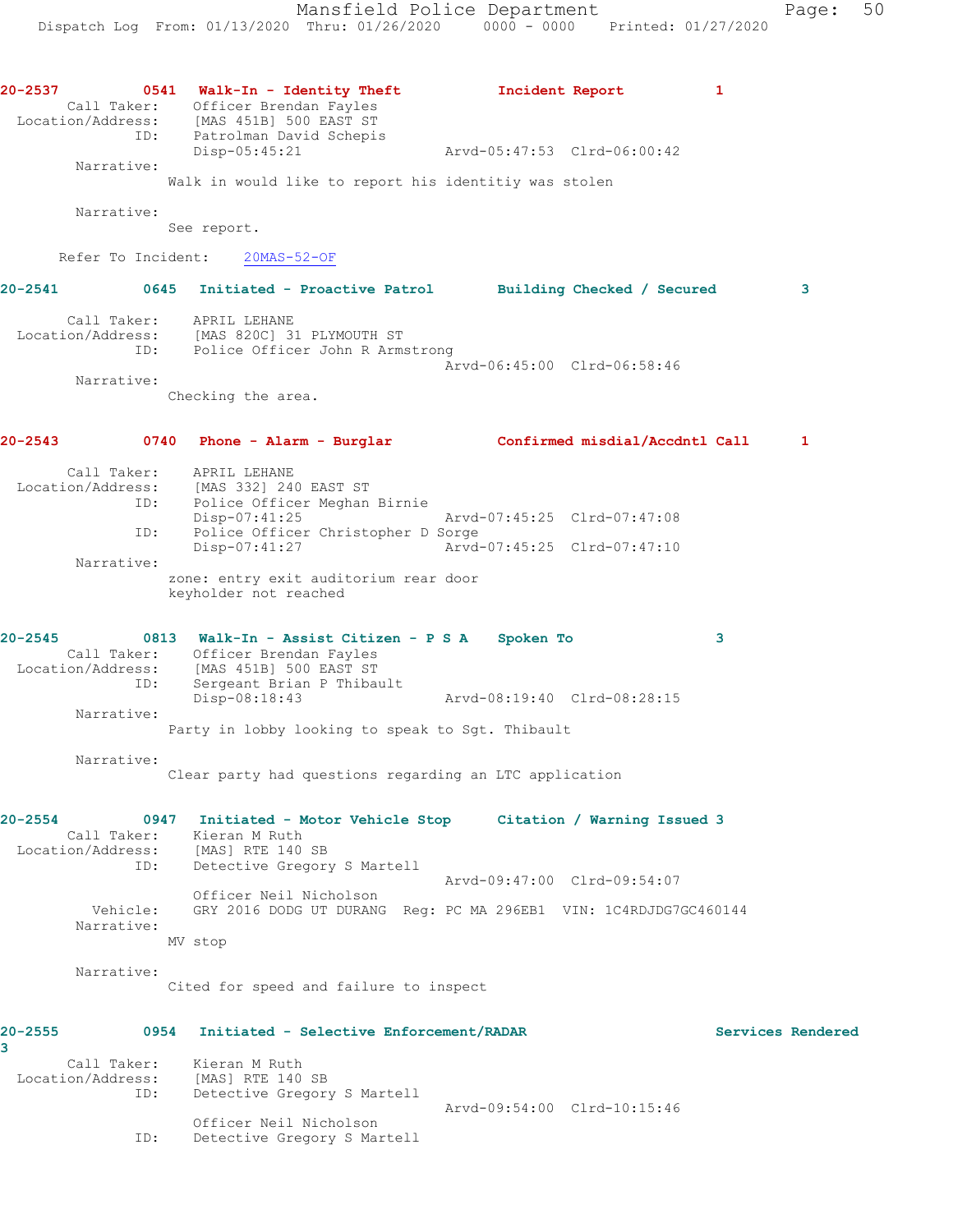Mansfield Police Department Page: 51 Dispatch Log From: 01/13/2020 Thru: 01/26/2020 0000 - 0000 Printed: 01/27/2020 Disp-10:26:06 Arvd-10:26:22 Clrd-11:07:58 Officer Neil Nicholson Narrative: Selective enforcement in the area. **20-2556 1002 Initiated - Proactive Patrol Building Checked / Secured 3** Call Taker: Kieran M Ruth Location/Address: [MAS 820C] 31 PLYMOUTH ST ID: Detective Christopher P Walsh Arvd-10:02:00 Clrd-10:09:40 Narrative: Checking the area. **20-2557 1014 911 - Animal Complaints Spoken To 3**  Call Taker: ROBERT BOLGER Location/Address: [MAS 927] 50 PLYMOUTH ST<br>ID: Detective Gregory S Marte Detective Gregory S Martell Disp-10:15:46 Arvd-10:21:04 Clrd-10:26:06 Officer Neil Nicholson<br>Vehicle: WHI 2012 JEEP LL GRCHER WHI 2012 JEEP LL GRCHER Reg: PC MA 946FFB VIN: 1C4RJFCT8CC182207 Narrative: CP reports female in the area of the soccer fields with 4 loose dogs, one charged at her and dog owner refused to leash the dogs. Narrative: Front desk took a second call for same issue. Narrative: RP spoken to, words exchanged between parties, dog owner gone on arrival. **20-2562 1106 Radio - Animal Complaints Services Rendered 3**  Call Taker: ROBERT BOLGER<br>Location/Address: [MAS] SUMMER S [MAS] SUMMER ST @ CENTRAL ST ID: Detective Gregory S Martell Arvd-11:12:49 Clrd-11:16:43 Officer Neil Nicholson Narrative: Complaint of a dog in the area that has been barking continuously since 7am. Narrative: Area checked, no dogs seen or heard. **20-2563 1114 911 - Assist Fire Department Transported to Hospital 2**  Call Taker: ROBERT BOLGER<br>Location/Address: [MAS] 348 WILL [MAS] 348 WILLOW ST ID: Detective Gregory S Martell Disp-11:17:05 Arvd-11:24:53 Clrd-11:28:58 Officer Neil Nicholson<br>ID: Police Officer John R A Police Officer John R Armstrong<br>Disp-11:17:36 A Arvd-11:21:12 Clrd-11:28:58 Narrative: Assist MFD with a medical emergency. Altered mental status **20-2564 1131 Initiated - Selective Enforcement/RADAR Services Rendered 3**  Call Taker: ROBERT BOLGER Location/Address: [MAS] 200 COPELAND DR<br>TD: Police Officer Matthew Police Officer Matthew A Souza Arvd-11:31:00 Clrd-11:54:34 Narrative: Radar enforcement.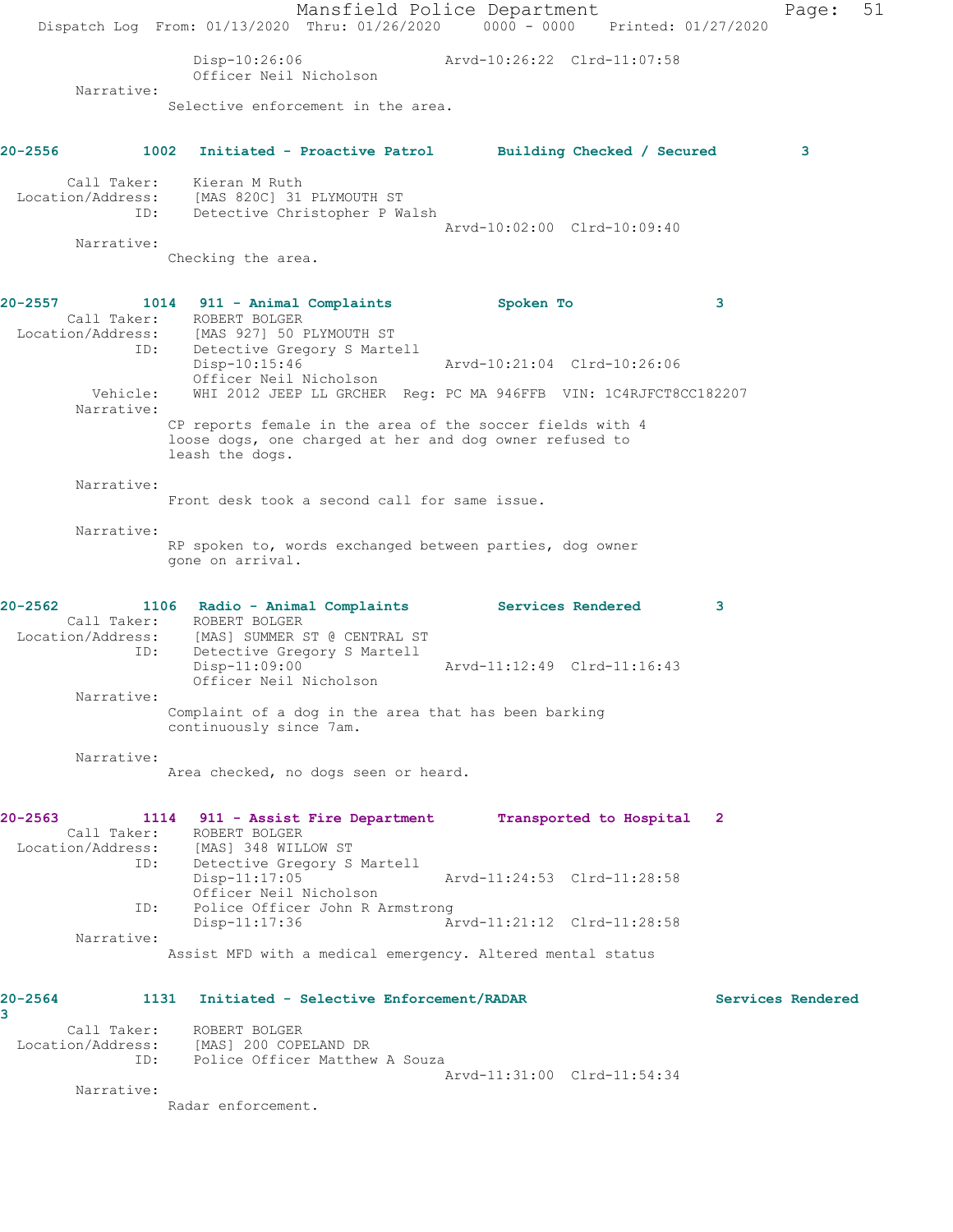Mansfield Police Department Fage: 52 Dispatch Log From: 01/13/2020 Thru: 01/26/2020 0000 - 0000 Printed: 01/27/2020 **20-2565 1136 Initiated - Selective Enforcement/RADAR Services Rendered 3**  Call Taker: ROBERT BOLGER Vicinity of: [MAS 181A] 150 OAKLAND ST ID: Police Officer Patrick J Pennie Arvd-11:36:00 Clrd-11:47:13 Narrative: Radar enforcement. **20-2566 1145 911 - 911 Hang-ups & Verifications Confirmed misdial/Accdntl Call 2** Call Taker: ROBERT BOLGER Location/Address: [MAS] 75 DEER PATH LN ID: Police Officer Patrick J Pennie Arvd-11:54:55 Clrd-11:59:32 Narrative: 911 Hang up. On call back party stated granson was playing with the phone. Narrative: Confirmed accidental. **20-2569 1157 Initiated - Proactive Patrol Building Checked / Secured 3** Call Taker: ROBERT BOLGER Location/Address: [MAS 820C] 31 PLYMOUTH ST ID: Detective Christopher P Walsh Arvd-11:57:00 Clrd-12:08:58 Narrative: Check of building. **20-2570 1223 Alarm - Alarm - Burglar Building Checked / Secured 1** Call Taker: ROBERT BOLGER Location/Address: [MAS 10A] 305 FORBES BLVD ID: Detective Gregory S Martell MAS 10A 305 FORDLE 2.<br>
Detective Gregory S Martell<br>
Disp-12:25:30 Arvd-12:29:44 Clrd-12:35:14 Officer Neil Nicholson Narrative: Alarm activation for UPS man door. **20-2574 1337 Initiated - Motor Vehicle Stop Spoken To 3**  Call Taker: ROBERT BOLGER Vicinity of: [MAS] SCHOOL ST ID: Detective Gregory S Martell Arvd-13:37:00 Clrd-13:42:23 Officer Neil Nicholson Vehicle: GRY 2013 AUDI UT Q5 Reg: PC MA 4DH473 VIN: WA1CFAFP6DA056850 Narrative: Verbal for speed. **20-2576 1355 Initiated - Community Policing Services Rendered 3**  Call Taker: Kieran M Ruth Location/Address: [MAS 12] 250 EAST ST ID: Police Officer Patrick J Pennie Arvd-13:55:00 Clrd-14:31:23 Narrative: Out for the basketball game **20-2577 1408 Initiated - Proactive Patrol Building Checked / Secured 3** Call Taker: APRIL LEHANE Location/Address: [MAS 820C] 31 PLYMOUTH ST ID: Detective Christopher P Walsh Arvd-14:08:00 Clrd-14:24:24

Narrative: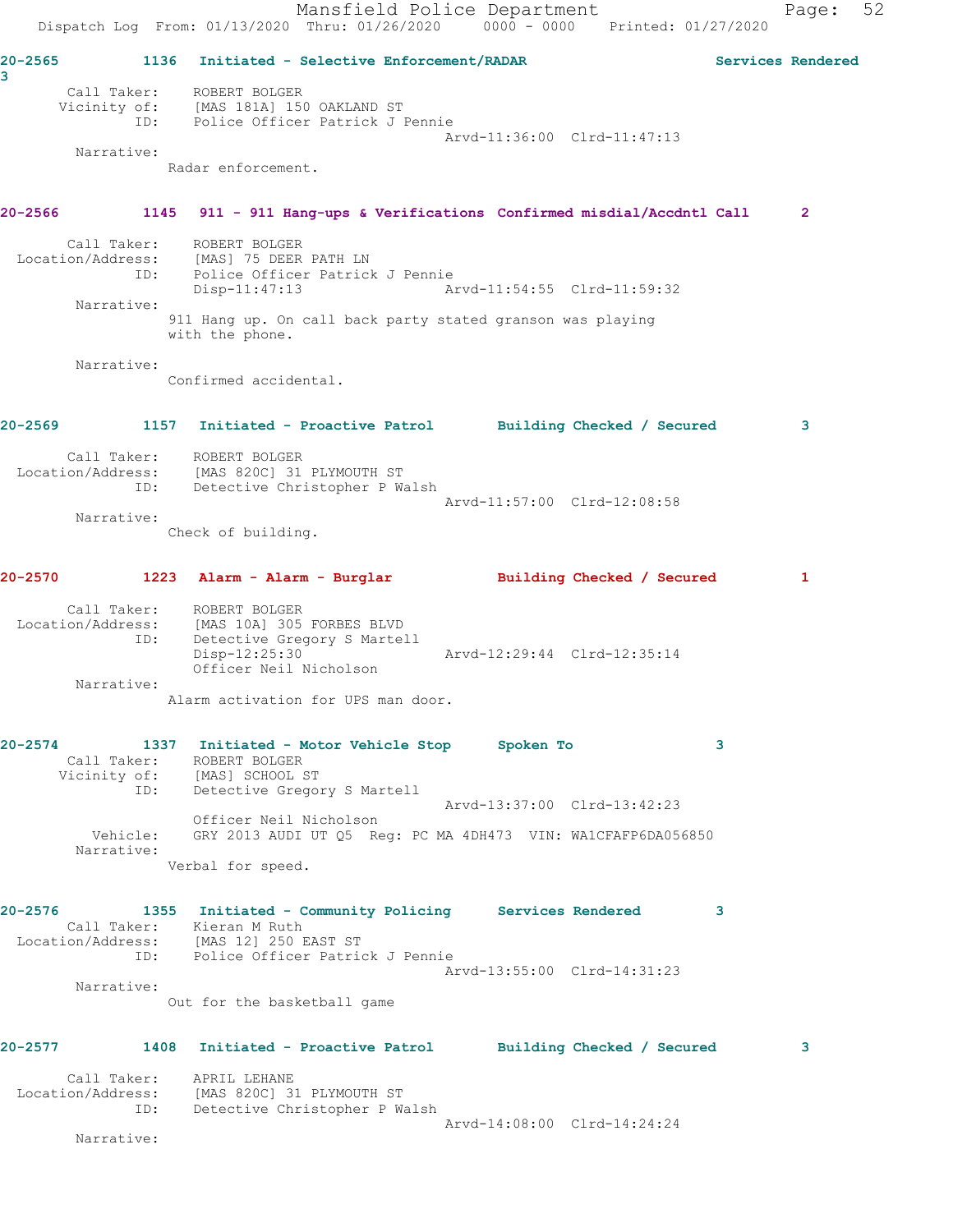Checking the area.

**20-2580 1438 Initiated - Motor Vehicle Stop Citation / Warning Issued 3**  Call Taker: APRIL LEHANE Location/Address: [MAS] 215 NORTH MAIN ST @ 15 CHURCH ST ID: Police Officer Matthew A Souza Arvd-14:38:00 Clrd-14:45:54 Vehicle: BLK 2009 HOND CIVIC Reg: PC MA 982MR3 VIN: 2HGFA168X9H355939 Narrative: citation for speed **20-2583 1505 Phone - Alarm - Burglar False / Accidental Alarm 1**  Call Taker: APRIL LEHANE Location/Address: [MAS H2277] 7 CLAIRE AVE ID: Detective Gregory S Martell Disp-15:07:33 Arvd-15:11:58 Clrd-15:19:01 Officer Neil Nicholson Narrative: keypad panic alarm Alarm company called residence, someone picked up phone the hung up Narrative: Alarm company spoke with homeowner who stated it was accidental Narrative: clear- confirmed accidental **20-2584 1519 Walk-In - Lost / Found Property Services Rendered 3**  Call Taker: Officer Brendan Fayles Location/Address: [MAS 451B] 500 EAST ST ID: Officer Brendan Fayles Disp-15:24:52 Arvd-15:24:57 Clrd-15:25:33 Narrative: In refrence to 20-2573. Owner of the property returned to pick up her wallet. **20-2586 1541 Initiated - Proactive Patrol Building Checked / Secured 3** Call Taker: APRIL LEHANE Location/Address: [MAS 820C] 31 PLYMOUTH ST ID: Detective Christopher P Walsh Arvd-15:41:00 Clrd-15:50:04 Narrative: Checking the area. **20-2590 1701 Initiated - Proactive Patrol Building Checked / Secured 3** Call Taker: APRIL LEHANE Location/Address: [MAS 820C] 31 PLYMOUTH ST ID: Police Officer Michael T Fitzgerald Arvd-17:01:00 Clrd-17:12:54 Narrative: Checking the area. **20-2594 1754 Initiated - Proactive Patrol Building Checked / Secured 3** Call Taker: APRIL LEHANE Location/Address: [MAS 834] 261 CHAUNCY ST ID: Police Officer Patrick J Pennie Arvd-17:54:00 Clrd-18:00:58 Narrative:

Checking the area.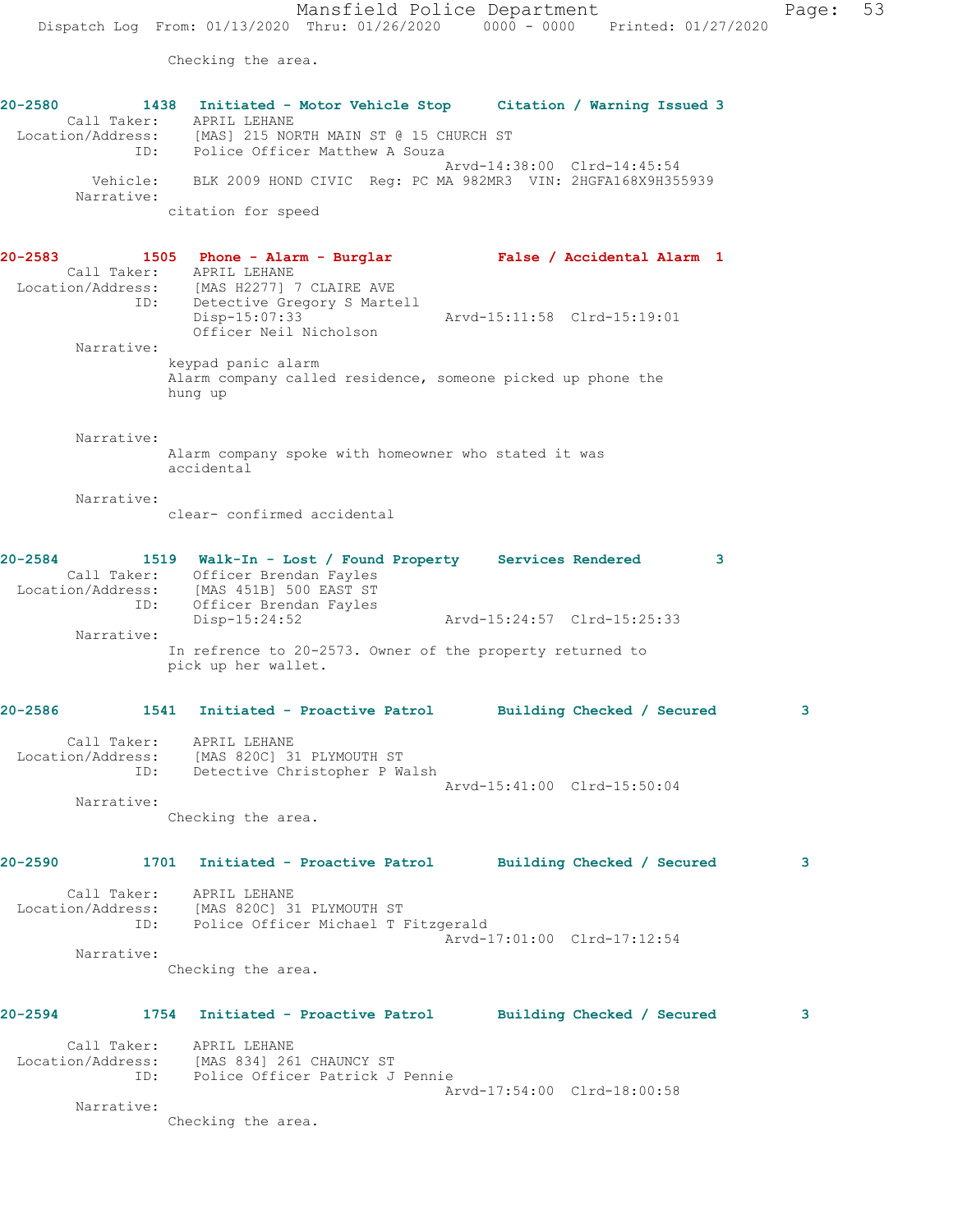**20-2596 1800 Initiated - Selective Enforcement/RADAR Services Rendered 3**  Call Taker: APRIL LEHANE Location/Address: [MAS] HOPE ST ID: Police Officer Nicole P Newport Arvd-18:00:00 Clrd-18:38:02 Narrative: Selective enforcement in the area. 20-2602 1838 Initiated - Traffic Enforcement / Activity **Services Rendered 2**  Call Taker: PATRICK FEENEY Location/Address: [MAS] HOPE ST ID: Police Officer Nicole P Newport Arvd-18:38:00 Clrd-18:53:55 Narrative: no violations reported **20-2603 1853 Initiated - Proactive Patrol Services Rendered 3**  Call Taker: Stephen Martell Location/Address: [MAS 840] 280 SCHOOL ST ID: Sergeant Brian P Thibault Arvd-18:53:00 Clrd-19:02:40 Narrative: No reported issues **20-2604 1920 Initiated - Proactive Patrol Services Rendered 3**  Call Taker: Stephen Martell Location/Address: [MAS 1002] 250 EAST ST ID: Police Officer Nicole P Newport Arvd-19:20:00 Clrd-19:33:52 Narrative: area checked secure **20-2607 1925 Initiated - Building Check Services Rendered 3**  Call Taker: PATRICK FEENEY Location/Address: [MAS 281A] 1 CROCKER ST ID: Police Officer Patrick J Pennie Arvd-19:25:00 Clrd-19:30:27 Narrative: Building/area checked secure. **20-2608 1936 Initiated - Traffic Enforcement / Activity Services Rendered 2**  Call Taker: Stephen Martell Location/Address: [MAS] 792 WEST ST ID: Police Officer William C Trudell Arvd-19:36:00 Clrd-20:13:29 **20-2610 2010 911 - 911 Hang-ups & Verifications Confirmed misdial/Accdntl Call 2** Call Taker: DAVID SULLIVAN Location/Address: [MAS 255] 377 CHAUNCY ST ID: Police Officer William C Trudell Disp-20:13:40 Arvd-20:18:10 Clrd-20:19:43 Narrative: Customer trying to dial out for a cab ride. Accidental from the business line See Customer Service Desk. Narrative: confirmed accidental. **20-2612 2029 911 - Motor Veh Acc - No Injury Citation / Warning Issued 1**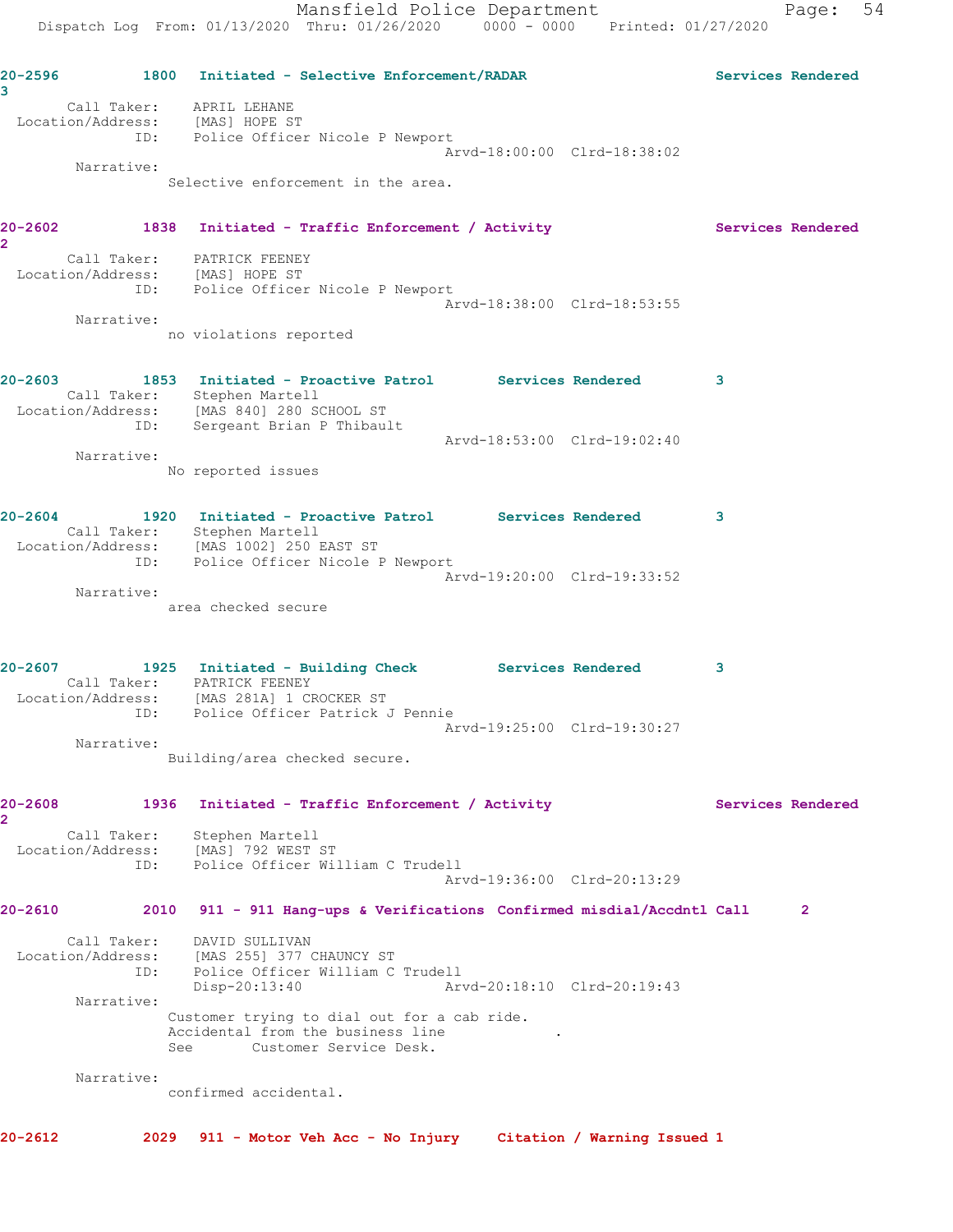Mansfield Police Department Form Page: 55 Dispatch Log From: 01/13/2020 Thru: 01/26/2020 0000 - 0000 Printed: 01/27/2020 Call Taker: PATRICK FEENEY<br>Location/Address: [MAS] 710 EAST [MAS] 710 EAST ST @ 48 STEARNS AVE ID: Police Officer Nicole P Newport<br>Disp-20:30:47 A Disp-20:30:47 Arvd-20:33:34 Clrd-21:04:58<br>ID: Police Officer Patrick J Pennie Police Officer Patrick J Pennie<br>Disp-20:30:51 Ar Arvd-20:32:58 Clrd-21:04:58 ID: Sergeant Brian P Thibault<br>Disp-20:35:05 Disp-20:35:05 Arvd-20:38:40 Clrd-21:04:58<br>Vehicle: BLK 2010 MAZD 3 Req: PC MA 95ME87 VIN: JM1BL1SG4A1286432 BLK 2010 MAZD 3 Reg: PC MA 95ME87 VIN: JM1BL1SG4A1286432 Towed: For: Accident By: Central Street Garage To: Central Street Garage Vehicle: GRY 2010 HOND CIVIC Reg: PC MA 1BDA27 VIN: 2HGFA1F52AH332553 Narrative: 911 caller reports 2 car crash; unknown injury, airbags went off. Narrative: M14 reports damage over. Narrative: Tow Company started for 1 vehicle. Central St Garage will be responding. Narrative: Central St on location @ 2045. Refer To Accident: 20MAS-18-AC **20-2615 2150 911 - Motor Veh Acc - No Injury Services Rendered 1**  Call Taker: DAVID SULLIVAN Location/Address: [MAS] 437 SOUTH MAIN ST @ 7 GENEVA ST ID: Police Officer William C Trudell Disp-21:52:01 Arvd-21:52:44 Clrd-22:12:16 ID: Police Officer Nicole P Newport<br>Disp-21:54:02 A Disp-21:54:02 <br>
D: Sergeant Brian P Thibault<br>
D: Sergeant Brian P Thibault Sergeant Brian P Thibault<br>Disp-21:54:14 Arvd-22:00:05 Clrd-22:11:06 Vehicle: GRY 2017 TOYT COROLL Reg: PC MA 7EY358 VIN: 2T1BURHE5HC828077 Vehicle: RED 2012 MAZD 6 Reg: PC MA 8HB741 VIN: 1YVHZ8DH3C5M38052<br>Towed: For: Accident By: Achins Garage To: Achins Garage For: Accident By: Achins Garage To: Achins Garage Narrative: M10 reporting parts of the curbing were possibly struck by another vehicle and dragged out in to the roadway. Multiple vehicles pulled over Narrative: 1st vehcile only reportedly missing a hub cap. Narrative: 2nd vehicle reportedly has 2 flat front tires, owner reaching out to AAA for assistance. Narrative: M10 reports driving through the hazard as well, No reported damage to the Police Cruiser. Narrative: Tow truck on location Narrative: clear Refer To Incident: 20MAS-53-OF **For Date: 01/20/2020 - Monday 20-2623 0109 Initiated - Proactive Patrol Building Checked / Secured 3**

 Call Taker: Stephen Martell Location/Address: [MAS 281A] 1 CROCKER ST ID: Patrolman David Schepis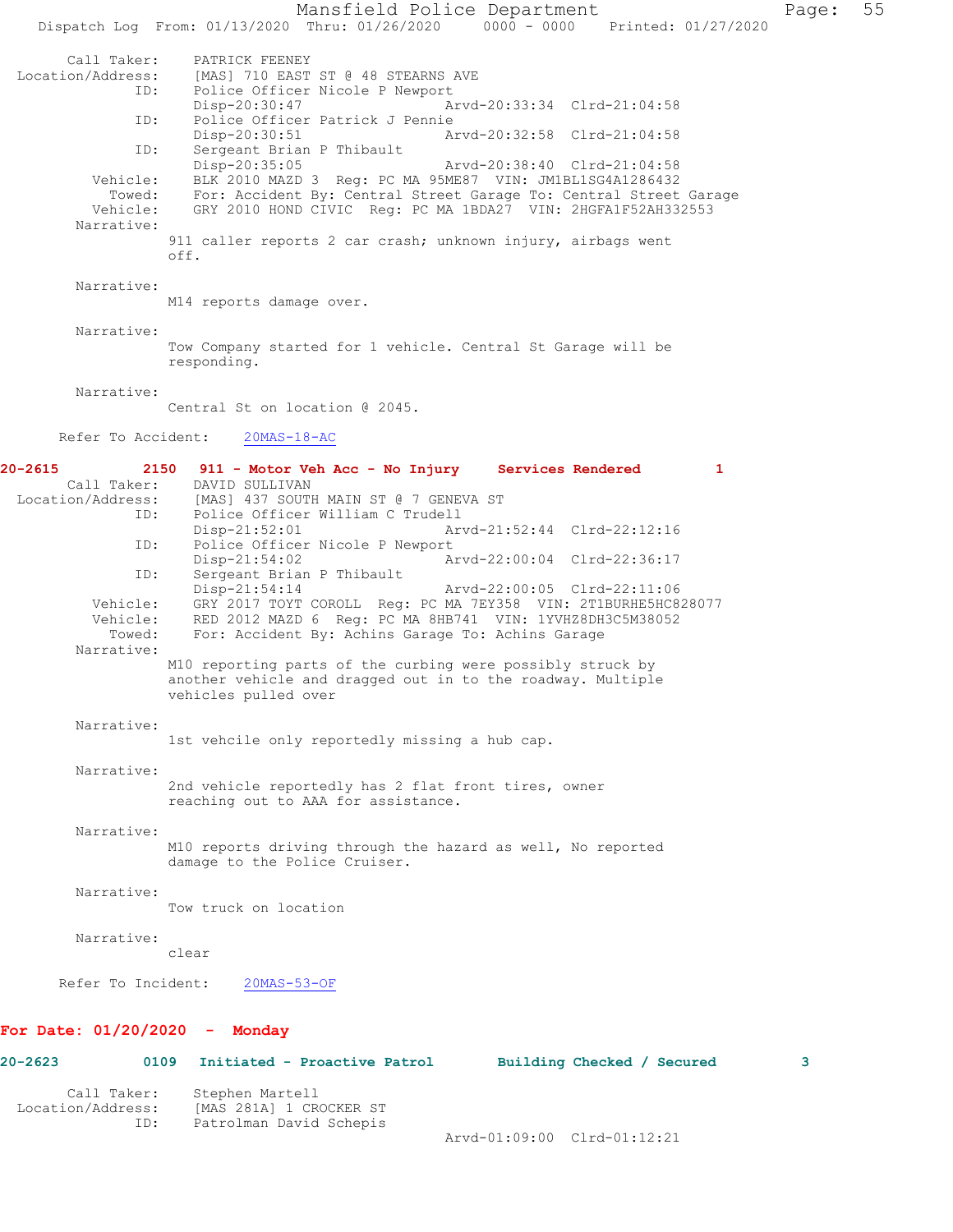Mansfield Police Department Fage: 56 Dispatch Log From: 01/13/2020 Thru: 01/26/2020 0000 - 0000 Printed: 01/27/2020 Narrative: No reported issues **20-2626 0122 Initiated - Proactive Patrol Services Rendered 3**  Call Taker: Stephen Martell Location/Address: [MAS 2] 60 FORBES BLVD ID: Police Officer Meghan Birnie Arvd-01:22:00 Clrd-01:55:41 Narrative: Checking the area hotels. Narrative: no reported issues **20-2627 0130 Initiated - Proactive Patrol Building Checked / Secured 3** Call Taker: Stephen Martell Location/Address: [MAS 1002] 250 EAST ST ID: Police Officer Donald MacLean Arvd-01:30:00 Clrd-01:42:44 Narrative: area secure **20-2628 0158 Initiated - Proactive Patrol Building Checked / Secured 3** Call Taker: Stephen Martell Location/Address: [MAS 814] 50 WEST CHURCH ST ID: Patrolman David Schepis Arvd-01:58:00 Clrd-02:02:47 Narrative: No reported issues **20-2629 0202 Initiated - Proactive Patrol Building Checked / Secured 3** Call Taker: Stephen Martell Location/Address: [MAS 992] 660 EAST ST ID: Police Officer Donald MacLean Arvd-02:02:00 Clrd-02:14:30 **20-2630 0206 Initiated - Building Check Building Checked / Secured 3** Call Taker: PATRICK FEENEY Location/Address: [MAS 802B] 428 ELM ST ID: Police Officer Meghan Birnie Arvd-02:06:00 Clrd-02:07:54 **20-2632 0216 Initiated - Proactive Patrol Building Checked / Secured 3** Call Taker: Stephen Martell Location/Address: [MAS 907E] 390 WEST ST ID: Police Officer Meghan Birnie Arvd-02:16:00 Clrd-02:25:42 Narrative: area checked secure **20-2634 0218 Initiated - Proactive Patrol Building Checked / Secured 3** Call Taker: Stephen Martell Location/Address: [MAS 1016] 4 ERICK RD ID: Police Officer Donald MacLean Arvd-02:18:00 Clrd-02:31:10 Narrative: area checks secure

**20-2636 0236 Initiated - Proactive Patrol Building Checked / Secured 3**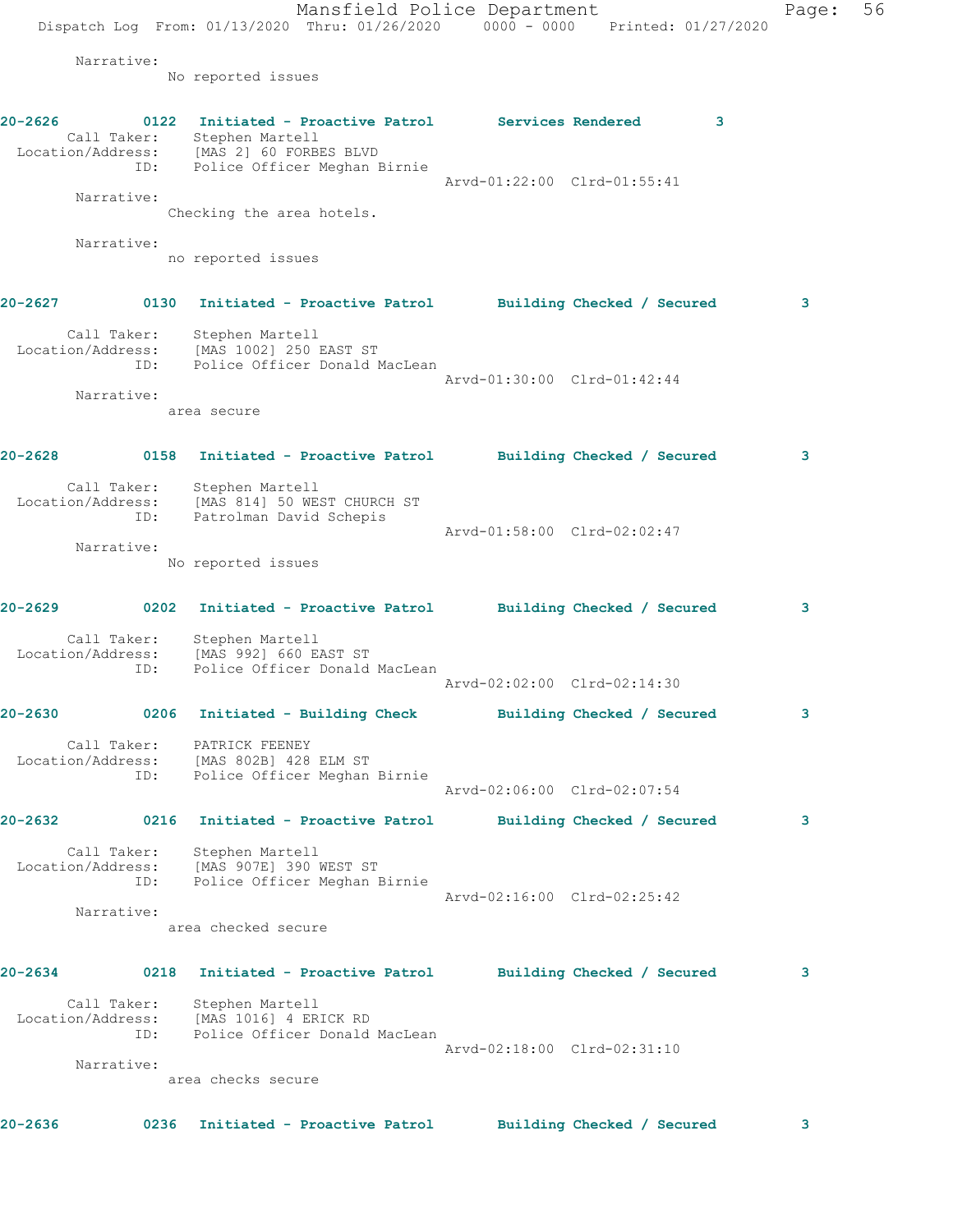Mansfield Police Department Page: 57 Dispatch Log From: 01/13/2020 Thru: 01/26/2020 0000 - 0000 Printed: 01/27/2020 Call Taker: Stephen Martell Location/Address: [MAS 417] 9 FRANCIS AVE ID: Police Officer Donald MacLean Arvd-02:36:00 Clrd-02:47:04 Narrative: area secure **20-2639 0252 Initiated - Proactive Patrol Building Checked / Secured 3** Call Taker: Stephen Martell<br>Location/Address: [MAS 840] 280 S [MAS 840] 280 SCHOOL ST ID: Police Officer Meghan Birnie Arvd-02:52:00 Clrd-03:06:15 Narrative: Area checked secure **20-2640 0428 Phone - 911 Hang-ups & Verifications Confirmed misdial/Accdntl Call 2**  Call Taker: Stephen Martell Location/Address: [MAS 973D2] 120 FORBES BLVD Apt. #150<br>ID: Police Officer Meghan Birnie Police Officer Meghan Birnie<br>Disp-04:29:20 Disp-04:29:20 Arvd-04:31:16 Clrd-04:32:35 Narrative: Spoke to CP. Stated there was no emergency. Will be waiting at the front door of the building. Narrative: Confirmed accidental, Unit clear. **20-2641 0434 Phone - Alarm - Burglar Building Checked / Secured 1** Call Taker: Stephen Martell<br>Location/Address: [MAS H9864] 201 ess: [MAS H9864] 201 COPELAND DR<br>ID: Patrolman David Schepis Patrolman David Schepis<br>Disp-04:36:04 Disp-04:36:04 Arvd-04:37:06 Clrd-04:54:21 ID: Police Officer Meghan Birnie Disp-04:36:40 Arvd-04:36:42 Clrd-04:36:49 ID: Police Officer Meghan Birnie Disp-04:36:50 Arvd-04:39:15 Clrd-04:54:26 Narrative: Alarm Co. (ADT) Canceled while giving the call. They recieved a proper passcode. Units dispatched to verify. Narrative: M2 reports a rear door unsecure with an audible alarm activating. Narrative: Officers conducted a walk-thru of the building found the building to be secure. Audible alarm was still sounding upon officers clearing. **20-2642 0514 911 - Suspicious Actv / Persn / Veh Services Rendered 2**  Call Taker: DAVID SULLIVAN<br>Location/Address: [MAS 820C] 31 1 [MAS 820C] 31 PLYMOUTH ST ID: Police Officer Meghan Birnie Disp-05:15:54 Clrd-05:16:56<br>ID: Sergeant Jeffrey G Bombard Sergeant Jeffrey G Bombard<br>Disp-05:16:52 Arvd-05:17:00 Clrd-05:22:36 Narrative: Call from a male stating was an employee and was blocked in by a tractor trailer truck. During the call stated truck was moving and was all set disconnected. Unit to check area just in case. Narrative: Detail officer reports no issues.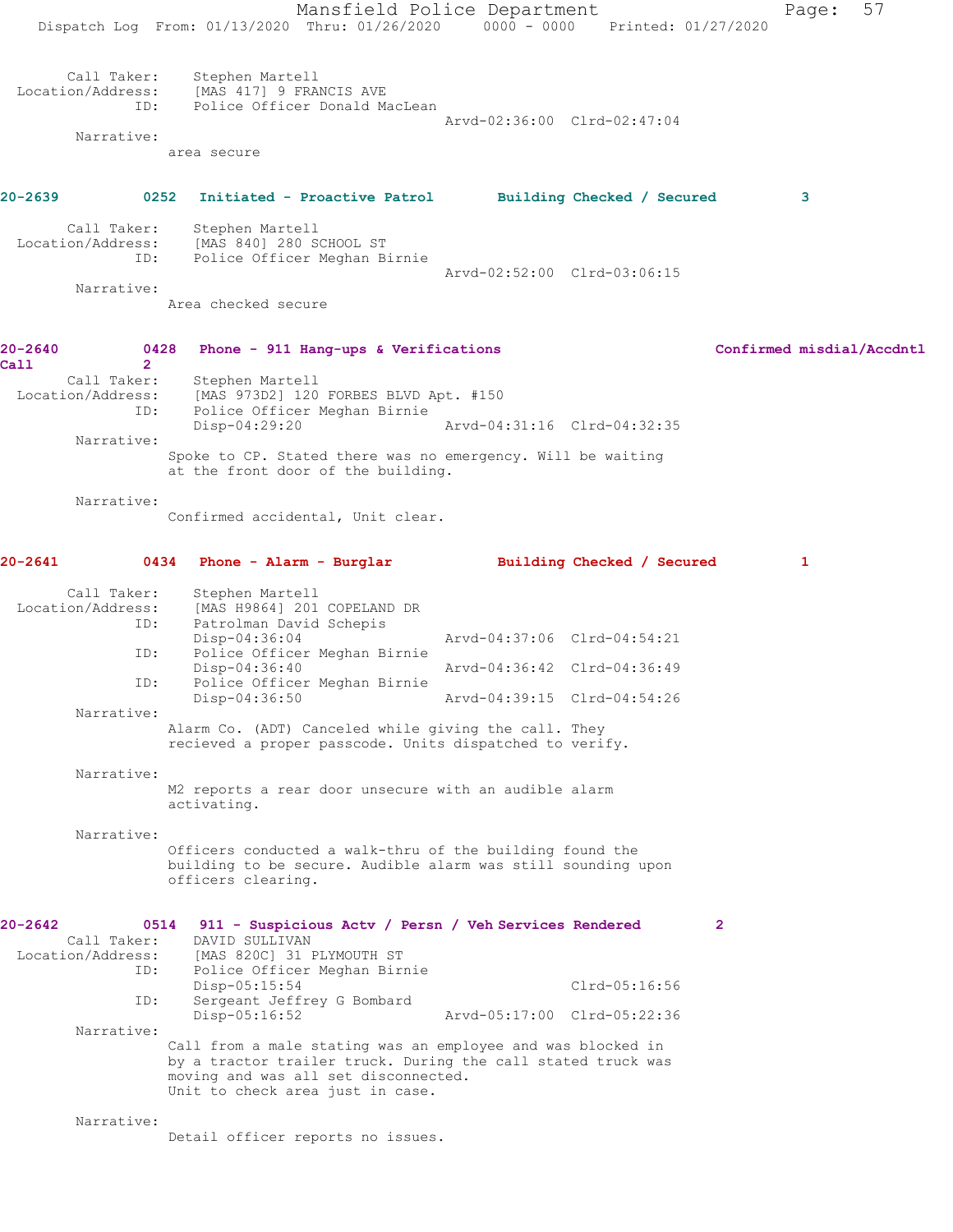**20-2643 0611 Initiated - Traffic Enforcement / Activity Citation / Warning Issued 2**  Call Taker: Stephen Martell Location/Address: [MAS] RESERVOIR ST ID: Police Officer Meghan Birnie Arvd-06:11:00 Clrd-06:52:05 Vehicle: BLU 2008 JEEP UT LIBERT Reg: PC MA 26Y150 VIN: 1J8GN28K08W245089 Narrative: Officer out on traffic enforcement in the area Narrative: MV stop, cited for speed **20-2647 0816 Phone - 911 Hang-ups & Verifications Confirmed misdial/Accdntl Call 2**  Call Taker: NICHOLAS GOYETTE Location/Address: [MAS 4] 31 HAMPSHIRE ST Apt. #161 ID: Police Officer Patrick J Pennie<br>Disp-08:18:28 Ar Disp-08:18:28 Arvd-08:27:22 Clrd-08:31:30 Narrative: Checking on a 911 hang up Narrative: Confirmed accidental **20-2655 0950 Initiated - Parking Violations Services Rendered 3**  Call Taker: Kieran M Ruth Location/Address: [MAS] 259 OAKLAND ST @ 34 MAPLE ST ID: Police Officer Matthew A Souza Arvd-09:50:00 Clrd-10:09:35 Narrative: Out with multiple TT units trying to enter Tighe trucking, the area is open to traffic at this time **20-2660 1020 Phone - 911 Hang-ups & Verifications Confirmed misdial/Accdntl Call 2**  Call Taker: Kieran M Ruth Location/Address: [MAS 1005B] 292 CHAUNCY ST Apt. #150 ID: Police Officer John R Armstrong Disp-10:21:10 Arvd-10:25:14 Clrd-10:27:13 Narrative: Checking on a 911 hang up Narrative: Confirmed accidental **20-2664 1042 Initiated - Proactive Patrol Building Checked / Secured 3** Call Taker: Kieran M Ruth Location/Address: [MAS 840] 280 SCHOOL ST ID: Police Officer Patrick J Pennie Arvd-10:42:00 Clrd-11:04:40 Narrative: Checking the area. **20-2667 1058 Phone - Property Offenses - non specfc Incident Report 2**  Call Taker: Kieran M Ruth Location/Address: [MAS 838D] 16 EAST ST Apt. #4 ID: Police Officer John R Armstrong Disp-11:00:43 Arvd-11:04:34 Clrd-11:18:41 ID: Police Officer John R Armstrong<br>Disp-11:19:10 Ar Arvd-11:19:12 Clrd-11:25:35 Vehicle: WHI 2019 1500CL Reg: PC MA 1LL221 VIN: 1C6RR7TTXKS530731 Narrative: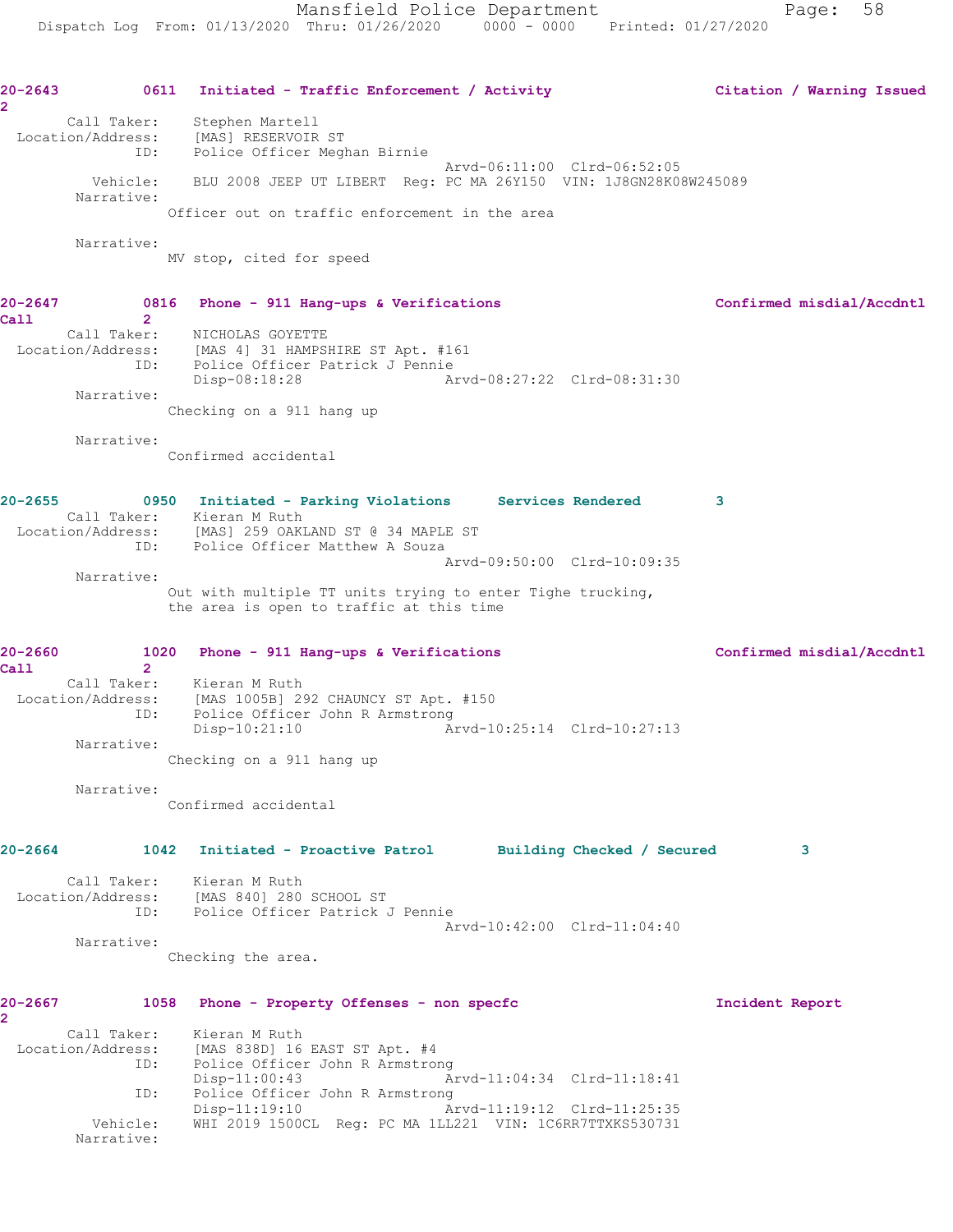Mansfield Police Department Page: 59 Dispatch Log From: 01/13/2020 Thru: 01/26/2020 0000 - 0000 Printed: 01/27/2020 Out for the report of damage done to steps by a truck on 1/18/20 Narrative: Report taken, MA/1LL221 tried to make a 3 point turn and did damage to the bottom step of the residence Narrative: M10 reqeusting Westwood PD to attempt to raise someone at the address associated with the mv and have them call MPD. Westwood will send a cruiser. Refer To Incident: 20MAS-54-OF **20-2669 1102 Phone - 911 Hang-ups & Verifications Confirmed misdial/Accdntl Call 2**  Call Taker: NICHOLAS GOYETTE Location/Address: [MAS H2884] 95 UNION ST ID: Police Officer Patrick J Pennie Disp-11:04:51 Arvd-11:07:56 Clrd-11:10:42 Narrative: Checking on a 911 hang up **20-2673 1126 Phone - Assist Fire Department Transported to Hospital 2**  Call Taker: Kieran M Ruth Location/Address: [MAS H6225] 71 SOUTH ST ID: Police Officer Patrick J Pennie Disp-11:28:00 Arvd-11:37:49 Clrd-11:51:49 Narrative: Out to assist MFD with a 74/F experiencing abdominal pain **20-2676 1200 Phone - Assist Fire Department Transported to Hospital 2**  Call Taker: NICHOLAS GOYETTE Location/Address: [MAS H6070] 120 PLAIN ST ID: Police Officer Patrick J Pennie Disp-12:02:32 Arvd-12:08:23 Clrd-12:26:19 Narrative: Assisting the FD with a fire related incident. Nature: elderly female fallen, possible stroke **20-2677 1204 Phone - 911 Hang-ups & Verifications Confirmed misdial/Accdntl Call 2**  Call Taker: NICHOLAS GOYETTE Location/Address: [MAS] 792 WEST ST Apt. #C305<br>ID: Police Officer John R Armstrc<br>Disp-12:08:27 Police Officer John R Armstrong Arvd-12:17:53 Clrd-12:25:42 Narrative: Checking on a 911 hang up Narrative: Confirmed accidental **20-2680 1352 Initiated - Selective Enforcement/RADAR Citation / Warning Issued 3**  Call Taker: Kieran M Ruth Vicinity of: [MAS] 100 BALCOM ST ID: Police Officer Patrick J Pennie Arvd-13:52:00 Clrd-14:54:24 Vehicle: GRY 2007 KIA RONDOL Reg: PC MA 3LG144 VIN: KNAFG525077088798 Narrative: Selective enforcement in the area. Narrative: MV stop, cited for speed **20-2689 1820 Initiated - Proactive Patrol Building Checked / Secured 3**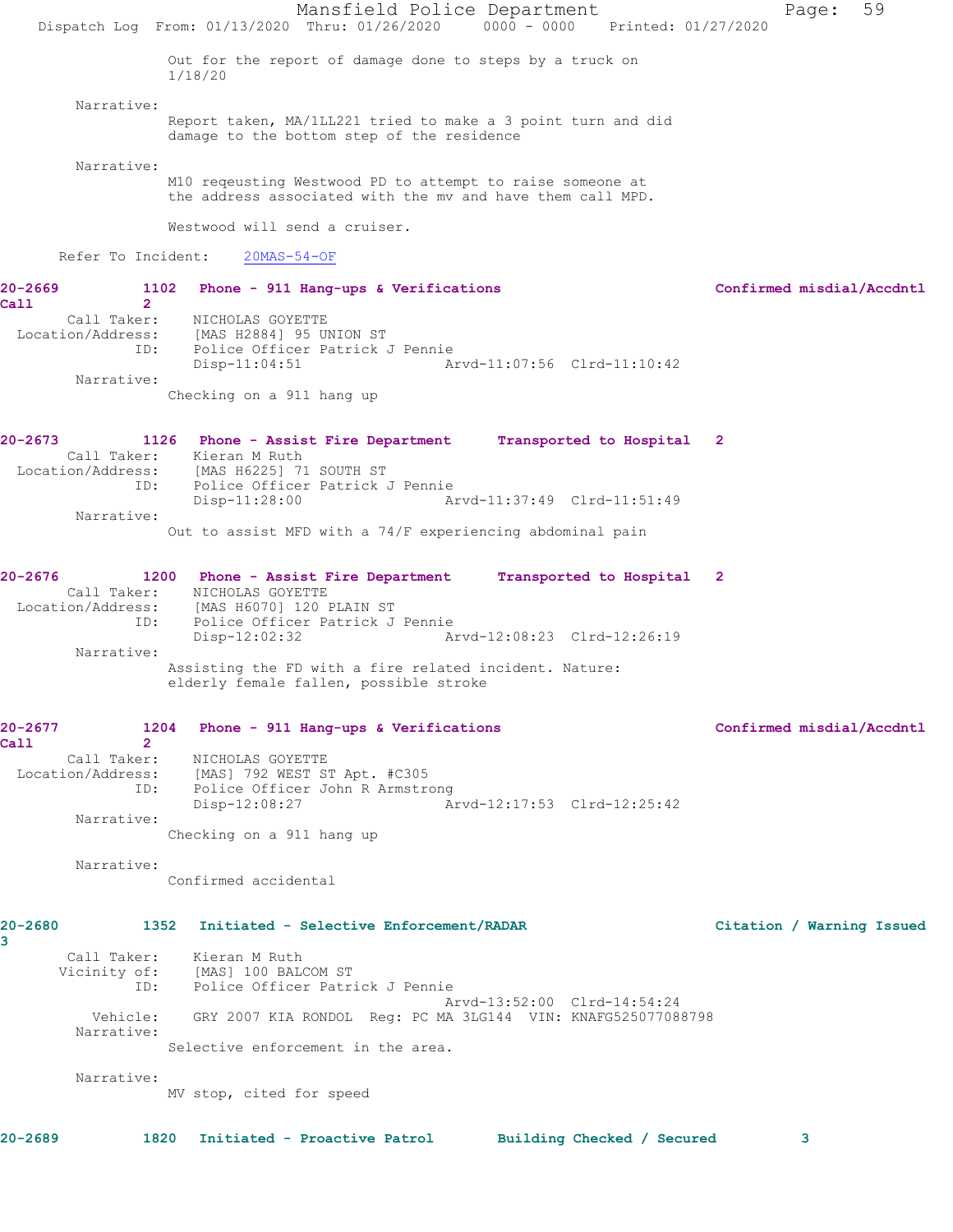Mansfield Police Department Page: 60 Dispatch Log From: 01/13/2020 Thru: 01/26/2020 0000 - 0000 Printed: 01/27/2020 Call Taker: Kieran M Ruth Location/Address: [MAS 840] 280 SCHOOL ST ID: Police Officer Nicole P Newport Arvd-18:20:00 Clrd-18:29:37 Narrative: Checking the area. **20-2690 1836 Initiated - Selective Enforcement/RADAR Services Rendered 3**  Call Taker: Kieran M Ruth Vicinity of: [MAS] 300 CENTRAL ST ID: Police Officer David J Pepicelli Arvd-18:36:00 Clrd-19:37:18 Narrative: Selective enforcement in the area. Narrative: No Violations. **20-2691 1841 Initiated - Proactive Patrol Building Checked / Secured 3** Call Taker: Kieran M Ruth Location/Address: [MAS 944C100] 905 SOUTH MAIN ST Apt. #100 ID: Police Officer Nicole P Newport Arvd-18:41:00 Clrd-18:47:44 Narrative: Checking the area. **20-2693 1845 Initiated - Community Policing Services Rendered 3**  Call Taker: PATRICK FEENEY Location/Address: [MAS 12] 250 EAST ST ID: Police Officer Danielle C Titus Arvd-18:45:00 Clrd-18:57:48 **20-2696 1854 Initiated - Building Check Services Rendered 3**  Call Taker: DAVID SULLIVAN Location/Address: [MAS 2] 60 FORBES BLVD ID: Police Officer Nicole P Newport Arvd-18:54:00 Clrd-19:36:20 **20-2698 1858 Initiated - Follow up Investigation Services Rendered 3**  Call Taker: DAVID SULLIVAN Location/Address: [MAS 422] 15 PARK ST Apt. #108 ID: Police Officer Danielle C Titus Arvd-18:58:00 Clrd-19:06:40 **20-2700 1936 Initiated - Building Check Services Rendered 3**  Call Taker: DAVID SULLIVAN Location/Address: [MAS 4] 31 HAMPSHIRE ST ID: Police Officer Nicole P Newport Arvd-19:36:00 Clrd-19:44:52 **20-2705 2016 Initiated - Selective Enforcement/RADAR Services Rendered 3**  Call Taker: DAVID SULLIVAN Location/Address: [MAS] 562 MAPLE ST @ 3 JENNIFER DR ID: Police Officer Danielle C Titus Arvd-20:16:00 Clrd-20:42:27 Narrative: No Violations. **20-2706 2045 Initiated - Building Check Services Rendered 3**  Call Taker: DAVID SULLIVAN Location/Address: [MAS] 4 ERICK RD @ 15 BONNEY LN ID: Police Officer Danielle C Titus Arvd-20:45:00 Clrd-20:56:02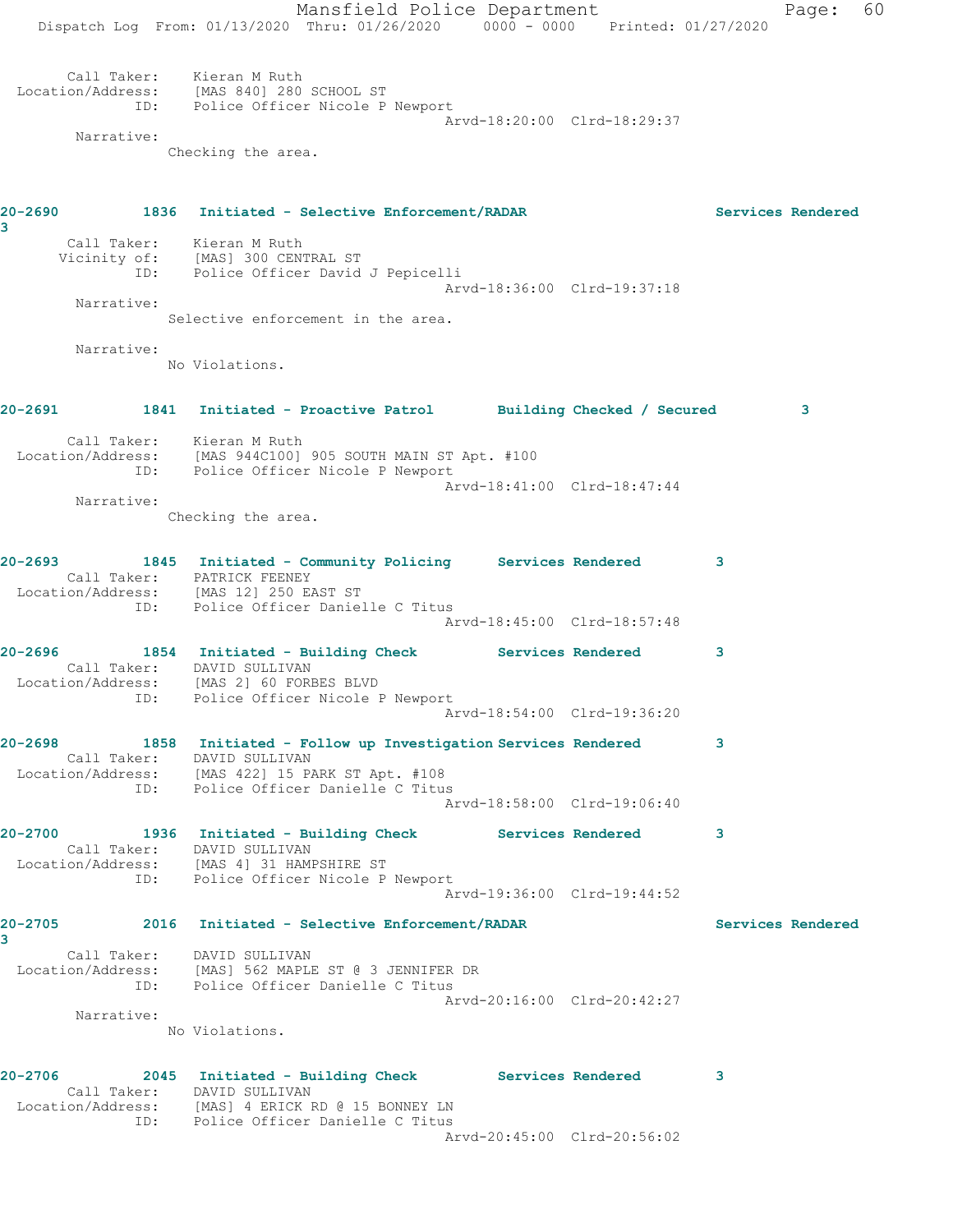Mansfield Police Department Fage: 61 Dispatch Log From: 01/13/2020 Thru: 01/26/2020 0000 - 0000 Printed: 01/27/2020 **20-2710 2219 Initiated - Building Check Services Rendered 3**  Call Taker: DAVID SULLIVAN Location/Address: [MAS 417] 9 FRANCIS AVE ID: Police Officer Danielle C Titus Arvd-22:19:00 Clrd-22:26:38 **20-2711 2245 Initiated - Building Check Services Rendered 3**  Call Taker: DAVID SULLIVAN Location/Address: [MAS 170] 255 HOPE ST ID: Police Officer Danielle C Titus Arvd-22:45:00 Clrd-22:49:27 **20-2712 2256 Initiated - Building Check Services Rendered 3**  Call Taker: DAVID SULLIVAN Location/Address: [MAS 992] 660 EAST ST ID: Police Officer Danielle C Titus Arvd-22:56:00 Clrd-22:59:05 **20-2713 2259 Initiated - Building Check Services Rendered 3**  Call Taker: DAVID SULLIVAN Location/Address: [MAS 834] 261 CHAUNCY ST ID: Police Officer Nicole P Newport Arvd-22:59:00 Clrd-23:44:26

**For Date: 01/21/2020 - Tuesday**

|                   |             | 20-2726 		 0143 Initiated - Building Check 		 Building Checked / Secured                                                                                                      |                             | 3 |
|-------------------|-------------|-------------------------------------------------------------------------------------------------------------------------------------------------------------------------------|-----------------------------|---|
|                   |             | Call Taker: DAVID SULLIVAN<br>Location/Address: [MAS 840] 280 SCHOOL ST<br>ID: Patrolman David Schepis                                                                        | Arvd-01:43:00 Clrd-01:54:10 |   |
|                   | ID:         | 20-2727  0150  Initiated - Building Check Services Rendered<br>Call Taker: PATRICK FEENEY<br>Location/Address: [MAS 281A] 1 CROCKER ST<br>Police Officer Meghan Birnie        |                             | 3 |
|                   |             |                                                                                                                                                                               | Arvd-01:50:00 Clrd-02:07:59 |   |
|                   |             | 20-2728 		 0155 Initiated - Building Check Services Rendered<br>Call Taker: DAVID SULLIVAN<br>Location/Address: [MAS 1002] 250 EAST ST<br>ID: Police Officer Donald MacLean   |                             | 3 |
|                   |             |                                                                                                                                                                               | Arvd-01:55:00 Clrd-02:11:55 |   |
|                   |             | 20-2729       0207 Initiated - Building Check      Services Rendered<br>Call Taker: DAVID SULLIVAN<br>Location/Address: [MAS 907E] 390 WEST ST<br>ID: Patrolman David Schepis |                             | 3 |
|                   |             |                                                                                                                                                                               | Aryd-02:07:00 Clrd-02:14:45 |   |
|                   |             | 20-2731 0247 Initiated - Building Check Services Rendered<br>Call Taker: DAVID SULLIVAN<br>Location/Address: [MAS 814] 50 WEST CHURCH ST<br>ID: Police Officer Meghan Birnie  |                             | 3 |
|                   |             |                                                                                                                                                                               | Arvd-02:47:00 Clrd-02:50:29 |   |
|                   |             | 20-2732 0250 Initiated - Parking Violations Citation / Warning Issued 3<br>Call Taker: DAVID SULLIVAN<br>Location/Address: [MAS] NORTH MAIN ST                                |                             |   |
|                   |             | ID: Police Officer Meghan Birnie                                                                                                                                              | Arvd-02:50:00 Clrd-02:51:49 |   |
|                   | Narrative:  | Ma Reg 684TP2 parking tag issued.                                                                                                                                             |                             |   |
| Location/Address: | Call Taker: | 20-2733 6251 Initiated - Parking Violations Citation / Warning Issued 3<br>DAVID SULLIVAN<br>[MAS] CHURCH ST                                                                  |                             |   |

ID: Police Officer Meghan Birnie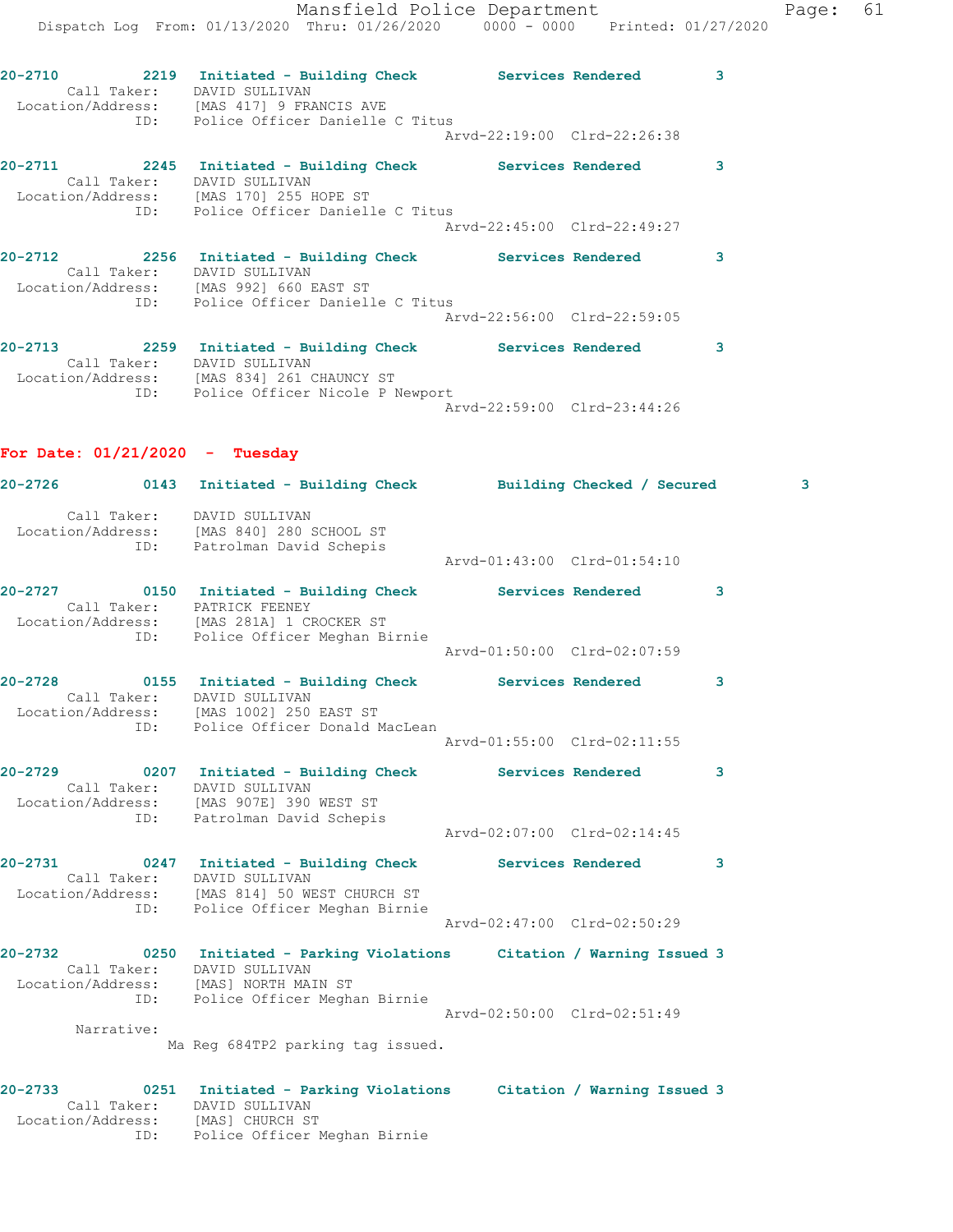Mansfield Police Department Page: 62 Dispatch Log From: 01/13/2020 Thru: 01/26/2020 0000 - 0000 Printed: 01/27/2020 Arvd-02:51:00 Clrd-02:52:35 Narrative: Ma Reg 5KFG30 Parking tag issued. **20-2734 0254 Initiated - Building Check Services Rendered 3**  Call Taker: DAVID SULLIVAN Location/Address: [MAS 992] 660 EAST ST ID: Police Officer Donald MacLean Arvd-02:54:00 Clrd-03:06:13 **20-2736 0304 Initiated - Building Check Services Rendered 3**  Call Taker: DAVID SULLIVAN Location/Address: [MAS 900A] 242 CHAUNCY ST Apt. #1 ID: Police Officer Meghan Birnie Arvd-03:04:00 Clrd-03:09:46 **20-2737 0311 Initiated - Building Check Services Rendered 3**  Call Taker: DAVID SULLIVAN Location/Address: [MAS] 4 ERICK RD @ 15 BONNEY LN ID: Police Officer Donald MacLean Arvd-03:11:00 Clrd-03:26:26 **20-2738 0325 Initiated - Building Check Building Checked / Secured 3** Call Taker: DAVID SULLIVAN Location/Address: [MAS 4] 31 HAMPSHIRE ST ID: Patrolman David Schepis Arvd-03:25:00 Clrd-03:38:24 Vehicle: GRY 2007 TOYT PRIUS Reg: MA LV83474 VIN: JTDKB20UX73284621 Narrative: Checking on Ma Livery Plate LV83474 parked in the rear lot. Narrative: Building/area checked secure. **20-2739 0338 Initiated - Building Check Building Checked / Secured 3** Call Taker: Stephen Martell Location/Address: [MAS 2] 60 FORBES BLVD ID: Patrolman David Schepis Arvd-03:38:00 Clrd-04:08:11 **20-2742 0616 Initiated - Motor Vehicle Stop Spoken To 3**  Call Taker: DAVID SULLIVAN Location/Address: [MAS] 130 BALCOM ST @ 2 CLAIRE AVE ID: Sergeant Robert S Pierce Arvd-06:16:00 Clrd-06:18:22 Vehicle: GRY 2016 FORD EXPLOR Reg: PC MA 4YK458 VIN: 1FM5K8F80GGD08262 Narrative: Operator was spoken to. **20-2743 0628 Initiated - Selective Enforcement/RADAR Citation / Warning Issued 3**  Call Taker: DAVID SULLIVAN Location/Address: [MAS] 99 COPELAND DR @ 235 CHAUNCY ST ID: Police Officer Meghan Birnie Arvd-06:28:00 Clrd-06:46:47 Vehicle: GRN 1998 CHEV UT BLAZER Reg: PC MA 6SF742 VIN: 1GNDT13W5W2105071 Narrative: Off with Ma Reg 6SF742. **20-2746 0701 Initiated - Community Policing Services Rendered 3**  Call Taker: CARLY MORIARTY Location/Address: [MAS 333] 245 EAST ST ID: Police Officer Donald MacLean Arvd-07:01:00 Clrd-07:24:14 Narrative:

Community policing at CHAMPS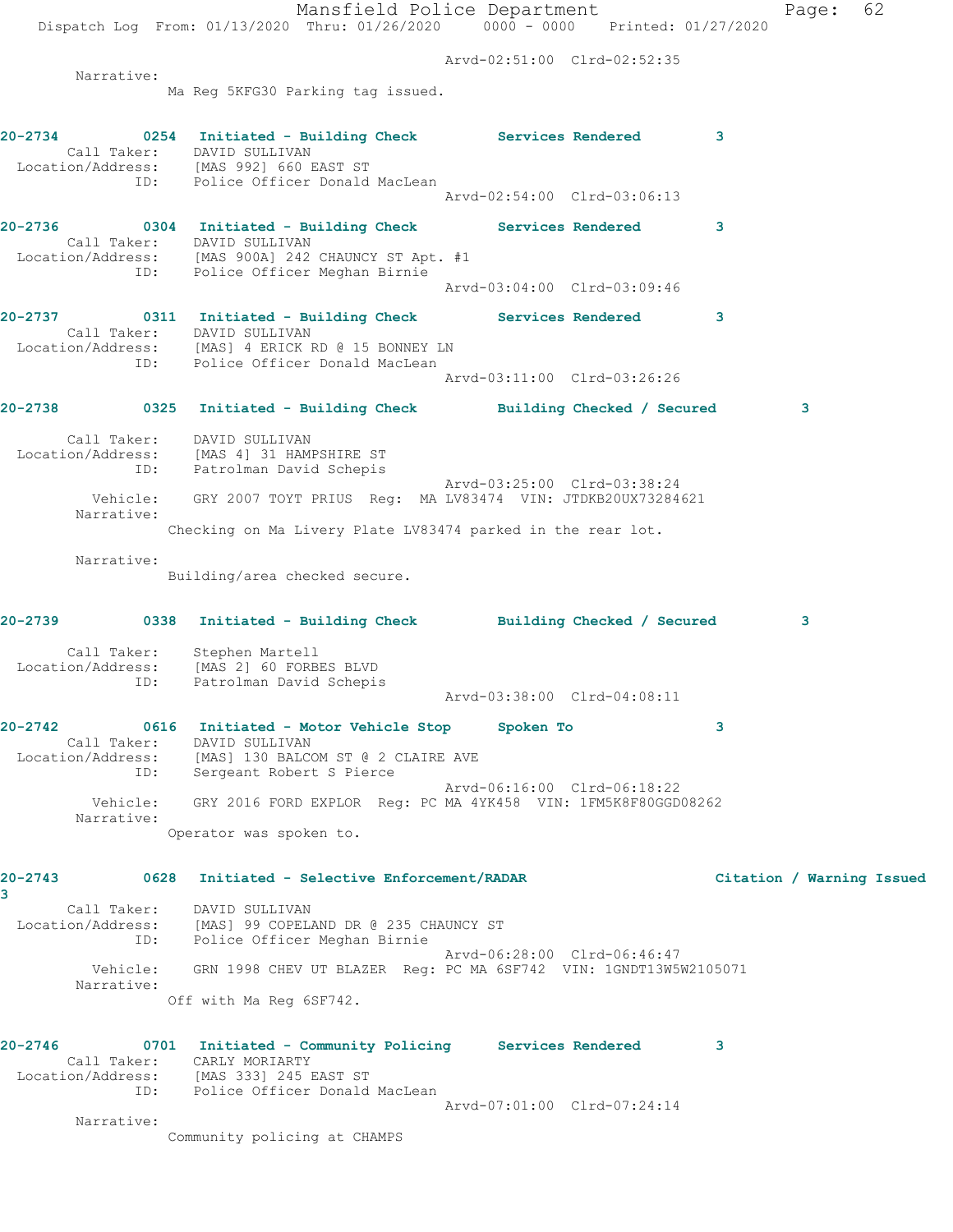**20-2747 0716 Phone - Disabled Motor Vehicle Vehicle Towed 3**  Call Taker: NICHOLAS GOYETTE Location/Address: [MAS] 100 RTE 140 NB @ 170 SCHOOL ST ID: Patrolman David Schepis<br>Disp-07:18:12 Disp-07:18:12 Arvd-07:23:23 Clrd-08:18:03 Vehicle: RED 2007 NISS ALTIMA Reg: PC MA 6LE881 VIN: 1N4AL21E37C194698 Towed: For: Disabled Vehicle By: Central Street Garage Narrative: Reported DMV in the area. Narrative: M2 reports Central St tow on scene, operator reports insurance tow was canceled en route. Narrative: M2 clear, Central St has the mv **20-2755 0901 Phone - 911 Hang-ups & Verifications Confirmed misdial/Accdntl Call 2**  Call Taker: NICHOLAS GOYETTE<br>Location/Address: [MAS 874] 100 HAI [MAS 874] 100 HAMPSHIRE ST ID: Police Officer Patrick J Pennie<br>Disp-09:03:50 Ar Disp-09:03:50 Arvd-09:11:58 Clrd-09:17:41 ID: Police Officer Matthew A Souza<br>Disp-09:03:53 A Disp-09:03:53 Arvd-09:17:36 Clrd-09:17:39 Narrative: Checking on a 911 hang up Narrative: M5 reports speaking to employees on site, no emergencies. **20-2756 0906 Phone - Motor Veh Acc - No Injury Accident Report 1**  Call Taker: NICHOLAS GOYETTE Location/Address: [MAS 1015] 30 CHAUNCY ST ID: Police Officer John R Armstrong<br>Disp-09:06:46 Am Arvd-09:10:26 Clrd-09:28:35 ID: Police Officer David W Kinahan Disp-09:06:50 Clrd-09:12:33 Vehicle: BLK 2013 BUIC VERANO Reg: PC MA 316ME0 VIN: 1G4PP5SK0D4199132 Vehicle: YEL 2006 FORD TR F550 Reg: MVN MA M75547 VIN: 1FDAF57P26EC81762 Narrative: Direct call to front desk for a two car mva involving a town car. Narrative: M10 reports the municipal mv struck a parked mv. Refer To Accident: 20MAS-19-AC **20-2759 0911 Walk-In - Larceny - Value Unknown Incident Report 2**  Call Taker: Support Staff Matthew Todesco Location/Address: [MAS 451B] 500 EAST ST ID: Police Officer Patrick J Pennie<br>Disp-09:17:54 Am Arvd-09:28:21 Clrd-09:58:58 Narrative: RP reports there was a package stolen off her porch Narrative: M5 reports the package was stolen off the front porch on Thursday 1/16 around 1200 hours. See OF report for further. Refer To Incident: 20MAS-58-OF **20-2760 0911 Phone - Abandoned MV Services Rendered 3**  Call Taker: Kieran M Ruth

Location/Address: [MAS] 14 WEBB PL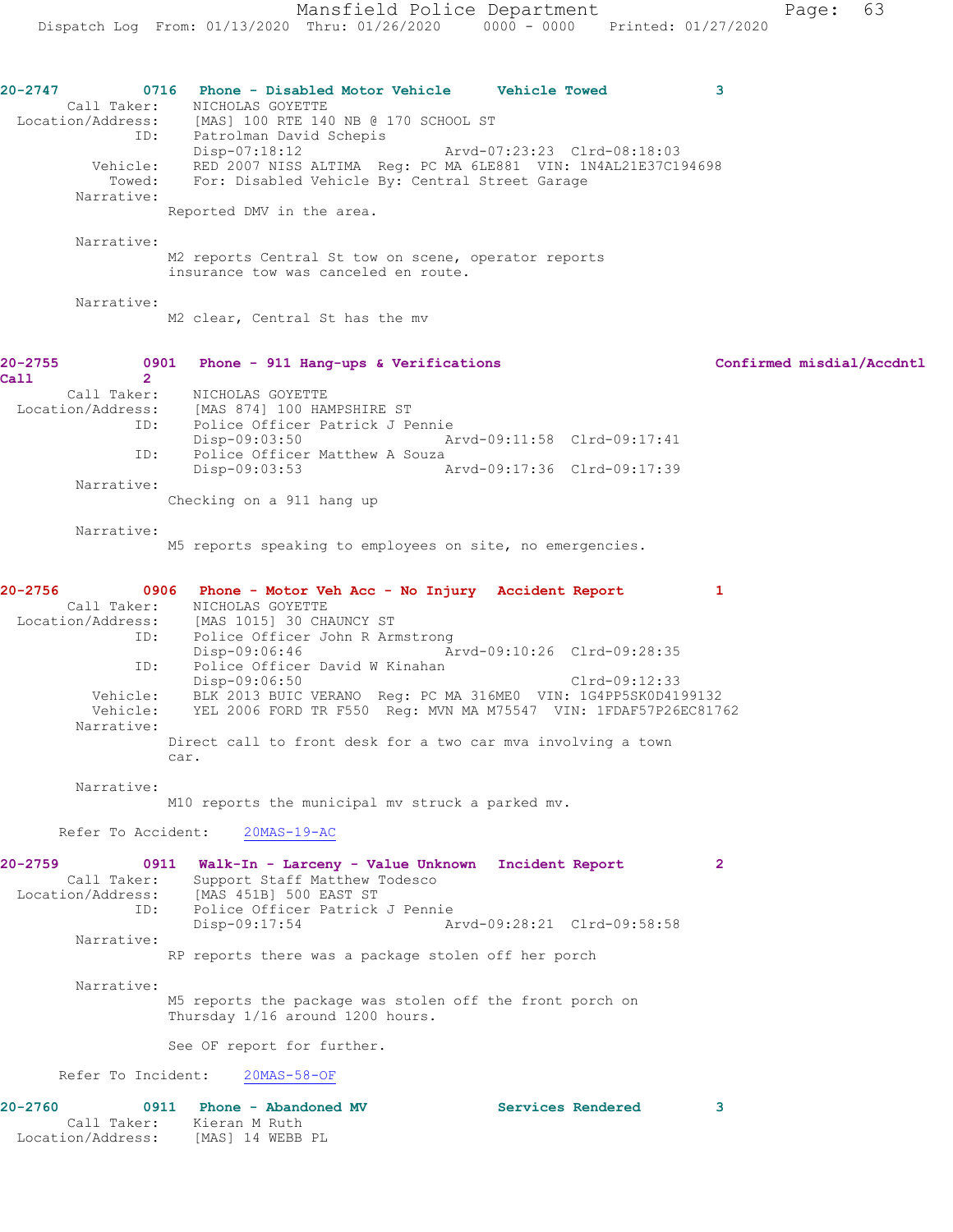Mansfield Police Department Page: 64 Dispatch Log From: 01/13/2020 Thru: 01/26/2020 0000 - 0000 Printed: 01/27/2020 ID: Police Officer Matthew A Souza Disp-09:17:47 <br>Vehicle: GRY 2013 FORD FUSION Reg: PC NH 3888755 VIN: 3FA6P0PU4DR GRY 2013 FORD FUSION Reg: PC NH 3888755 VIN: 3FA6P0PU4DR351214 Narrative: Check an abandoned vehicle NH/3888755, RP states it has been parked for a couple of months Narrative: M9 inspected the mv, nothing out of the ordinary and is not listed as stolen. Property management is obliged to follow tow procedure through MPD for the removal. **20-2761 0925 Phone - Motor Veh Acc - Hit & Run Incident Report 1**  Call Taker: NICHOLAS GOYETTE Location/Address: [MAS 288] 30 WINTHROP AVE ID: Police Officer David W Kinahan Disp-09:27:46 Arvd-09:31:42 Clrd-10:34:10 Vehicle: BLK 2018 COROLLA Reg: PC RI YZ487 VIN: 2T1BURHE7JC099280 Narrative: Caller reports a hit and run, no injuries. TT unit hit a mv and proceeded to leave the property. Caller is unsure of when it happened, he was informed by another party who could not provide a desc or direction of travel. Narrative: M7 reports the TT unit was making a turn and struck the other mv before leaving the area. Narrative: M7 clear, See OF report for further. Refer To Incident: 20MAS-57-OF **20-2776 1105 Initiated - Motor Vehicle Stop Citation / Warning Issued 3**  Call Taker: NICHOLAS GOYETTE Location/Address: [MAS] 99 COPELAND DR @ 235 CHAUNCY ST ID: Police Officer Matthew A Souza Arvd-11:05:00 Clrd-11:11:53 Vehicle: BRO 2015 LEXS ES350 Reg: PAS MA IC70LS VIN: JTHBK1GG6F2168037 Narrative: Out with a mv stop. Operator cited for speed. **20-2777 1119 Initiated - Selective Enforcement/RADAR Citation / Warning Issued 3**  Call Taker: NICHOLAS GOYETTE Location/Address: [MAS] 79 NORTH MAIN ST @ 14 COURT ST ID: Police Officer Matthew A Souza Arvd-11:19:00 Clrd-11:53:34 Vehicle: RED 2013 FORD FOCUS Reg: PC MA 8PH444 VIN: 1FADP3F27DL280162 Narrative: Selective enforcement in the area. Narrative: Out at WEst/Union with MA 8PH444 **20-2781 1302 Phone - Well Being Check Spoken To 3**  Call Taker: NICHOLAS GOYETTE Location/Address: [MAS] 180 MAPLE ST ID: Police Officer Matthew A Souza Disp-13:05:59 Arvd-13:09:47 Clrd-13:13:29 ID: Police Officer David W Kinahan<br>Disp-13:07:58 A Disp-13:07:58 Arvd-13:08:46 Clrd-13:13:35<br>Vehicle: BLU 2016 GMC SIERRA Req: PC MA 7YR610 VIN: 3GTU2NEC3GG22 BLU 2016 GMC SIERRA Reg: PC MA 7YR610 VIN: 3GTU2NEC3GG224042 Narrative: Caller reports a gentleman walks his dog Ollie everyday in the area, but his truck does not appear to have moved for the past 24 hours.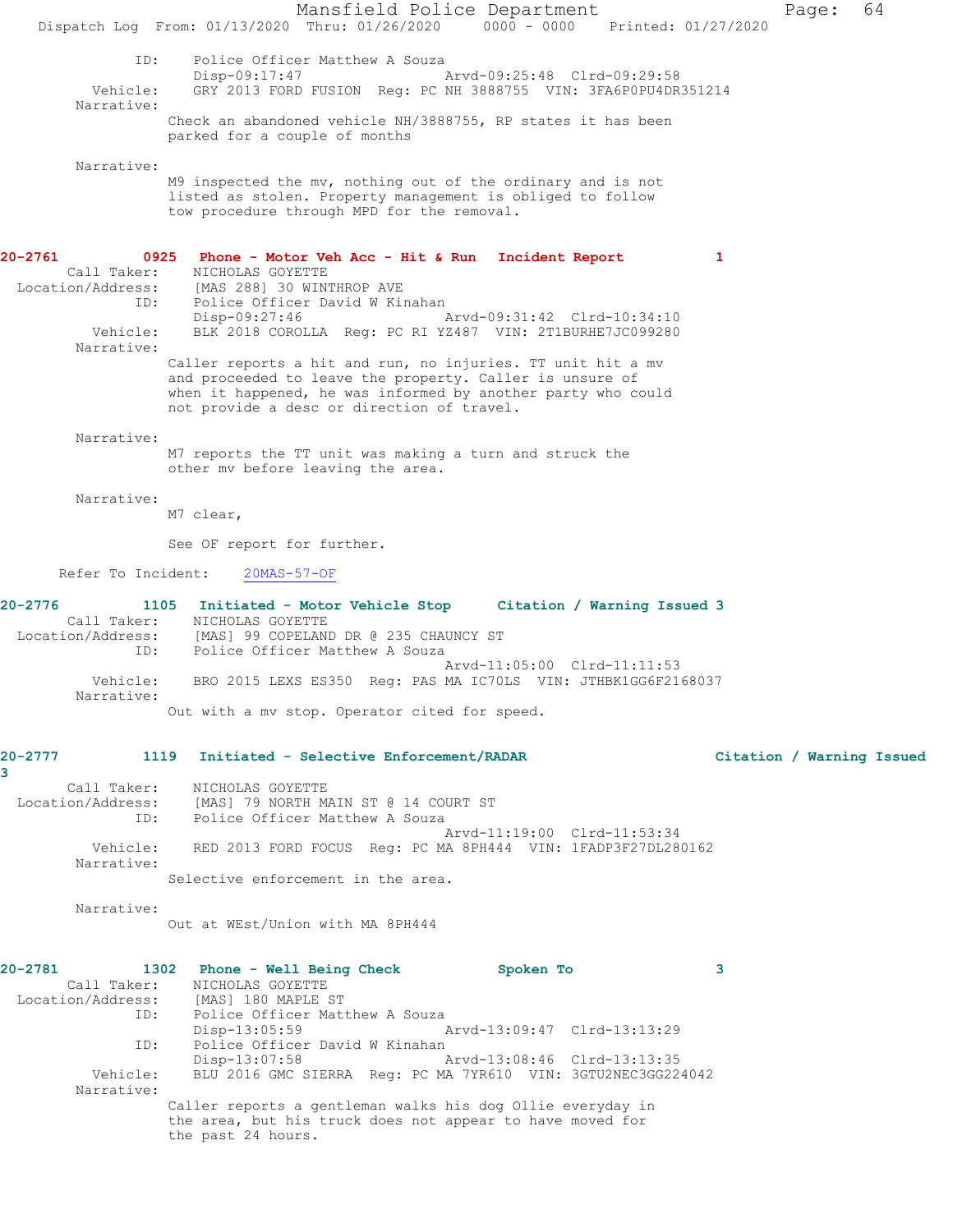Narrative: M7 spoke with the neighbor who stated the male party left his house approx 30 mins ago to walk his dog, no issue **20-2786 1323 Phone - Assist Fire Department Referred to Other Agency 2**  Call Taker: NICHOLAS GOYETTE Location/Address: [MAS H266] 2 SOUTH WHITE PINE LN ID: Police Officer Patrick J Pennie Arvd-13:34:28 Clrd-13:44:36 Narrative: Assisting the FD with a fire related incident. Nature: CO alarm sounding, no reported illness Narrative: Clear, negative readings **20-2787 1328 Initiated - Follow up Investigation Accident Report 3**  Call Taker: NICHOLAS GOYETTE<br>ion/Address: [MAS] NORTH MAIN ST Location/Address: ID: Police Officer David W Kinahan Arvd-13:28:00 Clrd-14:57:54 Vehicle: YEL 2014 CHEV K3500C Reg: MVN MA M85871 VIN: 1GC3KZCG2EF138955 Narrative: Conducting a follow up in the area to a previously reported incident. Narrative: M7 reports new details of a past mva. The location of the mva was 500B EAst st on Saturday the 18th. Narrative: See AC report for further. Refer To Accident: 20MAS-20-AC **20-2790 1352 Phone - Erratic Oper MV / Road Rage Gone on Arrival 3**  Call Taker: NICHOLAS GOYETTE Location/Address: [MAS H4689] 860 SCHOOL ST ID: Police Officer Patrick J Pennie Disp-13:53:47 Arvd-13:58:53 Clrd-14:07:49 Narrative: Caller reports multiple dirt bikes riding in the roadway, weaving through traffic Narrative: M5 reports clear, area searched negative. **20-2792 1355 Initiated - Motor Vehicle Stop Verbal Warning 3**  Call Taker: NICHOLAS GOYETTE Location/Address: [MAS] SPRING ST ID: Police Officer Matthew A Souza Arvd-13:55:00 Clrd-14:00:20 Vehicle: RED 2006 MAZD 3 Reg: PC MA 9JB347 VIN: JM1BK324961457087 Narrative: Out with a mv stop. Verbal to the RO for speed. **20-2794 1406 Initiated - Erratic Oper MV / Road Rage Gone on Arrival 3**  Call Taker: NICHOLAS GOYETTE Location/Address: [MAS 240A] 189 CHAUNCY ST Sergeant Brian P Thibault Arvd-14:06:00 Clrd-14:13:02 ID: Police Officer Matthew A Souza<br>Disp-14:08:58 Disp-14:08:58 Arvd-14:08:59 Clrd-14:13:01

Narrative: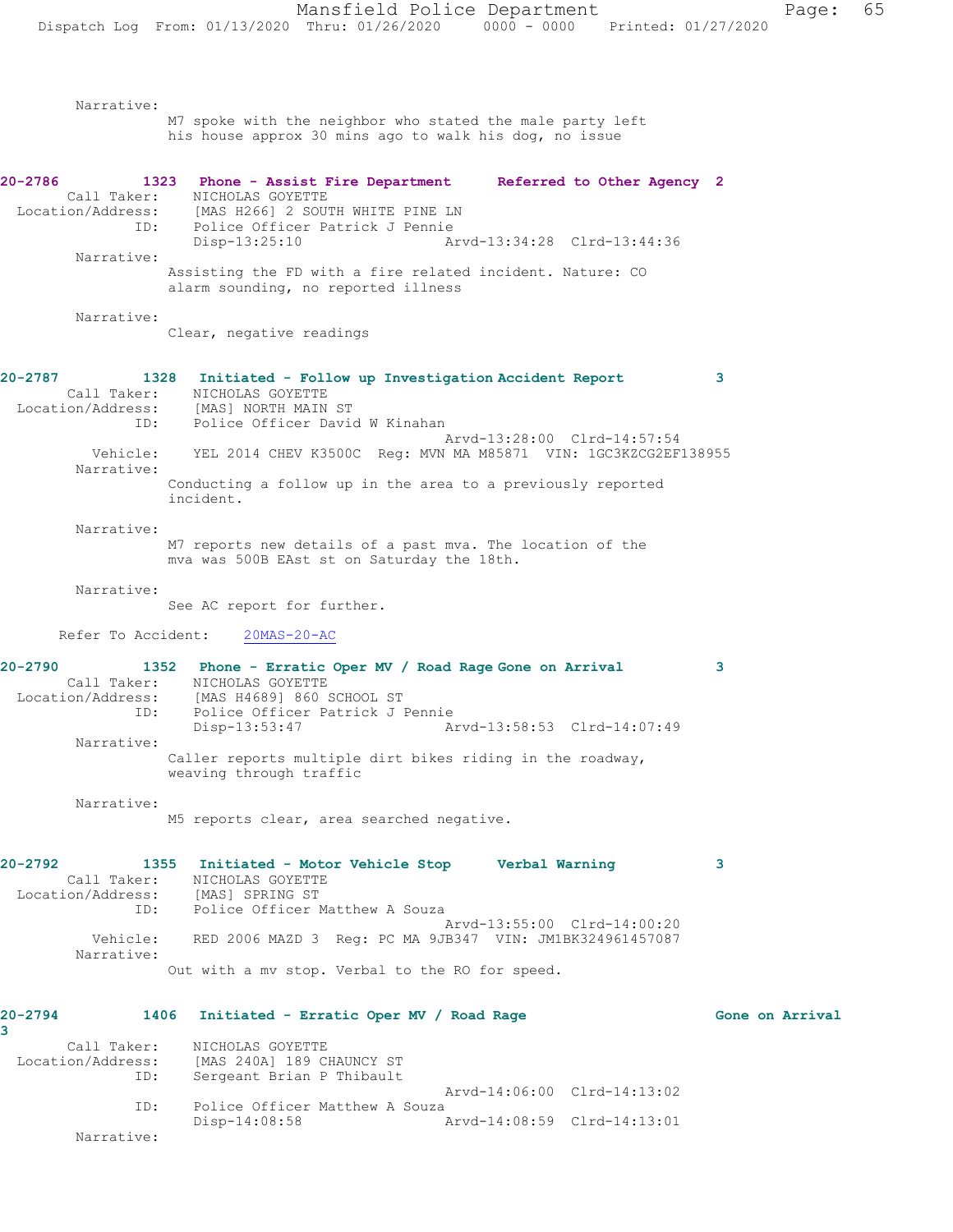Mansfield Police Department Page: 66 Dispatch Log From: 01/13/2020 Thru: 01/26/2020 0000 - 0000 Printed: 01/27/2020 Sgt. Connor reports a car carrier unit has the back gate down, traveling unsafely by Mobil. Sgt. Thibault and Ofc. Souza checked the area, negative findings. **20-2796 1435 Initiated - Motor Vehicle Stop Citation / Warning Issued 3**  Call Taker: CARLY MORIARTY Vicinity of: [MAS 139] 265 FRUIT ST<br>ID: Police Officer John B Police Officer John R Armstrong Arvd-14:35:00 Clrd-14:49:40 Vehicle: WHI 2016 HOND 4D CIVIC Reg: PC MA 9ATV80 Narrative: Out with a mv stop shop. REG showing EXPI. M10 reports the RO is going to the house they stopped in front of, she will be allowed to park it there to take care of the registration. Citation issued to the RO for unregistered mv. **20-2798 1511 Phone - Well Being Check Incident Report 3**  Call Taker: CARLY MORIARTY<br>Location/Address: [MAS 418C] 25 B ess: [MAS 418C] 25 FRANCIS AVE Apt. #13<br>ID: Police Officer John R Armstrong Police Officer John R Armstrong Disp-15:13:37 Arvd-15:22:50 Clrd-15:50:48<br>ID: Police Officer Matthew A Souza Police Officer Matthew A Souza<br>Disp-15:13:42 A Disp-15:13:42 Arvd-15:22:52 Clrd-15:50:49<br>TD: Sergeant Brian P Thibault Sergeant Brian P Thibault<br>Disp-15:27:20 Arvd-15:33:35 Clrd-15:50:52 Narrative: Cp requesting a well being check on her mother who missed an appointment earlier today and is not answering the phone Narrative: M10 reporting no answer at the door. Maintenance will be using their key to gain access. Narrative: M10 requesting the fd for agonal breathing Narrative: M1 reports pt is in MFD R36, transported to Sturdy. RP to be advised. Narrative: M10 reports all units clear. See OF report for further. Refer To Incident: 20MAS-59-OF **20-2803 1612 Phone - Parking Violations Assisted Party 3**  Call Taker: Kieran M Ruth Location/Address: [MAS 2000] 215 NORTH MAIN ST ID: Police Officer Andrew J Kelley<br>Disp-16:13:33 Disp-16:13:33 Arvd-16:21:48 Clrd-16:28:32 Vehicle: BRO 2012 CADI CTS Reg: PC MA 6FA463 VIN: 1G6DE5E52C0125478<br>Vehicle: WHI 2011 VOLK JETTA Reg: PC MA 76F320 VIN: 3VWDX7AJ9BM3202 WHI 2011 VOLK JETTA Reg: PC MA 76F320 VIN: 3VWDX7AJ9BM320217 Narrative: Out for the report of a vehicle blocking in another vehicle in the parking lot Narrative: M10 reports a probable paper exchange, both mvs are touching. Jetta was the mv that blocked the other in. Narrative: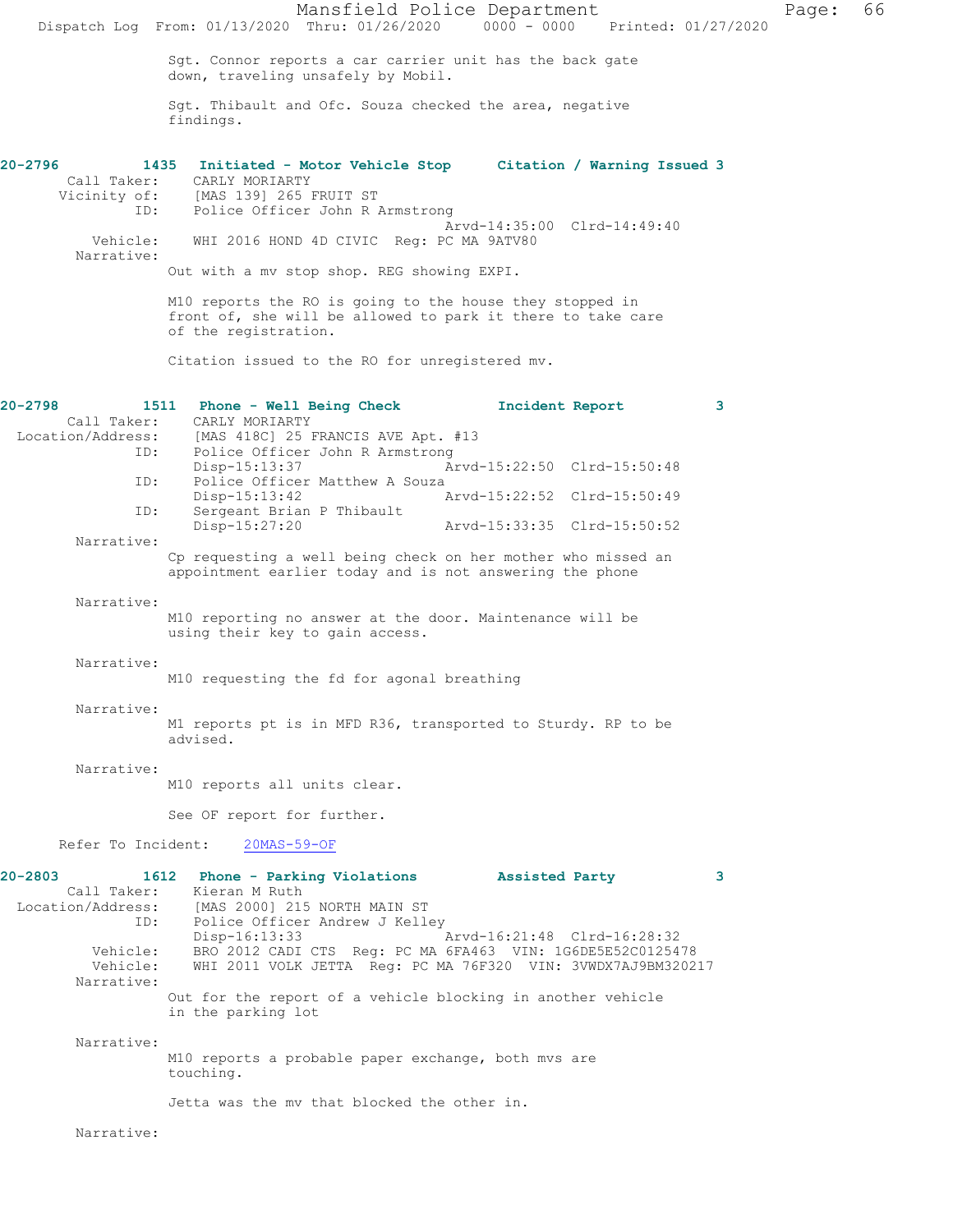Mansfield Police Department Page: 67 Dispatch Log From: 01/13/2020 Thru: 01/26/2020 0000 - 0000 Printed: 01/27/2020 M10 reports clear, was able to direct the blocked in mv out without causing damage. Further inspection reveals no damage, and no paper exchange needed. Jetta was advised to park elsewhere with the coming snow build up. **20-2805 1645 Initiated - Selective Enforcement/RADAR Services Rendered 3**  Call Taker: NICHOLAS GOYETTE Vicinity of: [MAS 960A] 792 WEST ST Apt. #A ID: Detective Gregory S Martell Arvd-16:45:00 Clrd-17:04:49 Narrative: Selective enforcement in the area. **20-2807 1657 Initiated - Motor Vehicle Stop Citation / Warning Issued 3**  Call Taker: NICHOLAS GOYETTE Location/Address: [MAS] 100 RTE 140 NB @ 170 SCHOOL ST ID: Police Officer Andrew J Kelley Arvd-16:57:00 Clrd-17:02:08 Vehicle: GRN 2006 CHRY TOWN Reg: PC MA 589PL5 VIN: 2A8GP54L66R671854 Narrative: Out with a mv stop. RO cited for failure to stop at a red light. **20-2808 1700 Walk-In - Lost / Found Property Spoken To 3**  Call Taker: Support Staff Amanda Crisfulla Location/Address: [MAS 907A] 390 WEST ST Apt. #B ID: Detective Gregory S Martell Disp-17:04:54 Clrd-17:18:46 Narrative: rp in lobby requesting to speak with an ofc regarding his lost wallet **20-2809 1705 Initiated - Motor Vehicle Stop Citation / Warning Issued 3**  Call Taker: CARLY MORIARTY Location/Address: [MAS 1017] RTE 140 SB ID: Police Officer Andrew J Kelley Arvd-17:05:00 Clrd-17:08:50 Vehicle: RED 1999 FORD PK F250 Reg: PC MA 5SS277 **20-2810 1711 Initiated - Community Policing Services Rendered 3**  Call Taker: NICHOLAS GOYETTE Location/Address: [MAS 333] 245 EAST ST ID: Police Officer Jay J Sparrow Arvd-17:11:00 Clrd-17:28:02 Narrative: Out for the champs **20-2813 1720 Initiated - Motor Vehicle Stop Citation / Warning Issued 3**  Call Taker: NICHOLAS GOYETTE Location/Address: [MAS] 173 CHAUNCY ST @ 12 PERKINS AVE ID: Police Officer Andrew J Kelley Arvd-17:20:00 Clrd-17:26:03 Vehicle: BLK 2019 1500 Reg: PAV MA TROPA VIN: 1C6SRFFT3KN776784 Narrative: Out with a mv stop. RO issued citation **20-2814 1723 Phone - Animal Complaints Services Rendered 3**  Call Taker: NICHOLAS GOYETTE Location/Address: [MAS] 600 SOUTH MAIN ST @ 8 HALL ST ID: Police Officer Andrew J Kelley<br>Disp-17:26:06 Disp-17:26:06 Arvd-17:29:39 Clrd-17:50:40 Vehicle: BRO 2001 BUIC LESABR Reg: PC MA 5YR789 VIN: 1G4HP54K714268671 Narrative: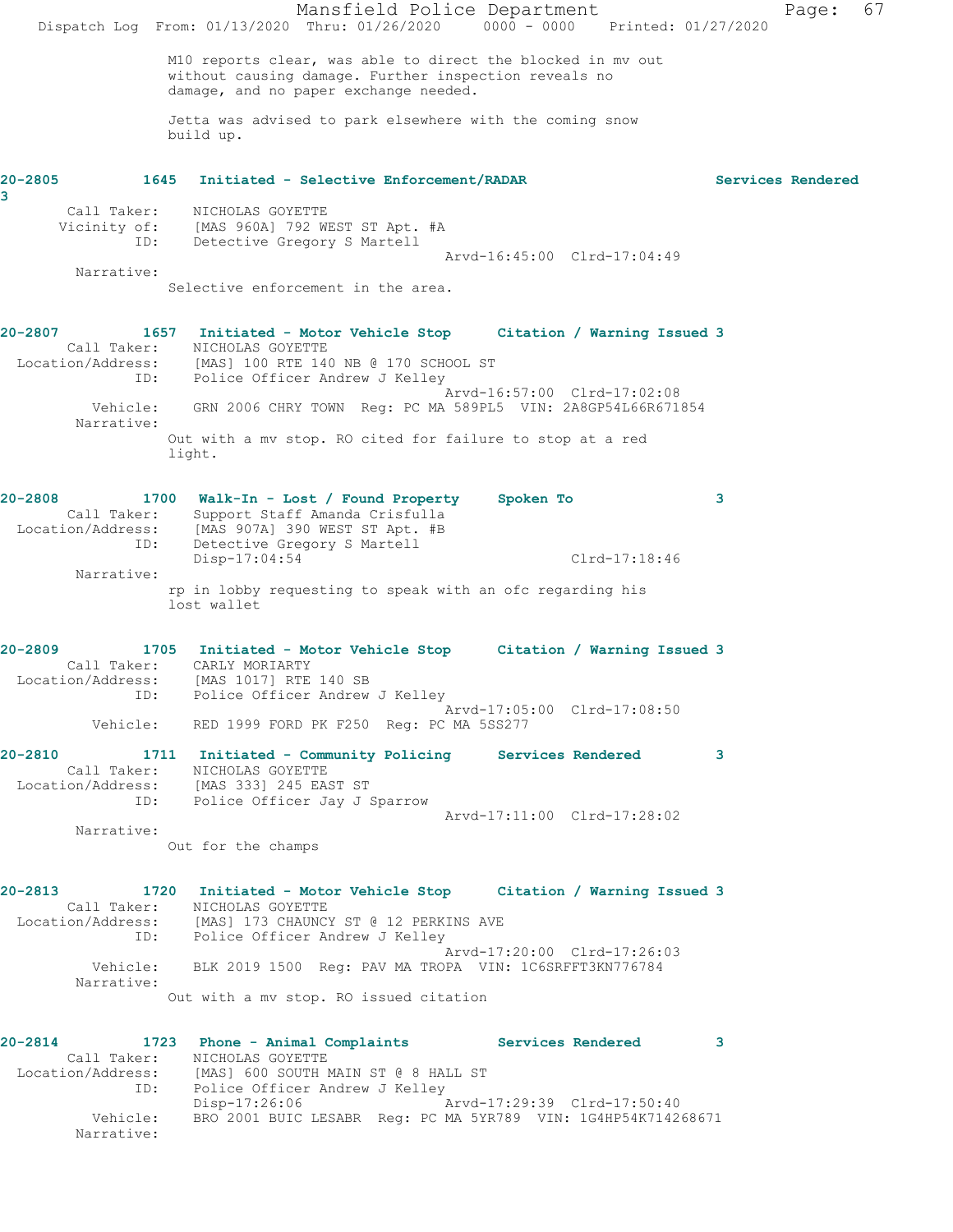Mansfield Police Department Page: 68 Dispatch Log From: 01/13/2020 Thru: 01/26/2020 0000 - 0000 Printed: 01/27/2020 Caller reports a deer possibly injured by Hall/South Main. Narrative: M10 reports a damaged mv, deer damaged fender and removed the drivers side mirror Narrative: M10 reports deer was put down as it appeared to have a borken back and was placed behind 605 S. Main st due to no other reasonable place for it. DPW advised. Narrative: M10 reports deer placed by Stop Sign at 605 S. Main, DPW advised of need for pickup. Narrative: M10 reports clear, RO of involved mv advised of the process. Refer To Accident: 20MAS-21-AC **20-2817 1728 Initiated - Community Policing Services Rendered 3**  Call Taker: NICHOLAS GOYETTE Location/Address: [MAS 333] 245 EAST ST ID: Police Officer Jay J Sparrow Arvd-17:28:00 Clrd-17:47:12 Narrative: Out for the champs **20-2819 1748 Initiated - Disabled Motor Vehicle Referred to Other Agency 3**  Call Taker: NICHOLAS GOYETTE Location/Address: [MAS] 100 RTE 140 NB @ 170 SCHOOL ST ID: Detective Gregory S Martell Arvd-17:48:00 Clrd-18:07:13 Vehicle: GRY 2006 TOYT UT RUNNER Reg: PC MA 576BV1 VIN: JTEBU14R160090551 Narrative: Out with a DMV Narrative: M12 reports standing by, Achins contacted for the AAA tow, mv in a bad spot. Narrative: M12 reprots Achins on scene Narrative: M12 clear, Achins has the mv. **20-2820 1750 Initiated - Community Policing Services Rendered 3**  Call Taker: NICHOLAS GOYETTE Location/Address: [MAS 12] 250 EAST ST ID: Police Officer Jay J Sparrow Arvd-17:50:00 Clrd-18:06:05 Narrative: Out for community policing **20-2823 1814 Initiated - Selective Enforcement/RADAR Services Rendered 3**  Call Taker: NICHOLAS GOYETTE Vicinity of: [MAS 982] 111 HOPE ST ID: Police Officer Jay J Sparrow Arvd-18:14:00 Clrd-18:31:12 Narrative: Selective enforcement in the area. **20-2825 1825 Walk-In - Harass. Electronic Communicat Spoken To 3** Call Taker: Support Staff Amanda Crisfulla Location/Address: [MAS] 73 BENEFIT ST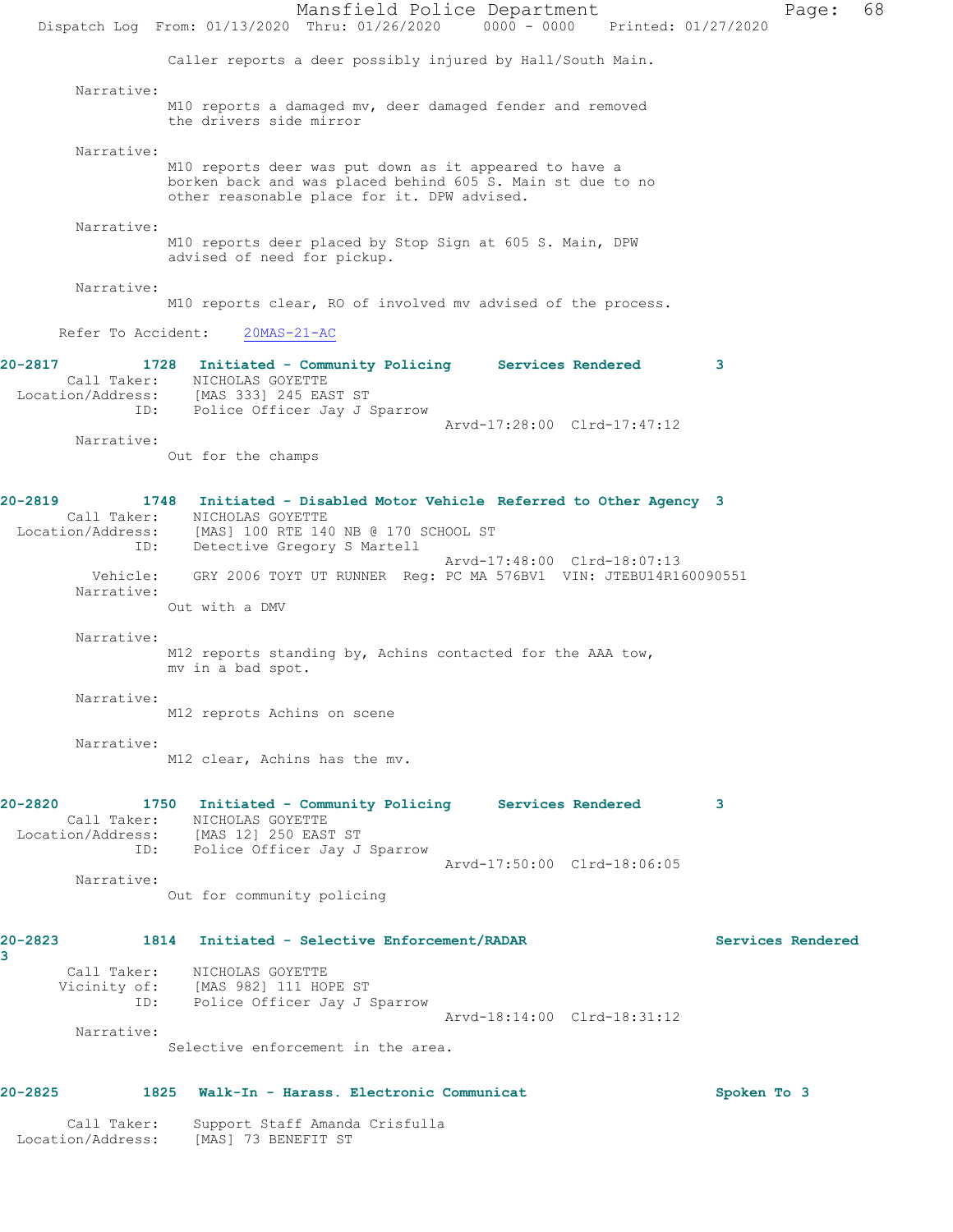Mansfield Police Department Page: 69 Dispatch Log From: 01/13/2020 Thru: 01/26/2020 0000 - 0000 Printed: 01/27/2020 ID: Detective Gregory S Martell<br>Disp-18:27:25 Disp-18:27:25 Arvd-18:33:32 Clrd-18:53:56 Narrative: rp in lobby requesting to speak with an ofc regarding text messages his daughter has been receiving Narrative: party advised on options Refer To Incident: 20MAS-60-OF **20-2826 1826 Phone - Assist Fire Department Referred to Other Agency 2**  Call Taker: NICHOLAS GOYETTE<br>Location/Address: [MAS] 1 OLD COLOP [MAS] 1 OLD COLONY WAY Apt. #116 ID: Police Officer Andrew J Kelley<br>Disp-18:29:31 Disp-18:29:31 Arvd-18:41:58 Clrd-18:43:10 Narrative: Assisting the FD with a fire related incident. Nature: difficulty breathing and chest pain, recent shingles diagnosis **20-2827 1830 Phone - Assist Fire Department Referred to Other Agency 2**  Call Taker: NICHOLAS GOYETTE Location/Address: [MAS 9] 25 COBB ST Apt. #C105 ID: Police Officer Jay J Sparrow<br>Disp-18:31:22 Arvd-18:35:07 Clrd-18:41:43 Narrative: Assisting the FD with a fire related incident. Nature: elderly fainting victim **20-2828 1840 Phone - Assist Fire Department Services Rendered 2**  Call Taker: NICHOLAS GOYETTE Location/Address: [MAS 983A103] 101 NORTH MAIN ST Apt. #A103 ID: Police Officer Jay J Sparrow Disp-18:41:51 Clrd-18:43:08 ID: Police Officer Andrew J Kelley<br>Disp-18:43:18 A Disp-18:43:18 Arvd-18:43:20 Clrd-18:47:26 Narrative: Assisting the FD with a fire related incident. Nature: gas burner left on, odor in the apartment **20-2829 1849 911 - 911 Hang-ups & Verifications Spoken To 2**  Call Taker: PATRICK FEENEY Location/Address: [MAS] 31 STURBRIDGE DR @ 15 COOPER RD<br>ID: Police Officer Jay J Sparrow Police Officer Jay J Sparrow<br>Disp-18:49:56 Disp-18:49:56 Arvd-18:55:08 Clrd-18:58:46 Narrative: 911 open line call from  $\cdot$  ; no response to TTY or SCP. Party sounds like they are out for a run. Cal back made with no success. Rapid SOS places the caller traveling Sturbridge to Cooper Rd. Narrative: Now in the area Cooper by Sadies Way. Narrative: Unit caught up with a man walking his dog. Male stated he believes he accidentally called 911. No apparent emergency, unit will be clearing. 20-2830 1927 Phone - Suspicious Actv / Persn / Veh Gone on Arrival **2**  Call Taker: Stephen Martell<br>Vicinity of: [MAS] 68 PATTYS [MAS] 68 PATTYS RD ID: Police Officer Jay J Sparrow<br>Disp-19:30:13 Disp-19:30:13 Arvd-19:37:51 Clrd-19:57:20 ID: Police Officer Andrew J Kelley<br>Disp-19:30:20 A Disp-19:30:20 Arvd-19:35:22 Clrd-19:57:20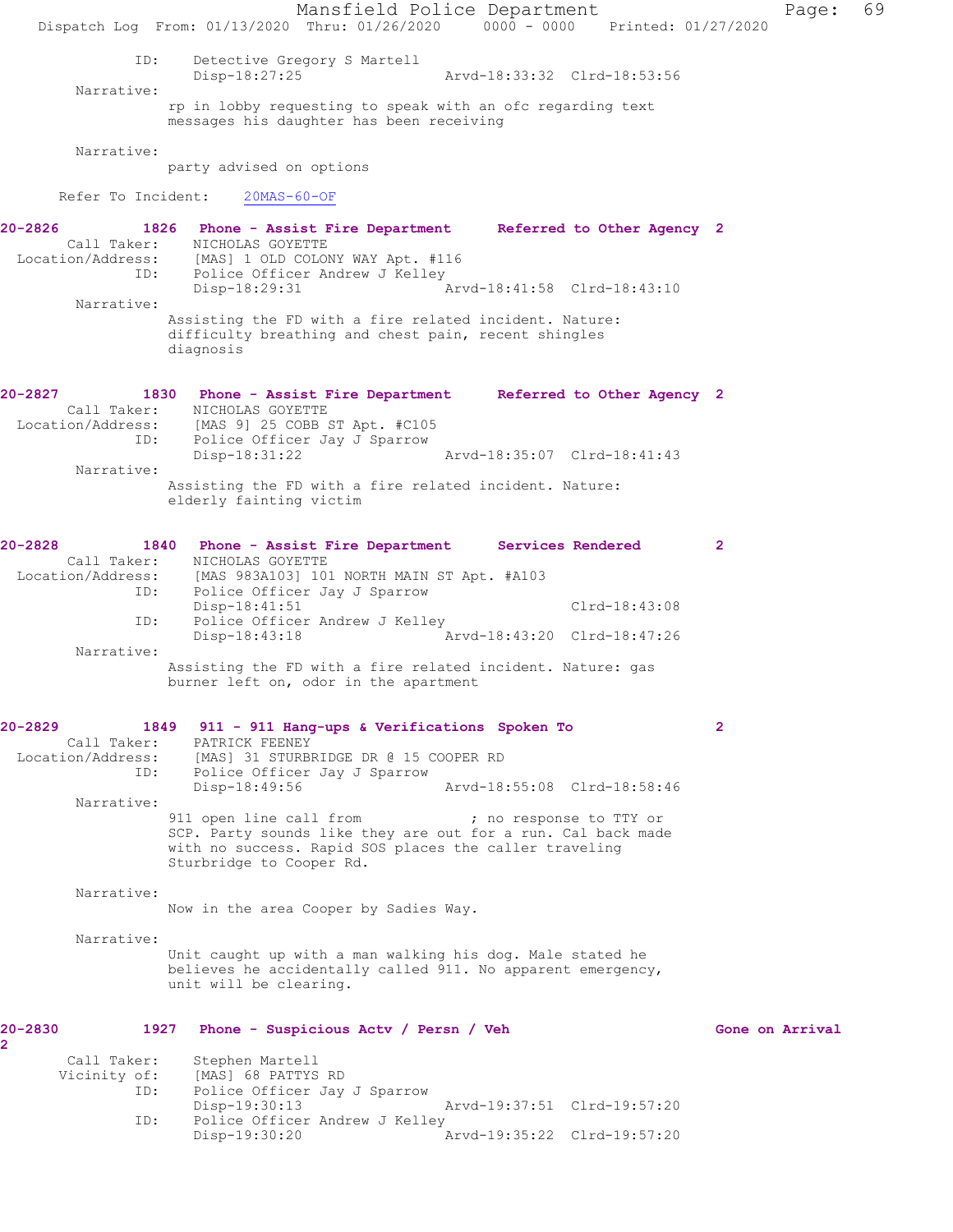|                                  | Dispatch Log From: 01/13/2020 Thru: 01/26/2020                                                                                                                                                                                                                                                                                                       | Mansfield Police Department<br>0000 - 0000 Printed: 01/27/2020   | Page: | 70 |
|----------------------------------|------------------------------------------------------------------------------------------------------------------------------------------------------------------------------------------------------------------------------------------------------------------------------------------------------------------------------------------------------|------------------------------------------------------------------|-------|----|
| Narrative:                       | RP stated she saw a male party wearing christmas lights                                                                                                                                                                                                                                                                                              |                                                                  |       |    |
|                                  | walking around the area of the High-tension wires. Would<br>like an officer to come and take a look.                                                                                                                                                                                                                                                 |                                                                  |       |    |
| Narrative:                       |                                                                                                                                                                                                                                                                                                                                                      |                                                                  |       |    |
|                                  | Officers checked the area. Resident at 15 Patty's way<br>reported a male with a Verizon lanyard had approached and<br>was asking questions regarding FIOS in the area. Male was<br>also reportedly wearing christmas lights on his person.<br>Officers checked the area with negative results. There are<br>no permits for Verizon. All units clear. |                                                                  |       |    |
| 20-2835                          | 2034 Initiated - Serve Warrant                                                                                                                                                                                                                                                                                                                       | 3<br>Arrest(s) Made                                              |       |    |
| Call Taker:<br>Location/Address: | Stephen Martell<br>[MAS] 23 CENTRAL ST                                                                                                                                                                                                                                                                                                               |                                                                  |       |    |
| ID:                              | Police Officer Andrew J Kelley                                                                                                                                                                                                                                                                                                                       | Arvd-20:34:00 Clrd-20:35:19                                      |       |    |
| ID:                              | Detective Gregory S Martell<br>Disp-20:35:14                                                                                                                                                                                                                                                                                                         | Arvd-20:37:46 Clrd-20:47:38                                      |       |    |
| ID:                              | Police Officer Andrew J Kelley<br>Disp-20:35:24                                                                                                                                                                                                                                                                                                      | Arvd-20:37:49 Clrd-21:28:41                                      |       |    |
| Vehicle:<br>Narrative:           |                                                                                                                                                                                                                                                                                                                                                      | BLU 2006 TOYT UT HIGHLA Reg: PC MA 518XJ2 VIN: JTEEP21A160165970 |       |    |
|                                  | Serving a warrant on behalf of Barnstable PD. Party was<br>located at the house; taken into custody without incident.<br>Units returning to station for the courtesy booking.                                                                                                                                                                        |                                                                  |       |    |
| Refer To Arrest:                 | $20MAS - 28 - AR$                                                                                                                                                                                                                                                                                                                                    |                                                                  |       |    |
| Arrest:<br>Address:              | WADE, MARK A<br>23 CENTRAL ST MANSFIELD, MA                                                                                                                                                                                                                                                                                                          |                                                                  |       |    |
| Age:<br>Charges:                 | 49<br>Warrant arrest                                                                                                                                                                                                                                                                                                                                 |                                                                  |       |    |
| $20 - 2844$                      | 2131 Initiated - Building Check                                                                                                                                                                                                                                                                                                                      | Building Checked / Secured                                       | 3.    |    |
| Call Taker:                      | PATRICK FEENEY                                                                                                                                                                                                                                                                                                                                       |                                                                  |       |    |
| ID:                              | Location/Address: [MAS 281A] 1 CROCKER ST<br>Police Officer Andrew J Kelley                                                                                                                                                                                                                                                                          |                                                                  |       |    |
| Narrative:                       |                                                                                                                                                                                                                                                                                                                                                      | Arvd-21:31:00 Clrd-21:39:14                                      |       |    |
|                                  | Building/area checked secure.                                                                                                                                                                                                                                                                                                                        |                                                                  |       |    |
| $20 - 2846$<br>Call Taker:       | 2135 Phone - Well Being Check<br>Stephen Martell                                                                                                                                                                                                                                                                                                     | 3<br><b>Services Rendered</b>                                    |       |    |
| Location/Address:<br>ID:         | [MAS 417A] 1 FRANCIS AVE Apt. #6<br>Police Officer Jay J Sparrow                                                                                                                                                                                                                                                                                     |                                                                  |       |    |
| ID:                              | Disp-21:38:26<br>Police Officer Andrew J Kelley                                                                                                                                                                                                                                                                                                      | Arvd-21:42:16 Clrd-21:44:52                                      |       |    |
|                                  | Disp-21:39:37                                                                                                                                                                                                                                                                                                                                        | Arvd-21:42:13 Clrd-21:44:52                                      |       |    |
| Narrative:                       | Well being check requested for a male party that is not<br>answering his phone. Mother stated that it was not like him.                                                                                                                                                                                                                              |                                                                  |       |    |
| Narrative:                       |                                                                                                                                                                                                                                                                                                                                                      |                                                                  |       |    |
|                                  | Officers made contact with male party. He will be calling<br>his mother. No reported issues noted.                                                                                                                                                                                                                                                   |                                                                  |       |    |
| $20 - 2848$                      | 2149<br>Initiated - Building Check                                                                                                                                                                                                                                                                                                                   | Building Checked / Secured                                       | 3     |    |
| Call Taker:<br>Location/Address: | Stephen Martell<br>[MAS 2] 60 FORBES BLVD                                                                                                                                                                                                                                                                                                            |                                                                  |       |    |
| ID:                              | Detective Gregory S Martell                                                                                                                                                                                                                                                                                                                          |                                                                  |       |    |
| Narrative:                       |                                                                                                                                                                                                                                                                                                                                                      | Arvd-21:49:00 Clrd-21:52:59                                      |       |    |
|                                  | Building/area checked secure.                                                                                                                                                                                                                                                                                                                        |                                                                  |       |    |
| $20 - 2849$                      | 2156 Phone - Alarm - Burglar                                                                                                                                                                                                                                                                                                                         | False / Accidental Alarm 1                                       |       |    |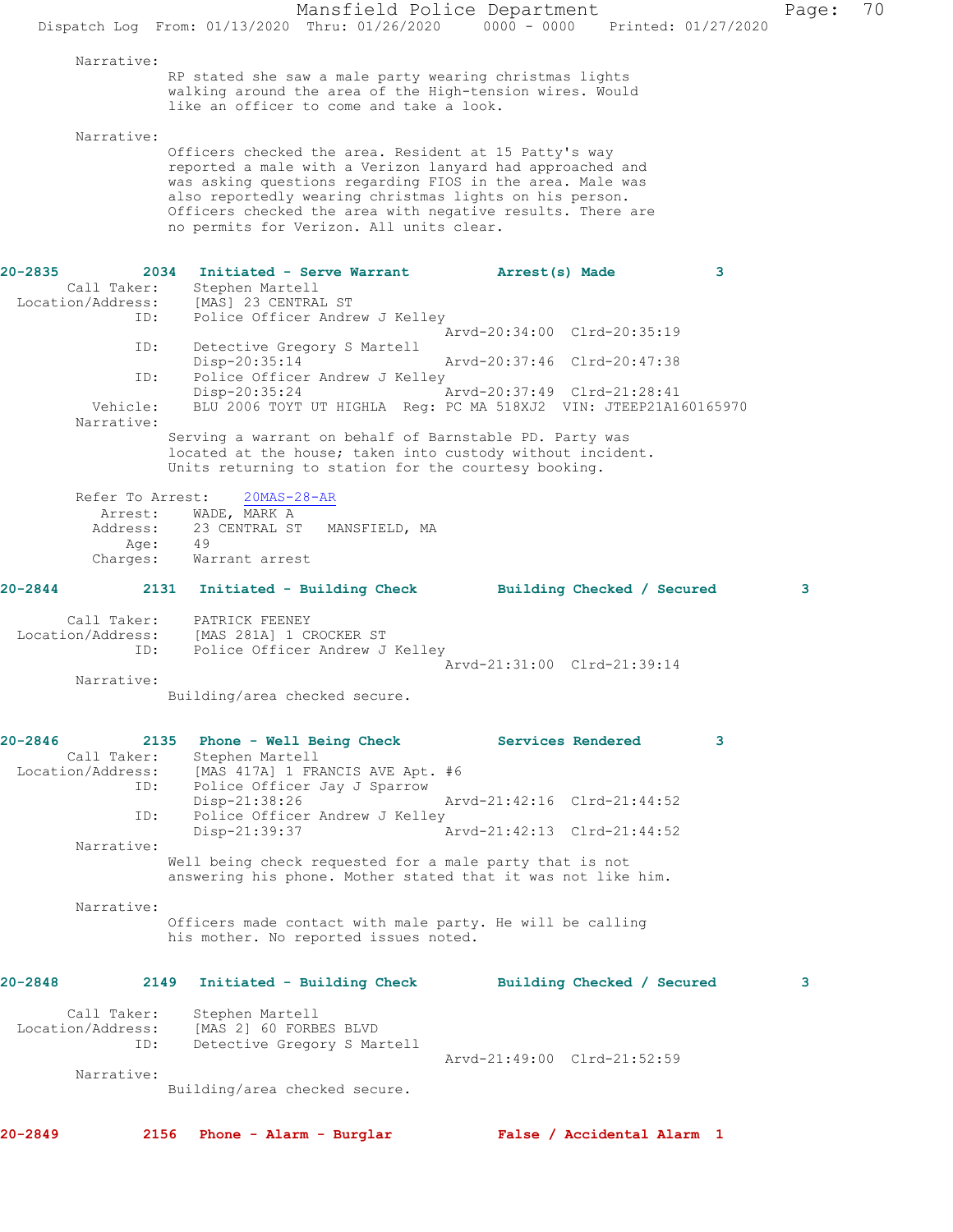Mansfield Police Department Page: 71 Dispatch Log From: 01/13/2020 Thru: 01/26/2020 0000 - 0000 Printed: 01/27/2020 Call Taker: Stephen Martell Location/Address: [MAS 334] 2 PARK ROW ID: Detective Gregory S Martell Clrd-22:02:46 ID: Police Officer Andrew J Kelley Disp-21:58:52 Arvd-22:00:18 Clrd-22:02:46 Narrative: Back entry door alarm. disarm signal recieved while on the line with Alarm New England. Narrative: Janitor on scene set off the alarm. She has been in touch with her company. No further issues reported. All units will be clear. **20-2850 2213 911 - Assist Fire Department Services Rendered 2**  Call Taker: PATRICK FEENEY Location/Address: [MAS 123] 774 NORFOLK ST ID: Detective Gregory S Martell Disp-22:15:18 Arvd-22:15:52 Clrd-22:41:01 Narrative: 911 caller reports smoke in the bldg. Narrative: FD investigating a maching in the middle of the production floor. FD clearing apparatus and unit 12. **20-2852 2309 911 - Assist Fire Department Assisted Party 2**  Call Taker: DAVID SULLIVAN Vicinity of: [MAS] 464 SCHOOL ST @ 10 PLYMOUTH ST<br>ID: Detective Gregory S Martell Detective Gregory S Martell Disp-23:11:12 Arvd-23:13:55 Clrd-23:23:05 ID: Police Officer Andrew J Kelley<br>Disp-23:15:22 Arvd-23:23:03 Clrd-23:23:05 Narrative: Bike Rider Down on Roadside. Narrative: FD cleared, reporting it was a police matter. Narrative: Units made contact with the male party's father. He was picked up and brought to his residence. All units clear. Refer To Incident: 20MAS-61-OF **For Date: 01/22/2020 - Wednesday 20-2854 0016 Walk-In - Harass. Electronic Communicat Incident Report 3**  Call Taker: Support Staff Derek M Stark Location/Address: [MAS H922A21] 15 RESERVOIR ST Apt. #21 ID: Police Officer Andrew J Kelley Disp-00:20:12 Arvd-00:20:17 Clrd-00:59:53 Narrative: Walk in looking to speak with officer about some alarming text messages which show unknown males with hand guns. Narrative: Ofc. Kelley spoke with involved male in interview room, appears information was obtained through website solicitation. See report for further details. Refer To Incident: 20MAS-62-OF **20-2858 0059 Initiated - Building Check Building Checked / Secured 3**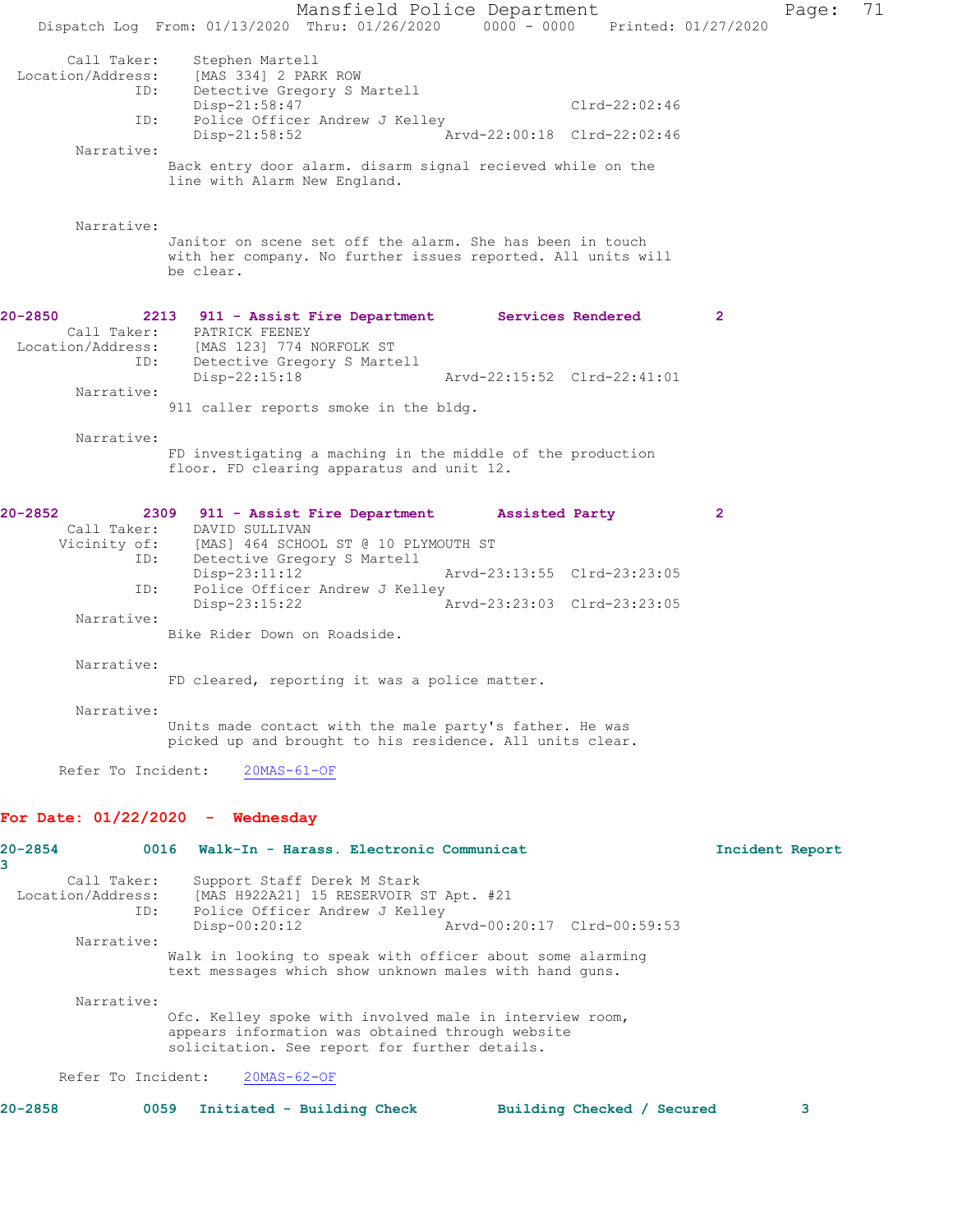Mansfield Police Department Fage: 72 Dispatch Log From:  $01/13/2020$  Thru:  $01/26/2020$  0000 - 0000 Printed:  $01/27/2020$  Call Taker: Stephen Martell Location/Address: [MAS 281A] 1 CROCKER ST ID: Police Officer Michelle Bellevue Arvd-00:59:00 Clrd-01:04:21 Narrative: Building/area checked secure. **20-2859 0124 Initiated - Building Check Building Checked / Secured 3** Call Taker: Stephen Martell Location/Address: [MAS 1015] 30 CHAUNCY ST ID: Police Officer Christopher D Sorge Arvd-01:24:00 Clrd-01:30:52 Narrative: Building/area checked secure. **20-2861 0131 Initiated - Building Check Building Checked / Secured 3** Call Taker: Stephen Martell Location/Address: [MAS 863] 34 PLYMOUTH ST ID: Police Officer Christopher D Sorge Arvd-01:31:00 Clrd-01:35:00 ID: Police Officer Christopher D Sorge<br>Disp-01:37:43 Arvd- Disp-01:37:43 Arvd-01:40:15 Clrd-01:40:16 **20-2863 0135 Initiated - Building Check Building Checked / Secured 3** Call Taker: PATRICK FEENEY Location/Address: [MAS 2] 60 FORBES BLVD ID: Police Officer Andrew J Kelley Arvd-01:35:00 Clrd-02:13:22 Narrative: M10 out checking the area hotels in Mansfield & Foxboro. **20-2864 0135 Initiated - Motor Vehicle Stop Verbal Warning 3**  Call Taker: Stephen Martell Location/Address: [MAS] 86 EASTMAN ST @ 2 STURBRIDGE DR ID: Police Officer Christopher D Sorge Arvd-01:35:00 Clrd-01:37:43 Vehicle: BLU 2006 BMW UT X3 Reg: PC MA 548EV9 VIN: WBXPA93446WG78566 Narrative: Verbal for defective equipment **20-2865 0140 Initiated - Building Check Building Checked / Secured 3** Call Taker: PATRICK FEENEY Location/Address: [MAS 170] 255 HOPE ST ID: Police Officer Christopher D Sorge Arvd-01:40:00 Clrd-01:40:56 Narrative: Building/area checked secure. **20-2866 0141 Initiated - Building Check Building Checked / Secured 3** Call Taker: PATRICK FEENEY Location/Address: [MAS 982] 111 HOPE ST ID: Police Officer Christopher D Sorge Arvd-01:41:00 Clrd-01:42:36 **20-2871 0212 Initiated - Building Check Building Checked / Secured 3** Call Taker: Stephen Martell Location/Address: [MAS 417] 9 FRANCIS AVE ID: Police Officer Christopher D Sorge Arvd-02:12:00 Clrd-02:19:26 Narrative: Building/area checked secure.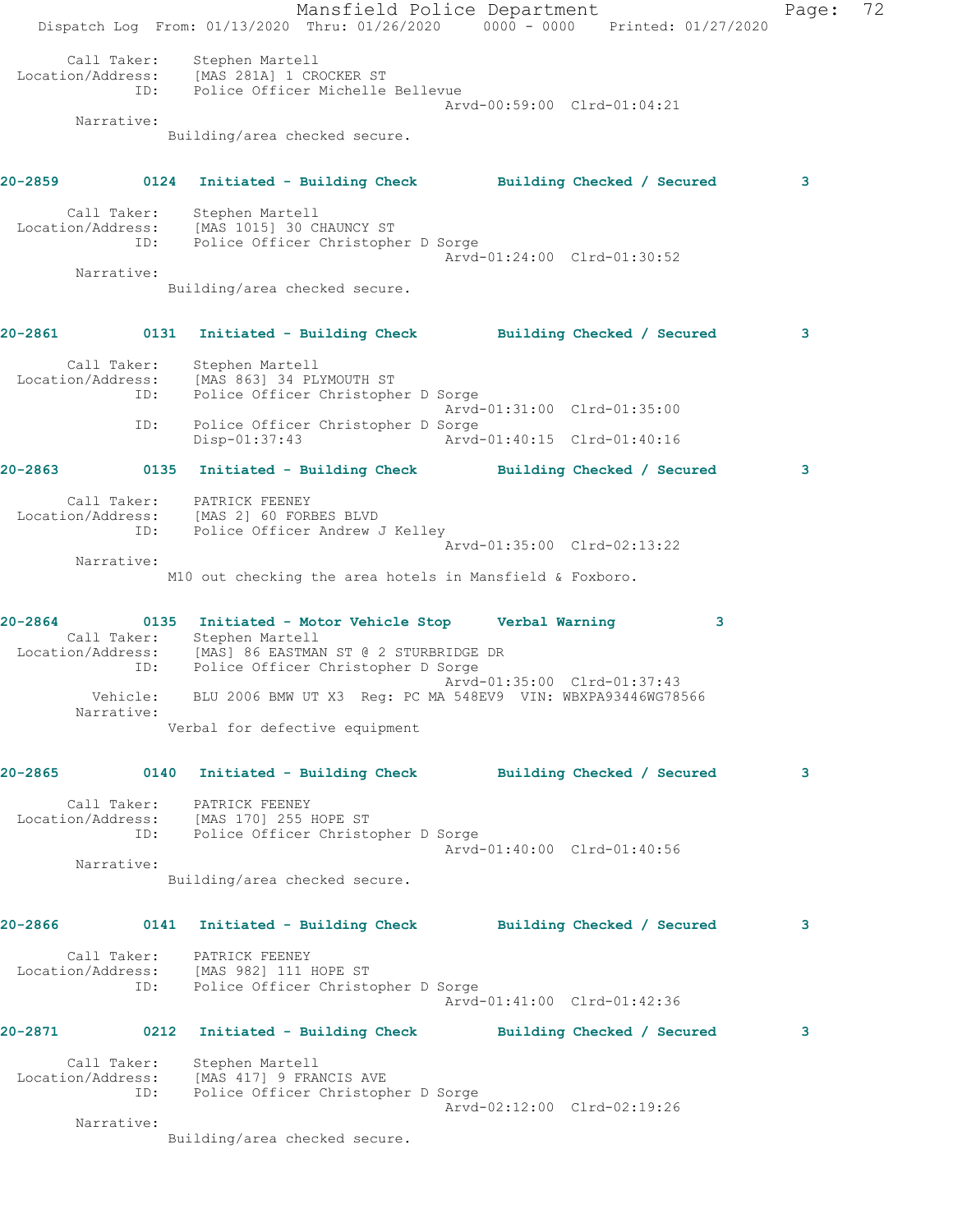**20-2872 0213 Initiated - Building Check Building Checked / Secured 3** Call Taker: PATRICK FEENEY Location/Address: [MAS 907E] 390 WEST ST ID: Police Officer Andrew J Kelley Arvd-02:13:00 Clrd-02:58:30 Narrative: Building/area checked secure. **20-2873 0247 Phone - Disabled Motor Vehicle Assisted Party 3**  Call Taker: Stephen Martell Location/Address: [MAS 219] 12 GILES PL ID: Police Officer Michelle Bellevue Disp-02:48:30 Arvd-02:51:54 Clrd-03:15:53 Vehicle: GRY 2003 HOND ACCORD Reg: PC MA 9ZX767 VIN: 1HGCM56313A069862 Towed: For: Disabled Vehicle By: Central Street Garage To: Owner's Residence Narrative: Central St Garage assisted with moving the vehicle off of the roadway and into the Post office parking lot. RO will pick the vehicle up during the day. **20-2874 0256 911 - 911 Hang-ups & Verifications Confirmed misdial/Accdntl Call 2** Call Taker: DAVID SULLIVAN Location/Address: [MAS H6748] 1369 EAST ST ID: Police Officer Christopher D Sorge Disp-02:57:44 Arvd-03:03:23 Clrd-03:05:36 Narrative: Accidental 911. Narrative: Confirmed accidental. RP accidentally activated the emergency feature on his cell phone. **20-2878 0333 Initiated - Parking Violations Citation / Warning Issued 3**  Call Taker: Stephen Martell Location/Address: [MAS] NORTH MAIN ST ID: Police Officer Michelle Bellevue Arvd-03:33:00 Clrd-03:35:10 Vehicle: BLU 2003 TOYT CAMRY Reg: PC MA 8MX787 VIN: 4T1BF30K53U547302 Narrative: Cite for overnight parking violation. **20-2879 0405 Initiated - Building Check Building Checked / Secured 3** Call Taker: Stephen Martell Location/Address: [MAS 840] 280 SCHOOL ST ID: Police Officer Andrew J Kelley Arvd-04:05:00 Clrd-04:33:59 **20-2886 0659 Phone - 911 Hang-ups & Verifications Confirmed misdial/Accdntl Call 2**  Call Taker: Kieran M Ruth Location/Address: [MAS 996C1] 17 PRATT ST Apt. #103 ID: Police Officer Michelle Bellevue Disp-07:01:07 Arvd-07:04:04 Clrd-07:07:26 Narrative: Out to confirm a 911 accidental Narrative: Confirmed accidental

**20-2888**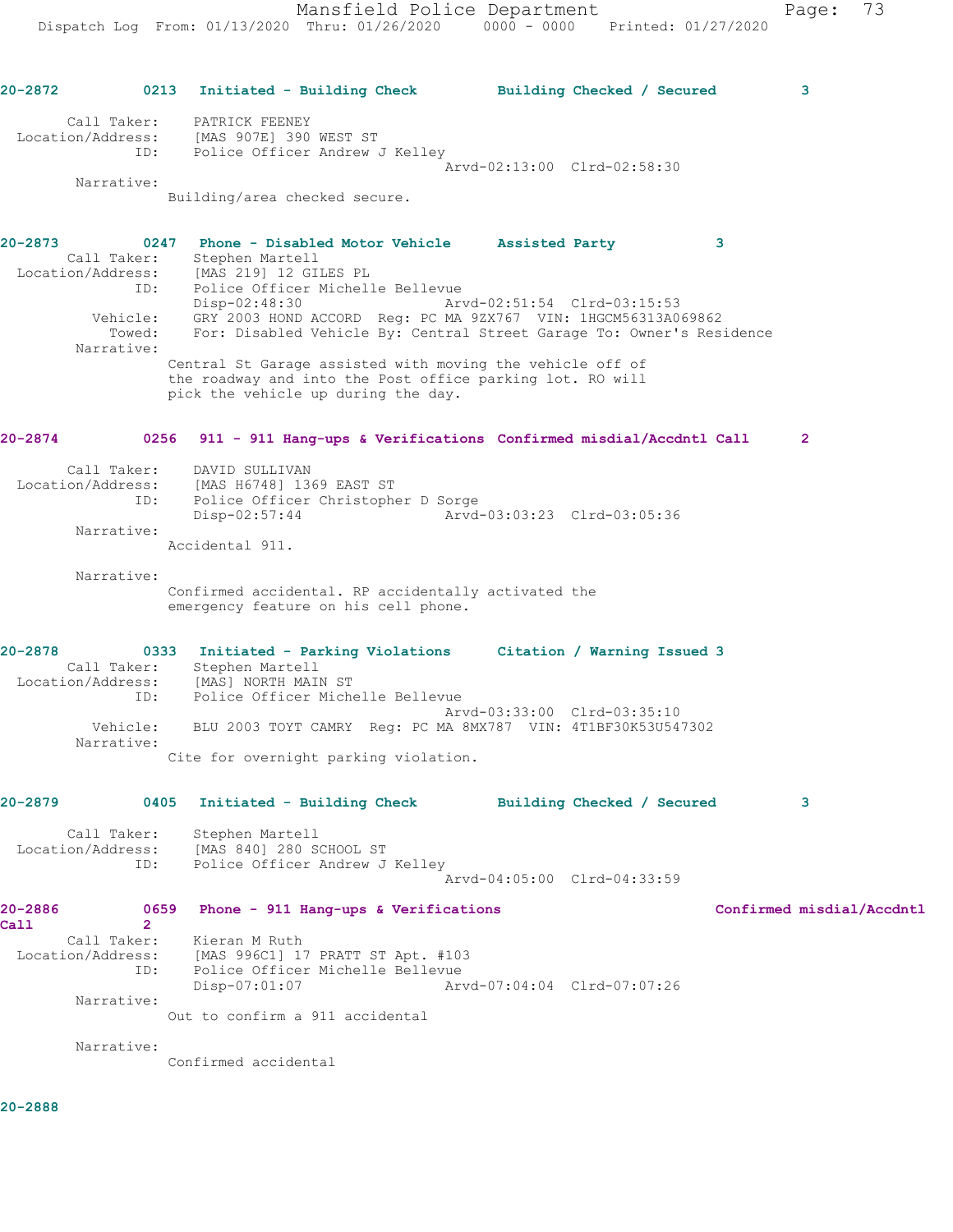Mansfield Police Department Page: 74 Dispatch Log From: 01/13/2020 Thru: 01/26/2020 0000 - 0000 Printed: 01/27/2020

**20-2889** 

**20-2896 0837 Phone - Alarm - Hold-up False / Accidental Alarm 1**  Call Taker: NICHOLAS GOYETTE<br>Location/Address: [MAS 160] 80 NOR ess: [MAS 160] 80 NORTH MAIN ST<br>ID: Sergeant Lawrence G Crosmar Sergeant Lawrence G Crosman Disp-08:38:53 Clrd-08:45:04 ID: Police Officer Matthew A Souza Disp-08:39:01 Arvd-08:43:38 Clrd-08:45:02 ID: Police Officer Michael T Fitzgerald<br>Disp-08:39:31 Arvd-0 Disp-08:39:31 Arvd-08:43:08 Clrd-08:45:46 Narrative: Hold up Alarm, alarm company called no answer Narrative: Contact made with premises, all appears okay. Becky will be meeting officers out front, black jacket and brown hair. Narrative: M15 reports units clear, false alarm. **20-2898 0845 Phone - 911 Hang-ups & Verifications Confirmed misdial/Accdntl Call 2**  Kieran M Ruth Location/Address: [MAS 123] 774 NORFOLK ST ID: Police Officer Matthew A Souza<br>Disp-08:46:36 Disp-08:46:36 Arvd-08:51:27 Clrd-08:54:42 Narrative: Out to confirm a 911 accidental Narrative: Confirmed accidental **20-2899 0846 Phone - Suspicious Actv / Persn / Veh Spoken To 2** Call Taker: CARLY MORIARTY<br>Location/Address: [MAS] 42 MORROU [MAS] 42 MORROW ST @ 9 WEBSTER ST ID: Police Officer Michael T Fitzgerald Disp-08:48:16 Arvd-08:51:30 Clrd-08:55:06<br>Vehicle: RED 2002 FORD PK RANGER Req: PC MA 3YL982 VIN: 1FTYR14V32 RED 2002 FORD PK RANGER Reg: PC MA 3YL982 VIN: 1FTYR14V32TA69769 Narrative: Resident reporting a white male in a red pick up truck that drives around the neighborhood every trash day and loiters in the area. Today the male was sitting at a bus stop while the kids were outside, the caller asked the male to move along and he became agitated with the caller. Narrative: Ptl. Fitzgerald spoke with the male and advised him of the complaint, party moved along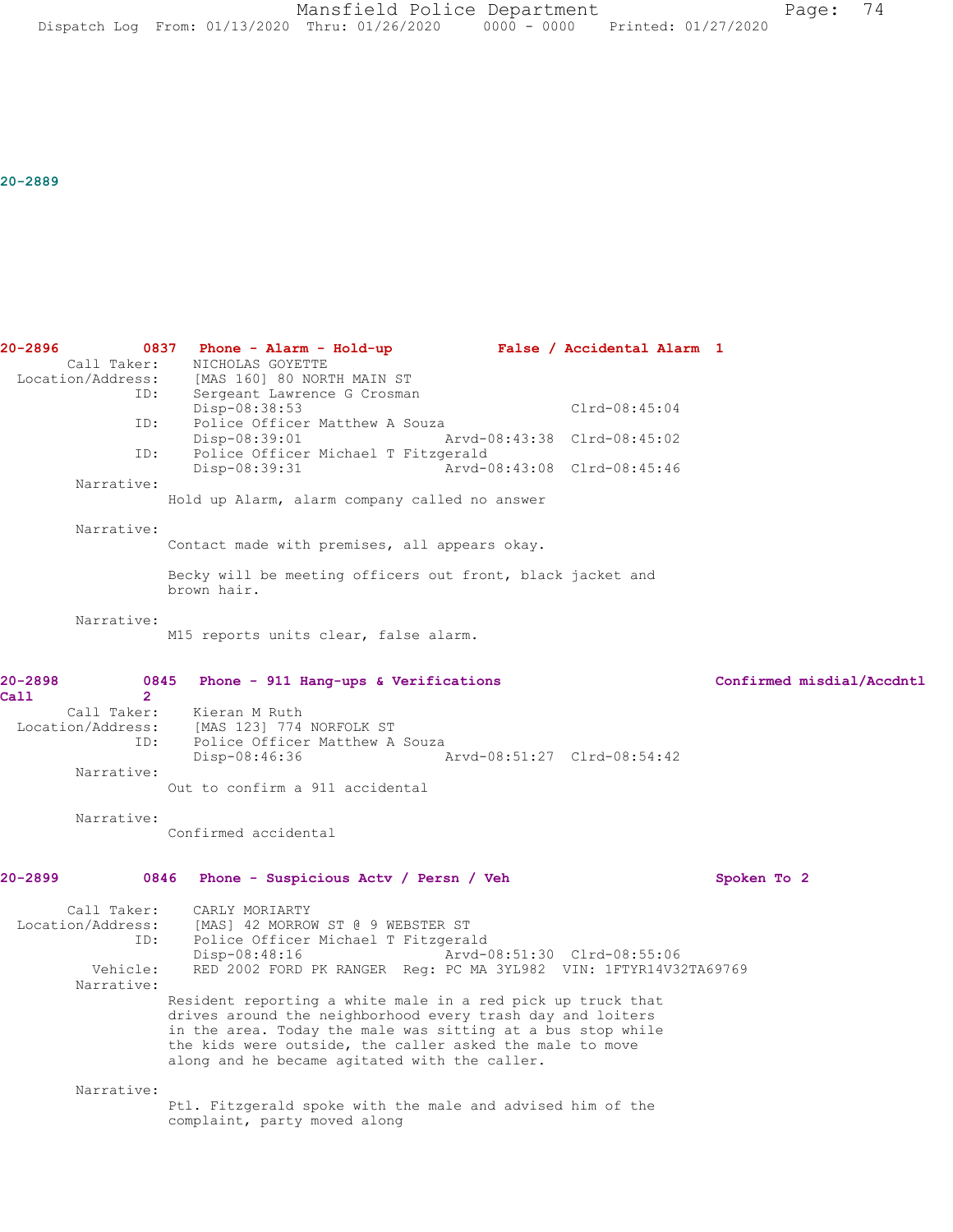| 20-2909 | 1005                             | Phone - Motor Veh Acc - No Injury Accident Report                                                                               | 1 |
|---------|----------------------------------|---------------------------------------------------------------------------------------------------------------------------------|---|
|         | Call Taker:<br>Location/Address: | Kieran M Ruth<br>[MAS] 71 COPELAND DR @ 10 CREEDEN ST                                                                           |   |
|         | ID:                              | Police Officer David W Kinahan                                                                                                  |   |
|         | ID:                              | Disp-10:06:18<br>Arvd-10:12:15 Clrd-10:37:36<br>Police Officer Matthew A Souza                                                  |   |
|         | ID:                              | Disp-10:06:59<br>Arvd-10:11:47 Clrd-10:14:10<br>Police Officer Matthew A Souza                                                  |   |
|         |                                  | Disp-10:06:59<br>Arvd-10:11:47 Clrd-10:14:10                                                                                    |   |
|         | Vehicle:<br>Vehicle:             | WHI 2019 SUBA UT CROSST Req: PC MA 1MWN97 VIN: JF2GTACC8K8387131<br>BLU 2015 FORD F150 Reg: PC MA 3LC487 VIN: 1FTEW1EP0FFC34712 |   |
|         | Narrative:                       | Out for a minor MVA with no injuries                                                                                            |   |
|         | Refer To Accident:               | $20MAS - 22 - AC$                                                                                                               |   |
| 20-2915 | 1047<br>Call Taker:              | Phone - Motor Veh Acc - w/Injury Accident Report<br>Kieran M Ruth                                                               | 1 |
|         | Location/Address:                | [MAS] 500 SOUTH MAIN ST                                                                                                         |   |
|         | ID:                              | Police Officer David W Kinahan<br>Disp-10:48:29<br>Arvd-10:51:51 Clrd-12:33:07                                                  |   |
|         | ID:                              | Police Officer Michael T Fitzgerald                                                                                             |   |
|         |                                  | Arvd-10:54:43 Clrd-11:00:43<br>Disp-10:48:51                                                                                    |   |
|         | ID:                              | Police Officer Matthew A Souza<br>Disp-10:49:11<br>Arvd-10:52:58 Clrd-12:33:07                                                  |   |
|         | ID:                              | Sergeant Thomas R Connor                                                                                                        |   |
|         | Vehicle:                         | Disp-10:49:16<br>Arvd-10:53:45 Clrd-12:06:41<br>BLU 2017 KIA SD FORTE Reg: PC MA 1ETE16 VIN: 3KPFK4A70HE030089                  |   |
|         | Towed:                           | For: Accident By: Central Street Garage To: Central Street Garage                                                               |   |
|         | Narrative:                       | Out for the report of a vehicle into a telephone pole, with                                                                     |   |
|         |                                  | entrapment                                                                                                                      |   |
|         | Narrative:                       |                                                                                                                                 |   |
|         |                                  | MELD on scene                                                                                                                   |   |
|         |                                  |                                                                                                                                 |   |
|         | Narrative:                       | Med flight en route with a 7 minute ETA                                                                                         |   |
|         |                                  |                                                                                                                                 |   |
|         | Narrative:                       | M1 reporting MELD had to cut the electric service to house                                                                      |   |
|         |                                  | #503 secondary wires                                                                                                            |   |
|         | Narrative:                       |                                                                                                                                 |   |
|         |                                  | Pole 42 for MELD and pole 47 for Verizon damaged                                                                                |   |
|         | Narrative:                       |                                                                                                                                 |   |
|         |                                  | M7 reporting mailbox at #491 was damaged also                                                                                   |   |
|         | Narrative:                       |                                                                                                                                 |   |
|         |                                  | Central St en route                                                                                                             |   |
|         |                                  |                                                                                                                                 |   |
|         | Narrative:                       | Electrical Inspector on site                                                                                                    |   |
|         |                                  |                                                                                                                                 |   |
|         | Narrative:                       | Central Street on scene                                                                                                         |   |
|         |                                  |                                                                                                                                 |   |
|         | Narrative:                       |                                                                                                                                 |   |
|         |                                  | M1 reporting Verizon is requesting a rep from the Water Dept<br>for a mark out                                                  |   |
|         | Narrative:                       |                                                                                                                                 |   |
|         |                                  | No release on the vehicle per Ofc. Kinahan                                                                                      |   |
|         |                                  |                                                                                                                                 |   |
|         | Refer To Accident:               | $20MAS - 23 - AC$                                                                                                               |   |

**20-2920 1140 Phone - Motor Veh Acc - No Injury Accident Report 1**  Call Taker: NICHOLAS GOYETTE Location/Address: [MAS 907] 390 WEST ST Apt. #A ID: Police Officer Michael T Fitzgerald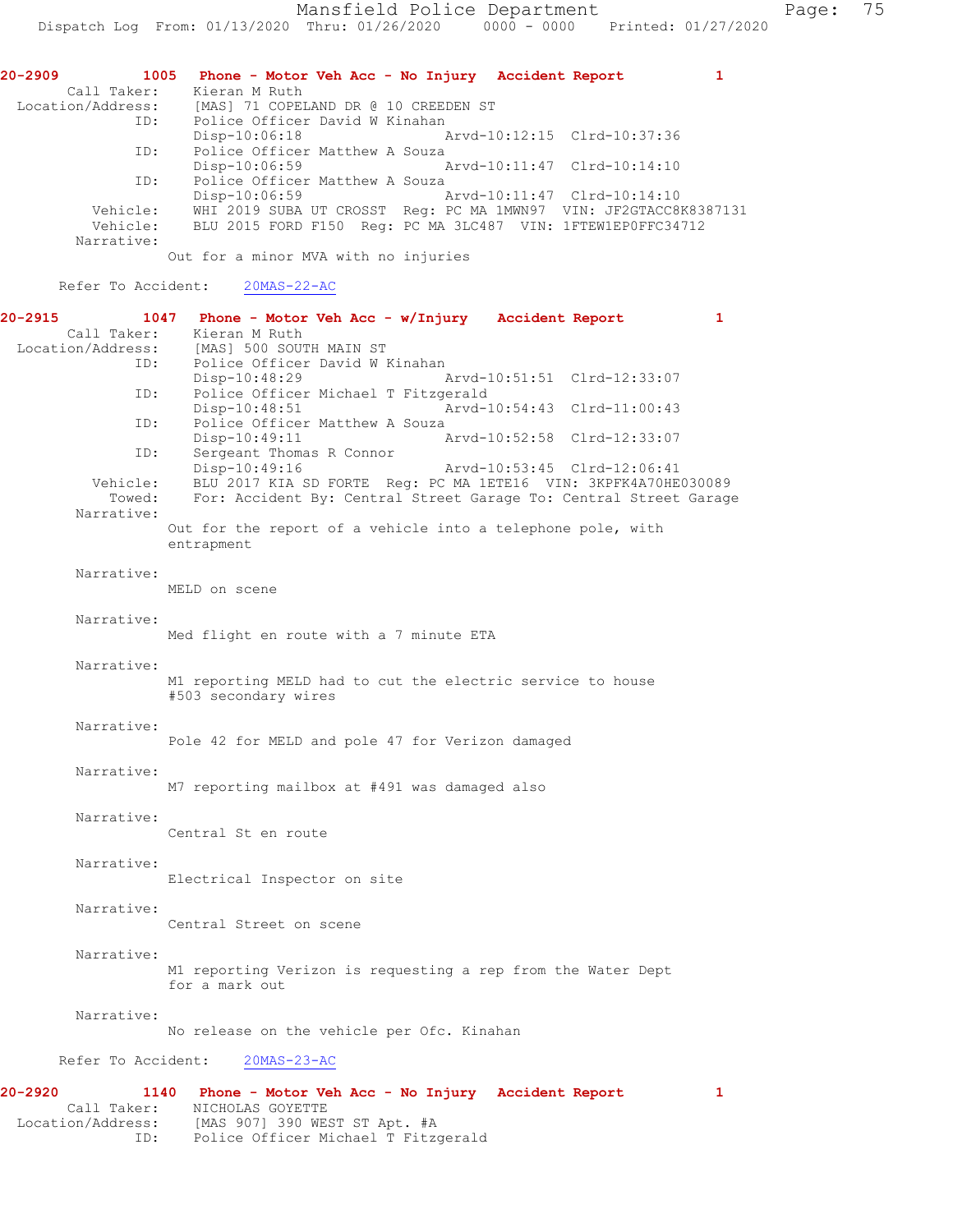|                                             |                                                                                                                                                                                              | Mansfield Police Department                                | Page:       | 76 |
|---------------------------------------------|----------------------------------------------------------------------------------------------------------------------------------------------------------------------------------------------|------------------------------------------------------------|-------------|----|
|                                             | Dispatch Log From: 01/13/2020 Thru: 01/26/2020 0000 - 0000 Printed: 01/27/2020                                                                                                               |                                                            |             |    |
| ID:<br>Vehicle:<br>Vehicle:<br>Narrative:   | Disp-11:42:27<br>Sergeant Lawrence G Crosman<br>Disp-11:46:17<br>BLK 1996 TOYT T100 Reg: PC MA 5GX299 VIN: JT4UN22D3T0029673<br>GRY 2013 NISS ROGUE Reg: PC MA 5EG357 VIN: JN8AS5MV1DW629937 | Clrd-11:46:21<br>Arvd-11:51:00 Clrd-12:10:59               |             |    |
|                                             | Caller reports rear ending a parked unoccupied mv in front<br>of Contractor Pick-Up. Caller is waiting in a Black Toyota<br>T100.                                                            |                                                            |             |    |
| Narrative:                                  | The parked vehicle is MA/1EG357                                                                                                                                                              |                                                            |             |    |
| Narrative:                                  | Report taken                                                                                                                                                                                 |                                                            |             |    |
| Refer To Accident:                          | $20MAS - 24 - AC$                                                                                                                                                                            |                                                            |             |    |
| 20-2922                                     | 1219<br>Phone - Suspicious Actv / Persn / Veh                                                                                                                                                |                                                            | Spoken To 2 |    |
| Call Taker:<br>Location/Address:<br>ID:     | Kieran M Ruth<br>[MAS] 280 SCHOOL ST @ 100 RTE 140 SB<br>Sergeant Lawrence G Crosman                                                                                                         |                                                            |             |    |
| ID:                                         | Disp-12:20:14<br>Detective Anthony R Lattanzio                                                                                                                                               | $Clrd-12:28:09$                                            |             |    |
| Narrative:                                  | Disp-12:22:44                                                                                                                                                                                | Arvd-12:22:51 Clrd-12:28:12                                |             |    |
|                                             | Checking on a TT unit on the side of the road                                                                                                                                                |                                                            |             |    |
| Narrative:                                  | The unit has 2 flat tires and has moved up out of traffic.                                                                                                                                   |                                                            |             |    |
| 20-2925<br>Call Taker:<br>Location/Address: | 1234 Phone - Well Being Check<br>NICHOLAS GOYETTE                                                                                                                                            | Spoken To                                                  | 3           |    |
| ID:                                         | Police Officer Matthew A Souza                                                                                                                                                               |                                                            |             |    |
| ID:                                         | Disp-12:37:02<br>Sergeant Thomas R Connor<br>Disp-12:44:28                                                                                                                                   | Arvd-12:42:12 Clrd-12:52:07<br>Arvd-12:44:38 Clrd-13:01:07 |             |    |

Vehicle:

| $20 - 2927$       |             | 1242 Phone - 911 Hang-ups & Verifications |  | Unfounded/Unverifed |
|-------------------|-------------|-------------------------------------------|--|---------------------|
|                   |             |                                           |  |                     |
|                   | Call Taker: | NICHOLAS GOYETTE                          |  |                     |
| Location/Address: |             | [MAS 982] 111 HOPE ST                     |  |                     |
|                   | ID:         | Sergeant Lawrence G Crosman               |  |                     |
|                   |             | Disp-12:45:53                             |  |                     |
|                   | ID:         | Executive Lieutenant Francis W Archer JR  |  |                     |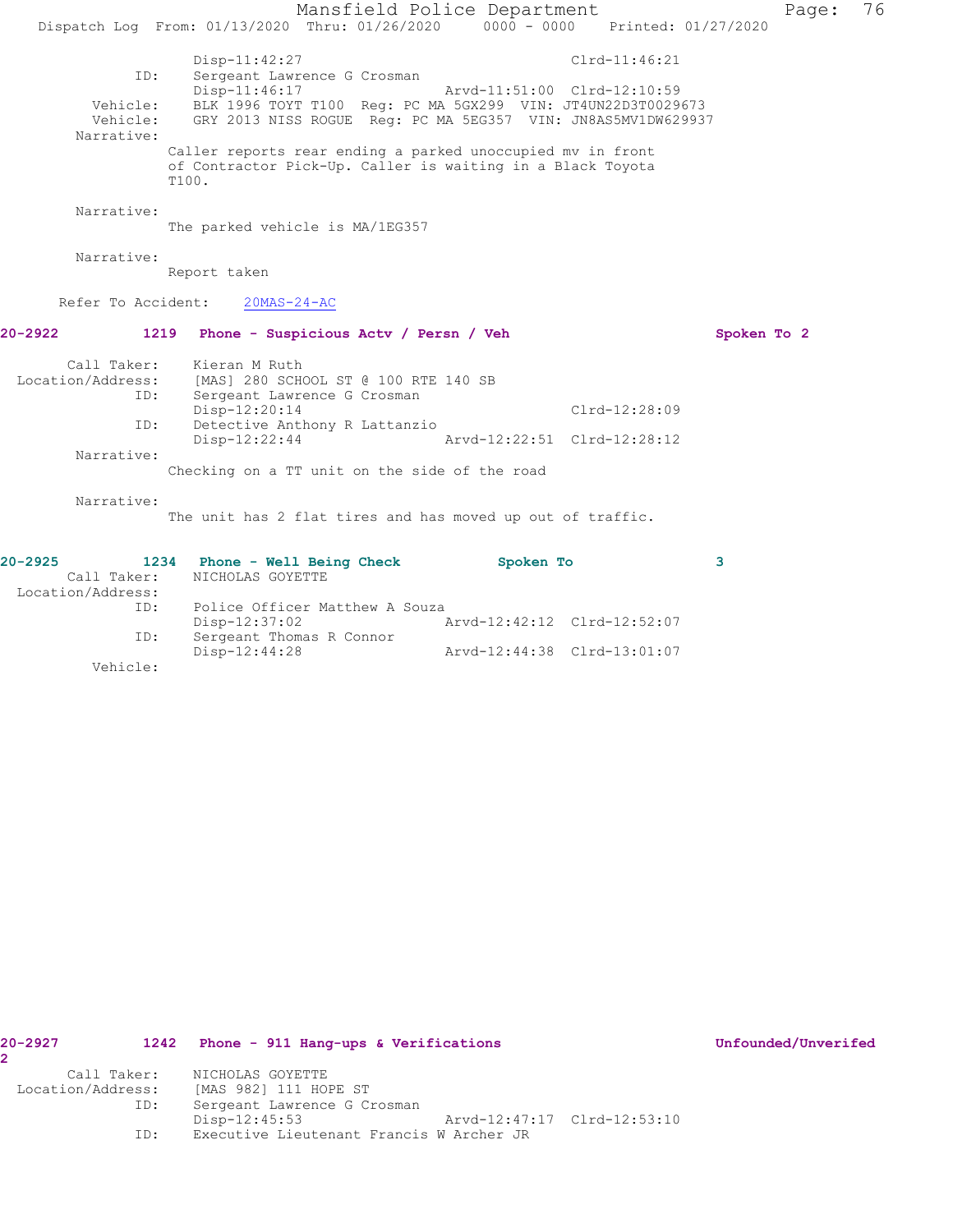Mansfield Police Department Page: 77 Dispatch Log From: 01/13/2020 Thru: 01/26/2020 0000 - 0000 Printed: 01/27/2020 Disp-12:48:37 Arvd-12:48:45 Clrd-12:53:10 Narrative: Checking on a 911 hang up. Pinging at 11m on the path between Highschool at Hope St baseball fields Narrative: A few people spoken to, no emergency in the area **20-2935 1318 Initiated - Motor Vehicle Stop Citation / Warning Issued 3**  Call Taker: Kieran M Ruth Location/Address: [MAS] 112 FRANKLIN ST @ 2 PINE NEEDLE LN ID: Police Officer David W Kinahan Arvd-13:18:00 Clrd-13:23:06 Vehicle: GRY 2012 TOYT UT RAV4 Reg: PC MA 7FBY90 VIN: 2T3BF4DV0CW253839 Narrative: MV stop **20-2950 1441 Radio - Metro LEC Activation Services Rendered 1**  Call Taker: Support Staff Matthew Todesco Location/Address: [MAS 451B] 500 EAST ST ID: Support Staff Philip D Seaward Disp-14:43:02 Arvd-14:43:06 Clrd-16:18:58 Narrative: Phil Seaward out for a METRO Communications call out Narrative: Ofc Sennott as well as Ofc Shepis en route Narrative: Sennott is clear **20-2953 1509 Phone - Assist Fire Department Services Rendered 2**  Call Taker: Kieran M Ruth<br>ion/Address: [MAS 840D135] 280 SCHOOL ST Apt. #D135 Location/Address: [MAS 840D135] 280 SCHOOL ST Apt. #D135 ID: Police Officer Matthew A Souza Disp-15:10:34 Arvd-15:12:42 Clrd-15:23:13 Narrative: Out to assist MFD with an inside odor of gas Narrative: The front door was unsecured, management notified. Ofc. Souza may be able to secure the door and leave through the back door. **20-2957 1528 Walk-In - Identity Theft Incident Report 1**  Call Taker: Support Staff Matthew Todesco Location/Address: [MAS H3729] 8 CHESTNUT ST ID: Police Officer Michael T Fitzgerald<br>Disp-15:35:17 Arvd-1 Arvd-15:35:21 Clrd-16:08:59 Narrative: Ofc Fitzgereld into speak with an RP reporting ID theft. Refer To Incident: 20MAS-63-OF **20-2959 1532 Phone - Well Being Check Gone on Arrival 3**  Call Taker: Kieran M Ruth Location/Address: [MAS 934] RUMFORD AVE ID: Police Officer Matthew A Souza Disp-15:32:51 Arvd-15:40:32 Clrd-15:45:14 Narrative: Out to check on kids on the ice Narrative: The kids left the area upon arrival **20-2962 1615 Walk-In - Assist Citizen - P S A Spoken To 3**  Call Taker: Support Staff Derek M Stark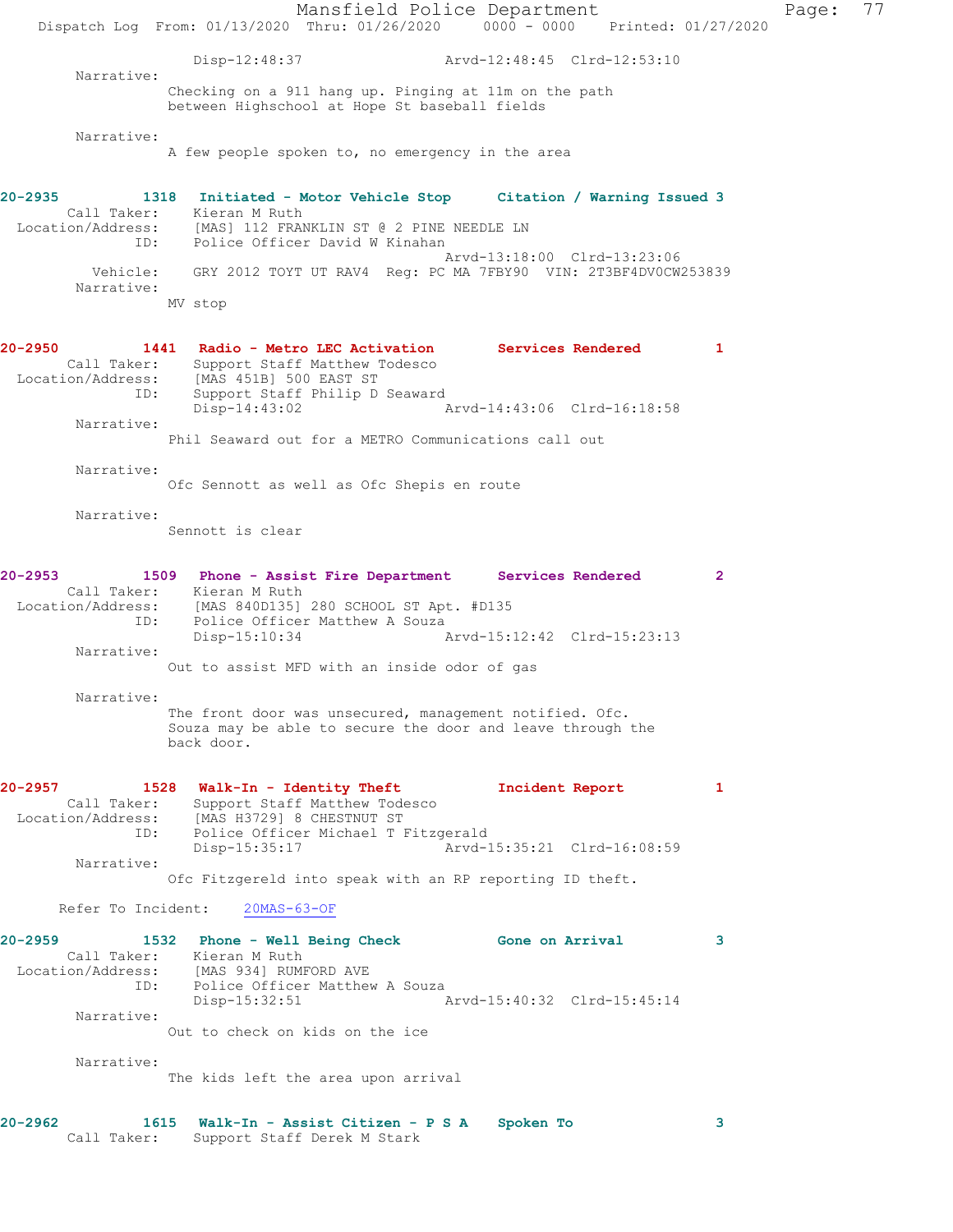Mansfield Police Department Fage: 78 Dispatch Log From: 01/13/2020 Thru: 01/26/2020 0000 - 0000 Printed: 01/27/2020 Location/Address: [MAS 451B] 500 EAST ST Police Officer David J Pepicelli<br>Disp-16:18:45 Arv Arvd-16:18:48 Clrd-16:28:49 Narrative: Walk in needs to speak with an officer about a probate violation. Violation of the order in regards to supervised visitation for the son. Ofc. Pepicelli spoke with involved and advised to seek matter in probate court. Advised to bring all documentation of incident. RP claimed to have photos of such and advised to bring those to court with her. **20-2965 1639 Phone - 911 Hang-ups & Verifications Confirmed misdial/Accdntl Call 2**  Kieran M Ruth Location/Address: [MAS 106] 235 CENTRAL ST ID: Police Officer David J Pepicelli Disp-16:40:46 Arvd-16:47:58 Clrd-16:52:37 Narrative: Out to confirm an accidental 911 call Narrative: Confirmed accidental **20-2966 1648 Initiated - Follow up Investigation Investigated - No Report 3**  Call Taker: Kieran M Ruth Location/Address: [MAS 420] 17 FULTON PL ID: Police Officer David W Kinahan Arvd-16:48:00 Clrd-16:58:30 Narrative: Conducting a follow up in the area to a previously reported incident. **20-2968 1657 Initiated - Proactive Patrol Building Checked / Secured 3** Call Taker: Kieran M Ruth Location/Address: [MAS] WOODLAND WAY ID: Police Officer David J Pepicelli Arvd-16:57:00 Clrd-17:01:17 Narrative: Checking the area. **20-2974 1758 Walk-In - Harass. Electronic Communicat Arrest(s) Made 3**  Call Taker: Support Staff Derek M Stark Location/Address: [MAS H5627] 30 JACOB DR ID: Police Officer William C Trudell Disp-18:05:08 Arvd-18:05:11 Clrd-18:26:10 Narrative: Walk in reporting possible violation of harassment order as neighbor followed him this morning. Refer To Summons: 20MAS-31-AR Summons: SHANNON, PHILIP J<br>Address: 35 JACOB DR MAN: 35 JACOB DR MANSFIELD, MA Age: 55 Charges: HARASSMENT PROTECTION ORDER VIOLATION **20-2977 1841 Initiated - Selective Enforcement/RADAR Services Rendered 3**  Call Taker: Kieran M Ruth Location/Address: [MAS] 1 SCHOOL ST @ 167 WEST ST ID: Police Officer Jay J Sparrow Arvd-18:41:00 Clrd-18:59:33 Narrative: Selective enforcement in the area. **20-2978 1849 Initiated - Community Policing Services Rendered 3**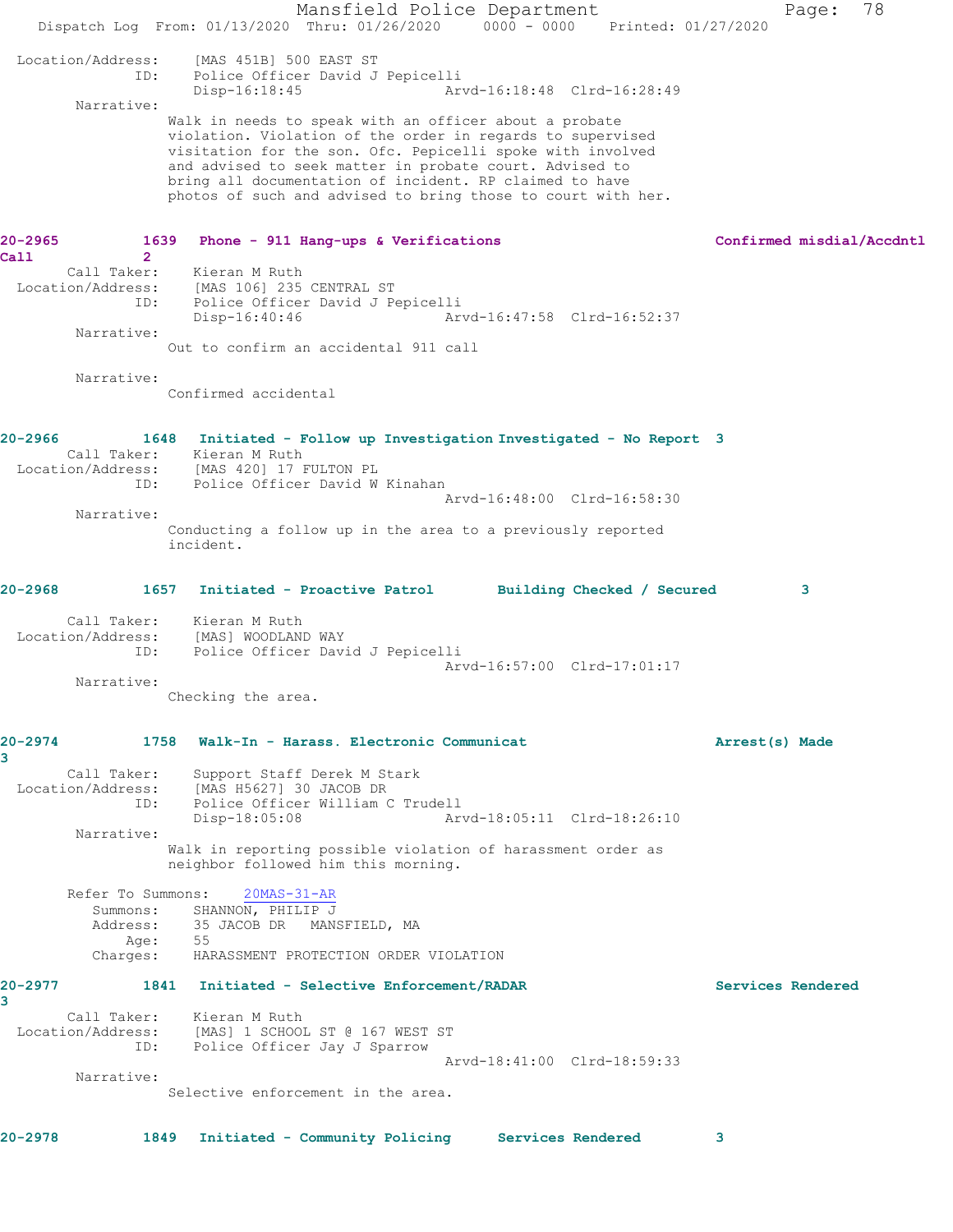Mansfield Police Department Fage: 79 Dispatch Log From: 01/13/2020 Thru: 01/26/2020 0000 - 0000 Printed: 01/27/2020 Call Taker: PATRICK FEENEY Location/Address: [MAS 12] 250 EAST ST ID: Police Officer David J Pepicelli Arvd-18:49:00 Clrd-19:42:48 **20-2982 1853 911 - Well Being Check Services Rendered 3**  Call Taker: PATRICK FEENEY Location/Address: [MAS 959A] 68 SPRING ST Apt. #403 ID: Police Officer Jay J Sparrow Disp-18:59:38 Arvd-19:01:35 Clrd-19:10:00 Narrative: 911 caller reports that she has not been able to get in touch with her sister for approx 20 mins time now. Narrative: Last talked to her and she stated that she was not feeling well and could not longer talk. RP states that her sister suffers a myriad of health problems and she is concerned something maybe wrong. Narrative: M5 reports made contact with the resident's son. He states that his mother is feeling ill but declined offers of medical assessment. He states he will get in touch with the RP and let her know that all checks ok. **20-2993 1952 Initiated - Selective Enforcement/RADAR Services Rendered 3**  Call Taker: DAVID SULLIVAN Location/Address: [MAS] 32 BIRD RD @ 3 SERENA ALLEN WAY ID: Police Officer David J Pepicelli Arvd-19:52:00 Clrd-19:53:51 ID: Police Officer David J Pepicelli Disp-19:54:55 Arvd-19:54:59 Clrd-20:28:54 **20-2994 1953 Initiated - Assist Fire Department Services Rendered 2**  Call Taker: DAVID SULLIVAN Location/Address: [MAS] 32 BIRD RD @ 3 SERENA ALLEN WAY ID: Police Officer David J Pepicelli Arvd-19:53:00 Clrd-19:54:44 Narrative: Odor of Natural Gas in area. Narrative: FD has no readings in the area, intermittent smells. Narrative: Gas co notified. **20-2999 2041 Initiated - Building Check Services Rendered 3**  Call Taker: DAVID SULLIVAN Location/Address: [MAS 987A] 125 HIGH ST Apt. #1-4 ID: Police Officer Jay J Sparrow Arvd-20:41:00 Clrd-20:46:34 **20-3002 2059 Initiated - Selective Enforcement/RADAR Services Rendered 3**  Call Taker: DAVID SULLIVAN Location/Address: [MAS] 777 WEST ST @ 100 HAMPSHIRE ST ID: Police Officer William C Trudell Arvd-20:59:00 Clrd-22:17:24 **20-3007 2219 Initiated - Building Check Services Rendered 3**  Call Taker: DAVID SULLIVAN Location/Address: [MAS 4] 31 HAMPSHIRE ST ID: Police Officer William C Trudell Arvd-22:19:00 Clrd-22:23:50 **20-3008 2224 Initiated - Building Check Services Rendered 3**  Call Taker: DAVID SULLIVAN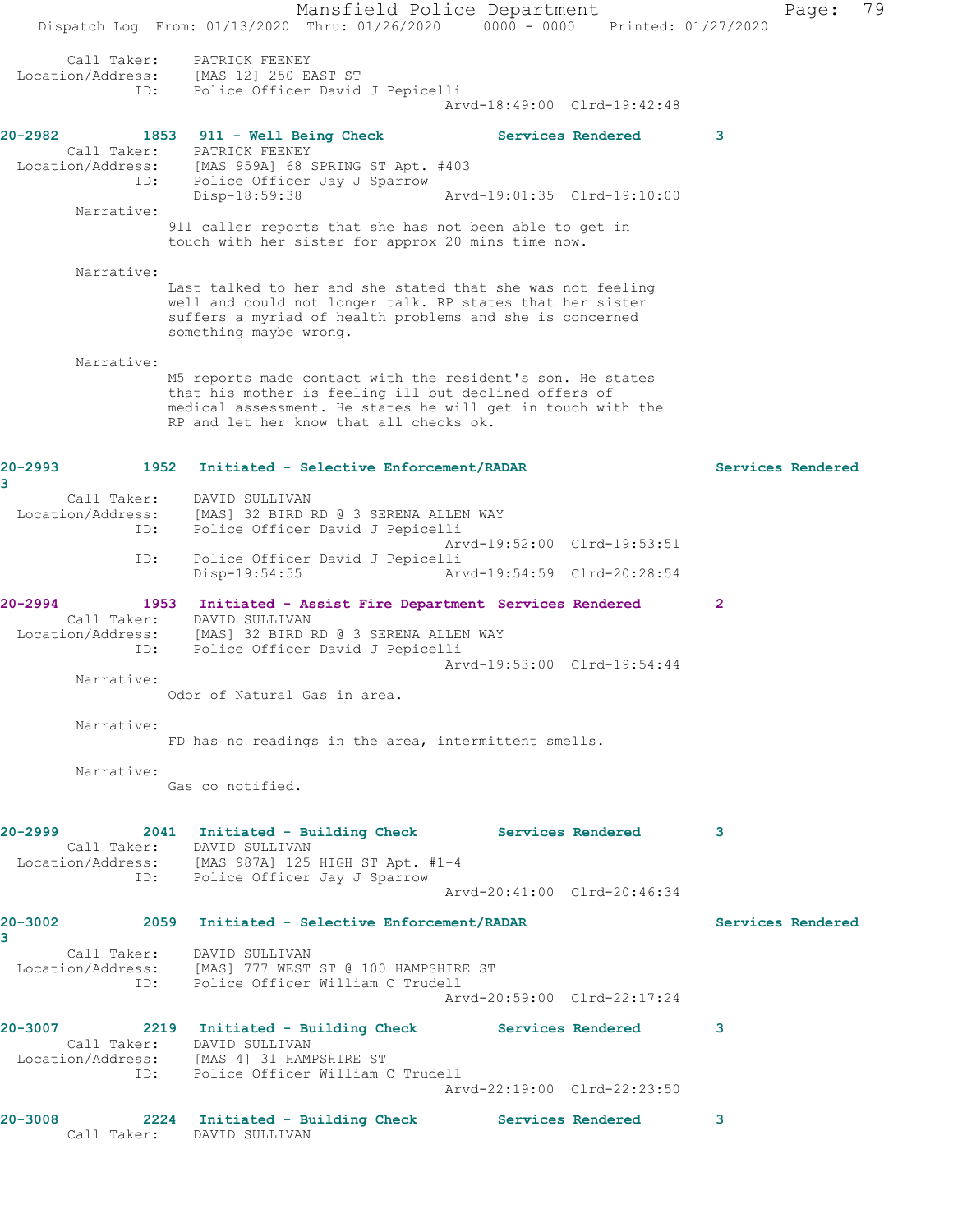|            | Mansfield Police Department<br>Dispatch Log From: 01/13/2020 Thru: 01/26/2020 0000 - 0000 Printed: 01/27/2020                                                                      |                             |   | Page: | 80 |
|------------|------------------------------------------------------------------------------------------------------------------------------------------------------------------------------------|-----------------------------|---|-------|----|
|            | Location/Address: [MAS 2] 60 FORBES BLVD<br>ID: Police Officer William C Trudell                                                                                                   | Arvd-22:24:00 Clrd-22:28:04 |   |       |    |
|            | 20-3009 2228 Initiated - Building Check Services Rendered<br>Call Taker: DAVID SULLIVAN<br>Location/Address: [FOX 14] 4 FISHER ST<br>ID: Police Officer William C Trudell          |                             | 3 |       |    |
| Narrative: | Mas M10 checking the area.                                                                                                                                                         | Arvd-22:28:00 Clrd-22:31:55 |   |       |    |
|            | 20-3010 2232 Initiated - Building Check Services Rendered 3<br>Call Taker: DAVID SULLIVAN<br>Location/Address: [FOX 838] 2 FOXBOROUGH BLVD<br>ID: Police Officer William C Trudell |                             |   |       |    |
|            |                                                                                                                                                                                    | Arvd-22:32:00 Clrd-22:35:04 |   |       |    |
|            | 20-3011 2235 Initiated - Building Check Services Rendered 3<br>Call Taker: DAVID SULLIVAN<br>Location/Address: [FOX 49] 35 FOXBOROUGH BLVD<br>ID: Police Officer William C Trudell |                             |   |       |    |
|            |                                                                                                                                                                                    | Arvd-22:35:00 Clrd-22:38:11 |   |       |    |
|            | 20-3013 2237 Initiated - Building Check Services Rendered 3<br>Call Taker: Stephen Martell<br>Location/Address: [MAS 1018] 600 EAST ST<br>ID: Police Officer David J Pepicelli     |                             |   |       |    |
|            |                                                                                                                                                                                    | Arvd-22:37:00 Clrd-23:01:54 |   |       |    |
|            | 20-3014 2238 Initiated - Building Check Services Rendered<br>Call Taker: PATRICK FEENEY<br>Location/Address: [FOX 137] 250 FOXBOROUGH BLVD<br>ID: Police Officer William C Trudell |                             | 3 |       |    |
| Narrative: |                                                                                                                                                                                    | Arvd-22:38:00 Clrd-22:43:55 |   |       |    |
|            | Checking the area hotels.                                                                                                                                                          |                             |   |       |    |

# **For Date: 01/23/2020 - Thursday**

| Call Taker: DAVID SULLIVAN                                    | Location/Address: [MAS 840] 280 SCHOOL ST<br>ID: Sergeant Robert S Pierce                                                                                     |                             | $\overline{\mathbf{3}}$ |
|---------------------------------------------------------------|---------------------------------------------------------------------------------------------------------------------------------------------------------------|-----------------------------|-------------------------|
|                                                               |                                                                                                                                                               | Arvd-01:31:00 Clrd-01:44:02 |                         |
|                                                               | Call Taker: DAVID SULLIVAN<br>Location/Address: [MAS 1002] 250 EAST ST<br>ID: Police Officer Michelle Bellevue                                                |                             | 3                       |
|                                                               |                                                                                                                                                               | Arvd-01:32:00 Clrd-01:44:46 |                         |
| $20 - 3035$<br>Call Taker:                                    | 0140 Initiated - Building Check Services Rendered<br>DAVID SULLIVAN<br>Location/Address: [MAS 1015] 30 CHAUNCY ST                                             |                             | 3                       |
|                                                               | ID: Police Officer Christopher D Sorge                                                                                                                        | Arvd-01:40:00 Clrd-01:40:50 |                         |
| 20-3036<br>Call Taker:<br>Location/Address: [MAS] PLYMOUTH ST | 0145 Initiated - Building Check Services Rendered<br>DAVID SULLIVAN                                                                                           |                             | 3                       |
|                                                               | ID: Police Officer Christopher D Sorge                                                                                                                        | Arvd-01:45:00 Clrd-01:55:14 |                         |
| $20 - 3037$<br>Call Taker:                                    | 0155 Initiated - Building Check Services Rendered<br>DAVID SULLIVAN<br>Location/Address: [MAS 253] 330 PRATT ST Apt. #A<br>ID: Police Officer Andrew J Kelley |                             | 3                       |
|                                                               |                                                                                                                                                               | Arvd-01:55:00 Clrd-01:58:02 |                         |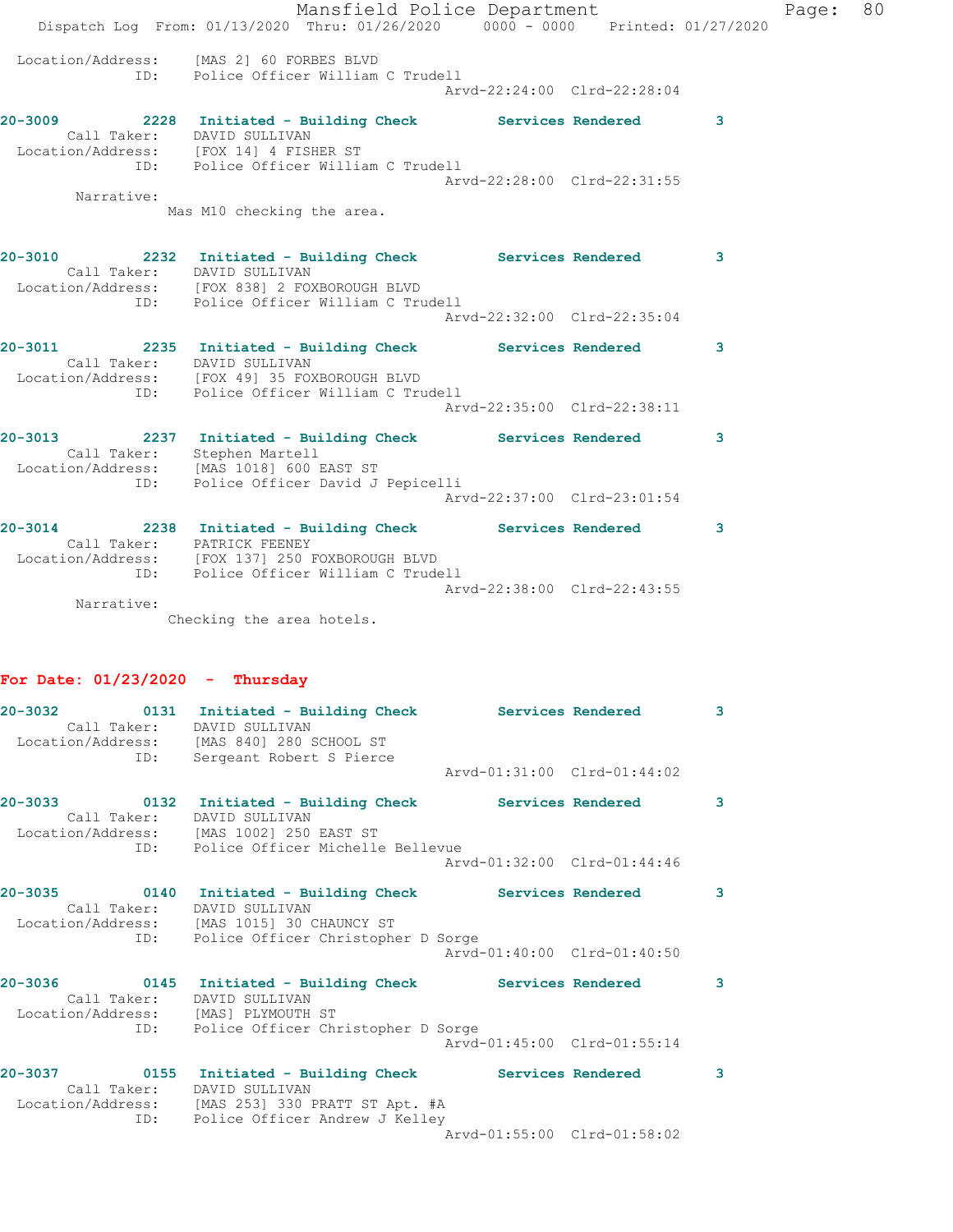Mansfield Police Department Fage: 81 Dispatch Log From: 01/13/2020 Thru: 01/26/2020 0000 - 0000 Printed: 01/27/2020 **20-3038 0158 Initiated - Building Check Services Rendered 3**  Call Taker: DAVID SULLIVAN Location/Address: [MAS 281A] 1 CROCKER ST ID: Police Officer Andrew J Kelley Arvd-01:58:00 Clrd-02:01:23 **20-3040 0225 Initiated - Building Check Services Rendered 3**  Call Taker: DAVID SULLIVAN Location/Address: [MAS 4] 31 HAMPSHIRE ST ID: Police Officer Christopher D Sorge Arvd-02:25:00 Clrd-02:44:45 **20-3041 0232 Initiated - Parking Violations Citation / Warning Issued 3**  Call Taker: Stephen Martell Location/Address: [MAS] 2 N MAIN ST @ 15 WEST ST ID: Police Officer Andrew J Kelley Arvd-02:32:00 Clrd-02:33:21 Narrative: 1 Overnight Parking Violation, no vehicle info. **20-3042 0244 Initiated - Building Check Services Rendered 3**  Call Taker: DAVID SULLIVAN Location/Address: [MAS] 4 ERICK RD @ 15 BONNEY LN ID: Police Officer Michelle Bellevue Arvd-02:44:00 Clrd-02:55:21 **20-3047 0300 Initiated - Building Check Services Rendered 3**  Call Taker: DAVID SULLIVAN Location/Address: [MAS 2] 60 FORBES BLVD ID: Police Officer Christopher D Sorge Arvd-03:00:00 Clrd-03:15:29 **20-3049 0308 Initiated - Building Check Services Rendered 3**  Call Taker: DAVID SULLIVAN Location/Address: [MAS 992] 660 EAST ST ID: Police Officer Michelle Bellevue Arvd-03:08:00 Clrd-03:09:16 **20-3050 0318 Initiated - Building Check Building Checked / Secured 3** Call Taker: PATRICK FEENEY Location/Address: [MAS] COPELAND DR ID: Police Officer Andrew J Kelley Arvd-03:18:00 Clrd-03:33:22 **20-3051 0446 Phone - Alarm - Burglar Services Rendered 1**  Call Taker: Stephen Martell Location/Address: [MAS 165] 91 CHAUNCY ST ID: Police Officer Christopher D Sorge Disp-04:47:35 Clrd-04:52:19 ID: Police Officer Andrew J Kelley Disp-04:47:40 Arvd-04:49:59 Clrd-04:52:22 Narrative: Check of the area. Narrative: Accidental by employees. **20-3052 0602 911 - Assist Fire Department Services Rendered 2**  Call Taker: DAVID SULLIVAN Location/Address: [MAS H6271] 487 STEARNS AVE ID: Police Officer Michelle Bellevue Disp-06:03:38 Arvd-06:08:33 Clrd-06:29:04 Narrative: mALE pARTY POSSIBLE SEIZURE.

**20-3053 0610 Initiated - Selective Enforcement/RADAR Services Rendered 3**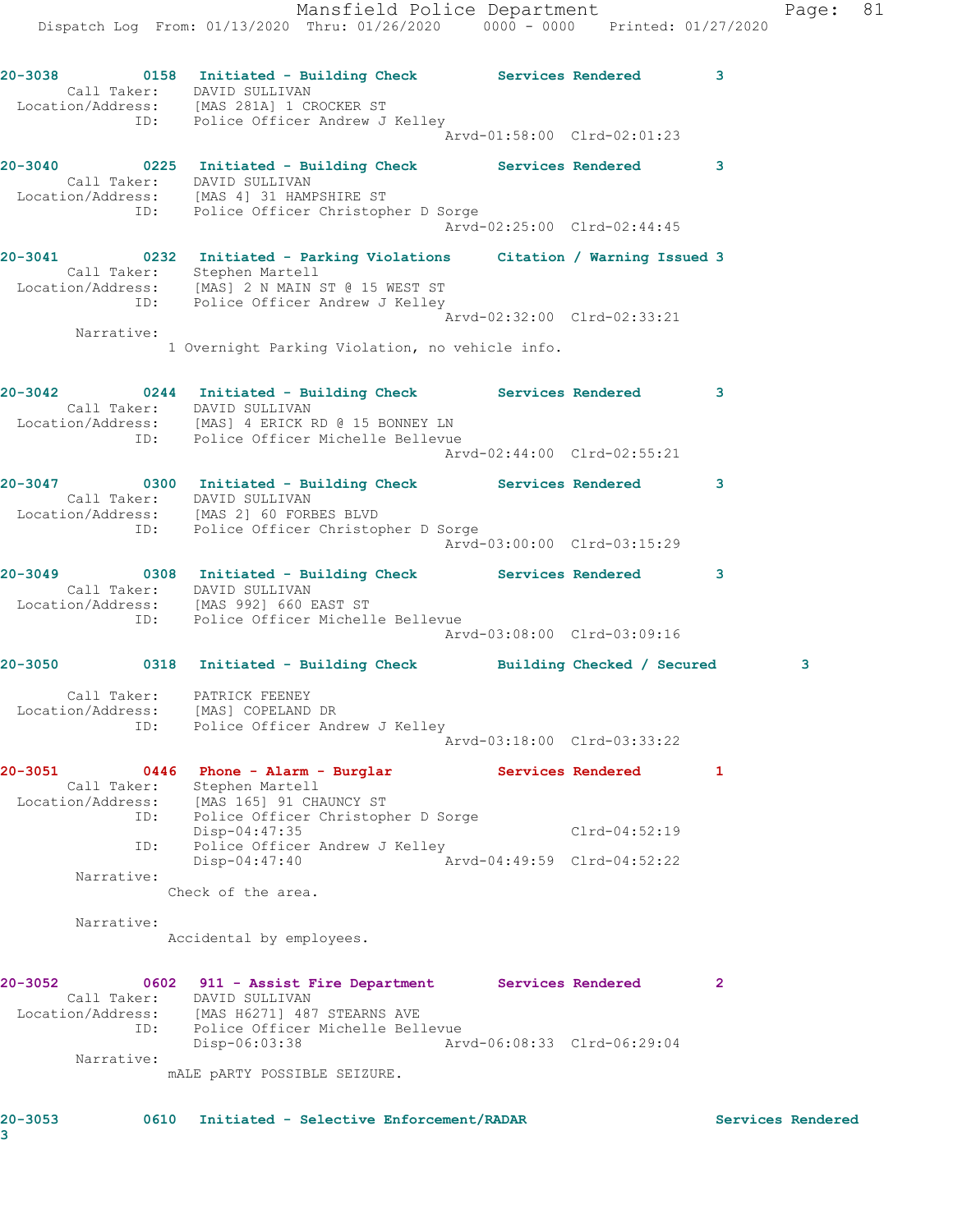Mansfield Police Department Page: 82 Dispatch Log From: 01/13/2020 Thru: 01/26/2020 0000 - 0000 Printed: 01/27/2020 Call Taker: DAVID SULLIVAN Location/Address: [MAS] 287 CHAUNCY ST @ 400 RTE 140 NB ID: Police Officer Christopher D Sorge Arvd-06:10:00 Clrd-06:35:47 **20-3054 0631 Initiated - Selective Enforcement/RADAR Citation / Warning Issued 3**  Call Taker: DAVID SULLIVAN Location/Address: [MAS] SOUTH MAIN ST ID: Police Officer Andrew J Kelley Arvd-06:31:00 Clrd-06:50:24 **20-3055 0639 Phone - Disabled Motor Vehicle Vehicle Towed 3**  Call Taker: Stephen Martell Location/Address: [MAS] 287 CHAUNCY ST @ 400 RTE 140 NB ID: Police Officer Christopher D Sorge Disp-06:40:35 Arvd-06:45:32 Clrd-07:09:01 Vehicle: BLK 2003 BMW X5 Reg: PAR MA 11575 VIN: 5UXFA53563LV92758 Towed: For: Disabled Vehicle By: Central Street Garage To: Central Street Garage Narrative: Reported DMV in the area. Narrative: Central St called for the tow **20-3057 0655 Phone - Motor Veh Acc - No Injury Vehicle Towed 1**  Call Taker: APRIL LEHANE<br>Location/Address: [MAS] 464 SC Location/Address: [MAS] 464 SCHOOL ST @ 10 PLYMOUTH ST ID: Police Officer Andrew J Kelley Disp-06:55:57 Arvd-06:58:29 Clrd-07:26:09 ID: Sergeant Robert S Pierce Disp-06:56:05 Arvd-06:59:29 Clrd-07:27:07<br>ID: Detective Gregory S Martell Detective Gregory S Martell Disp-06:56:32 Arvd-07:00:51 Clrd-07:21:19 Vehicle: BRO 2011 TOYT COROLL Reg: PC MA 5LA932 VIN: 2T1BU4EE3BC611643 Towed: For: Accident By: Central Street Garage To: Central Street Garage Vehicle: BLU 2018 MAZD UT CX-5 Reg: PC MA 8TV314 VIN: JM3KFBCM7J0396146 Vehicle: RED 2014 CHEV EQUINO Reg: PC MA 6KY121 VIN: 2GNFLGEK5E6340190 Narrative: report of MVA in the area Narrative: Central St called for the tow Narrative: Operator issued citation for failure to use care. Refer To Accident: 20MAS-25-AC **20-3063 0733 911 - 911 Hang-ups & Verifications Confirmed misdial/Accdntl Call 2** Call Taker: GARIN EISELE Location/Address: [MAS H4657] 151 STEARNS AVE ID: Police Officer Michelle Bellevue Disp-07:35:51 Arvd-07:38:55 Clrd-07:41:00 Narrative: 911 hangup. On recall spoke to female who stated that is was accidental. **20-3071 0844 Initiated - Road Hazards Spoken To 3**  Call Taker: APRIL LEHANE Location/Address: [MAS] 972 WEST ST @ 25 TREMONT ST ID: Police Officer Nicole M Boldrighini Arvd-08:44:00 Clrd-08:49:20 Narrative: Ofc Boldrighini speaking to a tree company in the roadway **20-3073 0901 Phone - 911 Hang-ups & Verifications Confirmed misdial/Accdntl Call 2**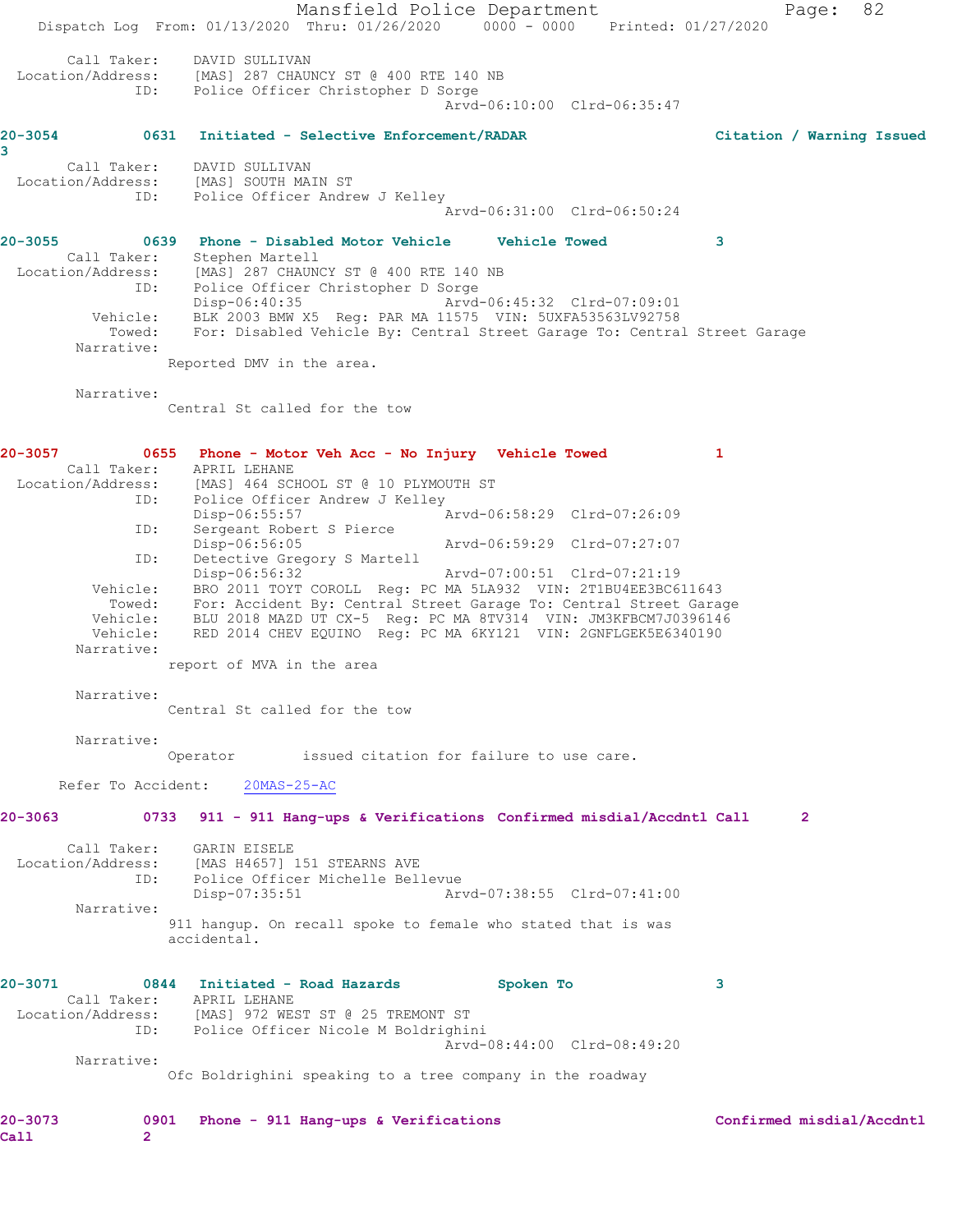Mansfield Police Department Fage: 83 Dispatch Log From: 01/13/2020 Thru: 01/26/2020 0000 - 0000 Printed: 01/27/2020 Call Taker: APRIL LEHANE Location/Address: [MAS H3405] 176 PARK ST ID: Police Officer Michael T Fitzgerald Disp-09:03:29 Arvd-09:07:10 Clrd-09:09:25 Narrative: confirm a 911 accidental **20-3074 0913 Initiated - Selective Enforcement/RADAR Citation / Warning Issued 3**  Call Taker: APRIL LEHANE Location/Address: [MAS 1002] 250 EAST ST ID: Police Officer Michael T Fitzgerald<br>Arvd-09:13:00 Clrd-09:44:25 Arvd-09:13:00 Clrd-09:44:25 Vehicle: BLU 2007 FORD F150PI Reg: PC MA 452MT7 VIN: 1FTRF04527KB22935 Vehicle: BRO 2011 HOND UT CRV Reg: PC MA 99NM99 VIN: 5J6RE4H52BL001033 Narrative: Selective enforcement in the area. Narrative: 452MT2- citation for speed Narrative: 99NM99-citation to the operator for speed -citation to the RO for def equipment **20-3079 1004 Initiated - Motor Vehicle Stop Citation / Warning Issued 3**  Call Taker: APRIL LEHANE Location/Address: [MAS] 51 NORTH MAIN ST ID: Patrolman David Schepis Arvd-10:04:00 Clrd-10:14:39 Vehicle: WHI 2018 HYUN UT Reg: PC FL LHNN97 VIN: KM8J33A47JU715118 Narrative: citation issued for speed **20-3080 1006 Initiated - Proactive Patrol Building Checked / Secured 3** Call Taker: APRIL LEHANE Location/Address: [MAS 840] 280 SCHOOL ST ID: Police Officer Nicole M Boldrighini Arvd-10:06:00 Clrd-10:24:39 Narrative: Checking the area. **20-3082 1028 Initiated - Motor Veh Acc - No Injury Services Rendered 1**  Call Taker: APRIL LEHANE Location/Address: [MAS] 287 CHAUNCY ST @ 400 RTE 140 NB ID: Police Officer Nicole M Boldrighini Arvd-10:28:00 Clrd-10:38:33 Vehicle: WHI 2014 MERZ E350W4 Reg: PC MA 332YL3 VIN: WDDHF8JB1EA954120 Vehicle: BRO 1999 VOLV TR VN Reg: AP MA 61770 VIN: 4VG7DARH4XN794023 Narrative: Ofc Boldrighini assisting with a paper exchange **20-3084 1034 Initiated - Motor Vehicle Stop Citation / Warning Issued 3**  Call Taker: GARIN EISELE Location/Address: [MAS] 50 SOUTH MAIN ST ID: Patrolman David Schepis Arvd-10:34:00 Clrd-10:38:26 Vehicle: RED 2014 NISS LL ROGUES Reg: PC MA 7EP739 VIN: JN8AS5MV7EW718137 Narrative: Citation issued for speed. **20-3085 1041 Initiated - Motor Vehicle Stop Citation / Warning Issued 3**  Call Taker: APRIL LEHANE Location/Address: [MAS] 215 NORTH MAIN ST @ 15 CHURCH ST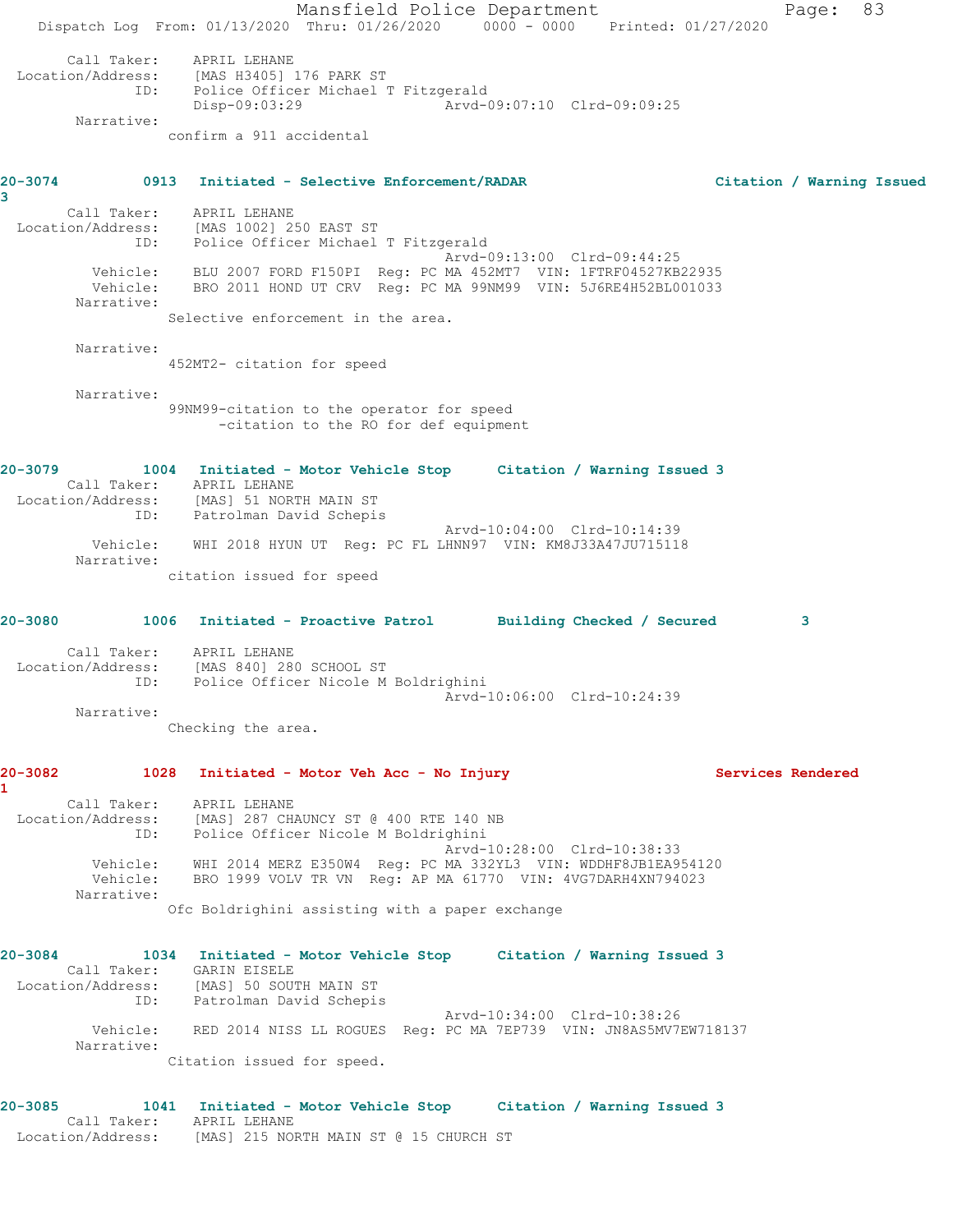|              |                          | Dispatch Log From: 01/13/2020 Thru: 01/26/2020 0000 - 0000 Printed: 01/27/2020                                                                                                      | Mansfield Police Department                                   |                                                            |  |                 | Page: | 84 |
|--------------|--------------------------|-------------------------------------------------------------------------------------------------------------------------------------------------------------------------------------|---------------------------------------------------------------|------------------------------------------------------------|--|-----------------|-------|----|
|              | ID:                      | Patrolman David Schepis                                                                                                                                                             |                                                               |                                                            |  |                 |       |    |
|              | Vehicle:<br>Narrative:   |                                                                                                                                                                                     | BLU 2017 FORD EDGE Req: PC MA 1HA121 VIN: 2FMPK4G97HBC50622   | Arvd-10:41:00 Clrd-10:46:52                                |  |                 |       |    |
|              |                          | citation issued for speed                                                                                                                                                           |                                                               |                                                            |  |                 |       |    |
| 20-3086      |                          | 1107 Initiated - Motor Vehicle Stop Citation / Warning Issued 3<br>Call Taker: APRIL LEHANE<br>Location/Address: [MAS] 18 NORTH MAIN ST @ 12 HIGH ST<br>ID: Patrolman David Schepis |                                                               |                                                            |  |                 |       |    |
|              |                          |                                                                                                                                                                                     |                                                               | Arvd-11:07:00 Clrd-11:13:34                                |  |                 |       |    |
|              | Vehicle:<br>Narrative:   |                                                                                                                                                                                     | BRO 2018 HOND ACCORD Req: PC MA 815ZT8 VIN: 1HGCV1F40JA078550 |                                                            |  |                 |       |    |
|              |                          | citation issued for speed                                                                                                                                                           |                                                               |                                                            |  |                 |       |    |
| 20-3087<br>2 |                          | 1123 Phone - Property Offenses - non specfc                                                                                                                                         |                                                               |                                                            |  | Incident Report |       |    |
|              | Call Taker:              | MATTHEW BOMES<br>Location/Address: [MAS] 91 CHAUNCY ST                                                                                                                              |                                                               |                                                            |  |                 |       |    |
|              | ID:                      | Patrolman David Schepis<br>Disp-11:25:30                                                                                                                                            |                                                               | Arvd-11:31:38 Clrd-11:44:10                                |  |                 |       |    |
|              | Narrative:               | officer wanted, lot has had tires slashed                                                                                                                                           |                                                               |                                                            |  |                 |       |    |
|              | Narrative:               | Ofc Schepis reports twelve (12) vehicles has one (1) tire each<br>slashed sover a period of time. They will be checking the<br>video.                                               |                                                               |                                                            |  |                 |       |    |
|              | Refer To Incident:       | $20MAS-64-OF$                                                                                                                                                                       |                                                               |                                                            |  |                 |       |    |
| 20-3088      |                          | 1137 Phone - Well Being Check<br>Call Taker: APRIL LEHANE                                                                                                                           |                                                               | Transported to Hospital 3                                  |  |                 |       |    |
|              | ID:                      | Location/Address: [MAS 447I] 28 BICENTENNIAL CT Apt. #A                                                                                                                             | Police Officer Michael T Fitzgerald                           |                                                            |  |                 |       |    |
|              | ID:                      | Disp-11:39:22<br>Sergeant Thomas R Connor<br>Disp-11:39:57                                                                                                                          |                                                               | Arvd-11:44:02 Clrd-12:04:26<br>Arvd-11:48:38 Clrd-11:48:40 |  |                 |       |    |
|              | Narrative:               | Bristol Elders requesting well being check on client who is<br>not answering the door. MFD was called last night for her                                                            |                                                               |                                                            |  |                 |       |    |
|              |                          | for a fall out of bed. No transport                                                                                                                                                 |                                                               |                                                            |  |                 |       |    |
|              | Narrative:               | Ofc Fitzgerald reports they have made contact. Female is in<br>bed. MFD talking with her now. They will be transporting her<br>to hospital                                          |                                                               |                                                            |  |                 |       |    |
|              | Narrative:               | Ofc. Fitzgerald spoke to Bristol Elders case worker                                                                                                                                 |                                                               |                                                            |  |                 |       |    |
|              |                          |                                                                                                                                                                                     |                                                               |                                                            |  |                 |       |    |
| 20-3089      |                          | 1153 Phone - Suspicious Actv / Persn / Veh                                                                                                                                          |                                                               |                                                            |  | Gone on Arrival |       |    |
| 2            | Call Taker:              | APRIL LEHANE                                                                                                                                                                        |                                                               |                                                            |  |                 |       |    |
|              | Location/Address:<br>ID: | [MAS] ESSEX ST<br>$Disp-11:56:01$                                                                                                                                                   | Police Officer Patrick J Pennie                               | Arvd-12:03:50 Clrd-12:09:54                                |  |                 |       |    |
|              | Narrative:               | silver nissan mass plate seen in the area several times this<br>morning.                                                                                                            |                                                               |                                                            |  |                 |       |    |
|              | Narrative:               |                                                                                                                                                                                     |                                                               |                                                            |  |                 |       |    |
|              |                          | clear- Ofc Pennie checked the area. Vehicle gone on arrival                                                                                                                         |                                                               |                                                            |  |                 |       |    |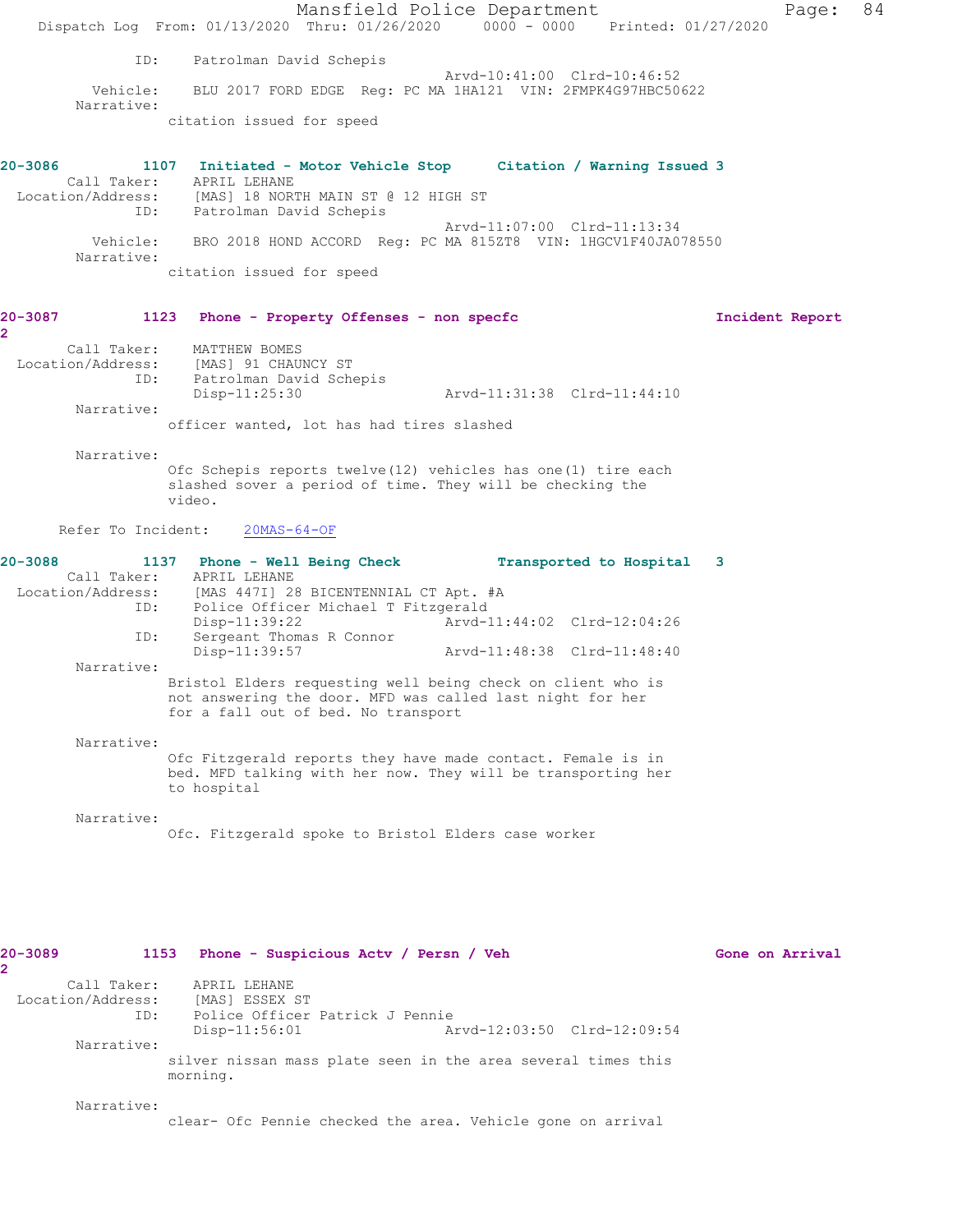**20-3092 1213 Phone - Erratic Oper MV / Road Rage Referred to Other Agency 3**  Call Taker: APRIL LEHANE<br>Location/Address: [MAS] 280 SCP [MAS] 280 SCHOOL ST ID: Police Officer Nicole M Boldrighini Disp-12:15:31 Clrd-12:15:43 ID: Police Officer Patrick J Pennie Arvd-12:22:35 Clrd-12:23:10 Narrative: vehicle heading towards Attleboro with Indiana Plates. Vehicle was not stopping at stop signs. 274EVC Maroon sedan. Female operator wearing large headphones Narrative: unable to locate vehicle. Info passed on to Attleboro PD **20-3093 1221 911 - Motor Veh Acc - No Injury Spoken To 1**  Call Taker: MATTHEW BOMES Vicinity of: [MAS 108B] 885 SOUTH MAIN ST ID: Police Officer Nicole M Boldrighini Disp-12:22:47 Arvd-12:26:31 Clrd-12:39:57 ID: Police Officer Patrick J Pennie Disp-12:23:40 Arvd-12:27:11 Clrd-12:39:57 Vehicle: BLU 2001 AUDI S4 Reg: PC MA 35M520 VIN: WAURD68D91A002540 Vehicle: ONG 2019 VOLK TIGUAN Reg: PC MA 8VR660 VIN: 3VV2B7AX5KM098080 Narrative: 2 reports of an MVA in the area Narrative: caller stated two parties arguing in the road way, drk color Audi A6 and a VW SUV burnt orange in color Narrative: Ofc Boldrighini reports this appears to be a road rage incident turned into an MVA Refer To Incident: 20MAS-65-OF **20-3097 1313 Initiated - Proactive Patrol Building Checked / Secured 3** Call Taker: APRIL LEHANE Location/Address: [MAS 907E] 390 WEST ST ID: Police Officer Nicole M Boldrighini Arvd-13:13:00 Clrd-13:21:02 Narrative: Checking the area. **20-3099 1328 Initiated - Disabled Motor Vehicle Services Rendered 3**  Call Taker: APRIL LEHANE Location/Address: [MAS] RTE 495 NB ID: Police Officer Nicole M Boldrighini Arvd-13:28:00 Clrd-14:24:46 Vehicle: GRY 2009 HYUN 4D Reg: PC FL IA76JA VIN: 5NPEU46C69H510971 Narrative: Ofc Boldrighini standing by with DMV. AAA was called Narrative: tow on scene **20-3100 1342 Phone - 911 Hang-ups & Verifications Confirmed misdial/Accdntl Call** 2<br>Call Taker: APRIL LEHANE Location/Address: [MAS 969B110] 333 SCHOOL ST Apt. #110 ID: Police Officer Gregg S Kennedy<br>Disp-13:43:04 P Disp-13:43:04 Arvd-13:51:02 Clrd-13:54:59 Narrative: Checking on a 911 hang up. Caller stated accidental dial.

Narrative: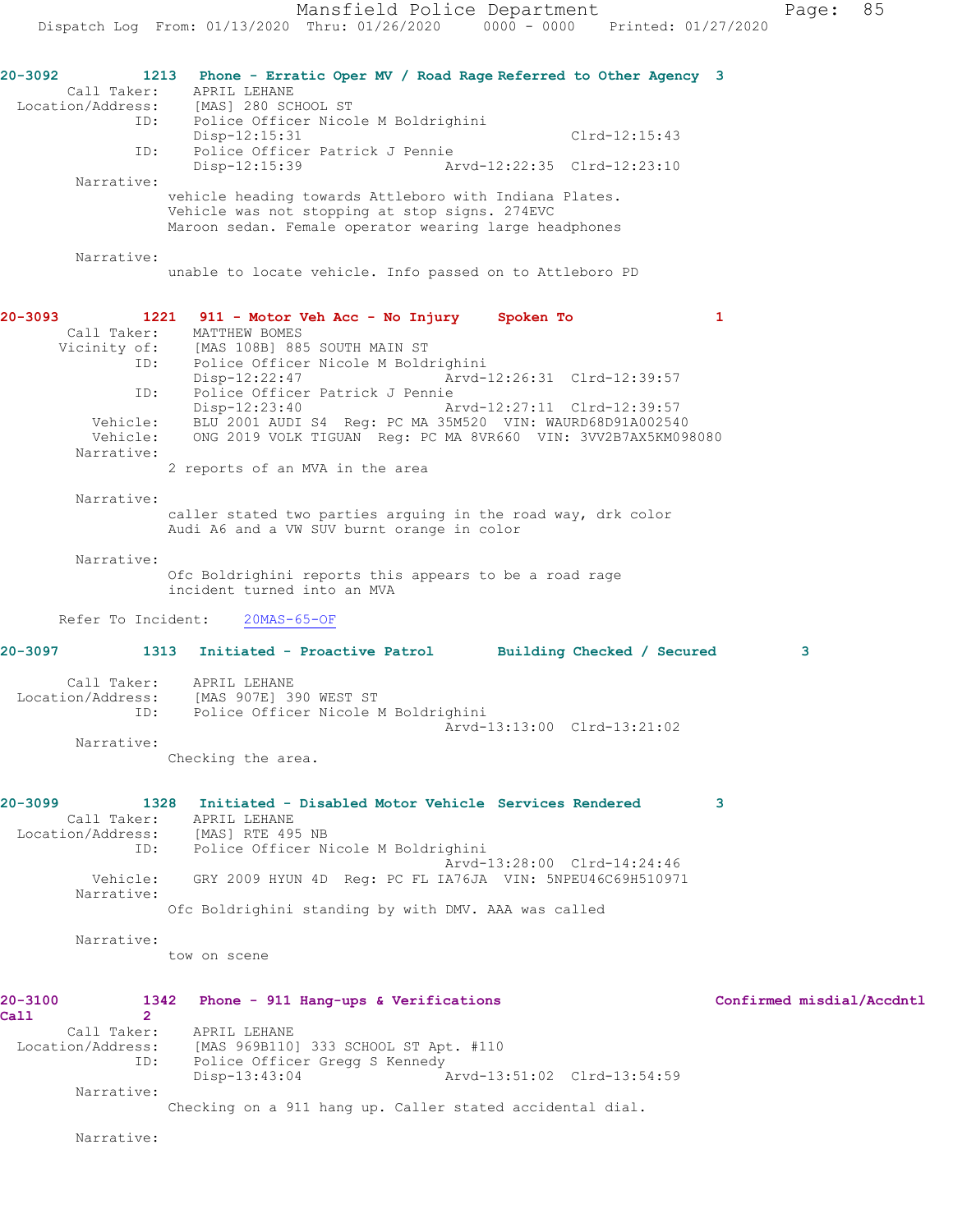clear- confirmed accidental

| 20-3102 2014                            | 1415 911 - Motor Veh Acc - No Injury Services Rendered<br>Call Taker: MATTHEW BOMES<br>Location/Address: [MAS 12] 250 EAST ST                                                                                            |                                                            |               | 1                         |
|-----------------------------------------|--------------------------------------------------------------------------------------------------------------------------------------------------------------------------------------------------------------------------|------------------------------------------------------------|---------------|---------------------------|
|                                         | ID: Detective Kenneth E Wright<br>Disp-14:17:29<br>ID: Police Officer Patrick J Pennie<br>Disp-14:17:34                                                                                                                  | Arvd-14:19:34 Clrd-15:01:15                                | Clrd-14:19:50 |                           |
| Narrative:                              | Vehicle: BLK 2018 HYUN ELANTR Reg: PC MA 9JN288 VIN: 5NPD84LF6JH394495<br>Vehicle: GRY 2012 MAZD MAZDA5 Reg: PC MA 1316XM VIN: JM1CW2DL2C0100116                                                                         |                                                            |               |                           |
|                                         | Minor motor vehicle accident in the parking lot back by the<br>field, caller waiting with the vehicle for PD                                                                                                             |                                                            |               |                           |
| 20-3109                                 | 1541 Phone - Motor Veh Acc - No Injury Citation / Warning Issued 1<br>Call Taker: APRIL LEHANE                                                                                                                           |                                                            |               |                           |
|                                         | Location/Address: [MAS] 464 SCHOOL ST @ 10 PLYMOUTH ST<br>ID: Police Officer Nicole M Boldrighini<br>Disp-15:42:41 Arvd-15:48:53 Clrd-16:05:02<br>Vehicle: RED 2017 FORD ESCAPE Reg: PC MA 25GS51 VIN: 1FMCU9J95HUF09245 |                                                            |               |                           |
| Narrative:                              | Vehicle: WHI 2013 HYUN SANTAF Reg: PC MA 5GH598 VIN: 5XYZU3LB3DG101995                                                                                                                                                   |                                                            |               |                           |
| Narrative:                              | no injuries, no tows needed                                                                                                                                                                                              |                                                            |               |                           |
|                                         | citation issued to the operator of the Hyundia for falure to<br>yield                                                                                                                                                    |                                                            |               |                           |
|                                         | Refer To Accident: 20MAS-26-AC                                                                                                                                                                                           |                                                            |               |                           |
|                                         | 20-3110 1541 911 - 911 Hang-ups & Verifications Confirmed misdial/Accdntl Call                                                                                                                                           |                                                            |               | $\mathbf{2}$              |
| ID:                                     | Call Taker: MATTHEW BOMES<br>Location/Address: [MAS 312] 130 FORBES BLVD<br>Police Officer Gregg S Kennedy<br>Disp-15:43:29                                                                                              | Arvd-15:49:34 Clrd-15:53:14                                |               |                           |
| Narrative:                              | Spoke to black shirt, meet at front door, stated no<br>problems                                                                                                                                                          |                                                            |               |                           |
| Narrative:                              | confirmed accidental                                                                                                                                                                                                     |                                                            |               |                           |
| 20-3111<br>2.                           | 1549 Phone - Suspicious Actv / Persn / Veh                                                                                                                                                                               |                                                            |               | Gone on Arrival           |
| Call Taker:<br>Location/Address:<br>ID: | MATTHEW BOMES<br>[MAS] 266 NORTH MAIN ST<br>Police Officer Patrick J Pennie                                                                                                                                              |                                                            |               |                           |
| ID:                                     | Disp-15:51:14<br>Sergeant Thomas R Connor<br>Disp-15:51:20                                                                                                                                                               | Arvd-15:55:39 Clrd-16:11:30<br>Arvd-15:59:10 Clrd-16:11:30 |               |                           |
| Narrative:                              | unwanted party, blue jacket and jeans party is sitting<br>inside the store, and the caller stated the clerk does not<br>feel comfortable with him there                                                                  |                                                            |               |                           |
| Narrative:                              | Officers believe the male may be<br>apartment and Bike path                                                                                                                                                              |                                                            | Checking the  |                           |
| Narrative:                              | clear- unable to locate at this time                                                                                                                                                                                     |                                                            |               |                           |
| 20-3114<br>$\overline{2}$<br>Call       | Phone - 911 Hang-ups & Verifications<br>1604                                                                                                                                                                             |                                                            |               | Confirmed misdial/Accdntl |
| Call Taker:<br>Location/Address:        | APRIL LEHANE<br>[MAS 992C] 660 EAST ST Apt. #4                                                                                                                                                                           |                                                            |               |                           |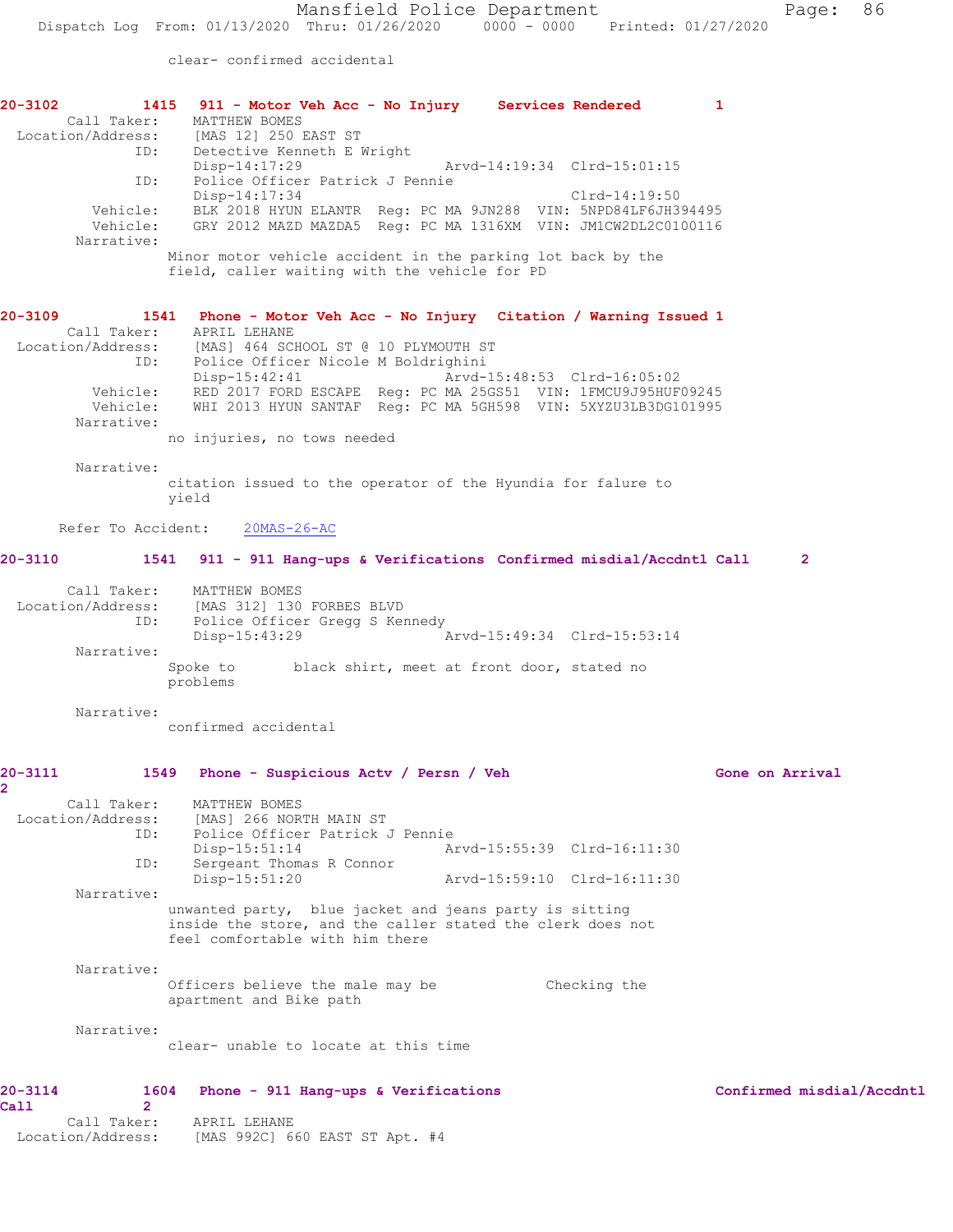Mansfield Police Department Page: 87 Dispatch Log From: 01/13/2020 Thru: 01/26/2020 0000 - 0000 Printed: 01/27/2020 ID: Detective Anthony R Lattanzio Disp-16:07:00 Clrd-16:10:53 ID: Police Officer Gregg S Kennedy<br>Disp-16:10:11 Arvo Arvd-16:10:17 Clrd-16:11:53 Narrative: Checking on a 911 open line. Appears that there is an issue with male's phone Narrative: clear- Ofc Kennedy located the male in Cousins Pizza. There is an issue with the phone. He has been advised **20-3118 1700 Phone - 911 Hang-ups & Verifications Confirmed misdial/Accdntl Call 2**  Call Taker: APRIL LEHANE Location/Address: [MAS 138] 15 HAMPSHIRE ST ID: Police Officer Jay J Sparrow Disp-17:01:00 Arvd-17:16:12 Clrd-17:19:08 Narrative: Checking on a 911 hang up Narrative: confirmed accidental **20-3126 1805 Phone - Well Being Check Incident Report 3**  Call Taker: APRIL LEHANE Location/Address: [MAS H4441] 18 SHEA CIR ID: Sergeant Lawrence G Crosman Disp-18:08:13 Arvd-18:17:52 Clrd-18:43:31 ID: Police Officer Jay J Sparrow<br>Disp-18:08:24 Disp-18:08:24 Arvd-18:18:01 Clrd-18:31:04 ID: Sergeant Thomas R Connor Disp-18:08:27 Arvd-18:17:50 Clrd-18:47:50 Narrative: rp is requesting a well being check on a 14 year old female and her father. Narrative: Sgt Crosman requesting FD for the male **20-3129 1828 Phone - B&E (Motor Vehicle) Incident Report 1**  Call Taker: APRIL LEHANE Location/Address: [MAS] 200 CHAUNCY ST ID: Police Officer William C Trudell Disp-18:30:29 Arvd-18:38:38 Clrd-18:48:00 ID: Police Officer Jay J Sparrow

Disp-18:31:09 <br>Vehicle: WHI 2019 CHEV EXPRES Req: CO MA M93726 VIN: 1GCWGAFG0K12 WHI 2019 CHEV EXPRES Reg: CO MA M93726 VIN: 1GCWGAFG0K1247922 Narrative: rp is reporting 2 males went through his van, unknown if

anything was taken, then ran off towards Sunoco. They also locked the van.

 Narrative: Ofc Trudell reports the incident occured around 1800. He did not call right away. The wife brought a second set of keys. Nothing appears to have been taken from the van.

### Refer To Incident: 20MAS-66-OF

| 20-3133           |             | 1904 Initiated - Motor Vehicle Stop |  | Spoken To |                                                               |  |
|-------------------|-------------|-------------------------------------|--|-----------|---------------------------------------------------------------|--|
|                   | Call Taker: | TARA LAKO                           |  |           |                                                               |  |
| Location/Address: |             | [MAS] 214 RUMFORD AVE               |  |           |                                                               |  |
|                   | ID:         | Detective Kenneth E Wright          |  |           |                                                               |  |
|                   |             |                                     |  |           | Arvd-19:04:00 Clrd-19:15:52                                   |  |
|                   | Vehicle:    |                                     |  |           | GRY 2006 FORD TAURUS Req: PC MA 2PDR61 VIN: 1FAFP53U16A183161 |  |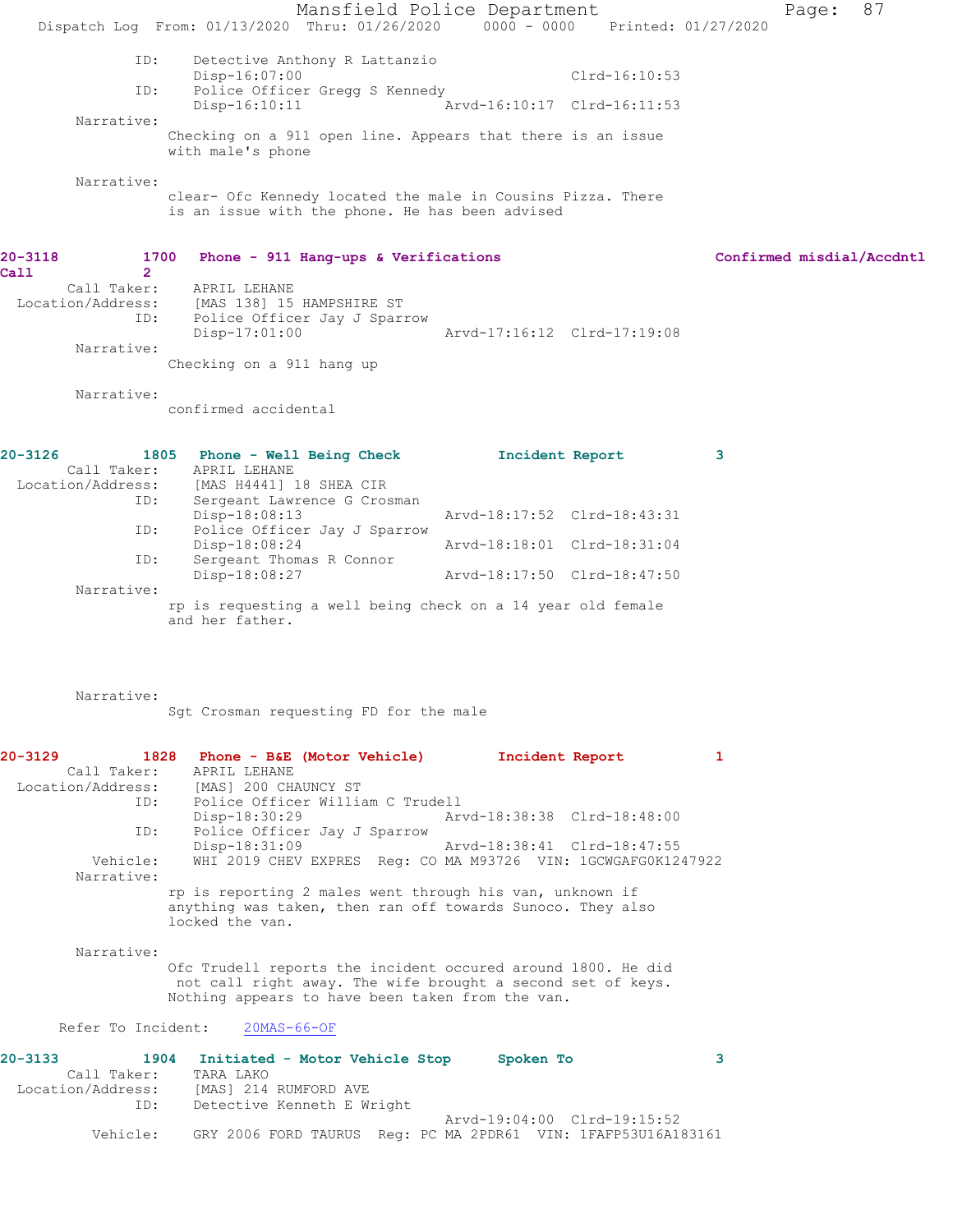|                   |     |                                                                                | Mansfield Police Department |                 |                             |   | Page: | 88 |
|-------------------|-----|--------------------------------------------------------------------------------|-----------------------------|-----------------|-----------------------------|---|-------|----|
|                   |     | Dispatch Log From: 01/13/2020 Thru: 01/26/2020 0000 - 0000 Printed: 01/27/2020 |                             |                 |                             |   |       |    |
| Narrative:        |     | Vehicle: BLK 2013 FORD EDGE Req: PC MA 4RA221 VIN: 2FMDK4JC2DBB89231           |                             |                 |                             |   |       |    |
|                   |     | Det Wright watched the two vehicles for possible 94C<br>activity.              |                             |                 |                             |   |       |    |
| $20 - 3140$       |     | 2058 Phone - Well Being Check                                                  |                             | Incident Report |                             | 3 |       |    |
|                   |     | Call Taker: TARA LAKO                                                          |                             |                 |                             |   |       |    |
| Location/Address: |     |                                                                                |                             |                 |                             |   |       |    |
|                   | ID: | Sergeant Thomas R Connor<br>Disp-20:58:00                                      |                             |                 | Arvd-20:59:45 Clrd-21:38:40 |   |       |    |
|                   | ID: | Sergeant Lawrence G Crosman<br>Disp-20:58:00                                   |                             |                 | Arvd-21:02:54 Clrd-21:38:45 |   |       |    |
|                   | ID: | Detective Anthony R Lattanzio<br>Disp-20:58:00                                 |                             |                 | Arvd-21:02:41 Clrd-21:35:25 |   |       |    |
|                   | ID: | Police Officer William C Trudell                                               |                             |                 |                             |   |       |    |
|                   |     | Disp-20:58:00                                                                  |                             |                 | Arvd-21:00:46 Clrd-21:38:35 |   |       |    |
| Narrative:        |     |                                                                                |                             |                 |                             |   |       |    |

Refer To Incident: 20MAS-68-OF

| JEFFREY KEEFE                      |                                                                                                                                                                                                                                                             | $\overline{2}$                                                                                                                                                                                                                                                                                                                                                                                                                                                                            |
|------------------------------------|-------------------------------------------------------------------------------------------------------------------------------------------------------------------------------------------------------------------------------------------------------------|-------------------------------------------------------------------------------------------------------------------------------------------------------------------------------------------------------------------------------------------------------------------------------------------------------------------------------------------------------------------------------------------------------------------------------------------------------------------------------------------|
|                                    |                                                                                                                                                                                                                                                             |                                                                                                                                                                                                                                                                                                                                                                                                                                                                                           |
|                                    |                                                                                                                                                                                                                                                             |                                                                                                                                                                                                                                                                                                                                                                                                                                                                                           |
|                                    |                                                                                                                                                                                                                                                             |                                                                                                                                                                                                                                                                                                                                                                                                                                                                                           |
|                                    |                                                                                                                                                                                                                                                             |                                                                                                                                                                                                                                                                                                                                                                                                                                                                                           |
|                                    |                                                                                                                                                                                                                                                             |                                                                                                                                                                                                                                                                                                                                                                                                                                                                                           |
|                                    |                                                                                                                                                                                                                                                             |                                                                                                                                                                                                                                                                                                                                                                                                                                                                                           |
|                                    |                                                                                                                                                                                                                                                             |                                                                                                                                                                                                                                                                                                                                                                                                                                                                                           |
|                                    |                                                                                                                                                                                                                                                             |                                                                                                                                                                                                                                                                                                                                                                                                                                                                                           |
|                                    |                                                                                                                                                                                                                                                             |                                                                                                                                                                                                                                                                                                                                                                                                                                                                                           |
|                                    |                                                                                                                                                                                                                                                             | Unfounded/Unverifed                                                                                                                                                                                                                                                                                                                                                                                                                                                                       |
|                                    |                                                                                                                                                                                                                                                             |                                                                                                                                                                                                                                                                                                                                                                                                                                                                                           |
|                                    |                                                                                                                                                                                                                                                             |                                                                                                                                                                                                                                                                                                                                                                                                                                                                                           |
|                                    |                                                                                                                                                                                                                                                             |                                                                                                                                                                                                                                                                                                                                                                                                                                                                                           |
|                                    |                                                                                                                                                                                                                                                             |                                                                                                                                                                                                                                                                                                                                                                                                                                                                                           |
| Disp-23:42:48                      |                                                                                                                                                                                                                                                             |                                                                                                                                                                                                                                                                                                                                                                                                                                                                                           |
| Sergeant Thomas R Connor           |                                                                                                                                                                                                                                                             |                                                                                                                                                                                                                                                                                                                                                                                                                                                                                           |
| $Disp-23:42:48$                    |                                                                                                                                                                                                                                                             |                                                                                                                                                                                                                                                                                                                                                                                                                                                                                           |
| Police Officer Andrew J Kelley     |                                                                                                                                                                                                                                                             |                                                                                                                                                                                                                                                                                                                                                                                                                                                                                           |
| $Disp-23:42:00$                    |                                                                                                                                                                                                                                                             |                                                                                                                                                                                                                                                                                                                                                                                                                                                                                           |
| Police Officer Christopher D Sorge |                                                                                                                                                                                                                                                             |                                                                                                                                                                                                                                                                                                                                                                                                                                                                                           |
| Disp-23:42:00                      |                                                                                                                                                                                                                                                             |                                                                                                                                                                                                                                                                                                                                                                                                                                                                                           |
|                                    |                                                                                                                                                                                                                                                             |                                                                                                                                                                                                                                                                                                                                                                                                                                                                                           |
|                                    |                                                                                                                                                                                                                                                             |                                                                                                                                                                                                                                                                                                                                                                                                                                                                                           |
|                                    |                                                                                                                                                                                                                                                             |                                                                                                                                                                                                                                                                                                                                                                                                                                                                                           |
|                                    | Call Taker:<br>Vicinity of: [MAS] CAVAN CRSG<br>ID: Detective Anthony R Lattanzio<br>Disp-21:35:30<br>2341 Phone - Suspicious Actv / Persn / Veh<br>Call Taker: LINDSAY MITCHELL<br>Location/Address: [MAS] SEAN DR<br>ID: Police Officer William C Trudell | 2132 911 - Suspicious Actv / Persn / Veh Unfounded/Unverifed<br>Arvd-21:45:05 Clrd-21:49:28<br>SUSP vehicle in the area of the end of Kerry Ln black SUV.<br>Det Lattanzio reports no suspicious vehicles in the area,<br>all vehicles in the area come back to residents.<br>$Clrd-23:46:55$<br>$Clrd-23:46:51$<br>Arvd-23:50:26 Clrd-01/24/2020 @ 00:10:23<br>GRY 2019 NISS SENTRA Req: PC MA 1SCD14 VIN: 3N1AB7AP9KY351391<br>RP reports a gray sedan pulled into the neighborhood and |

parked in the cul de sac. Occupant exited the MV and walked up Sean Dr toward School, crossed School St onto Old School. Occupant met up with another MV(unknown description) by the train tracks on Old School. Officers out checking the area.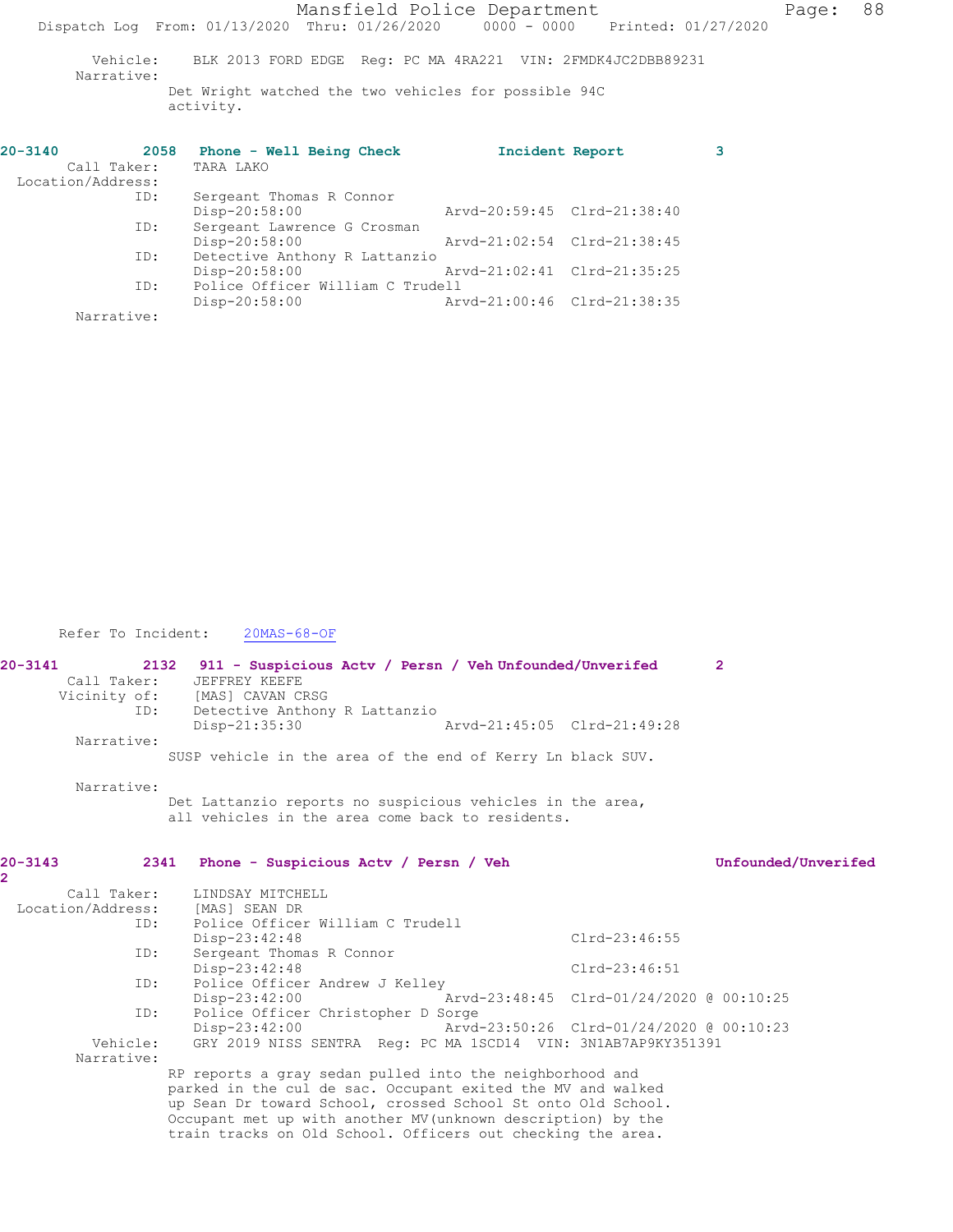Narrative:

Ofc Kelley reports units checked the dirt path towards the tracks. There are footprints leading up to the fence, will be checking the area of the bridge.

Narrative:

Ofc Kelley reports checking the area of the bridge and behind K&D auto, unfounded. Spoke with Amtrack workers who are in the area and have not seen anyone. Officers will be checking the area of the Old Country Store.

Refer To Field Int: 20MAS-7-FI

#### **For Date: 01/24/2020 - Friday**

| $20 - 3163$       | 0157 | Initiated - Proactive Patrol |                             | Services Rendered |  |
|-------------------|------|------------------------------|-----------------------------|-------------------|--|
| Call Taker:       |      | TARA LAKO                    |                             |                   |  |
| Location/Address: |      | [MAS 907E] 390 WEST ST       |                             |                   |  |
|                   | ID:  | Police Officer Meghan Birnie |                             |                   |  |
|                   |      |                              | Arvd-01:57:00 Clrd-02:02:23 |                   |  |
| Narrative:        |      |                              |                             |                   |  |

Checking the area.

## **20-3165 0221 Initiated - Proactive Patrol Building Checked / Secured 3**

| Call Taker:            | LINDSAY MITCHELL                                                                                                                                    |
|------------------------|-----------------------------------------------------------------------------------------------------------------------------------------------------|
| Location/Address:      | [MAS 840] 280 SCHOOL ST                                                                                                                             |
| ID:                    | Police Officer Meghan Birnie                                                                                                                        |
| Vehicle:<br>Narrative: | Arvd-02:21:00 Clrd-02:33:54<br>WHI 2014 CHEV EXPRES Req: CO MA T85946 VIN: 1GCWGFFA6E1101411<br>$Ofa$ Birnie ronarte eleccing arou en eite et Betee |

Ofc Birnie reports cleaning crew on site at Petco.

| $20 - 3167$ |                           |                                                                        | 0229 Initiated - Proactive Patrol Building Checked / Secured                                                                                       |                             |   | $\mathbf{3}$ |
|-------------|---------------------------|------------------------------------------------------------------------|----------------------------------------------------------------------------------------------------------------------------------------------------|-----------------------------|---|--------------|
|             | Call Taker:<br>Narrative: | TARA LAKO<br>Location: [MAS] HOTELS<br>Checking the area.              | ID: Police Officer Andrew J Kelley                                                                                                                 | Arvd-02:29:00 Clrd-02:35:55 |   |              |
|             |                           |                                                                        |                                                                                                                                                    |                             |   |              |
| $20 - 3168$ |                           |                                                                        | 0236 Initiated - Proactive Patrol Building Checked / Secured                                                                                       |                             |   | 3            |
|             | Call Taker:<br>Narrative: | TARA LAKO<br>Location/Address: [MAS] COPELAND DR<br>Checking the area. | ID: Police Officer Andrew J Kelley                                                                                                                 | Arvd-02:36:00 Clrd-02:42:48 |   |              |
| 20-3169     |                           | Call Taker: TARA LAKO                                                  | 0242 Initiated - Proactive Patrol Services Rendered<br>Location/Address: [MAS] 4 ERICK RD @ 15 BONNEY LN<br>ID: Police Officer Christopher D Sorge |                             | 3 |              |
|             | Narrative:                |                                                                        |                                                                                                                                                    | Arvd-02:42:00 Clrd-02:54:52 |   |              |
|             |                           | Checking the area.                                                     |                                                                                                                                                    |                             |   |              |
| 20-3170     |                           | Call Taker: LINDSAY MITCHELL<br>Location/Address: [MAS] NORTH MAIN ST  | 0254 Initiated - Parking Violations Services Rendered<br>ID: Police Officer Andrew J Kelley                                                        |                             | 3 |              |
|             |                           |                                                                        |                                                                                                                                                    | Arvd-02:54:00 Clrd-03:04:03 |   |              |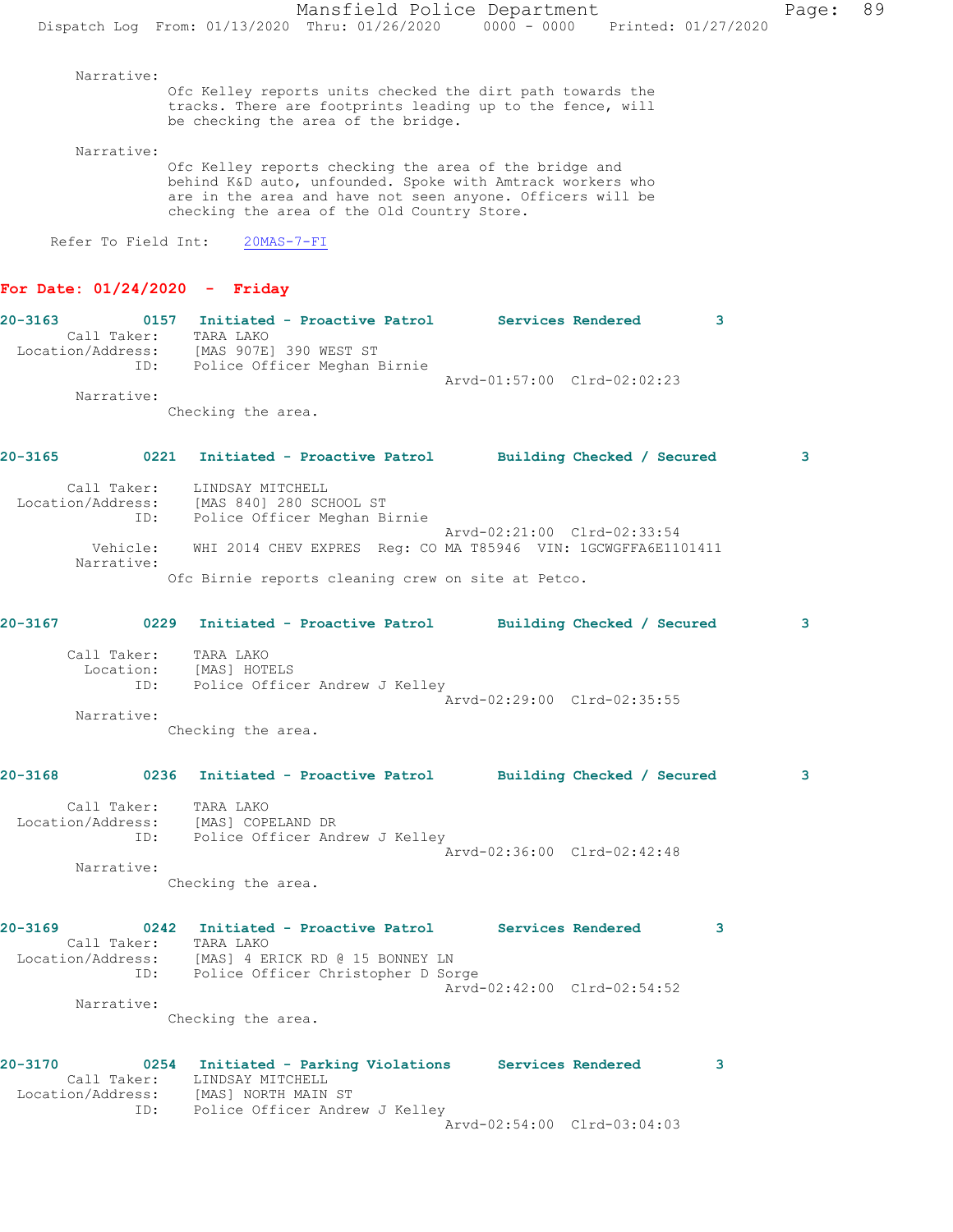|                          | Mansfield Police Department                                                                                                     | Page: | 90 |
|--------------------------|---------------------------------------------------------------------------------------------------------------------------------|-------|----|
|                          | Dispatch Log From: 01/13/2020 Thru: 01/26/2020 0000 - 0000 Printed: 01/27/2020                                                  |       |    |
| Narrative:               |                                                                                                                                 |       |    |
|                          | Ofc Kelley reports no violations.                                                                                               |       |    |
| 20-3171                  | 0254 Initiated - Proactive Patrol Services Rendered 3                                                                           |       |    |
|                          | Call Taker: LINDSAY MITCHELL                                                                                                    |       |    |
|                          | Location/Address: [MAS 992] 660 EAST ST<br>ID: Police Officer Christopher D Sorge                                               |       |    |
|                          | Arvd-02:54:00 Clrd-03:03:49                                                                                                     |       |    |
|                          | 20-3172 0309 Initiated - Proactive Patrol Building Checked / Secured                                                            | з     |    |
|                          | Call Taker: TARA LAKO                                                                                                           |       |    |
| ID:                      | Location/Address: [MAS 417] 9 FRANCIS AVE<br>Police Officer Christopher D Sorge                                                 |       |    |
|                          | Arvd-03:09:00 Clrd-03:43:40                                                                                                     |       |    |
| Narrative:               | Checking the area.                                                                                                              |       |    |
|                          |                                                                                                                                 |       |    |
|                          | 20-3174 		 0344 Initiated - Proactive Patrol 		 Building Checked / Secured                                                      | 3     |    |
|                          |                                                                                                                                 |       |    |
|                          | Call Taker: TARA LAKO<br>Location/Address: [MAS 982] 111 HOPE ST                                                                |       |    |
|                          | ID: Police Officer Christopher D Sorge<br>Arvd-03:44:00 Clrd-03:44:00                                                           |       |    |
| ID:                      | Police Officer Christopher D Sorge                                                                                              |       |    |
| Narrative:               | Arvd-03:45:29 Clrd-03:45:30<br>Disp-03:45:22                                                                                    |       |    |
|                          | Checking the area.                                                                                                              |       |    |
|                          |                                                                                                                                 |       |    |
| $20 - 3175$              | 0344 Initiated - Proactive Patrol Building Checked / Secured                                                                    | 3     |    |
|                          | Call Taker: TARA LAKO                                                                                                           |       |    |
|                          | Location/Address: [MAS 170] 255 HOPE ST                                                                                         |       |    |
| ID:                      | Police Officer Christopher D Sorge<br>Arvd-03:44:00 Clrd-03:45:22                                                               |       |    |
| Narrative:               |                                                                                                                                 |       |    |
|                          | Checking the area.                                                                                                              |       |    |
| 20-3181                  | 0652 Initiated - Motor Vehicle Stop       Verbal Warning                                                                        |       |    |
| Call Taker:              | MATTHEW BOMES                                                                                                                   |       |    |
| ID:                      | Vicinity of: [MAS] NORFOLK ST<br>Police Officer Meghan Birnie                                                                   |       |    |
| Vehicle:                 | Arvd-06:52:00 Clrd-06:55:37<br>RED 2015 CHEV CAMARO Req: PC MA 2EJP40 VIN: 2G1FE1E32F9247130                                    |       |    |
| Narrative:               |                                                                                                                                 |       |    |
|                          | verbal for red light violation                                                                                                  |       |    |
| 20-3186                  | 0814 Phone - Motor Veh Acc - No Injury Accident Report<br>$\mathbf{1}$                                                          |       |    |
| Call Taker:              | APRIL LEHANE                                                                                                                    |       |    |
| Location/Address:<br>ID: | [MAS] 4 PHEASANT HOLLOW DR<br>Police Officer John R Armstrong                                                                   |       |    |
|                          | Arvd-08:24:28 Clrd-08:40:19<br>$Disp-08:15:49$                                                                                  |       |    |
| ID:                      | Police Officer David W Kinahan                                                                                                  |       |    |
| ID:                      | Arvd-08:31:32 Clrd-09:41:26<br>$Disp-08:31:25$<br>Police Officer John R Armstrong                                               |       |    |
|                          | Disp-08:46:02<br>Arvd-08:46:42 Clrd-08:47:03                                                                                    |       |    |
| Vehicle:<br>Vehicle:     | GRY 2016 TOYT UT RAV4 Reg: PC MA 2SKY71 VIN: JTMBFREV1GJ051267<br>RED 2004 TOYT TUNDRA Reg: PC MA 81KW93 VIN: 5TBBT44124S453218 |       |    |
| Narrative:               |                                                                                                                                 |       |    |
|                          | Caller pulling out of his driveway struck a vehicle in the<br>neighbors yard, no injuries. Rp stated his vehicle was            |       |    |
|                          | destroyed and minor damage to the other vehicle with no                                                                         |       |    |
|                          | operator.                                                                                                                       |       |    |
|                          |                                                                                                                                 |       |    |

Narrative:

.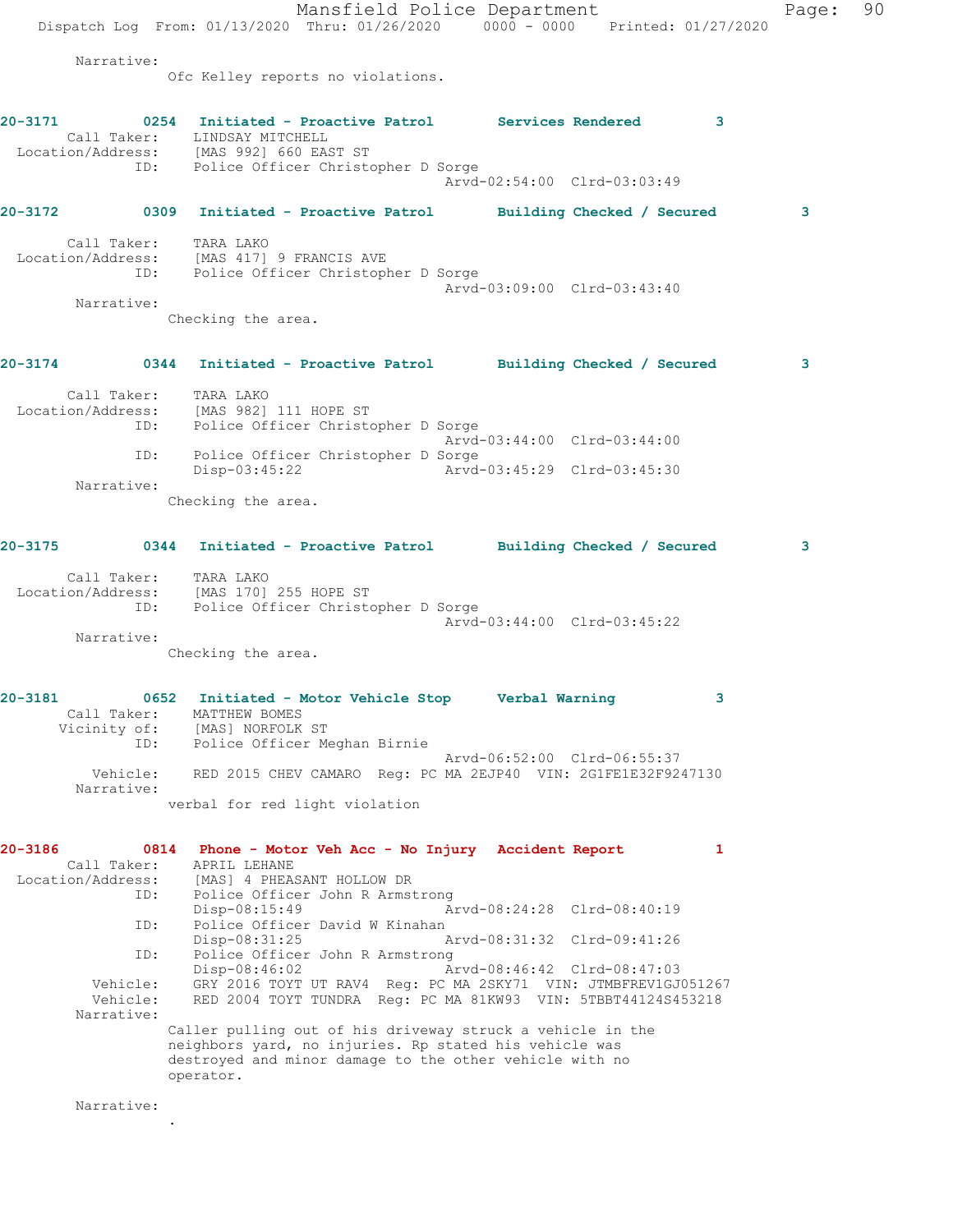Narrative: Spoke with party of blk vehicle and was given the paper work and citation issued to the operator of the other vehicle for operation Refer To Accident: 20MAS-27-AC **20-3188 0845 Phone - Disabled Motor Vehicle Services Rendered 3**  Call Taker: APRIL LEHANE Location/Address: [MAS] 1 SCHOOL ST @ 167 WEST ST ID: Police Officer Nicole M Boldrighini Disp-08:46:59 Clrd-08:49:25 ID: Police Officer John R Armstrong<br>Disp-08:47:10 Ar Disp-08:47:10 Arvd-08:47:12 Clrd-09:01:18 Vehicle: Req: PC MA 2VW684 Narrative: Reported DMV in the area. Narrative: Vehicle was able to be pushed out of the roadway to open up traffic Narrative: Party has boy friend enroute to location and has also contacted AAA no eta at this time Narrative: no eta from AAA, party is in a better location Narrative: Parties boy friend out with her now and a 20Min eta for AAA **20-3190 0858 911 - Assist Fire Department Referred to Other Agency 2**  Call Taker: MATTHEW BOMES<br>Location/Address: [MAS 332] 240 [MAS 332] 240 EAST ST ID: Police Officer Nicole M Boldrighini Disp-08:59:03 Arvd-08:59:29 Clrd-09:46:10 Narrative: Assisting the FD with a fire related incident. Nature: Narrative: Caller states out side odor of gas, by the main entrance Narrative: fire to remain on scene with gas company **20-3191 0858 Walk-In - Motor Veh Acc - Hit & Run Services Rendered 1**  Call Taker: Support Staff Derek M Stark Location/Address: [MAS] 195 NORTH MAIN ST @ 1 SAMOSET AVE ID: Police Officer John R Armstrong Disp-09:07:32 Clrd-09:08:22 ID: Police Officer John R Armstrong Arvd-09:14:02 Clrd-09:37:28 Vehicle: GRY 2017 TOYT VN SIENNA Reg: PAS MA 1KW445 VIN: 5TDZZ3DC1HS896935 Narrative: Walk in reporting she is the victim of a hit & run which occurred yesterday. It is a company vehicle and they require a police report for insurance purposes. Narrative: Report to follow.

#### Refer To Incident: 20MAS-70-OF

| 20-3192           | 0915 Radio - Motor Vehicle Stop | Verbal Warning |  |
|-------------------|---------------------------------|----------------|--|
| Call Taker:       | MATTHEW BOMES                   |                |  |
| Location/Address: | [MAS] NORTH MAIN ST             |                |  |
| ID:               | Sergeant Brian P Thibault       |                |  |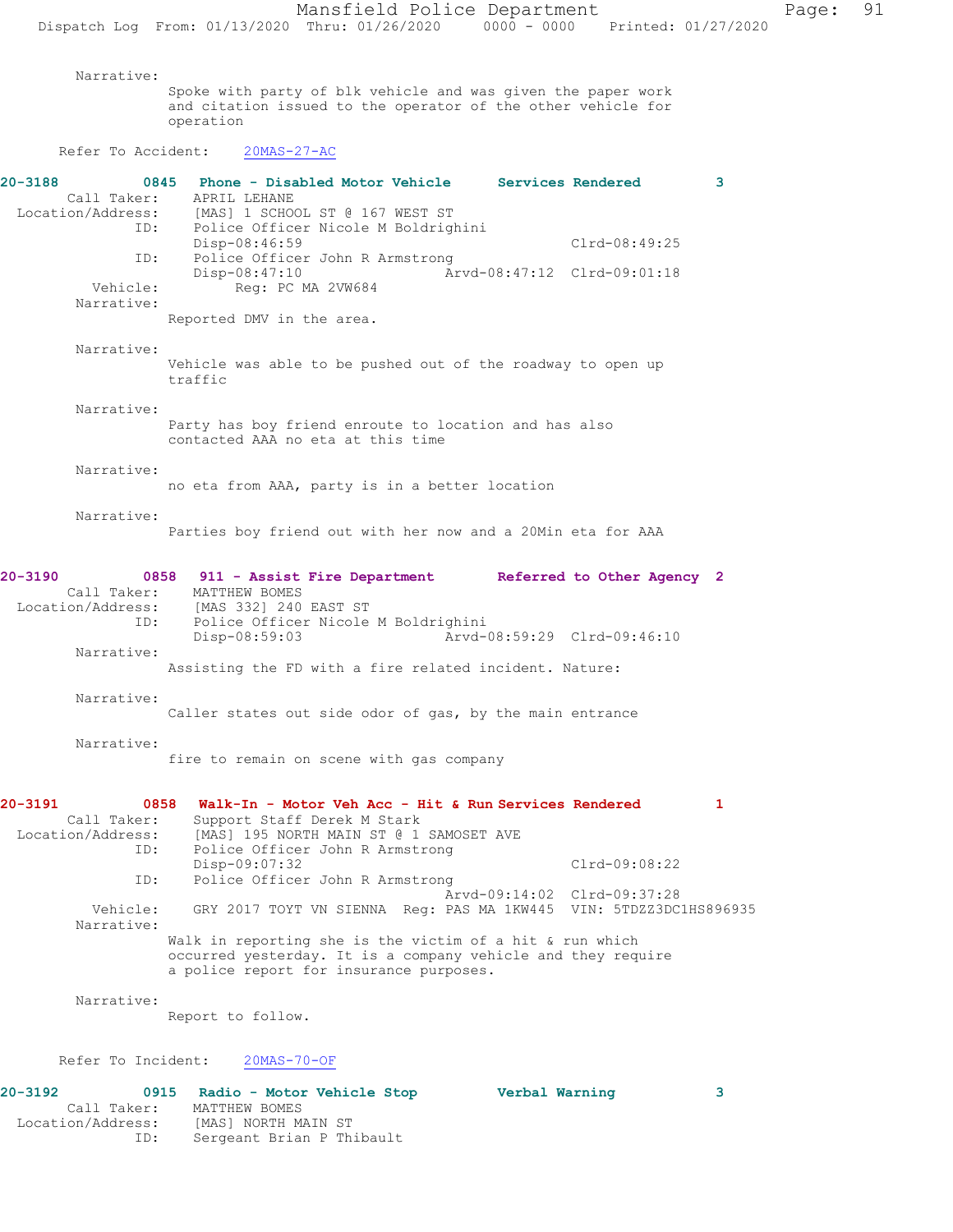Mansfield Police Department Page: 92 Dispatch Log From: 01/13/2020 Thru: 01/26/2020 0000 - 0000 Printed: 01/27/2020 Disp-09:16:51 Arvd-09:17:02 Clrd-09:17:52 Vehicle: RED 2011 HYUN SONATA Reg: PC MA 9FM719 VIN: 5NPEC4ACXBH045983 Narrative: verbal for 1 way violation **20-3197 1018 Initiated - Building Check Building Checked / Secured 3** Call Taker: MATTHEW BOMES Location/Address: [MAS 170] 255 HOPE ST ID: Police Officer Nicole M Boldrighini Arvd-10:18:00 Clrd-10:19:19 Narrative: checked COA and Library **20-3199 1029 Walk-In - Assist Citizen - P S A Incident Report 3**  Call Taker: Support Staff Derek M Stark Location/Address: [MAS H2018] 22 KING ARTHUR WAY ID: Police Officer John R Armstrong Disp-10:32:24 Arvd-10:36:23 Clrd-10:59:06 Narrative: Walk in looking for police assistance as he left a key fob in a Lfty and the company will not provide and of the drivers information to get key fob returned. Involved states its an \$800 key fob. Narrative: Ofc. Armstrong spoke with party and is reaching out to Lyft to get the drivers information to have key returned. Refer To Incident: 20MAS-71-OF **20-3205 1200 Initiated - Motor Vehicle Stop Citation / Warning Issued 3**  Call Taker: APRIL LEHANE<br>Location/Address: [MAS] 62 HOPE<br>ID: Police Office [MAS] 62 HOPE ST @ 155 CHURCH ST Police Officer Nicole M Boldrighini Arvd-12:00:00 Clrd-12:04:33 Vehicle: GRY 2013 TOYT COROLL Reg: PC MA 3PBE20 VIN: 2T1BU4EE1DC102783 Narrative: citation issued for speed and inspection sticker **20-3206 1211 Initiated - Motor Vehicle Stop Citation / Warning Issued 3**  Call Taker: MATTHEW BOMES Vicinity of: [MAS] 427 CHAUNCY ST ID: Police Officer John R Armstrong Arvd-12:11:00 Clrd-12:17:19 Vehicle: GRY 2014 TOYT COROLL Reg: PC MA 9JF637 VIN: 2T1BURHEXEC017838 Narrative: Citation for falure to yield **20-3207 1213 911 - 911 Hang-ups & Verifications Confirmed misdial/Accdntl Call 2** Call Taker: MATTHEW BOMES Location/Address: [MAS] 44 WOOD AVE ID: Police Officer John R Armstrong Arvd-12:17:33 Clrd-12:19:46 Narrative: Checking on a 911 hang up Narrative: party hit button on the phone **20-3208 1225 Radio - Motor Vehicle Theft Investigated - Report Taken 2** Call Taker: MATTHEW BOMES<br>Location/Address: [MAS 1005A] 2:<br>ID: Police Office: [MAS 1005A] 292 CHAUNCY ST Police Officer John R Armstrong<br>Disp-12:26:38 A Disp-12:26:38 Arvd-12:32:50 Clrd-13:01:16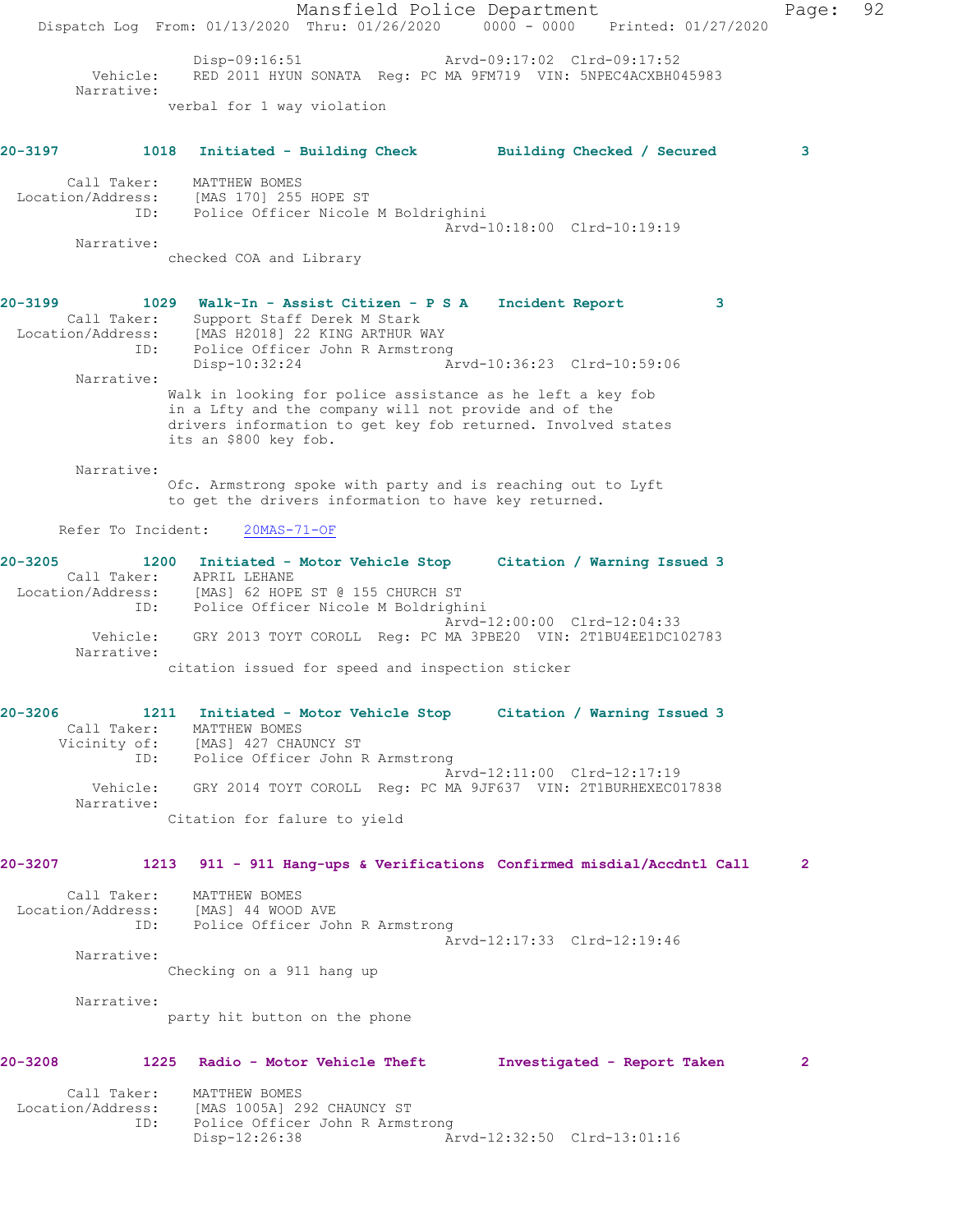Mansfield Police Department Fage: 93 Dispatch Log From: 01/13/2020 Thru: 01/26/2020 0000 - 0000 Printed: 01/27/2020 ID: Police Officer Michael T Fitzgerald Arvd-12:45:52 Clrd-12:45:55 ID: Sergeant Thomas R Connor<br>Disp-12:28:49 Disp-12:28:49 Arvd-12:29:25 Clrd-12:46:30<br>Vehicle: BLK 1998 FORD F150 Req: PC MA 1XTP51 VIN: 2FTZX1722WCA78 BLK 1998 FORD F150 Reg: PC MA 1XTP51 VIN: 2FTZX1722WCA78698 Narrative: Front Desk on the phone with manager reporting customers vehicle was stolen but did not have vehicle description or make. Narrative: Male party just left the building went unknown direction. Narrative: Norton was advised to check the work location of 12 Azalea Rd. Narrative: Norton location was checked and vehicle not there Narrative: M10 dropping of involved party Refer To Incident: 20MAS-72-OF **20-3210 1306 Radio - Motor Veh Acc - No Injury Accident Report 1**  Call Taker: APRIL LEHANE Location/Address: [MAS] 10 PLYMOUTH ST @ 464 SCHOOL ST<br>ID: Police Officer David W Kinahan Police Officer David W Kinahan<br>Disp-13:07:18 Arvd-13:14:24 Clrd-13:35:21 ID: Police Officer Michael T Fitzgerald Disp-13:07:25 Arvd-13:11:35 Clrd-13:35:21 Vehicle: BLU 2015 JEEP GRANDC Reg: PC MA 5160MO VIN: 1C4RJFBG9FC893486 Vehicle: WHI 2018 TOYT COROLL Reg: PC MA 418AC3 VIN: 2T1BURHE7JC023641 Narrative: E33 reporting a minor MVA no injuries Narrative: No tow vehicles underway Refer To Accident: 20MAS-28-AC **20-3215 1339 Initiated - Traffic Cntrl / Dirctn Services Rendered 3**  Call Taker: MATTHEW BOMES Vicinity of: [MAS 1002] 250 EAST ST ID: Police Officer Nicole M Boldrighini Arvd-13:39:00 Clrd-13:59:06 Narrative: traffic clear **20-3216 1342 Initiated - Assist Non-Govrnmnt Agency Services Rendered 3**  Call Taker: APRIL LEHANE Location/Address: [MAS] 30 HOPE ST @ 176 PARK ST ID: animal control Jeffrey S Collins Arvd-13:42:00 Clrd-15:00:27 Narrative: out for crosswalk duty **20-3217 1343 Initiated - Assist Non-Govrnmnt Agency Services Rendered 3**  Call Taker: APRIL LEHANE Location/Address: [MAS 1002] 250 EAST ST ID: Animal Control Steven Simonds Arvd-13:43:00 Clrd-15:25:12 ID: Sergeant Thomas R Connor Arvd-13:59:48 Clrd-14:18:02 Narrative: out for crosswalk duty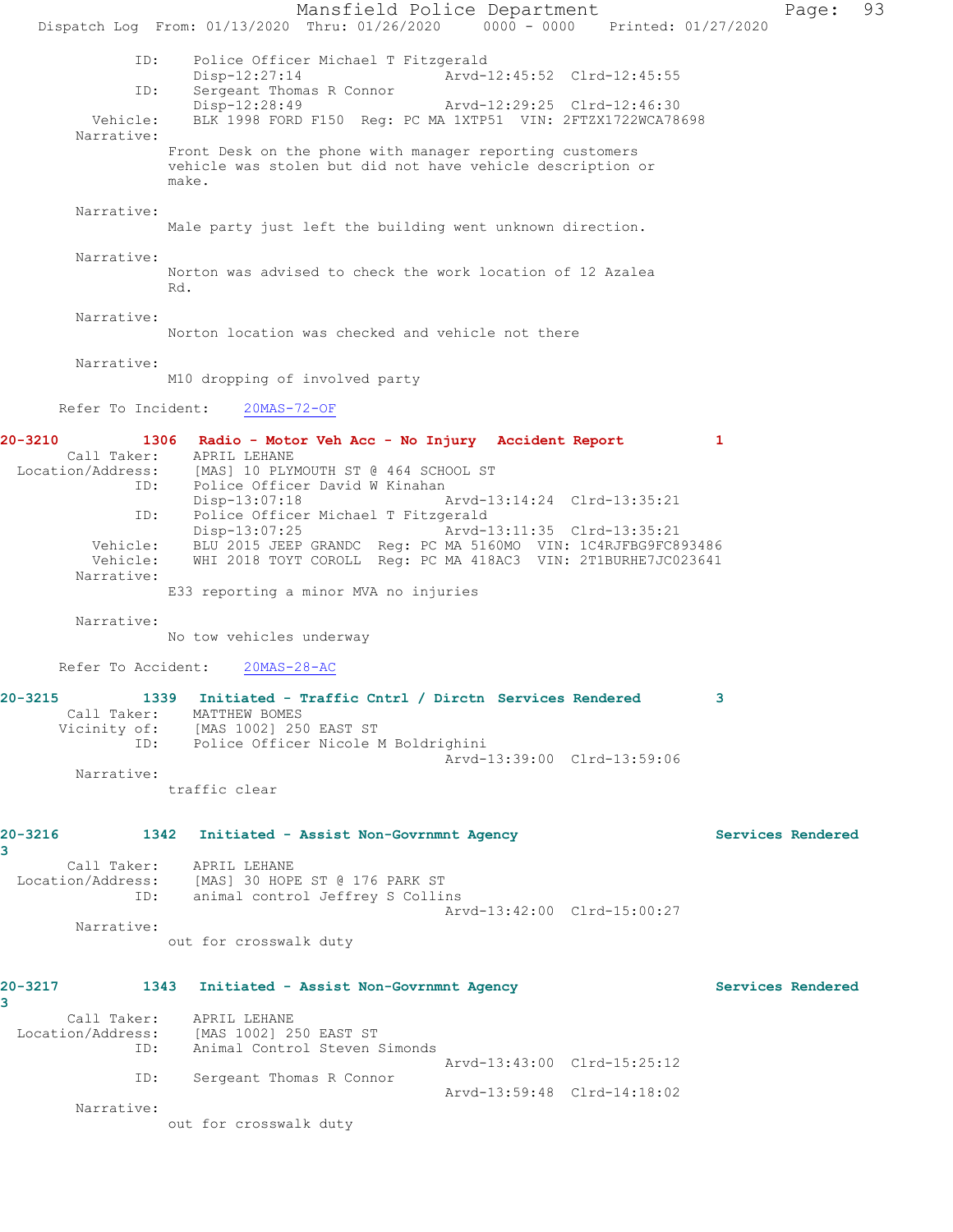**20-3220 1404 Initiated - Selective Enforcement/RADAR Citation / Warning Issued 3**  Call Taker: MATTHEW BOMES Vicinity of: [MAS] 300 WARE ST Vicinity of: [MAS] 300 WARE ST<br>ID: Police Officer Nicole M Boldrighini Arvd-14:04:00 Clrd-14:30:40 Vehicle: GRY 2012 VOLK PASSAT Reg: PC MA 46NJ89 VIN: 1VWBP7A32CC065017 Narrative: Selective enforcement in the area. Narrative: Ma. 46NJ89 citation to the R/O for inspection, citation to the operator for speed **20-3227 1424 Walk-In - Assist Citizen - P S A Spoken To 3**  Call Taker: Support Staff Derek M Stark Location/Address: [MAS 451B] 500 EAST ST<br>ID: Police Officer Michael Police Officer Michael T Fitzgerald Disp-14:39:07 Arvd-14:43:12 Clrd-15:14:52 Narrative: Walk in requesting to speak with officer about checks bouncing. Easton Police sent party to Mansfield Police over issue. Narrative: Ofc. Fitzgerald spoke with party and advised of civil matter two bounced checks from there tenant in New York. Advised to seel eviction process in New York. **20-3223 1430 Radio - Assist Non-Govrnmnt Agency Services Rendered 3**  Call Taker: MATTHEW BOMES<br>Location/Address: [MAS H4441] 1 ess: [MAS H4441] 18 SHEA CIR<br>ID: Police Officer Nicole M Police Officer Nicole M Boldrighini<br>Disp-14:30:58 Arvd-Arvd-14:34:04 Clrd-14:45:08 ID: Sergeant Thomas R Connor Disp-14:31:03 Arvd-14:33:16 Clrd-15:03:14<br>TD: Police Officer David M Sennott Police Officer David M Sennott Arvd-14:33:28 Clrd-15:29:17 ID: Sergeant Thomas R Connor Arvd-15:03:30 Clrd-15:29:17 Narrative: DCYF is out at location and requesting officers for assistance Narrative: officers staging out in the area Narrative: party has left in the rescue officers out with DCYF and childrens grandmother. Narrative: Children are in care and custody of there grandmother Narrative: all units clear detective arrived on scene and spoke with the grandmother and gave her some more information. **20-3224 1435 Initiated - Motor Vehicle Stop Verbal Warning 3**  Call Taker: MATTHEW BOMES<br>Vicinity of: [MAS] 427 WES! [MAS] 427 WEST ST @ 5 WALNUT ST ID: Police Officer Michael T Fitzgerald Arvd-14:35:00 Clrd-14:35:57<br>Vehicle: BLK 2003 ACUR SD TL Req: PC MA 4NJS30 VIN: 19UUA56633A05 BLK 2003 ACUR SD TL Reg: PC MA 4NJS30 VIN: 19UUA56633A059373 Narrative:

following to close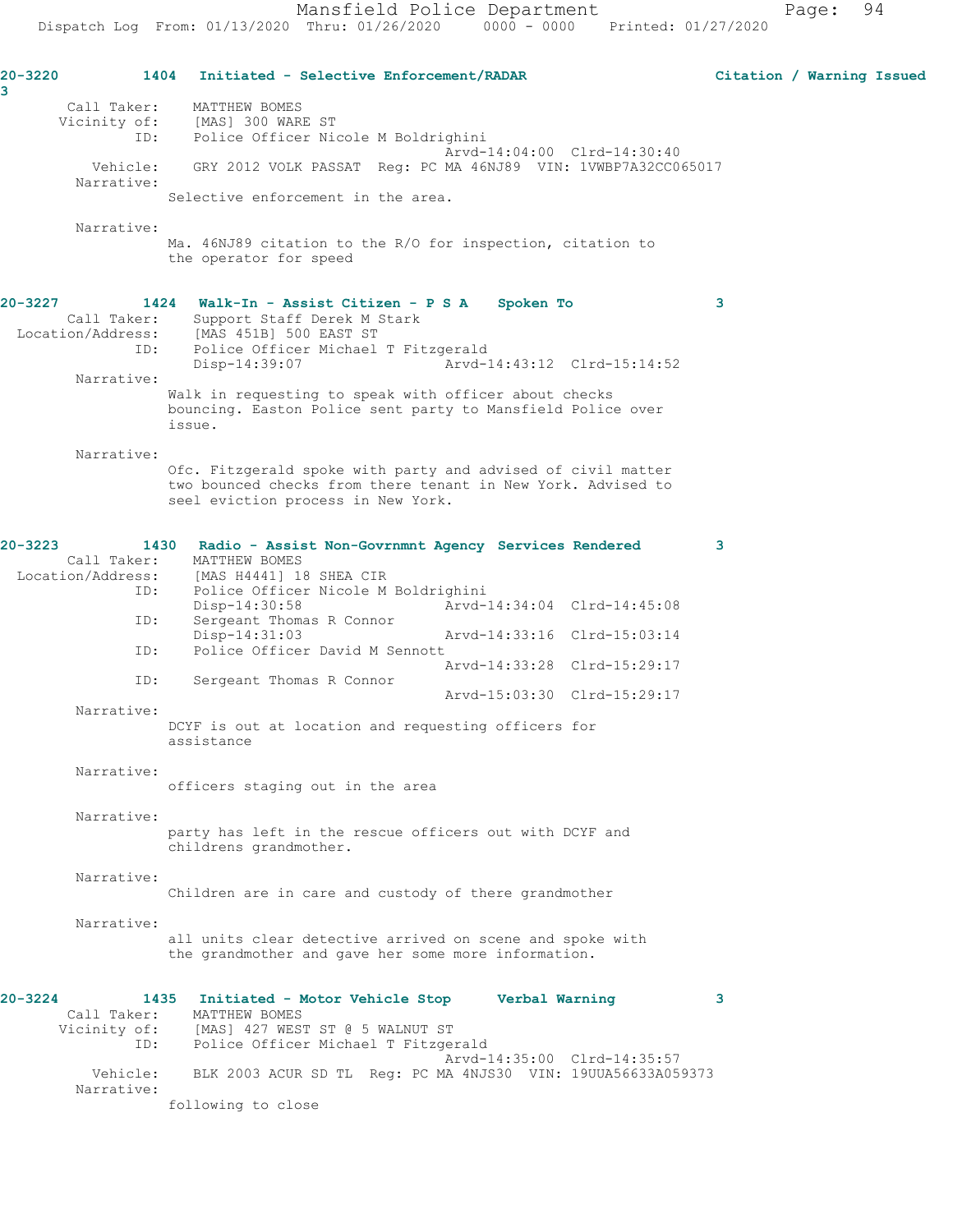Mansfield Police Department Page: 95 Dispatch Log From: 01/13/2020 Thru: 01/26/2020 0000 - 0000 Printed: 01/27/2020 **20-3228 1519 911 - Assist Citizen - P S A Services Rendered 3**  Call Taker: GARIN EISELE<br>Location/Address: [MAS 322] 31 [MAS 322] 31 HAMPSHIRE ST Apt. #145 ID: Police Officer Michael T Fitzgerald Disp-15:23:24 Arvd-15:35:39 Clrd-16:10:13<br>TD: Police Officer John R Armstrong Police Officer John R Armstrong<br>Disp-15:32:24 Ar Disp-15:32:24 Arvd-15:37:07 Clrd-16:10:13 ID: Sergeant Thomas R Connor Arvd-15:40:53 Clrd-16:10:13 Narrative: Caller requesting assistance involving them stating there and owning money. Narrative: The front desk has now called and requesting a wellbeing check on the two parties in the room that called Narrative: There daughter arrived on scene and is securing payment and will be adjusting future stay **20-3230 1554 Alarm - Assist Fire Department Referred to Other Agency 2**  Call Taker: MATTHEW BOMES<br>Location/Address: [MAS 840I160] [MAS 840I160] 280 SCHOOL ST Apt. #I160 ID: Police Officer Nicole M Boldrighini Disp-15:55:50 Clrd-15:58:13<br>TD: Police Officer Christopher D Sorge Police Officer Christopher D Sorge Disp-16:00:31 Arvd-16:02:48 Clrd-16:02:52 Narrative: Assisting the FD with a fire related incident. Nature:fire alarm Narrative: accidental alarm **20-3234 1635 Phone - Motor Veh Acc - No Injury Vehicle Towed 1**  Call Taker: APRIL LEHANE<br>Location/Address: [MAS] 220 SOU ess: [MAS] 220 SOUTH MAIN ST @ 5 ASPEN ST<br>TD: Police Officer Christopher D Sorge Police Officer Christopher D Sorge Disp-16:36:06 Clrd-16:36:21 ID: Police Officer Andrew J Kelley<br>Disp-16:36:14 Disp-16:36:14 Arvd-16:40:04 Clrd-17:05:59 ID: Police Officer Jay J Sparrow Arvd-16:42:33 Clrd-17:05:59 ID: Police Officer William C Trudell Arvd-16:45:11 Clrd-17:05:59 Vehicle: BLK 2000 GMC UT JIMMY Reg: PC MA 1KLC71 VIN: 1GKCS18W1YK208513 Vehicle: WHI 2013 GMC SIERRA Reg: CO MA T52561 VIN: 1GT221CG0DZ189624 Towed: For: Accident By: Central Street Garage Narrative: report of 2 car MVC with one vehicle off the roadway Narrative: central towing notified Narrative: 1 vehicle has a personal tow enroute Narrative: GMC Jimmy will be towed by private party Refer To Accident: 20MAS-29-AC **20-3240 1726 Initiated - Selective Enforcement/RADAR Citation / Warning Issued 3**  Call Taker: MATTHEW BOMES Vicinity of: [MAS] NORTH MAIN ST ID: Police Officer Andrew J Kelley Arvd-17:26:00 Clrd-18:06:43 Vehicle: BLK 2011 HOND FIT Reg: PC MA 55PY67 VIN: JHMGE8H33BS009391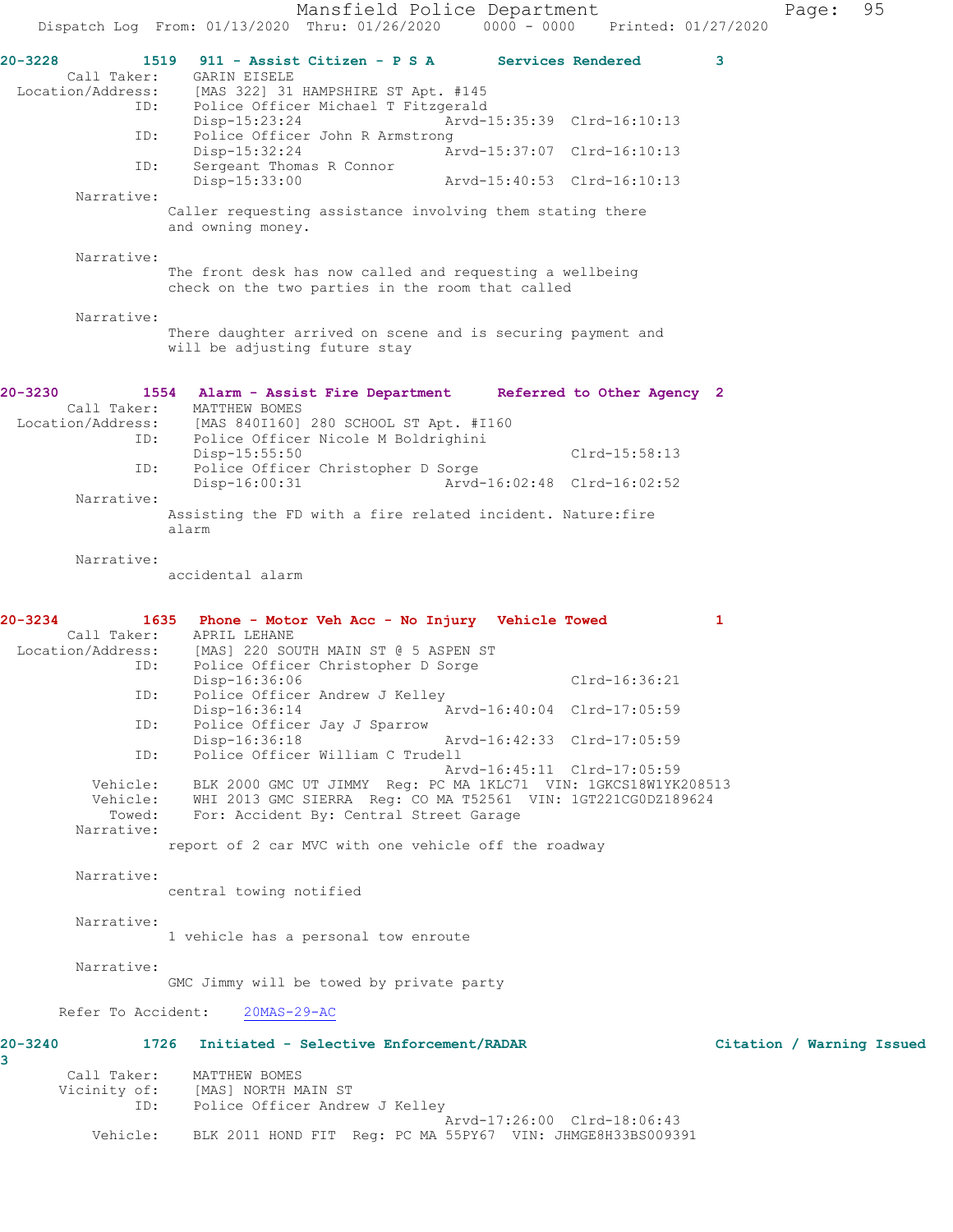Mansfield Police Department Fage: 96 Dispatch Log From: 01/13/2020 Thru: 01/26/2020 0000 - 0000 Printed: 01/27/2020 Vehicle: BLK 2007 FORD FOCUS Reg: PC MA 3DP937 VIN: 1FAHP34N57W352848 Narrative: Out with MA 55PY67 citaion for speed N.Main st at Court Narrative: Ma 3dp937 county @ king citation for speed **20-3244 1731 911 - 911 Hang-ups & Verifications Services Rendered 2**  Call Taker: GARIN EISELE Location/Address: [MAS H3368] 8 LEONARD CIR ID: Sergeant Lawrence G Crosman Disp-17:34:16 Arvd-17:34:46 Clrd-17:34:48 Narrative: Accidental 911 stated they hit the button on the side and no need for a response. M1 advised. **20-3245 1738 Initiated - Motor Vehicle Stop Verbal Warning 3**  Call Taker: MATTHEW BOMES Vicinity of: [MAS 165] 91 CHAUNCY ST ID: Officer Darius Varmahmoodi Arvd-17:38:00 Clrd-17:43:36 Vehicle: WHI 2015 TOYT RAV4 Reg: PC MA 262DE4 VIN: 2T3BFREV3FW235271 Narrative: verbal for falure to yield **20-3249 1804 911 - Motor Veh Acc - No Injury Services Rendered 1**  Call Taker: MATTHEW BOMES Location/Address: [MAS] 100 RTE 140 NB @ 170 SCHOOL ST ID: Police Officer Andrew J Kelley<br>Disp-18:06:58 Disp-18:06:58 Arvd-18:07:59 Clrd-18:22:10 Vehicle: WHI 2018 MAZD CX-3 Reg: PC MA 1KT580 VIN: JM1DKFC72J0332689 Vehicle: WHI 2005 CHEV ASTVAN Reg: PC MA 5PW584 VIN: 1GCDL19X55B116109 Narrative: 2 car motor vehicle accident no injuries pulled into the lot Narrative: Minor accident, paper exchange only Narrative: Party dropped walet in roadway at 140@school st. assisting party trying to find it **20-3253 1913 Walk-In - Larceny - Value Unknown Spoken To 2**  Call Taker: Support Staff Katherine Gillis Location/Address: [MAS H5102] 12 COLONIAL DR ID: Police Officer William C Trudell Disp-19:19:55 Arvd-19:19:58 Clrd-20:41:19 Narrative: RP into the station to report that his check has been stolen. Would like to speak with an officer. Narrative: Ofc. Trudell spoke with RP. The check was written to the RP from a business in Sandwich, MA. Someone else signed his name on the back of the check and cashed it. The business has since written him a new check. Ofc. Trudell advised the RP that the Business is the victim and needs to report the crime to Sandwich PD. **20-3255 1930 Initiated - Proactive Patrol Services Rendered 3**  Call Taker: JEFFREY KEEFE Vicinity of: [MAS 2] 60 FORBES BLVD ID: Police Officer Christopher D Sorge Arvd-19:30:00 Clrd-19:48:59 Narrative: Checking the area.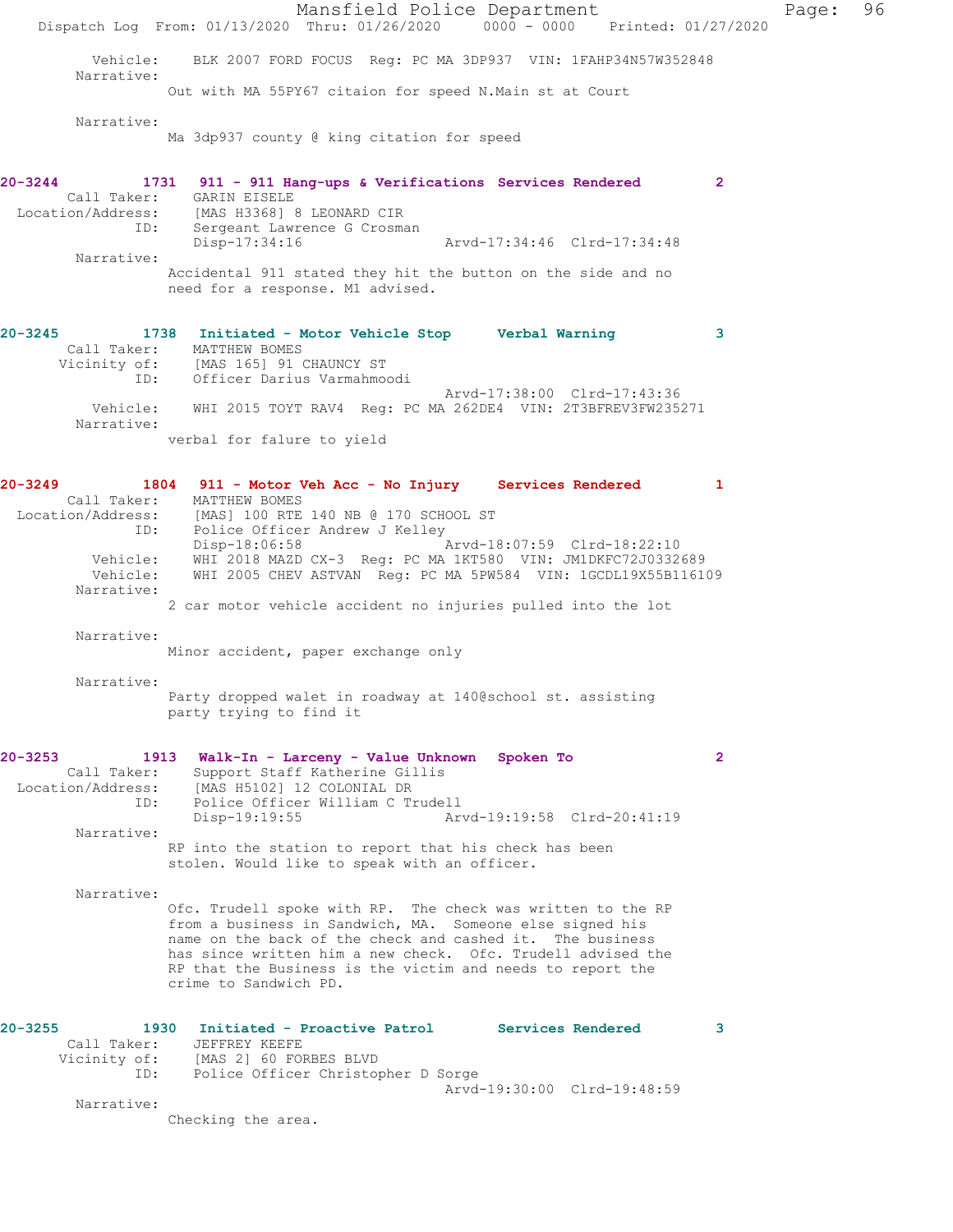Dispatch Log From: 01/13/2020 Thru: 01/26/2020 0000 - 0000 Printed: 01/27/2020 **20-3256 1941 Radio - Motor Vehicle Stop Verbal Warning 3**  Call Taker: JEFFREY KEEFE Vicinity of: [MAS] 100 FORBES BLVD @ 377 CHAUNCY ST ID: Detective Anthony R Lattanzio Disp-19:42:30 Arvd-19:45:00 Clrd-19:46:05 Vehicle: RED 2004 SUBA LL LEGACY Reg: PC MA 31BG28 VIN: 4S3BH675147636297 Narrative: Verbal warning for marked lanes. 2016 Phone - 911 Hang-ups & Verifications **Confirmed misdial/Accdntl** 2 20-3258<br>Call Call Taker: LINDSAY MITCHELL Location/Address: [MAS 4] 31 HAMPSHIRE ST<br>ID: Police Officer Andrew J Police Officer Andrew J Kelley Disp-20:17:24 Arvd-20:22:38 Clrd-20:25:40 ID: Police Officer Christopher D Sorge<br>Disp-20:17:24 Arvd-Arvd-20:19:00 Clrd-20:25:37 Narrative: 911 hang up, upon call back spoke to an employee at the front desk who confirmed someone from inside the building called 911 but she is unaware where the call came from. Narrative: Confirmed accidental from a phone at the pool. **20-3259 2025 Initiated - Proactive Patrol Services Rendered 3**  Call Taker: LINDSAY MITCHELL Location/Address: [MAS 4] 31 HAMPSHIRE ST ID: Police Officer Andrew J Kelley Arvd-20:25:00 Clrd-20:32:18 ID: Police Officer Christopher D Sorge Disp-20:25:10 Arvd-20:25:34 Clrd-20:31:45 Narrative: Out for a walk and talk **20-3261 2033 Initiated - Motor Vehicle Stop Citation / Warning Issued 3**  Call Taker: JEFFREY KEEFE Vicinity of: [MAS] RTE 140 NB ID: Police Officer Andrew J Kelley Arvd-20:33:00 Clrd-20:37:06 Vehicle: GRY 2003 VOLK SD JETTA Reg: PAV MA DIESEL VIN: WVWSP61JX3W559555 Narrative: Cited for failure to use signal **20-3265 2111 Initiated - Proactive Patrol Services Rendered 3**  Call Taker: JEFFREY KEEFE Location/Address: [MAS 840] 280 SCHOOL ST ID: Police Officer Christopher D Sorge Arvd-21:11:00 Clrd-21:20:44 **20-3266 2125 Phone - Motor Veh Acc - No Injury Accident Report 1**  Call Taker: LINDSAY MITCHELL Location/Address: [MAS] STEARNS AVE

Mansfield Police Department Fage: 97

ID: Police Officer William C Trudell<br>Disp-21:25:00 Mrvd-21:29:04 Clrd-21:43:36 Disp-21:25:00 ID: Police Officer Jay J Sparrow Disp-21:25:00 Arvd-21:31:25 Clrd-21:43:36 Vehicle: GRY 2007 AUDI SD A4 Reg: PC MA 9BLA40 VIN: WAUDF78E97A115092 Vehicle: RED 2019 ACUR LL RDX Reg: PC MA 8YB334 VIN: 5J8TC2H75KL003139 Narrative:

No EMS needed.

Narrative:

MVA in the area. 911 call back there was heavy breathing EMS started out of precaution.

Refer To Accident: 20MAS-30-AC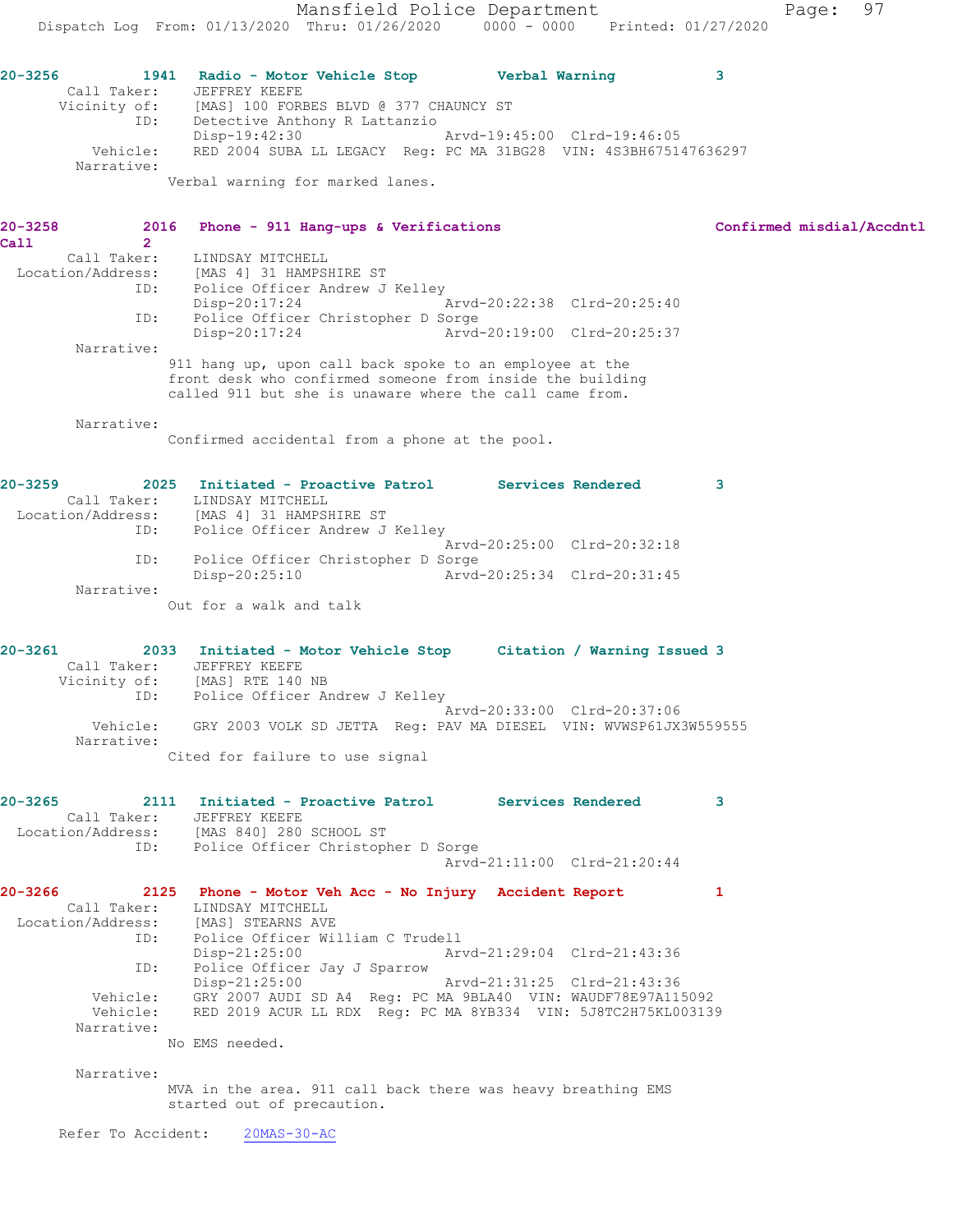**20-3267 2226 Phone - Erratic Oper MV / Road Rage Unfounded/Unverifed 3**  Call Taker: LINDSAY MITCHELL<br>tion/Address: [MAS] MAPLE ST Location/Address:<br>ID: Police Officer William C Trudell Disp-22:27:54 Arvd-22:31:21 Clrd-22:37:48 ID: Police Officer Jay J Sparrow Disp-22:27:54 Arvd-22:32:00 Clrd-22:37:51 Vehicle: BLK 2016 CADI SD XTS Reg: PC MA 2702CM VIN: 2G61N5S32G9100338 Narrative: RP reports vehicle all over the roadway. RP followed the MV East St Foxboro, to Franklin to Maple. Vehicle pulled into the driveway of 574 Maple St. Narrative: Spoke to a male party that came to the door. the male party stated the car has not moved in over an hour and showed zero sings of intox. **20-3268 2234 Initiated - Proactive Patrol Services Rendered 3**  Call Taker: JEFFREY KEEFE Vicinity of: [MAS 820C] 31 PLYMOUTH ST ID: Officer Darius Varmahmoodi Arvd-22:34:00 Clrd-22:41:34 Narrative: Checking the area. **20-3269 2257 Initiated - Well Being Check Spoken To 3**  Call Taker: JEFFREY KEEFE Location/Address: [MAS H6544] 373 WILLOW ST ID: Police Officer Christopher D Sorge Arvd-22:57:00 Clrd-23:27:01 ID: Police Officer Andrew J Kelley Disp-22:59:03 Arvd-23:07:31 Clrd-23:27:01 Narrative: Well being check on involved party. Narrative: Female party resides at her Boyfriends home on Willow st. Narrative: Involved party was contacted and advised to contact Providence Police. **For Date: 01/25/2020 - Saturday 20-3281 0119 Initiated - Proactive Patrol Services Rendered 3**  Call Taker: JEFFREY KEEFE Vicinity of: [MAS 992] 660 EAST ST ID: Police Officer Andrew J Kelley Arvd-01:19:00 Clrd-01:21:45 Narrative: Checking the area.

**20-3283 0122 Initiated - Proactive Patrol Services Rendered 3**  Call Taker: JEFFREY KEEFE Vicinity of: [MAS] 4 ERICK RD @ 15 BONNEY LN ID: Police Officer Andrew J Kelley Arvd-01:22:00 Clrd-01:36:03 Narrative: Checking the area.

| $20 - 3284$       |     | 0126 Initiated - Proactive Patrol | Services Rendered |  |
|-------------------|-----|-----------------------------------|-------------------|--|
| Call Taker:       |     | JEFFREY KEEFE                     |                   |  |
| Location/Address: |     | [MAS 907E] 390 WEST ST            |                   |  |
|                   | ID: | Patrolman David Schepis           |                   |  |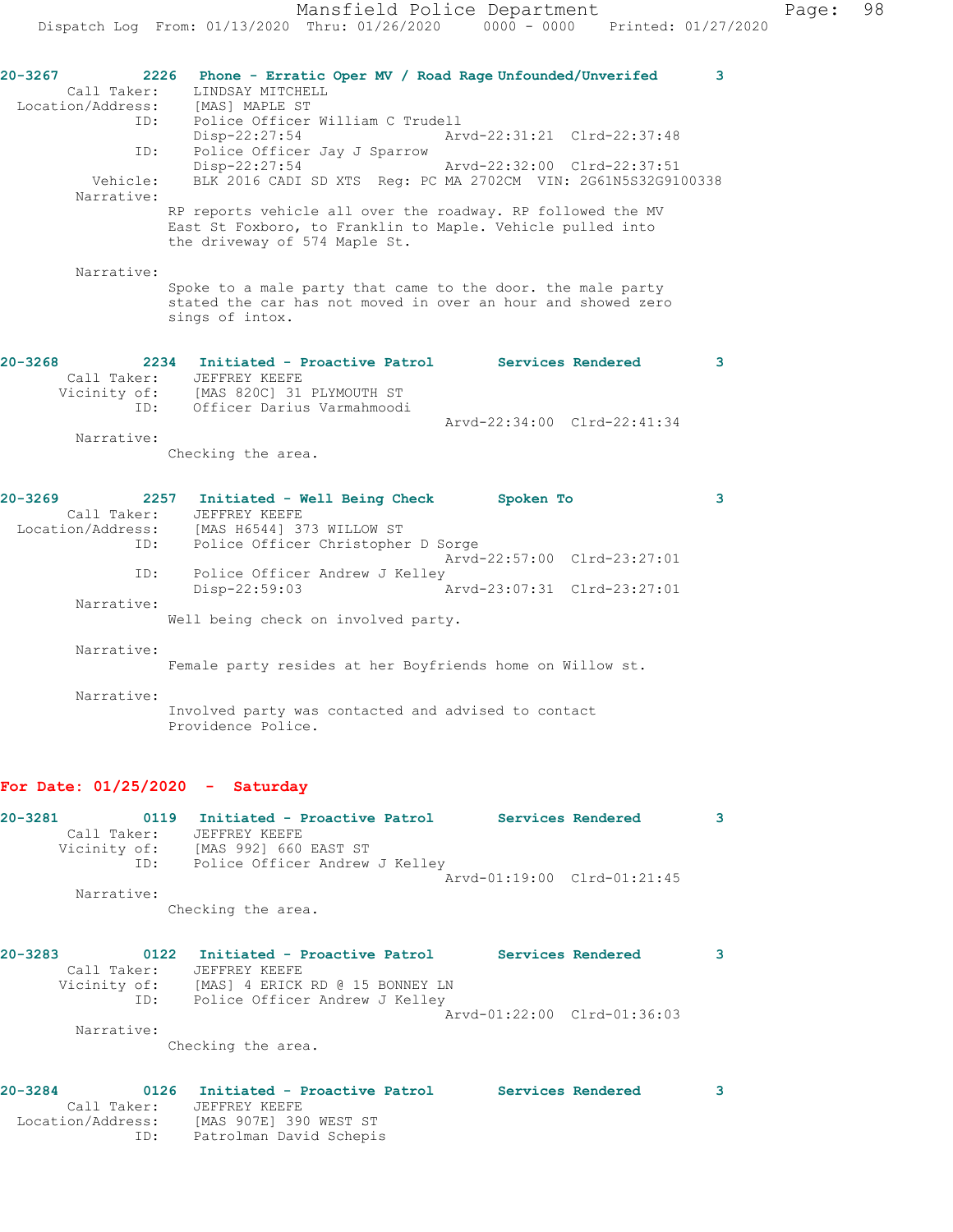Mansfield Police Department Page: 99 Dispatch Log From: 01/13/2020 Thru: 01/26/2020 0000 - 0000 Printed: 01/27/2020 Arvd-01:26:00 Clrd-01:34:30 Narrative: Checking the area. **20-3286 0134 Initiated - Proactive Patrol Services Rendered 3**  Call Taker: TARA LAKO Location/Address: [MAS 281A] 1 CROCKER ST ID: Police Officer Meghan Birnie Arvd-01:34:00 Clrd-01:46:49 Narrative: Checking the area. **20-3290 0141 Initiated - Proactive Patrol Services Rendered 3**  Call Taker: JEFFREY KEEFE Vicinity of: [MAS 1015] 30 CHAUNCY ST ID: Police Officer Christopher D Sorge Arvd-01:41:00 Clrd-01:46:26 Narrative: Checking the area. **20-3293 0146 Initiated - Proactive Patrol Services Rendered 3**  Call Taker: JEFFREY KEEFE Vicinity of: [MAS 165] 91 CHAUNCY ST ID: Police Officer Meghan Birnie Arvd-01:46:00 Clrd-01:48:51 Narrative: Checking the area. **20-3297 0152 Initiated - Proactive Patrol Services Rendered 3**  Call Taker: JEFFREY KEEFE<br>Location/Address: [MAS 840] 280<br>ID: Patrolman Davi [MAS 840] 280 SCHOOL ST ID: Patrolman David Schepis Arvd-01:52:00 Clrd-01:59:49 Narrative: Checking the area. **20-3299 0159 Initiated - Proactive Patrol Services Rendered 3**  Call Taker: LINDSAY MITCHELL Location: [MAS] HOTELS ID: Police Officer Andrew J Kelley Arvd-01:59:00 Clrd-02:06:00 **20-3300 0159 Initiated - Motor Vehicle Stop Citation / Warning Issued 3**  Call Taker: JEFFREY KEEFE<br>Vicinity of: [MAS] 100 RTE [MAS] 100 RTE 140 NB @ 170 SCHOOL ST ID: Police Officer Christopher D Sorge Arvd-01:59:00 Clrd-02:03:41 ID: Police Officer Meghan Birnie Disp-02:01:53 Arvd-02:03:39 Clrd-02:03:41 Vehicle: WHI 2009 CHRY VN TOWNCO Reg: PC MA 1MAW81 VIN: 2A8HR44E39R603235 Narrative: Citation issued for speed **20-3301 0203 911 - 911 Hang-ups & Verifications Confirmed misdial/Accdntl Call 2** Call Taker: JEFFREY KEEFE

 Location/Address: [MAS H1850] 37 BIRD RD ID: Police Officer Andrew J Kelley  $Disp-02:06:09$ ID: Police Officer Christopher D Sorge<br>Disp-02:06:17 Arvd-Arvd-02:11:38 Clrd-02:16:27 Narrative:

Checking on a 911 hang up

Narrative:

Confimred accidental.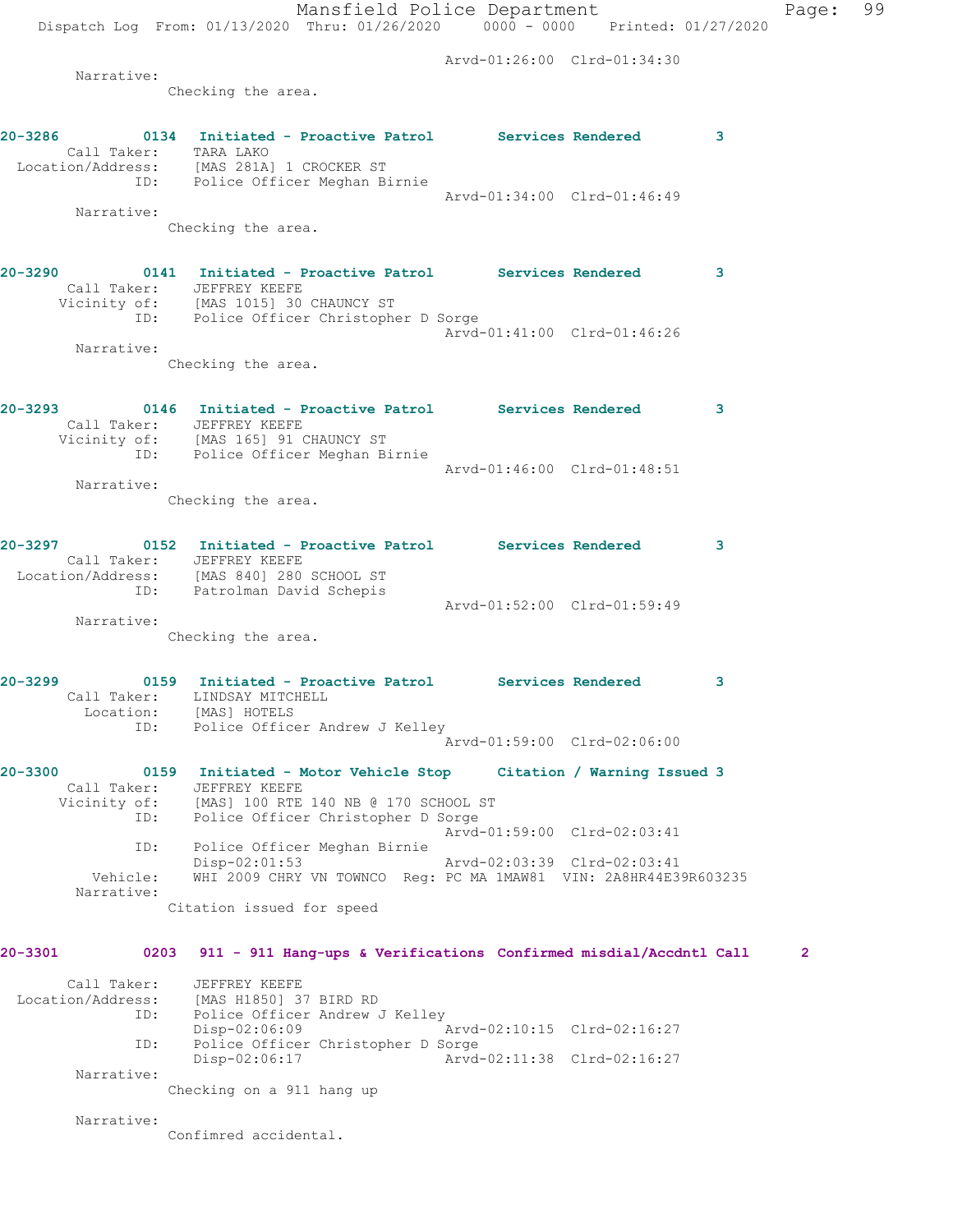Mansfield Police Department Page: 100 Dispatch Log From: 01/13/2020 Thru: 01/26/2020 0000 - 0000 Printed: 01/27/2020 **20-3302 0216 Initiated - Proactive Patrol Services Rendered 3**  Call Taker: LINDSAY MITCHELL Location/Address: [MAS 820C] 31 PLYMOUTH ST ID: Police Officer John R Armstrong Arvd-02:16:00 Clrd-02:23:57 **20-3303 0216 Initiated - Proactive Patrol Services Rendered 3**  Call Taker: JEFFREY KEEFE Location/Address: [MAS 1002] 250 EAST ST ID: Police Officer Andrew J Kelley Arvd-02:16:00 Clrd-02:34:28 **20-3304 0224 Initiated - Proactive Patrol Services Rendered 3**  Call Taker: JEFFREY KEEFE Vicinity of: [MAS 814] 50 WEST CHURCH ST ID: Police Officer Meghan Birnie Disp-02:24:00 Arvd-02:24:00 Clrd-02:30:27 Narrative: Checking the area. **20-3306 0257 Initiated - Parking Violations Citation / Warning Issued 3**  Call Taker: JEFFREY KEEFE Location: [MAS] CENTER OF TOWN ID: Police Officer Meghan Birnie Arvd-02:57:00 Clrd-03:38:01 Narrative: Center parking violations. Narrative: MA 6VNP40 Rumford Ave. **20-3307 0428 Initiated - Proactive Patrol Services Rendered 3**  Call Taker: JEFFREY KEEFE Vicinity of: [MAS 820C] 31 PLYMOUTH ST ID: Police Officer John R Armstrong Arvd-04:28:00 Clrd-04:39:41 Narrative: Checking the area. **20-3314 0650 Initiated - Proactive Patrol Building Checked / Secured 3** Call Taker: APRIL LEHANE Location/Address: [MAS 820C] 31 PLYMOUTH ST ID: Police Officer John R Armstrong Arvd-06:50:00 Clrd-06:58:56 Narrative: Checking the area. **20-3316 0656 Initiated - Metro LEC Activation Assisted Party 1**  Call Taker: APRIL LEHANE Location: [OTH] HINGHAM ID: Patrolman David Schepis Arvd-06:56:00 Clrd-14:18:56<br>ID: Police Officer David M Sennott Police Officer David M Sennott<br>Disp-07:01:59 P Arvd-07:02:04 Clrd-13:42:34 ID: Police Officer Gregg S Kennedy<br>Disp-07:32:59 Disp-07:32:59 Arvd-07:33:13 Clrd-14:19:00 ID: Deputy Chief Michael Ellsworth<br>Disp-07:33:07 A Arvd-07:33:10 Clrd-14:18:54 ID: Chief Ronald Sellon

Narrative:

Barricaded Subject call out

Arvd-07:33:00 Clrd-14:00:00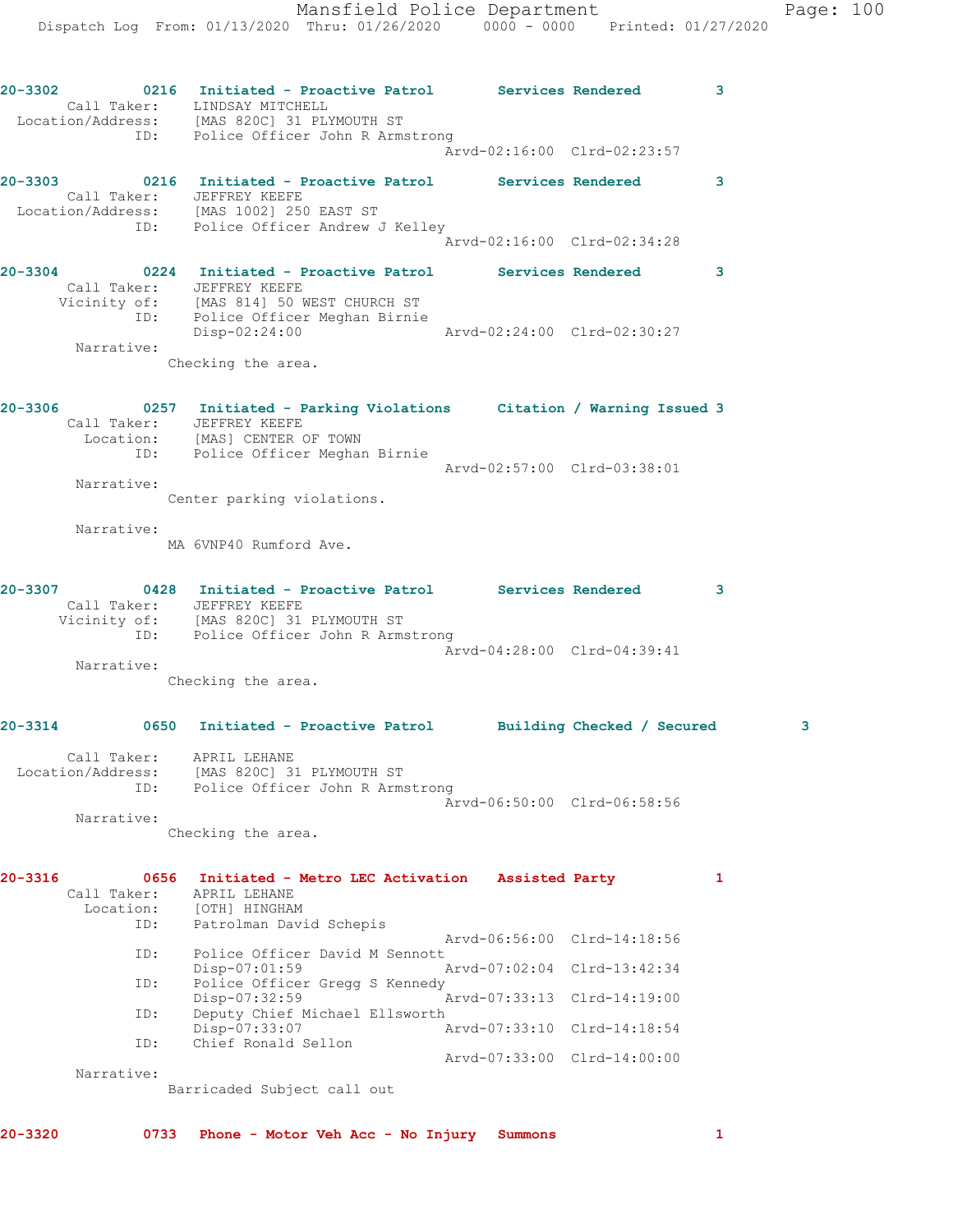Mansfield Police Department Page: 101 Dispatch Log From: 01/13/2020 Thru: 01/26/2020 0000 - 0000 Printed: 01/27/2020 Call Taker: APRIL LEHANE Location/Address: [MAS H1849] 6 PARKER ST ID: Police Officer Andrew J Kelley Disp-07:34:31 Arvd-07:37:18 Clrd-07:53:15 Vehicle: BLK 2014 TOYT SCION Reg: PC MA 1EMT41 VIN: JF1ZNAA13E8710014 Towed: For: Owners Request By: Achins Garage To: Achins Garage Narrative: Achins called to advise that they received a AAA call for a car into tree. Resident at this location also called reporting the vehicle is unoccupied Narrative: Ofc Kelley report the owner of the vehicle is now on scene. His son was driving the vehicle and fell asleep. No call was made to MPD to report it. Narrative: Achins will be responding for the AAA tow. Operator will be sent summons for leaving the scene Narrative: Achins on scene Refer To Accident: 20MAS-32-AC Refer To Summons: 20MAS-34-AR Summons: DEAN, WILLIAM E Address: 19 DARBY DR MANSFIELD, MA Age: 22 Charges: LEAVE SCENE OF PROPERTY DAMAGE SPEEDING RATE OF SPEED GREATER THAN WAS REASONABLE AND PROPER c90 §17 **20-3321 0734 Phone - Alarm - Burglar False / Accidental Alarm 1**  Call Taker: MATTHEW BOMES Location/Address: [MAS 945] 8 COTTAGE ST ID: Sergeant Lawrence G Crosman Disp-07:37:45 Arvd-07:42:07 Clrd-07:46:37 Narrative: garage door front entry motion, # 856, on site unvalid pass code **20-3328 1006 Initiated - Proactive Patrol Building Checked / Secured 3** Call Taker: APRIL LEHANE Location/Address: [MAS 820C] 31 PLYMOUTH ST ID: Police Officer David W Kinahan Arvd-10:06:00 Clrd-10:17:08 Narrative: Checking the area. **20-3329 1017 Phone - Motor Veh Acc - No Injury Accident Report 1**  Call Taker: APRIL LEHANE Location/Address: [MAS] 86 EASTMAN ST @ 0 AUTUMN LN<br>TD: Police Officer Matthew A Souza Police Officer Matthew A Souza Disp-10:18:27 Arvd-10:21:43 Clrd-10:47:31 ID: Sergeant Thomas R Connor<br>Disp-10:18:34 Arvd-10:23:23 Clrd-10:47:35 Vehicle: BLU 2007 TOYT COROLL Reg: PC MA 1GVK50 VIN: 2T1BR30E97C803711 Vehicle: BLU 2019 TOYT CAMRY Reg: PAS RI FR784 VIN: 4T1B11HK3KU260711 Narrative: minor mva no injuries Narrative: Sgt Connor reports a sign that cannot be read was knocked down. MASS DOT advised Narrative: citation issued to operator of Camry for failure to yield Refer To Accident: 20MAS-31-AC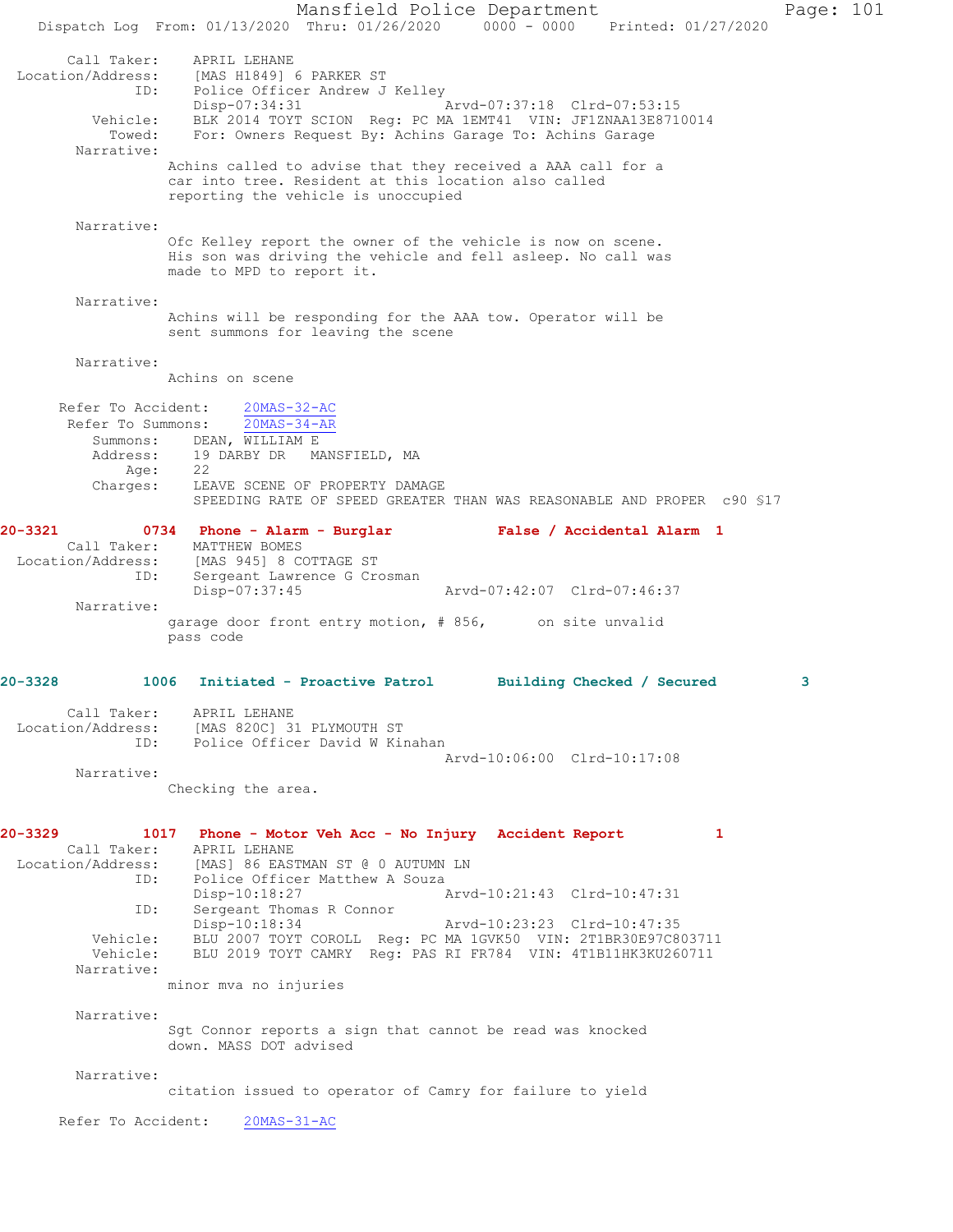Mansfield Police Department Page: 102 Dispatch Log From: 01/13/2020 Thru: 01/26/2020 0000 - 0000 Printed: 01/27/2020 20-3330 1019 Phone - 911 Hang-ups & Verifications **Confirmed misdial/Accdntl Call 2**  Call Taker: APRIL LEHANE Location/Address: [MAS 907] 390 WEST ST Apt. #A ID: Police Officer John R Armstrong Disp-10:20:55 Arvd-10:27:13 Clrd-10:37:06 Narrative: Checking on a 911 hang up Employee, Nick, stated accidental Narrative: clear- confirmed accidental **20-3337 1111 Initiated - Proactive Patrol Building Checked / Secured 3** Call Taker: APRIL LEHANE Location/Address: [MAS 840] 280 SCHOOL ST ID: Police Officer John R Armstrong Arvd-11:11:00 Clrd-11:18:44 Narrative: Checking the area. **20-3339 1135 911 - 911 Hang-ups & Verifications Confirmed misdial/Accdntl Call 2** Call Taker: MATTHEW BOMES Location/Address: [MAS 973B1] 120 FORBES BLVD Apt. #130 ID: Police Officer John R Armstrong<br>Disp-11:37:35 Ar Disp-11:37:35 Arvd-11:39:33 Clrd-11:45:18 Narrative: black raders shirts Sabino is the call parties apple watch went off **20-3340 1147 Initiated - Motor Vehicle Stop Citation / Warning Issued 3**  Call Taker: APRIL LEHANE Location/Address: [MAS] 62 HOPE ST @ 155 CHURCH ST ID: Police Officer Matthew A Souza Arvd-11:47:00 Clrd-11:55:12 Vehicle: WHI 2015 HOND CIVIC Reg: PC MA 875PS5 VIN: 19XFB2F59FE224788 Narrative: citation issued for speed **20-3341 1152 Phone - 911 Hang-ups & Verifications Confirmed misdial/Accdntl Call 2**  Call Taker: APRIL LEHANE Location/Address: [MAS 1011] 50 WOOD AVE ID: Sergeant Thomas R Connor<br>Disp-11:53:44 Arvd-11:55:20 Clrd-11:58:52 Narrative: confirm accidental from elevator **20-3342 1210 Initiated - Proactive Patrol Building Checked / Secured 3** Call Taker: APRIL LEHANE Location/Address: [MAS 820C] 31 PLYMOUTH ST ID: Police Officer David W Kinahan Arvd-12:10:00 Clrd-12:17:51 Narrative: Checking the area. **20-3347 1244 911 - 911 Hang-ups & Verifications Confirmed misdial/Accdntl Call 2** Call Taker: GARIN EISELE Location/Address: [MAS 840F100B] 280 SCHOOL ST Apt. #F100 ID: Police Officer Matthew A Souza<br>Disp-12:49:28 A Arvd-12:53:37 Clrd-12:55:23 Narrative: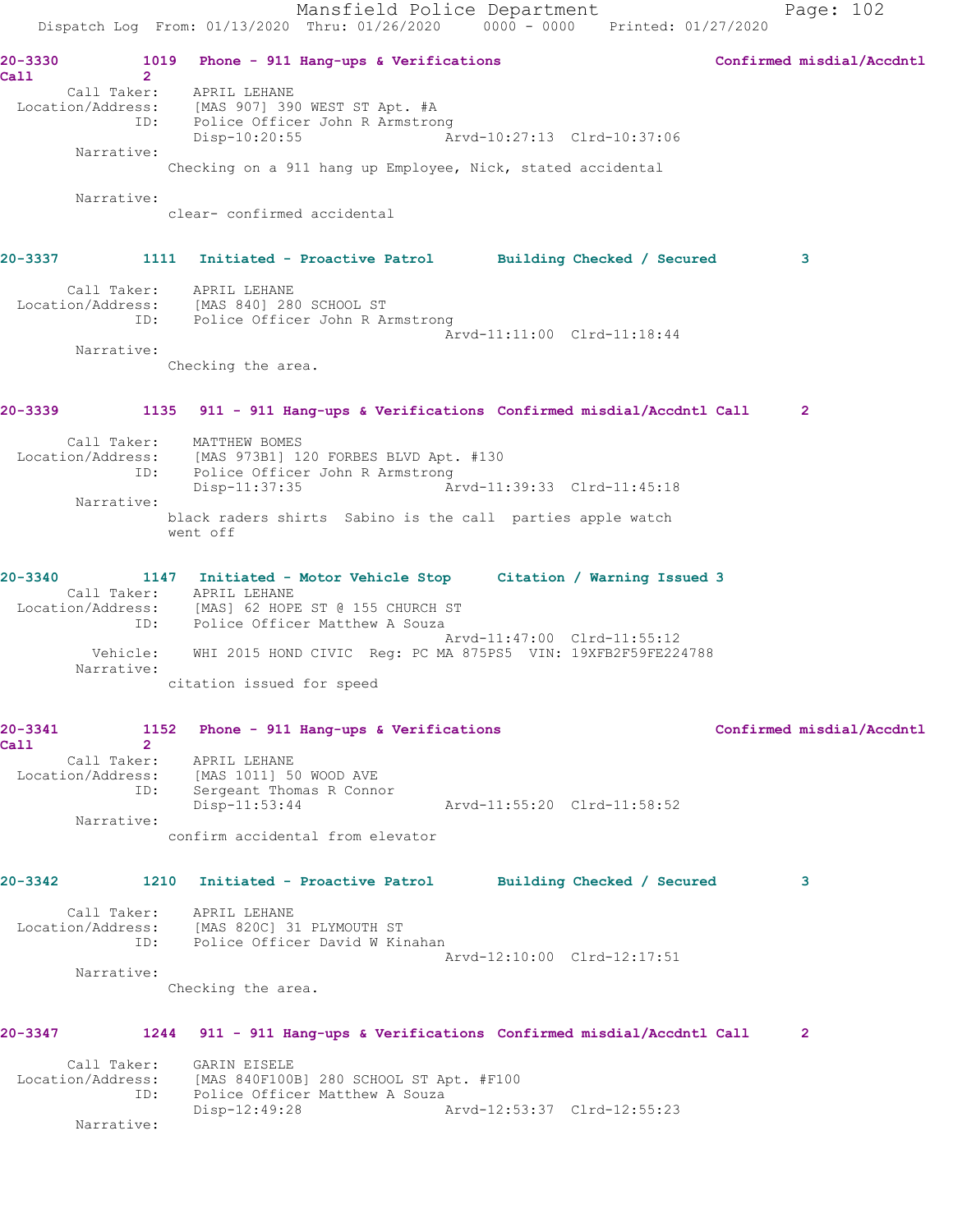Mansfield Police Department Page: 103 Dispatch Log From: 01/13/2020 Thru: 01/26/2020 0000 - 0000 Printed: 01/27/2020 911 accidental on call back spone to female who is at the gym stated that everything was ok. Narrative: Confirmed accidental; unit will be clear. **20-3346 1246 911 - Erratic Oper MV / Road Rage Gone on Arrival 3**  Call Taker: MATTHEW BOMES Vicinity of: [MAS] 875 SCHOOL ST @ 6 MAYHEW FARM DR<br>ID: Sergeant Thomas R Connor Sergeant Thomas R Connor<br>Disp-12:48:34 Arvd-12:52:28 Clrd-12:55:32 Narrative: Caller stated a green jeep cherokee was following close and flipping her off while traveling down school street, green jeep turned off on a side street she was unable to obtain a plate Narrative: Unit checked the area, no vehicle matching the description was located. Unit clear. **20-3351 1334 Walk-In - Follow up Investigation Spoken To 3**  Call Taker: Support Staff Amanda Crisfulla Location/Address: [MAS 451B] 500 EAST ST ID: Sergeant Thomas R Connor<br>Disp-13:35:33 Disp-13:35:33 Arvd-13:38:19 Clrd-14:04:49 Narrative: rp in lobby requesting to speak with a sgt regarding a past incident Narrative: rp received a trespass letter which she believed was issues by MPD, Sgt. Connor clarified that the trespass was issued by the management at 792 West and not MPD **20-3352 1347 Initiated - Building Check Building Checked / Secured 3** Call Taker: Stephen Martell Location/Address: [MAS 820C] 31 PLYMOUTH ST ID: Police Officer David W Kinahan Arvd-13:47:00 Clrd-13:57:10 Narrative: Building/area checked secure. **20-3353 1406 911 - 911 Hang-ups & Verifications Citation / Warning Issued 2**  Call Taker: MATTHEW BOMES<br>ion/Address: [MAS] 64 BIRD RD Location/Address: ID: Police Officer Matthew A Souza<br>Disp-14:09:14 Disp-14:09:14 Arvd-14:19:09 Clrd-14:20:23 Narrative: Party was putting phone in pocket and set off Narrative: part is in the inlaw apartment Narrative: spoke with party all set **20-3356 1512 Phone - 911 Hang-ups & Verifications Confirmed misdial/Accdntl Call 2**  Call Taker: Stephen Martell Location/Address: [MAS 840I120] 280 SCHOOL ST Apt. #I120 Police Officer John R Armstrong Disp-15:14:56 Arvd-15:18:14 Clrd-15:19:50 Narrative: Confirm accidental 911 call, Manager on suty will be at the front door.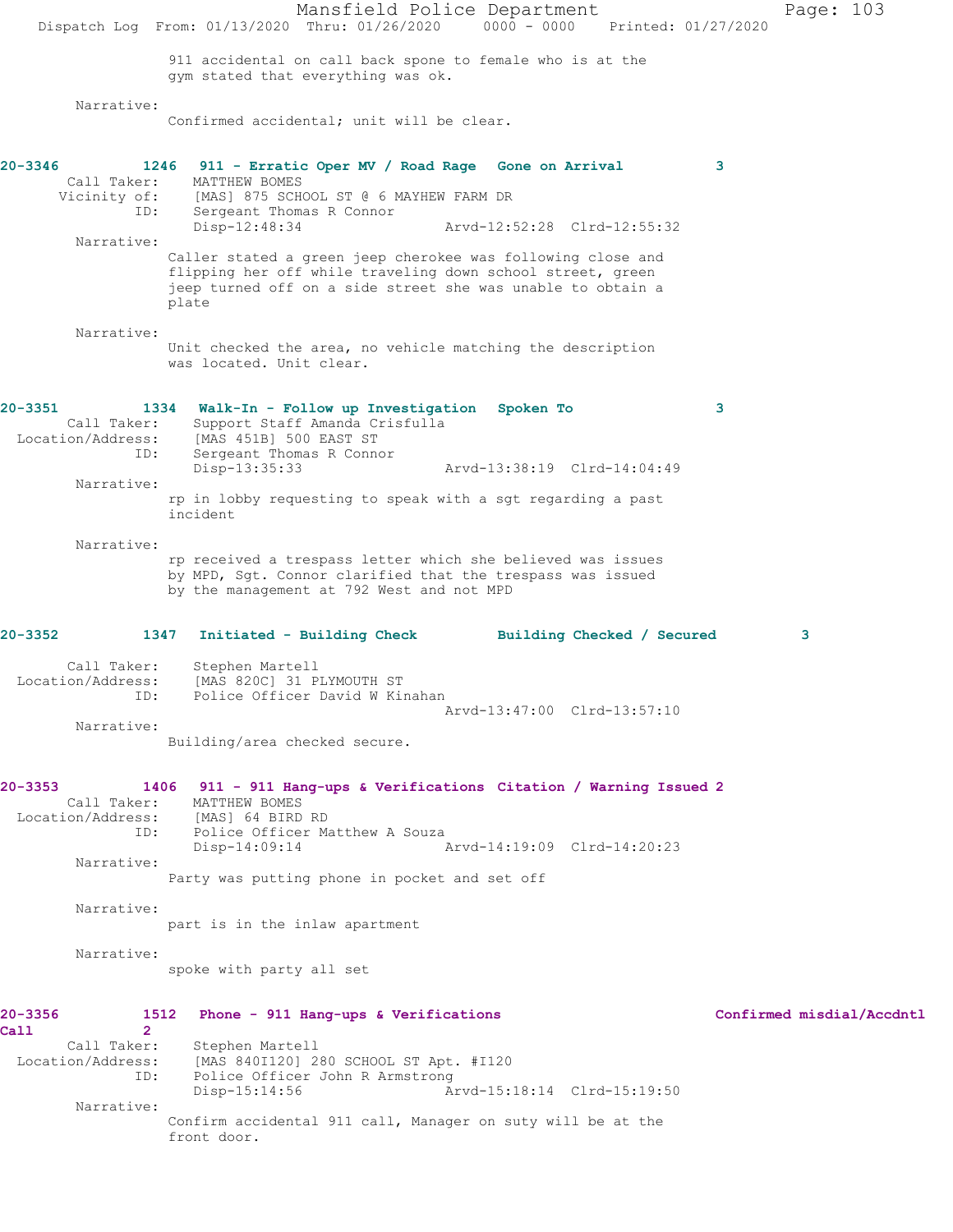Mansfield Police Department Page: 104 Dispatch Log From: 01/13/2020 Thru: 01/26/2020 0000 - 0000 Printed: 01/27/2020 Narrative: Confirmed accidental. **20-3357 1514 Initiated - Building Check Building Checked / Secured 3** Call Taker: Stephen Martell Location/Address: [MAS] WOODLAND WAY<br>ID: Police Officer Matt Police Officer Matthew A Souza Arvd-15:14:00 Clrd-15:17:37 Narrative: Building/area checked secure. **20-3358 1523 Initiated - Motor Vehicle Stop Verbal Warning 3**  Call Taker: Stephen Martell Location/Address: [MAS 804A] 170 SCHOOL ST ID: Police Officer John R Armstrong Arvd-15:23:00 Clrd-15:25:14 Vehicle: BLK 2016 AUDI A7 Reg: PC MA 8860VF VIN: WAUWGAFC3GN037194 Narrative: Verbal for marked lanes. **20-3359 1543 Walk-In - Assist Citizen - P S A Assisted Party 3**  Call Taker: Support Staff Amanda Crisfulla Location/Address: [MAS] 428 WARE ST ID: Police Officer Matthew A Souza Disp-15:46:02 Arvd-15:46:06 Clrd-15:53:47 Narrative: rp in lobby requesting to speak with an ofc regarding an item that he purchased online that is defective **20-3361 1620 Phone - ACO Activity Gone on Arrival 3**  Call Taker: Stephen Martell Location/Address: [MAS H965] 72 OLD FARM RD ID: Police Officer William C Trudell Disp-16:22:08 Clrd-16:31:19 Narrative: Lost dog with proper tags. Resident in the area will wait for an officer to come out. Narrative: Owner retrieved dog prior to Units's arrival **20-3364 1652 Phone - Road Hazards Services Rendered 3**  Call Taker: Stephen Martell Location/Address: [MAS] 363 NORTH MAIN ST @ 54 CHAUNCY ST ID: Police Officer Nicole P Newport<br>Disp-16:56:12 Ar Arvd-16:59:18 Clrd-17:07:58 Narrative: RP indicated that the traffic lights were not cycling properly. Narrative: All lights seemed to be functioning properly. Also a lot of pedestrians using the crossings. Unit will be clear. **20-3370 1729 Phone - Alarm - Burglar Building Checked / Secured 1** Call Taker: MATTHEW BOMES Location/Address: [MAS 820A] 31 PLYMOUTH ST ID: Police Officer William C Trudell<br>Disp-17:32:17 Arv Disp-17:32:17 Arvd-17:44:19 Clrd-17:48:36 Narrative: zone enrty motion x2 ware house # 90

Narrative: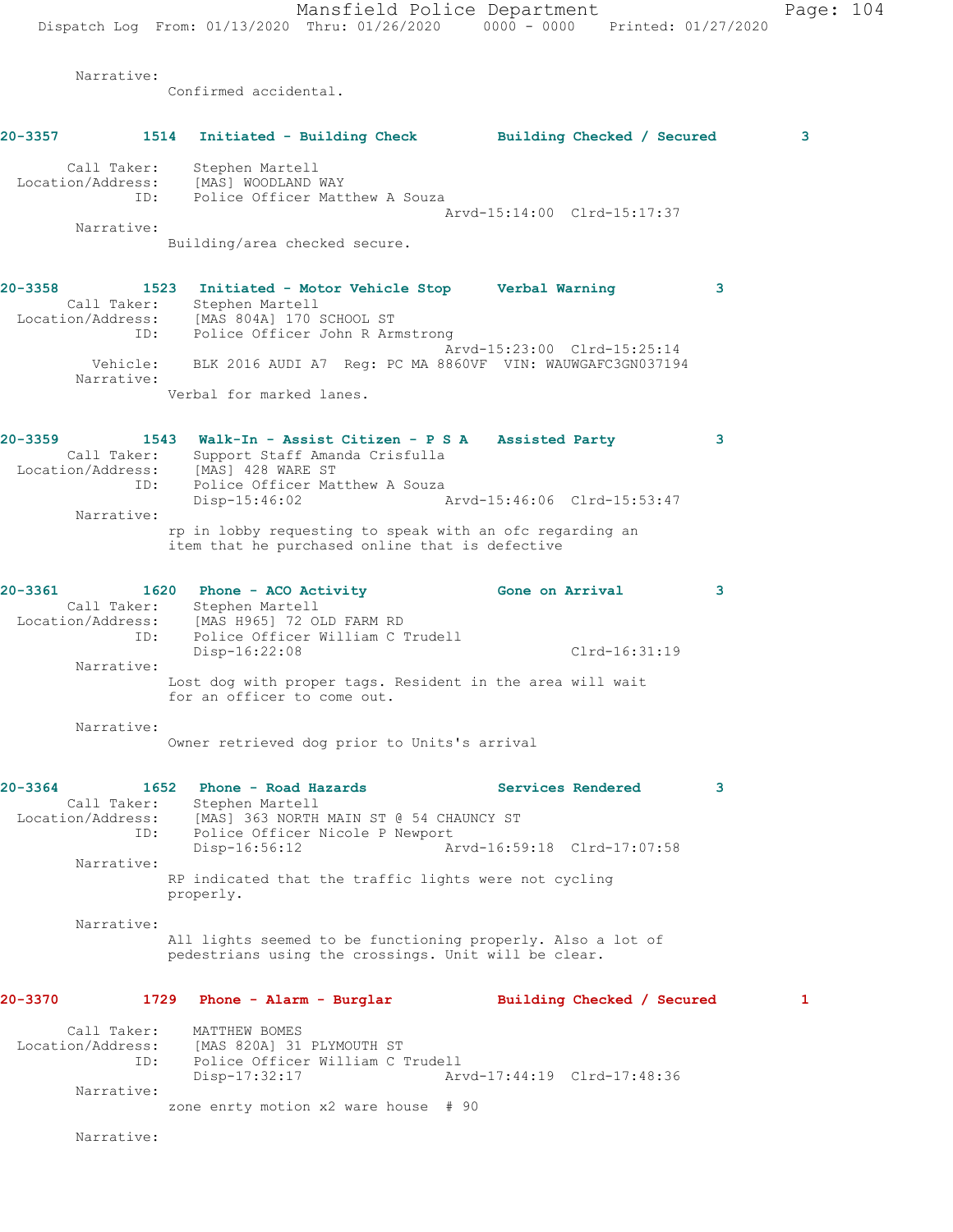Mansfield Police Department Page: 105 Dispatch Log From: 01/13/2020 Thru: 01/26/2020 0000 - 0000 Printed: 01/27/2020 Unable to contact key holder Narrative: all checked secure. No issues. **20-3371 1751 Phone - Motor Vehicle Stop Verbal Warning 3**  Call Taker: Stephen Martell Location/Address: [MAS] 145 SCHOOL ST @ 231 SPRING ST ID: Police Officer William C Trudell Disp-17:54:44 Arvd-17:54:50 Clrd-17:54:53 Vehicle: RED 2017 DODG GRANDC Reg: PC MA 555ST3 VIN: 2C4RDGBG7HR850126 Narrative: Verbal for marked lanes violation. **20-3372 1804 Initiated - Building Check Building Checked / Secured 3** Call Taker: Stephen Martell Location/Address: [MAS 820C] 31 PLYMOUTH ST ID: Detective Christopher P Walsh Arvd-18:04:00 Clrd-18:17:45 Narrative: Building/area checked secure. **20-3375 1845 Initiated - Selective Enforcement/RADAR Services Rendered 3**  Call Taker: LINDSAY MITCHELL Location/Address: [MAS] 792 WEST ST ID: Police Officer William C Trudell Arvd-18:45:00 Clrd-18:57:31 **20-3376 1849 Initiated - Selective Enforcement/RADAR Services Rendered 3**  Call Taker: LINDSAY MITCHELL Location/Address: [MAS] HOPE ST ID: Police Officer Nicole P Newport Arvd-18:49:00 Clrd-19:39:47 Narrative: Ofc Newport reports no violations. **20-3377 1857 Phone - Motor Veh Acc - No Injury Accident Report 1**  Call Taker: LINDSAY MITCHELL Location/Address: [MAS] 443 ELM ST ID: Sergeant Jeffrey G Bombard<br>Disp-18:57:00 Disp-18:57:00 Arvd-19:05:08 Clrd-19:43:57<br>
D. Police Officer William C Trudell<br>
Disp-18:57:00 Arvd-19:03:07 Clrd-19:43:38 Police Officer William C Trudell Disp-18:57:00 Arvd-19:03:07 Clrd-19:43:38 ID: Police Officer Andrew J Kelley<br>Disp-18:57:57 Arvd-19:05:15 Clrd-19:43:55 Vehicle: GRY 2004 MINCOO Reg: PC MA 566XX3 VIN: WMWRC33474TC55778 Towed: For: Accident By: Central Street Garage To: Central Street Garage Vehicle: GRY 2010 MERC MILAN Reg: PC MA 2525TB VIN: 3MEHM0HA4AR659512 Vehicle: WHI 2010 TOYT PRIUS Reg: PAS MA 419F VIN: JTDKN3DU7A0120081 Vehicle: GRY 1987 FORD CROVIC Reg: PC MA 2BT838 VIN: 2FABP79F8HX162644 Narrative: MVA, vehicle off the roadway hit several parked vehicles in a driveway. No injuries reported. MFD responding Narrative: 1900 Sgt Bombard requesting Norton PD to have a cruiser in the area. Norton PD will have a unit stage at their town line on Oak St. Narrative: Ofc Trudell reports three vehicles parked in the driveway were involved. Also property damage in the front yard. Sgt Bombard reports operator is being evaluated by MFD, incident is confined to the driveway. Norton PD is on scene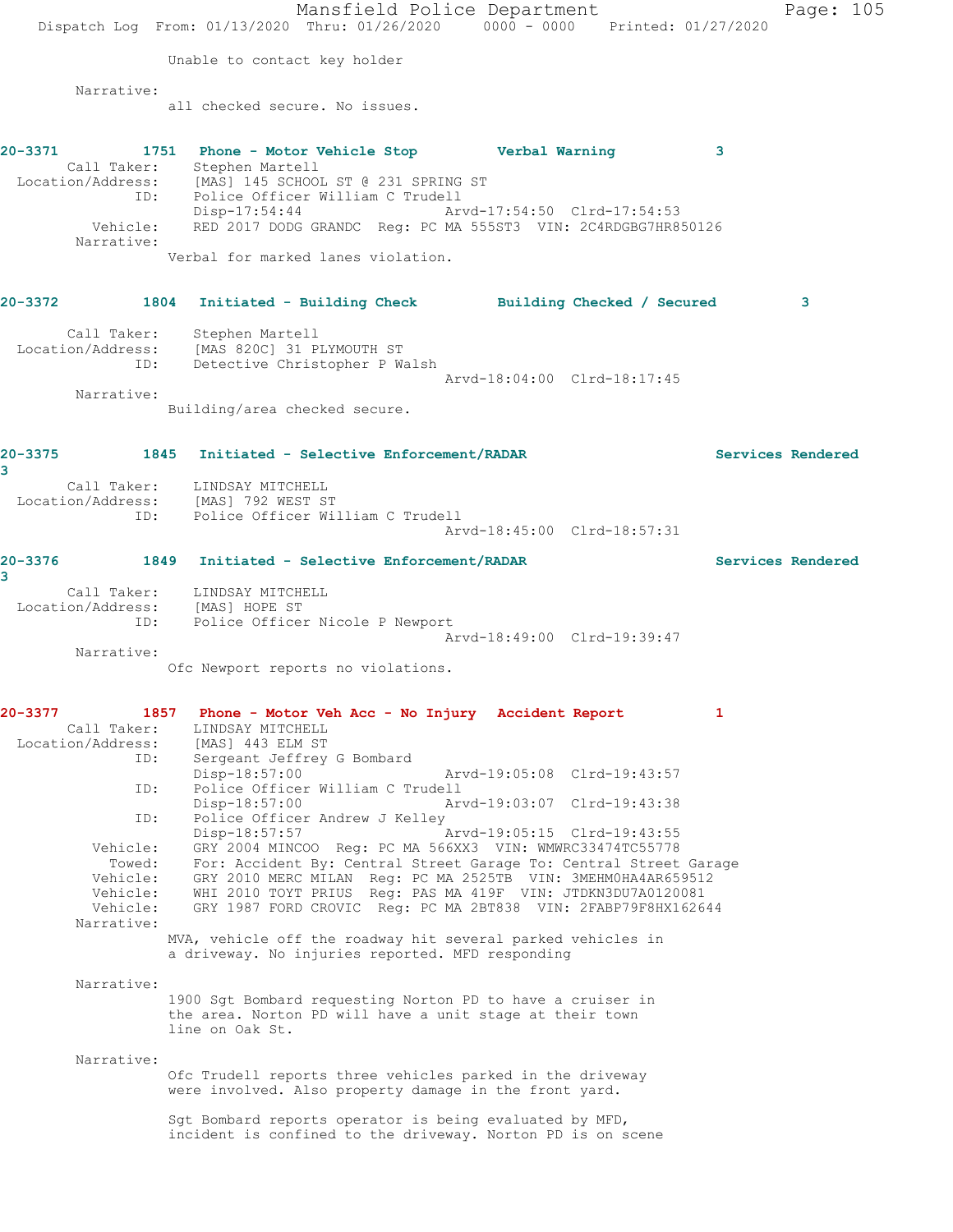Mansfield Police Department Page: 106 Dispatch Log From: 01/13/2020 Thru: 01/26/2020 0000 - 0000 Printed: 01/27/2020 assisting with gathering evidence, Narrative: Sgt Bombard requesting a tow, Central St enroute Narrative: 1926 Ofc Kelley transporting the male and female occupants of the vehicle to the females residence, SM 86776 EM 86776 Narrative: Sgt Bombard reports the homeowner was belligerent and not cooperative with the investigation. Narrative: Sgt Bombard reports Central St on scene Narrative: Ofc Trudell reports Central St has the vehicle. Refer To Accident: 20MAS-33-AC **20-3380 1951 Initiated - Suspicious Actv / Persn / Veh Services Rendered 2**  Call Taker: TARA LAKO Location/Address: [MAS 330] 250 EAST ST ID: Police Officer Nicole P Newport Arvd-19:51:00 Clrd-19:52:55 ID: Police Officer William C Trudell Disp-19:52:46 Arvd-19:52:48 Clrd-19:52:52<br>Vehicle: RED 2007 DODG DURANG Req: PC MA 932MN9 VIN: 1D8HD48P77F5 RED 2007 DODG DURANG Reg: PC MA 932MN9 VIN: 1D8HD48P77F514467 Narrative: Ofc Newport checking on a vehicle in the parking lot, occupied. Ofc Newport reports operator checks ok, he is the wrestling coach. **20-3381 1952 Initiated - Proactive Patrol Building Checked / Secured 3** Call Taker: TARA LAKO Location/Address: [MAS 1002] 250 EAST ST ID: Police Officer Nicole P Newport Arvd-19:52:00 Clrd-19:55:14 Narrative: Checking the area. Narrative: Ofc Newport reports about 10 vehicles parked in the rear of the Middle School, nobody around. Ofc Newport will check on the vehicles later on. **20-3382 2002 Initiated - Proactive Patrol Building Checked / Secured 3** Call Taker: TARA LAKO Location/Address: [MAS 820C] 31 PLYMOUTH ST ID: Detective Christopher P Walsh Arvd-20:02:00 Clrd-20:14:16 Narrative: Checking the area. **20-3383 2027 Initiated - Proactive Patrol Building Checked / Secured 3** Call Taker: TARA LAKO Location/Address: [MAS 992] 660 EAST ST ID: Police Officer Nicole P Newport Arvd-20:27:00 Clrd-20:31:07 Narrative: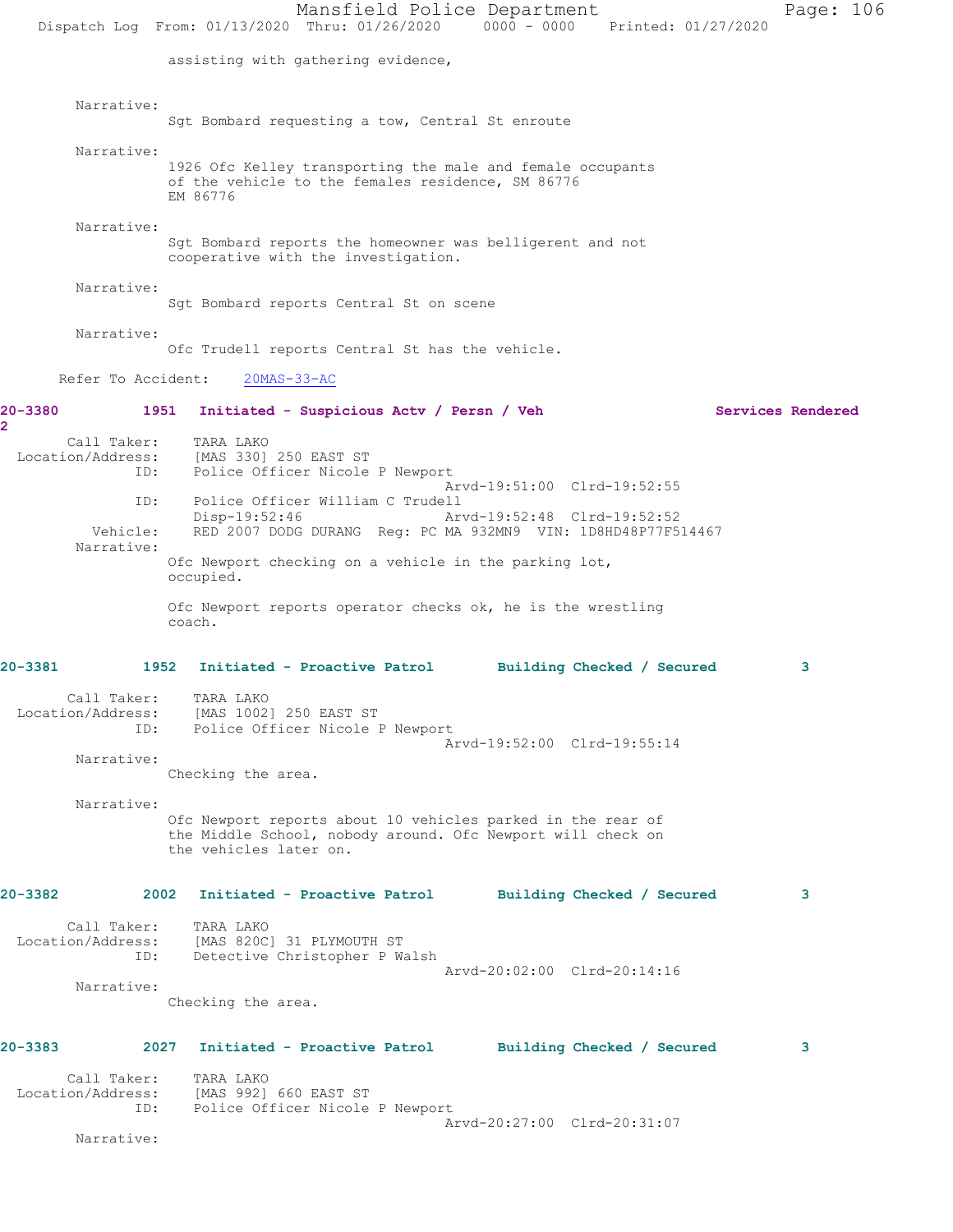Mansfield Police Department Page: 107 Dispatch Log From: 01/13/2020 Thru: 01/26/2020 0000 - 0000 Printed: 01/27/2020 Checking the area. **20-3384 2033 Initiated - Proactive Patrol Building Checked / Secured 3** Call Taker: TARA LAKO Location/Address: [MAS] COPELAND DR ID: Police Officer Andrew J Kelley Arvd-20:33:00 Clrd-20:42:17 Narrative: Checking the area. **20-3386 2041 Phone - Alarm - Burglar Building Checked / Secured 1** Call Taker: LINDSAY MITCHELL Location/Address: [MAS 12] 250 EAST ST ID: Police Officer Andrew J Kelley Disp-20:43:09 Arvd-20:47:37 Clrd-20:51:20 ID: Police Officer William C Trudell Arvd-20:47:23 Clrd-20:51:21 Vehicle: BRO 2011 TOYT SIENNA Reg: PC MA 3BN822 VIN: 5TDKK3DCXBS007675 Narrative: Alarm Co reports an audible alarm perimeter door 3 stage door Narrative: Ofc Kelley reports speaking with a parent waiting on her daughter to return back to the school. Mother stated there are about 3 buses to return and will be unloading some equipment into the school. Narrative: Ofc Kelley reports the doors from the alarm check handtight, buses are arriving now with the students. **20-3393 2125 Initiated - Proactive Patrol Services Rendered 3**  Call Taker: LINDSAY MITCHELL Location/Address: [MAS 170] 255 HOPE ST ID: Police Officer Andrew J Kelley Arvd-21:25:00 Clrd-21:47:19 Narrative: Checking the library and memorial park **20-3395 2147 Initiated - Proactive Patrol Building Checked / Secured 3** Call Taker: JEFFREY KEEFE Vicinity of: [MAS 1015] 30 CHAUNCY ST ID: Police Officer Andrew J Kelley Arvd-21:47:00 Clrd-21:52:10 Narrative: Checking the area. **20-3398 2209 Initiated - Motor Vehicle Stop Citation / Warning Issued 3**  Call Taker: TARA LAKO Location/Address: [MAS] RTE 140 NB ID: Police Officer Andrew J Kelley Arvd-22:09:00 Clrd-22:12:45 Vehicle: RED 2014 FORD ESCAPE Reg: PC MA 9EW983 VIN: 1FMCU9GXXEUC32044 Narrative: Citation issued for failure to use headlights. **20-3399 2209 Initiated - Proactive Patrol Building Checked / Secured 3** Call Taker: TARA LAKO Location/Address: [MAS 820C] 31 PLYMOUTH ST

Arvd-22:09:00 Clrd-22:23:32

ID: Detective Christopher P Walsh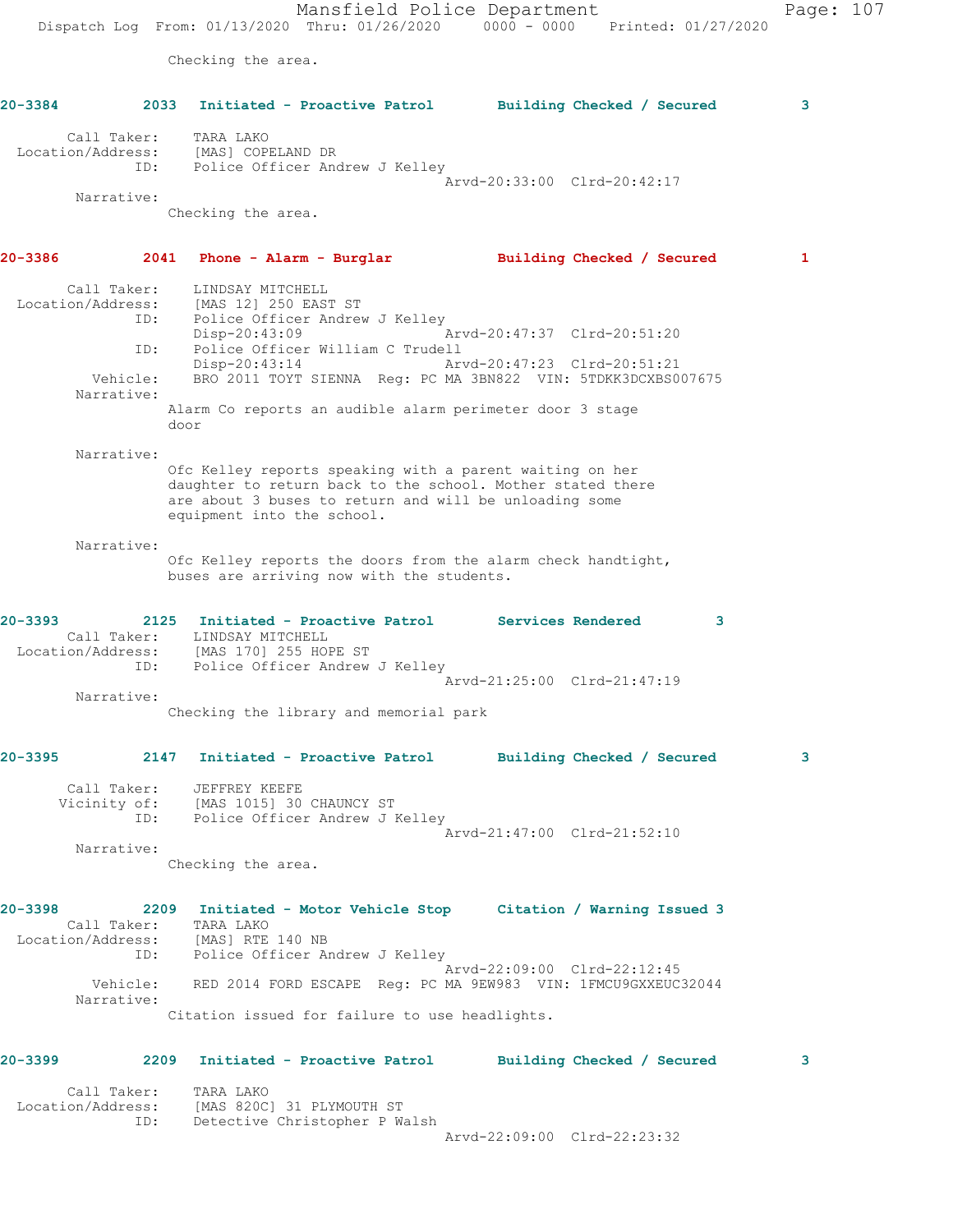Mansfield Police Department Page: 108 Dispatch Log From: 01/13/2020 Thru: 01/26/2020 0000 - 0000 Printed: 01/27/2020

Narrative:

Checking the area.

**20-3401 2249 Initiated - Motor Vehicle Stop Citation / Warning Issued 3**  Call Taker: LINDSAY MITCHELL Location/Address: [MAS] 670 EAST ST @ 2 LAWNDALE RD ID: Police Officer Nicole P Newport Arvd-22:49:00 Clrd-22:55:47 Vehicle: BLU 2014 CHEV CRUZE Reg: PC MA 321VT3 VIN: 1G1PC5SB3E7259638 Narrative: Citation issued for red light violation

**20-3402 2321 Initiated - Motor Vehicle Stop Verbal Warning 3**  Call Taker: JEFFREY KEEFE Vicinity of: [MAS] 683 EAST ST ID: Police Officer Nicole P Newport Arvd-23:21:00 Clrd-23:26:38 Vehicle: GRY 1997 TOYT UT LAND Reg: PC MA 6315EC VIN: JT3HJ85J4V0187206 Narrative: Verbal warning for yellow light violation.

| $20 - 3403$       | 2326               | Initiated - Proactive Patrol                                                           |  | Building Checked / Secured  | 3 |
|-------------------|--------------------|----------------------------------------------------------------------------------------|--|-----------------------------|---|
| Location/Address: | Call Taker:<br>ID: | LINDSAY MITCHELL<br>[MAS] 4 ERICK RD @ 15 BONNEY LN<br>Police Officer Nicole P Newport |  |                             |   |
|                   |                    |                                                                                        |  | Arvd-23:26:00 Clrd-23:41:41 |   |
| $20 - 3407$       | 2344               | Initiated - Proactive Patrol                                                           |  | Building Checked / Secured  | 3 |
| Location/Address: | Call Taker:<br>ID: | TARA LAKO<br>[MAS 820C] 31 PLYMOUTH ST<br>Detective Christopher P Walsh                |  |                             |   |
|                   |                    |                                                                                        |  | Arvd-23:44:00 Clrd-23:50:31 |   |

Narrative:

Checking the area.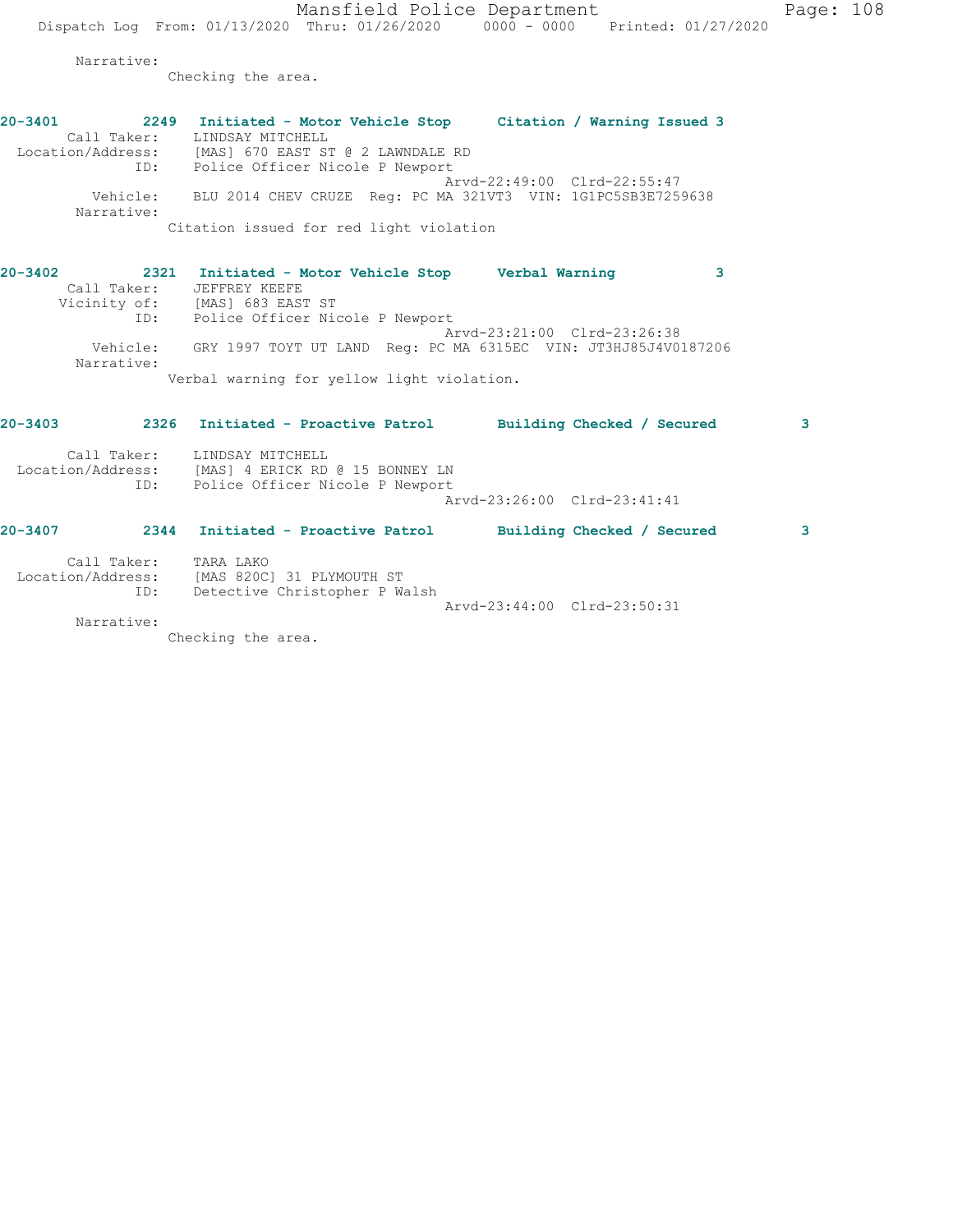Dispatch Log From: 01/26/2020 Thru: 01/31/2020 0000 - 2359 Printed: 02/11/2020 **For Date: 01/26/2020 - Sunday** Call Number **Time** Call Reason **Business Call Action Action Priority 20-3412 0055 Initiated - Proactive Patrol Building Checked / Secured 3** Call Taker: TARA LAKO Location/Address: [MAS 820C] 31 PLYMOUTH ST ID: Police Officer Andrew J Kelley Arvd-00:55:00 Clrd-01:18:46 Narrative: Checking the area. **20-3422 0123 Initiated - Proactive Patrol Building Checked / Secured 3** Call Taker: CARLY MORIARTY Location/Address: [MAS 2] 60 FORBES BLVD ID: Police Officer Meghan Birnie Arvd-01:23:00 Clrd-01:58:54 Vehicle: GRY 2017 HOND LL HRV Reg: PC NY GXH2621 VIN: 3CZRU6H70HM705822 Narrative: Check of the hotels Narrative: Ofc Birnie checking on NY GXH2621 at the Red Roof. Ofc Birnie reports she is clear, occupants talking in the vehicle and have an infant with them. **20-3423 0126 Initiated - Proactive Patrol Building Checked / Secured 3** Call Taker: TARA LAKO Location/Address: [MAS 281A] 1 CROCKER ST ress: المسموع العام التحميم العام التحميم<br>ID: Patrolman David Schepis Arvd-01:26:00 Clrd-01:28:03 Narrative: Checking the area. **20-3424 0128 Initiated - Proactive Patrol Services Rendered 3**  Call Taker: TARA LAKO Location/Address: [MAS 165] 91 CHAUNCY ST ID: Patrolman David Schepis Arvd-01:28:00 Clrd-01:32:48 Narrative: Checking the area. **20-3426 0133 Initiated - Proactive Patrol Building Checked / Secured 3** Call Taker: JEFFREY KEEFE Vicinity of: [MAS 281A] 1 CROCKER ST ID: Patrolman David Schepis Arvd-01:33:00 Clrd-01:35:28 Narrative: Checking the area. **20-3429 0138 Initiated - Proactive Patrol Building Checked / Secured 3** Call Taker: TARA LAKO Location/Address: [MAS 1002] 250 EAST ST ID: Police Officer Donald MacLean Arvd-01:38:00 Clrd-01:48:59 Narrative: Checking the area.

Mansfield Police Department Fage: 1

**20-3436 0159 Initiated - Proactive Patrol Building Checked / Secured 3**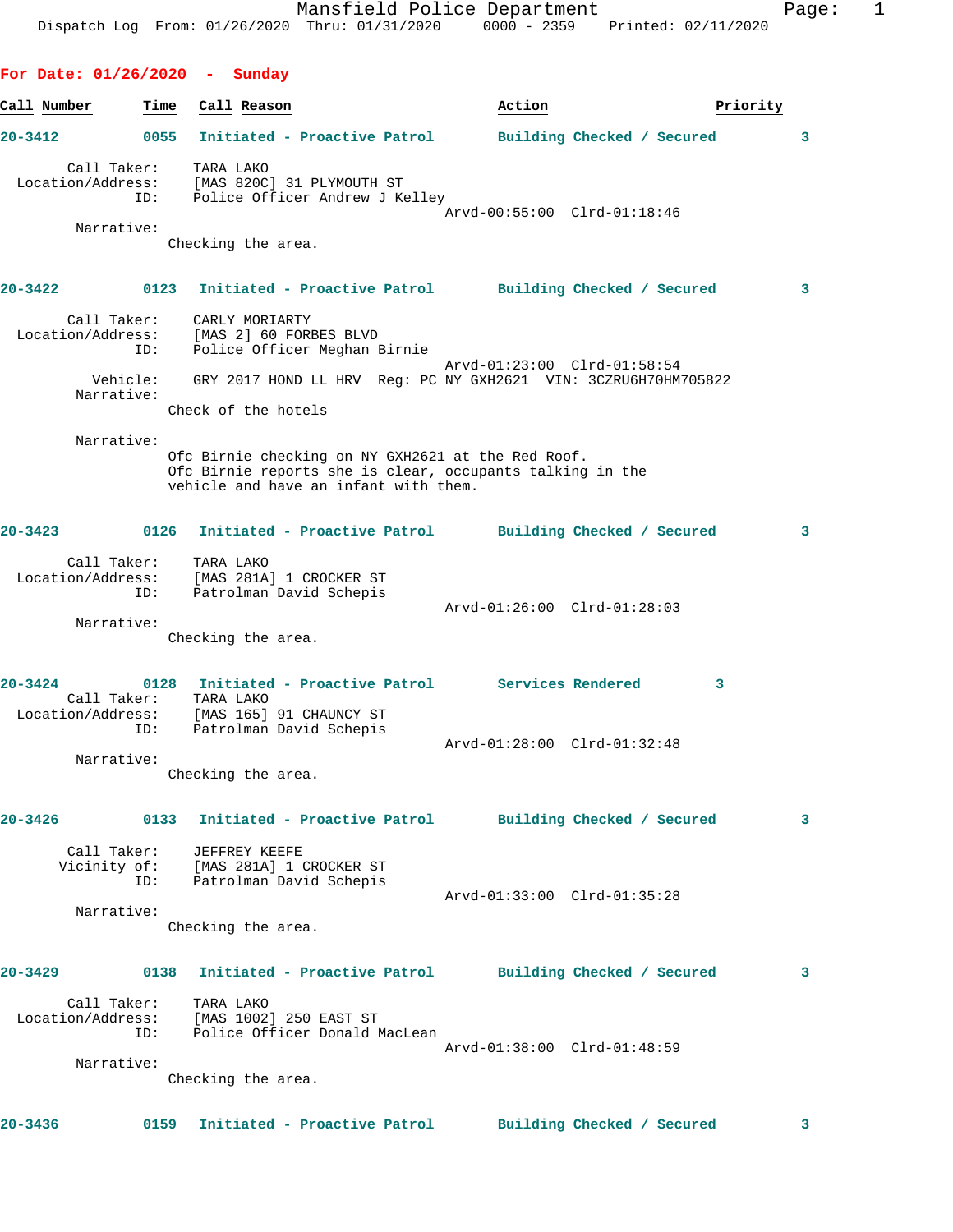|         |                                          | Mansfield Police Department<br>Dispatch Log From: 01/26/2020 Thru: 01/31/2020 0000 - 2359 Printed: 02/11/2020                           |                             |   | Page: | 2 |
|---------|------------------------------------------|-----------------------------------------------------------------------------------------------------------------------------------------|-----------------------------|---|-------|---|
|         |                                          | Call Taker: TARA LAKO<br>Location/Address: [MAS 992] 660 EAST ST<br>ID: Police Officer Donald MacLean                                   | Arvd-01:59:00 Clrd-02:17:28 |   |       |   |
|         | Narrative:                               | Checking the area.                                                                                                                      |                             |   |       |   |
|         |                                          | 20-3437 0207 Initiated - Proactive Patrol Building Checked / Secured                                                                    |                             |   | 3     |   |
|         |                                          | Call Taker: TARA LAKO<br>Location/Address: [MAS 840] 280 SCHOOL ST<br>ID: Police Officer Meghan Birnie                                  | Arvd-02:07:00 Clrd-02:22:52 |   |       |   |
|         | Narrative:                               | Checking the area.                                                                                                                      |                             |   |       |   |
|         |                                          | 20-3438 6225 Initiated - Proactive Patrol Building Checked / Secured                                                                    |                             |   | 3     |   |
|         | ID:                                      | Call Taker: TARA LAKO<br>Location/Address: [MAS] 4 ERICK RD @ 15 BONNEY LN<br>Police Officer Donald MacLean                             |                             |   |       |   |
|         | Narrative:                               |                                                                                                                                         | Arvd-02:25:00 Clrd-02:40:55 |   |       |   |
|         |                                          | Checking the area.                                                                                                                      |                             |   |       |   |
|         |                                          | 20-3439 		 0238 Initiated - Proactive Patrol 		 Building Checked / Secured                                                              |                             |   | 3     |   |
|         | ID:                                      | Call Taker: TARA LAKO<br>Location/Address: [MAS 907E] 390 WEST ST<br>Police Officer Meghan Birnie                                       | Arvd-02:38:00 Clrd-02:47:36 |   |       |   |
|         | Narrative:                               | Checking the area.                                                                                                                      |                             |   |       |   |
|         |                                          | 20-3440 		 0243 Initiated - Proactive Patrol 		 Building Checked / Secured                                                              |                             |   | 3     |   |
|         | Call Taker:<br>ID:                       | TARA LAKO<br>Location/Address: [MAS 226E] 125 HIGH ST Apt. #1-4<br>Patrolman David Schepis                                              |                             |   |       |   |
|         | Narrative:                               |                                                                                                                                         | Arvd-02:43:00 Clrd-02:50:48 |   |       |   |
|         |                                          | Checking the area.                                                                                                                      |                             |   |       |   |
| 20-3441 | 0253<br>Call Taker:<br>Location/Address: | 911 - Motor Veh Acc - No Injury Arrest(s) Made<br>CARLY MORIARTY<br>[MAS 199] 54 CHAUNCY ST                                             |                             | 1 |       |   |
|         | ID:<br>ID:                               | Police Officer Michelle Bellevue<br>$Disp-02:58:39$<br>Patrolman David Schepis                                                          | Arvd-02:58:49 Clrd-03:24:48 |   |       |   |
|         | ID:                                      | $Disp-02:58:44$<br>Police Officer Donald MacLean                                                                                        | Arvd-02:58:47 Clrd-03:24:46 |   |       |   |
|         | Vehicle:<br>Vehicle:                     | $Disp-03:24:35$<br>WHI 2013 MERZ C Req: PAS MA NE74WV VIN: WDDGJ7HBXDG090366<br>GRY 2010 ALTIMA Reg: PC RI YB118 VIN: 1N4BL2APXAN522362 | Arvd-03:24:06 Clrd-03:57:38 |   |       |   |
|         | Towed:<br>Released To:<br>Narrative:     | For: Arrest By: Achins Garage To: Achins Garage<br>MARTIN On: 01/27/2020 @ 1341                                                         |                             |   |       |   |
|         |                                          | RP reports an MVA, one of the vehicles involved is possibly<br>attempting to leave.                                                     |                             |   |       |   |
|         | Narrative:                               |                                                                                                                                         |                             |   |       |   |
|         |                                          | 0309 Sgt Crosman requesting a tow, Achin's is en route.<br>Sgt Crosman reports one in custody, OUI                                      |                             |   |       |   |
|         | Narrative:                               | Ofc Bellevue reports she is transporting female back to                                                                                 |                             |   |       |   |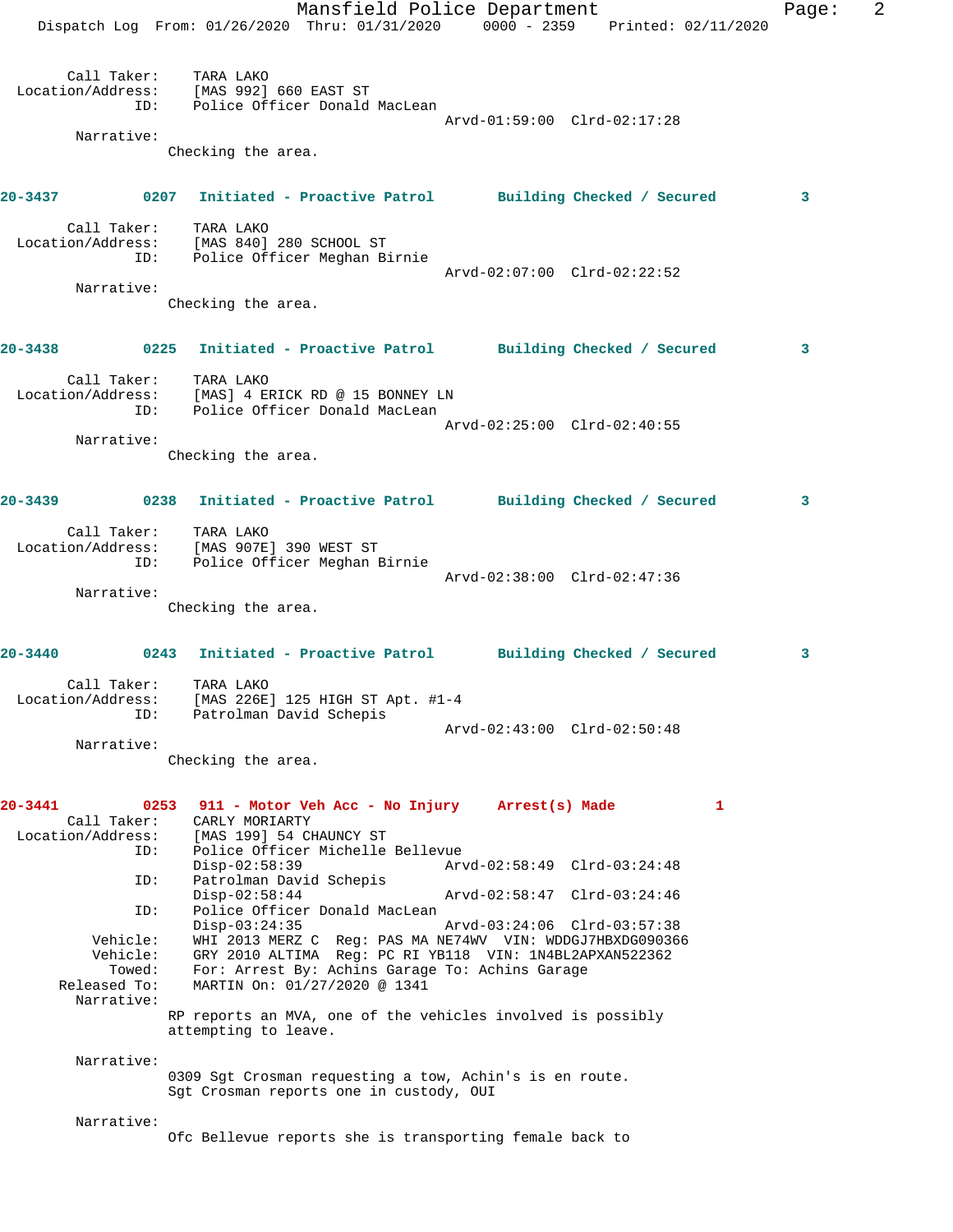Mansfield Police Department Fage: 3 Dispatch Log From: 01/26/2020 Thru: 01/31/2020 0000 - 2359 Printed: 02/11/2020 station Narrative: Ofc MacLean standing by for the tow Narrative: Mansfield front desk requesting MFD for an evaluation, lacerations on the elbow. Narrative: Ofc MacLean reports Achin's has the vehicle. Refer To Accident: 20MAS-34-AC Refer To Arrest: 20MAS-35-AR Arrest: PINA, SYDNI HANNAH Address: 700 SHORE DR Apt. #308 FALL RIVER, MA Age: 22 Charges: OUI-LIQUOR OR .08% NEGLIGENT OPERATION OF MOTOR VEHICLE LICENSE SUSPENDED, OP MV WITH A&B **20-3449 0436 Initiated - Proactive Patrol Building Checked / Secured 3** Call Taker: TARA LAKO Location/Address: [MAS 820C] 31 PLYMOUTH ST ID: Police Officer Andrew J Kelley Arvd-04:36:00 Clrd-04:41:55 Narrative: Checking the area. **20-3451 0547 Initiated - Proactive Patrol Building Checked / Secured 3** Call Taker: TARA LAKO Location/Address: [MAS 820C] 31 PLYMOUTH ST ID: Police Officer Andrew J Kelley Arvd-05:47:00 Clrd-05:56:53 Narrative: Checking the area. **20-3457 0724 Initiated - Building Check Building Checked / Secured 3** Call Taker: MATTHEW BOMES Location/Address: [MAS 820C] 31 PLYMOUTH ST ID: Police Officer Andrew J Kelley Arvd-07:24:00 Clrd-07:28:35 Narrative: Building/area checked secure. **20-3459 0806 911 - 911 Hang-ups & Verifications Unfounded/Unverifed 2**  Call Taker: MATTHEW BOMES Location/Address: [MAS 907B] 390 WEST ST Apt. #C100 ID: Police Officer Patrick J Pennie Disp-08:10:11 Arvd-08:20:22 Clrd-08:26:05 Narrative: Checking on a 911 hang up Narrative: No answer on call back Narrative: Checked the area no one has waved down the officer **20-3460 0821 Initiated - Building Check Building Checked / Secured 3** Call Taker: MATTHEW BOMES Location/Address: [MAS 820C] 31 PLYMOUTH ST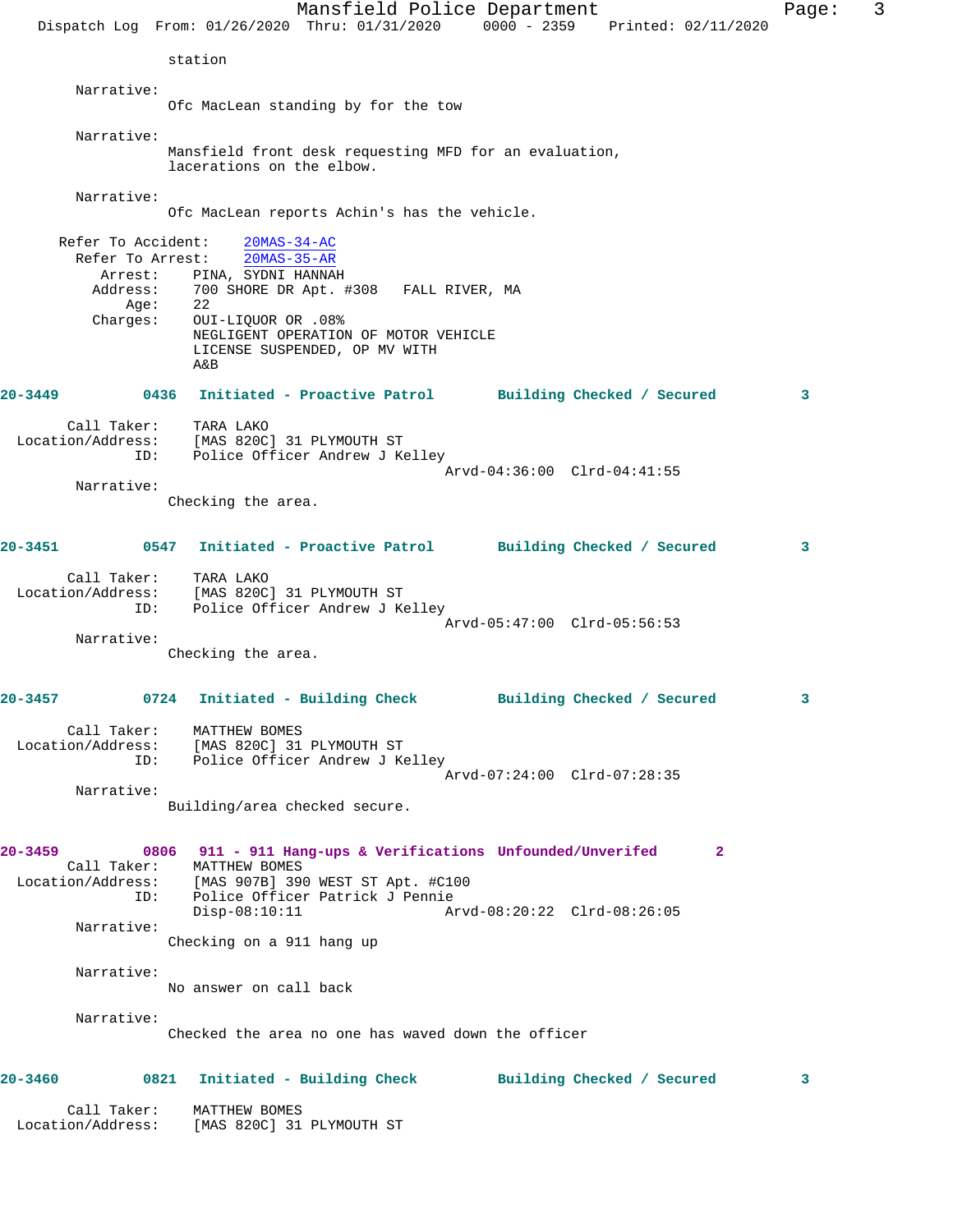|                                  |                                                                                                                         | Mansfield Police Department                             |                             |  |                     | Page:             | 4 |
|----------------------------------|-------------------------------------------------------------------------------------------------------------------------|---------------------------------------------------------|-----------------------------|--|---------------------|-------------------|---|
|                                  | Dispatch Log From: 01/26/2020 Thru: 01/31/2020                                                                          |                                                         | $0000 - 2359$               |  | Printed: 02/11/2020 |                   |   |
| ID:                              | Sergeant Thomas R Connor                                                                                                |                                                         |                             |  |                     |                   |   |
|                                  |                                                                                                                         |                                                         | Arvd-08:21:00 Clrd-08:24:00 |  |                     |                   |   |
| Narrative:                       |                                                                                                                         |                                                         |                             |  |                     |                   |   |
|                                  | Building/area checked secure.                                                                                           |                                                         |                             |  |                     |                   |   |
| Narrative:                       |                                                                                                                         |                                                         |                             |  |                     |                   |   |
|                                  | Building secure                                                                                                         |                                                         |                             |  |                     |                   |   |
|                                  |                                                                                                                         |                                                         |                             |  |                     |                   |   |
| 20-3464                          | 0851<br>Walk-In - Fingerprinting - non crimnl                                                                           |                                                         |                             |  |                     | Services Rendered |   |
| 3<br>Call Taker:                 | Officer Brendan Fayles                                                                                                  |                                                         |                             |  |                     |                   |   |
| Location/Address:                | [MAS 451B] 500 EAST ST                                                                                                  |                                                         |                             |  |                     |                   |   |
| ID:                              | Officer Brendan Fayles<br>$Disp-08:52:38$                                                                               |                                                         | Arvd-08:52:54 Clrd-09:13:33 |  |                     |                   |   |
| ID:                              | Sergeant Brian P Thibault                                                                                               |                                                         |                             |  |                     |                   |   |
|                                  | $Disp-08:52:38$                                                                                                         |                                                         | Arvd-08:52:57 Clrd-09:13:20 |  |                     |                   |   |
| Narrative:                       | Party in the lobby for fingerprinting.                                                                                  |                                                         |                             |  |                     |                   |   |
|                                  |                                                                                                                         |                                                         |                             |  |                     |                   |   |
| 20-3471                          | 0919                                                                                                                    |                                                         |                             |  |                     | Services Rendered |   |
| 3                                |                                                                                                                         | Walk-In - Fingerprinting - non crimnl                   |                             |  |                     |                   |   |
| Call Taker:                      | Officer Brendan Fayles                                                                                                  |                                                         |                             |  |                     |                   |   |
| Location/Address:<br>ID:         | [MAS 451B] 500 EAST ST<br>Officer Brendan Fayles                                                                        |                                                         |                             |  |                     |                   |   |
|                                  | $Disp-09:21:05$                                                                                                         |                                                         | Arvd-09:21:48 Clrd-09:36:11 |  |                     |                   |   |
| Narrative:                       |                                                                                                                         |                                                         |                             |  |                     |                   |   |
|                                  | Party in the lobby for fingerprinting.                                                                                  |                                                         |                             |  |                     |                   |   |
|                                  |                                                                                                                         |                                                         |                             |  |                     |                   |   |
| 20-3473<br>Call Taker:           | 0927 Other - Assist Law Enfrc Agncy Services Rendered<br><b>GARIN EISELE</b>                                            |                                                         |                             |  | 3                   |                   |   |
| Location/Address:                | [MAS H4821] 622 NORTH MAIN ST                                                                                           |                                                         |                             |  |                     |                   |   |
| ID:                              | Police Officer Gregg S Kennedy<br>$Disp-09:31:36$                                                                       |                                                         | Arvd-09:35:04 Clrd-09:44:52 |  |                     |                   |   |
| Vehicle:                         | WHI 2008 DODG VN DODGE GRAND CARAVAN Reg: PAS MA 2KVK51                                                                 |                                                         |                             |  |                     |                   |   |
| Narrative:                       |                                                                                                                         |                                                         |                             |  |                     |                   |   |
|                                  | Norfolk police requesting notification on possible abandoned<br>vehicle. M2 responding.                                 |                                                         |                             |  |                     |                   |   |
|                                  |                                                                                                                         |                                                         |                             |  |                     |                   |   |
| Narrative:                       | Owner is on his way back. He had a flat tire yesterday.                                                                 |                                                         |                             |  |                     |                   |   |
|                                  |                                                                                                                         |                                                         |                             |  |                     |                   |   |
| $20 - 3475$                      | 0947 Walk-In - Assist Citizen - P S A                                                                                   |                                                         | Spoken To                   |  | 3                   |                   |   |
| Call Taker:                      | Officer Brendan Fayles                                                                                                  |                                                         |                             |  |                     |                   |   |
| Location/Address:                | [MAS 451B] 500 EAST ST                                                                                                  |                                                         |                             |  |                     |                   |   |
| ID:                              | Officer Brendan Fayles<br>$Disp-09:51:50$                                                                               |                                                         | Arvd-09:54:12 Clrd-09:54:14 |  |                     |                   |   |
| Narrative:                       |                                                                                                                         |                                                         |                             |  |                     |                   |   |
|                                  | Party in the lobby to pick up a citation that was issued to<br>his son. Cite 637771AA picked up and was advised to call |                                                         |                             |  |                     |                   |   |
|                                  | Ofc. Kelley.                                                                                                            |                                                         |                             |  |                     |                   |   |
|                                  |                                                                                                                         |                                                         |                             |  |                     |                   |   |
| 20-3477                          | 0956                                                                                                                    | Walk-In - Fingerprinting - non crimnl                   |                             |  |                     | Services Rendered |   |
| 3                                |                                                                                                                         |                                                         |                             |  |                     |                   |   |
| Call Taker:<br>Location/Address: | Officer Brendan Fayles<br>[MAS 451B] 500 EAST ST                                                                        |                                                         |                             |  |                     |                   |   |
| ID:                              | Officer Brendan Fayles                                                                                                  |                                                         |                             |  |                     |                   |   |
| Narrative:                       | Disp-09:58:39                                                                                                           |                                                         | Arvd-09:58:58 Clrd-10:18:52 |  |                     |                   |   |
|                                  | Party in the lobby for fingerprinting.                                                                                  |                                                         |                             |  |                     |                   |   |
|                                  |                                                                                                                         |                                                         |                             |  |                     |                   |   |
| 20-3481                          | 1010                                                                                                                    | Phone - Traffic / Roadway Complaint Unfounded/Unverifed |                             |  | $\mathbf{2}$        |                   |   |
| Call Taker:                      | MATTHEW BOMES                                                                                                           |                                                         |                             |  |                     |                   |   |
| Location/Address:<br>ID:         | [MAS] OAK ST @ CHAUNCY ST<br>Police Officer Gregg S Kennedy                                                             |                                                         |                             |  |                     |                   |   |
|                                  | $Disp-10:13:19$                                                                                                         |                                                         | Arvd-10:18:10 Clrd-10:29:40 |  |                     |                   |   |
| Narrative:                       |                                                                                                                         |                                                         |                             |  |                     |                   |   |
|                                  |                                                                                                                         |                                                         |                             |  |                     |                   |   |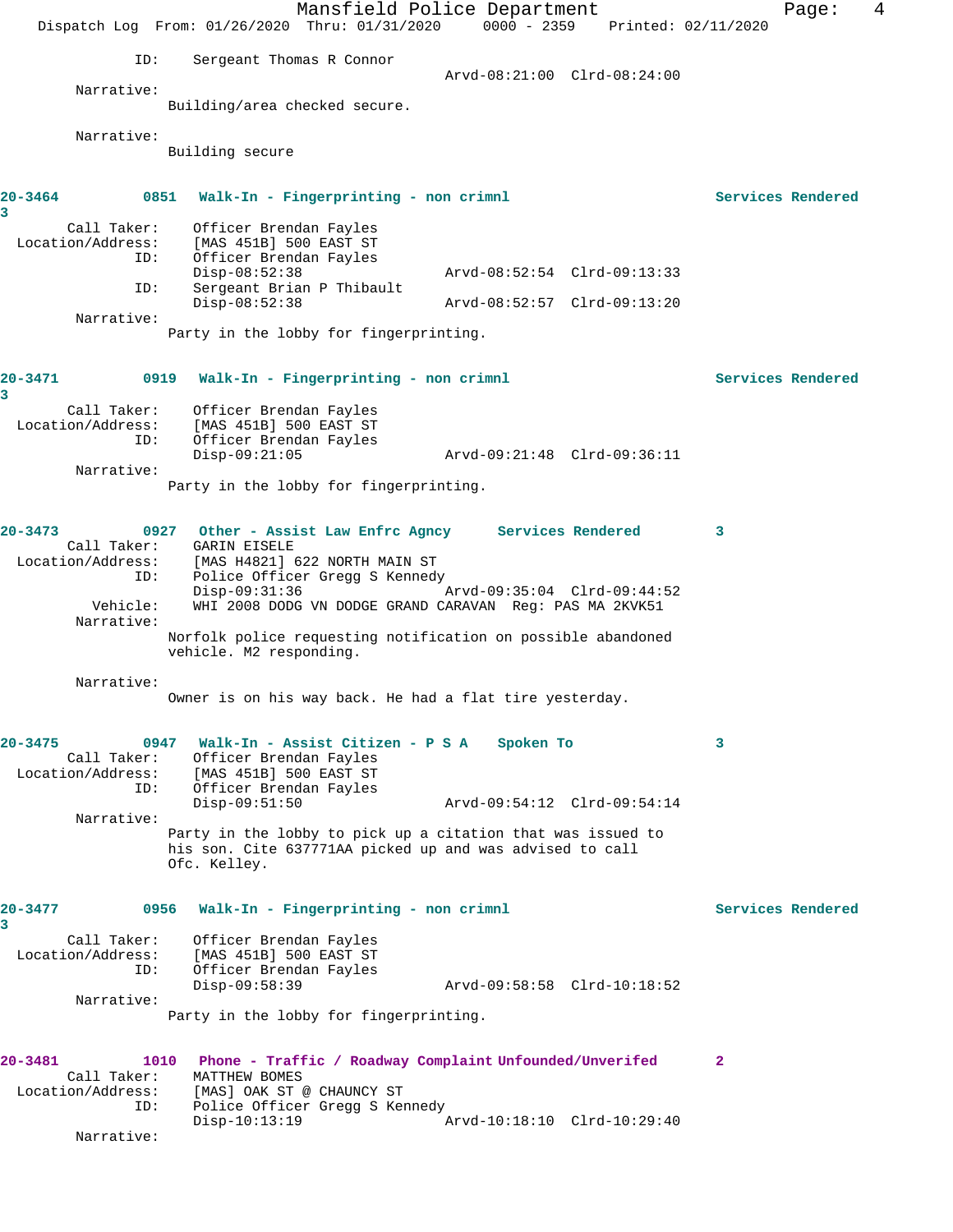|                          | Mansfield Police Department<br>Dispatch Log From: 01/26/2020 Thru: 01/31/2020<br>0000 - 2359 Printed: 02/11/2020 | Page: | 5 |
|--------------------------|------------------------------------------------------------------------------------------------------------------|-------|---|
|                          | Rp reports the traffic light on oak st is not changing green                                                     |       |   |
|                          | for 2 cycles                                                                                                     |       |   |
| Narrative:               |                                                                                                                  |       |   |
|                          | N.Main @ Chauncy lights working                                                                                  |       |   |
| 20-3483<br>3             | 1034 Walk-In - Fingerprinting - non crimnl<br>Services Rendered                                                  |       |   |
|                          | Call Taker: Officer Brendan Fayles                                                                               |       |   |
| Location/Address:        | [MAS 451B] 500 EAST ST                                                                                           |       |   |
| ID:                      | Officer Brendan Fayles<br>Arvd-10:36:42 Clrd-10:49:57<br>$Disp-10:36:36$                                         |       |   |
| Narrative:               |                                                                                                                  |       |   |
|                          | Party in the lobby for fingerprints                                                                              |       |   |
| 20-3486                  | 1104 Initiated - Traffic Cntrl / Dirctn Services Rendered<br>3                                                   |       |   |
| Call Taker:              | MATTHEW BOMES                                                                                                    |       |   |
| TD:                      | Location/Address: [MAS] 54 CHAUNCY ST @ 363 NORTH MAIN ST<br>Police Officer Matthew A Souza                      |       |   |
|                          | Arvd-11:04:00 Clrd-11:10:36                                                                                      |       |   |
| Narrative:               |                                                                                                                  |       |   |
|                          | traffic backed up, out directing traffic flow                                                                    |       |   |
| Narrative:               |                                                                                                                  |       |   |
|                          | Made the loop and it seams tobe cycling at this time.                                                            |       |   |
| 20-3487                  | 1111 Walk-In - Assist Citizen - P S A Investigated - Report Taken                                                | 3     |   |
|                          |                                                                                                                  |       |   |
| Call Taker:              | Officer Brendan Fayles                                                                                           |       |   |
| Location/Address:<br>ID: | [MAS 451B] 500 EAST ST<br>Police Officer Patrick J Pennie                                                        |       |   |
|                          | $Disp-11:15:44$<br>Arvd-11:16:41 Clrd-11:45:30                                                                   |       |   |
| Narrative:               |                                                                                                                  |       |   |
|                          | Party in the lobby to report her son was threatened                                                              |       |   |
| Refer To Incident:       | $20MAS - 74 - OF$                                                                                                |       |   |
| 20-3494                  | 1115 Walk-In - Assist Citizen - P S A Spoken To<br>3                                                             |       |   |
| Call Taker:              | Sergeant Brian P Thibault                                                                                        |       |   |
| Location/Address:        | [MAS 451B] 500 EAST ST                                                                                           |       |   |
| Narrative:               |                                                                                                                  |       |   |

| $20 - 3489$       | 1125        | Initiated - Building Check               |                             | Building Checked / Secured |                     |
|-------------------|-------------|------------------------------------------|-----------------------------|----------------------------|---------------------|
|                   | Call Taker: | MATTHEW BOMES                            |                             |                            |                     |
| Location/Address: |             | [MAS 820C] 31 PLYMOUTH ST                |                             |                            |                     |
|                   | ID:         | Executive Lieutenant Francis W Archer JR |                             |                            |                     |
|                   |             |                                          | Arvd-11:25:00 Clrd-11:28:13 |                            |                     |
|                   | ID:         | Sergeant Thomas R Connor                 |                             |                            |                     |
|                   |             | $Disp-11:28:20$                          | Arvd-11:28:24 Clrd-11:34:46 |                            |                     |
| $20 - 3495$       | 1151        | Phone - 911 Hang-ups & Verifications     |                             |                            | Unfounded/Unverifed |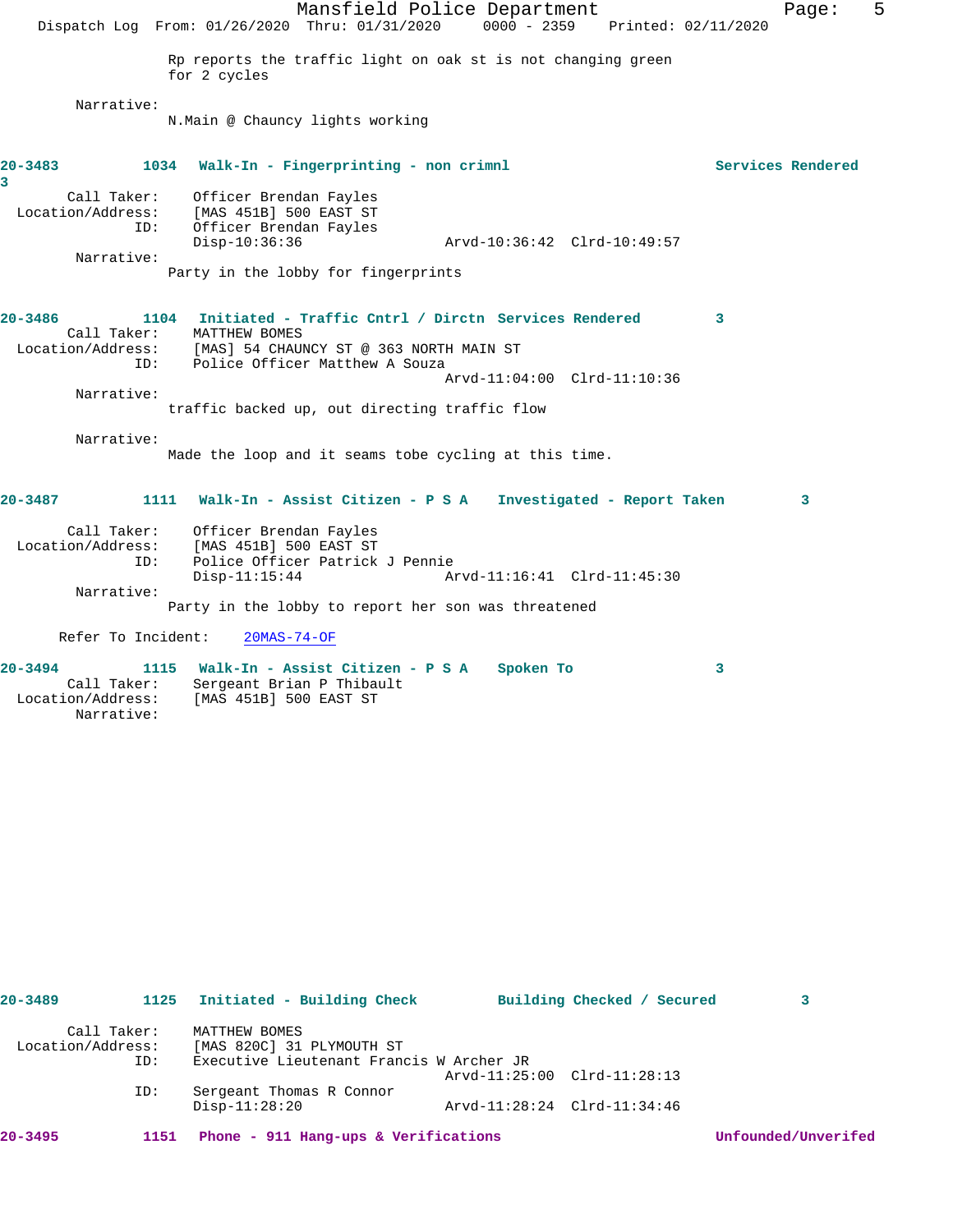Mansfield Police Department Fage: 6 Dispatch Log From: 01/26/2020 Thru: 01/31/2020 0000 - 2359 Printed: 02/11/2020 **2**  Call Taker: NICHOLAS GOYETTE<br>Location/Address: [MAS 825] 25 COB ess: [MAS 825] 25 COBB ST Apt. #L<br>ID: Police Officer Gregg S Kennee Police Officer Gregg S Kennedy Disp-11:53:18 Arvd-11:55:40 Clrd-11:59:09 Narrative: Checking on a 911 open line, clanging heard in background Narrative: spoke with staff at location if they find any problems will call 911 **20-3502 1322 Phone - Animal Complaints Services Rendered 3**  Call Taker: NICHOLAS GOYETTE<br>Location/Address: [MAS 1019] 792 WI [MAS 1019] 792 WEST ST ID: Police Officer Patrick J Pennie Disp-13:23:49 Arvd-13:37:11 Clrd-14:01:10<br>ID: Police Officer John R Armstrong Police Officer John R Armstrong<br>Disp-13:28:13 A Disp-13:28:13 Arvd-13:43:34 Clrd-14:01:07 ID: animal control Jeffrey S Collins Disp-13:33:48 Arvd-13:42:31 Clrd-14:01:05 Narrative: Caller reports a black/white australian shephard dog running in the area. Narrative: ACO is enroute to the location to assist Narrative: MSP called and a 911 call about a dog struck on 495 south in the area of ext 13 Narrative: ACO clear of the highway and headed over to the area of Holiday inn to look for the second dog Narrative: M1 just spoke with a party from the shelter, and she stated there was a post from last night abouth the loose dog in the area. Narrative: ACO1 has the struck animal from the highway there are no tattoo's or micro chip, returning to the shelter Narrative: unable to find the dog at the apartment location **20-3507 1424 Phone - Assist Fire Department Transported to Hospital 2**  Call Taker: NICHOLAS GOYETTE Location/Address: [MAS H3399] 175 BALCOM ST ID: Police Officer Patrick J Pennie Disp-14:24:35 Arvd-14:28:41 Clrd-14:43:03 Narrative: Assisting the FD with a fire related incident. Nature: 37yof, difficulty ambulating and dizzy Narrative:

Transporting to hospital

| $20 - 3513$       | 1509        | Initiated - Building Check |                             | Building Checked / Secured |  |
|-------------------|-------------|----------------------------|-----------------------------|----------------------------|--|
|                   | Call Taker: | MATTHEW BOMES              |                             |                            |  |
| Location/Address: |             | [MAS 820C] 31 PLYMOUTH ST  |                             |                            |  |
|                   | ID:         | Sergeant Thomas R Connor   |                             |                            |  |
|                   |             |                            | Arvd-15:09:00 Clrd-15:45:53 |                            |  |
|                   | Narrative:  |                            |                             |                            |  |

Building/area checked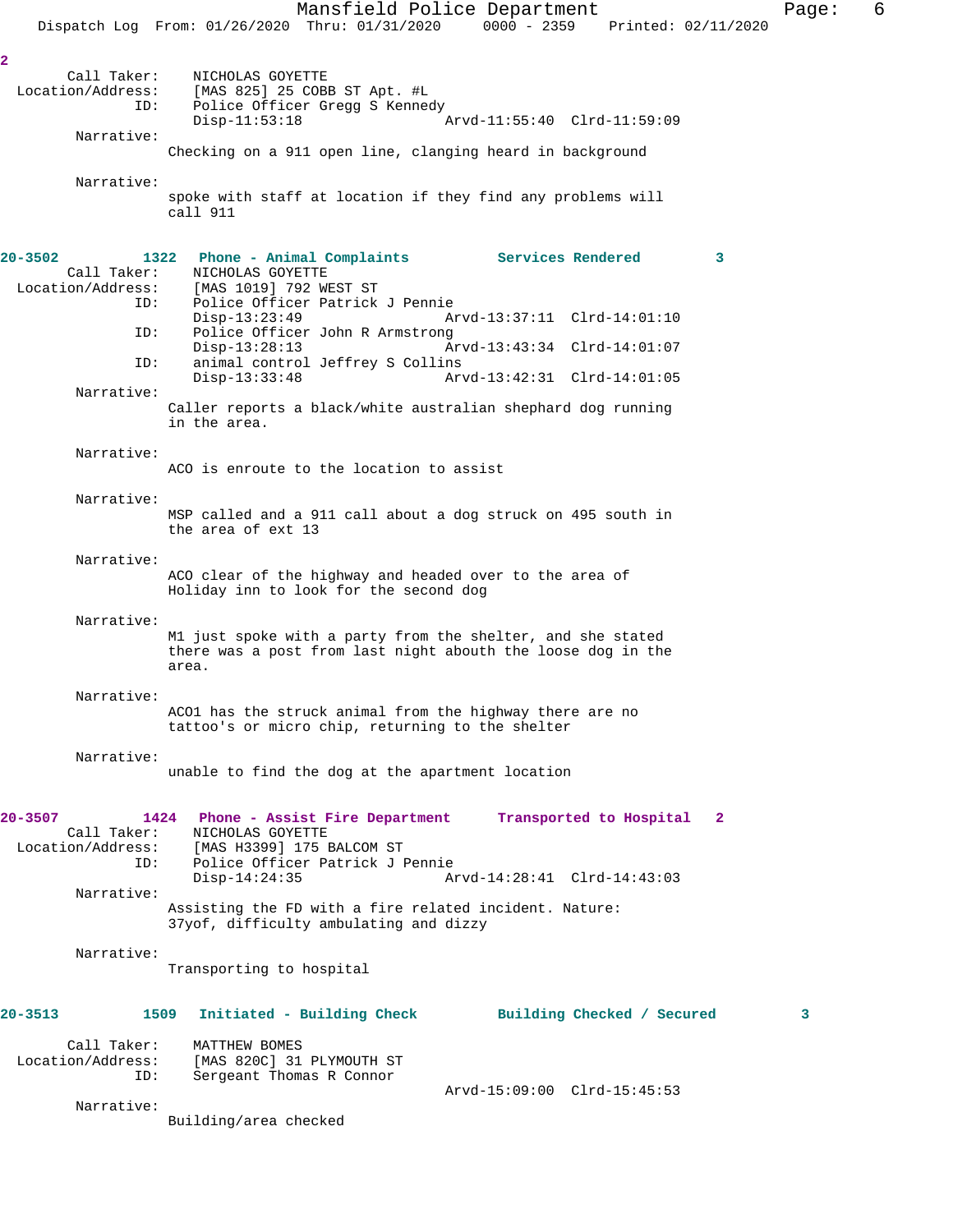Mansfield Police Department Fage: 7 Dispatch Log From: 01/26/2020 Thru: 01/31/2020 0000 - 2359 Printed: 02/11/2020 **20-3517 1533 Phone - Assist Citizen - P S A Services Rendered 3**  Call Taker: MATTHEW BOMES Location/Address: [MAS 876] 619 EAST ST Narrative: Caller reporting she has been waiting to pick up her dog since 1pm and no one is at the business. Upon call back she stated that she made contact with an employee and that they are on there way. **20-3522 1654 Initiated - Selective Enforcement/RADAR Citation / Warning Issued 3**  Call Taker: MATTHEW BOMES Vicinity of: [MAS] 562 MAPLE ST @ 3 JENNIFER DR ID: Police Officer Andrew J Kelley Arvd-16:54:00 Clrd-17:43:51 Vehicle: BLK 2019 JEEP GRANDC Reg: PC MA 8YJ349 VIN: 1C4RJFBG3KC570187 Vehicle: BLU 2004 TOYT CAMRY Reg: PC MA 8KC412 VIN: 4T1BE32K44U325576 Vehicle: GRY 2017 FORD F250 Reg: CO MA T52923 VIN: 1FT7W2B63HEE52789 Vehicle: GRY 2007 TOYT HIGHLA Reg: PC MA 2DG645 VIN: JTEEW21A670042928 Narrative: Ma. 8yj39 citation for speed Narrative: Ma. 8kc412 citation for speed Narrative: Ma T82923 citation for speed Narrative: Ma 2dg645 citation for speed Narrative: 4 citations issued top speed of 48 **20-3523 1706 Phone - 911 Hang-ups & Verifications Confirmed misdial/Accdntl Call 2**  Call Taker: NICHOLAS GOYETTE Location/Address: [MAS H1593] 165 CENTRAL ST ID: Police Officer David J Pepicelli Arvd-17:18:44 Clrd-17:20:58 Narrative: Checking on a 911 accidental Narrative: spoke with party all set **20-3528 1757 Initiated - Motor Vehicle Stop Citation / Warning Issued 3**  Call Taker: MATTHEW BOMES Location/Address: [MAS 1002] 250 EAST ST ID: Police Officer Andrew J Kelley Arvd-17:57:00 Clrd-18:07:09 Vehicle: RED 2011 FORD F150 Reg: PC MA 35M210 VIN: 1FTFW1EF1BFA09480 Narrative: citation issued for no headlights **20-3529 1807 Initiated - Building Check Building Checked / Secured 3** Call Taker: PATRICK FEENEY Location/Address: [MAS 820C] 31 PLYMOUTH ST ID: Sergeant Robert S Pierce Arvd-18:07:00 Clrd-18:22:22 **20-3530 1812 Initiated - Selective Enforcement/RADAR Services Rendered 3**  Call Taker: MATTHEW BOMES Vicinity of: [MAS] 700 WEST ST ID: Police Officer Nicole P Newport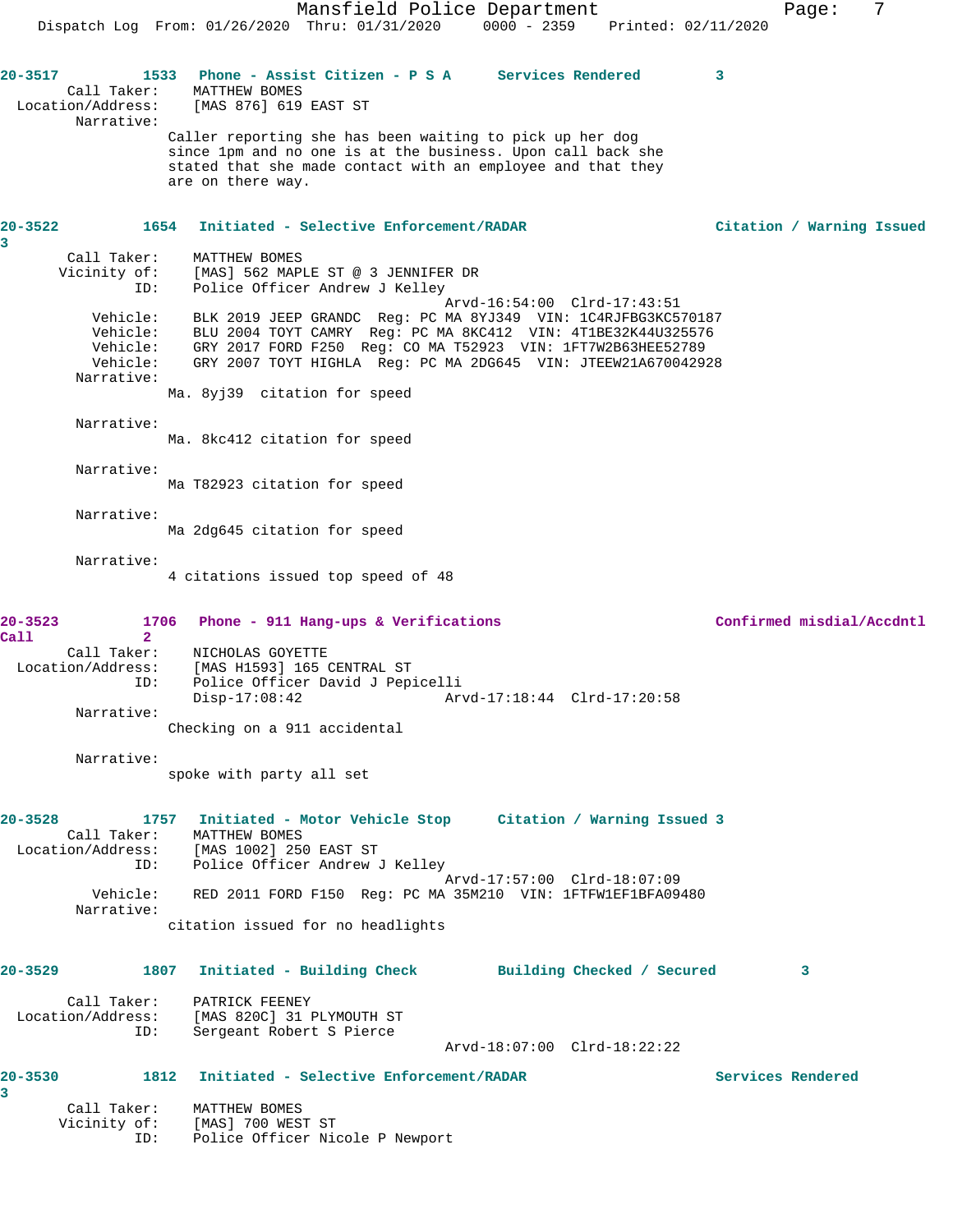Mansfield Police Department Form Page: 8 Dispatch Log From: 01/26/2020 Thru: 01/31/2020 0000 - 2359 Printed: 02/11/2020 Arvd-18:12:00 Clrd-18:48:56 Narrative: Clear with no violations Avg 35 High 38. **20-3532 1817 Initiated - Selective Enforcement/RADAR Services Rendered 3**  Call Taker: MATTHEW BOMES Vicinity of: [MAS] 97 RUMFORD AVE @ 20 VILLA ST<br>ID: Police Officer David J Pepicelli Police Officer David J Pepicelli Arvd-18:17:00 Clrd-19:16:22 Narrative: Selective enforcement in the area. Narrative: All clear no violations. **20-3533 1821 Phone - Assist Other Gov. Agency Not Home / No Answer 3**  Call Taker: Support Staff Amanda Crisfulla Location/Address: [MAS H2218] 15 RIVER EDGE RD ID: Police Officer Andrew J Kelley<br>Disp-18:23:33 Disp-18:23:33 Arvd-18:28:58 Clrd-18:29:04 Narrative: Concord PD (NH) called and requested we check the residence for a stolen plow Narrative: no truck in driveway **20-3536 1832 Initiated - Follow up Investigation Spoken To 3**  Call Taker: NICHOLAS GOYETTE Location/Address: [MAS H5179] 19 DARBY DR ID: Police Officer Andrew J Kelley Arvd-18:32:00 Clrd-18:40:38 Narrative: Conducting a follow up in the area to a previously reported incident Narrative: Party was advised of his options. **20-3537 1852 Initiated - Proactive Patrol Building Checked / Secured 3** Call Taker: Police Officer Andrew J Kelley Location/Address: [MAS 1002] 250 EAST ST Police Officer Andrew J Kelley Arvd-18:53:31 Clrd-19:06:42 Narrative: Checking the area. **20-3538 1903 Initiated - Proactive Patrol Services Rendered 3**  Call Taker: JEFFREY KEEFE Vicinity of: [MAS 2] 60 FORBES BLVD ID: Police Officer Nicole P Newport Arvd-19:03:00 Clrd-19:12:19 Narrative: Checking the area. **20-3540 1927 911 - Suspicious Actv / Persn / Veh Spoken To 2**  Call Taker: JEFFREY KEEFE<br>Vicinity of: [MAS H5332] 10 [MAS H5332] 108 ELYSE RD ID: Police Officer Andrew J Kelley Disp-19:29:08 Arvd-19:35:26 Clrd-19:39:57 ID: Police Officer David J Pepicelli Disp-19:29:22 Arvd-19:35:31 Clrd-19:40:04 Vehicle: BRO 2002 HOND VN ODYS Reg: PC MA 6XTD50 VIN: 2HKRL18512H533548 Narrative: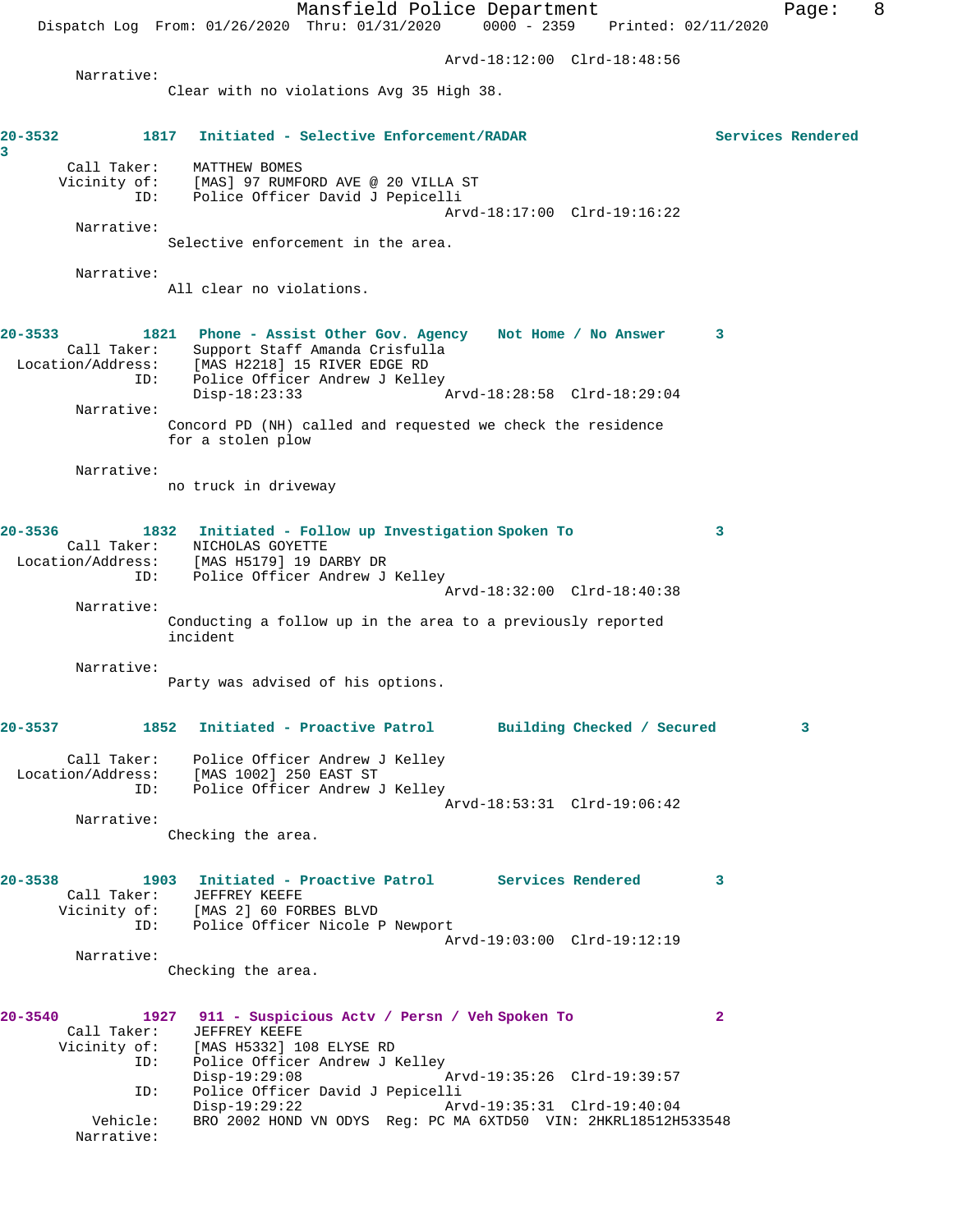Mansfield Police Department Fage: 9 Dispatch Log From: 01/26/2020 Thru: 01/31/2020 0000 - 2359 Printed: 02/11/2020 Cp reports a SUSP vehicle at the end of Elyse Rd. Described as a dark vehicle with at least one occupant. Narrative: The operator and friends were dropping off food to an address on Elyse. **20-3541 1935 Initiated - Proactive Patrol Services Rendered 3**  Call Taker: JEFFREY KEEFE Vicinity of: [MAS] 905 SOUTH MAIN ST ID: Police Officer Nicole P Newport Arvd-19:35:00 Clrd-19:48:21 Narrative: Checking the area. **20-3543 1948 Initiated - Building Check Services Rendered 3**  Call Taker: PATRICK FEENEY Location/Address: [MAS 820C] 31 PLYMOUTH ST ID: Sergeant Robert S Pierce Arvd-19:48:00 Clrd-19:59:31 **20-3545 1955 Initiated - Traffic / Roadway Complaint Unfounded/Unverifed 2**  Call Taker: PATRICK FEENEY Location/Address: [MAS] 54 CHAUNCY ST @ 363 NORTH MAIN ST<br>ID: Police Officer David J Pepicelli Police Officer David J Pepicelli Arvd-19:55:00 Clrd-19:57:55 Narrative: M13 out monitoring the lights; report that they are not cycling properly, day shift had a similar complaint regarding the lights as well. Narrative: M13 reports approx 3 light cycles observed and the lights appear to be operating normally. **20-3546 1958 Initiated - Proactive Patrol Services Rendered 3**  Call Taker: JEFFREY KEEFE Vicinity of: [MAS 4] 31 HAMPSHIRE ST ID: Police Officer Nicole P Newport Arvd-19:58:00 Clrd-20:26:07 Narrative: Checking the area. Narrative: Off with the dog cathers after a sighting of one of the missing dogs in the area of 100 Hampshire building #3. **20-3548 2026 Initiated - Proactive Patrol Building Checked / Secured 3** Call Taker: JEFFREY KEEFE Location/Address: [MAS 4] 31 HAMPSHIRE ST ID: Police Officer Nicole P Newport Arvd-20:26:00 Clrd-20:35:00 Narrative: Checking the area. **20-3551 2035 911 - 911 Hang-ups & Verifications Confirmed misdial/Accdntl Call 2** Call Taker: JEFFREY KEEFE Location/Address: [MAS 434] 13 BONNEY LN Apt. #17 ID: Police Officer Andrew J Kelley<br>Disp-20:37:35 Disp-20:37:35 Arvd-20:45:21 Clrd-20:47:35 Narrative: Checking on a 911 hang up Narrative: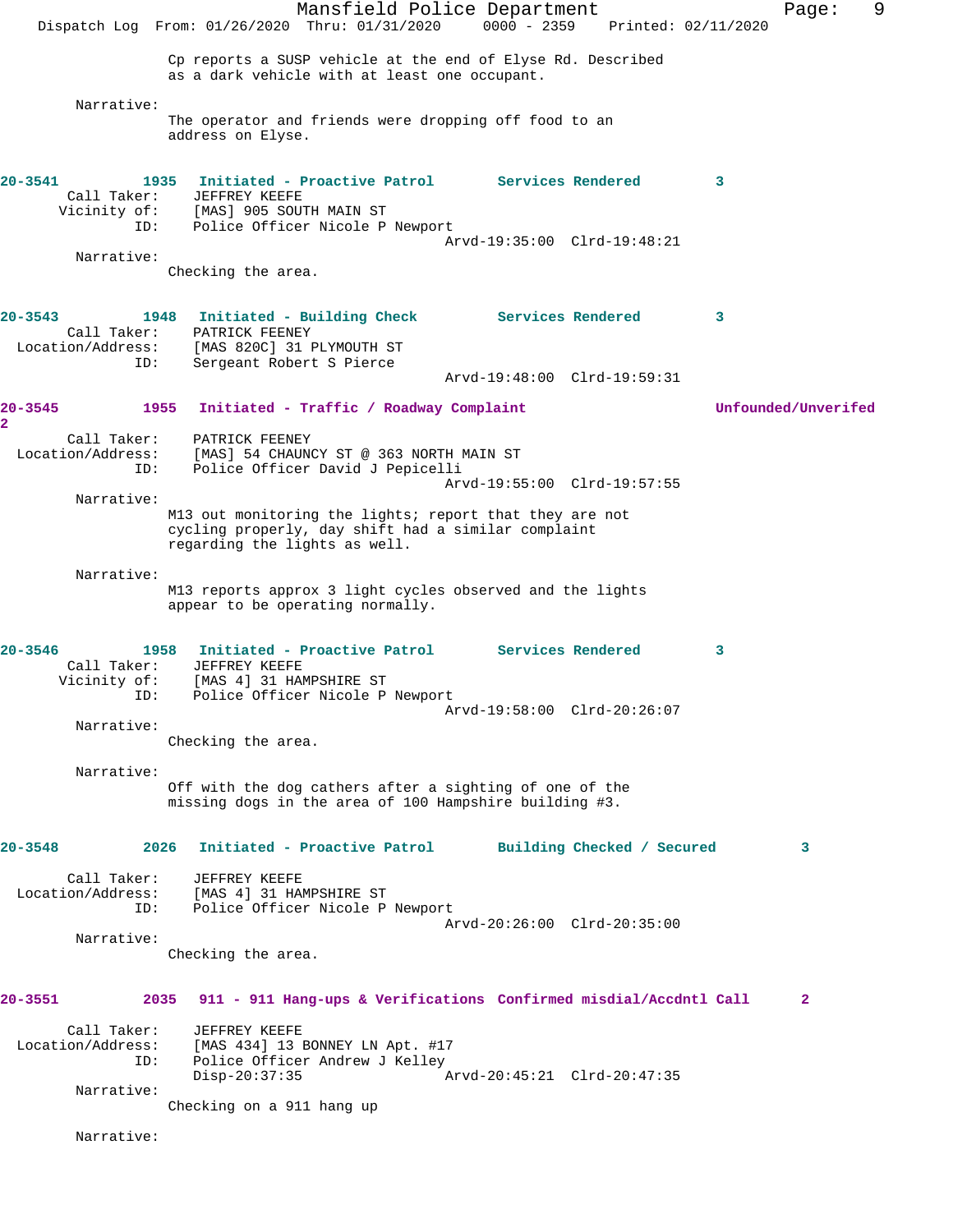Mansfield Police Department Page: 10 Dispatch Log From: 01/26/2020 Thru: 01/31/2020 0000 - 2359 Printed: 02/11/2020 Confirmed accidental **20-3554 2047 Initiated - Proactive Patrol Building Checked / Secured 3** Call Taker: JEFFREY KEEFE Vicinity of: [MAS] 4 ERICK RD @ 15 BONNEY LN ID: Police Officer Andrew J Kelley Arvd-20:47:00 Clrd-20:52:14 Narrative: Checking the area. **20-3558 2109 Initiated - Proactive Patrol Building Checked / Secured 3** Call Taker: JEFFREY KEEFE Vicinity of: [MAS 814] 50 WEST CHURCH ST ID: Police Officer David J Pepicelli Arvd-21:09:00 Clrd-21:53:25 **20-3559 2111 Initiated - Assist Non-Govrnmnt Agency Services Rendered 3**  Call Taker: JEFFREY KEEFE Location/Address: [MAS 13] 175 FRUIT ST ID: Police Officer Nicole P Newport Arvd-21:11:00 Clrd-21:53:18 Narrative: Assisting with getting a dog into a kennel from a previous call. **20-3560 2209 Initiated - Proactive Patrol Building Checked / Secured 3** Call Taker: JEFFREY KEEFE Vicinity of: [MAS 170] 255 HOPE ST ID: Police Officer Andrew J Kelley Arvd-22:09:00 Clrd-22:14:50 Narrative: Checking the area. **20-3561 2356 Phone - Well Being Check Services Rendered 3**  Call Taker: JEFFREY KEEFE Location/Address: [MAS H5289] 369 ELM ST ID: Patrolman David Schepis<br>Disp-23:59:52 Disp-23:59:52 Arvd-00:12:05 Clrd-01/27/2020 @ 00:19:37 ID: Police Officer Meghan Birnie Disp-23:59:57 Arvd-00:12:07 Clrd-01/27/2020 @ 00:19:37 Narrative: Hopedale PD is attempting to make contact with the female involved party to check her well being following an MVA in Hopedale. Narrative: The father of the involved female was able to provide some information on the involved party. He stated she may be living in Upton. M2 will contact Hopedale PD to pass along the information. **For Date: 01/27/2020 - Monday**

**20-3562 0047 911 - Animal Complaints Unfounded/Unverifed 3**  Call Taker: JEFFREY KEEFE Vicinity of: [MAS 451B] 500 EAST ST ID: Police Officer Michelle Bellevue Disp-00:48:51 Arvd-00:51:01 Clrd-00:59:17 Narrative: Report of a dead dear in the roadway in front of the public safety building.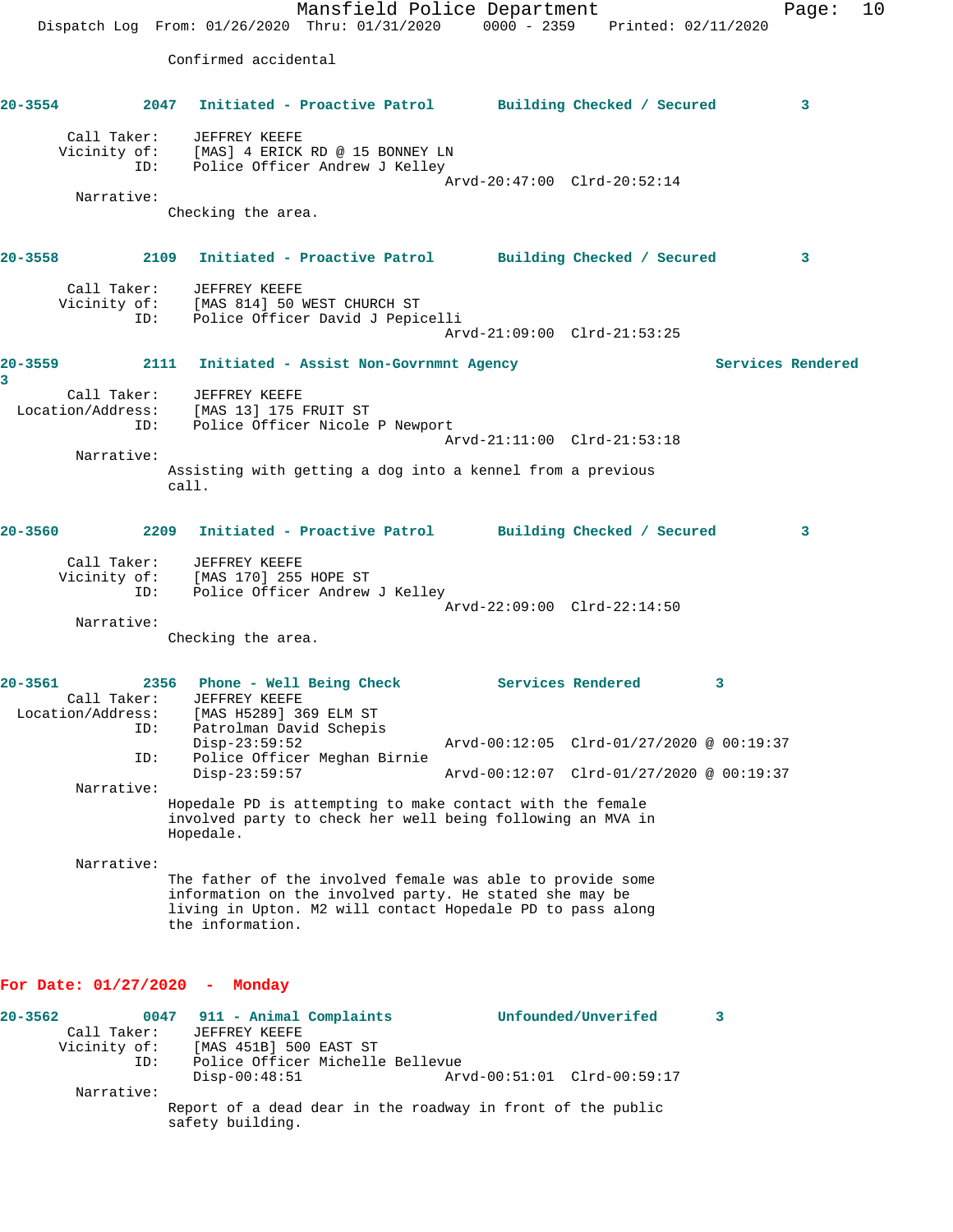| $20 - 3563$ | Call Taker:                                                | Phone - Animal Complaints<br>0101<br>Support Staff Derek M Stark<br>Vicinity of: [MAS] 409 PRATT ST                                                         |                             | Services Rendered                                                                                                                                                                                                                                                          | 3 |
|-------------|------------------------------------------------------------|-------------------------------------------------------------------------------------------------------------------------------------------------------------|-----------------------------|----------------------------------------------------------------------------------------------------------------------------------------------------------------------------------------------------------------------------------------------------------------------------|---|
|             | ID:                                                        | Police Officer Michelle Bellevue<br>$Disp-01:04:31$                                                                                                         | Arvd-01:10:12 Clrd-01:12:29 |                                                                                                                                                                                                                                                                            |   |
|             | Narrative:                                                 | Voicemail left on animal control line reporting deer in the<br>roadway between public safety building and St. Mary's.                                       |                             |                                                                                                                                                                                                                                                                            |   |
|             | Narrative:                                                 | Dear was found in the roadway by 409 Pratt. Dear is off the<br>roadway and DPW will be notified.                                                            |                             |                                                                                                                                                                                                                                                                            |   |
| 20-3566     | Vicinity of:                                               | Initiated - Proactive Patrol Services Rendered<br>0125<br>Call Taker: JEFFREY KEEFE<br>of: [MAS 1002] 250 EAST ST<br>ID: Police Officer Michelle Bellevue   |                             |                                                                                                                                                                                                                                                                            | 3 |
|             | Narrative:                                                 | Checking the area.                                                                                                                                          | Arvd-01:25:00 Clrd-01:35:27 |                                                                                                                                                                                                                                                                            |   |
| 20-3568     | Call Taker:                                                | Initiated - Proactive Patrol Services Rendered<br>0143<br>JEFFREY KEEFE<br>Vicinity of: [MAS 814] 50 WEST CHURCH ST                                         |                             |                                                                                                                                                                                                                                                                            | 3 |
|             | ID:<br>Narrative:                                          | Police Officer Meghan Birnie                                                                                                                                | Arvd-01:43:00 Clrd-01:48:01 |                                                                                                                                                                                                                                                                            |   |
|             |                                                            | Checking the area.                                                                                                                                          |                             |                                                                                                                                                                                                                                                                            |   |
| 20-3571     | ID:                                                        | Initiated - Proactive Patrol Services Rendered<br>0156<br>Call Taker: JEFFREY KEEFE<br>Vicinity of: [MAS 281A] 1 CROCKER ST<br>Police Officer Meghan Birnie |                             |                                                                                                                                                                                                                                                                            | 3 |
|             | Narrative:                                                 | Checking the area.                                                                                                                                          | Arvd-01:56:00 Clrd-02:08:34 |                                                                                                                                                                                                                                                                            |   |
| 20-3574     | Location:<br>ID:                                           | Initiated - Proactive Patrol Services Rendered<br>0210<br>Call Taker: JEFFREY KEEFE<br>[MAS] HOTEL CHECK<br>Patrolman David Schepis                         |                             |                                                                                                                                                                                                                                                                            | 3 |
|             | Narrative:                                                 | Checking the area.                                                                                                                                          | Arvd-02:10:00 Clrd-02:28:57 |                                                                                                                                                                                                                                                                            |   |
|             | Narrative:                                                 | CHecking Holiday INN.                                                                                                                                       |                             |                                                                                                                                                                                                                                                                            |   |
| 20-3577     | Call Taker:<br>Location:<br>ID:                            | 0226<br>JEFFREY KEEFE<br>[MAS] CENTER OF TOWN<br>Police Officer Meghan Birnie                                                                               |                             | Initiated - Parking Violations Citation / Warning Issued 3                                                                                                                                                                                                                 |   |
|             | Vehicle:<br>Vehicle:<br>Vehicle:<br>Vehicle:<br>Narrative: |                                                                                                                                                             | Arvd-02:26:00 Clrd-02:52:49 | BLK 2003 CHEV PK SILVER Reg: PC MA 3CM453 VIN: 2GCEK19T931115661<br>GRY 2013 TOYT SD CAMRY Req: PC MA 5HB253 VIN: 4T1BD1FK2DU080309<br>BLK 2016 TOYT SD CAMRY Reg: PC MA 3MS276 VIN: 4T1BD1FK9GU193243<br>BLK 1998 TOYT SD COROLA Req: PC MA 349YJ2 VIN: 2T1BR18E1WC062333 |   |
|             |                                                            | 3CM453 Rumford Ave.<br>5HB253 Old Colony Rd.<br>3MS276 Columbus Ave.<br>349YJ2 Chilson Ave.                                                                 |                             |                                                                                                                                                                                                                                                                            |   |
| 20-3578     | Call Taker:                                                | Initiated - Proactive Patrol Services Rendered<br>0227<br>JEFFREY KEEFE                                                                                     |                             |                                                                                                                                                                                                                                                                            | 3 |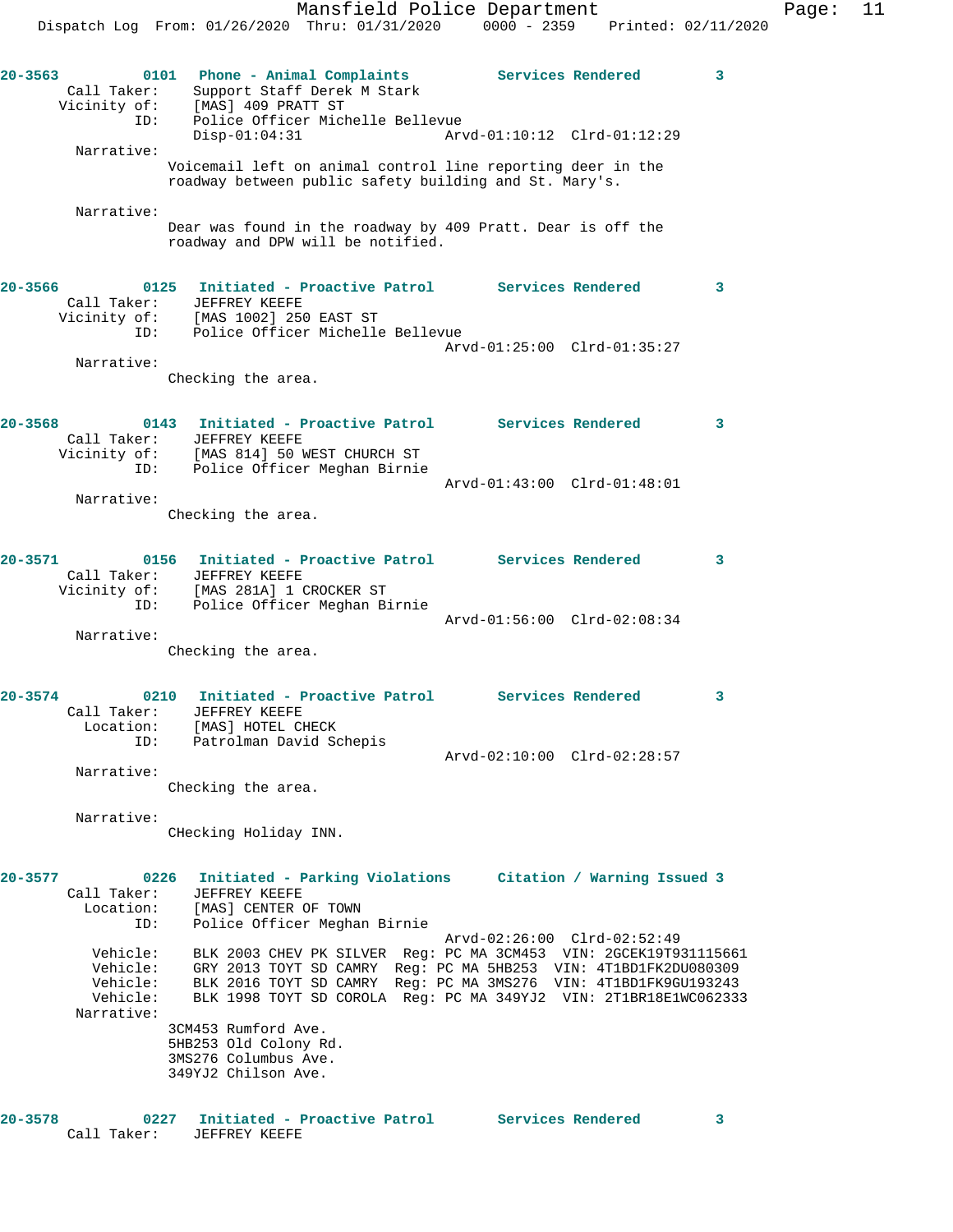Mansfield Police Department Fage: 12 Dispatch Log From: 01/26/2020 Thru: 01/31/2020 0000 - 2359 Printed: 02/11/2020 Vicinity of: [MAS] 4 ERICK RD @ 15 BONNEY LN ID: Police Officer Michelle Bellevue Arvd-02:27:00 Clrd-02:36:51 Narrative: Checking the area. **20-3579 0230 Initiated - Proactive Patrol Services Rendered 3**  Call Taker: JEFFREY KEEFE Vicinity of: [MAS 411] 60 FORBES BLVD ID: Patrolman David Schepis Arvd-02:30:00 Clrd-02:39:55 Narrative: Checking the area. **20-3581 0238 Initiated - Proactive Patrol Services Rendered 3**  Call Taker: JEFFREY KEEFE Vicinity of: [MAS 992] 660 EAST ST ID: Police Officer Michelle Bellevue Arvd-02:38:00 Clrd-02:48:08 Narrative: Checking the area. **20-3582 0240 Initiated - Proactive Patrol Services Rendered 3**  Call Taker: JEFFREY KEEFE Location: [MAS] FOXBOROUGH HOTELS. ID: Patrolman David Schepis Arvd-02:40:00 Clrd-02:45:23 **20-3583 0259 Initiated - Proactive Patrol Services Rendered 3**  Call Taker: JEFFREY KEEFE Vicinity of: [MAS 907E] 390 WEST ST ID: Patrolman David Schepis Arvd-02:59:00 Clrd-03:11:27 Narrative: Checking the area. **20-3584 0308 Initiated - Proactive Patrol Services Rendered 3**  Call Taker: JEFFREY KEEFE Vicinity of: [MAS 1014] COPELAND DR ID: Police Officer Meghan Birnie Arvd-03:08:00 Clrd-03:13:52 Narrative: Checking the area. **20-3585 0424 Initiated - Proactive Patrol Services Rendered 3**  Call Taker: JEFFREY KEEFE Vicinity of: [MAS 840] 280 SCHOOL ST ID: Patrolman David Schepis Arvd-04:24:00 Clrd-05:17:15 Narrative: Checking the area. **20-3592 0703 Initiated - Community Policing Services Rendered 3**  Call Taker: NICHOLAS GOYETTE Location/Address: [MAS 331] 255 EAST ST ID: Police Officer Michelle Bellevue Arvd-07:03:00 Clrd-07:18:07 Narrative: Out for the Champs **20-3593 0739 Radio - Metro LEC Activation Mutual Aid 1**  Call Taker: Support Staff Derek M Stark Location/Address: [OTH] MARSHFIELD ID: Police Officer Michael N Fenore<br>Disp-07:41:12 Ar Disp-07:41:12 Arvd-07:41:16 Clrd-15:29:37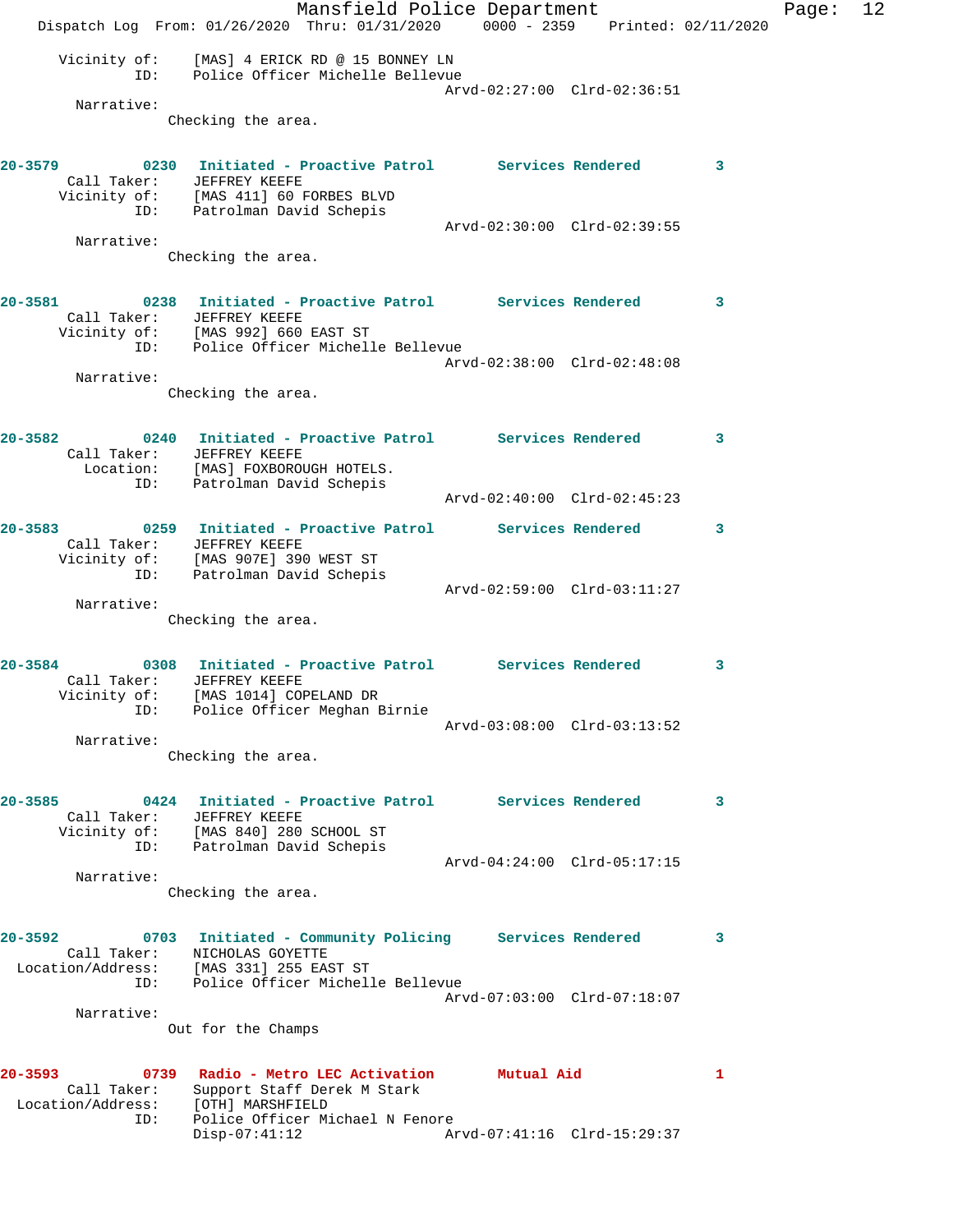Mansfield Police Department Page: 13 Dispatch Log From: 01/26/2020 Thru: 01/31/2020 0000 - 2359 Printed: 02/11/2020 Narrative: Ofc. Fenore enroute to MetroLec activation. **20-3598 0833 Initiated - Community Policing Services Rendered 3**  Call Taker: NICHOLAS GOYETTE Location/Address: [MAS 333] 245 EAST ST ID: Police Officer John R Armstrong Arvd-08:33:00 Clrd-08:44:48 Narrative: Out for Champs **20-3601 0848 Phone - Suspicious Actv / Persn / Veh Spoken To 2** Call Taker: NICHOLAS GOYETTE<br>Location/Address: [MAS H1195] 2 LII ESS: [MAS H1195] 2 LINDEN ST<br>ID: Police Officer John P Police Officer John R Armstrong Disp-08:50:52 Clrd-08:51:46 ID: Police Officer Matthew A Souza Disp-08:51:52 Arvd-08:52:24 Clrd-09:06:20<br>Vehicle: GRY 2017 CHEV SPARK Req: PAS MA CI737T VIN: KL8CD6SA7HC7 GRY 2017 CHEV SPARK Reg: PAS MA CI737T VIN: KL8CD6SA7HC770533 Narrative: CAller reports a woman showed up to her home and began asking questions regarding a male party living there. She was told he does not, and the woman began taking pictures of her home. Narrative: M9 reports the involved stated the woman claimed to be looking for 1 Linden St which is not in Town, she was advised. M9 to check the area for the mv. Narrative: Clear, mv is gone from the area. **20-3604 0927 911 - Suicide (attempted) Incident Report 1**  Call Taker: CARLY MORIARTY Location/Address: ID: Police Officer John R Armstrong<br>Disp-09:30:17 A Disp-09:30:17 Arvd-09:38:11 Clrd-09:54:26<br>ID: Police Officer Matthew A Souza Police Officer Matthew A Souza<br>Disp-09:30:29 / Disp-09:30:29 Arvd-09:33:13 Clrd-09:44:20 ID: Sergeant Brian P Thibault

Disp-09:30:36 Arvd-09:33:14 Clrd-09:57:29

 Vehicle: Narrative: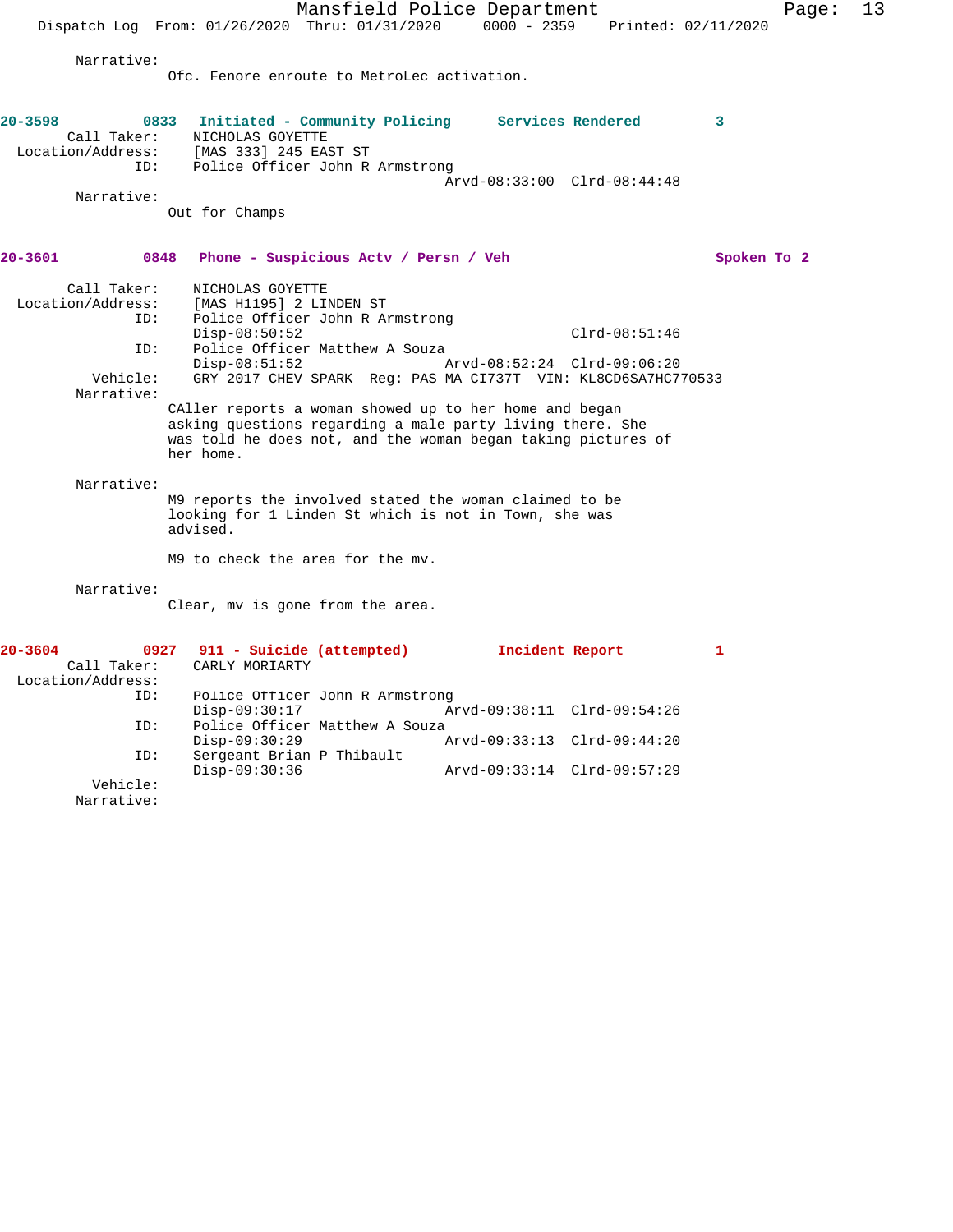Refer To Incident: 20MAS-75-OF **20-3608 0957 Initiated - Proactive Patrol Building Checked / Secured 3** Call Taker: NICHOLAS GOYETTE<br>ion/Address: [MAS 840] 280 SCHOOL ST Location/Address:<br>ID: Police Officer Patrick J Pennie Arvd-09:57:00 Clrd-10:19:24 Narrative: Checking the area. **20-3610 0958 Initiated - Assist Citizen - P S A Services Rendered 3**  Call Taker: NICHOLAS GOYETTE Location: [ATT] ATTLEBORO DISTRICT COURT ID: Police Officer David M Sennott Arvd-09:58:00 Clrd-16:13:00 Narrative: Assisting with a Section 35. **20-3611 1010 Phone - Assist Fire Department Services Rendered 2**  Call Taker: NICHOLAS GOYETTE Location/Address: [MAS H6213] 12 SHIELDS ST ID: Police Officer Matthew A Souza Disp-10:12:36 Arvd-10:17:31 Clrd-10:22:37 Narrative: Assisting the FD with a fire related incident. Nature: 90yof, unresponsive but breathing **20-3615 1024 Initiated - Proactive Patrol Referred to Other Agency 3**  Call Taker: NICHOLAS GOYETTE Location/Address: [MAS] 660 EAST ST @ 25 FRANKLIN ST ID: Sergeant Brian P Thibault Arvd-10:24:00 Clrd-10:25:19 Narrative: Checking the area. M1 reports a headstone with the last name 'Gleason' in the SW Corner is tipped over. Deacon from the Church advised, he notified maintainence, will pass along to PD if malicious intent is determined, likely a weather issue. **20-3621 1127 Initiated - Motor Vehicle Stop Spoken To 3**  Call Taker: <br>
MICHOLAS GOYETTE<br>
Location/Address: [OTH] 300 COMMER Location/Address: [OTH] 300 COMMERCIAL ST @ 25 FORBES BLVD ID: Sergeant Brian P Thibault Arvd-11:27:00 Clrd-11:33:07<br>ID: Patrolman KURT L POLLISTER Patrolman KURT L POLLISTER<br>Disp-11:28:40 Disp-11:28:40 Arvd-11:29:24 Clrd-11:29:28 Vehicle: WHI 2015 TRANSIT Reg: CO RI 80683 VIN: 1FBZX2YM1FKA54463 Reg: DL RI D180C Narrative: M1 reports stoppinga box truck, no lic plate attatched. Narrative: M1 reports all checks ok. RI New DL plate in hand. Plate attatched to the mv, all parties on their way. Additional truck was following behind, both trucks en route to Avon.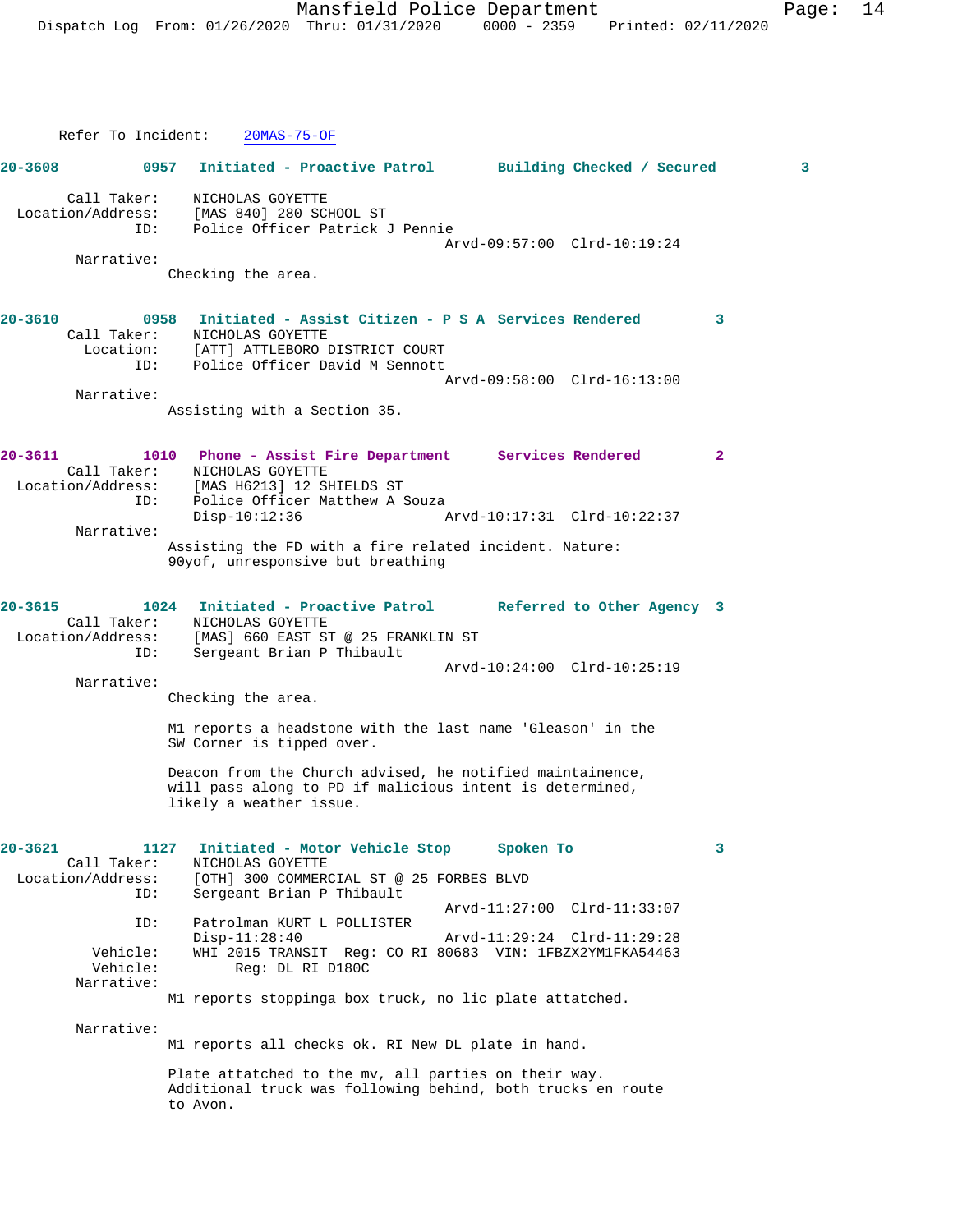|                                                 |                                                                                          | Mansfield Police Department | Page: 15            |  |
|-------------------------------------------------|------------------------------------------------------------------------------------------|-----------------------------|---------------------|--|
|                                                 | Dispatch Log From: 01/26/2020 Thru: 01/31/2020                                           | $0000 - 2359$               | Printed: 02/11/2020 |  |
| $20 - 3625$<br>2                                | 1227<br>Phone - Suspicious Actv / Persn / Veh                                            |                             | Gone on Arrival     |  |
| Call Taker:<br>Vicinity of:<br>ID:              | Kieran M Ruth<br>[MAS] 789 WARE ST<br>Police Officer John R Armstrong<br>$Disp-12:30:42$ | Arvd-12:31:03 Clrd-12:37:08 |                     |  |
| Vehicle:<br>Narrative:                          | GRN 2001 ODYSSEY Req: PC RI XR126 VIN: 2HKRL18531H606210                                 |                             |                     |  |
|                                                 | RP states RI/XR126 has been circling the area                                            |                             |                     |  |
| Narrative:                                      | Clear, negative search for the mv                                                        |                             |                     |  |
| 20-3641                                         | 1423 Initiated - Traffic / Roadway Complaint                                             |                             | Spoken To 2         |  |
| Call Taker:<br>Location/Address:<br>ID:         | NICHOLAS GOYETTE<br>[MAS] 15 RESERVOIR ST<br>Police Officer David W Kinahan              | Arvd-14:23:00 Clrd-14:37:17 |                     |  |
| Narrative:                                      |                                                                                          |                             |                     |  |
|                                                 | Out to speak with a resident regarding a traffic complaint                               |                             |                     |  |
| $20 - 3643$<br>Call Taker:<br>Location/Address: | 1451 Phone - Suicide (attempted)<br>NICHOLAS GOYETTE                                     | Incident Report             | $\mathbf{1}$        |  |
| ID:                                             | Police Officer John R Armstrong<br>$Disp-14:52:50$                                       | Arvd-14:55:03 Clrd-15:06:05 |                     |  |
| ID:                                             | Police Officer Matthew A Souza<br>$Disp-14:52:57$                                        | Arvd-14:55:54 Clrd-15:06:04 |                     |  |
| ID:                                             | Sergeant Brian P Thibault<br>$Disp-15:02:12$                                             | Arvd-15:02:16 Clrd-15:06:02 |                     |  |

Narrative:

Refer To Incident: 20MAS-76-OF

| $20 - 3645$       |             | 1516 Phone - Well Being Check                                                                 |  | Field Interrogation         |  |
|-------------------|-------------|-----------------------------------------------------------------------------------------------|--|-----------------------------|--|
|                   | Call Taker: | Kieran M Ruth                                                                                 |  |                             |  |
| Location/Address: |             | [MAS 428] 17 ERICK RD Apt. #25                                                                |  |                             |  |
|                   | ID:         | Police Officer Matthew A Souza                                                                |  |                             |  |
|                   |             | $Disp-15:19:23$                                                                               |  | Arvd-15:23:19 Clrd-15:45:39 |  |
|                   | ID:         | Police Officer Patrick J Pennie                                                               |  |                             |  |
|                   |             | $Disp-15:19:26$                                                                               |  | Arvd-15:23:26 Clrd-15:45:37 |  |
|                   | Narrative:  |                                                                                               |  |                             |  |
|                   |             | Out for a well being check on an intoxicated male party,<br>reported by Community Counselors- |  |                             |  |
|                   | Narrative:  |                                                                                               |  |                             |  |

M9 requesting MFD for an evaluation.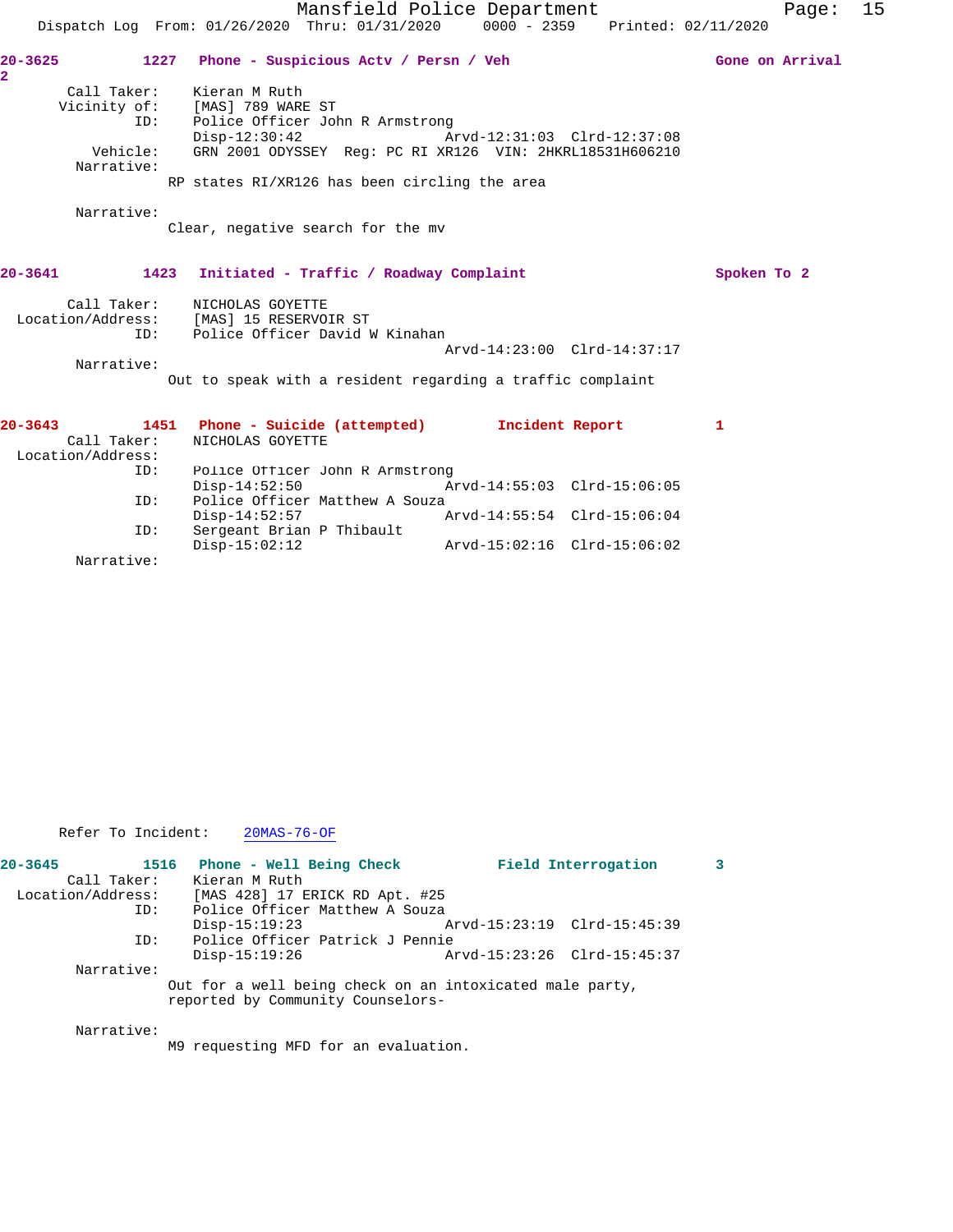**20-3658 1722 Initiated - Selective Enforcement/RADAR792 Citation / Warning Issued**

See FI report for further.

Refer To Field Int: 20MAS-8-FI

| 20-3647<br>Call Taker:           | 1534<br>Phone - Erratic Oper MV / Road Rage Spoken To<br>3<br>NICHOLAS GOYETTE                                 |          |
|----------------------------------|----------------------------------------------------------------------------------------------------------------|----------|
| Location/Address:                | [MAS] 800 SOUTH MAIN ST                                                                                        |          |
|                                  | Sergeant Brian P Thibault<br>ID:<br>$Disp-15:35:16$<br>Arvd-15:40:52 Clrd-15:49:42                             |          |
|                                  | Detective Kenneth E Wright<br>ID:                                                                              |          |
| Vehicle:                         | $Disp-15:35:26$<br>Arvd-15:40:16 Clrd-15:49:41<br>BLU 2016 CHEV CRUZE Req: PC MA 9EG221 VIN: 1G1BC5SM5G7310183 |          |
| Narrative:                       |                                                                                                                |          |
|                                  | Norton PD reporting an erratic operator. CAller rpeorted to                                                    |          |
|                                  | them a my was all over the road, and parked in the office<br>building accross from Xfinity.                    |          |
|                                  | A male party with shorts and red shoes exited and went<br>inside the office building.                          |          |
| Narrative:                       |                                                                                                                |          |
|                                  | MS1 reports no signs of impairment, checks ok and no                                                           |          |
|                                  | operation was witnessed. The party states he will have<br>someone pick up the mv. Clear.                       |          |
| $20 - 3648$                      | 1606<br>Phone - Assist Fire Department Referred to Other Agency 2                                              |          |
| Call Taker:                      | NICHOLAS GOYETTE                                                                                               |          |
| Location/Address:<br>Narrative:  | [MAS H108] 974 EAST ST                                                                                         |          |
|                                  | Assisting the FD with a fire related incident. Nature: lift                                                    |          |
|                                  | assist only                                                                                                    |          |
| Narrative:                       |                                                                                                                |          |
|                                  | Deferred per M1, will respond if requested                                                                     |          |
| 20-3654                          | 1702<br>Initiated - Motor Vehicle Stop Citation / Warning Issued 3                                             |          |
| Call Taker:                      | NICHOLAS GOYETTE                                                                                               |          |
| Location/Address:                | [MAS] 76 SOUTH MAIN ST @ 1 WILSON PL<br>Police Officer Andrew J Kelley<br>ID:                                  |          |
| Vehicle:                         | Arvd-17:02:00 Clrd-17:06:12<br>BLK 2015 NISS ALTIMA Req: PC MA 8ZE578 VIN: 1N4AL3AP8FC258708                   |          |
| Narrative:                       |                                                                                                                |          |
|                                  | Out with a mv stop. RO cited for failure to inspect, speed<br>and no registration in possession.               |          |
| 20-3656                          | Initiated - Community Policing Services Rendered<br>1712<br>3                                                  |          |
| Call Taker:<br>Location/Address: | NICHOLAS GOYETTE<br>[MAS 333] 245 EAST ST                                                                      |          |
|                                  | Police Officer Jay J Sparrow<br>ID:                                                                            |          |
| Narrative:                       | Arvd-17:12:00 Clrd-17:30:32                                                                                    |          |
|                                  | Out for the champs                                                                                             |          |
| $20 - 3658$                      | Initiated - Selective Enforcement/RADAR792<br>1722                                                             | Citation |
| 3                                |                                                                                                                |          |
| Call Taker:<br>Vicinity of:      | NICHOLAS GOYETTE<br>[MAS] 792 WEST ST                                                                          |          |
|                                  | Police Officer David J Pepicelli<br>ID:                                                                        |          |
| Vehicle:                         | Arvd-17:22:00 Clrd-18:57:07<br>GRY 2011 NISS UT PATHFI Req: PC MA 1JZ229 VIN: 5N1AR1NB3BC630523                |          |
| Vehicle:                         | GLD 2002 CR-V Reg: PC RI KA677 VIN: SHSRD78412U007810                                                          |          |
| Narrative:                       | Selective enforcement in the area.                                                                             |          |
|                                  |                                                                                                                |          |
| Narrative:                       | Out with a mv stop. RO cited.                                                                                  |          |
|                                  |                                                                                                                |          |
|                                  | Out with a mv stop, 900 block. Verbal to the RO for speed.                                                     |          |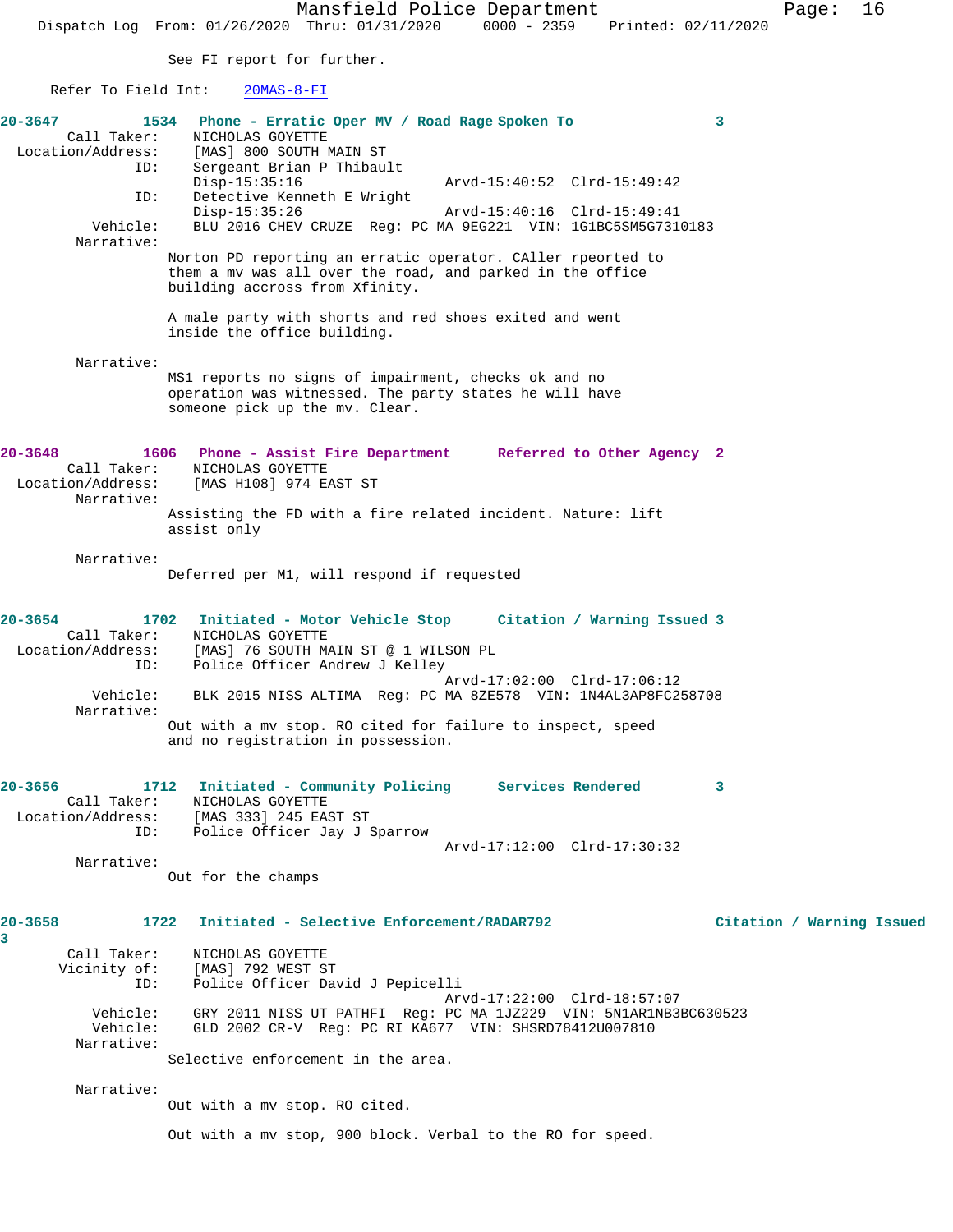**20-3661 1752 Phone - 911 Hang-ups & Verifications Spoken To 2** Call Taker: Kieran M Ruth Location/Address: [MAS] 25 COBB ST Apt. #E101 ID: Police Officer Jay J Sparrow Disp-17:54:52 Arvd-17:58:27 Clrd-18:01:53 Narrative: Elderly female called 911 regarding a Verizon phone issue she is having Narrative: Clear, confirmed no emergency. **20-3663 1805 Initiated - Motor Vehicle Stop Verbal Warning 3**  Call Taker: NICHOLAS GOYETTE Location/Address: [MAS] 400 RTE 140 NB @ 287 CHAUNCY ST ID: Police Officer Andrew J Kelley Arvd-18:05:00 Clrd-18:08:06 Vehicle: WHI 1997 TOYT CAMRY Reg: PC MA 8TVR70 VIN: 4T1BG22K4VU748387 Narrative: Out with a mv stop. Verbal to the RO for failure to inspect. **20-3664 1806 Initiated - Community Policing Services Rendered 3**  Call Taker: NICHOLAS GOYETTE Location/Address: [MAS 12] 250 EAST ST ID: Police Officer Jay J Sparrow Arvd-18:06:00 Clrd-18:24:07 Narrative: Out for Night school and girls basketball **20-3665 1818 Phone - Well Being Check Investigated - No Action Req. 3** Call Taker: Kieran M Ruth Location/Address: [MAS H1037] 160 STEARNS AVE ID: Police Officer Andrew J Kelley Disp-18:24:06 Arvd-18:27:34 Clrd-18:44:33<br>TD: Police Officer Jav J Sparrow Police Officer Jay J Sparrow Disp-18:24:16 Arvd-18:25:33 Clrd-18:44:33 Narrative: Out for a well being check for a female party that may have moved Narrative: Call made to the involved parties cell phones; Negative results on the female's phone, goes right to VM. Call made to the male partie's phone, states they are at the new address and she is there as well. Narrative: Officers made contact with the female party. They found her in good spirits. She stated that her phone was dead and that was why she was not able to call back. She will be getting<br>in touch with the system to conform this system to conform this tomorrow. 20-3668 1854 Initiated - Traffic Enforcement / Activity **Services Rendered 2**  Call Taker: Stephen Martell Location/Address: [MAS] 62 HOPE ST @ 155 CHURCH ST ID: Police Officer Jay J Sparrow Arvd-18:54:00 Clrd-19:10:53 Narrative: Unit clearing; light traffic in the area **20-3675 1952 Initiated - Proactive Patrol Services Rendered 3**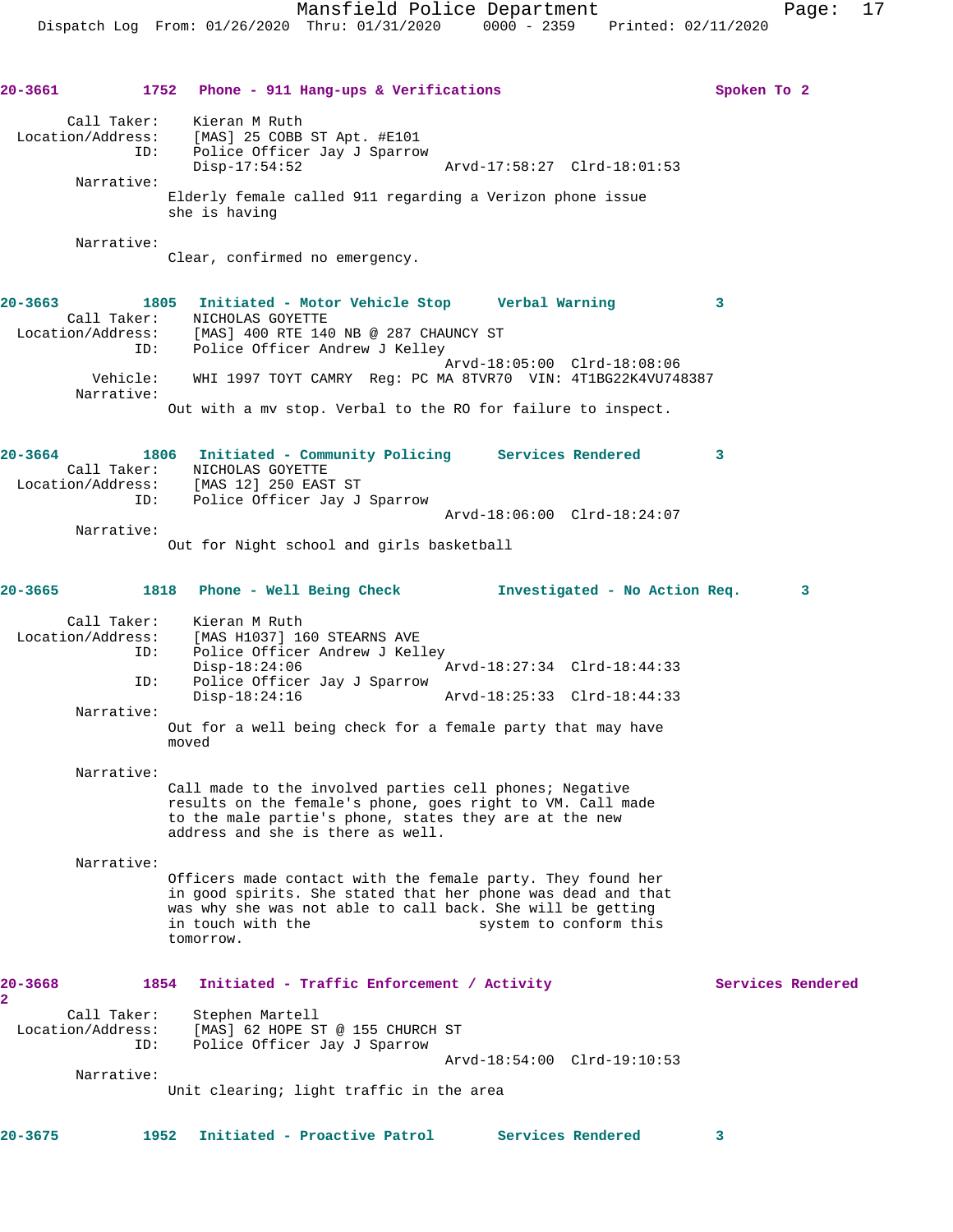Mansfield Police Department Fage: 18 Dispatch Log From: 01/26/2020 Thru: 01/31/2020 0000 - 2359 Printed: 02/11/2020 Call Taker: Stephen Martell Location/Address: [MAS] COPELAND DR ID: Police Officer Andrew J Kelley Arvd-19:52:00 Clrd-20:13:04 Narrative: Checking the area. Narrative: No reported issues in the area. **20-3676 2035 Phone - Suspicious Actv / Persn / Veh Investigated - No Action Req. 2**  Call Taker: Stephen Martell Location/Address: [MAS 907A] 390 WEST ST Apt. #B ID: Police Officer Jay J Sparrow Disp-20:38:00 Arvd-20:45:58 Clrd-20:54:29 Narrative: RP stated there was a group acting suspiciously in the store but did not take anything. Would like to have a report taken by an officer. Narrative: Rp stated there were two carriges that were filled with Red Bull, Hair Products, and cold medicine. Total in the carts was about \$2,000. FI taken and will be passed along to detectives. No report of any item being taken at this time. Refer To Field Int: 20MAS-9-FI **20-3677 2036 Initiated - Building Check Building Checked / Secured 3** Call Taker: PATRICK FEENEY Location/Address: [MAS 1015] 30 CHAUNCY ST ID: Police Officer Andrew J Kelley Arvd-20:36:00 Clrd-20:45:48 Narrative: Building/area checked secure. **20-3680 2103 911 - 911 Hang-ups & Verifications Confirmed misdial/Accdntl Call 2** Call Taker: DAVID SULLIVAN Location/Address: [MAS H5364] 86 ESSEX ST ID: Police Officer Andrew J Kelley Disp-21:06:47 Arvd-21:15:13 Clrd-21:15:23 Narrative: Accidental 911 call. Narrative: Confirmed accidental. **20-3683 2122 Initiated - Building Check Building Checked / Secured 3** Call Taker: Stephen Martell Location/Address: [MAS 281A] 1 CROCKER ST ID: Police Officer Andrew J Kelley Arvd-21:22:00 Clrd-21:32:57 **20-3685 2133 Initiated - Building Check Building Checked / Secured 3** Call Taker: Stephen Martell Location/Address: [MAS 4] 31 HAMPSHIRE ST ID: Police Officer David J Pepicelli Arvd-21:33:00 Clrd-21:47:09 Narrative: Building/area checked secure. **20-3691 2317 Initiated - Building Check Building Checked / Secured 3**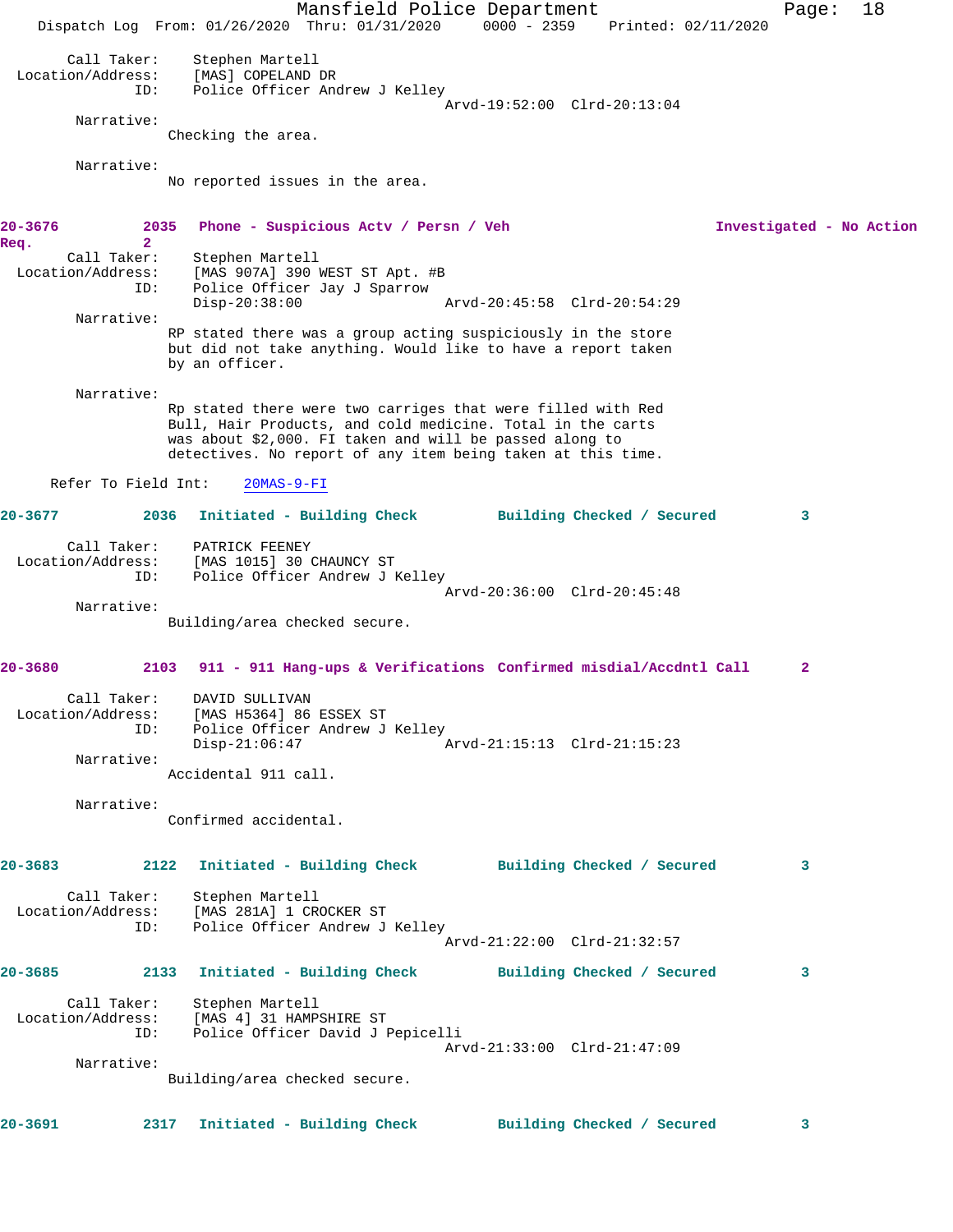Mansfield Police Department Fage: 19 Dispatch Log From: 01/26/2020 Thru: 01/31/2020 0000 - 2359 Printed: 02/11/2020 Call Taker: Stephen Martell Location/Address: [MAS 1002] 250 EAST ST ID: Police Officer Jay J Sparrow Arvd-23:17:00 Clrd-23:32:49 **For Date: 01/28/2020 - Tuesday 20-3694 0100 Initiated - Building Check Services Rendered 3**  Call Taker: DAVID SULLIVAN Location/Address: [MAS 281A] 1 CROCKER ST ID: Police Officer Michelle Bellevue Arvd-01:00:00 Clrd-01:01:36 **20-3699 0133 Initiated - Building Check Building Checked / Secured 3** Call Taker: Stephen Martell Location/Address: [MAS 2] 60 FORBES BLVD ID: Police Officer Andrew J Kelley Arvd-01:33:00 Clrd-01:46:21 Narrative: Checking the area Hotels. Narrative: Building/area checked secure. **20-3700 0136 Initiated - Building Check Building Checked / Secured 3** Call Taker: Stephen Martell Location/Address: [MAS 1015] 30 CHAUNCY ST ID: Police Officer Christopher D Sorge Arvd-01:36:00 Clrd-01:40:30 Narrative: Building/area checked secure. **20-3701 0141 Initiated - Building Check Building Checked / Secured 3** Call Taker: Stephen Martell Location/Address: [MAS 1018] 600 EAST ST ID: Police Officer Christopher D Sorge Arvd-01:41:00 Clrd-01:53:06 Narrative: Building/area checked secure. **20-3702 0154 Initiated - Building Check Building Checked / Secured 3** Call Taker: Stephen Martell Location/Address: [MAS 992] 660 EAST ST ID: Police Officer Christopher D Sorge Arvd-01:54:00 Clrd-01:58:01 Narrative: Building/area checked secure. **20-3705 0216 Initiated - Building Check Building Checked / Secured 3** Call Taker: Stephen Martell Location/Address: [MAS 907E] 390 WEST ST ID: Police Officer Andrew J Kelley Arvd-02:16:00 Clrd-02:27:47 **20-3707 0222 Initiated - Motor Vehicle Stop Citation / Warning Issued 3**  Call Taker: Stephen Martell Location/Address: [MAS 1015] 30 CHAUNCY ST ID: Police Officer Christopher D Sorge Arvd-02:22:00 Clrd-02:29:44

ID: Sergeant Robert S Pierce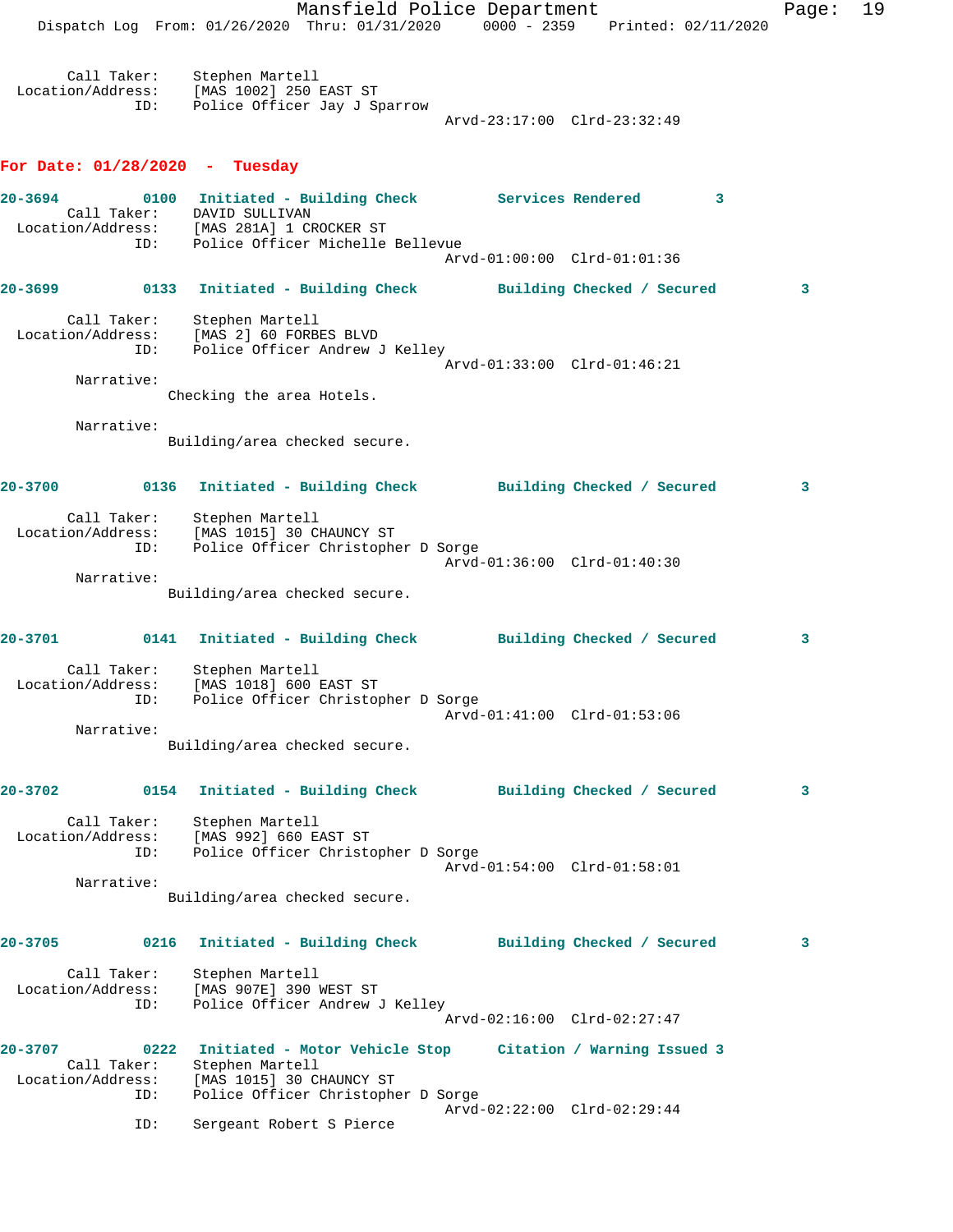Mansfield Police Department Page: 20 Dispatch Log From: 01/26/2020 Thru: 01/31/2020 0000 - 2359 Printed: 02/11/2020 Vehicle: WHI 2015 4RUNNER Reg: PC RI KC927 VIN: JTEBU5JR1F5249101 Narrative: Unit clear, citation issued. **20-3710 0227 Initiated - Parking Violations Citation / Warning Issued 3**  Call Taker: Stephen Martell Location/Address: [MAS] NORTH MAIN ST ID: Police Officer Michelle Bellevue Arvd-02:27:00 Clrd-02:34:15<br>Vehicle: 2020 TOYT Req: PC MD 1EB2262 VIN: 5TDYZ3DC5LS053602 2020 TOYT Reg: PC MD 1EB2262 VIN: 5TDYZ3DC5LS053602 Narrative: Overnight parking violation. **20-3713 0257 Initiated - Motor Vehicle Stop Citation / Warning Issued 3**  Call Taker: Stephen Martell Location/Address: [MAS 992] 660 EAST ST ID: Police Officer Christopher D Sorge Arvd-02:57:00 Clrd-03:02:12 Vehicle: GRY 2004 FORD UT EXPLOR Reg: PC MA 5YK874 VIN: 1FMZU72E74UC05581 Narrative: MV stop; unit clear with a citation issued. **20-3714 0306 Initiated - Building Check Building Checked / Secured 3** Call Taker: Stephen Martell Location/Address: [MAS 840] 280 SCHOOL ST ID: Police Officer Andrew J Kelley Arvd-03:06:00 Clrd-03:21:16 **20-3715 0311 Phone - Alarm - Burglar Building Checked / Secured 1** Call Taker: Stephen Martell<br>Location/Address: [MAS 331] 255 E  $[MAS 331] 255 EAST ST$  ID: Police Officer Christopher D Sorge Disp-03:12:09 Arvd-03:12:45 Clrd-03:20:16 ID: Police Officer Michelle Bellevue Disp-03:12:29 Arvd-03:13:37 Clrd-03:20:18 Narrative: Zone coming in as: rear room motion (Zone 16) Narrative: Building checked secure. **20-3716 0338 Initiated - Building Check Building Checked / Secured 3** Call Taker: Stephen Martell<br>Location/Address: [MAS 331] 255 E ss: [MAS 331] 255 EAST ST<br>ID: Police Officer Andrew Police Officer Andrew J Kelley Arvd-03:38:00 Clrd-03:38:37 ID: Police Officer Christopher D Sorge Disp-03:38:33 Arvd-03:38:35 Clrd-03:53:05 Narrative: Unit conducting walk through with key holder. Narrative: Walk-thru complete, all secure. **20-3720 0628 Initiated - Selective Enforcement/RADAR Citation / Warning Issued 3**  Call Taker: Stephen Martell Location/Address: [MAS 960A] 792 WEST ST Apt. #A ID: Police Officer Andrew J Kelley Arvd-06:28:00 Clrd-07:09:56 Vehicle: BLK 2011 TOYT COROLL Reg: PC MA 476ZL3 VIN: 2T1BU4EE2BC692327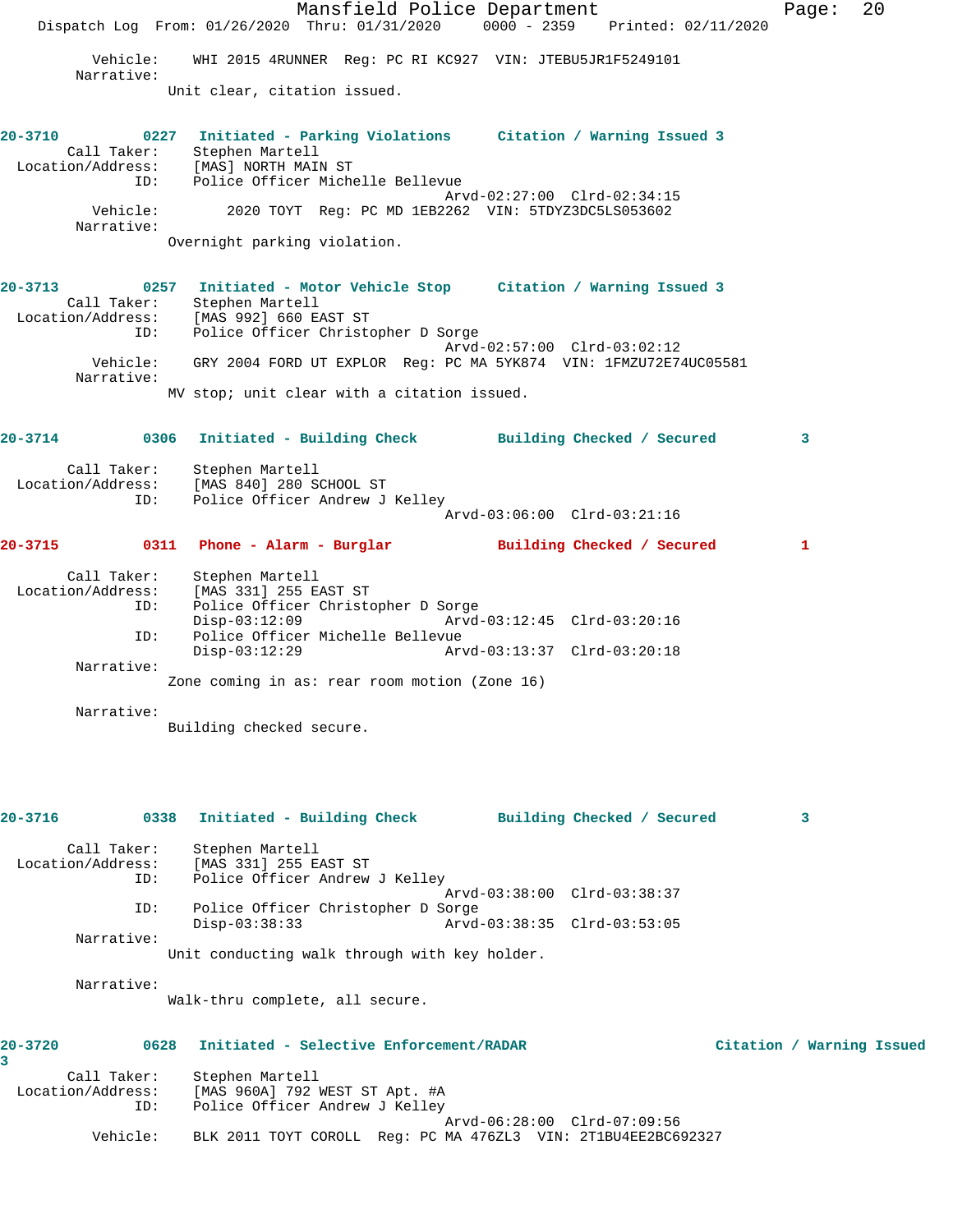Mansfield Police Department Fage: 21 Dispatch Log From: 01/26/2020 Thru: 01/31/2020 0000 - 2359 Printed: 02/11/2020 Narrative: Selective enforcement in the area. Narrative: MV stop, cited **20-3721 0631 Initiated - Traffic Enforcement / Activity Citation / Warning Issued 2**  Call Taker: CARLY MORIARTY Location/Address: [MAS] 363 NORTH MAIN ST @ 54 CHAUNCY ST ID: Police Officer Michelle Bellevue Arvd-06:31:00 Clrd-07:01:24 Vehicle: BRO 2013 BMW UT X5 Reg: PC MA 4MM644 VIN: 5UXZV4C55D0B02263 Narrative: Officer out on traffic enforcement in the area Narrative: MV stop, cited **20-3731 0903 Initiated - Motor Vehicle Stop Verbal Warning 3**  Call Taker: CARLY MORIARTY Location/Address: [MAS] 390 CHAUNCY ST ID: Police Officer Matthew A Souza Arvd-09:03:00 Clrd-09:06:08 Vehicle: GRY 2019 KIA LL Reg: PC FL KCGM79 Narrative: MV stop, verbal **20-3737 1020 Initiated - Proactive Patrol Building Checked / Secured 3** Call Taker: Kieran M Ruth Location/Address: [MAS 840] 280 SCHOOL ST ID: Police Officer Matthew A Souza Arvd-10:20:00 Clrd-10:54:36 Narrative: Checking the area. **20-3739 1144 Initiated - Investigations Incident Report 3**  Call Taker: Kieran M Ruth Location/Address: [MAS 451B] 500 EAST ST ID: Police Officer Patrick J Pennie Arvd-11:44:00 Clrd-11:47:20 Refer To Incident: 20MAS-77-OF **20-3746 1321 Initiated - Selective Enforcement/RADAR Citation / Warning Issued 3**  Call Taker: Kieran M Ruth Location/Address: [MAS] RESERVOIR ST CESS. ITHAS ABSBANGLA SI<br>ID: Police Officer Matthew A Souza Arvd-13:21:00 Clrd-13:44:26 Vehicle: GRY 2016 MAZD UT CX-5 Reg: PC MA 2RMN61 VIN: JM3KE4CY3G0789040 Narrative: MV stop Narrative: Cited **20-3748 1342 Phone - 911 Hang-ups & Verifications Confirmed misdial/Accdntl Call 2**  Call Taker: Kieran M Ruth Location/Address: [MAS 1005B] 292 CHAUNCY ST Apt. #150 ID: Police Officer Matthew A Souza<br>Disp-13:44:26 A Disp-13:44:26 Arvd-13:50:17 Clrd-13:58:13 Narrative: Checking on a 911 hang up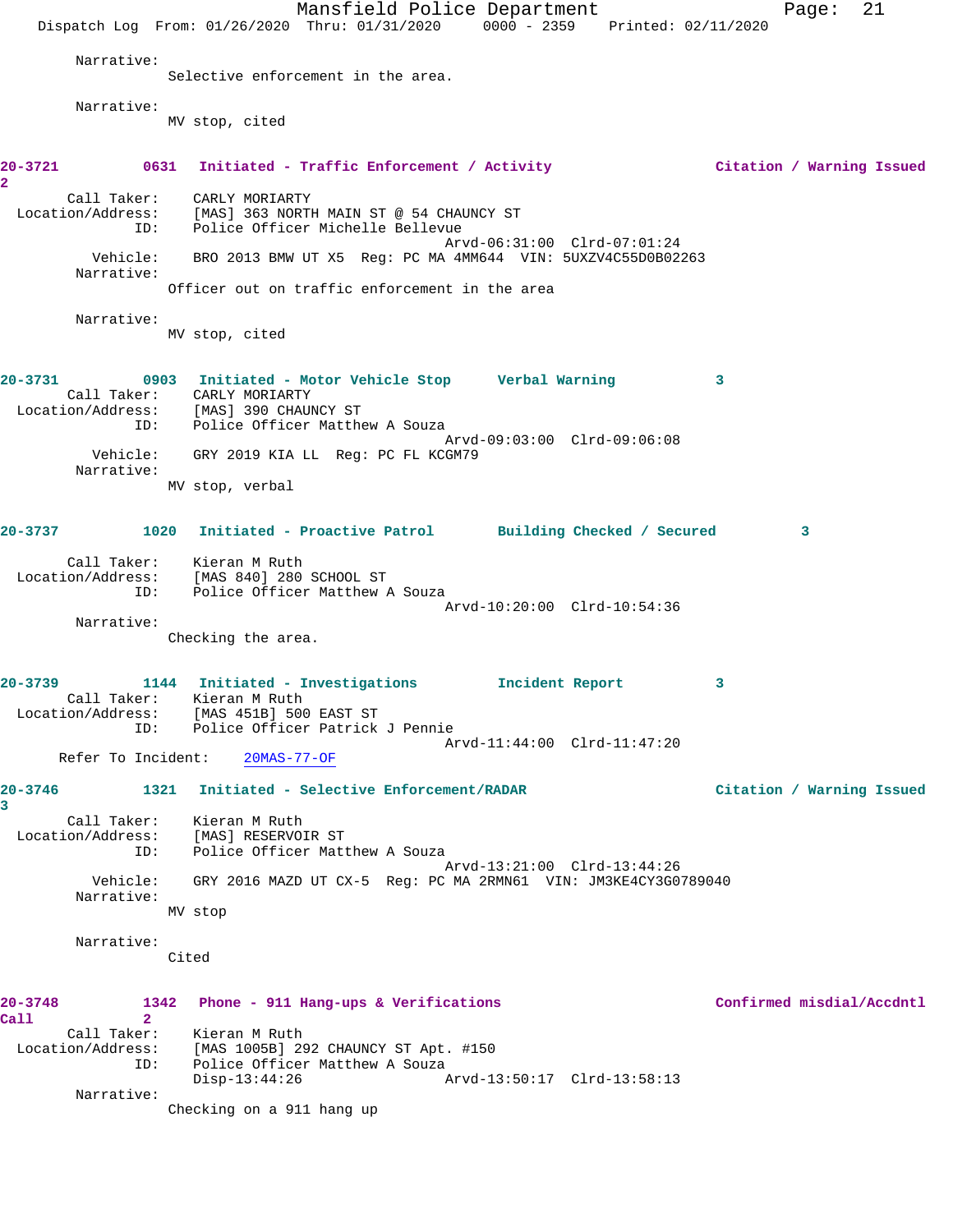Mansfield Police Department Form Page: 22 Dispatch Log From: 01/26/2020 Thru: 01/31/2020 0000 - 2359 Printed: 02/11/2020 **20-3752 1359 Radio - Parking Violations Spoken To 3**  Call Taker: Kieran M Ruth Location/Address: [MAS H1071] 42 SOUTH MAIN ST ID: Police Officer Patrick J Pennie Disp-14:00:29 Arvd-14:09:06 Clrd-14:29:18 Narrative: Out to check a parking complaint Narrative: Owner was spoken to and will move the vehicle **20-3756 1507 Phone - 911 Hang-ups & Verifications Confirmed misdial/Accdntl Call 2**  Call Taker: NICHOLAS GOYETTE Location/Address: [MAS 332] 240 EAST ST ID: Detective Kenneth E Wright Disp-15:07:38 Arvd-15:12:09 Clrd-15:15:49 Narrative: Checking on a 911 hang up the gym Narrative: Confirmed accidental **20-3758 1540 Phone - Alarm - Burglar False / Accidental Alarm 1**  Call Taker: Kieran M Ruth<br>Location/Address: [MAS 127A] 31 ess: [MAS 127A] 31 SUFFOLK RD<br>ID: Police Officer Patrick J Police Officer Patrick J Pennie<br>Disp-15:40:46 Ar Disp-15:40:46 Arvd-15:47:07 Clrd-15:48:20 ID: Police Officer Matthew A Souza Disp-15:40:46 Arvd-15:47:05 Clrd-15:48:20 Narrative: Out for the enrty/exit door alarm Narrative: Confirmed accidental by the cleaning crew **20-3762 1638 Phone - Well Being Check Incident Report 3**  Call Taker: Support Staff Derek M Stark Location/Address: ID: Police Officer Jay J Sparrow Disp-16:46:34 Arvd-16:52:10 Clrd-17:11:48 ID: Police Officer David J Pepicelli Disp-16:46:39 Arvd-16:50:13 Clrd-17:22:18<br>ID: Sergeant Jeffrey G Bombard Sergeant Jeffrey G Bombard<br>Disp-16:46:46 Arvd-16:50:16 Clrd-17:05:58 ID: Police Officer Patrick J Pennie

Refer To Incident: 20MAS-78-OF

Narrative:

**20-3771 1746 Initiated - Community Policing Services Rendered 3**  Call Taker: Kieran M Ruth Location/Address: [MAS 331] 255 EAST ST ID: Police Officer David J Pepicelli

Arvd-16:51:35 Clrd-16:53:14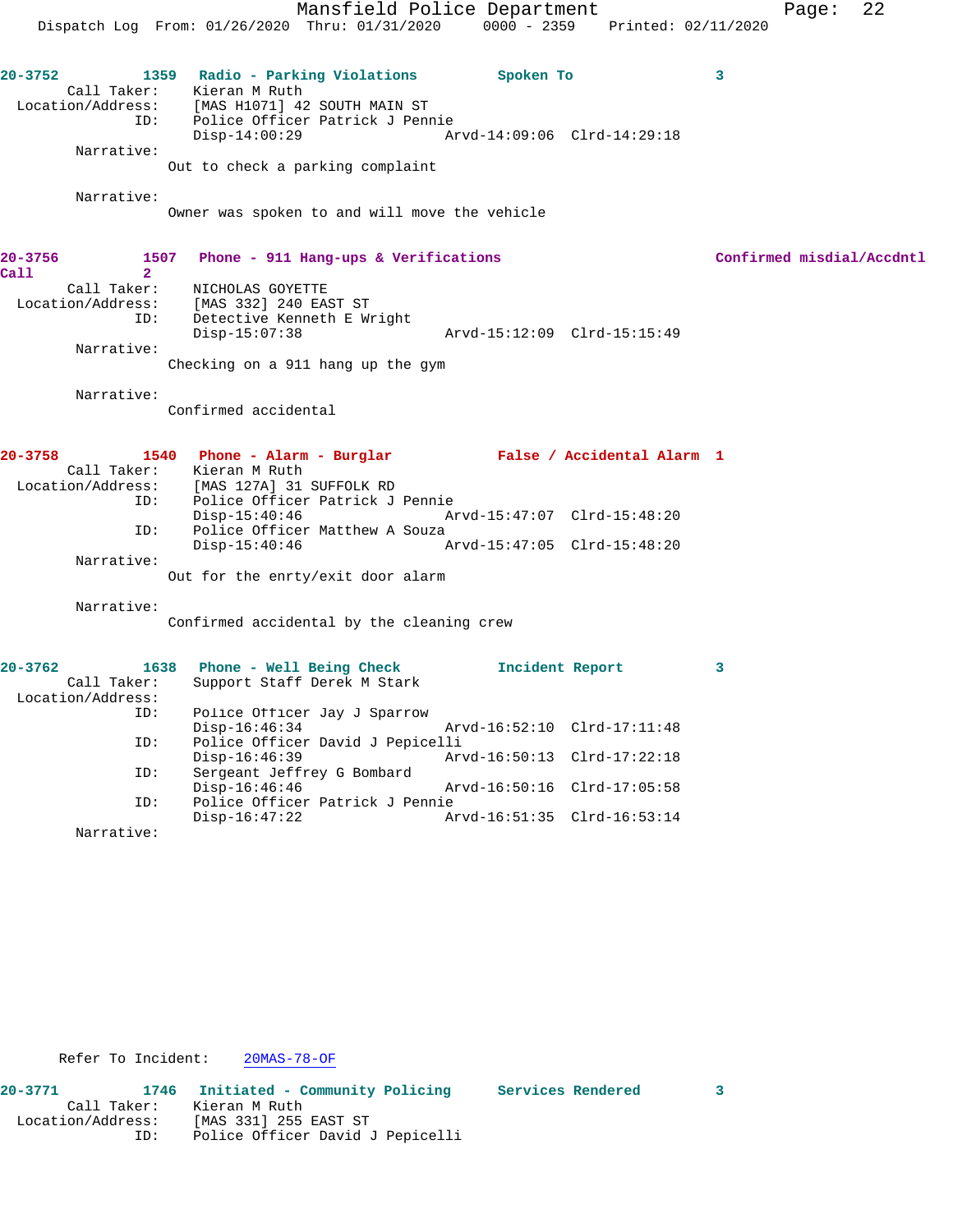Mansfield Police Department Fage: 23 Dispatch Log From: 01/26/2020 Thru: 01/31/2020 0000 - 2359 Printed: 02/11/2020 Arvd-17:46:00 Clrd-17:57:12 Narrative: Out for champs **20-3774 1759 Phone - Alarm - Hold-up Confirmed misdial/Accdntl Call 1** Call Taker: NICHOLAS GOYETTE Location/Address: [MAS 840D110A] 280 SCHOOL ST Apt. #D110<br>ID: Police Officer Jay J Sparrow<br>Disp-18:02:20 Arvd-18:10 Police Officer Jay J Sparrow Disp-18:02:20 Arvd-18:10:12 Clrd-18:15:28 Narrative: Hold Up Alarm reported **20-3778 1826 Initiated - Selective Enforcement/RADAR Services Rendered 3**  Call Taker: NICHOLAS GOYETTE Location/Address: [MAS H1748] 325 CENTRAL ST ID: Police Officer Jay J Sparrow Arvd-18:26:00 Clrd-19:01:10 Narrative: Selective enforcement in the area. **20-3779 1831 Phone - 911 Hang-ups & Verifications Unfounded/Unverifed 2**  Call Taker: Kieran M Ruth Location/Address: [MAS 12] 250 EAST ST ID: Police Officer David W Kinahan<br>Disp-18:32:43 Disp-18:32:43 Arvd-18:32:46 Clrd-18:42:50 Narrative: Checking on a 911 hang up Narrative: Ofc. Kinahna on a detail checked the gym area, no issues found **20-3780 1921 Initiated - Selective Enforcement/RADAR Citation / Warning Issued 3**  Call Taker: DAVID SULLIVAN Location/Address: [MAS] 62 HOPE ST @ 155 CHURCH ST ID: Police Officer David J Pepicelli Arvd-19:21:00 Clrd-20:00:33 Vehicle: GRY 2018 SUBA LEGACY Reg: PC MA 8RRW60 VIN: 4S3BNAD63J3019236 Narrative: Off with Ma Reg 8RRW60. **20-3781 1931 Initiated - Selective Enforcement/RADAR Services Rendered 3**  Call Taker: DAVID SULLIVAN Location/Address: [MAS 960] 792 WEST ST ID: Police Officer William C Trudell Arvd-19:31:00 Clrd-20:21:37 **20-3783 2116 Phone - Alarm - Burglar False / Accidental Alarm 1**  Call Taker: Stephen Martell Location/Address: [MAS 985A] 1 NORTH MAIN ST ID: Police Officer Jay J Sparrow Disp-21:17:27 Arvd-21:21:15 Clrd-21:28:29<br>ID: Police Officer William C Trudell Police Officer William C Trudell Disp-21:17:30 Arvd-21:21:35 Clrd-21:28:26 Narrative: Cellar door motion alarm Narrative: Found Basement Door Open Investigating.

Narrative: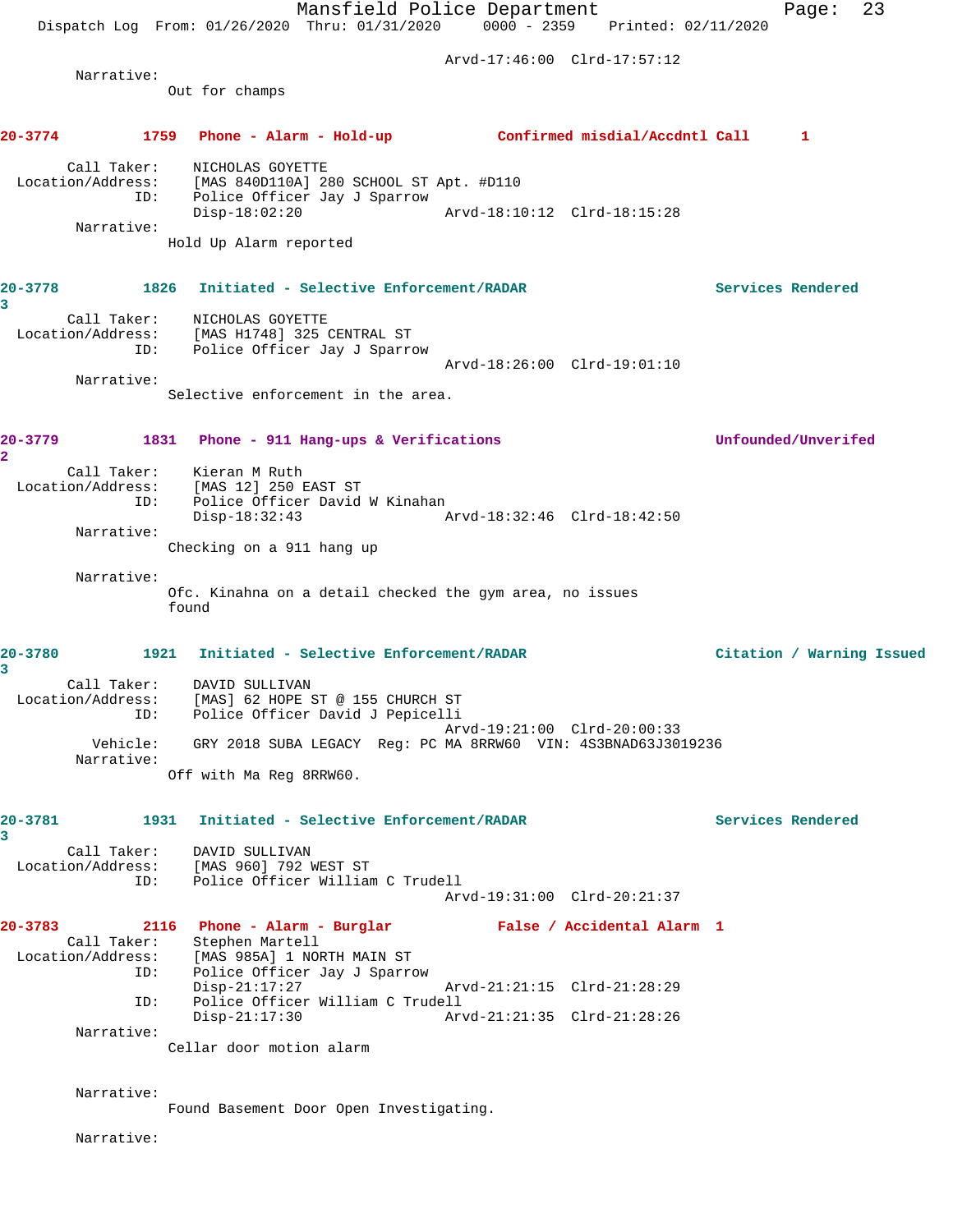Mansfield Police Department Fage: 24 Dispatch Log From: 01/26/2020 Thru: 01/31/2020 0000 - 2359 Printed: 02/11/2020 Accidental by Owner. **20-3786 2129 Initiated - Building Check Services Rendered 3**  Call Taker: DAVID SULLIVAN Location/Address: [MAS 987A] 125 HIGH ST Apt. #1-4 ID: Police Officer Jay J Sparrow Arvd-21:29:00 Clrd-21:45:35 **For Date: 01/29/2020 - Wednesday 20-3793 0041 Initiated - Building Check Services Rendered 3**  Call Taker: DAVID SULLIVAN Location/Address: [MAS 1015] 30 CHAUNCY ST ID: Police Officer Andrew J Kelley Arvd-00:41:00 Clrd-00:43:11 20-3817 **0055** Radio - Suspicious Actv / Persn / Veh Services Rendered **2**  Call Taker: DAVID SULLIVAN Location/Address: [MAS] CHAUNCY ST Narrative: Check on vehicle. Was DMV all set waiting for help. **20-3796 0100 Initiated - Building Check Building Checked / Secured 3** Call Taker: Stephen Martell Location/Address: [MAS 992] 660 EAST ST ID: Police Officer Michelle Bellevue Arvd-01:00:00 Clrd-01:01:31 Narrative: Building/area checked secure. **20-3797 0102 Initiated - Building Check Services Rendered 3**  Call Taker: DAVID SULLIVAN Location/Address: [MAS 1002] 250 EAST ST ID: Police Officer Michelle Bellevue Arvd-01:02:00 Clrd-01:14:45 **20-3800 0134 Initiated - Building Check Services Rendered 3**  Call Taker: DAVID SULLIVAN Location/Address: [MAS] COPELAND DR ID: Police Officer Andrew J Kelley Arvd-01:34:00 Clrd-01:44:25 **20-3801 0134 Initiated - Proactive Patrol Building Checked / Secured 3** Call Taker: Police Officer Christopher D Sorge Location/Address: [MAS] PLYMOUTH ST ID: Police Officer Christopher D Sorge Arvd-01:35:22 Clrd-01:45:56 Narrative: Checking the area. **20-3808 0159 Initiated - Building Check Services Rendered 3**  Call Taker: DAVID SULLIVAN Location/Address: [MAS] 4 ERICK RD @ 15 BONNEY LN ID: Police Officer Michelle Bellevue Arvd-01:59:00 Clrd-02:13:41 **20-3809 0200 Initiated - Building Check Services Rendered 3**  Call Taker: DAVID SULLIVAN Location/Address: [MAS 4] 31 HAMPSHIRE ST ID: Police Officer Andrew J Kelley Arvd-02:00:00 Clrd-02:13:02 Narrative: And Area Hotels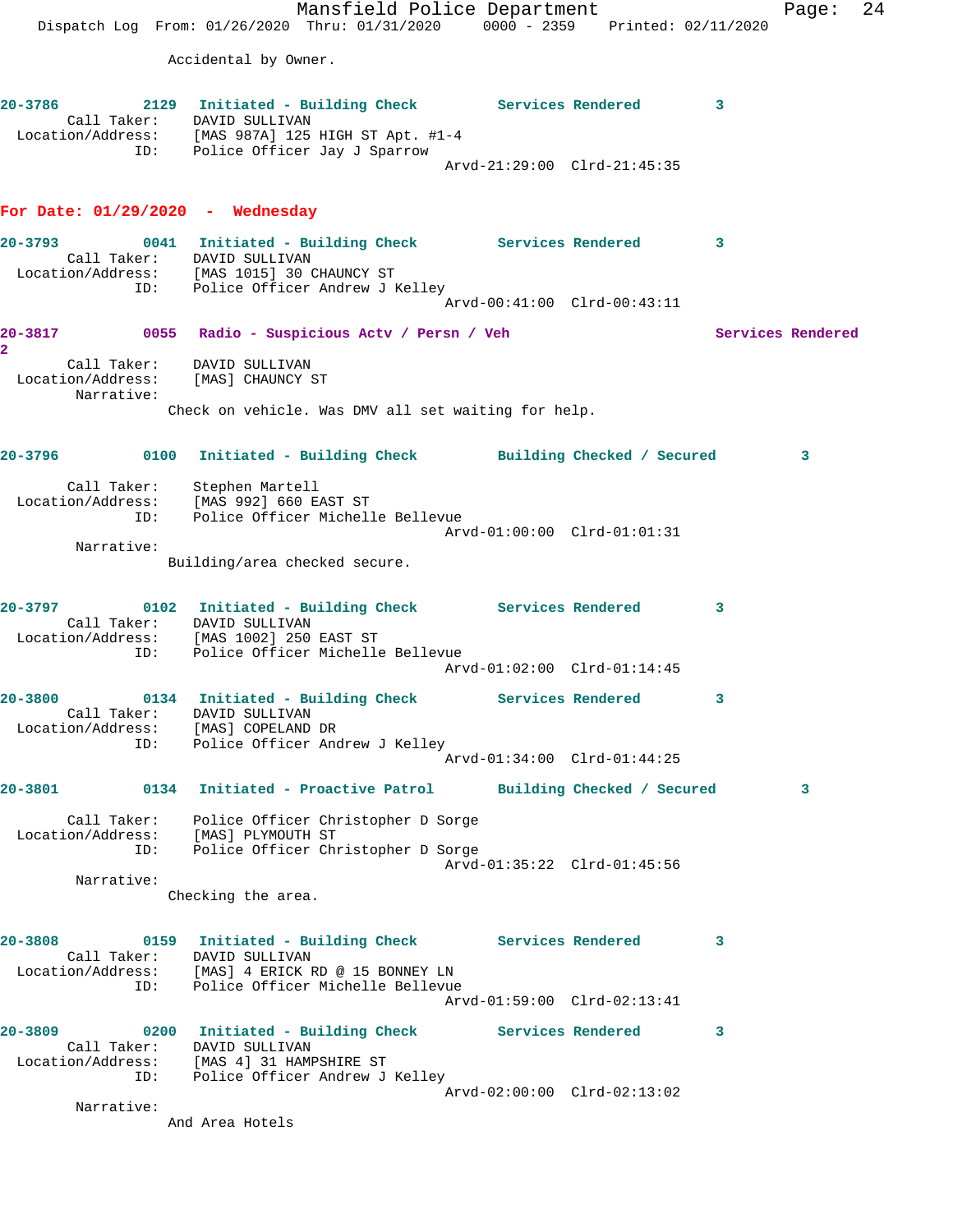Dispatch Log From: 01/26/2020 Thru: 01/31/2020 0000 - 2359 Printed: 02/11/2020 **20-3811 0213 Initiated - Motor Vehicle Stop Citation / Warning Issued 3**  Call Taker: DAVID SULLIVAN Location/Address: [MAS] 187 CENTRAL ST @ 76 BELLA VISTA AVE ID: Police Officer Andrew J Kelley Arvd-02:13:00 Clrd-02:19:40 ID: Sergeant Robert S Pierce Disp-02:13:49 Arvd-02:13:53 Clrd-02:19:33 Vehicle: BLK 2014 FORD F150 Reg: PC MA 5NN316 VIN: 1FTFW1ET9EFA22164 **20-3815 0226 Initiated - Building Check Services Rendered 3**  Call Taker: DAVID SULLIVAN Location/Address: [MAS 820C] 31 PLYMOUTH ST ID: Detective Anthony R Lattanzio Arvd-02:26:00 Clrd-02:29:39 **20-3816 0227 Initiated - Building Check Services Rendered 3**  Call Taker: DAVID SULLIVAN Location/Address: [MAS 554] 464 SCHOOL ST ID: Police Officer Christopher D Sorge Arvd-02:27:00 Clrd-02:29:10 **20-3819 0241 Initiated - Parking Violations Unfounded/Unverifed 3**  Call Taker: DAVID SULLIVAN Location: [MAS] DOWNTOWN ID: Police Officer Andrew J Kelley Arvd-02:41:00 Clrd-02:42:03 **20-3820 0323 Initiated - Building Check Services Rendered 3**  Call Taker: DAVID SULLIVAN Location/Address: [MAS 281A] 1 CROCKER ST ID: Police Officer Andrew J Kelley Arvd-03:23:00 Clrd-03:30:12 **20-3821 0323 Initiated - Building Check Services Rendered 3**  Call Taker: DAVID SULLIVAN Location/Address: [MAS 802B] 428 ELM ST ID: Police Officer Christopher D Sorge Arvd-03:23:00 Clrd-03:29:07 **20-3823 0420 Initiated - Proactive Patrol Building Checked / Secured 3** Call Taker: Police Officer Christopher D Sorge Location/Address: [MAS] PLYMOUTH ST ID: Police Officer Christopher D Sorge Arvd-04:20:42 Clrd-04:22:37 Narrative: Checking the area. 20-3824 0429 Phone - 911 Hang-ups & Verifications **Services Rendered 2**  Call Taker: Stephen Martell Location/Address: [MAS H2096] 146 BRANCH ST ID: Police Officer Michelle Bellevue Disp-04:31:44 Arvd-04:34:32 Clrd-04:35:21 Narrative: Spoke with RP; stated there was no emergency. He will be at the front door waiting for an officer to verify. Narrative: Confirmed accidental. **20-3840 0841 Phone - 911 Hang-ups & Verifications Confirmed misdial/Accdntl Call 2**  Call Taker: Kieran M Ruth Location/Address: [MAS H6116] 141 PRATT ST ID: Police Officer Patrick J Pennie Disp-08:43:41 Arvd-08:50:23 Clrd-08:56:08 Narrative:

Checking on a 911 hang up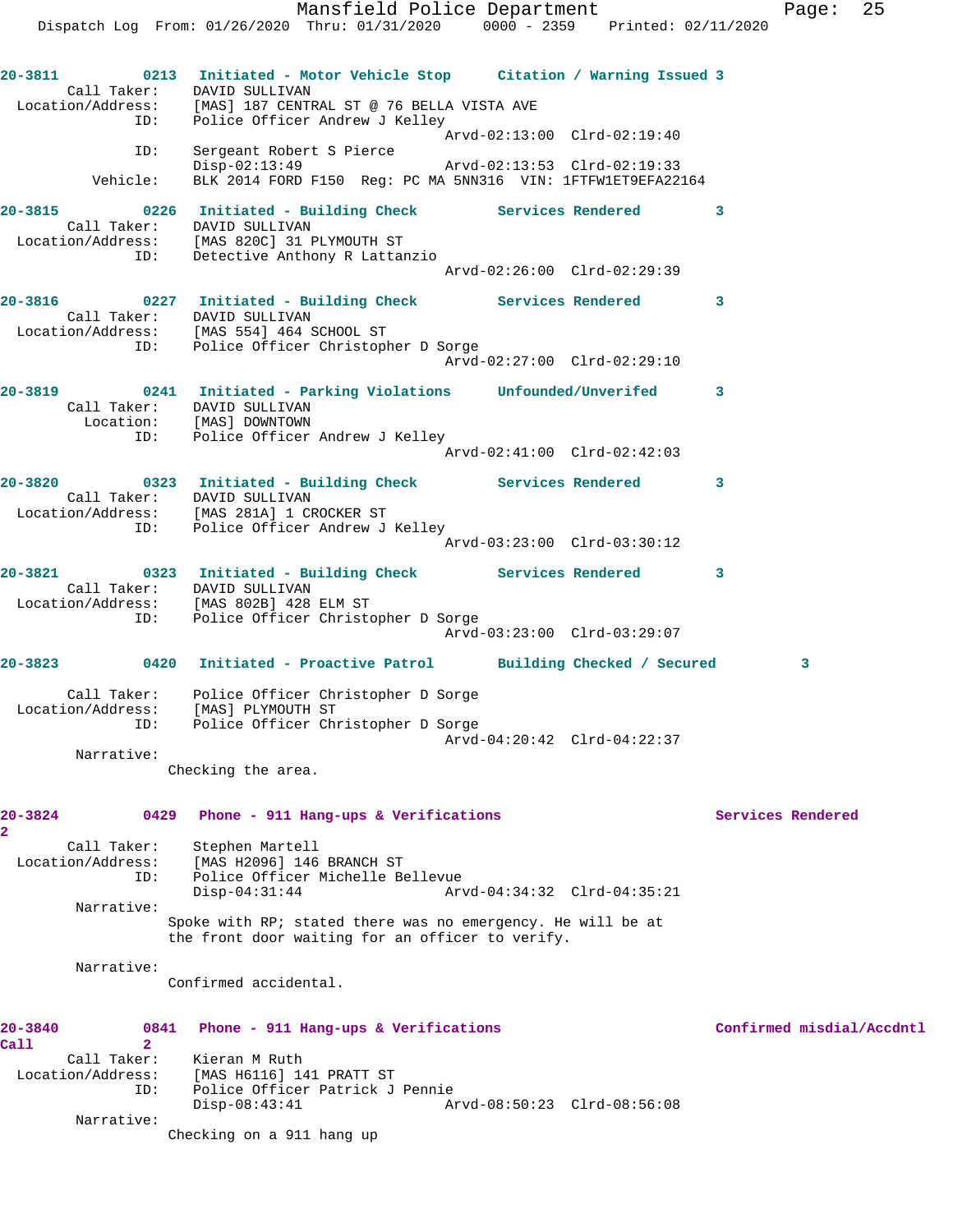Mansfield Police Department Page: 26 Dispatch Log From: 01/26/2020 Thru: 01/31/2020 0000 - 2359 Printed: 02/11/2020

**20-3852 1006 Initiated - Motor Vehicle Stop Citation / Warning Issued 3**  Call Taker: NICHOLAS GOYETTE<br>Vicinity of: [MAS] 600 WEST ST [MAS] 600 WEST ST ID: Police Officer Nicole M Boldrighini Arvd-10:06:00 Clrd-10:11:24 Vehicle: GRY 2018 TOYT UT RAV4 Reg: PC MA 1EVR71 VIN: 2T3RFREV2JW736787 Narrative: Out with a mv stop. RO cited for speed. **20-3853 1008 Phone - Disturbance / Gathering Civil Matter 1**  Call Taker: Kieran M Ruth<br>Location/Address: [MAS 165] 91 C ess: [MAS 165] 91 CHAUNCY ST<br>ID: Police Officer Patrick Police Officer Patrick J Pennie<br>Disp-10:12:14 Ar Disp-10:12:14 Arvd-10:15:21 Clrd-10:26:39 ID: Police Officer David W Kinahan Disp-10:15:46 Arvd-10:15:48 Clrd-10:45:26 Narrative: Out to assist the RP with returning a bought vehicle with-in the 3 day window. She having an issue with an employee Narrative: M5 reports units clear, civil matter. Mv was able to be returned. **20-3854 1011 Walk-In - Well Being Check Spoken To 3**  Call Taker: Support Staff Matthew Todesco<br>Location/Address: [MAS H6670] 1401 WEST ST ess: [MAS H6670] 1401 WEST ST<br>ID: Sergeant Lawrence G Crosm Sergeant Lawrence G Crosman<br>Disp-10:12:56 Disp-10:12:56 Arvd-10:20:00 Clrd-10:25:06<br>ID: Police Officer Nicole M Boldrighini Police Officer Nicole M Boldrighini Disp-10:13:02 Arvd-10:14:24 Clrd-10:25:05 Narrative: Officers responding to conduct a well being check.

Narrative:

M12 reports units clear, involved checks okay. He reports seeing people in the backyard, area checked with nothing found.

| $20 - 3858$ | 1025         | Initiated - Assist Citizen - P S A Assisted Party            |  |
|-------------|--------------|--------------------------------------------------------------|--|
|             | Call Taker:  | NICHOLAS GOYETTE                                             |  |
|             | Vicinity of: | [MAS H6670] 1401 WEST ST                                     |  |
|             | ID:          | Police Officer Nicole M Boldrighini                          |  |
|             |              | Arvd-10:25:00 Clrd-10:30:50                                  |  |
|             | Narrative:   |                                                              |  |
|             |              | Party approached officers about pinging his stolen Iphone in |  |
|             |              | this area, Ofc. Boldrighini assisting                        |  |
|             | Narrative:   |                                                              |  |
|             |              | M14 clear, property including phone and wallet located at    |  |

M14 clear, property including phone and wallet located at 1340 west st which is the involved parties friends house.

| $20 - 3859$       | 1026 | Initiated - Court Activity      |                             | Referred to Other Agency 3 |  |
|-------------------|------|---------------------------------|-----------------------------|----------------------------|--|
| Call Taker:       |      | NICHOLAS GOYETTE                |                             |                            |  |
| Location/Address: |      |                                 |                             |                            |  |
|                   | ID:  | Sergeant Thomas R Connor        |                             |                            |  |
|                   |      |                                 | Arvd-10:26:00 Clrd-10:47:53 |                            |  |
|                   | ID:  | Sergeant Lawrence G Crosman     |                             |                            |  |
|                   |      | $Disp-10:27:14$                 | Arvd-10:38:18 Clrd-11:36:25 |                            |  |
|                   | ID:  | Police Officer Patrick J Pennie |                             |                            |  |
|                   |      | $Disp-10:27:17$                 | Arvd-10:38:31 Clrd-10:47:52 |                            |  |
| Narrative:        |      |                                 |                             |                            |  |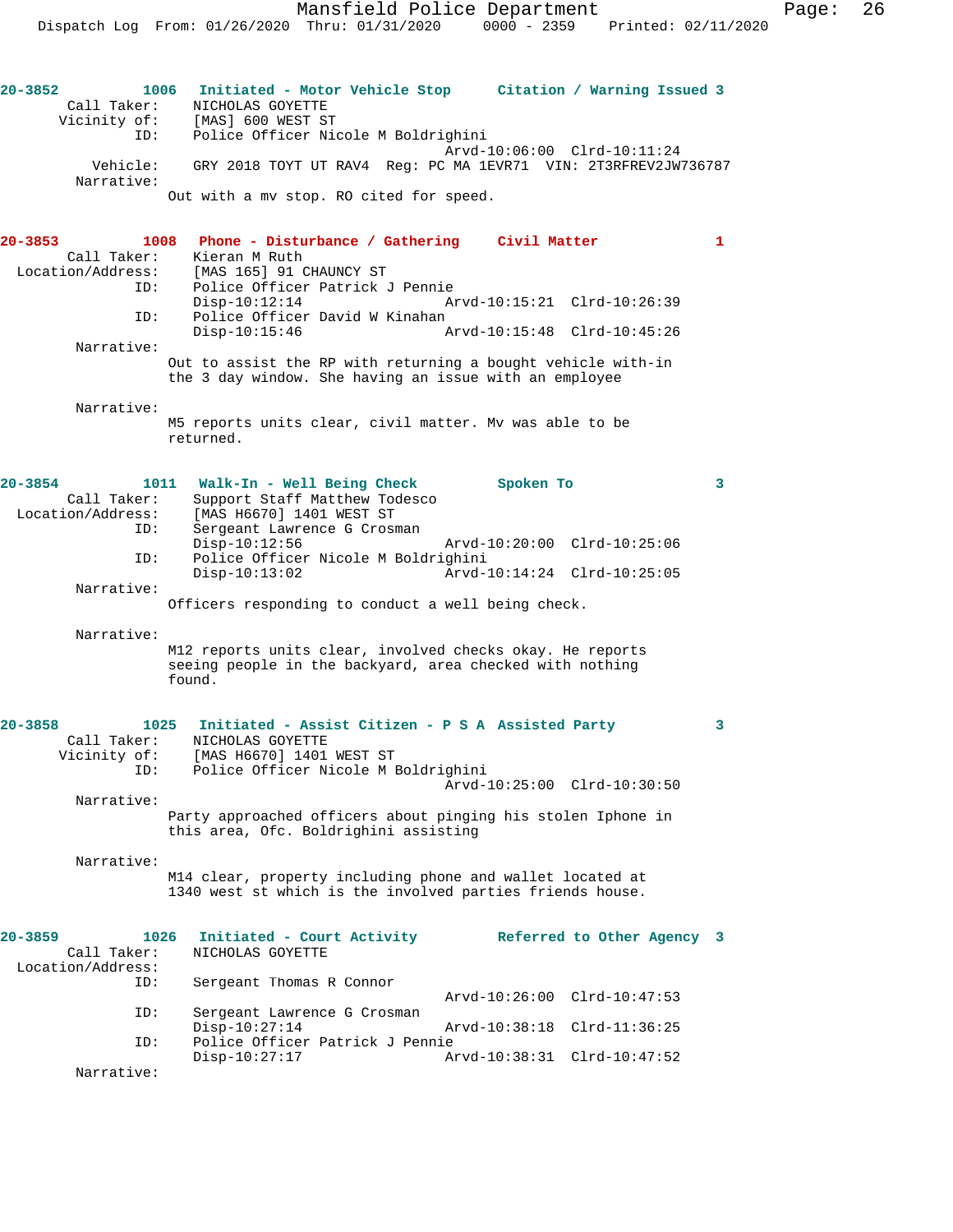Mansfield Police Department Page: 27 Dispatch Log From: 01/26/2020 Thru: 01/31/2020 0000 - 2359 Printed: 02/11/2020

| 20-3862         |                                  |                              | 1049 Phone - Suspicious Acty / Persn / Veh                                                                       |                                                                                                |                             | Spoken To 2 |                           |
|-----------------|----------------------------------|------------------------------|------------------------------------------------------------------------------------------------------------------|------------------------------------------------------------------------------------------------|-----------------------------|-------------|---------------------------|
|                 | Call Taker:                      |                              | NICHOLAS GOYETTE                                                                                                 |                                                                                                |                             |             |                           |
|                 | Location/Address:                |                              | [MAS H5243] 682 SOUTH MAIN ST Apt. #R                                                                            |                                                                                                |                             |             |                           |
|                 | ID:                              | $Disp-10:52:02$              | Police Officer Nicole M Boldrighini                                                                              | Arvd-10:58:26 Clrd-10:59:36                                                                    |                             |             |                           |
|                 | ID:                              |                              | Sergeant Thomas R Connor                                                                                         |                                                                                                |                             |             |                           |
|                 | ID:                              | $Disp-10:52:16$              | Sergeant Thomas R Connor                                                                                         |                                                                                                | $Clrd-10:53:34$             |             |                           |
|                 |                                  | $Disp-10:53:59$              |                                                                                                                  | Arvd-10:58:19 Clrd-10:59:35<br>GRY 2009 HYUN 4D SONATA Req: PC ME 928XC VIN: 5NPET46C99H499256 |                             |             |                           |
|                 | Vehicle:<br>Narrative:           |                              |                                                                                                                  |                                                                                                |                             |             |                           |
|                 |                                  | doing.                       | Caller reports a gray/silver sedan parked on Gladiola<br>Terrace for an extended period, unsure of what they are |                                                                                                |                             |             |                           |
|                 | Narrative:                       |                              |                                                                                                                  |                                                                                                |                             |             |                           |
|                 |                                  |                              | M1 reports the operator and mv check ok, mv is off the                                                           |                                                                                                |                             |             |                           |
|                 |                                  | urgent phone call.           | roadway on S. Main by Gladiola Terrace, operator received an                                                     |                                                                                                |                             |             |                           |
| $20 - 3864$     |                                  |                              | 1113 Initiated - Motor Vehicle Stop Citation / Warning Issued 3                                                  |                                                                                                |                             |             |                           |
|                 |                                  | Call Taker: NICHOLAS GOYETTE |                                                                                                                  |                                                                                                |                             |             |                           |
|                 | Location/Address:<br>ID:         | [MAS] OAK ST                 | Police Officer Nicole M Boldrighini                                                                              |                                                                                                |                             |             |                           |
|                 |                                  |                              |                                                                                                                  |                                                                                                | Arvd-11:13:00 Clrd-11:17:44 |             |                           |
|                 | Vehicle:<br>Narrative:           |                              | BLU 2014 HYUN ELANTR Req: PC MA 7XC765 VIN: KMHDH4AE1EU110031                                                    |                                                                                                |                             |             |                           |
|                 |                                  |                              | Out with a mv stop. RO cited for equipment violation.                                                            |                                                                                                |                             |             |                           |
| $20 - 3865$     |                                  | 1133                         | Initiated - Proactive Patrol                                                                                     |                                                                                                | Building Checked / Secured  |             | 3                         |
|                 | Call Taker:                      |                              | NICHOLAS GOYETTE                                                                                                 |                                                                                                |                             |             |                           |
|                 | Location/Address:<br>ID:         |                              | [MAS 840] 280 SCHOOL ST<br>Police Officer Nicole M Boldrighini                                                   |                                                                                                |                             |             |                           |
|                 |                                  |                              |                                                                                                                  |                                                                                                | Arvd-11:33:00 Clrd-11:47:51 |             |                           |
|                 | Narrative:                       | Checking the area.           |                                                                                                                  |                                                                                                |                             |             |                           |
|                 |                                  |                              |                                                                                                                  |                                                                                                |                             |             |                           |
| 20-3869<br>3    |                                  | 1158                         | Initiated - Selective Enforcement/RADAR                                                                          |                                                                                                |                             |             | Citation / Warning Issued |
|                 | Call Taker:<br>Vicinity of:      |                              | NICHOLAS GOYETTE<br>[MAS] 800 WEST ST                                                                            |                                                                                                |                             |             |                           |
|                 | ID:                              |                              | Police Officer Nicole M Boldrighini                                                                              |                                                                                                |                             |             |                           |
|                 | Vehicle:                         |                              | BLK 2014 FORD PK F150 Req: PC MA 5WG269 VIN: 1FTFW1EF1EFC58379                                                   |                                                                                                | Arvd-11:58:00 Clrd-12:22:37 |             |                           |
|                 | Narrative:                       |                              | Selective enforcement in the area.                                                                               |                                                                                                |                             |             |                           |
|                 | Narrative:                       |                              |                                                                                                                  |                                                                                                |                             |             |                           |
|                 |                                  |                              | HIgh of 45, average of 36                                                                                        |                                                                                                |                             |             |                           |
| 20-3870<br>Call | 1203<br>$\overline{2}$           |                              | Phone - 911 Hang-ups & Verifications                                                                             |                                                                                                |                             |             | Confirmed misdial/Accdntl |
|                 | Call Taker:<br>Location/Address: |                              | NICHOLAS GOYETTE<br>[MAS H1595] 30 FRAM DR                                                                       |                                                                                                |                             |             |                           |
|                 | ID:                              |                              | Police Officer Patrick J Pennie                                                                                  |                                                                                                |                             |             |                           |
|                 | Narrative:                       | $Disp-12:04:39$              |                                                                                                                  |                                                                                                | Arvd-12:13:44 Clrd-12:15:06 |             |                           |
|                 |                                  |                              |                                                                                                                  |                                                                                                |                             |             |                           |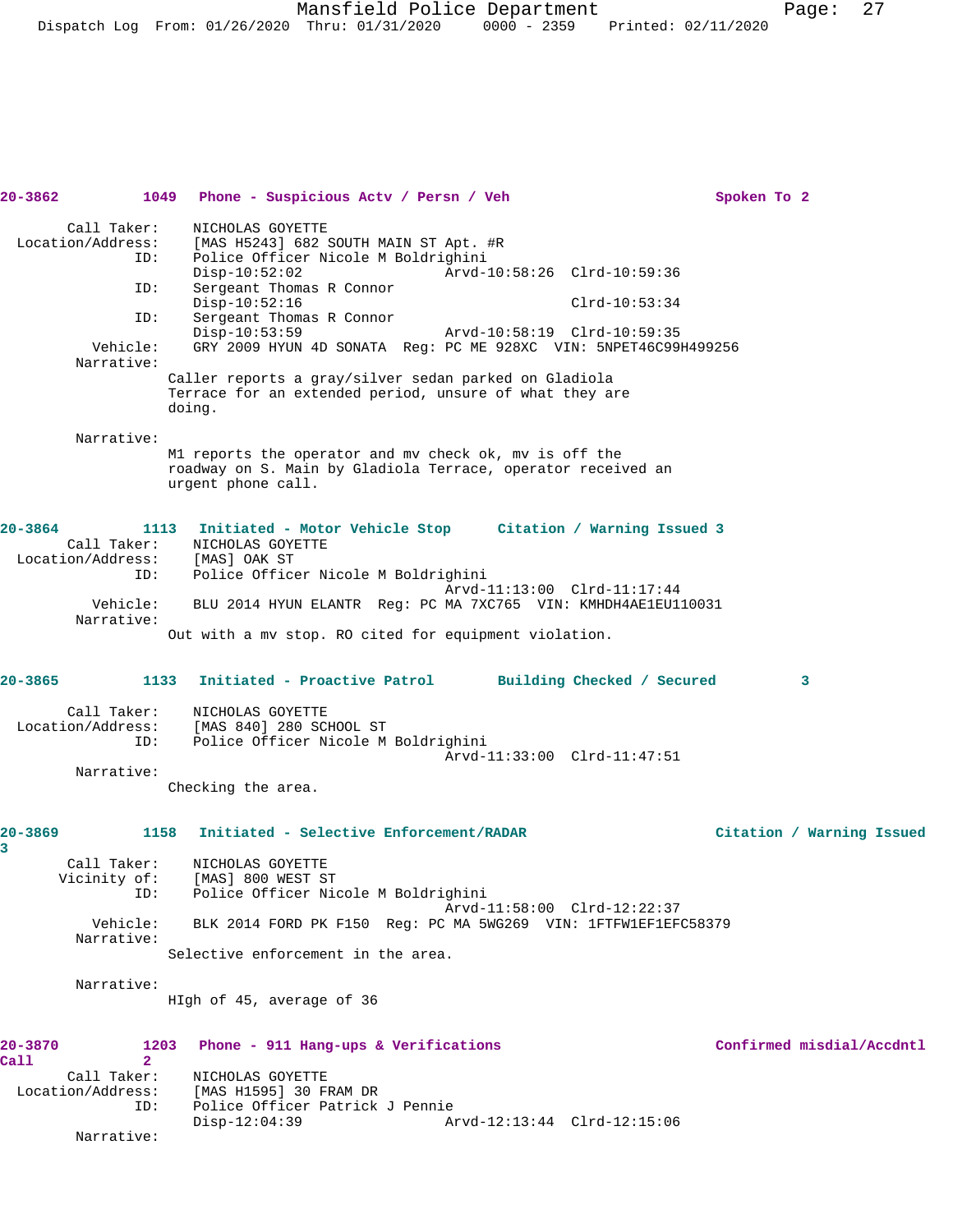Mansfield Police Department Page: 28 Dispatch Log From: 01/26/2020 Thru: 01/31/2020 0000 - 2359 Printed: 02/11/2020 Checking on a 911 hang up **20-3874 1234 911 - Suspicious Actv / Persn / Veh Spoken To 2**  Call Taker: CARLY MORIARTY Location/Address: [MAS H3187] 230 HOPE ST ID: Sergeant Lawrence G Crosman<br>Disp-12:36:44 Disp-12:36:44 Arvd-12:39:05 Clrd-12:48:33 Narrative: Out for the report of a male party that recieved a package from from a male in his 50's or 60's and no package was ordered Narrative: M12 reports clear, the package contained a Ham and Cheese submarine style sandwich. It is believed Doordash delivered to the wrong address. **20-3877 1302 Initiated - Proactive Patrol Building Checked / Secured 3** Call Taker: NICHOLAS GOYETTE Location/Address: [MAS 907E] 390 WEST ST ID: Police Officer Nicole M Boldrighini Arvd-13:02:00 Clrd-13:09:04 Narrative: Checking the area. **20-3879 1339 Initiated - Assist Other Gov. Agency Referred to Other Agency 3**  Call Taker: NICHOLAS GOYETTE Location/Address: [MAS] 800 SOUTH MAIN ST @ 10 RESERVOIR ST ID: Police Officer Nicole M Boldrighini Arvd-13:39:00 Clrd-13:45:37 Narrative: Out to assist Water Dept **20-3890 1557 Phone - Motor Veh Acc - No Injury Assisted Party 1**  Call Taker: NICHOLAS GOYETTE Location/Address: [MAS 220] 93 COPELAND DR ID: Police Officer David W Kinahan<br>Disp-15:58:45 Arvd-16:08:23 Clrd-16:30:57 Vehicle: GRY 2016 JEEP WRANGL Reg: PC MA 5KS533 VIN: 1C4BJWEG5GL250017 GRY 2001 FORD F350  $Reg: PCMA$  1AVV26 VIN: 1FTSX31L01ED91637 Narrative: Caller reports a minor mva, no injuries. Narrative: Clear, assisted parties with paper exchange. **20-3891 1600 Phone - Assist Fire Department Referred to Other Agency 2**  Call Taker: NICHOLAS GOYETTE Location/Address: [MAS] 25 COBB ST Apt. #L205 Narrative: Assisting the FD with a fire related incident. Nature: elderly female feeling sick Narrative: Deferred per M1, will respond if needed. **20-3893 1635 Initiated - Motor Vehicle Stop Verbal Warning 3**  Call Taker: NICHOLAS GOYETTE Location/Address: [MAS 1000] 229 SCHOOL ST ISS: [MAS 1000] 229 SCHOOL ST<br>ID: Police Officer David W Kinahan Arvd-16:35:00 Clrd-16:35:26 Vehicle: GRY 2019 TOYT UT RAV4 Reg: PAR MA 988M VIN: JTMN1RFV6KD035471 Narrative: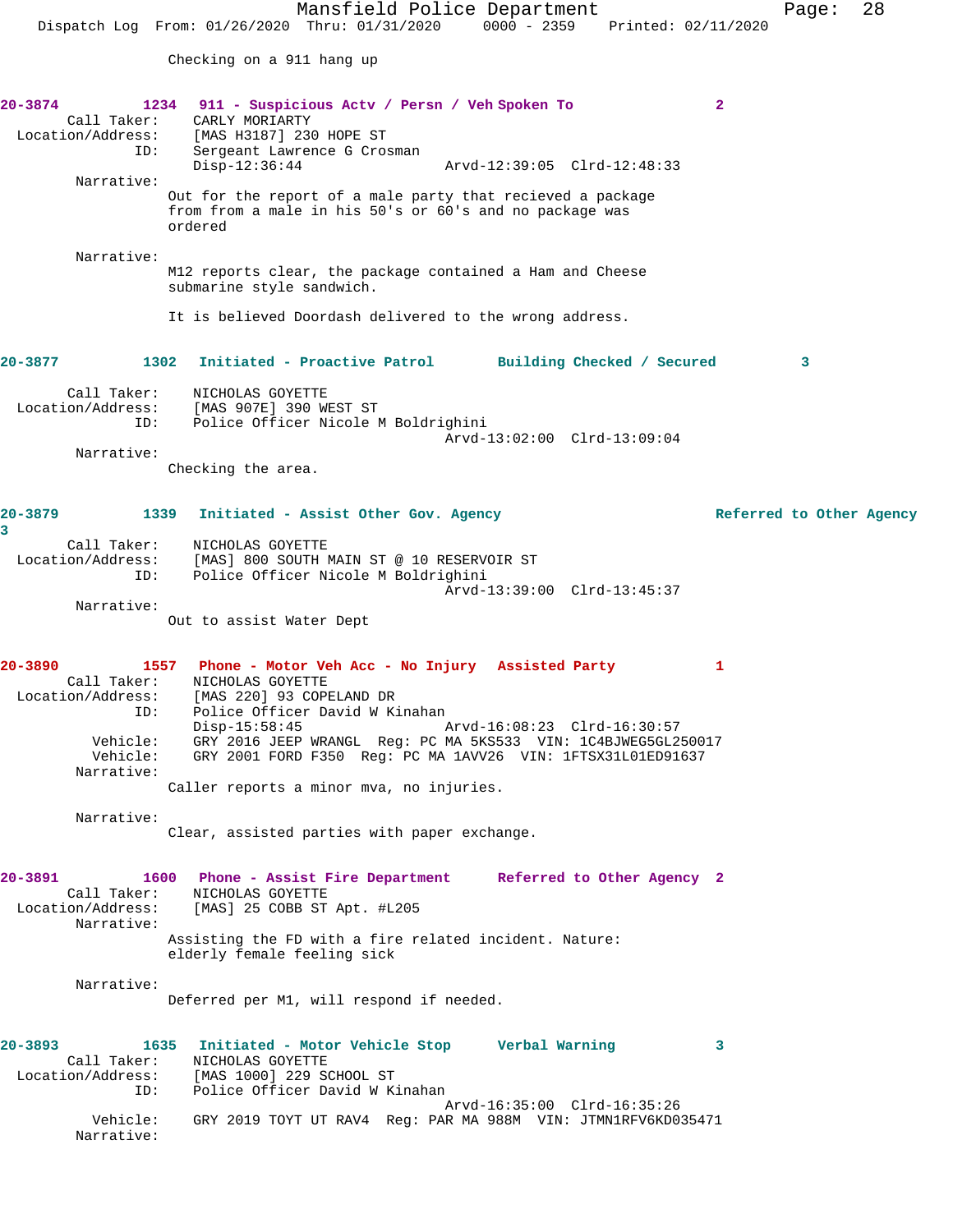Mansfield Police Department Page: 29 Dispatch Log From: 01/26/2020 Thru: 01/31/2020 0000 - 2359 Printed: 02/11/2020 Out with a mv stop. Verbal to the operator for failure to yield. **20-3894 1642 Phone - 911 Hang-ups & Verifications Cancelled Enroute** Call Taker: NICHOLAS GOYETTE Location/Address: [MAS] 7 YORK RD @ 3 SOUTHPARK LN<br>ID: Police Officer Jay J Sparrow Police Officer Jay J Sparrow Disp-16:43:57 Clrd-16:58:14 Narrative: Checking on a 911 hang up Narrative: M5 clear, caller called back at stated he is driving on West St **20-3897 1705 Initiated - Proactive Patrol Building Checked / Secured 3** Call Taker: NICHOLAS GOYETTE<br>Location/Address: [MAS 840] 280 SC ess: [MAS 840] 280 SCHOOL ST<br>ID: Police Officer Jay J Spa Police Officer Jay J Sparrow Arvd-17:05:00 Clrd-17:22:17 Narrative: Checking the area. **20-3899 1715 Phone - Erratic Oper MV / Road Rage Arrest(s) Made 3**  NICHOLAS GOYETTE<br>[MAS] KELI LN Location/Address:<br>ID: Sergeant Thomas R Connor<br>Disp-17:15:24 Disp-17:15:24 Arvd-17:21:42 Clrd-18:16:58 ID: Sergeant Lawrence G Crosman Disp-17:22:16 Clrd-17:36:22<br>ID: Police Officer William C Trudell Police Officer William C Trudell<br>Disp-17:22:24 Arv Disp-17:22:24 Arvd-17:24:43 Clrd-17:52:49 Vehicle: GRY 2005 FORD SRWSUP Reg: CO MA P82949 VIN: 1FTSX21585EA66106 Narrative: Caller reports an erratic operator, crossing marked lanes and striking the curb. Described as a truck with a plow. Narrative: Mv turned onto Keli Ln, then onto Bird and Serena Allen, M12 out with the mv. Narrative: M12 reports no odor, will conduct FSTs, the party is cooperative. Narrative: M12 requesting MFD, Narrative: M12 reports the party passed all FSTs and is cleared medically, believed to be overtired. M12 reports the operator information, RMV checks reveals suspended OLN. Narrative: M12 reports the mv is a dmv at the end of the circle, party is at his residence, M12 issuing the citation and explaining the process. Narrative: M12 reports clear, operator issued citation for operating after suspension. See AR report for further. Refer To Summons: 20MAS-37-AR

**2**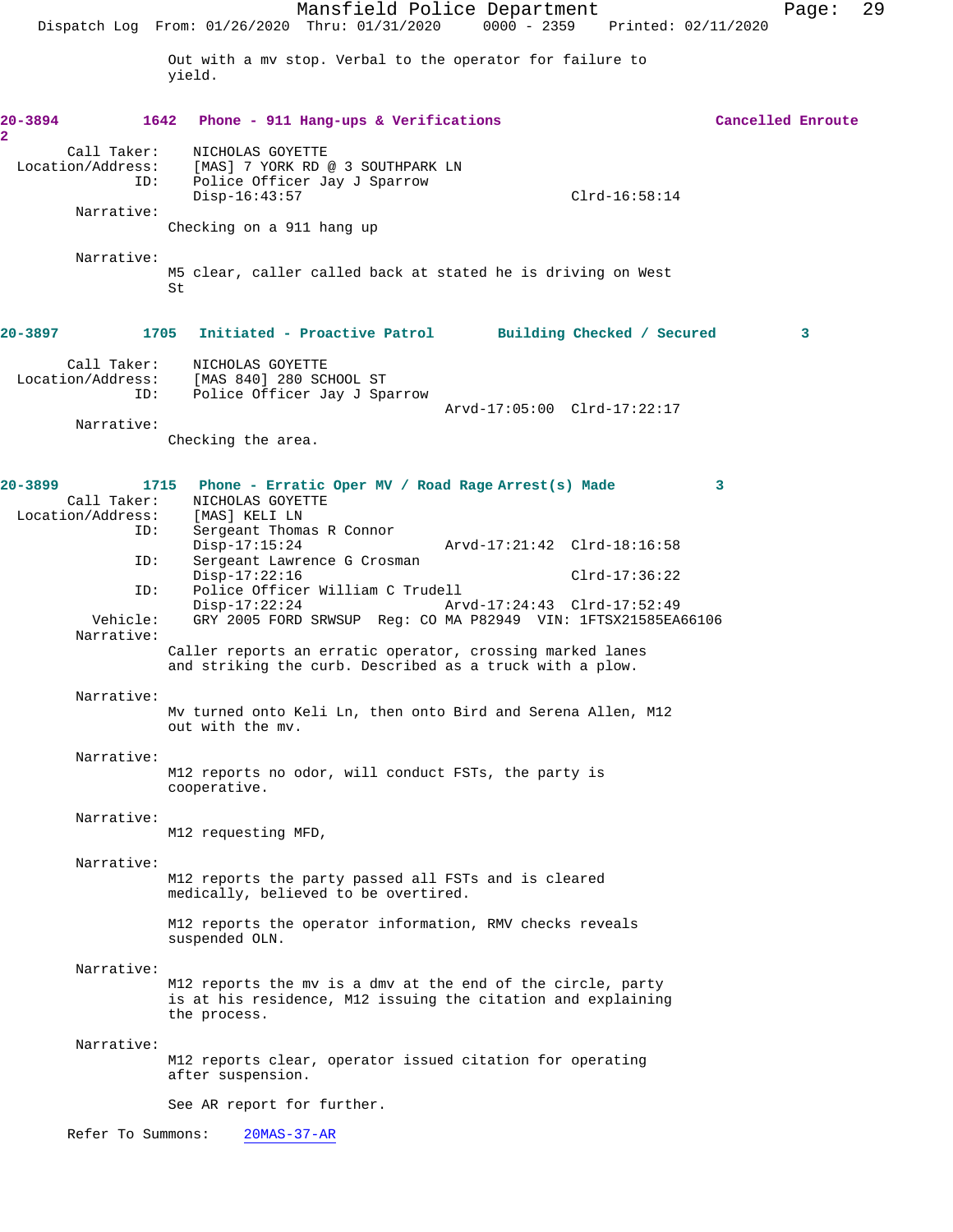|              |                                         | Mansfield Police Department<br>Dispatch Log From: 01/26/2020 Thru: 01/31/2020 0000 - 2359 Printed: 02/11/2020                           |                            |                             |   | Page:             | 30 |
|--------------|-----------------------------------------|-----------------------------------------------------------------------------------------------------------------------------------------|----------------------------|-----------------------------|---|-------------------|----|
|              | Summons:<br>Address:<br>Age:            | CARNIE, ROBERT B<br>487 STEARNS AVE<br>MANSFIELD, MA<br>50                                                                              |                            |                             |   |                   |    |
|              | Charges:                                | LICENSE SUSPENDED, OP MV WITH                                                                                                           |                            |                             |   |                   |    |
| 20-3907<br>3 |                                         | 1817 Initiated - Selective Enforcement/RADAR                                                                                            |                            |                             |   | Services Rendered |    |
|              | Call Taker:<br>ID:                      | NICHOLAS GOYETTE<br>Vicinity of: [MAS] 792 WEST ST<br>Police Officer Jay J Sparrow                                                      |                            | Arvd-18:17:00 Clrd-18:46:18 |   |                   |    |
|              | Narrative:                              | Selective enforcement in the area.                                                                                                      |                            |                             |   |                   |    |
| 20-3911      | Location/Address:<br>ID:                | 1911 Initiated - Community Policing Services Rendered<br>Call Taker: PATRICK FEENEY<br>[MAS 12] 250 EAST ST<br>Sergeant Thomas R Connor |                            |                             | 3 |                   |    |
|              | Narrative:                              | Wrestling match.                                                                                                                        |                            | Arvd-19:11:00 Clrd-19:30:26 |   |                   |    |
| 20-3914      |                                         | 1944 Initiated - Proactive Patrol Building Checked / Secured                                                                            |                            |                             |   | 3                 |    |
|              | Location/Address:<br>ID:                | Call Taker: Stephen Martell<br>[MAS 1002] 250 EAST ST<br>Sergeant Thomas R Connor                                                       |                            | Arvd-19:44:00 Clrd-19:50:10 |   |                   |    |
|              | Narrative:                              |                                                                                                                                         |                            |                             |   |                   |    |
|              |                                         | area checked secure.                                                                                                                    |                            |                             |   |                   |    |
| 20-3923      | 2230                                    | Initiated - Building Check                                                                                                              | Building Checked / Secured |                             |   | 3                 |    |
|              | Call Taker:<br>Location/Address:<br>ID: | Stephen Martell<br>[MAS 4] 31 HAMPSHIRE ST<br>Police Officer Jay J Sparrow                                                              |                            | Arvd-22:30:00 Clrd-22:37:15 |   |                   |    |
| 20-3924      |                                         | 2237 Initiated - Building Check                                                                                                         |                            | Building Checked / Secured  |   | 3                 |    |
|              | Call Taker:<br>Location/Address:<br>ID: | PATRICK FEENEY<br>[MAS 2] 60 FORBES BLVD<br>Police Officer Jay J Sparrow                                                                |                            | Arvd-22:37:00 Clrd-22:41:34 |   |                   |    |
|              |                                         | For Date: $01/30/2020$ - Thursday                                                                                                       |                            |                             |   |                   |    |
| 20-3936      | 0109                                    | Initiated - Building Check                                                                                                              |                            | Building Checked / Secured  |   | 3                 |    |
|              | Call Taker:<br>Location/Address:<br>ID: | Stephen Martell<br>[MAS 281A] 1 CROCKER ST<br>Patrolman David Schepis                                                                   |                            |                             |   |                   |    |
|              | Narrative:                              |                                                                                                                                         |                            | Arvd-01:09:00 Clrd-01:11:07 |   |                   |    |
|              |                                         | Building/area checked secure.                                                                                                           |                            |                             |   |                   |    |
| 20-3937      | 0113                                    | Initiated - Building Check                                                                                                              |                            | Building Checked / Secured  |   | 3                 |    |
|              | Call Taker:<br>Location/Address:<br>ID: | Stephen Martell<br>[MAS 281A] 1 CROCKER ST<br>Patrolman David Schepis                                                                   |                            |                             |   |                   |    |
|              | Narrative:                              | Building/area checked secure.                                                                                                           |                            | Arvd-01:13:00 Clrd-01:14:57 |   |                   |    |
|              |                                         |                                                                                                                                         |                            |                             |   |                   |    |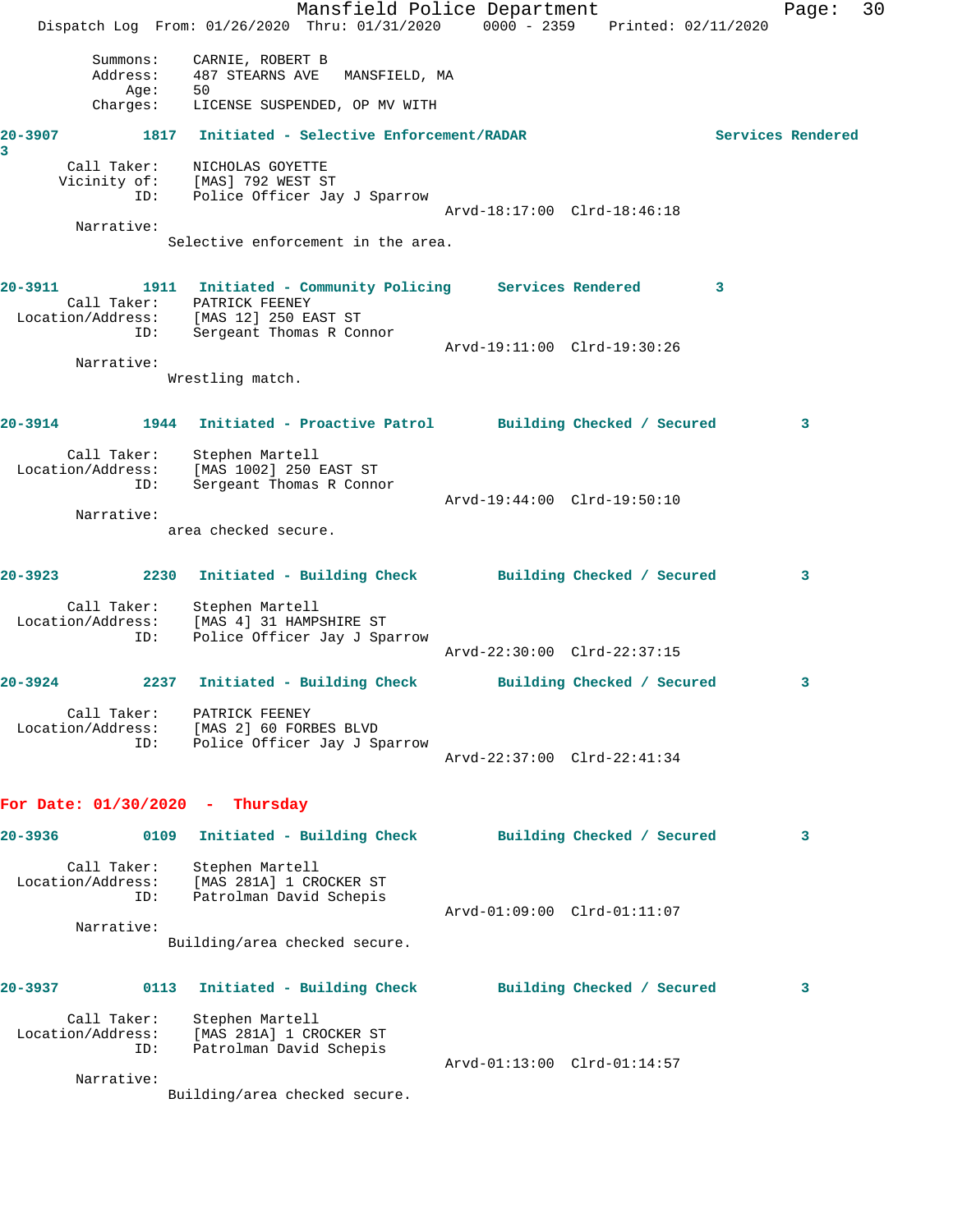Mansfield Police Department Fage: 31 Dispatch Log From: 01/26/2020 Thru: 01/31/2020 0000 - 2359 Printed: 02/11/2020 **20-3938 0113 Initiated - Disabled Motor Vehicle Spoken To 3**  Call Taker: Stephen Martell Location/Address: [MAS] 300 RTE 140 NB @ 375 WEST ST ID: Police Officer Meghan Birnie Arvd-01:13:00 Clrd-01:16:03 Vehicle: GRY 2014 TOYT CAMRY Reg: PC MA 4DJ158 VIN: 4T1BF1FK3EU412902 Narrative: Uber driver was trying to figure out where he was going. No issues found, unit clear. **20-3939 0119 Initiated - Building Check Building Checked / Secured 3** Call Taker: Stephen Martell Location/Address: [MAS 253] 330 PRATT ST Apt. #A ID: Police Officer Christopher D Sorge Arvd-01:19:00 Clrd-01:22:36 **20-3940 0120 Initiated - Building Check Building Checked / Secured 3** Call Taker: Stephen Martell Location/Address: [MAS 2] 60 FORBES BLVD<br>TD: Police Officer Andrew Police Officer Andrew J Kelley Arvd-01:20:00 Clrd-01:25:00 ID: Police Officer Andrew J Kelley Disp-01:32:39 Narrative: Conducting check of area hotels. **20-3942 0121 911 - Assist Fire Department Services Rendered 2**  Call Taker: PATRICK FEENEY Location/Address: [MAS] 12 WEST CHURCH ST ID: Patrolman David Schepis<br>
Disp-01:23:56<br>
ID: Police Officer Christopher I<br>
Disp-01:48:34 Disp-01:23:56 Arvd-01:27:32 Clrd-01:56:11 Police Officer Christopher D Sorge Disp-01:48:34 Arvd-01:48:35 Clrd-01:48:37 Narrative: CO Detector activation. Narrative: FD clearing after venting the building. **20-3941 0122 Initiated - Building Check Building Checked / Secured 3** Call Taker: PATRICK FEENEY Location/Address: [MAS 170] 255 HOPE ST ID: Police Officer Christopher D Sorge Arvd-01:22:00 Clrd-01:31:39 Narrative: Check of the library & Memorial Park. Narrative: Building/area checked secure. **20-3943 0125 Initiated - Motor Vehicle Stop Citation / Warning Issued 3**  Call Taker: Stephen Martell Location/Address: [MAS 969A110] 321 SCHOOL ST Apt. #A110 ID: Police Officer Andrew J Kelley Arvd-01:25:00 Clrd-01:32:39 Vehicle: BLU 2016 HOND HRV Reg: PC MA 41LK53 VIN: 3CZRU6H5XGM715206 Narrative: Cited for failure to inspect, unit clear. **20-3945 0134 Initiated - Building Check Building Checked / Secured 3** Call Taker: Stephen Martell Location/Address: [MAS 927] 50 PLYMOUTH ST

ID: Police Officer Meghan Birnie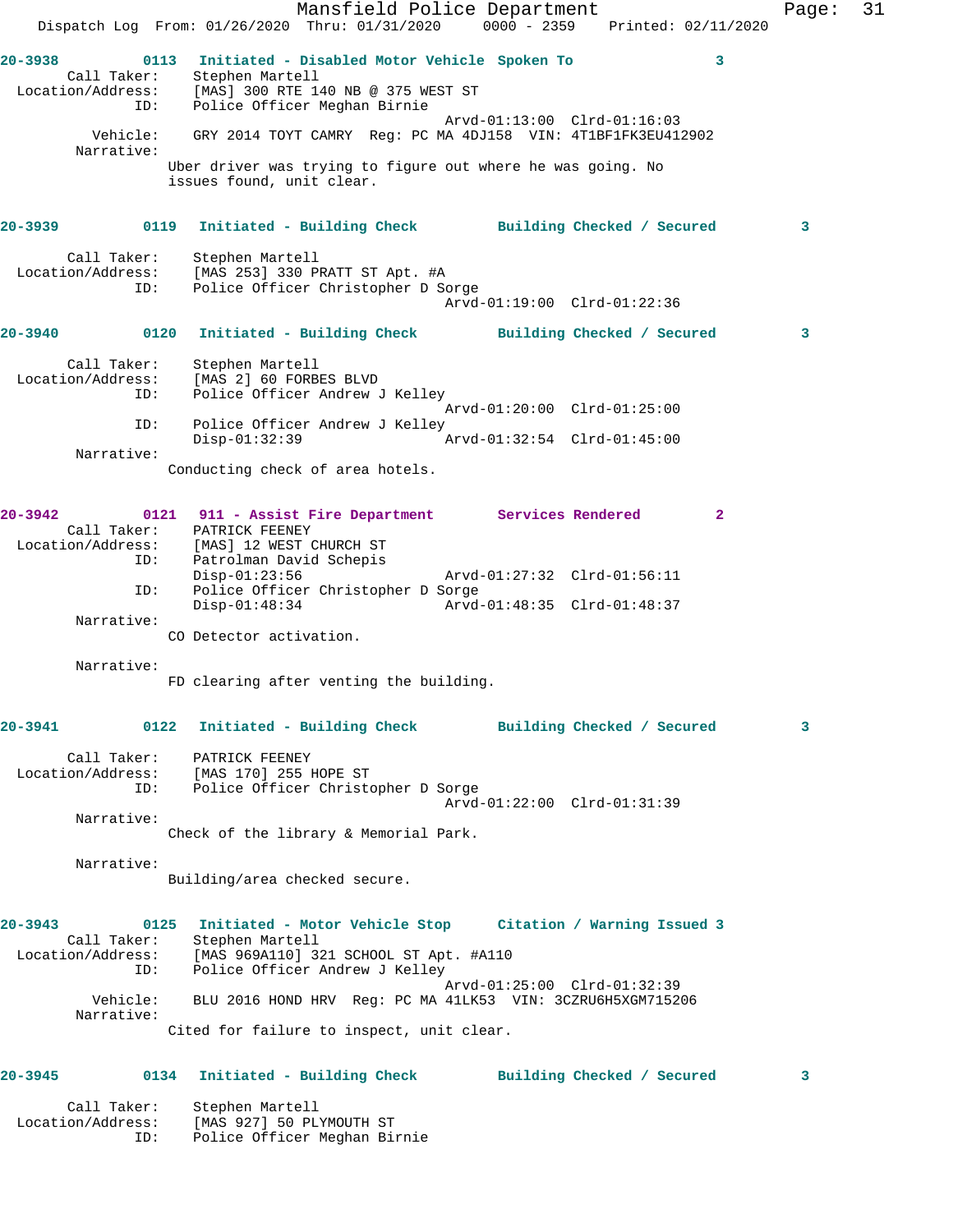Mansfield Police Department Page: 32 Dispatch Log From: 01/26/2020 Thru: 01/31/2020 0000 - 2359 Printed: 02/11/2020 Arvd-01:34:00 Clrd-01:41:55 Narrative: Building/area checked secure. **20-3948 0145 Initiated - Motor Vehicle Stop Citation / Warning Issued 3**  Call Taker: Stephen Martell Location/Address: [MAS 43] 137 MILL ST ID: Police Officer Andrew J Kelley Arvd-01:45:00 Clrd-01:53:17 ID: Police Officer Christopher D Sorge Disp-01:48:40 Arvd-01:48:41 Clrd-01:53:17 Vehicle: GRY 2010 TOYT YARIS Reg: PC MA 129HK0 VIN: JTDKT4K31A5319815 Narrative: Citation issued, Unit clear. **20-3950 0157 Initiated - Building Check Building Checked / Secured 3** Call Taker: Stephen Martell Location/Address: [MAS 814] 50 WEST CHURCH ST ID: Patrolman David Schepis Arvd-01:57:00 Clrd-02:01:02 Narrative: Building/area checked secure. **20-3951 0158 Initiated - Building Check Building Checked / Secured 3** Call Taker: Stephen Martell Location/Address: [MAS 992] 660 EAST ST ID: Police Officer Christopher D Sorge Arvd-01:58:00 Clrd-02:05:26 Narrative: Building/area checked secure. **20-3952 0200 Initiated - Building Check Building Checked / Secured 3** Call Taker: Stephen Martell Location/Address: [MAS 139] 265 FRUIT ST ID: Police Officer Andrew J Kelley Arvd-02:00:00 Clrd-02:22:30 Narrative: Building/area checked secure. **20-3953 0225 Initiated - Building Check Building Checked / Secured 3** Call Taker: Stephen Martell Location/Address: [MAS 840] 280 SCHOOL ST ID: Police Officer Meghan Birnie Arvd-02:25:00 Clrd-02:41:49 Narrative: Building/area checked secure. **20-3954 0238 Initiated - Motor Vehicle Stop Verbal Warning 3**  Call Taker: Stephen Martell Location/Address: [MAS] COPELAND DR ID: Police Officer Christopher D Sorge Arvd-02:38:00 Clrd-02:41:34 Vehicle: GRY 2005 GMC UT YUKON Reg: PC MA 1BBE67 VIN: 1GKFK66U75J138724 Narrative: Verbal for failure to inspect. **20-3956 0244 Initiated - Motor Vehicle Stop Verbal Warning 3**  Call Taker: Stephen Martell Location/Address: [MAS] 307 NORTH MAIN ST @ 8 PLEASANT ST ID: Police Officer Christopher D Sorge Arvd-02:44:00 Clrd-02:47:14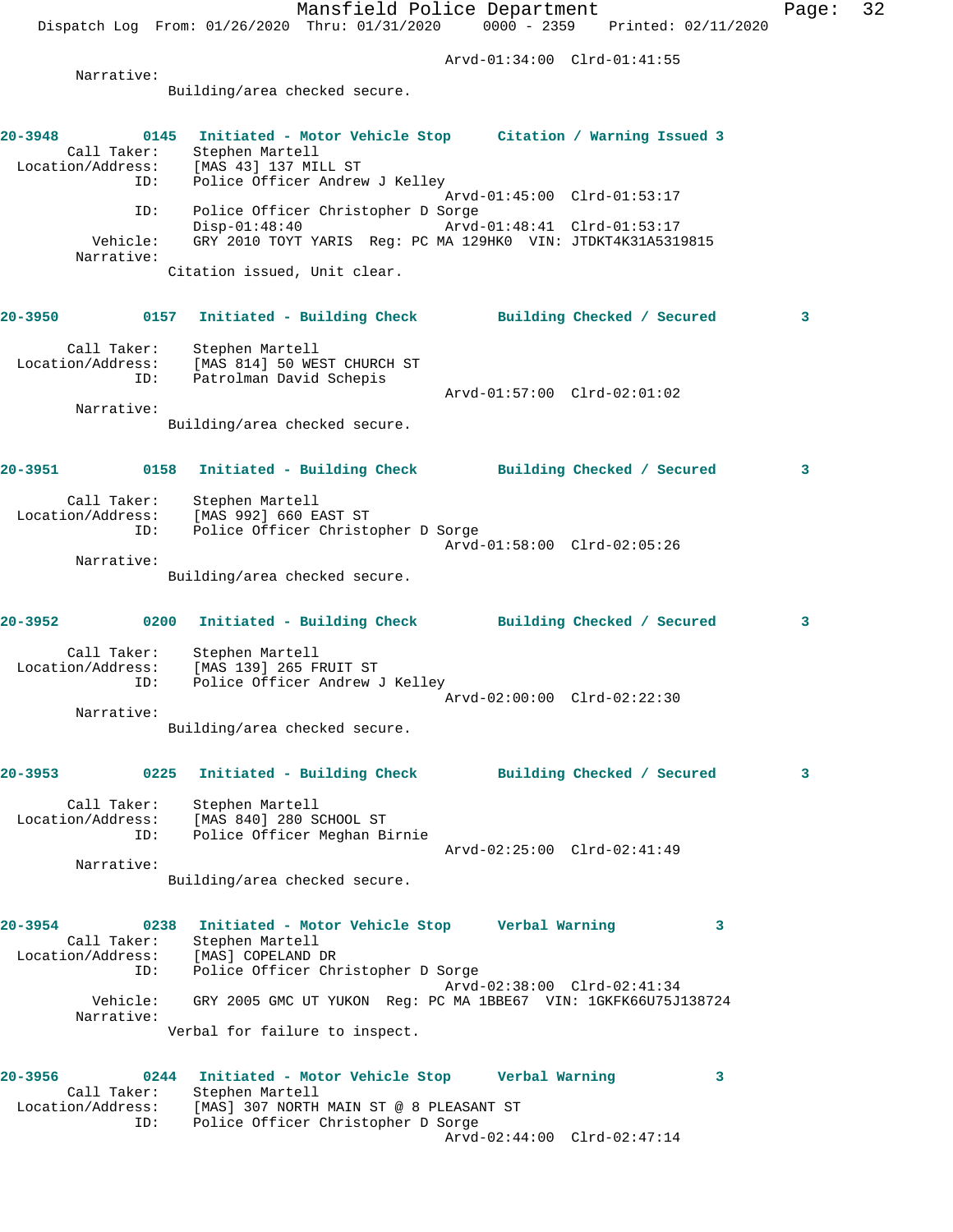Mansfield Police Department Fage: 33 Dispatch Log From: 01/26/2020 Thru: 01/31/2020 0000 - 2359 Printed: 02/11/2020 Vehicle: GRY 2008 NISS VERSA Reg: PC MA 5NY814 VIN: 3N1BC13E68L458978 Narrative: Unit clear with a verbal. **20-3957 0302 Initiated - Building Check Building Checked / Secured 3** Call Taker: Stephen Martell Location/Address: [MAS] COPELAND DR ID: Police Officer Andrew J Kelley Arvd-03:02:00 Clrd-03:14:46 Narrative: Building/area checked secure. **20-3959 0303 Phone - Alarm - Burglar False / Accidental Alarm 1**  Call Taker: Stephen Martell Location/Address: [MAS] 33 SUFFOLK RD ID: Patrolman David Schepis Disp-03:07:36 Arvd-03:12:17 Clrd-03:15:36 ID: Police Officer Meghan Birnie Disp-03:07:39 Arvd-03:10:18 Clrd-03:15:33 Narrative: Commercial burg alarm: Front door, overhead doors 1 & 2, and garage area motions activated. Alarm Co. uncertain if a keyholder will be responding. Narrative: Units reporting a new employee tripped the alarms. Units will be clear. **20-3958 0304 Initiated - Building Check Building Checked / Secured 3** Call Taker: PATRICK FEENEY<br>ion/Address: [MAS 907E] 390 WEST ST Location/Address:<br>ID: Police Officer Meghan Birnie Arvd-03:04:00 Clrd-03:07:24 **20-3960 0343 Initiated - Parking Violations Citation / Warning Issued 3**  Call Taker: DAVID SULLIVAN Location/Address: [MAS] PLEASANT ST ID: Patrolman David Schepis Arvd-03:43:00 Clrd-03:44:54 Narrative: Ma Reg 1JA791 and 899MB6. 20-3963 **0609** Initiated - Traffic Enforcement / Activity **Services Rendered 2**  Call Taker: Stephen Martell Location/Address: [MAS] RESERVOIR ST ID: Police Officer Meghan Birnie Arvd-06:09:00 Clrd-06:23:31 Narrative: Officer out on traffic enforcement in the area Narrative: Clear, No citations issued. **20-3964 0613 Initiated - Traffic Enforcement / Activity Citation / Warning Issued 2**  Call Taker: Stephen Martell Location/Address: [MAS] NORTH MAIN ST ID: Patrolman David Schepis Arvd-06:13:00 Clrd-06:22:16 Vehicle: RED 2004 BUIC CENTUR Reg: PC MA 781MG2 VIN: 2G4WS52J741258139 Narrative: MV stop by the Elks.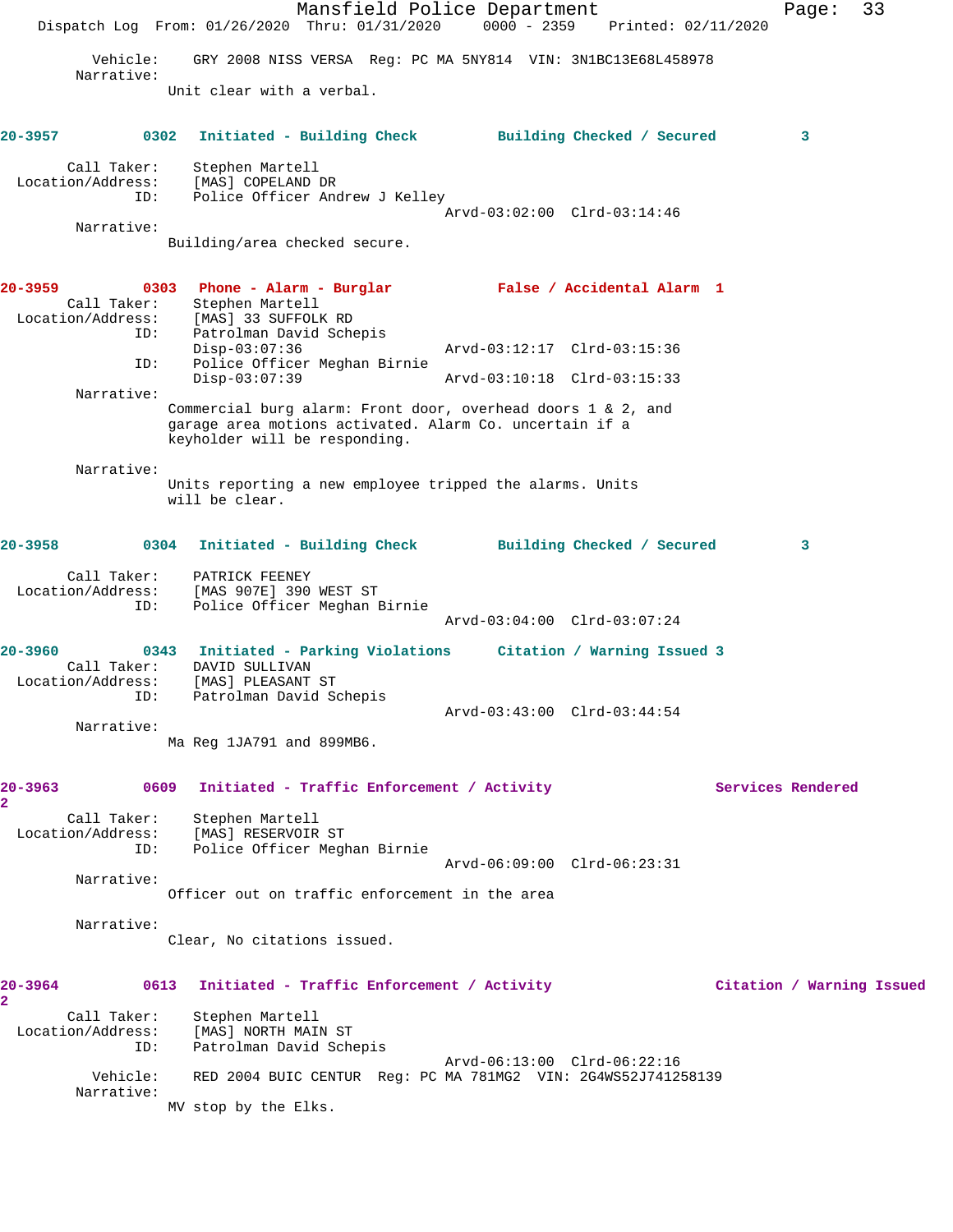Mansfield Police Department Fage: 34 Dispatch Log From: 01/26/2020 Thru: 01/31/2020 0000 - 2359 Printed: 02/11/2020 **20-3977 0843 911 - Alarm - Hold-up False / Accidental Alarm 1**  Call Taker: CARLY MORIARTY<br>Location/Address: [MAS 305] 64 CO  $[MAS 305] 64 COPELAND DR$  ID: Police Officer John R Armstrong Disp-08:45:24 Arvd-08:50:40 Clrd-08:52:38 ID: Police Officer Gregg S Kennedy<br>Disp-08:45:28 Ar Disp-08:45:28 Arvd-08:50:40 Clrd-08:52:36 Narrative: Diress alarm reported Narrative: Accidental alarm, no issue **20-3979 0904 Initiated - Parking Violations Citation / Warning Issued 3**  Call Taker: Kieran M Ruth Location/Address: [MAS] 6 SOUTH MAIN ST The Community of South Police Controller Micole M Boldrighini<br>ID: Police Officer Nicole M Boldrighini Arvd-09:04:00 Clrd-09:07:53 Vehicle: GRY 2008 CHEV MALIBU Reg: PC MA 7120XS VIN: 1G1ZS58F48F140285 Narrative: Parking citation issued **20-3980 0913 Initiated - Selective Enforcement/RADAR Citation / Warning Issued 3**  Call Taker: Kieran M Ruth Location/Address: [MAS 1002] 250 EAST ST ID: Police Officer Nicole M Boldrighini Arvd-09:13:00 Clrd-09:43:08 Vehicle: GRY 2016 HOND ODYSSE Reg: PAS MA CS236 VIN: 5FNRL5H3XGB127683 Narrative: Selective enforcement in the area. Narrative: MV stop, citation for speed **20-3983 0947 911 - Disturbance / Gathering Incident Report 1**  Call Taker: CARLY MORIARTY Location/Address: [MAS H2840] 19 KERRY DR<br>TD: Police Officer Nicole M Police Officer Nicole M Boldrighini Disp-09:48:03 Arvd-09:50:44 Clrd-10:03:45 ID: Police Officer John R Armstrong<br>Disp-09:48:07 Ar Disp-09:48:07 Arvd-09:52:04 Clrd-10:03:48 Narrative: Report of two males arguing in the yard over an issue with their dogs Narrative: The parties have been seprated. Refer To Incident: 20MAS-79-OF **20-3985 1007 Initiated - Selective Enforcement/RADAR Citation / Warning Issued 3**  Call Taker: Kieran M Ruth Location/Address: [MAS] 43 NORTH MAIN ST @ 13 PARK ST ID: Police Officer John R Armstrong Arvd-10:07:00 Clrd-10:42:34 Vehicle: BLK 2007 BMW 4D 328XI Reg: PC MA 8CX516 Narrative: Selective enforcement in the area. **20-3988 1025 Initiated - Proactive Patrol Building Checked / Secured 3** Call Taker: CARLY MORIARTY Location/Address: [MAS 840] 280 SCHOOL ST ID: Police Officer Gregg S Kennedy Arvd-10:25:00 Clrd-10:48:04 Narrative: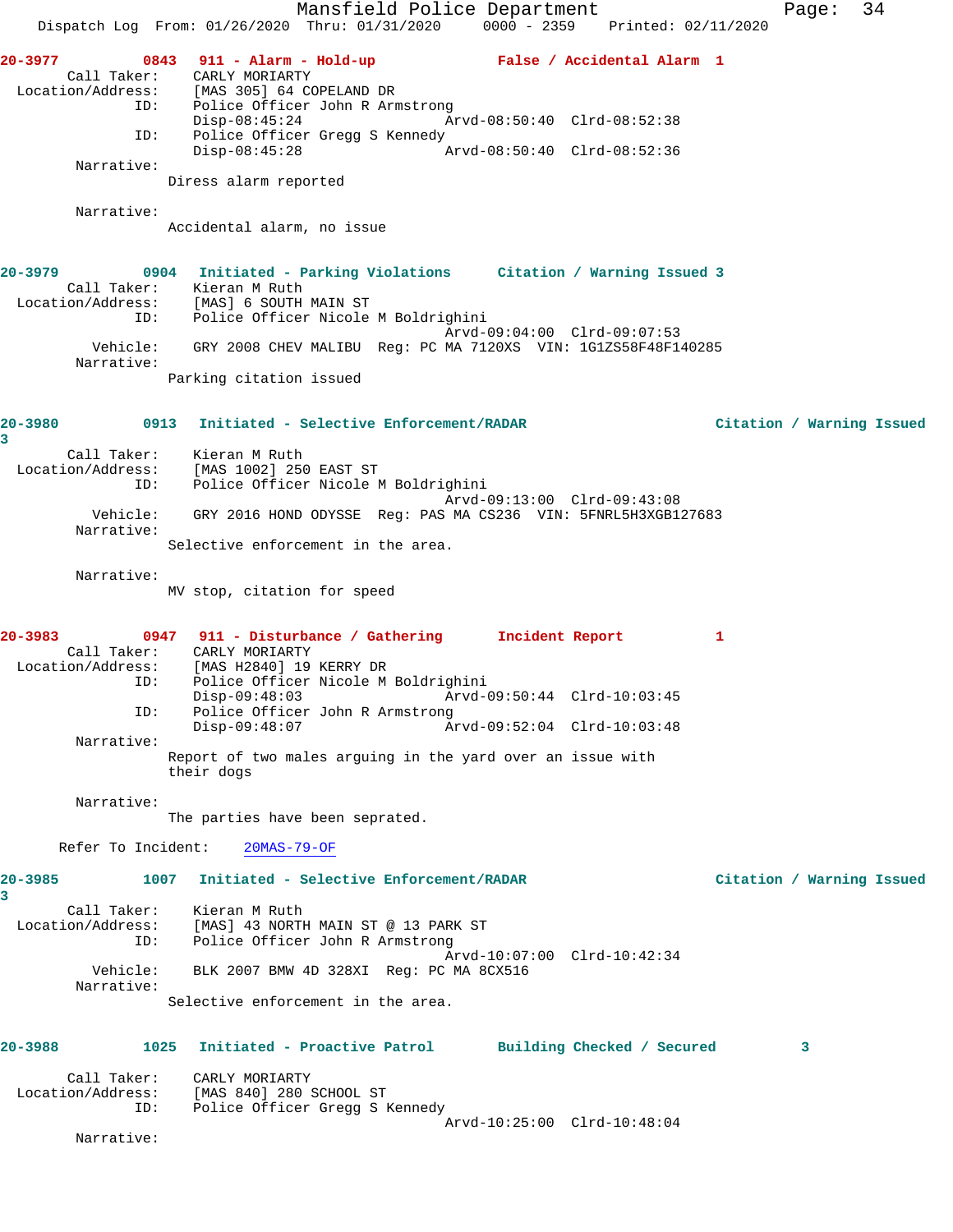Check of the mall

**20-3993 1054 Phone - Motor Veh Acc - No Injury Accident Report 1**  Call Taker: NICHOLAS GOYETTE<br>Location/Address: [MAS] 99 COPELAN ess: [MAS] 99 COPELAND DR @ 235 CHAUNCY ST<br>ID: Police Officer David W Kinahan Police Officer David W Kinahan<br>Disp-10:56:39 Disp-10:56:39 Arvd-10:57:00 Clrd-11:24:07<br>ID: Police Officer John R Armstrong Police Officer John R Armstrong Disp-11:01:14 Arvd-11:01:17 Clrd-11:15:04<br>Vehicle: 2018 CH Req: TL ME 421602Y VIN: LJRC41263JT019031 Vehicle: 2018 CH Reg: TL ME 421602Y VIN: LJRC41263JT019031 Vehicle: BLU 2009 VOLV TT VNL Reg: AP MA 98069 Narrative: Caller reports a TT unit struck a traffic light, now pulled into Honey Dew parking lot Narrative: MA highway notified, no ETA given Narrative: Report taken Refer To Accident: 20MAS-35-AC **20-3995 1110 Initiated - Selective Enforcement/RADAR Citation / Warning Issued 3**  Call Taker: Kieran M Ruth Vicinity of: [MAS] 792 WEST ST<br>ID: Police Officer Gre Police Officer Gregg S Kennedy Arvd-11:10:00 Clrd-11:52:46 Vehicle: WHI 2015 INFI QX60 Reg: PC MA 1YRA61 VIN: 5N1AL0MM8FC547710 Vehicle: BLU 2018 MAZD 3 Reg: PC MA 5SFM40 VIN: 3MZBN1L32JM168319 Vehicle: BLU 2020 CHEV LL EQUINOX Reg: PC NH 4682254 VIN: 2GNAXTEV7L6155945 Narrative: Selective enforcement in the area. Narrative: MV stop, cited for speed Narrative: MV stop, cited for speed **20-3996 1115 Initiated - Erratic Oper MV / Road Rage Spoken To 3** Call Taker: Kieran M Ruth Location/Address: [MAS] 377 CHAUNCY ST ID: Police Officer John R Armstrong Arvd-11:15:00 Clrd-11:17:36<br>Vehicle: GRY 2013 FORD F150 Req: PC MA 2GKY20 VIN: 1FTEX1EM4DFB13 GRY 2013 FORD F150 Reg: PC MA 2GKY20 VIN: 1FTEX1EM4DFB13746 Narrative: Ofc. Stark reporting an erratic driver in MA/2GKY20 Narrative: Ofc. Armstrong reports no impairments, party advised **20-4000 1230 Phone - Assist Citizen - P S A Services Rendered 3**  Call Taker: Support Staff Philip D Seaward<br>Location/Address: [MAS 407B] 90 NORFOLK ST [MAS 407B] 90 NORFOLK ST ID: Police Officer Gregg S Kennedy<br>Disp-12:52:06 Disp-12:52:06 Arvd-12:52:12 Clrd-13:15:40 ID: Sergeant Thomas R Connor Disp-12:52:09 Arvd-12:52:13 Clrd-13:15:45 Vehicle: GRY 2005 NISS ALTIMA Reg: PC MA 8RV453 VIN: 1N4AL11D95N931244 Narrative: Nat'l Lumber Millworks called to request an officer be in the area at approx. 1300 hrs. while they terminate an employee. Ofc. Kennedy will resp. to the area.

**20-4001 1234 911 - Erratic Oper MV / Road Rage Unfounded/Unverifed 3**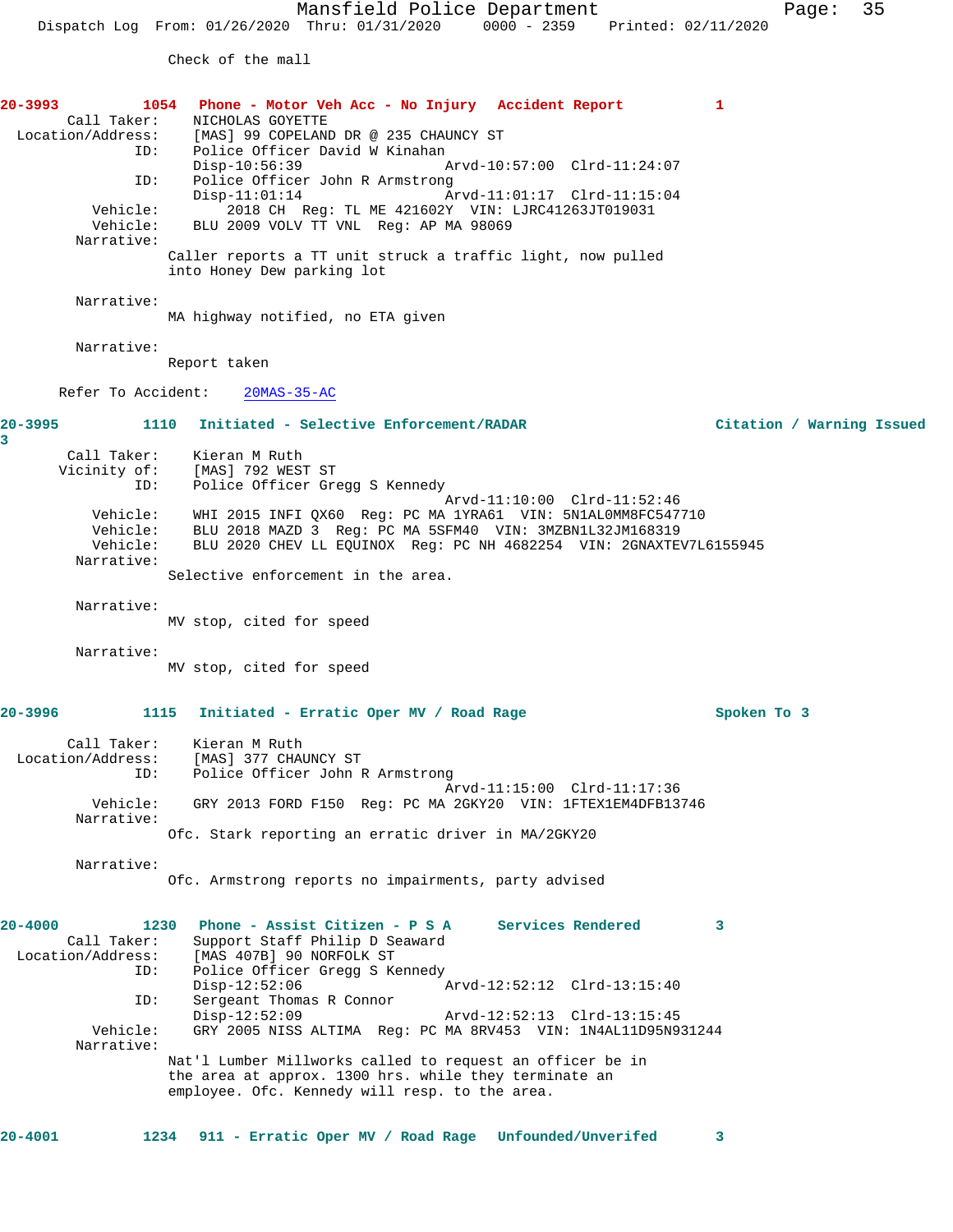Mansfield Police Department Fage: 36 Dispatch Log From: 01/26/2020 Thru: 01/31/2020 0000 - 2359 Printed: 02/11/2020 Call Taker: CARLY MORIARTY Location/Address: [MAS 240A] 189 CHAUNCY ST ID: Police Officer Nicole M Boldrighini Disp-12:35:17 Arvd-12:37:41 Clrd-12:47:22 ID: Police Officer John R Armstrong Disp-12:35:22 Arvd-12:37:44 Clrd-12:47:22 Vehicle: WHI 2011 NISS VERSA Reg: PC MA 1HRJ66 VIN: 3N1BC1CP7BL507419 Narrative: Out for the report of a possible intoxicated operator, headed into the center Narrative: No vehicle matching the description in the area **20-4003 1245 Initiated - Proactive Patrol Building Checked / Secured 3** Call Taker: Kieran M Ruth Location/Address: [MAS 907E] 390 WEST ST ID: Police Officer Gregg S Kennedy Arvd-12:45:00 Clrd-12:51:34 Narrative: Checking the area. **20-4007 1308 Initiated - Motor Vehicle Stop Citation / Warning Issued 3**  Call Taker: Kieran M Ruth Location/Address: [MAS] 231 CHAUNCY ST @ 12 GILES PL ID: Detective Gregory S Martell Arvd-13:08:00 Clrd-13:17:22 Vehicle: RED 2015 HOND CIVIC Reg: PC MA 5DL457 VIN: 2HGFB2F99FH510536 Narrative: MV stop Narrative: Cited for cell phone use **20-4010 1326 Walk-In - Identity Theft Incident Report 1**  Call Taker: Support Staff Matthew Todesco Location/Address: [MAS] 223 SOUTH MAIN ST ID: Police Officer John R Armstrong Disp-13:28:05 Arvd-13:33:49 Clrd-13:55:49 Narrative: RP into the station to report identity theft Refer To Incident: 20MAS-80-OF **20-4011 1342 Initiated - Proactive Patrol Building Checked / Secured 3** Call Taker: Kieran M Ruth Location/Address: [MAS 1002] 250 EAST ST ID: Police Officer Nicole M Boldrighini Arvd-13:42:00 Clrd-13:58:42 Narrative: Out with the buses **20-4012 1345 Initiated - Proactive Patrol Building Checked / Secured 3** Call Taker: CARLY MORIARTY Location/Address: [MAS 907] 390 WEST ST Apt. #A ID: Police Officer Gregg S Kennedy Arvd-13:45:00 Clrd-14:34:37 Narrative: M2 sitting in the area in regards to an incident in Attleboro with 2 males in a white BMW with New York plates attempting to pass counterfeit bills at their Home Depot. **20-4015 1442 Phone - Alarm - Burglar False / Accidental Alarm 1**  Call Taker: CARLY MORIARTY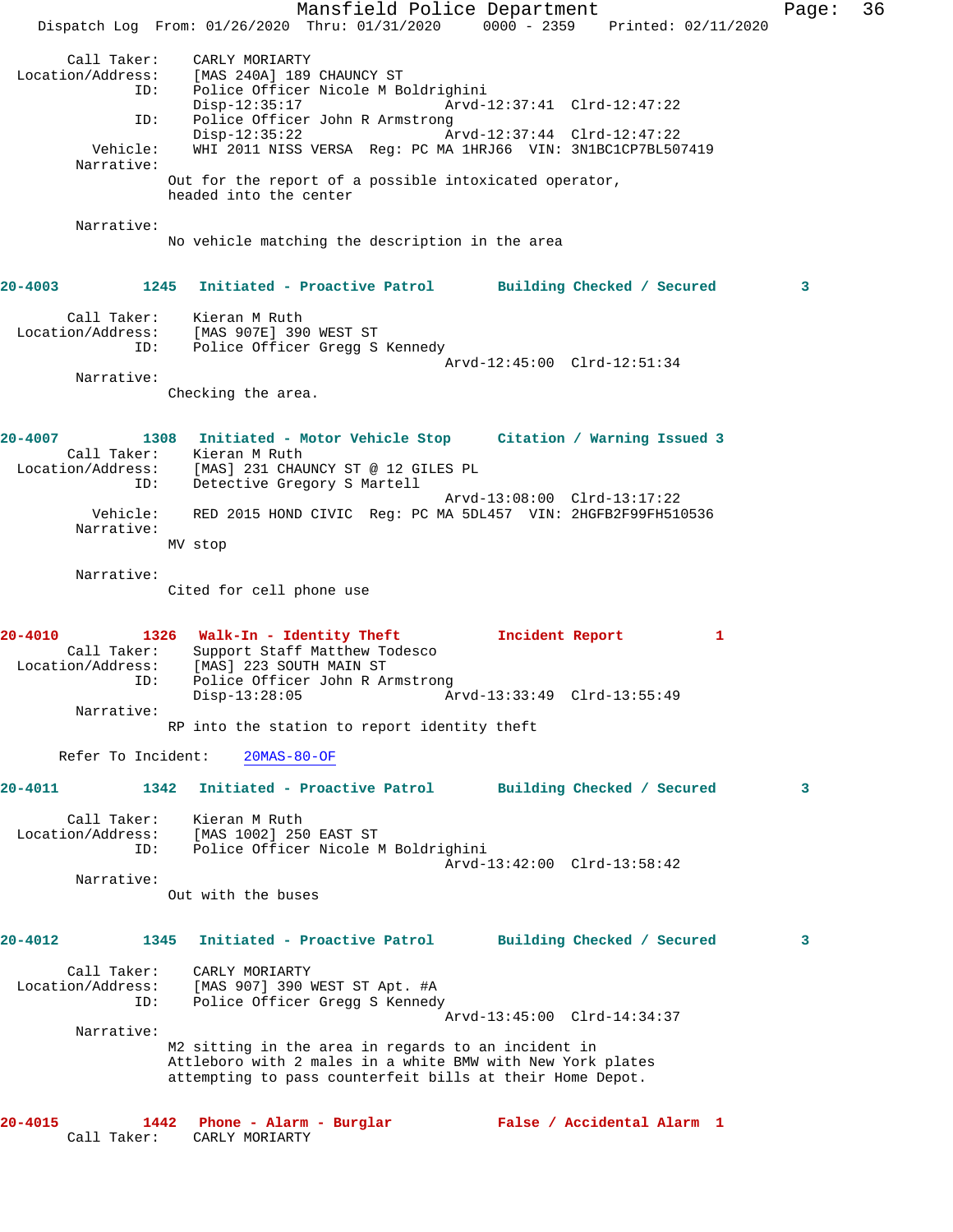Mansfield Police Department Fage: 37 Dispatch Log From: 01/26/2020 Thru: 01/31/2020 0000 - 2359 Printed: 02/11/2020 Location/Address: [MAS H5711] 31 LANTERN LN ID: Police Officer Gregg S Kennedy<br>Disp-14:45:27 Disp-14:45:27 Arvd-14:57:31 Clrd-15:00:24 Narrative: Entry/Exit den alarm reported Narrative: Spoke with the homeowner previous to the alarm company stating he set it off accidentally, M2 to confirm Narrative: Confirmed accidental **20-4023 1542 Phone - Assist Fire Department Referred to Other Agency 2**  Call Taker: Kieran M Ruth Location/Address: [MAS 418D] 27 FRANCIS AVE Apt. #07 ID: Police Officer Nicole M Boldrighini Disp-15:43:33 Arvd-15:46:39 Clrd-15:56:53 Narrative: Out to assist MFD with an strange odor in the building Narrative: Work is being done on the apartment below, the resident is being evaluated by EMS **20-4030 1737 Phone - 911 Hang-ups & Verifications Confirmed misdial/Accdntl Call 2**  Call Taker: Kieran M Ruth Location/Address: [MAS 417H] 19 FRANCIS AVE Apt. #05 ID: Police Officer John R Armstrong Disp-17:38:45 Arvd-17:44:19 Clrd-17:46:03 Narrative: Checking on a 911 hang up **20-4031 1738 Initiated - Proactive Patrol Building Checked / Secured 3** Call Taker: Kieran M Ruth Location/Address: [MAS 840] 280 SCHOOL ST ID: Police Officer Jay J Sparrow Arvd-17:38:00 Clrd-17:49:57 Narrative: Checking the area. **20-4033 1749 Initiated - Traffic Enforcement / Activity Citation / Warning Issued 2**  Call Taker: PATRICK FEENEY Location/Address: [MAS] 1 SCHOOL ST @ 167 WEST ST ID: Police Officer Nicole P Newport Arvd-17:49:00 Clrd-18:20:28 Vehicle: WHI 2016 BMW UT X3 Reg: PC MA 1VSZ21 VIN: 5UXWX9C50G0D88859 Narrative: Selective enforcement in the area. Narrative: MV stop, cited 20-4034 1752 Initiated - Traffic Enforcement / Activity **Services Rendered 2**  Call Taker: Kieran M Ruth Location/Address: [MAS] 562 MAPLE ST @ 3 JENNIFER DR ID: Police Officer John R Armstrong Arvd-17:52:00 Clrd-18:06:02 Narrative: Selective enforcement in the area. Narrative: Clear from the area to handle a call in the station.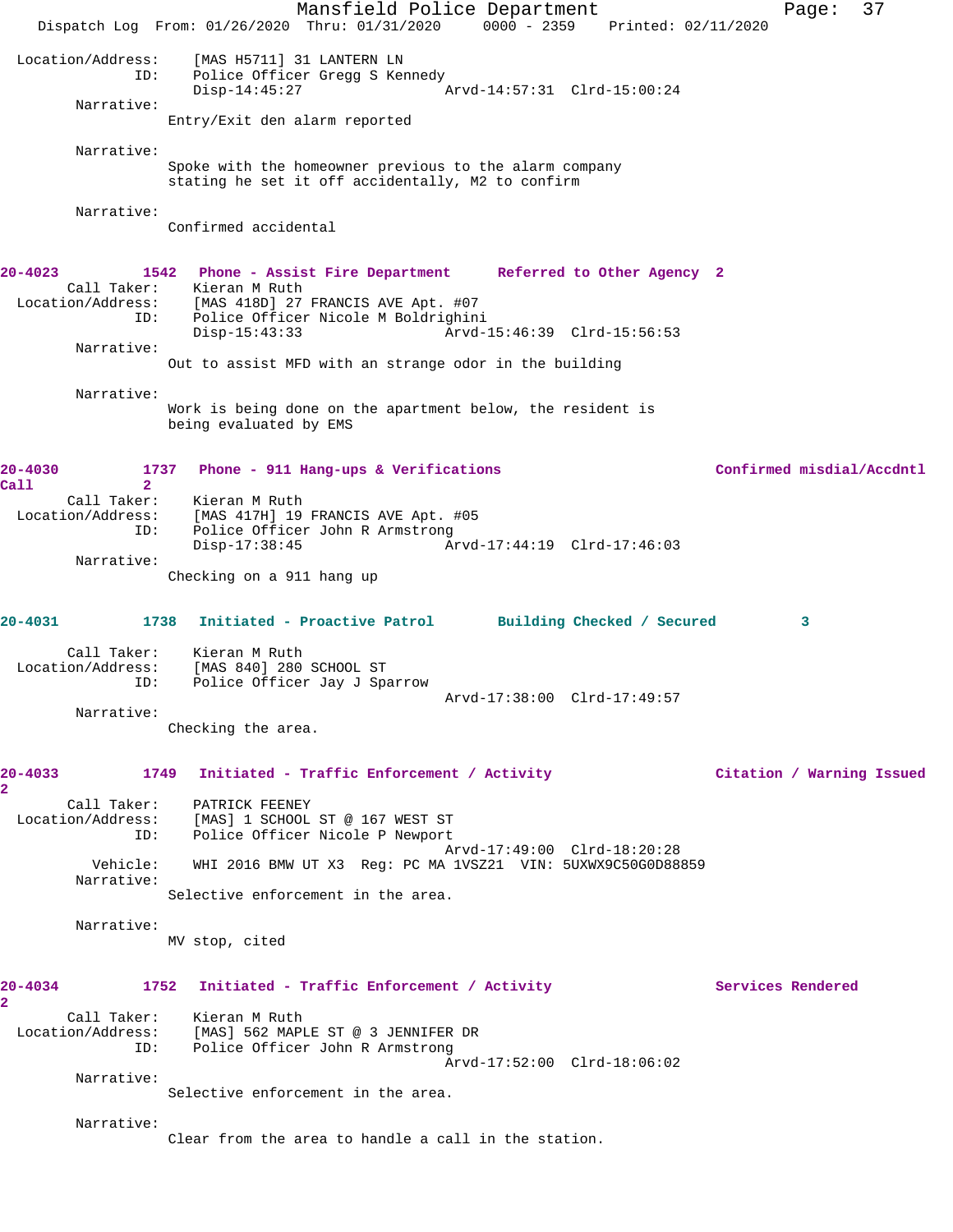| 20-4036<br>3 |                                  | 1806 Walk-In - Fingerprinting - non crimnl                                        | Services Rendered         |
|--------------|----------------------------------|-----------------------------------------------------------------------------------|---------------------------|
|              | Call Taker:                      | Support Staff Katherine Gillis                                                    |                           |
|              | ID:                              | Location/Address: [MAS 451B] 500 EAST ST<br>Police Officer John R Armstrong       |                           |
|              |                                  | $Disp-18:15:27$<br>Arvd-18:15:29 Clrd-19:02:09                                    |                           |
|              | Narrative:                       |                                                                                   |                           |
|              |                                  | RP into the lobby to get fingerprinted.                                           |                           |
| $20 - 4038$  | 1818                             | Phone - 911 Hang-ups & Verifications                                              | Confirmed misdial/Accdntl |
| Call         | $\overline{2}$                   |                                                                                   |                           |
|              | Call Taker:<br>Location/Address: | NICHOLAS GOYETTE<br>[MAS H260] 428 SOUTH MAIN ST                                  |                           |
|              | ID:                              | Sergeant Robert S Pierce                                                          |                           |
|              | ID:                              | Arvd-18:23:54 Clrd-18:46:59<br>$Disp-18:20:28$<br>Police Officer Nicole P Newport |                           |
|              |                                  | $Disp-18:20:34$<br>Arvd-18:23:22 Clrd-18:46:59                                    |                           |
|              | Narrative:                       | Checking on a 911 hang up, no success after 2 callbacks                           |                           |
|              |                                  |                                                                                   |                           |
|              | Narrative:                       | Confirmed accidental                                                              |                           |
|              |                                  |                                                                                   |                           |
| $20 - 4040$  |                                  | 1859 911 - Assist Fire Department Services Rendered                               | $\mathbf{2}$              |
|              |                                  | Call Taker: DAVID SULLIVAN<br>Location/Address: [MAS H6033] 49 PINE ST            |                           |
|              | ID:                              | Police Officer Jay J Sparrow                                                      |                           |
|              |                                  | $Disp-19:00:30$<br>Arvd-19:07:56 Clrd-19:23:23                                    |                           |
| $20 - 4043$  |                                  | 1921 911 - 911 Hang-ups & Verifications Investigated - No Report 2                |                           |
|              | Location/Address:                | Call Taker: PATRICK FEENEY<br>[MAS] 103 NORTH MAIN ST                             |                           |
|              | ID:                              | Police Officer John R Armstrong                                                   |                           |
|              | Narrative:                       | $Disp-19:22:42$<br>Arvd-19:27:32 Clrd-19:30:28                                    |                           |
|              |                                  | 911 hang up from 5084465233; no answer on multiple call                           |                           |
|              |                                  | backs.                                                                            |                           |
|              | Narrative:                       | Check of area was negative.                                                       |                           |
|              |                                  |                                                                                   |                           |
| $20 - 4046$  |                                  | 1932 Phone - Suspicious Acty / Persn / Veh                                        | Unfounded/Unverifed       |
|              | Call Taker:                      | Stephen Martell                                                                   |                           |
|              | Location/Address:                | [MAS] 128 YORK RD                                                                 |                           |
|              | ID:                              | Police Officer Jay J Sparrow<br>$Disp-19:35:23$<br>Arvd-19:42:02 Clrd-19:52:58    |                           |
|              | ID:                              | Police Officer Nicole P Newport                                                   |                           |
|              | Narrative:                       | $Disp-19:36:07$<br>Arvd-19:44:53 Clrd-19:52:33                                    |                           |
|              |                                  | Two males described as "teens" going door to door                                 |                           |
|              |                                  | soliciting.                                                                       |                           |
|              | Narrative:                       |                                                                                   |                           |
|              |                                  | Area checked negative.                                                            |                           |
| $20 - 4048$  |                                  | 2003 Initiated - Building Check Services Rendered                                 | 3                         |
|              | Call Taker:                      | DAVID SULLIVAN                                                                    |                           |
|              | ID:                              | Location/Address: [MAS 834] 261 CHAUNCY ST<br>Police Officer Nicole P Newport     |                           |
|              |                                  | Arvd-20:03:00 Clrd-20:09:52                                                       |                           |
| $20 - 4049$  |                                  | 2011 Initiated - Building Check Services Rendered                                 | 3                         |
|              | Call Taker:                      | DAVID SULLIVAN                                                                    |                           |
|              | Location/Address:<br>ID:         | [MAS 1015] 30 CHAUNCY ST<br>Police Officer Nicole P Newport                       |                           |
|              |                                  |                                                                                   |                           |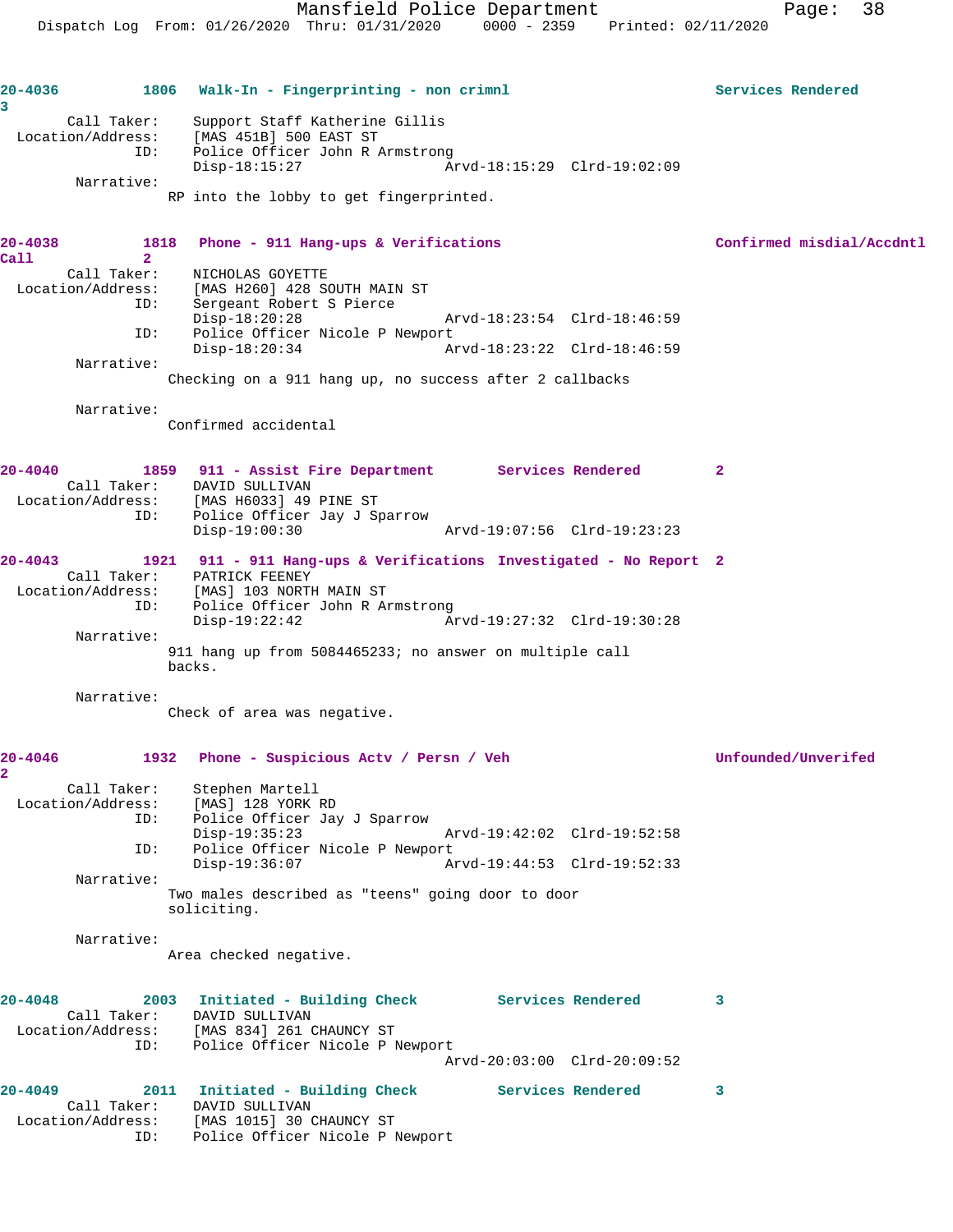**20-4054 2226 Other - Serve Warrant Arrest(s) Made 3** 

Arvd-20:11:00 Clrd-20:16:27

| Call Taker:<br>Location/Address: | Support Staff Katherine Gillis<br>[MAS 424C] 149 OAKLAND ST Apt. #D109                                                      |              |
|----------------------------------|-----------------------------------------------------------------------------------------------------------------------------|--------------|
| ID:                              | Police Officer Nicole P Newport<br>$Disp-22:31:48$<br>Arvd-22:42:46 Clrd-23:05:30                                           |              |
| ID:                              | Police Officer John R Armstrong<br>Arvd-22:42:45 Clrd-23:05:25<br>$Disp-22:31:51$                                           |              |
| Narrative:                       |                                                                                                                             |              |
|                                  | Probation warrant was faxed over at 2210 by the Dedham<br>district court for failure to take court ordered breath-<br>test. |              |
| Narrative:                       | M9 reports 1 in custody.                                                                                                    |              |
|                                  | Refer To Arrest: 20MAS-38-AR                                                                                                |              |
|                                  | Arrest: STILL, SCOTT C<br>Address: 149 OAKLAND ST Apt. #D109 MANSFIELD, MA                                                  |              |
|                                  | Age: 51<br>Charges: Warrant arrest                                                                                          |              |
|                                  |                                                                                                                             |              |
| For Date: $01/31/2020$ - Friday  |                                                                                                                             |              |
| $20 - 4066$<br>Call Taker:       | 0131 Initiated - Building Check Services Rendered<br>DAVID SULLIVAN                                                         | $\mathbf{3}$ |
|                                  | Location/Address: [MAS 840] 280 SCHOOL ST                                                                                   |              |
| ID:                              | Patrolman David Schepis<br>Arvd-01:31:00 Clrd-01:38:48                                                                      |              |
| 20-4067                          | 0132 Initiated - Building Check Services Rendered                                                                           | 3            |
| Call Taker:<br>Location/Address: | DAVID SULLIVAN<br>[MAS] 4 ERICK RD @ 15 BONNEY LN                                                                           |              |
| ID:                              | Police Officer Andrew J Kelley<br>Arvd-01:32:00 Clrd-01:35:59                                                               |              |
| 20-4071                          | 0138 Initiated - Building Check Services Rendered                                                                           | 3            |
| Call Taker:<br>Location/Address: | DAVID SULLIVAN<br>[MAS 281A] 1 CROCKER ST                                                                                   |              |
| ID:                              | Police Officer Meghan Birnie                                                                                                |              |
|                                  | Arvd-01:38:00 Clrd-01:45:01                                                                                                 |              |
| 20-4073<br>Call Taker:           | 0141 Initiated - Building Check Services Rendered<br>DAVID SULLIVAN                                                         | 3            |
| ID:                              | Location/Address: [MAS 992] 660 EAST ST<br>Police Officer Andrew J Kelley                                                   |              |
|                                  | Arvd-01:41:00 Clrd-01:54:51                                                                                                 |              |
| 20-4074                          | 0152 Initiated - Building Check Services Rendered<br>Call Taker: DAVID SULLIVAN                                             | 3            |
|                                  | Location/Address: [MAS 417] 9 FRANCIS AVE<br>ID: Police Officer Donald Ma                                                   |              |
|                                  | Police Officer Donald MacLean<br>Arvd-01:52:00 Clrd-02:02:11                                                                |              |
| 20-4075                          | 0158 Initiated - Building Check Services Rendered                                                                           | 3            |
|                                  | Call Taker: DAVID SULLIVAN<br>Location/Address: [MAS 900A] 242 CHAUNCY ST Apt. #1                                           |              |
| ID:                              | Police Officer Meghan Birnie<br>Arvd-01:58:00 Clrd-02:02:21                                                                 |              |
| 20-4076                          | 0217 Initiated - Building Check Services Rendered                                                                           | $\mathbf{3}$ |
|                                  | Call Taker: DAVID SULLIVAN<br>Location/Address: [MAS 907E] 390 WEST ST                                                      |              |
| ID:                              | Patrolman David Schepis                                                                                                     |              |
|                                  | Arvd-02:17:00 Clrd-02:32:31                                                                                                 |              |
| 20-4077                          | 0231 Initiated - Parking Violations Citation / Warning Issued 3<br>Call Taker: DAVID SULLIVAN                               |              |
|                                  | Location/Address: [MAS] OLD COLONY WAY<br>ID: Police Officer Meghan Birnie                                                  |              |
|                                  |                                                                                                                             |              |
|                                  |                                                                                                                             |              |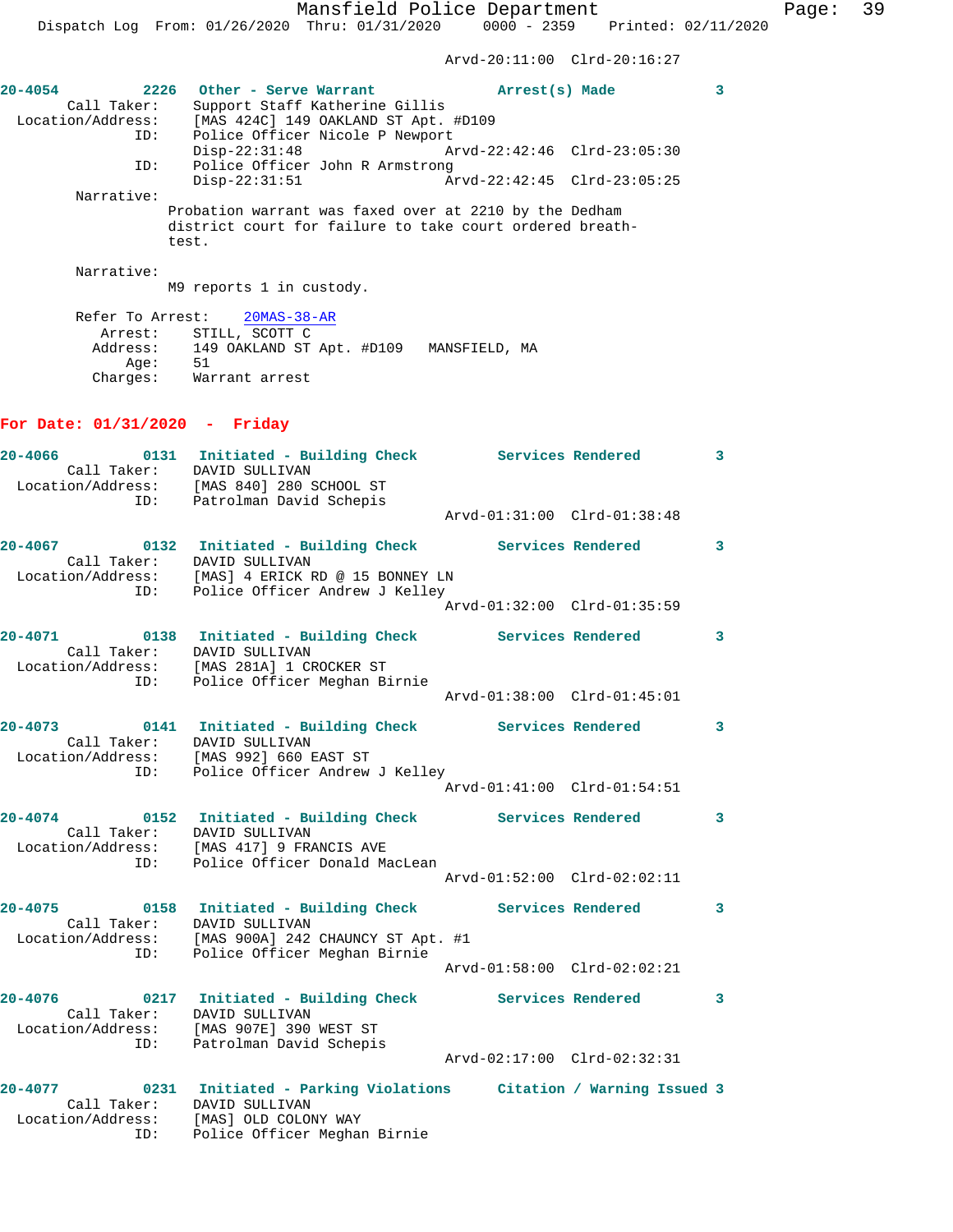Mansfield Police Department Fage: 40 Dispatch Log From: 01/26/2020 Thru: 01/31/2020 0000 - 2359 Printed: 02/11/2020 Arvd-02:31:00 Clrd-02:32:07 Narrative: Ma Reg 7EF259. **20-4078 0236 Initiated - Parking Violations Citation / Warning Issued 3**  Call Taker: DAVID SULLIVAN Location/Address: [MAS] WEST CHURCH ST ID: Police Officer Meghan Birnie Arvd-02:36:00 Clrd-02:37:07 Narrative: 2HF786 Ma Reg. **20-4079 0301 Initiated - Building Check Services Rendered 3**  Call Taker: DAVID SULLIVAN Location/Address: [MAS 814] 50 WEST CHURCH ST ID: Police Officer Meghan Birnie Arvd-03:01:00 Clrd-03:06:17 **20-4080 0303 Initiated - Building Check Building Checked / Secured 3** Call Taker: DAVID SULLIVAN Location/Address: [MAS 2] 60 FORBES BLVD ID: Police Officer Andrew J Kelley Arvd-03:03:00 Clrd-03:22:30 Narrative: Checking the hotels. **20-4084 0607 Initiated - Selective Enforcement/RADAR Unfounded/Unverifed 3**  Call Taker: DAVID SULLIVAN Location/Address: [MAS] 99 COPELAND DR @ 235 CHAUNCY ST ID: Police Officer Meghan Birnie Arvd-06:07:00 Clrd-06:24:44 **20-4087 0639 Phone - Motor Veh Acc - No Injury Accident Report 1**  Call Taker: APRIL LEHANE Location/Address: [MAS 191A] 71 MAPLE ST ID: Police Officer Meghan Birnie Disp-06:40:19 Arvd-06:46:12 Clrd-07:16:14<br>ID: Police Officer Donald MacLean ID: Police Officer Donald MacLean Disp-06:43:12 Arvd-06:46:14 Clrd-07:12:39 Vehicle: WHI 2018 KW T370 Reg: MA 9496A VIN: 2NKHHM7X3JM181961 Vehicle: 2012 INTL Reg: PA AG69673 VIN: 3HSDJSJR6CN671909 Vehicle: Reg: CM TN U505557 Narrative: Minor MVA involvoing 2 TT units no injuries Refer To Accident: 20MAS-36-AC **20-4108 1024 Initiated - Selective Enforcement/RADAR Citation / Warning Issued 3**  Call Taker: APRIL LEHANE Vicinity of: [MAS] 150 OAKLAND ST ID: Police Officer Matthew A Souza Arvd-10:24:00 Clrd-11:06:27 Vehicle: BLK 2010 TOYT RAV4UT Reg: PC MA 3LE763 VIN: JTMBF4DV6AD026679 Narrative: Selective enforcement in the area. Narrative: MA 3LE763 citation issued for speed **20-4110 1030 Initiated - Selective Enforcement/RADAR Citation / Warning Issued 3**  Call Taker: APRIL LEHANE Location/Address: [MAS 1002] 250 EAST ST ID: Police Officer Gregg S Kennedy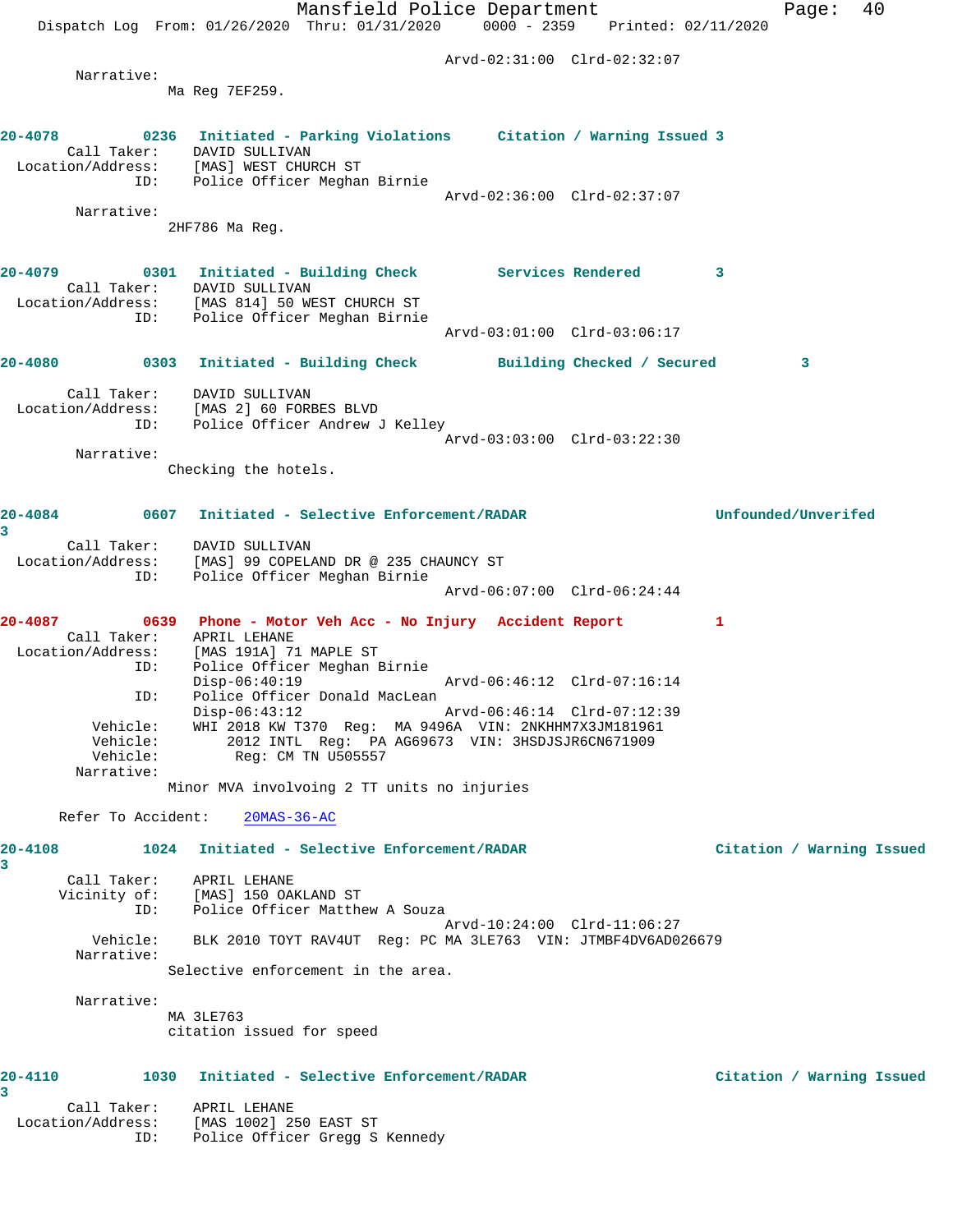Mansfield Police Department Fage: 41 Dispatch Log From: 01/26/2020 Thru: 01/31/2020 0000 - 2359 Printed: 02/11/2020 Arvd-10:30:00 Clrd-11:18:34 Vehicle: BLU 2018 TOYT CAMRY Reg: PC MA 9NXR20 VIN: 4T1B11HK4JU571658 Vehicle: GRY 2017 JEEP COMPAS Reg: PC MA 7LG144 VIN: 1C4NJDEB9HD107640 Vehicle: WHI 2018 SUBA OUTBAC Reg: PC MA 7ZF618 VIN: 4S4BSAFCXJ3270925 Narrative: Selective enforcement in the area. Narrative: MA 9NXR20- citation issued for speed Narrative: MA 7LG144 citation issued for speed Narrative: MA 7ZF618 verbal warning Narrative: citations issued **20-4114 1118 Phone - ACO Activity Gone on Arrival 3**  Call Taker: APRIL LEHANE<br>Location/Address: [MAS H3897] : [MAS H3897] 24 HORACE ST ID: animal control Jeffrey S Collins<br>Disp-11:18:57 Arm Disp-11:18:57 Arvd-11:44:06 Clrd-11:44:09 Narrative: rp is reporting a fox in the yard. Stated the tail looks messed up and may be sick Narrative: ACO1 checked the area no fox seen **20-4117 1157 Initiated - Selective Enforcement/RADAR Citation / Warning Issued 3**  Call Taker: APRIL LEHANE Vicinity of: [MAS] 792 WEST ST ID: Police Officer John R Armstrong Arvd-11:57:00 Clrd-12:14:33<br>Vehicle: WHI 2009 KIA OPTIMA Reg: PC MA 2LEE31 VIN: KNAGE22889532 Vehicle: WHI 2009 KIA OPTIMA Reg: PC MA 2LFF31 VIN: KNAGE228895323109 Narrative: Selective enforcement in the area. Narrative: MA 2LFF31- citation issued for speed **20-4118 1204 Phone - 911 Hang-ups & Verifications Confirmed misdial/Accdntl Call 2**  Call Taker: APRIL LEHANE<br>Location/Address: [MAS 12] 250 ess: [MAS 12] 250 EAST ST<br>ID: Detective Derek M McC Detective Derek M McCune<br>Disp-12:04:33 Disp-12:04:33 Arvd-12:06:18 Clrd-12:06:22 Narrative: Checking on a 911 accidental call. Spoke with a student who was having phone issues Narrative: confirmed accidental **20-4138 1236 Walk-In - Traffic Enforcement / Activity Summons 2** Call Taker: Sergeant Brian P Thibault Location/Address: [MAS 451B] 500 EAST ST ID: Sergeant Brian P Thibault Disp-12:36:20 Clrd-12:49:23 Vehicle: GRY 2007 VOLK JETTA Reg: PC MA 1GDV95 VIN: 3VWEG71K37M089304 Narrative: Party into lobby to obtain plates that were previously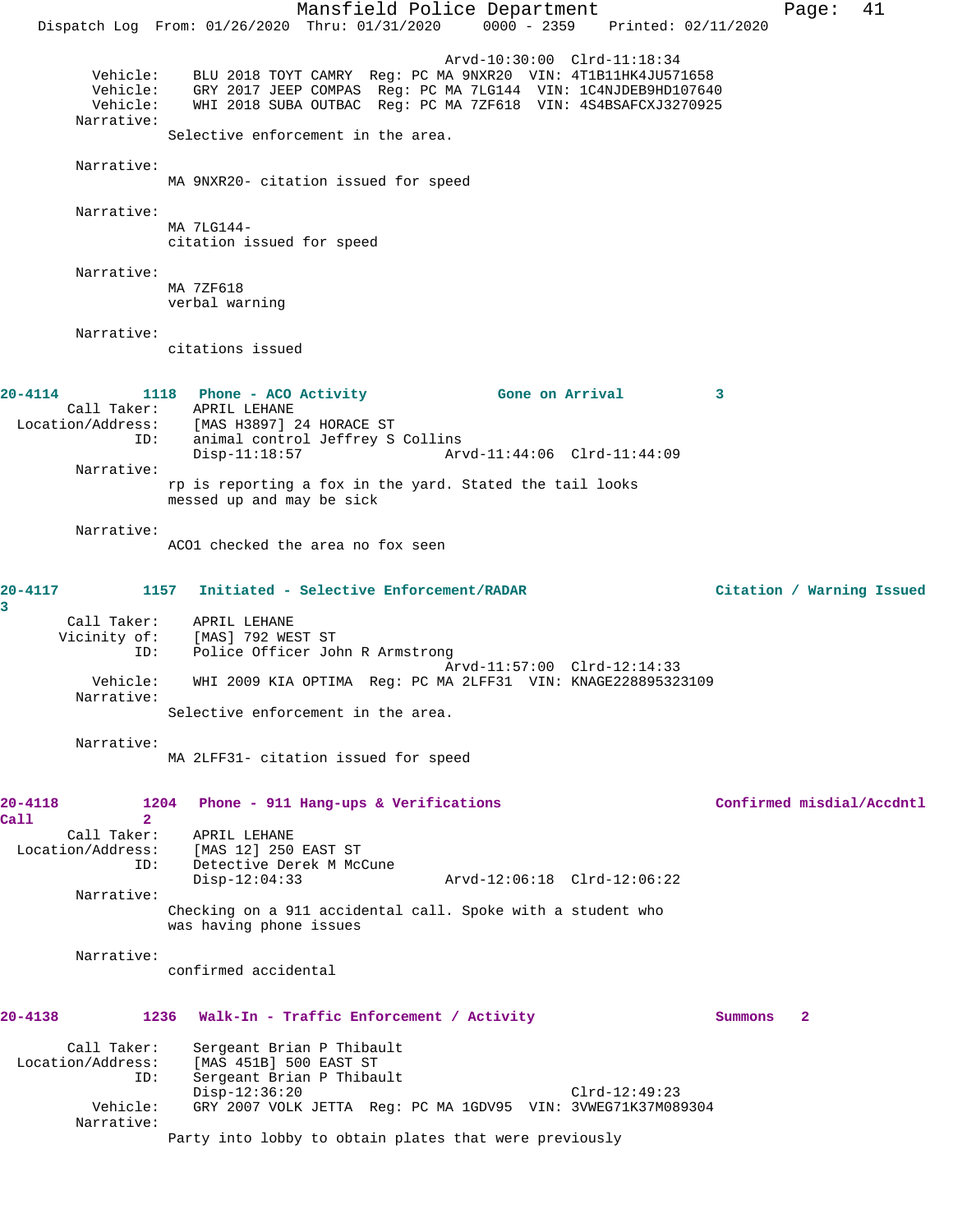Sgt. Thibault reports involved MV in PD Lot w/out plates on MV and PP put plates on MV and drove off. PP shows having only MA ID and no active DL.

Ofc. Kennedy and Sgt. Pierce to attempt to locate MV. Both report unable to locate.

Sgt. Thibault reports reviewing video and PP is seen on video driving MV into lot w/ attached plate and then driving off. Sgt. Thibault requests AR for summons for attaching and unlicensed operation. 20MAS-39-AR

 Refer To Summons: 20MAS-39-AR Summons: BAILEY, EBONY SIMONE<br>Address: 35 MORA ST DORCHES 35 MORA ST DORCHESTER CENTER, MA<br>25 Age: Charges: NUMBER PLATE VIOLATION TO CONCEAL ID UNLICENSED OPERATION OF MV NUMBER PLATE VIOLATION **20-4122 1307 Phone - Motor Veh Acc - Hit & Run Services Rendered 1**  Call Taker: MATTHEW BOMES<br>Location/Address: [MAS 82] 45 C [MAS 82] 45 CHAUNCY ST ID: Police Officer David W Kinahan Disp-13:09:57 Clrd-13:10:52<br>ID: Police Officer Matthew A Souza Police Officer Matthew A Souza Disp-13:11:01 Arvd-13:13:14 Clrd-13:27:31 Narrative: Eddy was reviewing the tapes from over night and has footage of a mvc in the lot that struck the fence and vehicle on the other side Narrative: From the tapes @757pm a vehicle went into the rear lot and hit the chain link fence which damaged a pick up truck from McGovern GMC. Narrative: Ofc Souza to follow up with McGovern GMC Narrative: company declines to address situation at this time. **20-4131 1420 Phone - 911 Hang-ups & Verifications Confirmed misdial/Accdntl Call 2**  Call Taker: APRIL LEHANE Location/Address: [MAS H1666] 64 CROCKER ST ID: Police Officer Matthew A Souza Disp-14:22:38 Arvd-14:24:02 Clrd-14:26:16<br>TD: Sergeant Robert S Pierce Sergeant Robert S Pierce<br>Disp-14:22:44 Disp-14:22:44 Arvd-14:24:14 Clrd-14:26:19 Narrative: Checking on a 911 hang up Narrative: Officers confirmed accidental by female caller **20-4134 1444 Initiated - Motor Vehicle Stop Verbal Warning 3**  Call Taker: GARIN EISELE Location/Address: [MAS] 137 CHAUNCY ST ID: Deputy Chief Michael Ellsworth Arvd-14:44:00 Clrd-14:48:07 Vehicle: RED 2015 OSHK SS OSKOSH MIXER Reg: CO MA S2346

Narrative: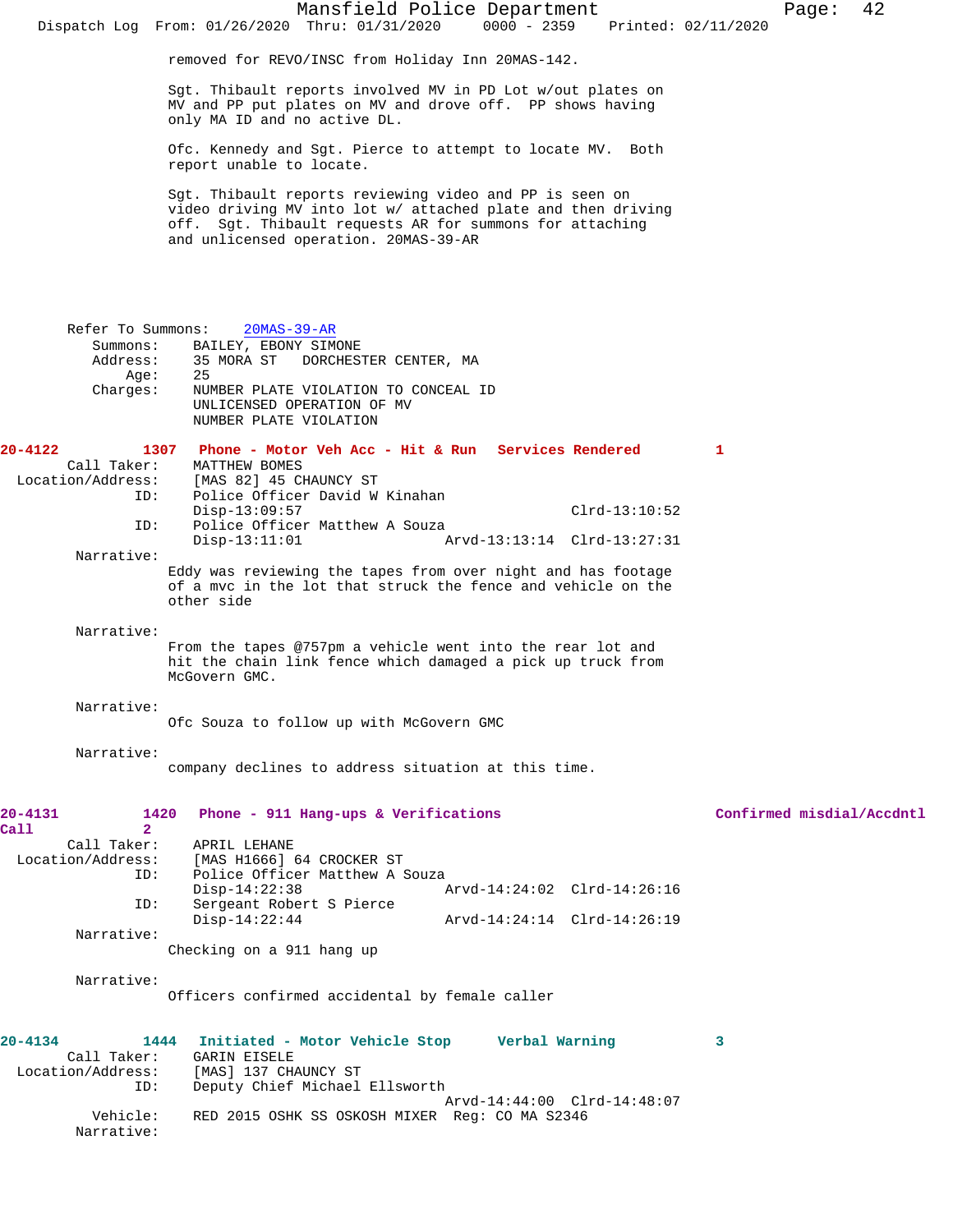verbal for speed.

**20-4135 1453 Initiated - Selective Enforcement/RADAR Citation / Warning Issued 3**  Call Taker: APRIL LEHANE Vicinity of: [MAS] 792 WEST ST ID: Police Officer John R Armstrong Arvd-14:53:00 Clrd-15:13:22 Vehicle: WHI 2011 CHRY 200 Reg: PC MA 32T320 VIN: 1C3BC1FB8BN569476 Narrative: Selective enforcement in the area. Narrative: MA 32T320- citation issued for speed **20-4139 1520 Initiated - Building Check Building Checked / Secured 3** Call Taker: MATTHEW BOMES Location/Address: [MAS 992] 660 EAST ST ID: Police Officer Gregg S Kennedy Arvd-15:20:00 Clrd-15:23:29 Narrative: Building/area checked secure. **20-4146 1614 911 - 911 Hang-ups & Verifications Confirmed misdial/Accdntl Call 2** Call Taker: MATTHEW BOMES Location/Address: [MAS 824A] 754 EAST ST ID: Police Officer David J Pepicelli Disp-16:15:30 Arvd-16:20:51 Clrd-16:23:19 Narrative: 911 open line no answer on the call back Narrative: clear- no issues there. No knowledge of a 911 call **20-4157 1734 Initiated - Motor Vehicle Stop Citation / Warning Issued 3**  Call Taker: APRIL LEHANE Vicinity of: [MAS 840] 280 SCHOOL ST ID: Detective Gregory S Martell Arvd-17:34:00 Clrd-17:37:08 Vehicle: GRY 2011 INFI G37 Reg: PC MA 6NY352 VIN: JN1CV6ARXBM350832 Narrative: citation issued for inspection sticker **20-4160 1750 Initiated - Motor Vehicle Stop Citation / Warning Issued 3**  Call Taker: MATTHEW BOMES Vicinity of: [MAS 1017] RTE 140 SB ID: Detective Gregory S Martell Arvd-17:50:00 Clrd-17:56:12 Vehicle: BLK 2009 SUBA FOREST Reg: PC MA 581ZH1 VIN: JF2SH646X9H738312 Narrative: citation to the R/O 20-4162 1802 Phone - Suspicious Actv / Persn / Veh Gone on Arrival **2**  Call Taker: APRIL LEHANE Location/Address: [MAS H6628] 190 WEST ST ID: Police Officer Nicole P Newport Disp-18:04:12 Arvd-18:10:28 Clrd-18:16:34 ID: Police Officer Nicole P Newport Disp-18:16:46 Arvd-18:16:48 Clrd-18:23:41 Vehicle: GRY 2019 GMC SIERRA LIMITED Reg: PC MA 1ES216 VIN: 2GTV2LEC3K1125103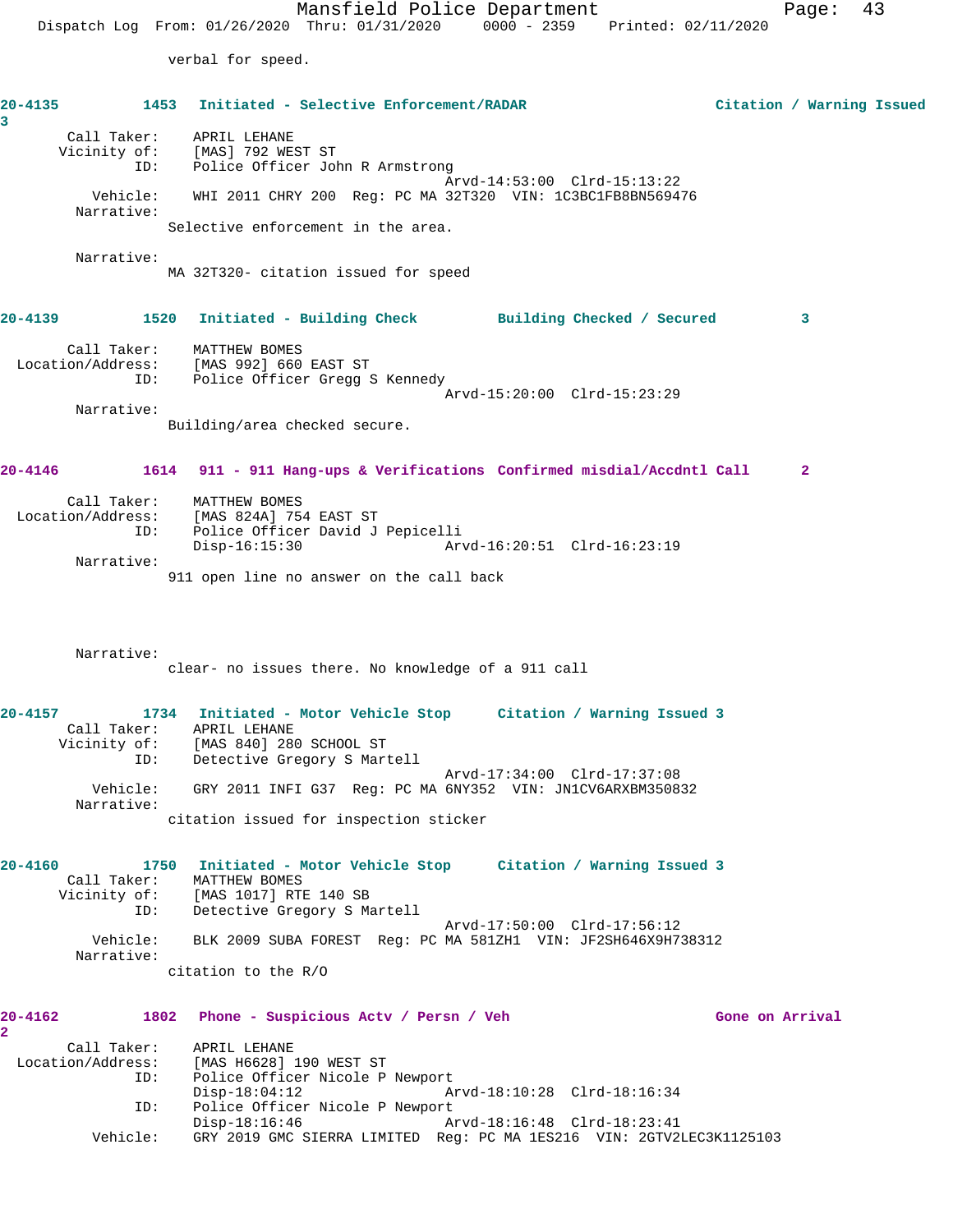Mansfield Police Department Page: 44 Dispatch Log From: 01/26/2020 Thru: 01/31/2020 0000 - 2359 Printed: 02/11/2020 Narrative: rp observed a male hop the fence onto the railroad tracks. The male walked the track a little bit, then returned and got into a truck and left towards Wendys. Narrative: Area checked by Ofc Newport, unable to locate the vehicle. She will be checking the area of 190 West. Refer To Field Int: 20MAS-10-FI **20-4165 1826 Initiated - Selective Enforcement/RADAR Citation / Warning Issued 3**  Call Taker: APRIL LEHANE Location/Address: [MAS] 20 COPELAND DR @ 167 WEST ST ID: Police Officer Nicole P Newport Arvd-18:26:00 Clrd-19:24:58 Vehicle: WHI 2012 BUIC REGAL Reg: PC MA 3HRP50 VIN: 2G4GS5EV1C9215595 Narrative: Selective enforcement in the area. Narrative: Out with MA 3HRP50, School in front of Springbrook Cemetery, citation issued for red light violation. **20-4166 1837 Radio - Follow up Investigation Spoken To 3**  Call Taker: APRIL LEHANE<br>Location/Address: [MAS H3562] [MAS H3562] 158 CENTRAL ST ID: Police Officer David J Pepicelli Disp-18:37:41 Arvd-18:41:32 Clrd-18:50:46 Narrative: Conducting a follow up in the area to a previously reported incident. Narrative: Ofc Pepicelli spoke to the involved party and his parents. Both were advised of the complaint. Parents to handle **20-4167 1858 Initiated - Follow up Investigation Not Home / No Answer 3**  Call Taker: TARA LAKO Location/Address: [MAS] ECHO HILLS DR ID: Police Officer David J Pepicelli Arvd-18:58:00 Clrd-19:01:45 Narrative: Ofc Pepicelli out on a follow up from previous call 20-4141. Narrative: Ofc Pepicelli reports there is nobody home at this time, will check back later. **20-4169 1901 Phone - Suspicious Actv / Persn / Veh Services Rendered 2**  Call Taker: LINDSAY MITCHELL Location/Address: [MAS 907A] 390 WEST ST Apt. #B ID: Detective Gregory S Martell Disp-19:03:26 Arvd-19:09:13 Clrd-19:13:22 Narrative: located a needle in the parking lot, right side of the building near a snow bank. Narrative: Det Martell reports he has the item and will be clear. **20-4172 1929 Initiated - Proactive Patrol Services Rendered 3**  Call Taker: LINDSAY MITCHELL Location/Address: [MAS] 30 CHAUNCY ST<br>ID: Police Officer Nicol Police Officer Nicole P Newport Arvd-19:29:00 Clrd-19:49:45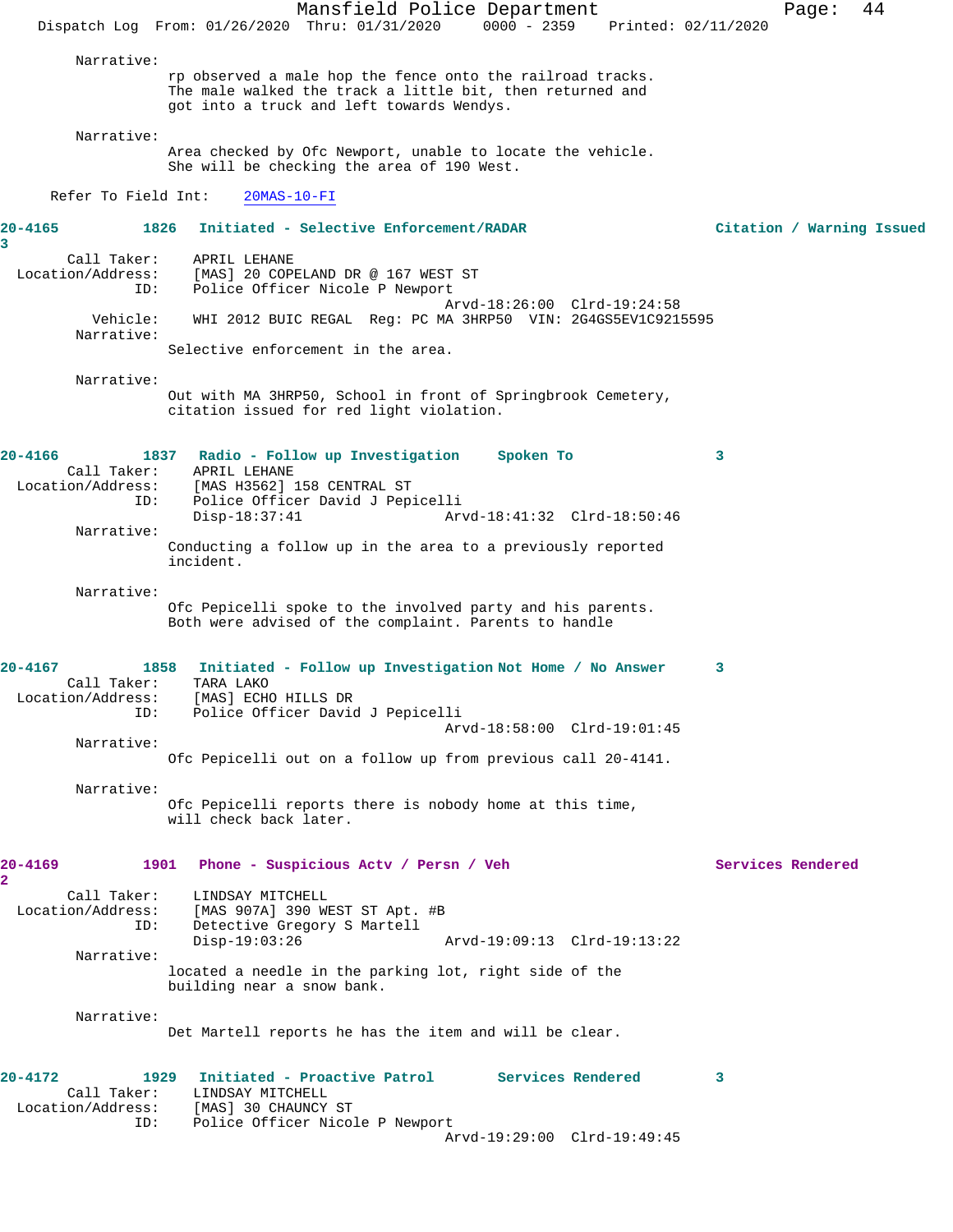| 20-4174     | 1948                                               | Phone - 911 Hang-ups & Verifications                                                                                               | Confirmed misdial/Accdntl |
|-------------|----------------------------------------------------|------------------------------------------------------------------------------------------------------------------------------------|---------------------------|
| Call        | $\overline{2}$<br>Call Taker:<br>Location/Address: | TARA LAKO<br>[MAS H1586] 4 FRUIT ST                                                                                                |                           |
|             | ID:                                                | Police Officer David J Pepicelli<br>$Disp-19:50:08$<br>Arvd-19:54:29 Clrd-19:54:50                                                 |                           |
|             | ID:                                                | Police Officer Nicole P Newport<br>Disp-19:50:15<br>Arvd-19:53:40 Clrd-19:54:52                                                    |                           |
|             | Narrative:                                         | Responding for an open 911 line, attempted to call back and<br>went to voicemail.                                                  |                           |
|             | Narrative:                                         | Ofc Newport reports there is a house party and one of the<br>guests states her phone accidentally dialed 911 and is now<br>frozen. |                           |
| 20-4175     |                                                    | 2001 Initiated - Proactive Patrol Building Checked / Secured                                                                       | 3                         |
|             | Call Taker:<br>ID:                                 | TARA LAKO<br>Location/Address: [MAS 900A] 242 CHAUNCY ST Apt. #1<br>Police Officer Nicole P Newport                                |                           |
|             |                                                    | Arvd-20:01:00 Clrd-20:08:46                                                                                                        |                           |
|             | Narrative:                                         | Checking the area.                                                                                                                 |                           |
| $20 - 4176$ | Call Taker:                                        | 2016 Initiated - Proactive Patrol Services Rendered<br>TARA LAKO<br>Location/Address: [MAS 820C] 31 PLYMOUTH ST                    | 3                         |
|             | ID:                                                | Police Officer Michael N Fenore<br>Arvd-20:16:00 Clrd-20:25:31                                                                     |                           |
|             | Narrative:                                         | Checking the area.                                                                                                                 |                           |
| 20-4177     |                                                    | 2024<br>Phone - Alarm - Burglar               Building Checked / Secured                                                           | 1                         |
|             | Call Taker:<br>Location/Address:<br>ID:            | TARA LAKO<br>[MAS 840F170] 280 SCHOOL ST Apt. #F170<br>Police Officer Nicole P Newport                                             |                           |
|             | ID:                                                | $Disp-20:26:43$<br>$Clrd-20:29:14$<br>Detective Gregory S Martell                                                                  |                           |
|             | Narrative:                                         | $Disp-20:27:04$<br>Arvd-20:27:54 Clrd-20:29:17                                                                                     |                           |
|             |                                                    | Alarm company reporting zone 3 front motion, no rep<br>responding at this time.                                                    |                           |
|             | Narrative:                                         | Alarm company requesting to cancel, keyholder gave proper<br>passcode and is no longer on site.                                    |                           |
| 20-4182     |                                                    | Initiated - Proactive Patrol<br>2114<br>Building Checked / Secured                                                                 | 3                         |
|             | Call Taker:<br>Location/Address:<br>ID:            | TARA LAKO<br>[MAS 139] 265 FRUIT ST<br>Police Officer David J Pepicelli<br>Arvd-21:14:00 Clrd-21:17:56                             |                           |
|             | Narrative:                                         | Checking the area.                                                                                                                 |                           |
| 20-4184     |                                                    | Initiated - Proactive Patrol<br>2118<br>Building Checked / Secured                                                                 | 3                         |
|             | Call Taker:<br>Location/Address:<br>ID:            | TARA LAKO<br>[MAS 870] 175 FRUIT ST<br>Police Officer David J Pepicelli                                                            |                           |
|             |                                                    | Arvd-21:18:00 Clrd-21:29:58                                                                                                        |                           |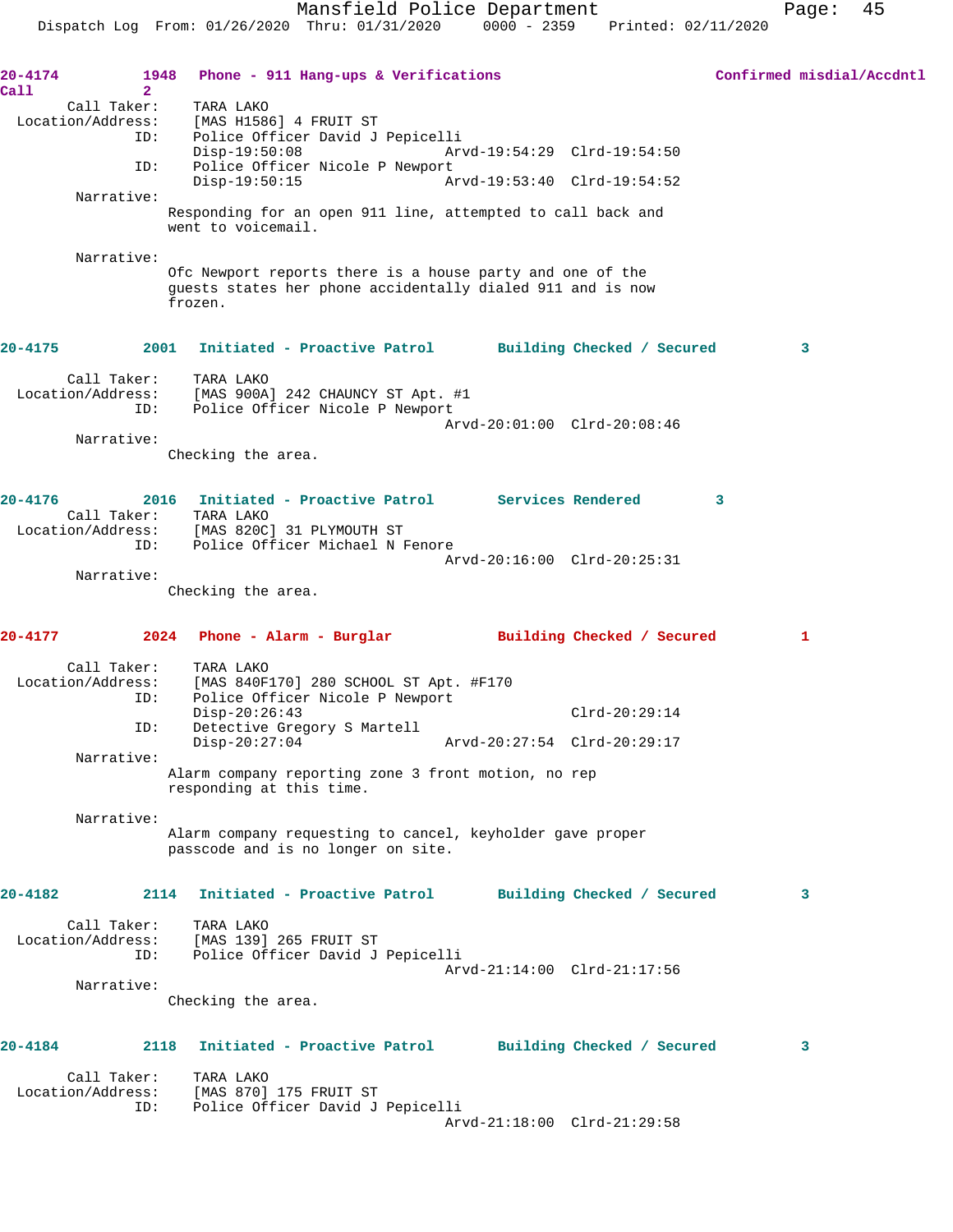Mansfield Police Department Fage: 46 Dispatch Log From: 01/26/2020 Thru: 01/31/2020 0000 - 2359 Printed: 02/11/2020 **20-4185 2143 Initiated - Proactive Patrol Building Checked / Secured 3** Call Taker: TARA LAKO Location/Address: [MAS] FRANKLIN ST ID: Police Officer David J Pepicelli Arvd-21:43:00 Clrd-21:45:15 Narrative: Checking the area. **20-4186 2143 Phone - Suspicious Actv / Persn / Veh Building Checked / Secured 2**  Call Taker: TARA LAKO Location/Address: [MAS H3945] 284 CENTRAL ST ID: Police Officer David J Pepicelli Disp-21:43:41 Arvd-21:47:27 Clrd-22:13:39<br>ID: Police Officer Nicole P Newport Police Officer Nicole P Newport Disp-21:43:44 Arvd-21:48:59 Clrd-22:13:33<br>TD: Sergeant Jeffrey G Bombard Sergeant Jeffrey G Bombard<br>Disp-21:49:07 Arvd-21:49:10 Clrd-21:51:54 Vehicle: GRY 2010 HOND ACCORD Reg: PC MA 867XA6 VIN: 1HGCP2F37AA149993 Narrative: Rp reports her 16 yo sister is home alone and called her to report someone tried the door of the house. She believes someone is trying to get in. Officers responding Narrative: Ofc Pepicelli reports nobody on foot in the area. Narrative: Ofc Pepicelli reports checking the residence from the attic down to the basement. The residence is under construction and the landlord has allowed the workers to go in and out at any time. The occupants will be following up with the landlord with any concerns. **20-4188 2145 Radio - Motor Veh Acc - No Injury Accident Report 1**  Call Taker: TARA LAKO<br>Location/Address: [MAS 840F] [MAS 840F100B] 280 SCHOOL ST Apt. #F100 ID: Sergeant Jeffrey G Bombard Disp-21:51:20 Arvd-21:58:56 Clrd-22:07:30 ID: Detective Gregory S Martell Disp-21:45:00 Arvd-21:45:02 Clrd-22:07:35 Vehicle: BLK 2018 FORD UT EXPLOR Reg: MVN MA D334 VIN: 1FM5K8AR3JGC17719 Towed: For: Accident By: Achins Garage Narrative: Det Martell requesting a tow, Achin's en route. Narrative: Det Martell reports Achin's is on scene. Narrative: Sgt Bombard reports Achin's has the vehicle. Refer To Accident: 20MAS-37-AC **20-4190 2219 Phone - Well Being Check Services Rendered 3**  Call Taker: LINDSAY MITCHELL<br>Location/Address: [MAS 942C] 10 COD ess: [MAS 942C] 10 CONNORS AVE Apt. #B207<br>ID: Police Officer Nicole P Newport Police Officer Nicole P Newport Disp-22:20:15 Clrd-22:20:57 Narrative: RP requesting a well being check. Not answering the phone. Vehicle: silver mazda. Narrative: RP called back prior to Officers arrival to cancel the response. RP states she spoke to her brother and he is out with a friend. No further assistance needed.